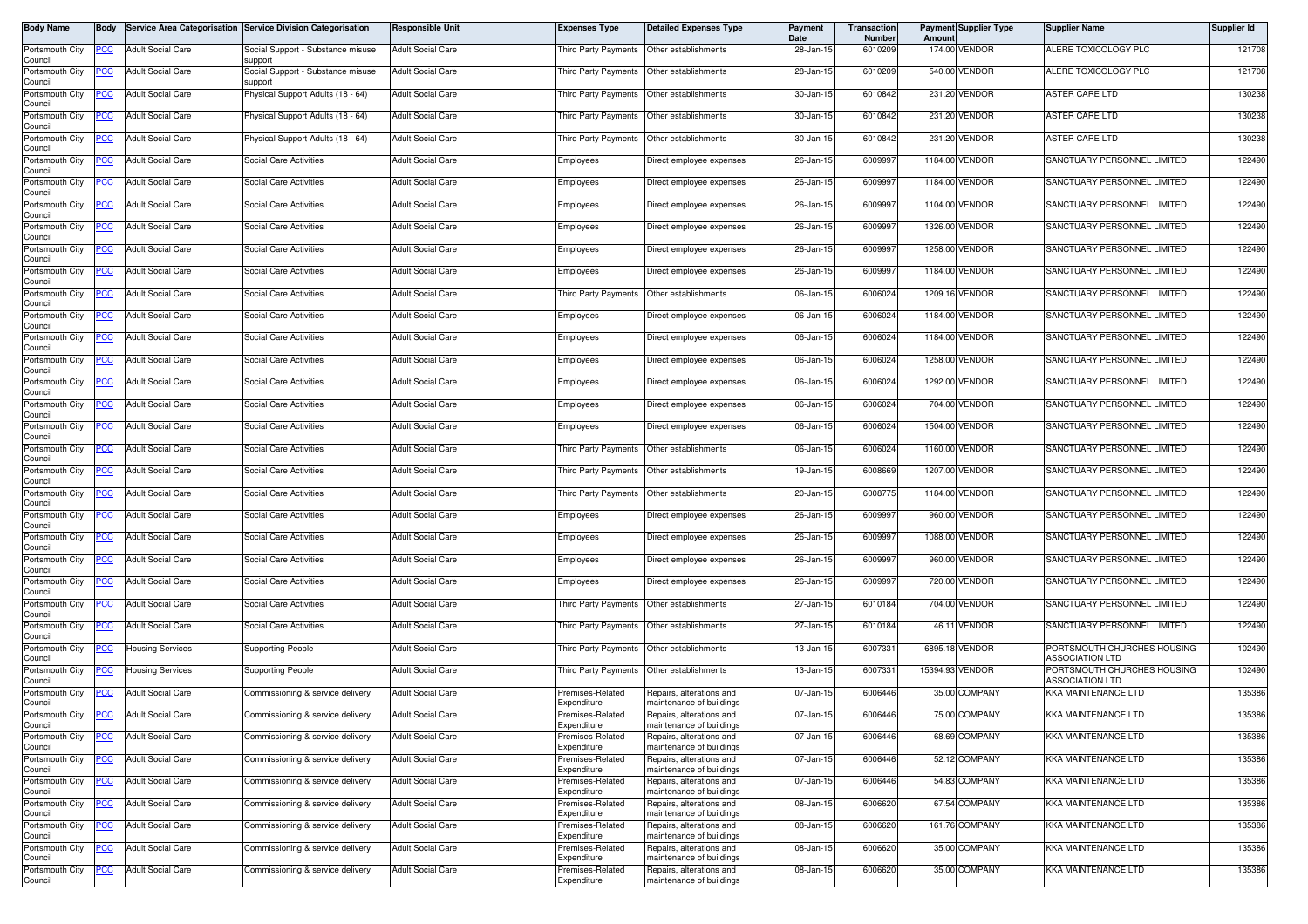| <b>Body Name</b>           | <b>Body</b> |                          | Service Area Categorisation Service Division Categorisation | <b>Responsible Unit</b>  | <b>Expenses Type</b>                        | <b>Detailed Expenses Type</b>                        | <b>Payment</b><br>Date | Transaction<br>Number | Amount | <b>Payment Supplier Type</b> | <b>Supplier Name</b>           | Supplier Id |
|----------------------------|-------------|--------------------------|-------------------------------------------------------------|--------------------------|---------------------------------------------|------------------------------------------------------|------------------------|-----------------------|--------|------------------------------|--------------------------------|-------------|
| Portsmouth City<br>Council | PCC         | <b>Adult Social Care</b> | Commissioning & service delivery                            | <b>Adult Social Care</b> | Premises-Related<br>Expenditure             | Repairs, alterations and<br>naintenance of buildings | 08-Jan-15              | 6006620               |        | 35.00 COMPANY                | KKA MAINTENANCE LTD            | 135386      |
| Portsmouth City<br>Council | PСC         | <b>Adult Social Care</b> | Commissioning & service delivery                            | <b>Adult Social Care</b> | Premises-Related<br>Expenditure             | Repairs, alterations and<br>naintenance of buildings | 08-Jan-15              | 6006620               |        | 35.00 COMPANY                | KKA MAINTENANCE LTD            | 135386      |
| Portsmouth City<br>Council | <u>CC </u>  | <b>Adult Social Care</b> | Commissioning & service delivery                            | <b>Adult Social Care</b> | Premises-Related<br>Expenditure             | Repairs, alterations and<br>maintenance of buildings | 22-Jan-15              | 6009403               |        | 67.27 COMPANY                | KKA MAINTENANCE LTD            | 135386      |
| Portsmouth City<br>Council | <u>PCC</u>  | <b>Adult Social Care</b> | Commissioning & service delivery                            | <b>Adult Social Care</b> | Premises-Related<br>Expenditure             | Repairs, alterations and<br>naintenance of buildings | 22-Jan-15              | 6009403               |        | 35.00 COMPANY                | <b>KKA MAINTENANCE LTD</b>     | 135386      |
| Portsmouth City<br>Council | <u>CC</u>   | <b>Adult Social Care</b> | Social Care Activities                                      | <b>Adult Social Care</b> | <b>Third Party Payments</b>                 | Other establishments                                 | 16-Jan-15              | 300861                |        | 186.31 VENDOR                | SAFEGUARDING GP                | 137636      |
| Portsmouth City<br>Council | PCC         | <b>Adult Social Care</b> | <b>Social Care Activities</b>                               | <b>Adult Social Care</b> | Third Party Payments                        | Other establishments                                 | 16-Jan-15              | 300861                |        | 186.31 VENDOR                | SAFEGUARDING GP                | 137636      |
| Portsmouth City<br>Council | <u>CC</u>   | <b>Adult Social Care</b> | Social Care Activities                                      | <b>Adult Social Care</b> | Third Party Payments                        | Other establishments                                 | 16-Jan-15              | 300861                |        | 186.31 VENDOR                | SAFEGUARDING GP                | 137636      |
| Portsmouth City<br>Council | <u>'CC</u>  | <b>Adult Social Care</b> | Social Care Activities                                      | <b>Adult Social Care</b> | <b>Third Party Payments</b>                 | Other establishments                                 | 16-Jan-15              | 6008432               |        | 196.64 VENDOR                | SAFEGUARDING GP                | 137636      |
| Portsmouth City<br>Council |             | <b>Adult Social Care</b> | Social Care Activities                                      | <b>Adult Social Care</b> | <b>Third Party Payments</b>                 | Other establishments                                 | 16-Jan-15              | 300861                |        | 189.03 VENDOR                | SAFEGUARDING GP                | 137636      |
| Portsmouth City<br>Council | PCC         | <b>Adult Social Care</b> | Social Care Activities                                      | <b>Adult Social Care</b> | Third Party Payments                        | Other establishments                                 | 16-Jan-15              | 300861                |        | 186.31 VENDOR                | SAFEGUARDING GP                | 137636      |
| Portsmouth City<br>Council | сC          | <b>Adult Social Care</b> | Social Care Activities                                      | <b>Adult Social Care</b> | <b>Third Party Payments</b>                 | Other establishments                                 | 16-Jan-15              | 300861                |        | 186.31 VENDOR                | SAFEGUARDING GP                | 137636      |
| Portsmouth City<br>Council | PCC         | <b>Adult Social Care</b> | Social Care Activities                                      | <b>Adult Social Care</b> | Third Party Payments                        | Other establishments                                 | 16-Jan-15              | 6008432               |        | 204.26 VENDOR                | SAFEGUARDING GP                | 137636      |
| Portsmouth City<br>Council | <u>PCC</u>  | <b>Adult Social Care</b> | <b>Social Care Activities</b>                               | <b>Adult Social Care</b> | Third Party Payments                        | Other establishments                                 | 30-Jan-15              | 6010995               |        | 192.83 VENDOR                | SAFEGUARDING GP                | 137636      |
| Portsmouth City<br>Council | PCC         | <b>Adult Social Care</b> | Social Care Activities                                      | <b>Adult Social Care</b> | Third Party Payments                        | Other establishments                                 | 30-Jan-15              | 6010995               |        | 187.39 VENDOR                | SAFEGUARDING GP                | 137636      |
| Portsmouth City<br>Council | PCC         | <b>Adult Social Care</b> | Social Care Activities                                      | <b>Adult Social Care</b> | Third Party Payments                        | Other establishments                                 | 16-Jan-15              | 6008431               |        | 186.31 VENDOR                | SAFEGUARDING GP                | 137636      |
| Portsmouth City<br>Council | <u>PCC</u>  | <b>Adult Social Care</b> | <b>Social Care Activities</b>                               | <b>Adult Social Care</b> | Third Party Payments                        | Other establishments                                 | 16-Jan-15              | 6008431               |        | 186.31 VENDOR                | SAFEGUARDING GP                | 137636      |
| Portsmouth City<br>Council | <u>PCC</u>  | <b>Adult Social Care</b> | Social Care Activities                                      | <b>Adult Social Care</b> | Third Party Payments                        | Other establishments                                 | 16-Jan-15              | 6008431               |        | 225.47 VENDOR                | SAFEGUARDING GP                | 137636      |
| Portsmouth City<br>Council | <u>PCC</u>  | <b>Adult Social Care</b> | <b>Social Care Activities</b>                               | <b>Adult Social Care</b> | <b>Third Party Payments</b>                 | Other establishments                                 | 16-Jan-15              | 6008431               |        | 186.31 VENDOR                | SAFEGUARDING GP                | 137636      |
| Portsmouth City<br>Council | <u>PCC</u>  | <b>Adult Social Care</b> | Social Care Activities                                      | <b>Adult Social Care</b> | Third Party Payments                        | Other establishments                                 | 16-Jan-15              | 6008431               |        | 186.31 VENDOR                | SAFEGUARDING GP                | 137636      |
| Portsmouth City<br>Council | <u>PCC</u>  | <b>Adult Social Care</b> | Commissioning & service delivery                            | <b>Adult Social Care</b> |                                             | Supplies and Services Communications and computing   | 16-Jan-15              | 6008166               |        | 487.77 COMPANY               | BRITISH TELECOMMUNICATIONS PLC | 100132      |
| Portsmouth City<br>Council | <u>PCC</u>  | <b>Adult Social Care</b> | Social Support - Support for Carer                          | <b>Adult Social Care</b> | Third Party Payments                        | Other establishments                                 | 14-Jan-15              | 6007888               |        | 181.20 VENDOR                | WE CARE HOMECARE LTD           | 138336      |
| Portsmouth City<br>Council | <u>PCC</u>  | <b>Adult Social Care</b> | Physical Support Adults (18 - 64)                           | <b>Adult Social Care</b> | Third Party Payments                        | Other establishments                                 | 14-Jan-15              | 6007888               |        | 189.28 VENDOR                | WE CARE HOMECARE LTD           | 138336      |
| Portsmouth City<br>Council | PСC         | <b>Adult Social Care</b> | Physical Support Adults (18 - 64)                           | <b>Adult Social Care</b> | Third Party Payments                        | Other establishments                                 | 14-Jan-15              | 6007888               |        | 283.92 VENDOR                | WE CARE HOMECARE LTD           | 138336      |
| Portsmouth City<br>Council |             | <b>Adult Social Care</b> | hysical Support Adults (18 - 64)                            | <b>Adult Social Care</b> | Third Party Payments                        | Other establishments                                 | 14-Jan-15              | 6007888               |        | 290.68 VENDOR                | WE CARE HOMECARE LTD           | 138336      |
| Portsmouth City<br>Council | <u>PCC</u>  | <b>Adult Social Care</b> | Social Support - Support for Carer                          | <b>Adult Social Care</b> | Third Party Payments                        | Other establishments                                 | 14-Jan-15              | 6007888               |        | 147.98 VENDOR                | WE CARE HOMECARE LTD           | 138336      |
| Portsmouth City<br>Council | <u>PCC</u>  | <b>Adult Social Care</b> | Social Support - Support for Carer                          | <b>Adult Social Care</b> | Third Party Payments                        | Other establishments                                 | 14-Jan-15              | 6007888               |        | 21.14 VENDOR                 | WE CARE HOMECARE LTD           | 138336      |
| Portsmouth City<br>Council | <u>PCC</u>  | <b>Adult Social Care</b> | Physical Support Adults (18 - 64)                           | <b>Adult Social Care</b> | Third Party Payments                        | Other establishments                                 | 14-Jan-15              | 6007888               |        | 189.28 VENDOR                | WE CARE HOMECARE LTD           | 138336      |
| Portsmouth City<br>Council | <u>'CC</u>  | <b>Adult Social Care</b> | Physical Support Adults (18 - 64)                           | <b>Adult Social Care</b> | Third Party Payments                        | Other establishments                                 | 14-Jan-15              | 6007888               |        | 283.92 VENDOR                | WE CARE HOMECARE LTD           | 138336      |
| Portsmouth City<br>Council | <u>PCC</u>  | <b>Adult Social Care</b> | Physical Support Adults (18 - 64)                           | <b>Adult Social Care</b> | Third Party Payments                        | Other establishments                                 | 21-Jan-15              | 600931                |        | 121.68 VENDOR                | WE CARE HOMECARE LTD           | 138336      |
| Portsmouth City<br>Council | <u>PCC</u>  | <b>Adult Social Care</b> | Physical Support Adults (18 - 64)                           | <b>Adult Social Care</b> | Third Party Payments                        | Other establishments                                 | 14-Jan-15              | 6007888               |        | 567.84 VENDOR                | WE CARE HOMECARE LTD           | 138336      |
| Portsmouth City<br>Council | <b>PCC</b>  | <b>Adult Social Care</b> | Physical Support Adults (18 - 64)                           | <b>Adult Social Care</b> | Third Party Payments   Other establishments |                                                      | 14-Jan-15              | 6007888               |        | 256.88 VENDOR                | WE CARE HOMECARE LTD           | 138336      |
| Portsmouth City<br>Council | <u>PCC </u> | <b>Adult Social Care</b> | Physical Support Adults (18 - 64)                           | <b>Adult Social Care</b> | Third Party Payments                        | Other establishments                                 | 14-Jan-15              | 6007888               |        | 341.38 VENDOR                | WE CARE HOMECARE LTD           | 138336      |
| Portsmouth City<br>Council | <u>PCC</u>  | <b>Adult Social Care</b> | Physical Support Adults (18 - 64)                           | <b>Adult Social Care</b> |                                             | Third Party Payments Other establishments            | 14-Jan-15              | 6007888               |        | 1260.74 VENDOR               | WE CARE HOMECARE LTD           | 138336      |
| Portsmouth City<br>Council | cc          | <b>Adult Social Care</b> | Physical Support Adults (18 - 64)                           | <b>Adult Social Care</b> | <b>Third Party Payments</b>                 | Other establishments                                 | 14-Jan-15              | 6007888               |        | 114.92 VENDOR                | WE CARE HOMECARE LTD           | 138336      |
| Portsmouth City<br>Council | <u>PCC</u>  | <b>Adult Social Care</b> | Social Support - Support for Carer                          | <b>Adult Social Care</b> | Third Party Payments                        | Other establishments                                 | 14-Jan-15              | 6007888               |        | 289.92 VENDOR                | WE CARE HOMECARE LTD           | 138336      |
| Portsmouth City<br>Council | ပင          | <b>Adult Social Care</b> | Physical Support Adults (18 - 64)                           | <b>Adult Social Care</b> |                                             | Third Party Payments Other establishments            | 14-Jan-15              | 6007888               |        | 473.20 VENDOR                | WE CARE HOMECARE LTD           | 138336      |
| Portsmouth City<br>Council |             | <b>Adult Social Care</b> | Physical Support Adults (18 - 64)                           | <b>Adult Social Care</b> |                                             | Third Party Payments Other establishments            | 14-Jan-15              | 6007888               |        | 554.32 VENDOR                | WE CARE HOMECARE LTD           | 138336      |
| Portsmouth City<br>Council | <u>CC </u>  | <b>Adult Social Care</b> | Social Support - Support for Carer                          | <b>Adult Social Care</b> | Third Party Payments                        | Other establishments                                 | 14-Jan-15              | 6007888               |        | 108.72 VENDOR                | WE CARE HOMECARE LTD           | 138336      |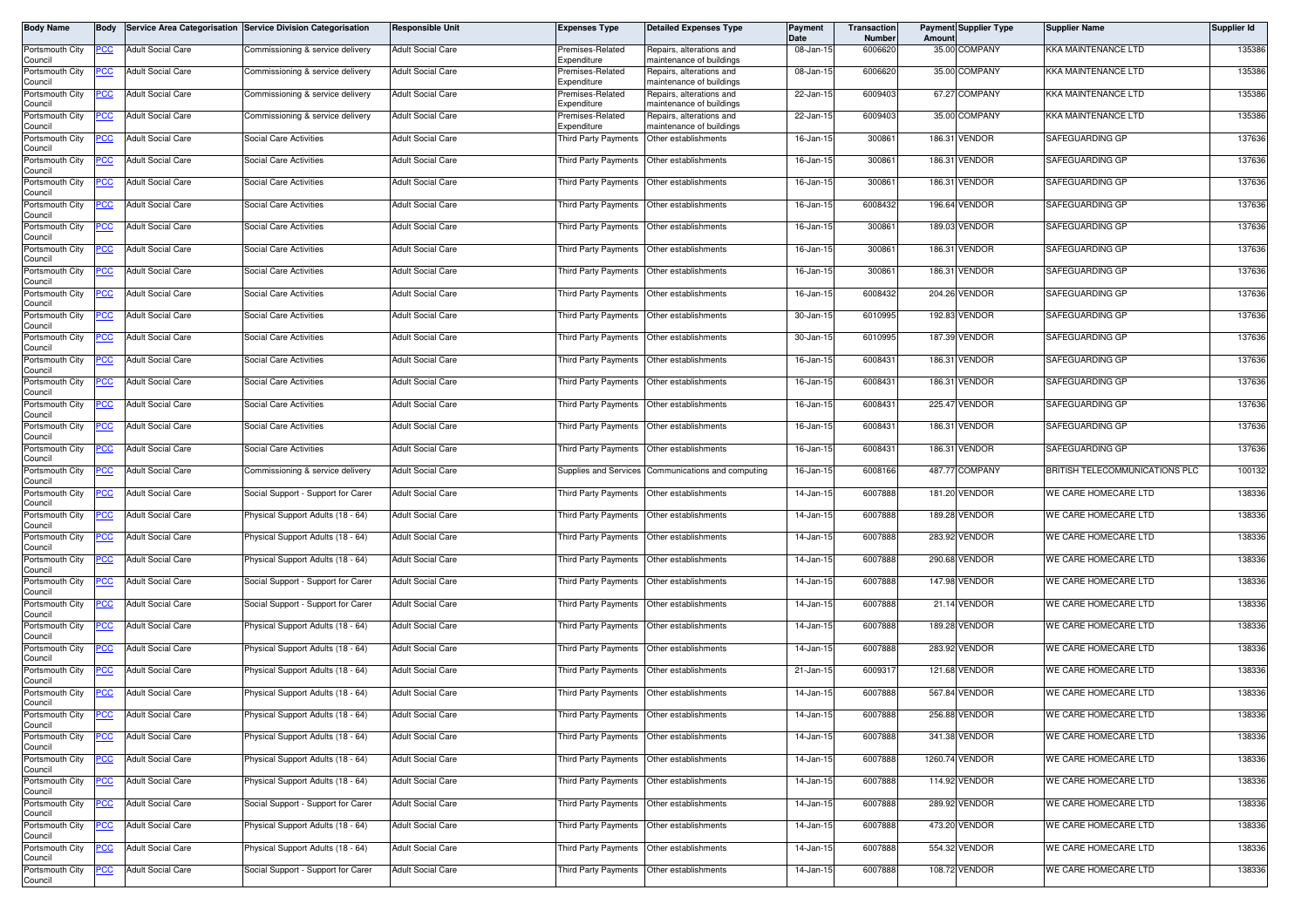| Body Name                  | <b>Body</b> |                          | Service Area Categorisation Service Division Categorisation | <b>Responsible Unit</b>  | <b>Expenses Type</b>                        | <b>Detailed Expenses Type</b> | Payment<br>Date | Transaction<br><b>Number</b> | Amoun | <b>Payment Supplier Type</b> | <b>Supplier Name</b> | Supplier Id |
|----------------------------|-------------|--------------------------|-------------------------------------------------------------|--------------------------|---------------------------------------------|-------------------------------|-----------------|------------------------------|-------|------------------------------|----------------------|-------------|
| Portsmouth City<br>Council | PCC         | <b>Adult Social Care</b> | Physical Support Adults (18 - 64)                           | <b>Adult Social Care</b> | Third Party Payments Other establishments   |                               | 14-Jan-15       | 6007888                      |       | 463.06 VENDOR                | WE CARE HOMECARE LTD | 138336      |
| Portsmouth City<br>Council | PCC         | <b>Adult Social Care</b> | Social Support - Support for Carer                          | <b>Adult Social Care</b> | Third Party Payments Other establishments   |                               | 14-Jan-15       | 6007888                      |       | 193.28 VENDOR                | WE CARE HOMECARE LTD | 138336      |
| Portsmouth City<br>Council | <u>PCC </u> | <b>Adult Social Care</b> | Social Support - Support for Carer                          | <b>Adult Social Care</b> | Third Party Payments Other establishments   |                               | 14-Jan-15       | 6007888                      |       | 48.32 VENDOR                 | WE CARE HOMECARE LTD | 138336      |
| Portsmouth City<br>Council | <u>PCC</u>  | <b>Adult Social Care</b> | Physical Support Adults (18 - 64)                           | <b>Adult Social Care</b> | Third Party Payments                        | Other establishments          | 14-Jan-15       | 6007888                      |       | 378.56 VENDOR                | WE CARE HOMECARE LTD | 138336      |
| Portsmouth City<br>Council | <u>PCC</u>  | <b>Adult Social Care</b> | Physical Support Adults (18 - 64)                           | <b>Adult Social Care</b> | Third Party Payments   Other establishments |                               | 14-Jan-15       | 6007888                      |       | 182.52 VENDOR                | WE CARE HOMECARE LTD | 138336      |
| Portsmouth City<br>Council |             | <b>Adult Social Care</b> | Physical Support Adults (18 - 64)                           | <b>Adult Social Care</b> | Third Party Payments                        | Other establishments          | 14-Jan-15       | 6007888                      |       | 175.76 VENDOR                | WE CARE HOMECARE LTD | 138336      |
| Portsmouth City<br>Council | <u>PCC</u>  | <b>Adult Social Care</b> | Physical Support Adults (18 - 64)                           | <b>Adult Social Care</b> | Third Party Payments   Other establishments |                               | 14-Jan-15       | 6007888                      |       | 466.44 VENDOR                | WE CARE HOMECARE LTD | 138336      |
| Portsmouth City<br>Council | <u>PCC</u>  | <b>Adult Social Care</b> | Physical Support Adults (18 - 64)                           | <b>Adult Social Care</b> | Third Party Payments                        | Other establishments          | 14-Jan-15       | 6007888                      |       | 256.88 VENDOR                | WE CARE HOMECARE LTD | 138336      |
| Portsmouth City<br>Council | <u>PCC</u>  | <b>Adult Social Care</b> | Physical Support Adults (18 - 64)                           | <b>Adult Social Care</b> | Third Party Payments                        | Other establishments          | 14-Jan-15       | 6007888                      |       | 277.16 VENDOR                | WE CARE HOMECARE LTD | 138336      |
| Portsmouth City<br>Council | PСC         | <b>Adult Social Care</b> | Social Support - Support for Carer                          | <b>Adult Social Care</b> | Third Party Payments   Other establishments |                               | 14-Jan-15       | 6007888                      |       | 96.64 VENDOR                 | WE CARE HOMECARE LTD | 138336      |
| Portsmouth City<br>Council | <u>PCC</u>  | <b>Adult Social Care</b> | Physical Support Adults (18 - 64)                           | <b>Adult Social Care</b> | Third Party Payments                        | Other establishments          | 14-Jan-15       | 6007888                      |       | 60.84 VENDOR                 | WE CARE HOMECARE LTD | 138336      |
| Portsmouth City<br>Council | <u>PCC </u> | <b>Adult Social Care</b> | Physical Support Adults (18 - 64)                           | <b>Adult Social Care</b> | Third Party Payments                        | Other establishments          | 14-Jan-15       | 6007888                      |       | 108.16 VENDOR                | WE CARE HOMECARE LTD | 138336      |
| Portsmouth City<br>Council | <u>PCC</u>  | <b>Adult Social Care</b> | Physical Support Adults (18 - 64)                           | <b>Adult Social Care</b> | Third Party Payments Other establishments   |                               | 14-Jan-15       | 6007888                      |       | 277.16 VENDOR                | WE CARE HOMECARE LTD | 138336      |
| Portsmouth City<br>Council | <u>CC </u>  | <b>Adult Social Care</b> | Social Support - Support for Carer                          | <b>Adult Social Care</b> | Third Party Payments                        | Other establishments          | 14-Jan-15       | 6007888                      |       | 253.68 VENDOR                | WE CARE HOMECARE LTD | 138336      |
| Portsmouth City<br>Council | <u>PCC</u>  | <b>Adult Social Care</b> | Physical Support Adults (18 - 64)                           | <b>Adult Social Care</b> | Third Party Payments Other establishments   |                               | 14-Jan-15       | 6007888                      |       | 94.64 VENDOR                 | WE CARE HOMECARE LTD | 138336      |
| Portsmouth City<br>Council | <u>PCC</u>  | <b>Adult Social Care</b> | Physical Support Adults (18 - 64)                           | <b>Adult Social Care</b> | Third Party Payments                        | Other establishments          | 14-Jan-15       | 6007888                      |       | 368.42 VENDOR                | WE CARE HOMECARE LTD | 138336      |
| Portsmouth City<br>Council | <u>PCC</u>  | <b>Adult Social Care</b> | Physical Support Adults (18 - 64)                           | <b>Adult Social Care</b> | Third Party Payments                        | Other establishments          | 14-Jan-15       | 6007888                      |       | 155.48 VENDOR                | WE CARE HOMECARE LTD | 138336      |
| Portsmouth City<br>Council | PCC         | <b>Adult Social Care</b> | Physical Support Adults (18 - 64)                           | <b>Adult Social Care</b> | Third Party Payments   Other establishments |                               | 14-Jan-15       | 6007888                      |       | 371.80 VENDOR                | WE CARE HOMECARE LTD | 138336      |
| Portsmouth City<br>Council | <u>cc</u>   | <b>Adult Social Care</b> | Physical Support Adults (18 - 64)                           | <b>Adult Social Care</b> | Third Party Payments                        | Other establishments          | 14-Jan-15       | 6007888                      |       | 189.28 VENDOR                | WE CARE HOMECARE LTD | 138336      |
| Portsmouth City<br>Council | <u>PCC </u> | <b>Adult Social Care</b> | Physical Support Adults (18 - 64)                           | <b>Adult Social Care</b> | Third Party Payments                        | Other establishments          | 14-Jan-15       | 6007888                      |       | 141.96 VENDOR                | WE CARE HOMECARE LTD | 138336      |
| Portsmouth City<br>Council | <u>PCC</u>  | <b>Adult Social Care</b> | Physical Support Adults (18 - 64)                           | <b>Adult Social Care</b> | Third Party Payments                        | Other establishments          | 14-Jan-15       | 6007888                      |       | 229.84 VENDOR                | WE CARE HOMECARE LTD | 138336      |
| Portsmouth City<br>Council | <u>PCC</u>  | <b>Adult Social Care</b> | Physical Support Adults (18 - 64)                           | <b>Adult Social Care</b> | Third Party Payments                        | Other establishments          | 14-Jan-15       | 6007888                      |       | 926.12 VENDOR                | WE CARE HOMECARE LTD | 138336      |
| Portsmouth City<br>Council | <u>CC </u>  | <b>Adult Social Care</b> | Physical Support Adults (18 - 64)                           | <b>Adult Social Care</b> | Third Party Payments Other establishments   |                               | 14-Jan-15       | 6007888                      |       | 70.98 VENDOR                 | WE CARE HOMECARE LTD | 138336      |
| Portsmouth City<br>Council | <u>PCC</u>  | <b>Adult Social Care</b> | <sup>9</sup> hysical Support Adults (18 - 64)               | <b>Adult Social Care</b> | Third Party Payments Other establishments   |                               | 14-Jan-15       | 6007888                      |       | 145.34 VENDOR                | WE CARE HOMECARE LTD | 138336      |
| Portsmouth City<br>Council | <u>PCC</u>  | <b>Adult Social Care</b> | Physical Support Adults (18 - 64)                           | <b>Adult Social Care</b> | Third Party Payments Other establishments   |                               | 14-Jan-15       | 6007888                      |       | 6.76 VENDOR                  | WE CARE HOMECARE LTD | 138336      |
| Portsmouth City<br>Council | <u>PCC</u>  | <b>Adult Social Care</b> | Physical Support Adults (18 - 64)                           | <b>Adult Social Care</b> | Third Party Payments   Other establishments |                               | 14-Jan-15       | 6007888                      |       | 459.68 VENDOR                | WE CARE HOMECARE LTD | 138336      |
| Portsmouth City<br>Council | <u>PCC</u>  | <b>Adult Social Care</b> | Physical Support Adults (18 - 64)                           | <b>Adult Social Care</b> | Third Party Payments Other establishments   |                               | 14-Jan-15       | 6007888                      |       | 378.56 VENDOR                | WE CARE HOMECARE LTD | 138336      |
| Portsmouth City<br>Council | <u>PCC</u>  | <b>Adult Social Care</b> | Physical Support Adults (18 - 64)                           | <b>Adult Social Care</b> | Third Party Payments   Other establishments |                               | 14-Jan-15       | 6007888                      |       | 175.76 VENDOR                | WE CARE HOMECARE LTD | 138336      |
| Portsmouth City<br>Council | <u>CC</u>   | <b>Adult Social Care</b> | Physical Support Adults (18 - 64)                           | <b>Adult Social Care</b> | Third Party Payments                        | Other establishments          | 14-Jan-15       | 6007888                      |       | 172.38 VENDOR                | WE CARE HOMECARE LTD | 138336      |
| Portsmouth City<br>Council | <u>PCC</u>  | <b>Adult Social Care</b> | Physical Support Adults (18 - 64)                           | <b>Adult Social Care</b> | Third Party Payments                        | Other establishments          | 14-Jan-15       | 6007888                      |       | 81.12 VENDOR                 | WE CARE HOMECARE LTD | 138336      |
| Portsmouth City<br>Council | <u>PCC</u>  | <b>Adult Social Care</b> | Physical Support Adults (18 - 64)                           | <b>Adult Social Care</b> | Third Party Payments Other establishments   |                               | 14-Jan-15       | 6007888                      |       | 557.70 VENDOR                | WE CARE HOMECARE LTD | 138336      |
| Portsmouth City<br>Council | <u>PCC</u>  | <b>Adult Social Care</b> | Physical Support Adults (18 - 64)                           | <b>Adult Social Care</b> | Third Party Payments Other establishments   |                               | 14-Jan-15       | 6007888                      |       | 351.52 VENDOR                | WE CARE HOMECARE LTD | 138336      |
| Portsmouth City<br>Council | <u>PCC</u>  | <b>Adult Social Care</b> | Physical Support Adults (18 - 64)                           | <b>Adult Social Care</b> | Third Party Payments Other establishments   |                               | 14-Jan-15       | 6007888                      |       | 1324.96 VENDOR               | WE CARE HOMECARE LTD | 138336      |
| Portsmouth City<br>Council | <u>PCC</u>  | <b>Adult Social Care</b> | Physical Support Adults (18 - 64)                           | <b>Adult Social Care</b> | Third Party Payments Other establishments   |                               | 14-Jan-15       | 6007888                      |       | 81.12 VENDOR                 | WE CARE HOMECARE LTD | 138336      |
| Portsmouth City<br>Council | <u>PCC</u>  | Adult Social Care        | Physical Support Adults (18 - 64)                           | <b>Adult Social Care</b> | Third Party Payments Other establishments   |                               | 14-Jan-15       | 6007888                      |       | 1497.34 VENDOR               | WE CARE HOMECARE LTD | 138336      |
| Portsmouth City<br>Council | <u>PCC </u> | <b>Adult Social Care</b> | Physical Support Adults (18 - 64)                           | <b>Adult Social Care</b> | Third Party Payments Other establishments   |                               | 14-Jan-15       | 6007888                      |       | 77.74 VENDOR                 | WE CARE HOMECARE LTD | 138336      |
| Portsmouth City<br>Council | <u>CC </u>  | <b>Adult Social Care</b> | Physical Support Adults (18 - 64)                           | <b>Adult Social Care</b> | Third Party Payments   Other establishments |                               | 14-Jan-15       | 6007888                      |       | 932.88 VENDOR                | WE CARE HOMECARE LTD | 138336      |
| Portsmouth City<br>Council | <u>PCC</u>  | <b>Adult Social Care</b> | Physical Support Adults (18 - 64)                           | <b>Adult Social Care</b> | Third Party Payments Other establishments   |                               | 14-Jan-15       | 6007888                      |       | 175.76 VENDOR                | WE CARE HOMECARE LTD | 138336      |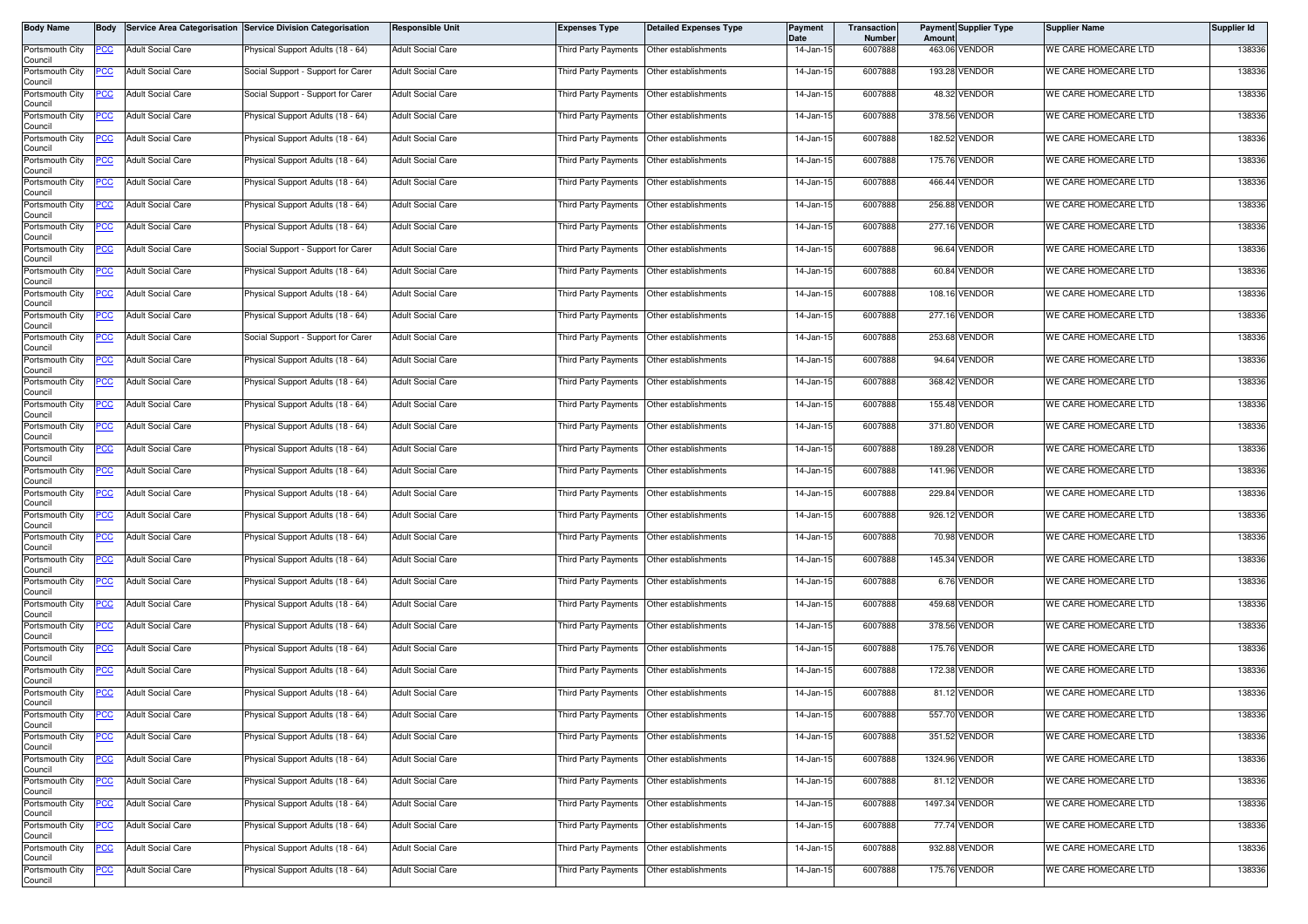| <b>Body Name</b>           | <b>Body</b> |                          | Service Area Categorisation Service Division Categorisation | <b>Responsible Unit</b>  | <b>Expenses Type</b>                        | <b>Detailed Expenses Type</b> | Payment<br>Date | Transaction<br><b>Number</b> | Amoun | <b>Payment Supplier Type</b> | <b>Supplier Name</b> | Supplier Id |
|----------------------------|-------------|--------------------------|-------------------------------------------------------------|--------------------------|---------------------------------------------|-------------------------------|-----------------|------------------------------|-------|------------------------------|----------------------|-------------|
| Portsmouth City<br>Council | PCC         | <b>Adult Social Care</b> | Physical Support Adults (18 - 64)                           | <b>Adult Social Care</b> | Third Party Payments Other establishments   |                               | 14-Jan-15       | 6007888                      |       | 189.28 VENDOR                | WE CARE HOMECARE LTD | 138336      |
| Portsmouth City<br>Council | PCC         | <b>Adult Social Care</b> | Physical Support Adults (18 - 64)                           | <b>Adult Social Care</b> | Third Party Payments Other establishments   |                               | 14-Jan-15       | 6007888                      |       | 67.60 VENDOR                 | WE CARE HOMECARE LTD | 138336      |
| Portsmouth City<br>Council | <u>PCC </u> | <b>Adult Social Care</b> | <sup>9</sup> hysical Support Adults (18 - 64)               | <b>Adult Social Care</b> | Third Party Payments Other establishments   |                               | 14-Jan-15       | 6007888                      |       | 114.92 VENDOR                | WE CARE HOMECARE LTD | 138336      |
| Portsmouth City<br>Council | <u>PCC</u>  | <b>Adult Social Care</b> | Physical Support Adults (18 - 64)                           | <b>Adult Social Care</b> | Third Party Payments                        | Other establishments          | 14-Jan-15       | 6007888                      |       | 74.36 VENDOR                 | WE CARE HOMECARE LTD | 138336      |
| Portsmouth City<br>Council | <u>PCC</u>  | <b>Adult Social Care</b> | Physical Support Adults (18 - 64)                           | <b>Adult Social Care</b> | Third Party Payments   Other establishments |                               | 14-Jan-15       | 6007888                      |       | 250.12 VENDOR                | WE CARE HOMECARE LTD | 138336      |
| Portsmouth City<br>Council |             | <b>Adult Social Care</b> | Physical Support Adults (18 - 64)                           | <b>Adult Social Care</b> | Third Party Payments                        | Other establishments          | 14-Jan-15       | 6007888                      |       | 378.56 VENDOR                | WE CARE HOMECARE LTD | 138336      |
| Portsmouth City<br>Council | <u>PCC</u>  | <b>Adult Social Care</b> | Physical Support Adults (18 - 64)                           | <b>Adult Social Care</b> | Third Party Payments   Other establishments |                               | 14-Jan-15       | 6007888                      |       | 283.92 VENDOR                | WE CARE HOMECARE LTD | 138336      |
| Portsmouth City<br>Council | <u>PCC</u>  | <b>Adult Social Care</b> | Physical Support Adults (18 - 64)                           | <b>Adult Social Care</b> | Third Party Payments                        | Other establishments          | 14-Jan-15       | 6007888                      |       | 946.40 VENDOR                | WE CARE HOMECARE LTD | 138336      |
| Portsmouth City<br>Council | <u>PCC</u>  | <b>Adult Social Care</b> | Physical Support Adults (18 - 64)                           | <b>Adult Social Care</b> | Third Party Payments                        | Other establishments          | 14-Jan-15       | 6007888                      |       | 128.44 VENDOR                | WE CARE HOMECARE LTD | 138336      |
| Portsmouth City<br>Council | PСC         | <b>Adult Social Care</b> | Physical Support Adults (18 - 64)                           | <b>Adult Social Care</b> | Third Party Payments   Other establishments |                               | 14-Jan-15       | 6007888                      |       | 60.84 VENDOR                 | WE CARE HOMECARE LTD | 138336      |
| Portsmouth City<br>Council | <u>PCC</u>  | <b>Adult Social Care</b> | Physical Support Adults (18 - 64)                           | <b>Adult Social Care</b> | Third Party Payments                        | Other establishments          | 14-Jan-15       | 6007888                      |       | 192.66 VENDOR                | WE CARE HOMECARE LTD | 138336      |
| Portsmouth City<br>Council | <u>PCC </u> | <b>Adult Social Care</b> | Physical Support Adults (18 - 64)                           | <b>Adult Social Care</b> | Third Party Payments                        | Other establishments          | 14-Jan-15       | 6007888                      |       | 155.48 VENDOR                | WE CARE HOMECARE LTD | 138336      |
| Portsmouth City<br>Council | <u>PCC</u>  | <b>Adult Social Care</b> | Physical Support Adults (18 - 64)                           | <b>Adult Social Care</b> | Third Party Payments                        | Other establishments          | 14-Jan-15       | 6007888                      |       | 128.44 VENDOR                | WE CARE HOMECARE LTD | 138336      |
| Portsmouth City<br>Council | <u>CC </u>  | <b>Adult Social Care</b> | Social Support - Support for Carer                          | <b>Adult Social Care</b> | Third Party Payments                        | Other establishments          | 14-Jan-15       | 6007888                      |       | 217.44 VENDOR                | WE CARE HOMECARE LTD | 138336      |
| Portsmouth City<br>Council | <u>PCC</u>  | <b>Adult Social Care</b> | Physical Support Adults (18 - 64)                           | <b>Adult Social Care</b> | Third Party Payments Other establishments   |                               | 14-Jan-15       | 6007888                      |       | 662.48 VENDOR                | WE CARE HOMECARE LTD | 138336      |
| Portsmouth City<br>Council | <u>PCC</u>  | <b>Adult Social Care</b> | Physical Support Adults (18 - 64)                           | <b>Adult Social Care</b> | Third Party Payments                        | Other establishments          | 14-Jan-15       | 6007888                      |       | 554.32 VENDOR                | WE CARE HOMECARE LTD | 138336      |
| Portsmouth City<br>Council | <u>PCC</u>  | <b>Adult Social Care</b> | Physical Support Adults (18 - 64)                           | <b>Adult Social Care</b> | Third Party Payments                        | Other establishments          | 14-Jan-15       | 6007888                      |       | 202.80 VENDOR                | WE CARE HOMECARE LTD | 138336      |
| Portsmouth City<br>Council | PCC         | <b>Adult Social Care</b> | Physical Support Adults (18 - 64)                           | <b>Adult Social Care</b> | Third Party Payments   Other establishments |                               | 14-Jan-15       | 6007888                      |       | 162.24 VENDOR                | WE CARE HOMECARE LTD | 138336      |
| Portsmouth City<br>Council | <u>cc</u>   | <b>Adult Social Care</b> | Physical Support Adults (18 - 64)                           | <b>Adult Social Care</b> | Third Party Payments                        | Other establishments          | 14-Jan-15       | 6007888                      |       | 283.92 VENDOR                | WE CARE HOMECARE LTD | 138336      |
| Portsmouth City<br>Council | <u>PCC </u> | <b>Adult Social Care</b> | Social Support - Support for Carer                          | <b>Adult Social Care</b> | Third Party Payments                        | Other establishments          | 14-Jan-15       | 6007888                      |       | 144.96 VENDOR                | WE CARE HOMECARE LTD | 138336      |
| Portsmouth City<br>Council | <u>PCC</u>  | <b>Adult Social Care</b> | Physical Support Adults (18 - 64)                           | <b>Adult Social Care</b> | Third Party Payments                        | Other establishments          | 14-Jan-15       | 6007888                      |       | 405.60 VENDOR                | WE CARE HOMECARE LTD | 138336      |
| Portsmouth City<br>Council | <u>PCC</u>  | <b>Adult Social Care</b> | Physical Support Adults (18 - 64)                           | <b>Adult Social Care</b> | Third Party Payments                        | Other establishments          | 14-Jan-15       | 6007888                      |       | 189.28 VENDOR                | WE CARE HOMECARE LTD | 138336      |
| Portsmouth City<br>Council | <u>CC </u>  | <b>Adult Social Care</b> | Physical Support Adults (18 - 64)                           | <b>Adult Social Care</b> | Third Party Payments Other establishments   |                               | 14-Jan-15       | 6007888                      |       | 60.84 VENDOR                 | WE CARE HOMECARE LTD | 138336      |
| Portsmouth City<br>Council | <u>PCC</u>  | <b>Adult Social Care</b> | <sup>9</sup> hysical Support Adults (18 - 64)               | <b>Adult Social Care</b> | Third Party Payments Other establishments   |                               | 14-Jan-15       | 6007888                      |       | 253.50 VENDOR                | WE CARE HOMECARE LTD | 138336      |
| Portsmouth City<br>Council | <u>PCC</u>  | <b>Adult Social Care</b> | Physical Support Adults (18 - 64)                           | <b>Adult Social Care</b> | Third Party Payments Other establishments   |                               | 14-Jan-15       | 6007888                      |       | 229.84 VENDOR                | WE CARE HOMECARE LTD | 138336      |
| Portsmouth City<br>Council | <u>PCC</u>  | <b>Adult Social Care</b> | Physical Support Adults (18 - 64)                           | <b>Adult Social Care</b> | Third Party Payments   Other establishments |                               | 14-Jan-15       | 6007888                      |       | 155.48 VENDOR                | WE CARE HOMECARE LTD | 138336      |
| Portsmouth City<br>Council | <u>PCC</u>  | <b>Adult Social Care</b> | Physical Support Adults (18 - 64)                           | <b>Adult Social Care</b> | Third Party Payments                        | Other establishments          | 14-Jan-15       | 6007888                      |       | 1135.68 VENDOR               | WE CARE HOMECARE LTD | 138336      |
| Portsmouth City<br>Council | <u>PCC</u>  | <b>Adult Social Care</b> | Physical Support Adults (18 - 64)                           | <b>Adult Social Care</b> | Third Party Payments   Other establishments |                               | 14-Jan-15       | 6007888                      |       | 277.16 VENDOR                | WE CARE HOMECARE LTD | 138336      |
| Portsmouth City<br>Council | <u>CC</u>   | <b>Adult Social Care</b> | Physical Support Adults (18 - 64)                           | <b>Adult Social Care</b> | Third Party Payments                        | Other establishments          | 14-Jan-15       | 6007888                      |       | 67.60 VENDOR                 | WE CARE HOMECARE LTD | 138336      |
| Portsmouth City<br>Council | <u>PCC</u>  | <b>Adult Social Care</b> | Social Support - Support for Carer                          | <b>Adult Social Care</b> | Third Party Payments                        | Other establishments          | 14-Jan-15       | 6007888                      |       | 193.28 VENDOR                | WE CARE HOMECARE LTD | 138336      |
| Portsmouth City<br>Council | <u>PCC</u>  | <b>Adult Social Care</b> | Physical Support Adults (18 - 64)                           | <b>Adult Social Care</b> | Third Party Payments Other establishments   |                               | 14-Jan-15       | 6007888                      |       | 740.22 VENDOR                | WE CARE HOMECARE LTD | 138336      |
| Portsmouth City<br>Council | <u>PCC</u>  | <b>Adult Social Care</b> | Physical Support Adults (18 - 64)                           | <b>Adult Social Care</b> | Third Party Payments Other establishments   |                               | 14-Jan-15       | 6007888                      |       | 277.16 VENDOR                | WE CARE HOMECARE LTD | 138336      |
| Portsmouth City<br>Council | <u>PCC</u>  | <b>Adult Social Care</b> | Physical Support Adults (18 - 64)                           | <b>Adult Social Care</b> | Third Party Payments Other establishments   |                               | 14-Jan-15       | 6007888                      |       | 280.54 VENDOR                | WE CARE HOMECARE LTD | 138336      |
| Portsmouth City<br>Council | <u>PCC</u>  | <b>Adult Social Care</b> | Physical Support Adults (18 - 64)                           | <b>Adult Social Care</b> | Third Party Payments Other establishments   |                               | 14-Jan-15       | 6007888                      |       | 40.56 VENDOR                 | WE CARE HOMECARE LTD | 138336      |
| Portsmouth City<br>Council | <u>PCC</u>  | <b>Adult Social Care</b> | Physical Support Adults (18 - 64)                           | <b>Adult Social Care</b> | Third Party Payments Other establishments   |                               | 21-Jan-15       | 6009317                      |       | 1179.62 VENDOR               | WE CARE HOMECARE LTD | 138336      |
| Portsmouth City<br>Council | <u>PCC </u> | <b>Adult Social Care</b> | Physical Support Adults (18 - 64)                           | <b>Adult Social Care</b> | Third Party Payments Other establishments   |                               | 14-Jan-15       | 6007888                      |       | 226.46 VENDOR                | WE CARE HOMECARE LTD | 138336      |
| Portsmouth City<br>Council | <u>CC </u>  | <b>Adult Social Care</b> | Physical Support Adults (18 - 64)                           | <b>Adult Social Care</b> | Third Party Payments   Other establishments |                               | 20-Jan-15       | 6008813                      |       | 338.00 VENDOR                | WE CARE HOMECARE LTD | 138336      |
| Portsmouth City<br>Council | <u>PCC</u>  | <b>Adult Social Care</b> | Physical Support Adults (18 - 64)                           | <b>Adult Social Care</b> | Third Party Payments Other establishments   |                               | 21-Jan-15       | 6009317                      |       | 135.20 VENDOR                | WE CARE HOMECARE LTD | 138336      |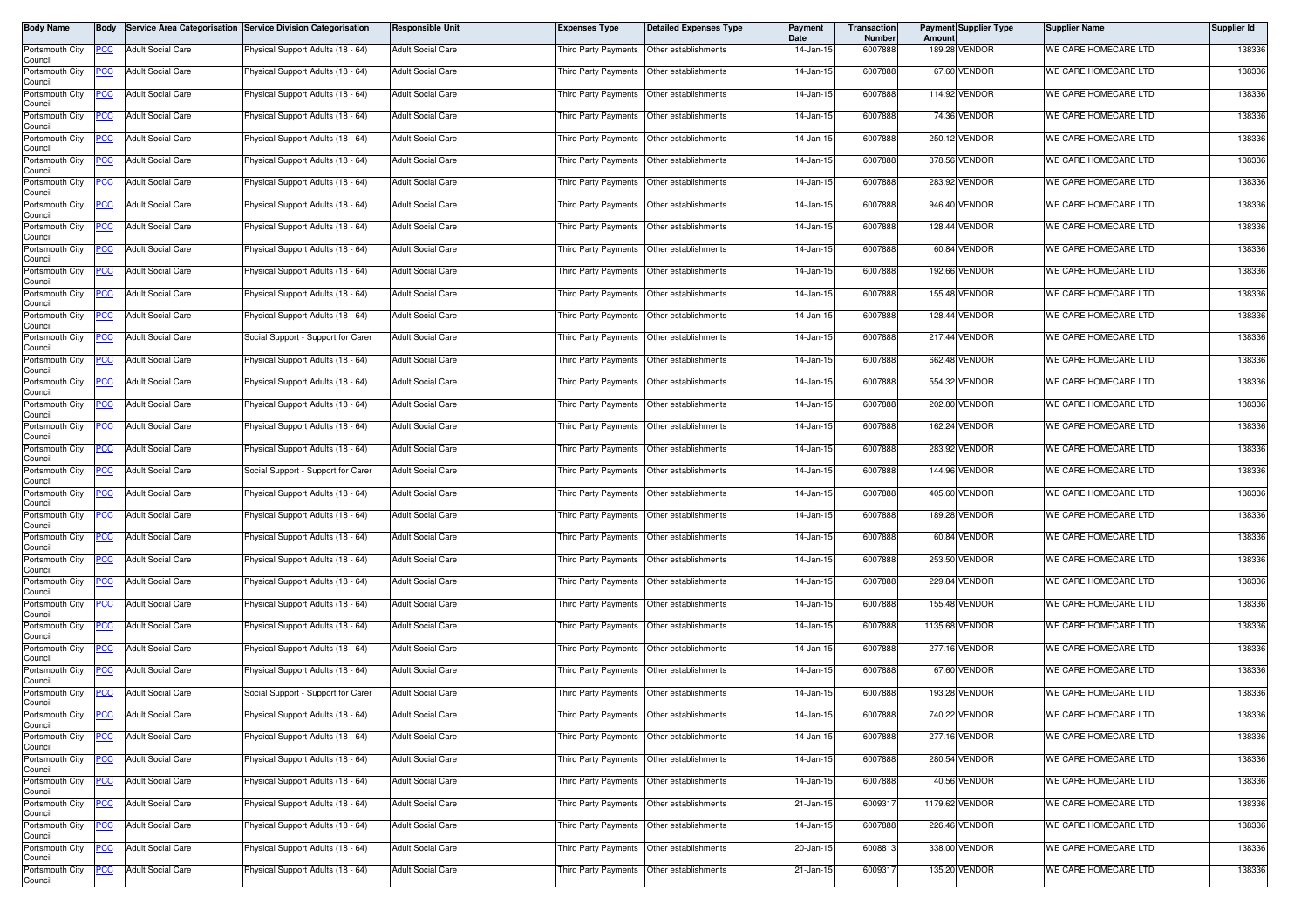| <b>Body Name</b>           | <b>Body</b> |                          | Service Area Categorisation Service Division Categorisation | <b>Responsible Unit</b>  | <b>Expenses Type</b>                        | <b>Detailed Expenses Type</b>             | Payment<br>Date         | Transaction<br>Number | Amount | <b>Payment Supplier Type</b> | <b>Supplier Name</b>  | Supplier Id |
|----------------------------|-------------|--------------------------|-------------------------------------------------------------|--------------------------|---------------------------------------------|-------------------------------------------|-------------------------|-----------------------|--------|------------------------------|-----------------------|-------------|
| Portsmouth City<br>Council | PCC         | <b>Adult Social Care</b> | Physical Support Adults (18 - 64)                           | <b>Adult Social Care</b> | Third Party Payments Other establishments   |                                           | 21-Jan-15               | 6009317               |        | 351.52 VENDOR                | WE CARE HOMECARE LTD  | 138336      |
| Portsmouth City<br>Council | PCC         | <b>Adult Social Care</b> | Physical Support Adults (18 - 64)                           | <b>Adult Social Care</b> | Third Party Payments Other establishments   |                                           | 21-Jan-15               | 6009317               |        | 442.78 VENDOR                | WE CARE HOMECARE LTD  | 138336      |
| Portsmouth City<br>Council | <u>PCC </u> | <b>Adult Social Care</b> | <sup>9</sup> hysical Support Adults (18 - 64)               | <b>Adult Social Care</b> | Third Party Payments Other establishments   |                                           | 21-Jan-15               | 6009317               |        | 77.74 VENDOR                 | WE CARE HOMECARE LTD  | 138336      |
| Portsmouth City<br>Council | <u>PCC</u>  | <b>Adult Social Care</b> | Physical Support Adults (18 - 64)                           | <b>Adult Social Care</b> | Third Party Payments                        | Other establishments                      | $\overline{21}$ -Jan-15 | 600931                |        | 371.80 VENDOR                | WE CARE HOMECARE LTD  | 138336      |
| Portsmouth City<br>Council | <u>PCC</u>  | <b>Adult Social Care</b> | Social Support - Support for Carer                          | <b>Adult Social Care</b> | Third Party Payments                        | Other establishments                      | 14-Jan-15               | 6007888               |        | 265.76 VENDOR                | WE CARE HOMECARE LTD  | 138336      |
| Portsmouth City<br>Council |             | <b>Adult Social Care</b> | Physical Support Adults (18 - 64)                           | <b>Adult Social Care</b> | Third Party Payments                        | Other establishments                      | 14-Jan-15               | 6007888               |        | 851.76 VENDOR                | WE CARE HOMECARE LTD  | 138336      |
| Portsmouth City<br>Council | <u>PCC</u>  | <b>Adult Social Care</b> | Physical Support Adults (18 - 64)                           | <b>Adult Social Care</b> | Third Party Payments Other establishments   |                                           | 23-Jan-15               | 6009532               |        | 243.36 VENDOR                | <b>CHESHIRE HOMES</b> | 100957      |
| Portsmouth City<br>Council | <u>PCC</u>  | <b>Adult Social Care</b> | Social Support - Support for Carer                          | <b>Adult Social Care</b> | Third Party Payments                        | Other establishments                      | 23-Jan-15               | 6009532               |        | 144.96 VENDOR                | CHESHIRE HOMES        | 100957      |
| Portsmouth City<br>Council | <u>PCC</u>  | <b>Adult Social Care</b> | Social Support - Support for Carer                          | <b>Adult Social Care</b> | Third Party Payments                        | Other establishments                      | 23-Jan-15               | 6009532               |        | 36.24 VENDOR                 | <b>CHESHIRE HOMES</b> | 100957      |
| Portsmouth City<br>Council | PСC         | <b>Adult Social Care</b> | Social Support - Support for Carer                          | <b>Adult Social Care</b> | Third Party Payments                        | Other establishments                      | 23-Jan-15               | 6009532               |        | 54.36 VENDOR                 | CHESHIRE HOMES        | 100957      |
| Portsmouth City<br>Council | <u>PCC</u>  | <b>Adult Social Care</b> | Physical Support Adults (18 - 64)                           | <b>Adult Social Care</b> | Third Party Payments                        | Other establishments                      | 23-Jan-15               | 6009532               |        | 331.24 VENDOR                | <b>CHESHIRE HOMES</b> | 100957      |
| Portsmouth City<br>Council | <u>PCC</u>  | <b>Adult Social Care</b> | Physical Support Adults (18 - 64)                           | <b>Adult Social Care</b> | Third Party Payments                        | Other establishments                      | 23-Jan-15               | 6009532               |        | 662.20 VENDOR                | CHESHIRE HOMES        | 100957      |
| Portsmouth City<br>Council | <u>PCC</u>  | <b>Adult Social Care</b> | Physical Support Adults (18 - 64)                           | <b>Adult Social Care</b> | Third Party Payments                        | Other establishments                      | 23-Jan-15               | 6009532               |        | 473.20 VENDOR                | <b>CHESHIRE HOMES</b> | 100957      |
| Portsmouth City<br>Council | <u>PCC </u> | <b>Adult Social Care</b> | Physical Support Adults (18 - 64)                           | <b>Adult Social Care</b> | Third Party Payments                        | Other establishments                      | 23-Jan-15               | 6009532               |        | 189.28 VENDOR                | <b>CHESHIRE HOMES</b> | 100957      |
| Portsmouth City<br>Council | <u>PCC</u>  | <b>Adult Social Care</b> | Physical Support Adults (18 - 64)                           | <b>Adult Social Care</b> | Third Party Payments Other establishments   |                                           | 23-Jan-15               | 6009532               |        | 135.20 VENDOR                | <b>CHESHIRE HOMES</b> | 100957      |
| Portsmouth City<br>Council | <u>PCC</u>  | <b>Adult Social Care</b> | Physical Support Adults (18 - 64)                           | <b>Adult Social Care</b> | Third Party Payments                        | Other establishments                      | 23-Jan-15               | 6009532               |        | 354.90 VENDOR                | CHESHIRE HOMES        | 100957      |
| Portsmouth City<br>Council | <u>PCC</u>  | <b>Adult Social Care</b> | Physical Support Adults (18 - 64)                           | <b>Adult Social Care</b> | Third Party Payments                        | Other establishments                      | 23-Jan-15               | 6009532               |        | 148.64 VENDOR                | <b>CHESHIRE HOMES</b> | 100957      |
| Portsmouth City<br>Council | <u>PCC</u>  | <b>Adult Social Care</b> | Physical Support Adults (18 - 64)                           | <b>Adult Social Care</b> | Third Party Payments                        | Other establishments                      | 23-Jan-15               | 6009532               |        | 946.40 VENDOR                | <b>CHESHIRE HOMES</b> | 100957      |
| Portsmouth City<br>Council | <u>cc</u>   | <b>Adult Social Care</b> | Physical Support Adults (18 - 64)                           | <b>Adult Social Care</b> | Third Party Payments                        | Other establishments                      | 23-Jan-15               | 6009532               |        | 378.28 VENDOR                | <b>CHESHIRE HOMES</b> | 100957      |
| Portsmouth City<br>Council | <u>PCC </u> | <b>Adult Social Care</b> | Physical Support Adults (18 - 64)                           | <b>Adult Social Care</b> | Third Party Payments                        | Other establishments                      | 23-Jan-15               | 6009532               |        | 378.56 VENDOR                | CHESHIRE HOMES        | 100957      |
| Portsmouth City<br>Council | <u>PCC</u>  | <b>Adult Social Care</b> | Physical Support Adults (18 - 64)                           | <b>Adult Social Care</b> | Third Party Payments                        | Other establishments                      | 23-Jan-15               | 6009532               |        | 202.76 VENDOR                | CHESHIRE HOMES        | 100957      |
| Portsmouth City<br>Council | <u>PCC</u>  | <b>Adult Social Care</b> | Physical Support Adults (18 - 64)                           | <b>Adult Social Care</b> | Third Party Payments                        | Other establishments                      | 23-Jan-15               | 6009532               |        | 841.07 VENDOR                | CHESHIRE HOMES        | 100957      |
| Portsmouth City<br>Council | <u>CC </u>  | <b>Adult Social Care</b> | Physical Support Adults (18 - 64)                           | <b>Adult Social Care</b> | Third Party Payments                        | Other establishments                      | 23-Jan-15               | 6009532               |        | 162.24 VENDOR                | <b>CHESHIRE HOMES</b> | 100957      |
| Portsmouth City<br>Council | <u>PCC</u>  | <b>Adult Social Care</b> | <sup>9</sup> hysical Support Adults (18 - 64)               | <b>Adult Social Care</b> | Third Party Payments Other establishments   |                                           | 23-Jan-15               | 6009532               |        | 1648.88 VENDOR               | <b>CHESHIRE HOMES</b> | 100957      |
| Portsmouth City<br>Council | <u>PCC</u>  | <b>Adult Social Care</b> | Physical Support Adults (18 - 64)                           | <b>Adult Social Care</b> | Third Party Payments                        | Other establishments                      | 23-Jan-15               | 6009532               |        | 351.52 VENDOR                | <b>CHESHIRE HOMES</b> | 100957      |
| Portsmouth City<br>Council | <u>PCC</u>  | <b>Adult Social Care</b> | Physical Support Adults (18 - 64)                           | <b>Adult Social Care</b> | Third Party Payments   Other establishments |                                           | 23-Jan-15               | 6009532               |        | 432.64 VENDOR                | <b>CHESHIRE HOMES</b> | 100957      |
| Portsmouth City<br>Council | <u>PCC</u>  | <b>Adult Social Care</b> | Physical Support Adults (18 - 64)                           | <b>Adult Social Care</b> | Third Party Payments                        | Other establishments                      | 23-Jan-15               | 6009532               |        | 54.08 VENDOR                 | CHESHIRE HOMES        | 100957      |
| Portsmouth City<br>Council | <u>PCC</u>  | <b>Adult Social Care</b> | Physical Support Adults (18 - 64)                           | <b>Adult Social Care</b> | Third Party Payments   Other establishments |                                           | 23-Jan-15               | 6009532               |        | 811.20 VENDOR                | <b>CHESHIRE HOMES</b> | 100957      |
| Portsmouth City<br>Council | <u>CC</u>   | <b>Adult Social Care</b> | Physical Support Adults (18 - 64)                           | <b>Adult Social Care</b> | Third Party Payments                        | Other establishments                      | 23-Jan-15               | 6009532               |        | 202.60 VENDOR                | <b>CHESHIRE HOMES</b> | 100957      |
| Portsmouth City<br>Council | <u>PCC</u>  | <b>Adult Social Care</b> | Social Support - Support for Carer                          | <b>Adult Social Care</b> | Third Party Payments                        | Other establishments                      | 23-Jan-15               | 6009532               |        | 40.54 VENDOR                 | <b>CHESHIRE HOMES</b> | 100957      |
| Portsmouth City<br>Council | <b>PCC</b>  | <b>Adult Social Care</b> | Physical Support Adults (18 - 64)                           | <b>Adult Social Care</b> | Third Party Payments Other establishments   |                                           | 23-Jan-15               | 6009532               |        | 365.04 VENDOR                | <b>CHESHIRE HOMES</b> | 100957      |
| Portsmouth City<br>Council | <u>PCC</u>  | <b>Adult Social Care</b> | Physical Support Adults (18 - 64)                           | <b>Adult Social Care</b> | <b>Third Party Payments</b>                 | Other establishments                      | 23-Jan-15               | 6009532               |        | 449.54 VENDOR                | CHESHIRE HOMES        | 100957      |
| Portsmouth City<br>Council | <u>PCC</u>  | <b>Adult Social Care</b> | Physical Support Adults (18 - 64)                           | <b>Adult Social Care</b> | Third Party Payments                        | Other establishments                      | 23-Jan-15               | 6009532               |        | 513.76 VENDOR                | CHESHIRE HOMES        | 100957      |
| Portsmouth City<br>Council | <u>PCC</u>  | <b>Adult Social Care</b> | Physical Support Adults (18 - 64)                           | <b>Adult Social Care</b> | Third Party Payments Other establishments   |                                           | 23-Jan-15               | 6009532               |        | 189.28 VENDOR                | <b>CHESHIRE HOMES</b> | 100957      |
| Portsmouth City<br>Council | PСC         | Adult Social Care        | Physical Support Adults (18 - 64)                           | <b>Adult Social Care</b> | Third Party Payments                        | Other establishments                      | 23-Jan-15               | 6009532               |        | 378.56 VENDOR                | CHESHIRE HOMES        | 100957      |
| Portsmouth City<br>Council | <u>PCC </u> | <b>Adult Social Care</b> | Physical Support Adults (18 - 64)                           | <b>Adult Social Care</b> |                                             | Third Party Payments Other establishments | 23-Jan-15               | 6009532               |        | 189.28 VENDOR                | <b>CHESHIRE HOMES</b> | 100957      |
| Portsmouth City<br>Council | <u>PCC</u>  | <b>Adult Social Care</b> | Physical Support Adults (18 - 64)                           | <b>Adult Social Care</b> | Third Party Payments                        | Other establishments                      | 23-Jan-15               | 6009532               |        | 182.52 VENDOR                | <b>CHESHIRE HOMES</b> | 100957      |
| Portsmouth City<br>Council | <u>PCC</u>  | <b>Adult Social Care</b> | Physical Support Adults (18 - 64)                           | <b>Adult Social Care</b> | Third Party Payments                        | Other establishments                      | 23-Jan-15               | 6009532               |        | 283.92 VENDOR                | CHESHIRE HOMES        | 100957      |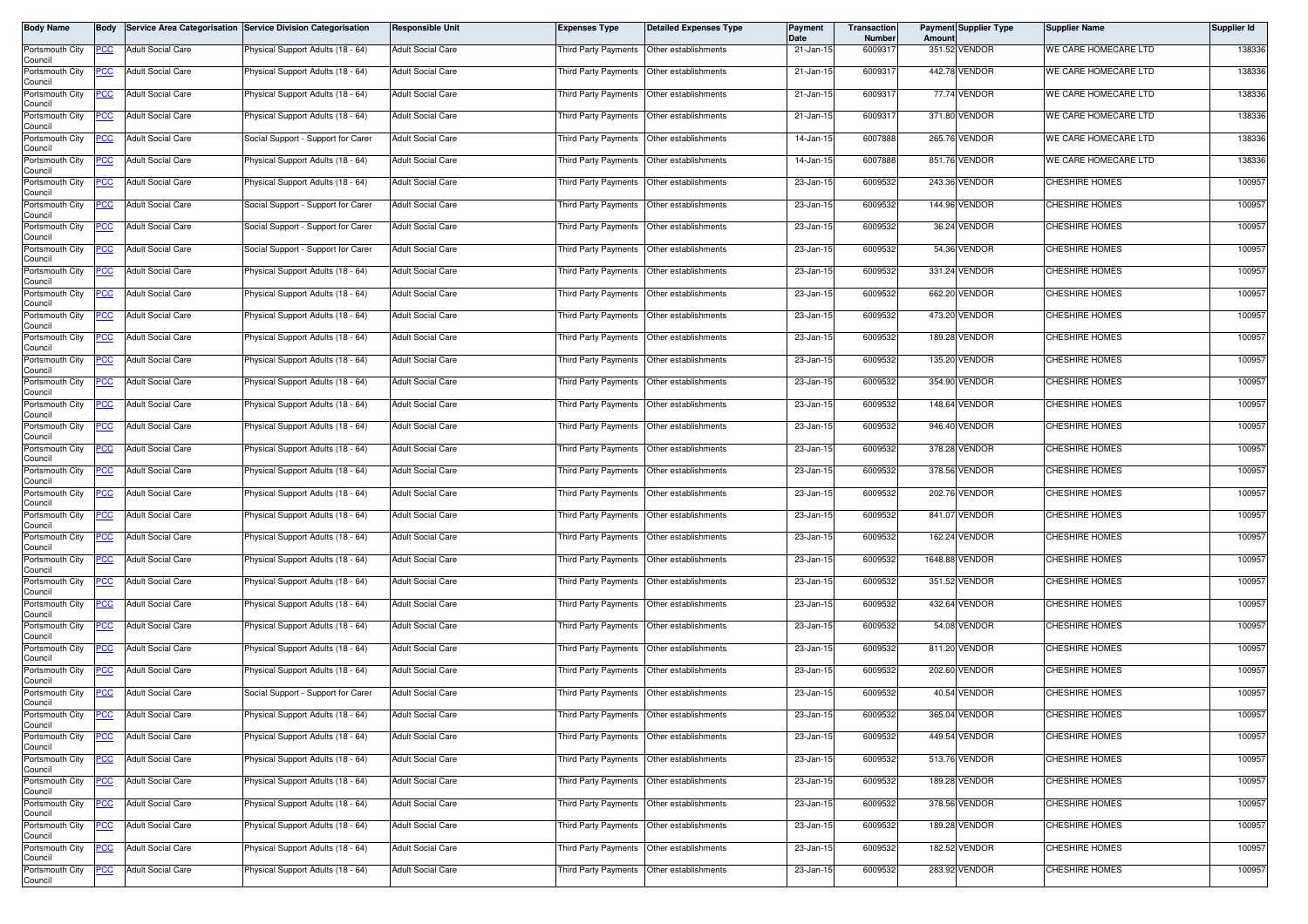| <b>Body Name</b>           | <b>Body</b> |                          | Service Area Categorisation Service Division Categorisation | <b>Responsible Unit</b>  | <b>Expenses Type</b>                      | <b>Detailed Expenses Type</b>             | <b>Payment</b><br>Date | Transaction<br>Number | Amount | <b>Payment Supplier Type</b> | <b>Supplier Name</b>  | Supplier Id |
|----------------------------|-------------|--------------------------|-------------------------------------------------------------|--------------------------|-------------------------------------------|-------------------------------------------|------------------------|-----------------------|--------|------------------------------|-----------------------|-------------|
| Portsmouth City<br>Council | PCC         | <b>Adult Social Care</b> | Physical Support Adults (18 - 64)                           | <b>Adult Social Care</b> | Third Party Payments Other establishments |                                           | 23-Jan-15              | 6009532               |        | 283.92 VENDOR                | <b>CHESHIRE HOMES</b> | 100957      |
| Portsmouth City<br>Council | PCC         | <b>Adult Social Care</b> | Physical Support Adults (18 - 64)                           | <b>Adult Social Care</b> | Third Party Payments Other establishments |                                           | 23-Jan-15              | 6009532               |        | 108.16 VENDOR                | <b>CHESHIRE HOMES</b> | 100957      |
| Portsmouth City<br>Council | <u>PCC </u> | <b>Adult Social Care</b> | <sup>9</sup> hysical Support Adults (18 - 64)               | <b>Adult Social Care</b> | Third Party Payments Other establishments |                                           | 23-Jan-15              | 6009532               |        | 283.92 VENDOR                | <b>CHESHIRE HOMES</b> | 100957      |
| Portsmouth City<br>Council | PCC         | <b>Adult Social Care</b> | Physical Support Adults (18 - 64)                           | <b>Adult Social Care</b> | Third Party Payments                      | Other establishments                      | 23-Jan-15              | 6009532               |        | 121.68 VENDOR                | <b>CHESHIRE HOMES</b> | 100957      |
| Portsmouth City<br>Council | <u>PCC</u>  | <b>Adult Social Care</b> | Physical Support Adults (18 - 64)                           | <b>Adult Social Care</b> | Third Party Payments                      | Other establishments                      | 23-Jan-15              | 6009532               |        | 189.28 VENDOR                | CHESHIRE HOMES        | 100957      |
| Portsmouth City<br>Council |             | <b>Adult Social Care</b> | Physical Support Adults (18 - 64)                           | <b>Adult Social Care</b> | Third Party Payments                      | Other establishments                      | 23-Jan-15              | 6009532               |        | 189.28 VENDOR                | <b>CHESHIRE HOMES</b> | 100957      |
| Portsmouth City<br>Council | <u>PCC</u>  | <b>Adult Social Care</b> | Physical Support Adults (18 - 64)                           | <b>Adult Social Care</b> | Third Party Payments Other establishments |                                           | 23-Jan-15              | 6009532               |        | 283.92 VENDOR                | <b>CHESHIRE HOMES</b> | 100957      |
| Portsmouth City<br>Council | <u>PCC</u>  | <b>Adult Social Care</b> | Physical Support Adults (18 - 64)                           | <b>Adult Social Care</b> | Third Party Payments                      | Other establishments                      | 23-Jan-15              | 6009532               |        | 189.28 VENDOR                | CHESHIRE HOMES        | 100957      |
| Portsmouth City<br>Council | <u>PCC</u>  | <b>Adult Social Care</b> | Physical Support Adults (18 - 64)                           | <b>Adult Social Care</b> | <b>Third Party Payments</b>               | Other establishments                      | 23-Jan-15              | 6009532               |        | 567.84 VENDOR                | <b>CHESHIRE HOMES</b> | 100957      |
| Portsmouth City<br>Council | PСC         | <b>Adult Social Care</b> | Physical Support Adults (18 - 64)                           | <b>Adult Social Care</b> | Third Party Payments                      | Other establishments                      | 23-Jan-15              | 6009532               |        | 216.24 VENDOR                | CHESHIRE HOMES        | 100957      |
| Portsmouth City<br>Council | <u>PCC</u>  | <b>Adult Social Care</b> | Physical Support Adults (18 - 64)                           | <b>Adult Social Care</b> | Third Party Payments                      | Other establishments                      | 23-Jan-15              | 6009532               |        | 658.89 VENDOR                | <b>CHESHIRE HOMES</b> | 100957      |
| Portsmouth City<br>Council | <u>PCC</u>  | <b>Adult Social Care</b> | Physical Support Adults (18 - 64)                           | <b>Adult Social Care</b> | Third Party Payments                      | Other establishments                      | 23-Jan-15              | 6009532               |        | 655.44 VENDOR                | CHESHIRE HOMES        | 100957      |
| Portsmouth City<br>Council | <u>PCC</u>  | <b>Adult Social Care</b> | Physical Support Adults (18 - 64)                           | <b>Adult Social Care</b> | Third Party Payments                      | Other establishments                      | 23-Jan-15              | 6009532               |        | 790.66 VENDOR                | <b>CHESHIRE HOMES</b> | 100957      |
| Portsmouth City<br>Council | <u>PCC </u> | <b>Adult Social Care</b> | Physical Support Adults (18 - 64)                           | <b>Adult Social Care</b> | Third Party Payments                      | Other establishments                      | 23-Jan-15              | 6009532               |        | 314.21 VENDOR                | <b>CHESHIRE HOMES</b> | 100957      |
| Portsmouth City<br>Council | <u>PCC</u>  | <b>Adult Social Care</b> | Social Support - Support for Carer                          | <b>Adult Social Care</b> | Third Party Payments Other establishments |                                           | 23-Jan-15              | 6009532               |        | 16.89 VENDOR                 | <b>CHESHIRE HOMES</b> | 100957      |
| Portsmouth City<br>Council | <u>PCC</u>  | <b>Adult Social Care</b> | Physical Support Adults (18 - 64)                           | <b>Adult Social Care</b> | Third Party Payments                      | Other establishments                      | 23-Jan-15              | 6009532               |        | 67.60 VENDOR                 | CHESHIRE HOMES        | 100957      |
| Portsmouth City<br>Council | <u>PCC</u>  | <b>Adult Social Care</b> | Social Support - Support for Carer                          | <b>Adult Social Care</b> | Third Party Payments                      | Other establishments                      | 23-Jan-15              | 6009532               |        | 289.92 VENDOR                | <b>CHESHIRE HOMES</b> | 100957      |
| Portsmouth City<br>Council | PCC         | <b>Adult Social Care</b> | Social Support - Support for Carer                          | <b>Adult Social Care</b> | Third Party Payments                      | Other establishments                      | 23-Jan-15              | 6009532               |        | 289.92 VENDOR                | CHESHIRE HOMES        | 100957      |
| Portsmouth City<br>Council | <u>cc</u>   | <b>Adult Social Care</b> | Social Support - Support for Carer                          | <b>Adult Social Care</b> | Third Party Payments                      | Other establishments                      | 23-Jan-15              | 6009532               |        | 217.44 VENDOR                | <b>CHESHIRE HOMES</b> | 100957      |
| Portsmouth City<br>Council |             | <b>Adult Social Care</b> | Social Support - Support for Carer                          | <b>Adult Social Care</b> | Third Party Payments                      | Other establishments                      | 23-Jan-15              | 6009532               |        | 169.12 VENDOR                | CHESHIRE HOMES        | 100957      |
| Portsmouth City<br>Council | <u>PCC</u>  | <b>Adult Social Care</b> | Social Support - Support for Carer                          | <b>Adult Social Care</b> | Third Party Payments                      | Other establishments                      | 23-Jan-15              | 6009532               |        | 341.26 VENDOR                | <b>CHESHIRE HOMES</b> | 100957      |
| Portsmouth City<br>Council | PCC         | <b>Adult Social Care</b> | Social Support - Support for Carer                          | <b>Adult Social Care</b> | Third Party Payments                      | Other establishments                      | 23-Jan-15              | 6009532               |        | 36.24 VENDOR                 | <b>CHESHIRE HOMES</b> | 100957      |
| Portsmouth City<br>Council | PСC         | <b>Adult Social Care</b> | Social Support - Support for Carer                          | <b>Adult Social Care</b> | Third Party Payments                      | Other establishments                      | 23-Jan-15              | 6009532               |        | 72.48 VENDOR                 | <b>CHESHIRE HOMES</b> | 100957      |
| Portsmouth City<br>Council | <u>PCC</u>  | <b>Adult Social Care</b> | Social Support - Support for Carer                          | <b>Adult Social Care</b> | Third Party Payments Other establishments |                                           | 23-Jan-15              | 6009532               |        | 48.32 VENDOR                 | <b>CHESHIRE HOMES</b> | 100957      |
| Portsmouth City<br>Council | <u>PCC</u>  | <b>Adult Social Care</b> | Commissioning & service delivery                            | <b>Adult Social Care</b> | remises-Related<br>Expenditure            | <b>Fixtures and fittings</b>              | 08-Jan-15              | 600661                |        | 1293.38 COMPANY              | <b>JUSTFLOORS LTD</b> | 100921      |
| Portsmouth City<br>Council | PCC         | <b>Adult Social Care</b> | Social Care Activities                                      | <b>Adult Social Care</b> | Third Party Payments Other establishments |                                           | 23-Jan-15              | 6009730               |        | 186.31 VENDOR                | SAFEGUARDING GP       | 137636      |
| Portsmouth City<br>Council | <u>PCC</u>  | <b>Adult Social Care</b> | Social Care Activities                                      | <b>Adult Social Care</b> | Third Party Payments                      | Other establishments                      | 23-Jan-15              | 6009730               |        | 186.31 VENDOR                | SAFEGUARDING GP       | 137636      |
| Portsmouth City<br>Council | <u>PCC</u>  | <b>Adult Social Care</b> | Social Care Activities                                      | <b>Adult Social Care</b> | Third Party Payments Other establishments |                                           | $23$ -Jan-15           | 6009730               |        | 192.84 VENDOR                | SAFEGUARDING GP       | 137636      |
| Portsmouth City<br>Council | <u>CC</u>   | <b>Adult Social Care</b> | Social Care Activities                                      | <b>Adult Social Care</b> | Third Party Payments                      | Other establishments                      | 23-Jan-15              | 6009730               |        | 186.31 VENDOR                | SAFEGUARDING GP       | 137636      |
| Portsmouth City<br>Council | <b>PCC</b>  | <b>Adult Social Care</b> | <b>Social Care Activities</b>                               | <b>Adult Social Care</b> | Third Party Payments                      | Other establishments                      | 23-Jan-15              | 6009730               |        | 186.31 VENDOR                | SAFEGUARDING GP       | 137636      |
| Portsmouth City<br>Council | <b>PCC</b>  | <b>Adult Social Care</b> | Social Care Activities                                      | <b>Adult Social Care</b> | Third Party Payments Other establishments |                                           | 23-Jan-15              | 6009730               |        | 186.31 VENDOR                | SAFEGUARDING GP       | 137636      |
| Portsmouth City<br>Council | <u>PCC</u>  | <b>Adult Social Care</b> | Social Care Activities                                      | <b>Adult Social Care</b> | Third Party Payments                      | Other establishments                      | 23-Jan-15              | 6009733               |        | 186.31 VENDOR                | SAFEGUARDING GP       | 137636      |
| Portsmouth City<br>Council | <u>PCC</u>  | <b>Adult Social Care</b> | Social Care Activities                                      | <b>Adult Social Care</b> | Third Party Payments                      | Other establishments                      | 23-Jan-15              | 6009733               |        | 216.77 VENDOR                | SAFEGUARDING GP       | 137636      |
| Portsmouth City<br>Council | <u>PCC</u>  | <b>Adult Social Care</b> | Social Care Activities                                      | <b>Adult Social Care</b> | Third Party Payments Other establishments |                                           | 23-Jan-15              | 6009730               |        | 192.84 VENDOR                | SAFEGUARDING GP       | 137636      |
| Portsmouth City<br>Council | PСC         | <b>Adult Social Care</b> | Social Support - Support for Carer                          | <b>Adult Social Care</b> | Third Party Payments                      | Other establishments                      | 23-Jan-15              | 6009532               |        | 229.84 VENDOR                | CHESHIRE HOMES        | 100957      |
| Portsmouth City<br>Council | <u>PCC </u> | <b>Adult Social Care</b> | Physical Support Adults (18 - 64)                           | <b>Adult Social Care</b> |                                           | Third Party Payments Other establishments | 23-Jan-15              | 6009532               |        | 466.16 VENDOR                | CHESHIRE HOMES        | 100957      |
| Portsmouth City<br>Council | <u>PCC</u>  | <b>Adult Social Care</b> | Physical Support Adults (18 - 64)                           | <b>Adult Social Care</b> | Third Party Payments                      | Other establishments                      | 23-Jan-15              | 6009532               |        | 676.00 VENDOR                | <b>CHESHIRE HOMES</b> | 100957      |
| Portsmouth City<br>Council | <u>PCC</u>  | <b>Adult Social Care</b> | Social Support - Support for Carer                          | <b>Adult Social Care</b> | Third Party Payments                      | Other establishments                      | 23-Jan-15              | 6009532               |        | 96.64 VENDOR                 | <b>CHESHIRE HOMES</b> | 100957      |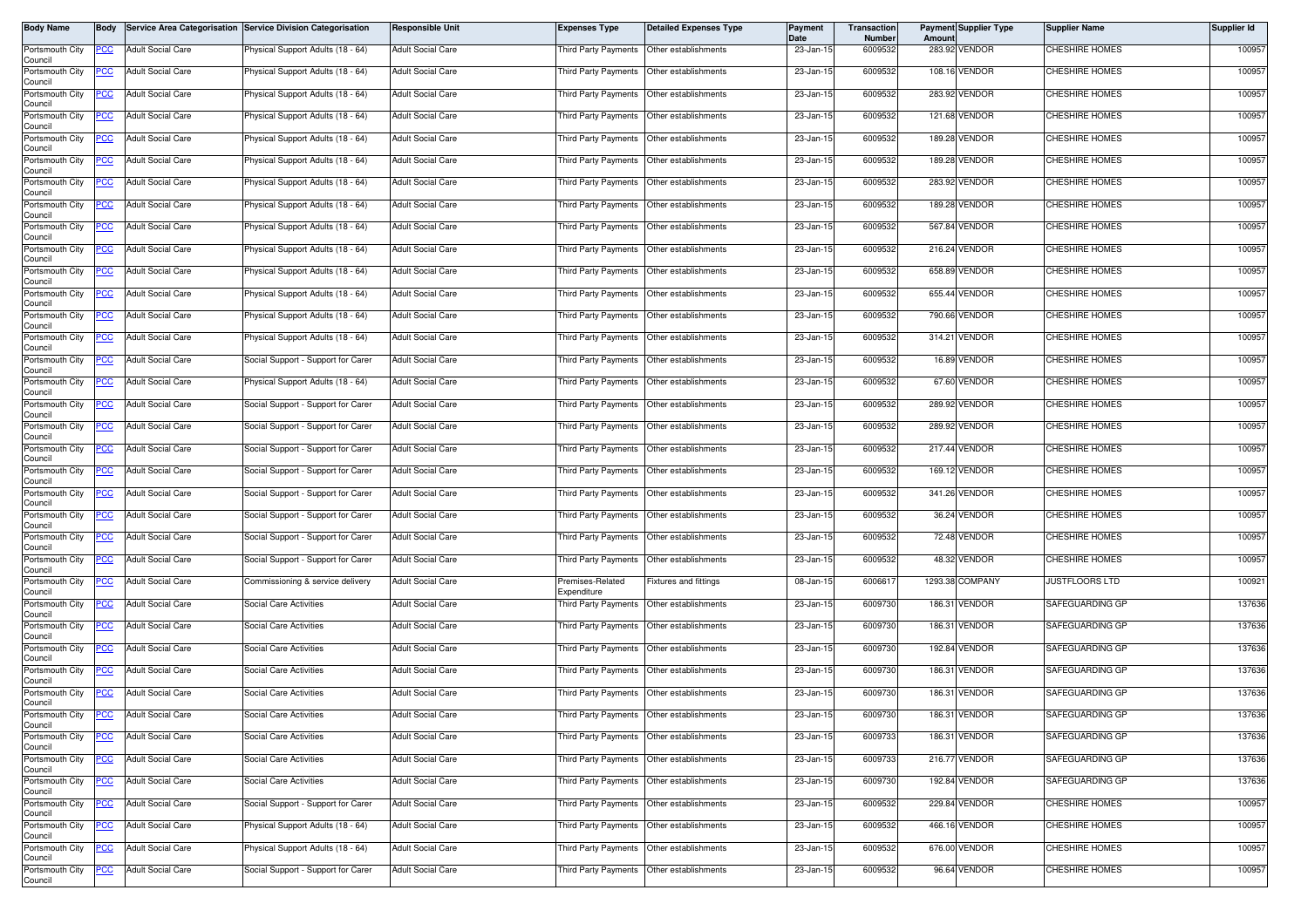| Body Name                  | <b>Body</b> |                          | Service Area Categorisation Service Division Categorisation | <b>Responsible Unit</b>  | <b>Expenses Type</b>                        | <b>Detailed Expenses Type</b>                       | Payment<br>Date | Transaction<br>Number | Amount    | <b>Payment Supplier Type</b> | <b>Supplier Name</b>                                                                  | Supplier Id |
|----------------------------|-------------|--------------------------|-------------------------------------------------------------|--------------------------|---------------------------------------------|-----------------------------------------------------|-----------------|-----------------------|-----------|------------------------------|---------------------------------------------------------------------------------------|-------------|
| Portsmouth City<br>Council | <u>PCC</u>  | <b>Adult Social Care</b> | Physical Support Adults (18 - 64)                           | <b>Adult Social Care</b> | Third Party Payments                        | Other establishments                                | 23-Jan-15       | 6009532               |           | 72.48 VENDOR                 | <b>CHESHIRE HOMES</b>                                                                 | 100957      |
| Portsmouth City<br>Council | <u>PCC</u>  | <b>Adult Social Care</b> | Social Support - Support for Carer                          | <b>Adult Social Care</b> | Third Party Payments Other establishments   |                                                     | 23-Jan-15       | 6009532               |           | 108.16 VENDOR                | <b>CHESHIRE HOMES</b>                                                                 | 100957      |
| Portsmouth City<br>Council |             | <b>Adult Social Care</b> | Physical Support Adults (18 - 64)                           | <b>Adult Social Care</b> | Premises-Related<br>Expenditure             | Cleaning and domestic supplies                      | 07-Jan-15       | 6006467               |           | 982.07 VENDOR                | <b>NVIRO LTD</b>                                                                      | 124507      |
| Portsmouth City<br>Council | <u>PCC</u>  | <b>Adult Social Care</b> | Information and Early Intervention                          | <b>Adult Social Care</b> | Premises-Related<br>Expenditure             | Cleaning and domestic supplies                      | 21-Jan-15       | 6009257               |           | 444.14 VENDOR                | <b>NVIRO LTD</b>                                                                      | 124507      |
| Portsmouth City<br>Council | <u>PCC</u>  | <b>Adult Social Care</b> | Physical Support Adults (18 - 64)                           | <b>Adult Social Care</b> | Premises-Related<br>Expenditure             | Cleaning and domestic supplies                      | 19-Jan-15       | 6008650               |           | 675.64 VENDOR                | <b>NVIRO LTD</b>                                                                      | 124507      |
| Portsmouth City<br>Council | <u>PCC</u>  | <b>Adult Social Care</b> | Commissioning & service delivery                            | <b>Adult Social Care</b> | Supplies and Services                       | Printing, stationery and general<br>office expenses | 20-Jan-15       | 6008772               | 36.92     | VENDOR                       | ROYAL MAIL                                                                            | 100182      |
| Portsmouth City<br>Council | <u>PCC</u>  | <b>Adult Social Care</b> | Commissioning & service delivery                            | <b>Adult Social Care</b> | Supplies and Services                       | Printing, stationery and general<br>office expenses | 20-Jan-15       | 6008772               |           | 1173.22 VENDOR               | ROYAL MAIL                                                                            | 100182      |
| Portsmouth City<br>Council | <u>PCC</u>  | <b>Adult Social Care</b> | Social Support - Support for Carer                          | <b>Adult Social Care</b> | Third Party Payments                        | Other establishments                                | 21-Jan-15       | 6009308               |           | 289.92 VENDOR                | THE PORTSMOUTH SITTING SERVICE<br>AND COMMUNITY CARE SERVICES LTD<br>T/A ASSURED CARE | 100201      |
| Portsmouth City<br>Council | <u>PCC</u>  | <b>Adult Social Care</b> | Commissioning & service delivery                            | <b>Adult Social Care</b> | Employees                                   | Indirect employee expenses                          | 07-Jan-15       | 6006500               |           | 600.00 VENDOR                | ST THOMAS TRAINING LTD                                                                | 136248      |
| Portsmouth City<br>Council | <u>PCC</u>  | <b>Adult Social Care</b> | Commissioning & service delivery                            | <b>Adult Social Care</b> | Employees                                   | Indirect employee expenses                          | 09-Jan-1        | 6006976               |           | 450.00 VENDOR                | ST THOMAS TRAINING LTD                                                                | 136248      |
| Portsmouth City<br>Council | <u>PCC</u>  | <b>Adult Social Care</b> | Social Support - Support for Carer                          | <b>Adult Social Care</b> | Third Party Payments  Other establishments  |                                                     | 21-Jan-15       | 6009308               |           | 289.92 VENDOR                | THE PORTSMOUTH SITTING SERVICE<br>AND COMMUNITY CARE SERVICES LTD<br>T/A ASSURED CARE | 100201      |
| Portsmouth City<br>Council | <u>PCC</u>  | <b>Adult Social Care</b> | Social Care Activities                                      | <b>Adult Social Care</b> | Third Party Payments                        | Other establishments                                | 09-Jan-15       | 6006900               |           | 148.57 VENDOR                | PORTSMOUTH COMMUNICATIONS LTD                                                         | 106039      |
| Portsmouth City<br>Council |             | <b>Adult Social Care</b> | Physical Support Adults (18 - 64)                           | <b>Adult Social Care</b> | Employees                                   | Direct employee expenses                            | 28-Jan-15       | 6010649               | $-114.95$ | <b>ENDOR</b>                 | STAFF 2000 LIMITED                                                                    | 116613      |
| Portsmouth City<br>Council | <u>PCC</u>  | <b>Adult Social Care</b> | Physical Support Adults (18 - 64)                           | <b>Adult Social Care</b> | Employees                                   | Direct employee expenses                            | 14-Jan-15       | 6007856               |           | -271.70 VENDOR               | STAFF 2000 LIMITED                                                                    | 116613      |
| Portsmouth City<br>Council | <u>PCC</u>  | <b>Adult Social Care</b> | Social Care Activities                                      | <b>Adult Social Care</b> | Third Party Payments                        | Other establishments                                | 23-Jan-15       | 6009730               | 203.59    | VENDOR                       | SAFEGUARDING GP                                                                       | 137636      |
| Portsmouth City<br>Council | <u>PCC</u>  | <b>Adult Social Care</b> | Physical Support Adults (18 - 64)                           | <b>Adult Social Care</b> | Third Party Payments                        | Other establishments                                | 21-Jan-1        | 6008821               | 1458.40   | <b>/ENDOR</b>                | <b>ADMIRAL CARE LTD</b>                                                               | 138025      |
| Portsmouth City<br>Council | PCC         | <b>Adult Social Care</b> | Physical Support Adults (18 - 64)                           | <b>Adult Social Care</b> | Third Party Payments  Other establishments  |                                                     | 23-Jan-15       | 6009475               |           | 307.58 VENDOR                | <b>ACBS CARE LTD</b>                                                                  | 126415      |
| Portsmouth City<br>Council | <u>PCC</u>  | <b>Adult Social Care</b> | Physical Support Adults (18 - 64)                           | <b>Adult Social Care</b> | Third Party Payments                        | Other establishments                                | 23-Jan-15       | 6009475               |           | 64.22 VENDOR                 | <b>ACBS CARE LTD</b>                                                                  | 126415      |
| Portsmouth City<br>Council | <u>PCC</u>  | <b>Adult Social Care</b> | Physical Support Adults (18 - 64)                           | <b>Adult Social Care</b> | Third Party Payments  Other establishments  |                                                     | 23-Jan-15       | 6009475               |           | 2061.80 VENDOR               | ACBS CARE LTD                                                                         | 126415      |
| Portsmouth City<br>Council | <u>PCC</u>  | <b>Adult Social Care</b> | Social Care Activities                                      | <b>Adult Social Care</b> | Third Party Payments                        | Other establishments                                | 16-Jan-1        | 6008431               | 229.29    | /ENDOR                       | SAFEGUARDING GP                                                                       | 137636      |
| Portsmouth City<br>Council | <u>PCC</u>  | <b>Adult Social Care</b> | <b>Social Care Activities</b>                               | <b>Adult Social Care</b> | Third Party Payments                        | Other establishments                                | 30-Jan-15       | 6010992               | 227.65    | /ENDOR                       | SAFEGUARDING GP                                                                       | 137636      |
| Portsmouth City<br>Council |             | <b>Adult Social Care</b> | Social Care Activities                                      | <b>Adult Social Care</b> | Third Party Payments                        | Other establishments                                | 30-Jan-15       | 6010992               |           | 216.77 VENDOR                | SAFEGUARDING GP                                                                       | 137636      |
| Portsmouth City<br>Council |             | <b>Adult Social Care</b> | Social Care Activities                                      | <b>Adult Social Care</b> | Third Party Payments                        | Other establishments                                | 30-Jan-15       | 6010992               |           | 186.31 VENDOR                | SAFEGUARDING GP                                                                       | 137636      |
| Portsmouth City<br>Council | <u>PCC</u>  | <b>Adult Social Care</b> | Social Care Activities                                      | <b>Adult Social Care</b> | Third Party Payments                        | Other establishments                                | 30-Jan-15       | 6010992               |           | 186.31 VENDOR                | SAFEGUARDING GP                                                                       | 137636      |
| Portsmouth City<br>Council | <u>PCC</u>  | <b>Adult Social Care</b> | Physical Support Adults (18 - 64)                           | <b>Adult Social Care</b> | Employees                                   | Direct employee expenses                            | 20-Jan-15       | 6008752               |           | 1593.73 VENDOR               | MORECARE SUPPORT SERVICES LTD                                                         | 103464      |
| Portsmouth City<br>Council | <u>PCC</u>  | <b>Adult Social Care</b> | Social Care Activities                                      | <b>Adult Social Care</b> | Third Party Payments                        | Private contractors                                 | 06-Jan-15       | 6005996               |           | -857.50 SOLETRADER           | Classified as 'personal data' (under the<br>Data Protection Act 1998)                 | 128960      |
| Portsmouth City<br>Council |             | <b>Adult Social Care</b> | Social Care Activities                                      | <b>Adult Social Care</b> | Third Party Payments                        | <b>Private contractors</b>                          | 06-Jan-15       | 6005996               |           | 857.50 SOLETRADER            | Classified as 'personal data' (under the<br>Data Protection Act 1998)                 | 128960      |
| Portsmouth City<br>Council | <u>PCC</u>  | <b>Adult Social Care</b> | Social Care Activities                                      | <b>Adult Social Care</b> | Third Party Payments                        | Private contractors                                 | 06-Jan-15       | 6005996               |           | -857.50 SOLETRADER           | Classified as 'personal data' (under the<br>Data Protection Act 1998)                 | 128960      |
| Portsmouth City<br>Council | <u>PCC</u>  | <b>Adult Social Care</b> | <b>Social Care Activities</b>                               | <b>Adult Social Care</b> | Third Party Payments                        | Private contractors                                 | 06-Jan-15       | 6005996               |           | 857.50 SOLETRADER            | Classified as 'personal data' (under the<br>Data Protection Act 1998)                 | 128960      |
| Portsmouth City<br>Council | <b>PCC</b>  | <b>Adult Social Care</b> | Social Care Activities                                      | <b>Adult Social Care</b> | Third Party Payments Private contractors    |                                                     | 20-Jan-15       | 6008805               |           | 857.50 VENDOR                | THERAPY FOR INDEPENDENCE                                                              | 139809      |
| Portsmouth City<br>Council | <u>PCC</u>  | <b>Adult Social Care</b> | Physical Support Adults (18 - 64)                           | <b>Adult Social Care</b> | Third Party Payments                        | Other establishments                                | 26-Jan-15       | 6009941               |           | 473.20 VENDOR                | HANDLE WITH CARE (PORTSMOUTH)<br>LTD                                                  | 100504      |
| Portsmouth City<br>Council | <u>PCC</u>  | <b>Adult Social Care</b> | Physical Support Adults (18 - 64)                           | <b>Adult Social Care</b> | Third Party Payments Other establishments   |                                                     | 26-Jan-15       | 6009941               |           | 175.76 VENDOR                | HANDLE WITH CARE (PORTSMOUTH)<br>LTD                                                  | 100504      |
| Portsmouth City<br>Council | <u>PCC</u>  | <b>Adult Social Care</b> | Physical Support Adults (18 - 64)                           | <b>Adult Social Care</b> | Third Party Payments                        | Other establishments                                | 26-Jan-15       | 6009941               |           | 94.64 VENDOR                 | HANDLE WITH CARE (PORTSMOUTH)<br>LTD                                                  | 100504      |
| Portsmouth City<br>Council | <u>PCC</u>  | <b>Adult Social Care</b> | Physical Support Adults (18 - 64)                           | <b>Adult Social Care</b> | Third Party Payments   Other establishments |                                                     | 26-Jan-15       | 6009941               |           | 743.60 VENDOR                | HANDLE WITH CARE (PORTSMOUTH)<br>LTD                                                  | 100504      |
| Portsmouth City<br>Council | <u>PCC</u>  | <b>Adult Social Care</b> | Physical Support Adults (18 - 64)                           | <b>Adult Social Care</b> | Third Party Payments Other establishments   |                                                     | 26-Jan-15       | 6009941               |           | 385.32 VENDOR                | HANDLE WITH CARE (PORTSMOUTH)<br>LTD                                                  | 100504      |
| Portsmouth City<br>Council | <u>PCC</u>  | <b>Adult Social Care</b> | Physical Support Adults (18 - 64)                           | <b>Adult Social Care</b> | Third Party Payments                        | Other establishments                                | 26-Jan-15       | 6009941               |           | 50.70 VENDOR                 | HANDLE WITH CARE (PORTSMOUTH)<br>LTD                                                  | 100504      |
| Portsmouth City<br>Council | <u>PCC</u>  | <b>Adult Social Care</b> | Physical Support Adults (18 - 64)                           | <b>Adult Social Care</b> | Third Party Payments Other establishments   |                                                     | 26-Jan-15       | 6009941               |           | 331.24 VENDOR                | HANDLE WITH CARE (PORTSMOUTH)<br>LTD                                                  | 100504      |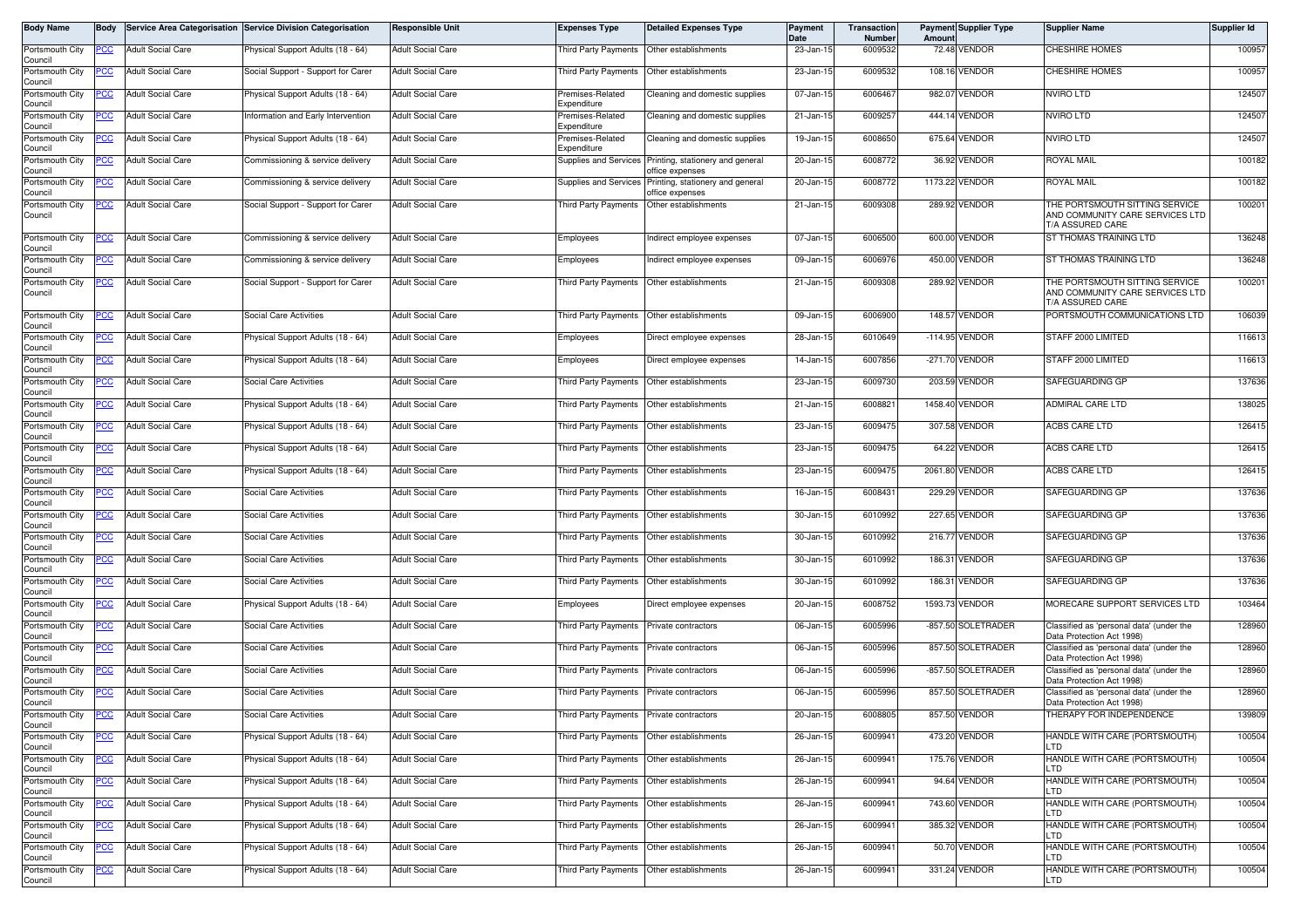| Body Name                  | Body        |                          | Service Area Categorisation Service Division Categorisation | <b>Responsible Unit</b>  | <b>Expenses Type</b>                      | <b>Detailed Expenses Type</b> | Payment<br>Date | <b>Transaction</b><br>Number | Amount | <b>Payment Supplier Type</b> | <b>Supplier Name</b>                  | Supplier Id |
|----------------------------|-------------|--------------------------|-------------------------------------------------------------|--------------------------|-------------------------------------------|-------------------------------|-----------------|------------------------------|--------|------------------------------|---------------------------------------|-------------|
| Portsmouth City<br>Council | PCC         | <b>Adult Social Care</b> | Physical Support Adults (18 - 64)                           | <b>Adult Social Care</b> | Third Party Payments                      | Other establishments          | 26-Jan-15       | 6009941                      |        | 307.58 VENDOR                | HANDLE WITH CARE (PORTSMOUTH)<br>LTD  | 100504      |
| Portsmouth City<br>Council | ပင          | <b>Adult Social Care</b> | Physical Support Adults (18 - 64)                           | Adult Social Care        | Third Party Payments                      | Other establishments          | 26-Jan-15       | 6009941                      |        | 189.28 VENDOR                | HANDLE WITH CARE (PORTSMOUTH)<br>LTD  | 100504      |
| Portsmouth City<br>Council | °СС         | <b>Adult Social Care</b> | Physical Support Adults (18 - 64)                           | <b>Adult Social Care</b> | Third Party Payments                      | Other establishments          | 26-Jan-15       | 6009941                      |        | 40.56 VENDOR                 | HANDLE WITH CARE (PORTSMOUTH)<br>LTD  | 100504      |
| Portsmouth City<br>Council | <u>PCC</u>  | <b>Adult Social Care</b> | Physical Support Adults (18 - 64)                           | <b>Adult Social Care</b> | Third Party Payments                      | Other establishments          | 26-Jan-15       | 600994                       |        | 27.04 VENDOR                 | HANDLE WITH CARE (PORTSMOUTH)<br>LTD  | 100504      |
| Portsmouth City<br>Council | PCC         | <b>Adult Social Care</b> | Physical Support Adults (18 - 64)                           | <b>Adult Social Care</b> | <b>Third Party Payments</b>               | Other establishments          | 26-Jan-15       | 6009941                      |        | 54.08 VENDOR                 | HANDLE WITH CARE (PORTSMOUTH)<br>LTD  | 100504      |
| Portsmouth City<br>Council | <u>'CC</u>  | <b>Adult Social Care</b> | Physical Support Adults (18 - 64)                           | <b>Adult Social Care</b> | Third Party Payments                      | Other establishments          | 26-Jan-15       | 6009941                      |        | 378.56 VENDOR                | HANDLE WITH CARE (PORTSMOUTH)<br>LTD  | 100504      |
| Portsmouth City<br>Council | PCC         | <b>Adult Social Care</b> | Physical Support Adults (18 - 64)                           | <b>Adult Social Care</b> | Third Party Payments                      | Other establishments          | 26-Jan-15       | 6009941                      |        | 135.20 VENDOR                | HANDLE WITH CARE (PORTSMOUTH)<br>LTD  | 100504      |
| Portsmouth City<br>Council | <b>PCC</b>  | <b>Adult Social Care</b> | Physical Support Adults (18 - 64)                           | <b>Adult Social Care</b> | Third Party Payments                      | Other establishments          | 26-Jan-15       | 6009941                      |        | 1514.24 VENDOR               | HANDLE WITH CARE (PORTSMOUTH)<br>LTD  | 100504      |
| Portsmouth City<br>Council | PСC         | <b>Adult Social Care</b> | Physical Support Adults (18 - 64)                           | <b>Adult Social Care</b> | <b>Third Party Payments</b>               | Other establishments          | 26-Jan-15       | 6009941                      |        | 594.88 VENDOR                | HANDLE WITH CARE (PORTSMOUTH)<br>LTD  | 100504      |
| Portsmouth City<br>Council | PСC         | <b>Adult Social Care</b> | Physical Support Adults (18 - 64)                           | <b>Adult Social Care</b> | Third Party Payments                      | Other establishments          | 26-Jan-15       | 6009941                      |        | 473.20 VENDOR                | HANDLE WITH CARE (PORTSMOUTH)<br>LTD  | 100504      |
| Portsmouth City<br>Council | °СС         | <b>Adult Social Care</b> | Social Support - Support for Carer                          | <b>Adult Social Care</b> | Third Party Payments                      | Other establishments          | 26-Jan-15       | 6009941                      |        | 24.16 VENDOR                 | HANDLE WITH CARE (PORTSMOUTH)<br>LTD  | 100504      |
| Portsmouth City<br>Council |             | <b>Adult Social Care</b> | Physical Support Adults (18 - 64)                           | Adult Social Care        | Third Party Payments                      | Other establishments          | 26-Jan-15       | 6009941                      |        | 135.20 VENDOR                | HANDLE WITH CARE (PORTSMOUTH)<br>LTD  | 100504      |
| Portsmouth City<br>Council | PСC         | <b>Adult Social Care</b> | Physical Support Adults (18 - 64)                           | <b>Adult Social Care</b> | <b>Third Party Payments</b>               | Other establishments          | 26-Jan-15       | 6009941                      |        | 283.92 VENDOR                | HANDLE WITH CARE (PORTSMOUTH)<br>חד ו | 100504      |
| Portsmouth City<br>Council | 'CC         | <b>Adult Social Care</b> | Physical Support Adults (18 - 64)                           | <b>Adult Social Care</b> | Third Party Payments                      | Other establishments          | 26-Jan-15       | 6009941                      |        | 300.82 VENDOR                | HANDLE WITH CARE (PORTSMOUTH)<br>LTD  | 100504      |
| Portsmouth City<br>Council | <u>PCC </u> | <b>Adult Social Care</b> | Physical Support Adults (18 - 64)                           | <b>Adult Social Care</b> | Third Party Payments                      | Other establishments          | 26-Jan-15       | 6009941                      |        | 121.68 VENDOR                | HANDLE WITH CARE (PORTSMOUTH)<br>חד ו | 100504      |
| Portsmouth City<br>Council | <u>CC </u>  | <b>Adult Social Care</b> | Physical Support Adults (18 - 64)                           | <b>Adult Social Care</b> | <b>Third Party Payments</b>               | Other establishments          | 26-Jan-15       | 6009941                      |        | 354.90 VENDOR                | HANDLE WITH CARE (PORTSMOUTH)<br>LTD  | 100504      |
| Portsmouth City<br>Council | <u>PCC</u>  | <b>Adult Social Care</b> | Physical Support Adults (18 - 64)                           | <b>Adult Social Care</b> | Third Party Payments                      | Other establishments          | 26-Jan-15       | 6009941                      |        | 13.52 VENDOR                 | HANDLE WITH CARE (PORTSMOUTH)<br>LTD. | 100504      |
| Portsmouth City<br>Council | PCC         | <b>Adult Social Care</b> | Social Support - Support for Carer                          | <b>Adult Social Care</b> | Third Party Payments                      | Other establishments          | 26-Jan-15       | 6009941                      |        | 60.40 VENDOR                 | HANDLE WITH CARE (PORTSMOUTH)<br>LTD  | 100504      |
| Portsmouth City<br>Council | <u>cc</u>   | <b>Adult Social Care</b> | Physical Support Adults (18 - 64)                           | <b>Adult Social Care</b> | <b>Third Party Payments</b>               | Other establishments          | 26-Jan-15       | 6009941                      |        | 378.56 VENDOR                | HANDLE WITH CARE (PORTSMOUTH)<br>חד ו | 100504      |
| Portsmouth City<br>Council |             | <b>Adult Social Care</b> | Physical Support Adults (18 - 64)                           | Adult Social Care        | Third Party Payments                      | Other establishments          | 26-Jan-15       | 6009941                      |        | 358.28 VENDOR                | HANDLE WITH CARE (PORTSMOUTH)<br>LTD  | 100504      |
| Portsmouth City<br>Council | PСC         | <b>Adult Social Care</b> | Physical Support Adults (18 - 64)                           | <b>Adult Social Care</b> | <b>Third Party Payments</b>               | Other establishments          | 26-Jan-15       | 6009941                      |        | 182.52 VENDOR                | HANDLE WITH CARE (PORTSMOUTH)<br>LTD  | 100504      |
| Portsmouth City<br>Council | PСC         | <b>Adult Social Care</b> | Physical Support Adults (18 - 64)                           | <b>Adult Social Care</b> | <b>Third Party Payments</b>               | Other establishments          | 26-Jan-15       | 6009941                      |        | 54.08 VENDOR                 | HANDLE WITH CARE (PORTSMOUTH)<br>LTD  | 100504      |
| Portsmouth City<br>Council |             | <b>Adult Social Care</b> | Physical Support Adults (18 - 64)                           | <b>Adult Social Care</b> | Third Party Payments                      | Other establishments          | 26-Jan-15       | 6009941                      |        | 54.08 VENDOR                 | HANDLE WITH CARE (PORTSMOUTH)<br>LTD  | 100504      |
| Portsmouth City<br>Council | PСC         | <b>Adult Social Care</b> | Physical Support Adults (18 - 64)                           | <b>Adult Social Care</b> | Third Party Payments                      | Other establishments          | 26-Jan-15       | 6009941                      |        | 283.92 VENDOR                | HANDLE WITH CARE (PORTSMOUTH)<br>LTD  | 100504      |
| Portsmouth City<br>Council | PСC         | <b>Adult Social Care</b> | Social Support - Support for Carer                          | Adult Social Care        | Third Party Payments                      | Other establishments          | 26-Jan-15       | 6009941                      |        | 253.68 VENDOR                | HANDLE WITH CARE (PORTSMOUTH)<br>LTD  | 100504      |
| Portsmouth City<br>Council | PCC         | <b>Adult Social Care</b> | Physical Support Adults (18 - 64)                           | <b>Adult Social Care</b> | Third Party Payments                      | Other establishments          | 26-Jan-15       | 6009941                      |        | 1514.24 VENDOR               | HANDLE WITH CARE (PORTSMOUTH)<br>LTD  | 100504      |
| Portsmouth City<br>Council | <u>PCC</u>  | <b>Adult Social Care</b> | Physical Support Adults (18 - 64)                           | <b>Adult Social Care</b> | Third Party Payments                      | Other establishments          | 30-Jan-15       | 6011004                      |        | 87.88 VENDOR                 | SEVACARE (UK) LTD                     | 136163      |
| Portsmouth City<br>Council | PCC         | <b>Adult Social Care</b> | Physical Support Adults (18 - 64)                           | <b>Adult Social Care</b> | Third Party Payments                      | Other establishments          | 30-Jan-15       | 6011004                      |        | 87.88 VENDOR                 | SEVACARE (UK) LTD                     | 136163      |
| Portsmouth City<br>Council | <u>cc</u>   | <b>Adult Social Care</b> | Physical Support Adults (18 - 64)                           | <b>Adult Social Care</b> | Third Party Payments                      | Other establishments          | 30-Jan-15       | 6011004                      |        | 270.40 VENDOR                | SEVACARE (UK) LTD                     | 136163      |
| Portsmouth City<br>Council | <u>PCC</u>  | <b>Adult Social Care</b> | Physical Support Adults (18 - 64)                           | <b>Adult Social Care</b> | <b>Third Party Payments</b>               | Other establishments          | 30-Jan-15       | 6011004                      |        | 67.60 VENDOR                 | SEVACARE (UK) LTD                     | 136163      |
| Portsmouth City<br>Council | <b>PCC</b>  | <b>Adult Social Care</b> | Physical Support Adults (18 - 64)                           | <b>Adult Social Care</b> | Third Party Payments Other establishments |                               | 30-Jan-15       | 6011004                      |        | 544.18 VENDOR                | SEVACARE (UK) LTD                     | 136163      |
| Portsmouth City<br>Council |             | <b>Adult Social Care</b> | Physical Support Adults (18 - 64)                           | <b>Adult Social Care</b> | Third Party Payments                      | Other establishments          | 30-Jan-15       | 6011004                      |        | 283.92 VENDOR                | SEVACARE (UK) LTD                     | 136163      |
| Portsmouth City<br>Council | сC          | <b>Adult Social Care</b> | Physical Support Adults (18 - 64)                           | <b>Adult Social Care</b> | Third Party Payments                      | Other establishments          | 30-Jan-15       | 6011004                      |        | 263.64 VENDOR                | SEVACARE (UK) LTD                     | 136163      |
| Portsmouth City<br>Council | PСC         | <b>Adult Social Care</b> | Physical Support Adults (18 - 64)                           | <b>Adult Social Care</b> | Third Party Payments                      | Other establishments          | 30-Jan-15       | 6011004                      |        | 473.20 VENDOR                | SEVACARE (UK) LTD                     | 136163      |
| Portsmouth City<br>Council | °СС         | <b>Adult Social Care</b> | Physical Support Adults (18 - 64)                           | <b>Adult Social Care</b> | Third Party Payments                      | Other establishments          | 30-Jan-15       | 6011004                      |        | 67.60 VENDOR                 | SEVACARE (UK) LTD                     | 136163      |
| Portsmouth City<br>Council | °СС         | <b>Adult Social Care</b> | Physical Support Adults (18 - 64)                           | Adult Social Care        | Third Party Payments                      | Other establishments          | 30-Jan-15       | 6011004                      |        | 250.12 VENDOR                | SEVACARE (UK) LTD                     | 136163      |
| Portsmouth City<br>Council | <u>CC</u>   | <b>Adult Social Care</b> | Social Support - Support for Carer                          | <b>Adult Social Care</b> | Third Party Payments                      | Other establishments          | 30-Jan-15       | 6011004                      |        | 48.32 VENDOR                 | SEVACARE (UK) LTD                     | 136163      |
| Portsmouth City<br>Council | <b>PCC</b>  | <b>Adult Social Care</b> | Physical Support Adults (18 - 64)                           | <b>Adult Social Care</b> | Third Party Payments                      | Other establishments          | 30-Jan-15       | 6011004                      |        | 283.92 VENDOR                | SEVACARE (UK) LTD                     | 136163      |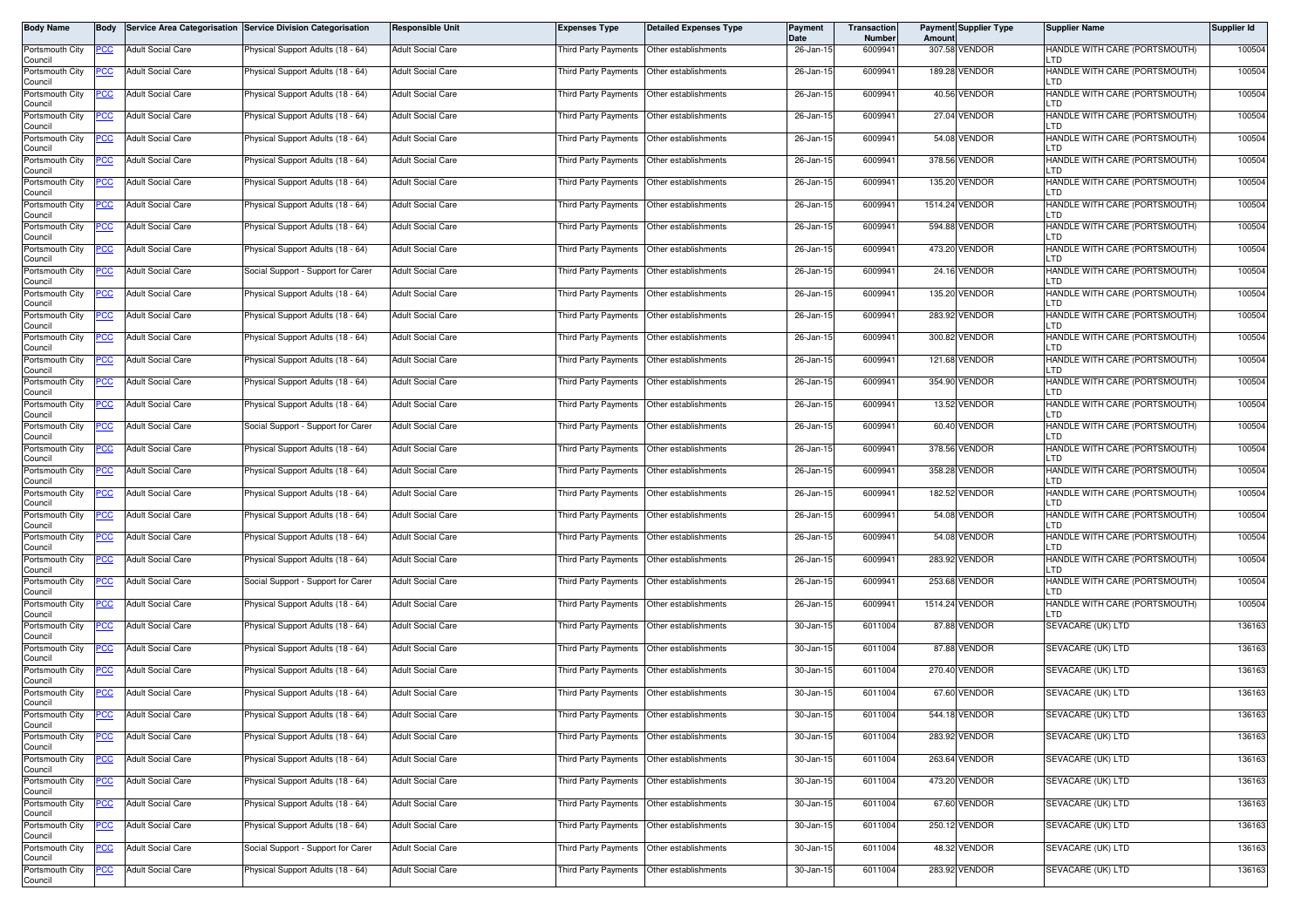| <b>Body Name</b>           | <b>Body</b> |                          | Service Area Categorisation Service Division Categorisation | <b>Responsible Unit</b>  | <b>Expenses Type</b>                      | <b>Detailed Expenses Type</b> | <b>Payment</b><br>Date | <b>Transaction</b><br>Number | Amoun | <b>Payment Supplier Type</b> | <b>Supplier Name</b> | Supplier Id |
|----------------------------|-------------|--------------------------|-------------------------------------------------------------|--------------------------|-------------------------------------------|-------------------------------|------------------------|------------------------------|-------|------------------------------|----------------------|-------------|
| Portsmouth City<br>Council | PCC         | <b>Adult Social Care</b> | Physical Support Adults (18 - 64)                           | <b>Adult Social Care</b> | <b>Third Party Payments</b>               | Other establishments          | 30-Jan-15              | 6011004                      |       | 621.92 VENDOR                | SEVACARE (UK) LTD    | 136163      |
| Portsmouth City<br>Council | PCC         | <b>Adult Social Care</b> | Physical Support Adults (18 - 64)                           | <b>Adult Social Care</b> | Third Party Payments Other establishments |                               | 30-Jan-15              | 6011004                      |       | 54.08 VENDOR                 | SEVACARE (UK) LTD    | 136163      |
| Portsmouth City<br>Council | <u>PCC</u>  | <b>Adult Social Care</b> | <sup>9</sup> hysical Support Adults (18 - 64)               | <b>Adult Social Care</b> | Third Party Payments                      | Other establishments          | 30-Jan-15              | 6011004                      |       | 179.14 VENDOR                | SEVACARE (UK) LTD    | 136163      |
| Portsmouth City<br>Council | PCC         | <b>Adult Social Care</b> | Physical Support Adults (18 - 64)                           | Adult Social Care        | Third Party Payments                      | Other establishments          | 30-Jan-15              | 6011004                      |       | 1514.24 VENDOR               | SEVACARE (UK) LTD    | 136163      |
| Portsmouth City<br>Council | <u>PCC</u>  | <b>Adult Social Care</b> | Physical Support Adults (18 - 64)                           | <b>Adult Social Care</b> | Third Party Payments                      | Other establishments          | 30-Jan-15              | 6011004                      |       | 267.02 VENDOR                | SEVACARE (UK) LTD    | 136163      |
| Portsmouth City<br>Council |             | <b>Adult Social Care</b> | Physical Support Adults (18 - 64)                           | Adult Social Care        | Third Party Payments                      | Other establishments          | 30-Jan-15              | 6011004                      |       | 189.28 VENDOR                | SEVACARE (UK) LTD    | 136163      |
| Portsmouth City<br>Council | <u>PCC</u>  | <b>Adult Social Care</b> | Physical Support Adults (18 - 64)                           | <b>Adult Social Care</b> | Third Party Payments                      | Other establishments          | 30-Jan-15              | 6011004                      |       | 128.44 VENDOR                | SEVACARE (UK) LTD    | 136163      |
| Portsmouth City<br>Council | <u>PCC</u>  | <b>Adult Social Care</b> | Physical Support Adults (18 - 64)                           | Adult Social Care        | Third Party Payments                      | Other establishments          | 30-Jan-15              | 6011004                      |       | 81.12 VENDOR                 | SEVACARE (UK) LTD    | 136163      |
| Portsmouth City<br>Council | <u>PCC</u>  | <b>Adult Social Care</b> | Physical Support Adults (18 - 64)                           | Adult Social Care        | Third Party Payments                      | Other establishments          | 30-Jan-15              | 6011004                      |       | 378.56 VENDOR                | SEVACARE (UK) LTD    | 136163      |
| Portsmouth City<br>Council | PСC         | <b>Adult Social Care</b> | Physical Support Adults (18 - 64)                           | Adult Social Care        | Third Party Payments                      | Other establishments          | 30-Jan-15              | 6011004                      |       | 283.92 VENDOR                | SEVACARE (UK) LTD    | 136163      |
| Portsmouth City<br>Council | <u>PCC</u>  | <b>Adult Social Care</b> | Physical Support Adults (18 - 64)                           | <b>Adult Social Care</b> | Third Party Payments                      | Other establishments          | 30-Jan-15              | 6011004                      |       | 1514.24 VENDOR               | SEVACARE (UK) LTD    | 136163      |
| Portsmouth City<br>Council | <u>PCC</u>  | <b>Adult Social Care</b> | Physical Support Adults (18 - 64)                           | Adult Social Care        | Third Party Payments                      | Other establishments          | 30-Jan-15              | 6011004                      |       | 466.44 VENDOR                | SEVACARE (UK) LTD    | 136163      |
| Portsmouth City<br>Council | <u>PCC</u>  | <b>Adult Social Care</b> | Physical Support Adults (18 - 64)                           | <b>Adult Social Care</b> | <b>Third Party Payments</b>               | Other establishments          | 30-Jan-15              | 6011004                      |       | 1132.30 VENDOR               | SEVACARE (UK) LTD    | 136163      |
| Portsmouth City<br>Council | <u>PCC </u> | <b>Adult Social Care</b> | Physical Support Adults (18 - 64)                           | <b>Adult Social Care</b> | Third Party Payments                      | Other establishments          | 30-Jan-15              | 6011004                      |       | 189.28 VENDOR                | SEVACARE (UK) LTD    | 136163      |
| Portsmouth City<br>Council | <u>PCC</u>  | <b>Adult Social Care</b> | Physical Support Adults (18 - 64)                           | Adult Social Care        | Third Party Payments                      | Other establishments          | 30-Jan-15              | 6011004                      |       | 365.04 VENDOR                | SEVACARE (UK) LTD    | 136163      |
| Portsmouth City<br>Council | <u>PCC</u>  | <b>Adult Social Care</b> | Social Support - Support for Carer                          | <b>Adult Social Care</b> | <b>Third Party Payments</b>               | Other establishments          | 30-Jan-15              | 6011004                      |       | 299.04 VENDOR                | SEVACARE (UK) LTD    | 136163      |
| Portsmouth City<br>Council | <u>PCC</u>  | <b>Adult Social Care</b> | Physical Support Adults (18 - 64)                           | Adult Social Care        | Third Party Payments                      | Other establishments          | 30-Jan-15              | 6011004                      |       | 567.84 VENDOR                | SEVACARE (UK) LTD    | 136163      |
| Portsmouth City<br>Council | PCC         | <b>Adult Social Care</b> | Social Support - Support for Carer                          | Adult Social Care        | Third Party Payments                      | Other establishments          | 30-Jan-15              | 6011004                      |       | 40.68 VENDOR                 | SEVACARE (UK) LTD    | 136163      |
| Portsmouth City<br>Council | <u>cc</u>   | <b>Adult Social Care</b> | Physical Support Adults (18 - 64)                           | Adult Social Care        | <b>Third Party Payments</b>               | Other establishments          | 30-Jan-15              | 6011004                      |       | 81.00 VENDOR                 | SEVACARE (UK) LTD    | 136163      |
| Portsmouth City<br>Council | PCC         | <b>Adult Social Care</b> | Social Support - Support for Carer                          | Adult Social Care        | Third Party Payments                      | Other establishments          | 30-Jan-15              | 6011004                      |       | 196.04 VENDOR                | SEVACARE (UK) LTD    | 136163      |
| Portsmouth City<br>Council | <u>PCC</u>  | <b>Adult Social Care</b> | Physical Support Adults (18 - 64)                           | <b>Adult Social Care</b> | Third Party Payments                      | Other establishments          | 30-Jan-15              | 6011004                      |       | 1193.14 VENDOR               | SEVACARE (UK) LTD    | 136163      |
| Portsmouth City<br>Council | PCC         | <b>Adult Social Care</b> | Physical Support Adults (18 - 64)                           | Adult Social Care        | Third Party Payments                      | Other establishments          | 30-Jan-15              | 6011004                      |       | 27.04 VENDOR                 | SEVACARE (UK) LTD    | 136163      |
| Portsmouth City<br>Council | PСC         | <b>Adult Social Care</b> | Physical Support Adults (18 - 64)                           | <b>Adult Social Care</b> | Third Party Payments                      | Other establishments          | 30-Jan-15              | 6011004                      |       | 40.56 VENDOR                 | SEVACARE (UK) LTD    | 136163      |
| Portsmouth City<br>Council | <u>PCC</u>  | <b>Adult Social Care</b> | Physical Support Adults (18 - 64)                           | <b>Adult Social Care</b> | Third Party Payments                      | Other establishments          | 30-Jan-15              | 6011004                      |       | 567.84 VENDOR                | SEVACARE (UK) LTD    | 136163      |
| Portsmouth City<br>Council | <u>PCC</u>  | <b>Adult Social Care</b> | Physical Support Adults (18 - 64)                           | Adult Social Care        | Third Party Payments                      | Other establishments          | 30-Jan-15              | 6011004                      |       | 302.44 VENDOR                | SEVACARE (UK) LTD    | 136163      |
| Portsmouth City<br>Council | PCC         | <b>Adult Social Care</b> | Physical Support Adults (18 - 64)                           | <b>Adult Social Care</b> | Third Party Payments                      | Other establishments          | 30-Jan-15              | 6011004                      |       | 135.20 VENDOR                | SEVACARE (UK) LTD    | 136163      |
| Portsmouth City<br>Council | <u>PCC</u>  | <b>Adult Social Care</b> | Physical Support Adults (18 - 64)                           | <b>Adult Social Care</b> | Third Party Payments                      | Other establishments          | 30-Jan-15              | 6011004                      |       | 1703.52 VENDOR               | SEVACARE (UK) LTD    | 136163      |
| Portsmouth City<br>Council | <u>PCC</u>  | <b>Adult Social Care</b> | Physical Support Adults (18 - 64)                           | <b>Adult Social Care</b> | Third Party Payments                      | Other establishments          | 30-Jan-15              | 6011004                      |       | 520.52 VENDOR                | SEVACARE (UK) LTD    | 136163      |
| Portsmouth City<br>Council | <u>CC</u>   | <b>Adult Social Care</b> | Physical Support Adults (18 - 64)                           | Adult Social Care        | Third Party Payments                      | Other establishments          | 30-Jan-15              | 6011004                      |       | 182.52 VENDOR                | SEVACARE (UK) LTD    | 136163      |
| Portsmouth City<br>Council | <b>PCC</b>  | <b>Adult Social Care</b> | Physical Support Adults (18 - 64)                           | <b>Adult Social Care</b> | Third Party Payments                      | Other establishments          | 30-Jan-15              | 6011004                      |       | 70.98 VENDOR                 | SEVACARE (UK) LTD    | 136163      |
| Portsmouth City<br>Council | <b>PCC</b>  | <b>Adult Social Care</b> | Physical Support Adults (18 - 64)                           | Adult Social Care        | Third Party Payments Other establishments |                               | 30-Jan-15              | 6011004                      |       | 1757.60 VENDOR               | SEVACARE (UK) LTD    | 136163      |
| Portsmouth City<br>Council | <u>PCC</u>  | <b>Adult Social Care</b> | Physical Support Adults (18 - 64)                           | Adult Social Care        | Third Party Payments                      | Other establishments          | 30-Jan-15              | 6011004                      |       | 294.06 VENDOR                | SEVACARE (UK) LTD    | 136163      |
| Portsmouth City<br>Council | <u>PCC</u>  | <b>Adult Social Care</b> | Physical Support Adults (18 - 64)                           | <b>Adult Social Care</b> | Third Party Payments                      | Other establishments          | $30 - Jan - 15$        | 6011004                      |       | 94.64 VENDOR                 | SEVACARE (UK) LTD    | 136163      |
| Portsmouth City<br>Council | <u>PCC</u>  | <b>Adult Social Care</b> | Physical Support Adults (18 - 64)                           | <b>Adult Social Care</b> | <b>Third Party Payments</b>               | Other establishments          | 30-Jan-15              | 6011004                      |       | 40.56 VENDOR                 | SEVACARE (UK) LTD    | 136163      |
| Portsmouth City<br>Council | PСC         | Adult Social Care        | Physical Support Adults (18 - 64)                           | <b>Adult Social Care</b> | Third Party Payments                      | Other establishments          | 30-Jan-15              | 6011004                      |       | 283.92 VENDOR                | SEVACARE (UK) LTD    | 136163      |
| Portsmouth City<br>Council | <u>PCC </u> | <b>Adult Social Care</b> | Physical Support Adults (18 - 64)                           | <b>Adult Social Care</b> | Third Party Payments                      | Other establishments          | 30-Jan-15              | 6011004                      |       | 162.24 VENDOR                | SEVACARE (UK) LTD    | 136163      |
| Portsmouth City<br>Council | <u>PCC</u>  | <b>Adult Social Care</b> | Physical Support Adults (18 - 64)                           | <b>Adult Social Care</b> | Third Party Payments                      | Other establishments          | 30-Jan-15              | 6011004                      |       | 1226.94 VENDOR               | SEVACARE (UK) LTD    | 136163      |
| Portsmouth City<br>Council | <u>PCC</u>  | <b>Adult Social Care</b> | Physical Support Adults (18 - 64)                           | <b>Adult Social Care</b> | Third Party Payments                      | Other establishments          | 30-Jan-15              | 6011004                      |       | 280.54 VENDOR                | SEVACARE (UK) LTD    | 136163      |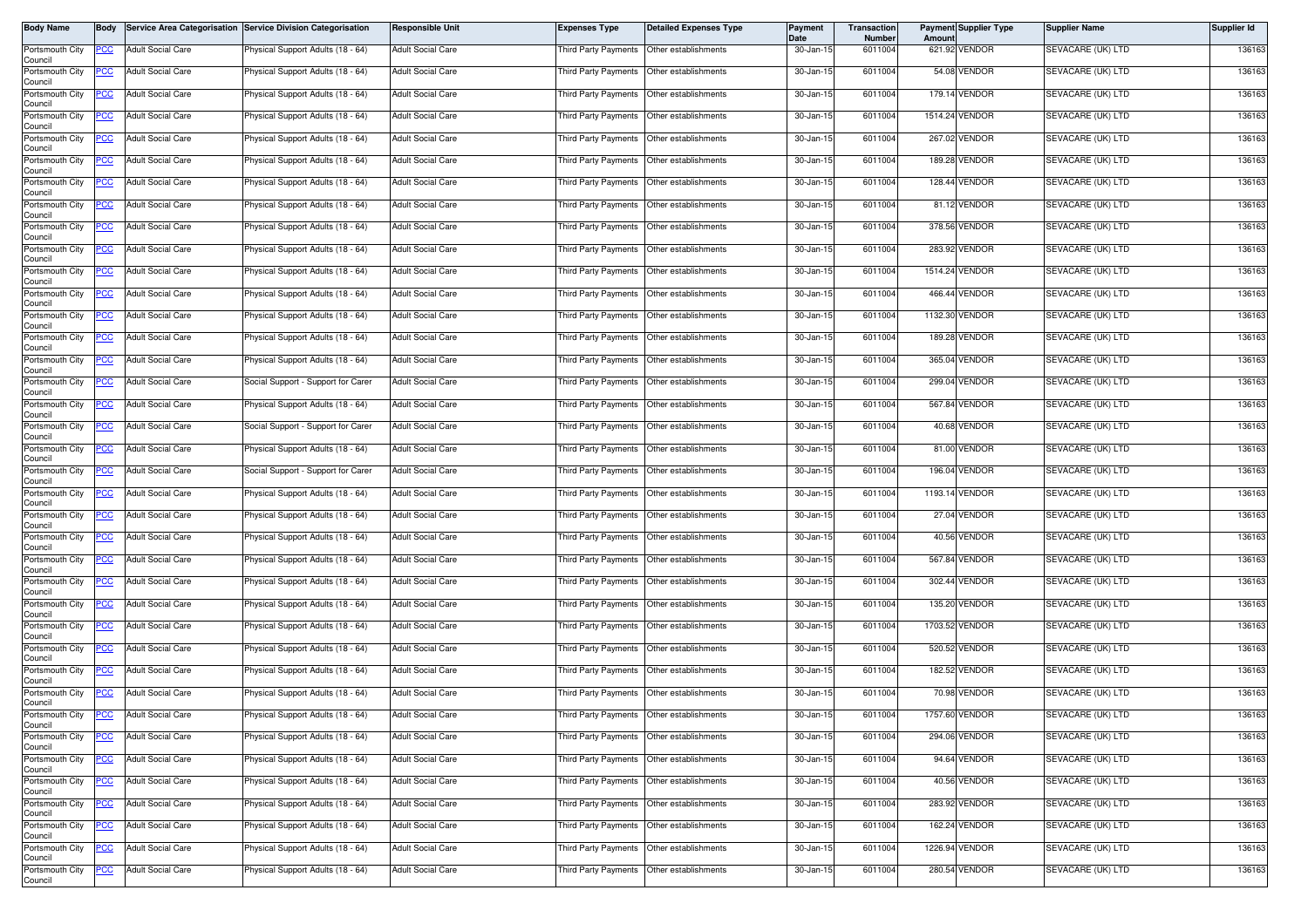| <b>Body Name</b>           | <b>Body</b> |                          | Service Area Categorisation Service Division Categorisation | <b>Responsible Unit</b>  | <b>Expenses Type</b>                      | <b>Detailed Expenses Type</b> | <b>Payment</b><br>Date | <b>Transaction</b><br>Number | Amoun | <b>Payment Supplier Type</b> | <b>Supplier Name</b> | Supplier Id |
|----------------------------|-------------|--------------------------|-------------------------------------------------------------|--------------------------|-------------------------------------------|-------------------------------|------------------------|------------------------------|-------|------------------------------|----------------------|-------------|
| Portsmouth City<br>Council | PCC         | <b>Adult Social Care</b> | Physical Support Adults (18 - 64)                           | <b>Adult Social Care</b> | Third Party Payments                      | Other establishments          | 30-Jan-15              | 6011004                      |       | 121.68 VENDOR                | SEVACARE (UK) LTD    | 136163      |
| Portsmouth City<br>Council | PCC         | <b>Adult Social Care</b> | Physical Support Adults (18 - 64)                           | <b>Adult Social Care</b> | Third Party Payments Other establishments |                               | 30-Jan-15              | 6011004                      |       | 1703.52 VENDOR               | SEVACARE (UK) LTD    | 136163      |
| Portsmouth City<br>Council | <u>PCC</u>  | <b>Adult Social Care</b> | <sup>9</sup> hysical Support Adults (18 - 64)               | <b>Adult Social Care</b> | Third Party Payments                      | Other establishments          | 30-Jan-15              | 6011004                      |       | 1703.52 VENDOR               | SEVACARE (UK) LTD    | 136163      |
| Portsmouth City<br>Council | PCC         | <b>Adult Social Care</b> | Physical Support Adults (18 - 64)                           | <b>Adult Social Care</b> | Third Party Payments                      | Other establishments          | 30-Jan-15              | 6011004                      |       | 67.60 VENDOR                 | SEVACARE (UK) LTD    | 136163      |
| Portsmouth City<br>Council | <u>PCC</u>  | <b>Adult Social Care</b> | Physical Support Adults (18 - 64)                           | <b>Adult Social Care</b> | Third Party Payments                      | Other establishments          | 30-Jan-15              | 6011004                      |       | 27.04 VENDOR                 | SEVACARE (UK) LTD    | 136163      |
| Portsmouth City<br>Council |             | <b>Adult Social Care</b> | Physical Support Adults (18 - 64)                           | <b>Adult Social Care</b> | Third Party Payments                      | Other establishments          | 30-Jan-15              | 6011004                      |       | 229.84 VENDOR                | SEVACARE (UK) LTD    | 136163      |
| Portsmouth City<br>Council | <u>PCC</u>  | <b>Adult Social Care</b> | Physical Support Adults (18 - 64)                           | <b>Adult Social Care</b> | Third Party Payments                      | Other establishments          | 30-Jan-15              | 6011004                      |       | 189.28 VENDOR                | SEVACARE (UK) LTD    | 136163      |
| Portsmouth City<br>Council | <u>PCC</u>  | <b>Adult Social Care</b> | Physical Support Adults (18 - 64)                           | <b>Adult Social Care</b> | Third Party Payments                      | Other establishments          | 30-Jan-15              | 6011004                      |       | 310.96 VENDOR                | SEVACARE (UK) LTD    | 136163      |
| Portsmouth City<br>Council | <u>PCC</u>  | <b>Adult Social Care</b> | Physical Support Adults (18 - 64)                           | <b>Adult Social Care</b> | Third Party Payments                      | Other establishments          | 30-Jan-15              | 6011004                      |       | 378.56 VENDOR                | SEVACARE (UK) LTD    | 136163      |
| Portsmouth City<br>Council | PСC         | <b>Adult Social Care</b> | Social Support - Support for Carer                          | <b>Adult Social Care</b> | Third Party Payments                      | Other establishments          | 30-Jan-15              | 6011004                      |       | 84.50 VENDOR                 | SEVACARE (UK) LTD    | 136163      |
| Portsmouth City<br>Council | <u>PCC</u>  | <b>Adult Social Care</b> | Physical Support Adults (18 - 64)                           | <b>Adult Social Care</b> | Third Party Payments                      | Other establishments          | 30-Jan-15              | 6011004                      |       | 608.40 VENDOR                | SEVACARE (UK) LTD    | 136163      |
| Portsmouth City<br>Council | <u>PCC</u>  | <b>Adult Social Care</b> | Physical Support Adults (18 - 64)                           | Adult Social Care        | Third Party Payments                      | Other establishments          | 30-Jan-15              | 6011004                      |       | 33.80 VENDOR                 | SEVACARE (UK) LTD    | 136163      |
| Portsmouth City<br>Council | <u>PCC</u>  | <b>Adult Social Care</b> | Physical Support Adults (18 - 64)                           | <b>Adult Social Care</b> | <b>Third Party Payments</b>               | Other establishments          | 30-Jan-15              | 6011004                      |       | 283.92 VENDOR                | SEVACARE (UK) LTD    | 136163      |
| Portsmouth City<br>Council | <u>PCC </u> | <b>Adult Social Care</b> | Physical Support Adults (18 - 64)                           | <b>Adult Social Care</b> | Third Party Payments                      | Other establishments          | 30-Jan-15              | 6011004                      |       | 148.72 VENDOR                | SEVACARE (UK) LTD    | 136163      |
| Portsmouth City<br>Council | <u>PCC</u>  | <b>Adult Social Care</b> | Physical Support Adults (18 - 64)                           | <b>Adult Social Care</b> | Third Party Payments                      | Other establishments          | 30-Jan-15              | 6011004                      |       | 70.98 VENDOR                 | SEVACARE (UK) LTD    | 136163      |
| Portsmouth City<br>Council | <u>PCC</u>  | <b>Adult Social Care</b> | Physical Support Adults (18 - 64)                           | <b>Adult Social Care</b> | Third Party Payments                      | Other establishments          | 30-Jan-15              | 6011004                      |       | 108.16 VENDOR                | SEVACARE (UK) LTD    | 136163      |
| Portsmouth City<br>Council | <u>PCC</u>  | <b>Adult Social Care</b> | Physical Support Adults (18 - 64)                           | Adult Social Care        | Third Party Payments                      | Other establishments          | 30-Jan-15              | 6011004                      |       | 310.96 VENDOR                | SEVACARE (UK) LTD    | 136163      |
| Portsmouth City<br>Council | PCC         | <b>Adult Social Care</b> | Social Support - Support for Carer                          | <b>Adult Social Care</b> | Third Party Payments                      | Other establishments          | 30-Jan-15              | 6011004                      |       | 54.08 VENDOR                 | SEVACARE (UK) LTD    | 136163      |
| Portsmouth City<br>Council | <u>cc</u>   | <b>Adult Social Care</b> | Physical Support Adults (18 - 64)                           | <b>Adult Social Care</b> | <b>Third Party Payments</b>               | Other establishments          | 30-Jan-15              | 6011004                      |       | 283.92 VENDOR                | SEVACARE (UK) LTD    | 136163      |
| Portsmouth City<br>Council | PCC         | <b>Adult Social Care</b> | Physical Support Adults (18 - 64)                           | Adult Social Care        | Third Party Payments                      | Other establishments          | 30-Jan-15              | 6011004                      |       | 459.68 VENDOR                | SEVACARE (UK) LTD    | 136163      |
| Portsmouth City<br>Council | <u>PCC</u>  | <b>Adult Social Care</b> | Physical Support Adults (18 - 64)                           | <b>Adult Social Care</b> | Third Party Payments                      | Other establishments          | 30-Jan-15              | 6011004                      |       | 182.52 VENDOR                | SEVACARE (UK) LTD    | 136163      |
| Portsmouth City<br>Council | PCC         | <b>Adult Social Care</b> | Physical Support Adults (18 - 64)                           | <b>Adult Social Care</b> | Third Party Payments                      | Other establishments          | 30-Jan-15              | 6011004                      |       | 473.20 VENDOR                | SEVACARE (UK) LTD    | 136163      |
| Portsmouth City<br>Council | PСC         | <b>Adult Social Care</b> | Physical Support Adults (18 - 64)                           | <b>Adult Social Care</b> | Third Party Payments                      | Other establishments          | 30-Jan-15              | 6011004                      |       | 189.28 VENDOR                | SEVACARE (UK) LTD    | 136163      |
| Portsmouth City<br>Council | <u>PCC</u>  | <b>Adult Social Care</b> | Physical Support Adults (18 - 64)                           | <b>Adult Social Care</b> | Third Party Payments                      | Other establishments          | 30-Jan-15              | 6011004                      |       | 33.80 VENDOR                 | SEVACARE (UK) LTD    | 136163      |
| Portsmouth City<br>Council | <u>PCC</u>  | <b>Adult Social Care</b> | Physical Support Adults (18 - 64)                           | Adult Social Care        | Third Party Payments                      | Other establishments          | 30-Jan-15              | 6011004                      |       | 283.92 VENDOR                | SEVACARE (UK) LTD    | 136163      |
| Portsmouth City<br>Council | PCC         | <b>Adult Social Care</b> | Social Support - Support for Carer                          | <b>Adult Social Care</b> | Third Party Payments                      | Other establishments          | 30-Jan-15              | 6011004                      |       | 24.16 VENDOR                 | SEVACARE (UK) LTD    | 136163      |
| Portsmouth City<br>Council | PCC         | <b>Adult Social Care</b> | Physical Support Adults (18 - 64)                           | <b>Adult Social Care</b> | Third Party Payments                      | Other establishments          | 30-Jan-15              | 6011004                      |       | 185.40 VENDOR                | SEVACARE (UK) LTD    | 136163      |
| Portsmouth City<br>Council | <u>PCC</u>  | <b>Adult Social Care</b> | Physical Support Adults (18 - 64)                           | <b>Adult Social Care</b> | Third Party Payments                      | Other establishments          | 30-Jan-15              | 6011004                      |       | 40.56 VENDOR                 | SEVACARE (UK) LTD    | 136163      |
| Portsmouth City<br>Council | <u>CC</u>   | <b>Adult Social Care</b> | Physical Support Adults (18 - 64)                           | Adult Social Care        | Third Party Payments                      | Other establishments          | 30-Jan-15              | 6011004                      |       | 253.50 VENDOR                | SEVACARE (UK) LTD    | 136163      |
| Portsmouth City<br>Council | <b>PCC</b>  | <b>Adult Social Care</b> | Physical Support Adults (18 - 64)                           | <b>Adult Social Care</b> | Third Party Payments                      | Other establishments          | 30-Jan-15              | 6011004                      |       | 30.42 VENDOR                 | SEVACARE (UK) LTD    | 136163      |
| Portsmouth City<br>Council | <b>PCC</b>  | <b>Adult Social Care</b> | Physical Support Adults (18 - 64)                           | Adult Social Care        | Third Party Payments Other establishments |                               | 30-Jan-15              | 6011004                      |       | 148.72 VENDOR                | SEVACARE (UK) LTD    | 136163      |
| Portsmouth City<br>Council | <u>PCC</u>  | <b>Adult Social Care</b> | Physical Support Adults (18 - 64)                           | <b>Adult Social Care</b> | hird Party Payments                       | Other establishments          | 30-Jan-15              | 6011004                      |       | 169.00 VENDOR                | SEVACARE (UK) LTD    | 136163      |
| Portsmouth City<br>Council | <u>PCC</u>  | <b>Adult Social Care</b> | Physical Support Adults (18 - 64)                           | <b>Adult Social Care</b> | Third Party Payments                      | Other establishments          | 30-Jan-15              | 6011004                      |       | 175.76 VENDOR                | SEVACARE (UK) LTD    | 136163      |
| Portsmouth City<br>Council | <u>PCC</u>  | <b>Adult Social Care</b> | Social Support - Support for Carer                          | <b>Adult Social Care</b> | Third Party Payments                      | Other establishments          | 30-Jan-15              | 6011004                      |       | 54.36 VENDOR                 | SEVACARE (UK) LTD    | 136163      |
| Portsmouth City<br>Council | PСC         | Adult Social Care        | Physical Support Adults (18 - 64)                           | <b>Adult Social Care</b> | Third Party Payments                      | Other establishments          | 30-Jan-15              | 6011004                      |       | 114.92 VENDOR                | SEVACARE (UK) LTD    | 136163      |
| Portsmouth City<br>Council | <u>PCC </u> | <b>Adult Social Care</b> | Physical Support Adults (18 - 64)                           | <b>Adult Social Care</b> | Third Party Payments                      | Other establishments          | 30-Jan-15              | 6011004                      |       | 189.28 VENDOR                | SEVACARE (UK) LTD    | 136163      |
| Portsmouth City<br>Council | <u>PCC</u>  | <b>Adult Social Care</b> | Physical Support Adults (18 - 64)                           | <b>Adult Social Care</b> | Third Party Payments                      | Other establishments          | 30-Jan-15              | 6011004                      |       | 81.12 VENDOR                 | SEVACARE (UK) LTD    | 136163      |
| Portsmouth City<br>Council | <u>PCC</u>  | <b>Adult Social Care</b> | Physical Support Adults (18 - 64)                           | <b>Adult Social Care</b> | <b>Third Party Payments</b>               | Other establishments          | 30-Jan-15              | 6011004                      |       | 757.12 VENDOR                | SEVACARE (UK) LTD    | 136163      |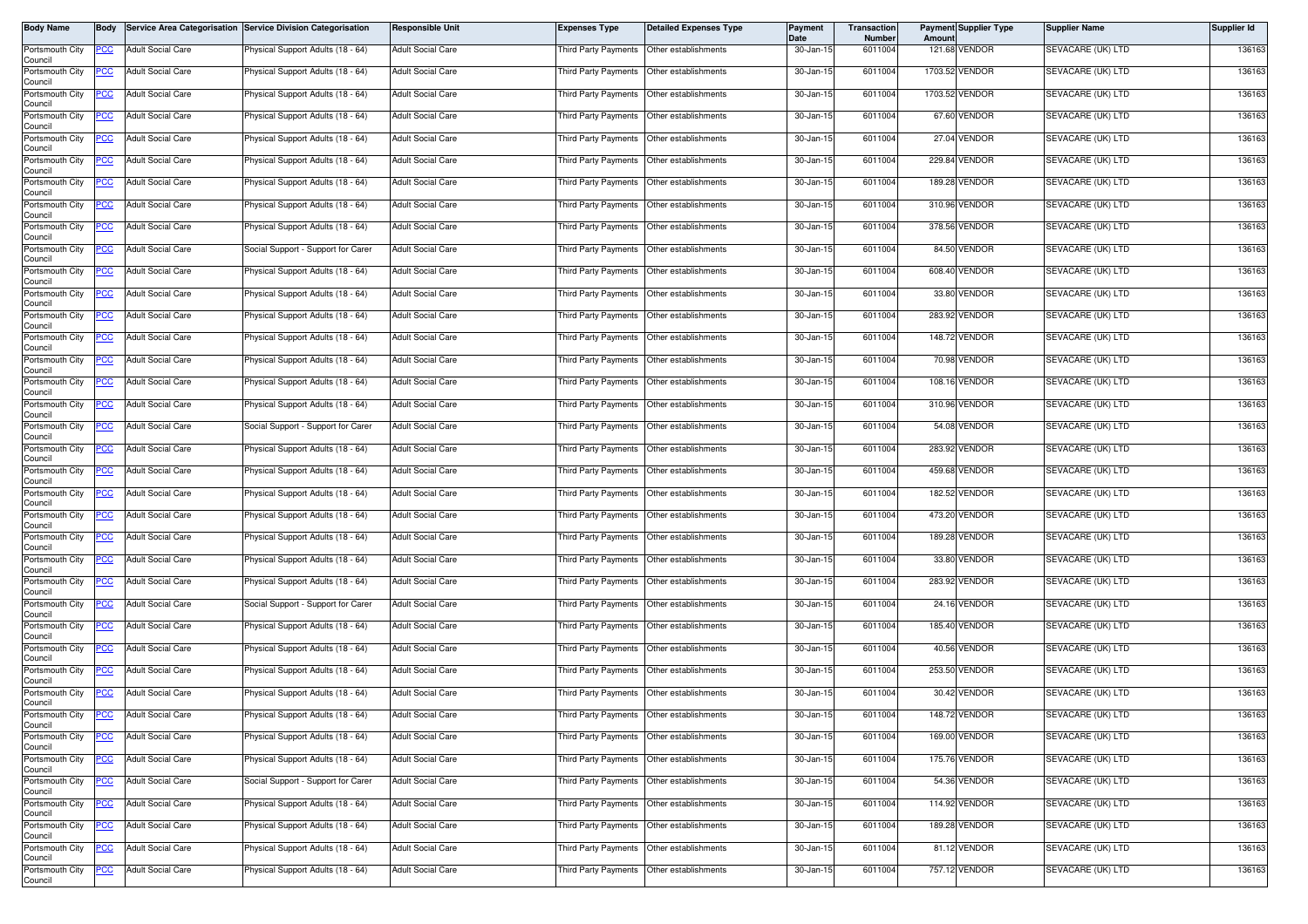| <b>Body Name</b>           | <b>Body</b> |                          | Service Area Categorisation Service Division Categorisation | <b>Responsible Unit</b>  | <b>Expenses Type</b>                      | <b>Detailed Expenses Type</b>             | <b>Payment</b><br>Date | <b>Transaction</b><br><b>Number</b> | Amoun | <b>Payment Supplier Type</b> | <b>Supplier Name</b>                  | Supplier Id |
|----------------------------|-------------|--------------------------|-------------------------------------------------------------|--------------------------|-------------------------------------------|-------------------------------------------|------------------------|-------------------------------------|-------|------------------------------|---------------------------------------|-------------|
| Portsmouth City<br>Council | PCC         | <b>Adult Social Care</b> | Physical Support Adults (18 - 64)                           | <b>Adult Social Care</b> | Third Party Payments                      | Other establishments                      | 30-Jan-15              | 6011004                             |       | 408.98 VENDOR                | SEVACARE (UK) LTD                     | 136163      |
| Portsmouth City<br>Council | PCC         | <b>Adult Social Care</b> | Physical Support Adults (18 - 64)                           | <b>Adult Social Care</b> |                                           | Third Party Payments Other establishments | 30-Jan-15              | 6011004                             |       | 81.12 VENDOR                 | SEVACARE (UK) LTD                     | 136163      |
| Portsmouth City<br>Council | <u>PCC </u> | <b>Adult Social Care</b> | <sup>9</sup> hysical Support Adults (18 - 64)               | <b>Adult Social Care</b> | Third Party Payments                      | Other establishments                      | 30-Jan-15              | 6011004                             |       | 283.92 VENDOR                | SEVACARE (UK) LTD                     | 136163      |
| Portsmouth City<br>Council | PCC         | <b>Adult Social Care</b> | Physical Support Adults (18 - 64)                           | <b>Adult Social Care</b> | Third Party Payments                      | Other establishments                      | 30-Jan-15              | 6011004                             |       | 189.28 VENDOR                | SEVACARE (UK) LTD                     | 136163      |
| Portsmouth City<br>Council | <u>PCC</u>  | <b>Adult Social Care</b> | Physical Support Adults (18 - 64)                           | <b>Adult Social Care</b> | Third Party Payments                      | Other establishments                      | 30-Jan-15              | 6011004                             |       | 277.16 VENDOR                | SEVACARE (UK) LTD                     | 136163      |
| Portsmouth City<br>Council |             | <b>Adult Social Care</b> | Physical Support Adults (18 - 64)                           | <b>Adult Social Care</b> | Third Party Payments                      | Other establishments                      | 30-Jan-15              | 6011004                             |       | 13.52 VENDOR                 | SEVACARE (UK) LTD                     | 136163      |
| Portsmouth City<br>Council | <u>PCC</u>  | <b>Adult Social Care</b> | Physical Support Adults (18 - 64)                           | <b>Adult Social Care</b> | Third Party Payments                      | Other establishments                      | 30-Jan-15              | 6011004                             |       | 371.80 VENDOR                | SEVACARE (UK) LTD                     | 136163      |
| Portsmouth City<br>Council | <u>PCC</u>  | <b>Adult Social Care</b> | Physical Support Adults (18 - 64)                           | <b>Adult Social Care</b> | <b>Third Party Payments</b>               | Other establishments                      | 30-Jan-15              | 6011004                             |       | 189.28 VENDOR                | SEVACARE (UK) LTD                     | 136163      |
| Portsmouth City<br>Council | <u>PCC</u>  | <b>Adult Social Care</b> | Physical Support Adults (18 - 64)                           | <b>Adult Social Care</b> | Third Party Payments                      | Other establishments                      | 30-Jan-15              | 6011004                             |       | 189.28 VENDOR                | SEVACARE (UK) LTD                     | 136163      |
| Portsmouth City<br>Council | PСC         | <b>Adult Social Care</b> | Physical Support Adults (18 - 64)                           | <b>Adult Social Care</b> | Third Party Payments                      | Other establishments                      | 28-Jan-15              | 6010590                             |       | 20.28 VENDOR                 | HANDLE WITH CARE (PORTSMOUTH)<br>LTD  | 100504      |
| Portsmouth City<br>Council | <u>PCC</u>  | <b>Adult Social Care</b> | Physical Support Adults (18 - 64)                           | <b>Adult Social Care</b> | Third Party Payments                      | Other establishments                      | 27-Jan-15              | 6010158                             |       | 402.22 VENDOR                | HANDLE WITH CARE (PORTSMOUTH)<br>LTD  | 100504      |
| Portsmouth City<br>Council | <u>PCC</u>  | <b>Adult Social Care</b> | Social Support - Support for Carer                          | Adult Social Care        | Third Party Payments                      | Other establishments                      | 27-Jan-15              | 6010158                             |       | 422.80 VENDOR                | HANDLE WITH CARE (PORTSMOUTH)<br>_TD  | 100504      |
| Portsmouth City<br>Council | <u>PCC</u>  | <b>Adult Social Care</b> | Physical Support Adults (18 - 64)                           | <b>Adult Social Care</b> | <b>Third Party Payments</b>               | Other establishments                      | 27-Jan-15              | 6010158                             |       | 300.90 VENDOR                | HANDLE WITH CARE (PORTSMOUTH)<br>LTD  | 100504      |
| Portsmouth City<br>Council | <u>PCC </u> | <b>Adult Social Care</b> | Physical Support Adults (18 - 64)                           | <b>Adult Social Care</b> | Third Party Payments                      | Other establishments                      | 27-Jan-15              | 6010158                             |       | 81.12 VENDOR                 | HANDLE WITH CARE (PORTSMOUTH)<br>_TD  | 100504      |
| Portsmouth City<br>Council | <u>PCC</u>  | <b>Adult Social Care</b> | Physical Support Adults (18 - 64)                           | <b>Adult Social Care</b> | Third Party Payments                      | Other establishments                      | 27-Jan-15              | 6010158                             |       | 54.08 VENDOR                 | HANDLE WITH CARE (PORTSMOUTH)<br>LTD. | 100504      |
| Portsmouth City<br>Council | <u>PCC</u>  | <b>Adult Social Care</b> | Physical Support Adults (18 - 64)                           | <b>Adult Social Care</b> | <b>Third Party Payments</b>               | Other establishments                      | 27-Jan-15              | 6010158                             |       | 490.10 VENDOR                | HANDLE WITH CARE (PORTSMOUTH)<br>_TD  | 100504      |
| Portsmouth City<br>Council | <u>PCC</u>  | <b>Adult Social Care</b> | Physical Support Adults (18 - 64)                           | Adult Social Care        | Third Party Payments                      | Other establishments                      | 14-Jan-15              | 6007843                             |       | 91.26 VENDOR                 | SISTERLY CARE LTD                     | 126324      |
| Portsmouth City<br>Council | PCC         | <b>Adult Social Care</b> | Physical Support Adults (18 - 64)                           | <b>Adult Social Care</b> | Third Party Payments                      | Other establishments                      | 14-Jan-15              | 6007843                             |       | 297.12 VENDOR                | SISTERLY CARE LTD                     | 126324      |
| Portsmouth City<br>Council | <u>cc</u>   | <b>Adult Social Care</b> | Social Care Activities                                      | <b>Adult Social Care</b> | <b>Third Party Payments</b>               | Other establishments                      | 30-Jan-15              | 6010994                             |       | 610.80 VENDOR                | SAFEGUARDING GP                       | 137636      |
| Portsmouth City<br>Council | PСC         | <b>Adult Social Care</b> | Social Care Activities                                      | Adult Social Care        | Third Party Payments                      | Other establishments                      | 30-Jan-15              | 6010995                             |       | 186.31 VENDOR                | SAFEGUARDING GP                       | 137636      |
| Portsmouth City<br>Council | <u>PCC</u>  | <b>Adult Social Care</b> | <b>Social Care Activities</b>                               | Adult Social Care        | Third Party Payments                      | Other establishments                      | 30-Jan-15              | 6010995                             |       | 186.31 VENDOR                | SAFEGUARDING GP                       | 137636      |
| Portsmouth City<br>Council | PCC         | <b>Adult Social Care</b> | Social Care Activities                                      | Adult Social Care        | Third Party Payments                      | Other establishments                      | 16-Jan-15              | 6008430                             |       | 604.50 VENDOR                | SAFEGUARDING GP                       | 137636      |
| Portsmouth City<br>Council | PСC         | <b>Adult Social Care</b> | Physical Support Adults (18 - 64)                           | <b>Adult Social Care</b> | Third Party Payments                      | Other establishments                      | 05-Jan-15              | 6005956                             |       | 108.16 VENDOR                | SEVACARE (UK) LTD                     | 136163      |
| Portsmouth City<br>Council | <u>PCC</u>  | <b>Adult Social Care</b> | Physical Support Adults (18 - 64)                           | Adult Social Care        | Third Party Payments                      | Other establishments                      | 05-Jan-15              | 6005956                             |       | 108.16 VENDOR                | SEVACARE (UK) LTD                     | 136163      |
| Portsmouth City<br>Council | <u>PCC</u>  | <b>Adult Social Care</b> | Physical Support Adults (18 - 64)                           | Adult Social Care        | Third Party Payments                      | Other establishments                      | 05-Jan-15              | 6005956                             |       | 175.76 VENDOR                | SEVACARE (UK) LTD                     | 136163      |
| Portsmouth City<br>Council | PCC         | <b>Adult Social Care</b> | Physical Support Adults (18 - 64)                           | Adult Social Care        | Third Party Payments                      | Other establishments                      | 05-Jan-15              | 6005956                             |       | 283.92 VENDOR                | SEVACARE (UK) LTD                     | 136163      |
| Portsmouth City<br>Council | PCC         | <b>Adult Social Care</b> | Physical Support Adults (18 - 64)                           | Adult Social Care        | Third Party Payments                      | Other establishments                      | 05-Jan-15              | 6005956                             |       | 550.94 VENDOR                | SEVACARE (UK) LTD                     | 136163      |
| Portsmouth City<br>Council | <u>PCC</u>  | <b>Adult Social Care</b> | Physical Support Adults (18 - 64)                           | <b>Adult Social Care</b> | Third Party Payments                      | Other establishments                      | 05-Jan-15              | 6005956                             |       | 283.92 VENDOR                | SEVACARE (UK) LTD                     | 136163      |
| Portsmouth City<br>Council | <u>CC</u>   | <b>Adult Social Care</b> | Physical Support Adults (18 - 64)                           | Adult Social Care        | Third Party Payments                      | Other establishments                      | 05-Jan-15              | 6005956                             |       | 283.92 VENDOR                | SEVACARE (UK) LTD                     | 136163      |
| Portsmouth City<br>Council | <b>PCC</b>  | <b>Adult Social Care</b> | Physical Support Adults (18 - 64)                           | <b>Adult Social Care</b> | <b>Third Party Payments</b>               | Other establishments                      | 05-Jan-15              | 6005956                             |       | 473.20 VENDOR                | SEVACARE (UK) LTD                     | 136163      |
| Portsmouth City<br>Council | <b>PCC</b>  | <b>Adult Social Care</b> | Physical Support Adults (18 - 64)                           | Adult Social Care        | Third Party Payments Other establishments |                                           | 05-Jan-15              | 6005956                             |       | 47.32 VENDOR                 | SEVACARE (UK) LTD                     | 136163      |
| Portsmouth City<br>Council | <u>PCC</u>  | <b>Adult Social Care</b> | Physical Support Adults (18 - 64)                           | Adult Social Care        | hird Party Payments                       | Other establishments                      | 05-Jan-15              | 6005956                             |       | 256.88 VENDOR                | SEVACARE (UK) LTD                     | 136163      |
| Portsmouth City<br>Council | <u>PCC</u>  | <b>Adult Social Care</b> | Social Support - Support for Carer                          | <b>Adult Social Care</b> | Third Party Payments                      | Other establishments                      | 05-Jan-15              | 6005956                             |       | 96.64 VENDOR                 | SEVACARE (UK) LTD                     | 136163      |
| Portsmouth City<br>Council | <u>PCC</u>  | <b>Adult Social Care</b> | Physical Support Adults (18 - 64)                           | Adult Social Care        | Third Party Payments                      | Other establishments                      | 05-Jan-15              | 6005956                             |       | 283.92 VENDOR                | SEVACARE (UK) LTD                     | 136163      |
| Portsmouth City<br>Council | PСC         | Adult Social Care        | Physical Support Adults (18 - 64)                           | Adult Social Care        | Third Party Payments                      | Other establishments                      | 05-Jan-15              | 6005956                             |       | 108.16 VENDOR                | SEVACARE (UK) LTD                     | 136163      |
| Portsmouth City<br>Council | <u>PCC </u> | <b>Adult Social Care</b> | Physical Support Adults (18 - 64)                           | <b>Adult Social Care</b> | Third Party Payments                      | Other establishments                      | 05-Jan-15              | 6005956                             |       | 1659.58 VENDOR               | SEVACARE (UK) LTD                     | 136163      |
| Portsmouth City<br>Council | <u>PCC</u>  | <b>Adult Social Care</b> | Physical Support Adults (18 - 64)                           | <b>Adult Social Care</b> | Third Party Payments                      | Other establishments                      | 05-Jan-15              | 6005956                             |       | 273.78 VENDOR                | SEVACARE (UK) LTD                     | 136163      |
| Portsmouth City<br>Council | <u>PCC</u>  | <b>Adult Social Care</b> | Social Support - Support for Carer                          | Adult Social Care        | Third Party Payments                      | Other establishments                      | 05-Jan-15              | 6005956                             |       | 81.12 VENDOR                 | SEVACARE (UK) LTD                     | 136163      |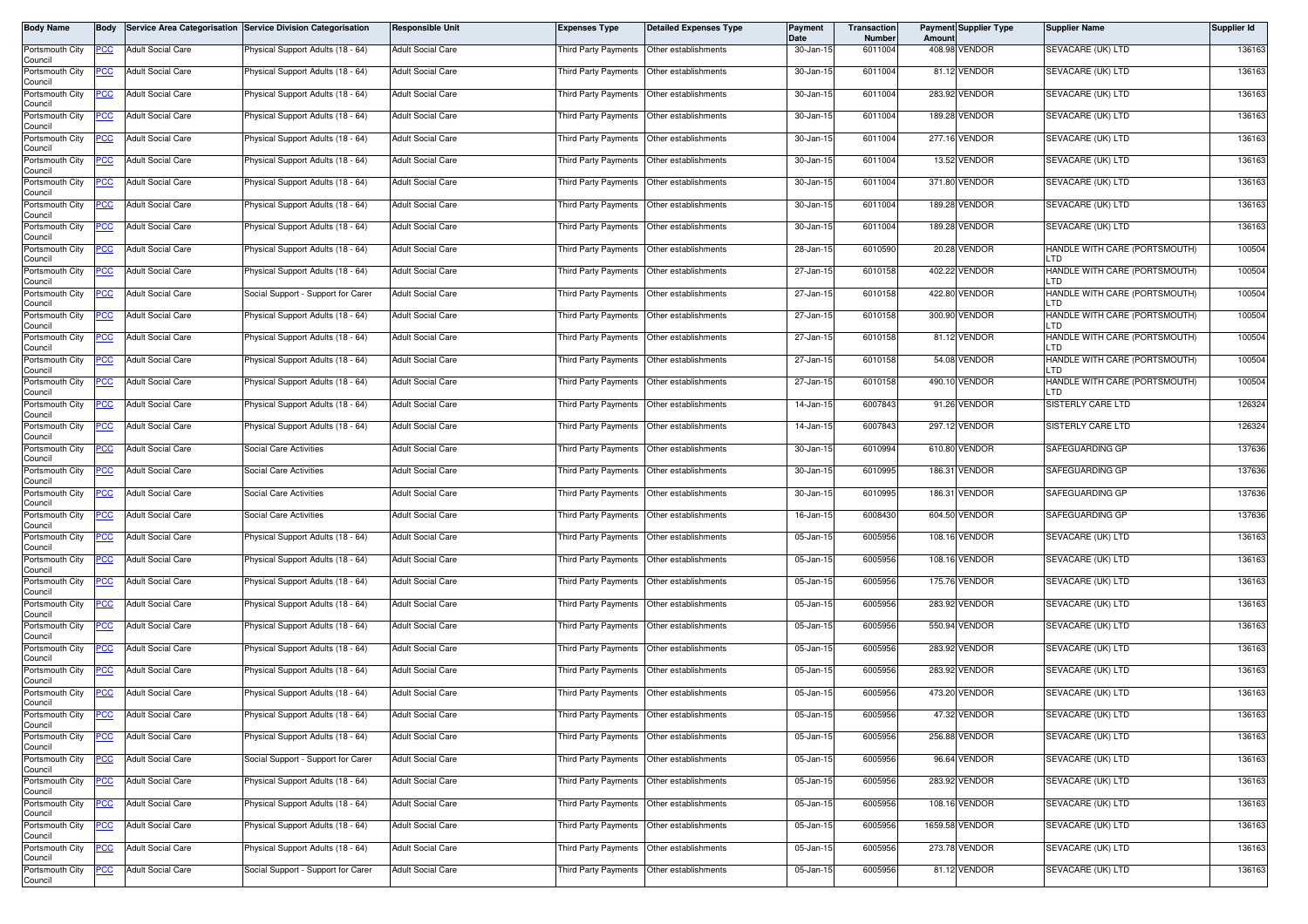| <b>Body Name</b>           | <b>Body</b> |                          | Service Area Categorisation Service Division Categorisation | <b>Responsible Unit</b>  | <b>Expenses Type</b>                      | <b>Detailed Expenses Type</b> | <b>Payment</b><br>Date  | <b>Transaction</b><br>Number | Amount | <b>Payment Supplier Type</b> | <b>Supplier Name</b> | Supplier Id |
|----------------------------|-------------|--------------------------|-------------------------------------------------------------|--------------------------|-------------------------------------------|-------------------------------|-------------------------|------------------------------|--------|------------------------------|----------------------|-------------|
| Portsmouth City<br>Council | PCC         | <b>Adult Social Care</b> | Physical Support Adults (18 - 64)                           | Adult Social Care        | <b>Third Party Payments</b>               | Other establishments          | 05-Jan-15               | 6005956                      |        | 182.52 VENDOR                | SEVACARE (UK) LTD    | 136163      |
| Portsmouth City<br>Council | PCC         | <b>Adult Social Care</b> | Physical Support Adults (18 - 64)                           | Adult Social Care        | Third Party Payments Other establishments |                               | 05-Jan-15               | 6005956                      |        | 182.52 VENDOR                | SEVACARE (UK) LTD    | 136163      |
| Portsmouth City<br>Council | <u>PCC</u>  | <b>Adult Social Care</b> | <sup>9</sup> hysical Support Adults (18 - 64)               | Adult Social Care        | Third Party Payments                      | Other establishments          | 05-Jan-15               | 6005956                      |        | 378.56 VENDOR                | SEVACARE (UK) LTD    | 136163      |
| Portsmouth City<br>Council | PCC         | <b>Adult Social Care</b> | Physical Support Adults (18 - 64)                           | <b>Adult Social Care</b> | Third Party Payments                      | Other establishments          | 05-Jan-15               | 6005956                      |        | 283.92 VENDOR                | SEVACARE (UK) LTD    | 136163      |
| Portsmouth City<br>Council | <u>PCC</u>  | <b>Adult Social Care</b> | Physical Support Adults (18 - 64)                           | <b>Adult Social Care</b> | Third Party Payments                      | Other establishments          | 05-Jan-15               | 6005956                      |        | 6.76 VENDOR                  | SEVACARE (UK) LTD    | 136163      |
| Portsmouth City<br>Council |             | <b>Adult Social Care</b> | Physical Support Adults (18 - 64)                           | <b>Adult Social Care</b> | Third Party Payments                      | Other establishments          | 05-Jan-15               | 6005956                      |        | 1514.24 VENDOR               | SEVACARE (UK) LTD    | 136163      |
| Portsmouth City<br>Council | <u>PCC</u>  | <b>Adult Social Care</b> | Physical Support Adults (18 - 64)                           | <b>Adult Social Care</b> | Third Party Payments                      | Other establishments          | $\overline{05}$ -Jan-15 | 6005956                      |        | 1118.78 VENDOR               | SEVACARE (UK) LTD    | 136163      |
| Portsmouth City<br>Council | <u>PCC</u>  | <b>Adult Social Care</b> | Physical Support Adults (18 - 64)                           | <b>Adult Social Care</b> | Third Party Payments                      | Other establishments          | 05-Jan-15               | 6005956                      |        | 449.54 VENDOR                | SEVACARE (UK) LTD    | 136163      |
| Portsmouth City<br>Council | <u>PCC</u>  | <b>Adult Social Care</b> | Physical Support Adults (18 - 64)                           | <b>Adult Social Care</b> | Third Party Payments                      | Other establishments          | 05-Jan-15               | 6005956                      |        | 507.00 VENDOR                | SEVACARE (UK) LTD    | 136163      |
| Portsmouth City<br>Council | PСC         | <b>Adult Social Care</b> | Physical Support Adults (18 - 64)                           | <b>Adult Social Care</b> | Third Party Payments                      | Other establishments          | 05-Jan-15               | 6005956                      |        | 189.28 VENDOR                | SEVACARE (UK) LTD    | 136163      |
| Portsmouth City<br>Council | <u>PCC</u>  | <b>Adult Social Care</b> | Physical Support Adults (18 - 64)                           | <b>Adult Social Care</b> | Third Party Payments                      | Other establishments          | 05-Jan-15               | 6005956                      |        | 365.04 VENDOR                | SEVACARE (UK) LTD    | 136163      |
| Portsmouth City<br>Council | <u>PCC</u>  | <b>Adult Social Care</b> | Physical Support Adults (18 - 64)                           | Adult Social Care        | Third Party Payments                      | Other establishments          | 05-Jan-15               | 6005956                      |        | 567.84 VENDOR                | SEVACARE (UK) LTD    | 136163      |
| Portsmouth City<br>Council | <u>PCC</u>  | <b>Adult Social Care</b> | Social Support - Support for Carer                          | <b>Adult Social Care</b> | <b>Third Party Payments</b>               | Other establishments          | 05-Jan-15               | 6005956                      |        | 270.40 VENDOR                | SEVACARE (UK) LTD    | 136163      |
| Portsmouth City<br>Council | <u>PCC </u> | <b>Adult Social Care</b> | Physical Support Adults (18 - 64)                           | <b>Adult Social Care</b> | Third Party Payments                      | Other establishments          | 05-Jan-15               | 6005956                      |        | 1608.88 VENDOR               | SEVACARE (UK) LTD    | 136163      |
| Portsmouth City<br>Council | <u>PCC</u>  | <b>Adult Social Care</b> | Physical Support Adults (18 - 64)                           | <b>Adult Social Care</b> | Third Party Payments                      | Other establishments          | 05-Jan-15               | 6005956                      |        | 40.56 VENDOR                 | SEVACARE (UK) LTD    | 136163      |
| Portsmouth City<br>Council | <u>PCC</u>  | <b>Adult Social Care</b> | Physical Support Adults (18 - 64)                           | <b>Adult Social Care</b> | Third Party Payments                      | Other establishments          | 05-Jan-15               | 6005956                      |        | 567.84 VENDOR                | SEVACARE (UK) LTD    | 136163      |
| Portsmouth City<br>Council | <u>PCC</u>  | <b>Adult Social Care</b> | Social Support - Support for Carer                          | Adult Social Care        | Third Party Payments                      | Other establishments          | 05-Jan-15               | 6005956                      |        | 289.92 VENDOR                | SEVACARE (UK) LTD    | 136163      |
| Portsmouth City<br>Council | PCC         | <b>Adult Social Care</b> | Physical Support Adults (18 - 64)                           | <b>Adult Social Care</b> | Third Party Payments                      | Other establishments          | 05-Jan-15               | 6005956                      |        | 81.12 VENDOR                 | SEVACARE (UK) LTD    | 136163      |
| Portsmouth City<br>Council | <u>cc</u>   | <b>Adult Social Care</b> | Physical Support Adults (18 - 64)                           | <b>Adult Social Care</b> | <b>Third Party Payments</b>               | Other establishments          | 05-Jan-15               | 6005956                      |        | 135.20 VENDOR                | SEVACARE (UK) LTD    | 136163      |
| Portsmouth City<br>Council | PCC         | <b>Adult Social Care</b> | Physical Support Adults (18 - 64)                           | Adult Social Care        | Third Party Payments                      | Other establishments          | 05-Jan-15               | 6005956                      |        | 608.40 VENDOR                | SEVACARE (UK) LTD    | 136163      |
| Portsmouth City<br>Council | <u>PCC</u>  | <b>Adult Social Care</b> | Physical Support Adults (18 - 64)                           | <b>Adult Social Care</b> | Third Party Payments                      | Other establishments          | 05-Jan-15               | 6005956                      |        | 425.88 VENDOR                | SEVACARE (UK) LTD    | 136163      |
| Portsmouth City<br>Council | PCC         | <b>Adult Social Care</b> | Physical Support Adults (18 - 64)                           | <b>Adult Social Care</b> | <b>Third Party Payments</b>               | Other establishments          | 05-Jan-15               | 6005956                      |        | 669.24 VENDOR                | SEVACARE (UK) LTD    | 136163      |
| Portsmouth City<br>Council | PСC         | <b>Adult Social Care</b> | Physical Support Adults (18 - 64)                           | <b>Adult Social Care</b> | Third Party Payments                      | Other establishments          | 05-Jan-15               | 6005956                      |        | 236.60 VENDOR                | SEVACARE (UK) LTD    | 136163      |
| Portsmouth City<br>Council | <u>PCC</u>  | <b>Adult Social Care</b> | Physical Support Adults (18 - 64)                           | <b>Adult Social Care</b> | Third Party Payments                      | Other establishments          | 05-Jan-15               | 6005956                      |        | 233.22 VENDOR                | SEVACARE (UK) LTD    | 136163      |
| Portsmouth City<br>Council | <u>PCC</u>  | <b>Adult Social Care</b> | Physical Support Adults (18 - 64)                           | Adult Social Care        | Third Party Payments                      | Other establishments          | 05-Jan-15               | 6005956                      |        | 277.16 VENDOR                | SEVACARE (UK) LTD    | 136163      |
| Portsmouth City<br>Council | PCC         | <b>Adult Social Care</b> | Physical Support Adults (18 - 64)                           | <b>Adult Social Care</b> | Third Party Payments                      | Other establishments          | 05-Jan-15               | 6005956                      |        | 189.28 VENDOR                | SEVACARE (UK) LTD    | 136163      |
| Portsmouth City<br>Council | <u>PCC</u>  | <b>Adult Social Care</b> | Physical Support Adults (18 - 64)                           | <b>Adult Social Care</b> | Third Party Payments                      | Other establishments          | 05-Jan-15               | 6005956                      |        | 94.64 VENDOR                 | SEVACARE (UK) LTD    | 136163      |
| Portsmouth City<br>Council | <u>PCC</u>  | <b>Adult Social Care</b> | Physical Support Adults (18 - 64)                           | <b>Adult Social Care</b> | Third Party Payments                      | Other establishments          | 05-Jan-15               | 6005956                      |        | 135.20 VENDOR                | SEVACARE (UK) LTD    | 136163      |
| Portsmouth City<br>Council | <u>PCC</u>  | <b>Adult Social Care</b> | Physical Support Adults (18 - 64)                           | Adult Social Care        | Third Party Payments                      | Other establishments          | 05-Jan-15               | 6005956                      |        | 162.24 VENDOR                | SEVACARE (UK) LTD    | 136163      |
| Portsmouth City<br>Council | <u>PCC</u>  | <b>Adult Social Care</b> | Physical Support Adults (18 - 64)                           | <b>Adult Social Care</b> | Third Party Payments                      | Other establishments          | 05-Jan-15               | 6005956                      |        | 1230.32 VENDOR               | SEVACARE (UK) LTD    | 136163      |
| Portsmouth City<br>Council | <b>PCC</b>  | <b>Adult Social Care</b> | Physical Support Adults (18 - 64)                           | Adult Social Care        | Third Party Payments Other establishments |                               | 05-Jan-15               | 6005956                      |        | 283.92 VENDOR                | SEVACARE (UK) LTD    | 136163      |
| Portsmouth City<br>Council | <u>PCC</u>  | <b>Adult Social Care</b> | Physical Support Adults (18 - 64)                           | Adult Social Care        | hird Party Payments                       | Other establishments          | 05-Jan-15               | 6005956                      |        | 219.70 VENDOR                | SEVACARE (UK) LTD    | 136163      |
| Portsmouth City<br>Council | <u>PCC</u>  | <b>Adult Social Care</b> | Physical Support Adults (18 - 64)                           | <b>Adult Social Care</b> | Third Party Payments                      | Other establishments          | 05-Jan-15               | 6005956                      |        | 1703.52 VENDOR               | SEVACARE (UK) LTD    | 136163      |
| Portsmouth City<br>Council | <u>PCC</u>  | <b>Adult Social Care</b> | Physical Support Adults (18 - 64)                           | <b>Adult Social Care</b> | Third Party Payments                      | Other establishments          | 05-Jan-15               | 6005956                      |        | 1703.52 VENDOR               | SEVACARE (UK) LTD    | 136163      |
| Portsmouth City<br>Council | PСC         | Adult Social Care        | Physical Support Adults (18 - 64)                           | <b>Adult Social Care</b> | Third Party Payments                      | Other establishments          | 05-Jan-15               | 6005956                      |        | 67.60 VENDOR                 | SEVACARE (UK) LTD    | 136163      |
| Portsmouth City<br>Council | <u>PCC </u> | <b>Adult Social Care</b> | Physical Support Adults (18 - 64)                           | <b>Adult Social Care</b> | Third Party Payments                      | Other establishments          | 05-Jan-15               | 6005956                      |        | 182.52 VENDOR                | SEVACARE (UK) LTD    | 136163      |
| Portsmouth City<br>Council | <u>PCC</u>  | <b>Adult Social Care</b> | Physical Support Adults (18 - 64)                           | <b>Adult Social Care</b> | Third Party Payments                      | Other establishments          | 05-Jan-15               | 6005956                      |        | 310.96 VENDOR                | SEVACARE (UK) LTD    | 136163      |
| Portsmouth City<br>Council | <u>PCC</u>  | <b>Adult Social Care</b> | Physical Support Adults (18 - 64)                           | <b>Adult Social Care</b> | Third Party Payments                      | Other establishments          | 05-Jan-15               | 6005956                      |        | 378.56 VENDOR                | SEVACARE (UK) LTD    | 136163      |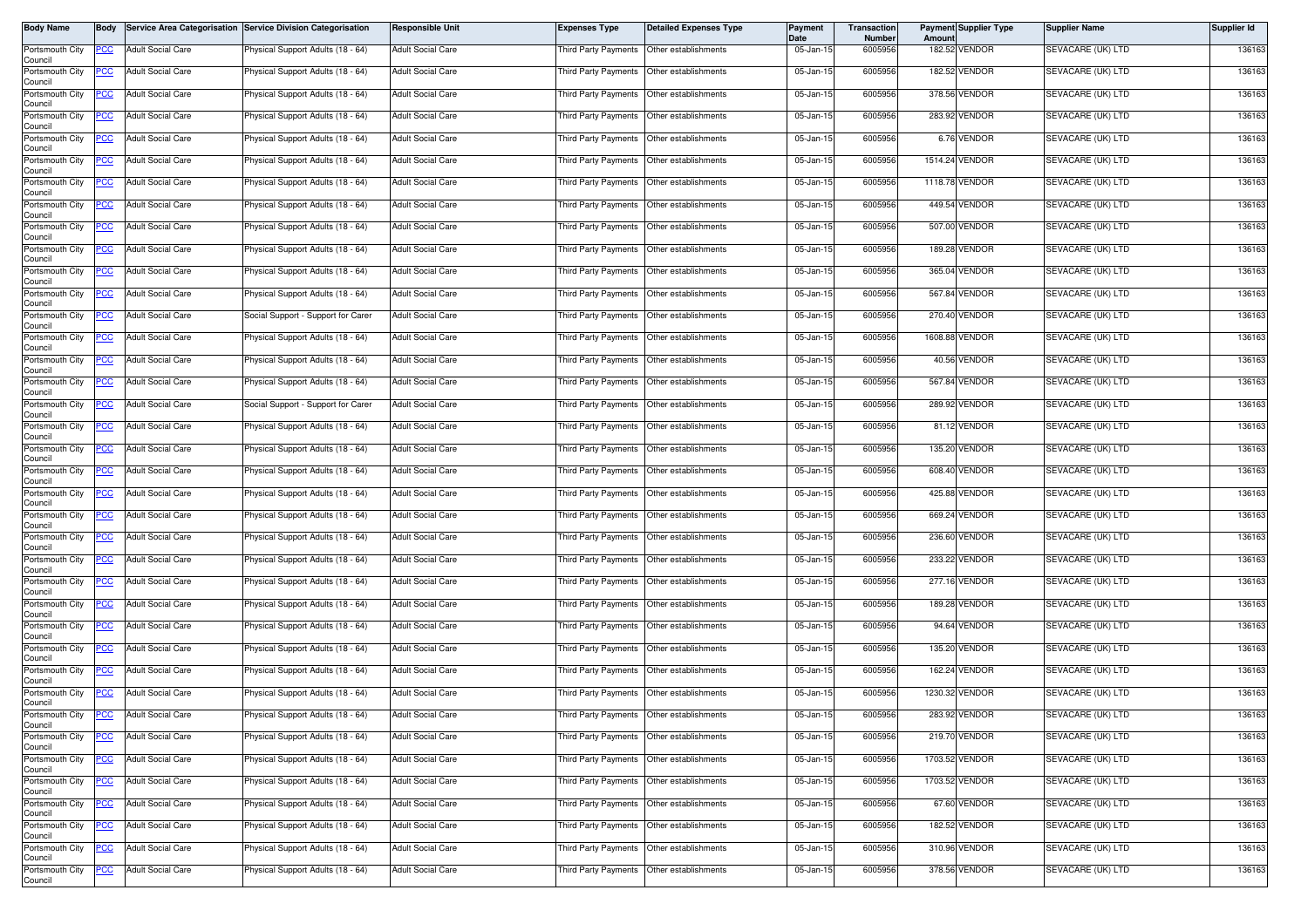| <b>Body Name</b>           | <b>Body</b> |                          | Service Area Categorisation Service Division Categorisation | <b>Responsible Unit</b>  | <b>Expenses Type</b>                      | <b>Detailed Expenses Type</b> | <b>Payment</b><br>Date  | <b>Transaction</b><br>Number | Amoun | <b>Payment Supplier Type</b> | <b>Supplier Name</b> | Supplier Id |
|----------------------------|-------------|--------------------------|-------------------------------------------------------------|--------------------------|-------------------------------------------|-------------------------------|-------------------------|------------------------------|-------|------------------------------|----------------------|-------------|
| Portsmouth City<br>Council | PCC         | <b>Adult Social Care</b> | Physical Support Adults (18 - 64)                           | <b>Adult Social Care</b> | <b>Third Party Payments</b>               | Other establishments          | 05-Jan-15               | 6005956                      |       | 608.40 VENDOR                | SEVACARE (UK) LTD    | 136163      |
| Portsmouth City<br>Council | PCC         | <b>Adult Social Care</b> | Physical Support Adults (18 - 64)                           | <b>Adult Social Care</b> | Third Party Payments Other establishments |                               | 05-Jan-15               | 6005956                      |       | 54.08 VENDOR                 | SEVACARE (UK) LTD    | 136163      |
| Portsmouth City<br>Council | <u>PCC</u>  | <b>Adult Social Care</b> | <sup>9</sup> hysical Support Adults (18 - 64)               | <b>Adult Social Care</b> | Third Party Payments                      | Other establishments          | 05-Jan-15               | 6005956                      |       | 52.64 VENDOR                 | SEVACARE (UK) LTD    | 136163      |
| Portsmouth City<br>Council | PCC         | <b>Adult Social Care</b> | Physical Support Adults (18 - 64)                           | Adult Social Care        | Third Party Payments                      | Other establishments          | 05-Jan-15               | 6005956                      |       | 231.28 VENDOR                | SEVACARE (UK) LTD    | 136163      |
| Portsmouth City<br>Council | <u>PCC</u>  | <b>Adult Social Care</b> | Physical Support Adults (18 - 64)                           | <b>Adult Social Care</b> | Third Party Payments                      | Other establishments          | 05-Jan-15               | 6005956                      |       | 175.76 VENDOR                | SEVACARE (UK) LTD    | 136163      |
| Portsmouth City<br>Council |             | <b>Adult Social Care</b> | Physical Support Adults (18 - 64)                           | Adult Social Care        | Third Party Payments                      | Other establishments          | 05-Jan-15               | 6005956                      |       | 189.28 VENDOR                | SEVACARE (UK) LTD    | 136163      |
| Portsmouth City<br>Council | <u>PCC</u>  | <b>Adult Social Care</b> | Physical Support Adults (18 - 64)                           | <b>Adult Social Care</b> | Third Party Payments                      | Other establishments          | $\overline{05}$ -Jan-15 | 6005956                      |       | 378.56 VENDOR                | SEVACARE (UK) LTD    | 136163      |
| Portsmouth City<br>Council | <u>PCC</u>  | <b>Adult Social Care</b> | Physical Support Adults (18 - 64)                           | Adult Social Care        | Third Party Payments                      | Other establishments          | 05-Jan-15               | 6005956                      |       | 101.40 VENDOR                | SEVACARE (UK) LTD    | 136163      |
| Portsmouth City<br>Council | <u>PCC</u>  | <b>Adult Social Care</b> | Physical Support Adults (18 - 64)                           | Adult Social Care        | Third Party Payments                      | Other establishments          | 05-Jan-15               | 6005956                      |       | 13.52 VENDOR                 | SEVACARE (UK) LTD    | 136163      |
| Portsmouth City<br>Council | PСC         | <b>Adult Social Care</b> | Physical Support Adults (18 - 64)                           | Adult Social Care        | Third Party Payments                      | Other establishments          | 05-Jan-15               | 6005956                      |       | 250.12 VENDOR                | SEVACARE (UK) LTD    | 136163      |
| Portsmouth City<br>Council | <u>PCC</u>  | <b>Adult Social Care</b> | Physical Support Adults (18 - 64)                           | <b>Adult Social Care</b> | Third Party Payments                      | Other establishments          | 05-Jan-15               | 6005956                      |       | 294.06 VENDOR                | SEVACARE (UK) LTD    | 136163      |
| Portsmouth City<br>Council | <u>PCC</u>  | <b>Adult Social Care</b> | Physical Support Adults (18 - 64)                           | Adult Social Care        | Third Party Payments                      | Other establishments          | 05-Jan-15               | 6005956                      |       | 121.68 VENDOR                | SEVACARE (UK) LTD    | 136163      |
| Portsmouth City<br>Council | <u>PCC</u>  | <b>Adult Social Care</b> | Physical Support Adults (18 - 64)                           | <b>Adult Social Care</b> | <b>Third Party Payments</b>               | Other establishments          | 05-Jan-15               | 6005956                      |       | 1514.24 VENDOR               | SEVACARE (UK) LTD    | 136163      |
| Portsmouth City<br>Council | <u>PCC </u> | <b>Adult Social Care</b> | Physical Support Adults (18 - 64)                           | <b>Adult Social Care</b> | Third Party Payments                      | Other establishments          | 05-Jan-15               | 6005956                      |       | 189.28 VENDOR                | SEVACARE (UK) LTD    | 136163      |
| Portsmouth City<br>Council | <u>PCC</u>  | <b>Adult Social Care</b> | Physical Support Adults (18 - 64)                           | Adult Social Care        | Third Party Payments                      | Other establishments          | 05-Jan-15               | 6005956                      |       | 290.68 VENDOR                | SEVACARE (UK) LTD    | 136163      |
| Portsmouth City<br>Council | <u>PCC</u>  | <b>Adult Social Care</b> | Physical Support Adults (18 - 64)                           | Adult Social Care        | Third Party Payments                      | Other establishments          | 05-Jan-15               | 6005956                      |       | 189.28 VENDOR                | SEVACARE (UK) LTD    | 136163      |
| Portsmouth City<br>Council | <u>PCC</u>  | <b>Adult Social Care</b> | Physical Support Adults (18 - 64)                           | Adult Social Care        | Third Party Payments                      | Other establishments          | 05-Jan-15               | 6005956                      |       | 283.92 VENDOR                | SEVACARE (UK) LTD    | 136163      |
| Portsmouth City<br>Council | PCC         | <b>Adult Social Care</b> | Physical Support Adults (18 - 64)                           | Adult Social Care        | Third Party Payments                      | Other establishments          | 05-Jan-15               | 6005956                      |       | 182.52 VENDOR                | SEVACARE (UK) LTD    | 136163      |
| Portsmouth City<br>Council | <u>cc</u>   | <b>Adult Social Care</b> | Physical Support Adults (18 - 64)                           | Adult Social Care        | <b>Third Party Payments</b>               | Other establishments          | 05-Jan-15               | 6005956                      |       | 189.28 VENDOR                | SEVACARE (UK) LTD    | 136163      |
| Portsmouth City<br>Council | PCC         | <b>Adult Social Care</b> | Physical Support Adults (18 - 64)                           | Adult Social Care        | Third Party Payments                      | Other establishments          | 05-Jan-15               | 6005956                      |       | 189.28 VENDOR                | SEVACARE (UK) LTD    | 136163      |
| Portsmouth City<br>Council | <u>PCC</u>  | <b>Adult Social Care</b> | Physical Support Adults (18 - 64)                           | <b>Adult Social Care</b> | Third Party Payments                      | Other establishments          | 05-Jan-15               | 6005956                      |       | 334.62 VENDOR                | SEVACARE (UK) LTD    | 136163      |
| Portsmouth City<br>Council | PCC         | <b>Adult Social Care</b> | Social Support - Support for Carer                          | Adult Social Care        | Third Party Payments                      | Other establishments          | 05-Jan-15               | 6005956                      |       | 72.48 VENDOR                 | SEVACARE (UK) LTD    | 136163      |
| Portsmouth City<br>Council | PСC         | <b>Adult Social Care</b> | Physical Support Adults (18 - 64)                           | <b>Adult Social Care</b> | Third Party Payments                      | Other establishments          | 05-Jan-15               | 6005956                      |       | 189.28 VENDOR                | SEVACARE (UK) LTD    | 136163      |
| Portsmouth City<br>Council | <u>PCC</u>  | <b>Adult Social Care</b> | Physical Support Adults (18 - 64)                           | Adult Social Care        | Third Party Payments                      | Other establishments          | 05-Jan-15               | 6005956                      |       | 189.28 VENDOR                | SEVACARE (UK) LTD    | 136163      |
| Portsmouth City<br>Council | <u>PCC</u>  | <b>Adult Social Care</b> | Physical Support Adults (18 - 64)                           | Adult Social Care        | Third Party Payments                      | Other establishments          | 05-Jan-15               | 6005956                      |       | 121.68 VENDOR                | SEVACARE (UK) LTD    | 136163      |
| Portsmouth City<br>Council | PCC         | <b>Adult Social Care</b> | Physical Support Adults (18 - 64)                           | Adult Social Care        | Third Party Payments                      | Other establishments          | 05-Jan-15               | 6005956                      |       | 750.36 VENDOR                | SEVACARE (UK) LTD    | 136163      |
| Portsmouth City<br>Council | <u>PCC</u>  | <b>Adult Social Care</b> | Physical Support Adults (18 - 64)                           | Adult Social Care        | Third Party Payments                      | Other establishments          | 05-Jan-15               | 6005956                      |       | 473.20 VENDOR                | SEVACARE (UK) LTD    | 136163      |
| Portsmouth City<br>Council | <u>PCC</u>  | <b>Adult Social Care</b> | Physical Support Adults (18 - 64)                           | <b>Adult Social Care</b> | Third Party Payments                      | Other establishments          | 05-Jan-15               | 6005956                      |       | 81.12 VENDOR                 | SEVACARE (UK) LTD    | 136163      |
| Portsmouth City<br>Council | <u>PCC</u>  | <b>Adult Social Care</b> | Physical Support Adults (18 - 64)                           | Adult Social Care        | Third Party Payments                      | Other establishments          | 05-Jan-15               | 6005956                      |       | 283.92 VENDOR                | SEVACARE (UK) LTD    | 136163      |
| Portsmouth City<br>Council | <u>PCC</u>  | <b>Adult Social Care</b> | Physical Support Adults (18 - 64)                           | <b>Adult Social Care</b> | Third Party Payments                      | Other establishments          | 05-Jan-15               | 6005956                      |       | 189.28 VENDOR                | SEVACARE (UK) LTD    | 136163      |
| Portsmouth City<br>Council | <b>PCC</b>  | <b>Adult Social Care</b> | Physical Support Adults (18 - 64)                           | Adult Social Care        | Third Party Payments Other establishments |                               | 05-Jan-15               | 6005956                      |       | 283.92 VENDOR                | SEVACARE (UK) LTD    | 136163      |
| Portsmouth City<br>Council | <u>PCC</u>  | <b>Adult Social Care</b> | Physical Support Adults (18 - 64)                           | Adult Social Care        | Third Party Payments                      | Other establishments          | 05-Jan-15               | 6005956                      |       | 368.42 VENDOR                | SEVACARE (UK) LTD    | 136163      |
| Portsmouth City<br>Council | <u>PCC</u>  | <b>Adult Social Care</b> | Physical Support Adults (18 - 64)                           | <b>Adult Social Care</b> | Third Party Payments                      | Other establishments          | 05-Jan-15               | 6005956                      |       | 94.64 VENDOR                 | SEVACARE (UK) LTD    | 136163      |
| Portsmouth City<br>Council | <u>PCC</u>  | <b>Adult Social Care</b> | Physical Support Adults (18 - 64)                           | Adult Social Care        | <b>Third Party Payments</b>               | Other establishments          | 05-Jan-15               | 6005956                      |       | 189.28 VENDOR                | SEVACARE (UK) LTD    | 136163      |
| Portsmouth City<br>Council | PСC         | <b>Adult Social Care</b> | Physical Support Adults (18 - 64)                           | Adult Social Care        | Third Party Payments                      | Other establishments          | 05-Jan-15               | 6005956                      |       | 189.28 VENDOR                | SEVACARE (UK) LTD    | 136163      |
| Portsmouth City<br>Council | <u>PCC </u> | <b>Adult Social Care</b> | Social Care Activities                                      | Adult Social Care        | Third Party Payments                      | Other establishments          | 16-Jan-15               | 6008432                      |       | 186.31 VENDOR                | SAFEGUARDING GP      | 137636      |
| Portsmouth City<br>Council | <u>PCC</u>  | <b>Adult Social Care</b> | Social Care Activities                                      | Adult Social Care        | Third Party Payments                      | Other establishments          | 16-Jan-15               | 6008432                      |       | 187.94 VENDOR                | SAFEGUARDING GP      | 137636      |
| Portsmouth City<br>Council | <u>PCC</u>  | <b>Adult Social Care</b> | Social Care Activities                                      | Adult Social Care        | Third Party Payments                      | Other establishments          | 16-Jan-15               | 6008432                      |       | 196.71 VENDOR                | SAFEGUARDING GP      | 137636      |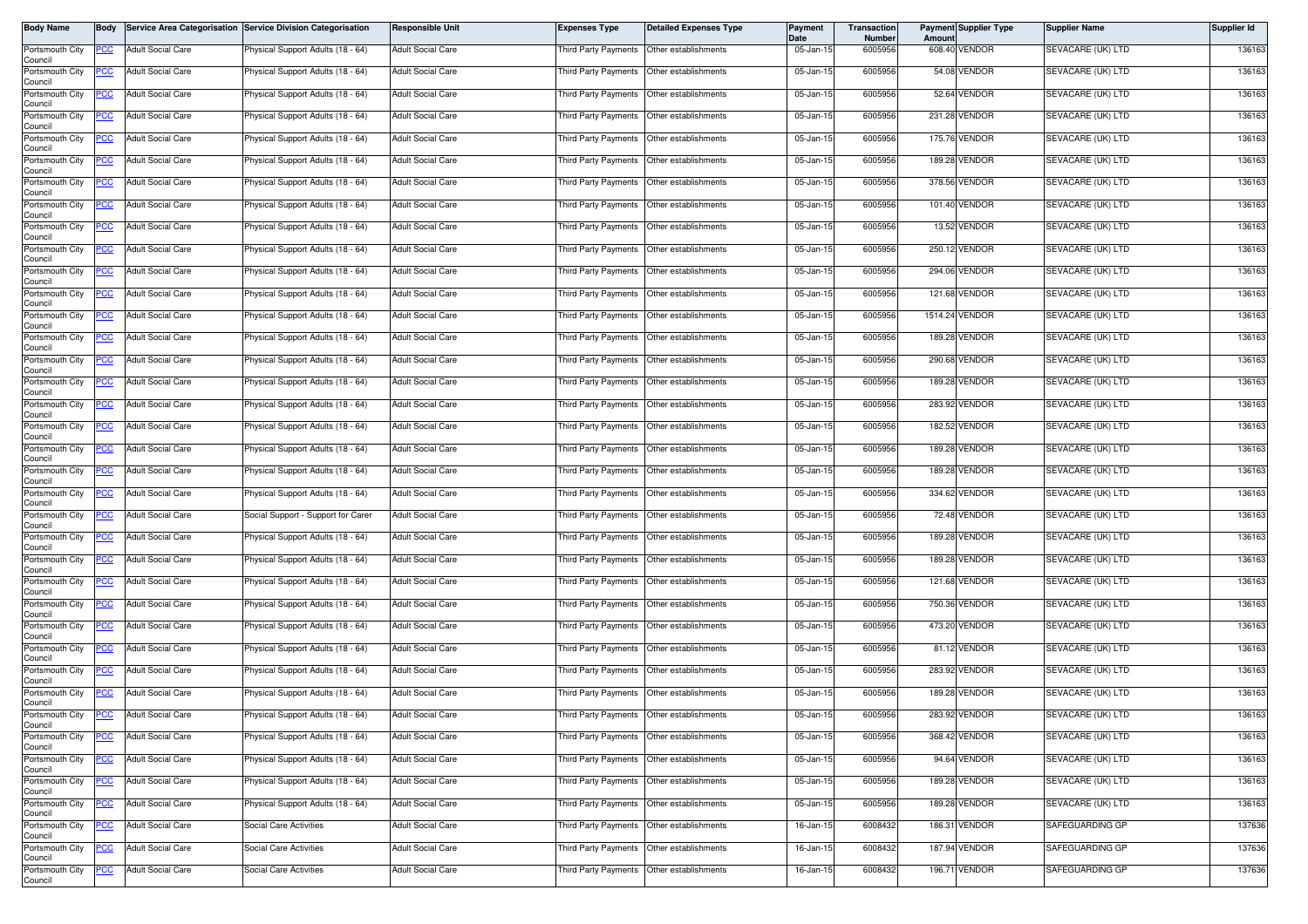| Body Name                  | Body        |                                                    | Service Area Categorisation Service Division Categorisation | <b>Responsible Unit</b>  | <b>Expenses Type</b>                      | <b>Detailed Expenses Type</b>                  | <b>Payment</b><br>Date | <b>Transaction</b><br><b>Number</b> | Amount          | <b>Payment Supplier Type</b> | <b>Supplier Name</b>                        | Supplier Id |
|----------------------------|-------------|----------------------------------------------------|-------------------------------------------------------------|--------------------------|-------------------------------------------|------------------------------------------------|------------------------|-------------------------------------|-----------------|------------------------------|---------------------------------------------|-------------|
| Portsmouth City<br>Council | PCC         | <b>Adult Social Care</b>                           | <b>Social Care Activities</b>                               | <b>Adult Social Care</b> | Third Party Payments                      | Other establishments                           | 16-Jan-15              | 6008432                             |                 | 193.38 VENDOR                | SAFEGUARDING GP                             | 137636      |
| Portsmouth City<br>Council | ပင          | <b>Adult Social Care</b>                           | Social Care Activities                                      | Adult Social Care        | Third Party Payments                      | Other establishments                           | 16-Jan-15              | 6008432                             |                 | 191.71 VENDOR                | SAFEGUARDING GP                             | 137636      |
| Portsmouth City<br>Council | °СС         | <b>Adult Social Care</b>                           | Physical Support Adults (18 - 64)                           | Adult Social Care        | Employees                                 | Direct employee expenses                       | 14-Jan-15              | 6007821                             |                 | 277.10 VENDOR                | RANDSTAD CARE LIMITED                       | 104245      |
| Portsmouth City<br>Council | <u>PCC</u>  | <b>Adult Social Care</b>                           | Social Care Activities                                      | <b>Adult Social Care</b> | Employees                                 | Direct employee expenses                       | 30-Jan-15              | 6010859                             |                 | 599.80 VENDOR                | CAPITA BUSINESS SERVICES LIMITED            | 100205      |
| Portsmouth City<br>Council | PCC         | <b>Adult Social Care</b>                           | <b>Social Care Activities</b>                               | <b>Adult Social Care</b> | Employees                                 | Direct employee expenses                       | 30-Jan-15              | 6010859                             |                 | 1014.21 VENDOR               | CAPITA BUSINESS SERVICES LIMITED            | 100205      |
| Portsmouth City<br>Council | <u>'CC</u>  | <b>Adult Social Care</b>                           | Social Care Activities                                      | <b>Adult Social Care</b> | Employees                                 | Direct employee expenses                       | 30-Jan-15              | 6010859                             |                 | 1064.28 VENDOR               | CAPITA BUSINESS SERVICES LIMITED            | 100205      |
| Portsmouth City<br>Council | PCC         | <b>Adult Social Care</b>                           | Social Care Activities                                      | <b>Adult Social Care</b> | Employees                                 | Direct employee expenses                       | 30-Jan-15              | 6010859                             |                 | 402.07 VENDOR                | CAPITA BUSINESS SERVICES LIMITED            | 100205      |
| Portsmouth City<br>Council | <b>PCC</b>  | <b>Adult Social Care</b>                           | Physical Support Adults (18 - 64)                           | Adult Social Care        | Third Party Payments                      | Other establishments                           | 15-Jan-15              | 6008059                             |                 | 916.67 VENDOR                | M H A FRATTON LIVE AT HOME<br><b>SCHEME</b> | 107431      |
| Portsmouth City<br>Council | PСC         | <b>Adult Social Care</b>                           | <b>Social Care Activities</b>                               | <b>Adult Social Care</b> | <b>Third Party Payments</b>               | Other establishments                           | 12-Jan-15              | 6007194                             |                 | 1018.00 VENDOR               | SAFEGUARDING GP                             | 137636      |
| Portsmouth City<br>Council | PСC         | Cultural and Related Services Culture and Heritage |                                                             | Adult Social Care        |                                           | Supplies and Services Grants and subscriptions | 30-Jan-15              | 6011032                             | 25000.00 VENDOR |                              | THE YOU TRUST                               | 101215      |
| Portsmouth City<br>Council | PСC         | <b>Adult Social Care</b>                           | <b>Social Care Activities</b>                               | <b>Adult Social Care</b> | Third Party Payments                      | Other establishments                           | 16-Jan-15              | 6008431                             |                 | 198.28 VENDOR                | SAFEGUARDING GP                             | 137636      |
| Portsmouth City<br>Council |             | <b>Adult Social Care</b>                           | Social Care Activities                                      | Adult Social Care        | Third Party Payments                      | Other establishments                           | 30-Jan-15              | 6010995                             |                 | 186.31 VENDOR                | SAFEGUARDING GP                             | 137636      |
| Portsmouth City<br>Council | эсс         | <b>Adult Social Care</b>                           | <b>Social Care Activities</b>                               | <b>Adult Social Care</b> | <b>Third Party Payments</b>               | Other establishments                           | 30-Jan-15              | 6010995                             |                 | 187.94 VENDOR                | SAFEGUARDING GP                             | 137636      |
| Portsmouth City<br>Council | °СС         | <b>Adult Social Care</b>                           | nformation and Early Intervention                           | <b>Adult Social Care</b> | <b>Supplies and Services</b>              | Miscellaneous expenses                         | 26-Jan-15              | 6009949                             |                 | 1500.00 VENDOR               | HOUSING AND SUPPORT ALLIANCE LTD            | 114441      |
| Portsmouth City<br>Council | <u>PCC </u> | <b>Adult Social Care</b>                           | Social Support - Substance misuse<br>support                | <b>Adult Social Care</b> | Third Party Payments                      | Other establishments                           | 07-Jan-15              | 6006470                             |                 | 1900.00 VENDOR               | ORION MEDICAL SUPPLIES LTD                  | 138484      |
| Portsmouth City<br>Council | <u>CC </u>  | <b>Adult Social Care</b>                           | Physical Support Adults (18 - 64)                           | <b>Adult Social Care</b> | Third Party Payments                      | Other establishments                           | 15-Jan-15              | 6008035                             |                 | 405.60 VENDOR                | HANDLE WITH CARE (PORTSMOUTH)<br>LTD        | 100504      |
| Portsmouth City<br>Council | <u>PCC</u>  | <b>Adult Social Care</b>                           | Physical Support Adults (18 - 64)                           | <b>Adult Social Care</b> | Third Party Payments                      | Other establishments                           | 07-Jan-15              | 6006075                             |                 | 202.80 VENDOR                | CARING FOR YOU LIMITED                      | 100116      |
| Portsmouth City<br>Council | PCC         | <b>Adult Social Care</b>                           | Physical Support Adults (18 - 64)                           | Adult Social Care        | Third Party Payments                      | Other establishments                           | 07-Jan-15              | 6006075                             |                 | 189.28 VENDOR                | CARING FOR YOU LIMITED                      | 100116      |
| Portsmouth City<br>Council | <u>cc</u>   | <b>Adult Social Care</b>                           | Physical Support Adults (18 - 64)                           | Adult Social Care        | <b>Third Party Payments</b>               | Other establishments                           | 07-Jan-15              | 6006075                             |                 | 267.02 VENDOR                | CARING FOR YOU LIMITED                      | 100116      |
| Portsmouth City<br>Council |             | <b>Adult Social Care</b>                           | Physical Support Adults (18 - 64)                           | Adult Social Care        | Third Party Payments                      | Other establishments                           | 07-Jan-15              | 6006075                             |                 | 946.40 VENDOR                | CARING FOR YOU LIMITED                      | 100116      |
| Portsmouth City<br>Council | PСC         | <b>Adult Social Care</b>                           | Physical Support Adults (18 - 64)                           | <b>Adult Social Care</b> | <b>Third Party Payments</b>               | Other establishments                           | 07-Jan-15              | 6006075                             |                 | 189.28 VENDOR                | CARING FOR YOU LIMITED                      | 100116      |
| Portsmouth City<br>Council | PСC         | <b>Adult Social Care</b>                           | Physical Support Adults (18 - 64)                           | <b>Adult Social Care</b> | <b>Third Party Payments</b>               | Other establishments                           | 15-Jan-15              | 6008035                             |                 | 392.08 VENDOR                | HANDLE WITH CARE (PORTSMOUTH)<br>LTD        | 100504      |
| Portsmouth City<br>Council |             | <b>Adult Social Care</b>                           | Physical Support Adults (18 - 64)                           | <b>Adult Social Care</b> | Third Party Payments                      | Other establishments                           | 15-Jan-15              | 6008035                             |                 | 392.08 VENDOR                | HANDLE WITH CARE (PORTSMOUTH)<br>LTD        | 100504      |
| Portsmouth City<br>Council | PСC         | <b>Adult Social Care</b>                           | Social Care Activities                                      | Adult Social Care        | Third Party Payments                      | Other establishments                           | 16-Jan-15              | 6008430                             |                 | 604.50 VENDOR                | SAFEGUARDING GP                             | 137636      |
| Portsmouth City<br>Council | PСC         | <b>Adult Social Care</b>                           | Physical Support Adults (18 - 64)                           | <b>Adult Social Care</b> | Third Party Payments                      | Other establishments                           | 20-Jan-15              | 6008723                             |                 | 432.64 VENDOR                | CARING FOR YOU LIMITED                      | 100116      |
| Portsmouth City<br>Council | PCC         | <b>Adult Social Care</b>                           | Physical Support Adults (18 - 64)                           | <b>Adult Social Care</b> | Third Party Payments                      | Other establishments                           | 07-Jan-15              | 6006075                             |                 | 1514.24 VENDOR               | CARING FOR YOU LIMITED                      | 100116      |
| Portsmouth City<br>Council | <u>PCC</u>  | <b>Adult Social Care</b>                           | Physical Support Adults (18 - 64)                           | Adult Social Care        | Third Party Payments                      | Other establishments                           | 07-Jan-15              | 6006075                             |                 | 1014.00 VENDOR               | CARING FOR YOU LIMITED                      | 100116      |
| Portsmouth City<br>Council | PCC         | <b>Adult Social Care</b>                           | Social Support - Support for Carer                          | <b>Adult Social Care</b> | Third Party Payments                      | Other establishments                           | 07-Jan-15              | 6006075                             |                 | 241.60 VENDOR                | CARING FOR YOU LIMITED                      | 100116      |
| Portsmouth City<br>Council | <u>'CC</u>  | <b>Adult Social Care</b>                           | Physical Support Adults (18 - 64)                           | Adult Social Care        | Third Party Payments                      | Other establishments                           | 07-Jan-15              | 6006075                             |                 | 135.20 VENDOR                | CARING FOR YOU LIMITED                      | 100116      |
| Portsmouth City<br>Council | <u>PCC</u>  | <b>Adult Social Care</b>                           | Physical Support Adults (18 - 64)                           | <b>Adult Social Care</b> | <b>Third Party Payments</b>               | Other establishments                           | 07-Jan-15              | 6006075                             |                 | 236.60 VENDOR                | CARING FOR YOU LIMITED                      | 100116      |
| Portsmouth City<br>Council | <b>PCC</b>  | <b>Adult Social Care</b>                           | Physical Support Adults (18 - 64)                           | <b>Adult Social Care</b> | Third Party Payments Other establishments |                                                | 07-Jan-15              | 6006075                             |                 | 67.60 VENDOR                 | CARING FOR YOU LIMITED                      | 100116      |
| Portsmouth City<br>Council | <u>CC </u>  | <b>Adult Social Care</b>                           | Physical Support Adults (18 - 64)                           | <b>Adult Social Care</b> | Third Party Payments                      | Other establishments                           | 07-Jan-15              | 6006075                             |                 | 1865.76 VENDOR               | CARING FOR YOU LIMITED                      | 100116      |
| Portsmouth City<br>Council | сC          | <b>Adult Social Care</b>                           | Physical Support Adults (18 - 64)                           | <b>Adult Social Care</b> | Third Party Payments                      | Other establishments                           | 07-Jan-15              | 6006075                             |                 | 135.20 VENDOR                | CARING FOR YOU LIMITED                      | 100116      |
| Portsmouth City<br>Council | PСC         | <b>Adult Social Care</b>                           | Physical Support Adults (18 - 64)                           | <b>Adult Social Care</b> | Third Party Payments                      | Other establishments                           | 07-Jan-15              | 6006075                             |                 | 1946.88 VENDOR               | CARING FOR YOU LIMITED                      | 100116      |
| Portsmouth City<br>Council | °СС         | <b>Adult Social Care</b>                           | Physical Support Adults (18 - 64)                           | Adult Social Care        | Third Party Payments                      | Other establishments                           | 07-Jan-15              | 6006075                             |                 | 189.28 VENDOR                | CARING FOR YOU LIMITED                      | 100116      |
| Portsmouth City<br>Council | °СС         | <b>Adult Social Care</b>                           | Physical Support Adults (18 - 64)                           | Adult Social Care        | Third Party Payments                      | Other establishments                           | 07-Jan-15              | 6006075                             |                 | 27.04 VENDOR                 | CARING FOR YOU LIMITED                      | 100116      |
| Portsmouth City<br>Council | <u>CC</u>   | <b>Adult Social Care</b>                           | Physical Support Adults (18 - 64)                           | <b>Adult Social Care</b> | Third Party Payments                      | Other establishments                           | 07-Jan-15              | 6006075                             |                 | 202.80 VENDOR                | CARING FOR YOU LIMITED                      | 100116      |
| Portsmouth City<br>Council | <b>PCC</b>  | <b>Adult Social Care</b>                           | Social Support - Support for Carer                          | <b>Adult Social Care</b> | Third Party Payments                      | Other establishments                           | 07-Jan-15              | 6006075                             |                 | 289.92 VENDOR                | CARING FOR YOU LIMITED                      | 100116      |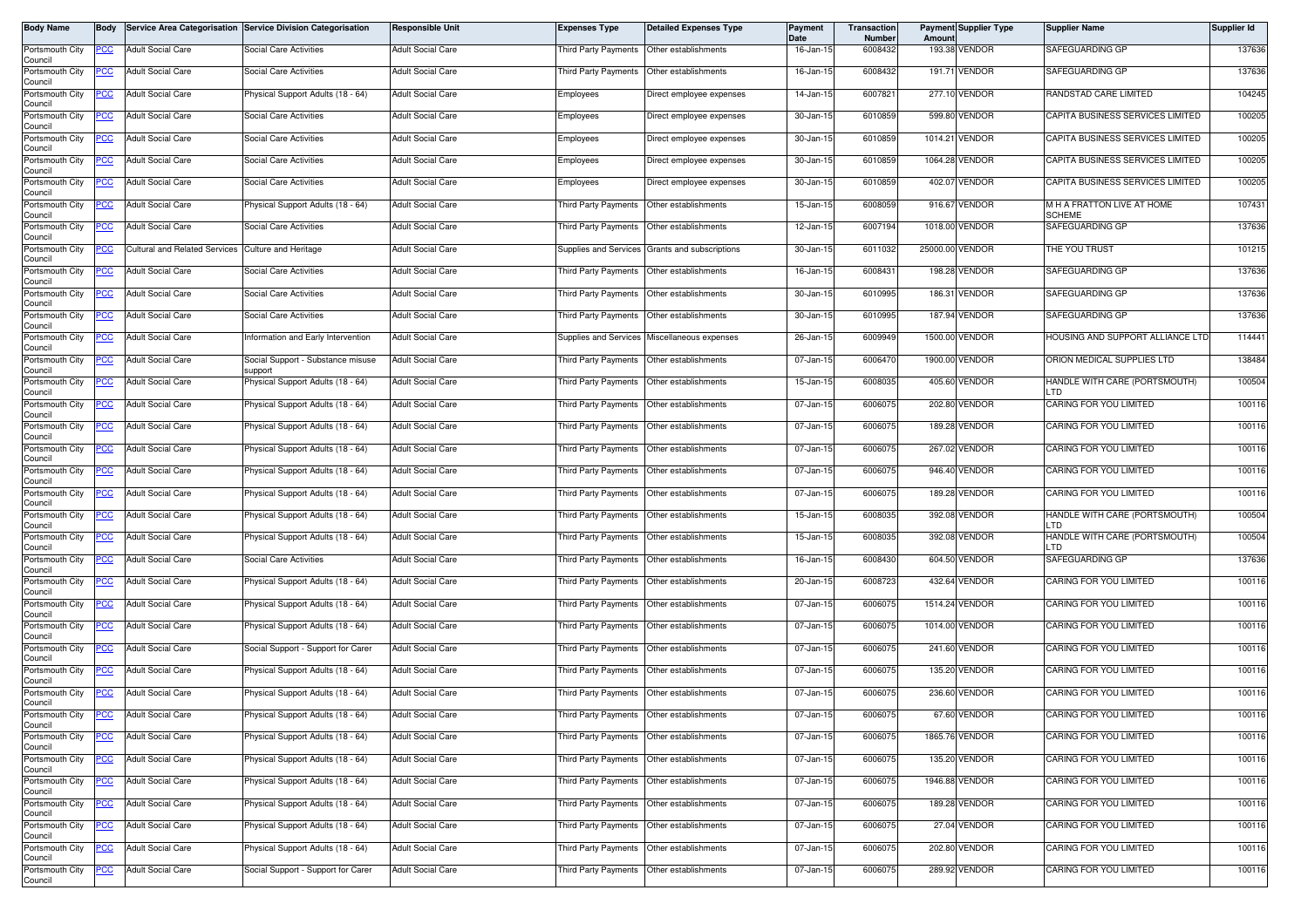| <b>Body Name</b>           | <b>Body</b> |                          | Service Area Categorisation Service Division Categorisation | <b>Responsible Unit</b>  | <b>Expenses Type</b>                        | <b>Detailed Expenses Type</b>             | Payment<br>Date | Transaction<br>Number | Amount | <b>Payment Supplier Type</b> | <b>Supplier Name</b>                         | Supplier Id |
|----------------------------|-------------|--------------------------|-------------------------------------------------------------|--------------------------|---------------------------------------------|-------------------------------------------|-----------------|-----------------------|--------|------------------------------|----------------------------------------------|-------------|
| Portsmouth City<br>Council | PCC         | <b>Adult Social Care</b> | Physical Support Adults (18 - 64)                           | <b>Adult Social Care</b> | Third Party Payments                        | Other establishments                      | 07-Jan-15       | 6006075               |        | 1128.92 VENDOR               | CARING FOR YOU LIMITED                       | 100116      |
| Portsmouth City<br>Council | PCC         | <b>Adult Social Care</b> | Physical Support Adults (18 - 64)                           | <b>Adult Social Care</b> | Third Party Payments   Other establishments |                                           | 07-Jan-15       | 6006075               |        | 351.52 VENDOR                | CARING FOR YOU LIMITED                       | 100116      |
| Portsmouth City<br>Council | <u>PCC </u> | <b>Adult Social Care</b> | Social Support - Support for Carer                          | <b>Adult Social Care</b> | Third Party Payments Other establishments   |                                           | 07-Jan-15       | 6006075               |        | 241.60 VENDOR                | CARING FOR YOU LIMITED                       | 100116      |
| Portsmouth City<br>Council | <u>PCC</u>  | <b>Adult Social Care</b> | Physical Support Adults (18 - 64)                           | <b>Adult Social Care</b> | Third Party Payments                        | Other establishments                      | 07-Jan-15       | 6006075               |        | 283.92 VENDOR                | CARING FOR YOU LIMITED                       | 100116      |
| Portsmouth City<br>Council | <u>PCC</u>  | <b>Adult Social Care</b> | Physical Support Adults (18 - 64)                           | <b>Adult Social Care</b> | Third Party Payments                        | Other establishments                      | 07-Jan-15       | 6006075               |        | 81.12 VENDOR                 | CARING FOR YOU LIMITED                       | 100116      |
| Portsmouth City<br>Council |             | <b>Adult Social Care</b> | Physical Support Adults (18 - 64)                           | <b>Adult Social Care</b> | Third Party Payments                        | Other establishments                      | 07-Jan-15       | 6006075               |        | 189.28 VENDOR                | CARING FOR YOU LIMITED                       | 100116      |
| Portsmouth City<br>Council | <u>PCC</u>  | <b>Adult Social Care</b> | Physical Support Adults (18 - 64)                           | <b>Adult Social Care</b> | Third Party Payments Other establishments   |                                           | 07-Jan-15       | 6006075               |        | 463.06 VENDOR                | CARING FOR YOU LIMITED                       | 100116      |
| Portsmouth City<br>Council | <u>PCC</u>  | <b>Adult Social Care</b> | Physical Support Adults (18 - 64)                           | <b>Adult Social Care</b> | Third Party Payments                        | Other establishments                      | 07-Jan-15       | 6006075               |        | 77.74 VENDOR                 | CARING FOR YOU LIMITED                       | 100116      |
| Portsmouth City<br>Council | <u>PCC</u>  | <b>Adult Social Care</b> | Physical Support Adults (18 - 64)                           | <b>Adult Social Care</b> | Third Party Payments                        | Other establishments                      | 07-Jan-15       | 6006075               |        | 135.20 VENDOR                | CARING FOR YOU LIMITED                       | 100116      |
| Portsmouth City<br>Council | PСC         | <b>Adult Social Care</b> | Physical Support Adults (18 - 64)                           | <b>Adult Social Care</b> | Third Party Payments                        | Other establishments                      | 07-Jan-15       | 6006075               |        | 1122.16 VENDOR               | CARING FOR YOU LIMITED                       | 100116      |
| Portsmouth City<br>Council | <u>PCC</u>  | <b>Adult Social Care</b> | Physical Support Adults (18 - 64)                           | <b>Adult Social Care</b> | Third Party Payments                        | Other establishments                      | 07-Jan-15       | 6006075               |        | 283.92 VENDOR                | CARING FOR YOU LIMITED                       | 100116      |
| Portsmouth City<br>Council | <u>PCC </u> | <b>Adult Social Care</b> | Physical Support Adults (18 - 64)                           | <b>Adult Social Care</b> | Third Party Payments                        | Other establishments                      | 07-Jan-15       | 6006075               |        | 584.74 VENDOR                | CARING FOR YOU LIMITED                       | 100116      |
| Portsmouth City<br>Council | <u>PCC</u>  | <b>Adult Social Care</b> | Physical Support Adults (18 - 64)                           | <b>Adult Social Care</b> | Third Party Payments                        | Other establishments                      | 07-Jan-15       | 6006075               |        | 310.96 VENDOR                | CARING FOR YOU LIMITED                       | 100116      |
| Portsmouth City<br>Council | <u>PCC </u> | <b>Adult Social Care</b> | Physical Support Adults (18 - 64)                           | <b>Adult Social Care</b> | Third Party Payments                        | Other establishments                      | 07-Jan-15       | 6006075               |        | 189.28 VENDOR                | CARING FOR YOU LIMITED                       | 100116      |
| Portsmouth City<br>Council | <u>PCC</u>  | <b>Adult Social Care</b> | Physical Support Adults (18 - 64)                           | <b>Adult Social Care</b> | Third Party Payments   Other establishments |                                           | 07-Jan-15       | 6006075               |        | 1318.20 VENDOR               | CARING FOR YOU LIMITED                       | 100116      |
| Portsmouth City<br>Council | <u>PCC</u>  | <b>Adult Social Care</b> | Physical Support Adults (18 - 64)                           | <b>Adult Social Care</b> | Third Party Payments                        | Other establishments                      | 07-Jan-15       | 6006075               |        | 283.92 VENDOR                | CARING FOR YOU LIMITED                       | 100116      |
| Portsmouth City<br>Council | <u>PCC</u>  | <b>Adult Social Care</b> | Physical Support Adults (18 - 64)                           | <b>Adult Social Care</b> | Third Party Payments                        | Other establishments                      | 07-Jan-15       | 6006075               |        | 486.72 VENDOR                | CARING FOR YOU LIMITED                       | 100116      |
| Portsmouth City<br>Council | PCC         | <b>Adult Social Care</b> | Physical Support Adults (18 - 64)                           | <b>Adult Social Care</b> | Third Party Payments                        | Other establishments                      | 07-Jan-15       | 6006075               |        | 20.28 VENDOR                 | CARING FOR YOU LIMITED                       | 100116      |
| Portsmouth City<br>Council | <u>cc</u>   | <b>Adult Social Care</b> | hysical Support Adults (18 - 64)                            | <b>Adult Social Care</b> | Third Party Payments                        | Other establishments                      | 07-Jan-15       | 6006075               |        | 283.92 VENDOR                | CARING FOR YOU LIMITED                       | 100116      |
| Portsmouth City<br>Council | <u>PCC </u> | <b>Adult Social Care</b> | Physical Support Adults (18 - 64)                           | <b>Adult Social Care</b> | Third Party Payments                        | Other establishments                      | 07-Jan-15       | 6006075               |        | 554.32 VENDOR                | CARING FOR YOU LIMITED                       | 100116      |
| Portsmouth City<br>Council | <u>PCC</u>  | <b>Adult Social Care</b> | Physical Support Adults (18 - 64)                           | <b>Adult Social Care</b> | Third Party Payments                        | Other establishments                      | 07-Jan-15       | 6006075               |        | 283.92 VENDOR                | CARING FOR YOU LIMITED                       | 100116      |
| Portsmouth City<br>Council | <u>PCC</u>  | <b>Adult Social Care</b> | Physical Support Adults (18 - 64)                           | <b>Adult Social Care</b> | Third Party Payments                        | Other establishments                      | 07-Jan-15       | 6006075               |        | 216.32 VENDOR                | CARING FOR YOU LIMITED                       | 100116      |
| Portsmouth City<br>Council | <u>CC </u>  | <b>Adult Social Care</b> | Physical Support Adults (18 - 64)                           | <b>Adult Social Care</b> | Third Party Payments                        | Other establishments                      | 07-Jan-15       | 6006075               |        | 946.40 VENDOR                | CARING FOR YOU LIMITED                       | 100116      |
| Portsmouth City<br>Council | <u>PCC</u>  | <b>Adult Social Care</b> | <sup>9</sup> hysical Support Adults (18 - 64)               | <b>Adult Social Care</b> | Third Party Payments   Other establishments |                                           | 07-Jan-15       | 6006075               |        | 121.68 VENDOR                | CARING FOR YOU LIMITED                       | 100116      |
| Portsmouth City<br>Council | <u>PCC</u>  | <b>Adult Social Care</b> | Physical Support Adults (18 - 64)                           | <b>Adult Social Care</b> | Third Party Payments                        | Other establishments                      | 07-Jan-15       | 6006075               |        | 185.90 VENDOR                | CARING FOR YOU LIMITED                       | 100116      |
| Portsmouth City<br>Council | PCC         | <b>Adult Social Care</b> | Physical Support Adults (18 - 64)                           | <b>Adult Social Care</b> | Third Party Payments   Other establishments |                                           | 15-Jan-15       | 6008035               |        | 392.08 VENDOR                | HANDLE WITH CARE (PORTSMOUTH)<br>LTD         | 100504      |
| Portsmouth City<br>Council | <u>PCC</u>  | <b>Adult Social Care</b> | Physical Support Adults (18 - 64)                           | <b>Adult Social Care</b> | Third Party Payments                        | Other establishments                      | 15-Jan-15       | 6008035               |        | 442.78 VENDOR                | HANDLE WITH CARE (PORTSMOUTH)<br>LTD         | 100504      |
| Portsmouth City<br>Council | <u>PCC</u>  | <b>Adult Social Care</b> | Physical Support Adults (18 - 64)                           | <b>Adult Social Care</b> | Third Party Payments   Other establishments |                                           | 15-Jan-15       | 6008035               |        | 392.08 VENDOR                | HANDLE WITH CARE (PORTSMOUTH)<br>LTD         | 100504      |
| Portsmouth City<br>Council | <u>CC</u>   | <b>Adult Social Care</b> | Physical Support Adults (18 - 64)                           | <b>Adult Social Care</b> | Third Party Payments                        | Other establishments                      | 26-Jan-15       | 6009941               |        | 60.84 VENDOR                 | HANDLE WITH CARE (PORTSMOUTH)<br>LTD         | 100504      |
| Portsmouth City<br>Council | <u>PCC</u>  | <b>Adult Social Care</b> | Physical Support Adults (18 - 64)                           | <b>Adult Social Care</b> | <b>Third Party Payments</b>                 | Other establishments                      | 26-Jan-15       | 6009941               |        | 202.80 VENDOR                | HANDLE WITH CARE (PORTSMOUTH)<br>LTD         | 100504      |
| Portsmouth City<br>Council | <b>PCC</b>  | <b>Adult Social Care</b> | Physical Support Adults (18 - 64)                           | <b>Adult Social Care</b> | Third Party Payments Other establishments   |                                           | 26-Jan-15       | 6009941               |        | 189.28 VENDOR                | HANDLE WITH CARE (PORTSMOUTH)<br><b>ILTD</b> | 100504      |
| Portsmouth City<br>Council | <u>PCC</u>  | <b>Adult Social Care</b> | Physical Support Adults (18 - 64)                           | <b>Adult Social Care</b> | Third Party Payments                        | Other establishments                      | 27-Jan-15       | 6010158               |        | 283.92 VENDOR                | HANDLE WITH CARE (PORTSMOUTH)<br>LTD         | 100504      |
| Portsmouth City<br>Council | <u>PCC</u>  | <b>Adult Social Care</b> | Physical Support Adults (18 - 64)                           | <b>Adult Social Care</b> | Third Party Payments                        | Other establishments                      | 26-Jan-15       | 6009941               |        | 182.52 VENDOR                | HANDLE WITH CARE (PORTSMOUTH)<br>LTD         | 100504      |
| Portsmouth City<br>Council | <u>PCC</u>  | <b>Adult Social Care</b> | Physical Support Adults (18 - 64)                           | <b>Adult Social Care</b> | Third Party Payments Other establishments   |                                           | 26-Jan-15       | 6009941               |        | 392.08 VENDOR                | HANDLE WITH CARE (PORTSMOUTH)<br>LTD         | 100504      |
| Portsmouth City<br>Council | PСC         | Adult Social Care        | Physical Support Adults (18 - 64)                           | <b>Adult Social Care</b> | Third Party Payments                        | Other establishments                      | 26-Jan-15       | 6009941               |        | 463.06 VENDOR                | HANDLE WITH CARE (PORTSMOUTH)<br>LTD         | 100504      |
| Portsmouth City<br>Council | <u>CC </u>  | <b>Adult Social Care</b> | Physical Support Adults (18 - 64)                           | <b>Adult Social Care</b> |                                             | Third Party Payments Other establishments | 27-Jan-15       | 6010158               |        | 1230.32 VENDOR               | HANDLE WITH CARE (PORTSMOUTH)<br>LTD         | 100504      |
| Portsmouth City<br>Council | <u>PCC</u>  | <b>Adult Social Care</b> | Physical Support Adults (18 - 64)                           | <b>Adult Social Care</b> | hird Party Payments                         | Other establishments                      | 27-Jan-15       | 6010158               |        | 189.28 VENDOR                | HANDLE WITH CARE (PORTSMOUTH)<br>LTD         | 100504      |
| Portsmouth City<br>Council | PCC         | <b>Adult Social Care</b> | Physical Support Adults (18 - 64)                           | <b>Adult Social Care</b> | Third Party Payments                        | Other establishments                      | 26-Jan-15       | 6009941               |        | 175.76 VENDOR                | HANDLE WITH CARE (PORTSMOUTH)<br>LTD         | 100504      |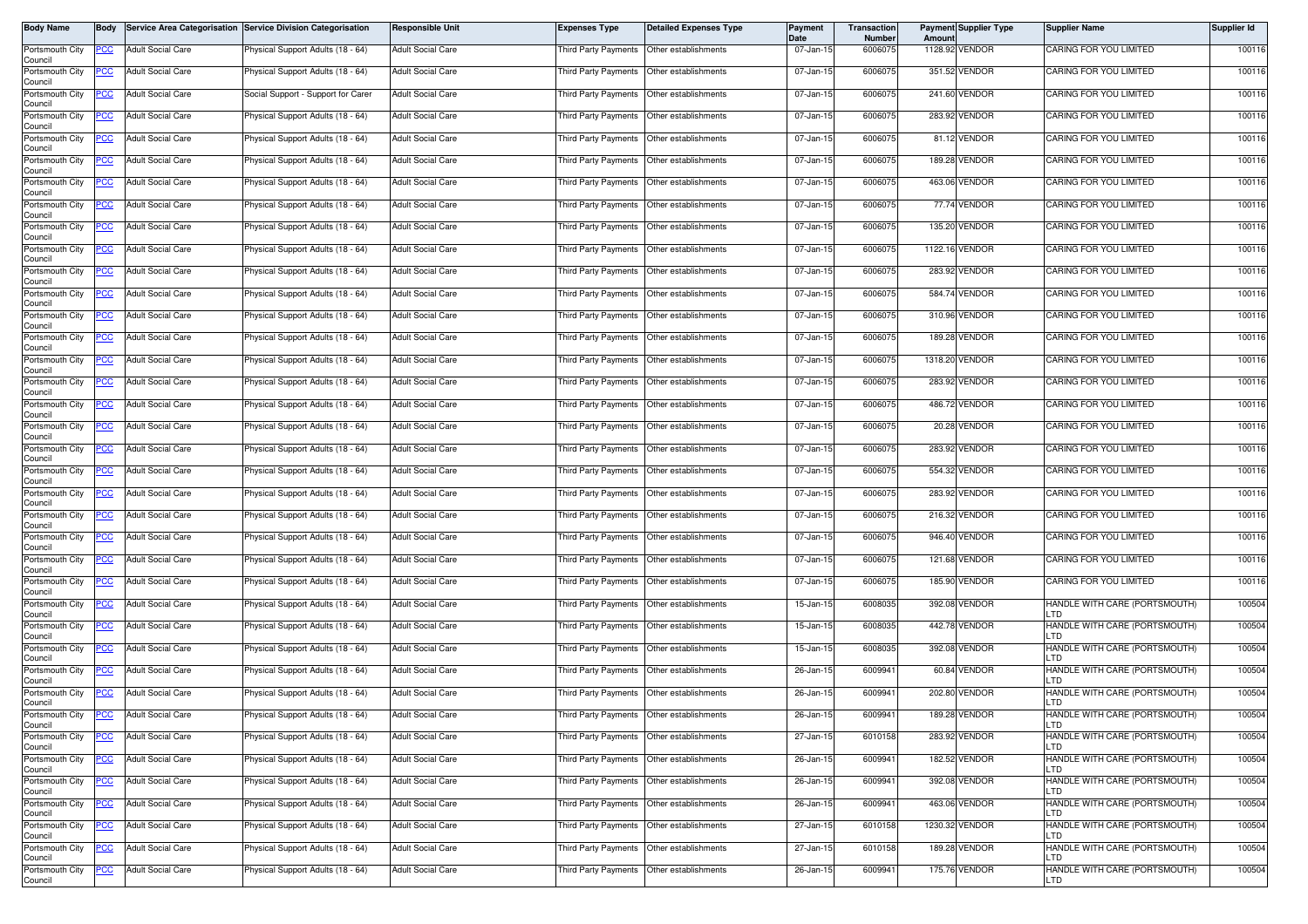| Body Name                                     | <b>Body</b> |                                                      | Service Area Categorisation Service Division Categorisation            | <b>Responsible Unit</b>                              | <b>Expenses Type</b>                                              | <b>Detailed Expenses Type</b>                                     | Payment<br>Date        | <b>Transaction</b><br>Number | Amount | <b>Payment Supplier Type</b>  | <b>Supplier Name</b>                                                  | Supplier Id      |
|-----------------------------------------------|-------------|------------------------------------------------------|------------------------------------------------------------------------|------------------------------------------------------|-------------------------------------------------------------------|-------------------------------------------------------------------|------------------------|------------------------------|--------|-------------------------------|-----------------------------------------------------------------------|------------------|
| Portsmouth City<br>Council                    | PCC         | <b>Adult Social Care</b>                             | Physical Support Adults (18 - 64)                                      | <b>Adult Social Care</b>                             | Third Party Payments   Other establishments                       |                                                                   | 26-Jan-15              | 6009941                      |        | 794.30 VENDOR                 | HANDLE WITH CARE (PORTSMOUTH)<br>LTD                                  | 100504           |
| Portsmouth City<br>Council                    | ပင          | <b>Adult Social Care</b>                             | Physical Support Adults (18 - 64)                                      | <b>Adult Social Care</b>                             | Third Party Payments Other establishments                         |                                                                   | 26-Jan-15              | 6009941                      |        | 307.58 VENDOR                 | HANDLE WITH CARE (PORTSMOUTH)<br>LTD                                  | 100504           |
| Portsmouth City<br>Council                    | <u>PCC </u> | <b>Adult Social Care</b>                             | <sup>9</sup> hysical Support Adults (18 - 64)                          | <b>Adult Social Care</b>                             | Third Party Payments Other establishments                         |                                                                   | 26-Jan-15              | 6009941                      |        | 283.92 VENDOR                 | HANDLE WITH CARE (PORTSMOUTH)<br>LTD                                  | 100504           |
| Portsmouth City<br>Council                    | <u>PCC</u>  | <b>Adult Social Care</b>                             | Physical Support Adults (18 - 64)                                      | <b>Adult Social Care</b>                             | Third Party Payments                                              | Other establishments                                              | 26-Jan-15              | 6009941                      |        | 202.80 VENDOR                 | HANDLE WITH CARE (PORTSMOUTH)<br>LTD                                  | 100504           |
| Portsmouth City<br>Council                    | <u>PCC</u>  | <b>Adult Social Care</b>                             | Physical Support Adults (18 - 64)                                      | <b>Adult Social Care</b>                             | Third Party Payments                                              | Other establishments                                              | 26-Jan-15              | 6009941                      |        | 189.28 VENDOR                 | HANDLE WITH CARE (PORTSMOUTH)<br>LTD                                  | 100504           |
| Portsmouth City<br>Council                    | <u>PCC</u>  | <b>Adult Social Care</b>                             | Physical Support Adults (18 - 64)                                      | <b>Adult Social Care</b>                             | Third Party Payments                                              | Other establishments                                              | 27-Jan-15              | 6010158                      |        | 865.28 VENDOR                 | HANDLE WITH CARE (PORTSMOUTH)<br>LTD                                  | 100504           |
| Portsmouth City<br>Council                    | <u>PCC</u>  | <b>Adult Social Care</b>                             | Physical Support Adults (18 - 64)                                      | <b>Adult Social Care</b>                             | Third Party Payments Other establishments                         |                                                                   | 26-Jan-15              | 6009941                      |        | 1507.48 VENDOR                | HANDLE WITH CARE (PORTSMOUTH)<br>LTD                                  | 100504           |
| Portsmouth City<br>Council                    | <u>PCC</u>  | <b>Adult Social Care</b>                             | Physical Support Adults (18 - 64)                                      | <b>Adult Social Care</b>                             | Third Party Payments                                              | Other establishments                                              | 26-Jan-15              | 6009941                      |        | 422.50 VENDOR                 | HANDLE WITH CARE (PORTSMOUTH)<br>LTD                                  | 100504           |
| Portsmouth City<br>Council                    | <u>PCC</u>  | <b>Adult Social Care</b>                             | Physical Support Adults (18 - 64)                                      | <b>Adult Social Care</b>                             | Third Party Payments                                              | Other establishments                                              | 27-Jan-15              | 6010158                      |        | 111.54 VENDOR                 | HANDLE WITH CARE (PORTSMOUTH)<br>LTD                                  | 100504           |
| Portsmouth City<br>Council                    | PСC         | <b>Adult Social Care</b>                             | Physical Support Adults (18 - 64)                                      | <b>Adult Social Care</b>                             | Third Party Payments                                              | Other establishments                                              | 26-Jan-15              | 6009941                      |        | 189.28 VENDOR                 | HANDLE WITH CARE (PORTSMOUTH)<br>LTD                                  | 100504           |
| Portsmouth City<br>Council                    | <u>PCC</u>  | <b>Adult Social Care</b>                             | Physical Support Adults (18 - 64)                                      | <b>Adult Social Care</b>                             | Third Party Payments                                              | Other establishments                                              | 26-Jan-15              | 6009941                      |        | 114.92 VENDOR                 | HANDLE WITH CARE (PORTSMOUTH)<br>LTD                                  | 100504           |
| Portsmouth City<br>Council                    | <u>PCC </u> | <b>Adult Social Care</b>                             | Physical Support Adults (18 - 64)                                      | <b>Adult Social Care</b>                             | Third Party Payments                                              | Other establishments                                              | 26-Jan-15              | 6009941                      |        | 189.28 VENDOR                 | HANDLE WITH CARE (PORTSMOUTH)<br>LTD                                  | 100504           |
| Portsmouth City<br>Council                    | <u>PCC</u>  | <b>Adult Social Care</b>                             | Physical Support Adults (18 - 64)                                      | <b>Adult Social Care</b>                             | <b>Third Party Payments</b>                                       | Other establishments                                              | 27-Jan-15              | 6010158                      |        | 371.80 VENDOR                 | HANDLE WITH CARE (PORTSMOUTH)<br>LTD                                  | 100504           |
| Portsmouth City<br>Council                    | <u>CC </u>  | <b>Adult Social Care</b>                             | Physical Support Adults (18 - 64)                                      | <b>Adult Social Care</b>                             | Third Party Payments                                              | Other establishments                                              | 27-Jan-15              | 6010158                      |        | 1690.00 VENDOR                | HANDLE WITH CARE (PORTSMOUTH)<br>LTD                                  | 100504           |
| Portsmouth City<br>Council                    | <u>PCC</u>  | <b>Adult Social Care</b>                             | Physical Support Adults (18 - 64)                                      | <b>Adult Social Care</b>                             | Third Party Payments Other establishments                         |                                                                   | 26-Jan-15              | 6009941                      |        | 449.54 VENDOR                 | HANDLE WITH CARE (PORTSMOUTH)<br>LTD                                  | 100504           |
| Portsmouth City<br>Council                    | <u>PCC</u>  | <b>Adult Social Care</b>                             | Physical Support Adults (18 - 64)                                      | <b>Adult Social Care</b>                             | <b>Third Party Payments</b>                                       | Other establishments                                              | 26-Jan-15              | 6009941                      |        | 277.16 VENDOR                 | HANDLE WITH CARE (PORTSMOUTH)<br>LTD                                  | 100504           |
| Portsmouth City<br>Council                    | <u>PCC</u>  | <b>Adult Social Care</b>                             | Social Support - Support for Carer                                     | <b>Adult Social Care</b>                             | Third Party Payments                                              | Other establishments                                              | 26-Jan-15              | 6009941                      |        | 72.48 VENDOR                  | HANDLE WITH CARE (PORTSMOUTH)<br>LTD                                  | 100504           |
| Portsmouth City<br>Council                    |             | <b>Adult Social Care</b>                             | Physical Support Adults (18 - 64)                                      | <b>Adult Social Care</b>                             | Third Party Payments                                              | Other establishments                                              | 26-Jan-15              | 6009941                      |        | 1081.60 VENDOR                | HANDLE WITH CARE (PORTSMOUTH)<br>LTD                                  | 100504           |
| Portsmouth City<br>Council                    | <u>cc</u>   | <b>Adult Social Care</b>                             | Physical Support Adults (18 - 64)                                      | <b>Adult Social Care</b>                             | Third Party Payments                                              | Other establishments                                              | 26-Jan-15              | 6009941                      |        | 270.40 VENDOR                 | HANDLE WITH CARE (PORTSMOUTH)<br>LTD                                  | 100504           |
| Portsmouth City<br>Council                    | <u>PCC </u> | <b>Adult Social Care</b>                             | Physical Support Adults (18 - 64)                                      | <b>Adult Social Care</b>                             | Third Party Payments                                              | Other establishments                                              | 26-Jan-15              | 6009941                      |        | 1514.24 VENDOR                | HANDLE WITH CARE (PORTSMOUTH)<br>LTD                                  | 100504           |
| Portsmouth City<br>Council                    | <u>PCC</u>  | <b>Adult Social Care</b>                             | Physical Support Adults (18 - 64)                                      | <b>Adult Social Care</b>                             | <b>Third Party Payments</b>                                       | Other establishments                                              | 26-Jan-15              | 6009941                      |        | 94.64 VENDOR                  | HANDLE WITH CARE (PORTSMOUTH)<br>LTD                                  | 100504           |
| Portsmouth City<br>Council                    | <u>PCC </u> | <b>Adult Social Care</b>                             | Physical Support Adults (18 - 64)                                      | <b>Adult Social Care</b>                             | Third Party Payments                                              | Other establishments                                              | 27-Jan-15              | 6010158                      |        | 625.30 VENDOR                 | HANDLE WITH CARE (PORTSMOUTH)<br>LTD                                  | 100504           |
| Portsmouth City<br>Council                    | PСC         | <b>Adult Social Care</b>                             | Physical Support Adults (18 - 64)                                      | <b>Adult Social Care</b>                             | Third Party Payments                                              | Other establishments                                              | 26-Jan-15              | 6009941                      |        | 283.92 VENDOR                 | HANDLE WITH CARE (PORTSMOUTH)<br>LTD                                  | 100504           |
| Portsmouth City<br>Council                    | <u>PCC</u>  | <b>Adult Social Care</b>                             | <sup>9</sup> hysical Support Adults (18 - 64)                          | <b>Adult Social Care</b>                             | Third Party Payments   Other establishments                       |                                                                   | 26-Jan-15              | 6009941                      |        | 405.60 VENDOR                 | HANDLE WITH CARE (PORTSMOUTH)<br>LTD                                  | 100504           |
| Portsmouth City<br>Council                    | <u>PCC</u>  | <b>Adult Social Care</b>                             | Physical Support Adults (18 - 64)                                      | <b>Adult Social Care</b>                             | Third Party Payments                                              | Other establishments                                              | 26-Jan-15              | 6009941                      |        | 12.40 VENDOR                  | HANDLE WITH CARE (PORTSMOUTH)<br>LTD                                  | 100504           |
| Portsmouth City<br>Council                    | <u>PCC</u>  | <b>Adult Social Care</b>                             | Physical Support Adults (18 - 64)                                      | <b>Adult Social Care</b>                             | Third Party Payments   Other establishments                       |                                                                   | 26-Jan-15              | 6009941                      |        | 91.26 VENDOR                  | HANDLE WITH CARE (PORTSMOUTH)<br><b>LTD</b>                           | 100504           |
| Portsmouth City<br>Council                    | PCC         | <b>Adult Social Care</b>                             | Physical Support Adults (18 - 64)                                      | <b>Adult Social Care</b>                             | Third Party Payments                                              | Other establishments                                              | 26-Jan-15              | 6009941                      |        | 162.24 VENDOR                 | HANDLE WITH CARE (PORTSMOUTH)<br>LTD                                  | 100504           |
| Portsmouth City<br>Council                    | <u>PCC </u> | <b>Adult Social Care</b>                             | Physical Support Adults (18 - 64)                                      | <b>Adult Social Care</b>                             |                                                                   |                                                                   | 27-Jan-15              | 6010158                      |        | 283.92 VENDOR                 | HANDLE WITH CARE (PORTSMOUTH)<br>LTD                                  | 100504           |
| Portsmouth City<br>Council                    | <u>CC</u>   | <b>Adult Social Care</b>                             | Physical Support Adults (18 - 64)                                      | <b>Adult Social Care</b>                             | Third Party Payments                                              | Other establishments                                              | 27-Jan-15              | 6010158                      |        | 378.56 VENDOR                 | HANDLE WITH CARE (PORTSMOUTH)<br>LTD                                  | 100504           |
| Portsmouth City<br>Council                    | <u>PCC</u>  | <b>Adult Social Care</b>                             | Physical Support Adults (18 - 64)                                      | <b>Adult Social Care</b>                             | <b>Third Party Payments</b>                                       | Other establishments                                              | 26-Jan-15              | 6009941                      |        | 473.20 VENDOR                 | HANDLE WITH CARE (PORTSMOUTH)<br>LTD                                  | 100504           |
| Portsmouth City<br>Council                    | <b>PCC</b>  | <b>Adult Social Care</b>                             | Physical Support Adults (18 - 64)                                      | <b>Adult Social Care</b>                             | Third Party Payments   Other establishments                       |                                                                   | 26-Jan-15              | 6009941                      |        | 155.48 VENDOR                 | HANDLE WITH CARE (PORTSMOUTH)<br>LTD                                  | 100504           |
| Portsmouth City<br>Council                    | <u>PCC</u>  | <b>Adult Social Care</b>                             | Physical Support Adults (18 - 64)                                      | <b>Adult Social Care</b>                             | Third Party Payments                                              | Other establishments                                              | 26-Jan-15              | 6009941                      |        | 54.08 VENDOR<br>307.58 VENDOR | HANDLE WITH CARE (PORTSMOUTH)<br>LTD                                  | 100504           |
| Portsmouth City<br>Council                    | <u>PCC</u>  | <b>Adult Social Care</b><br><b>Adult Social Care</b> | Physical Support Adults (18 - 64)                                      | <b>Adult Social Care</b>                             | Third Party Payments<br>Third Party Payments Other establishments | Other establishments                                              | 26-Jan-15              | 6009941                      |        | 1321.58 VENDOR                | HANDLE WITH CARE (PORTSMOUTH)<br>LTD                                  | 100504<br>100504 |
| Portsmouth City<br>Council                    | <u>PCC</u>  |                                                      | Physical Support Adults (18 - 64)                                      | <b>Adult Social Care</b><br><b>Adult Social Care</b> |                                                                   |                                                                   | 26-Jan-15              | 6009941                      |        | 181.50 VENDOR                 | HANDLE WITH CARE (PORTSMOUTH)<br>LTD<br>HANDLE WITH CARE (PORTSMOUTH) |                  |
| Portsmouth City<br>Council<br>Portsmouth City | PСC         | Adult Social Care<br><b>Adult Social Care</b>        | Social Support - Support for Carer                                     | <b>Adult Social Care</b>                             | Third Party Payments                                              | Other establishments<br>Third Party Payments Other establishments | 26-Jan-15              | 6009941<br>6009941           |        | 594.58 VENDOR                 | LTD<br>HANDLE WITH CARE (PORTSMOUTH)                                  | 100504<br>100504 |
| Council<br>Portsmouth City                    | <u>CC </u>  |                                                      | Physical Support Adults (18 - 64)<br>Physical Support Adults (18 - 64) | <b>Adult Social Care</b>                             | hird Party Payments                                               | Other establishments                                              | 26-Jan-15<br>26-Jan-15 | 6009941                      |        | 753.74 VENDOR                 | LTD<br>HANDLE WITH CARE (PORTSMOUTH)                                  | 100504           |
| Council                                       | <u>PCC</u>  | <b>Adult Social Care</b>                             |                                                                        |                                                      |                                                                   |                                                                   |                        |                              |        |                               | LTD                                                                   |                  |
| Portsmouth City<br>Council                    | PCC         | <b>Adult Social Care</b>                             | Physical Support Adults (18 - 64)                                      | <b>Adult Social Care</b>                             | Third Party Payments                                              | Other establishments                                              | 26-Jan-15              | 6009941                      |        | 385.32 VENDOR                 | HANDLE WITH CARE (PORTSMOUTH)<br>LTD                                  | 100504           |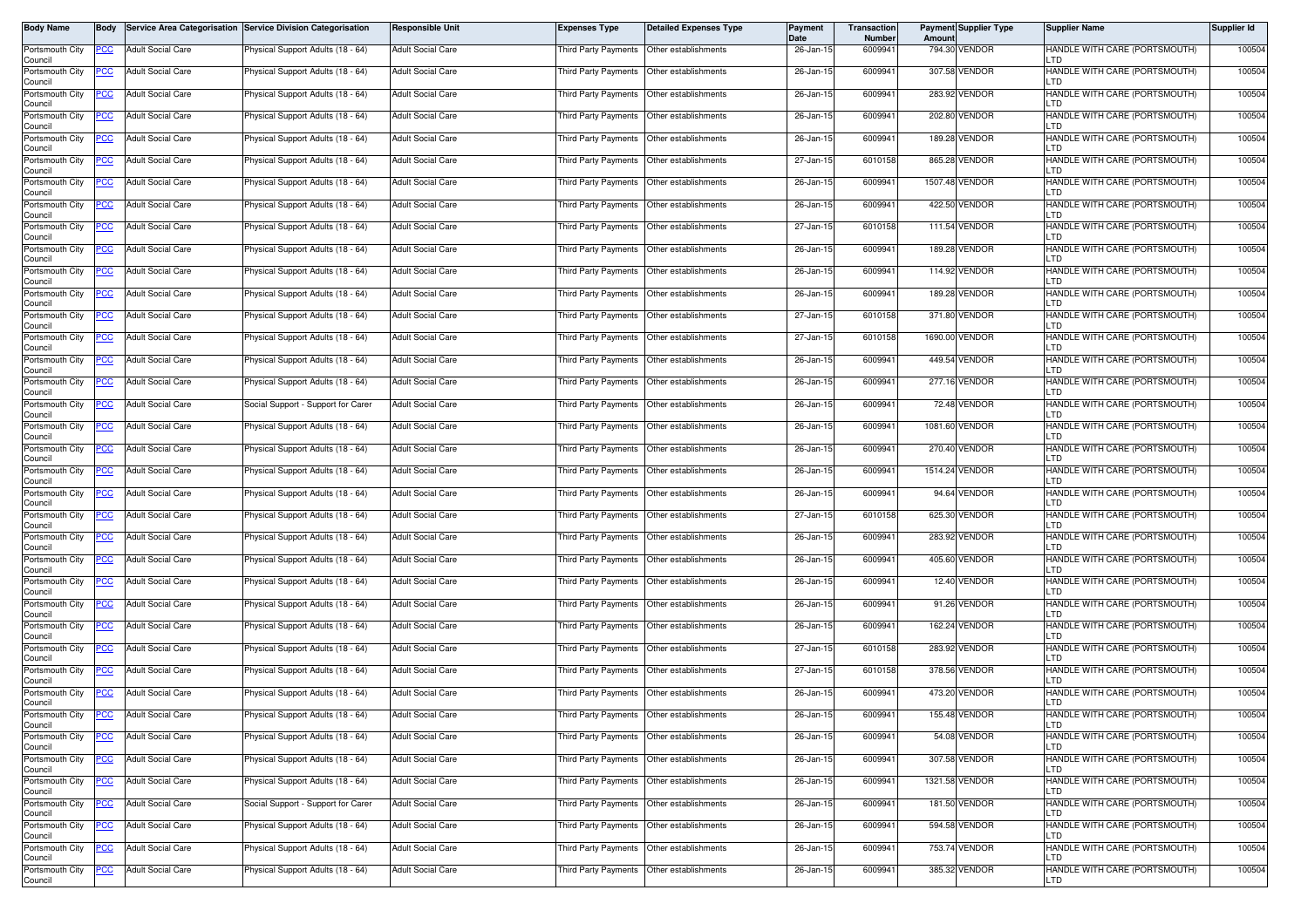| Body Name                                     | <b>Body</b> |                                               | Service Area Categorisation Service Division Categorisation            | Responsible Unit                                     | <b>Expenses Type</b>                        | <b>Detailed Expenses Type</b>                                     | Payment<br>Date        | <b>Transaction</b><br>Number | Amount | <b>Payment Supplier Type</b>   | <b>Supplier Name</b>                                                  | Supplier Id      |
|-----------------------------------------------|-------------|-----------------------------------------------|------------------------------------------------------------------------|------------------------------------------------------|---------------------------------------------|-------------------------------------------------------------------|------------------------|------------------------------|--------|--------------------------------|-----------------------------------------------------------------------|------------------|
| Portsmouth City<br>Council                    | PCC         | <b>Adult Social Care</b>                      | Physical Support Adults (18 - 64)                                      | <b>Adult Social Care</b>                             | Third Party Payments   Other establishments |                                                                   | 26-Jan-15              | 6009941                      |        | 189.28 VENDOR                  | HANDLE WITH CARE (PORTSMOUTH)<br>LTD                                  | 100504           |
| Portsmouth City<br>Council                    | ပင          | <b>Adult Social Care</b>                      | Physical Support Adults (18 - 64)                                      | <b>Adult Social Care</b>                             | Third Party Payments Other establishments   |                                                                   | 26-Jan-15              | 6009941                      |        | 94.64 VENDOR                   | HANDLE WITH CARE (PORTSMOUTH)<br>LTD                                  | 100504           |
| Portsmouth City<br>Council                    | <u>PCC </u> | <b>Adult Social Care</b>                      | <sup>9</sup> hysical Support Adults (18 - 64)                          | <b>Adult Social Care</b>                             | Third Party Payments Other establishments   |                                                                   | 26-Jan-15              | 6009941                      |        | 317.72 VENDOR                  | HANDLE WITH CARE (PORTSMOUTH)<br>LTD                                  | 100504           |
| Portsmouth City<br>Council                    | <u>PCC</u>  | <b>Adult Social Care</b>                      | Physical Support Adults (18 - 64)                                      | <b>Adult Social Care</b>                             | Third Party Payments                        | Other establishments                                              | 27-Jan-15              | 6010158                      |        | 473.20 VENDOR                  | HANDLE WITH CARE (PORTSMOUTH)<br>LTD                                  | 100504           |
| Portsmouth City<br>Council                    | <u>PCC</u>  | <b>Adult Social Care</b>                      | Physical Support Adults (18 - 64)                                      | <b>Adult Social Care</b>                             | Third Party Payments                        | Other establishments                                              | 26-Jan-15              | 6009941                      |        | 554.32 VENDOR                  | HANDLE WITH CARE (PORTSMOUTH)<br>LTD                                  | 100504           |
| Portsmouth City<br>Council                    | <u>PCC</u>  | <b>Adult Social Care</b>                      | Physical Support Adults (18 - 64)                                      | <b>Adult Social Care</b>                             | Third Party Payments                        | Other establishments                                              | 27-Jan-15              | 6010158                      |        | 182.52 VENDOR                  | HANDLE WITH CARE (PORTSMOUTH)<br>LTD                                  | 100504           |
| Portsmouth City<br>Council                    | <u>PCC</u>  | <b>Adult Social Care</b>                      | Physical Support Adults (18 - 64)                                      | <b>Adult Social Care</b>                             | Third Party Payments Other establishments   |                                                                   | 26-Jan-15              | 6009941                      |        | 567.84 VENDOR                  | HANDLE WITH CARE (PORTSMOUTH)<br>LTD                                  | 100504           |
| Portsmouth City<br>Council                    | <u>PCC</u>  | <b>Adult Social Care</b>                      | Physical Support Adults (18 - 64)                                      | <b>Adult Social Care</b>                             | Third Party Payments                        | Other establishments                                              | 27-Jan-15              | 6010158                      |        | 40.56 VENDOR                   | HANDLE WITH CARE (PORTSMOUTH)<br>LTD                                  | 100504           |
| Portsmouth City<br>Council                    | <u>PCC</u>  | <b>Adult Social Care</b>                      | Physical Support Adults (18 - 64)                                      | <b>Adult Social Care</b>                             | Third Party Payments                        | Other establishments                                              | 26-Jan-15              | 6009941                      |        | 81.12 VENDOR                   | HANDLE WITH CARE (PORTSMOUTH)<br>LTD                                  | 100504           |
| Portsmouth City<br>Council                    | PСC         | <b>Adult Social Care</b>                      | Physical Support Adults (18 - 64)                                      | <b>Adult Social Care</b>                             | Third Party Payments                        | Other establishments                                              | 26-Jan-15              | 6009941                      |        | 283.92 VENDOR                  | HANDLE WITH CARE (PORTSMOUTH)<br>LTD                                  | 100504           |
| Portsmouth City<br>Council                    | <u>PCC</u>  | <b>Adult Social Care</b>                      | Physical Support Adults (18 - 64)                                      | <b>Adult Social Care</b>                             | Third Party Payments                        | Other establishments                                              | 26-Jan-15              | 6009941                      |        | 169.00 VENDOR                  | HANDLE WITH CARE (PORTSMOUTH)<br>LTD                                  | 100504           |
| Portsmouth City<br>Council                    | <u>PCC </u> | <b>Adult Social Care</b>                      | Physical Support Adults (18 - 64)                                      | <b>Adult Social Care</b>                             | Third Party Payments                        | Other establishments                                              | 27-Jan-15              | 6010158                      |        | 189.28 VENDOR                  | HANDLE WITH CARE (PORTSMOUTH)<br>LTD                                  | 100504           |
| Portsmouth City<br>Council                    | <u>PCC</u>  | <b>Adult Social Care</b>                      | Physical Support Adults (18 - 64)                                      | <b>Adult Social Care</b>                             | <b>Third Party Payments</b>                 | Other establishments                                              | 26-Jan-15              | 6009941                      |        | 824.72 VENDOR                  | HANDLE WITH CARE (PORTSMOUTH)<br>LTD                                  | 100504           |
| Portsmouth City<br>Council                    | <u>CC </u>  | <b>Adult Social Care</b>                      | Physical Support Adults (18 - 64)                                      | <b>Adult Social Care</b>                             | Third Party Payments                        | Other establishments                                              | 26-Jan-15              | 6009941                      |        | 648.96 VENDOR                  | HANDLE WITH CARE (PORTSMOUTH)<br>LTD                                  | 100504           |
| Portsmouth City<br>Council                    | <u>PCC</u>  | <b>Adult Social Care</b>                      | Physical Support Adults (18 - 64)                                      | <b>Adult Social Care</b>                             | Third Party Payments Other establishments   |                                                                   | 26-Jan-15              | 6009941                      |        | 943.02 VENDOR                  | HANDLE WITH CARE (PORTSMOUTH)<br>LTD                                  | 100504           |
| Portsmouth City<br>Council                    | <u>PCC</u>  | <b>Adult Social Care</b>                      | Social Support - Support for Carer                                     | <b>Adult Social Care</b>                             | <b>Third Party Payments</b>                 | Other establishments                                              | 26-Jan-15              | 6009941                      |        | 289.92 VENDOR                  | HANDLE WITH CARE (PORTSMOUTH)<br>LTD                                  | 100504           |
| Portsmouth City<br>Council                    | <u>PCC</u>  | <b>Adult Social Care</b>                      | Physical Support Adults (18 - 64)                                      | <b>Adult Social Care</b>                             | Third Party Payments                        | Other establishments                                              | 26-Jan-15              | 6009941                      |        | 189.28 VENDOR                  | HANDLE WITH CARE (PORTSMOUTH)<br><b>LTD</b>                           | 100504           |
| Portsmouth City<br>Council                    |             | <b>Adult Social Care</b>                      | Physical Support Adults (18 - 64)                                      | <b>Adult Social Care</b>                             | Third Party Payments                        | Other establishments                                              | 26-Jan-15              | 6009941                      |        | 331.24 VENDOR                  | HANDLE WITH CARE (PORTSMOUTH)<br>LTD                                  | 100504           |
| Portsmouth City<br>Council                    | <u>cc</u>   | <b>Adult Social Care</b>                      | hysical Support Adults (18 - 64)                                       | <b>Adult Social Care</b>                             | Third Party Payments                        | Other establishments                                              | 26-Jan-15              | 6009941                      |        | 459.68 VENDOR                  | HANDLE WITH CARE (PORTSMOUTH)<br>LTD                                  | 100504           |
| Portsmouth City<br>Council                    | <u>PCC </u> | <b>Adult Social Care</b>                      | Physical Support Adults (18 - 64)                                      | <b>Adult Social Care</b>                             | Third Party Payments                        | Other establishments                                              | 26-Jan-15              | 6009941                      |        | 567.84 VENDOR                  | HANDLE WITH CARE (PORTSMOUTH)<br>LTD                                  | 100504           |
| Portsmouth City<br>Council                    | <u>PCC</u>  | <b>Adult Social Care</b>                      | Physical Support Adults (18 - 64)                                      | <b>Adult Social Care</b>                             | <b>Third Party Payments</b>                 | Other establishments                                              | 27-Jan-15              | 6010158                      |        | 67.60 VENDOR                   | HANDLE WITH CARE (PORTSMOUTH)<br>LTD                                  | 100504           |
| Portsmouth City<br>Council                    | <u>PCC </u> | <b>Adult Social Care</b>                      | Physical Support Adults (18 - 64)                                      | <b>Adult Social Care</b>                             | Third Party Payments                        | Other establishments                                              | 26-Jan-15              | 6009941                      | 236.60 | VENDOR                         | HANDLE WITH CARE (PORTSMOUTH)<br>LTD                                  | 100504           |
| Portsmouth City<br>Council                    | PСC         | <b>Adult Social Care</b>                      | Physical Support Adults (18 - 64)                                      | <b>Adult Social Care</b>                             | Third Party Payments                        | Other establishments                                              | 26-Jan-15              | 6009941                      |        | 202.80 VENDOR                  | HANDLE WITH CARE (PORTSMOUTH)<br>LTD                                  | 100504           |
| Portsmouth City<br>Council                    | <u>PCC</u>  | <b>Adult Social Care</b>                      | <sup>9</sup> hysical Support Adults (18 - 64)                          | <b>Adult Social Care</b>                             | Third Party Payments   Other establishments |                                                                   | 27-Jan-15              | 6010158                      |        | 557.70 VENDOR                  | HANDLE WITH CARE (PORTSMOUTH)<br>LTD                                  | 100504           |
| Portsmouth City<br>Council                    | <u>PCC</u>  | <b>Adult Social Care</b>                      | Physical Support Adults (18 - 64)                                      | <b>Adult Social Care</b>                             | Third Party Payments                        | Other establishments                                              | 26-Jan-15              | 6009941                      |        | 60.84 VENDOR                   | HANDLE WITH CARE (PORTSMOUTH)<br>LTD                                  | 100504           |
| Portsmouth City<br>Council                    | <u>PCC</u>  | <b>Adult Social Care</b>                      | Physical Support Adults (18 - 64)                                      | <b>Adult Social Care</b>                             | Third Party Payments   Other establishments |                                                                   | 26-Jan-15              | 6009941                      |        | 283.92 VENDOR                  | HANDLE WITH CARE (PORTSMOUTH)<br><b>LTD</b>                           | 100504           |
| Portsmouth City<br>Council                    | PCC         | <b>Adult Social Care</b>                      | Physical Support Adults (18 - 64)                                      | <b>Adult Social Care</b>                             | Third Party Payments                        | Other establishments                                              | 27-Jan-15              | 6010158                      |        | 365.04 VENDOR                  | HANDLE WITH CARE (PORTSMOUTH)<br>LTD                                  | 100504           |
| Portsmouth City<br>Council                    | <u>PCC </u> | <b>Adult Social Care</b>                      | Physical Support Adults (18 - 64)                                      | <b>Adult Social Care</b>                             |                                             |                                                                   | 27-Jan-15              | 6010158                      |        | 189.28 VENDOR                  | HANDLE WITH CARE (PORTSMOUTH)<br>LTD                                  | 100504           |
| Portsmouth City<br>Council                    | <u>CC</u>   | <b>Adult Social Care</b>                      | Physical Support Adults (18 - 64)                                      | <b>Adult Social Care</b>                             | Third Party Payments                        | Other establishments                                              | 26-Jan-15              | 6009941                      |        | 121.68 VENDOR                  | HANDLE WITH CARE (PORTSMOUTH)<br>LTD                                  | 100504           |
| Portsmouth City<br>Council                    | <u>PCC</u>  | <b>Adult Social Care</b>                      | Social Support - Support for Carer                                     | <b>Adult Social Care</b>                             | <b>Third Party Payments</b>                 | Other establishments                                              | 27-Jan-15              | 6010158                      |        | 108.72 VENDOR                  | HANDLE WITH CARE (PORTSMOUTH)<br>LTD                                  | 100504           |
| Portsmouth City<br>Council                    | <b>PCC</b>  | <b>Adult Social Care</b>                      | Physical Support Adults (18 - 64)                                      | <b>Adult Social Care</b>                             | Third Party Payments   Other establishments |                                                                   | 26-Jan-15              | 6009941                      |        | 81.12 VENDOR<br>189.28 VENDOR  | HANDLE WITH CARE (PORTSMOUTH)<br><b>ILTD</b>                          | 100504           |
| Portsmouth City<br>Council                    | <u>PCC</u>  | <b>Adult Social Care</b>                      | Physical Support Adults (18 - 64)                                      | <b>Adult Social Care</b>                             | Third Party Payments                        | Other establishments                                              | 26-Jan-15              | 6009941                      |        | 141.96 VENDOR                  | HANDLE WITH CARE (PORTSMOUTH)<br>LTD                                  | 100504           |
| Portsmouth City<br>Council                    | <u>PCC</u>  | <b>Adult Social Care</b>                      | Physical Support Adults (18 - 64)                                      | <b>Adult Social Care</b>                             | Third Party Payments                        | Other establishments                                              | 26-Jan-15              | 6009941                      |        |                                | HANDLE WITH CARE (PORTSMOUTH)<br>LTD                                  | 100504<br>100504 |
| Portsmouth City<br>Council<br>Portsmouth City | <u>PCC</u>  | <b>Adult Social Care</b>                      | Physical Support Adults (18 - 64)                                      | <b>Adult Social Care</b><br><b>Adult Social Care</b> | Third Party Payments Other establishments   |                                                                   | 26-Jan-15              | 6009941<br>6009941           |        | 669.24 VENDOR<br>189.28 VENDOR | HANDLE WITH CARE (PORTSMOUTH)<br>LTD<br>HANDLE WITH CARE (PORTSMOUTH) | 100504           |
| Council<br>Portsmouth City                    | PСC         | Adult Social Care<br><b>Adult Social Care</b> | Physical Support Adults (18 - 64)                                      | <b>Adult Social Care</b>                             | Third Party Payments                        | Other establishments<br>Third Party Payments Other establishments | 26-Jan-15              | 6009941                      |        | 67.60 VENDOR                   | LTD<br>HANDLE WITH CARE (PORTSMOUTH)                                  | 100504           |
| Council<br>Portsmouth City                    | <u>CC </u>  |                                               | Physical Support Adults (18 - 64)<br>Physical Support Adults (18 - 64) | <b>Adult Social Care</b>                             | Third Party Payments                        | Other establishments                                              | 26-Jan-15<br>26-Jan-15 | 6009941                      |        | 463.06 VENDOR                  | LTD<br>HANDLE WITH CARE (PORTSMOUTH)                                  | 100504           |
| Council                                       | <u>PCC</u>  | <b>Adult Social Care</b>                      |                                                                        |                                                      |                                             |                                                                   |                        |                              |        |                                | LTD                                                                   |                  |
| Portsmouth City<br>Council                    | PCC         | <b>Adult Social Care</b>                      | Physical Support Adults (18 - 64)                                      | <b>Adult Social Care</b>                             | Third Party Payments                        | Other establishments                                              | 26-Jan-15              | 6009941                      |        | 169.00 VENDOR                  | HANDLE WITH CARE (PORTSMOUTH)<br>LTD                                  | 100504           |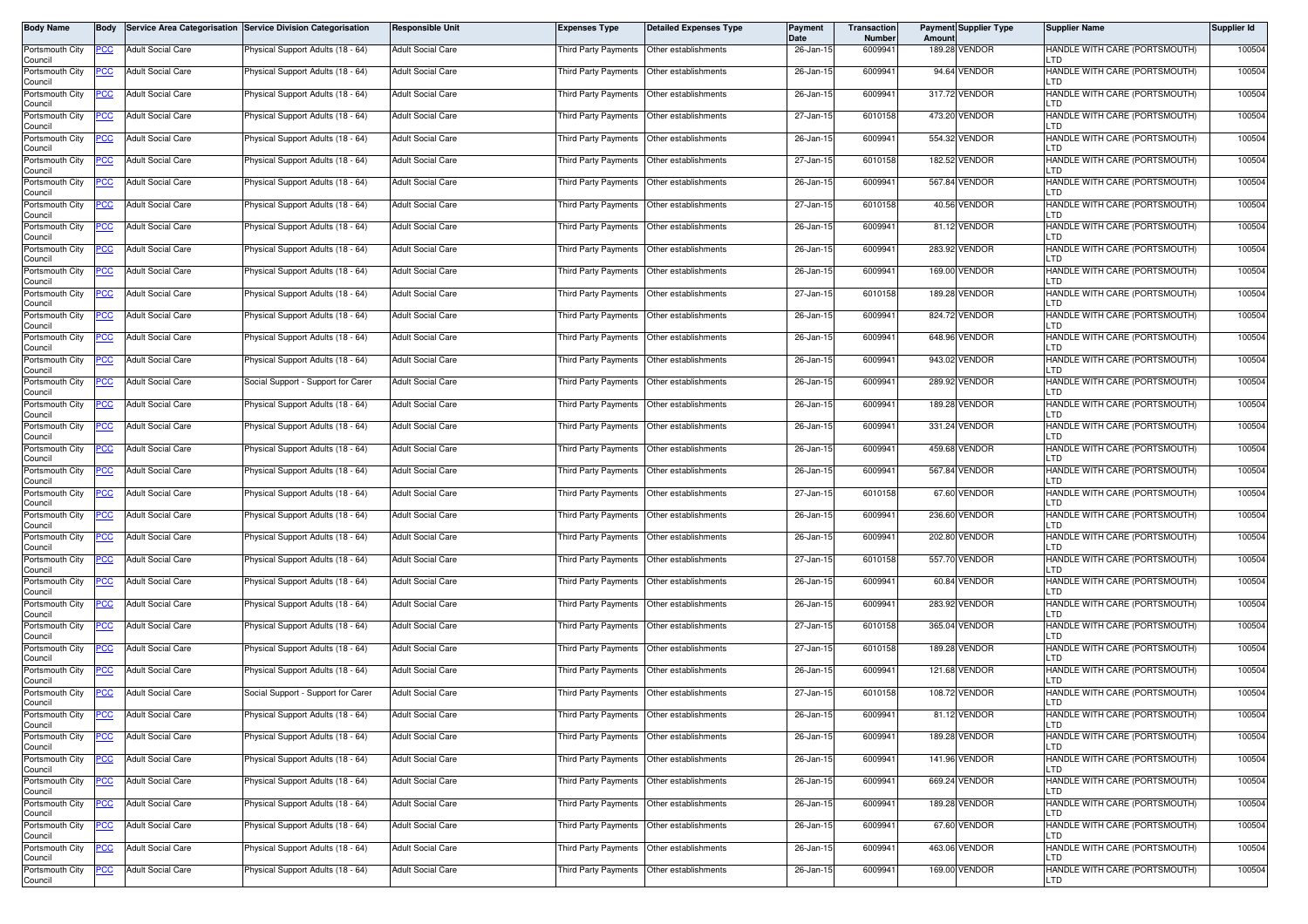| Body Name                  | <b>Body</b> |                          | Service Area Categorisation Service Division Categorisation | <b>Responsible Unit</b>  | <b>Expenses Type</b>                        | <b>Detailed Expenses Type</b>             | Payment<br>Date | <b>Transaction</b><br>Number | Amount | <b>Payment Supplier Type</b> | <b>Supplier Name</b>                        | Supplier Id |
|----------------------------|-------------|--------------------------|-------------------------------------------------------------|--------------------------|---------------------------------------------|-------------------------------------------|-----------------|------------------------------|--------|------------------------------|---------------------------------------------|-------------|
| Portsmouth City<br>Council | PCC         | <b>Adult Social Care</b> | Physical Support Adults (18 - 64)                           | <b>Adult Social Care</b> | Third Party Payments Other establishments   |                                           | 26-Jan-15       | 6009941                      |        | 283.92 VENDOR                | HANDLE WITH CARE (PORTSMOUTH)<br>LTD        | 100504      |
| Portsmouth City<br>Council | PCC         | <b>Adult Social Care</b> | Social Support - Support for Carer                          | <b>Adult Social Care</b> | Third Party Payments Other establishments   |                                           | 27-Jan-15       | 6010158                      |        | 289.92 VENDOR                | HANDLE WITH CARE (PORTSMOUTH)<br>LTD        | 100504      |
| Portsmouth City<br>Council | <u>PCC </u> | <b>Adult Social Care</b> | <sup>9</sup> hysical Support Adults (18 - 64)               | <b>Adult Social Care</b> | Third Party Payments                        | Other establishments                      | 27-Jan-15       | 6010158                      |        | 658.88 VENDOR                | HANDLE WITH CARE (PORTSMOUTH)<br>LTD        | 100504      |
| Portsmouth City<br>Council | <u>PCC</u>  | <b>Adult Social Care</b> | Physical Support Adults (18 - 64)                           | <b>Adult Social Care</b> | Third Party Payments                        | Other establishments                      | 26-Jan-15       | 6009941                      |        | 175.76 VENDOR                | HANDLE WITH CARE (PORTSMOUTH)<br>LTD        | 100504      |
| Portsmouth City<br>Council | <u>PCC</u>  | <b>Adult Social Care</b> | Physical Support Adults (18 - 64)                           | <b>Adult Social Care</b> | <b>Third Party Payments</b>                 | Other establishments                      | 27-Jan-15       | 6010158                      |        | 378.56 VENDOR                | HANDLE WITH CARE (PORTSMOUTH)<br>LTD        | 100504      |
| Portsmouth City<br>Council | <u>PCC</u>  | <b>Adult Social Care</b> | Physical Support Adults (18 - 64)                           | <b>Adult Social Care</b> | Third Party Payments                        | Other establishments                      | 26-Jan-15       | 6009941                      |        | 405.60 VENDOR                | HANDLE WITH CARE (PORTSMOUTH)<br>LTD        | 100504      |
| Portsmouth City<br>Council | <u>PCC</u>  | <b>Adult Social Care</b> | Physical Support Adults (18 - 64)                           | <b>Adult Social Care</b> | Third Party Payments Other establishments   |                                           | 26-Jan-15       | 6009941                      |        | 1000.48 VENDOR               | HANDLE WITH CARE (PORTSMOUTH)<br>LTD        | 100504      |
| Portsmouth City<br>Council | <u>PCC</u>  | <b>Adult Social Care</b> | Physical Support Adults (18 - 64)                           | <b>Adult Social Care</b> | Third Party Payments                        | Other establishments                      | 26-Jan-15       | 6009941                      |        | 189.28 VENDOR                | HANDLE WITH CARE (PORTSMOUTH)<br>LTD        | 100504      |
| Portsmouth City<br>Council | <u>PCC</u>  | <b>Adult Social Care</b> | Physical Support Adults (18 - 64)                           | <b>Adult Social Care</b> | Third Party Payments                        | Other establishments                      | 26-Jan-15       | 6009941                      |        | 371.80 VENDOR                | HANDLE WITH CARE (PORTSMOUTH)<br>LTD        | 100504      |
| Portsmouth City<br>Council | PСC         | <b>Adult Social Care</b> | Physical Support Adults (18 - 64)                           | <b>Adult Social Care</b> | Third Party Payments                        | Other establishments                      | 26-Jan-15       | 6009941                      |        | 368.42 VENDOR                | HANDLE WITH CARE (PORTSMOUTH)<br>LTD        | 100504      |
| Portsmouth City<br>Council | <u>PCC</u>  | <b>Adult Social Care</b> | Physical Support Adults (18 - 64)                           | <b>Adult Social Care</b> | Third Party Payments                        | Other establishments                      | 27-Jan-15       | 6010158                      |        | 40.56 VENDOR                 | HANDLE WITH CARE (PORTSMOUTH)<br>LTD        | 100504      |
| Portsmouth City<br>Council | <u>PCC </u> | <b>Adult Social Care</b> | Physical Support Adults (18 - 64)                           | <b>Adult Social Care</b> | Third Party Payments                        | Other establishments                      | 26-Jan-15       | 6009941                      |        | 662.48 VENDOR                | HANDLE WITH CARE (PORTSMOUTH)<br>LTD        | 100504      |
| Portsmouth City<br>Council | <u>PCC</u>  | <b>Adult Social Care</b> | Physical Support Adults (18 - 64)                           | <b>Adult Social Care</b> | <b>Third Party Payments</b>                 | Other establishments                      | 26-Jan-15       | 6009941                      |        | 371.80 VENDOR                | HANDLE WITH CARE (PORTSMOUTH)<br>LTD        | 100504      |
| Portsmouth City<br>Council | <u>CC </u>  | <b>Adult Social Care</b> | Physical Support Adults (18 - 64)                           | <b>Adult Social Care</b> | Third Party Payments                        | Other establishments                      | 27-Jan-15       | 6010158                      |        | 182.52 VENDOR                | HANDLE WITH CARE (PORTSMOUTH)<br>LTD        | 100504      |
| Portsmouth City<br>Council | <u>PCC</u>  | <b>Adult Social Care</b> | Physical Support Adults (18 - 64)                           | <b>Adult Social Care</b> | Third Party Payments   Other establishments |                                           | 27-Jan-15       | 6010158                      |        | 189.28 VENDOR                | HANDLE WITH CARE (PORTSMOUTH)<br>LTD        | 100504      |
| Portsmouth City<br>Council | <u>PCC</u>  | <b>Adult Social Care</b> | Physical Support Adults (18 - 64)                           | <b>Adult Social Care</b> | Third Party Payments                        | Other establishments                      | 26-Jan-15       | 6009941                      |        | 81.12 VENDOR                 | HANDLE WITH CARE (PORTSMOUTH)<br>LTD        | 100504      |
| Portsmouth City<br>Council | <u>PCC</u>  | <b>Adult Social Care</b> | Physical Support Adults (18 - 64)                           | <b>Adult Social Care</b> | <b>Third Party Payments</b>                 | Other establishments                      | 28-Jan-15       | 6010590                      |        | 30.42 VENDOR                 | HANDLE WITH CARE (PORTSMOUTH)<br><b>LTD</b> | 100504      |
| Portsmouth City<br>Council | PCC         | <b>Adult Social Care</b> | Physical Support Adults (18 - 64)                           | <b>Adult Social Care</b> | Third Party Payments                        | Other establishments                      | 26-Jan-15       | 6009941                      |        | 567.84 VENDOR                | HANDLE WITH CARE (PORTSMOUTH)<br>LTD        | 100504      |
| Portsmouth City<br>Council | <u>cc</u>   | <b>Adult Social Care</b> | Physical Support Adults (18 - 64)                           | <b>Adult Social Care</b> | Third Party Payments                        | Other establishments                      | 26-Jan-15       | 6009941                      |        | 1007.24 VENDOR               | HANDLE WITH CARE (PORTSMOUTH)<br>LTD        | 100504      |
| Portsmouth City<br>Council | <u>PCC </u> | <b>Adult Social Care</b> | Physical Support Adults (18 - 64)                           | <b>Adult Social Care</b> | Third Party Payments                        | Other establishments                      | 26-Jan-15       | 6009941                      |        | 216.32 VENDOR                | HANDLE WITH CARE (PORTSMOUTH)<br>LTD        | 100504      |
| Portsmouth City<br>Council | <u>PCC</u>  | <b>Adult Social Care</b> | Social Support - Support for Carer                          | <b>Adult Social Care</b> | <b>Third Party Payments</b>                 | Other establishments                      | 26-Jan-15       | 6009941                      |        | 181.20 VENDOR                | HANDLE WITH CARE (PORTSMOUTH)<br>LTD        | 100504      |
| Portsmouth City<br>Council | <u>PCC </u> | <b>Adult Social Care</b> | Physical Support Adults (18 - 64)                           | <b>Adult Social Care</b> | Third Party Payments                        | Other establishments                      | 27-Jan-15       | 6010158                      |        | 121.68 VENDOR                | HANDLE WITH CARE (PORTSMOUTH)<br>LTD        | 100504      |
| Portsmouth City<br>Council | PСC         | <b>Adult Social Care</b> | Physical Support Adults (18 - 64)                           | <b>Adult Social Care</b> | Third Party Payments                        | Other establishments                      | 26-Jan-15       | 6009941                      |        | 537.42 VENDOR                | HANDLE WITH CARE (PORTSMOUTH)<br>LTD        | 100504      |
| Portsmouth City<br>Council | <u>PCC</u>  | <b>Adult Social Care</b> | <sup>9</sup> hysical Support Adults (18 - 64)               | <b>Adult Social Care</b> | Third Party Payments   Other establishments |                                           | 27-Jan-15       | 6010158                      |        | 1179.62 VENDOR               | HANDLE WITH CARE (PORTSMOUTH)<br>LTD        | 100504      |
| Portsmouth City<br>Council | <u>PCC</u>  | <b>Adult Social Care</b> | Physical Support Adults (18 - 64)                           | <b>Adult Social Care</b> | Third Party Payments                        | Other establishments                      | 27-Jan-15       | 6010158                      |        | 70.98 VENDOR                 | HANDLE WITH CARE (PORTSMOUTH)<br>LTD        | 100504      |
| Portsmouth City<br>Council | PCC         | <b>Adult Social Care</b> | Physical Support Adults (18 - 64)                           | <b>Adult Social Care</b> | Third Party Payments   Other establishments |                                           | 26-Jan-15       | 6009941                      |        | 118.30 VENDOR                | HANDLE WITH CARE (PORTSMOUTH)<br><b>LTD</b> | 100504      |
| Portsmouth City<br>Council | PCC         | <b>Adult Social Care</b> | Physical Support Adults (18 - 64)                           | <b>Adult Social Care</b> | Third Party Payments                        | Other establishments                      | 26-Jan-15       | 6009941                      |        | 172.38 VENDOR                | HANDLE WITH CARE (PORTSMOUTH)<br>LTD        | 100504      |
| Portsmouth City<br>Council | <u>PCC</u>  | <b>Adult Social Care</b> | Physical Support Adults (18 - 64)                           | <b>Adult Social Care</b> | Third Party Payments Other establishments   |                                           | 26-Jan-15       | 6009941                      |        | 594.88 VENDOR                | HANDLE WITH CARE (PORTSMOUTH)<br>LTD        | 100504      |
| Portsmouth City<br>Council | <u>CC</u>   | <b>Adult Social Care</b> | Social Care Activities                                      | <b>Adult Social Care</b> | Third Party Payments                        | Other establishments                      | 30-Jan-15       | 6010995                      |        | 186.31 VENDOR                | SAFEGUARDING GP                             | 137636      |
| Portsmouth City<br>Council | <u>PCC</u>  | <b>Adult Social Care</b> | <b>Social Care Activities</b>                               | <b>Adult Social Care</b> | <b>Third Party Payments</b>                 | Other establishments                      | 30-Jan-15       | 6010995                      |        | 186.31 VENDOR                | SAFEGUARDING GP                             | 137636      |
| Portsmouth City<br>Council | <b>PCC</b>  | <b>Adult Social Care</b> | Physical Support Adults (18 - 64)                           | <b>Adult Social Care</b> | Third Party Payments Other establishments   |                                           | 23-Jan-15       | 6009532                      |        | 165.53 VENDOR                | <b>CHESHIRE HOMES</b>                       | 100957      |
| Portsmouth City<br>Council | <u>PCC</u>  | <b>Adult Social Care</b> | Physical Support Adults (18 - 64)                           | <b>Adult Social Care</b> | Third Party Payments                        | Other establishments                      | 14-Jan-15       | 6007371                      |        | 464.09 VENDOR                | AFFINITY TRUST LTD                          | 135643      |
| Portsmouth City<br>Council | <u>PCC</u>  | <b>Adult Social Care</b> | Physical Support Adults (18 - 64)                           | <b>Adult Social Care</b> | Third Party Payments                        | Other establishments                      | 14-Jan-15       | 6007371                      |        | 235.78 VENDOR                | AFFINITY TRUST LTD                          | 135643      |
| Portsmouth City<br>Council | <u>PCC</u>  | <b>Adult Social Care</b> | Physical Support Adults (18 - 64)                           | <b>Adult Social Care</b> | Third Party Payments Other establishments   |                                           | 14-Jan-15       | 6007371                      |        | 464.07 VENDOR                | AFFINITY TRUST LTD                          | 135643      |
| Portsmouth City<br>Council | PСC         | Adult Social Care        | Physical Support Adults (18 - 64)                           | <b>Adult Social Care</b> | Third Party Payments                        | Other establishments                      | 20-Jan-15       | 6008736                      |        | 236.88 VENDOR                | CREATIVE ADVANCES LTD                       | 100117      |
| Portsmouth City<br>Council | <u>PCC </u> | <b>Adult Social Care</b> | Physical Support Adults (18 - 64)                           | <b>Adult Social Care</b> |                                             | Third Party Payments Other establishments | 20-Jan-15       | 6008736                      |        | 283.50 VENDOR                | CREATIVE ADVANCES LTD                       | 100117      |
| Portsmouth City<br>Council | <u>PCC</u>  | <b>Adult Social Care</b> | Physical Support Adults (18 - 64)                           | <b>Adult Social Care</b> | Third Party Payments                        | Other establishments                      | 20-Jan-15       | 6008736                      |        | 394.80 VENDOR                | CREATIVE ADVANCES LTD                       | 100117      |
| Portsmouth City<br>Council | <u>PCC</u>  | <b>Adult Social Care</b> | Physical Support Adults (18 - 64)                           | <b>Adult Social Care</b> | Third Party Payments                        | Other establishments                      | 20-Jan-15       | 6008736                      |        | 110.25 VENDOR                | CREATIVE ADVANCES LTD                       | 100117      |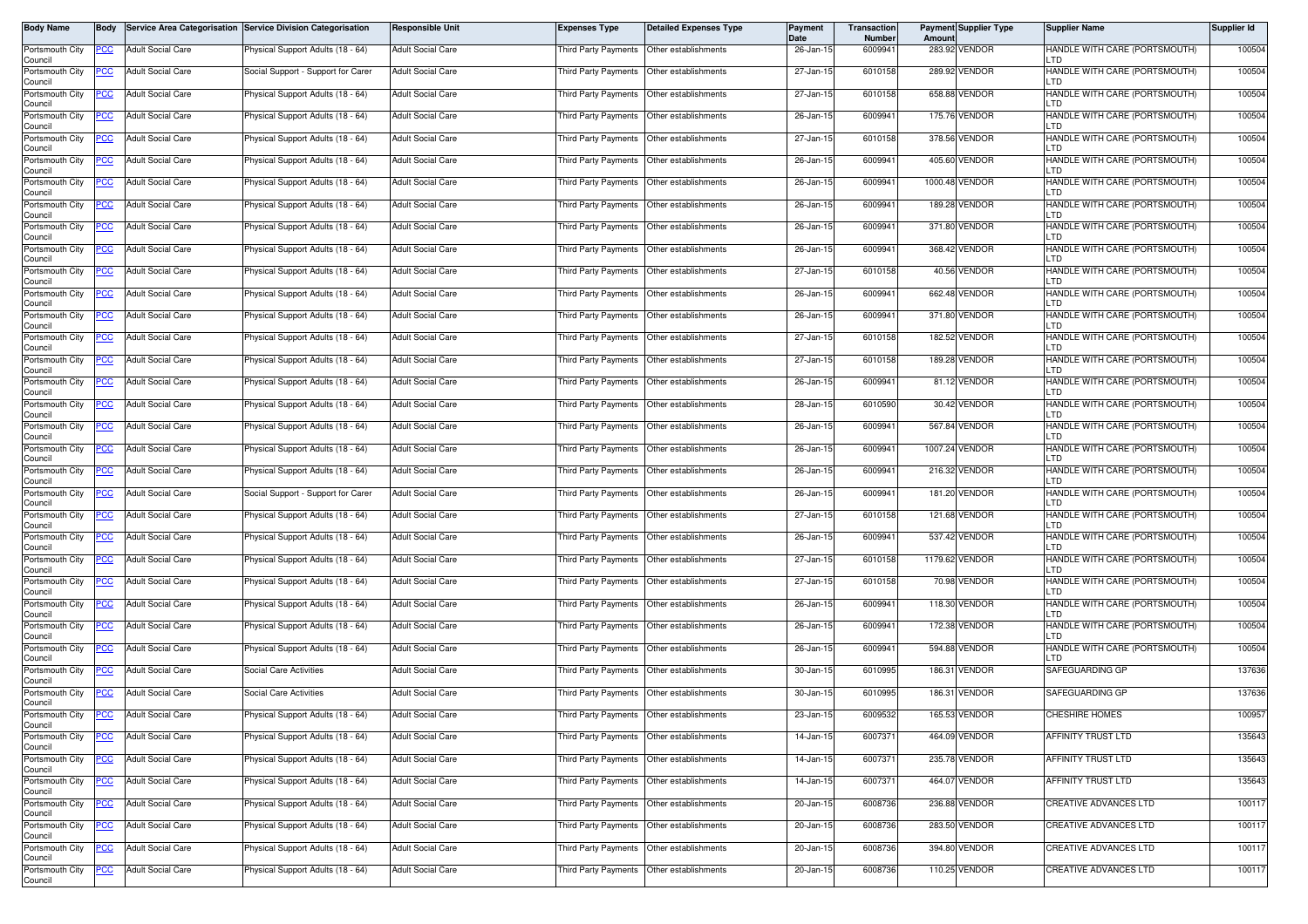| Body Name                  | Body        |                          | Service Area Categorisation Service Division Categorisation | <b>Responsible Unit</b>  | <b>Expenses Type</b>                        | <b>Detailed Expenses Type</b>                        | Payment<br><b>Date</b> | Transaction<br>Number | Amount | <b>Payment Supplier Type</b> | <b>Supplier Name</b>                        | Supplier Id |
|----------------------------|-------------|--------------------------|-------------------------------------------------------------|--------------------------|---------------------------------------------|------------------------------------------------------|------------------------|-----------------------|--------|------------------------------|---------------------------------------------|-------------|
| Portsmouth City<br>Council | PCC         | <b>Adult Social Care</b> | Commissioning & service delivery                            | <b>Adult Social Care</b> | Premises-Related<br>Expenditure             | Repairs, alterations and<br>naintenance of buildings | 28-Jan-15              | 6010586               |        | 145.91 VENDOR                | GRISTWOOD & TOMS (TREE<br>CONTRACTORS) LTD) | 100831      |
| Portsmouth City            | ပင          | <b>Adult Social Care</b> | Social Care Activities                                      | <b>Adult Social Care</b> | Third Party Payments                        | Other establishments                                 | 16-Jan-15              | 6008429               |        | 186.31 VENDOR                | SAFEGUARDING GP                             | 137636      |
| Council<br>Portsmouth City | <u>CC </u>  | <b>Adult Social Care</b> | Social Care Activities                                      | <b>Adult Social Care</b> |                                             | Third Party Payments Other establishments            | 16-Jan-15              | 6008432               |        | 186.31 VENDOR                | SAFEGUARDING GP                             | 137636      |
| Council<br>Portsmouth City | <u>CC</u>   | <b>Adult Social Care</b> | Social Care Activities                                      | <b>Adult Social Care</b> | Third Party Payments                        | Other establishments                                 | 16-Jan-15              | 6008432               |        | 186.31 VENDOR                | SAFEGUARDING GP                             | 137636      |
| Council<br>Portsmouth City | PCC         | <b>Adult Social Care</b> | <b>Social Care Activities</b>                               | <b>Adult Social Care</b> | Third Party Payments                        | Other establishments                                 | 16-Jan-15              | 6008429               |        | 186.31 VENDOR                | SAFEGUARDING GP                             | 137636      |
| Council<br>Portsmouth City |             | <b>Adult Social Care</b> | Social Care Activities                                      | <b>Adult Social Care</b> | Third Party Payments                        | Other establishments                                 | 16-Jan-15              | 6008432               |        | 186.31 VENDOR                | SAFEGUARDING GP                             | 137636      |
| Council<br>Portsmouth City | <u>PCC</u>  | <b>Adult Social Care</b> | Social Care Activities                                      | <b>Adult Social Care</b> | Third Party Payments Other establishments   |                                                      | 16-Jan-15              | 6008429               |        | 233.20 VENDOR                | SAFEGUARDING GP                             | 137636      |
| Council<br>Portsmouth City | <u>PCC</u>  | <b>Adult Social Care</b> | Social Care Activities                                      | <b>Adult Social Care</b> | Third Party Payments                        | Other establishments                                 | 16-Jan-15              | 6008429               |        | 186.31 VENDOR                | SAFEGUARDING GP                             | 137636      |
| Council<br>Portsmouth City | PCC         | <b>Adult Social Care</b> | <b>Social Care Activities</b>                               | <b>Adult Social Care</b> | Third Party Payments                        | Other establishments                                 | 16-Jan-15              | 6008429               |        | 186.31 VENDOR                | SAFEGUARDING GP                             | 137636      |
| Council<br>Portsmouth City | PСC         | <b>Adult Social Care</b> | Social Care Activities                                      | <b>Adult Social Care</b> | Third Party Payments                        | Other establishments                                 | 16-Jan-15              | 6008432               |        | 186.31 VENDOR                | SAFEGUARDING GP                             | 137636      |
| Council                    |             | <b>Adult Social Care</b> | Social Care Activities                                      | <b>Adult Social Care</b> |                                             | Other establishments                                 | 16-Jan-15              | 6008432               |        | 186.31 VENDOR                | SAFEGUARDING GP                             | 137636      |
| Portsmouth City<br>Council | <u>PCC</u>  |                          |                                                             |                          | Third Party Payments                        |                                                      |                        |                       |        |                              |                                             |             |
| Portsmouth City<br>Council | <u>PCC </u> | <b>Adult Social Care</b> | Social Care Activities                                      | <b>Adult Social Care</b> | Third Party Payments                        | Other establishments                                 | 16-Jan-15              | 6008432               |        | 186.31 VENDOR                | SAFEGUARDING GP                             | 137636      |
| Portsmouth City<br>Council | PСC         | <b>Adult Social Care</b> | <b>Social Care Activities</b>                               | <b>Adult Social Care</b> | Third Party Payments                        | Other establishments                                 | 16-Jan-15              | 6008429               |        | 186.31 VENDOR                | SAFEGUARDING GP                             | 137636      |
| Portsmouth City<br>Council | PСC         | <b>Adult Social Care</b> | Social Care Activities                                      | <b>Adult Social Care</b> | Third Party Payments                        | Other establishments                                 | 16-Jan-15              | 6008432               |        | 191.75 VENDOR                | SAFEGUARDING GP                             | 137636      |
| Portsmouth City<br>Council | <u>PCC</u>  | <b>Adult Social Care</b> | Social Care Activities                                      | <b>Adult Social Care</b> |                                             | Third Party Payments Other establishments            | 16-Jan-15              | 6008432               |        | 186.31 VENDOR                | SAFEGUARDING GP                             | 137636      |
| Portsmouth City<br>Council | <u>PCC</u>  | <b>Adult Social Care</b> | Social Support - Substance misuse<br>support                | <b>Adult Social Care</b> | Premises-Related<br>Expenditure             | Cleaning and domestic supplies                       | 09-Jan-15              | 6006959               |        | 44.40 VENDOR                 | SITA UK LTD                                 | 102673      |
| Portsmouth City<br>Council |             | <b>Adult Social Care</b> | Social Support - Substance misuse<br>support                | <b>Adult Social Care</b> | remises-Related<br>Expenditure              | Cleaning and domestic supplies                       | 07-Jan-15              | 6006494               |        | 13.71 VENDOR                 | <b>SITA UK LTD</b>                          | 102673      |
| Portsmouth City<br>Council | PCC         | <b>Adult Social Care</b> | Social Support - Substance misuse<br>support                | <b>Adult Social Care</b> | Premises-Related<br>Expenditure             | Cleaning and domestic supplies                       | 07-Jan-15              | 6006494               |        | 29.25 VENDOR                 | SITA UK LTD                                 | 102673      |
| Portsmouth City<br>Council | <u>cc</u>   | <b>Adult Social Care</b> | hysical Support Adults (18 - 64)                            | <b>Adult Social Care</b> | Premises-Related<br>Expenditure             | Cleaning and domestic supplies                       | 30-Jan-15              | 6011007               |        | 144.77 VENDOR                | <b>SITA UK LTD</b>                          | 102673      |
| Portsmouth City<br>Council | PСC         | <b>Adult Social Care</b> | Physical Support Adults (18 - 64)                           | <b>Adult Social Care</b> | Premises-Related<br>Expenditure             | Repairs, alterations and<br>naintenance of buildings | 14-Jan-15              | 6007423               |        | 104.74 COMPANY               | CORRIGENDA LIMITED T/A CHURCHES             | 102100      |
| Portsmouth City            | <u>PCC</u>  | <b>Adult Social Care</b> | Physical Support Adults (18 - 64)                           | <b>Adult Social Care</b> | Premises-Related                            | Repairs, alterations and                             | 14-Jan-15              | 6007423               |        | 129.78 COMPANY               | CORRIGENDA LIMITED T/A CHURCHES             | 102100      |
| Council<br>Portsmouth City | PСC         | <b>Adult Social Care</b> | Physical Support Older People (65-74)                       | <b>Adult Social Care</b> | Expenditure<br><b>Third Party Payments</b>  | naintenance of buildings<br>Other establishments     | 14-Jan-15              | 6007815               |        | 156.74 VENDOR                | QUALITY CARE MANAGEMENT LTD                 | 101970      |
| Council<br>Portsmouth City | сc          | <b>Adult Social Care</b> | Physical Support Adults (18 - 64)                           | <b>Adult Social Care</b> | Supplies and Services                       | Catering                                             | 14-Jan-15              | 6007363               |        | 87.06 VENDOR                 | A G AXTON & SONS (WHOLESALE) LTD            | 101358      |
| Council<br>Portsmouth City | <u>PCC</u>  | <b>Adult Social Care</b> | hysical Support Adults (18 - 64)                            | <b>Adult Social Care</b> |                                             | Third Party Payments Other establishments            | 14-Jan-15              | 6007888               |        | -84.50 VENDOR                | WE CARE HOMECARE LTD                        | 138336      |
| Council<br>Portsmouth City | PCC         | <b>Adult Social Care</b> | Physical Support Adults (18 - 64)                           | <b>Adult Social Care</b> | Third Party Payments                        | Other establishments                                 | 14-Jan-1               | 6007888               |        | -108.16 VENDOR               | WE CARE HOMECARE LTD                        | 138336      |
| Council<br>Portsmouth City | PCC         | <b>Adult Social Care</b> | Physical Support Adults (18 - 64)                           | <b>Adult Social Care</b> | Third Party Payments                        | Other establishments                                 | 20-Jan-15              | 6008723               |        | 27.15 VENDOR                 | CARING FOR YOU LIMITED                      | 100116      |
| Council<br>Portsmouth City | PCC         | <b>Adult Social Care</b> | Physical Support Adults (18 - 64)                           | <b>Adult Social Care</b> | Third Party Payments                        | Other establishments                                 | 20-Jan-15              | 6008723               |        | 101.40 VENDOR                | CARING FOR YOU LIMITED                      | 100116      |
| Council<br>Portsmouth City |             | <b>Adult Social Care</b> |                                                             | <b>Adult Social Care</b> | Third Party Payments Other establishments   |                                                      | 28-Jan-15              | 6010224               |        | 581.36 VENDOR                | CARING FOR YOU LIMITED                      | 100116      |
| Council                    | <u>PCC</u>  |                          | Physical Support Adults (18 - 64)                           |                          |                                             |                                                      |                        |                       |        |                              |                                             |             |
| Portsmouth City<br>Council | <u>'CC</u>  | <b>Adult Social Care</b> | Physical Support Adults (18 - 64)                           | <b>Adult Social Care</b> | Third Party Payments                        | Other establishments                                 | 28-Jan-15              | 6010224               |        | 550.94 VENDOR                | CARING FOR YOU LIMITED                      | 100116      |
| Portsmouth City<br>Council | <b>PCC</b>  | <b>Adult Social Care</b> | Physical Support Adults (18 - 64)                           | <b>Adult Social Care</b> | Third Party Payments                        | Other establishments                                 | 07-Jan-15              | 6006075               |        | 270.40 VENDOR                | CARING FOR YOU LIMITED                      | 100116      |
| Portsmouth City<br>Council | <b>PCC</b>  | <b>Adult Social Care</b> | Physical Support Adults (18 - 64)                           | <b>Adult Social Care</b> | Third Party Payments   Other establishments |                                                      | 07-Jan-15              | 6006075               |        | 121.68 VENDOR                | CARING FOR YOU LIMITED                      | 100116      |
| Portsmouth City<br>Council | <u>PCC</u>  | <b>Adult Social Care</b> | Physical Support Adults (18 - 64)                           | <b>Adult Social Care</b> | Third Party Payments                        | Other establishments                                 | 07-Jan-15              | 6006075               |        | 304.20 VENDOR                | CARING FOR YOU LIMITED                      | 100116      |
| Portsmouth City<br>Council | <u>PCC</u>  | <b>Adult Social Care</b> | Physical Support Adults (18 - 64)                           | <b>Adult Social Care</b> | Third Party Payments                        | Other establishments                                 | 07-Jan-15              | 6006075               |        | 131.82 VENDOR                | CARING FOR YOU LIMITED                      | 100116      |
| Portsmouth City<br>Council | <u>PCC</u>  | <b>Adult Social Care</b> | Physical Support Adults (18 - 64)                           | <b>Adult Social Care</b> |                                             | Third Party Payments Other establishments            | 07-Jan-15              | 6006075               |        | 162.24 VENDOR                | CARING FOR YOU LIMITED                      | 100116      |
| Portsmouth City<br>Council | PСC         | Adult Social Care        | Physical Support Adults (18 - 64)                           | <b>Adult Social Care</b> | Third Party Payments                        | Other establishments                                 | 07-Jan-15              | 6006075               |        | 338.00 VENDOR                | CARING FOR YOU LIMITED                      | 100116      |
| Portsmouth City<br>Council | <u>PCC </u> | <b>Adult Social Care</b> | Physical Support Adults (18 - 64)                           | <b>Adult Social Care</b> |                                             | Third Party Payments Other establishments            | 07-Jan-15              | 6006075               |        | 723.32 VENDOR                | CARING FOR YOU LIMITED                      | 100116      |
| Portsmouth City<br>Council | <u>PCC</u>  | <b>Adult Social Care</b> | Physical Support Adults (18 - 64)                           | <b>Adult Social Care</b> | Third Party Payments                        | Other establishments                                 | 07-Jan-15              | 6006075               |        | 280.54 VENDOR                | CARING FOR YOU LIMITED                      | 100116      |
| Portsmouth City            | <u>PCC</u>  | <b>Adult Social Care</b> | Physical Support Adults (18 - 64)                           | <b>Adult Social Care</b> | Third Party Payments                        | Other establishments                                 | 07-Jan-15              | 6006075               |        | 520.52 VENDOR                | CARING FOR YOU LIMITED                      | 100116      |
| Council                    |             |                          |                                                             |                          |                                             |                                                      |                        |                       |        |                              |                                             |             |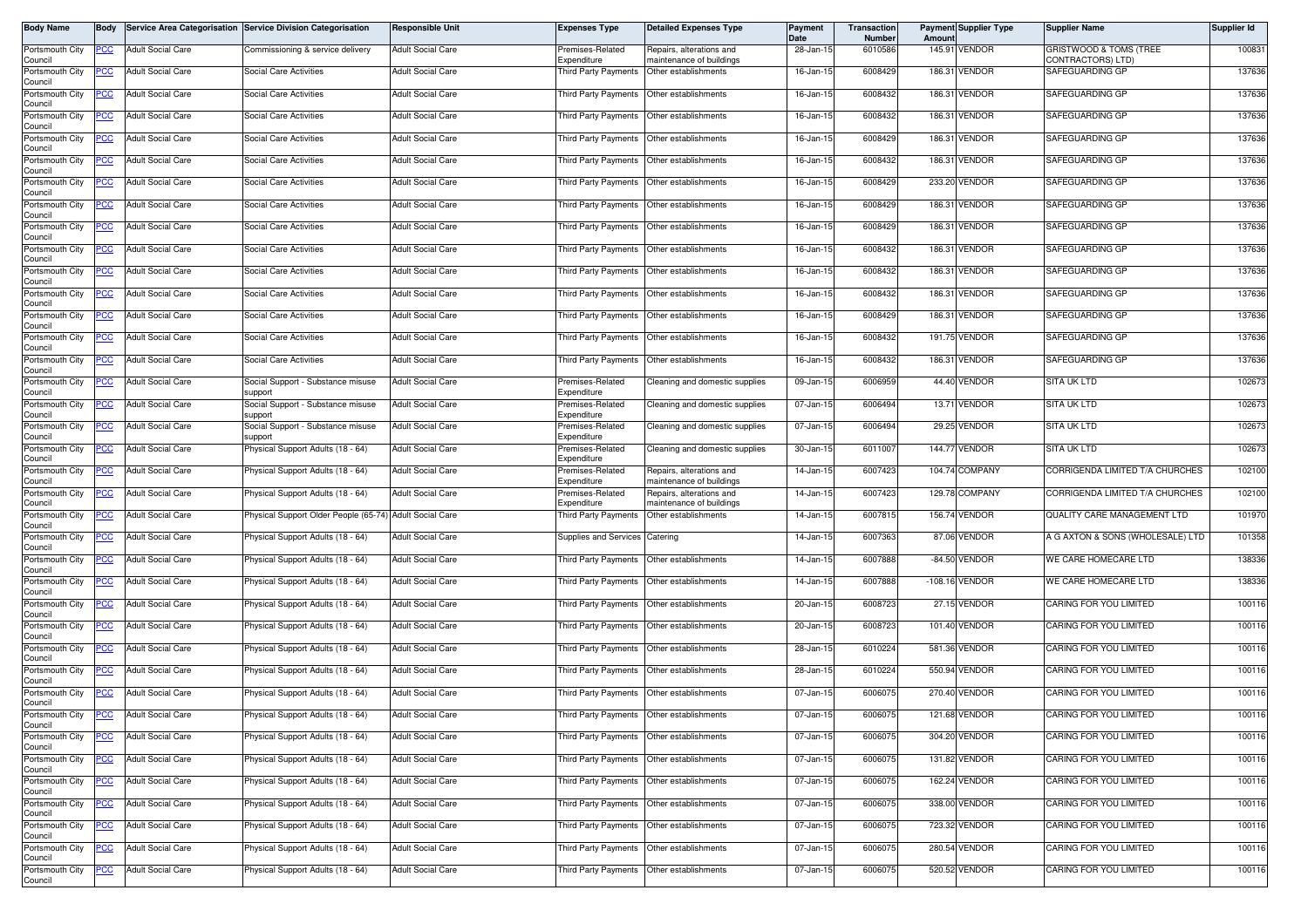| Body Name                  | Body        |                          | Service Area Categorisation Service Division Categorisation | <b>Responsible Unit</b>  | <b>Expenses Type</b>                        | <b>Detailed Expenses Type</b> | Payment<br>Date | Transaction<br><b>Number</b> | Amoun  | <b>Payment Supplier Type</b> | <b>Supplier Name</b>                           | Supplier Id |
|----------------------------|-------------|--------------------------|-------------------------------------------------------------|--------------------------|---------------------------------------------|-------------------------------|-----------------|------------------------------|--------|------------------------------|------------------------------------------------|-------------|
| Portsmouth City<br>Council | PCC         | <b>Adult Social Care</b> | Physical Support Adults (18 - 64)                           | <b>Adult Social Care</b> | Third Party Payments Other establishments   |                               | 07-Jan-15       | 6006075                      |        | 496.86 VENDOR                | CARING FOR YOU LIMITED                         | 100116      |
| Portsmouth City<br>Council | ပင          | <b>Adult Social Care</b> | Physical Support Adults (18 - 64)                           | <b>Adult Social Care</b> | Third Party Payments Other establishments   |                               | 07-Jan-15       | 6006075                      |        | 351.52 VENDOR                | CARING FOR YOU LIMITED                         | 100116      |
| Portsmouth City<br>Council | <u>CC </u>  | <b>Adult Social Care</b> | <sup>9</sup> hysical Support Adults (18 - 64)               | <b>Adult Social Care</b> | Third Party Payments Other establishments   |                               | 07-Jan-15       | 6006075                      |        | 81.12 VENDOR                 | CARING FOR YOU LIMITED                         | 100116      |
| Portsmouth City<br>Council | <u>PCC</u>  | <b>Adult Social Care</b> | Physical Support Adults (18 - 64)                           | <b>Adult Social Care</b> | Third Party Payments                        | Other establishments          | 07-Jan-15       | 6006075                      |        | 94.64 VENDOR                 | CARING FOR YOU LIMITED                         | 100116      |
| Portsmouth City<br>Council | <u>PCC</u>  | <b>Adult Social Care</b> | Physical Support Adults (18 - 64)                           | <b>Adult Social Care</b> | Third Party Payments                        | Other establishments          | 07-Jan-15       | 6006075                      |        | 672.62 VENDOR                | CARING FOR YOU LIMITED                         | 100116      |
| Portsmouth City<br>Council | <u>CC</u>   | <b>Adult Social Care</b> | Physical Support Adults (18 - 64)                           | <b>Adult Social Care</b> | Third Party Payments                        | Other establishments          | 07-Jan-15       | 6006075                      | 223.08 | VENDOR                       | CARING FOR YOU LIMITED                         | 100116      |
| Portsmouth City<br>Council | <u>PCC</u>  | <b>Adult Social Care</b> | Physical Support Adults (18 - 64)                           | <b>Adult Social Care</b> | Third Party Payments  Other establishments  |                               | 07-Jan-15       | 6006075                      |        | 182.52 VENDOR                | CARING FOR YOU LIMITED                         | 100116      |
| Portsmouth City<br>Council | <u>PCC</u>  | <b>Adult Social Care</b> | Social Support - Support for Carer                          | <b>Adult Social Care</b> | Third Party Payments                        | Other establishments          | 07-Jan-15       | 6006075                      |        | 235.56 VENDOR                | CARING FOR YOU LIMITED                         | 100116      |
| Portsmouth City<br>Council | <u>PCC</u>  | <b>Adult Social Care</b> | Physical Support Adults (18 - 64)                           | <b>Adult Social Care</b> | Third Party Payments                        | Other establishments          | 07-Jan-15       | 600607                       |        | 469.82 VENDOR                | CARING FOR YOU LIMITED                         | 100116      |
| Portsmouth City<br>Council | PСC         | <b>Adult Social Care</b> | Physical Support Adults (18 - 64)                           | <b>Adult Social Care</b> | Third Party Payments                        | Other establishments          | 07-Jan-15       | 6006075                      |        | 473.20 VENDOR                | CARING FOR YOU LIMITED                         | 100116      |
| Portsmouth City<br>Council | <u>PCC</u>  | <b>Adult Social Care</b> | Physical Support Adults (18 - 64)                           | <b>Adult Social Care</b> | Third Party Payments                        | Other establishments          | 07-Jan-15       | 6006075                      |        | 94.64 VENDOR                 | CARING FOR YOU LIMITED                         | 100116      |
| Portsmouth City<br>Council | <u>CC </u>  | <b>Adult Social Care</b> | Physical Support Adults (18 - 64)                           | <b>Adult Social Care</b> | Third Party Payments                        | Other establishments          | 07-Jan-15       | 6006075                      |        | 1284.40 VENDOR               | CARING FOR YOU LIMITED                         | 100116      |
| Portsmouth City<br>Council | <u>PCC</u>  | <b>Adult Social Care</b> | Physical Support Adults (18 - 64)                           | <b>Adult Social Care</b> | Third Party Payments                        | Other establishments          | 07-Jan-15       | 6006075                      |        | 473.20 VENDOR                | CARING FOR YOU LIMITED                         | 100116      |
| Portsmouth City<br>Council | <u>CC </u>  | <b>Adult Social Care</b> | Physical Support Adults (18 - 64)                           | <b>Adult Social Care</b> | Third Party Payments                        | Other establishments          | 07-Jan-15       | 6006075                      |        | 361.66 VENDOR                | CARING FOR YOU LIMITED                         | 100116      |
| Portsmouth City<br>Council | <u>PCC</u>  | <b>Adult Social Care</b> | Physical Support Adults (18 - 64)                           | <b>Adult Social Care</b> | Third Party Payments Other establishments   |                               | 07-Jan-15       | 6006075                      |        | 283.92 VENDOR                | CARING FOR YOU LIMITED                         | 100116      |
| Portsmouth City<br>Council | <u>PCC</u>  | <b>Adult Social Care</b> | Physical Support Adults (18 - 64)                           | <b>Adult Social Care</b> | Third Party Payments                        | Other establishments          | 07-Jan-15       | 6006075                      |        | 324.48 VENDOR                | CARING FOR YOU LIMITED                         | 100116      |
| Portsmouth City<br>Council |             | <b>Adult Social Care</b> | Physical Support Adults (18 - 64)                           | <b>Adult Social Care</b> | Third Party Payments                        | Other establishments          | 07-Jan-15       | 6006075                      |        | 74.36 VENDOR                 | CARING FOR YOU LIMITED                         | 100116      |
| Portsmouth City<br>Council | PCC         | <b>Adult Social Care</b> | Social Support - Support for Carer                          | <b>Adult Social Care</b> | <b>Third Party Payments</b>                 | Other establishments          | 07-Jan-15       | 6006075                      |        | 24.16 VENDOR                 | CARING FOR YOU LIMITED                         | 100116      |
| Portsmouth City<br>Council | <u>cc</u>   | <b>Adult Social Care</b> | Physical Support Adults (18 - 64)                           | <b>Adult Social Care</b> | Third Party Payments                        | Other establishments          | 07-Jan-15       | 6006075                      |        | 169.00 VENDOR                | CARING FOR YOU LIMITED                         | 100116      |
| Portsmouth City<br>Council | PСC         | <b>Adult Social Care</b> | Physical Support Adults (18 - 64)                           | <b>Adult Social Care</b> | Third Party Payments                        | Other establishments          | 07-Jan-15       | 6006075                      |        | 473.20 VENDOR                | CARING FOR YOU LIMITED                         | 100116      |
| Portsmouth City<br>Council | <u>PCC</u>  | <b>Adult Social Care</b> | Physical Support Adults (18 - 64)                           | <b>Adult Social Care</b> | Third Party Payments                        | Other establishments          | 07-Jan-15       | 6006075                      |        | 283.92 VENDOR                | CARING FOR YOU LIMITED                         | 100116      |
| Portsmouth City<br>Council | PСC         | <b>Adult Social Care</b> | Physical Support Adults (18 - 64)                           | <b>Adult Social Care</b> | Third Party Payments                        | Other establishments          | 07-Jan-15       | 6006075                      | 189.28 | VENDOR                       | CARING FOR YOU LIMITED                         | 100116      |
| Portsmouth City<br>Council | сc          | <b>Adult Social Care</b> | Physical Support Adults (18 - 64)                           | <b>Adult Social Care</b> | Third Party Payments Other establishments   |                               | 07-Jan-15       | 6006075                      |        | 98.02 VENDOR                 | CARING FOR YOU LIMITED                         | 100116      |
| Portsmouth City<br>Council | <u>PCC</u>  | <b>Adult Social Care</b> | hysical Support Adults (18 - 64)                            | <b>Adult Social Care</b> | Third Party Payments Other establishments   |                               | 07-Jan-15       | 6006075                      |        | 189.28 VENDOR                | CARING FOR YOU LIMITED                         | 100116      |
| Portsmouth City<br>Council | <u>PCC </u> | <b>Adult Social Care</b> | Physical Support Adults (18 - 64)                           | <b>Adult Social Care</b> | Third Party Payments Other establishments   |                               | 07-Jan-15       | 6006075                      |        | 283.92 VENDOR                | CARING FOR YOU LIMITED                         | 100116      |
| Portsmouth City<br>Council | PCC         | <b>Adult Social Care</b> | Physical Support Adults (18 - 64)                           | <b>Adult Social Care</b> | Third Party Payments   Other establishments |                               | 22-Jan-15       | 6009341                      |        | 47.32 VENDOR                 | CARING FOR YOU LIMITED                         | 100116      |
| Portsmouth City<br>Council | <u>PCC</u>  | <b>Adult Social Care</b> | Physical Support Adults (18 - 64)                           | <b>Adult Social Care</b> | Third Party Payments                        | Other establishments          | 07-Jan-15       | 6006075                      |        | 283.92 VENDOR                | CARING FOR YOU LIMITED                         | 100116      |
| Portsmouth City<br>Council | <u>PCC</u>  | <b>Adult Social Care</b> | Physical Support Adults (18 - 64)                           | <b>Adult Social Care</b> | Third Party Payments Other establishments   |                               | 07-Jan-15       | 6006075                      |        | 121.68 VENDOR                | CARING FOR YOU LIMITED                         | 100116      |
| Portsmouth City<br>Council | <u>'CC</u>  | <b>Adult Social Care</b> | Physical Support Adults (18 - 64)                           | <b>Adult Social Care</b> | Third Party Payments                        | Other establishments          | 19-Jan-15       | 6008615                      |        | 885.56 VENDOR                | CRESCENT COMMUNITY CARE<br><b>SERVICES LTD</b> | 100118      |
| Portsmouth City<br>Council | <u>PCC</u>  | <b>Adult Social Care</b> | Physical Support Adults (18 - 64)                           | <b>Adult Social Care</b> | <b>Third Party Payments</b>                 | Other establishments          | 19-Jan-15       | 600861                       |        | 1054.56 VENDOR               | CRESCENT COMMUNITY CARE<br><b>SERVICES LTD</b> | 100118      |
| Portsmouth City<br>Council | <u>PCC</u>  | <b>Adult Social Care</b> | Social Support - Support for Carer                          | <b>Adult Social Care</b> | Third Party Payments Other establishments   |                               | 19-Jan-15       | 6008615                      |        | 193.28 VENDOR                | CRESCENT COMMUNITY CARE<br>SERVICES LTD        | 100118      |
| Portsmouth City<br>Council | <u>PCC</u>  | <b>Adult Social Care</b> | Social Support - Support for Carer                          | <b>Adult Social Care</b> | Third Party Payments Other establishments   |                               | 19-Jan-15       | 6008615                      |        | 24.16 VENDOR                 | CRESCENT COMMUNITY CARE<br>SERVICES LTD        | 100118      |
| Portsmouth City<br>Council | 'CC         | <b>Adult Social Care</b> | Physical Support Adults (18 - 64)                           | <b>Adult Social Care</b> | Third Party Payments                        | Other establishments          | 19-Jan-15       | 6008615                      |        | 100.00 VENDOR                | CRESCENT COMMUNITY CARE<br><b>SERVICES LTD</b> | 100118      |
| Portsmouth City<br>Council | PCC         | <b>Adult Social Care</b> | Physical Support Adults (18 - 64)                           | <b>Adult Social Care</b> | Third Party Payments Other establishments   |                               | 19-Jan-15       | 6008615                      |        | 283.92 VENDOR                | CRESCENT COMMUNITY CARE<br>SERVICES LTD        | 100118      |
| Portsmouth City<br>Council | PСC         | <b>Adult Social Care</b> | Social Support - Support for Carer                          | <b>Adult Social Care</b> | <b>Third Party Payments</b>                 | Other establishments          | 19-Jan-15       | 6008615                      |        | 234.12 VENDOR                | CRESCENT COMMUNITY CARE<br>SERVICES LTD        | 100118      |
| Portsmouth City<br>Council | <u>CC </u>  | <b>Adult Social Care</b> | Physical Support Adults (18 - 64)                           | <b>Adult Social Care</b> | Third Party Payments Other establishments   |                               | 19-Jan-15       | 6008615                      |        | 473.20 VENDOR                | CRESCENT COMMUNITY CARE<br><b>SERVICES LTD</b> | 100118      |
| Portsmouth City<br>Council | <u>PCC</u>  | <b>Adult Social Care</b> | Physical Support Adults (18 - 64)                           | <b>Adult Social Care</b> | Third Party Payments                        | Other establishments          | 19-Jan-15       | 6008615                      |        | 280.54 VENDOR                | CRESCENT COMMUNITY CARE<br><b>SERVICES LTD</b> | 100118      |
| Portsmouth City<br>Council | <u>PCC</u>  | <b>Adult Social Care</b> | Physical Support Adults (18 - 64)                           | <b>Adult Social Care</b> | Third Party Payments                        | Other establishments          | 21-Jan-15       | 6008888                      |        | 946.40 VENDOR                | CRESCENT COMMUNITY CARE<br>SERVICES LTD        | 100118      |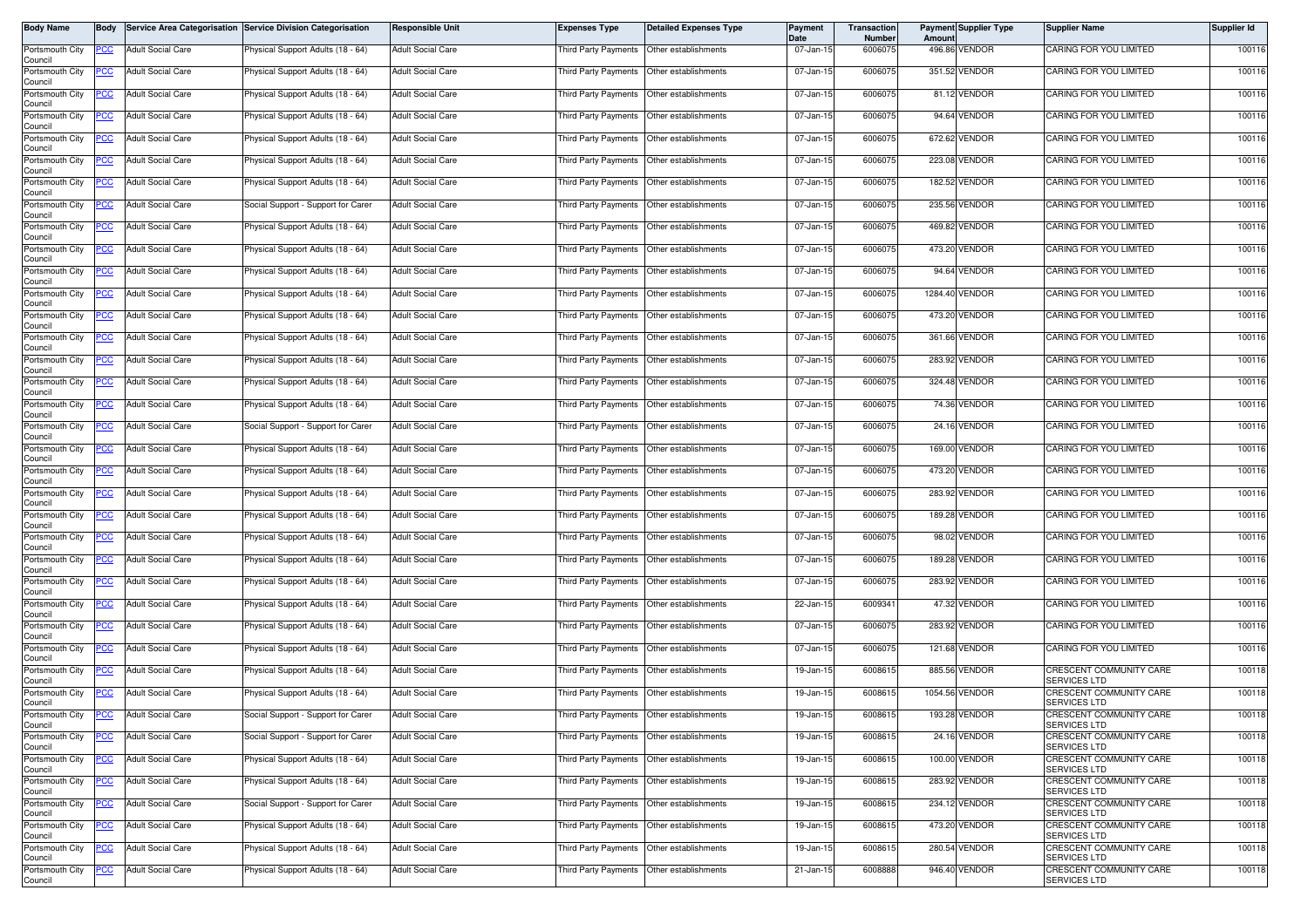| Body Name                  | Body        |                          | Service Area Categorisation Service Division Categorisation | <b>Responsible Unit</b>  | <b>Expenses Type</b>                        | <b>Detailed Expenses Type</b> | Payment<br>Date | Transaction<br>Number | Amoun  | <b>Payment Supplier Type</b> | <b>Supplier Name</b>                                  | Supplier Id |
|----------------------------|-------------|--------------------------|-------------------------------------------------------------|--------------------------|---------------------------------------------|-------------------------------|-----------------|-----------------------|--------|------------------------------|-------------------------------------------------------|-------------|
| Portsmouth City<br>Council | PCC         | <b>Adult Social Care</b> | Physical Support Adults (18 - 64)                           | <b>Adult Social Care</b> | Third Party Payments                        | Other establishments          | 21-Jan-15       | 6008888               |        | 110.46 VENDOR                | CRESCENT COMMUNITY CARE<br><b>SERVICES LTD</b>        | 100118      |
| Portsmouth City<br>Council | 'СС         | <b>Adult Social Care</b> | Physical Support Adults (18 - 64)                           | <b>Adult Social Care</b> | Third Party Payments Other establishments   |                               | 19-Jan-15       | 6008615               |        | 199.42 VENDOR                | CRESCENT COMMUNITY CARE<br>SERVICES LTD               | 100118      |
| Portsmouth City<br>Council | PСC         | <b>Adult Social Care</b> | <sup>9</sup> hysical Support Adults (18 - 64)               | <b>Adult Social Care</b> | Third Party Payments Other establishments   |                               | 19-Jan-15       | 6008615               |        | 273.78 VENDOR                | CRESCENT COMMUNITY CARE<br><b>SERVICES LTD</b>        | 100118      |
| Portsmouth City<br>Council |             | <b>Adult Social Care</b> | Physical Support Adults (18 - 64)                           | <b>Adult Social Care</b> | <b>Third Party Payments</b>                 | Other establishments          | 19-Jan-1        | 600861                | 33.80  | VENDOR                       | CRESCENT COMMUNITY CARE<br><b>SERVICES LTD</b>        | 100118      |
| Portsmouth City<br>Council | ∍сс         | <b>Adult Social Care</b> | Physical Support Adults (18 - 64)                           | <b>Adult Social Care</b> | Third Party Payments                        | Other establishments          | 19-Jan-15       | 6008615               |        | 699.66 VENDOR                | CRESCENT COMMUNITY CARE<br><b>SERVICES LTD</b>        | 100118      |
| Portsmouth City<br>Council | <u>CC</u>   | <b>Adult Social Care</b> | Physical Support Adults (18 - 64)                           | <b>Adult Social Care</b> | Third Party Payments                        | Other establishments          | 19-Jan-15       | 6008615               |        | 84.50 VENDOR                 | CRESCENT COMMUNITY CARE<br>SERVICES LTD               | 100118      |
| Portsmouth City<br>Council | <u>PCC</u>  | <b>Adult Social Care</b> | Physical Support Adults (18 - 64)                           | <b>Adult Social Care</b> | Third Party Payments  Other establishments  |                               | 19-Jan-15       | 6008615               |        | 446.16 VENDOR                | CRESCENT COMMUNITY CARE<br>SERVICES LTD               | 100118      |
| Portsmouth City<br>Council | <u>'CC</u>  | <b>Adult Social Care</b> | Physical Support Adults (18 - 64)                           | <b>Adult Social Care</b> | Third Party Payments                        | Other establishments          | 19-Jan-15       | 6008615               |        | 169.00 VENDOR                | CRESCENT COMMUNITY CARE<br><b>SERVICES LTD</b>        | 100118      |
| Portsmouth City<br>Council | PCC         | <b>Adult Social Care</b> | Physical Support Adults (18 - 64)                           | <b>Adult Social Care</b> | <b>Third Party Payments</b>                 | Other establishments          | 19-Jan-15       | 600861                |        | 151.00 VENDOR                | <b>CRESCENT COMMUNITY CARE</b><br><b>SERVICES LTD</b> | 100118      |
| Portsmouth City<br>Council | сc          | <b>Adult Social Care</b> | Physical Support Adults (18 - 64)                           | <b>Adult Social Care</b> | Third Party Payments                        | Other establishments          | 19-Jan-15       | 6008615               |        | 899.08 VENDOR                | CRESCENT COMMUNITY CARE<br><b>SERVICES LTD</b>        | 100118      |
| Portsmouth City<br>Council | °СС         | <b>Adult Social Care</b> | Physical Support Adults (18 - 64)                           | <b>Adult Social Care</b> | Third Party Payments                        | Other establishments          | 19-Jan-15       | 6008615               |        | 669.24 VENDOR                | CRESCENT COMMUNITY CARE<br><b>SERVICES LTD</b>        | 100118      |
| Portsmouth City<br>Council | PСC         | <b>Adult Social Care</b> | Physical Support Adults (18 - 64)                           | <b>Adult Social Care</b> | Third Party Payments                        | Other establishments          | 19-Jan-15       | 6008615               |        | 341.38 VENDOR                | CRESCENT COMMUNITY CARE<br><b>SERVICES LTD</b>        | 100118      |
| Portsmouth City<br>Council | PСC         | <b>Adult Social Care</b> | Social Support - Support for Carer                          | <b>Adult Social Care</b> | Third Party Payments                        | Other establishments          | 19-Jan-15       | 6008615               |        | 273.78 VENDOR                | CRESCENT COMMUNITY CARE<br><b>SERVICES LTD</b>        | 100118      |
| Portsmouth City<br>Council | 'CC         | <b>Adult Social Care</b> | Physical Support Adults (18 - 64)                           | <b>Adult Social Care</b> | Third Party Payments                        | Other establishments          | 19-Jan-15       | 6008615               | 189.28 | VENDOR                       | <b>CRESCENT COMMUNITY CARE</b><br>SERVICES LTD        | 100118      |
| Portsmouth City<br>Council | <u>PCC </u> | <b>Adult Social Care</b> | Physical Support Adults (18 - 64)                           | <b>Adult Social Care</b> | Third Party Payments Other establishments   |                               | 19-Jan-15       | 6008615               |        | 878.80 VENDOR                | CRESCENT COMMUNITY CARE<br>SERVICES LTD               | 100118      |
| Portsmouth City<br>Council | <u>PCC</u>  | <b>Adult Social Care</b> | Physical Support Adults (18 - 64)                           | <b>Adult Social Care</b> | Third Party Payments                        | Other establishments          | 19-Jan-15       | 6008615               |        | 368.42 VENDOR                | <b>CRESCENT COMMUNITY CARE</b><br>SERVICES LTD        | 100118      |
| Portsmouth City<br>Council | <u>CC</u>   | <b>Adult Social Care</b> | Physical Support Adults (18 - 64)                           | <b>Adult Social Care</b> | <b>Third Party Payments</b>                 | Other establishments          | 19-Jan-15       | 6008615               |        | 175.76 VENDOR                | CRESCENT COMMUNITY CARE<br><b>SERVICES LTD</b>        | 100118      |
| Portsmouth City<br>Council | PСC         | <b>Adult Social Care</b> | Social Support - Support for Carer                          | <b>Adult Social Care</b> | Third Party Payments                        | Other establishments          | 19-Jan-15       | 6008615               |        | 289.92 VENDOR                | CRESCENT COMMUNITY CARE<br>SERVICES LTD               | 100118      |
| Portsmouth City<br>Council | <u>cc</u>   | <b>Adult Social Care</b> | Physical Support Adults (18 - 64)                           | <b>Adult Social Care</b> | Third Party Payments                        | Other establishments          | 19-Jan-15       | 6008615               |        | 142.90 VENDOR                | CRESCENT COMMUNITY CARE<br><b>SERVICES LTD</b>        | 100118      |
| Portsmouth City<br>Council | PСC         | <b>Adult Social Care</b> | Social Support - Support for Carer                          | <b>Adult Social Care</b> | <b>Third Party Payments</b>                 | Other establishments          | 19-Jan-15       | 6008615               |        | 120.80 VENDOR                | CRESCENT COMMUNITY CARE<br><b>SERVICES LTD</b>        | 100118      |
| Portsmouth City<br>Council |             | <b>Adult Social Care</b> | Physical Support Adults (18 - 64)                           | <b>Adult Social Care</b> | <b>Third Party Payments</b>                 | Other establishments          | 19-Jan-15       | 6008615               |        | 54.08 VENDOR                 | CRESCENT COMMUNITY CARE<br><b>SERVICES LTD</b>        | 100118      |
| Portsmouth City<br>Council | PСC         | <b>Adult Social Care</b> | Physical Support Adults (18 - 64)                           | <b>Adult Social Care</b> | Third Party Payments                        | Other establishments          | 19-Jan-15       | 6008615               | 662.48 | VENDOR                       | CRESCENT COMMUNITY CARE<br><b>SERVICES LTD</b>        | 100118      |
| Portsmouth City<br>Council | сc          | <b>Adult Social Care</b> | Physical Support Adults (18 - 64)                           | <b>Adult Social Care</b> | Third Party Payments                        | Other establishments          | 19-Jan-15       | 6008615               |        | 148.72 VENDOR                | CRESCENT COMMUNITY CARE<br><b>SERVICES LTD</b>        | 100118      |
| Portsmouth City<br>Council | PСC         | <b>Adult Social Care</b> | Physical Support Adults (18 - 64)                           | <b>Adult Social Care</b> | Third Party Payments Other establishments   |                               | 19-Jan-15       | 6008615               |        | 162.24 VENDOR                | CRESCENT COMMUNITY CARE<br><b>SERVICES LTD</b>        | 100118      |
| Portsmouth City<br>Council | PСC         | <b>Adult Social Care</b> | Physical Support Adults (18 - 64)                           | <b>Adult Social Care</b> | Third Party Payments                        | Other establishments          | 19-Jan-1        | 6008615               |        | 1460.16 VENDOR               | CRESCENT COMMUNITY CARE<br><b>SERVICES LTD</b>        | 100118      |
| Portsmouth City<br>Council | PСC         | <b>Adult Social Care</b> | Physical Support Adults (18 - 64)                           | <b>Adult Social Care</b> | Third Party Payments   Other establishments |                               | 19-Jan-15       | 6008615               |        | 371.80 VENDOR                | CRESCENT COMMUNITY CARE<br>SERVICES LTD               | 100118      |
| Portsmouth City<br>Council | <u>PCC</u>  | <b>Adult Social Care</b> | Physical Support Adults (18 - 64)                           | <b>Adult Social Care</b> | <b>Third Party Payments</b>                 | Other establishments          | 19-Jan-15       | 6008615               | 141.96 | VENDOR                       | CRESCENT COMMUNITY CARE<br>SERVICES LTD               | 100118      |
| Portsmouth City<br>Council | <u>PCC</u>  | <b>Adult Social Care</b> | Physical Support Adults (18 - 64)                           | <b>Adult Social Care</b> | Third Party Payments  Other establishments  |                               | 19-Jan-15       | 6008615               |        | 628.68 VENDOR                | CRESCENT COMMUNITY CARE<br><b>SERVICES LTD</b>        | 100118      |
| Portsmouth City<br>Council | <u>cc</u>   | <b>Adult Social Care</b> | Social Support - Support for Carer                          | <b>Adult Social Care</b> | Third Party Payments                        | Other establishments          | 19-Jan-15       | 600861                |        | 205.36 VENDOR                | CRESCENT COMMUNITY CARE<br>SERVICES LTD               | 100118      |
| Portsmouth City<br>Council | <u>PCC</u>  | <b>Adult Social Care</b> | Physical Support Adults (18 - 64)                           | <b>Adult Social Care</b> | <b>Third Party Payments</b>                 | Other establishments          | 19-Jan-15       | 600861                | 662.48 | VENDOR                       | CRESCENT COMMUNITY CARE<br>SERVICES LTD               | 100118      |
| Portsmouth City<br>Council | <u>PCC</u>  | <b>Adult Social Care</b> | Physical Support Adults (18 - 64)                           | <b>Adult Social Care</b> | Third Party Payments   Other establishments |                               | 19-Jan-15       | 6008615               |        | 81.12 VENDOR                 | <b>CRESCENT COMMUNITY CARE</b><br>SERVICES LTD        | 100118      |
| Portsmouth City<br>Council | <u>PCC</u>  | <b>Adult Social Care</b> | Physical Support Adults (18 - 64)                           | <b>Adult Social Care</b> | Third Party Payments Other establishments   |                               | 19-Jan-15       | 6008615               |        | 520.52 VENDOR                | CRESCENT COMMUNITY CARE<br>SERVICES LTD               | 100118      |
| Portsmouth City<br>Council | 'CC         | <b>Adult Social Care</b> | Physical Support Adults (18 - 64)                           | <b>Adult Social Care</b> | Third Party Payments                        | Other establishments          | 19-Jan-15       | 6008615               |        | 662.48 VENDOR                | CRESCENT COMMUNITY CARE<br><b>SERVICES LTD</b>        | 100118      |
| Portsmouth City<br>Council | PCC         | <b>Adult Social Care</b> | Physical Support Adults (18 - 64)                           | <b>Adult Social Care</b> | Third Party Payments Other establishments   |                               | 19-Jan-15       | 6008615               |        | 1608.88 VENDOR               | CRESCENT COMMUNITY CARE<br>SERVICES LTD               | 100118      |
| Portsmouth City<br>Council | PСC         | <b>Adult Social Care</b> | Physical Support Adults (18 - 64)                           | <b>Adult Social Care</b> | Third Party Payments                        | Other establishments          | 19-Jan-15       | 6008615               |        | 354.90 VENDOR                | CRESCENT COMMUNITY CARE<br>SERVICES LTD               | 100118      |
| Portsmouth City<br>Council | <u>CC </u>  | <b>Adult Social Care</b> | Physical Support Adults (18 - 64)                           | <b>Adult Social Care</b> | Third Party Payments Other establishments   |                               | 19-Jan-15       | 6008615               |        | 378.56 VENDOR                | CRESCENT COMMUNITY CARE<br><b>SERVICES LTD</b>        | 100118      |
| Portsmouth City<br>Council | <u>PCC</u>  | <b>Adult Social Care</b> | Physical Support Adults (18 - 64)                           | <b>Adult Social Care</b> | Third Party Payments                        | Other establishments          | 19-Jan-15       | 6008615               |        | 1264.12 VENDOR               | CRESCENT COMMUNITY CARE<br><b>SERVICES LTD</b>        | 100118      |
| Portsmouth City<br>Council |             | <b>Adult Social Care</b> | Physical Support Adults (18 - 64)                           | <b>Adult Social Care</b> | Third Party Payments                        | Other establishments          | 19-Jan-15       | 6008615               |        | 189.28 VENDOR                | CRESCENT COMMUNITY CARE<br>SERVICES LTD               | 100118      |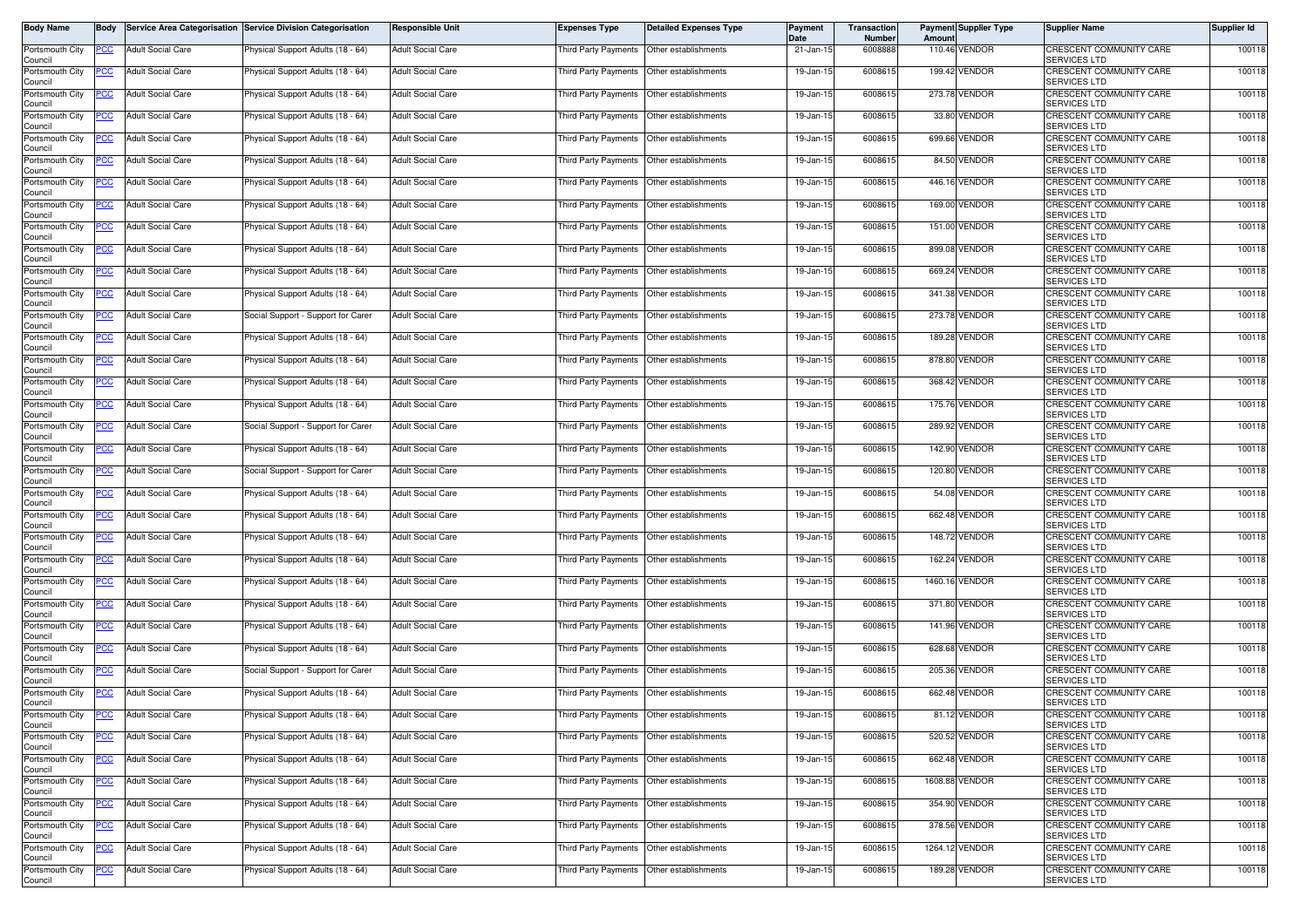| Body Name                  | Body        |                          | Service Area Categorisation Service Division Categorisation | <b>Responsible Unit</b>  | <b>Expenses Type</b>                        | <b>Detailed Expenses Type</b>                      | Payment<br>Date | Transaction<br>Number | Amoun  | <b>Payment Supplier Type</b> | <b>Supplier Name</b>                                  | Supplier Id |
|----------------------------|-------------|--------------------------|-------------------------------------------------------------|--------------------------|---------------------------------------------|----------------------------------------------------|-----------------|-----------------------|--------|------------------------------|-------------------------------------------------------|-------------|
| Portsmouth City<br>Council | PCC         | <b>Adult Social Care</b> | Physical Support Adults (18 - 64)                           | <b>Adult Social Care</b> | Third Party Payments                        | Other establishments                               | 19-Jan-15       | 6008615               |        | 730.08 VENDOR                | CRESCENT COMMUNITY CARE<br><b>SERVICES LTD</b>        | 100118      |
| Portsmouth City<br>Council | 'СС         | <b>Adult Social Care</b> | Physical Support Adults (18 - 64)                           | <b>Adult Social Care</b> | Third Party Payments Other establishments   |                                                    | 19-Jan-15       | 6008615               |        | 287.30 VENDOR                | <b>CRESCENT COMMUNITY CARE</b><br>SERVICES LTD        | 100118      |
| Portsmouth City<br>Council | PСC         | <b>Adult Social Care</b> | <sup>9</sup> hysical Support Adults (18 - 64)               | <b>Adult Social Care</b> | Third Party Payments Other establishments   |                                                    | 19-Jan-15       | 6008615               |        | 1886.04 VENDOR               | CRESCENT COMMUNITY CARE<br><b>SERVICES LTD</b>        | 100118      |
| Portsmouth City<br>Council |             | <b>Adult Social Care</b> | Social Support - Support for Carer                          | <b>Adult Social Care</b> | <b>Third Party Payments</b>                 | Other establishments                               | 19-Jan-15       | 600861                |        | 108.72 VENDOR                | CRESCENT COMMUNITY CARE<br><b>SERVICES LTD</b>        | 100118      |
| Portsmouth City<br>Council | ∍сс         | <b>Adult Social Care</b> | Physical Support Adults (18 - 64)                           | <b>Adult Social Care</b> | Third Party Payments                        | Other establishments                               | 19-Jan-15       | 6008615               |        | 459.68 VENDOR                | CRESCENT COMMUNITY CARE<br><b>SERVICES LTD</b>        | 100118      |
| Portsmouth City<br>Council | <u>CC</u>   | <b>Adult Social Care</b> | Physical Support Adults (18 - 64)                           | <b>Adult Social Care</b> | Third Party Payments                        | Other establishments                               | 19-Jan-15       | 6008615               |        | 27.04 VENDOR                 | CRESCENT COMMUNITY CARE<br>SERVICES LTD               | 100118      |
| Portsmouth City<br>Council | <u>PCC</u>  | <b>Adult Social Care</b> | Physical Support Adults (18 - 64)                           | <b>Adult Social Care</b> | Third Party Payments  Other establishments  |                                                    | 19-Jan-15       | 6008615               |        | 60.84 VENDOR                 | CRESCENT COMMUNITY CARE<br>SERVICES LTD               | 100118      |
| Portsmouth City<br>Council | <u>'CC</u>  | <b>Adult Social Care</b> | Social Support - Support for Carer                          | <b>Adult Social Care</b> | Third Party Payments                        | Other establishments                               | 19-Jan-15       | 6008615               |        | 289.92 VENDOR                | CRESCENT COMMUNITY CARE<br><b>SERVICES LTD</b>        | 100118      |
| Portsmouth City<br>Council | PCC         | <b>Adult Social Care</b> | Physical Support Adults (18 - 64)                           | <b>Adult Social Care</b> | <b>Third Party Payments</b>                 | Other establishments                               | 19-Jan-15       | 600861                |        | 113.92 VENDOR                | <b>CRESCENT COMMUNITY CARE</b><br><b>SERVICES LTD</b> | 100118      |
| Portsmouth City<br>Council | сc          | <b>Adult Social Care</b> | Physical Support Adults (18 - 64)                           | <b>Adult Social Care</b> | Third Party Payments                        | Other establishments                               | 19-Jan-15       | 6008615               |        | 189.28 VENDOR                | CRESCENT COMMUNITY CARE<br><b>SERVICES LTD</b>        | 100118      |
| Portsmouth City<br>Council | °СС         | <b>Adult Social Care</b> | Social Support - Support for Carer                          | <b>Adult Social Care</b> | Third Party Payments                        | Other establishments                               | 19-Jan-15       | 6008615               |        | 169.12 VENDOR                | CRESCENT COMMUNITY CARE<br><b>SERVICES LTD</b>        | 100118      |
| Portsmouth City<br>Council | PСC         | <b>Adult Social Care</b> | Physical Support Adults (18 - 64)                           | <b>Adult Social Care</b> | Third Party Payments                        | Other establishments                               | 19-Jan-15       | 6008615               |        | 1679.86 VENDOR               | CRESCENT COMMUNITY CARE<br><b>SERVICES LTD</b>        | 100118      |
| Portsmouth City<br>Council | PСC         | <b>Adult Social Care</b> | Social Support - Support for Carer                          | <b>Adult Social Care</b> | Third Party Payments                        | Other establishments                               | 19-Jan-15       | 6008615               |        | 42.28 VENDOR                 | CRESCENT COMMUNITY CARE<br><b>SERVICES LTD</b>        | 100118      |
| Portsmouth City<br>Council | 'CC         | <b>Adult Social Care</b> | Physical Support Adults (18 - 64)                           | <b>Adult Social Care</b> | Third Party Payments                        | Other establishments                               | 19-Jan-15       | 6008615               |        | 527.28 VENDOR                | <b>CRESCENT COMMUNITY CARE</b><br>SERVICES LTD        | 100118      |
| Portsmouth City<br>Council | <u>PCC </u> | <b>Adult Social Care</b> | Physical Support Adults (18 - 64)                           | <b>Adult Social Care</b> | Third Party Payments Other establishments   |                                                    | 19-Jan-15       | 6008615               |        | 175.76 VENDOR                | CRESCENT COMMUNITY CARE<br>SERVICES LTD               | 100118      |
| Portsmouth City<br>Council | <u>PCC</u>  | <b>Adult Social Care</b> | Physical Support Adults (18 - 64)                           | <b>Adult Social Care</b> | Third Party Payments                        | Other establishments                               | 19-Jan-15       | 6008615               |        | 175.76 VENDOR                | <b>CRESCENT COMMUNITY CARE</b><br>SERVICES LTD        | 100118      |
| Portsmouth City<br>Council | <u>CC</u>   | <b>Adult Social Care</b> | Physical Support Adults (18 - 64)                           | <b>Adult Social Care</b> | <b>Third Party Payments</b>                 | Other establishments                               | 19-Jan-15       | 6008615               |        | 6.76 VENDOR                  | CRESCENT COMMUNITY CARE<br><b>SERVICES LTD</b>        | 100118      |
| Portsmouth City<br>Council | ∍сс         | <b>Adult Social Care</b> | Physical Support Adults (18 - 64)                           | <b>Adult Social Care</b> | Third Party Payments                        | Other establishments                               | 19-Jan-15       | 6008615               |        | 60.84 VENDOR                 | CRESCENT COMMUNITY CARE<br>SERVICES LTD               | 100118      |
| Portsmouth City<br>Council | <u>cc</u>   | <b>Adult Social Care</b> | Physical Support Adults (18 - 64)                           | <b>Adult Social Care</b> | Third Party Payments                        | Other establishments                               | 19-Jan-15       | 6008615               |        | 87.88 VENDOR                 | CRESCENT COMMUNITY CARE<br><b>SERVICES LTD</b>        | 100118      |
| Portsmouth City<br>Council | PСC         | <b>Adult Social Care</b> | Physical Support Adults (18 - 64)                           | <b>Adult Social Care</b> | <b>Third Party Payments</b>                 | Other establishments                               | 19-Jan-15       | 6008615               |        | 574.60 VENDOR                | CRESCENT COMMUNITY CARE<br><b>SERVICES LTD</b>        | 100118      |
| Portsmouth City<br>Council |             | <b>Adult Social Care</b> | Social Support - Support for Carer                          | <b>Adult Social Care</b> | <b>Third Party Payments</b>                 | Other establishments                               | 19-Jan-15       | 6008615               |        | 143.08 VENDOR                | CRESCENT COMMUNITY CARE<br><b>SERVICES LTD</b>        | 100118      |
| Portsmouth City<br>Council | PСC         | <b>Adult Social Care</b> | Physical Support Adults (18 - 64)                           | <b>Adult Social Care</b> | Third Party Payments                        | Other establishments                               | 19-Jan-15       | 6008615               | 189.28 | <b>/ENDOR</b>                | CRESCENT COMMUNITY CARE<br><b>SERVICES LTD</b>        | 100118      |
| Portsmouth City<br>Council | сc          | <b>Adult Social Care</b> | Physical Support Adults (18 - 64)                           | <b>Adult Social Care</b> | Third Party Payments                        | Other establishments                               | 19-Jan-15       | 6008615               |        | 628.68 VENDOR                | CRESCENT COMMUNITY CARE<br><b>SERVICES LTD</b>        | 100118      |
| Portsmouth City<br>Council | PСC         | <b>Adult Social Care</b> | Physical Support Adults (18 - 64)                           | <b>Adult Social Care</b> | Third Party Payments Other establishments   |                                                    | 19-Jan-15       | 6008615               |        | 283.92 VENDOR                | CRESCENT COMMUNITY CARE<br><b>SERVICES LTD</b>        | 100118      |
| Portsmouth City<br>Council | PСC         | <b>Adult Social Care</b> | Physical Support Adults (18 - 64)                           | <b>Adult Social Care</b> | Third Party Payments                        | Other establishments                               | 19-Jan-1        | 6008615               |        | <b>189.28 VENDOR</b>         | CRESCENT COMMUNITY CARE<br><b>SERVICES LTD</b>        | 100118      |
| Portsmouth City<br>Council | PСC         | <b>Adult Social Care</b> | Physical Support Adults (18 - 64)                           | <b>Adult Social Care</b> | Third Party Payments   Other establishments |                                                    | 19-Jan-15       | 6008615               |        | 152.10 VENDOR                | CRESCENT COMMUNITY CARE<br>SERVICES LTD               | 100118      |
| Portsmouth City<br>Council | <u>PCC</u>  | <b>Adult Social Care</b> | Physical Support Adults (18 - 64)                           | <b>Adult Social Care</b> | <b>Third Party Payments</b>                 | Other establishments                               | 19-Jan-15       | 6008615               | 189.28 | /ENDOR                       | CRESCENT COMMUNITY CARE<br>SERVICES LTD               | 100118      |
| Portsmouth City<br>Council | <u>PCC</u>  | <b>Adult Social Care</b> | Physical Support Adults (18 - 64)                           | <b>Adult Social Care</b> | Third Party Payments  Other establishments  |                                                    | 19-Jan-15       | 6008615               |        | 648.96 VENDOR                | CRESCENT COMMUNITY CARE<br><b>SERVICES LTD</b>        | 100118      |
| Portsmouth City<br>Council | <u>cc</u>   | <b>Adult Social Care</b> | Physical Support Adults (18 - 64)                           | <b>Adult Social Care</b> | Third Party Payments                        | Other establishments                               | 19-Jan-15       | 600861                |        | 283.92 VENDOR                | CRESCENT COMMUNITY CARE<br>SERVICES LTD               | 100118      |
| Portsmouth City<br>Council | <u>PCC</u>  | <b>Adult Social Care</b> | Physical Support Adults (18 - 64)                           | <b>Adult Social Care</b> | <b>Third Party Payments</b>                 | Other establishments                               | 19-Jan-15       | 600861                | 520.52 | VENDOR                       | CRESCENT COMMUNITY CARE<br>SERVICES LTD               | 100118      |
| Portsmouth City<br>Council | <u>PCC</u>  | <b>Adult Social Care</b> | Physical Support Adults (18 - 64)                           | <b>Adult Social Care</b> | Third Party Payments   Other establishments |                                                    | 19-Jan-15       | 6008615               |        | 84.50 VENDOR                 | CRESCENT COMMUNITY CARE<br>SERVICES LTD               | 100118      |
| Portsmouth City<br>Council | <u>PCC</u>  | <b>Adult Social Care</b> | Physical Support Adults (18 - 64)                           | <b>Adult Social Care</b> | Third Party Payments Other establishments   |                                                    | 19-Jan-15       | 6008615               |        | 365.04 VENDOR                | CRESCENT COMMUNITY CARE<br>SERVICES LTD               | 100118      |
| Portsmouth City<br>Council | °СС         | <b>Adult Social Care</b> | Physical Support Adults (18 - 64)                           | <b>Adult Social Care</b> | Third Party Payments Other establishments   |                                                    | 19-Jan-15       | 6008615               |        | 283.92 VENDOR                | CRESCENT COMMUNITY CARE<br><b>SERVICES LTD</b>        | 100118      |
| Portsmouth City<br>Council | <u>PCC</u>  | <b>Adult Social Care</b> | Social Support - Substance misuse<br>support                | <b>Adult Social Care</b> |                                             | Supplies and Services Communications and computing | 28-Jan-15       | 6010644               |        | 431.17 COMPANY               | SOUTH WEST COMMUNICATIONS<br><b>GROUP LTD</b>         | 102885      |
| Portsmouth City<br>Council | PСC         | Adult Social Care        | Physical Support Adults (18 - 64)                           | <b>Adult Social Care</b> |                                             | Supplies and Services Communications and computing | 20-Jan-15       | 6008790               |        | 132.82 COMPANY               | SOUTH WEST COMMUNICATIONS<br><b>GROUP LTD</b>         | 102885      |
| Portsmouth City<br>Council | <u>CC </u>  | <b>Adult Social Care</b> | Physical Support Adults (18 - 64)                           | <b>Adult Social Care</b> | Third Party Payments Other establishments   |                                                    | 13-Jan-15       | 6007272               |        | 10.14 VENDOR                 | <b>COMMUNITY ANGELS LTD</b>                           | 139111      |
| Portsmouth City<br>Council | <u>PCC</u>  | <b>Adult Social Care</b> | Physical Support Adults (18 - 64)                           | <b>Adult Social Care</b> | Third Party Payments                        | Other establishments                               | 13-Jan-15       | 6007272               |        | 246.74 VENDOR                | <b>COMMUNITY ANGELS LTD</b>                           | 139111      |
| Portsmouth City<br>Council | <u>PCC</u>  | <b>Adult Social Care</b> | Physical Support Adults (18 - 64)                           | <b>Adult Social Care</b> | Third Party Payments Other establishments   |                                                    | 13-Jan-15       | 6007272               |        | 1487.20 VENDOR               | <b>COMMUNITY ANGELS LTD</b>                           | 139111      |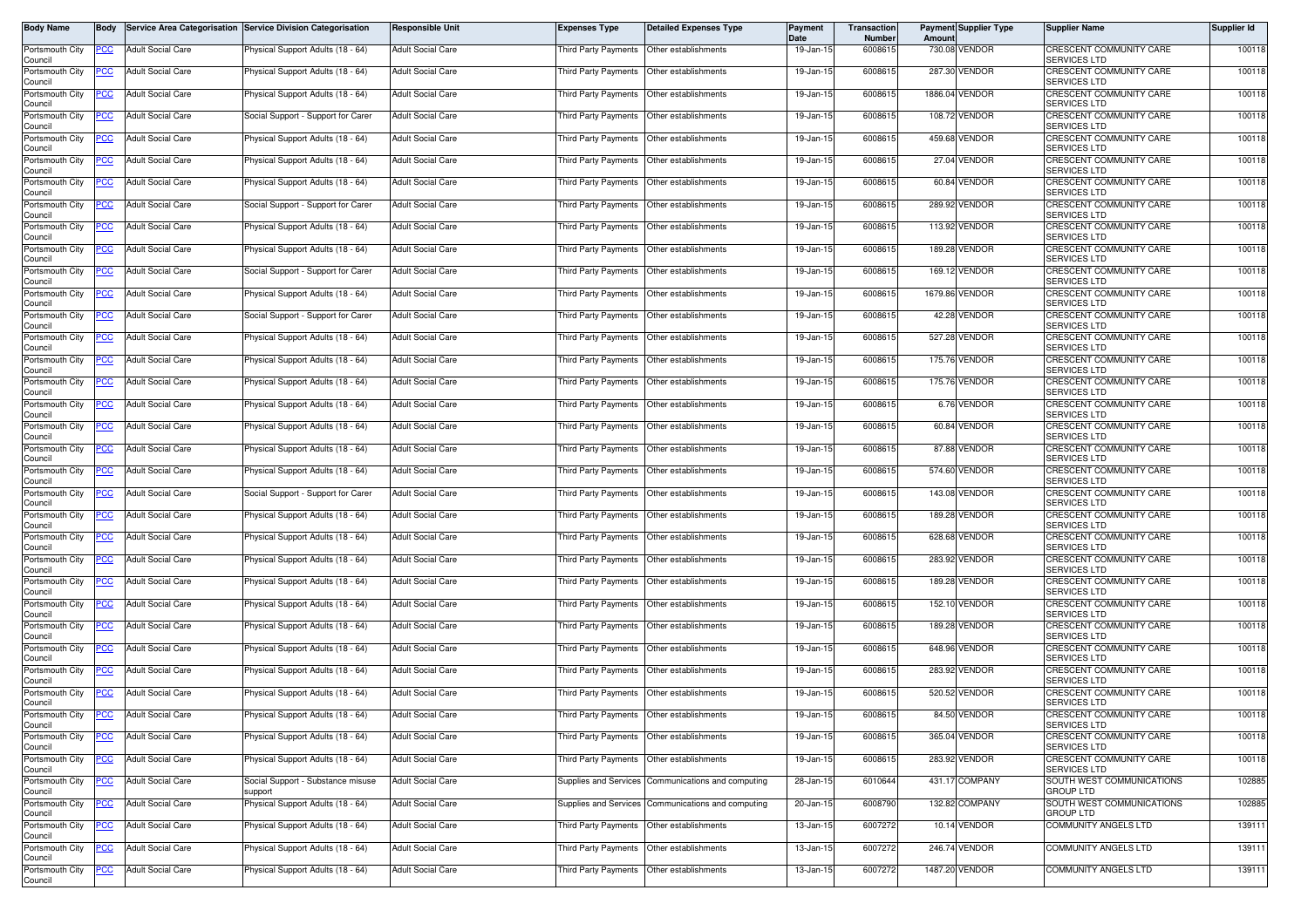| Body Name                  | Body        |                          | Service Area Categorisation Service Division Categorisation | <b>Responsible Unit</b>  | <b>Expenses Type</b>                        | <b>Detailed Expenses Type</b> | Payment<br>Date | Transaction<br><b>Number</b> | Amoun | <b>Payment Supplier Type</b> | <b>Supplier Name</b>        | Supplier Id |
|----------------------------|-------------|--------------------------|-------------------------------------------------------------|--------------------------|---------------------------------------------|-------------------------------|-----------------|------------------------------|-------|------------------------------|-----------------------------|-------------|
| Portsmouth City<br>Council | PCC         | <b>Adult Social Care</b> | Physical Support Adults (18 - 64)                           | <b>Adult Social Care</b> | Third Party Payments Other establishments   |                               | 13-Jan-15       | 6007272                      |       | 50.07 VENDOR                 | <b>COMMUNITY ANGELS LTD</b> | 139111      |
| Portsmouth City<br>Council | PCC         | <b>Adult Social Care</b> | Physical Support Adults (18 - 64)                           | <b>Adult Social Care</b> | Third Party Payments Other establishments   |                               | 13-Jan-15       | 6007272                      |       | 233.85 VENDOR                | COMMUNITY ANGELS LTD        | 139111      |
| Portsmouth City<br>Council | <u>PCC </u> | <b>Adult Social Care</b> | Social Support - Support for Carer                          | <b>Adult Social Care</b> | Third Party Payments Other establishments   |                               | 13-Jan-15       | 6007272                      |       | 48.32 VENDOR                 | COMMUNITY ANGELS LTD        | 139111      |
| Portsmouth City<br>Council | <u>PCC</u>  | <b>Adult Social Care</b> | Physical Support Adults (18 - 64)                           | <b>Adult Social Care</b> | Third Party Payments                        | Other establishments          | 13-Jan-15       | 6007272                      |       | 184.90 VENDOR                | COMMUNITY ANGELS LTD        | 139111      |
| Portsmouth City<br>Council | <u>PCC</u>  | <b>Adult Social Care</b> | Physical Support Adults (18 - 64)                           | <b>Adult Social Care</b> | Third Party Payments   Other establishments |                               | 13-Jan-15       | 6007272                      |       | 158.86 VENDOR                | <b>COMMUNITY ANGELS LTD</b> | 139111      |
| Portsmouth City<br>Council |             | <b>Adult Social Care</b> | Physical Support Adults (18 - 64)                           | <b>Adult Social Care</b> | Third Party Payments                        | Other establishments          | 13-Jan-15       | 6007272                      |       | 27.04 VENDOR                 | COMMUNITY ANGELS LTD        | 139111      |
| Portsmouth City<br>Council | <u>PCC</u>  | <b>Adult Social Care</b> | Physical Support Adults (18 - 64)                           | <b>Adult Social Care</b> | Third Party Payments   Other establishments |                               | 13-Jan-15       | 6007272                      |       | 202.80 VENDOR                | <b>COMMUNITY ANGELS LTD</b> | 139111      |
| Portsmouth City<br>Council | <u>PCC</u>  | <b>Adult Social Care</b> | Physical Support Adults (18 - 64)                           | <b>Adult Social Care</b> | Third Party Payments                        | Other establishments          | 13-Jan-15       | 6007272                      |       | 378.56 VENDOR                | COMMUNITY ANGELS LTD        | 139111      |
| Portsmouth City<br>Council | <u>PCC</u>  | <b>Adult Social Care</b> | Physical Support Adults (18 - 64)                           | <b>Adult Social Care</b> | Third Party Payments                        | Other establishments          | 13-Jan-15       | 6007272                      |       | 121.68 VENDOR                | <b>COMMUNITY ANGELS LTD</b> | 139111      |
| Portsmouth City<br>Council | PСC         | <b>Adult Social Care</b> | Physical Support Adults (18 - 64)                           | <b>Adult Social Care</b> | Third Party Payments   Other establishments |                               | 13-Jan-15       | 6007272                      |       | 425.88 VENDOR                | COMMUNITY ANGELS LTD        | 139111      |
| Portsmouth City<br>Council | <u>PCC </u> | <b>Adult Social Care</b> | Physical Support Adults (18 - 64)                           | <b>Adult Social Care</b> | Third Party Payments                        | Other establishments          | 13-Jan-15       | 6007272                      |       | 40.56 VENDOR                 | <b>COMMUNITY ANGELS LTD</b> | 139111      |
| Portsmouth City<br>Council | <u>PCC </u> | <b>Adult Social Care</b> | Physical Support Adults (18 - 64)                           | <b>Adult Social Care</b> | Third Party Payments                        | Other establishments          | 13-Jan-15       | 6007272                      |       | 47.32 VENDOR                 | COMMUNITY ANGELS LTD        | 139111      |
| Portsmouth City<br>Council | <u>PCC</u>  | <b>Adult Social Care</b> | Physical Support Adults (18 - 64)                           | <b>Adult Social Care</b> | Third Party Payments Other establishments   |                               | 13-Jan-15       | 6007272                      |       | <b>189.28 VENDOR</b>         | <b>COMMUNITY ANGELS LTD</b> | 139111      |
| Portsmouth City<br>Council | <u>CC </u>  | <b>Adult Social Care</b> | Physical Support Adults (18 - 64)                           | <b>Adult Social Care</b> | Third Party Payments                        | Other establishments          | 13-Jan-15       | 6007272                      |       | 239.98 VENDOR                | <b>COMMUNITY ANGELS LTD</b> | 139111      |
| Portsmouth City<br>Council | <u>PCC</u>  | <b>Adult Social Care</b> | Physical Support Adults (18 - 64)                           | <b>Adult Social Care</b> | Third Party Payments Other establishments   |                               | 13-Jan-15       | 6007272                      |       | 310.96 VENDOR                | <b>COMMUNITY ANGELS LTD</b> | 139111      |
| Portsmouth City<br>Council | <u>PCC</u>  | <b>Adult Social Care</b> | Physical Support Adults (18 - 64)                           | <b>Adult Social Care</b> | Third Party Payments                        | Other establishments          | 13-Jan-15       | 6007272                      |       | 206.18 VENDOR                | <b>COMMUNITY ANGELS LTD</b> | 139111      |
| Portsmouth City<br>Council | <u>PCC</u>  | <b>Adult Social Care</b> | Physical Support Adults (18 - 64)                           | <b>Adult Social Care</b> | Third Party Payments                        | Other establishments          | 13-Jan-15       | 6007272                      |       | 189.28 VENDOR                | <b>COMMUNITY ANGELS LTD</b> | 139111      |
| Portsmouth City<br>Council | PCC         | <b>Adult Social Care</b> | Physical Support Adults (18 - 64)                           | <b>Adult Social Care</b> | Third Party Payments   Other establishments |                               | 13-Jan-15       | 6007272                      |       | 81.12 VENDOR                 | <b>COMMUNITY ANGELS LTD</b> | 139111      |
| Portsmouth City<br>Council | <u>cc</u>   | <b>Adult Social Care</b> | Physical Support Adults (18 - 64)                           | <b>Adult Social Care</b> | Third Party Payments                        | Other establishments          | 13-Jan-15       | 6007272                      |       | 202.80 VENDOR                | COMMUNITY ANGELS LTD        | 139111      |
| Portsmouth City<br>Council | <u>PCC </u> | <b>Adult Social Care</b> | Physical Support Adults (18 - 64)                           | <b>Adult Social Care</b> | Third Party Payments                        | Other establishments          | 13-Jan-15       | 6007272                      |       | 189.28 VENDOR                | <b>COMMUNITY ANGELS LTD</b> | 139111      |
| Portsmouth City<br>Council | <u>PCC</u>  | <b>Adult Social Care</b> | Physical Support Adults (18 - 64)                           | <b>Adult Social Care</b> | Third Party Payments                        | Other establishments          | 13-Jan-15       | 6007272                      |       | 280.54 VENDOR                | <b>COMMUNITY ANGELS LTD</b> | 139111      |
| Portsmouth City<br>Council | <u>PCC</u>  | <b>Adult Social Care</b> | Physical Support Adults (18 - 64)                           | <b>Adult Social Care</b> | Third Party Payments                        | Other establishments          | 13-Jan-15       | 6007272                      |       | 182.52 VENDOR                | COMMUNITY ANGELS LTD        | 139111      |
| Portsmouth City<br>Council | <u>CC </u>  | <b>Adult Social Care</b> | Physical Support Adults (18 - 64)                           | <b>Adult Social Care</b> | Third Party Payments Other establishments   |                               | 13-Jan-15       | 6007272                      |       | 540.80 VENDOR                | COMMUNITY ANGELS LTD        | 139111      |
| Portsmouth City<br>Council | <u>PCC</u>  | <b>Adult Social Care</b> | <sup>9</sup> hysical Support Adults (18 - 64)               | <b>Adult Social Care</b> | Third Party Payments Other establishments   |                               | 13-Jan-15       | 6007272                      |       | 219.70 VENDOR                | COMMUNITY ANGELS LTD        | 139111      |
| Portsmouth City<br>Council | <u>PCC</u>  | <b>Adult Social Care</b> | Physical Support Adults (18 - 64)                           | <b>Adult Social Care</b> | Third Party Payments Other establishments   |                               | 13-Jan-15       | 6007272                      |       | 267.02 VENDOR                | <b>COMMUNITY ANGELS LTD</b> | 139111      |
| Portsmouth City<br>Council | PCC         | <b>Adult Social Care</b> | Physical Support Adults (18 - 64)                           | <b>Adult Social Care</b> | Third Party Payments   Other establishments |                               | 13-Jan-15       | 6007272                      |       | 256.88 VENDOR                | <b>COMMUNITY ANGELS LTD</b> | 139111      |
| Portsmouth City<br>Council | <u>PCC</u>  | <b>Adult Social Care</b> | Physical Support Adults (18 - 64)                           | <b>Adult Social Care</b> | Third Party Payments                        | Other establishments          | 13-Jan-15       | 6007272                      |       | 304.20 VENDOR                | COMMUNITY ANGELS LTD        | 139111      |
| Portsmouth City<br>Council | <u>PCC</u>  | <b>Adult Social Care</b> | Physical Support Adults (18 - 64)                           | <b>Adult Social Care</b> | Third Party Payments   Other establishments |                               | 13-Jan-15       | 6007272                      |       | 175.76 VENDOR                | <b>COMMUNITY ANGELS LTD</b> | 139111      |
| Portsmouth City<br>Council | <u>CC</u>   | <b>Adult Social Care</b> | Physical Support Adults (18 - 64)                           | <b>Adult Social Care</b> | Third Party Payments                        | Other establishments          | 13-Jan-15       | 6007272                      |       | 354.90 VENDOR                | COMMUNITY ANGELS LTD        | 139111      |
| Portsmouth City<br>Council | <u>PCC</u>  | <b>Adult Social Care</b> | Physical Support Adults (18 - 64)                           | <b>Adult Social Care</b> | Third Party Payments                        | Other establishments          | 13-Jan-15       | 6007272                      |       | 263.64 VENDOR                | <b>COMMUNITY ANGELS LTD</b> | 139111      |
| Portsmouth City<br>Council | <u>PCC</u>  | <b>Adult Social Care</b> | Physical Support Adults (18 - 64)                           | <b>Adult Social Care</b> | Third Party Payments Other establishments   |                               | 13-Jan-15       | 6007272                      |       | 175.76 VENDOR                | <b>COMMUNITY ANGELS LTD</b> | 139111      |
| Portsmouth City<br>Council | <u>PCC</u>  | <b>Adult Social Care</b> | Physical Support Adults (18 - 64)                           | <b>Adult Social Care</b> | Third Party Payments Other establishments   |                               | 13-Jan-15       | 6007272                      |       | 40.56 VENDOR                 | COMMUNITY ANGELS LTD        | 139111      |
| Portsmouth City<br>Council | <u>PCC</u>  | <b>Adult Social Care</b> | Physical Support Adults (18 - 64)                           | <b>Adult Social Care</b> | Third Party Payments  Other establishments  |                               | 13-Jan-15       | 6007272                      |       | 378.56 VENDOR                | <b>COMMUNITY ANGELS LTD</b> | 139111      |
| Portsmouth City<br>Council | <u>PCC</u>  | <b>Adult Social Care</b> | Physical Support Adults (18 - 64)                           | <b>Adult Social Care</b> | Third Party Payments Other establishments   |                               | 13-Jan-15       | 6007272                      |       | 6.76 VENDOR                  | <b>COMMUNITY ANGELS LTD</b> | 139111      |
| Portsmouth City<br>Council | <u>PCC</u>  | Adult Social Care        | Physical Support Adults (18 - 64)                           | <b>Adult Social Care</b> | Third Party Payments Other establishments   |                               | 13-Jan-15       | 6007272                      |       | 371.80 VENDOR                | COMMUNITY ANGELS LTD        | 139111      |
| Portsmouth City<br>Council | <u>PCC </u> | <b>Adult Social Care</b> | Physical Support Adults (18 - 64)                           | <b>Adult Social Care</b> | Third Party Payments Other establishments   |                               | 13-Jan-15       | 6007272                      |       | 561.08 VENDOR                | COMMUNITY ANGELS LTD        | 139111      |
| Portsmouth City<br>Council | <u>PCC</u>  | <b>Adult Social Care</b> | Social Support - Support for Carer                          | <b>Adult Social Care</b> | Third Party Payments Other establishments   |                               | 13-Jan-15       | 6007272                      |       | 434.88 VENDOR                | <b>COMMUNITY ANGELS LTD</b> | 139111      |
| Portsmouth City<br>Council | <u>PCC</u>  | <b>Adult Social Care</b> | Social Support - Support for Carer                          | <b>Adult Social Care</b> | Third Party Payments Other establishments   |                               | 13-Jan-15       | 6007272                      |       | 18.12 VENDOR                 | <b>COMMUNITY ANGELS LTD</b> | 139111      |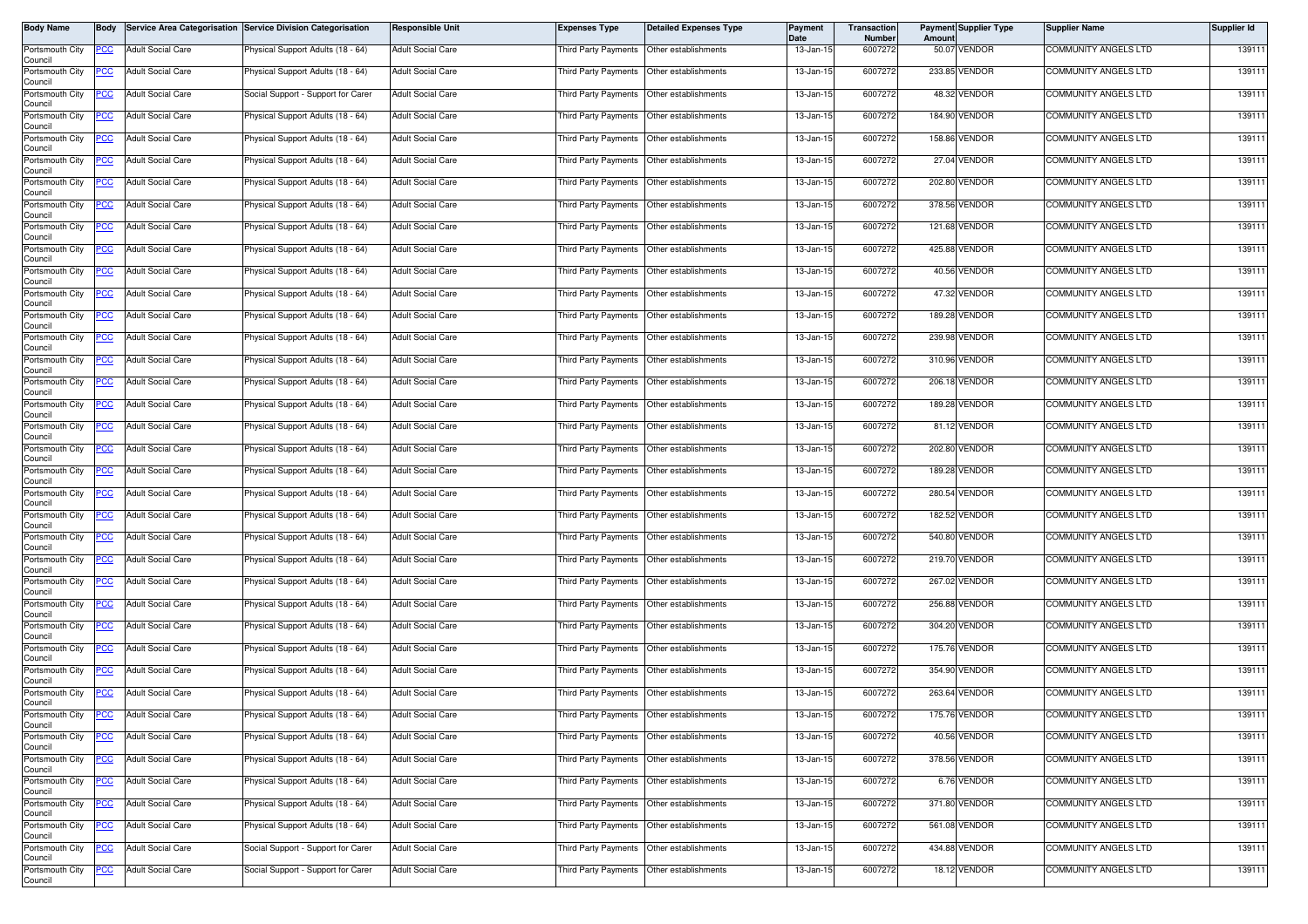| <b>Body Name</b>                              | <b>Body</b> |                                                    | Service Area Categorisation Service Division Categorisation | <b>Responsible Unit</b>                              | <b>Expenses Type</b>                        | <b>Detailed Expenses Type</b>                                       | <b>Payment</b><br>Date  | Transaction<br>Number | Amount          | <b>Payment Supplier Type</b>     | <b>Supplier Name</b>                               | <b>Supplier Id</b> |
|-----------------------------------------------|-------------|----------------------------------------------------|-------------------------------------------------------------|------------------------------------------------------|---------------------------------------------|---------------------------------------------------------------------|-------------------------|-----------------------|-----------------|----------------------------------|----------------------------------------------------|--------------------|
| Portsmouth City<br>Council                    | <u>PCC</u>  | <b>Adult Social Care</b>                           | Social Support - Support for Carer                          | <b>Adult Social Care</b>                             | Third Party Payments                        | Other establishments                                                | 13-Jan-15               | 6007272               |                 | 72.48 VENDOR                     | COMMUNITY ANGELS LTD                               | 139111             |
| Portsmouth City<br>Council                    | PСC         | <b>Adult Social Care</b>                           | Commissioning & service delivery                            | <b>Adult Social Care</b>                             | Employees                                   | Indirect employee expenses                                          | 14-Jan-15               | 6007849               |                 | 650.00 VENDOR                    | SOUTHAMPTON SOLENT UNIVERSITY                      | 108808             |
| Portsmouth City<br>Council                    | <u>CC </u>  | <b>Housing Services</b>                            | <b>Supporting People</b>                                    | <b>Adult Social Care</b>                             | hird Party Payments                         | Other establishments                                                | 13-Jan-15               | 6007357               |                 | 3832.39 VENDOR                   | <b>TWO SAINTS LTD</b>                              | 102584             |
| Portsmouth City<br>Council                    | <u>PCC</u>  | <b>Housing Services</b>                            | Supporting People                                           | <b>Adult Social Care</b>                             | <b>Third Party Payments</b>                 | Other establishments                                                | 13-Jan-15               | 6007306               |                 | 16440.00 VENDOR                  | GUINNESS CARE AND SUPPORT                          | 126537             |
| Portsmouth City<br>Council                    | <u>'CC</u>  | <b>Housing Services</b>                            | Supporting People                                           | <b>Adult Social Care</b>                             | <b>Third Party Payments</b>                 | Other establishments                                                | 13-Jan-15               | 6007254               | 11284.16 VENDOR |                                  | AFFINITY TRUST LTD                                 | 135643             |
| Portsmouth City<br>Council                    | PCC         | <b>Housing Services</b>                            | <b>Supporting People</b>                                    | <b>Adult Social Care</b>                             | Third Party Payments                        | Other establishments                                                | 13-Jan-15               | 6007350               |                 | 7934.64 VENDOR                   | THE SALVATION ARMY                                 | 103359             |
| Portsmouth City<br>Council                    | <u>CC</u>   | <b>Housing Services</b>                            | Supporting People                                           | <b>Adult Social Care</b>                             | Third Party Payments                        | Other establishments                                                | 13-Jan-15               | 6007350               |                 | 9404.00 VENDOR                   | THE SALVATION ARMY                                 | 103359             |
| Portsmouth City<br>Council                    | <u>'CC</u>  | <b>Housing Services</b>                            | Supporting People                                           | <b>Adult Social Care</b>                             | <b>Third Party Payments</b>                 | Other establishments                                                | 13-Jan-15               | 6007350               |                 | 6981.72 VENDOR                   | THE SALVATION ARMY                                 | 103359             |
| Portsmouth City<br>Council                    |             | <b>Housing Services</b>                            | Supporting People                                           | <b>Adult Social Care</b>                             | Third Party Payments                        | Other establishments                                                | 13-Jan-15               | 6007350               |                 | 2403.64 VENDOR                   | THE SALVATION ARMY                                 | 103359             |
| Portsmouth City<br>Council                    | PCC         | <b>Housing Services</b>                            | Supporting People                                           | <b>Adult Social Care</b>                             | <b>Third Party Payments</b>                 | Other establishments                                                | 13-Jan-15               | 6007350               |                 | 5802.24 VENDOR                   | THE SALVATION ARMY                                 | 103359             |
| Portsmouth City<br>Council                    | <u>cc</u>   | <b>Housing Services</b>                            | Supporting People                                           | <b>Adult Social Care</b>                             | <b>Third Party Payments</b>                 | Other establishments                                                | 13-Jan-15               | 6007350               |                 | 1601.92 VENDOR                   | THE SALVATION ARMY                                 | 103359             |
| Portsmouth City<br>Council                    | <u>PCC</u>  | <b>Housing Services</b>                            | <b>Supporting People</b>                                    | <b>Adult Social Care</b>                             | Third Party Payments  Other establishments  |                                                                     | 13-Jan-15               | 6007350               |                 | 1006.08 VENDOR                   | THE SALVATION ARMY                                 | 103359             |
| Portsmouth City<br>Council                    | <u>PCC</u>  | <b>Housing Services</b>                            | Supporting People                                           | <b>Adult Social Care</b>                             | Third Party Payments                        | Other establishments                                                | 13-Jan-15               | 6007351               |                 | 4328.28 VENDOR                   | THE SOCIETY OF ST JAMES                            | 101272             |
| Portsmouth City<br>Council                    | PCC         | <b>Housing Services</b>                            | Supporting People                                           | <b>Adult Social Care</b>                             | Third Party Payments Other establishments   |                                                                     | 13-Jan-15               | 6007351               | 11672.40 VENDOR |                                  | THE SOCIETY OF ST JAMES                            | 101272             |
| Portsmouth City<br>Council                    | PCC         | <b>Housing Services</b>                            | Supporting People                                           | <b>Adult Social Care</b>                             | Third Party Payments Other establishments   |                                                                     | 13-Jan-15               | 6007351               |                 | 1515.60 VENDOR                   | THE SOCIETY OF ST JAMES                            | 101272             |
| Portsmouth City<br>Council                    | <u>PCC</u>  | <b>Housing Services</b>                            | <b>Supporting People</b>                                    | <b>Adult Social Care</b>                             | Third Party Payments                        | Other establishments                                                | 13-Jan-15               | 6007351               |                 | 3566.32 VENDOR                   | THE SOCIETY OF ST JAMES                            | 101272             |
| Portsmouth City<br>Council                    | <u>PCC</u>  | <b>Housing Services</b>                            | Supporting People                                           | <b>Adult Social Care</b>                             | Third Party Payments                        | Other establishments                                                | 13-Jan-15               | 6007254               |                 | 12986.14 VENDOR                  | AFFINITY TRUST LTD                                 | 135643             |
| Portsmouth City<br>Council                    | <u>PCC</u>  | <b>Housing Services</b>                            | Supporting People                                           | <b>Adult Social Care</b>                             | Third Party Payments                        | Other establishments                                                | 13-Jan-15               | 6007351               |                 | 1812.32 VENDOR                   | THE SOCIETY OF ST JAMES                            | 101272             |
| Portsmouth City<br>Council                    | <u>PCC</u>  | <b>Housing Services</b>                            | Supporting People                                           | <b>Adult Social Care</b>                             | Third Party Payments                        | Other establishments                                                | 13-Jan-15               | 6007351               | 23560.76 VENDOR |                                  | THE SOCIETY OF ST JAMES                            | 101272             |
| Portsmouth City<br>Council                    | <u>PCC</u>  | <b>Housing Services</b>                            | Supporting People                                           | <b>Adult Social Care</b>                             | Third Party Payments                        | Other establishments                                                | 13-Jan-15               | 6007311               |                 | 4799.20 VENDOR                   | HOME GROUP LTD                                     | 102009             |
| Portsmouth City<br>Council                    | <u>PCC</u>  | <b>Housing Services</b>                            | Supporting People                                           | <b>Adult Social Care</b>                             | Third Party Payments                        | Other establishments                                                | 13-Jan-15               | 600731                |                 | 15941.12 VENDOR                  | HOME GROUP LTD                                     | 102009             |
| Portsmouth City<br>Council                    | <u>PCC</u>  | <b>Adult Social Care</b>                           | Physical Support Adults (18 - 64)                           | <b>Adult Social Care</b>                             | Third Party Payments                        | Other establishments                                                | 19-Jan-15               | 6008674               | 76067.76 VENDOR |                                  | SEVACARE (UK) LTD                                  | 136163             |
| Portsmouth City<br>Council                    | PСC         | <b>Adult Social Care</b>                           | Physical Support Adults (18 - 64)                           | <b>Adult Social Care</b>                             | Third Party Payments                        | Other establishments                                                | 19-Jan-15               | 6008674               | 30296.64 VENDOR |                                  | SEVACARE (UK) LTD                                  | 136163             |
| Portsmouth City<br>Council                    |             | <b>Adult Social Care</b>                           | Social Support - Support for Carer                          | <b>Adult Social Care</b>                             | Third Party Payments                        | Other establishments                                                | 05-Jan-15               | 6005956               |                 | 27.16 VENDOR                     | SEVACARE (UK) LTD                                  | 136163             |
| Portsmouth City<br>Council                    | <u>PCC</u>  | <b>Adult Social Care</b>                           | Physical Support Adults (18 - 64)                           | <b>Adult Social Care</b>                             | Third Party Payments Other establishments   |                                                                     | 05-Jan-15               | 6005956               |                 | 81.00 VENDOR                     | SEVACARE (UK) LTD                                  | 136163             |
| Portsmouth City<br>Council                    | <u>PCC</u>  | <b>Adult Social Care</b>                           | Physical Support Adults (18 - 64)                           | <b>Adult Social Care</b>                             | Third Party Payments Other establishments   |                                                                     | 09-Jan-15               | 6006953               |                 | 1757.60 VENDOR                   | SEVACARE (UK) LTD                                  | 136163             |
| Portsmouth City<br>Council                    | <u> РСС</u> | <b>Adult Social Care</b>                           | Social Support - Support for Carer                          | <b>Adult Social Care</b>                             | Third Party Payments                        | Other establishments                                                | 05-Jan-15               | 6005956               |                 | 54.08 VENDOR                     | SEVACARE (UK) LTD                                  | 136163             |
| Portsmouth City<br>Council                    | <u>'CC</u>  | <b>Adult Social Care</b>                           | Social Support - Support for Carer                          | <b>Adult Social Care</b>                             | Third Party Payments                        | Other establishments                                                | $\overline{05}$ -Jan-15 | 6005956               |                 | 289.92 VENDOR                    | SEVACARE (UK) LTD                                  | 136163             |
| Portsmouth City<br>Council                    | <u>PCC</u>  | <b>Adult Social Care</b>                           | Physical Support Adults (18 - 64)                           | <b>Adult Social Care</b>                             | <b>Third Party Payments</b>                 | Other establishments                                                | 05-Jan-15               | 6005956               |                 | 189.28 VENDOR                    | SEVACARE (UK) LTD                                  | 136163             |
| Portsmouth City<br>Council                    | <u>PCC</u>  | <b>Adult Social Care</b>                           | Social Support - Support for Carer                          | <b>Adult Social Care</b>                             | Third Party Payments                        | Other establishments                                                | 05-Jan-15               | 6005956               |                 | 132.32 VENDOR                    | SEVACARE (UK) LTD                                  | 136163             |
| Portsmouth City<br>Council                    | <b>PCC</b>  | <b>Adult Social Care</b>                           | Physical Support Adults (18 - 64)                           | <b>Adult Social Care</b>                             | Third Party Payments   Other establishments |                                                                     | 21-Jan-15               | 6008836               |                 | 360.00 VENDOR                    | BENEFICIAL FOUNDATION                              | 100585             |
| Portsmouth City<br>Council<br>Portsmouth City | <u>PCC</u>  | <b>Housing Services</b>                            | Supporting People                                           | <b>Adult Social Care</b>                             | Third Party Payments                        | Other establishments                                                | 13-Jan-15               | 6007351               |                 | 7170.22 VENDOR                   | THE SOCIETY OF ST JAMES                            | 101272             |
| Council<br>Portsmouth City                    | <u>PCC</u>  | <b>Housing Services</b>                            | <b>Supporting People</b><br><b>Supporting People</b>        | <b>Adult Social Care</b><br><b>Adult Social Care</b> | Third Party Payments Other establishments   |                                                                     | 13-Jan-15<br>13-Jan-15  | 6007351               |                 | 1925.00 VENDOR<br>7315.00 VENDOR | THE SOCIETY OF ST JAMES<br>THE SOCIETY OF ST JAMES | 101272<br>101272   |
| Council<br>Portsmouth City                    |             | <b>Housing Services</b>                            |                                                             |                                                      | <b>Third Party Payments</b>                 | Other establishments                                                | 13-Jan-15               | 6007351<br>6007333    |                 | 1839.44 VENDOR                   | RICHMOND FELLOWSHIP                                | 102529             |
| Council<br>Portsmouth City                    | <u>PCC</u>  | <b>Housing Services</b><br><b>Housing Services</b> | <b>Supporting People</b>                                    | <b>Adult Social Care</b><br><b>Adult Social Care</b> | Third Party Payments                        | Other establishments                                                |                         | 6007333               |                 | 19075.48 VENDOR                  | RICHMOND FELLOWSHIP                                | 102529             |
| Council<br>Portsmouth City                    | 'СС         | <b>Housing Services</b>                            | <b>Supporting People</b>                                    | <b>Adult Social Care</b>                             | Third Party Payments                        | Third Party Payments   Other establishments<br>Other establishments | 13-Jan-15               | 6007333               |                 | 241.20 VENDOR                    | RICHMOND FELLOWSHIP                                | 102529             |
| Council                                       | <u>PCC</u>  |                                                    | Supporting People                                           |                                                      |                                             | Other establishments                                                | 13-Jan-15               |                       |                 |                                  |                                                    |                    |
| Portsmouth City<br>Council                    | <u>'CC</u>  | <b>Housing Services</b>                            | <b>Supporting People</b>                                    | <b>Adult Social Care</b>                             | Third Party Payments                        |                                                                     | 13-Jan-15               | 6007333               |                 | 4228.56 VENDOR                   | RICHMOND FELLOWSHIP                                | 102529             |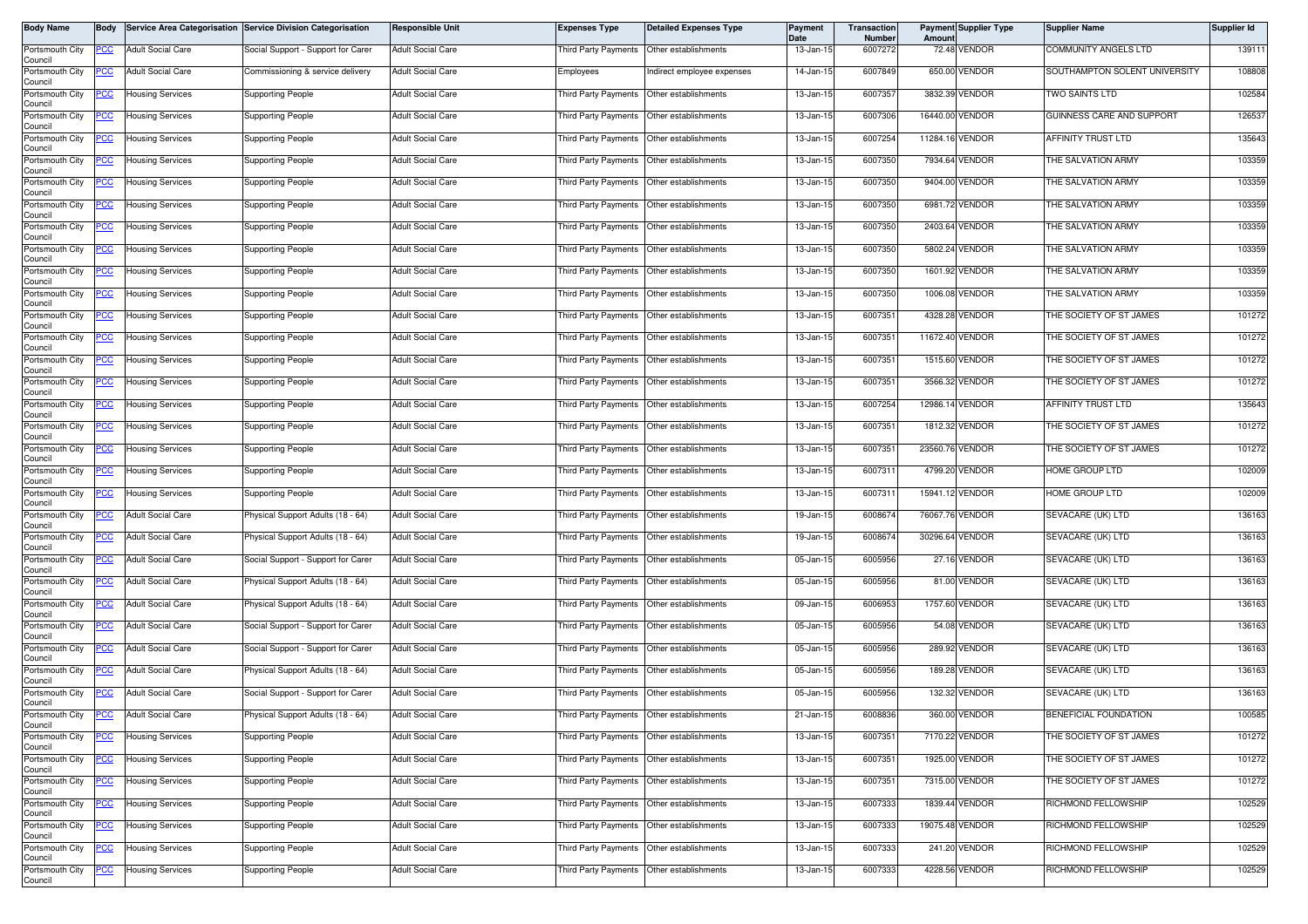| <b>Body Name</b>                      | <b>Body</b> |                          | Service Area Categorisation Service Division Categorisation | <b>Responsible Unit</b>  | <b>Expenses Type</b>            | <b>Detailed Expenses Type</b> | <b>Payment</b><br>Date | <b>Transaction</b><br><b>Number</b> | Amoun    | <b>Payment Supplier Type</b> | <b>Supplier Name</b>                         | <b>Supplier Id</b> |
|---------------------------------------|-------------|--------------------------|-------------------------------------------------------------|--------------------------|---------------------------------|-------------------------------|------------------------|-------------------------------------|----------|------------------------------|----------------------------------------------|--------------------|
| Portsmouth City<br>Council            | <u>PCC</u>  | <b>Housing Services</b>  | Supporting People                                           | <b>Adult Social Care</b> | <b>Third Party Payments</b>     | Other establishments          | 13-Jan-15              | 6007352                             |          | 11433.12 VENDOR              | THE YOU TRUST                                | 101215             |
| Portsmouth City                       | PСC         | <b>Housing Services</b>  | <b>Supporting People</b>                                    | Adult Social Care        | Third Party Payments            | Other establishments          | 13-Jan-15              | 6007299                             |          | 7371.00 VENDOR               | E C ROBERTS CENTRE                           | 100474             |
| Council<br>Portsmouth City<br>Council | <u>CC </u>  | <b>Housing Services</b>  | <b>Supporting People</b>                                    | Adult Social Care        | Third Party Payments            | Other establishments          | 13-Jan-15              | 6007299                             |          | 4140.00 VENDOR               | E C ROBERTS CENTRE                           | 100474             |
| Portsmouth City<br>Council            | <u>PCC</u>  | <b>Housing Services</b>  | Supporting People                                           | <b>Adult Social Care</b> | Third Party Payments            | Other establishments          | 13-Jan-15              | 6007299                             |          | 7385.28 VENDOR               | E C ROBERTS CENTRE                           | 100474             |
| Portsmouth City<br>Council            | <u>'CC</u>  | <b>Housing Services</b>  | Supporting People                                           | <b>Adult Social Care</b> | Third Party Payments            | Other establishments          | 13-Jan-15              | 6007350                             |          | 16150.40 VENDOR              | THE SALVATION ARMY                           | 103359             |
| Portsmouth City<br>Council            | PCC         | <b>Housing Services</b>  | Supporting People                                           | <b>Adult Social Care</b> | Third Party Payments            | Other establishments          | 13-Jan-15              | 6007357                             | 22913.97 | <b>VENDOR</b>                | <b>TWO SAINTS LTD</b>                        | 102584             |
| Portsmouth City<br>Council            | <u>CC</u>   | <b>Housing Services</b>  | Supporting People                                           | <b>Adult Social Care</b> | Third Party Payments            | Other establishments          | 13-Jan-15              | 6007357                             |          | 7487.12 VENDOR               | TWO SAINTS LTD                               | 102584             |
| Portsmouth City<br>Council            | <u>'CC</u>  | <b>Housing Services</b>  | Supporting People                                           | <b>Adult Social Care</b> | <b>Third Party Payments</b>     | Other establishments          | 13-Jan-15              | 6007357                             |          | 2984.20 VENDOR               | <b>TWO SAINTS LTD</b>                        | 102584             |
| Portsmouth City<br>Council            |             | <b>Housing Services</b>  | Supporting People                                           | <b>Adult Social Care</b> | Third Party Payments            | Other establishments          | 13-Jan-15              | 6007357                             |          | 1788.02 VENDOR               | <b>TWO SAINTS LTD</b>                        | 102584             |
| Portsmouth City<br>Council            | PCC         | <b>Adult Social Care</b> | Physical Support Adults (18 - 64)                           | <b>Adult Social Care</b> | Premises-Related<br>Expenditure | Rents                         | 19-Jan-15              | 6008688                             |          | 1050.00 VENDOR               | STAMSHAW & TIPNER COMMUNITY<br><b>CENTRE</b> | 108330             |
| Portsmouth City<br>Council            | cс          | <b>Adult Social Care</b> | Physical Support Adults (18 - 64)                           | <b>Adult Social Care</b> | Employees                       | Direct employee expenses      | 14-Jan-15              | 6007856                             |          | 559.09 VENDOR                | STAFF 2000 LIMITED                           | 116613             |
| Portsmouth City<br>Council            | PCC         | <b>Adult Social Care</b> | Physical Support Adults (18 - 64)                           | Adult Social Care        | Employees                       | Direct employee expenses      | 08-Jan-15              | 6006672                             |          | 226.45 VENDOR                | STAFF 2000 LIMITED                           | 116613             |
| Portsmouth City<br>Council            | <u>PCC</u>  | <b>Adult Social Care</b> | Physical Support Adults (18 - 64)                           | Adult Social Care        | Employees                       | Direct employee expenses      | 07-Jan-15              | 6006501                             |          | 67.93 VENDOR                 | STAFF 2000 LIMITED                           | 116613             |
| Portsmouth City<br>Council            | PCC         | <b>Adult Social Care</b> | Physical Support Adults (18 - 64)                           | <b>Adult Social Care</b> | Employees                       | Direct employee expenses      | 07-Jan-15              | 6006501                             |          | 556.46 VENDOR                | STAFF 2000 LIMITED                           | 116613             |
| Portsmouth City<br>Council            | PCC         | <b>Adult Social Care</b> | Social Care Activities                                      | <b>Adult Social Care</b> | Third Party Payments            | Other establishments          | 30-Jan-15              | 6010995                             |          | 221.67 VENDOR                | SAFEGUARDING GP                              | 137636             |
| Portsmouth City<br>Council            | <u>PCC</u>  | <b>Adult Social Care</b> | Physical Support Adults (18 - 64)                           | <b>Adult Social Care</b> | Premises-Related<br>Expenditure | Rents                         | 19-Jan-15              | 6008688                             |          | 45.00 VENDOR                 | STAMSHAW & TIPNER COMMUNITY<br>CENTRE        | 108330             |
| Portsmouth City<br>Council            |             | <b>Adult Social Care</b> | Physical Support Adults (18 - 64)                           | Adult Social Care        | Employees                       | Direct employee expenses      | 14-Jan-15              | 6007856                             |          | 549.73 VENDOR                | STAFF 2000 LIMITED                           | 116613             |
| Portsmouth City<br>Council            | <u>PCC</u>  | <b>Adult Social Care</b> | Physical Support Adults (18 - 64)                           | <b>Adult Social Care</b> | Employees                       | Direct employee expenses      | 14-Jan-15              | 6007856                             |          | 203.78 VENDOR                | STAFF 2000 LIMITED                           | 116613             |
| Portsmouth City<br>Council            | <u>PCC</u>  | <b>Adult Social Care</b> | Physical Support Adults (18 - 64)                           | <b>Adult Social Care</b> | Employees                       | Direct employee expenses      | 14-Jan-15              | 6007856                             |          | 475.48 VENDOR                | STAFF 2000 LIMITED                           | 116613             |
| Portsmouth City<br>Council            | PCC         | <b>Adult Social Care</b> | Physical Support Adults (18 - 64)                           | <b>Adult Social Care</b> | Employees                       | Direct employee expenses      | 15-Jan-15              | 6008096                             |          | 243.22 VENDOR                | SFACATERING.COM                              | 100064             |
| Portsmouth City<br>Council            | <u>PCC</u>  | <b>Adult Social Care</b> | Physical Support Adults (18 - 64)                           | Adult Social Care        | Employees                       | Direct employee expenses      | 15-Jan-15              | 6008096                             |          | 182.66 VENDOR                | SFACATERING.COM                              | 100064             |
| Portsmouth City<br>Council            | <u>PCC</u>  | <b>Adult Social Care</b> | Physical Support Adults (18 - 64)                           | <b>Adult Social Care</b> | Employees                       | Direct employee expenses      | 22-Jan-15              | 6009448                             |          | 203.78 VENDOR                | STAFF 2000 LIMITED                           | 116613             |
| Portsmouth City<br>Council            | PСC         | <b>Adult Social Care</b> | Physical Support Adults (18 - 64)                           | <b>Adult Social Care</b> | Employees                       | Direct employee expenses      | 21-Jan-15              | 6009301                             |          | 412.78 VENDOR                | STAFF 2000 LIMITED                           | 116613             |
| Portsmouth City<br>Council            |             | <b>Adult Social Care</b> | hysical Support Adults (18 - 64)                            | <b>Adult Social Care</b> | Employees                       | Direct employee expenses      | 21-Jan-15              | 6009301                             |          | 623.23 VENDOR                | STAFF 2000 LIMITED                           | 116613             |
| Portsmouth City<br>Council            | <u>PCC</u>  | <b>Adult Social Care</b> | Physical Support Adults (18 - 64)                           | <b>Adult Social Care</b> | Employees                       | Direct employee expenses      | 22-Jan-15              | 6009448                             |          | 1665.32 VENDOR               | STAFF 2000 LIMITED                           | 116613             |
| Portsmouth City<br>Council            | <u>PCC</u>  | <b>Adult Social Care</b> | Physical Support Adults (18 - 64)                           | <b>Adult Social Care</b> | Employees                       | Direct employee expenses      | 26-Jan-15              | 6010014                             |          | 1854.23 VENDOR               | STAFF 2000 LIMITED                           | 116613             |
| Portsmouth City<br>Council            | <u> РСС</u> | <b>Adult Social Care</b> | Physical Support Adults (18 - 64)                           | <b>Adult Social Care</b> | Employees                       | Direct employee expenses      | 26-Jan-15              | 6010014                             |          | 418.53 VENDOR                | STAFF 2000 LIMITED                           | 116613             |
| Portsmouth City<br>Council            | <u>'CC</u>  | <b>Adult Social Care</b> | Physical Support Adults (18 - 64)                           | <b>Adult Social Care</b> | Employees                       | Direct employee expenses      | 28-Jan-15              | 6010649                             |          | 219.45 VENDOR                | STAFF 2000 LIMITED                           | 116613             |
| Portsmouth City<br>Council            | <u>PCC</u>  | <b>Adult Social Care</b> | Physical Support Adults (18 - 64)                           | <b>Adult Social Care</b> | Employees                       | Direct employee expenses      | 19-Jan-15              | 6008687                             |          | 135.86 VENDOR                | STAFF 2000 LIMITED                           | 116613             |
| Portsmouth City<br>Council            | <u>PCC</u>  | <b>Adult Social Care</b> | Physical Support Adults (18 - 64)                           | <b>Adult Social Care</b> | Premises-Related<br>Expenditure | Rents                         | 12-Jan-15              | 6007144                             |          | 513.36 VENDOR                | JOHN POUNDS COMMUNITY TRUST                  | 117193             |
| Portsmouth City<br>Council            | <b>PCC</b>  | <b>Adult Social Care</b> | Assistive Equipment & Technology                            | <b>Adult Social Care</b> | Third Party Payments            | Other establishments          | 15-Jan-15              | 6008062                             |          | 42540.75 VENDOR              | MILLBROOK HEALTHCARE                         | 138225             |
| Portsmouth City<br>Council            | <u>PCC</u>  | <b>Adult Social Care</b> | Assistive Equipment & Technology                            | Adult Social Care        | Third Party Payments            | Other establishments          | 15-Jan-15              | 6008062                             |          | 42540.75 VENDOR              | MILLBROOK HEALTHCARE                         | 138225             |
| Portsmouth City<br>Council            | PCC         | <b>Adult Social Care</b> | Physical Support Adults (18 - 64)                           | <b>Adult Social Care</b> | Premises-Related<br>Expenditure | Rents                         | 16-Jan-15              | 6008304                             |          | 5750.00 VENDOR               | <b>ENABLE ABILITY</b>                        | 104288             |
| Portsmouth City<br>Council            | cc          | <b>Adult Social Care</b> | Social Support - Support for Carer                          | <b>Adult Social Care</b> | <b>Third Party Payments</b>     | Other establishments          | 30-Jan-15              | 6010997                             |          | 548.64 VENDOR                | SAGA HOMECARE                                | 137338             |
| Portsmouth City<br>Council            | <u>PCC</u>  | <b>Adult Social Care</b> | Physical Support Adults (18 - 64)                           | <b>Adult Social Care</b> | Third Party Payments            | Other establishments          | 30-Jan-15              | 6010997                             |          | 162.00 VENDOR                | SAGA HOMECARE                                | 137338             |
| Portsmouth City<br>Council            | ပင          | <b>Adult Social Care</b> | Physical Support Adults (18 - 64)                           | <b>Adult Social Care</b> | Third Party Payments            | Other establishments          | 07-Jan-15              | 6006488                             |          | 216.32 VENDOR                | SAGA HOMECARE                                | 137338             |
| Portsmouth City<br>Council            | <u>PCC</u>  | <b>Adult Social Care</b> | Physical Support Adults (18 - 64)                           | Adult Social Care        | Third Party Payments            | Other establishments          | 07-Jan-15              | 6006488                             |          | 81.12 VENDOR                 | <b>SAGA HOMECARE</b>                         | 137338             |
| Portsmouth City<br>Council            | <u>'CC</u>  | <b>Adult Social Care</b> | Physical Support Adults (18 - 64)                           | <b>Adult Social Care</b> | Third Party Payments            | Other establishments          | 07-Jan-15              | 6006488                             |          | 473.20 VENDOR                | SAGA HOMECARE                                | 137338             |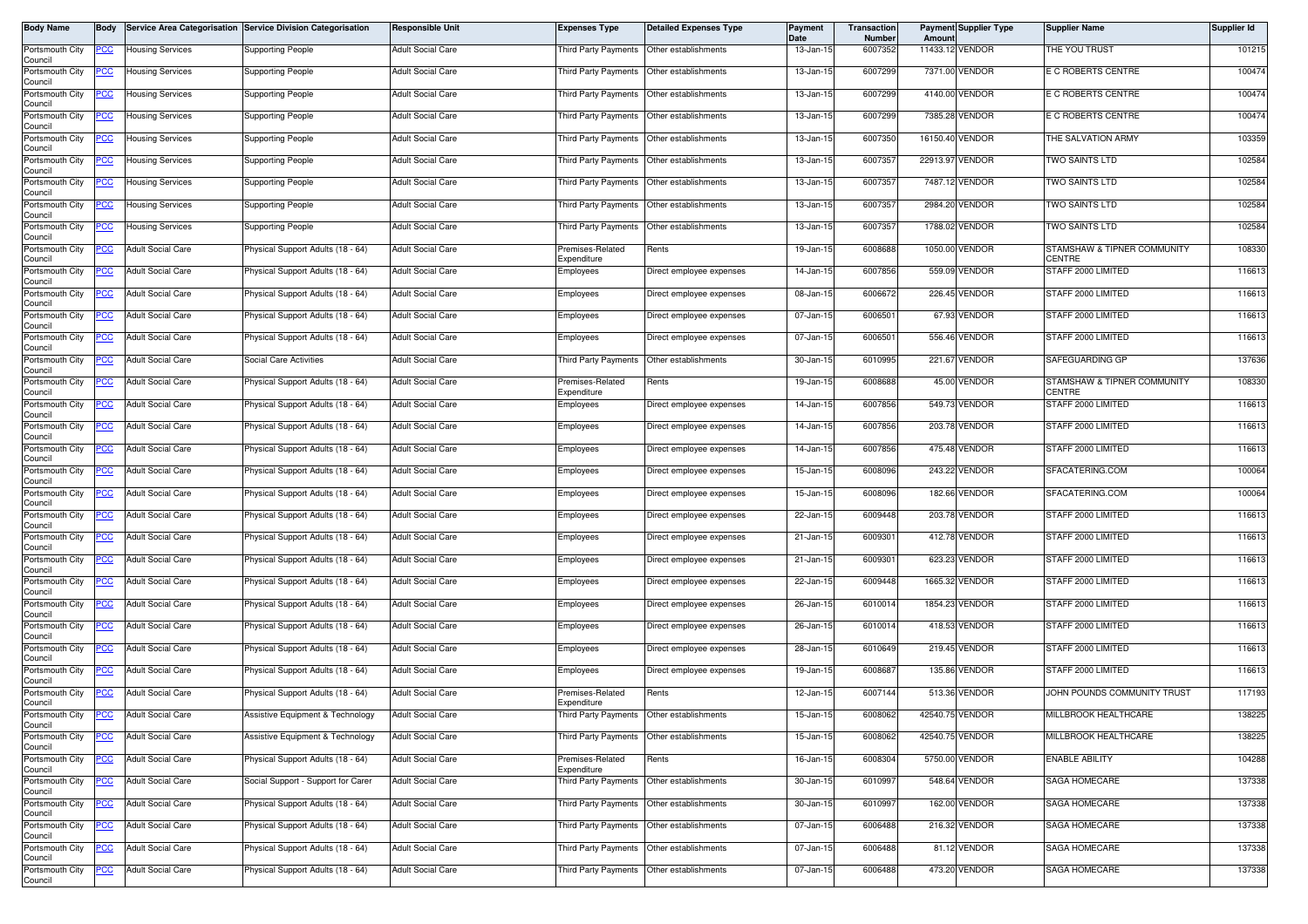| Body Name                  | Body       |                          | Service Area Categorisation Service Division Categorisation | <b>Responsible Unit</b>  | <b>Expenses Type</b>                      | <b>Detailed Expenses Type</b>             | Payment<br>Date | <b>Transaction</b><br><b>Number</b> | Amount | <b>Payment Supplier Type</b> | <b>Supplier Name</b> | Supplier Id |
|----------------------------|------------|--------------------------|-------------------------------------------------------------|--------------------------|-------------------------------------------|-------------------------------------------|-----------------|-------------------------------------|--------|------------------------------|----------------------|-------------|
| Portsmouth City<br>Council | PCC        | <b>Adult Social Care</b> | Physical Support Adults (18 - 64)                           | <b>Adult Social Care</b> | Third Party Payments                      | Other establishments                      | 07-Jan-15       | 6006488                             |        | 74.36 VENDOR                 | SAGA HOMECARE        | 137338      |
| Portsmouth City<br>Council | PCC.       | <b>Adult Social Care</b> | Physical Support Adults (18 - 64)                           | <b>Adult Social Care</b> |                                           | Third Party Payments Other establishments | 07-Jan-15       | 6006488                             |        | 283.92 VENDOR                | SAGA HOMECARE        | 137338      |
| Portsmouth City<br>Council | °СС        | <b>Adult Social Care</b> | Physical Support Adults (18 - 64)                           | <b>Adult Social Care</b> |                                           | Third Party Payments Other establishments | 07-Jan-15       | 6006488                             |        | 564.46 VENDOR                | SAGA HOMECARE        | 137338      |
| Portsmouth City<br>Council | <u>PCC</u> | <b>Adult Social Care</b> | Physical Support Adults (18 - 64)                           | <b>Adult Social Care</b> | Third Party Payments                      | Other establishments                      | 07-Jan-15       | 6006488                             |        | 567.84 VENDOR                | SAGA HOMECARE        | 137338      |
| Portsmouth City<br>Council | PСC        | <b>Adult Social Care</b> | Physical Support Adults (18 - 64)                           | <b>Adult Social Care</b> | <b>Third Party Payments</b>               | Other establishments                      | 07-Jan-15       | 6006488                             |        | 216.32 VENDOR                | <b>SAGA HOMECARE</b> | 137338      |
| Portsmouth City<br>Council | <u>'CC</u> | <b>Adult Social Care</b> | Physical Support Adults (18 - 64)                           | <b>Adult Social Care</b> | Third Party Payments                      | Other establishments                      | 07-Jan-15       | 6006488                             |        | 473.20 VENDOR                | SAGA HOMECARE        | 137338      |
| Portsmouth City<br>Council | <u>PCC</u> | <b>Adult Social Care</b> | Social Support - Support for Carer                          | <b>Adult Social Care</b> | Third Party Payments                      | Other establishments                      | 07-Jan-15       | 6006488                             |        | 283.92 VENDOR                | SAGA HOMECARE        | 137338      |
| Portsmouth City<br>Council | <b>PCC</b> | <b>Adult Social Care</b> | Physical Support Adults (18 - 64)                           | <b>Adult Social Care</b> | Third Party Payments                      | Other establishments                      | 07-Jan-15       | 6006488                             |        | 81.12 VENDOR                 | SAGA HOMECARE        | 137338      |
| Portsmouth City<br>Council | PСC        | <b>Adult Social Care</b> | Physical Support Adults (18 - 64)                           | <b>Adult Social Care</b> | <b>Third Party Payments</b>               | Other establishments                      | 07-Jan-15       | 6006488                             |        | 189.28 VENDOR                | SAGA HOMECARE        | 137338      |
| Portsmouth City<br>Council | PСC        | <b>Adult Social Care</b> | Physical Support Adults (18 - 64)                           | <b>Adult Social Care</b> | Third Party Payments                      | Other establishments                      | 07-Jan-15       | 6006488                             |        | 473.20 VENDOR                | SAGA HOMECARE        | 137338      |
| Portsmouth City<br>Council | °СС        | <b>Adult Social Care</b> | Physical Support Adults (18 - 64)                           | <b>Adult Social Care</b> | Third Party Payments                      | Other establishments                      | 07-Jan-15       | 6006488                             |        | 283.92 VENDOR                | SAGA HOMECARE        | 137338      |
| Portsmouth City<br>Council |            | <b>Adult Social Care</b> | Physical Support Adults (18 - 64)                           | <b>Adult Social Care</b> | Third Party Payments                      | Other establishments                      | 07-Jan-15       | 6006488                             |        | 182.52 VENDOR                | SAGA HOMECARE        | 137338      |
| Portsmouth City<br>Council | PСC        | <b>Adult Social Care</b> | Physical Support Adults (18 - 64)                           | <b>Adult Social Care</b> | <b>Third Party Payments</b>               | Other establishments                      | 07-Jan-15       | 6006488                             |        | 571.22 VENDOR                | SAGA HOMECARE        | 137338      |
| Portsmouth City<br>Council | °СС        | <b>Adult Social Care</b> | Physical Support Adults (18 - 64)                           | <b>Adult Social Care</b> | Third Party Payments                      | Other establishments                      | 07-Jan-15       | 6006488                             |        | 54.08 VENDOR                 | <b>SAGA HOMECARE</b> | 137338      |
| Portsmouth City<br>Council |            | <b>Adult Social Care</b> | Social Support - Support for Carer                          | <b>Adult Social Care</b> |                                           | Third Party Payments Other establishments | 07-Jan-15       | 6006488                             |        | 243.36 VENDOR                | <b>SAGA HOMECARE</b> | 137338      |
| Portsmouth City<br>Council | <u>CC </u> | <b>Adult Social Care</b> | Physical Support Adults (18 - 64)                           | <b>Adult Social Care</b> | Third Party Payments                      | Other establishments                      | 07-Jan-15       | 6006488                             |        | 54.08 VENDOR                 | SAGA HOMECARE        | 137338      |
| Portsmouth City<br>Council | <u>CC </u> | <b>Adult Social Care</b> | Physical Support Adults (18 - 64)                           | <b>Adult Social Care</b> | <b>Third Party Payments</b>               | Other establishments                      | 07-Jan-15       | 6006488                             |        | 121.68 VENDOR                | SAGA HOMECARE        | 137338      |
| Portsmouth City<br>Council | ∍сс        | <b>Adult Social Care</b> | Physical Support Adults (18 - 64)                           | <b>Adult Social Care</b> | Third Party Payments                      | Other establishments                      | 07-Jan-15       | 6006488                             |        | 67.60 VENDOR                 | SAGA HOMECARE        | 137338      |
| Portsmouth City<br>Council | <u>cc</u>  | <b>Adult Social Care</b> | Physical Support Adults (18 - 64)                           | <b>Adult Social Care</b> | Third Party Payments                      | Other establishments                      | 07-Jan-15       | 6006488                             |        | 395.46 VENDOR                | SAGA HOMECARE        | 137338      |
| Portsmouth City<br>Council |            | <b>Adult Social Care</b> | Physical Support Adults (18 - 64)                           | <b>Adult Social Care</b> | Third Party Payments                      | Other establishments                      | 07-Jan-15       | 6006488                             |        | 189.28 VENDOR                | SAGA HOMECARE        | 137338      |
| Portsmouth City<br>Council | PСC        | <b>Adult Social Care</b> | Physical Support Adults (18 - 64)                           | <b>Adult Social Care</b> | <b>Third Party Payments</b>               | Other establishments                      | 07-Jan-15       | 6006488                             |        | 74.36 VENDOR                 | SAGA HOMECARE        | 137338      |
| Portsmouth City<br>Council | PСC        | <b>Adult Social Care</b> | Physical Support Adults (18 - 64)                           | <b>Adult Social Care</b> | Third Party Payments                      | Other establishments                      | 07-Jan-15       | 6006488                             |        | 121.68 VENDOR                | SAGA HOMECARE        | 137338      |
| Portsmouth City<br>Council | сC         | <b>Adult Social Care</b> | Physical Support Adults (18 - 64)                           | <b>Adult Social Care</b> | Third Party Payments                      | Other establishments                      | 07-Jan-15       | 6006488                             |        | 40.56 VENDOR                 | SAGA HOMECARE        | 137338      |
| Portsmouth City<br>Council | PСC        | <b>Adult Social Care</b> | Assistive Equipment & Technology                            | <b>Adult Social Care</b> | Fransport-Related<br>Expenditure          | Public transport                          | 15-Jan-15       | 6007906                             |        | 99.60 VENDOR                 | AQUA CARS LIMITED    | 100011      |
| Portsmouth City<br>Council | PСC        | <b>Adult Social Care</b> | Physical Support Adults (18 - 64)                           | <b>Adult Social Care</b> | Third Party Payments                      | Other establishments                      | 07-Jan-15       | 6006062                             |        | 736.84 VENDOR                | <b>B S CARE LTD</b>  | 100114      |
| Portsmouth City<br>Council | PCC.       | <b>Adult Social Care</b> | Physical Support Adults (18 - 64)                           | <b>Adult Social Care</b> | Third Party Payments                      | Other establishments                      | 13-Jan-15       | 6007260                             |        | 1906.32 VENDOR               | <b>B S CARE LTD</b>  | 100114      |
| Portsmouth City<br>Council | <u>PCC</u> | <b>Adult Social Care</b> | Physical Support Adults (18 - 64)                           | <b>Adult Social Care</b> | Third Party Payments                      | Other establishments                      | 13-Jan-15       | 6007260                             |        | 757.12 VENDOR                | <b>B S CARE LTD</b>  | 100114      |
| Portsmouth City<br>Council | <u>PCC</u> | <b>Adult Social Care</b> | Physical Support Adults (18 - 64)                           | <b>Adult Social Care</b> | Third Party Payments                      | Other establishments                      | 13-Jan-15       | 6007260                             |        | 189.36 VENDOR                | <b>B S CARE LTD</b>  | 100114      |
| Portsmouth City<br>Council | <u>'CC</u> | <b>Adult Social Care</b> | Physical Support Adults (18 - 64)                           | <b>Adult Social Care</b> | Third Party Payments                      | Other establishments                      | 13-Jan-15       | 6007260                             |        | 54.00 VENDOR                 | <b>B S CARE LTD</b>  | 100114      |
| Portsmouth City<br>Council | <u>PCC</u> | <b>Adult Social Care</b> | Physical Support Adults (18 - 64)                           | <b>Adult Social Care</b> | <b>Third Party Payments</b>               | Other establishments                      | 13-Jan-15       | 6007260                             |        | 182.52 VENDOR                | <b>B S CARE LTD</b>  | 100114      |
| Portsmouth City<br>Council | <b>PCC</b> | <b>Adult Social Care</b> | Physical Support Adults (18 - 64)                           | <b>Adult Social Care</b> | Third Party Payments Other establishments |                                           | 13-Jan-15       | 6007260                             |        | 189.28 VENDOR                | <b>B S CARE LTD</b>  | 100114      |
| Portsmouth City<br>Council |            | <b>Adult Social Care</b> | Physical Support Adults (18 - 64)                           | <b>Adult Social Care</b> | Third Party Payments Other establishments |                                           | 13-Jan-15       | 6007260                             |        | 375.18 VENDOR                | <b>B S CARE LTD</b>  | 100114      |
| Portsmouth City<br>Council | сC         | <b>Adult Social Care</b> | Physical Support Adults (18 - 64)                           | <b>Adult Social Care</b> | Third Party Payments                      | Other establishments                      | 13-Jan-15       | 6007260                             |        | 209.56 VENDOR                | <b>B S CARE LTD</b>  | 100114      |
| Portsmouth City<br>Council | PСC        | <b>Adult Social Care</b> | Physical Support Adults (18 - 64)                           | <b>Adult Social Care</b> | Third Party Payments                      | Other establishments                      | 13-Jan-15       | 6007260                             |        | 121.68 VENDOR                | <b>B S CARE LTD</b>  | 100114      |
| Portsmouth City<br>Council | PСC        | <b>Adult Social Care</b> | Physical Support Adults (18 - 64)                           | <b>Adult Social Care</b> | Third Party Payments                      | Other establishments                      | 13-Jan-15       | 6007260                             |        | 290.68 VENDOR                | <b>B S CARE LTD</b>  | 100114      |
| Portsmouth City<br>Council |            | <b>Adult Social Care</b> | Physical Support Adults (18 - 64)                           | <b>Adult Social Care</b> | Third Party Payments Other establishments |                                           | 13-Jan-15       | 6007260                             |        | 334.62 VENDOR                | <b>B S CARE LTD</b>  | 100114      |
| Portsmouth City<br>Council | <u>CC</u>  | <b>Adult Social Care</b> | Physical Support Adults (18 - 64)                           | <b>Adult Social Care</b> | Third Party Payments                      | Other establishments                      | 13-Jan-15       | 6007260                             |        | 375.18 VENDOR                | <b>B S CARE LTD</b>  | 100114      |
| Portsmouth City<br>Council | <b>PCC</b> | <b>Adult Social Care</b> | Physical Support Adults (18 - 64)                           | <b>Adult Social Care</b> | Third Party Payments                      | Other establishments                      | 13-Jan-15       | 6007260                             |        | 713.18 VENDOR                | <b>B S CARE LTD</b>  | 100114      |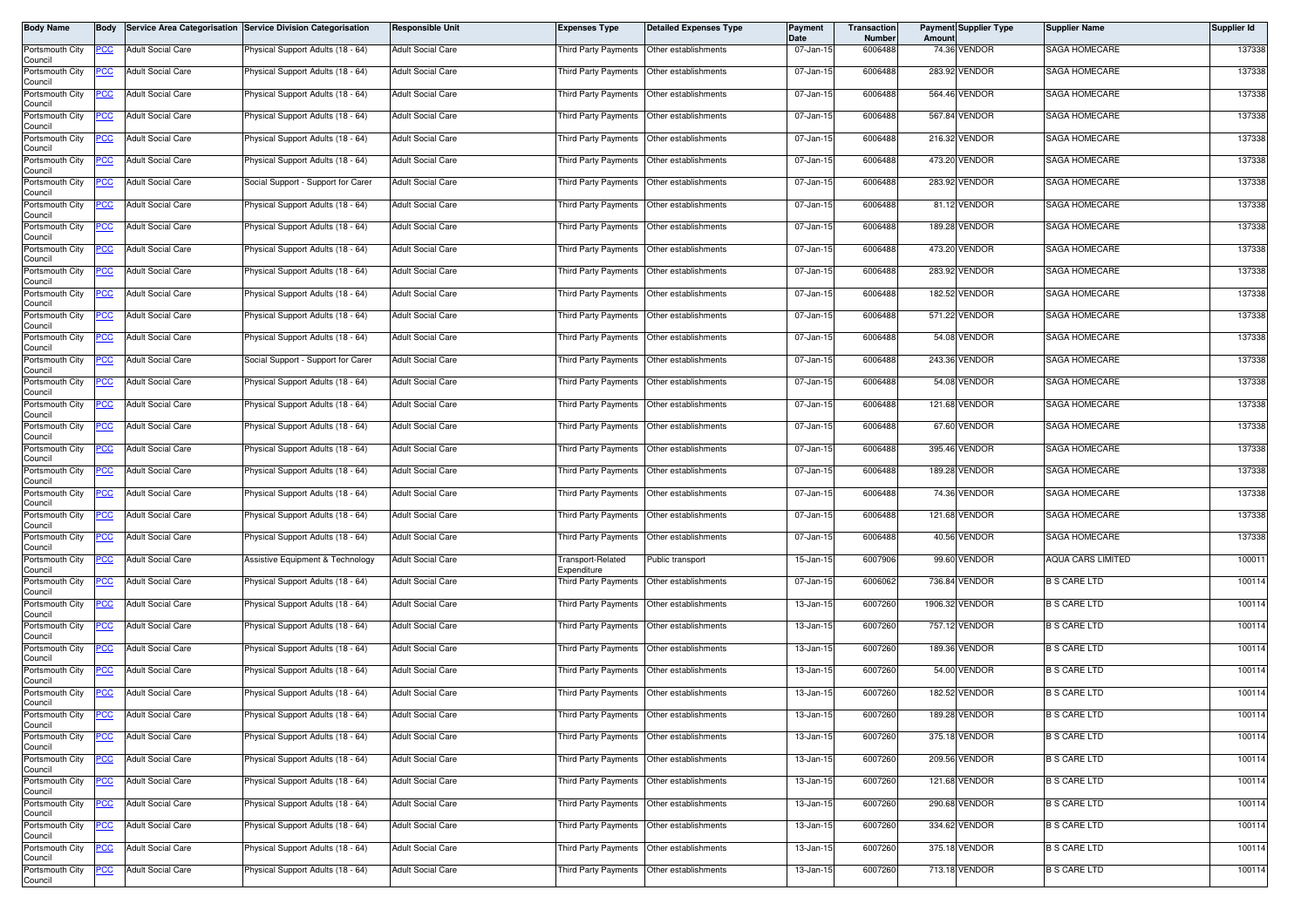| Body Name                  | Body       |                          | Service Area Categorisation Service Division Categorisation | <b>Responsible Unit</b>  | <b>Expenses Type</b>                      | <b>Detailed Expenses Type</b> | Payment<br>Date | <b>Transaction</b><br><b>Number</b> | Amount | <b>Payment Supplier Type</b> | <b>Supplier Name</b> | Supplier Id |
|----------------------------|------------|--------------------------|-------------------------------------------------------------|--------------------------|-------------------------------------------|-------------------------------|-----------------|-------------------------------------|--------|------------------------------|----------------------|-------------|
| Portsmouth City<br>Council | PCC        | <b>Adult Social Care</b> | Physical Support Adults (18 - 64)                           | <b>Adult Social Care</b> | Third Party Payments                      | Other establishments          | 13-Jan-15       | 6007260                             |        | 361.66 VENDOR                | <b>B S CARE LTD</b>  | 100114      |
| Portsmouth City<br>Council | PCC.       | <b>Adult Social Care</b> | Physical Support Adults (18 - 64)                           | <b>Adult Social Care</b> | Third Party Payments Other establishments |                               | 13-Jan-15       | 6007260                             |        | 250.12 VENDOR                | <b>B S CARE LTD</b>  | 100114      |
| Portsmouth City<br>Council | °СС        | <b>Adult Social Care</b> | Physical Support Adults (18 - 64)                           | <b>Adult Social Care</b> | Third Party Payments Other establishments |                               | 13-Jan-15       | 6007260                             |        | 189.28 VENDOR                | <b>B S CARE LTD</b>  | 100114      |
| Portsmouth City<br>Council | <u>PCC</u> | <b>Adult Social Care</b> | Physical Support Adults (18 - 64)                           | <b>Adult Social Care</b> | Third Party Payments                      | Other establishments          | 13-Jan-15       | 6007260                             |        | 141.96 VENDOR                | <b>B S CARE LTD</b>  | 100114      |
| Portsmouth City<br>Council | PCC        | <b>Adult Social Care</b> | Physical Support Adults (18 - 64)                           | <b>Adult Social Care</b> | Third Party Payments                      | Other establishments          | 13-Jan-15       | 6007260                             |        | 953.16 VENDOR                | <b>B S CARE LTD</b>  | 100114      |
| Portsmouth City<br>Council | <u>'CC</u> | <b>Adult Social Care</b> | Physical Support Adults (18 - 64)                           | <b>Adult Social Care</b> | Third Party Payments                      | Other establishments          | 13-Jan-15       | 6007260                             |        | 287.30 VENDOR                | <b>B S CARE LTD</b>  | 100114      |
| Portsmouth City<br>Council | <u>PCC</u> | <b>Adult Social Care</b> | Physical Support Adults (18 - 64)                           | <b>Adult Social Care</b> | Third Party Payments                      | Other establishments          | 13-Jan-15       | 6007260                             |        | 280.54 VENDOR                | <b>B S CARE LTD</b>  | 100114      |
| Portsmouth City<br>Council | <b>PCC</b> | <b>Adult Social Care</b> | Physical Support Adults (18 - 64)                           | <b>Adult Social Care</b> | Third Party Payments                      | Other establishments          | 13-Jan-15       | 6007260                             |        | 351.52 VENDOR                | <b>B S CARE LTD</b>  | 100114      |
| Portsmouth City<br>Council | PСC        | <b>Adult Social Care</b> | Physical Support Adults (18 - 64)                           | <b>Adult Social Care</b> | Third Party Payments                      | Other establishments          | 13-Jan-15       | 6007260                             |        | 47.32 VENDOR                 | <b>B S CARE LTD</b>  | 100114      |
| Portsmouth City<br>Council | PСC        | <b>Adult Social Care</b> | Physical Support Adults (18 - 64)                           | <b>Adult Social Care</b> | Third Party Payments                      | Other establishments          | 13-Jan-15       | 6007260                             |        | 189.28 VENDOR                | <b>B S CARE LTD</b>  | 100114      |
| Portsmouth City<br>Council | <u>CC </u> | <b>Adult Social Care</b> | Physical Support Adults (18 - 64)                           | <b>Adult Social Care</b> | Third Party Payments                      | Other establishments          | 13-Jan-15       | 6007260                             |        | 327.86 VENDOR                | <b>B S CARE LTD</b>  | 100114      |
| Portsmouth City<br>Council |            | <b>Adult Social Care</b> | Physical Support Adults (18 - 64)                           | <b>Adult Social Care</b> | Third Party Payments                      | Other establishments          | 13-Jan-15       | 6007260                             |        | 344.76 VENDOR                | <b>B S CARE LTD</b>  | 100114      |
| Portsmouth City<br>Council | PСC        | <b>Adult Social Care</b> | Physical Support Adults (18 - 64)                           | <b>Adult Social Care</b> | <b>Third Party Payments</b>               | Other establishments          | 13-Jan-15       | 6007260                             |        | 70.98 VENDOR                 | <b>B S CARE LTD</b>  | 100114      |
| Portsmouth City<br>Council | °СС        | <b>Adult Social Care</b> | Physical Support Adults (18 - 64)                           | <b>Adult Social Care</b> | Third Party Payments                      | Other establishments          | 13-Jan-15       | 6007260                             |        | 175.76 VENDOR                | <b>B S CARE LTD</b>  | 100114      |
| Portsmouth City<br>Council |            | <b>Adult Social Care</b> | Physical Support Adults (18 - 64)                           | <b>Adult Social Care</b> | Third Party Payments Other establishments |                               | 13-Jan-15       | 6007260                             |        | 469.82 VENDOR                | <b>B S CARE LTD</b>  | 100114      |
| Portsmouth City<br>Council | <u>CC </u> | <b>Adult Social Care</b> | Physical Support Adults (18 - 64)                           | <b>Adult Social Care</b> | Third Party Payments                      | Other establishments          | 13-Jan-15       | 6007260                             |        | 94.64 VENDOR                 | <b>B S CARE LTD</b>  | 100114      |
| Portsmouth City<br>Council | <u>PCC</u> | <b>Adult Social Care</b> | Physical Support Adults (18 - 64)                           | <b>Adult Social Care</b> | <b>Third Party Payments</b>               | Other establishments          | 13-Jan-15       | 6007260                             |        | 81.00 VENDOR                 | <b>B S CARE LTD</b>  | 100114      |
| Portsmouth City<br>Council | ∍сс        | <b>Adult Social Care</b> | Physical Support Adults (18 - 64)                           | <b>Adult Social Care</b> | Third Party Payments                      | Other establishments          | 13-Jan-15       | 6007260                             |        | 561.08 VENDOR                | <b>B S CARE LTD</b>  | 100114      |
| Portsmouth City<br>Council | <u>cc</u>  | <b>Adult Social Care</b> | Physical Support Adults (18 - 64)                           | <b>Adult Social Care</b> | Third Party Payments                      | Other establishments          | 13-Jan-15       | 6007260                             |        | 625.30 VENDOR                | <b>B S CARE LTD</b>  | 100114      |
| Portsmouth City<br>Council | сC         | <b>Adult Social Care</b> | Physical Support Adults (18 - 64)                           | <b>Adult Social Care</b> | Third Party Payments                      | Other establishments          | 13-Jan-15       | 6007260                             |        | 851.76 VENDOR                | <b>B S CARE LTD</b>  | 100114      |
| Portsmouth City<br>Council | PСC        | <b>Adult Social Care</b> | Physical Support Adults (18 - 64)                           | <b>Adult Social Care</b> | <b>Third Party Payments</b>               | Other establishments          | 13-Jan-15       | 6007260                             |        | 209.56 VENDOR                | <b>B S CARE LTD</b>  | 100114      |
| Portsmouth City<br>Council | PСC        | <b>Adult Social Care</b> | Physical Support Adults (18 - 64)                           | <b>Adult Social Care</b> | Third Party Payments                      | Other establishments          | 13-Jan-15       | 6007260                             |        | 128.44 VENDOR                | <b>B S CARE LTD</b>  | 100114      |
| Portsmouth City<br>Council | сc         | <b>Adult Social Care</b> | Physical Support Adults (18 - 64)                           | <b>Adult Social Care</b> | Third Party Payments                      | Other establishments          | 13-Jan-15       | 6007260                             |        | 189.28 VENDOR                | <b>B S CARE LTD</b>  | 100114      |
| Portsmouth City<br>Council | PСC        | <b>Adult Social Care</b> | Physical Support Adults (18 - 64)                           | <b>Adult Social Care</b> | Third Party Payments Other establishments |                               | 13-Jan-15       | 6007260                             |        | 1913.08 VENDOR               | <b>B S CARE LTD</b>  | 100114      |
| Portsmouth City<br>Council | PСC        | <b>Adult Social Care</b> | Physical Support Adults (18 - 64)                           | <b>Adult Social Care</b> | Third Party Payments                      | Other establishments          | 13-Jan-15       | 6007260                             |        | 283.92 VENDOR                | <b>B S CARE LTD</b>  | 100114      |
| Portsmouth City<br>Council | PCC.       | <b>Adult Social Care</b> | Physical Support Adults (18 - 64)                           | <b>Adult Social Care</b> | Third Party Payments                      | Other establishments          | 13-Jan-15       | 6007260                             |        | 84.50 VENDOR                 | <b>B S CARE LTD</b>  | 100114      |
| Portsmouth City<br>Council | <u>PCC</u> | <b>Adult Social Care</b> | Physical Support Adults (18 - 64)                           | <b>Adult Social Care</b> | Third Party Payments                      | Other establishments          | 13-Jan-15       | 6007260                             |        | 189.28 VENDOR                | <b>B S CARE LTD</b>  | 100114      |
| Portsmouth City<br>Council | <u>PCC</u> | <b>Adult Social Care</b> | Physical Support Adults (18 - 64)                           | <b>Adult Social Care</b> | Third Party Payments Other establishments |                               | 13-Jan-15       | 6007260                             |        | 750.36 VENDOR                | <b>B S CARE LTD</b>  | 100114      |
| Portsmouth City<br>Council | <u>'CC</u> | <b>Adult Social Care</b> | Physical Support Adults (18 - 64)                           | <b>Adult Social Care</b> | Third Party Payments                      | Other establishments          | 13-Jan-15       | 6007260                             |        | 743.60 VENDOR                | <b>B S CARE LTD</b>  | 100114      |
| Portsmouth City<br>Council | <u>PCC</u> | <b>Adult Social Care</b> | Physical Support Adults (18 - 64)                           | <b>Adult Social Care</b> | <b>Third Party Payments</b>               | Other establishments          | 13-Jan-15       | 6007260                             |        | 709.80 VENDOR                | <b>B S CARE LTD</b>  | 100114      |
| Portsmouth City<br>Council | <b>PCC</b> | <b>Adult Social Care</b> | Physical Support Adults (18 - 64)                           | <b>Adult Social Care</b> | Third Party Payments Other establishments |                               | 13-Jan-15       | 6007260                             |        | 304.20 VENDOR                | <b>B S CARE LTD</b>  | 100114      |
| Portsmouth City<br>Council | <u>CC </u> | <b>Adult Social Care</b> | Physical Support Adults (18 - 64)                           | <b>Adult Social Care</b> | Third Party Payments Other establishments |                               | 13-Jan-15       | 6007260                             |        | 696.28 VENDOR                | <b>B S CARE LTD</b>  | 100114      |
| Portsmouth City<br>Council | сc         | <b>Adult Social Care</b> | Physical Support Adults (18 - 64)                           | <b>Adult Social Care</b> | Third Party Payments                      | Other establishments          | 13-Jan-15       | 6007260                             |        | 365.04 VENDOR                | <b>B S CARE LTD</b>  | 100114      |
| Portsmouth City<br>Council | PСC        | <b>Adult Social Care</b> | Physical Support Adults (18 - 64)                           | <b>Adult Social Care</b> | Third Party Payments                      | Other establishments          | 13-Jan-15       | 6007260                             |        | 676.00 VENDOR                | <b>B S CARE LTD</b>  | 100114      |
| Portsmouth City<br>Council | PСC        | <b>Adult Social Care</b> | Physical Support Adults (18 - 64)                           | <b>Adult Social Care</b> | Third Party Payments                      | Other establishments          | 13-Jan-15       | 6007260                             |        | 162.24 VENDOR                | <b>B S CARE LTD</b>  | 100114      |
| Portsmouth City<br>Council |            | <b>Adult Social Care</b> | Physical Support Adults (18 - 64)                           | <b>Adult Social Care</b> | Third Party Payments Other establishments |                               | 13-Jan-15       | 6007260                             |        | 185.90 VENDOR                | <b>B S CARE LTD</b>  | 100114      |
| Portsmouth City<br>Council | <u>CC</u>  | <b>Adult Social Care</b> | Physical Support Adults (18 - 64)                           | <b>Adult Social Care</b> | Third Party Payments                      | Other establishments          | 13-Jan-15       | 6007260                             |        | 466.44 VENDOR                | <b>B S CARE LTD</b>  | 100114      |
| Portsmouth City<br>Council | <b>PCC</b> | <b>Adult Social Care</b> | Physical Support Adults (18 - 64)                           | <b>Adult Social Care</b> | Third Party Payments                      | Other establishments          | 13-Jan-15       | 6007260                             |        | 70.98 VENDOR                 | <b>B S CARE LTD</b>  | 100114      |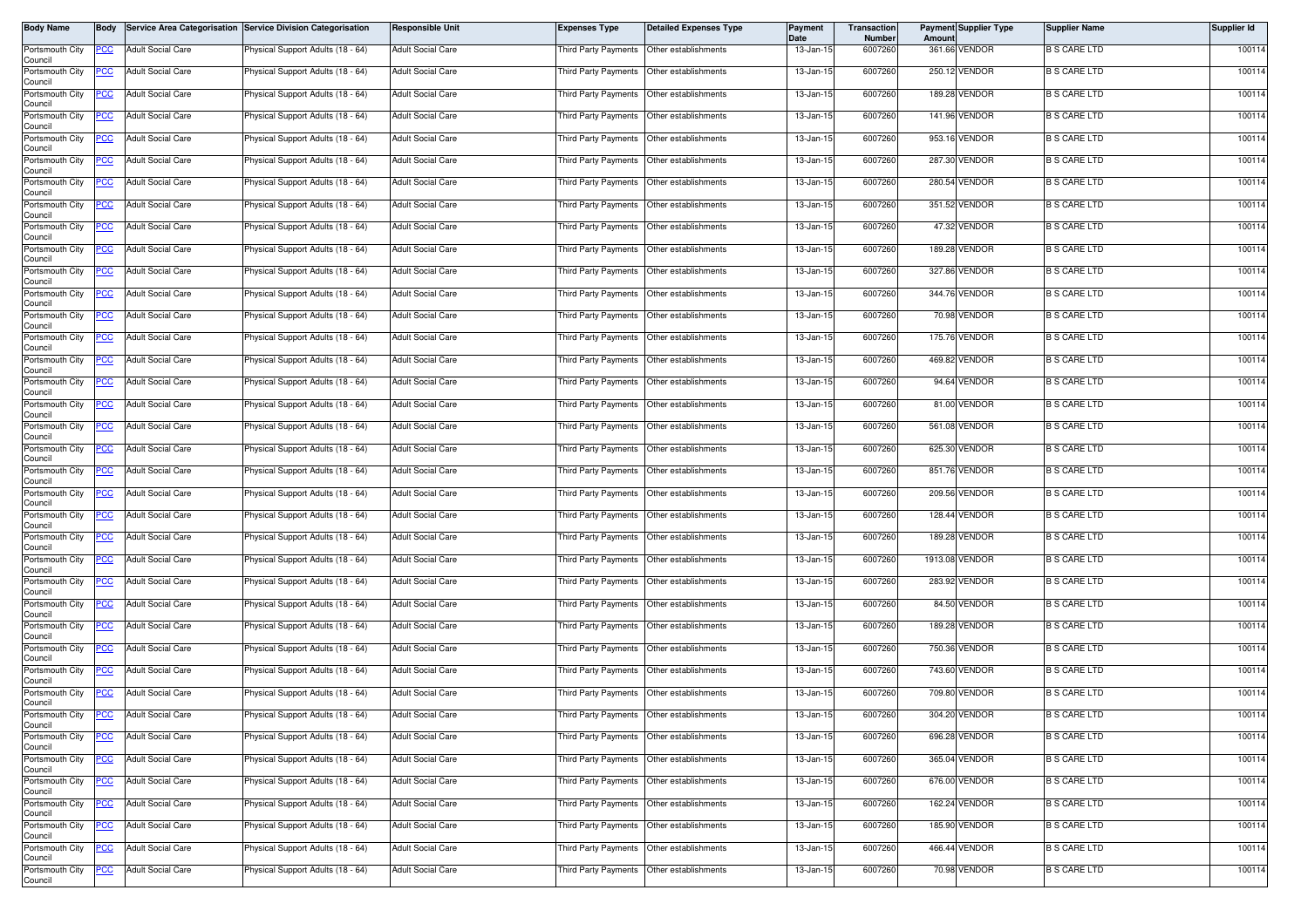| Body Name                  | Body       |                          | Service Area Categorisation Service Division Categorisation | <b>Responsible Unit</b>  | <b>Expenses Type</b>                      | <b>Detailed Expenses Type</b> | Payment<br>Date | Transaction<br><b>Number</b> | Amount          | <b>Payment Supplier Type</b> | <b>Supplier Name</b>       | Supplier Id |
|----------------------------|------------|--------------------------|-------------------------------------------------------------|--------------------------|-------------------------------------------|-------------------------------|-----------------|------------------------------|-----------------|------------------------------|----------------------------|-------------|
| Portsmouth City<br>Council | <b>PCC</b> | <b>Adult Social Care</b> | Social Support - Support for Carer                          | <b>Adult Social Care</b> | Third Party Payments                      | Other establishments          | 13-Jan-15       | 6007260                      |                 | 199.32 VENDOR                | <b>B S CARE LTD</b>        | 100114      |
| Portsmouth City<br>Council | PCC        | <b>Adult Social Care</b> | Physical Support Adults (18 - 64)                           | Adult Social Care        | Third Party Payments                      | Other establishments          | 13-Jan-15       | 6007260                      |                 | 114.92 VENDOR                | <b>B S CARE LTD</b>        | 100114      |
| Portsmouth City<br>Council | <u>PCC</u> | <b>Adult Social Care</b> | Physical Support Adults (18 - 64)                           | Adult Social Care        | Third Party Payments                      | Other establishments          | 13-Jan-15       | 6007260                      |                 | 513.76 VENDOR                | <b>B S CARE LTD</b>        | 100114      |
| Portsmouth City<br>Council | PCC        | <b>Adult Social Care</b> | Physical Support Adults (18 - 64)                           | Adult Social Care        | Third Party Payments                      | Other establishments          | 13-Jan-15       | 6007260                      |                 | 283.92 VENDOR                | <b>B S CARE LTD</b>        | 100114      |
| Portsmouth City<br>Council | PCC        | <b>Adult Social Care</b> | Physical Support Adults (18 - 64)                           | <b>Adult Social Care</b> | <b>Third Party Payments</b>               | Other establishments          | 13-Jan-15       | 6007260                      |                 | 135.20 VENDOR                | <b>B S CARE LTD</b>        | 100114      |
| Portsmouth City<br>Council | <u>PCC</u> | <b>Adult Social Care</b> | Physical Support Adults (18 - 64)                           | <b>Adult Social Care</b> | Third Party Payments                      | Other establishments          | 07-Jan-15       | 6006062                      |                 | 277.16 VENDOR                | <b>B S CARE LTD</b>        | 100114      |
| Portsmouth City<br>Council | <b>PCC</b> | <b>Adult Social Care</b> | Physical Support Adults (18 - 64)                           | <b>Adult Social Care</b> | Third Party Payments                      | Other establishments          | 13-Jan-15       | 6007260                      |                 | 47.32 VENDOR                 | <b>B S CARE LTD</b>        | 100114      |
| Portsmouth City<br>Council | <u>PCC</u> | <b>Adult Social Care</b> | Physical Support Adults (18 - 64)                           | Adult Social Care        | Third Party Payments                      | Other establishments          | 13-Jan-15       | 6007260                      |                 | 375.18 VENDOR                | <b>B S CARE LTD</b>        | 100114      |
| Portsmouth City<br>Council | <u>PCC</u> | <b>Adult Social Care</b> | Physical Support Adults (18 - 64)                           | <b>Adult Social Care</b> | Third Party Payments                      | Other establishments          | 13-Jan-15       | 6007260                      |                 | 280.54 VENDOR                | <b>B S CARE LTD</b>        | 100114      |
| Portsmouth City<br>Council | PCC        | <b>Adult Social Care</b> | Physical Support Adults (18 - 64)                           | Adult Social Care        | Third Party Payments                      | Other establishments          | 13-Jan-15       | 6007260                      |                 | 273.78 VENDOR                | <b>B S CARE LTD</b>        | 100114      |
| Portsmouth City<br>Council | <u>PCC</u> | <b>Adult Social Care</b> | Physical Support Adults (18 - 64)                           | <b>Adult Social Care</b> | Third Party Payments                      | Other establishments          | 13-Jan-15       | 6007260                      |                 | 263.64 VENDOR                | <b>B S CARE LTD</b>        | 100114      |
| Portsmouth City<br>Council | <u>PCC</u> | <b>Adult Social Care</b> | Physical Support Adults (18 - 64)                           | Adult Social Care        | Third Party Payments                      | Other establishments          | 13-Jan-15       | 6007260                      |                 | 189.28 VENDOR                | <b>B S CARE LTD</b>        | 100114      |
| Portsmouth City<br>Council | <u>PCC</u> | <b>Adult Social Care</b> | Physical Support Adults (18 - 64)                           | Adult Social Care        | Third Party Payments                      | Other establishments          | 13-Jan-15       | 6007260                      |                 | 118.30 VENDOR                | <b>B S CARE LTD</b>        | 100114      |
| Portsmouth City<br>Council | <b>PCC</b> | <b>Adult Social Care</b> | Physical Support Adults (18 - 64)                           | Adult Social Care        | Supplies and Services                     | Catering                      | 07-Jan-15       | 6006066                      |                 | 448.82 VENDOR                | BFS GROUP LTD T/A 3663     | 100106      |
| Portsmouth City<br>Council | PCC        | <b>Adult Social Care</b> | Physical Support Adults (18 - 64)                           | <b>Adult Social Care</b> | Supplies and Services                     | Catering                      | 07-Jan-15       | 6006066                      |                 | 56.39 VENDOR                 | BFS GROUP LTD T/A 3663     | 100106      |
| Portsmouth City<br>Council | <u>PCC</u> | <b>Adult Social Care</b> | Physical Support Adults (18 - 64)                           | Adult Social Care        | Third Party Payments                      | Other establishments          | 13-Jan-15       | 6007260                      |                 | 1314.82 VENDOR               | <b>B S CARE LTD</b>        | 100114      |
| Portsmouth City<br>Council | <u>PCC</u> | <b>Adult Social Care</b> | Physical Support Adults (18 - 64)                           | <b>Adult Social Care</b> | Third Party Payments                      | Other establishments          | 13-Jan-15       | 6007260                      |                 | 54.08 VENDOR                 | <b>B S CARE LTD</b>        | 100114      |
| Portsmouth City<br>Council | °СС        | <b>Adult Social Care</b> | Physical Support Adults (18 - 64)                           | <b>Adult Social Care</b> | Third Party Payments                      | Other establishments          | 13-Jan-15       | 6007260                      |                 | 354.90 VENDOR                | <b>B S CARE LTD</b>        | 100114      |
| Portsmouth City<br>Council | <u>'CC</u> | <b>Adult Social Care</b> | Physical Support Adults (18 - 64)                           | <b>Adult Social Care</b> | Third Party Payments                      | Other establishments          | 13-Jan-15       | 6007260                      |                 | 27.04 VENDOR                 | <b>B S CARE LTD</b>        | 100114      |
| Portsmouth City<br>Council | <b>PCC</b> | <b>Adult Social Care</b> | Physical Support Adults (18 - 64)                           | Adult Social Care        | Third Party Payments                      | Other establishments          | 13-Jan-15       | 6007260                      |                 | 253.50 VENDOR                | <b>B S CARE LTD</b>        | 100114      |
| Portsmouth City<br>Council | PСC        | <b>Adult Social Care</b> | Physical Support Adults (18 - 64)                           | <b>Adult Social Care</b> | Supplies and Services                     | Catering                      | 14-Jan-15       | 6007392                      |                 | 473.90 VENDOR                | BFS GROUP LTD T/A 3663     | 100106      |
| Portsmouth City<br>Council | PСC        | <b>Adult Social Care</b> | Physical Support Adults (18 - 64)                           | <b>Adult Social Care</b> | Supplies and Services                     | Catering                      | 14-Jan-15       | 6007392                      |                 | 200.33 VENDOR                | BFS GROUP LTD T/A 3663     | 100106      |
| Portsmouth City<br>Council | PCC        | <b>Adult Social Care</b> | Physical Support Adults (18 - 64)                           | <b>Adult Social Care</b> | Supplies and Services                     | Catering                      | 21-Jan-15       | 6008837                      |                 | 363.71 VENDOR                | BFS GROUP LTD T/A 3663     | 100106      |
| Portsmouth City<br>Council | <u>PCC</u> | <b>Adult Social Care</b> | Physical Support Adults (18 - 64)                           | Adult Social Care        | Supplies and Services Catering            |                               | 21-Jan-15       | 6008837                      |                 | 115.19 VENDOR                | BFS GROUP LTD T/A 3663     | 100106      |
| Portsmouth City<br>Council | <u>PCC</u> | <b>Adult Social Care</b> | Social Care Activities                                      | Adult Social Care        | Third Party Payments                      | Other establishments          | 30-Jan-15       | 6010995                      | 186.31          | VENDOR                       | SAFEGUARDING GP            | 137636      |
| Portsmouth City<br>Council | PCC        | <b>Adult Social Care</b> | Social Care Activities                                      | Adult Social Care        | Third Party Payments                      | Other establishments          | 30-Jan-15       | 6010995                      |                 | 216.77 VENDOR                | SAFEGUARDING GP            | 137636      |
| Portsmouth City<br>Council | <u>PCC</u> | <b>Adult Social Care</b> | Physical Support Adults (18 - 64)                           | <b>Adult Social Care</b> | Third Party Payments                      | Other establishments          | 26-Jan-15       | 6009829                      | 10000.00 VENDOR |                              | COMMUNITY ACTION HAMPSHIRE | 127943      |
| Portsmouth City<br>Council | <b>PCC</b> | <b>Adult Social Care</b> | Physical Support Adults (18 - 64)                           | <b>Adult Social Care</b> | Third Party Payments                      | Other establishments          | 14-Jan-15       | 6007376                      |                 | 189.00 VENDOR                | APEX PROPERTY VENTURES LTD | 108437      |
| Portsmouth City<br>Council | <u>PCC</u> | <b>Adult Social Care</b> | Physical Support Adults (18 - 64)                           | Adult Social Care        | Third Party Payments                      | Other establishments          | 14-Jan-15       | 6007376                      |                 | 37.18 VENDOR                 | APEX PROPERTY VENTURES LTD | 108437      |
| Portsmouth City<br>Council | <b>PCC</b> | <b>Adult Social Care</b> | Physical Support Adults (18 - 64)                           | <b>Adult Social Care</b> | Third Party Payments                      | Other establishments          | 14-Jan-15       | 6007376                      |                 | 270.18 VENDOR                | APEX PROPERTY VENTURES LTD | 108437      |
| Portsmouth City<br>Council | <b>PCC</b> | <b>Adult Social Care</b> | Physical Support Adults (18 - 64)                           | <b>Adult Social Care</b> | Third Party Payments Other establishments |                               | 14-Jan-15       | 6007376                      |                 | 43.94 VENDOR                 | APEX PROPERTY VENTURES LTD | 108437      |
| Portsmouth City<br>Council | <u>PCC</u> | <b>Adult Social Care</b> | Physical Support Adults (18 - 64)                           | Adult Social Care        | Third Party Payments                      | Other establishments          | 14-Jan-15       | 6007376                      |                 | 54.00 VENDOR                 | APEX PROPERTY VENTURES LTD | 108437      |
| Portsmouth City<br>Council | PСC        | <b>Adult Social Care</b> | Physical Support Adults (18 - 64)                           | <b>Adult Social Care</b> | Third Party Payments                      | Other establishments          | 14-Jan-15       | 6007376                      |                 | 189.00 VENDOR                | APEX PROPERTY VENTURES LTD | 108437      |
| Portsmouth City<br>Council | PCC        | <b>Adult Social Care</b> | Physical Support Adults (18 - 64)                           | Adult Social Care        | Third Party Payments                      | Other establishments          | 14-Jan-15       | 6007376                      |                 | 391.85 VENDOR                | APEX PROPERTY VENTURES LTD | 108437      |
| Portsmouth City<br>Council | PСC        | <b>Adult Social Care</b> | Physical Support Adults (18 - 64)                           | <b>Adult Social Care</b> | Third Party Payments                      | Other establishments          | 14-Jan-15       | 6007376                      |                 | 54.08 VENDOR                 | APEX PROPERTY VENTURES LTD | 108437      |
| Portsmouth City<br>Council | <u>PCC</u> | <b>Adult Social Care</b> | Physical Support Adults (18 - 64)                           | Adult Social Care        | Third Party Payments                      | Other establishments          | 14-Jan-15       | 6007376                      |                 | 189.28 VENDOR                | APEX PROPERTY VENTURES LTD | 108437      |
| Portsmouth City<br>Council |            | <b>Adult Social Care</b> | Physical Support Adults (18 - 64)                           | <b>Adult Social Care</b> | Third Party Payments                      | Other establishments          | 14-Jan-15       | 6007376                      |                 | 1418.20 VENDOR               | APEX PROPERTY VENTURES LTD | 108437      |
| Portsmouth City<br>Council | <u>PCC</u> | <b>Adult Social Care</b> | Physical Support Adults (18 - 64)                           | <b>Adult Social Care</b> | Third Party Payments                      | Other establishments          | 14-Jan-15       | 6007376                      |                 | 10.13 VENDOR                 | APEX PROPERTY VENTURES LTD | 108437      |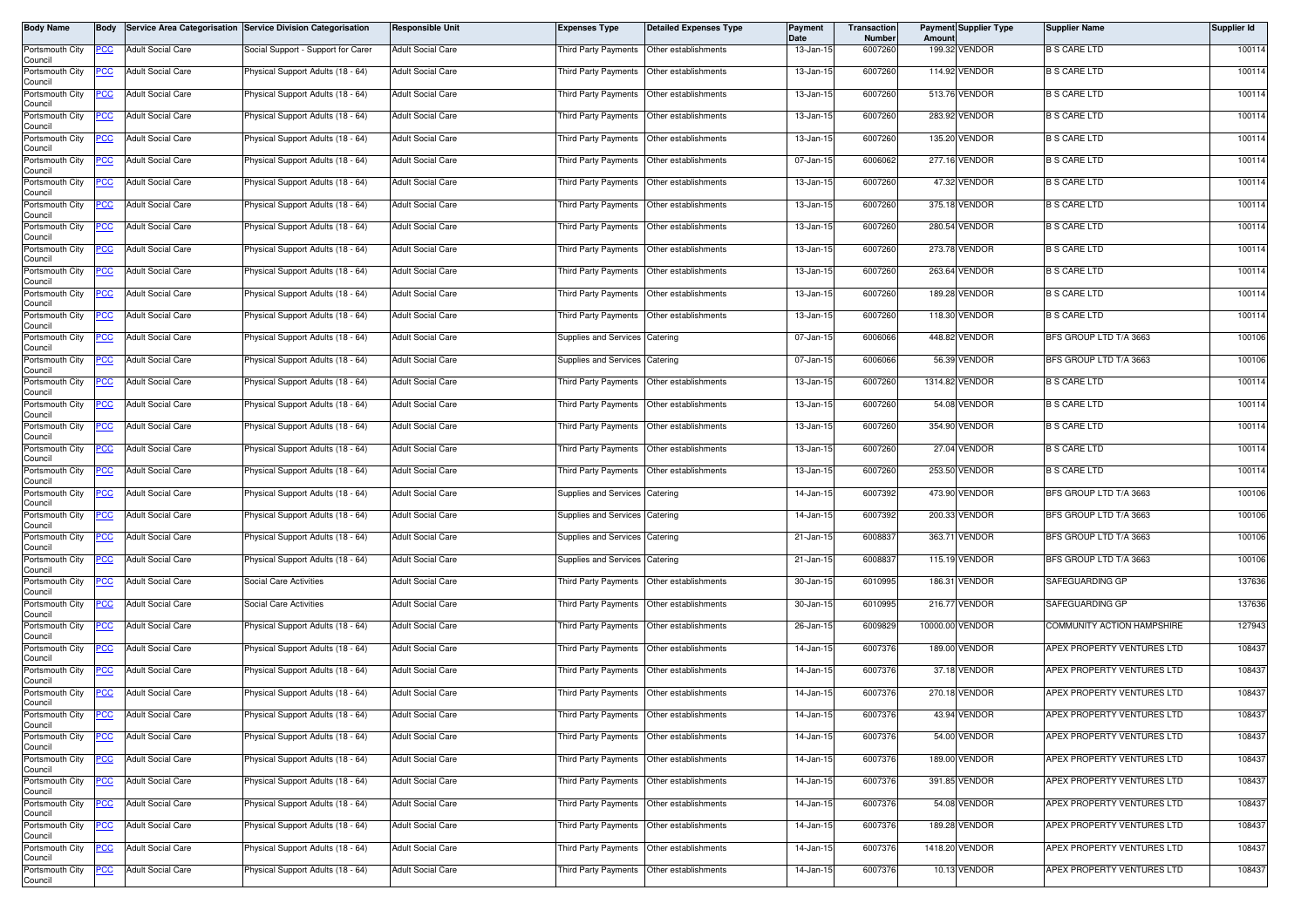| Body Name                  | Body        |                          | Service Area Categorisation Service Division Categorisation | <b>Responsible Unit</b>  | <b>Expenses Type</b>                        | <b>Detailed Expenses Type</b> | Payment<br>Date | Transaction<br><b>Number</b> | Amoun | <b>Payment Supplier Type</b> | <b>Supplier Name</b>       | Supplier Id |
|----------------------------|-------------|--------------------------|-------------------------------------------------------------|--------------------------|---------------------------------------------|-------------------------------|-----------------|------------------------------|-------|------------------------------|----------------------------|-------------|
| Portsmouth City<br>Council | PCC         | <b>Adult Social Care</b> | Physical Support Adults (18 - 64)                           | <b>Adult Social Care</b> | Third Party Payments                        | Other establishments          | 14-Jan-15       | 6007376                      |       | 189.00 VENDOR                | APEX PROPERTY VENTURES LTD | 108437      |
| Portsmouth City<br>Council | PCC         | <b>Adult Social Care</b> | Physical Support Adults (18 - 64)                           | <b>Adult Social Care</b> | Third Party Payments Other establishments   |                               | 14-Jan-15       | 6007376                      |       | 1323.28 VENDOR               | APEX PROPERTY VENTURES LTD | 108437      |
| Portsmouth City<br>Council | <u>PCC </u> | <b>Adult Social Care</b> | <sup>9</sup> hysical Support Adults (18 - 64)               | <b>Adult Social Care</b> | Third Party Payments Other establishments   |                               | 21-Jan-15       | 6008826                      |       | 1296.06 VENDOR               | APEX PROPERTY VENTURES LTD | 108437      |
| Portsmouth City<br>Council | <u>PCC</u>  | <b>Adult Social Care</b> | Physical Support Adults (18 - 64)                           | <b>Adult Social Care</b> | Third Party Payments                        | Other establishments          | 14-Jan-15       | 6007376                      |       | 135.08 VENDOR                | APEX PROPERTY VENTURES LTD | 108437      |
| Portsmouth City<br>Council | <u>PCC</u>  | <b>Adult Social Care</b> | Physical Support Adults (18 - 64)                           | <b>Adult Social Care</b> | Third Party Payments                        | Other establishments          | 14-Jan-15       | 6007376                      |       | 567.28 VENDOR                | APEX PROPERTY VENTURES LTD | 108437      |
| Portsmouth City<br>Council |             | <b>Adult Social Care</b> | Physical Support Adults (18 - 64)                           | <b>Adult Social Care</b> | Third Party Payments                        | Other establishments          | 14-Jan-15       | 6007376                      |       | 482.78 VENDOR                | APEX PROPERTY VENTURES LTD | 108437      |
| Portsmouth City<br>Council | <u>PCC</u>  | <b>Adult Social Care</b> | Physical Support Adults (18 - 64)                           | <b>Adult Social Care</b> | Third Party Payments   Other establishments |                               | 14-Jan-15       | 6007376                      |       | 128.25 VENDOR                | APEX PROPERTY VENTURES LTD | 108437      |
| Portsmouth City<br>Council | <u>PCC</u>  | <b>Adult Social Care</b> | Physical Support Adults (18 - 64)                           | <b>Adult Social Care</b> | Third Party Payments                        | Other establishments          | 14-Jan-15       | 6007376                      |       | 263.38 VENDOR                | APEX PROPERTY VENTURES LTD | 108437      |
| Portsmouth City<br>Council | <u>PCC</u>  | <b>Adult Social Care</b> | Physical Support Adults (18 - 64)                           | <b>Adult Social Care</b> | Third Party Payments                        | Other establishments          | 14-Jan-15       | 6007376                      |       | 459.00 VENDOR                | APEX PROPERTY VENTURES LTD | 108437      |
| Portsmouth City<br>Council | PСC         | <b>Adult Social Care</b> | Physical Support Adults (18 - 64)                           | <b>Adult Social Care</b> | Third Party Payments   Other establishments |                               | 14-Jan-15       | 6007376                      |       | 47.25 VENDOR                 | APEX PROPERTY VENTURES LTD | 108437      |
| Portsmouth City<br>Council | <u>PCC </u> | <b>Adult Social Care</b> | Physical Support Adults (18 - 64)                           | <b>Adult Social Care</b> | Third Party Payments                        | Other establishments          | 14-Jan-15       | 6007376                      |       | 313.93 VENDOR                | APEX PROPERTY VENTURES LTD | 108437      |
| Portsmouth City<br>Council | <u>PCC </u> | <b>Adult Social Care</b> | Physical Support Adults (18 - 64)                           | <b>Adult Social Care</b> | Third Party Payments                        | Other establishments          | 14-Jan-15       | 6007376                      |       | 283.64 VENDOR                | APEX PROPERTY VENTURES LTD | 108437      |
| Portsmouth City<br>Council | <u>PCC</u>  | <b>Adult Social Care</b> | Physical Support Adults (18 - 64)                           | <b>Adult Social Care</b> | Third Party Payments                        | Other establishments          | 14-Jan-15       | 6007376                      |       | 1134.00 VENDOR               | APEX PROPERTY VENTURES LTD | 108437      |
| Portsmouth City<br>Council | <u>CC </u>  | <b>Adult Social Care</b> | Physical Support Adults (18 - 64)                           | <b>Adult Social Care</b> | Third Party Payments                        | Other establishments          | 14-Jan-15       | 6007376                      |       | 344.42 VENDOR                | APEX PROPERTY VENTURES LTD | 108437      |
| Portsmouth City<br>Council | <u>PCC</u>  | <b>Adult Social Care</b> | Physical Support Adults (18 - 64)                           | <b>Adult Social Care</b> | Third Party Payments Other establishments   |                               | 14-Jan-15       | 6007376                      |       | 74.28 VENDOR                 | APEX PROPERTY VENTURES LTD | 108437      |
| Portsmouth City<br>Council | <u>PCC</u>  | <b>Adult Social Care</b> | Physical Support Adults (18 - 64)                           | <b>Adult Social Care</b> | Third Party Payments                        | Other establishments          | 14-Jan-15       | 6007376                      |       | 74.25 VENDOR                 | APEX PROPERTY VENTURES LTD | 108437      |
| Portsmouth City<br>Council | <u>PCC</u>  | <b>Adult Social Care</b> | Physical Support Adults (18 - 64)                           | <b>Adult Social Care</b> | Third Party Payments                        | Other establishments          | 14-Jan-15       | 6007376                      |       | 175.50 VENDOR                | APEX PROPERTY VENTURES LTD | 108437      |
| Portsmouth City<br>Council | PCC         | <b>Adult Social Care</b> | Physical Support Adults (18 - 64)                           | <b>Adult Social Care</b> | Third Party Payments   Other establishments |                               | 14-Jan-15       | 6007376                      |       | 263.40 VENDOR                | APEX PROPERTY VENTURES LTD | 108437      |
| Portsmouth City<br>Council | <u>cc</u>   | <b>Adult Social Care</b> | Physical Support Adults (18 - 64)                           | <b>Adult Social Care</b> | Third Party Payments                        | Other establishments          | 14-Jan-15       | 6007376                      |       | 648.12 VENDOR                | APEX PROPERTY VENTURES LTD | 108437      |
| Portsmouth City<br>Council | <u>PCC </u> | <b>Adult Social Care</b> | Physical Support Adults (18 - 64)                           | <b>Adult Social Care</b> | Third Party Payments                        | Other establishments          | 14-Jan-15       | 6007376                      |       | 175.66 VENDOR                | APEX PROPERTY VENTURES LTD | 108437      |
| Portsmouth City<br>Council | <u>PCC</u>  | <b>Adult Social Care</b> | Physical Support Adults (18 - 64)                           | <b>Adult Social Care</b> | Third Party Payments                        | Other establishments          | 14-Jan-15       | 6007376                      |       | 412.09 VENDOR                | APEX PROPERTY VENTURES LTD | 108437      |
| Portsmouth City<br>Council | PCC         | <b>Adult Social Care</b> | Physical Support Adults (18 - 64)                           | <b>Adult Social Care</b> | Third Party Payments                        | Other establishments          | 14-Jan-15       | 6007376                      |       | 189.00 VENDOR                | APEX PROPERTY VENTURES LTD | 108437      |
| Portsmouth City<br>Council | PСC         | <b>Adult Social Care</b> | Physical Support Adults (18 - 64)                           | <b>Adult Social Care</b> | Third Party Payments Other establishments   |                               | 14-Jan-15       | 6007376                      |       | 378.56 VENDOR                | APEX PROPERTY VENTURES LTD | 108437      |
| Portsmouth City<br>Council | <u>PCC</u>  | <b>Adult Social Care</b> | <sup>9</sup> hysical Support Adults (18 - 64)               | <b>Adult Social Care</b> | Third Party Payments Other establishments   |                               | 14-Jan-15       | 6007376                      |       | 94.22 VENDOR                 | APEX PROPERTY VENTURES LTD | 108437      |
| Portsmouth City<br>Council | <u>PCC</u>  | <b>Adult Social Care</b> | Physical Support Adults (18 - 64)                           | <b>Adult Social Care</b> | Third Party Payments Other establishments   |                               | 14-Jan-15       | 6007376                      |       | 54.00 VENDOR                 | APEX PROPERTY VENTURES LTD | 108437      |
| Portsmouth City<br>Council | PCC         | <b>Adult Social Care</b> | Physical Support Adults (18 - 64)                           | <b>Adult Social Care</b> | Third Party Payments   Other establishments |                               | 22-Jan-15       | 6009326                      |       | 786.63 VENDOR                | APEX PROPERTY VENTURES LTD | 108437      |
| Portsmouth City<br>Council | <u>PCC</u>  | <b>Adult Social Care</b> | Physical Support Adults (18 - 64)                           | <b>Adult Social Care</b> | Third Party Payments                        | Other establishments          | 14-Jan-15       | 6007376                      |       | 344.27 VENDOR                | APEX PROPERTY VENTURES LTD | 108437      |
| Portsmouth City<br>Council | <u>PCC</u>  | <b>Adult Social Care</b> | Physical Support Adults (18 - 64)                           | <b>Adult Social Care</b> | Third Party Payments   Other establishments |                               | 14-Jan-15       | 6007376                      |       | 1083.99 VENDOR               | APEX PROPERTY VENTURES LTD | 108437      |
| Portsmouth City<br>Council | <u>CC</u>   | <b>Adult Social Care</b> | Physical Support Adults (18 - 64)                           | <b>Adult Social Care</b> | Third Party Payments                        | Other establishments          | 14-Jan-15       | 6007376                      |       | 256.64 VENDOR                | APEX PROPERTY VENTURES LTD | 108437      |
| Portsmouth City<br>Council | <u>PCC</u>  | <b>Adult Social Care</b> | Physical Support Adults (18 - 64)                           | <b>Adult Social Care</b> | Third Party Payments                        | Other establishments          | 14-Jan-15       | 6007376                      |       | 20.25 VENDOR                 | APEX PROPERTY VENTURES LTD | 108437      |
| Portsmouth City<br>Council | <u>PCC</u>  | <b>Adult Social Care</b> | Physical Support Adults (18 - 64)                           | <b>Adult Social Care</b> | Third Party Payments Other establishments   |                               | 14-Jan-15       | 6007376                      |       | 168.65 VENDOR                | APEX PROPERTY VENTURES LTD | 108437      |
| Portsmouth City<br>Council | <u>PCC</u>  | <b>Adult Social Care</b> | Physical Support Adults (18 - 64)                           | <b>Adult Social Care</b> | Third Party Payments Other establishments   |                               | 14-Jan-15       | 6007376                      |       | 182.52 VENDOR                | APEX PROPERTY VENTURES LTD | 108437      |
| Portsmouth City<br>Council | <u>PCC</u>  | <b>Adult Social Care</b> | Physical Support Adults (18 - 64)                           | <b>Adult Social Care</b> | Third Party Payments Other establishments   |                               | 14-Jan-15       | 6007376                      |       | 229.76 VENDOR                | APEX PROPERTY VENTURES LTD | 108437      |
| Portsmouth City<br>Council | <u>PCC</u>  | <b>Adult Social Care</b> | Social Support - Support for Carer                          | <b>Adult Social Care</b> | Third Party Payments Other establishments   |                               | 14-Jan-15       | 6007376                      |       | 187.24 VENDOR                | APEX PROPERTY VENTURES LTD | 108437      |
| Portsmouth City<br>Council | PСC         | Adult Social Care        | Physical Support Adults (18 - 64)                           | <b>Adult Social Care</b> | Third Party Payments Other establishments   |                               | 14-Jan-15       | 6007376                      |       | 189.00 VENDOR                | APEX PROPERTY VENTURES LTD | 108437      |
| Portsmouth City<br>Council | <u>PCC </u> | <b>Adult Social Care</b> | Physical Support Adults (18 - 64)                           | <b>Adult Social Care</b> | Third Party Payments Other establishments   |                               | 14-Jan-15       | 6007376                      |       | 378.00 VENDOR                | APEX PROPERTY VENTURES LTD | 108437      |
| Portsmouth City<br>Council | <u>PCC</u>  | <b>Adult Social Care</b> | Physical Support Adults (18 - 64)                           | <b>Adult Social Care</b> | Third Party Payments Other establishments   |                               | 14-Jan-15       | 6007376                      |       | 87.82 VENDOR                 | APEX PROPERTY VENTURES LTD | 108437      |
| Portsmouth City<br>Council | <u>PCC</u>  | <b>Adult Social Care</b> | Physical Support Adults (18 - 64)                           | <b>Adult Social Care</b> | Third Party Payments Other establishments   |                               | 22-Jan-15       | 6009326                      |       | 583.89 VENDOR                | APEX PROPERTY VENTURES LTD | 108437      |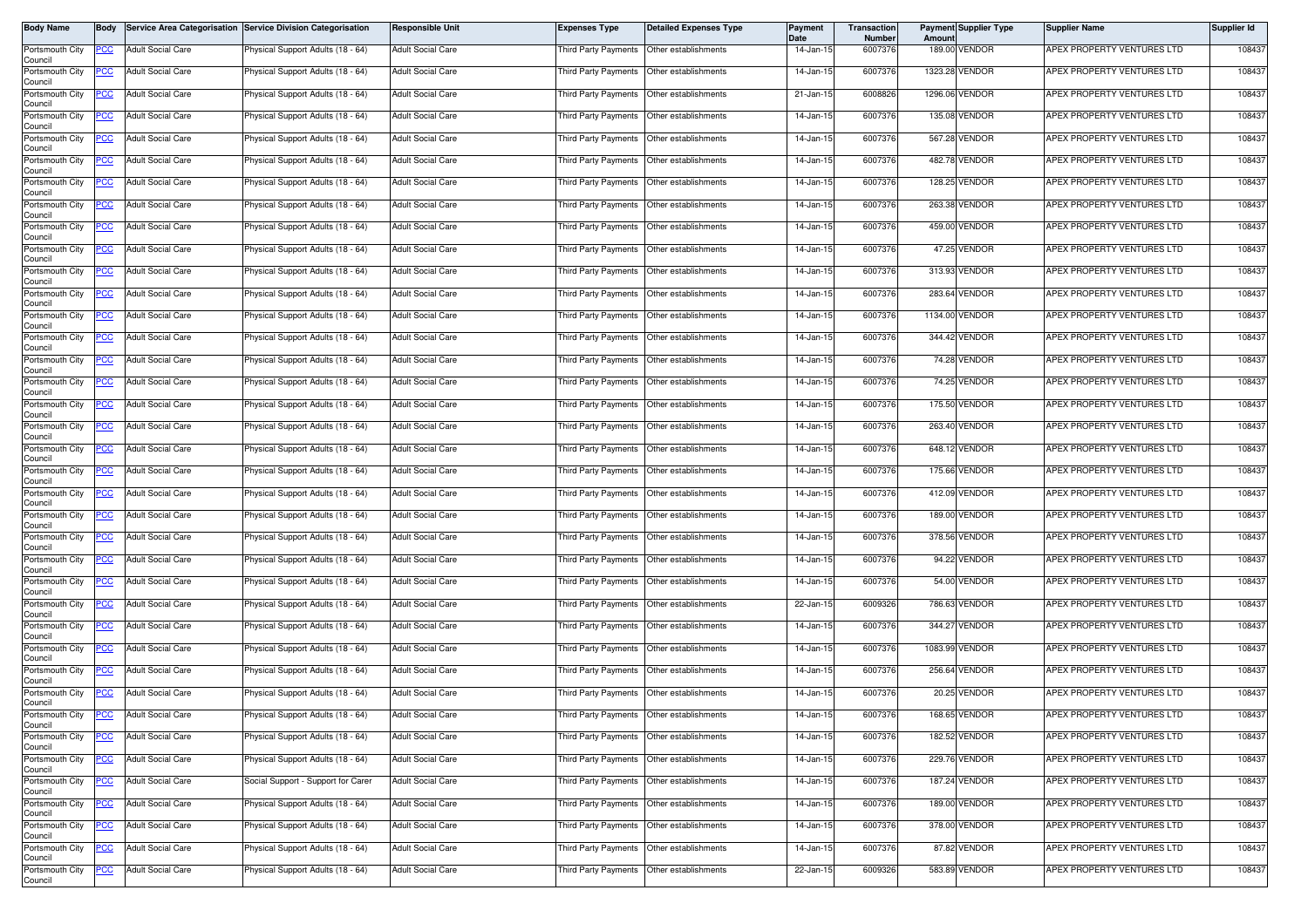| Body Name                  | Body       |                          | Service Area Categorisation Service Division Categorisation | <b>Responsible Unit</b>  | <b>Expenses Type</b>                        | <b>Detailed Expenses Type</b>             | <b>Payment</b><br>Date | Transaction<br><b>Number</b> | Amount          | <b>Payment Supplier Type</b> | <b>Supplier Name</b>                                                                  | Supplier Id |
|----------------------------|------------|--------------------------|-------------------------------------------------------------|--------------------------|---------------------------------------------|-------------------------------------------|------------------------|------------------------------|-----------------|------------------------------|---------------------------------------------------------------------------------------|-------------|
| Portsmouth City<br>Council | PCC        | <b>Adult Social Care</b> | Physical Support Adults (18 - 64)                           | <b>Adult Social Care</b> | Third Party Payments                        | Other establishments                      | 14-Jan-15              | 6007376                      |                 | 337.72 VENDOR                | APEX PROPERTY VENTURES LTD                                                            | 108437      |
| Portsmouth City<br>Council | 'СС        | <b>Adult Social Care</b> | Physical Support Adults (18 - 64)                           | <b>Adult Social Care</b> |                                             | Third Party Payments Other establishments | 22-Jan-15              | 6009326                      |                 | 691.98 VENDOR                | APEX PROPERTY VENTURES LTD                                                            | 108437      |
| Portsmouth City<br>Council | <u>'CC</u> | <b>Adult Social Care</b> | <sup>9</sup> hysical Support Adults (18 - 64)               | <b>Adult Social Care</b> | Third Party Payments                        | Other establishments                      | 14-Jan-15              | 6007888                      |                 | -30.42 VENDOR                | WE CARE HOMECARE LTD                                                                  | 138336      |
| Portsmouth City            |            | <b>Adult Social Care</b> | Social Support - Substance misuse                           | <b>Adult Social Care</b> | Third Party Payments                        | Other establishments                      | 16-Jan-15              | 6008320                      |                 | 660.00 VENDOR                | <b>HALFORD TRAINING</b>                                                               | 100271      |
| Council<br>Portsmouth City | ∍сс        | <b>Adult Social Care</b> | upport<br>Physical Support Adults (18 - 64)                 | <b>Adult Social Care</b> | <b>Third Party Payments</b>                 | Other establishments                      | 16-Jan-15              | 6008499                      |                 | -13.52 VENDOR                | WE CARE HOMECARE LTD                                                                  | 138336      |
| Council<br>Portsmouth City | <u>'CC</u> | <b>Adult Social Care</b> | Social Care Activities                                      | <b>Adult Social Care</b> | Third Party Payments                        | Other establishments                      | 30-Jan-15              | 6010995                      |                 | 186.31 VENDOR                | SAFEGUARDING GP                                                                       | 137636      |
| Council<br>Portsmouth City | PCC        | <b>Adult Social Care</b> | Social Care Activities                                      | <b>Adult Social Care</b> | Third Party Payments  Other establishments  |                                           | 30-Jan-15              | 6010995                      |                 | 186.31 VENDOR                | SAFEGUARDING GP                                                                       | 137636      |
| Council<br>Portsmouth City | <u>'CC</u> | <b>Adult Social Care</b> | Social Care Activities                                      | <b>Adult Social Care</b> | Third Party Payments                        | Other establishments                      | 30-Jan-15              | 6010995                      |                 | 186.31 VENDOR                | SAFEGUARDING GP                                                                       | 137636      |
| Council<br>Portsmouth City | PСC        | <b>Adult Social Care</b> | <b>Social Care Activities</b>                               | <b>Adult Social Care</b> | <b>Third Party Payments</b>                 | Other establishments                      | 23-Jan-15              | 6009730                      |                 | 186.31 VENDOR                | SAFEGUARDING GP                                                                       | 137636      |
| Council<br>Portsmouth City | сc         | <b>Adult Social Care</b> | Social Care Activities                                      | <b>Adult Social Care</b> | Third Party Payments                        | Other establishments                      | 23-Jan-15              | 6009730                      |                 | 191.70 VENDOR                | SAFEGUARDING GP                                                                       | 137636      |
| Council<br>Portsmouth City | <u>'CC</u> | <b>Adult Social Care</b> | <b>Social Care Activities</b>                               | <b>Adult Social Care</b> | Third Party Payments                        | Other establishments                      | 23-Jan-15              | 6009730                      |                 | 186.31 VENDOR                | SAFEGUARDING GP                                                                       | 137636      |
| Council<br>Portsmouth City | PСC        | <b>Adult Social Care</b> | Social Care Activities                                      | <b>Adult Social Care</b> | Third Party Payments                        | Other establishments                      | 23-Jan-15              | 6009730                      |                 | 186.31 VENDOR                | SAFEGUARDING GP                                                                       | 137636      |
| Council<br>Portsmouth City | сc         | <b>Adult Social Care</b> | <b>Social Care Activities</b>                               | <b>Adult Social Care</b> | Third Party Payments                        | Other establishments                      | 23-Jan-15              | 6009730                      |                 | 191.71 VENDOR                | SAFEGUARDING GP                                                                       | 137636      |
| Council<br>Portsmouth City | сc         | <b>Adult Social Care</b> | <b>Social Care Activities</b>                               | <b>Adult Social Care</b> | Third Party Payments                        | Other establishments                      | 23-Jan-15              | 6009730                      |                 | 191.71 VENDOR                | SAFEGUARDING GP                                                                       | 137636      |
| Council<br>Portsmouth City | <u>PCC</u> | <b>Adult Social Care</b> | Social Support - Support for Carer                          | <b>Adult Social Care</b> |                                             | Third Party Payments Other establishments | 16-Jan-15              | 6008499                      |                 | -96.64 VENDOR                | WE CARE HOMECARE LTD                                                                  | 138336      |
| Council<br>Portsmouth City | <u>'CC</u> | <b>Adult Social Care</b> | Physical Support Adults (18 - 64)                           | <b>Adult Social Care</b> | Premises-Related                            | <b>Water Services</b>                     | 26-Jan-15              | 601001                       |                 | 200.00 VENDOR                | SOUTHERN WATER                                                                        | 100254      |
| Council<br>Portsmouth City | <u>CC</u>  | <b>Adult Social Care</b> | Physical Support Adults (18 - 64)                           | <b>Adult Social Care</b> | Expenditure<br>remises-Related              | <b>Water Services</b>                     | 26-Jan-1               | 601001                       |                 | 314.62 VENDOR                | SOUTHERN WATER                                                                        | 100254      |
| Council                    |            |                          |                                                             |                          | Expenditure<br>Premises-Related             |                                           |                        | 6010011                      |                 | 339.53 VENDOR                | SOUTHERN WATER                                                                        | 100254      |
| Portsmouth City<br>Council | PСC        | <b>Adult Social Care</b> | Physical Support Adults (18 - 64)                           | <b>Adult Social Care</b> | .<br>xpenditure                             | <b>Water Services</b>                     | 26-Jan-15              |                              |                 |                              |                                                                                       |             |
| Portsmouth City<br>Council | <u>cc</u>  | <b>Adult Social Care</b> | Physical Support Adults (18 - 64)                           | <b>Adult Social Care</b> | <b>Supplies and Services</b>                | Miscellaneous expenses                    | 30-Jan-15              | 6010832                      |                 | 500.00 VENDOR                | Classified as 'personal data' (under the<br>Data Protection Act 1998)                 | 104559      |
| Portsmouth City<br>Council | PСC        | <b>Adult Social Care</b> | Social Support - Substance misuse<br>support                | <b>Adult Social Care</b> | Third Party Payments                        | Other establishments                      | 15-Jan-15              | 6008076                      | 23177.00 VENDOR |                              | PORTSMOUTH COUNSELLING SERVICE                                                        | 104892      |
| Portsmouth City<br>Council |            | <b>Adult Social Care</b> | Social Support - Support for Carer                          | <b>Adult Social Care</b> | <b>Third Party Payments</b>                 | Other establishments                      | 15-Jan-15              | 6008114                      |                 | 169.12 VENDOR                | THE PORTSMOUTH SITTING SERVICE<br>AND COMMUNITY CARE SERVICES LTD<br>T/A ASSURED CARE | 100201      |
| Portsmouth City<br>Council | <u>PCC</u> | <b>Adult Social Care</b> | Physical Support Adults (18 - 64)                           | <b>Adult Social Care</b> | Third Party Payments                        | Other establishments                      | 15-Jan-15              | 600811                       |                 | 273.78 VENDOR                | THE PORTSMOUTH SITTING SERVICE<br>AND COMMUNITY CARE SERVICES LTD<br>T/A ASSURED CARE | 100201      |
| Portsmouth City<br>Council | <u>PCC</u> | <b>Adult Social Care</b> | Physical Support Adults (18 - 64)                           | <b>Adult Social Care</b> | Third Party Payments   Other establishments |                                           | 20-Jan-15              | 6008800                      |                 | 513.76 VENDOR                | THE PORTSMOUTH SITTING SERVICE<br>AND COMMUNITY CARE SERVICES LTD<br>T/A ASSURED CARE | 100201      |
| Portsmouth City<br>Council | <u>PCC</u> | <b>Adult Social Care</b> | Physical Support Adults (18 - 64)                           | <b>Adult Social Care</b> | Third Party Payments   Other establishments |                                           | 15-Jan-15              | 6008114                      |                 | 280.54 VENDOR                | THE PORTSMOUTH SITTING SERVICE<br>AND COMMUNITY CARE SERVICES LTD<br>T/A ASSURED CARE | 100201      |
| Portsmouth City<br>Council | <u>PCC</u> | <b>Adult Social Care</b> | Social Support - Support for Carer                          | <b>Adult Social Care</b> | Third Party Payments                        | Other establishments                      | 15-Jan-15              | 6008114                      |                 | 226.08 VENDOR                | THE PORTSMOUTH SITTING SERVICE<br>AND COMMUNITY CARE SERVICES LTD<br>T/A ASSURED CARE | 100201      |
| Portsmouth City<br>Council | CC         | <b>Adult Social Care</b> | Physical Support Adults (18 - 64)                           | <b>Adult Social Care</b> | Third Party Payments                        | Other establishments                      | 15-Jan-15              | 6008114                      |                 | 81.12 VENDOR                 | THE PORTSMOUTH SITTING SERVICE<br>AND COMMUNITY CARE SERVICES LTD<br>T/A ASSURED CARE | 100201      |
| Portsmouth City<br>Council | <u>PCC</u> | <b>Adult Social Care</b> | Social Support - Support for Carer                          | <b>Adult Social Care</b> | Third Party Payments   Other establishments |                                           | 15-Jan-15              | 600811                       |                 | 217.44 VENDOR                | THE PORTSMOUTH SITTING SERVICE<br>AND COMMUNITY CARE SERVICES LTD<br>T/A ASSURED CARE | 100201      |
| Portsmouth City<br>Council |            | <b>Adult Social Care</b> | Physical Support Adults (18 - 64)                           | <b>Adult Social Care</b> | Third Party Payments   Other establishments |                                           | 15-Jan-15              | 6008114                      |                 | 189.28 VENDOR                | THE PORTSMOUTH SITTING SERVICE<br>AND COMMUNITY CARE SERVICES LTD<br>T/A ASSURED CARE | 100201      |
| Portsmouth City<br>Council | <u>PCC</u> | <b>Adult Social Care</b> | Social Support - Support for Carer                          | <b>Adult Social Care</b> | Third Party Payments Other establishments   |                                           | 15-Jan-15              | 6008114                      |                 | 253.68 VENDOR                | THE PORTSMOUTH SITTING SERVICE<br>AND COMMUNITY CARE SERVICES LTD<br>T/A ASSURED CARE | 100201      |
| Portsmouth City<br>Council | <u>CC</u>  | <b>Adult Social Care</b> | Physical Support Adults (18 - 64)                           | <b>Adult Social Care</b> | Third Party Payments                        | Other establishments                      | 15-Jan-15              | 600811                       |                 | 283.92 VENDOR                | THE PORTSMOUTH SITTING SERVICE<br>AND COMMUNITY CARE SERVICES LTD<br>T/A ASSURED CARE | 100201      |
| Portsmouth City<br>Council | <u>PCC</u> | <b>Adult Social Care</b> | Social Support - Support for Carer                          | <b>Adult Social Care</b> | Third Party Payments Other establishments   |                                           | 15-Jan-15              | 6008114                      |                 | 253.68 VENDOR                | THE PORTSMOUTH SITTING SERVICE<br>AND COMMUNITY CARE SERVICES LTD<br>T/A ASSURED CARE | 100201      |
| Portsmouth City<br>Council | PCC        | <b>Adult Social Care</b> | Social Support - Support for Carer                          | <b>Adult Social Care</b> | Third Party Payments Other establishments   |                                           | 15-Jan-15              | 600811                       |                 | 108.72 VENDOR                | THE PORTSMOUTH SITTING SERVICE<br>AND COMMUNITY CARE SERVICES LTD<br>T/A ASSURED CARE | 100201      |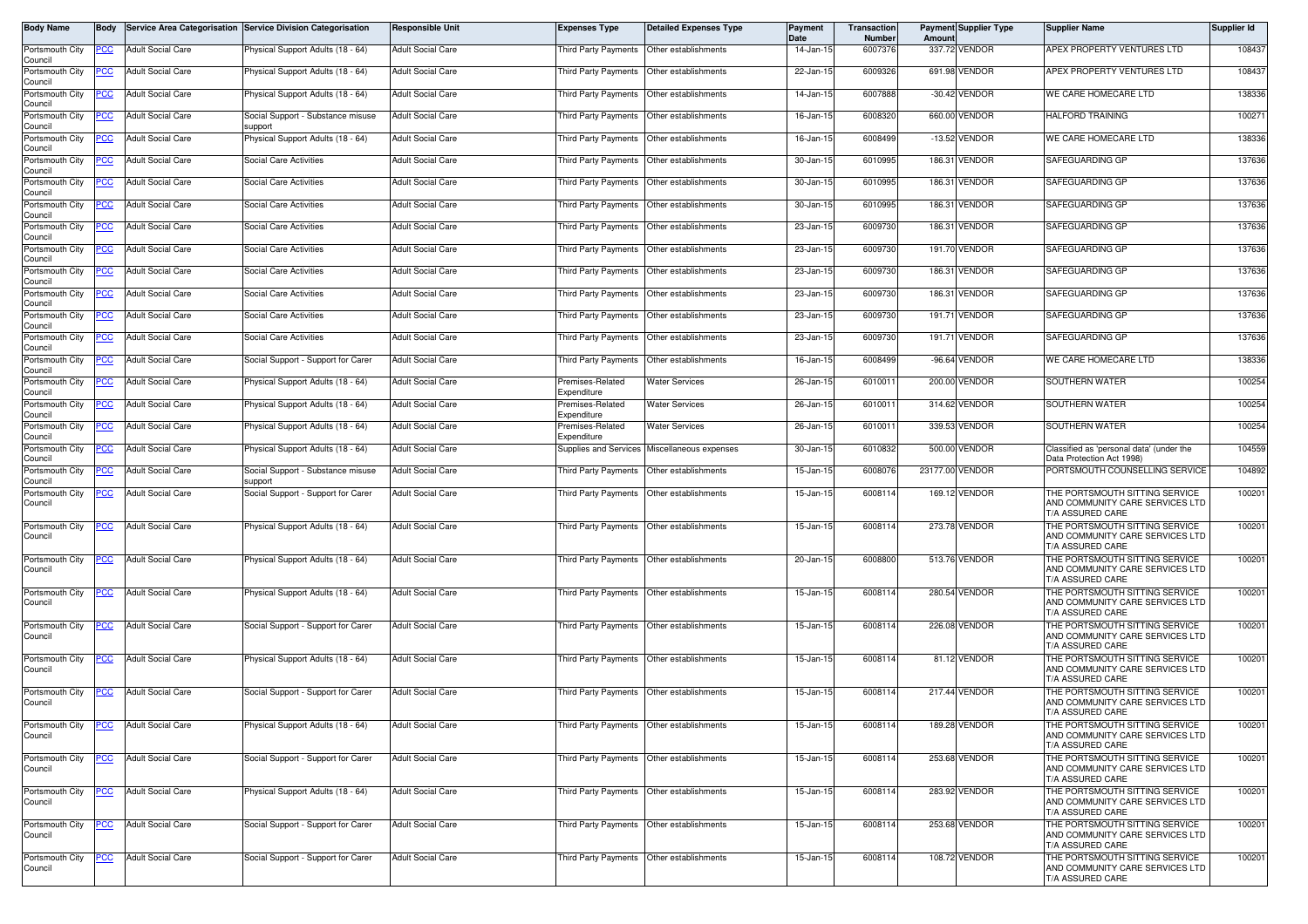| Body Name                  | Body       |                          | Service Area Categorisation Service Division Categorisation | <b>Responsible Unit</b>  | <b>Expenses Type</b>                        | <b>Detailed Expenses Type</b>             | Payment<br>Date | <b>Transaction</b><br>Number | Amount | <b>Payment Supplier Type</b> | Supplier Name                                                                         | Supplier Id |
|----------------------------|------------|--------------------------|-------------------------------------------------------------|--------------------------|---------------------------------------------|-------------------------------------------|-----------------|------------------------------|--------|------------------------------|---------------------------------------------------------------------------------------|-------------|
| Portsmouth City<br>Council | PCC        | <b>Adult Social Care</b> | Physical Support Adults (18 - 64)                           | <b>Adult Social Care</b> | Third Party Payments                        | Other establishments                      | 15-Jan-15       | 6008114                      |        | 145.34 VENDOR                | THE PORTSMOUTH SITTING SERVICE<br>AND COMMUNITY CARE SERVICES LTD<br>T/A ASSURED CARE | 100201      |
| Portsmouth City<br>Council | PСC        | <b>Adult Social Care</b> | Physical Support Adults (18 - 64)                           | <b>Adult Social Care</b> | Third Party Payments                        | Other establishments                      | 15-Jan-1!       | 6008114                      |        | 223.08 VENDOR                | THE PORTSMOUTH SITTING SERVICE<br>AND COMMUNITY CARE SERVICES LTD<br>T/A ASSURED CARE | 100201      |
| Portsmouth City<br>Council | <u>PCC</u> | <b>Adult Social Care</b> | Physical Support Adults (18 - 64)                           | <b>Adult Social Care</b> | Third Party Payments                        | Other establishments                      | 15-Jan-1!       | 6008114                      |        | 297.44 VENDOR                | THE PORTSMOUTH SITTING SERVICE<br>AND COMMUNITY CARE SERVICES LTD<br>T/A ASSURED CARE | 100201      |
| Portsmouth City<br>Council | <u>CC </u> | <b>Adult Social Care</b> | Physical Support Adults (18 - 64)                           | <b>Adult Social Care</b> | Third Party Payments                        | Other establishments                      | $15 - Jan-1$    | 600811                       |        | 189.28 VENDOR                | THE PORTSMOUTH SITTING SERVICE<br>AND COMMUNITY CARE SERVICES LTD<br>T/A ASSURED CARE | 100201      |
| Portsmouth City<br>Council | <u>PCC</u> | <b>Adult Social Care</b> | Social Support - Support for Carer                          | <b>Adult Social Care</b> | Third Party Payments                        | Other establishments                      | 15-Jan-15       | 6008114                      |        | 193.28 VENDOR                | THE PORTSMOUTH SITTING SERVICE<br>AND COMMUNITY CARE SERVICES LTD<br>T/A ASSURED CARE | 100201      |
| Portsmouth City<br>Council | CС         | <b>Adult Social Care</b> | Social Support - Support for Carer                          | <b>Adult Social Care</b> | Third Party Payments                        | Other establishments                      | 20-Jan-15       | 600880                       |        | 42.28 VENDOR                 | THE PORTSMOUTH SITTING SERVICE<br>AND COMMUNITY CARE SERVICES LTD<br>T/A ASSURED CARE | 100201      |
| Portsmouth City<br>Council | 'CC        | <b>Adult Social Care</b> | Physical Support Adults (18 - 64)                           | <b>Adult Social Care</b> | Third Party Payments                        | Other establishments                      | 14-Jan-15       | 6007868                      |        | 60.84 VENDOR                 | THE PORTSMOUTH SITTING SERVICE<br>AND COMMUNITY CARE SERVICES LTD<br>T/A ASSURED CARE | 100201      |
| Portsmouth City<br>Council | PCC.       | <b>Adult Social Care</b> | Physical Support Adults (18 - 64)                           | <b>Adult Social Care</b> |                                             | Third Party Payments Other establishments | 14-Jan-1        | 6007868                      |        | 327.86 VENDOR                | THE PORTSMOUTH SITTING SERVICE<br>AND COMMUNITY CARE SERVICES LTD<br>T/A ASSURED CARE | 100201      |
| Portsmouth City<br>Council |            | <b>Adult Social Care</b> | Physical Support Adults (18 - 64)                           | <b>Adult Social Care</b> | Third Party Payments                        | Other establishments                      | 14-Jan-1!       | 6007868                      |        | 946.40 VENDOR                | THE PORTSMOUTH SITTING SERVICE<br>AND COMMUNITY CARE SERVICES LTD<br>T/A ASSURED CARE | 100201      |
| Portsmouth City<br>Council | PСC        | <b>Adult Social Care</b> | Social Support - Support for Carer                          | <b>Adult Social Care</b> | Third Party Payments                        | Other establishments                      | 20-Jan-1        | 600880                       |        | 96.64 VENDOR                 | THE PORTSMOUTH SITTING SERVICE<br>AND COMMUNITY CARE SERVICES LTD<br>T/A ASSURED CARE | 100201      |
| Portsmouth City<br>Council |            | <b>Adult Social Care</b> | Social Support - Support for Carer                          | <b>Adult Social Care</b> | <b>Third Party Payments</b>                 | Other establishments                      | 20-Jan-1        | 600880                       |        | 36.24 VENDOR                 | THE PORTSMOUTH SITTING SERVICE<br>AND COMMUNITY CARE SERVICES LTD<br>T/A ASSURED CARE | 100201      |
| Portsmouth City<br>Council | PСC        | <b>Adult Social Care</b> | Physical Support Adults (18 - 64)                           | <b>Adult Social Care</b> | Third Party Payments                        | Other establishments                      | 20-Jan-1        | 6008800                      |        | 361.66 VENDOR                | THE PORTSMOUTH SITTING SERVICE<br>AND COMMUNITY CARE SERVICES LTD<br>T/A ASSURED CARE | 100201      |
| Portsmouth City<br>Council |            | <b>Adult Social Care</b> | Social Support - Support for Carer                          | <b>Adult Social Care</b> | Third Party Payments                        | Other establishments                      | $15 - Jan-1$    | 6008114                      |        | 241.60 VENDOR                | THE PORTSMOUTH SITTING SERVICE<br>AND COMMUNITY CARE SERVICES LTD<br>T/A ASSURED CARE | 100201      |
| Portsmouth City<br>Council | <u>PCC</u> | <b>Adult Social Care</b> | Social Support - Support for Carer                          | <b>Adult Social Care</b> |                                             | Third Party Payments Other establishments | 20-Jan-15       | 6008800                      |        | 72.48 VENDOR                 | THE PORTSMOUTH SITTING SERVICE<br>AND COMMUNITY CARE SERVICES LTD<br>T/A ASSURED CARE | 100201      |
| Portsmouth City<br>Council | <u>cc</u>  | <b>Adult Social Care</b> | Social Support - Support for Carer                          | <b>Adult Social Care</b> | Third Party Payments                        | Other establishments                      | 20-Jan-1        | 600880                       |        | 72.48 VENDOR                 | THE PORTSMOUTH SITTING SERVICE<br>AND COMMUNITY CARE SERVICES LTD<br>T/A ASSURED CARE | 100201      |
| Portsmouth City<br>Council |            | <b>Adult Social Care</b> | Social Support - Support for Carer                          | Adult Social Care        | Third Party Payments                        | Other establishments                      | 15-Jan-15       | 6008114                      |        | 229.52 VENDOR                | THE PORTSMOUTH SITTING SERVICE<br>AND COMMUNITY CARE SERVICES LTD<br>T/A ASSURED CARE | 100201      |
| Portsmouth City<br>Council | <u>PCC</u> | <b>Adult Social Care</b> | Physical Support Adults (18 - 64)                           | <b>Adult Social Care</b> | Third Party Payments                        | Other establishments                      | 15-Jan-1        | 6008114                      |        | 561.08 VENDOR                | THE PORTSMOUTH SITTING SERVICE<br>AND COMMUNITY CARE SERVICES LTD<br>T/A ASSURED CARE | 100201      |
| Portsmouth City<br>Council | PCC        | <b>Adult Social Care</b> | Physical Support Adults (18 - 64)                           | <b>Adult Social Care</b> | Third Party Payments                        | Other establishments                      | 20-Jan-1        | 600880                       |        | 67.60 VENDOR                 | THE PORTSMOUTH SITTING SERVICE<br>AND COMMUNITY CARE SERVICES LTD<br>T/A ASSURED CARE | 100201      |
| Portsmouth City<br>Council | <u>'CC</u> | <b>Adult Social Care</b> | Social Support - Support for Carer                          | <b>Adult Social Care</b> | <b>Third Party Payments</b>                 | Other establishments                      | $15 - Jan-1$    | 600811                       |        | 72.48 VENDOR                 | THE PORTSMOUTH SITTING SERVICE<br>AND COMMUNITY CARE SERVICES LTD<br>T/A ASSURED CARE | 100201      |
| Portsmouth City<br>Council |            | <b>Adult Social Care</b> | Social Support - Support for Carer                          | <b>Adult Social Care</b> | Third Party Payments                        | Other establishments                      | 15-Jan-1        | 600811                       |        | 211.40 VENDOR                | THE PORTSMOUTH SITTING SERVICE<br>AND COMMUNITY CARE SERVICES LTD<br>T/A ASSURED CARE | 100201      |
| Portsmouth City<br>Council | <u>PCC</u> | <b>Adult Social Care</b> | Physical Support Adults (18 - 64)                           | <b>Adult Social Care</b> | Third Party Payments   Other establishments |                                           | 20-Jan-15       | 6008800                      |        | 13.52 VENDOR                 | THE PORTSMOUTH SITTING SERVICE<br>AND COMMUNITY CARE SERVICES LTD<br>T/A ASSURED CARE | 100201      |
| Portsmouth City<br>Council | <u>PCC</u> | <b>Adult Social Care</b> | Physical Support Adults (18 - 64)                           | <b>Adult Social Care</b> |                                             | Third Party Payments Other establishments | 20-Jan-15       | 6008800                      |        | 6.76 VENDOR                  | THE PORTSMOUTH SITTING SERVICE<br>AND COMMUNITY CARE SERVICES LTD<br>T/A ASSURED CARE | 100201      |
| Portsmouth City<br>Council | <u>'CC</u> | <b>Adult Social Care</b> | Physical Support Adults (18 - 64)                           | <b>Adult Social Care</b> |                                             | Third Party Payments Other establishments | 15-Jan-15       | 6008114                      |        | 378.56 VENDOR                | THE PORTSMOUTH SITTING SERVICE<br>AND COMMUNITY CARE SERVICES LTD<br>T/A ASSURED CARE | 100201      |
| Portsmouth City<br>Council | <u>PCC</u> | <b>Adult Social Care</b> | Physical Support Adults (18 - 64)                           | <b>Adult Social Care</b> |                                             | Third Party Payments Other establishments | 15-Jan-15       | 6008114                      |        | 253.68 VENDOR                | THE PORTSMOUTH SITTING SERVICE<br>AND COMMUNITY CARE SERVICES LTD<br>T/A ASSURED CARE | 100201      |
| Portsmouth City<br>Council |            | <b>Adult Social Care</b> | Physical Support Adults (18 - 64)                           | Adult Social Care        | Third Party Payments                        | Other establishments                      | 15-Jan-15       | 6008114                      |        | 463.06 VENDOR                | THE PORTSMOUTH SITTING SERVICE<br>AND COMMUNITY CARE SERVICES LTD<br>T/A ASSURED CARE | 100201      |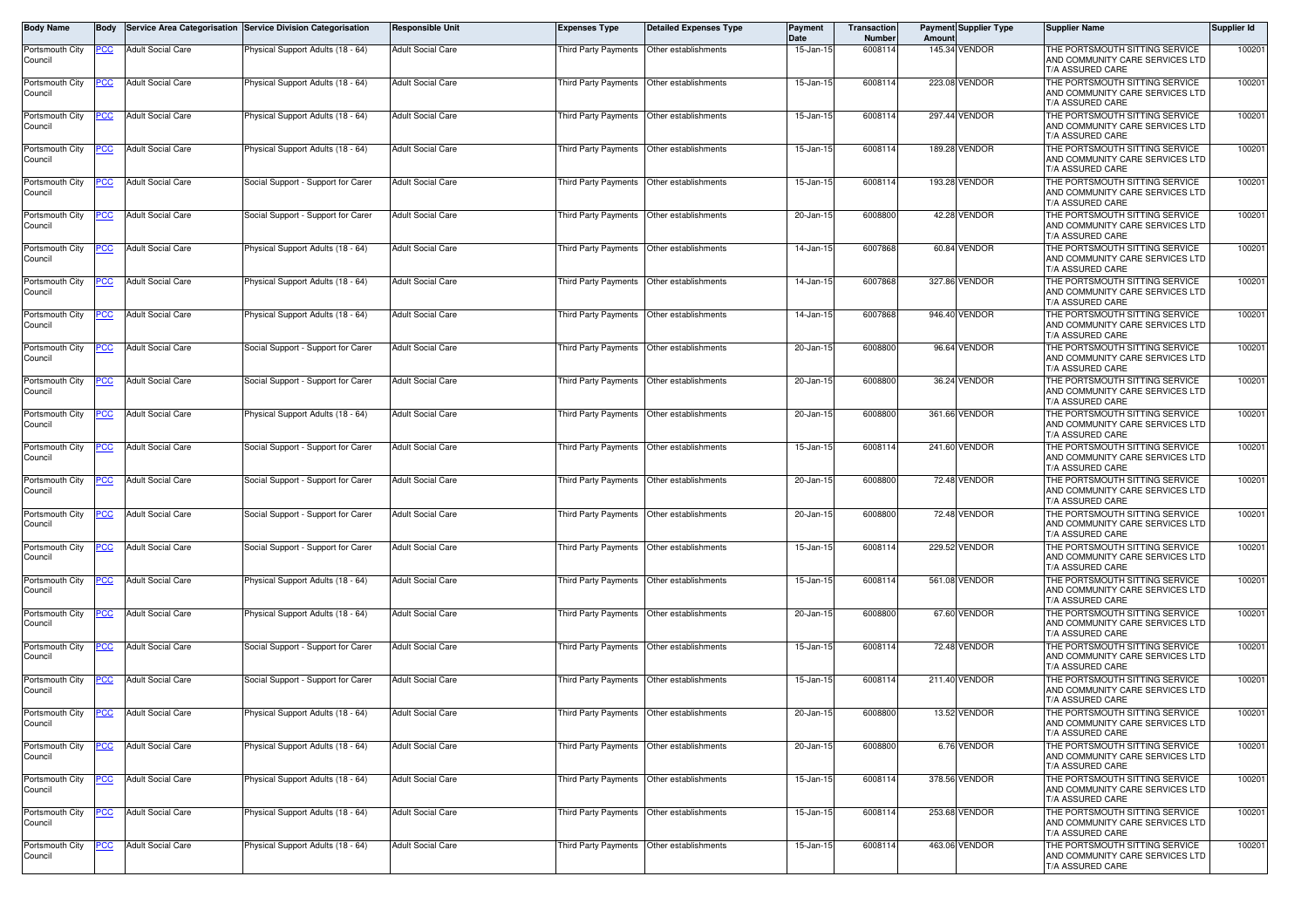| Body Name                             | <b>Body</b> |                          | Service Area Categorisation Service Division Categorisation | <b>Responsible Unit</b>  | <b>Expenses Type</b>                      | <b>Detailed Expenses Type</b> | Payment<br>Date | Transaction<br>Number | Amount | <b>Payment Supplier Type</b>               | Supplier Name                                                                         | Supplier Id |
|---------------------------------------|-------------|--------------------------|-------------------------------------------------------------|--------------------------|-------------------------------------------|-------------------------------|-----------------|-----------------------|--------|--------------------------------------------|---------------------------------------------------------------------------------------|-------------|
| Portsmouth City<br>Council            | PCC         | <b>Adult Social Care</b> | Social Support - Support for Carer                          | <b>Adult Social Care</b> | Third Party Payments                      | Other establishments          | 15-Jan-15       | 6008114               |        | 217.44 VENDOR                              | THE PORTSMOUTH SITTING SERVICE<br>AND COMMUNITY CARE SERVICES LTD<br>T/A ASSURED CARE | 100201      |
| Portsmouth City<br>Council            | PСC         | <b>Adult Social Care</b> | Social Support - Support for Carer                          | <b>Adult Social Care</b> | Third Party Payments                      | Other establishments          | 15-Jan-1        | 6008114               |        | 289.92 VENDOR                              | THE PORTSMOUTH SITTING SERVICE<br>AND COMMUNITY CARE SERVICES LTD<br>T/A ASSURED CARE | 100201      |
| Portsmouth City<br>Council            | <u>PCC</u>  | <b>Adult Social Care</b> | Physical Support Adults (18 - 64)                           | <b>Adult Social Care</b> | Third Party Payments                      | Other establishments          | 15-Jan-15       | 6008114               |        | 260.26 VENDOR                              | THE PORTSMOUTH SITTING SERVICE<br>AND COMMUNITY CARE SERVICES LTD<br>T/A ASSURED CARE | 100201      |
| Portsmouth City<br>Council            | <u>PCC</u>  | <b>Adult Social Care</b> | Social Support - Support for Carer                          | <b>Adult Social Care</b> | Third Party Payments                      | Other establishments          | $15 - Jan-1$    | 600811                |        | 144.96 VENDOR                              | THE PORTSMOUTH SITTING SERVICE<br>AND COMMUNITY CARE SERVICES LTD<br>T/A ASSURED CARE | 100201      |
| Portsmouth City<br>Council            | <u>PCC</u>  | <b>Adult Social Care</b> | Physical Support Adults (18 - 64)                           | <b>Adult Social Care</b> | Third Party Payments                      | Other establishments          | 15-Jan-15       | 6008114               |        | 358.28 VENDOR                              | THE PORTSMOUTH SITTING SERVICE<br>AND COMMUNITY CARE SERVICES LTD<br>T/A ASSURED CARE | 100201      |
| Portsmouth City<br>Council            | CС          | <b>Adult Social Care</b> | Physical Support Adults (18 - 64)                           | <b>Adult Social Care</b> | Third Party Payments                      | Other establishments          | 15-Jan-15       | 6008114               |        | 243.36 VENDOR                              | THE PORTSMOUTH SITTING SERVICE<br>AND COMMUNITY CARE SERVICES LTD<br>T/A ASSURED CARE | 100201      |
| Portsmouth City<br>Council            | сc          | <b>Adult Social Care</b> | Social Support - Support for Carer                          | <b>Adult Social Care</b> | Third Party Payments                      | Other establishments          | 15-Jan-15       | 6008114               |        | 144.96 VENDOR                              | THE PORTSMOUTH SITTING SERVICE<br>AND COMMUNITY CARE SERVICES LTD<br>T/A ASSURED CARE | 100201      |
| Portsmouth City<br>Council            | PСC         | <b>Adult Social Care</b> | Social Support - Support for Carer                          | <b>Adult Social Care</b> | Third Party Payments Other establishments |                               | 15-Jan-1        | 600811                |        | 96.64 VENDOR                               | THE PORTSMOUTH SITTING SERVICE<br>AND COMMUNITY CARE SERVICES LTD<br>T/A ASSURED CARE | 100201      |
| Portsmouth City<br>Council            |             | <b>Adult Social Care</b> | Social Support - Support for Carer                          | <b>Adult Social Care</b> | Third Party Payments                      | Other establishments          | $15 - Jan-1!$   | 6008114               |        | 241.60 VENDOR                              | THE PORTSMOUTH SITTING SERVICE<br>AND COMMUNITY CARE SERVICES LTD<br>T/A ASSURED CARE | 100201      |
| Portsmouth Citv<br>Council            | PСC         | <b>Adult Social Care</b> | Social Support - Support for Carer                          | <b>Adult Social Care</b> | <b>Third Party Payments</b>               | Other establishments          | 15-Jan-1!       | 6008114               |        | 289.92 VENDOR                              | THE PORTSMOUTH SITTING SERVICE<br>AND COMMUNITY CARE SERVICES LTD<br>T/A ASSURED CARE | 100201      |
| Portsmouth City<br>Council            |             | <b>Adult Social Care</b> | Social Support - Support for Carer                          | <b>Adult Social Care</b> | <b>Third Party Payments</b>               | Other establishments          | 20-Jan-1        | 600880                |        | 48.32 VENDOR                               | THE PORTSMOUTH SITTING SERVICE<br>AND COMMUNITY CARE SERVICES LTD<br>T/A ASSURED CARE | 100201      |
| Portsmouth City<br>Council            | °СС         | <b>Adult Social Care</b> | Physical Support Adults (18 - 64)                           | <b>Adult Social Care</b> | <b>Third Party Payments</b>               | Other establishments          | 20-Jan-1        | 6008800               |        | 473.20 VENDOR                              | THE PORTSMOUTH SITTING SERVICE<br>AND COMMUNITY CARE SERVICES LTD<br>T/A ASSURED CARE | 100201      |
| Portsmouth City<br>Council            | °СС         | <b>Adult Social Care</b> | Physical Support Adults (18 - 64)                           | <b>Adult Social Care</b> | Third Party Payments                      | Other establishments          | $15 - Jan-1$    | 6008114               |        | 750.36 VENDOR                              | THE PORTSMOUTH SITTING SERVICE<br>AND COMMUNITY CARE SERVICES LTD<br>T/A ASSURED CARE | 100201      |
| Portsmouth City<br>Council            | <u>PCC</u>  | <b>Adult Social Care</b> | Social Support - Support for Carer                          | <b>Adult Social Care</b> | Third Party Payments                      | Other establishments          | 15-Jan-15       | 6008114               |        | 72.48 VENDOR                               | THE PORTSMOUTH SITTING SERVICE<br>AND COMMUNITY CARE SERVICES LTD<br>T/A ASSURED CARE | 100201      |
| Portsmouth City<br>Council            | <u>cc</u>   | <b>Adult Social Care</b> | Social Support - Support for Carer                          | <b>Adult Social Care</b> | Third Party Payments                      | Other establishments          | 15-Jan-1!       | 6008114               |        | 144.96 VENDOR                              | THE PORTSMOUTH SITTING SERVICE<br>AND COMMUNITY CARE SERVICES LTD<br>T/A ASSURED CARE | 100201      |
| Portsmouth City<br>Council            |             | <b>Adult Social Care</b> | Social Support - Support for Carer                          | <b>Adult Social Care</b> | Third Party Payments                      | Other establishments          | 15-Jan-15       | 6008114               |        | 289.92 VENDOR                              | THE PORTSMOUTH SITTING SERVICE<br>AND COMMUNITY CARE SERVICES LTD<br>T/A ASSURED CARE | 100201      |
| Portsmouth City<br>Council            | °СС         | <b>Adult Social Care</b> | Physical Support Adults (18 - 64)                           | <b>Adult Social Care</b> | Third Party Payments                      | Other establishments          | 20-Jan-1        | 6008736               |        | 121.50 VENDOR                              | CREATIVE ADVANCES LTD                                                                 | 100117      |
| Portsmouth City<br>Council            | <u>'CC</u>  | <b>Adult Social Care</b> | Social Support - Substance misuse<br>support                | <b>Adult Social Care</b> | Third Party Payments                      | Other establishments          | 19-Jan-15       | 600868                |        | 122666.00 GOVERNMENT DEPT SOLENT NHS TRUST |                                                                                       | 107630      |
| Portsmouth City<br>Council            | PCC         | <b>Adult Social Care</b> | Physical Support Adults (18 - 64)                           | <b>Adult Social Care</b> | Third Party Payments                      | Other establishments          | 12-Jan-1!       | 6007155               |        | 781.72 VENDOR                              | MEARS CARE LTD                                                                        | 103745      |
| Portsmouth City<br>Council            | сc          | <b>Adult Social Care</b> | Physical Support Adults (18 - 64)                           | <b>Adult Social Care</b> | Employees                                 | Direct employee expenses      | 06-Jan-1        | 6006014               |        | 137.40 VENDOR                              | MORECARE SUPPORT SERVICES LTD                                                         | 103464      |
| Portsmouth City<br>Council            | CC          | <b>Adult Social Care</b> | Physical Support Adults (18 - 64)                           | <b>Adult Social Care</b> | Employees                                 | Direct employee expenses      | 06-Jan-15       | 6006014               |        | 765.70 VENDOR                              | MORECARE SUPPORT SERVICES LTD                                                         | 103464      |
| Portsmouth City<br>Council            | °СС         | <b>Adult Social Care</b> | Physical Support Adults (18 - 64)                           | <b>Adult Social Care</b> | Employees                                 | Direct employee expenses      | 22-Jan-15       | 6009410               |        | 140.20 VENDOR                              | MORECARE SUPPORT SERVICES LTD                                                         | 103464      |
| Portsmouth City<br>Jouncil            | <u>PCC</u>  | <b>Adult Social Care</b> | Physical Support Adults (18 - 64)                           | <b>Adult Social Care</b> | Employees                                 | Direct employee expenses      | 22-Jan-15       | 6009410               |        | 862.55 VENDOR                              | MORECARE SUPPORT SERVICES LTD                                                         | 103464      |
| Portsmouth City<br>Council            |             | Adult Social Care        | Physical Support Adults (18 - 64)                           | <b>Adult Social Care</b> | Employees                                 | Direct employee expenses      | 27-Jan-15       | 6010169               |        | 1873.29 VENDOR                             | <b>MORECARE SUPPORT SERVICES LTD</b>                                                  | 103464      |
| Portsmouth City<br>Council            | <u>PCC</u>  | <b>Adult Social Care</b> | Physical Support Adults (18 - 64)                           | <b>Adult Social Care</b> | Employees                                 | Direct employee expenses      | 20-Jan-15       | 6008752               |        | 1033.40 VENDOR                             | MORECARE SUPPORT SERVICES LTD                                                         | 103464      |
| Portsmouth City<br>Council            | <u>PCC</u>  | <b>Adult Social Care</b> | Physical Support Adults (18 - 64)                           | <b>Adult Social Care</b> | Employees                                 | Direct employee expenses      | 20-Jan-15       | 6008752               |        | 43.31 VENDOR                               | MORECARE SUPPORT SERVICES LTD                                                         | 103464      |
| Portsmouth City<br>Council            | <u>PCC</u>  | <b>Adult Social Care</b> | Physical Support Adults (18 - 64)                           | <b>Adult Social Care</b> | Employees                                 | Direct employee expenses      | 27-Jan-15       | 6010169               |        | 1811.53 VENDOR                             | MORECARE SUPPORT SERVICES LTD                                                         | 103464      |
| Portsmouth City                       |             | <b>Adult Social Care</b> | Physical Support Adults (18 - 64)                           | <b>Adult Social Care</b> | Employees                                 | Direct employee expenses      | 20-Jan-15       | 6008752               |        | 69.35 VENDOR                               | MORECARE SUPPORT SERVICES LTD                                                         | 103464      |
| Council<br>Portsmouth City            | <u> РСС</u> | <b>Adult Social Care</b> | Physical Support Adults (18 - 64)                           | <b>Adult Social Care</b> | Employees                                 | Direct employee expenses      | 20-Jan-15       | 6008752               |        | 967.97 VENDOR                              | MORECARE SUPPORT SERVICES LTD                                                         | 103464      |
| Council<br>Portsmouth City<br>Council | <u>'CC</u>  | Adult Social Care        | Physical Support Adults (18 - 64)                           | <b>Adult Social Care</b> | Employees                                 | Direct employee expenses      | 30-Jan-15       | 6010964               |        | 218.42 VENDOR                              | MORECARE SUPPORT SERVICES LTD                                                         | 103464      |
|                                       |             |                          |                                                             |                          |                                           |                               |                 |                       |        |                                            |                                                                                       |             |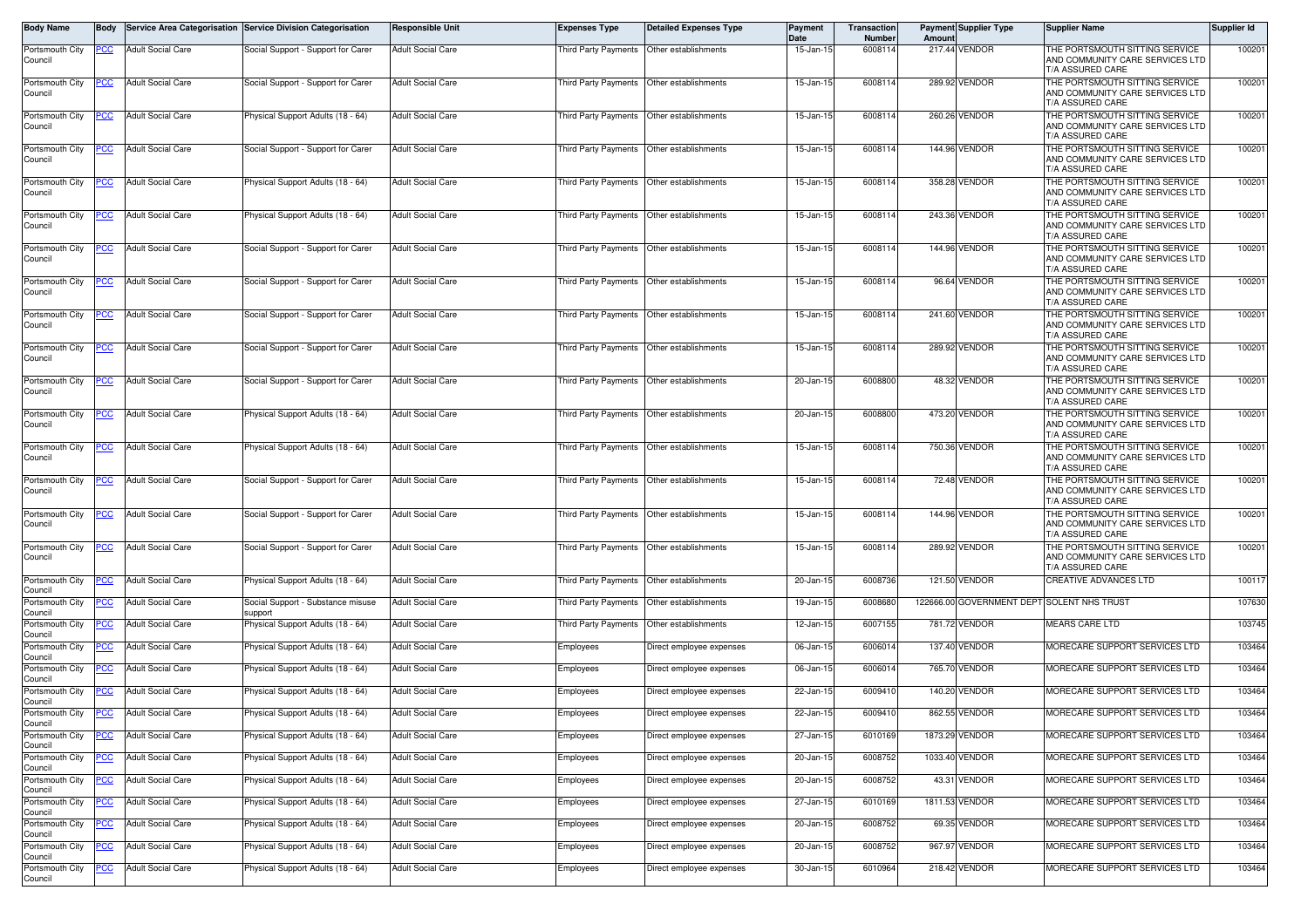| Body Name                  | Body        |                          | Service Area Categorisation Service Division Categorisation | Responsible Unit         | <b>Expenses Type</b>                        | <b>Detailed Expenses Type</b>                      | Payment<br>Date | Transaction<br>Number | Amount | <b>Payment Supplier Type</b> | <b>Supplier Name</b>                           | Supplier Id |
|----------------------------|-------------|--------------------------|-------------------------------------------------------------|--------------------------|---------------------------------------------|----------------------------------------------------|-----------------|-----------------------|--------|------------------------------|------------------------------------------------|-------------|
| Portsmouth City<br>Council | PCC         | <b>Adult Social Care</b> | Physical Support Adults (18 - 64)                           | <b>Adult Social Care</b> | Employees                                   | Direct employee expenses                           | 30-Jan-15       | 6010964               |        | 287.32 VENDOR                | MORECARE SUPPORT SERVICES LTD                  | 103464      |
| Portsmouth City<br>Council | PCC         | <b>Adult Social Care</b> | Social Care Activities                                      | <b>Adult Social Care</b> | Third Party Payments   Other establishments |                                                    | 30-Jan-15       | 6010995               |        | 202.63 VENDOR                | SAFEGUARDING GP                                | 137636      |
| Portsmouth City<br>Council | <u>CC </u>  | <b>Adult Social Care</b> | Social Care Activities                                      | <b>Adult Social Care</b> | Third Party Payments   Other establishments |                                                    | 30-Jan-15       | 6010995               |        | 186.31 VENDOR                | SAFEGUARDING GP                                | 137636      |
| Portsmouth City<br>Council | <u>PCC</u>  | <b>Adult Social Care</b> | Social Care Activities                                      | <b>Adult Social Care</b> | Third Party Payments                        | Other establishments                               | 30-Jan-15       | 6010995               |        | 186.31 VENDOR                | SAFEGUARDING GP                                | 137636      |
| Portsmouth City<br>Council | <u>PCC</u>  | <b>Adult Social Care</b> | <b>Social Care Activities</b>                               | <b>Adult Social Care</b> | Third Party Payments                        | Other establishments                               | 30-Jan-15       | 6010995               |        | 186.31 VENDOR                | SAFEGUARDING GP                                | 137636      |
| Portsmouth City<br>Council |             | <b>Adult Social Care</b> | Social Care Activities                                      | <b>Adult Social Care</b> | Third Party Payments                        | Other establishments                               | 23-Jan-15       | 6009733               |        | 225.47 VENDOR                | SAFEGUARDING GP                                | 137636      |
| Portsmouth City<br>Council | <u>PCC</u>  | <b>Adult Social Care</b> | Social Care Activities                                      | <b>Adult Social Care</b> | Third Party Payments Other establishments   |                                                    | 23-Jan-15       | 6009733               |        | 186.31 VENDOR                | SAFEGUARDING GP                                | 137636      |
| Portsmouth City<br>Council | <u>PCC</u>  | <b>Adult Social Care</b> | Social Care Activities                                      | <b>Adult Social Care</b> | Third Party Payments                        | Other establishments                               | 30-Jan-15       | 6010995               |        | 186.31 VENDOR                | SAFEGUARDING GP                                | 137636      |
| Portsmouth City<br>Council | <u>PCC</u>  | <b>Adult Social Care</b> | <b>Social Care Activities</b>                               | <b>Adult Social Care</b> | <b>Third Party Payments</b>                 | Other establishments                               | 30-Jan-15       | 6010995               |        | 186.31 VENDOR                | SAFEGUARDING GP                                | 137636      |
| Portsmouth City<br>Council | PСC         | <b>Adult Social Care</b> | Social Care Activities                                      | <b>Adult Social Care</b> | Third Party Payments                        | Other establishments                               | 30-Jan-15       | 6010995               |        | 216.77 VENDOR                | SAFEGUARDING GP                                | 137636      |
| Portsmouth City<br>Council | <u>PCC</u>  | <b>Adult Social Care</b> | Social Care Activities                                      | <b>Adult Social Care</b> | Third Party Payments                        | Other establishments                               | 23-Jan-15       | 6009730               |        | 204.80 VENDOR                | SAFEGUARDING GP                                | 137636      |
| Portsmouth City<br>Council | <u>PCC </u> | <b>Adult Social Care</b> | Social Care Activities                                      | <b>Adult Social Care</b> | Third Party Payments                        | Other establishments                               | 30-Jan-15       | 6010995               |        | 186.31 VENDOR                | SAFEGUARDING GP                                | 137636      |
| Portsmouth City<br>Council | <u>PCC</u>  | <b>Adult Social Care</b> | <b>Social Care Activities</b>                               | <b>Adult Social Care</b> | Third Party Payments                        | Other establishments                               | 23-Jan-15       | 301007                |        | 893.05 VENDOR                | SAFEGUARDING GP                                | 137636      |
| Portsmouth City<br>Council | <u>CC </u>  | <b>Adult Social Care</b> | nformation and Early Intervention                           | <b>Adult Social Care</b> | Third Party Payments                        | Other establishments                               | 22-Jan-15       | 6009356               |        | 2215.00 VENDOR               | CONVEX MARKETING LTD                           | 135838      |
| Portsmouth City<br>Council | <u>PCC</u>  | <b>Adult Social Care</b> | Physical Support Adults (18 - 64)                           | <b>Adult Social Care</b> | remises-Related<br>Expenditure              | <b>Water Services</b>                              | 29-Jan-15       | 6010783               |        | 118.24 VENDOR                | PORTSMOUTH WATER LTD                           | 100253      |
| Portsmouth City<br>Council | <u>PCC</u>  | <b>Adult Social Care</b> | Physical Support Adults (18 - 64)                           | <b>Adult Social Care</b> | remises-Related<br>Expenditure              | <b>Water Services</b>                              | 20-Jan-15       | 6008762               |        | 110.63 VENDOR                | PORTSMOUTH WATER LTD                           | 100253      |
| Portsmouth City<br>Council | <u>PCC</u>  | <b>Adult Social Care</b> | Commissioning & service delivery                            | <b>Adult Social Care</b> | Supplies and Services                       | Communications and computing                       | 21-Jan-15       | 6009256               |        | 936.58 VENDOR                | NORTHGATE INFORMATION<br>SOLUTIONS GROUPUK LTD | 114063      |
| Portsmouth City<br>Council | PCC         | <b>Adult Social Care</b> | Social Care Activities                                      | <b>Adult Social Care</b> |                                             | Supplies and Services Communications and computing | 21-Jan-15       | 6009256               |        | 1300.00 VENDOR               | NORTHGATE INFORMATION<br>SOLUTIONS GROUPUK LTD | 114063      |
| Portsmouth City<br>Council | <u>cc</u>   | <b>Adult Social Care</b> | <b>Social Care Activities</b>                               | <b>Adult Social Care</b> | Supplies and Services                       | Equipment, furniture and materials                 | 26-Jan-15       | 6009810               |        | 7156.00 COMPANY              | <b>ARJOHUNTLEIGH</b>                           | 101045      |
| Portsmouth City<br>Council | PСC         | <b>Adult Social Care</b> | Social Care Activities                                      | <b>Adult Social Care</b> | Third Party Payments                        | Other establishments                               | 30-Jan-15       | 6010995               |        | 219.49 VENDOR                | SAFEGUARDING GP                                | 137636      |
| Portsmouth City<br>Council | <u>PCC</u>  | <b>Adult Social Care</b> | <b>Social Care Activities</b>                               | <b>Adult Social Care</b> | <b>Third Party Payments</b>                 | Other establishments                               | 23-Jan-15       | 6009732               |        | 186.31 VENDOR                | SAFEGUARDING GP                                | 137636      |
| Portsmouth City<br>Council | PСC         | <b>Adult Social Care</b> | Social Care Activities                                      | <b>Adult Social Care</b> | Third Party Payments                        | Other establishments                               | 23-Jan-15       | 6009732               |        | 186.31 VENDOR                | SAFEGUARDING GP                                | 137636      |
| Portsmouth City<br>Council | PСC         | <b>Adult Social Care</b> | Social Care Activities                                      | <b>Adult Social Care</b> | Third Party Payments                        | Other establishments                               | 23-Jan-15       | 6009732               |        | 186.31 VENDOR                | SAFEGUARDING GP                                | 137636      |
| Portsmouth City<br>Council | <u>PCC</u>  | <b>Adult Social Care</b> | Social Care Activities                                      | <b>Adult Social Care</b> | Third Party Payments Other establishments   |                                                    | 23-Jan-15       | 6009732               |        | 194.47 VENDOR                | SAFEGUARDING GP                                | 137636      |
| Portsmouth City<br>Council | <u>PCC</u>  | <b>Adult Social Care</b> | Social Care Activities                                      | <b>Adult Social Care</b> | Third Party Payments                        | Other establishments                               | 23-Jan-1        | 6009732               |        | 211.06 VENDOR                | SAFEGUARDING GP                                | 137636      |
| Portsmouth City<br>Council | PCC         | <b>Adult Social Care</b> | Physical Support Adults (18 - 64)                           | <b>Adult Social Care</b> | Third Party Payments                        | Other establishments                               | 23-Jan-15       | 6009791               |        | 648.96 VENDOR                | WE CARE HOMECARE LTD                           | 138336      |
| Portsmouth City<br>Council | PCC         | <b>Adult Social Care</b> | Physical Support Older People (65-74) Adult Social Care     |                          | Third Party Payments                        | Other establishments                               | 12-Jan-15       | 6007212               |        | 2015.62 VENDOR               | SOUTH WEST CARE LIMITED                        | 138534      |
| Portsmouth City<br>Council | <u>PCC</u>  | <b>Adult Social Care</b> | Physical Support Older People (65-74) Adult Social Care     |                          | Third Party Payments Other establishments   |                                                    | 12-Jan-15       | 6007045               |        | 391.85 VENDOR                | ANGELUS NURSING HOME                           | 100542      |
| Portsmouth City<br>Council | <u>'CC</u>  | <b>Adult Social Care</b> | Physical Support Adults (18 - 64)                           | <b>Adult Social Care</b> | Third Party Payments                        | Other establishments                               | 20-Jan-15       | 6008747               |        | 2006.01 VENDOR               | HEATHVIEW MANAGEMENT COMPANY<br>חד ו           | 103744      |
| Portsmouth City<br>Council | <u>PCC</u>  | <b>Adult Social Care</b> | Physical Support Older People (65-74) Adult Social Care     |                          | <b>Third Party Payments</b>                 | Other establishments                               | 12-Jan-15       | 6007150               |        | -3698.19 VENDOR              | LIVING PLUS HEALTH CARE LIMITED                | 100198      |
| Portsmouth City<br>Council | <b>PCC</b>  | <b>Adult Social Care</b> | Physical Support Older People (65-74) Adult Social Care     |                          | Third Party Payments   Other establishments |                                                    | 16-Jan-15       | 6008357               |        | -2977.32 VENDOR              | LIVING PLUS HEALTH CARE LIMITED                | 100198      |
| Portsmouth City<br>Council | <u>PCC</u>  | <b>Adult Social Care</b> | Physical Support Adults (18 - 64)                           | <b>Adult Social Care</b> | <b>Third Party Payments</b>                 | Other establishments                               | 12-Jan-15       | 6007087               |        | 2006.01 VENDOR               | CLARENDON CARE HOME.                           | 138519      |
| Portsmouth City<br>Council | <u>PCC</u>  | <b>Adult Social Care</b> | Physical Support Adults (18 - 64)                           | <b>Adult Social Care</b> | Third Party Payments                        | Other establishments                               | 12-Jan-15       | 6007236               |        | 2789.36 VENDOR               | THE YELLOW HOUSE CARE HOME                     | 103746      |
| Portsmouth City<br>Council | <u>PCC</u>  | <b>Adult Social Care</b> | Physical Support Adults (18 - 64)                           | <b>Adult Social Care</b> | Income                                      | Customer and client receipts                       | 12-Jan-15       | 6007236               |        | -495.60 VENDOR               | THE YELLOW HOUSE CARE HOME                     | 103746      |
| Portsmouth City<br>Council | PСC         | Adult Social Care        | Physical Support Adults (18 - 64)                           | <b>Adult Social Care</b> | Third Party Payments                        | Other establishments                               | 07-Jan-15       | 6006508               |        | 2789.36 VENDOR               | THE YELLOW HOUSE CARE HOME                     | 103746      |
| Portsmouth City<br>Council | <u>PCC </u> | <b>Adult Social Care</b> | Physical Support Adults (18 - 64)                           | <b>Adult Social Care</b> | Income                                      | Customer and client receipts                       | 07-Jan-15       | 6006508               |        | -495.60 VENDOR               | THE YELLOW HOUSE CARE HOME                     | 103746      |
| Portsmouth City<br>Council | <u>PCC</u>  | <b>Adult Social Care</b> | Physical Support Adults (18 - 64)                           | <b>Adult Social Care</b> | Third Party Payments                        | Other establishments                               | 30-Jan-15       | 6010850               |        | 2073.90 VENDOR               | BLATCHINGTON COURT REST HOME                   | 139316      |
| Portsmouth City<br>Council | <u>PCC</u>  | <b>Adult Social Care</b> | Physical Support Adults (18 - 64)                           | <b>Adult Social Care</b> | Third Party Payments                        | Other establishments                               | 30-Jan-15       | 6010850               |        | 2007.00 VENDOR               | BLATCHINGTON COURT REST HOME                   | 139316      |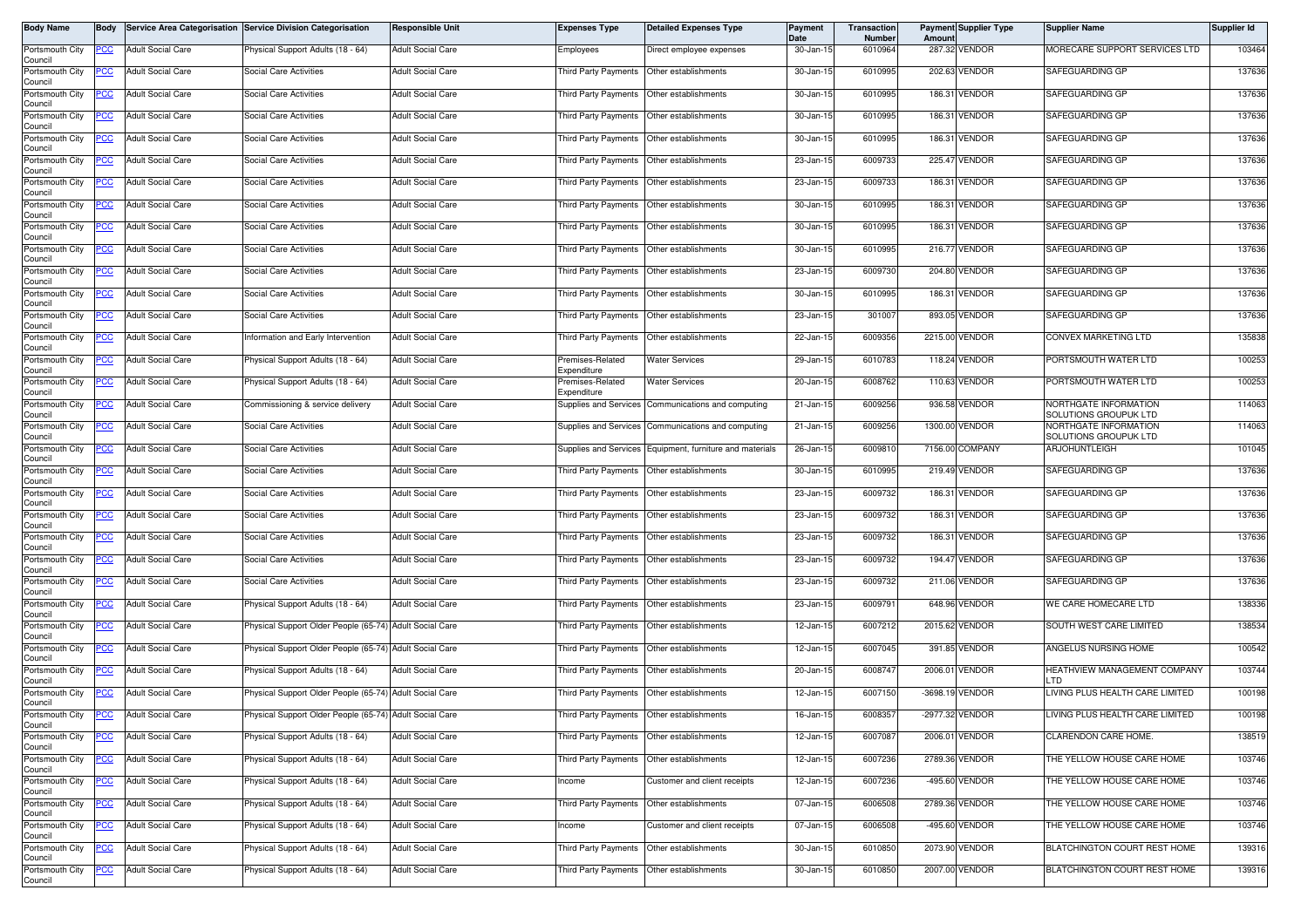| <b>Body Name</b>           | Body        |                          | Service Area Categorisation Service Division Categorisation | <b>Responsible Unit</b>  | <b>Expenses Type</b>                        | <b>Detailed Expenses Type</b>             | Payment<br>Date | Transaction<br>Number | Amount | <b>Payment Supplier Type</b> | <b>Supplier Name</b>           | Supplier Id |
|----------------------------|-------------|--------------------------|-------------------------------------------------------------|--------------------------|---------------------------------------------|-------------------------------------------|-----------------|-----------------------|--------|------------------------------|--------------------------------|-------------|
| Portsmouth City<br>Council | PCC         | <b>Adult Social Care</b> | Physical Support Adults (18 - 64)                           | <b>Adult Social Care</b> | Third Party Payments                        | Other establishments                      | 12-Jan-15       | 6007055               |        | 1203.73 VENDOR               | AUTUMN VALE REST HOME          | 100551      |
| Portsmouth City<br>Council | PCC         | <b>Adult Social Care</b> | Physical Support Older People (65-74) Adult Social Care     |                          | Third Party Payments   Other establishments |                                           | 12-Jan-15       | 6007056               |        | 2061.19 VENDOR               | BARCHESTER HEALTHCARE LTD      | 117901      |
| Portsmouth City<br>Council | <u>PCC </u> | <b>Adult Social Care</b> | <sup>9</sup> hysical Support Adults (18 - 64)               | <b>Adult Social Care</b> | Third Party Payments Other establishments   |                                           | 12-Jan-15       | 6007176               |        | 2006.01 VENDOR               | PORTSDOWN ESTATES LIMITED      | 100939      |
| Portsmouth City<br>Council | PCC         | <b>Adult Social Care</b> | Physical Support Adults (18 - 64)                           | <b>Adult Social Care</b> | Third Party Payments                        | Other establishments                      | 14-Jan-15       | 6007888               |        | 723.32 VENDOR                | WE CARE HOMECARE LTD           | 138336      |
| Portsmouth City<br>Council | <u>PCC</u>  | <b>Adult Social Care</b> | Physical Support Older People (65-74) Adult Social Care     |                          | Third Party Payments                        | Other establishments                      | 12-Jan-15       | 6007056               |        | 2051.27 VENDOR               | BARCHESTER HEALTHCARE LTD      | 117901      |
| Portsmouth City<br>Council |             | <b>Adult Social Care</b> | Physical Support Adults (18 - 64)                           | <b>Adult Social Care</b> | Third Party Payments                        | Other establishments                      | 14-Jan-15       | 6007888               |        | 189.28 VENDOR                | WE CARE HOMECARE LTD           | 138336      |
| Portsmouth City<br>Council | <u>PCC</u>  | <b>Adult Social Care</b> | Physical Support Adults (18 - 64)                           | <b>Adult Social Care</b> | Third Party Payments Other establishments   |                                           | 14-Jan-15       | 6007888               |        | 263.64 VENDOR                | WE CARE HOMECARE LTD           | 138336      |
| Portsmouth City<br>Council | <u>PCC</u>  | <b>Adult Social Care</b> | Physical Support Adults (18 - 64)                           | <b>Adult Social Care</b> | Third Party Payments                        | Other establishments                      | 14-Jan-15       | 6007888               |        | 283.92 VENDOR                | WE CARE HOMECARE LTD           | 138336      |
| Portsmouth City<br>Council | <u>PCC</u>  | <b>Adult Social Care</b> | Physical Support Older People (65-74) Adult Social Care     |                          | Third Party Payments                        | Other establishments                      | 12-Jan-15       | 6007062               |        | 2429.47 VENDOR               | BLUEBELL NURSING HOME          | 100112      |
| Portsmouth City<br>Council | PСC         | <b>Adult Social Care</b> | Physical Support Adults (18 - 64)                           | <b>Adult Social Care</b> | Third Party Payments                        | Other establishments                      | 14-Jan-15       | 6007888               |        | 527.28 VENDOR                | WE CARE HOMECARE LTD           | 138336      |
| Portsmouth City<br>Council | <u>PCC</u>  | <b>Adult Social Care</b> | Physical Support Adults (18 - 64)                           | <b>Adult Social Care</b> | Third Party Payments                        | Other establishments                      | 14-Jan-15       | 6007888               |        | 777.40 VENDOR                | WE CARE HOMECARE LTD           | 138336      |
| Portsmouth City<br>Council | <u>PCC</u>  | <b>Adult Social Care</b> | Physical Support Adults (18 - 64)                           | <b>Adult Social Care</b> | Third Party Payments                        | Other establishments                      | 14-Jan-15       | 6007888               |        | 473.20 VENDOR                | WE CARE HOMECARE LTD           | 138336      |
| Portsmouth City<br>Council | <u>PCC</u>  | <b>Adult Social Care</b> | Physical Support Older People (65-74) Adult Social Care     |                          | Third Party Payments                        | Other establishments                      | 12-Jan-15       | 6007147               |        | 1887.90 VENDOR               | KITNOCKS SPECIALIST CARE LTD   | 100938      |
| Portsmouth City<br>Council | <u>PCC </u> | <b>Adult Social Care</b> | Physical Support Adults (18 - 64)                           | <b>Adult Social Care</b> | Third Party Payments                        | Other establishments                      | 14-Jan-15       | 6007888               |        | 436.02 VENDOR                | WE CARE HOMECARE LTD           | 138336      |
| Portsmouth City<br>Council | <u>PCC</u>  | <b>Adult Social Care</b> | Social Support - Support for Carer                          | <b>Adult Social Care</b> | Third Party Payments Other establishments   |                                           | 14-Jan-15       | 6007888               |        | 72.48 VENDOR                 | WE CARE HOMECARE LTD           | 138336      |
| Portsmouth City<br>Council | <u>PCC</u>  | <b>Adult Social Care</b> | Physical Support Adults (18 - 64)                           | <b>Adult Social Care</b> | Third Party Payments                        | Other establishments                      | 14-Jan-15       | 6007888               |        | 1122.16 VENDOR               | WE CARE HOMECARE LTD           | 138336      |
| Portsmouth City<br>Council | <u>PCC</u>  | <b>Adult Social Care</b> | Social Support - Support for Carer                          | <b>Adult Social Care</b> | Third Party Payments                        | Other establishments                      | 14-Jan-15       | 6007888               |        | 398.64 VENDOR                | WE CARE HOMECARE LTD           | 138336      |
| Portsmouth City<br>Council | PCC         | <b>Adult Social Care</b> | Social Support - Support for Carer                          | <b>Adult Social Care</b> | Third Party Payments                        | Other establishments                      | 14-Jan-15       | 6007888               |        | 96.64 VENDOR                 | WE CARE HOMECARE LTD           | 138336      |
| Portsmouth City<br>Council | <u>cc</u>   | <b>Adult Social Care</b> | Physical Support Adults (18 - 64)                           | <b>Adult Social Care</b> | Third Party Payments                        | Other establishments                      | 14-Jan-15       | 6007888               |        | 329.80 VENDOR                | WE CARE HOMECARE LTD           | 138336      |
| Portsmouth City<br>Council | PСC         | <b>Adult Social Care</b> | Physical Support Adults (18 - 64)                           | <b>Adult Social Care</b> | Third Party Payments                        | Other establishments                      | 14-Jan-15       | 6007888               |        | 405.60 VENDOR                | WE CARE HOMECARE LTD           | 138336      |
| Portsmouth City<br>Council | <u>PCC</u>  | <b>Adult Social Care</b> | Physical Support Adults (18 - 64)                           | <b>Adult Social Care</b> | Third Party Payments                        | Other establishments                      | 14-Jan-15       | 6007888               |        | 425.88 VENDOR                | WE CARE HOMECARE LTD           | 138336      |
| Portsmouth City<br>Council | PCC         | <b>Adult Social Care</b> | Physical Support Older People (65-74)                       | <b>Adult Social Care</b> | Third Party Payments                        | Other establishments                      | 12-Jan-15       | 6007063               |        | 2429.47 VENDOR               | <b>BONDCARE</b>                | 136347      |
| Portsmouth City<br>Council | PСC         | <b>Adult Social Care</b> | Physical Support Adults (18 - 64)                           | <b>Adult Social Care</b> | Third Party Payments                        | Other establishments                      | 12-Jan-15       | 6007180               |        | 2006.01 VENDOR               | QUALITY CARE MANAGEMENT LTD    | 101970      |
| Portsmouth City<br>Council | <u>PCC</u>  | <b>Adult Social Care</b> | hysical Support Adults (18 - 64)                            | <b>Adult Social Care</b> | Third Party Payments Other establishments   |                                           | 12-Jan-15       | 6007087               |        | 2006.01 VENDOR               | CLARENDON CARE HOME.           | 138519      |
| Portsmouth City<br>Council | <u>PCC</u>  | <b>Adult Social Care</b> | Physical Support Older People (65-74) Adult Social Care     |                          | Third Party Payments                        | Other establishments                      | 26-Jan-15       | 6009948               |        | -1066.05 VENDOR              | HOME OF COMFORT NURSING HOME   | 100880      |
| Portsmouth City<br>Council | PCC         | <b>Adult Social Care</b> | Physical Support Older People (65-74) Adult Social Care     |                          | Third Party Payments   Other establishments |                                           | 12-Jan-15       | 6007139               |        | 2203.17 VENDOR               | HOME OF COMFORT NURSING HOME   | 100880      |
| Portsmouth City<br>Council | <u>PCC</u>  | <b>Adult Social Care</b> | Physical Support Older People (65-74) Adult Social Care     |                          | Third Party Payments                        | Other establishments                      | 27-Jan-15       | 6010150               |        | -1307.00 VENDOR              | CROSSBIND LTD T/A COSHAM COURT | 101888      |
| Portsmouth City<br>Council | <u>PCC</u>  | <b>Adult Social Care</b> | Physical Support Older People (65-74) Adult Social Care     |                          | Third Party Payments Other establishments   |                                           | 12-Jan-15       | 6007097               |        | 2025.85 VENDOR               | CROSSBIND LTD T/A COSHAM COURT | 101888      |
| Portsmouth City<br>Council | <u>CC</u>   | <b>Adult Social Care</b> | Physical Support Adults (18 - 64)                           | <b>Adult Social Care</b> | Third Party Payments                        | Other establishments                      | 12-Jan-15       | 6007176               |        | 2006.01 VENDOR               | PORTSDOWN ESTATES LIMITED      | 100939      |
| Portsmouth City<br>Council | <u>PCC</u>  | <b>Adult Social Care</b> | Physical Support Adults (18 - 64)                           | <b>Adult Social Care</b> | Third Party Payments                        | Other establishments                      | 14-Jan-15       | 6007888               |        | 263.64 VENDOR                | WE CARE HOMECARE LTD           | 138336      |
| Portsmouth City<br>Council | <b>PCC</b>  | <b>Adult Social Care</b> | Physical Support Adults (18 - 64)                           | <b>Adult Social Care</b> | Third Party Payments Other establishments   |                                           | 14-Jan-15       | 6007888               |        | 226.46 VENDOR                | WE CARE HOMECARE LTD           | 138336      |
| Portsmouth City<br>Council | <u>PCC</u>  | <b>Adult Social Care</b> | Social Support - Support for Carer                          | <b>Adult Social Care</b> | <b>Third Party Payments</b>                 | Other establishments                      | 14-Jan-15       | 6007888               |        | 244.48 VENDOR                | WE CARE HOMECARE LTD           | 138336      |
| Portsmouth City<br>Council | <u>PCC</u>  | <b>Adult Social Care</b> | Physical Support Adults (18 - 64)                           | <b>Adult Social Care</b> | Third Party Payments                        | Other establishments                      | 14-Jan-15       | 6007888               |        | 750.36 VENDOR                | WE CARE HOMECARE LTD           | 138336      |
| Portsmouth City<br>Council | <u>PCC</u>  | <b>Adult Social Care</b> | Social Support - Substance misuse<br>support                | <b>Adult Social Care</b> | Third Party Payments Other establishments   |                                           | 26-Jan-15       | 6009945               |        | 155.00 VENDOR                | <b>HAVEN NURSERY</b>           | 102238      |
| Portsmouth City<br>Council | PСC         | Adult Social Care        | Social Support - Substance misuse<br>support                | <b>Adult Social Care</b> | Third Party Payments                        | Other establishments                      | 26-Jan-15       | 6009945               |        | 360.00 VENDOR                | <b>HAVEN NURSERY</b>           | 102238      |
| Portsmouth City<br>Council | <u>PCC </u> | <b>Adult Social Care</b> | Physical Support Older People (65-74) Adult Social Care     |                          |                                             | Third Party Payments Other establishments | 12-Jan-15       | 6007181               |        | -1724.14 VENDOR              | QUALITY CARE MANAGEMENT LTD    | 101970      |
| Portsmouth City<br>Council | <u>PCC</u>  | <b>Adult Social Care</b> | Physical Support Adults (18 - 64)                           | <b>Adult Social Care</b> | Third Party Payments                        | Other establishments                      | 12-Jan-15       | 6007154               |        | 2006.01 VENDOR               | MEADOW HOUSE RESIDENTIAL HOME  | 100122      |
| Portsmouth City<br>Council | <u>PCC</u>  | <b>Adult Social Care</b> | Physical Support Adults (18 - 64)                           | <b>Adult Social Care</b> | Third Party Payments                        | Other establishments                      | 12-Jan-15       | 6007042               |        | 2006.01 VENDOR               | ALTON MANOR CARE HOME          | 130289      |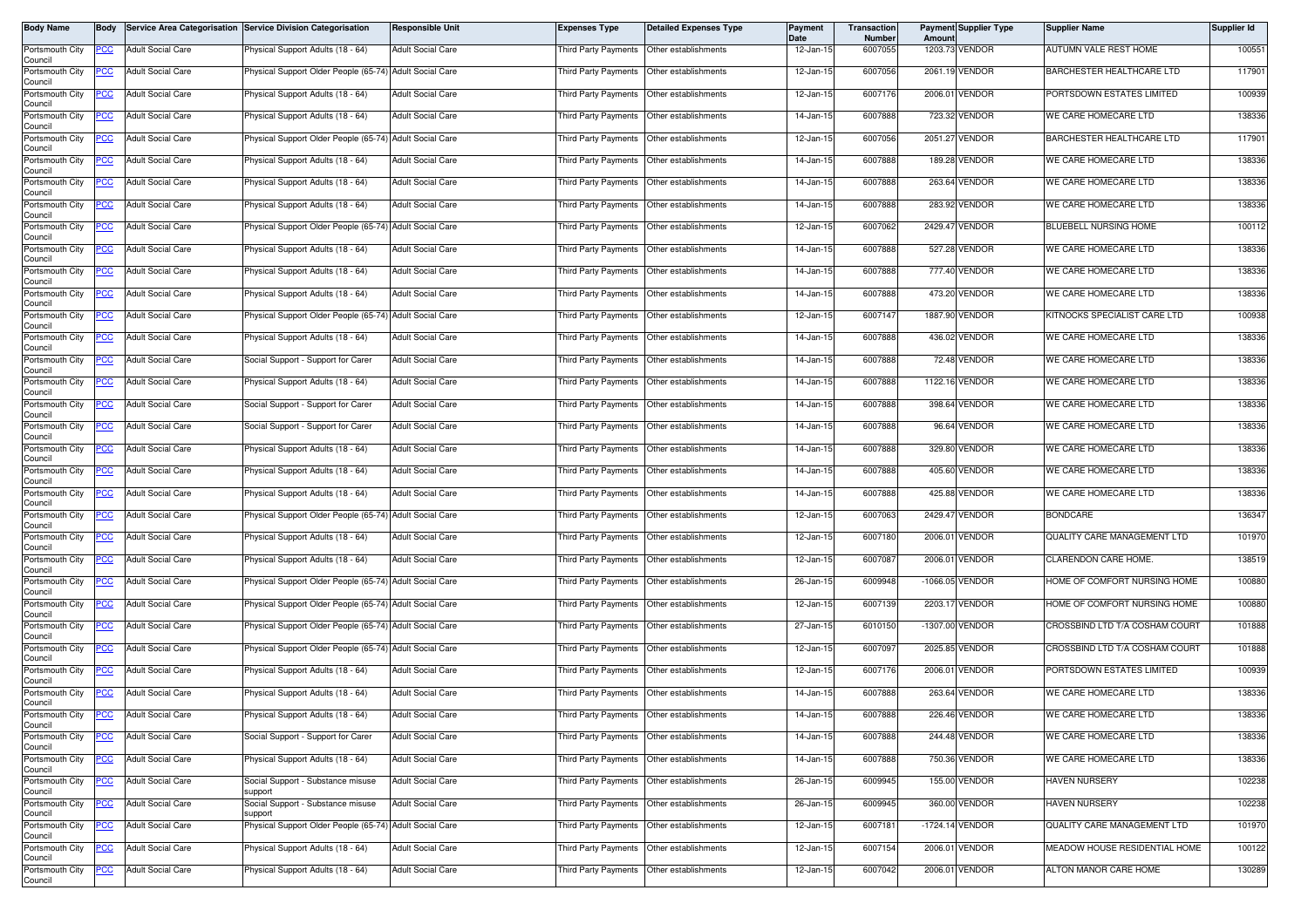| <b>Body Name</b>                      | <b>Body</b> |                          | Service Area Categorisation Service Division Categorisation | <b>Responsible Unit</b>  | <b>Expenses Type</b>                        | <b>Detailed Expenses Type</b>                      | Payment<br>Date | Transaction<br>Number | Amoun      | <b>Payment Supplier Type</b> | <b>Supplier Name</b>                                       | Supplier Id |
|---------------------------------------|-------------|--------------------------|-------------------------------------------------------------|--------------------------|---------------------------------------------|----------------------------------------------------|-----------------|-----------------------|------------|------------------------------|------------------------------------------------------------|-------------|
| Portsmouth City<br>Council            | <u>PCC</u>  | <b>Adult Social Care</b> | Physical Support Adults (18 - 64)                           | <b>Adult Social Care</b> | Third Party Payments                        | Other establishments                               | 14-Jan-15       | 6007888               | 189.28     | <b>VENDOR</b>                | WE CARE HOMECARE LTD                                       | 138336      |
| Portsmouth City<br>Council            | <u>PCC</u>  | <b>Adult Social Care</b> | Physical Support Adults (18 - 64)                           | <b>Adult Social Care</b> | Third Party Payments  Other establishments  |                                                    | 14-Jan-15       | 6007888               |            | 216.32 VENDOR                | WE CARE HOMECARE LTD                                       | 138336      |
| Portsmouth City<br>Council            |             | <b>Adult Social Care</b> | Physical Support Adults (18 - 64)                           | <b>Adult Social Care</b> | Third Party Payments Other establishments   |                                                    | 12-Jan-15       | 6007055               |            | 1779.71 VENDOR               | <b>AUTUMN VALE REST HOME</b>                               | 100551      |
| Portsmouth City<br>Council            | <u>PCC</u>  | <b>Adult Social Care</b> | Physical Support Adults (18 - 64)                           | <b>Adult Social Care</b> | Third Party Payments  Other establishments  |                                                    | 20-Jan-15       | 6008722               |            | 2442.18 VENDOR               | BROWNLOW ENTERPRISES LIMITEDT/A<br>VENTRY RESIDENTIAL CARE | 120195      |
| Portsmouth City<br>Council            | <u>PCC</u>  | <b>Adult Social Care</b> | Physical Support Adults (18 - 64)                           | <b>Adult Social Care</b> | Third Party Payments   Other establishments |                                                    | 14-Jan-15       | 6007888               |            | 378.56 VENDOR                | WE CARE HOMECARE LTD                                       | 138336      |
| Portsmouth City<br>Council            | <u>PCC</u>  | <b>Adult Social Care</b> | Physical Support Adults (18 - 64)                           | <b>Adult Social Care</b> | Third Party Payments                        | Other establishments                               | 05-Jan-15       | 6005885               | 3985.98    | /ENDOR                       | <b>CHESHIRE HOMES</b>                                      | 100957      |
| Portsmouth City<br>Council            | <u>PCC</u>  | <b>Adult Social Care</b> | Physical Support Adults (18 - 64)                           | <b>Adult Social Care</b> | Income                                      | Customer and client receipts                       | 05-Jan-15       | 6005885               |            | -553.35 VENDOR               | <b>CHESHIRE HOMES</b>                                      | 100957      |
| Portsmouth City<br>Council            | <u>PCC</u>  | <b>Adult Social Care</b> | Physical Support Adults (18 - 64)                           | <b>Adult Social Care</b> | Third Party Payments                        | Other establishments                               | 14-Jan-15       | 6007888               | 459.68     | /ENDOR                       | WE CARE HOMECARE LTD                                       | 138336      |
| Portsmouth City<br>Council            | <u>PCC</u>  | <b>Adult Social Care</b> | Physical Support Older People (65-74) Adult Social Care     |                          | Third Party Payments  Other establishments  |                                                    | 12-Jan-15       | 6007062               |            | 2429.47 VENDOR               | BLUEBELL NURSING HOME                                      | 100112      |
| Portsmouth City<br>Council            | <u>PCC</u>  | <b>Adult Social Care</b> | Physical Support Adults (18 - 64)                           | <b>Adult Social Care</b> | Third Party Payments                        | Other establishments                               | 14-Jan-15       | 6007888               |            | 125.06 VENDOR                | WE CARE HOMECARE LTD                                       | 138336      |
| Portsmouth City<br>Council            | <u>PCC</u>  | <b>Adult Social Care</b> | Physical Support Older People (65-74) Adult Social Care     |                          | Third Party Payments                        | Other establishments                               | 12-Jan-15       | 6007150               |            | 2429.47 VENDOR               | LIVING PLUS HEALTH CARE LIMITED                            | 100198      |
| Portsmouth City<br>Council            | PCC         | <b>Adult Social Care</b> | Physical Support Adults (18 - 64)                           | <b>Adult Social Care</b> | Third Party Payments                        | Other establishments                               | 14-Jan-15       | 6007888               |            | 60.84 VENDOR                 | WE CARE HOMECARE LTD                                       | 138336      |
| Portsmouth City<br>Council            | <u>PCC </u> | <b>Adult Social Care</b> | Physical Support Older People (65-74) Adult Social Care     |                          | Third Party Payments                        | Other establishments                               | 12-Jan-15       | 6007097               |            | 2203.17 VENDOR               | CROSSBIND LTD T/A COSHAM COURT                             | 101888      |
| Portsmouth City<br>Council            | <u>PCC</u>  | <b>Adult Social Care</b> | Physical Support Adults (18 - 64)                           | <b>Adult Social Care</b> | Third Party Payments   Other establishments |                                                    | 12-Jan-15       | 6007115               |            | 2042.28 VENDOR               | ELIZABETH HOUSE REST HOME                                  | 100761      |
| Portsmouth City<br>Council            | <u>PCC</u>  | <b>Adult Social Care</b> | Physical Support Older People (65-74) Adult Social Care     |                          | Third Party Payments  Other establishments  |                                                    | 12-Jan-15       | 6007098               |            | 214.30 VENDOR                | CROSSBIND LTD T/A COSHAM COURT                             | 101888      |
| Portsmouth City<br>Council            | <u>PCC</u>  | <b>Adult Social Care</b> | Physical Support Older People (65-74) Adult Social Care     |                          | Third Party Payments                        | Other establishments                               | 12-Jan-15       | 6007121               | $-1279.26$ | <b>VENDOR</b>                | FIELDGATE NURSING HOME                                     | 101789      |
| Portsmouth City<br>Council            | <u>PCC</u>  | <b>Adult Social Care</b> | Physical Support Adults (18 - 64)                           | <b>Adult Social Care</b> | Third Party Payments                        | Other establishments                               | 14-Jan-15       | 6007888               |            | 121.68 VENDOR                | WE CARE HOMECARE LTD                                       | 138336      |
| Portsmouth City<br>Council            | <u>PCC</u>  | <b>Adult Social Care</b> | Physical Support Adults (18 - 64)                           | <b>Adult Social Care</b> | Third Party Payments                        | Other establishments                               | 12-Jan-15       | 6007087               |            | 2006.01 VENDOR               | CLARENDON CARE HOME.                                       | 138519      |
| Portsmouth City<br>Council            | <u> РСС</u> | <b>Adult Social Care</b> | Physical Support Adults (18 - 64)                           | <b>Adult Social Care</b> | Third Party Payments                        | Other establishments                               | 12-Jan-15       | 6007066               | 2790.00    | /ENDOR                       | BRAEMAR RCH LIMITED                                        | 102015      |
| Portsmouth City<br>Council            | <u>PCC</u>  | <b>Adult Social Care</b> | Physical Support Adults (18 - 64)                           | <b>Adult Social Care</b> | Third Party Payments   Other establishments |                                                    | 14-Jan-15       | 6007888               |            | 463.06 VENDOR                | WE CARE HOMECARE LTD                                       | 138336      |
| Portsmouth City<br>Council            | <u>PCC</u>  | <b>Adult Social Care</b> | Physical Support Adults (18 - 64)                           | <b>Adult Social Care</b> | Third Party Payments                        | Other establishments                               | 12-Jan-15       | 6007115               |            | 2006.01 VENDOR               | ELIZABETH HOUSE REST HOME                                  | 100761      |
| Portsmouth City<br>Council            | PCC         | <b>Adult Social Care</b> | Physical Support Adults (18 - 64)                           | <b>Adult Social Care</b> | Third Party Payments                        | Other establishments                               | 14-Jan-15       | 6007411               |            | 2276.33 VENDOR               | COATE WATER CARE CO LTD                                    | 138298      |
| Portsmouth City<br>Council            | <u>PCC</u>  | <b>Adult Social Care</b> | Physical Support Older People (65-74) Adult Social Care     |                          | <b>Third Party Payments</b>                 | Other establishments                               | 12-Jan-15       | 6007150               |            | 2203.17 VENDOR               | LIVING PLUS HEALTH CARE LIMITED                            | 100198      |
| Portsmouth City<br>Council            | <u>PCC</u>  | <b>Adult Social Care</b> | Physical Support Adults (18 - 64)                           | <b>Adult Social Care</b> | Third Party Payments                        | Other establishments                               | 12-Jan-15       | 6007250               | 2174.03    | <b>ENDOR</b>                 | WINSCOMBE CARE HOME LTD                                    | 134481      |
| Portsmouth City<br>Council            | <u>PCC</u>  | <b>Adult Social Care</b> | Physical Support Older People (65-74) Adult Social Care     |                          | Third Party Payments                        | Other establishments                               | 12-Jan-15       | 6007217               |            | 2429.47 VENDOR               | ST RONANS NURSING AND<br>RESIDENTIAL CARE HOME             | 100125      |
| Portsmouth City<br>Council            | <u>PCC </u> | <b>Adult Social Care</b> | Physical Support Adults (18 - 64)                           | <b>Adult Social Care</b> |                                             | Supplies and Services Communications and computing | 20-Jan-15       | 6008790               |            | 451.35 COMPANY               | SOUTH WEST COMMUNICATIONS<br><b>GROUP LTD</b>              | 102885      |
| Portsmouth City<br>Council            | <u>PCC</u>  | <b>Adult Social Care</b> | Physical Support Older People (65-74) Adult Social Care     |                          | Third Party Payments   Other establishments |                                                    | 12-Jan-15       | 6007217               |            | 2429.47 VENDOR               | ST RONANS NURSING AND<br>RESIDENTIAL CARE HOME             | 100125      |
| Portsmouth City<br>Council            | <u>PCC</u>  | <b>Adult Social Care</b> | Physical Support Adults (18 - 64)                           | <b>Adult Social Care</b> | Third Party Payments  Other establishments  |                                                    | 12-Jan-15       | 6007096               |            | 2006.01 VENDOR               | <b>CRESSAGE HOUSE</b>                                      | 100684      |
| Portsmouth City<br>Council            | <u>PCC</u>  | <b>Adult Social Care</b> | Physical Support Adults (18 - 64)                           | <b>Adult Social Care</b> | Third Party Payments                        | Other establishments                               | 12-Jan-15       | 6007056               |            | 1779.71 VENDOR               | BARCHESTER HEALTHCARE LTD                                  | 117901      |
| Portsmouth City<br>Council            | <u>PCC</u>  | <b>Adult Social Care</b> | Physical Support Adults (18 - 64)                           | <b>Adult Social Care</b> | Third Party Payments  Other establishments  |                                                    | 14-Jan-15       | 6007888               |            | 459.68 VENDOR                | WE CARE HOMECARE LTD                                       | 138336      |
| Portsmouth City<br>Council            |             | <b>Adult Social Care</b> | Physical Support Adults (18 - 64)                           | <b>Adult Social Care</b> | Third Party Payments   Other establishments |                                                    | 12-Jan-15       | 6007231               |            | 2006.01 VENDOR               | THE HAVEN REST HOME                                        | 101874      |
| Portsmouth City<br>Council            | <u>PCC</u>  | <b>Adult Social Care</b> | Physical Support Adults (18 - 64)                           | <b>Adult Social Care</b> | Third Party Payments   Other establishments |                                                    | 15-Jan-15       | 6008039               |            | 4216.32 VENDOR               | HOLLYMEAD HOUSE LTD                                        | 139769      |
| Portsmouth City<br>Council            | <u>PCC</u>  | <b>Adult Social Care</b> | Physical Support Adults (18 - 64)                           | <b>Adult Social Care</b> | Third Party Payments Other establishments   |                                                    | 12-Jan-15       | 6007042               |            | 2006.01 VENDOR               | ALTON MANOR CARE HOME                                      | 130289      |
| Portsmouth City                       | <u>PCC</u>  | <b>Adult Social Care</b> | Physical Support Adults (18 - 64)                           | <b>Adult Social Care</b> | Third Party Payments Other establishments   |                                                    | 12-Jan-15       | 6007115               |            | 2006.01 VENDOR               | ELIZABETH HOUSE REST HOME                                  | 100761      |
| Council<br>Portsmouth City<br>Council | <u>PCC</u>  | <b>Adult Social Care</b> | Physical Support Adults (18 - 64)                           | <b>Adult Social Care</b> | Third Party Payments                        | Other establishments                               | 14-Jan-15       | 6007888               |            | 152.10 VENDOR                | WE CARE HOMECARE LTD                                       | 138336      |
| Portsmouth City                       | <u>PCC</u>  | <b>Adult Social Care</b> | Physical Support Adults (18 - 64)                           | <b>Adult Social Care</b> | Third Party Payments Other establishments   |                                                    | 12-Jan-15       | 6007217               |            | 6600.00 VENDOR               | ST RONANS NURSING AND<br>RESIDENTIAL CARE HOME             | 100125      |
| Council<br>Portsmouth City<br>Council | <u>PCC</u>  | <b>Adult Social Care</b> | Physical Support Adults (18 - 64)                           | <b>Adult Social Care</b> | Third Party Payments                        | Other establishments                               | 12-Jan-15       | 6007095               |            | 2006.01 VENDOR               | <b>CRESCENT CARE LTD</b>                                   | 100664      |
| Portsmouth City<br>Council            | <u>PCC</u>  | <b>Adult Social Care</b> | Social Support - Support for Carer                          | <b>Adult Social Care</b> | Third Party Payments Other establishments   |                                                    | 14-Jan-15       | 6007888               |            | 72.48 VENDOR                 | WE CARE HOMECARE LTD                                       | 138336      |
|                                       |             |                          |                                                             |                          |                                             |                                                    |                 |                       |            |                              |                                                            |             |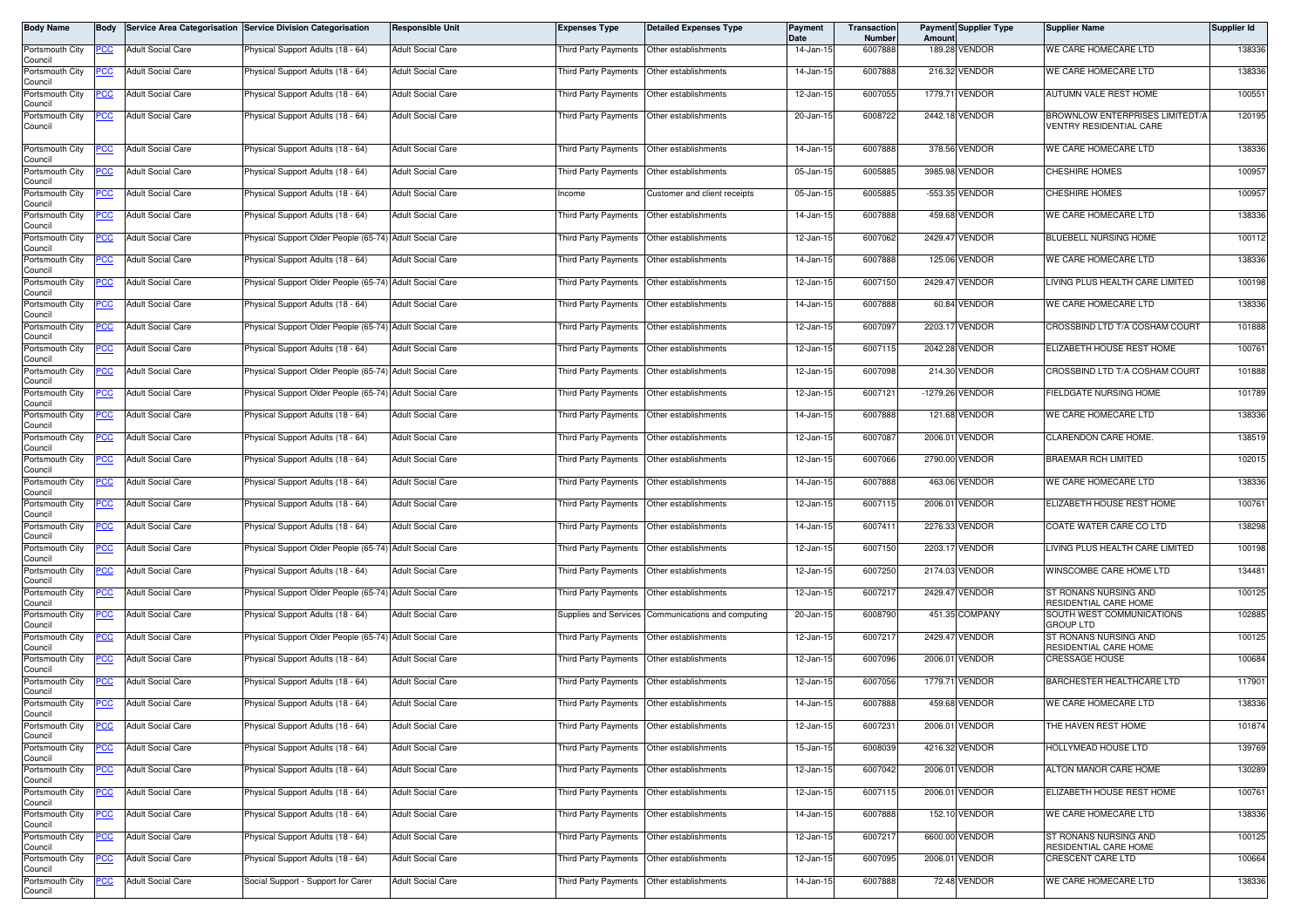| Body Name                  | Body        |                          | Service Area Categorisation Service Division Categorisation | Responsible Unit         | <b>Expenses Type</b>                        | <b>Detailed Expenses Type</b>             | Payment<br>Date | Transaction<br>Number | Amoun | <b>Payment Supplier Type</b> | <b>Supplier Name</b>                           | Supplier Id |
|----------------------------|-------------|--------------------------|-------------------------------------------------------------|--------------------------|---------------------------------------------|-------------------------------------------|-----------------|-----------------------|-------|------------------------------|------------------------------------------------|-------------|
| Portsmouth City<br>Council | PCC         | <b>Adult Social Care</b> | Physical Support Adults (18 - 64)                           | <b>Adult Social Care</b> | <b>Third Party Payments</b>                 | Other establishments                      | 12-Jan-15       | 6007065               |       | 5094.05 VENDOR               | BRAEMAR RCH LIMITED                            | 102015      |
| Portsmouth City<br>Council | PCC         | <b>Adult Social Care</b> | Social Support - Support for Carer                          | <b>Adult Social Care</b> | Third Party Payments   Other establishments |                                           | 14-Jan-15       | 6007888               |       | 108.72 VENDOR                | WE CARE HOMECARE LTD                           | 138336      |
| Portsmouth City<br>Council | <u>PCC </u> | <b>Adult Social Care</b> | <sup>9</sup> hysical Support Adults (18 - 64)               | <b>Adult Social Care</b> | Third Party Payments                        | Other establishments                      | 12-Jan-15       | 6007176               |       | 2267.34 VENDOR               | PORTSDOWN ESTATES LIMITED                      | 100939      |
| Portsmouth City<br>Council | <u>PCC</u>  | <b>Adult Social Care</b> | Physical Support Adults (18 - 64)                           | <b>Adult Social Care</b> | Third Party Payments                        | Other establishments                      | 12-Jan-15       | 6007231               |       | 2006.01 VENDOR               | THE HAVEN REST HOME                            | 101874      |
| Portsmouth City<br>Council | <u>PCC</u>  | <b>Adult Social Care</b> | Physical Support Adults (18 - 64)                           | <b>Adult Social Care</b> | <b>Third Party Payments</b>                 | Other establishments                      | 14-Jan-15       | 6007888               |       | 84.50 VENDOR                 | WE CARE HOMECARE LTD                           | 138336      |
| Portsmouth City<br>Council | <u>PCC</u>  | <b>Adult Social Care</b> | Physical Support Adults (18 - 64)                           | <b>Adult Social Care</b> | Third Party Payments                        | Other establishments                      | 22-Jan-15       | 6009336               |       | 582.39 VENDOR                | BLUEWATER CARE HOME                            | 139925      |
| Portsmouth City<br>Council | <u>PCC</u>  | <b>Adult Social Care</b> | Physical Support Adults (18 - 64)                           | <b>Adult Social Care</b> | Third Party Payments   Other establishments |                                           | 14-Jan-15       | 6007888               |       | 304.20 VENDOR                | WE CARE HOMECARE LTD                           | 138336      |
| Portsmouth City<br>Council | <u>PCC</u>  | <b>Adult Social Care</b> | Physical Support Adults (18 - 64)                           | <b>Adult Social Care</b> | Third Party Payments                        | Other establishments                      | 14-Jan-15       | 6007888               |       | 770.64 VENDOR                | WE CARE HOMECARE LTD                           | 138336      |
| Portsmouth City<br>Council | <u>PCC</u>  | <b>Adult Social Care</b> | Physical Support Adults (18 - 64)                           | <b>Adult Social Care</b> | Third Party Payments                        | Other establishments                      | 14-Jan-15       | 6007888               |       | 473.20 VENDOR                | WE CARE HOMECARE LTD                           | 138336      |
| Portsmouth City<br>Council | PСC         | <b>Adult Social Care</b> | Physical Support Older People (65-74) Adult Social Care     |                          | Third Party Payments                        | Other establishments                      | 12-Jan-15       | 6007097               |       | 2546.65 VENDOR               | CROSSBIND LTD T/A COSHAM COURT                 | 101888      |
| Portsmouth City<br>Council | <u>PCC</u>  | <b>Adult Social Care</b> | Physical Support Adults (18 - 64)                           | <b>Adult Social Care</b> | Third Party Payments                        | Other establishments                      | 12-Jan-15       | 6007087               |       | 2006.01 VENDOR               | CLARENDON CARE HOME.                           | 138519      |
| Portsmouth City<br>Council | <u>PCC </u> | <b>Adult Social Care</b> | Physical Support Older People (65-74) Adult Social Care     |                          | Third Party Payments                        | Other establishments                      | 12-Jan-15       | 6007063               |       | 3985.67 VENDOR               | <b>BONDCARE</b>                                | 136347      |
| Portsmouth City<br>Council | <u>PCC</u>  | <b>Adult Social Care</b> | Social Support - Support for Carer                          | <b>Adult Social Care</b> | Third Party Payments                        | Other establishments                      | 14-Jan-15       | 6007888               |       | 132.88 VENDOR                | WE CARE HOMECARE LTD                           | 138336      |
| Portsmouth City<br>Council | PСC         | <b>Adult Social Care</b> | Physical Support Adults (18 - 64)                           | <b>Adult Social Care</b> | Third Party Payments                        | Other establishments                      | 14-Jan-15       | 6007888               |       | 182.52 VENDOR                | WE CARE HOMECARE LTD                           | 138336      |
| Portsmouth City<br>Council | <u>PCC</u>  | <b>Adult Social Care</b> | Physical Support Adults (18 - 64)                           | <b>Adult Social Care</b> | Third Party Payments                        | Other establishments                      | 12-Jan-15       | 6007049               |       | 2006.01 VENDOR               | ARBOROUGH HOUSE LIMITED                        | 100548      |
| Portsmouth City<br>Council | <u>PCC</u>  | <b>Adult Social Care</b> | Physical Support Older People (65-74) Adult Social Care     |                          | Third Party Payments                        | Other establishments                      | 13-Jan-15       | 6007268               |       | 3663.58 VENDOR               | CARE UK COMMUNITY PARTNERSHIPS                 | 101173      |
| Portsmouth City<br>Council | <u>PCC</u>  | <b>Adult Social Care</b> | Physical Support Adults (18 - 64)                           | <b>Adult Social Care</b> | Third Party Payments                        | Other establishments                      | 20-Jan-15       | 6008725               |       | 536.56 VENDOR                | CHOICE SUPPORT HAMPSHIRE                       | 101204      |
| Portsmouth City<br>Council | PCC         | <b>Adult Social Care</b> | Physical Support Adults (18 - 64)                           | <b>Adult Social Care</b> | Third Party Payments                        | Other establishments                      | 20-Jan-15       | 6008725               |       | 1016.64 VENDOR               | CHOICE SUPPORT HAMPSHIRE                       | 101204      |
| Portsmouth City<br>Council | <u>cc</u>   | <b>Adult Social Care</b> | hysical Support Older People (65-74) Adult Social Care      |                          | <b>Third Party Payments</b>                 | Other establishments                      | 26-Jan-15       | 6009823               |       | -104.53 VENDOR               | CARE UK COMMUNITY PARTNERSHIPS<br>חד ו         | 101173      |
| Portsmouth City<br>Council | PСC         | <b>Adult Social Care</b> | Physical Support Adults (18 - 64)                           | <b>Adult Social Care</b> | Third Party Payments                        | Other establishments                      | 12-Jan-15       | 6007154               |       | 2006.01 VENDOR               | MEADOW HOUSE RESIDENTIAL HOME                  | 100122      |
| Portsmouth City<br>Council | <u>PCC</u>  | <b>Adult Social Care</b> | Physical Support Adults (18 - 64)                           | <b>Adult Social Care</b> | <b>Third Party Payments</b>                 | Other establishments                      | 12-Jan-15       | 6007217               |       | 2006.01 VENDOR               | ST RONANS NURSING AND<br>RESIDENTIAL CARE HOME | 100125      |
| Portsmouth City<br>Council | PСC         | <b>Adult Social Care</b> | Physical Support Adults (18 - 64)                           | <b>Adult Social Care</b> | Third Party Payments                        | Other establishments                      | 20-Jan-15       | 6008747               |       | 2006.01 VENDOR               | HEATHVIEW MANAGEMENT COMPANY<br>חד ו           | 103744      |
| Portsmouth City<br>Council | PСC         | <b>Adult Social Care</b> | Physical Support Adults (18 - 64)                           | <b>Adult Social Care</b> | Third Party Payments                        | Other establishments                      | 12-Jan-15       | 6007232               |       | 2210.30 VENDOR               | THE SHELLEY (WORTHING) LIMITED                 | 125598      |
| Portsmouth City<br>Council | <u>PCC</u>  | <b>Adult Social Care</b> | hysical Support Adults (18 - 64)                            | <b>Adult Social Care</b> | Third Party Payments Other establishments   |                                           | 12-Jan-15       | 6007066               |       | 2635.00 VENDOR               | <b>BRAEMAR RCH LIMITED</b>                     | 102015      |
| Portsmouth City<br>Council | <u>PCC</u>  | <b>Adult Social Care</b> | Physical Support Adults (18 - 64)                           | <b>Adult Social Care</b> | Third Party Payments                        | Other establishments                      | 12-Jan-15       | 6007231               |       | 2006.01 VENDOR               | THE HAVEN REST HOME                            | 101874      |
| Portsmouth City<br>Council | PCC         | <b>Adult Social Care</b> | Physical Support Adults (18 - 64)                           | <b>Adult Social Care</b> | Third Party Payments                        | Other establishments                      | 14-Jan-15       | 6007888               |       | 371.80 VENDOR                | WE CARE HOMECARE LTD                           | 138336      |
| Portsmouth City<br>Council | PCC         | <b>Adult Social Care</b> | Physical Support Adults (18 - 64)                           | <b>Adult Social Care</b> | Third Party Payments                        | Other establishments                      | 14-Jan-15       | 6007888               |       | 392.08 VENDOR                | WE CARE HOMECARE LTD                           | 138336      |
| Portsmouth City<br>Council | <u>PCC</u>  | <b>Adult Social Care</b> | Physical Support Adults (18 - 64)                           | <b>Adult Social Care</b> | Third Party Payments  Other establishments  |                                           | 14-Jan-15       | 6007888               |       | 60.84 VENDOR                 | WE CARE HOMECARE LTD                           | 138336      |
| Portsmouth City<br>Council | <u>'CC</u>  | <b>Adult Social Care</b> | Physical Support Older People (65-74) Adult Social Care     |                          | Third Party Payments                        | Other establishments                      | 12-Jan-15       | 6007150               |       | 2429.47 VENDOR               | LIVING PLUS HEALTH CARE LIMITED                | 100198      |
| Portsmouth City<br>Council | <u>PCC</u>  | <b>Adult Social Care</b> | Social Support - Substance misuse<br>support                | <b>Adult Social Care</b> | Third Party Payments                        | Other establishments                      | 09-Jan-15       | 6006706               |       | 2347.14 VENDOR               | ANA TREATMENT CENTRES LTD                      | 101963      |
| Portsmouth City<br>Council | <b>PCC</b>  | <b>Adult Social Care</b> | Physical Support Adults (18 - 64)                           | <b>Adult Social Care</b> | Third Party Payments Other establishments   |                                           | 12-Jan-15       | 6007222               |       | 1905.57 VENDOR               | <b>SUMMERLANDS</b>                             | 101775      |
| Portsmouth City<br>Council | <u>PCC</u>  | <b>Adult Social Care</b> | Physical Support Adults (18 - 64)                           | <b>Adult Social Care</b> | Third Party Payments                        | Other establishments                      | 12-Jan-15       | 6007095               |       | 1884.49 VENDOR               | CRESCENT CARE LTD                              | 100664      |
| Portsmouth City<br>Council | <u>PCC</u>  | <b>Adult Social Care</b> | Physical Support Adults (18 - 64)                           | <b>Adult Social Care</b> | Third Party Payments                        | Other establishments                      | 12-Jan-15       | 6007083               |       | 7586.14 VENDOR               | CHOICE CARE GROUP                              | 134468      |
| Portsmouth City<br>Council | <u>PCC</u>  | <b>Adult Social Care</b> | Physical Support Adults (18 - 64)                           | <b>Adult Social Care</b> | Third Party Payments Other establishments   |                                           | 12-Jan-15       | 6007176               |       | 2006.01 VENDOR               | PORTSDOWN ESTATES LIMITED                      | 100939      |
| Portsmouth City<br>Council | PСC         | <b>Adult Social Care</b> | Physical Support Older People (65-74) Adult Social Care     |                          | Third Party Payments                        | Other establishments                      | 12-Jan-15       | 6007097               |       | 2203.17 VENDOR               | CROSSBIND LTD T/A COSHAM COURT                 | 101888      |
| Portsmouth City<br>Council | <u>PCC </u> | <b>Adult Social Care</b> | Physical Support Adults (18 - 64)                           | <b>Adult Social Care</b> |                                             | Third Party Payments Other establishments | 05-Jan-15       | 6005885               |       | -400.00 VENDOR               | <b>CHESHIRE HOMES</b>                          | 100957      |
| Portsmouth City<br>Council | <u>PCC</u>  | <b>Adult Social Care</b> | Physical Support Adults (18 - 64)                           | <b>Adult Social Care</b> | Third Party Payments                        | Other establishments                      | 21-Jan-15       | 6009317               |       | -50.70 VENDOR                | WE CARE HOMECARE LTD                           | 138336      |
| Portsmouth City<br>Council | <u>PCC</u>  | <b>Adult Social Care</b> | Physical Support Adults (18 - 64)                           | <b>Adult Social Care</b> | Third Party Payments                        | Other establishments                      | 14-Jan-15       | 6007888               |       | $-10.14$ VENDOR              | WE CARE HOMECARE LTD                           | 138336      |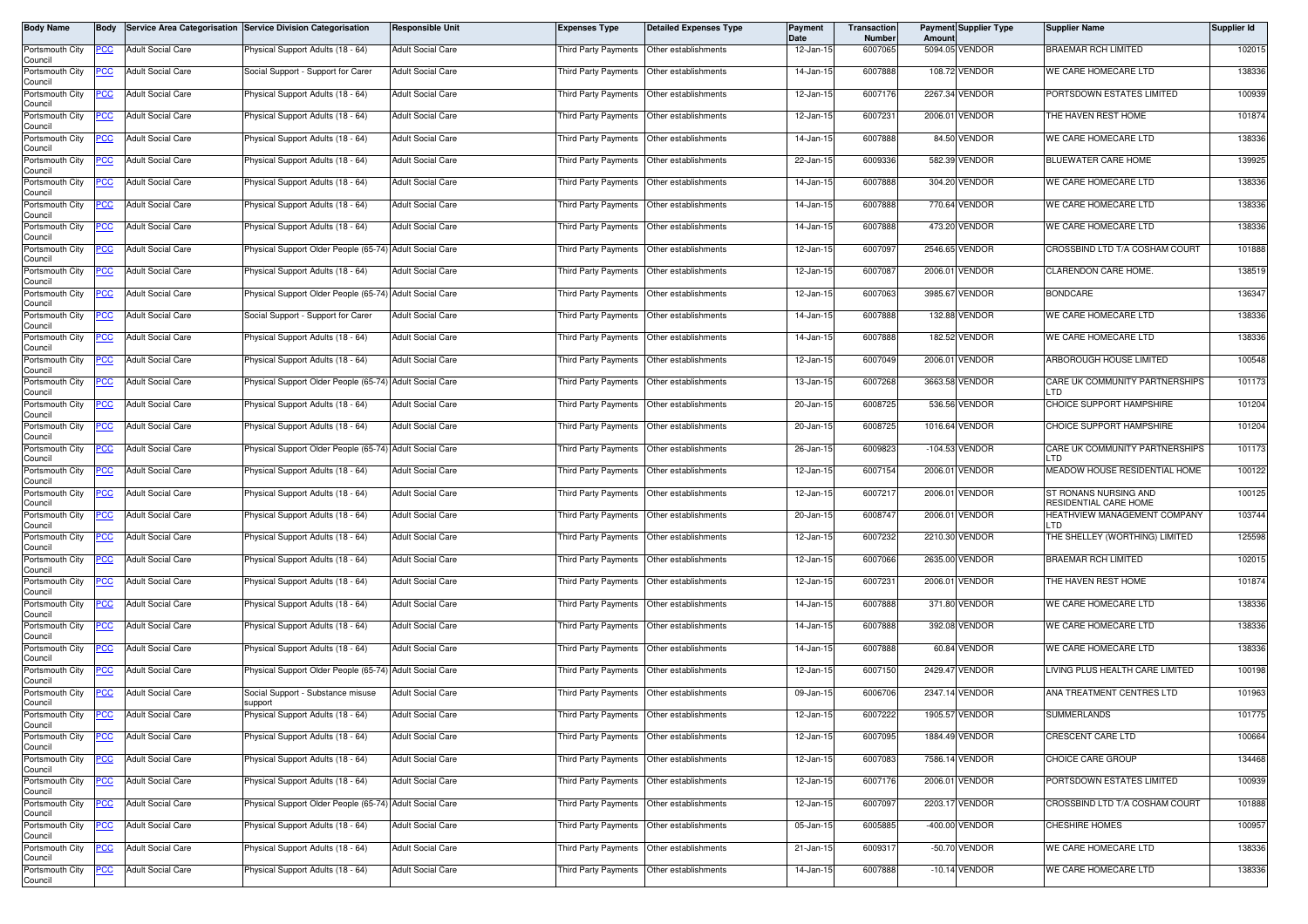| Body Name                  | <b>Body</b> |                          | Service Area Categorisation Service Division Categorisation | Responsible Unit         | <b>Expenses Type</b>                        | <b>Detailed Expenses Type</b>             | Payment<br>Date | Transaction<br>Number | Amount | <b>Payment Supplier Type</b> | <b>Supplier Name</b>                           | Supplier Id |
|----------------------------|-------------|--------------------------|-------------------------------------------------------------|--------------------------|---------------------------------------------|-------------------------------------------|-----------------|-----------------------|--------|------------------------------|------------------------------------------------|-------------|
| Portsmouth City<br>Council | PCC         | <b>Adult Social Care</b> | Physical Support Adults (18 - 64)                           | <b>Adult Social Care</b> | Third Party Payments                        | Other establishments                      | 14-Jan-15       | 6007888               |        | -40.56 VENDOR                | WE CARE HOMECARE LTD                           | 138336      |
| Portsmouth City<br>Council | PCC         | <b>Adult Social Care</b> | Physical Support Adults (18 - 64)                           | <b>Adult Social Care</b> | Third Party Payments   Other establishments |                                           | 14-Jan-15       | 6007888               |        | $-10.14$ VENDOR              | WE CARE HOMECARE LTD                           | 138336      |
| Portsmouth City<br>Council | <u>PCC </u> | <b>Adult Social Care</b> | <sup>9</sup> hysical Support Adults (18 - 64)               | <b>Adult Social Care</b> | Third Party Payments Other establishments   |                                           | 12-Jan-15       | 6007114               |        | 2006.01 VENDOR               | EAST COSHAM HOUSE                              | 100767      |
| Portsmouth City<br>Council | <u>PCC</u>  | <b>Adult Social Care</b> | <b>Social Care Activities</b>                               | <b>Adult Social Care</b> | Third Party Payments                        | Other establishments                      | 19-Jan-15       | 6008696               |        | 3427.17 VENDOR               | THE STROKE ASSOCIATION                         | 111075      |
| Portsmouth City<br>Council | <u>PCC</u>  | <b>Adult Social Care</b> | Physical Support Adults (18 - 64)                           | <b>Adult Social Care</b> | Third Party Payments                        | Other establishments                      | 14-Jan-15       | 6007888               |        | 229.84 VENDOR                | WE CARE HOMECARE LTD                           | 138336      |
| Portsmouth City<br>Council |             | <b>Adult Social Care</b> | Physical Support Adults (18 - 64)                           | <b>Adult Social Care</b> | Third Party Payments                        | Other establishments                      | 12-Jan-15       | 6007115               |        | 1779.40 VENDOR               | ELIZABETH HOUSE REST HOME                      | 100761      |
| Portsmouth City<br>Council | <u>PCC</u>  | <b>Adult Social Care</b> | Physical Support Adults (18 - 64)                           | <b>Adult Social Care</b> | Third Party Payments Other establishments   |                                           | 12-Jan-15       | 6007150               |        | 2006.01 VENDOR               | LIVING PLUS HEALTH CARE LIMITED                | 100198      |
| Portsmouth City<br>Council | <u>PCC</u>  | <b>Adult Social Care</b> | Physical Support Adults (18 - 64)                           | <b>Adult Social Care</b> | Third Party Payments                        | Other establishments                      | 14-Jan-15       | 6007888               |        | 557.70 VENDOR                | WE CARE HOMECARE LTD                           | 138336      |
| Portsmouth City<br>Council | <u>PCC</u>  | <b>Adult Social Care</b> | Social Support - Support for Carer                          | <b>Adult Social Care</b> | Third Party Payments                        | Other establishments                      | 14-Jan-15       | 6007888               |        | 144.96 VENDOR                | WE CARE HOMECARE LTD                           | 138336      |
| Portsmouth City<br>Council | PСC         | <b>Adult Social Care</b> | Physical Support Adults (18 - 64)                           | <b>Adult Social Care</b> | Third Party Payments                        | Other establishments                      | 12-Jan-15       | 6007114               |        | 2006.01 VENDOR               | EAST COSHAM HOUSE                              | 100767      |
| Portsmouth City<br>Council | <u>PCC</u>  | <b>Adult Social Care</b> | Physical Support Adults (18 - 64)                           | <b>Adult Social Care</b> | Third Party Payments                        | Other establishments                      | 12-Jan-15       | 6007042               |        | 2006.01 VENDOR               | ALTON MANOR CARE HOME                          | 130289      |
| Portsmouth City<br>Council | <u>PCC </u> | <b>Adult Social Care</b> | Physical Support Adults (18 - 64)                           | <b>Adult Social Care</b> | Third Party Payments                        | Other establishments                      | 14-Jan-15       | 6007888               |        | 283.92 VENDOR                | WE CARE HOMECARE LTD                           | 138336      |
| Portsmouth City<br>Council | <u>PCC</u>  | <b>Adult Social Care</b> | Physical Support Adults (18 - 64)                           | <b>Adult Social Care</b> | Third Party Payments                        | Other establishments                      | 14-Jan-15       | 6007888               |        | 175.76 VENDOR                | WE CARE HOMECARE LTD                           | 138336      |
| Portsmouth City<br>Council | <u>PCC </u> | <b>Adult Social Care</b> | Physical Support Adults (18 - 64)                           | <b>Adult Social Care</b> | Third Party Payments                        | Other establishments                      | 14-Jan-15       | 6007888               |        | 189.28 VENDOR                | WE CARE HOMECARE LTD                           | 138336      |
| Portsmouth City<br>Council | <u>PCC</u>  | <b>Adult Social Care</b> | Physical Support Adults (18 - 64)                           | <b>Adult Social Care</b> | Third Party Payments Other establishments   |                                           | 14-Jan-15       | 6007888               |        | 304.20 VENDOR                | WE CARE HOMECARE LTD                           | 138336      |
| Portsmouth City<br>Council | <u>PCC</u>  | <b>Adult Social Care</b> | Physical Support Older People (65-74) Adult Social Care     |                          | Third Party Payments                        | Other establishments                      | 12-Jan-15       | 6007062               |        | 2290.28 VENDOR               | BLUEBELL NURSING HOME                          | 100112      |
| Portsmouth City<br>Council | <u>PCC</u>  | <b>Adult Social Care</b> | Physical Support Adults (18 - 64)                           | <b>Adult Social Care</b> | Third Party Payments                        | Other establishments                      | 14-Jan-15       | 6007888               |        | 283.92 VENDOR                | WE CARE HOMECARE LTD                           | 138336      |
| Portsmouth City<br>Council | PCC         | <b>Adult Social Care</b> | Physical Support Adults (18 - 64)                           | <b>Adult Social Care</b> | Third Party Payments                        | Other establishments                      | 12-Jan-15       | 6007250               |        | 2214.33 VENDOR               | WINSCOMBE CARE HOME LTD                        | 134481      |
| Portsmouth City<br>Council | <u>cc</u>   | <b>Adult Social Care</b> | Physical Support Adults (18 - 64)                           | <b>Adult Social Care</b> | <b>Third Party Payments</b>                 | Other establishments                      | 14-Jan-15       | 6007888               |        | 1324.96 VENDOR               | WE CARE HOMECARE LTD                           | 138336      |
| Portsmouth City<br>Council | PСC         | <b>Adult Social Care</b> | Physical Support Adults (18 - 64)                           | <b>Adult Social Care</b> | Third Party Payments                        | Other establishments                      | 12-Jan-15       | 6007154               |        | 2006.01 VENDOR               | MEADOW HOUSE RESIDENTIAL HOME                  | 100122      |
| Portsmouth City<br>Council | <u>PCC</u>  | <b>Adult Social Care</b> | Physical Support Adults (18 - 64)                           | <b>Adult Social Care</b> | Third Party Payments                        | Other establishments                      | 14-Jan-15       | 6007888               |        | 135.20 VENDOR                | WE CARE HOMECARE LTD                           | 138336      |
| Portsmouth City<br>Council | PCC         | <b>Adult Social Care</b> | Physical Support Older People (65-74)                       | <b>Adult Social Care</b> | Third Party Payments                        | Other establishments                      | 12-Jan-15       | 6007180               |        | 2429.47 VENDOR               | QUALITY CARE MANAGEMENT LTD                    | 101970      |
| Portsmouth City<br>Council | PСC         | <b>Adult Social Care</b> | Physical Support Adults (18 - 64)                           | <b>Adult Social Care</b> | Third Party Payments                        | Other establishments                      | 23-Jan-15       | 6009698               |        | 1339.80 VENDOR               | PCC APPOINTEESHIP                              | 136471      |
| Portsmouth City<br>Council | <u>PCC</u>  | <b>Adult Social Care</b> | hysical Support Adults (18 - 64)                            | <b>Adult Social Care</b> | Income                                      | Customer and client receipts              | 23-Jan-15       | 6009698               |        | -16.80 VENDOR                | PCC APPOINTEESHIP                              | 136471      |
| Portsmouth City<br>Council | <u>PCC</u>  | <b>Adult Social Care</b> | Physical Support Adults (18 - 64)                           | <b>Adult Social Care</b> | Third Party Payments                        | Other establishments                      | 23-Jan-15       | 6009699               |        | 946.40 VENDOR                | PCC APPOINTEESHIP                              | 136471      |
| Portsmouth City<br>Council | PCC         | <b>Adult Social Care</b> | Physical Support Adults (18 - 64)                           | <b>Adult Social Care</b> | Income                                      | Customer and client receipts              | 23-Jan-15       | 6009699               |        | -123.48 VENDOR               | PCC APPOINTEESHIP                              | 136471      |
| Portsmouth City<br>Council | PCC         | <b>Adult Social Care</b> | Physical Support Adults (18 - 64)                           | <b>Adult Social Care</b> | Third Party Payments                        | Other establishments                      | 23-Jan-15       | 6009698               |        | 1566.04 VENDOR               | PCC APPOINTEESHIP                              | 136471      |
| Portsmouth City<br>Council | <u>PCC</u>  | <b>Adult Social Care</b> | Physical Support Adults (18 - 64)                           | <b>Adult Social Care</b> | Income                                      | Customer and client receipts              | 23-Jan-15       | 6009698               |        | -281.40 VENDOR               | PCC APPOINTEESHIP                              | 136471      |
| Portsmouth City<br>Council | <u>CC</u>   | <b>Adult Social Care</b> | Physical Support Adults (18 - 64)                           | <b>Adult Social Care</b> | Third Party Payments                        | Other establishments                      | 23-Jan-15       | 6009698               |        | 283.92 VENDOR                | PCC APPOINTEESHIP                              | 136471      |
| Portsmouth City<br>Council | <u>PCC</u>  | <b>Adult Social Care</b> | Physical Support Adults (18 - 64)                           | <b>Adult Social Care</b> | Income                                      | Customer and client receipts              | 23-Jan-15       | 6009698               |        | -261.24 VENDOR               | PCC APPOINTEESHIP                              | 136471      |
| Portsmouth City<br>Council | <b>PCC</b>  | <b>Adult Social Care</b> | Physical Support Older People (65-74) Adult Social Care     |                          | Third Party Payments Other establishments   |                                           | 12-Jan-15       | 6007217               |        | 2429.47 VENDOR               | ST RONANS NURSING AND<br>RESIDENTIAL CARE HOME | 100125      |
| Portsmouth City<br>Council | <u>PCC</u>  | <b>Adult Social Care</b> | Physical Support Adults (18 - 64)                           | <b>Adult Social Care</b> | Third Party Payments Other establishments   |                                           | 12-Jan-15       | 6007154               |        | 1733.83 VENDOR               | MEADOW HOUSE RESIDENTIAL HOME                  | 100122      |
| Portsmouth City<br>Council |             | <b>Adult Social Care</b> | Physical Support Older People (65-74) Adult Social Care     |                          | Third Party Payments                        | Other establishments                      | 12-Jan-15       | 6007139               |        | -542.13 VENDOR               | HOME OF COMFORT NURSING HOME                   | 100880      |
| Portsmouth City<br>Council | <u>PCC</u>  | <b>Adult Social Care</b> | Physical Support Older People (65-74) Adult Social Care     |                          | Third Party Payments Other establishments   |                                           | 12-Jan-15       | 6007139               |        | 255.12 VENDOR                | HOME OF COMFORT NURSING HOME                   | 100880      |
| Portsmouth City<br>Council | PCC         | Adult Social Care        | Physical Support Older People (65-74) Adult Social Care     |                          | Third Party Payments                        | Other establishments                      | 12-Jan-15       | 6007139               |        | 2429.47 VENDOR               | HOME OF COMFORT NURSING HOME                   | 100880      |
| Portsmouth City<br>Council | <u>PCC </u> | <b>Adult Social Care</b> | Physical Support Older People (65-74) Adult Social Care     |                          |                                             | Third Party Payments Other establishments | 12-Jan-15       | 6007063               |        | 2429.47 VENDOR               | <b>BONDCARE</b>                                | 136347      |
| Portsmouth City<br>Council | <u>PCC</u>  | <b>Adult Social Care</b> | Physical Support Adults (18 - 64)                           | <b>Adult Social Care</b> | Third Party Payments                        | Other establishments                      | 12-Jan-15       | 6007154               |        | 2006.01 VENDOR               | MEADOW HOUSE RESIDENTIAL HOME                  | 100122      |
| Portsmouth City<br>Council | PCC         | <b>Adult Social Care</b> | Physical Support Adults (18 - 64)                           | <b>Adult Social Care</b> | Third Party Payments                        | Other establishments                      | 12-Jan-15       | 6007150               |        | 2006.01 VENDOR               | LIVING PLUS HEALTH CARE LIMITED                | 100198      |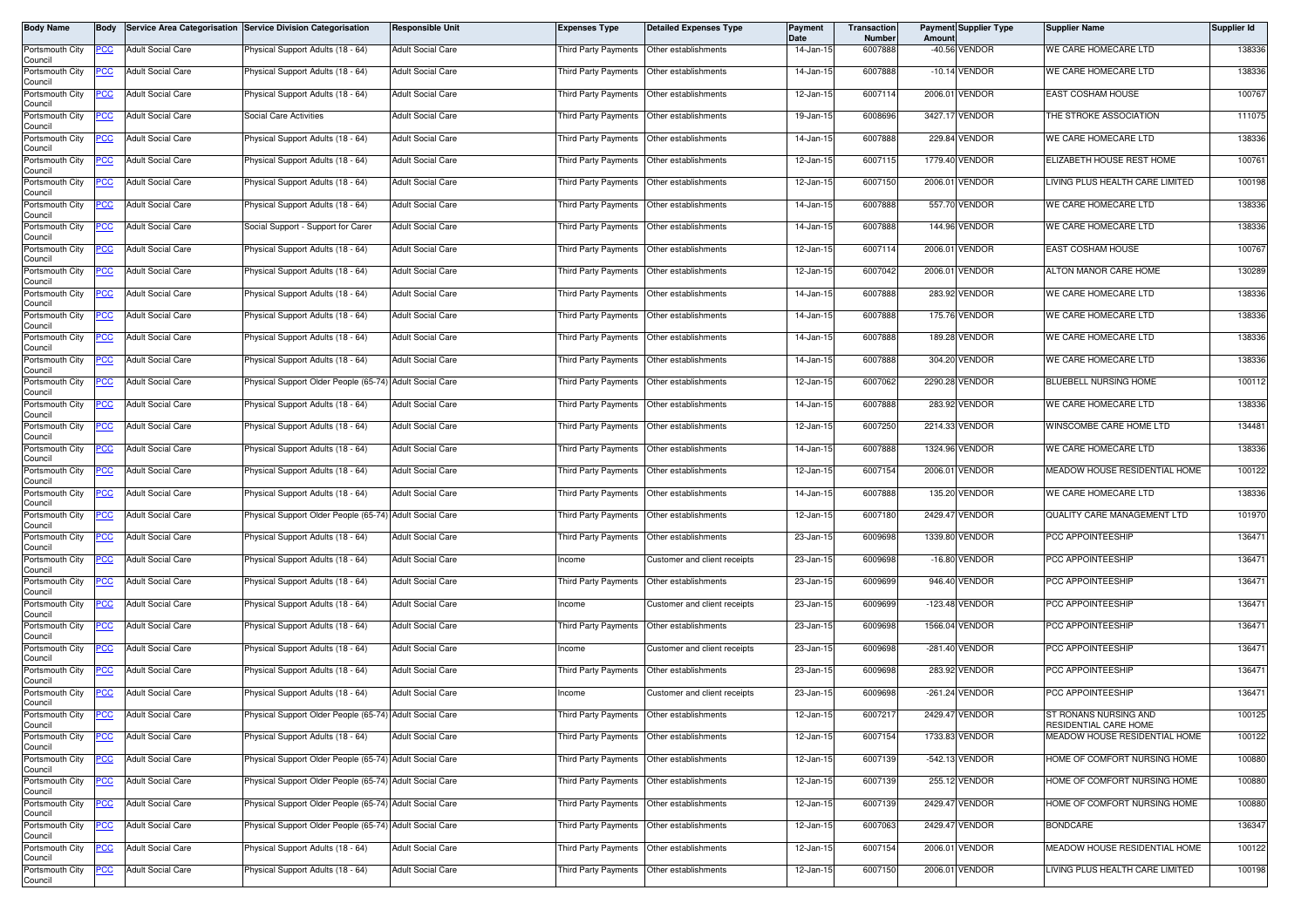| Body Name                  | <b>Body</b> |                          | Service Area Categorisation Service Division Categorisation | Responsible Unit         | <b>Expenses Type</b>                        | <b>Detailed Expenses Type</b>             | Payment<br>Date | Transaction<br><b>Number</b> | Amount | <b>Payment Supplier Type</b> | <b>Supplier Name</b>                           | Supplier Id |
|----------------------------|-------------|--------------------------|-------------------------------------------------------------|--------------------------|---------------------------------------------|-------------------------------------------|-----------------|------------------------------|--------|------------------------------|------------------------------------------------|-------------|
| Portsmouth City<br>Council | PCC         | <b>Adult Social Care</b> | Physical Support Older People (65-74) Adult Social Care     |                          | Third Party Payments                        | Other establishments                      | 12-Jan-15       | 6007217                      |        | 2203.17 VENDOR               | ST RONANS NURSING AND<br>RESIDENTIAL CARE HOME | 100125      |
| Portsmouth City<br>Council | PCC         | <b>Adult Social Care</b> | Physical Support Adults (18 - 64)                           | <b>Adult Social Care</b> | Third Party Payments Other establishments   |                                           | 14-Jan-15       | 6007888                      |        | 185.90 VENDOR                | WE CARE HOMECARE LTD                           | 138336      |
| Portsmouth City<br>Council | <u>PCC </u> | <b>Adult Social Care</b> | hysical Support Older People (85+)                          | <b>Adult Social Care</b> | Third Party Payments Other establishments   |                                           | 26-Jan-15       | 6009825                      |        | 224.00 VENDOR                | <b>CEDDAR HOUSE</b>                            | 102425      |
| Portsmouth City<br>Council | <u>PCC</u>  | <b>Adult Social Care</b> | Physical Support Adults (18 - 64)                           | <b>Adult Social Care</b> | Third Party Payments                        | Other establishments                      | 14-Jan-15       | 6007888                      |        | 310.96 VENDOR                | WE CARE HOMECARE LTD                           | 138336      |
| Portsmouth City<br>Council | <u>PCC</u>  | <b>Adult Social Care</b> | Social Support - Support for Carer                          | <b>Adult Social Care</b> | Third Party Payments                        | Other establishments                      | 14-Jan-15       | 6007888                      |        | 217.44 VENDOR                | WE CARE HOMECARE LTD                           | 138336      |
| Portsmouth City<br>Council | <u>PCC</u>  | <b>Adult Social Care</b> | Physical Support Older People (65-74) Adult Social Care     |                          | Third Party Payments                        | Other establishments                      | 12-Jan-15       | 6007150                      |        | 2098.39 VENDOR               | LIVING PLUS HEALTH CARE LIMITED                | 100198      |
| Portsmouth City<br>Council | <u>PCC</u>  | <b>Adult Social Care</b> | Physical Support Adults (18 - 64)                           | <b>Adult Social Care</b> | Third Party Payments Other establishments   |                                           | 12-Jan-15       | 6007176                      |        | 2006.01 VENDOR               | PORTSDOWN ESTATES LIMITED                      | 100939      |
| Portsmouth City<br>Council | <u>PCC</u>  | <b>Adult Social Care</b> | Physical Support Adults (18 - 64)                           | <b>Adult Social Care</b> | Third Party Payments                        | Other establishments                      | 12-Jan-15       | 6007218                      |        | 2006.01 VENDOR               | ST VINCENT CARE HOMES LTD                      | 101774      |
| Portsmouth City<br>Council | <u>PCC</u>  | <b>Adult Social Care</b> | Physical Support Adults (18 - 64)                           | <b>Adult Social Care</b> | Third Party Payments                        | Other establishments                      | 12-Jan-15       | 6007041                      |        | 2249.98 VENDOR               | ALTON HOUSE PARTNERSHIP                        | 119112      |
| Portsmouth City<br>Council | PСC         | <b>Adult Social Care</b> | Physical Support Adults (18 - 64)                           | <b>Adult Social Care</b> | Third Party Payments                        | Other establishments                      | 12-Jan-15       | 6007250                      |        | 2236.96 VENDOR               | WINSCOMBE CARE HOME LTD                        | 134481      |
| Portsmouth City<br>Council | <u>PCC</u>  | <b>Adult Social Care</b> | Physical Support Adults (18 - 64)                           | <b>Adult Social Care</b> | Third Party Payments                        | Other establishments                      | 14-Jan-15       | 6007888                      |        | 361.66 VENDOR                | WE CARE HOMECARE LTD                           | 138336      |
| Portsmouth City<br>Council | <u>PCC </u> | <b>Adult Social Care</b> | Mental Health Support Adults (18 - 64) Adult Social Care    |                          | Third Party Payments                        | Other establishments                      | 19-Jan-15       | 6008614                      |        | 4985.11 VENDOR               | CRAWFORDS CARE HOMES LTD                       | 134328      |
| Portsmouth City<br>Council | <u>PCC</u>  | <b>Adult Social Care</b> | <b>Social Care Activities</b>                               | <b>Adult Social Care</b> | Third Party Payments                        | Other establishments                      | 23-Jan-15       | 6009731                      |        | 562.50 VENDOR                | SAFEGUARDING GP                                | 137636      |
| Portsmouth City<br>Council | PСC         | <b>Adult Social Care</b> | Physical Support Adults (18 - 64)                           | <b>Adult Social Care</b> | Third Party Payments                        | Other establishments                      | 12-Jan-15       | 6007096                      |        | 2006.01 VENDOR               | <b>CRESSAGE HOUSE</b>                          | 100684      |
| Portsmouth City<br>Council | <u>PCC</u>  | <b>Adult Social Care</b> | Physical Support Older People (65-74) Adult Social Care     |                          | Third Party Payments                        | Other establishments                      | 12-Jan-15       | 6007063                      |        | 2429.47 VENDOR               | <b>BONDCARE</b>                                | 136347      |
| Portsmouth City<br>Council | <u>PCC</u>  | <b>Adult Social Care</b> | Physical Support Adults (18 - 64)                           | <b>Adult Social Care</b> | Third Party Payments                        | Other establishments                      | 22-Jan-15       | 6009336                      |        | 3429.63 VENDOR               | <b>BLUEWATER CARE HOME</b>                     | 139925      |
| Portsmouth City<br>Council | <u>PCC</u>  | <b>Adult Social Care</b> | Physical Support Older People (65-74) Adult Social Care     |                          | Third Party Payments                        | Other establishments                      | 12-Jan-15       | 6007150                      |        | 2429.47 VENDOR               | LIVING PLUS HEALTH CARE LIMITED                | 100198      |
| Portsmouth City<br>Council | PCC         | <b>Adult Social Care</b> | Physical Support Adults (18 - 64)                           | <b>Adult Social Care</b> | Third Party Payments                        | Other establishments                      | 12-Jan-15       | 6007049                      |        | -1811.88 VENDOR              | ARBOROUGH HOUSE LIMITED                        | 100548      |
| Portsmouth City<br>Council | <u>cc</u>   | <b>Adult Social Care</b> | Physical Support Adults (18 - 64)                           | <b>Adult Social Care</b> | <b>Third Party Payments</b>                 | Other establishments                      | 12-Jan-15       | 6007181                      |        | 1682.46 VENDOR               | QUALITY CARE MANAGEMENT LTD                    | 101970      |
| Portsmouth City<br>Council | PСC         | <b>Adult Social Care</b> | Physical Support Adults (18 - 64)                           | <b>Adult Social Care</b> | Third Party Payments                        | Other establishments                      | 12-Jan-15       | 6007181                      |        | 323.55 VENDOR                | QUALITY CARE MANAGEMENT LTD                    | 101970      |
| Portsmouth City<br>Council | <u>PCC</u>  | <b>Adult Social Care</b> | Physical Support Adults (18 - 64)                           | <b>Adult Social Care</b> | <b>Third Party Payments</b>                 | Other establishments                      | 12-Jan-15       | 6007042                      |        | 2006.01 VENDOR               | ALTON MANOR CARE HOME                          | 130289      |
| Portsmouth City<br>Council | PСC         | <b>Adult Social Care</b> | Physical Support Adults (18 - 64)                           | <b>Adult Social Care</b> | Third Party Payments                        | Other establishments                      | 29-Jan-15       | 6010807                      |        | 3410.00 VENDOR               | ST RONANS NURSING AND<br>RESIDENTIAL CARE HOME | 100125      |
| Portsmouth City<br>Council | PСC         | <b>Adult Social Care</b> | Physical Support Adults (18 - 64)                           | <b>Adult Social Care</b> | Third Party Payments                        | Other establishments                      | 12-Jan-15       | 6007095                      |        | 2006.01 VENDOR               | CRESCENT CARE LTD                              | 100664      |
| Portsmouth City<br>Council | <u>PCC</u>  | <b>Adult Social Care</b> | hysical Support Older People (65-74) Adult Social Care      |                          | Third Party Payments Other establishments   |                                           | 12-Jan-15       | 6007065                      |        | 2429.47 VENDOR               | <b>BRAEMAR RCH LIMITED</b>                     | 102015      |
| Portsmouth City<br>Council | <u>PCC</u>  | <b>Adult Social Care</b> | Physical Support Adults (18 - 64)                           | <b>Adult Social Care</b> | Third Party Payments                        | Other establishments                      | 12-Jan-1!       | 6007095                      |        | 1779.71 VENDOR               | <b>CRESCENT CARE LTD</b>                       | 100664      |
| Portsmouth City<br>Council | PCC         | <b>Adult Social Care</b> | Mental Health Support Adults (18 - 64) Adult Social Care    |                          | Third Party Payments   Other establishments |                                           | 12-Jan-15       | 6007242                      |        | 2234.04 VENDOR               | VALEWOOD HOUSE CO LTD                          | 134534      |
| Portsmouth City<br>Council | PCC         | <b>Adult Social Care</b> | Physical Support Adults (18 - 64)                           | <b>Adult Social Care</b> | Third Party Payments                        | Other establishments                      | 12-Jan-15       | 6007218                      |        | 2006.01 VENDOR               | ST VINCENT CARE HOMES LTD                      | 101774      |
| Portsmouth City<br>Council | <u>PCC</u>  | <b>Adult Social Care</b> | Physical Support Older People (65-74) Adult Social Care     |                          | Third Party Payments Other establishments   |                                           | 12-Jan-15       | 6007065                      |        | 2094.67 VENDOR               | <b>BRAEMAR RCH LIMITED</b>                     | 102015      |
| Portsmouth City<br>Council | <u>'CC</u>  | <b>Adult Social Care</b> | Social Support - Substance misuse<br>upport                 | <b>Adult Social Care</b> | Third Party Payments                        | Other establishments                      | 12-Jan-15       | 6007182                      |        | 3000.00 VENDOR               | RAVENSCOURT TRUST                              | 102740      |
| Portsmouth City<br>Council | <u>PCC</u>  | <b>Adult Social Care</b> | Physical Support Adults (18 - 64)                           | <b>Adult Social Care</b> | Third Party Payments                        | Other establishments                      | 09-Jan-15       | 6006730                      |        | 4822.44 VENDOR               | <b>BRAEMAR RCH LIMITED</b>                     | 102015      |
| Portsmouth City<br>Council | <b>PCC</b>  | <b>Adult Social Care</b> | Physical Support Older People (65-74) Adult Social Care     |                          | Third Party Payments  Other establishments  |                                           | 12-Jan-15       | 6007217                      |        | 2429.47 VENDOR               | ST RONANS NURSING AND<br>RESIDENTIAL CARE HOME | 100125      |
| Portsmouth City<br>Council | <u>PCC</u>  | <b>Adult Social Care</b> | Physical Support Adults (18 - 64)                           | <b>Adult Social Care</b> | Third Party Payments                        | Other establishments                      | 12-Jan-15       | 6007065                      |        | 2006.01 VENDOR               | BRAEMAR RCH LIMITED                            | 102015      |
| Portsmouth City<br>Council | °СС         | <b>Adult Social Care</b> | Physical Support Adults (18 - 64)                           | <b>Adult Social Care</b> | Third Party Payments                        | Other establishments                      | 12-Jan-15       | 6007250                      |        | 2042.28 VENDOR               | WINSCOMBE CARE HOME LTD                        | 134481      |
| Portsmouth City<br>Council | <u>PCC</u>  | <b>Adult Social Care</b> | Physical Support Older People (65-74) Adult Social Care     |                          | Third Party Payments Other establishments   |                                           | 12-Jan-15       | 6007217                      |        | 2203.17 VENDOR               | ST RONANS NURSING AND<br>RESIDENTIAL CARE HOME | 100125      |
| Portsmouth City<br>Council | PСC         | <b>Adult Social Care</b> | Physical Support Adults (18 - 64)                           | <b>Adult Social Care</b> | Third Party Payments                        | Other establishments                      | 12-Jan-15       | 6007095                      |        | 2006.01 VENDOR               | <b>CRESCENT CARE LTD</b>                       | 100664      |
| Portsmouth City<br>Council | <u>PCC </u> | <b>Adult Social Care</b> | Physical Support Adults (18 - 64)                           | <b>Adult Social Care</b> |                                             | Third Party Payments Other establishments | 20-Jan-15       | 6008747                      |        | 2006.01 VENDOR               | HEATHVIEW MANAGEMENT COMPANY<br><b>LTD</b>     | 103744      |
| Portsmouth City<br>Council | <u>PCC</u>  | <b>Adult Social Care</b> | Physical Support Adults (18 - 64)                           | <b>Adult Social Care</b> | Third Party Payments                        | Other establishments                      | 12-Jan-15       | 6007055                      |        | 2006.01 VENDOR               | AUTUMN VALE REST HOME                          | 100551      |
| Portsmouth City<br>Council | PCC         | <b>Adult Social Care</b> | Social Support - Substance misuse<br>support                | <b>Adult Social Care</b> | Third Party Payments                        | Other establishments                      | 09-Jan-15       | 6006706                      |        | 1741.43 VENDOR               | ANA TREATMENT CENTRES LTD                      | 101963      |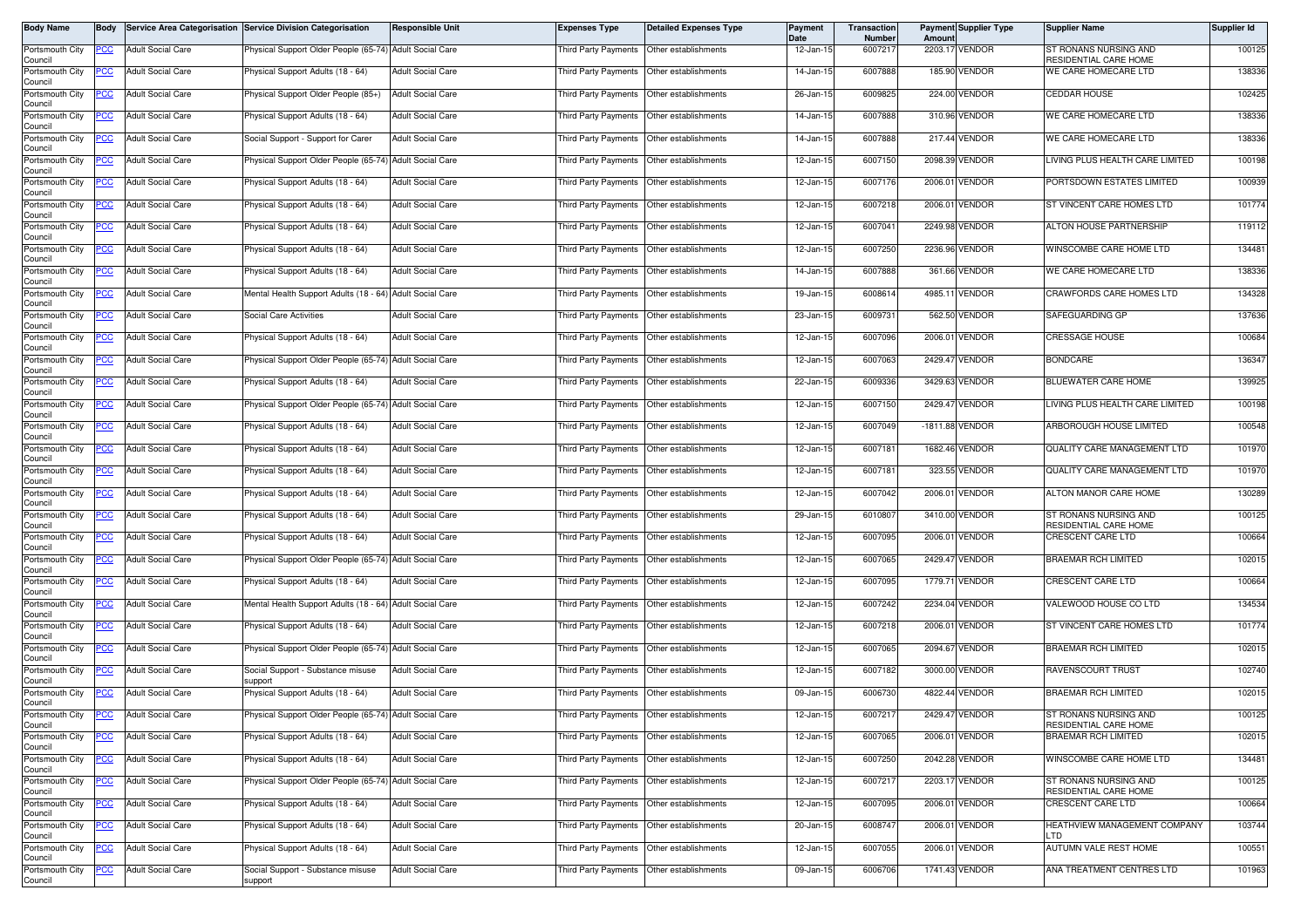| Body Name                             | <b>Body</b> |                                      | Service Area Categorisation Service Division Categorisation | <b>Responsible Unit</b>  | <b>Expenses Type</b>                      | <b>Detailed Expenses Type</b>                  | Payment<br>Date | Transaction<br><b>Number</b> | Amoun            | <b>Payment Supplier Type</b> | <b>Supplier Name</b>                                  | Supplier Id |
|---------------------------------------|-------------|--------------------------------------|-------------------------------------------------------------|--------------------------|-------------------------------------------|------------------------------------------------|-----------------|------------------------------|------------------|------------------------------|-------------------------------------------------------|-------------|
| Portsmouth City<br>Council            | PCC         | <b>Adult Social Care</b>             | Physical Support Older People (65-74) Adult Social Care     |                          | Third Party Payments                      | Other establishments                           | 28-Jan-15       | 6010598                      |                  | 1563.54 VENDOR               | LIVING PLUS HEALTH CARE LIMITED                       | 100198      |
| Portsmouth City<br>Council            | ပင          | <b>Adult Social Care</b>             | Physical Support Adults (18 - 64)                           | <b>Adult Social Care</b> | Third Party Payments Other establishments |                                                | 12-Jan-15       | 6007114                      |                  | 2007.56 VENDOR               | <b>EAST COSHAM HOUSE</b>                              | 100767      |
| Portsmouth City<br>Council            | <u>CC </u>  | <b>Adult Social Care</b>             | <sup>9</sup> hysical Support Adults (18 - 64)               | <b>Adult Social Care</b> | Third Party Payments                      | Other establishments                           | 12-Jan-15       | 6007176                      |                  | 1902.16 VENDOR               | PORTSDOWN ESTATES LIMITED                             | 100939      |
| Portsmouth City                       | <u>PCC</u>  | <b>Cultural and Related Services</b> | <b>Culture and Heritage</b>                                 | <b>Adult Social Care</b> |                                           | Supplies and Services Grants and subscriptions | 06-Jan-15       | 600601                       |                  | 9000.00 VENDOR               | MOTIV8 SOUTH                                          | 101638      |
| Council<br>Portsmouth City<br>Council | <u>PCC</u>  | <b>Adult Social Care</b>             | Physical Support Adults (18 - 64)                           | <b>Adult Social Care</b> | <b>Third Party Payments</b>               | Other establishments                           | 12-Jan-15       | 6007218                      |                  | 1779.71 VENDOR               | ST VINCENT CARE HOMES LTD                             | 101774      |
| Portsmouth City<br>Council            | <u>'CC</u>  | <b>Adult Social Care</b>             | Physical Support Older People (65-74) Adult Social Care     |                          | Third Party Payments                      | Other establishments                           | 12-Jan-15       | 6007139                      |                  | 2203.17 VENDOR               | HOME OF COMFORT NURSING HOME                          | 100880      |
| Portsmouth City<br>Council            | <u>PCC</u>  | <b>Adult Social Care</b>             | Physical Support Older People (65-74) Adult Social Care     |                          | Third Party Payments Other establishments |                                                | 12-Jan-15       | 6007065                      |                  | 2203.17 VENDOR               | <b>BRAEMAR RCH LIMITED</b>                            | 102015      |
| Portsmouth City<br>Council            | <u>PCC</u>  | <b>Adult Social Care</b>             | Physical Support Older People (65-74) Adult Social Care     |                          | Third Party Payments                      | Other establishments                           | 12-Jan-15       | 6007063                      |                  | 2429.47 VENDOR               | <b>BONDCARE</b>                                       | 136347      |
| Portsmouth City<br>Council            | PCC         | <b>Adult Social Care</b>             | Physical Support Older People (65-74) Adult Social Care     |                          | <b>Third Party Payments</b>               | Other establishments                           | 12-Jan-15       | 6007097                      |                  | 2203.17 VENDOR               | CROSSBIND LTD T/A COSHAM COURT                        | 101888      |
| Portsmouth City<br>Council            | PСC         | <b>Adult Social Care</b>             | Physical Support Adults (18 - 64)                           | <b>Adult Social Care</b> | Third Party Payments                      | Other establishments                           | 12-Jan-15       | 6007157                      |                  | 1779.71 VENDOR               | MERLEWOOD NURSING & RESIDENTIAL<br><b>HOME</b>        | 103346      |
| Portsmouth City<br>Council            | <u>PCC</u>  | <b>Adult Social Care</b>             | Physical Support Adults (18 - 64)                           | <b>Adult Social Care</b> | Third Party Payments                      | Other establishments                           | 12-Jan-15       | 6007202                      |                  | 1711.51 VENDOR               | SERINCOURT LTD                                        | 101244      |
| Portsmouth City<br>Council            | <u>CC </u>  | <b>Adult Social Care</b>             | Physical Support Older People (65-74) Adult Social Care     |                          | Third Party Payments                      | Other establishments                           | 12-Jan-15       | 6007062                      |                  | 2203.17 VENDOR               | BLUEBELL NURSING HOME                                 | 100112      |
| Portsmouth City<br>Council            | <u>CC </u>  | <b>Adult Social Care</b>             | Physical Support Older People (65-74) Adult Social Care     |                          | Third Party Payments                      | Other establishments                           | 12-Jan-15       | 6007062                      |                  | 994.98 VENDOR                | BLUEBELL NURSING HOME                                 | 100112      |
| Portsmouth City<br>Council            | PСC         | <b>Adult Social Care</b>             | Physical Support Adults (18 - 64)                           | <b>Adult Social Care</b> | Third Party Payments                      | Other establishments                           | 12-Jan-15       | 6007055                      |                  | 2006.01 VENDOR               | <b>AUTUMN VALE REST HOME</b>                          | 100551      |
| Portsmouth City<br>Council            | <u>PCC</u>  | <b>Adult Social Care</b>             | Physical Support Older People (65-74) Adult Social Care     |                          | Third Party Payments                      | Other establishments                           | 12-Jan-15       | 6007217                      |                  | 2203.17 VENDOR               | ST RONANS NURSING AND<br>RESIDENTIAL CARE HOME        | 100125      |
| Portsmouth City<br>Council            | <u>PCC</u>  | <b>Adult Social Care</b>             | Physical Support Older People (65-74) Adult Social Care     |                          | Third Party Payments                      | Other establishments                           | 12-Jan-15       | 6007045                      |                  | -142.14 VENDOR               | ANGELUS NURSING HOME                                  | 100542      |
| Portsmouth City<br>Council            | <u>PCC</u>  | <b>Adult Social Care</b>             | Physical Support Adults (18 - 64)                           | <b>Adult Social Care</b> | Third Party Payments                      | Other establishments                           | 12-Jan-15       | 6007045                      |                  | 388.26 VENDOR                | ANGELUS NURSING HOME                                  | 100542      |
| Portsmouth City<br>Council            | PCC         | <b>Adult Social Care</b>             | Physical Support Adults (18 - 64)                           | <b>Adult Social Care</b> | Third Party Payments                      | Other establishments                           | 12-Jan-15       | 6007222                      |                  | 1926.03 VENDOR               | <b>SUMMERLANDS</b>                                    | 101775      |
| Portsmouth City<br>Council            | <u>cc</u>   | <b>Adult Social Care</b>             | Physical Support Adults (18 - 64)                           | <b>Adult Social Care</b> | <b>Third Party Payments</b>               | Other establishments                           | 12-Jan-15       | 6007114                      |                  | 2006.01 VENDOR               | EAST COSHAM HOUSE                                     | 100767      |
| Portsmouth City<br>Council            | PСC         | <b>Adult Social Care</b>             | Physical Support Older People (65-74) Adult Social Care     |                          | Third Party Payments                      | Other establishments                           | 28-Jan-15       | 6010598                      |                  | 994.98 VENDOR                | LIVING PLUS HEALTH CARE LIMITED                       | 100198      |
| Portsmouth City<br>Council            | <u>PCC</u>  | <b>Adult Social Care</b>             | Physical Support Adults (18 - 64)                           | <b>Adult Social Care</b> | <b>Third Party Payments</b>               | Other establishments                           | 12-Jan-15       | 6007049                      |                  | 2006.01 VENDOR               | ARBOROUGH HOUSE LIMITED                               | 100548      |
| Portsmouth City<br>Council            | °СС         | <b>Adult Social Care</b>             | Physical Support Older People (65-74)                       | <b>Adult Social Care</b> | Third Party Payments                      | Other establishments                           | 26-Jan-15       | 6009823                      | 133727.14 VENDOR |                              | CARE UK COMMUNITY PARTNERSHIPS<br>LTD                 | 101173      |
| Portsmouth City<br>Council            | сc          | <b>Adult Social Care</b>             | Physical Support Adults (18 - 64)                           | <b>Adult Social Care</b> | Third Party Payments                      | Other establishments                           | 12-Jan-15       | 6007095                      |                  | 2006.01 VENDOR               | CRESCENT CARE LTD                                     | 100664      |
| Portsmouth City<br>Council            | PCC         | <b>Adult Social Care</b>             | hysical Support Adults (18 - 64)                            | <b>Adult Social Care</b> | Third Party Payments                      | Other establishments                           | 12-Jan-15       | 6007217                      |                  | 1779.71 VENDOR               | ST RONANS NURSING AND<br><b>RESIDENTIAL CARE HOME</b> | 100125      |
| Portsmouth City<br>Council            | <u>PCC </u> | <b>Adult Social Care</b>             | Physical Support Adults (18 - 64)                           | <b>Adult Social Care</b> | Third Party Payments                      | Other establishments                           | 12-Jan-1!       | 6007055                      |                  | 2006.01 VENDOR               | AUTUMN VALE REST HOME                                 | 100551      |
| Portsmouth City<br>Council            | PCC         | <b>Adult Social Care</b>             | Physical Support Adults (18 - 64)                           | <b>Adult Social Care</b> | Third Party Payments                      | Other establishments                           | 12-Jan-15       | 6007217                      |                  | 1779.71 VENDOR               | ST RONANS NURSING AND<br>RESIDENTIAL CARE HOME        | 100125      |
| Portsmouth City<br>Council            | <u>PCC</u>  | <b>Adult Social Care</b>             | Physical Support Adults (18 - 64)                           | <b>Adult Social Care</b> | Third Party Payments                      | Other establishments                           | 12-Jan-15       | 6007115                      |                  | 2042.28 VENDOR               | ELIZABETH HOUSE REST HOME                             | 100761      |
| Portsmouth City<br>Council            | <u>PCC</u>  | <b>Adult Social Care</b>             | Physical Support Adults (18 - 64)                           | <b>Adult Social Care</b> | Third Party Payments                      | Other establishments                           | 12-Jan-15       | 6007087                      |                  | 2006.01 VENDOR               | CLARENDON CARE HOME.                                  | 138519      |
| Portsmouth City<br>Council            | <u>cc</u>   | <b>Adult Social Care</b>             | Physical Support Adults (18 - 64)                           | <b>Adult Social Care</b> | Third Party Payments                      | Other establishments                           | 12-Jan-15       | 6007055                      |                  | 2006.01 VENDOR               | AUTUMN VALE REST HOME                                 | 100551      |
| Portsmouth City<br>Council            | <u>PCC</u>  | <b>Adult Social Care</b>             | Physical Support Adults (18 - 64)                           | <b>Adult Social Care</b> | Third Party Payments                      | Other establishments                           | 12-Jan-15       | 6007154                      |                  | 2006.01 VENDOR               | MEADOW HOUSE RESIDENTIAL HOME                         | 100122      |
| Portsmouth City<br>Council            | <b>PCC</b>  | <b>Adult Social Care</b>             | Physical Support Adults (18 - 64)                           | <b>Adult Social Care</b> | Third Party Payments Other establishments |                                                | 12-Jan-15       | 6007087                      |                  | 711.81 VENDOR                | CLARENDON CARE HOME.                                  | 138519      |
| Portsmouth City<br>Council            | <u>PCC</u>  | <b>Adult Social Care</b>             | Physical Support Adults (18 - 64)                           | <b>Adult Social Care</b> | Third Party Payments                      | Other establishments                           | 12-Jan-15       | 6007087                      |                  | 2006.01 VENDOR               | CLARENDON CARE HOME.                                  | 138519      |
| Portsmouth City<br>Council            | <u>PCC</u>  | <b>Adult Social Care</b>             | Physical Support Adults (18 - 64)                           | <b>Adult Social Care</b> | Third Party Payments                      | Other establishments                           | 12-Jan-15       | 6007087                      |                  | 2006.01 VENDOR               | CLARENDON CARE HOME.                                  | 138519      |
| Portsmouth City<br>Council            | <u>PCC</u>  | <b>Adult Social Care</b>             | Physical Support Adults (18 - 64)                           | <b>Adult Social Care</b> | Third Party Payments Other establishments |                                                | 20-Jan-15       | 6008747                      |                  | 2006.01 VENDOR               | HEATHVIEW MANAGEMENT COMPANY<br><b>LTD</b>            | 103744      |
| Portsmouth City<br>Council            | PСC         | <b>Adult Social Care</b>             | Physical Support Older People (65-74) Adult Social Care     |                          | Third Party Payments                      | Other establishments                           | 12-Jan-15       | 6007074                      |                  | 2054.06 VENDOR               | <b>BUPA CARE SERVICES</b>                             | 101787      |
| Portsmouth City<br>Council            | <u>PCC </u> | <b>Adult Social Care</b>             | Social Support - Substance misuse<br>support                | <b>Adult Social Care</b> |                                           | Third Party Payments Other establishments      | 12-Jan-15       | 6007182                      |                  | 3000.00 VENDOR               | RAVENSCOURT TRUST                                     | 102740      |
| Portsmouth City<br>Council            | <u>PCC</u>  | <b>Adult Social Care</b>             | Physical Support Older People (65-74) Adult Social Care     |                          | Third Party Payments                      | Other establishments                           | 12-Jan-15       | 6007045                      |                  | 1018.81 VENDOR               | ANGELUS NURSING HOME                                  | 100542      |
| Portsmouth City<br>Council            | PCC         | <b>Adult Social Care</b>             | Physical Support Adults (18 - 64)                           | <b>Adult Social Care</b> | Third Party Payments                      | Other establishments                           | 12-Jan-15       | 6007049                      |                  | 2006.01 VENDOR               | ARBOROUGH HOUSE LIMITED                               | 100548      |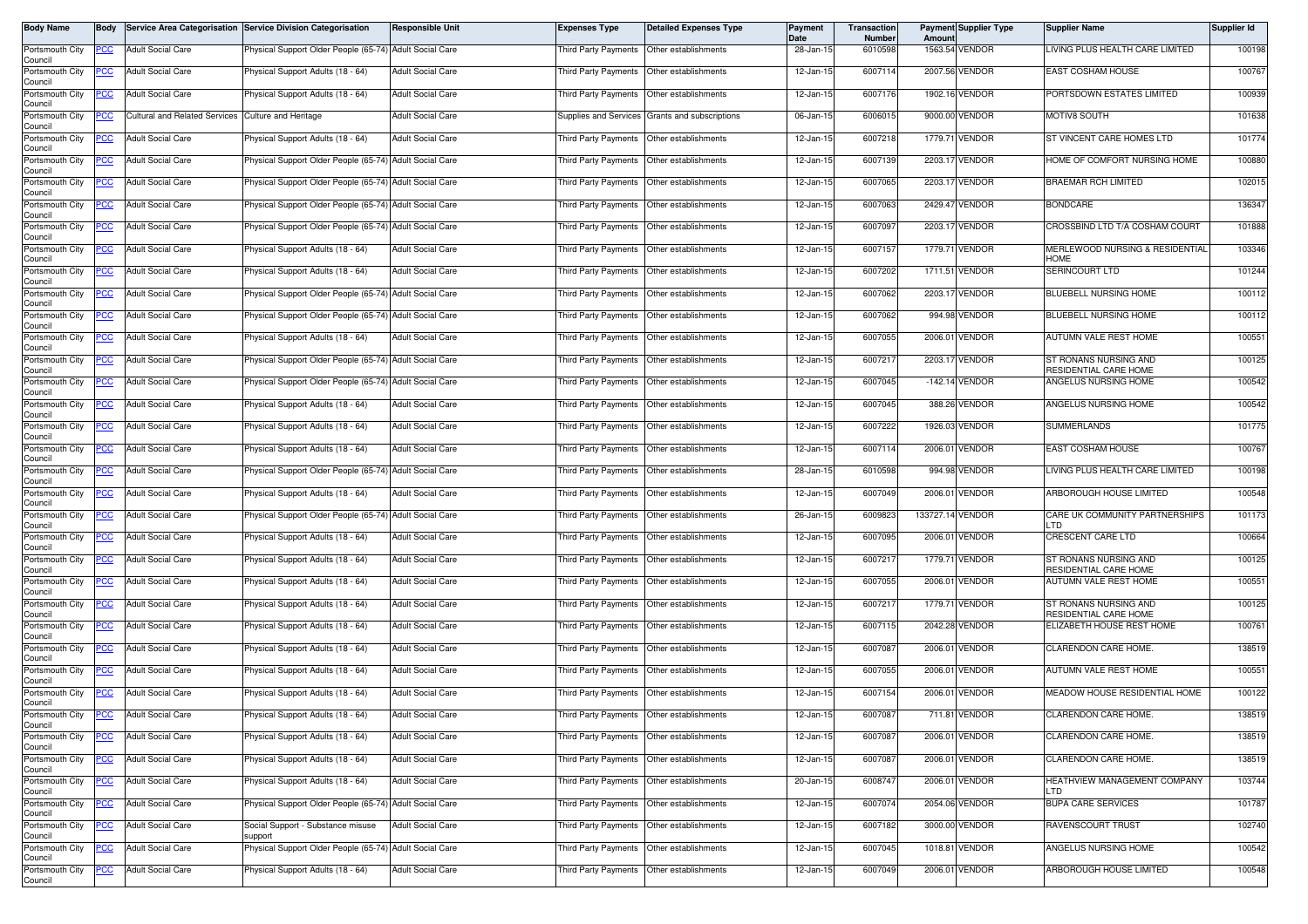| Body Name                  | <b>Body</b> |                          | Service Area Categorisation Service Division Categorisation | <b>Responsible Unit</b>  | <b>Expenses Type</b>                        | <b>Detailed Expenses Type</b>             | Payment<br>Date | Transaction<br><b>Number</b> | Amount | <b>Payment Supplier Type</b> | <b>Supplier Name</b>                           | Supplier Id |
|----------------------------|-------------|--------------------------|-------------------------------------------------------------|--------------------------|---------------------------------------------|-------------------------------------------|-----------------|------------------------------|--------|------------------------------|------------------------------------------------|-------------|
| Portsmouth City<br>Council | PCC         | <b>Adult Social Care</b> | Physical Support Adults (18 - 64)                           | <b>Adult Social Care</b> | Third Party Payments                        | Other establishments                      | 12-Jan-15       | 6007095                      |        | 2006.01 VENDOR               | <b>CRESCENT CARE LTD</b>                       | 100664      |
| Portsmouth City<br>Council | PCC         | <b>Adult Social Care</b> | Physical Support Adults (18 - 64)                           | <b>Adult Social Care</b> | Third Party Payments   Other establishments |                                           | 12-Jan-15       | 6007217                      |        | 1779.71 VENDOR               | ST RONANS NURSING AND<br>RESIDENTIAL CARE HOME | 100125      |
| Portsmouth City<br>Council | <u>PCC </u> | <b>Adult Social Care</b> | hysical Support Older People (65-74) Adult Social Care      |                          | Third Party Payments Other establishments   |                                           | 12-Jan-15       | 6007045                      |        | 940.44 VENDOR                | ANGELUS NURSING HOME                           | 100542      |
| Portsmouth City<br>Council | <u>PCC</u>  | <b>Adult Social Care</b> | Physical Support Adults (18 - 64)                           | <b>Adult Social Care</b> | Third Party Payments                        | Other establishments                      | 12-Jan-15       | 6007154                      |        | 2006.01 VENDOR               | MEADOW HOUSE RESIDENTIAL HOME                  | 100122      |
| Portsmouth City<br>Council | <u>PCC</u>  | <b>Adult Social Care</b> | Physical Support Older People (65-74) Adult Social Care     |                          | Third Party Payments                        | Other establishments                      | 12-Jan-15       | 6007150                      |        | 2429.47 VENDOR               | LIVING PLUS HEALTH CARE LIMITED                | 100198      |
| Portsmouth City<br>Council | <u>PCC</u>  | <b>Adult Social Care</b> | Physical Support Adults (18 - 64)                           | <b>Adult Social Care</b> | Third Party Payments                        | Other establishments                      | 12-Jan-15       | 6007187                      |        | 1607.48 VENDOR               | RNIB                                           | 102535      |
| Portsmouth City<br>Council | <u>PCC</u>  | <b>Adult Social Care</b> | Physical Support Adults (18 - 64)                           | <b>Adult Social Care</b> | Third Party Payments Other establishments   |                                           | 12-Jan-15       | 6007187                      |        | 1607.48 VENDOR               | RNIB                                           | 102535      |
| Portsmouth City<br>Council | <u>PCC</u>  | <b>Adult Social Care</b> | Physical Support Older People (65-74) Adult Social Care     |                          | Third Party Payments                        | Other establishments                      | 14-Jan-15       | 6007815                      |        | 2429.47 VENDOR               | QUALITY CARE MANAGEMENT LTD                    | 101970      |
| Portsmouth City<br>Council | <u>PCC</u>  | <b>Adult Social Care</b> | Physical Support Adults (18 - 64)                           | <b>Adult Social Care</b> | Third Party Payments                        | Other establishments                      | 12-Jan-15       | 6007066                      |        | 2006.01 VENDOR               | BRAEMAR RCH LIMITED                            | 102015      |
| Portsmouth City<br>Council | PСC         | <b>Adult Social Care</b> | Physical Support Adults (18 - 64)                           | <b>Adult Social Care</b> | Third Party Payments                        | Other establishments                      | 12-Jan-15       | 6007180                      |        | 1779.71 VENDOR               | QUALITY CARE MANAGEMENT LTD                    | 101970      |
| Portsmouth City<br>Council | <u>PCC</u>  | <b>Adult Social Care</b> | Physical Support Adults (18 - 64)                           | <b>Adult Social Care</b> | Third Party Payments                        | Other establishments                      | 12-Jan-15       | 6007235                      |        | 3985.98 VENDOR               | THE WHITE HOUSE (CURDRIDGE)<br>LIMITED         | 131612      |
| Portsmouth City<br>Council | <u>PCC </u> | <b>Adult Social Care</b> | Physical Support Older People (65-74) Adult Social Care     |                          | Third Party Payments                        | Other establishments                      | 12-Jan-15       | 6007062                      |        | 2203.17 VENDOR               | BLUEBELL NURSING HOME                          | 100112      |
| Portsmouth City<br>Council | <u>PCC </u> | <b>Adult Social Care</b> | Physical Support Older People (65-74) Adult Social Care     |                          | Third Party Payments                        | Other establishments                      | 12-Jan-15       | 6007062                      |        | 2203.17 VENDOR               | BLUEBELL NURSING HOME                          | 100112      |
| Portsmouth City<br>Council | <u>PCC </u> | <b>Adult Social Care</b> | Physical Support Older People (65-74) Adult Social Care     |                          | Third Party Payments                        | Other establishments                      | 12-Jan-15       | 6007150                      |        | 2203.17 VENDOR               | LIVING PLUS HEALTH CARE LIMITED                | 100198      |
| Portsmouth City<br>Council | <u>PCC</u>  | <b>Adult Social Care</b> | Physical Support Adults (18 - 64)                           | <b>Adult Social Care</b> | Third Party Payments                        | Other establishments                      | 14-Jan-15       | 6007888                      |        | 331.24 VENDOR                | WE CARE HOMECARE LTD                           | 138336      |
| Portsmouth City<br>Council | <u>PCC</u>  | <b>Adult Social Care</b> | Physical Support Adults (18 - 64)                           | <b>Adult Social Care</b> | <b>Third Party Payments</b>                 | Other establishments                      | 12-Jan-15       | 6007222                      |        | 1864.65 VENDOR               | <b>SUMMERLANDS</b>                             | 101775      |
| Portsmouth City<br>Council | <u>PCC</u>  | <b>Adult Social Care</b> | Physical Support Adults (18 - 64)                           | <b>Adult Social Care</b> | Income                                      | Customer and client receipts              | 12-Jan-15       | 6007222                      |        | -548.70 VENDOR               | <b>SUMMERLANDS</b>                             | 101775      |
| Portsmouth City<br>Council | PCC         | <b>Adult Social Care</b> | Physical Support Adults (18 - 64)                           | <b>Adult Social Care</b> | Third Party Payments                        | Other establishments                      | 12-Jan-15       | 6007154                      |        | 2006.01 VENDOR               | MEADOW HOUSE RESIDENTIAL HOME                  | 100122      |
| Portsmouth City<br>Council | <u>cc</u>   | <b>Adult Social Care</b> | Physical Support Adults (18 - 64)                           | <b>Adult Social Care</b> | <b>Third Party Payments</b>                 | Other establishments                      | 26-Jan-15       | 6009816                      |        | 1747.17 VENDOR               | BLUEWATER CARE HOME                            | 139925      |
| Portsmouth City<br>Council | PСC         | <b>Adult Social Care</b> | Physical Support Adults (18 - 64)                           | <b>Adult Social Care</b> | Third Party Payments                        | Other establishments                      | 14-Jan-15       | 6007888                      |        | 831.48 VENDOR                | WE CARE HOMECARE LTD                           | 138336      |
| Portsmouth City<br>Council | <u>PCC </u> | <b>Adult Social Care</b> | Physical Support Adults (18 - 64)                           | <b>Adult Social Care</b> | Third Party Payments                        | Other establishments                      | 12-Jan-15       | 6007095                      |        | 2006.01 VENDOR               | CRESCENT CARE LTD                              | 100664      |
| Portsmouth City<br>Council | PСC         | <b>Adult Social Care</b> | Physical Support Adults (18 - 64)                           | <b>Adult Social Care</b> | Third Party Payments                        | Other establishments                      | 12-Jan-15       | 6007218                      |        | 2314.15 VENDOR               | ST VINCENT CARE HOMES LTD                      | 101774      |
| Portsmouth City<br>Council | PСC         | <b>Adult Social Care</b> | Physical Support Adults (18 - 64)                           | <b>Adult Social Care</b> | Third Party Payments                        | Other establishments                      | 12-Jan-15       | 6007180                      |        | 1779.71 VENDOR               | QUALITY CARE MANAGEMENT LTD                    | 101970      |
| Portsmouth City<br>Council | <u>PCC</u>  | <b>Adult Social Care</b> | hysical Support Adults (18 - 64)                            | <b>Adult Social Care</b> | Third Party Payments Other establishments   |                                           | 14-Jan-15       | 6007888                      |        | 273.78 VENDOR                | WE CARE HOMECARE LTD                           | 138336      |
| Portsmouth City<br>Council | <u>PCC</u>  | <b>Adult Social Care</b> | Physical Support Adults (18 - 64)                           | <b>Adult Social Care</b> | Third Party Payments                        | Other establishments                      | 14-Jan-15       | 6007888                      |        | 361.66 VENDOR                | WE CARE HOMECARE LTD                           | 138336      |
| Portsmouth City<br>Council | PCC         | <b>Adult Social Care</b> | Physical Support Older People (65-74) Adult Social Care     |                          | Third Party Payments   Other establishments |                                           | 12-Jan-15       | 6007045                      |        | 156.74 VENDOR                | ANGELUS NURSING HOME                           | 100542      |
| Portsmouth City<br>Council | PCC         | <b>Adult Social Care</b> | Physical Support Adults (18 - 64)                           | <b>Adult Social Care</b> | Third Party Payments                        | Other establishments                      | 14-Jan-15       | 6007888                      |        | 121.68 VENDOR                | WE CARE HOMECARE LTD                           | 138336      |
| Portsmouth City<br>Council | <u>PCC</u>  | <b>Adult Social Care</b> | Physical Support Older People (65-74) Adult Social Care     |                          | Third Party Payments  Other establishments  |                                           | 12-Jan-15       | 6007097                      |        | 2203.17 VENDOR               | CROSSBIND LTD T/A COSHAM COURT                 | 101888      |
| Portsmouth City<br>Council | <u>CC</u>   | <b>Adult Social Care</b> | Physical Support Adults (18 - 64)                           | <b>Adult Social Care</b> | Third Party Payments                        | Other establishments                      | 12-Jan-15       | 6007176                      |        | 2006.01 VENDOR               | PORTSDOWN ESTATES LIMITED                      | 100939      |
| Portsmouth City<br>Council | <u>PCC</u>  | <b>Adult Social Care</b> | Physical Support Older People (65-74) Adult Social Care     |                          | Third Party Payments                        | Other establishments                      | 12-Jan-15       | 6007150                      |        | 2098.39 VENDOR               | LIVING PLUS HEALTH CARE LIMITED                | 100198      |
| Portsmouth City<br>Council | <b>PCC</b>  | <b>Adult Social Care</b> | Physical Support Adults (18 - 64)                           | <b>Adult Social Care</b> | Third Party Payments Other establishments   |                                           | 12-Jan-15       | 6007176                      |        | 1214.31 VENDOR               | PORTSDOWN ESTATES LIMITED                      | 100939      |
| Portsmouth City<br>Council | <u>PCC</u>  | <b>Adult Social Care</b> | Physical Support Adults (18 - 64)                           | <b>Adult Social Care</b> | Third Party Payments                        | Other establishments                      | 12-Jan-15       | 6007154                      |        | 1966.02 VENDOR               | MEADOW HOUSE RESIDENTIAL HOME                  | 100122      |
| Portsmouth City<br>Council | <u>PCC</u>  | <b>Adult Social Care</b> | Physical Support Adults (18 - 64)                           | <b>Adult Social Care</b> | Third Party Payments                        | Other establishments                      | 12-Jan-15       | 6007042                      |        | 2006.01 VENDOR               | ALTON MANOR CARE HOME                          | 130289      |
| Portsmouth City<br>Council | <u>PCC</u>  | <b>Adult Social Care</b> | Physical Support Older People (65-74) Adult Social Care     |                          | Third Party Payments Other establishments   |                                           | 12-Jan-15       | 6007202                      |        | 2086.30 VENDOR               | SERINCOURT LTD                                 | 101244      |
| Portsmouth City<br>Council | PСC         | <b>Adult Social Care</b> | Physical Support Adults (18 - 64)                           | <b>Adult Social Care</b> | Third Party Payments                        | Other establishments                      | 12-Jan-15       | 6007135                      |        | 1881.39 VENDOR               | HEATHVIEW MANAGEMENT COMPANY<br><b>LTD</b>     | 103744      |
| Portsmouth City<br>Council | <u>PCC </u> | <b>Adult Social Care</b> | Physical Support Adults (18 - 64)                           | <b>Adult Social Care</b> |                                             | Third Party Payments Other establishments | 14-Jan-15       | 6007888                      |        | 101.40 VENDOR                | WE CARE HOMECARE LTD                           | 138336      |
| Portsmouth City<br>Council | <u>PCC</u>  | <b>Adult Social Care</b> | Social Support - Substance misuse<br>support                | <b>Adult Social Care</b> | hird Party Payments                         | Other establishments                      | 12-Jan-15       | 6007071                      |        | 567.85 VENDOR                | <b>BROADREACH</b>                              | 102357      |
| Portsmouth City<br>Council | <u>PCC</u>  | <b>Adult Social Care</b> | Physical Support Adults (18 - 64)                           | <b>Adult Social Care</b> | Third Party Payments                        | Other establishments                      | 12-Jan-15       | 6007066                      |        | 2790.00 VENDOR               | <b>BRAEMAR RCH LIMITED</b>                     | 102015      |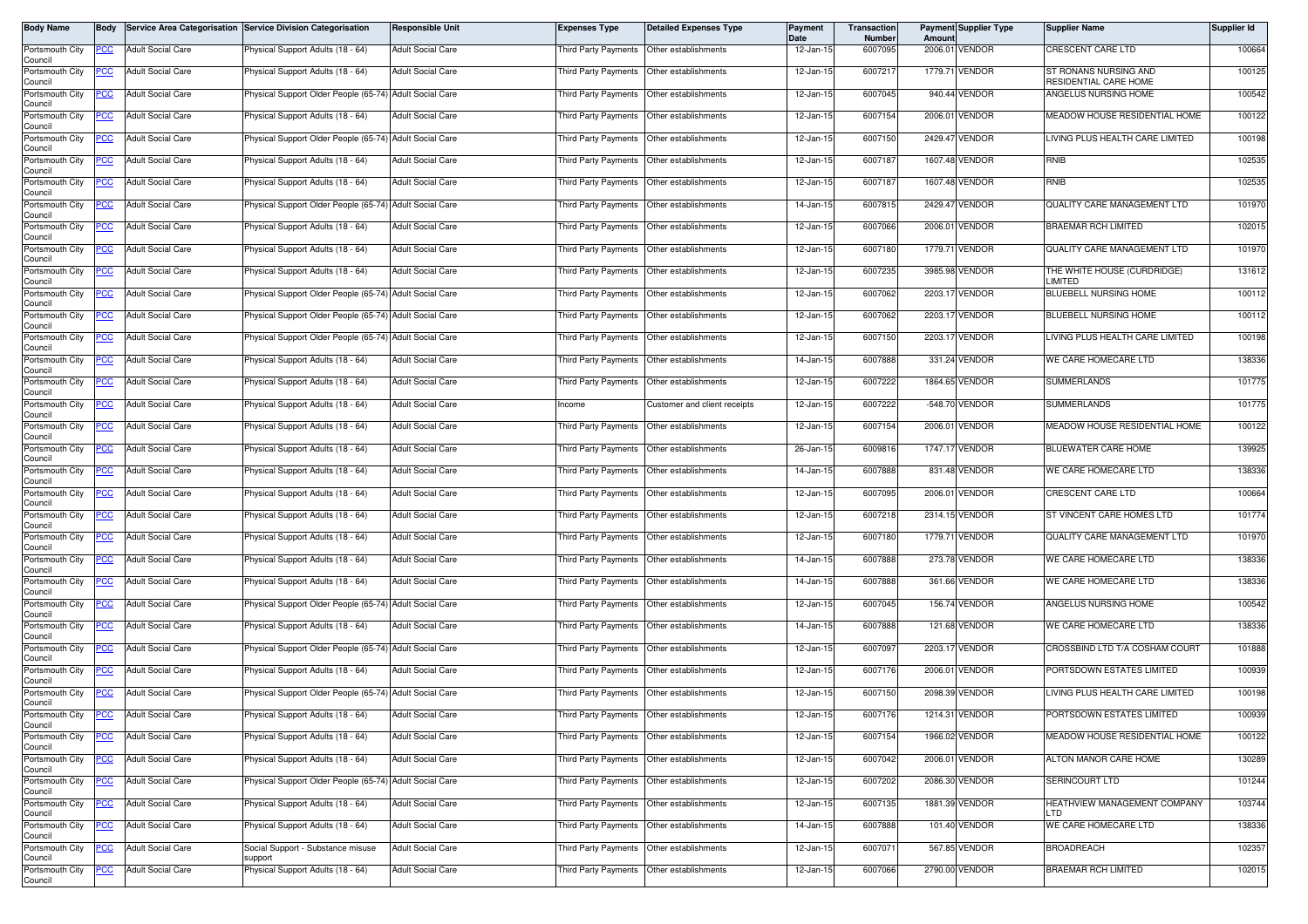| Body Name                  | <b>Body</b> |                          | Service Area Categorisation Service Division Categorisation | <b>Responsible Unit</b>  | <b>Expenses Type</b>                       | <b>Detailed Expenses Type</b>             | Payment<br>Date | Transaction<br><b>Number</b> | Amoun   | <b>Payment Supplier Type</b> | <b>Supplier Name</b>                           | Supplier Id |
|----------------------------|-------------|--------------------------|-------------------------------------------------------------|--------------------------|--------------------------------------------|-------------------------------------------|-----------------|------------------------------|---------|------------------------------|------------------------------------------------|-------------|
| Portsmouth City<br>Council | PCC         | <b>Adult Social Care</b> | Physical Support Adults (18 - 64)                           | <b>Adult Social Care</b> | <b>Third Party Payments</b>                | Other establishments                      | 12-Jan-15       | 6007199                      |         | 2006.01 VENDOR               | SEAGRY CARE LTD                                | 139898      |
| Portsmouth City<br>Council | PCC         | <b>Adult Social Care</b> | Physical Support Older People (65-74) Adult Social Care     |                          | Third Party Payments Other establishments  |                                           | 12-Jan-15       | 6007062                      |         | 2429.47 VENDOR               | BLUEBELL NURSING HOME                          | 100112      |
| Portsmouth City<br>Council | <u>PCC </u> | <b>Adult Social Care</b> | hysical Support Older People (65-74) Adult Social Care      |                          | Third Party Payments Other establishments  |                                           | 12-Jan-15       | 6007150                      |         | 2203.17 VENDOR               | LIVING PLUS HEALTH CARE LIMITED                | 100198      |
| Portsmouth City<br>Council | <u>PCC</u>  | <b>Adult Social Care</b> | Physical Support Adults (18 - 64)                           | <b>Adult Social Care</b> | Third Party Payments                       | Other establishments                      | 12-Jan-15       | 6007150                      |         | 1779.71 VENDOR               | LIVING PLUS HEALTH CARE LIMITED                | 100198      |
| Portsmouth City<br>Council | <u>PCC</u>  | <b>Adult Social Care</b> | Physical Support Older People (65-74) Adult Social Care     |                          | Third Party Payments                       | Other establishments                      | 12-Jan-15       | 6007139                      |         | 2203.17 VENDOR               | HOME OF COMFORT NURSING HOME                   | 100880      |
| Portsmouth City<br>Council | <u>PCC</u>  | <b>Adult Social Care</b> | Physical Support Adults (18 - 64)                           | <b>Adult Social Care</b> | Third Party Payments                       | Other establishments                      | 12-Jan-15       | 6007154                      |         | 2006.01 VENDOR               | MEADOW HOUSE RESIDENTIAL HOME                  | 100122      |
| Portsmouth City<br>Council | <u>PCC</u>  | <b>Adult Social Care</b> | Physical Support Adults (18 - 64)                           | <b>Adult Social Care</b> | Third Party Payments Other establishments  |                                           | 14-Jan-15       | 6007888                      |         | 47.32 VENDOR                 | WE CARE HOMECARE LTD                           | 138336      |
| Portsmouth City<br>Council | <u>PCC</u>  | <b>Adult Social Care</b> | Social Support - Substance misuse<br>support                | <b>Adult Social Care</b> | Third Party Payments                       | Other establishments                      | 12-Jan-15       | 6007043                      |         | 2120.00 VENDOR               | ANA TREATMENT CENTRES LTD                      | 101963      |
| Portsmouth City<br>Council | <u>PCC</u>  | <b>Adult Social Care</b> | Physical Support Adults (18 - 64)                           | <b>Adult Social Care</b> | Third Party Payments                       | Other establishments                      | 12-Jan-15       | 6007095                      |         | 2006.01 VENDOR               | CRESCENT CARE LTD                              | 100664      |
| Portsmouth City<br>Council | PСC         | <b>Adult Social Care</b> | Physical Support Adults (18 - 64)                           | <b>Adult Social Care</b> | Third Party Payments                       | Other establishments                      | 12-Jan-15       | 6007150                      |         | 2006.01 VENDOR               | LIVING PLUS HEALTH CARE LIMITED                | 100198      |
| Portsmouth City<br>Council | <u>PCC</u>  | <b>Adult Social Care</b> | Physical Support Adults (18 - 64)                           | <b>Adult Social Care</b> | Third Party Payments                       | Other establishments                      | 14-Jan-15       | 6007888                      |         | 1514.24 VENDOR               | WE CARE HOMECARE LTD                           | 138336      |
| Portsmouth City<br>Council | <u>PCC </u> | <b>Adult Social Care</b> | Physical Support Older People (65-74) Adult Social Care     |                          | Third Party Payments                       | Other establishments                      | 12-Jan-15       | 6007215                      |         | 2203.17 VENDOR               | SPRINGFIELD HEALTH SERVICES LTD                | 137279      |
| Portsmouth City<br>Council | <u>PCC</u>  | <b>Adult Social Care</b> | Physical Support Adults (18 - 64)                           | <b>Adult Social Care</b> | Third Party Payments                       | Other establishments                      | 14-Jan-15       | 6007888                      |         | 6.76 VENDOR                  | WE CARE HOMECARE LTD                           | 138336      |
| Portsmouth City<br>Council | PСC         | <b>Adult Social Care</b> | Physical Support Older People (85+)                         | <b>Adult Social Care</b> | Third Party Payments                       | Other establishments                      | 26-Jan-15       | 6009825                      |         | 160.00 VENDOR                | <b>CEDDAR HOUSE</b>                            | 102425      |
| Portsmouth City<br>Council | <u>PCC</u>  | <b>Adult Social Care</b> | Physical Support Adults (18 - 64)                           | <b>Adult Social Care</b> | Third Party Payments                       | Other establishments                      | 14-Jan-15       | 6007888                      |         | 1544.66 VENDOR               | WE CARE HOMECARE LTD                           | 138336      |
| Portsmouth City<br>Council | <u>PCC</u>  | <b>Adult Social Care</b> | Physical Support Adults (18 - 64)                           | <b>Adult Social Care</b> | Third Party Payments                       | Other establishments                      | 14-Jan-15       | 6007888                      |         | 155.48 VENDOR                | WE CARE HOMECARE LTD                           | 138336      |
| Portsmouth City<br>Council | <u>PCC</u>  | <b>Adult Social Care</b> | Physical Support Adults (18 - 64)                           | <b>Adult Social Care</b> | Third Party Payments                       | Other establishments                      | 12-Jan-15       | 6007042                      |         | 2006.01 VENDOR               | ALTON MANOR CARE HOME                          | 130289      |
| Portsmouth City<br>Council | PCC         | <b>Adult Social Care</b> | Physical Support Older People (65-74)                       | <b>Adult Social Care</b> | Third Party Payments                       | Other establishments                      | 12-Jan-15       | 6007063                      |         | 2429.47 VENDOR               | <b>BONDCARE</b>                                | 136347      |
| Portsmouth City<br>Council | <u>cc</u>   | <b>Adult Social Care</b> | Physical Support Older People (65-74) Adult Social Care     |                          | <b>Third Party Payments</b>                | Other establishments                      | 15-Jan-15       | 6008040                      |         | 1918.89 VENDOR               | HOME OF COMFORT NURSING HOME                   | 100880      |
| Portsmouth City<br>Council | PСC         | <b>Adult Social Care</b> | Physical Support Older People (65-74) Adult Social Care     |                          | Third Party Payments                       | Other establishments                      | 12-Jan-15       | 6007062                      |         | 2429.47 VENDOR               | BLUEBELL NURSING HOME                          | 100112      |
| Portsmouth City<br>Council | <u>PCC</u>  | <b>Adult Social Care</b> | Physical Support Adults (18 - 64)                           | <b>Adult Social Care</b> | <b>Third Party Payments</b>                | Other establishments                      | 12-Jan-15       | 6007056                      |         | 1711.51 VENDOR               | BARCHESTER HEALTHCARE LTD                      | 117901      |
| Portsmouth City<br>Council | PСC         | <b>Adult Social Care</b> | Physical Support Adults (18 - 64)                           | <b>Adult Social Care</b> | Third Party Payments                       | Other establishments                      | 12-Jan-15       | 6007222                      | 2116.37 | <b>VENDOR</b>                | <b>SUMMERLANDS</b>                             | 101775      |
| Portsmouth City<br>Council | PСC         | <b>Adult Social Care</b> | Physical Support Adults (18 - 64)                           | <b>Adult Social Care</b> | Third Party Payments                       | Other establishments                      | 12-Jan-15       | 6007065                      |         | 2350.73 VENDOR               | BRAEMAR RCH LIMITED                            | 102015      |
| Portsmouth City<br>Council | <u>PCC</u>  | <b>Adult Social Care</b> | hysical Support Older People (65-74) Adult Social Care      |                          | Third Party Payments Other establishments  |                                           | 12-Jan-15       | 6007217                      |         | 3255.93 VENDOR               | ST RONANS NURSING AND<br>RESIDENTIAL CARE HOME | 100125      |
| Portsmouth City<br>Council | <u>PCC</u>  | <b>Adult Social Care</b> | Physical Support Older People (65-74) Adult Social Care     |                          | Third Party Payments                       | Other establishments                      | 12-Jan-15       | 6007063                      |         | 2203.17 VENDOR               | <b>BONDCARE</b>                                | 136347      |
| Portsmouth City<br>Council | PCC         | <b>Adult Social Care</b> | Physical Support Older People (65-74) Adult Social Care     |                          | Third Party Payments                       | Other establishments                      | 12-Jan-15       | 6007062                      |         | 2429.47 VENDOR               | BLUEBELL NURSING HOME                          | 100112      |
| Portsmouth City<br>Council | PCC         | <b>Adult Social Care</b> | Physical Support Older People (65-74) Adult Social Care     |                          | Third Party Payments                       | Other establishments                      | 12-Jan-15       | 6007150                      |         | 2203.17 VENDOR               | LIVING PLUS HEALTH CARE LIMITED                | 100198      |
| Portsmouth City<br>Council | <u>PCC</u>  | <b>Adult Social Care</b> | Physical Support Older People (65-74) Adult Social Care     |                          | Third Party Payments  Other establishments |                                           | 12-Jan-15       | 6007150                      |         | 2429.47 VENDOR               | LIVING PLUS HEALTH CARE LIMITED                | 100198      |
| Portsmouth City<br>Council | <u>CC</u>   | <b>Adult Social Care</b> | Physical Support Adults (18 - 64)                           | <b>Adult Social Care</b> | Third Party Payments                       | Other establishments                      | 14-Jan-15       | 6007888                      |         | 182.52 VENDOR                | WE CARE HOMECARE LTD                           | 138336      |
| Portsmouth City<br>Council | <u>PCC</u>  | <b>Adult Social Care</b> | Physical Support Adults (18 - 64)                           | <b>Adult Social Care</b> | Third Party Payments                       | Other establishments                      | 12-Jan-15       | 6007087                      |         | 2006.01 VENDOR               | CLARENDON CARE HOME.                           | 138519      |
| Portsmouth City<br>Council | <b>PCC</b>  | <b>Adult Social Care</b> | Physical Support Adults (18 - 64)                           | <b>Adult Social Care</b> | Third Party Payments Other establishments  |                                           | 12-Jan-15       | 6007065                      |         | 2790.00 VENDOR               | <b>BRAEMAR RCH LIMITED</b>                     | 102015      |
| Portsmouth City<br>Council | <u>PCC</u>  | <b>Adult Social Care</b> | Physical Support Adults (18 - 64)                           | <b>Adult Social Care</b> | Third Party Payments                       | Other establishments                      | 14-Jan-15       | 6007888                      |         | 87.88 VENDOR                 | WE CARE HOMECARE LTD                           | 138336      |
| Portsmouth City<br>Council | <u>PCC</u>  | <b>Adult Social Care</b> | Social Support - Support for Carer                          | <b>Adult Social Care</b> | Third Party Payments                       | Other establishments                      | 14-Jan-15       | 6007888                      |         | 253.68 VENDOR                | WE CARE HOMECARE LTD                           | 138336      |
| Portsmouth City<br>Council | <u>PCC</u>  | <b>Adult Social Care</b> | Physical Support Adults (18 - 64)                           | <b>Adult Social Care</b> | Third Party Payments Other establishments  |                                           | 14-Jan-15       | 6007888                      |         | 378.56 VENDOR                | WE CARE HOMECARE LTD                           | 138336      |
| Portsmouth City<br>Council | PСC         | Adult Social Care        | Physical Support Older People (65-74) Adult Social Care     |                          | Third Party Payments                       | Other establishments                      | 26-Jan-15       | 6009948                      |         | -1208.19 VENDOR              | HOME OF COMFORT NURSING HOME                   | 100880      |
| Portsmouth City<br>Council | <u>PCC </u> | <b>Adult Social Care</b> | Physical Support Adults (18 - 64)                           | <b>Adult Social Care</b> |                                            | Third Party Payments Other establishments | 12-Jan-15       | 6007154                      |         | 2006.01 VENDOR               | MEADOW HOUSE RESIDENTIAL HOME                  | 100122      |
| Portsmouth City<br>Council | <u>PCC</u>  | <b>Adult Social Care</b> | Physical Support Older People (65-74) Adult Social Care     |                          | Third Party Payments                       | Other establishments                      | 12-Jan-15       | 6007139                      |         | 2203.17 VENDOR               | HOME OF COMFORT NURSING HOME                   | 100880      |
| Portsmouth City<br>Council | <u>PCC</u>  | <b>Adult Social Care</b> | Physical Support Adults (18 - 64)                           | <b>Adult Social Care</b> | Third Party Payments                       | Other establishments                      | 12-Jan-15       | 6007066                      |         | 2006.01 VENDOR               | <b>BRAEMAR RCH LIMITED</b>                     | 102015      |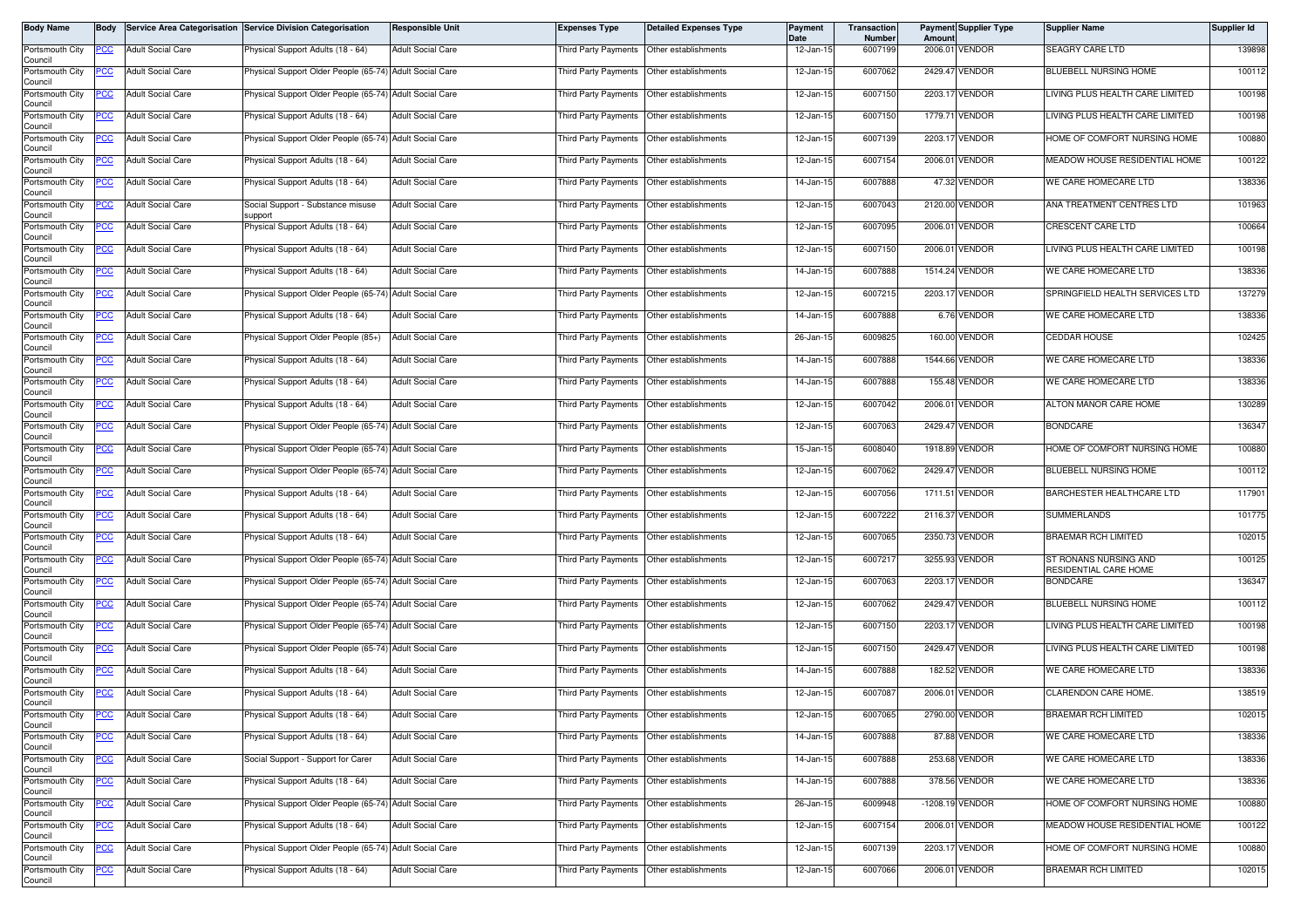| Body Name                             | <b>Body</b> |                          | Service Area Categorisation Service Division Categorisation    | Responsible Unit         | <b>Expenses Type</b>                       | <b>Detailed Expenses Type</b>               | Payment<br>Date | Transaction<br><b>Number</b> | Amount | <b>Payment Supplier Type</b> | <b>Supplier Name</b>                           | Supplier Id |
|---------------------------------------|-------------|--------------------------|----------------------------------------------------------------|--------------------------|--------------------------------------------|---------------------------------------------|-----------------|------------------------------|--------|------------------------------|------------------------------------------------|-------------|
| Portsmouth City<br>Council            | PCC         | <b>Adult Social Care</b> | Physical Support Adults (18 - 64)                              | <b>Adult Social Care</b> | Third Party Payments                       | Other establishments                        | 12-Jan-15       | 6007084                      |        | 2391.34 VENDOR               | CHOICE CARE GROUP                              | 134468      |
| Portsmouth City<br>Council            | ပင          | <b>Adult Social Care</b> | Physical Support Adults (18 - 64)                              | <b>Adult Social Care</b> |                                            | Third Party Payments   Other establishments | 14-Jan-15       | 6007888                      |        | 283.92 VENDOR                | WE CARE HOMECARE LTD                           | 138336      |
| Portsmouth City<br>Council            | <u>CC </u>  | <b>Adult Social Care</b> | hysical Support Older People (65-74) Adult Social Care         |                          | Third Party Payments                       | Other establishments                        | 12-Jan-15       | 6007097                      |        | 2429.47 VENDOR               | CROSSBIND LTD T/A COSHAM COURT                 | 101888      |
| Portsmouth City<br>Council            | <u>PCC</u>  | <b>Adult Social Care</b> | Physical Support Adults (18 - 64)                              | <b>Adult Social Care</b> | Third Party Payments                       | Other establishments                        | 14-Jan-15       | 6007888                      |        | 260.26 VENDOR                | WE CARE HOMECARE LTD                           | 138336      |
| Portsmouth City<br>Council            | <u>PCC</u>  | <b>Adult Social Care</b> | Physical Support Adults (18 - 64)                              | <b>Adult Social Care</b> | <b>Third Party Payments</b>                | Other establishments                        | 14-Jan-15       | 6007888                      |        | 175.76 VENDOR                | WE CARE HOMECARE LTD                           | 138336      |
| Portsmouth City<br>Council            | <u>PCC</u>  | <b>Adult Social Care</b> | Physical Support Older People (65-74) Adult Social Care        |                          | Third Party Payments                       | Other establishments                        | 12-Jan-15       | 6007065                      |        | 2203.17 VENDOR               | BRAEMAR RCH LIMITED                            | 102015      |
| Portsmouth City<br>Council            | <u>PCC</u>  | <b>Adult Social Care</b> | Physical Support Adults (18 - 64)                              | <b>Adult Social Care</b> | Third Party Payments Other establishments  |                                             | 15-Jan-15       | 6008112                      |        | 1664.89 VENDOR               | THE HAVEN REST HOME                            | 101874      |
| Portsmouth City<br>Council            | <u>PCC</u>  | <b>Adult Social Care</b> | Physical Support Adults (18 - 64)                              | <b>Adult Social Care</b> | Third Party Payments                       | Other establishments                        | 12-Jan-15       | 6007231                      |        | 1779.71 VENDOR               | THE HAVEN REST HOME                            | 101874      |
| Portsmouth City                       | <u>PCC</u>  | <b>Adult Social Care</b> | Physical Support Adults (18 - 64)                              | <b>Adult Social Care</b> | Third Party Payments                       | Other establishments                        | 12-Jan-15       | 6007176                      |        | 2657.32 VENDOR               | PORTSDOWN ESTATES LIMITED                      | 100939      |
| Council<br>Portsmouth City<br>Council | PСC         | <b>Adult Social Care</b> | Physical Support Adults (18 - 64)                              | <b>Adult Social Care</b> | Third Party Payments                       | Other establishments                        | 14-Jan-15       | 6007888                      |        | 40.56 VENDOR                 | WE CARE HOMECARE LTD                           | 138336      |
| Portsmouth City<br>Council            | <u>PCC</u>  | <b>Adult Social Care</b> | Physical Support Older People (65-74) Adult Social Care        |                          | Third Party Payments                       | Other establishments                        | 12-Jan-15       | 6007139                      |        | 2626.63 VENDOR               | HOME OF COMFORT NURSING HOME                   | 100880      |
| Portsmouth City<br>Council            | <u>CC </u>  | <b>Adult Social Care</b> | Physical Support Older People (65-74) Adult Social Care        |                          | Third Party Payments                       | Other establishments                        | 12-Jan-15       | 6007062                      |        | 2429.47 VENDOR               | BLUEBELL NURSING HOME                          | 100112      |
| Portsmouth City<br>Council            | <u>PCC</u>  | <b>Adult Social Care</b> | Physical Support Adults (18 - 64)                              | <b>Adult Social Care</b> | Third Party Payments                       | Other establishments                        | 12-Jan-15       | 6007042                      |        | 2006.01 VENDOR               | ALTON MANOR CARE HOME                          | 130289      |
| Portsmouth City<br>Council            | PСC         | <b>Adult Social Care</b> | Physical Support Adults (18 - 64)                              | <b>Adult Social Care</b> | Third Party Payments                       | Other establishments                        | 22-Jan-15       | 6009457                      |        | 2143.34 VENDOR               | THE HAVEN REST HOME                            | 101874      |
| Portsmouth City<br>Council            | <u>PCC</u>  | <b>Adult Social Care</b> | Physical Support Older People (65-74) Adult Social Care        |                          | Third Party Payments                       | Other establishments                        | 12-Jan-15       | 6007097                      |        | 2429.47 VENDOR               | CROSSBIND LTD T/A COSHAM COURT                 | 101888      |
| Portsmouth City<br>Council            | <u>PCC</u>  | <b>Adult Social Care</b> | Physical Support Adults (18 - 64)                              | <b>Adult Social Care</b> | Third Party Payments                       | Other establishments                        | 14-Jan-15       | 6007888                      |        | 81.12 VENDOR                 | WE CARE HOMECARE LTD                           | 138336      |
| Portsmouth City<br>Council            | <u>PCC</u>  | <b>Adult Social Care</b> | Physical Support Adults (18 - 64)                              | <b>Adult Social Care</b> | Third Party Payments                       | Other establishments                        | 14-Jan-15       | 6007888                      |        | 1446.64 VENDOR               | WE CARE HOMECARE LTD                           | 138336      |
| Portsmouth City<br>Council            | PCC         | <b>Adult Social Care</b> | Physical Support Adults (18 - 64)                              | <b>Adult Social Care</b> | Third Party Payments                       | Other establishments                        | 14-Jan-15       | 6007791                      |        | 1779.71 VENDOR               | MEADOW HOUSE RESIDENTIAL HOME                  | 100122      |
| Portsmouth City<br>Council            | <u>cc</u>   | <b>Adult Social Care</b> | hysical Support Older People (65-74) Adult Social Care         |                          | <b>Third Party Payments</b>                | Other establishments                        | 26-Jan-15       | 6009932                      |        | 1608.60 VENDOR               | FIELDGATE NURSING HOME                         | 101789      |
| Portsmouth City<br>Council            | PСC         | <b>Adult Social Care</b> | Physical Support Older People (65-74) Adult Social Care        |                          | Third Party Payments                       | Other establishments                        | 12-Jan-15       | 6007097                      |        | 2429.47 VENDOR               | CROSSBIND LTD T/A COSHAM COURT                 | 101888      |
| Portsmouth City<br>Council            | <u>PCC </u> | <b>Adult Social Care</b> | Physical Support Adults (18 - 64)                              | <b>Adult Social Care</b> | <b>Third Party Payments</b>                | Other establishments                        | 14-Jan-15       | 6007888                      |        | 135.20 VENDOR                | WE CARE HOMECARE LTD                           | 138336      |
| Portsmouth City<br>Council            | PСC         | <b>Adult Social Care</b> | Physical Support Older People (65-74)                          | <b>Adult Social Care</b> | Third Party Payments                       | Other establishments                        | 12-Jan-15       | 6007139                      |        | 2203.17 VENDOR               | HOME OF COMFORT NURSING HOME                   | 100880      |
| Portsmouth City<br>Council            | 'CC         | <b>Adult Social Care</b> | earning Disability Support Adults (18 Adult Social Care<br>64) |                          | Third Party Payments                       | Other establishments                        | 12-Jan-15       | 6007217                      |        | 2429.47 VENDOR               | ST RONANS NURSING AND<br>RESIDENTIAL CARE HOME | 100125      |
| Portsmouth City<br>Council            | PCC         | <b>Adult Social Care</b> | hysical Support Adults (18 - 64)                               | <b>Adult Social Care</b> | Third Party Payments Other establishments  |                                             | 14-Jan-15       | 6007888                      |        | 165.62 VENDOR                | WE CARE HOMECARE LTD                           | 138336      |
| Portsmouth City<br>Council            | <u>PCC</u>  | <b>Adult Social Care</b> | Physical Support Adults (18 - 64)                              | <b>Adult Social Care</b> | Third Party Payments                       | Other establishments                        | 12-Jan-1!       | 6007217                      |        | 2006.01 VENDOR               | ST RONANS NURSING AND<br>RESIDENTIAL CARE HOME | 100125      |
| Portsmouth City<br>Council            | PCC         | <b>Adult Social Care</b> | Physical Support Adults (18 - 64)                              | <b>Adult Social Care</b> | Third Party Payments                       | Other establishments                        | 12-Jan-15       | 6007218                      |        | 1240.00 VENDOR               | ST VINCENT CARE HOMES LTD                      | 101774      |
| Portsmouth City<br>Council            | <u>PCC</u>  | <b>Adult Social Care</b> | Physical Support Adults (18 - 64)                              | <b>Adult Social Care</b> | Third Party Payments                       | Other establishments                        | 12-Jan-15       | 6007049                      |        | 1905.57 VENDOR               | ARBOROUGH HOUSE LIMITED                        | 100548      |
| Portsmouth City<br>Council            | <u>PCC</u>  | <b>Adult Social Care</b> | Physical Support Adults (18 - 64)                              | <b>Adult Social Care</b> | Third Party Payments                       | Other establishments                        | 14-Jan-15       | 6007888                      |        | 1047.80 VENDOR               | WE CARE HOMECARE LTD                           | 138336      |
| Portsmouth City<br>Council            | <u>'CC</u>  | <b>Adult Social Care</b> | Physical Support Adults (18 - 64)                              | <b>Adult Social Care</b> | Third Party Payments                       | Other establishments                        | 12-Jan-15       | 6007044                      |        | 2350.73 VENDOR               | ANGEL CARE                                     | 117208      |
| Portsmouth City<br>Council            | <u>PCC</u>  | <b>Adult Social Care</b> | Physical Support Older People (65-74) Adult Social Care        |                          | Third Party Payments                       | Other establishments                        | 12-Jan-15       | 6007062                      |        | 2203.17 VENDOR               | BLUEBELL NURSING HOME                          | 100112      |
| Portsmouth City<br>Council            | <b>PCC</b>  | <b>Adult Social Care</b> | Physical Support Adults (18 - 64)                              | <b>Adult Social Care</b> | Third Party Payments  Other establishments |                                             | 12-Jan-15       | 6007250                      |        | 2669.10 VENDOR               | WINSCOMBE CARE HOME LTD                        | 134481      |
| Portsmouth City<br>Council            | <u>PCC</u>  | <b>Adult Social Care</b> | Physical Support Older People (65-74) Adult Social Care        |                          | Third Party Payments                       | Other establishments                        | 12-Jan-15       | 6007065                      |        | 2429.47 VENDOR               | <b>BRAEMAR RCH LIMITED</b>                     | 102015      |
| Portsmouth City<br>Council            | <u>PCC</u>  | <b>Adult Social Care</b> | Physical Support Adults (18 - 64)                              | <b>Adult Social Care</b> | Third Party Payments                       | Other establishments                        | 12-Jan-15       | 6007063                      |        | 2006.01 VENDOR               | BONDCARE                                       | 136347      |
| Portsmouth City<br>Council            | <u>PCC</u>  | <b>Adult Social Care</b> | Physical Support Adults (18 - 64)                              | <b>Adult Social Care</b> | Third Party Payments Other establishments  |                                             | 19-Jan-15       | 6008514                      |        | 2006.01 VENDOR               | ALTON MANOR CARE HOME                          | 130289      |
| Portsmouth City<br>Council            | <u>PCC</u>  | Adult Social Care        | Physical Support Adults (18 - 64)                              | <b>Adult Social Care</b> | Third Party Payments                       | Other establishments                        | 12-Jan-15       | 6007176                      |        | 2006.01 VENDOR               | PORTSDOWN ESTATES LIMITED                      | 100939      |
| Portsmouth City<br>Council            | <u>PCC </u> | <b>Adult Social Care</b> | Physical Support Adults (18 - 64)                              | <b>Adult Social Care</b> |                                            | Third Party Payments Other establishments   | 12-Jan-15       | 6007066                      |        | 2790.00 VENDOR               | <b>BRAEMAR RCH LIMITED</b>                     | 102015      |
| Portsmouth City<br>Council            | <u>PCC</u>  | <b>Adult Social Care</b> | Physical Support Adults (18 - 64)                              | <b>Adult Social Care</b> | hird Party Payments                        | Other establishments                        | 19-Jan-15       | 6008514                      |        | 517.68 VENDOR                | ALTON MANOR CARE HOME                          | 130289      |
| Portsmouth City<br>Council            | <u>PCC</u>  | <b>Adult Social Care</b> | Physical Support Older People (85+)                            | <b>Adult Social Care</b> | Third Party Payments                       | Other establishments                        | 26-Jan-15       | 6009825                      |        | 128.00 VENDOR                | <b>CEDDAR HOUSE</b>                            | 102425      |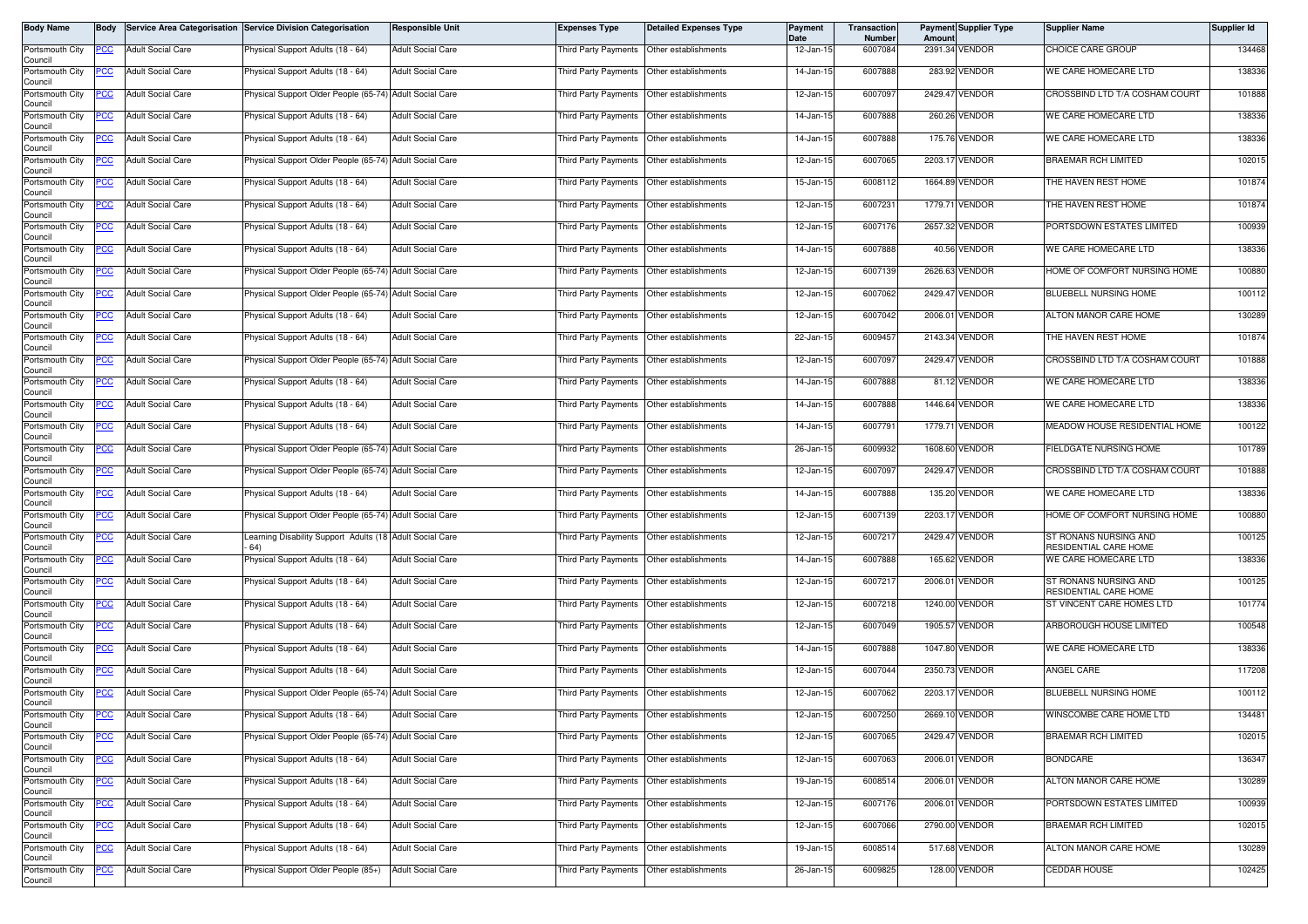| Body Name                  | <b>Body</b> |                          | Service Area Categorisation Service Division Categorisation | Responsible Unit         | <b>Expenses Type</b>                      | <b>Detailed Expenses Type</b>             | Payment<br>Date | Transaction<br><b>Number</b> | Amoun   | <b>Payment Supplier Type</b> | <b>Supplier Name</b>                           | Supplier Id |
|----------------------------|-------------|--------------------------|-------------------------------------------------------------|--------------------------|-------------------------------------------|-------------------------------------------|-----------------|------------------------------|---------|------------------------------|------------------------------------------------|-------------|
| Portsmouth City<br>Council | PCC         | <b>Adult Social Care</b> | Physical Support Adults (18 - 64)                           | <b>Adult Social Care</b> | Third Party Payments                      | Other establishments                      | 19-Jan-15       | 6008514                      |         | 2006.01 VENDOR               | ALTON MANOR CARE HOME                          | 130289      |
| Portsmouth City<br>Council | ပင          | <b>Adult Social Care</b> | Social Support - Substance misuse<br>upport                 | <b>Adult Social Care</b> | Third Party Payments Other establishments |                                           | 09-Jan-15       | 6006706                      |         | 1817.14 VENDOR               | ANA TREATMENT CENTRES LTD                      | 101963      |
| Portsmouth City<br>Council | <u>CC </u>  | <b>Adult Social Care</b> | <sup>9</sup> hysical Support Adults (18 - 64)               | <b>Adult Social Care</b> | Third Party Payments                      | Other establishments                      | 12-Jan-15       | 6007133                      |         | 1961.86 VENDOR               | HEALTHCARE HOMES LTD                           | 139072      |
| Portsmouth City<br>Council | <u>CC</u>   | <b>Adult Social Care</b> | Physical Support Older People (65-74) Adult Social Care     |                          | Third Party Payments                      | Other establishments                      | 12-Jan-15       | 6007062                      | 2203.17 | VENDOR                       | BLUEBELL NURSING HOME                          | 100112      |
| Portsmouth City<br>Council | <u>PCC</u>  | <b>Adult Social Care</b> | Physical Support Older People (65-74) Adult Social Care     |                          | Third Party Payments                      | Other establishments                      | 12-Jan-15       | 6007150                      |         | 2429.47 VENDOR               | LIVING PLUS HEALTH CARE LIMITED                | 100198      |
| Portsmouth City<br>Council | <u>PCC</u>  | <b>Adult Social Care</b> | Physical Support Adults (18 - 64)                           | <b>Adult Social Care</b> | Third Party Payments                      | Other establishments                      | 12-Jan-15       | 6007042                      |         | 2006.01 VENDOR               | ALTON MANOR CARE HOME                          | 130289      |
| Portsmouth City<br>Council | <u>PCC</u>  | <b>Adult Social Care</b> | Physical Support Adults (18 - 64)                           | <b>Adult Social Care</b> | Third Party Payments Other establishments |                                           | 12-Jan-15       | 6007167                      |         | 2796.51 VENDOR               | ORCHARD CARE HOMES                             | 138799      |
| Portsmouth City<br>Council | <u>PCC</u>  | <b>Adult Social Care</b> | Physical Support Adults (18 - 64)                           | <b>Adult Social Care</b> | Third Party Payments                      | Other establishments                      | 12-Jan-15       | 6007087                      |         | 1779.71 VENDOR               | CLARENDON CARE HOME.                           | 138519      |
| Portsmouth City<br>Council | PCC         | <b>Adult Social Care</b> | Physical Support Older People (65-74) Adult Social Care     |                          | <b>Third Party Payments</b>               | Other establishments                      | 12-Jan-15       | 6007181                      |         | 2429.47 VENDOR               | QUALITY CARE MANAGEMENT LTD                    | 101970      |
| Portsmouth City<br>Council | PСC         | <b>Adult Social Care</b> | Physical Support Older People (65-74) Adult Social Care     |                          | Third Party Payments                      | Other establishments                      | 12-Jan-15       | 6007217                      |         | 2429.47 VENDOR               | ST RONANS NURSING AND<br>RESIDENTIAL CARE HOME | 100125      |
| Portsmouth City<br>Council | <u>PCC</u>  | <b>Adult Social Care</b> | Physical Support Older People (65-74) Adult Social Care     |                          | Third Party Payments                      | Other establishments                      | 12-Jan-15       | 6007181                      |         | -1802.51 VENDOR              | QUALITY CARE MANAGEMENT LTD                    | 101970      |
| Portsmouth City<br>Council | <u>CC </u>  | <b>Adult Social Care</b> | Physical Support Adults (18 - 64)                           | <b>Adult Social Care</b> | Third Party Payments                      | Other establishments                      | 12-Jan-15       | 6007055                      |         | 3100.00 VENDOR               | AUTUMN VALE REST HOME                          | 100551      |
| Portsmouth City<br>Council | <u>CC </u>  | <b>Adult Social Care</b> | Physical Support Adults (18 - 64)                           | <b>Adult Social Care</b> | Third Party Payments                      | Other establishments                      | 12-Jan-15       | 6007095                      |         | 1779.71 VENDOR               | <b>CRESCENT CARE LTD</b>                       | 100664      |
| Portsmouth City<br>Council | PСC         | <b>Adult Social Care</b> | Physical Support Older People (65-74) Adult Social Care     |                          | Third Party Payments                      | Other establishments                      | 12-Jan-15       | 6007056                      |         | 2429.47 VENDOR               | BARCHESTER HEALTHCARE LTD                      | 117901      |
| Portsmouth City<br>Council | <u>PCC</u>  | <b>Adult Social Care</b> | Physical Support Adults (18 - 64)                           | <b>Adult Social Care</b> | Third Party Payments                      | Other establishments                      | 20-Jan-15       | 6008747                      |         | 2006.01 VENDOR               | HEATHVIEW MANAGEMENT COMPANY<br>חד ו           | 103744      |
| Portsmouth City<br>Council | <u>PCC</u>  | <b>Adult Social Care</b> | Physical Support Older People (65-74)                       | <b>Adult Social Care</b> | Third Party Payments                      | Other establishments                      | 12-Jan-15       | 6007150                      |         | 2203.17 VENDOR               | LIVING PLUS HEALTH CARE LIMITED                | 100198      |
| Portsmouth City<br>Council | <u>CC</u>   | <b>Adult Social Care</b> | Physical Support Adults (18 - 64)                           | <b>Adult Social Care</b> | Third Party Payments                      | Other establishments                      | 14-Jan-15       | 6007364                      |         | 486.36 VENDOR                | ACCESS CARE LTD                                | 106309      |
| Portsmouth City<br>Council | PCC         | <b>Adult Social Care</b> | Physical Support Adults (18 - 64)                           | <b>Adult Social Care</b> | Third Party Payments                      | Other establishments                      | 14-Jan-15       | 6007364                      |         | 1342.04 VENDOR               | ACCESS CARE LTD                                | 106309      |
| Portsmouth City<br>Council | <u>cc</u>   | <b>Adult Social Care</b> | Physical Support Adults (18 - 64)                           | <b>Adult Social Care</b> | <b>Third Party Payments</b>               | Other establishments                      | 16-Jan-15       | 6008499                      |         | 324.48 VENDOR                | WE CARE HOMECARE LTD                           | 138336      |
| Portsmouth City<br>Council | PСC         | <b>Adult Social Care</b> | Physical Support Adults (18 - 64)                           | <b>Adult Social Care</b> | Third Party Payments                      | Other establishments                      | 12-Jan-15       | 6007142                      |         | 2681.50 VENDOR               | HUNTERS LODGE CARE HOME LTD                    | 111137      |
| Portsmouth City<br>Council | <u>PCC</u>  | <b>Adult Social Care</b> | Social Support - Substance misuse<br>upport                 | <b>Adult Social Care</b> | Supplies and Services                     | Communications and computing              | 28-Jan-15       | 6010222                      |         | 101.28 COMPANY               | BRITISH TELECOMMUNICATIONS PLC                 | 100132      |
| Portsmouth City<br>Council | PСC         | <b>Adult Social Care</b> | Physical Support Older People (65-74)                       | <b>Adult Social Care</b> | Third Party Payments                      | Other establishments                      | 12-Jan-15       | 6007063                      |         | 2429.47 VENDOR               | <b>BONDCARE</b>                                | 136347      |
| Portsmouth City<br>Council | сc          | <b>Adult Social Care</b> | hysical Support Older People (65-74) Adult Social Care      |                          | Third Party Payments                      | Other establishments                      | 12-Jan-15       | 6007181                      |         | 2429.47 VENDOR               | QUALITY CARE MANAGEMENT LTD                    | 101970      |
| Portsmouth City<br>Council | PCC         | <b>Adult Social Care</b> | Social Support - Substance misuse<br>support                | <b>Adult Social Care</b> | Third Party Payments                      | Other establishments                      | 12-Jan-15       | 6007043                      |         | 2195.72 VENDOR               | ANA TREATMENT CENTRES LTD                      | 101963      |
| Portsmouth City<br>Council | <u>PCC </u> | <b>Adult Social Care</b> | Physical Support Older People (65-74) Adult Social Care     |                          | Third Party Payments                      | Other establishments                      | 12-Jan-1!       | 6007097                      |         | 2203.17 VENDOR               | CROSSBIND LTD T/A COSHAM COURT                 | 101888      |
| Portsmouth City<br>Council | PCC         | <b>Adult Social Care</b> | Physical Support Adults (18 - 64)                           | <b>Adult Social Care</b> | Third Party Payments                      | Other establishments                      | 12-Jan-15       | 6007217                      |         | 1779.71 VENDOR               | ST RONANS NURSING AND<br>RESIDENTIAL CARE HOME | 100125      |
| Portsmouth City<br>Council | <u>PCC</u>  | <b>Adult Social Care</b> | Physical Support Adults (18 - 64)                           | <b>Adult Social Care</b> | Third Party Payments                      | Other establishments                      | 12-Jan-15       | 6007176                      |         | 2006.01 VENDOR               | PORTSDOWN ESTATES LIMITED                      | 100939      |
| Portsmouth City<br>Council | <u>PCC</u>  | <b>Adult Social Care</b> | Physical Support Older People (65-74) Adult Social Care     |                          | Third Party Payments                      | Other establishments                      | 12-Jan-15       | 6007062                      |         | 2429.47 VENDOR               | BLUEBELL NURSING HOME                          | 100112      |
| Portsmouth City<br>Council | <u>cc</u>   | <b>Adult Social Care</b> | Physical Support Adults (18 - 64)                           | <b>Adult Social Care</b> | Third Party Payments                      | Other establishments                      | 12-Jan-15       | 6007176                      |         | 1779.71 VENDOR               | PORTSDOWN ESTATES LIMITED                      | 100939      |
| Portsmouth City<br>Council | <u>PCC</u>  | <b>Adult Social Care</b> | Physical Support Older People (65-74) Adult Social Care     |                          | <b>Third Party Payments</b>               | Other establishments                      | 12-Jan-15       | 6007098                      |         | 2429.47 VENDOR               | CROSSBIND LTD T/A COSHAM COURT                 | 101888      |
| Portsmouth City<br>Council | <b>PCC</b>  | <b>Adult Social Care</b> | Physical Support Older People (65-74) Adult Social Care     |                          | Third Party Payments Other establishments |                                           | 12-Jan-15       | 6007062                      |         | 2203.17 VENDOR               | BLUEBELL NURSING HOME                          | 100112      |
| Portsmouth City<br>Council | <u>PCC</u>  | <b>Adult Social Care</b> | Physical Support Adults (18 - 64)                           | <b>Adult Social Care</b> | Third Party Payments                      | Other establishments                      | 12-Jan-15       | 6007114                      |         | 776.52 VENDOR                | EAST COSHAM HOUSE                              | 100767      |
| Portsmouth City<br>Council | °СС         | <b>Adult Social Care</b> | Physical Support Adults (18 - 64)                           | <b>Adult Social Care</b> | Third Party Payments                      | Other establishments                      | 29-Jan-15       | 6010807                      |         | 1294.20 VENDOR               | ST RONANS NURSING AND<br>RESIDENTIAL CARE HOME | 100125      |
| Portsmouth City<br>Council | PCC         | <b>Adult Social Care</b> | Physical Support Adults (18 - 64)                           | <b>Adult Social Care</b> | Third Party Payments                      | Other establishments                      | 12-Jan-15       | 6007055                      |         | 2001.05 VENDOR               | AUTUMN VALE REST HOME                          | 100551      |
| Portsmouth City<br>Council | PСC         | <b>Adult Social Care</b> | Physical Support Adults (18 - 64)                           | <b>Adult Social Care</b> | Third Party Payments                      | Other establishments                      | 06-Jan-15       | 6005991                      |         | 1607.48 VENDOR               | ALEXANDRA ROSE RESIDENTIAL CARE<br><b>HOME</b> | 101952      |
| Portsmouth City<br>Council | <u>CC </u>  | <b>Adult Social Care</b> | Physical Support Adults (18 - 64)                           | <b>Adult Social Care</b> |                                           | Third Party Payments Other establishments | 06-Jan-15       | 6005991                      |         | 861.15 VENDOR                | ALEXANDRA ROSE RESIDENTIAL CARE<br><b>HOME</b> | 101952      |
| Portsmouth City<br>Council | <u>PCC</u>  | <b>Adult Social Care</b> | Physical Support Adults (18 - 64)                           | <b>Adult Social Care</b> | Third Party Payments                      | Other establishments                      | 06-Jan-15       | 6005991                      |         | 1035.36 VENDOR               | ALEXANDRA ROSE RESIDENTIAL CARE<br><b>HOME</b> | 101952      |
| Portsmouth City<br>Council | <u>PCC</u>  | <b>Adult Social Care</b> | Physical Support Adults (18 - 64)                           | <b>Adult Social Care</b> | Third Party Payments                      | Other establishments                      | 12-Jan-15       | 6007035                      |         | 2006.01 VENDOR               | ALEXANDRA ROSE RESIDENTIAL CARE<br><b>HOME</b> | 101952      |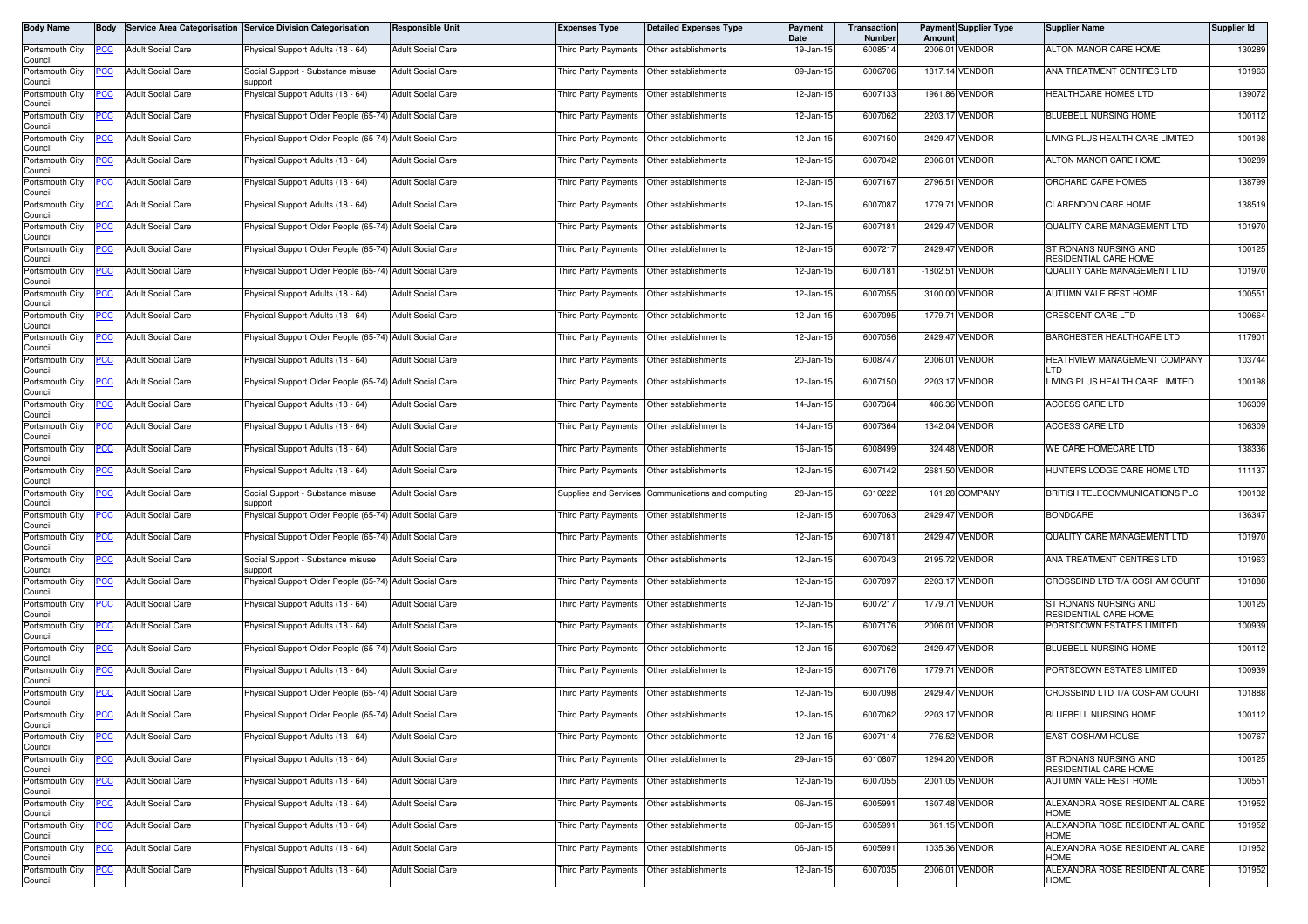| Body Name                  | <b>Body</b> |                          | Service Area Categorisation Service Division Categorisation | <b>Responsible Unit</b>  | <b>Expenses Type</b>                      | <b>Detailed Expenses Type</b>                        | Payment<br>Date | Transaction<br>Number | Amount | <b>Payment Supplier Type</b> | <b>Supplier Name</b>                           | Supplier Id |
|----------------------------|-------------|--------------------------|-------------------------------------------------------------|--------------------------|-------------------------------------------|------------------------------------------------------|-----------------|-----------------------|--------|------------------------------|------------------------------------------------|-------------|
| Portsmouth City<br>Council | PCC         | <b>Adult Social Care</b> | Physical Support Adults (18 - 64)                           | <b>Adult Social Care</b> | Third Party Payments                      | Other establishments                                 | 12-Jan-15       | 6007066               |        | 1779.71 VENDOR               | BRAEMAR RCH LIMITED                            | 102015      |
| Portsmouth City<br>Council | ပင          | <b>Adult Social Care</b> | Physical Support Adults (18 - 64)                           | <b>Adult Social Care</b> | Third Party Payments Other establishments |                                                      | 12-Jan-15       | 6007066               |        | 2006.01 VENDOR               | <b>BRAEMAR RCH LIMITED</b>                     | 102015      |
| Portsmouth City<br>Council | <u>CC </u>  | <b>Adult Social Care</b> | <sup>9</sup> hysical Support Adults (18 - 64)               | <b>Adult Social Care</b> | Third Party Payments                      | Other establishments                                 | 20-Jan-15       | 6008746               |        | 3086.67 VENDOR               | HAMPSHIRE DEAF ASSOCIATION<br>(SONUS)          | 100849      |
| Portsmouth City<br>Council | <u>PCC</u>  | <b>Adult Social Care</b> | Social Support - Support for Carer                          | <b>Adult Social Care</b> | Third Party Payments                      | Other establishments                                 | 30-Jan-15       | 6010997               |        | -45.03 VENDOR                | SAGA HOMECARE                                  | 137338      |
| Portsmouth City<br>Council | <u>PCC</u>  | <b>Adult Social Care</b> | Physical Support Adults (18 - 64)                           | <b>Adult Social Care</b> | <b>Third Party Payments</b>               | Other establishments                                 | 30-Jan-15       | 6010997               |        | -13.29 VENDOR                | SAGA HOMECARE                                  | 137338      |
| Portsmouth City<br>Council | <u>PCC</u>  | <b>Adult Social Care</b> | Physical Support Adults (18 - 64)                           | <b>Adult Social Care</b> | Third Party Payments                      | Other establishments                                 | 12-Jan-15       | 6007154               |        | 2006.01 VENDOR               | MEADOW HOUSE RESIDENTIAL HOME                  | 100122      |
| Portsmouth City<br>Council | <u>PCC</u>  | <b>Adult Social Care</b> | Information and Early Intervention                          | <b>Adult Social Care</b> | Premises-Related<br>Expenditure           | Repairs, alterations and<br>naintenance of buildings | 19-Jan-15       | 6008672               |        | 41.63 VENDOR                 | SECURITAS SECURITY SERVICES<br>LIMITED         | 101733      |
| Portsmouth City<br>Council | <u>PCC</u>  | <b>Adult Social Care</b> | Physical Support Adults (18 - 64)                           | <b>Adult Social Care</b> | <b>Third Party Payments</b>               | Other establishments                                 | 20-Jan-15       | 6008747               |        | 2006.01 VENDOR               | HEATHVIEW MANAGEMENT COMPANY<br>LTD            | 103744      |
| Portsmouth City<br>Council | PCC         | <b>Adult Social Care</b> | Physical Support Adults (18 - 64)                           | <b>Adult Social Care</b> | Third Party Payments                      | Other establishments                                 | 20-Jan-15       | 6008747               |        | 2006.01 VENDOR               | HEATHVIEW MANAGEMENT COMPANY<br>LTD            | 103744      |
| Portsmouth City<br>Council | PСC         | <b>Adult Social Care</b> | Physical Support Adults (18 - 64)                           | <b>Adult Social Care</b> | Third Party Payments                      | Other establishments                                 | 12-Jan-15       | 6007095               |        | 2006.01 VENDOR               | CRESCENT CARE LTD                              | 100664      |
| Portsmouth City<br>Council | <u>PCC</u>  | <b>Adult Social Care</b> | Physical Support Adults (18 - 64)                           | <b>Adult Social Care</b> | Third Party Payments                      | Other establishments                                 | 12-Jan-15       | 6007217               |        | 3321.65 VENDOR               | ST RONANS NURSING AND<br>RESIDENTIAL CARE HOME | 100125      |
| Portsmouth City<br>Council | <u>CC </u>  | <b>Adult Social Care</b> | Physical Support Adults (18 - 64)                           | <b>Adult Social Care</b> | Third Party Payments                      | Other establishments                                 | 12-Jan-15       | 6007066               |        | 2006.01 VENDOR               | <b>BRAEMAR RCH LIMITED</b>                     | 102015      |
| Portsmouth City<br>Council | <u>PCC</u>  | <b>Adult Social Care</b> | Physical Support Adults (18 - 64)                           | <b>Adult Social Care</b> | Third Party Payments                      | Other establishments                                 | 12-Jan-15       | 6007075               |        | 2147.99 VENDOR               | CAMPION GARDENS LIMITED                        | 119000      |
| Portsmouth City<br>Council | PСC         | <b>Adult Social Care</b> | Physical Support Older People (65-74) Adult Social Care     |                          | Third Party Payments                      | Other establishments                                 | 12-Jan-15       | 6007181               |        | -940.44 VENDOR               | QUALITY CARE MANAGEMENT LTD                    | 101970      |
| Portsmouth City<br>Council | <u>PCC</u>  | <b>Adult Social Care</b> | Physical Support Older People (65-74) Adult Social Care     |                          | Third Party Payments                      | Other establishments                                 | 12-Jan-15       | 6007180               |        | 2635.00 VENDOR               | QUALITY CARE MANAGEMENT LTD                    | 101970      |
| Portsmouth City<br>Council | <u>PCC</u>  | <b>Adult Social Care</b> | Physical Support Adults (18 - 64)                           | <b>Adult Social Care</b> | Third Party Payments                      | Other establishments                                 | 22-Jan-15       | 6009326               |        | -29.50 VENDOR                | APEX PROPERTY VENTURES LTD                     | 108437      |
| Portsmouth City<br>Council |             | <b>Adult Social Care</b> | Physical Support Adults (18 - 64)                           | <b>Adult Social Care</b> | Third Party Payments                      | Other establishments                                 | 22-Jan-15       | 6009326               |        | $-16.05$ VENDOR              | APEX PROPERTY VENTURES LTD                     | 108437      |
| Portsmouth City<br>Council | PCC         | <b>Adult Social Care</b> | Physical Support Adults (18 - 64)                           | <b>Adult Social Care</b> | Third Party Payments                      | Other establishments                                 | 22-Jan-15       | 6009326               |        | -32.87 VENDOR                | APEX PROPERTY VENTURES LTD                     | 108437      |
| Portsmouth City<br>Council | <u>cc</u>   | <b>Adult Social Care</b> | Physical Support Adults (18 - 64)                           | <b>Adult Social Care</b> | <b>Third Party Payments</b>               | Other establishments                                 | 22-Jan-15       | 6009326               |        | -113.06 VENDOR               | APEX PROPERTY VENTURES LTD                     | 108437      |
| Portsmouth City<br>Council | PСC         | <b>Adult Social Care</b> | nformation and Early Intervention                           | <b>Adult Social Care</b> | Supplies and Services                     | Communications and computing                         | 19-Jan-15       | 6008526               |        | 72.84 COMPANY                | BRITISH TELECOMMUNICATIONS PLC                 | 100132      |
| Portsmouth City<br>Council | <u>PCC</u>  | <b>Adult Social Care</b> | <b>Social Care Activities</b>                               | <b>Adult Social Care</b> | Supplies and Services                     | Communications and computing                         | 21-Jan-15       | 6008841               |        | 46.33 COMPANY                | BRITISH TELECOMMUNICATIONS PLC                 | 100132      |
| Portsmouth City<br>Council | PСC         | <b>Adult Social Care</b> | Social Care Activities                                      | <b>Adult Social Care</b> | Supplies and Services                     | Communications and computing                         | 21-Jan-15       | 6008841               |        | 61.14 COMPANY                | BRITISH TELECOMMUNICATIONS PLC                 | 100132      |
| Portsmouth City<br>Council | сc          | <b>Adult Social Care</b> | Physical Support Adults (18 - 64)                           | <b>Adult Social Care</b> | Third Party Payments                      | Other establishments                                 | 12-Jan-15       | 6007073               |        | 2163.49 VENDOR               | <b>BUCKLAND CARE LIMITED</b>                   | 129147      |
| Portsmouth City<br>Council | <u>PCC</u>  | <b>Adult Social Care</b> | hysical Support Adults (18 - 64)                            | <b>Adult Social Care</b> | Third Party Payments Other establishments |                                                      | 12-Jan-15       | 6007049               |        | 2006.01 VENDOR               | ARBOROUGH HOUSE LIMITED                        | 100548      |
| Portsmouth City<br>Council | <u>PCC</u>  | <b>Adult Social Care</b> | Physical Support Adults (18 - 64)                           | <b>Adult Social Care</b> | Third Party Payments                      | Other establishments                                 | 12-Jan-1!       | 6007042               |        | 2006.01 VENDOR               | ALTON MANOR CARE HOME                          | 130289      |
| Portsmouth City<br>Council | PCC         | <b>Adult Social Care</b> | Physical Support Adults (18 - 64)                           | <b>Adult Social Care</b> | Third Party Payments                      | Other establishments                                 | 12-Jan-15       | 6007121               |        | 2856.65 VENDOR               | FIELDGATE NURSING HOME                         | 101789      |
| Portsmouth City<br>Council | PCC         | <b>Adult Social Care</b> | Physical Support Older People (65-74) Adult Social Care     |                          | Third Party Payments                      | Other establishments                                 | 12-Jan-15       | 6007217               |        | 2203.17 VENDOR               | ST RONANS NURSING AND<br>RESIDENTIAL CARE HOME | 100125      |
| Portsmouth City<br>Council | <u>PCC</u>  | <b>Adult Social Care</b> | Physical Support Older People (65-74) Adult Social Care     |                          | Third Party Payments                      | Other establishments                                 | 29-Jan-15       | 6010798               |        | 220.75 VENDOR                | <b>SEAP</b>                                    | 123363      |
| Portsmouth City<br>Council | <u>'CC</u>  | <b>Adult Social Care</b> | Physical Support Older People (65-74) Adult Social Care     |                          | Third Party Payments                      | Other establishments                                 | 29-Jan-15       | 6010798               |        | 366.50 VENDOR                | <b>SEAP</b>                                    | 123363      |
| Portsmouth City<br>Council | <u>PCC</u>  | <b>Adult Social Care</b> | Physical Support Older People (65-74) Adult Social Care     |                          | Third Party Payments                      | Other establishments                                 | 12-Jan-15       | 6007139               |        | 2203.17 VENDOR               | HOME OF COMFORT NURSING HOME                   | 100880      |
| Portsmouth City<br>Council | <b>PCC</b>  | <b>Adult Social Care</b> | Physical Support Adults (18 - 64)                           | <b>Adult Social Care</b> | Third Party Payments Other establishments |                                                      | 12-Jan-15       | 6007114               |        | 2435.67 VENDOR               | EAST COSHAM HOUSE                              | 100767      |
| Portsmouth City<br>Council | <u>PCC</u>  | <b>Adult Social Care</b> | Physical Support Adults (18 - 64)                           | <b>Adult Social Care</b> | Third Party Payments                      | Other establishments                                 | 12-Jan-15       | 6007081               |        | 1779.71 VENDOR               | CHEYBASSA LODGE REST HOME                      | 127736      |
| Portsmouth City<br>Council | <u>PCC</u>  | <b>Adult Social Care</b> | Physical Support Adults (18 - 64)                           | <b>Adult Social Care</b> | Third Party Payments                      | Other establishments                                 | 12-Jan-15       | 6007231               |        | 2006.01 VENDOR               | THE HAVEN REST HOME                            | 101874      |
| Portsmouth City<br>Council | <u>PCC</u>  | <b>Adult Social Care</b> | Physical Support Adults (18 - 64)                           | <b>Adult Social Care</b> |                                           | Third Party Payments Other establishments            | 12-Jan-15       | 6007151               |        | 2006.01 VENDOR               | LONDON RESIDENTIAL HEALTHCARE<br>LIMITED       | 100584      |
| Portsmouth City<br>Council | PСC         | Adult Social Care        | Physical Support Older People (65-74) Adult Social Care     |                          | Third Party Payments                      | Other establishments                                 | 12-Jan-15       | 6007150               |        | 2098.39 VENDOR               | LIVING PLUS HEALTH CARE LIMITED                | 100198      |
| Portsmouth City<br>Council | <u>PCC </u> | <b>Adult Social Care</b> | Physical Support Older People (65-74) Adult Social Care     |                          |                                           | Third Party Payments Other establishments            | 12-Jan-15       | 6007150               |        | 2098.39 VENDOR               | LIVING PLUS HEALTH CARE LIMITED                | 100198      |
| Portsmouth City<br>Council | <u>PCC</u>  | <b>Adult Social Care</b> | Physical Support Older People (65-74) Adult Social Care     |                          | Third Party Payments                      | Other establishments                                 | 12-Jan-15       | 6007062               |        | 2429.47 VENDOR               | BLUEBELL NURSING HOME                          | 100112      |
| Portsmouth City<br>Council | <u>PCC</u>  | <b>Adult Social Care</b> | Physical Support Adults (18 - 64)                           | <b>Adult Social Care</b> | Third Party Payments                      | Other establishments                                 | 12-Jan-15       | 6007055               |        | 2006.01 VENDOR               | AUTUMN VALE REST HOME                          | 100551      |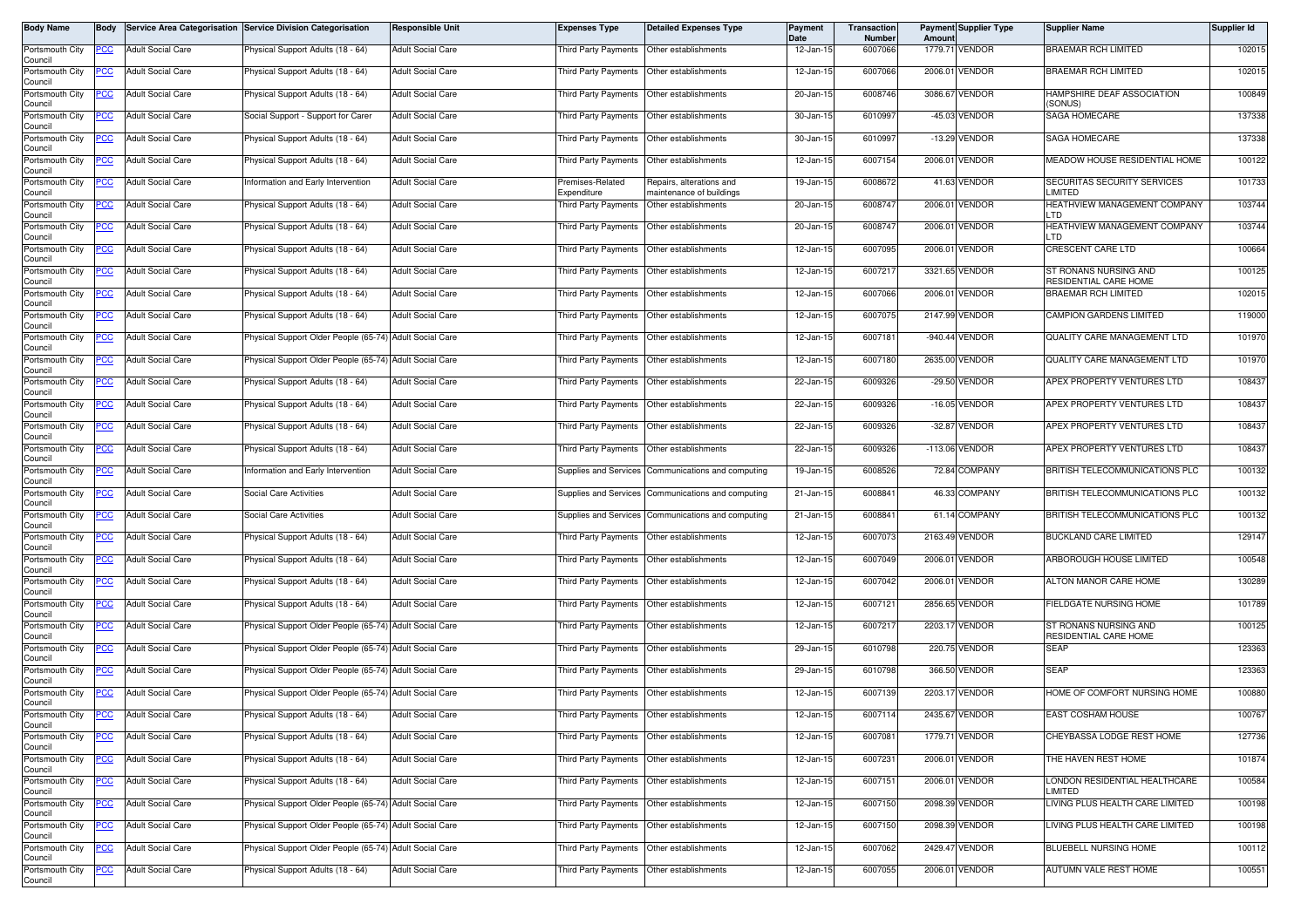| Body Name                  | <b>Body</b> |                          | Service Area Categorisation Service Division Categorisation | Responsible Unit         | <b>Expenses Type</b>                      | <b>Detailed Expenses Type</b>                      | Payment<br>Date | Transaction<br>Number | Amoun | <b>Payment Supplier Type</b> | <b>Supplier Name</b>                           | Supplier Id |
|----------------------------|-------------|--------------------------|-------------------------------------------------------------|--------------------------|-------------------------------------------|----------------------------------------------------|-----------------|-----------------------|-------|------------------------------|------------------------------------------------|-------------|
| Portsmouth City<br>Council | PCC         | <b>Adult Social Care</b> | Physical Support Adults (18 - 64)                           | <b>Adult Social Care</b> | Third Party Payments                      | Other establishments                               | 12-Jan-15       | 6007117               |       | 2006.01 VENDOR               | ENGLISH OAK CARE HOMES                         | 128286      |
| Portsmouth City<br>Council | ပင          | <b>Adult Social Care</b> | Physical Support Adults (18 - 64)                           | <b>Adult Social Care</b> | Third Party Payments Other establishments |                                                    | 12-Jan-15       | 6007119               |       | 2006.01 VENDOR               | <b>FAWNHOPE REST HOME</b>                      | 100809      |
| Portsmouth City<br>Council | <u>CC </u>  | <b>Adult Social Care</b> | <sup>9</sup> hysical Support Adults (18 - 64)               | <b>Adult Social Care</b> | Third Party Payments                      | Other establishments                               | 12-Jan-15       | 6007159               |       | 1596.00 VENDOR               | MORLEIGH LIMITED T/A THE BRAKE<br><b>MANOR</b> | 137826      |
| Portsmouth City<br>Council | <u>CC</u>   | <b>Adult Social Care</b> | Physical Support Adults (18 - 64)                           | <b>Adult Social Care</b> | Third Party Payments                      | Other establishments                               | 12-Jan-15       | 6007190               |       | 3875.53 VENDOR               | ROYAL MASONIC BENEVOLENT<br><b>INSTITUTION</b> | 121293      |
| Portsmouth City<br>Council | PCC         | <b>Adult Social Care</b> | Physical Support Older People (65-74) Adult Social Care     |                          | <b>Third Party Payments</b>               | Other establishments                               | 12-Jan-15       | 6007045               |       | 355.35 VENDOR                | ANGELUS NURSING HOME                           | 100542      |
| Portsmouth City<br>Council | <u>CC</u>   | <b>Adult Social Care</b> | Physical Support Adults (18 - 64)                           | <b>Adult Social Care</b> | Third Party Payments                      | Other establishments                               | 12-Jan-15       | 6007250               |       | 2042.28 VENDOR               | WINSCOMBE CARE HOME LTD                        | 134481      |
| Portsmouth City<br>Council | <u>PCC</u>  | <b>Adult Social Care</b> | Physical Support Adults (18 - 64)                           | <b>Adult Social Care</b> | Income                                    | Customer and client receipts                       | 12-Jan-15       | 6007250               |       | -353.40 VENDOR               | WINSCOMBE CARE HOME LTD                        | 134481      |
| Portsmouth City<br>Council | <u>PCC</u>  | <b>Adult Social Care</b> | Physical Support Adults (18 - 64)                           | <b>Adult Social Care</b> | Third Party Payments                      | Other establishments                               | 12-Jan-15       | 6007218               |       | 1779.71 VENDOR               | ST VINCENT CARE HOMES LTD                      | 101774      |
| Portsmouth City<br>Council | PCC         | <b>Adult Social Care</b> | Physical Support Older People (65-74) Adult Social Care     |                          | <b>Third Party Payments</b>               | Other establishments                               | 12-Jan-15       | 6007062               |       | 2429.47 VENDOR               | BLUEBELL NURSING HOME                          | 100112      |
| Portsmouth City<br>Council | PСC         | <b>Adult Social Care</b> | Physical Support Adults (18 - 64)                           | <b>Adult Social Care</b> | Third Party Payments                      | Other establishments                               | 12-Jan-15       | 6007042               |       | 2006.01 VENDOR               | ALTON MANOR CARE HOME                          | 130289      |
| Portsmouth City<br>Council | <u>PCC</u>  | <b>Adult Social Care</b> | Physical Support Adults (18 - 64)                           | <b>Adult Social Care</b> | Third Party Payments                      | Other establishments                               | 12-Jan-15       | 6007217               |       | 2006.01 VENDOR               | ST RONANS NURSING AND<br>RESIDENTIAL CARE HOME | 100125      |
| Portsmouth City<br>Council | <u>CC </u>  | <b>Adult Social Care</b> | Physical Support Adults (18 - 64)                           | <b>Adult Social Care</b> | Supplies and Services                     | Communications and computing                       | 20-Jan-15       | 6008790               |       | 50.00 COMPANY                | SOUTH WEST COMMUNICATIONS<br><b>GROUP LTD</b>  | 102885      |
| Portsmouth City<br>Council | PСC         | <b>Adult Social Care</b> | Physical Support Older People (65-74) Adult Social Care     |                          | Third Party Payments                      | Other establishments                               | 12-Jan-15       | 6007150               |       | 2429.47 VENDOR               | LIVING PLUS HEALTH CARE LIMITED                | 100198      |
| Portsmouth City<br>Council | PСC         | <b>Adult Social Care</b> | Physical Support Adults (18 - 64)                           | <b>Adult Social Care</b> | Third Party Payments                      | Other establishments                               | 12-Jan-15       | 6007217               |       | 2006.01 VENDOR               | ST RONANS NURSING AND<br>RESIDENTIAL CARE HOME | 100125      |
| Portsmouth City<br>Council | <u>PCC</u>  | <b>Adult Social Care</b> | Physical Support Older People (65-74) Adult Social Care     |                          | Third Party Payments                      | Other establishments                               | 12-Jan-15       | 6007121               |       | 2203.17 VENDOR               | FIELDGATE NURSING HOME                         | 101789      |
| Portsmouth City<br>Council | <u>PCC</u>  | <b>Adult Social Care</b> | Physical Support Adults (18 - 64)                           | <b>Adult Social Care</b> | Third Party Payments                      | Other establishments                               | 12-Jan-15       | 6007114               |       | 2006.01 VENDOR               | EAST COSHAM HOUSE                              | 100767      |
| Portsmouth City<br>Council |             | <b>Adult Social Care</b> | Physical Support Adults (18 - 64)                           | <b>Adult Social Care</b> | Third Party Payments                      | Other establishments                               | 12-Jan-15       | 6007176               |       | 2006.01 VENDOR               | PORTSDOWN ESTATES LIMITED                      | 100939      |
| Portsmouth City<br>Council | PCC         | <b>Adult Social Care</b> | Physical Support Older People (65-74)                       | <b>Adult Social Care</b> | <b>Third Party Payments</b>               | Other establishments                               | 12-Jan-15       | 6007091               |       | 2429.47 VENDOR               | CONTEMPLATION HOMES LIMITED                    | 101879      |
| Portsmouth City<br>Council | <u>cc</u>   | <b>Adult Social Care</b> | Physical Support Adults (18 - 64)                           | <b>Adult Social Care</b> | <b>Third Party Payments</b>               | Other establishments                               | 12-Jan-15       | 6007049               |       | 1579.76 VENDOR               | ARBOROUGH HOUSE LIMITED                        | 100548      |
| Portsmouth City<br>Council | PСC         | <b>Adult Social Care</b> | Physical Support Adults (18 - 64)                           | <b>Adult Social Care</b> | Third Party Payments                      | Other establishments                               | 12-Jan-15       | 6007218               |       | 3764.33 VENDOR               | ST VINCENT CARE HOMES LTD                      | 101774      |
| Portsmouth City<br>Council | <u>PCC</u>  | <b>Adult Social Care</b> | Physical Support Adults (18 - 64)                           | <b>Adult Social Care</b> | <b>Third Party Payments</b>               | Other establishments                               | 12-Jan-15       | 6007114               |       | 2006.01 VENDOR               | EAST COSHAM HOUSE                              | 100767      |
| Portsmouth City<br>Council | PСC         | <b>Adult Social Care</b> | Physical Support Older People (65-74)                       | <b>Adult Social Care</b> | Third Party Payments                      | Other establishments                               | 16-Jan-15       | 6008357               |       | 3698.19 VENDOR               | LIVING PLUS HEALTH CARE LIMITED                | 100198      |
| Portsmouth City<br>Council | сc          | <b>Adult Social Care</b> | Physical Support Adults (18 - 64)                           | <b>Adult Social Care</b> | Third Party Payments                      | Other establishments                               | 14-Jan-15       | 6007401               |       | 1779.71 VENDOR               | CC WHITELODGE LTD                              | 139560      |
| Portsmouth City<br>Council | PCC         | <b>Adult Social Care</b> | hysical Support Adults (18 - 64)                            | <b>Adult Social Care</b> | Third Party Payments                      | Other establishments                               | 12-Jan-15       | 6007062               |       | 2878.66 VENDOR               | BLUEBELL NURSING HOME                          | 100112      |
| Portsmouth City<br>Council | <u>PCC</u>  | <b>Adult Social Care</b> | Physical Support Older People (65-74) Adult Social Care     |                          | Third Party Payments                      | Other establishments                               | 12-Jan-1!       | 6007065               |       | 2015.00 VENDOR               | <b>BRAEMAR RCH LIMITED</b>                     | 102015      |
| Portsmouth City<br>Council | PCC         | <b>Adult Social Care</b> | Physical Support Older People (65-74) Adult Social Care     |                          | Third Party Payments                      | Other establishments                               | 12-Jan-15       | 6007180               |       | 2429.47 VENDOR               | QUALITY CARE MANAGEMENT LTD                    | 101970      |
| Portsmouth City<br>Council | PCC         | <b>Adult Social Care</b> | Physical Support Adults (18 - 64)                           | <b>Adult Social Care</b> | Third Party Payments                      | Other establishments                               | 12-Jan-15       | 6007066               |       | 2099.32 VENDOR               | <b>BRAEMAR RCH LIMITED</b>                     | 102015      |
| Portsmouth City<br>Council | <u>PCC</u>  | <b>Adult Social Care</b> | Physical Support Adults (18 - 64)                           | <b>Adult Social Care</b> | Third Party Payments                      | Other establishments                               | 12-Jan-15       | 6007062               |       | 1779.71 VENDOR               | <b>BLUEBELL NURSING HOME</b>                   | 100112      |
| Portsmouth City<br>Council | <u>'CC</u>  | <b>Adult Social Care</b> | Physical Support Adults (18 - 64)                           | <b>Adult Social Care</b> | Third Party Payments                      | Other establishments                               | 12-Jan-15       | 6007095               |       | 2006.01 VENDOR               | CRESCENT CARE LTD                              | 100664      |
| Portsmouth City<br>Council | <u>PCC</u>  | <b>Adult Social Care</b> | Physical Support Older People (65-74) Adult Social Care     |                          | <b>Third Party Payments</b>               | Other establishments                               | 12-Jan-15       | 6007065               |       | 2203.17 VENDOR               | <b>BRAEMAR RCH LIMITED</b>                     | 102015      |
| Portsmouth City<br>Council | <b>PCC</b>  | <b>Adult Social Care</b> | Physical Support Adults (18 - 64)                           | <b>Adult Social Care</b> |                                           | Supplies and Services Communications and computing | 09-Jan-15       | 6006987               |       | 243.13 VENDOR                | T MOBILE (UK) LIMITED                          | 100085      |
| Portsmouth City<br>Council | <u>PCC</u>  | <b>Adult Social Care</b> | Social Care Activities                                      | <b>Adult Social Care</b> | Supplies and Services                     | Communications and computing                       | 28-Jan-15       | 6010653               |       | 60.34 VENDOR                 | <b>F MOBILE (UK) LIMITED</b>                   | 100085      |
| Portsmouth City<br>Council | PСC         | <b>Adult Social Care</b> | Physical Support Older People (65-74) Adult Social Care     |                          | Third Party Payments                      | Other establishments                               | 12-Jan-15       | 6007217               |       | 2429.47 VENDOR               | ST RONANS NURSING AND<br>RESIDENTIAL CARE HOME | 100125      |
| Portsmouth City<br>Council | <u>PCC</u>  | <b>Adult Social Care</b> | Physical Support Older People (65-74) Adult Social Care     |                          | Third Party Payments                      | Other establishments                               | 12-Jan-15       | 300664                |       | 2268.27 VENDOR               | SOUTHLANDS NURSING HOME                        | 101219      |
| Portsmouth City<br>Council | °СС         | <b>Adult Social Care</b> | Physical Support Adults (18 - 64)                           | <b>Adult Social Care</b> | Third Party Payments                      | Other establishments                               | 12-Jan-15       | 6007250               |       | 2143.96 VENDOR               | WINSCOMBE CARE HOME LTD                        | 134481      |
| Portsmouth City<br>Council | <u>CC </u>  | <b>Adult Social Care</b> | Physical Support Adults (18 - 64)                           | <b>Adult Social Care</b> |                                           | Third Party Payments Other establishments          | 12-Jan-15       | 6007055               |       | 2154.81 VENDOR               | AUTUMN VALE REST HOME                          | 100551      |
| Portsmouth City<br>Council | <u>PCC</u>  | <b>Adult Social Care</b> | Physical Support Adults (18 - 64)                           | <b>Adult Social Care</b> | Third Party Payments                      | Other establishments                               | 12-Jan-15       | 6007180               |       | 2006.01 VENDOR               | QUALITY CARE MANAGEMENT LTD                    | 101970      |
| Portsmouth City<br>Council |             | <b>Adult Social Care</b> | Physical Support Adults (18 - 64)                           | <b>Adult Social Care</b> | Third Party Payments                      | Other establishments                               | 12-Jan-15       | 6007095               |       | 2006.01 VENDOR               | CRESCENT CARE LTD                              | 100664      |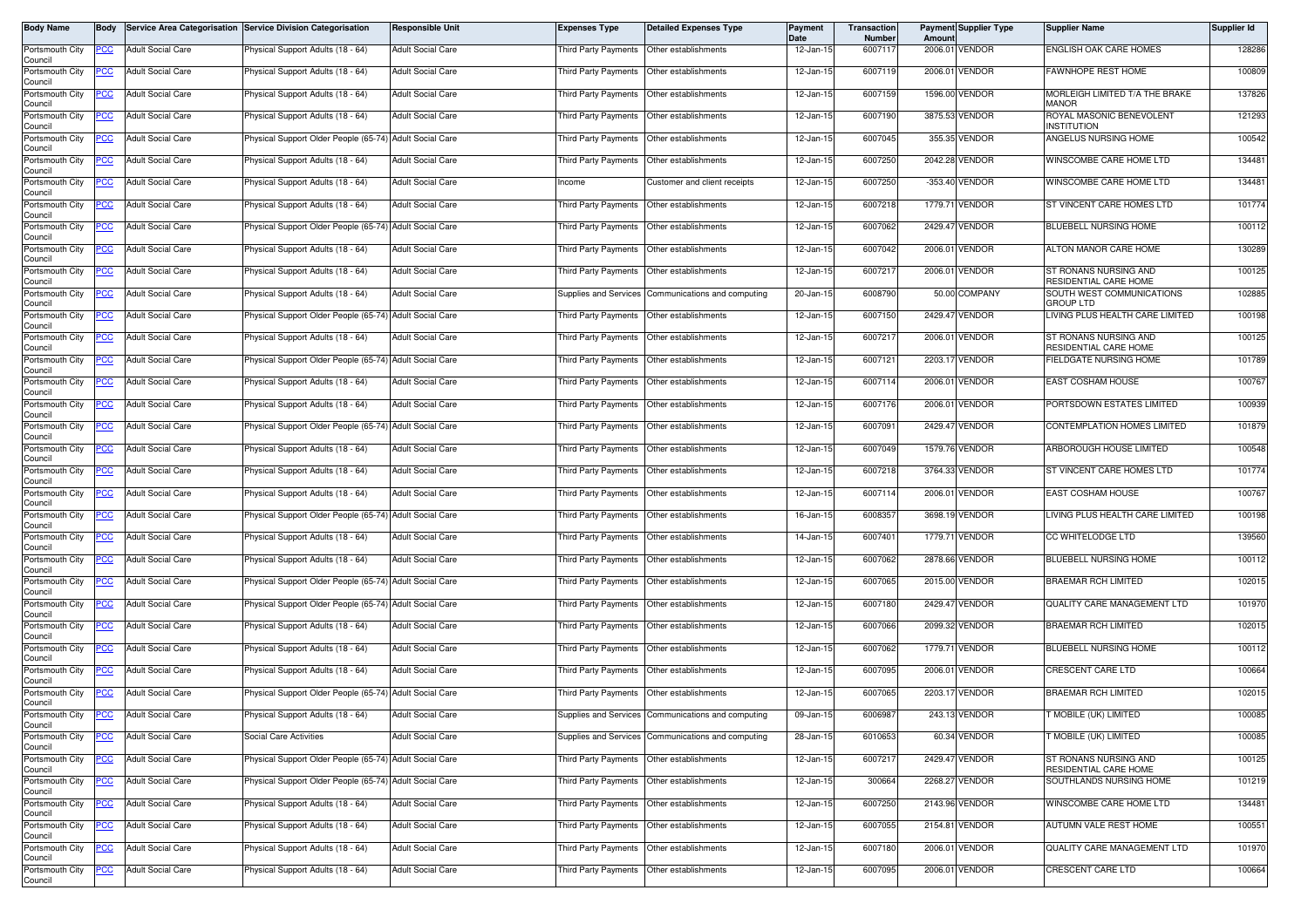| Body Name                  | <b>Body</b> |                                      | Service Area Categorisation Service Division Categorisation | Responsible Unit                        | <b>Expenses Type</b>                       | <b>Detailed Expenses Type</b>                        | Payment<br>Date | Transaction<br>Number | Amoun  | <b>Payment Supplier Type</b> | <b>Supplier Name</b>                                                  | Supplier Id |
|----------------------------|-------------|--------------------------------------|-------------------------------------------------------------|-----------------------------------------|--------------------------------------------|------------------------------------------------------|-----------------|-----------------------|--------|------------------------------|-----------------------------------------------------------------------|-------------|
| Portsmouth City<br>Council | PCC         | <b>Adult Social Care</b>             | Physical Support Older People (65-74) Adult Social Care     |                                         | <b>Third Party Payments</b>                | Other establishments                                 | 12-Jan-15       | 6007139               |        | 2203.17 VENDOR               | HOME OF COMFORT NURSING HOME                                          | 100880      |
| Portsmouth City            | ပင          | <b>Adult Social Care</b>             | Physical Support Adults (18 - 64)                           | <b>Adult Social Care</b>                |                                            | Third Party Payments Other establishments            | 12-Jan-15       | 6007055               |        | 2006.01 VENDOR               | AUTUMN VALE REST HOME                                                 | 100551      |
| Council<br>Portsmouth City | <u>CC </u>  | <b>Adult Social Care</b>             | <sup>9</sup> hysical Support Adults (18 - 64)               | <b>Adult Social Care</b>                | Third Party Payments                       | Other establishments                                 | 21-Jan-15       | 6008840               |        | 1320.43 VENDOR               | <b>BRAEMAR RCH LIMITED</b>                                            | 102015      |
| Council<br>Portsmouth City | <u>CC</u>   | <b>Adult Social Care</b>             | Physical Support Adults (18 - 64)                           | <b>Adult Social Care</b>                | Third Party Payments                       | Other establishments                                 | 12-Jan-15       | 6007150               |        | 1579.76 VENDOR               | LIVING PLUS HEALTH CARE LIMITED                                       | 100198      |
| Council<br>Portsmouth City | PCC         | <b>Adult Social Care</b>             | Physical Support Older People (65-74) Adult Social Care     |                                         | <b>Third Party Payments</b>                | Other establishments                                 | 12-Jan-15       | 6007150               |        | 2203.17 VENDOR               | LIVING PLUS HEALTH CARE LIMITED                                       | 100198      |
| Council<br>Portsmouth City | <u>CC</u>   | <b>Adult Social Care</b>             | Physical Support Older People (65-74) Adult Social Care     |                                         | Third Party Payments                       | Other establishments                                 | 12-Jan-15       | 6007180               |        | 2429.47 VENDOR               | QUALITY CARE MANAGEMENT LTD                                           | 101970      |
| Council<br>Portsmouth City | <u>PCC</u>  | <b>Adult Social Care</b>             | Physical Support Adults (18 - 64)                           | <b>Adult Social Care</b>                | Third Party Payments                       | Other establishments                                 | 12-Jan-15       | 6007114               |        | 2006.01 VENDOR               | EAST COSHAM HOUSE                                                     | 100767      |
| Council<br>Portsmouth City | <u>PCC</u>  | <b>Adult Social Care</b>             | Physical Support Adults (18 - 64)                           | <b>Adult Social Care</b>                | Third Party Payments                       | Other establishments                                 | 12-Jan-15       | 6007154               |        | 2006.01 VENDOR               | MEADOW HOUSE RESIDENTIAL HOME                                         | 100122      |
| Council<br>Portsmouth City | PCC         | <b>Adult Social Care</b>             | Physical Support Adults (18 - 64)                           | <b>Adult Social Care</b>                | <b>Third Party Payments</b>                | Other establishments                                 | 12-Jan-15       | 6007195               |        | 2350.73 VENDOR               | SAFFRONLAND HOMES/BONHOMIE                                            | 101882      |
| Council<br>Portsmouth City | PСC         | <b>Adult Social Care</b>             | Physical Support Adults (18 - 64)                           | <b>Adult Social Care</b>                | Income                                     | Customer and client receipts                         | 12-Jan-15       | 6007195               |        | -548.92 VENDOR               | SAFFRONLAND HOMES/BONHOMIE                                            | 101882      |
| Council                    |             | <b>Adult Social Care</b>             |                                                             | <b>Adult Social Care</b>                |                                            | Other establishments                                 | 12-Jan-15       | 6007218               |        | 2006.01 VENDOR               | ST VINCENT CARE HOMES LTD                                             | 101774      |
| Portsmouth City<br>Council | <u>PCC</u>  |                                      | Physical Support Adults (18 - 64)                           |                                         | Third Party Payments                       |                                                      |                 |                       |        |                              |                                                                       |             |
| Portsmouth City<br>Council | <u>CC </u>  | <b>Adult Social Care</b>             | Social Support - Substance misuse<br>support                | <b>Adult Social Care</b>                | Third Party Payments                       | Other establishments                                 | 20-Jan-15       | 6008764               |        | 2000.00 VENDOR               | RAVENSCOURT TRUST                                                     | 102740      |
| Portsmouth City<br>Council | PСC         | <b>Adult Social Care</b>             | Physical Support Adults (18 - 64)                           | <b>Adult Social Care</b>                | <b>Third Party Payments</b>                | Other establishments                                 | 12-Jan-15       | 6007217               |        | 2006.01 VENDOR               | ST RONANS NURSING AND<br>RESIDENTIAL CARE HOME                        | 100125      |
| Portsmouth City<br>Council | PСC         | <b>Adult Social Care</b>             | <b>Social Care Activities</b>                               | <b>Adult Social Care</b>                | <b>Supplies and Services</b>               | Communications and computing                         | 19-Jan-15       | 6008526               |        | 121.47 COMPANY               | BRITISH TELECOMMUNICATIONS PLC                                        | 100132      |
| Portsmouth City<br>Council | <u>PCC</u>  | <b>Adult Social Care</b>             | Physical Support Older People (65-74) Adult Social Care     |                                         | Third Party Payments                       | Other establishments                                 | 12-Jan-15       | 6007063               |        | 2203.17 VENDOR               | <b>BONDCARE</b>                                                       | 136347      |
| Portsmouth City<br>Council | <u>PCC</u>  | <b>Adult Social Care</b>             | Physical Support Older People (65-74) Adult Social Care     |                                         | Third Party Payments                       | Other establishments                                 | 12-Jan-15       | 6007180               |        | 2429.47 VENDOR               | QUALITY CARE MANAGEMENT LTD                                           | 101970      |
| Portsmouth City<br>Council | <u>CC</u>   | <b>Adult Social Care</b>             | Physical Support Adults (18 - 64)                           | <b>Adult Social Care</b>                | Third Party Payments                       | Other establishments                                 | 12-Jan-15       | 6007065               |        | 1948.66 VENDOR               | <b>BRAEMAR RCH LIMITED</b>                                            | 102015      |
| Portsmouth City<br>Council | PCC         | <b>Adult Social Care</b>             | Physical Support Older People (65-74)                       | <b>Adult Social Care</b>                | Third Party Payments                       | Other establishments                                 | 12-Jan-15       | 6007139               |        | 2203.17 VENDOR               | HOME OF COMFORT NURSING HOME                                          | 100880      |
| Portsmouth City<br>Council | <u>cc</u>   | <b>Adult Social Care</b>             | Physical Support Adults (18 - 64)                           | <b>Adult Social Care</b>                | <b>Third Party Payments</b>                | Other establishments                                 | 12-Jan-15       | 6007058               |        | 1779.71 VENDOR               | BEACONSFIELD RESIDENTIAL CARE<br><b>HOME</b>                          | 100568      |
| Portsmouth City<br>Council | PСC         | <b>Adult Social Care</b>             | Physical Support Adults (18 - 64)                           | <b>Adult Social Care</b>                | Third Party Payments                       | Other establishments                                 | 12-Jan-15       | 6007066               |        | 2790.00 VENDOR               | <b>BRAEMAR RCH LIMITED</b>                                            | 102015      |
| Portsmouth City<br>Council | <u>PCC</u>  | <b>Adult Social Care</b>             | Social Support - Support for Carer                          | <b>Adult Social Care</b>                | <b>Third Party Payments</b>                | Other establishments                                 | 16-Jan-15       | 6008499               |        | 144.96 VENDOR                | WE CARE HOMECARE LTD                                                  | 138336      |
| Portsmouth City<br>Council | PСC         | <b>Adult Social Care</b>             | Physical Support Adults (18 - 64)                           | <b>Adult Social Care</b>                | Third Party Payments                       | Other establishments                                 | 16-Jan-15       | 6008499               | 338.00 | VENDOR                       | WE CARE HOMECARE LTD                                                  | 138336      |
| Portsmouth City<br>Council | сc          | <b>Adult Social Care</b>             | Physical Support Adults (18 - 64)                           | <b>Adult Social Care</b>                | Third Party Payments                       | Other establishments                                 | 12-Jan-15       | 6007218               |        | 2006.01 VENDOR               | ST VINCENT CARE HOMES LTD                                             | 101774      |
| Portsmouth City<br>Council | PCC         | <b>Adult Social Care</b>             | Commissioning & service delivery                            | <b>Adult Social Care</b>                | Employees                                  | Indirect employee expenses                           | 09-Jan-15       | 6006734               |        | 1400.00 SOLETRADER           | Classified as 'personal data' (under the<br>Data Protection Act 1998) | 114545      |
| Portsmouth City<br>Council | PСC         | <b>Adult Social Care</b>             | Physical Support Older People (65-74) Adult Social Care     |                                         | <b>Third Party Payments</b>                | Other establishments                                 | 29-Jan-1        | 6010807               |        | -1645.77 VENDOR              | ST RONANS NURSING AND<br>RESIDENTIAL CARE HOME                        | 100125      |
| Portsmouth City<br>Council | PCC         | <b>Adult Social Care</b>             | Physical Support Adults (18 - 64)                           | <b>Adult Social Care</b>                |                                            | Supplies and Services Communications and computing   | 21-Jan-15       | 6008841               |        | 49.89 COMPANY                | BRITISH TELECOMMUNICATIONS PLC                                        | 100132      |
| Portsmouth City<br>Council | <u>CC</u>   | Corporate and Democratic<br>Core     | Democratic Representation and<br>Management                 | <b>Chief Executive</b>                  |                                            | Supplies and Services Miscellaneous expenses         | 12-Jan-15       | 6007175               |        | 499.50 COMPANY               | PHS GROUP LTD                                                         | 100082      |
| Portsmouth City            | <u>CC</u>   | Children's and Education<br>Services | Safeguarding Children and Young                             | Children's social care and safeguarding | Transport-Related                          | Public transport                                     | 26-Jan-15       | 6009813               |        | 712.50 VENDOR                | <b>ATOC LTD</b>                                                       | 103839      |
| Council<br>Portsmouth City |             | Children's and Education             | eoples Services<br>Children Looked After                    | Children's social care and safeguarding | Expenditure<br><b>Third Party Payments</b> | Other establishments                                 | 07-Jan-15       | 6006045               |        | 1430.00 VENDOR               | <b>ACTIVE8 CARE LTD</b>                                               | 135663      |
| Council<br>Portsmouth City | CC          | Services<br>Children's and Education | Children Looked After                                       | Children's social care and safeguarding | <b>Third Party Payments</b>                | Other establishments                                 | 07-Jan-15       | 6006045               |        | 3542.88 VENDOR               | <b>ACTIVES CARE LTD</b>                                               | 135663      |
| Council<br>Portsmouth City | <u>PCC</u>  | Services<br>Children's and Education | Children Looked After                                       | Children's social care and safeguarding | Third Party Payments Other establishments  |                                                      | 07-Jan-15       | 6006045               |        | 571.44 VENDOR                | <b>ACTIVE8 CARE LTD</b>                                               | 135663      |
| Council<br>Portsmouth City | <u>PCC</u>  | Services<br>Children's and Education | Children Looked After                                       | Children's social care and safeguarding | Third Party Payments                       | Other establishments                                 | 07-Jan-15       | 6006045               |        | 2080.00 VENDOR               | <b>ACTIVE8 CARE LTD</b>                                               | 135663      |
| Council<br>Portsmouth City |             | Services<br>Children's and Education | Children Looked After                                       | Children's social care and safeguarding | Third Party Payments                       | Other establishments                                 | 07-Jan-15       | 6006045               |        | 2730.00 VENDOR               | <b>ACTIVE8 CARE LTD</b>                                               | 135663      |
| Council<br>Portsmouth City | ∍сс         | Services<br>Children's and Education | Children Looked After                                       | Children's social care and safeguarding | Third Party Payments                       | Other establishments                                 | 07-Jan-15       | 6006045               |        | 2080.00 VENDOR               | <b>ACTIVE8 CARE LTD</b>                                               | 135663      |
| Council<br>Portsmouth City | 'СC         | Services<br>Children's and Education | Children Looked After                                       | Children's social care and safeguarding | Third Party Payments                       | Other establishments                                 | 28-Jan-15       | 6010594               |        | 15291.86 VENDOR              | HILLCREST CHILDRENS SERVICES                                          | 117913      |
| Council<br>Portsmouth City |             | Services<br>Children's and Education | Safeguarding Children and Young                             | Children's social care and safeguarding | Supplies and Services Services             |                                                      | 21-Jan-15       | 6009288               |        | 636.00 VENDOR                | LIMITED<br>SHEPPERSONS SOLICITORS                                     | 139193      |
| Council<br>Portsmouth City |             | Services<br>Children's and Education | Peoples Services<br>Children Looked After                   | Children's social care and safeguarding | remises-Related                            | Repairs, alterations and                             | 22-Jan-15       | 6009403               |        | 35.00 COMPANY                | KKA MAINTENANCE LTD                                                   | 135386      |
| Council                    | <u>PCC</u>  | Services                             |                                                             |                                         | Expenditure                                | naintenance of buildings                             |                 |                       |        |                              |                                                                       |             |
| Portsmouth City<br>Council |             | Children's and Education<br>Services | Children Looked After                                       | Children's social care and safeguarding | Premises-Related<br>Expenditure            | Repairs, alterations and<br>maintenance of buildings | 22-Jan-15       | 6009403               |        | 133.46 COMPANY               | <b>KKA MAINTENANCE LTD</b>                                            | 135386      |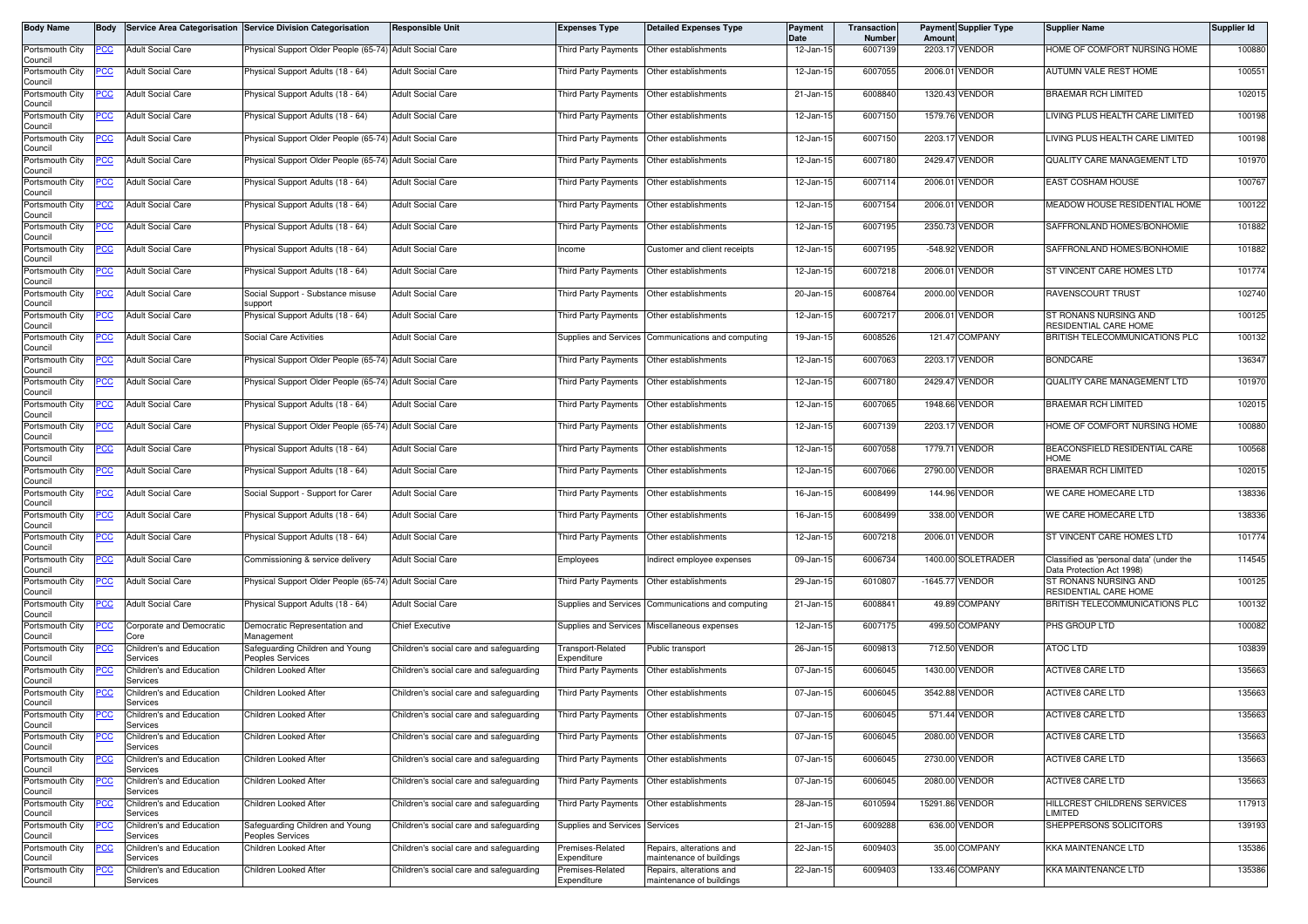| Body Name                             | <b>Body</b> |                                                  | Service Area Categorisation Service Division Categorisation | <b>Responsible Unit</b>                 | <b>Expenses Type</b>                       | <b>Detailed Expenses Type</b>                        | <b>Payment</b><br><b>Date</b> | <b>Transaction</b><br>Number | Amount  | <b>Payment Supplier Type</b> | <b>Supplier Name</b>                                                  | Supplier Id |
|---------------------------------------|-------------|--------------------------------------------------|-------------------------------------------------------------|-----------------------------------------|--------------------------------------------|------------------------------------------------------|-------------------------------|------------------------------|---------|------------------------------|-----------------------------------------------------------------------|-------------|
| Portsmouth City<br>Council            | PCC         | Children's and Education<br>Services             | Children Looked After                                       | Children's social care and safeguarding | Premises-Related<br>Expenditure            | Repairs, alterations and<br>naintenance of buildings | 22-Jan-15                     | 6009403                      |         | 35.00 COMPANY                | <b>KKA MAINTENANCE LTD</b>                                            | 135386      |
| Portsmouth City                       |             | Children's and Education                         | Other children looked after services                        | Children's social care and safeguarding | Third Party Payments                       | Other establishments                                 | 16-Jan-15                     | 6008474                      |         | 1626.62 VENDOR               | <b>TEAM MEDICAL SOUTHAMPTON</b><br>LIMITED                            | 137769      |
| Council<br>Portsmouth City            | CC          | Services<br>Children's and Education             | Other children looked after services                        | Children's social care and safeguarding | hird Party Payments                        | Other establishments                                 | 05-Jan-15                     | 6005971                      |         | 2419.44 VENDOR               | TEAM MEDICAL SOUTHAMPTON<br>LIMITED                                   | 137769      |
| Council<br>Portsmouth City            |             | Services<br>Children's and Education<br>Services | Other children looked after services                        | Children's social care and safeguarding | Third Party Payments                       | Other establishments                                 | 22-Jan-15                     | 6009341                      |         | 60.16 VENDOR                 | CARING FOR YOU LIMITED                                                | 100116      |
| Council<br>Portsmouth City<br>Council |             | Children's and Education<br>Services             | Other children looked after services                        | Children's social care and safeguarding | <b>Third Party Payments</b>                | Other establishments                                 | 22-Jan-15                     | 6009341                      |         | 370.40 VENDOR                | CARING FOR YOU LIMITED                                                | 100116      |
| Portsmouth City<br>Council            |             | Children's and Education<br>Services             | Other children looked after services                        | Children's social care and safeguarding | <b>Third Party Payments</b>                | Other establishments                                 | 07-Jan-15                     | 6006505                      |         | 1264.14 VENDOR               | TEAM MEDICAL SOUTHAMPTON<br>LIMITED                                   | 137769      |
| Portsmouth City<br>Council            |             | Children's and Education<br>Services             | Other children looked after services                        | Children's social care and safeguarding | Third Party Payments                       | Other establishments                                 | 22-Jan-15                     | 6009341                      |         | 41.67 VENDOR                 | CARING FOR YOU LIMITED                                                | 100116      |
| Portsmouth City<br>Council            |             | Children's and Education<br>Services             | Other children looked after services                        | Children's social care and safeguarding | <b>Third Party Payments</b>                | Other establishments                                 | 22-Jan-15                     | 6009341                      |         | 625.05 VENDOR                | CARING FOR YOU LIMITED                                                | 100116      |
| Portsmouth City<br>Council            | cс          | Children's and Education<br>Services             | Other children looked after services                        | Children's social care and safeguarding | <b>Third Party Payments</b>                | Other establishments                                 | 22-Jan-15                     | 6009341                      | 180.48  | <b>VENDOR</b>                | CARING FOR YOU LIMITED                                                | 100116      |
| Portsmouth City<br>Council            | 'СC         | Children's and Education<br>Services             | Other children looked after services                        | Children's social care and safeguarding | <b>Third Party Payments</b>                | Other establishments                                 | 19-Jan-15                     | 6008692                      |         | 3697.60 VENDOR               | TEAM MEDICAL SOUTHAMPTON<br>LIMITED                                   | 137769      |
| Portsmouth City<br>Council            |             | Children's and Education<br>Services             | Other children looked after services                        | Children's social care and safeguarding | <b>Third Party Payments</b>                | Other establishments                                 | 23-Jan-15                     | 6009772                      |         | 3479.64 VENDOR               | TEAM MEDICAL SOUTHAMPTON<br>LIMITED                                   | 137769      |
| Portsmouth City<br>Council            | PCC         | Children's and Education<br>Services             | Other children looked after services                        | Children's social care and safeguarding | Third Party Payments                       | Other establishments                                 | 30-Jan-15                     | 6011023                      |         | 2234.74 VENDOR               | TEAM MEDICAL SOUTHAMPTON<br>LIMITED                                   | 137769      |
| Portsmouth City<br>Council            |             | Children's and Education<br>Services             | Safeguarding Children and Young<br>Peoples Services         | Children's social care and safeguarding | Supplies and Services                      | Services                                             | 08-Jan-1                      | 6006542                      |         | 1200.00 SOLETRADER           | Classified as 'personal data' (under the<br>Data Protection Act 1998) | 132145      |
| Portsmouth City<br>Council            |             | Children's and Education<br>Services             | Safeguarding Children and Young<br>eoples Services          | Children's social care and safeguarding | Supplies and Services                      | Services                                             | 12-Jan-15                     | 6007140                      |         | 500.00 SOLETRADER            | Classified as 'personal data' (under the<br>Data Protection Act 1998) | 134578      |
| Portsmouth City<br>Council            |             | Children's and Education<br>Services             | Safeguarding Children and Young<br>Peoples Services         | Children's social care and safeguarding | Supplies and Services                      | Services                                             | 09-Jan-15                     | 6006802                      |         | 850.00 SOLETRADER            | Classified as 'personal data' (under the<br>Data Protection Act 1998) | 123858      |
| Portsmouth City<br>Council            | 'СC         | Children's and Education<br>Services             | Safeguarding Children and Young<br>Peoples Services         | Children's social care and safeguarding | Supplies and Services                      | Services                                             | 16-Jan-15                     | 6008140                      |         | 88.25 VENDOR                 | ALERE TOXICOLOGY PLC                                                  | 121708      |
| Portsmouth City<br>Council            |             | Children's and Education<br>Services             | Safeguarding Children and Young<br>eoples Services          | Children's social care and safeguarding | Supplies and Services                      | Services                                             | 16-Jan-15                     | 6008140                      |         | 700.00 VENDOR                | ALERE TOXICOLOGY PLC                                                  | 121708      |
| Portsmouth City<br>Council            |             | Children's and Education<br>Services             | Safeguarding Children and Young<br>Peoples Services         | Children's social care and safeguarding | <b>Supplies and Services</b>               | Services                                             | 09-Jan-15                     | 6006839                      |         | 800.00 SOLETRADER            | Classified as 'personal data' (under the<br>Data Protection Act 1998) | 138762      |
| Portsmouth City<br>Council            |             | Children's and Education<br>Services             | Children Looked After                                       | Children's social care and safeguarding | Third Party Payments                       | Other establishments                                 | 29-Jan-15                     | 6010687                      | 1703.66 | VENDOR                       | CARE FIRST SERVICES LTD                                               | 138431      |
| Portsmouth City<br>Council            | cс          | Children's and Education<br>Services             | Safeguarding Children and Young<br>Peoples Services         | Children's social care and safeguarding | Employees                                  | Indirect employee expenses                           | 09-Jan-15                     | 6006915                      |         | 3200.00 VENDOR               | <b>RECONSTRUCT LTD</b>                                                | 126370      |
| Portsmouth City<br>Council            |             | Children's and Education<br>Services             | Safeguarding Children and Young<br>Peoples Services         | Children's social care and safeguarding | Employees                                  | ndirect employee expenses                            | 09-Jan-1                      | 600691                       |         | 855.00 VENDOR                | RECONSTRUCT LTD                                                       | 126370      |
| Portsmouth City<br>Council            | °СС         | Children's and Education<br>Services             | Safeguarding Children and Young<br>Peoples Services         | Children's social care and safeguarding | Employees                                  | Indirect employee expenses                           | 16-Jan-15                     | 6008415                      |         | 1710.00 VENDOR               | RECONSTRUCT LTD                                                       | 126370      |
| Portsmouth City<br>Council            |             | Children's and Education<br>Services             | Safeguarding Children and Young<br>Peoples Services         | Children's social care and safeguarding | Supplies and Services                      | Services                                             | 12-Jan-15                     | 6007145                      |         | 900.00 SOLETRADER            | Classified as 'personal data' (under the<br>Data Protection Act 1998) | 131430      |
| Portsmouth City<br>Council            | сc          | Children's and Education<br>Services             | Services for Young People                                   | Children's social care and safeguarding | <b>Third Party Payments</b>                | Private contractors                                  | 16-Jan-15                     | 6008153                      |         | 16307.00 VENDOR              | <b>BARNARDO SERVICES LTD</b>                                          | 107155      |
| Portsmouth City<br>Council            |             | Children's and Education<br>Services             | <b>Children Looked After</b>                                | Children's social care and safeguarding | Premises-Related<br>Expenditure            | Repairs, alterations and<br>naintenance of buildings | 14-Jan-15                     | 6007423                      |         | 195.50 COMPANY               | CORRIGENDA LIMITED T/A CHURCHES                                       | 102100      |
| Portsmouth City<br>Council            | 'СC         | Children's and Education<br>Services             | Children Looked After                                       | Children's social care and safeguarding | remises-Related<br>Expenditure             | Repairs, alterations and<br>maintenance of buildings | 14-Jan-15                     | 6007423                      |         | -195.50 COMPANY              | CORRIGENDA LIMITED T/A CHURCHES                                       | 102100      |
| Portsmouth City<br>Council            |             | Children's and Education<br>Services             | Children Looked After                                       | Children's social care and safeguarding | Supplies and Services                      | Catering                                             | 14-Jan-15                     | 6007363                      |         | 5.68 VENDOR                  | A G AXTON & SONS (WHOLESALE) LTD                                      | 101358      |
| Portsmouth City<br>Council            |             | Children's and Education<br>Services             | Other children looked after services                        | Children's social care and safeguarding | <b>Third Party Payments</b>                | Other establishments                                 | 22-Jan-15                     | 6009353                      |         | 702.24 VENDOR                | <b>COMMUNITY ANGELS LTD</b>                                           | 139111      |
| Portsmouth City<br>Council            | 'СC         | Children's and Education<br>Services             | Other children looked after services                        | Children's social care and safeguarding | Third Party Payments                       | Other establishments                                 | 19-Jan-15                     | 600861                       |         | 3750.00 VENDOR               | E C ROBERTS CENTRE                                                    | 100474      |
| Portsmouth City<br>Council            |             | Children's and Education<br>Services             | Other children looked after services                        | Children's social care and safeguarding | <b>Third Party Payments</b>                | Other establishments                                 | 20-Jan-15                     | 6008740                      | 1208.00 | <b>VENDOR</b>                | E C ROBERTS CENTRE                                                    | 100474      |
| Portsmouth City<br>Council            | PCC         | Children's and Education<br>Services             | Other children looked after services                        | Children's social care and safeguarding | Third Party Payments  Other establishments |                                                      | 30-Jan-15                     | 6010838                      |         | 316.32 VENDOR                | APPLETREE SUPPORT LTD                                                 | 126285      |
| Portsmouth City<br>Council            | <u>PCC</u>  | Children's and Education<br>Services             | Other children looked after services                        | Children's social care and safeguarding | <b>Third Party Payments</b>                | Other establishments                                 | 30-Jan-15                     | 6010838                      |         | 525.42 VENDOR                | APPLETREE SUPPORT LTD                                                 | 126285      |
| Portsmouth City<br>Council            | PСC         | Children's and Education<br>Services             | Other children looked after services                        | Children's social care and safeguarding | Third Party Payments                       | Other establishments                                 | 30-Jan-15                     | 6010838                      |         | 216.24 VENDOR                | APPLETREE SUPPORT LTD                                                 | 126285      |
| Portsmouth City<br>Council            |             | Children's and Education<br>Services             | Other children looked after services                        | Children's social care and safeguarding | <b>Third Party Payments</b>                | Other establishments                                 | 30-Jan-15                     | 6010838                      |         | 533.76 VENDOR                | APPLETREE SUPPORT LTD                                                 | 126285      |
| Portsmouth City<br>Council            | PCC         | Children's and Education<br>Services             | Other children looked after services                        | Children's social care and safeguarding | <b>Third Party Payments</b>                | Other establishments                                 | 22-Jan-15                     | 6009327                      |         | 72.08 VENDOR                 | APPLETREE SUPPORT LTD                                                 | 126285      |
| Portsmouth City<br>Council            |             | Children's and Education<br>Services             | Children Looked After                                       | Children's social care and safeguarding | Transport-Related<br>Expenditure           | Direct transport costs                               | 20-Jan-15                     | 6008710                      |         | 69.70 VENDOR                 | <b>AQUA CARS LIMITED</b>                                              | 100011      |
| Portsmouth City<br>Council            |             | Children's and Education<br>Services             | Children Looked After                                       | Children's social care and safeguarding | Transport-Related<br>Expenditure           | Direct transport costs                               | 20-Jan-15                     | 6008710                      |         | 21.90 VENDOR                 | AQUA CARS LIMITED                                                     | 100011      |
| Portsmouth City<br>Council            |             | Children's and Education<br>Services             | Children Looked After                                       | Children's social care and safeguarding | Transport-Related<br>Expenditure           | Direct transport costs                               | 20-Jan-15                     | 6008710                      |         | 56.00 VENDOR                 | AQUA CARS LIMITED                                                     | 100011      |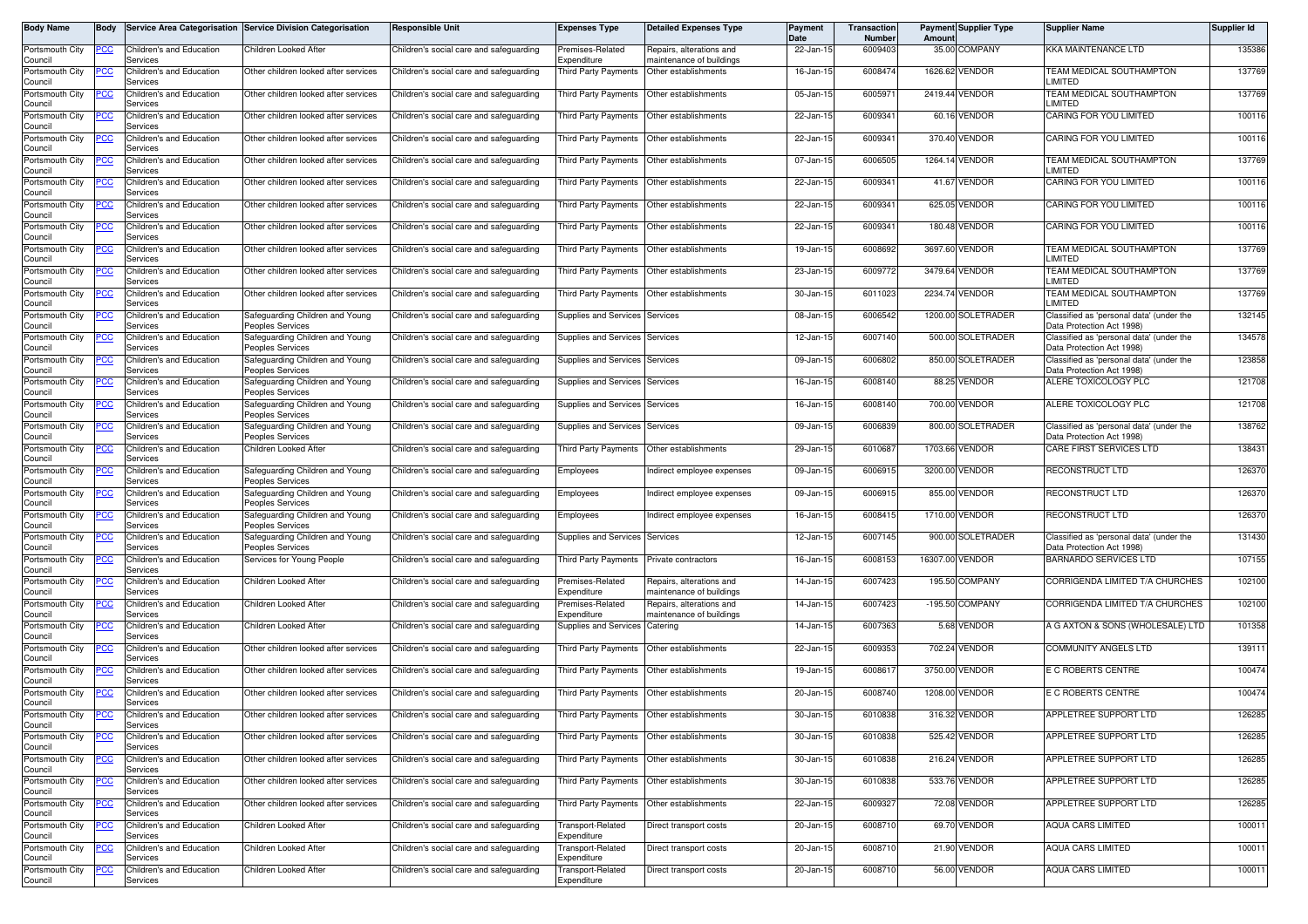| Body Name                             | <b>Body</b> |                                                  | Service Area Categorisation Service Division Categorisation | <b>Responsible Unit</b>                 | <b>Expenses Type</b>                          | <b>Detailed Expenses Type</b>                      | <b>Payment</b><br><b>Date</b> | Transaction<br><b>Number</b> | Amount          | <b>Payment Supplier Type</b> | <b>Supplier Name</b>                                  | Supplier Id |
|---------------------------------------|-------------|--------------------------------------------------|-------------------------------------------------------------|-----------------------------------------|-----------------------------------------------|----------------------------------------------------|-------------------------------|------------------------------|-----------------|------------------------------|-------------------------------------------------------|-------------|
| Portsmouth City<br>Council            | PCC         | Children's and Education<br>Services             | <b>Children Looked After</b>                                | Children's social care and safeguarding | ransport-Related<br>Expenditure               | Direct transport costs                             | 20-Jan-15                     | 6008710                      |                 | 14.60 VENDOR                 | <b>AQUA CARS LIMITED</b>                              | 100011      |
| Portsmouth City                       | CC          | Children's and Education                         | Children Looked After                                       | Children's social care and safeguarding | Premises-Related                              | Fixtures and fittings                              | 26-Jan-15                     | 6009985                      |                 | 312.50 VENDOR                | PORTSMOUTH CARPET SPECIALIST                          | 101514      |
| Council<br>Portsmouth City<br>Council | сc          | Services<br>Children's and Education<br>Services | Children Looked After                                       | Children's social care and safeguarding | Expenditure<br>remises-Related<br>Expenditure | Fixtures and fittings                              | 26-Jan-15                     | 6009985                      |                 | 329.17 VENDOR                | PORTSMOUTH CARPET SPECIALIST                          | 101514      |
| Portsmouth City<br>Council            |             | Children's and Education<br>Services             | Other children looked after services                        | Children's social care and safeguarding | <b>Third Party Payments</b>                   | Other establishments                               | 27-Jan-15                     | 6010053                      |                 | 135.20 VENDOR                | <b>CHESHIRE HOMES</b>                                 | 100957      |
| Portsmouth City<br>Council            |             | Children's and Education<br>Services             | Other children looked after services                        | Children's social care and safeguarding | Third Party Payments                          | Other establishments                               | 27-Jan-15                     | 6010053                      |                 | 270.40 VENDOR                | <b>CHESHIRE HOMES</b>                                 | 100957      |
| Portsmouth City<br>Council            |             | Children's and Education<br>Services             | Other children looked after services                        | Children's social care and safeguarding | <b>Third Party Payments</b>                   | Other establishments                               | 27-Jan-15                     | 6010053                      |                 | 270.40 VENDOR                | <b>CHESHIRE HOMES</b>                                 | 100957      |
| Portsmouth City<br>Council            |             | Children's and Education<br>Services             | Other children looked after services                        | Children's social care and safeguarding | Third Party Payments                          | Other establishments                               | 27-Jan-15                     | 6010053                      |                 | 216.32 VENDOR                | CHESHIRE HOMES                                        | 100957      |
| Portsmouth City<br>Council            | сc          | Children's and Education<br>Services             | Children Looked After                                       | Children's social care and safeguarding | remises-Related<br>Expenditure                | <b>Water Services</b>                              | 26-Jan-15                     | 6010011                      |                 | 443.55 VENDOR                | SOUTHERN WATER                                        | 100254      |
| Portsmouth City<br>Council            | сc          | Children's and Education<br>Services             | Children Looked After                                       | Children's social care and safeguarding | <b>Third Party Payments</b>                   | Other establishments                               | 08-Jan-15                     | 6006595                      |                 | 1163.37 VENDOR               | FAIRWAYS CARE (UK) LTD                                | 111915      |
| Portsmouth City<br>Council            | PСC         | Children's and Education<br>Services             | Children Looked After                                       | Children's social care and safeguarding | <b>Third Party Payments</b>                   | Other establishments                               | 09-Jan-15                     | 6006794                      |                 | 1974.18 VENDOR               | FAIRWAYS CARE (UK) LTD                                | 111915      |
| Portsmouth City<br>Council            |             | Children's and Education<br>Services             | Asylum seekers                                              | Children's social care and safeguarding | <b>Third Party Payments</b>                   | Other establishments                               | 16-Jan-15                     | 6008308                      |                 | 3635.99 VENDOR               | FAIRWAYS CARE (UK) LTD                                | 111915      |
| Portsmouth City<br>Council            | PCC         | Children's and Education<br>Services             | Children Looked After                                       | Children's social care and safeguarding | Third Party Payments                          | Other establishments                               | 30-Jan-15                     | 6010839                      | 11071.34 VENDOR |                              | ARC CHILDREN'S HOMES LTD                              | 137069      |
| Portsmouth City<br>Council            | ပင          | Children's and Education<br>Services             | Other children looked after services                        | Children's social care and safeguarding | Third Party Payments                          | Other establishments                               | 30-Jan-1                      | 6010915                      | 20000.00 VENDOR |                              | DAYBREAK FAMILY GROUP<br>CONFERENCES                  | 106284      |
| Portsmouth City<br>Council            |             | Children's and Education<br>Services             | Asylum seekers                                              | Children's social care and safeguarding | Third Party Payments                          | Other establishments                               | 07-Jan-15                     | 6006451                      |                 | 126.50 VENDOR                | LOVE146                                               | 139883      |
| Portsmouth City<br>Council            | 'СС         | Children's and Education<br>Services             | Asylum seekers                                              | Children's social care and safeguarding | Third Party Payments                          | Other establishments                               | 07-Jan-15                     | 6006451                      |                 | 6000.00 VENDOR               | LOVE146                                               | 139883      |
| Portsmouth City<br>Council            | 'СC         | Children's and Education<br>Services             | Asylum seekers                                              | Children's social care and safeguarding | <b>Third Party Payments</b>                   | Other establishments                               | 30-Jan-15                     | 6010960                      |                 | 300.20 VENDOR                | LOVE146                                               | 139883      |
| Portsmouth City<br>Council            |             | Children's and Education<br>Services             | Asylum seekers                                              | Children's social care and safeguarding | Third Party Payments                          | Other establishments                               | 30-Jan-15                     | 6010960                      |                 | 4000.00 VENDOR               | LOVE146                                               | 139883      |
| Portsmouth City<br>Council            | PCC         | Children's and Education<br>Services             | Safeguarding Children and Young<br>Peoples Services         | Children's social care and safeguarding | Employees                                     | Indirect employee expenses                         | 15-Jan-15                     | 6008058                      |                 | 700.00 VENDOR                | LOVE146                                               | 139883      |
| Portsmouth City<br>Council            |             | Children's and Education<br>Services             | Children Looked After                                       | Children's social care and safeguarding | Third Party Payments                          | Other establishments                               | 30-Jan-15                     | 6010860                      |                 | 15942.99 VENDOR              | <b>CHANNELS &amp; CHOICES</b>                         | 136940      |
| Portsmouth City<br>Council            | PСC         | Children's and Education<br>Services             | Safeguarding Children and Young<br>Peoples Services         | Children's social care and safeguarding | Supplies and Services                         | Services                                           | 19-Jan-15                     | 6008529                      |                 | 704.00 VENDOR                | CHILDREN AND FAMILIES ACROSS<br><b>BORDERS (CFAB)</b> | 129039      |
| Portsmouth City<br>Council            | сc          | Children's and Education<br>Services             | Children Looked After                                       | Children's social care and safeguarding | Supplies and Services                         | Communications and computing                       | 16-Jan-15                     | 6008168                      |                 | 71.97 COMPANY                | BRITISH TELECOMMUNICATIONS PLC                        | 100132      |
| Portsmouth City<br>Council            | PСC         | Children's and Education<br>Services             | Other children looked after services                        | Children's social care and safeguarding | Third Party Payments                          | Other establishments                               | 16-Jan-15                     | 6008304                      |                 | 316.32 VENDOR                | <b>ENABLE ABILITY</b>                                 | 104288      |
| Portsmouth City<br>Council            |             | Children's and Education<br>Services             | Other children looked after services                        | Children's social care and safeguarding | Third Party Payments                          | Other establishments                               | 16-Jan-15                     | 6008304                      |                 | 489.07 VENDOR                | <b>ENABLE ABILITY</b>                                 | 104288      |
| Portsmouth City<br>Council            | PСC         | Children's and Education<br>Services             | Other children looked after services                        | Children's social care and safeguarding | <b>Third Party Payments</b>                   | Other establishments                               | 16-Jan-15                     | 6008304                      |                 | 118.62 VENDOR                | <b>ENABLE ABILITY</b>                                 | 104288      |
| Portsmouth City<br>Council            | сc          | Children's and Education<br>Services             | Other children looked after services                        | Children's social care and safeguarding | Third Party Payments                          | Other establishments                               | 16-Jan-15                     | 6008304                      |                 | 316.32 VENDOR                | <b>ENABLE ABILITY</b>                                 | 104288      |
| Portsmouth City<br>Council            | °СС         | Children's and Education<br>Services             | Other children looked after services                        | Children's social care and safeguarding | <b>Third Party Payments</b>                   | Other establishments                               | 16-Jan-15                     | 6008304                      |                 | 158.16 VENDOR                | <b>ENABLE ABILITY</b>                                 | 104288      |
| Portsmouth City<br>Council            |             | Children's and Education<br>Services             | Other children looked after services                        | Children's social care and safeguarding | <b>Third Party Payments</b>                   | Other establishments                               | 16-Jan-15                     | 6008304                      |                 | 316.32 VENDOR                | <b>ENABLE ABILITY</b>                                 | 104288      |
| Portsmouth City<br>Council            |             | Children's and Education<br>Services             | Other children looked after services                        | Children's social care and safeguarding | <b>Third Party Payments</b>                   | Other establishments                               | 16-Jan-15                     | 6008304                      |                 | 316.32 VENDOR                | <b>ENABLE ABILITY</b>                                 | 104288      |
| Portsmouth City<br>Council            | PСC         | Children's and Education<br>Services             | Other children looked after services                        | Children's social care and safeguarding | <b>Third Party Payments</b>                   | Other establishments                               | 16-Jan-15                     | 6008304                      |                 | 158.16 VENDOR                | <b>ENABLE ABILITY</b>                                 | 104288      |
| Portsmouth City<br>Council            |             | Children's and Education<br>Services             | Other children looked after services                        | Children's social care and safeguarding | <b>Third Party Payments</b>                   | Other establishments                               | 16-Jan-15                     | 6008304                      |                 | 474.48 VENDOR                | <b>ENABLE ABILITY</b>                                 | 104288      |
| Portsmouth City<br>Council            | <u>PCC</u>  | Children's and Education<br>Services             | Other children looked after services                        | Children's social care and safeguarding | Third Party Payments Other establishments     |                                                    | 16-Jan-15                     | 6008304                      |                 | 158.16 VENDOR                | <b>ENABLE ABILITY</b>                                 | 104288      |
| Portsmouth City<br>Council            | PСC         | Children's and Education<br>Services             | Other children looked after services                        | Children's social care and safeguarding | Third Party Payments                          | Other establishments                               | 16-Jan-15                     | 6008304                      |                 | 355.86 VENDOR                | <b>ENABLE ABILITY</b>                                 | 104288      |
| Portsmouth City<br>Council            | °СС         | Children's and Education<br>Services             | Other children looked after services                        | Children's social care and safeguarding | Third Party Payments                          | Other establishments                               | 16-Jan-15                     | 6008304                      |                 | 135.10 VENDOR                | <b>ENABLE ABILITY</b>                                 | 104288      |
| Portsmouth City<br>Council            |             | Children's and Education<br>Services             | Asylum seekers                                              | Children's social care and safeguarding | Supplies and Services                         | Services                                           | 09-Jan-15                     | 6006849                      |                 | 45.05 VENDOR                 | LINGLAND INTERPRETERS-<br><b>TRANSLATORS LTD</b>      | 107675      |
| Portsmouth City<br>Council            | PСC         | Children's and Education<br>Services             | Asylum seekers                                              | Children's social care and safeguarding | Supplies and Services                         | Services                                           | 16-Jan-15                     | 6008355                      |                 | 113.59 VENDOR                | LINGLAND INTERPRETERS-<br>TRANSLATORS LTD             | 107675      |
| Portsmouth City<br>Council            |             | Children's and Education<br>Services             | Safeguarding Children and Young<br>Peoples Services         | Children's social care and safeguarding | Supplies and Services                         | Communications and computing                       | 28-Jan-15                     | 6010653                      |                 | 1.87 VENDOR                  | T MOBILE (UK) LIMITED                                 | 100085      |
| Portsmouth City<br>Council            |             | Children's and Education<br>Services             | Safeguarding Children and Young<br>Peoples Services         | Children's social care and safeguarding | Supplies and Services                         | Communications and computing                       | 28-Jan-15                     | 6010653                      |                 | 7.29 VENDOR                  | <b>T MOBILE (UK) LIMITED</b>                          | 100085      |
| Portsmouth City<br>Council            |             | Children's and Education<br>Services             | Safeguarding Children and Young<br>Peoples Services         | Children's social care and safeguarding |                                               | Supplies and Services Communications and computing | 28-Jan-15                     | 6010653                      |                 | 1.49 VENDOR                  | T MOBILE (UK) LIMITED                                 | 100085      |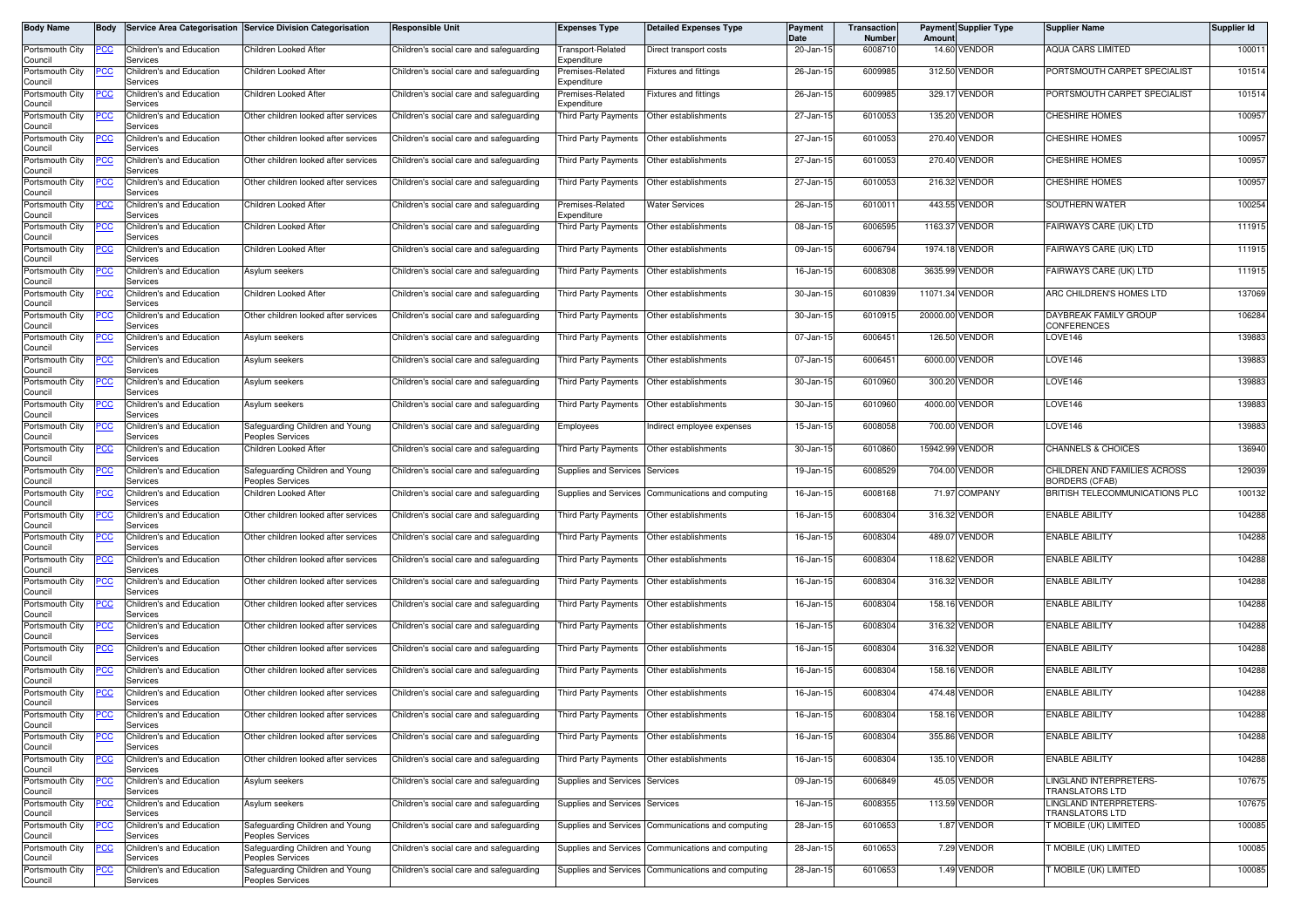| Body Name                  | <b>Body</b> |                                                    | Service Area Categorisation Service Division Categorisation | <b>Responsible Unit</b>                       | <b>Expenses Type</b>                     | <b>Detailed Expenses Type</b>                            | <b>Payment</b><br>Date | Transaction<br>Number | Amoun   | <b>Payment Supplier Type</b>     | <b>Supplier Name</b>                       | Supplier Id |
|----------------------------|-------------|----------------------------------------------------|-------------------------------------------------------------|-----------------------------------------------|------------------------------------------|----------------------------------------------------------|------------------------|-----------------------|---------|----------------------------------|--------------------------------------------|-------------|
| Portsmouth City<br>Council | <u>CC </u>  | <b>Planning Services</b>                           | <b>Planning Policy</b>                                      | City Development and Cultural Services        | Third Party Payments                     | Private contractors                                      | 30-Jan-15              | 6011051               |         | 3000.00 OTHER LOCAL<br>AUTHORITY | WINCHESTER CITY COUNCIL                    | 102402      |
| Portsmouth City<br>Council | сc          | <b>Cultural and Related Services</b>               | Recreation and Sport                                        | <b>City Development and Cultural Services</b> |                                          | Supplies and Services Miscellaneous expenses             | 15-Jan-15              | 600805                |         | 2364.84 COMPANY                  | KKA MAINTENANCE LTD                        | 135386      |
| Portsmouth City<br>Council | PCC         | <b>Cultural and Related Services</b>               | Recreation and Sport                                        | <b>City Development and Cultural Services</b> | Premises-Related<br>Expenditure          | Repairs, alterations and<br>naintenance of buildings     | 08-Jan-15              | 600662                |         | 91.48 COMPANY                    | KKA MAINTENANCE LTD                        | 135386      |
| Portsmouth City<br>Council | <u>cc</u>   | <b>Cultural and Related Services</b>               | ibrary Service                                              | <b>City Development and Cultural Services</b> | Premises-Related<br>Expenditure          | Repairs, alterations and<br>maintenance of buildings     | 08-Jan-15              | 600662                |         | 128.25 COMPANY                   | KKA MAINTENANCE LTD                        | 135386      |
| Portsmouth City<br>Council | <u>'CC</u>  | <b>Cultural and Related Services</b>               | ibrary Service                                              | <b>City Development and Cultural Services</b> | remises-Related<br>Expenditure           | Repairs, alterations and<br>naintenance of buildings     | 08-Jan-15              | 6006620               |         | 128.25 COMPANY                   | KKA MAINTENANCE LTD                        | 135386      |
| Portsmouth City<br>Council |             | <b>Cultural and Related Services</b>               | ibrary Service                                              | City Development and Cultural Services        | remises-Related<br>Expenditure           | Repairs, alterations and<br>maintenance of buildings     | 08-Jan-15              | 6006620               |         | 35.00 COMPANY                    | <b>KKA MAINTENANCE LTD</b>                 | 135386      |
| Portsmouth City<br>Council |             | Cultural and Related Services                      | Culture and Heritage                                        | City Development and Cultural Services        | Premises-Related<br>Expenditure          | Repairs, alterations and<br>maintenance of buildings     | 08-Jan-15              | 6006620               | 135.00  | <b>COMPANY</b>                   | KKA MAINTENANCE LTD                        | 135386      |
| Portsmouth City<br>Council | <u>сс</u>   | <b>Cultural and Related Services</b>               | <b>Culture and Heritage</b>                                 | <b>City Development and Cultural Services</b> | Premises-Related<br>Expenditure          | Repairs, alterations and<br>maintenance of buildings     | 08-Jan-15              | 6006620               |         | 99.28 COMPANY                    | <b>KKA MAINTENANCE LTD</b>                 | 135386      |
| Portsmouth City<br>Council | PCC         | <b>Cultural and Related Services</b>               | <b>Library Service</b>                                      | City Development and Cultural Services        | Premises-Related<br>Expenditure          | Repairs, alterations and<br>maintenance of buildings     | 22-Jan-15              | 6009403               |         | 130.90 COMPANY                   | <b>KKA MAINTENANCE LTD</b>                 | 135386      |
| Portsmouth City<br>Council | cc          | <b>Cultural and Related Services</b>               | ibrary Service                                              | <b>City Development and Cultural Services</b> | Premises-Related<br>Expenditure          | Repairs, alterations and<br>maintenance of buildings     | 22-Jan-15              | 6009403               | 35.00   | <b>COMPANY</b>                   | <b>KKA MAINTENANCE LTD</b>                 | 135386      |
| Portsmouth City<br>Council | сc          | <b>Cultural and Related Services</b>               | ibrary Service                                              | <b>City Development and Cultural Services</b> | remises-Related<br>Expenditure           | Repairs, alterations and<br>maintenance of buildings     | 22-Jan-15              | 6009403               | 35.00   | COMPANY                          | KKA MAINTENANCE LTD                        | 135386      |
| Portsmouth City<br>Council | PСC         | <b>Cultural and Related Services</b>               | Library Service                                             | <b>City Development and Cultural Services</b> | Premises-Related<br>Expenditure          | Repairs, alterations and<br>maintenance of buildings     | 22-Jan-15              | 6009403               |         | 35.00 COMPANY                    | KKA MAINTENANCE LTD                        | 135386      |
| Portsmouth City<br>Council | PСC         | <b>Cultural and Related Services</b>               | ibrary Service.                                             | City Development and Cultural Services        | remises-Related<br>Expenditure           | Repairs, alterations and<br>maintenance of buildings     | 22-Jan-15              | 6009403               |         | 43.11 COMPANY                    | <b>KKA MAINTENANCE LTD</b>                 | 135386      |
| Portsmouth City<br>Council | <u>'CC</u>  | <b>Cultural and Related Services</b>               | <b>Culture and Heritage</b>                                 | <b>City Development and Cultural Services</b> | remises-Related<br>Expenditure           | Repairs, alterations and<br>maintenance of buildings     | 22-Jan-1               | 6009403               |         | 35.00 COMPANY                    | KKA MAINTENANCE LTD                        | 135386      |
| Portsmouth City<br>Council | PСC         | Cultural and Related Services                      | Culture and Heritage                                        | City Development and Cultural Services        | remises-Related<br>Expenditure           | Repairs, alterations and<br>maintenance of buildings     | 22-Jan-15              | 6009403               |         | 35.00 COMPANY                    | KKA MAINTENANCE LTD                        | 135386      |
| Portsmouth City<br>Council | <u>'CC</u>  | <b>Planning Services</b>                           | Economic Development                                        | <b>City Development and Cultural Services</b> | Third Party Payments                     | Private contractors                                      | 15-Jan-15              | 600811                | 1078.80 | /ENDOR                           | THE BIVOL TRUST                            | 104015      |
| Portsmouth City<br>Council | <u>CC</u>   | Cultural and Related Services Recreation and Sport |                                                             | City Development and Cultural Services        |                                          | Supplies and Services Grants and subscriptions           | 28-Jan-15              | 6010593               |         | 1625.00 VENDOR                   | HIGHBURY AREA COMMUNITY<br>ASSOCIATION     | 104488      |
| Portsmouth City<br>Council | <u>cc</u>   | <b>Cultural and Related Services</b>               | ibrary Service.                                             | City Development and Cultural Services        | Supplies and Services                    | Printing, stationery and general<br>office expenses      | 16-Jan-15              | 6008145               |         | 100.00 VENDOR                    | ASKEWS & HOLTS LIBRARY SERVICES<br>LIMITED | 100128      |
| Portsmouth City<br>Council | <u>PCC</u>  | <b>Cultural and Related Services</b>               | Culture and Heritage                                        | City Development and Cultural Services        | Premises-Related<br>Expenditure          | <b>Water Services</b>                                    | 30-Jan-15              | 6011016               |         | 443.23 VENDOR                    | SOUTHERN WATER                             | 100254      |
| Portsmouth City<br>Council | PСC         | <b>Cultural and Related Services</b>               | ibrary Service.                                             | <b>City Development and Cultural Services</b> | Supplies and Services                    | Equipment, furniture and materials                       | 08-Jan-15              | 6006592               |         | 1645.00 VENDOR                   | ENCYCLOPAEDIA BRITANNICA (UK) LTD          | 101904      |
| Portsmouth City<br>Council | <u>CC </u>  | <b>Cultural and Related Services</b>               | Culture and Heritage                                        | City Development and Cultural Services        | Premises-Related<br>Expenditure          | <b>Water Services</b>                                    | 27-Jan-15              | 6010190               |         | 344.03 VENDOR                    | <b>SOUTHERN WATER</b>                      | 100254      |
| Portsmouth City<br>Council | <u>CC </u>  | <b>Cultural and Related Services</b>               | Recreation and Sport                                        | <b>City Development and Cultural Services</b> | Premises-Related<br>Expenditure          | Repairs, alterations and<br>naintenance of buildings     | 16-Jan-15              | 6008152               |         | 225.96 COMPANY                   | <b>BARHILL PLANT LTD</b>                   | 100355      |
| Portsmouth City<br>Council | PСC         | <b>Cultural and Related Services</b>               | Recreation and Sport                                        | <b>City Development and Cultural Services</b> | <b>Third Party Payments</b>              | Private contractors                                      | 16-Jan-15              | 6008152               |         | 122.75 COMPANY                   | <b>BARHILL PLANT LTD</b>                   | 100355      |
| Portsmouth City<br>Council | 'СС         | <b>Cultural and Related Services</b>               | Library Service                                             | <b>City Development and Cultural Services</b> | Supplies and Services                    | Equipment, furniture and materials                       | 16-Jan-15              | 6008398               |         | 1919.00 VENDOR                   | PETERS LTD                                 | 101710      |
| Portsmouth City<br>Council | <u>'CC</u>  | <b>Cultural and Related Services</b>               | ibrary Service                                              | <b>City Development and Cultural Services</b> | Supplies and Services                    | Equipment, furniture and materials                       | 16-Jan-15              | 6008398               |         | 1453.78 VENDOR                   | PETERS LTD                                 | 101710      |
| Portsmouth City<br>Council | <u>PCC</u>  | <b>Cultural and Related Services</b>               | ibrary Service                                              | City Development and Cultural Services        | Supplies and Services                    | Equipment, furniture and materials                       | 16-Jan-15              | 6008398               |         | 618.20 VENDOR                    | PETERS LTD                                 | 101710      |
| Portsmouth City<br>Council | <u>CC</u>   | Other                                              | Capital Codes                                               | City Development and Cultural Services        | Third Party Payments                     | Private contractors                                      | 09-Jan-15              | 600681                |         | 14609.00 VENDOR                  | <b>HARROWGREEN LTD</b>                     | 139802      |
| Portsmouth City<br>Council | <u>cc</u>   | Other                                              | <b>Suspense and Capital Schemes</b>                         | <b>City Development and Cultural Services</b> | Premises-Related<br><i>s</i> penditure   | Grounds maintenance costs                                | 14-Jan-15              | 6007395               |         | 6136.20 COMPANY                  | BRIGHSTONE LANDSCAPING LTD                 | 134206      |
| Portsmouth City<br>Council | <u>PCC</u>  | Other                                              | Suspense and Capital Schemes                                | City Development and Cultural Services        | Premises-Related<br>Expenditure          | Grounds maintenance costs                                | 30-Jan-15              | 6010853               |         | 3039.05 COMPANY                  | BRIGHSTONE LANDSCAPING LTD                 | 134206      |
| Portsmouth City<br>Council | <u>PCC</u>  | <b>Cultural and Related Services</b>               | <b>Culture and Heritage</b>                                 | <b>City Development and Cultural Services</b> | Third Party Payments                     | Private contractors                                      | 22-Jan-15              | 6009406               |         | 80.00 VENDOR                     | LONGHURST SECURITY CONSULTANCY             | 139740      |
| Portsmouth City<br>Council | <b>PCC</b>  | Cultural and Related Services Culture and Heritage |                                                             | City Development and Cultural Services        | Third Party Payments Private contractors |                                                          | 22-Jan-15              | 6009406               |         | 1240.00 VENDOR                   | LONGHURST SECURITY CONSULTANCY             | 139740      |
| Portsmouth City<br>Council | <u>PCC</u>  | Cultural and Related Services                      | Library Service                                             | <b>City Development and Cultural Services</b> |                                          | Supplies and Services Equipment, furniture and materials | 09-Jan-15              | 600699                |         | 422.65 VENDOR                    | THE READING AGENCY FOR LIBRARIES<br>LTD    | 107701      |
| Portsmouth City<br>Council | cc          | <b>Cultural and Related Services</b>               | ibrary Service                                              | City Development and Cultural Services        | <b>Supplies and Services</b>             | Printing, stationery and general<br>office expenses      | 09-Jan-15              | 6006997               |         | 55.00 VENDOR                     | THE READING AGENCY FOR LIBRARIES<br>LTD    | 107701      |
| Portsmouth City<br>Council | <u>'СС</u>  | <b>Cultural and Related Services</b>               | Culture and Heritage                                        | City Development and Cultural Services        | Supplies and Services                    | Miscellaneous expenses                                   | 14-Jan-15              | 6007772               |         | 644.62 VENDOR                    | JOHNSTON PUBLISHING LTD                    | 100088      |
| Portsmouth City<br>Council | <u>PCC</u>  | <b>Planning Services</b>                           | Development Control                                         | City Development and Cultural Services        |                                          | Supplies and Services Miscellaneous expenses             | 22-Jan-15              | 6009400               |         | 127.23 VENDOR                    | JOHNSTON PUBLISHING LTD                    | 100088      |
| Portsmouth City<br>Council | PСC         | Cultural and Related Services Recreation and Sport |                                                             | City Development and Cultural Services        | Premises-Related<br>Expenditure          | Cleaning and domestic supplies                           | 07-Jan-15              | 6006494               |         | 58.64 VENDOR                     | <b>SITA UK LTD</b>                         | 102673      |
| Portsmouth City<br>Council | сc          | <b>Cultural and Related Services</b>               | Culture and Heritage                                        | City Development and Cultural Services        | Premises-Related<br>Expenditure          | Cleaning and domestic supplies                           | 09-Jan-15              | 6006959               |         | 163.00 VENDOR                    | <b>SITA UK LTD</b>                         | 102673      |
| Portsmouth City<br>Council | <u>PCC </u> | Cultural and Related Services Recreation and Sport |                                                             | City Development and Cultural Services        | Third Party Payments Private contractors |                                                          | 07-Jan-15              | 6006494               |         | 11.05 VENDOR                     | SITA UK LTD                                | 102673      |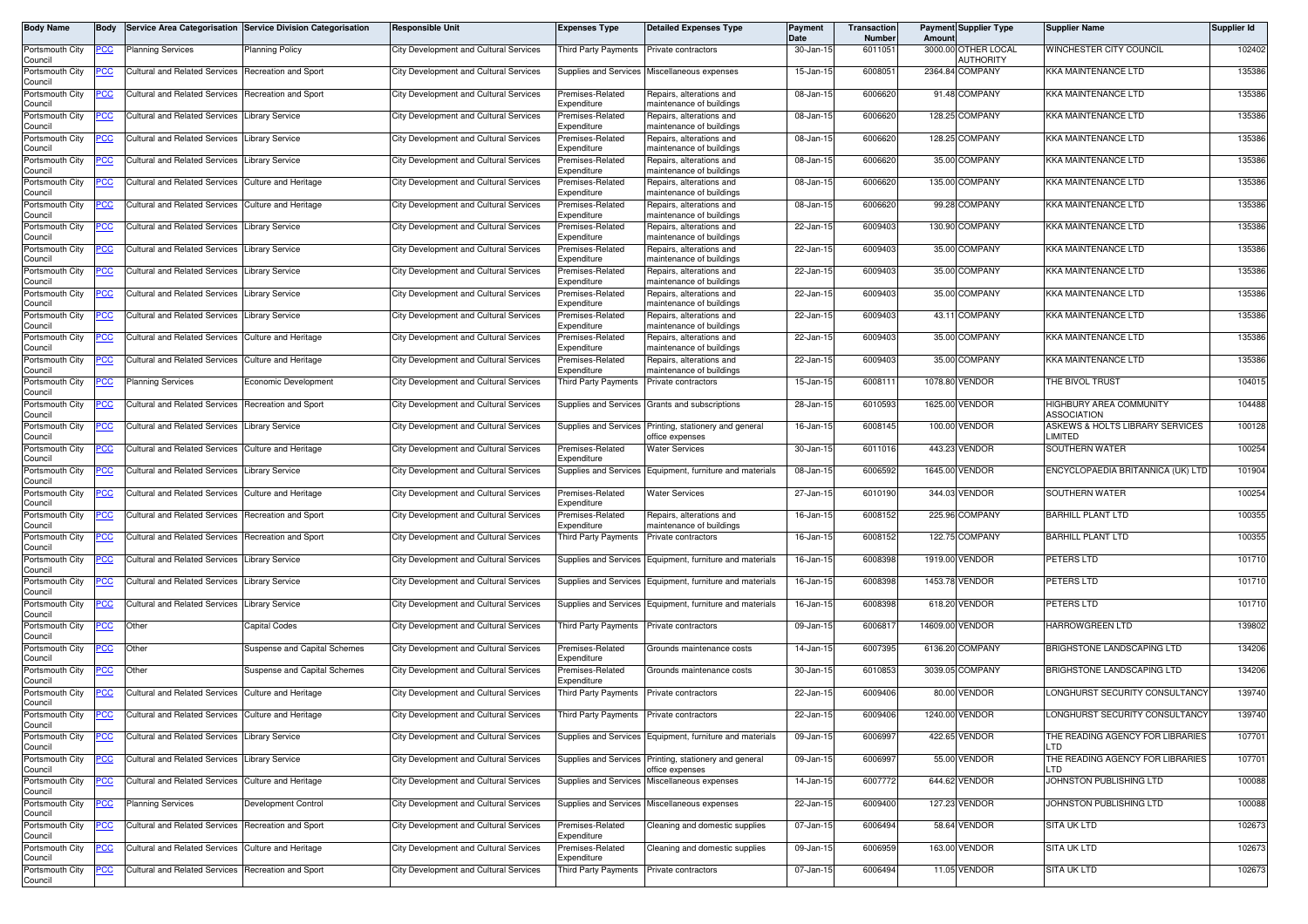| Body Name                                     | Body                     |                                                                | Service Area Categorisation Service Division Categorisation | <b>Responsible Unit</b>                                                          | <b>Expenses Type</b>         | <b>Detailed Expenses Type</b>                                                                  | Payment<br><b>Date</b> | Transaction<br>Number | Amoun | <b>Payment Supplier Type</b> | <b>Supplier Name</b>                                                          | Supplier Id      |
|-----------------------------------------------|--------------------------|----------------------------------------------------------------|-------------------------------------------------------------|----------------------------------------------------------------------------------|------------------------------|------------------------------------------------------------------------------------------------|------------------------|-----------------------|-------|------------------------------|-------------------------------------------------------------------------------|------------------|
| Portsmouth City<br>Council                    | PCC                      | <b>Cultural and Related Services</b>                           | <b>Recreation and Sport</b>                                 | <b>City Development and Cultural Services</b>                                    | Third Party Payments         | Private contractors                                                                            | 07-Jan-15              | 6006494               |       | 14.69 VENDOR                 | <b>SITA UK LTD</b>                                                            | 102673           |
| Portsmouth City<br>Council                    | ပင                       | <b>Cultural and Related Services</b>                           | <b>Culture and Heritage</b>                                 | <b>City Development and Cultural Services</b>                                    | Supplies and Services        | Printing, stationery and general<br>office expenses                                            | 16-Jan-15              | 6008366               |       | 900.00 VENDOR                | <b>MEON VALLEY PRINTERS</b>                                                   | 139671           |
| Portsmouth City<br>Council                    | <u>CC </u>               | <b>Cultural and Related Services</b>                           | ibrary Service                                              | City Development and Cultural Services                                           | Supplies and Services        | Equipment, furniture and materials                                                             | 16-Jan-15              | 6008459               |       | 622.65 VENDOR                | SPECTRUM PLASTICS                                                             | 101223           |
| Portsmouth City<br>Council                    | <u>CC</u>                | <b>Cultural and Related Services</b>                           | ibrary Service.                                             | City Development and Cultural Services                                           | Supplies and Services        | Equipment, furniture and materials                                                             | 06-Jan-15              | 6005994               |       | 364.53 VENDOR                | ASKEWS & HOLTS LIBRARY SERVICES<br>LIMITED                                    | 100128           |
| Portsmouth City<br>Council                    | PCC                      | <b>Cultural and Related Services</b>                           | ibrary Service                                              | <b>City Development and Cultural Services</b>                                    | Supplies and Services        | Equipment, furniture and materials                                                             | 06-Jan-15              | 6005994               |       | 219.45 VENDOR                | ASKEWS & HOLTS LIBRARY SERVICES<br>LIMITED                                    | 100128           |
| Portsmouth City<br>Council                    | <u>CC</u>                | <b>Cultural and Related Services</b>                           | ibrary Service                                              | <b>City Development and Cultural Services</b>                                    | Supplies and Services        | Equipment, furniture and materials                                                             | 16-Jan-15              | 6008145               |       | 13.03 VENDOR                 | ASKEWS & HOLTS LIBRARY SERVICES<br>LIMITED                                    | 100128           |
| Portsmouth City<br>Council                    | <u>PCC</u>               | Cultural and Related Services                                  | <b>Library Service</b>                                      | City Development and Cultural Services                                           |                              | Supplies and Services Equipment, furniture and materials                                       | 15-Jan-15              | 6007909               |       | 536.10 VENDOR                | ASKEWS & HOLTS LIBRARY SERVICES<br>LIMITED                                    | 100128           |
| Portsmouth City<br>Council                    | <u>PCC</u>               | <b>Cultural and Related Services</b>                           | ibrary Service                                              | <b>City Development and Cultural Services</b>                                    | Supplies and Services        | Equipment, furniture and materials                                                             | 14-Jan-15              | 6007380               |       | 109.47 VENDOR                | ASKEWS & HOLTS LIBRARY SERVICES<br>LIMITED                                    | 100128           |
| Portsmouth City<br>Council                    | PCC                      | <b>Cultural and Related Services</b>                           | ibrary Service                                              | <b>City Development and Cultural Services</b>                                    | <b>Supplies and Services</b> | Equipment, furniture and materials                                                             | 14-Jan-15              | 6007380               |       | 273.38 VENDOR                | ASKEWS & HOLTS LIBRARY SERVICES<br>LIMITED                                    | 100128           |
| Portsmouth City<br>Council                    | PСC                      | <b>Cultural and Related Services</b>                           | ibrary Service.                                             | <b>City Development and Cultural Services</b>                                    | Supplies and Services        | Equipment, furniture and materials                                                             | 16-Jan-15              | 6008145               |       | 4.35 VENDOR                  | ASKEWS & HOLTS LIBRARY SERVICES<br>LIMITED                                    | 100128           |
| Portsmouth City<br>Council                    | <u>PCC</u>               | <b>Cultural and Related Services</b>                           | ibrary Service                                              | City Development and Cultural Services                                           | Supplies and Services        | Equipment, furniture and materials                                                             | 16-Jan-15              | 6008145               |       | 13.04 VENDOR                 | ASKEWS & HOLTS LIBRARY SERVICES<br>LIMITED                                    | 100128           |
| Portsmouth City<br>Council                    | <u>CC </u>               | <b>Cultural and Related Services</b>                           | ibrary Service                                              | <b>City Development and Cultural Services</b>                                    | Supplies and Services        | Equipment, furniture and materials                                                             | 16-Jan-15              | 6008145               |       | 4.79 VENDOR                  | ASKEWS & HOLTS LIBRARY SERVICES<br>LIMITED                                    | 100128           |
| Portsmouth City<br>Council                    | PСC                      | <b>Cultural and Related Services</b>                           | ibrary Service.                                             | <b>City Development and Cultural Services</b>                                    | <b>Supplies and Services</b> | Equipment, furniture and materials                                                             | 16-Jan-15              | 6008145               |       | 205.76 VENDOR                | ASKEWS & HOLTS LIBRARY SERVICES<br>LIMITED                                    | 100128           |
| Portsmouth City<br>Council                    | сc                       | Cultural and Related Services                                  | ibrary Service                                              | <b>City Development and Cultural Services</b>                                    | Supplies and Services        | Equipment, furniture and materials                                                             | 16-Jan-15              | 6008145               |       | 3.73 VENDOR                  | ASKEWS & HOLTS LIBRARY SERVICES<br>LIMITED                                    | 100128           |
| Portsmouth City<br>Council                    | <u>PCC </u>              | <b>Cultural and Related Services</b>                           | ibrary Service.                                             | City Development and Cultural Services                                           | Supplies and Services        | Equipment, furniture and materials                                                             | 16-Jan-15              | 6008145               |       | 79.07 VENDOR                 | ASKEWS & HOLTS LIBRARY SERVICES<br>LIMITED                                    | 100128           |
| Portsmouth City<br>Council                    | <u>CC</u>                | <b>Cultural and Related Services</b>                           | ibrary Service                                              | <b>City Development and Cultural Services</b>                                    | Supplies and Services        | Equipment, furniture and materials                                                             | 16-Jan-15              | 6008145               |       | 67.11 VENDOR                 | ASKEWS & HOLTS LIBRARY SERVICES<br>LIMITED                                    | 100128           |
| Portsmouth City<br>Council                    | <u>CC</u>                | <b>Cultural and Related Services</b>                           | ibrary Service                                              | City Development and Cultural Services                                           | Supplies and Services        | Equipment, furniture and materials                                                             | 16-Jan-15              | 6008145               |       | 119.20 VENDOR                | ASKEWS & HOLTS LIBRARY SERVICES<br>LIMITED                                    | 100128           |
| Portsmouth City<br>Council                    | ∍сс                      | <b>Cultural and Related Services</b>                           | ibrary Service                                              | <b>City Development and Cultural Services</b>                                    | Supplies and Services        | Equipment, furniture and materials                                                             | 16-Jan-15              | 6008145               |       | 136.19 VENDOR                | ASKEWS & HOLTS LIBRARY SERVICES<br>LIMITED                                    | 100128           |
| Portsmouth City<br>Council                    | <u>cc</u>                | <b>Cultural and Related Services</b>                           | ibrary Service                                              | <b>City Development and Cultural Services</b>                                    | <b>Supplies and Services</b> | Equipment, furniture and materials                                                             | 22-Jan-15              | 6009332               |       | 109.25 VENDOR                | ASKEWS & HOLTS LIBRARY SERVICES<br>LIMITED                                    | 100128           |
| Portsmouth City<br>Council                    | PСC                      | <b>Cultural and Related Services</b>                           | ibrary Service                                              | City Development and Cultural Services                                           | Supplies and Services        | Equipment, furniture and materials                                                             | 16-Jan-15              | 6008145               |       | 173.66 VENDOR                | ASKEWS & HOLTS LIBRARY SERVICES<br>LIMITED                                    | 100128           |
| Portsmouth City<br>Council                    |                          | <b>Cultural and Related Services</b>                           | ibrary Service                                              | <b>City Development and Cultural Services</b>                                    | <b>Supplies and Services</b> | Equipment, furniture and materials                                                             | 16-Jan-15              | 6008145               |       | 14.92 VENDOR                 | ASKEWS & HOLTS LIBRARY SERVICES<br>LIMITED                                    | 100128           |
| Portsmouth City<br>Council                    | PСC                      | Cultural and Related Services                                  | ibrary Service.                                             | City Development and Cultural Services                                           | Supplies and Services        | Equipment, furniture and materials                                                             | 16-Jan-15              | 6008145               | 19.81 | <b>VENDOR</b>                | ASKEWS & HOLTS LIBRARY SERVICES<br>LIMITED                                    | 100128           |
| Portsmouth City<br>Council                    | сc                       | <b>Cultural and Related Services</b>                           | ibrary Service                                              | <b>City Development and Cultural Services</b>                                    | Supplies and Services        | Equipment, furniture and materials                                                             | 14-Jan-15              | 6007380               |       | 46.41 VENDOR                 | ASKEWS & HOLTS LIBRARY SERVICES<br>LIMITED                                    | 100128           |
| Portsmouth City<br>Council                    | PСC                      | <b>Cultural and Related Services</b>                           | ibrary Service                                              | City Development and Cultural Services                                           | Supplies and Services        | Equipment, furniture and materials                                                             | 22-Jan-15              | 6009332               |       | 56.52 VENDOR                 | ASKEWS & HOLTS LIBRARY SERVICES<br>LIMITED                                    | 100128           |
| Portsmouth City<br>Council                    | PСC                      | <b>Cultural and Related Services</b>                           | ibrary Service                                              | <b>City Development and Cultural Services</b>                                    | Supplies and Services        | Equipment, furniture and materials                                                             | 22-Jan-1               | 6009332               |       | 141.68 VENDOR                | ASKEWS & HOLTS LIBRARY SERVICES<br>LIMITED                                    | 100128           |
| Portsmouth City<br>Council                    | PСC                      | <b>Cultural and Related Services</b>                           | ibrary Service.                                             | City Development and Cultural Services                                           |                              | Supplies and Services Equipment, furniture and materials                                       | 22-Jan-15              | 6009332               |       | 272.34 VENDOR                | ASKEWS & HOLTS LIBRARY SERVICES<br>LIMITED                                    | 100128           |
| Portsmouth City<br>Council                    | <u>PCC</u>               | <b>Cultural and Related Services</b>                           | ibrary Service                                              | <b>City Development and Cultural Services</b>                                    | Supplies and Services        | Equipment, furniture and materials                                                             | 22-Jan-15              | 6009332               | 6.27  | <b>VENDOR</b>                | ASKEWS & HOLTS LIBRARY SERVICES<br>LIMITED                                    | 100128           |
| Portsmouth City<br>Council                    | <u>PCC</u>               | <b>Cultural and Related Services</b>                           | <b>Library Service</b>                                      | <b>City Development and Cultural Services</b>                                    |                              | Supplies and Services Equipment, furniture and materials                                       | 16-Jan-15              | 6008145<br>6008145    |       | 26.03 VENDOR<br>6.50 VENDOR  | ASKEWS & HOLTS LIBRARY SERVICES<br>LIMITED<br>ASKEWS & HOLTS LIBRARY SERVICES | 100128<br>100128 |
| Portsmouth City<br>Council                    | <u>'CC</u>               | <b>Cultural and Related Services</b>                           | ibrary Service.                                             | <b>City Development and Cultural Services</b>                                    | Supplies and Services        | Equipment, furniture and materials                                                             | 16-Jan-15              | 6009332               |       | 166.18 VENDOR                | LIMITED                                                                       | 100128           |
| Portsmouth City<br>Council<br>Portsmouth City | <u>PCC</u>               | <b>Cultural and Related Services</b>                           | ibrary Service                                              | City Development and Cultural Services                                           | Supplies and Services        | Equipment, furniture and materials                                                             | 22-Jan-15              | 6008145               |       | 35.64 VENDOR                 | ASKEWS & HOLTS LIBRARY SERVICES<br>LIMITED<br>ASKEWS & HOLTS LIBRARY SERVICES | 100128           |
| Council                                       | <u>PCC</u>               | Cultural and Related Services<br>Cultural and Related Services | <b>Library Service</b><br>ibrary Service                    | City Development and Cultural Services<br>City Development and Cultural Services | Supplies and Services        | Supplies and Services Equipment, furniture and materials                                       | 16-Jan-15<br>22-Jan-15 | 6009332               |       | 45.84 VENDOR                 | LIMITED<br>ASKEWS & HOLTS LIBRARY SERVICES                                    | 100128           |
| Portsmouth City<br>Council<br>Portsmouth City |                          | Cultural and Related Services                                  | <b>Library Service</b>                                      | City Development and Cultural Services                                           |                              | Equipment, furniture and materials<br>Supplies and Services Equipment, furniture and materials | 16-Jan-15              | 6008145               |       | 64.18 VENDOR                 | LIMITED<br>ASKEWS & HOLTS LIBRARY SERVICES                                    | 100128           |
| Council<br>Portsmouth City                    | 'CC<br><u>PCC</u>        | <b>Cultural and Related Services</b>                           | <b>Library Service</b>                                      | <b>City Development and Cultural Services</b>                                    |                              | Supplies and Services Equipment, furniture and materials                                       | 16-Jan-15              | 6008145               |       | 4.79 VENDOR                  | LIMITED<br>ASKEWS & HOLTS LIBRARY SERVICES                                    | 100128           |
| Council<br>Portsmouth City                    | °СС                      | <b>Cultural and Related Services</b>                           | ibrary Service                                              | <b>City Development and Cultural Services</b>                                    | Supplies and Services        |                                                                                                | 22-Jan-15              | 6009332               |       | 255.39 VENDOR                | LIMITED<br>ASKEWS & HOLTS LIBRARY SERVICES                                    | 100128           |
| Council<br>Portsmouth City                    |                          | Cultural and Related Services Library Service                  |                                                             | City Development and Cultural Services                                           |                              | Equipment, furniture and materials<br>Supplies and Services Equipment, furniture and materials | 21-Jan-15              | 6008832               |       | 13.44 VENDOR                 | LIMITED<br>ASKEWS & HOLTS LIBRARY SERVICES                                    | 100128           |
| Council<br>Portsmouth City                    | <u>CC </u><br><u>PCC</u> | <b>Cultural and Related Services</b>                           | Library Service                                             | City Development and Cultural Services                                           |                              | Supplies and Services Equipment, furniture and materials                                       | 21-Jan-15              | 6008832               |       | 65.24 VENDOR                 | LIMITED<br>ASKEWS & HOLTS LIBRARY SERVICES                                    | 100128           |
| Council<br>Portsmouth City                    | <u>PCC</u>               | <b>Cultural and Related Services</b>                           | <b>Library Service</b>                                      | City Development and Cultural Services                                           |                              | Supplies and Services Equipment, furniture and materials                                       | 21-Jan-15              | 6008832               |       | 14.31 VENDOR                 | LIMITED<br>ASKEWS & HOLTS LIBRARY SERVICES                                    | 100128           |
| Council                                       |                          |                                                                |                                                             |                                                                                  |                              |                                                                                                |                        |                       |       |                              | LIMITED                                                                       |                  |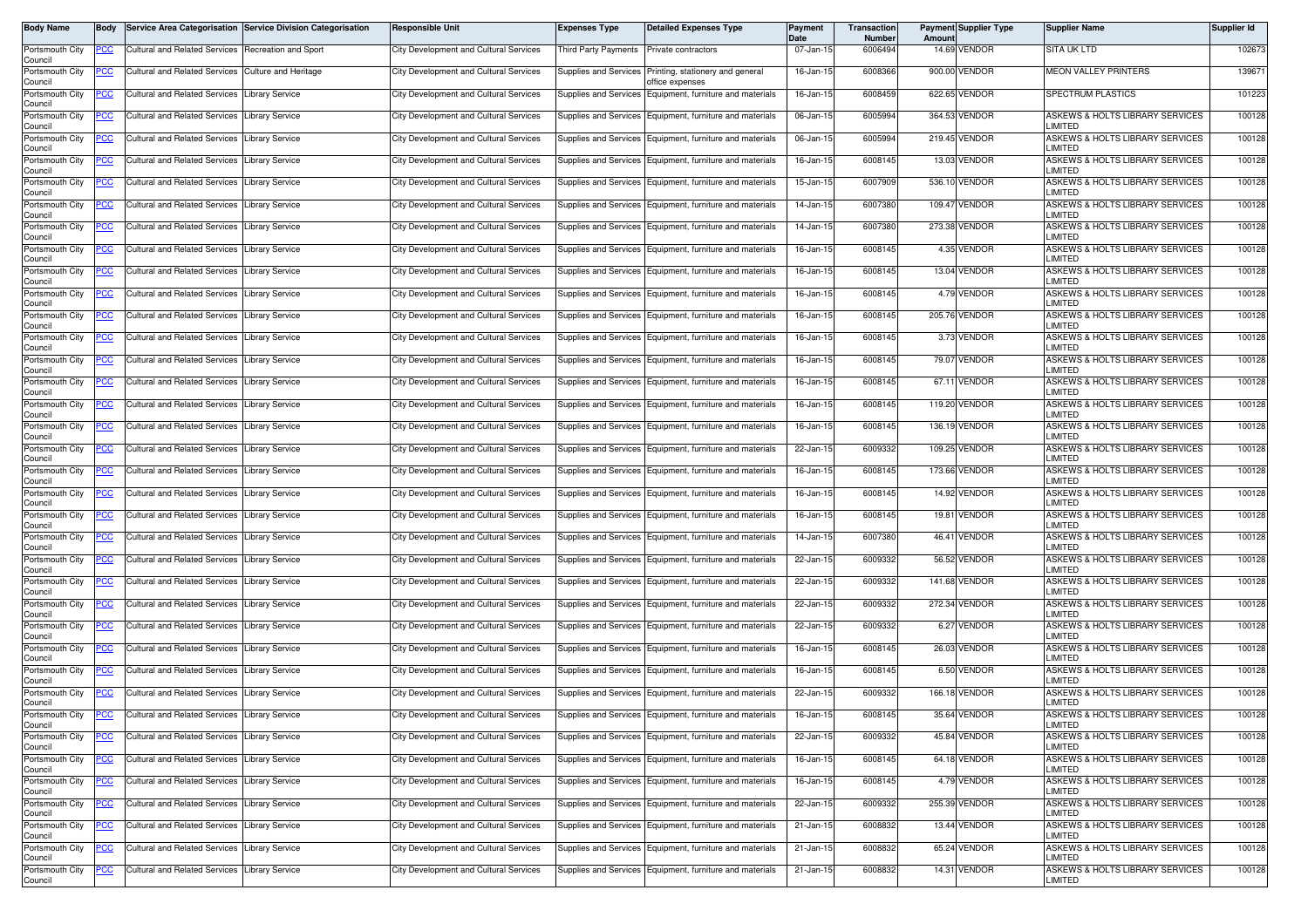| Body Name                  | <b>Body</b> |                                               | Service Area Categorisation Service Division Categorisation | <b>Responsible Unit</b>                       | <b>Expenses Type</b>                  | <b>Detailed Expenses Type</b>                              | <b>Payment</b><br><b>Date</b> | Transaction<br><b>Number</b> | Amoun  | <b>Payment Supplier Type</b>          | <b>Supplier Name</b>                         | Supplier Id |
|----------------------------|-------------|-----------------------------------------------|-------------------------------------------------------------|-----------------------------------------------|---------------------------------------|------------------------------------------------------------|-------------------------------|------------------------------|--------|---------------------------------------|----------------------------------------------|-------------|
| Portsmouth City<br>Council | <u>PCC</u>  | <b>Cultural and Related Services</b>          | Recreation and Sport                                        | <b>City Development and Cultural Services</b> | Supplies and Services                 | Grants and subscriptions                                   | 19-Jan-15                     | 6008688                      |        | 1810.00 VENDOR                        | STAMSHAW & TIPNER COMMUNITY<br><b>CENTRE</b> | 108330      |
| Portsmouth City<br>Council | сc          | <b>Cultural and Related Services</b>          | Culture and Heritage                                        | City Development and Cultural Services        | Transport-Related<br>Expenditure      | Public transport                                           | 09-Jan-15                     | 6006709                      |        | 17.70 VENDOR                          | <b>AQUA CARS LIMITED</b>                     | 100011      |
| Portsmouth City<br>Council | <u>'CC</u>  | <b>Cultural and Related Services</b>          | Culture and Heritage                                        | <b>City Development and Cultural Services</b> | hird Party Payments                   | Private contractors                                        | 22-Jan-15                     | 6009453                      |        | 1670.00 VENDOR                        | TECH EVENT SERVICES LTD                      | 100067      |
| Portsmouth City<br>Council | <u>PCC</u>  | <b>Cultural and Related Services</b>          | Library Service                                             | City Development and Cultural Services        | Supplies and Services                 | Equipment, furniture and materials                         | 15-Jan-15                     | 6008034                      |        | 1.69 OTHER LOCAL<br>AUTHORITY         | HAMPSHIRE COUNTY COUNCIL                     | 100030      |
| Portsmouth City<br>Council | <u>cc</u>   | <b>Cultural and Related Services</b>          | ibrary Service                                              | <b>City Development and Cultural Services</b> | Supplies and Services                 | Equipment, furniture and materials                         | 15-Jan-15                     | 6008034                      |        | 1.69 OTHER LOCAL<br><b>AUTHORITY</b>  | HAMPSHIRE COUNTY COUNCIL                     | 100030      |
| Portsmouth City<br>Council | ∍сс         | <b>Cultural and Related Services</b>          | ibrary Service                                              | <b>City Development and Cultural Services</b> | <b>Supplies and Services</b>          | Equipment, furniture and materials                         | 15-Jan-15                     | 6008034                      |        | 1.69 OTHER LOCAL<br><b>AUTHORITY</b>  | HAMPSHIRE COUNTY COUNCIL                     | 100030      |
| Portsmouth City<br>Council | <u>cc</u>   | Cultural and Related Services                 | ibrary Service                                              | City Development and Cultural Services        | Supplies and Services                 | Equipment, furniture and materials                         | 15-Jan-15                     | 6008034                      |        | 1.69 OTHER LOCAL<br>AUTHORITY         | HAMPSHIRE COUNTY COUNCIL                     | 100030      |
| Portsmouth City<br>Council | <u>cc</u>   | <b>Cultural and Related Services</b>          | ibrary Service                                              | City Development and Cultural Services        | Supplies and Services                 | Equipment, furniture and materials                         | 15-Jan-15                     | 6008034                      |        | 1.69 OTHER LOCAL<br>AUTHORITY         | HAMPSHIRE COUNTY COUNCIL                     | 100030      |
| Portsmouth City<br>Council | <u>CC</u>   | <b>Cultural and Related Services</b>          | Culture and Heritage                                        | City Development and Cultural Services        | <b>Supplies and Services</b>          | Printing, stationery and general<br>office expenses        | 15-Jan-15                     | 6008034                      |        | 17.20 OTHER LOCAL<br><b>AUTHORITY</b> | HAMPSHIRE COUNTY COUNCIL                     | 100030      |
| Portsmouth City<br>Council | PСC         | <b>Cultural and Related Services</b>          | Recreation and Sport                                        | <b>City Development and Cultural Services</b> | Supplies and Services                 | Equipment, furniture and materials                         | 08-Jan-15                     | 6006597                      |        | 378.00 COMPANY                        | <b>GLASDON UK LTD</b>                        | 100447      |
| Portsmouth City<br>Council | cс          | <b>Cultural and Related Services</b>          | Recreation and Sport                                        | City Development and Cultural Services        | Supplies and Services                 | Equipment, furniture and materials                         | 08-Jan-15                     | 6006597                      |        | 202.41 COMPANY                        | <b>GLASDON UK LTD</b>                        | 100447      |
| Portsmouth City<br>Council | PCC         | <b>Planning Services</b>                      | <b>Building Control</b>                                     | City Development and Cultural Services        | Employees                             | Direct employee expenses                                   | 28-Jan-15                     | 6010220                      |        | 1400.00 VENDOR                        | BRG INTERIM SOLUTIONS LTD                    | 138478      |
| Portsmouth City<br>Council | <u>CC </u>  | Planning Services                             | <b>Building Control</b>                                     | <b>City Development and Cultural Services</b> | Employees                             | Direct employee expenses                                   | 28-Jan-1                      | 6010220                      |        | 1400.00 VENDOR                        | BRG INTERIM SOLUTIONS LTD                    | 138478      |
| Portsmouth City<br>Council | PСC         | Planning Services                             | <b>Building Control</b>                                     | <b>City Development and Cultural Services</b> | imployees                             | Direct employee expenses                                   | 27-Jan-15                     | 6010048                      |        | 927.50 VENDOR                         | BRG INTERIM SOLUTIONS LTD                    | 138478      |
| Portsmouth City<br>Council | PСC         | <b>Planning Services</b>                      | <b>Building Control</b>                                     | <b>City Development and Cultural Services</b> | imployees                             | Direct employee expenses                                   | 28-Jan-15                     | 6010220                      |        | 840.00 VENDOR                         | BRG INTERIM SOLUTIONS LTD                    | 138478      |
| Portsmouth City<br>Council | <u>PCC</u>  | <b>Planning Services</b>                      | <b>Building Control</b>                                     | <b>City Development and Cultural Services</b> | <i><b>Employees</b></i>               | Direct employee expenses                                   | 28-Jan-15                     | 6010220                      |        | 35.10 VENDOR                          | BRG INTERIM SOLUTIONS LTD                    | 138478      |
| Portsmouth City<br>Council |             | <b>Planning Services</b>                      | <b>Building Control</b>                                     | <b>City Development and Cultural Services</b> | Employees                             | Direct employee expenses                                   | 30-Jan-15                     | 6010852                      |        | 1400.00 VENDOR                        | BRG INTERIM SOLUTIONS LTD                    | 138478      |
| Portsmouth City<br>Council | <u>PCC</u>  | Planning Services                             | <b>Building Control</b>                                     | <b>City Development and Cultural Services</b> | Employees                             | Direct employee expenses                                   | 30-Jan-15                     | 6010852                      |        | 79.65 VENDOR                          | BRG INTERIM SOLUTIONS LTD                    | 138478      |
| Portsmouth City<br>Council | <u>'CC</u>  | <b>Cultural and Related Services</b>          | ibrary Service                                              | <b>City Development and Cultural Services</b> | remises-Related<br>xpenditure         | Cleaning and domestic supplies                             | 09-Jan-15                     | 6007019                      |        | 240.12 COMPANY                        | <b>VEOLIA ES LIMITED</b>                     | 102466      |
| Portsmouth City<br>Council | °СС         | <b>Cultural and Related Services</b>          | ibrary Service                                              | City Development and Cultural Services        | Premises-Related<br>Expenditure       | Cleaning and domestic supplies                             | 09-Jan-15                     | 6007019                      |        | 66.50 COMPANY                         | <b>VEOLIA ES LIMITED</b>                     | 102466      |
| Portsmouth City<br>Council | <u>'CC</u>  | <b>Cultural and Related Services</b>          | ibrary Service.                                             | City Development and Cultural Services        | remises-Related<br><i>xpenditure</i>  | Cleaning and domestic supplies                             | 09-Jan-1                      | 6007019                      |        | 140.07 COMPANY                        | <b>VEOLIA ES LIMITED</b>                     | 102466      |
| Portsmouth City<br>Council | PCC         | <b>Cultural and Related Services</b>          | Recreation and Sport                                        | <b>City Development and Cultural Services</b> | <b>Third Party Payments</b>           | Private contractors                                        | 09-Jan-15                     | 6007018                      | 248.27 | COMPANY                               | <b>VEOLIA ES LIMITED</b>                     | 102466      |
| Portsmouth City<br>Council | сc          | <b>Cultural and Related Services</b>          | ibrary Service                                              | <b>City Development and Cultural Services</b> | Premises-Related<br>xpenditure        | <b>Water Services</b>                                      | 23-Jan-15                     | 6009715                      |        | 248.88 VENDOR                         | PORTSMOUTH WATER LTD                         | 100253      |
| Portsmouth City<br>Council | <u>'CC</u>  | <b>Cultural and Related Services</b>          | ibrary Service                                              | <b>City Development and Cultural Services</b> | Supplies and Services                 | Equipment, furniture and materials                         | 07-Jan-15                     | 6006465                      |        | 1120.00 VENDOR                        | NIELSEN BOOK SERVICES LTD                    | 101464      |
| Portsmouth City<br>Council | <u>CC </u>  | <b>Cultural and Related Services</b>          | <b>Library Service</b>                                      | <b>City Development and Cultural Services</b> | Premises-Related<br><i>xpenditure</i> | <b>Water Services</b>                                      | $21$ -Jan-15                  | 6009267                      |        | 537.09 VENDOR                         | PORTSMOUTH WATER LTD                         | 100253      |
| Portsmouth City<br>Council | °СС         | <b>Cultural and Related Services</b>          | Culture and Heritage                                        | <b>City Development and Cultural Services</b> | remises-Related<br>Expenditure        | <b>Water Services</b>                                      | 21-Jan-15                     | 6009267                      |        | 77.76 VENDOR                          | PORTSMOUTH WATER LTD                         | 100253      |
| Portsmouth City<br>Council | <u>PCC</u>  | <b>Cultural and Related Services</b>          | Culture and Heritage                                        | <b>City Development and Cultural Services</b> | remises-Related<br>Expenditure        | <b>Water Services</b>                                      | 21-Jan-15                     | 6009267                      |        | 65.76 VENDOR                          | PORTSMOUTH WATER LTD                         | 100253      |
| Portsmouth City<br>Council | <u>сс</u>   | <b>Cultural and Related Services</b>          | <b>Culture and Heritage</b>                                 | <b>City Development and Cultural Services</b> | remises-Related<br>Expenditure        | <b>Water Services</b>                                      | 16-Jan-15                     | 6008407                      |        | 114.50 VENDOR                         | PORTSMOUTH WATER LTD                         | 100253      |
| Portsmouth City<br>Council | <u>PCC</u>  | <b>Cultural and Related Services</b>          | Recreation and Sport                                        | City Development and Cultural Services        | <b>Supplies and Services</b>          | Communications and computing                               | 15-Jan-15                     | 6008122                      |        | 3696.00 COMPANY                       | VIRGIN MEDIA LIMITED                         | 100224      |
| Portsmouth City<br>Council | <u>CC</u>   | <b>Cultural and Related Services</b>          | Culture and Heritage                                        | City Development and Cultural Services        | <b>Supplies and Services</b>          | Communications and computing                               | 15-Jan-15                     | 6008122                      |        | 765.00 COMPANY                        | <b>VIRGIN MEDIA LIMITED</b>                  | 100224      |
| Portsmouth City<br>Council | <b>PCC</b>  | <b>Cultural and Related Services</b>          | Library Service                                             | City Development and Cultural Services        |                                       | Supplies and Services Equipment, furniture and materials   | 07-Jan-15                     | 6006056                      |        | 4673.22 VENDOR                        | ASKEWS & HOLTS LIBRARY SERVICES<br>LIMITED   | 100128      |
| Portsmouth City<br>Council | <u>CC </u>  | Cultural and Related Services                 | <b>Library Service</b>                                      | <b>City Development and Cultural Services</b> |                                       | Supplies and Services Equipment, furniture and materials   | 14-Jan-15                     | 6007380                      |        | 1767.20 VENDOR                        | ASKEWS & HOLTS LIBRARY SERVICES<br>LIMITED   | 100128      |
| Portsmouth City<br>Council | PCC         | Cultural and Related Services Library Service |                                                             | <b>City Development and Cultural Services</b> |                                       | Supplies and Services Equipment, furniture and materials   | 21-Jan-15                     | 6008832                      |        | 2382.92 VENDOR                        | ASKEWS & HOLTS LIBRARY SERVICES<br>LIMITED   | 100128      |
| Portsmouth City<br>Council |             | <b>Cultural and Related Services</b>          | Open Spaces                                                 | City Development and Cultural Services        | <b>Supplies and Services</b>          | Equipment, furniture and materials                         | 14-Jan-15                     | 6007762                      |        | 8550.64 VENDOR                        | HOLLIES ENGINEERING                          | 116900      |
| Portsmouth City<br>Council | PCC         | <b>Cultural and Related Services</b>          | Open Spaces                                                 | City Development and Cultural Services        |                                       | Supplies and Services Equipment, furniture and materials   | 14-Jan-15                     | 6007762                      |        | 2589.00 VENDOR                        | HOLLIES ENGINEERING                          | 116900      |
| Portsmouth City<br>Council | ပင          | Cultural and Related Services Open Spaces     |                                                             | <b>City Development and Cultural Services</b> |                                       | Supplies and Services   Equipment, furniture and materials | 14-Jan-15                     | 6007762                      |        | 1200.00 VENDOR                        | HOLLIES ENGINEERING                          | 116900      |
| Portsmouth City<br>Council | <u>PCC</u>  | Cultural and Related Services                 | Open Spaces                                                 | City Development and Cultural Services        |                                       | Supplies and Services Equipment, furniture and materials   | 08-Jan-15                     | 6006534                      |        | 1387.42 VENDOR                        | ATF SUPPLIES                                 | 111306      |
| Portsmouth City<br>Council | <u>CC </u>  | Cultural and Related Services                 | Culture and Heritage                                        | City Development and Cultural Services        | Premises-Related<br>Expenditure       | Cleaning and domestic supplies                             | 08-Jan-15                     | 6006594                      |        | 181.15 COMPANY                        | ENSIGN HIGHWAYS LTD                          | 116063      |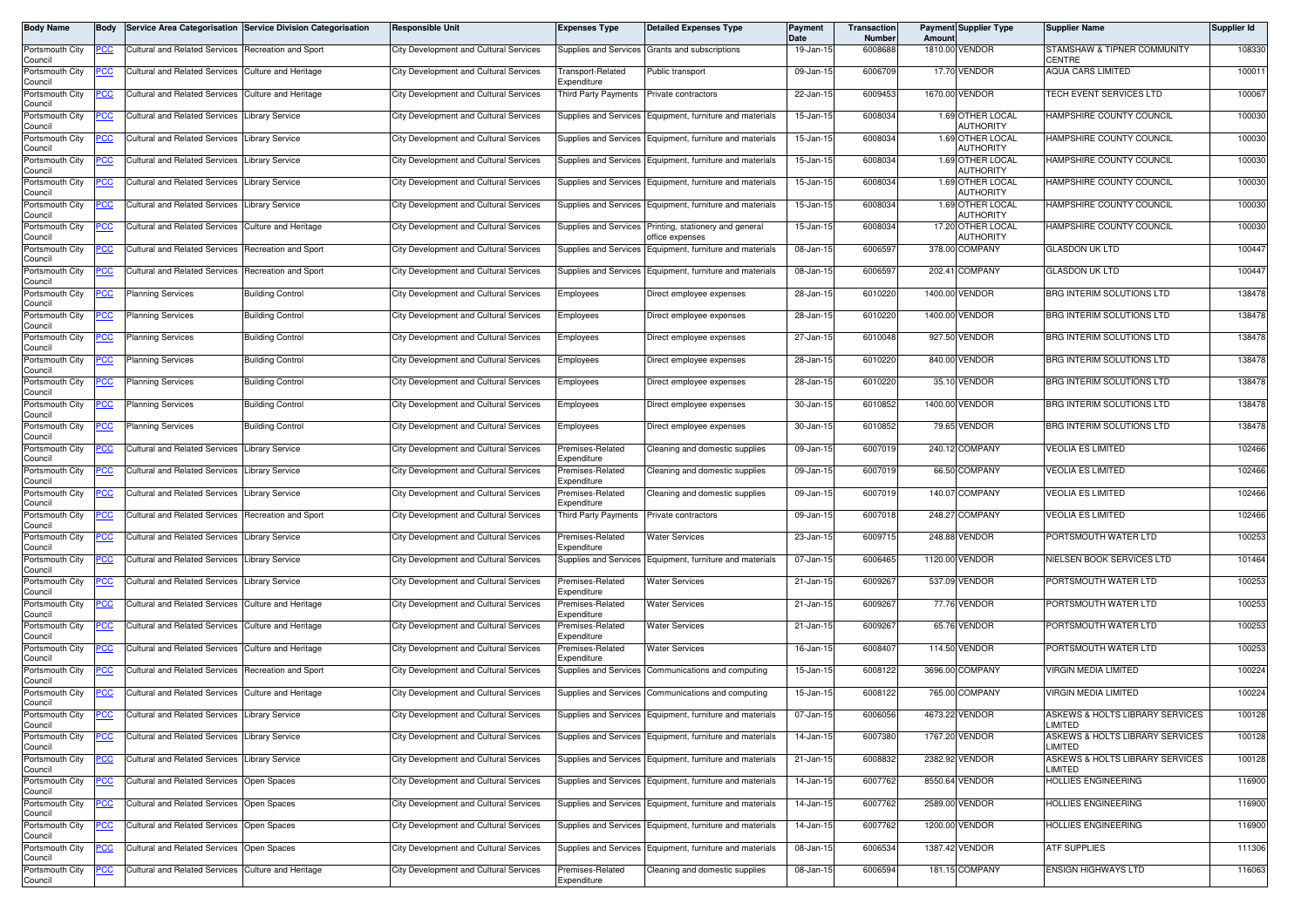| Body Name                             | Body       |                                                    | Service Area Categorisation Service Division Categorisation | <b>Responsible Unit</b>                       | <b>Expenses Type</b>            | <b>Detailed Expenses Type</b>                            | Payment<br>Date | Transaction<br>Number | <b>Payment Supplier Type</b><br>Amoun | <b>Supplier Name</b>                  | Supplier Id |
|---------------------------------------|------------|----------------------------------------------------|-------------------------------------------------------------|-----------------------------------------------|---------------------------------|----------------------------------------------------------|-----------------|-----------------------|---------------------------------------|---------------------------------------|-------------|
| Portsmouth City<br>Council            | PCC        | <b>Cultural and Related Services</b>               | <b>Library Service</b>                                      | City Development and Cultural Services        | Premises-Related<br>Expenditure | Repairs, alterations and<br>naintenance of buildings     | 08-Jan-15       | 6006594               | 52.41 COMPANY                         | <b>ENSIGN HIGHWAYS LTD</b>            | 116063      |
| Portsmouth City<br>Council            | PCC        | Other                                              | <b>Suspense and Capital Schemes</b>                         | <b>City Development and Cultural Services</b> | remises-Related<br>Expenditure  | Grounds maintenance costs                                | 14-Jan-15       | 6007439               | 36147.32 COMPANY                      | ENGLISH LANDSCAPES LIMITED            | 106080      |
| Portsmouth City<br>Council            | °СС        | Other                                              | Suspense and Capital Schemes                                | <b>City Development and Cultural Services</b> | Premises-Related<br>Expenditure | Grounds maintenance costs                                | 14-Jan-15       | 6007439               | 17134.79 COMPANY                      | ENGLISH LANDSCAPES LIMITED            | 106080      |
| Portsmouth City<br>Council            | сc         | Other                                              | <b>Suspense and Capital Schemes</b>                         | City Development and Cultural Services        | Premises-Related<br>Expenditure | Grounds maintenance costs                                | 14-Jan-15       | 6007439               | 19193.02 COMPANY                      | <b>ENGLISH LANDSCAPES LIMITED</b>     | 106080      |
| Portsmouth City                       | <b>PCC</b> | <b>Cultural and Related Services</b>               | Recreation and Sport                                        | City Development and Cultural Services        | Premises-Related<br>Expenditure | Repairs, alterations and                                 | 09-Jan-15       | 6006747               | 1436.50<br>COMPANY                    | <b>COLAS LTD</b>                      | 100298      |
| Council<br>Portsmouth City<br>Council | <u>PCC</u> | <b>Planning Services</b>                           | Economic Development                                        | City Development and Cultural Services        | <b>Third Party Payments</b>     | naintenance of buildings<br>Private contractors          | 06-Jan-15       | 6006015               | 1295.14 VENDOR                        | MOTIV8 SOUTH                          | 101638      |
| Portsmouth City<br>Council            | PСC        | <b>Cultural and Related Services</b>               | Tourism                                                     | City Development and Cultural Services        | <b>Third Party Payments</b>     | Private contractors                                      | 22-Jan-15       | 6009411               | 2200.00 VENDOR                        | NEW MIND INTERNET CONSULTANCY<br>LTD  | 125200      |
| Portsmouth City<br>Council            | <b>PCC</b> | Cultural and Related Services                      | Tourism                                                     | City Development and Cultural Services        | Third Party Payments            | Private contractors                                      | 22-Jan-15       | 6009411               | 3400.00 VENDOR                        | NEW MIND INTERNET CONSULTANCY<br>LTD. | 125200      |
| Portsmouth City<br>Council            |            | Planning Services                                  | <b>Building Control</b>                                     | <b>City Development and Cultural Services</b> | Employees                       | Direct employee expenses                                 | 28-Jan-15       | 6010220               | 1400.00<br>/ENDOR                     | BRG INTERIM SOLUTIONS LTD             | 138478      |
| Portsmouth City<br>Council            | сc         | <b>Planning Services</b>                           | Building Control                                            | City Development and Cultural Services        | Employees                       | Direct employee expenses                                 | 28-Jan-15       | 6010220               | 75.15 VENDOR                          | BRG INTERIM SOLUTIONS LTD             | 138478      |
| Portsmouth City<br>Council            | °СС        | <b>Planning Services</b>                           | <b>Building Control</b>                                     | City Development and Cultural Services        | Employees                       | Direct employee expenses                                 | 28-Jan-15       | 6010220               | 805.00<br>/ENDOR                      | BRG INTERIM SOLUTIONS LTD             | 138478      |
| Portsmouth City<br>Council            | PCC        | <b>Planning Services</b>                           | <b>Building Control</b>                                     | City Development and Cultural Services        | Employees                       | Direct employee expenses                                 | 28-Jan-15       | 6010220               | 34.20 VENDOR                          | BRG INTERIM SOLUTIONS LTD             | 138478      |
| Portsmouth City<br>Council            | °СС        | <b>Planning Services</b>                           | <b>Building Control</b>                                     | <b>City Development and Cultural Services</b> | Employees                       | Direct employee expenses                                 | 28-Jan-15       | 6010220               | 66.60 VENDOR                          | BRG INTERIM SOLUTIONS LTD             | 138478      |
| Portsmouth City<br>Council            | сc         | <b>Cultural and Related Services</b>               | Allocation of Management & Admin                            | City Development and Cultural Services        | <b>Supplies and Services</b>    | Miscellaneous expenses                                   | 15-Jan-15       | 6008113               | 1048.50<br><b>/ENDOR</b>              | THE MEDIA BUNKER LTD                  | 136520      |
| Portsmouth City<br>Council            | PCC        | <b>Planning Services</b>                           | Economic Development                                        | <b>City Development and Cultural Services</b> | Third Party Payments            | Private contractors                                      | 21-Jan-15       | 6009307               | 475.00 VENDOR                         | THE MEDIA BUNKER LTD                  | 136520      |
| Portsmouth City<br>Council            |            | <b>Cultural and Related Services</b>               | Tourism                                                     | City Development and Cultural Services        | <b>Third Party Payments</b>     | Private contractors                                      | 30-Jan-15       | 301249                | 45.00<br>/ENDOR                       | THE CONTINUUM GROUP LTD               | 117630      |
| Portsmouth City<br>Council            |            | <b>Cultural and Related Services</b>               | Tourism                                                     | City Development and Cultural Services        | <b>Third Party Payments</b>     | Private contractors                                      | 30-Jan-15       | 301249                | 37.33 VENDOR                          | THE CONTINUUM GROUP LTD               | 117630      |
| Portsmouth City<br>Council            | сC         | <b>Cultural and Related Services</b>               | Tourism                                                     | <b>City Development and Cultural Services</b> | <b>Third Party Payments</b>     | Private contractors                                      | 30-Jan-15       | 301249                | 440.00 VENDOR                         | THE CONTINUUM GROUP LTD               | 117630      |
| Portsmouth City<br>Council            | сc         | <b>Cultural and Related Services</b>               | Culture and Heritage                                        | <b>City Development and Cultural Services</b> | Supplies and Services           | Communications and computing                             | 16-Jan-15       | 6008168               | 68.19 COMPANY                         | BRITISH TELECOMMUNICATIONS PLC        | 100132      |
| Portsmouth City<br>Council            | cс         | <b>Cultural and Related Services</b>               | <b>Culture and Heritage</b>                                 | <b>City Development and Cultural Services</b> | Supplies and Services           | Communications and computing                             | 16-Jan-15       | 6008168               | 4.54 COMPANY                          | BRITISH TELECOMMUNICATIONS PLC        | 100132      |
| Portsmouth City<br>Council            | PCC        | Cultural and Related Services                      | <b>Culture and Heritage</b>                                 | City Development and Cultural Services        | Supplies and Services           | Communications and computing                             | 16-Jan-15       | 6008168               | 45.35 COMPANY                         | BRITISH TELECOMMUNICATIONS PLC        | 100132      |
| Portsmouth City<br>Council            | сc         | <b>Cultural and Related Services</b>               | <b>Culture and Heritage</b>                                 | City Development and Cultural Services        | Supplies and Services           | Communications and computing                             | 16-Jan-15       | 6008168               | 46.97<br><b>COMPANY</b>               | BRITISH TELECOMMUNICATIONS PLC        | 100132      |
| Portsmouth City<br>Council            | PСC        | <b>Cultural and Related Services</b>               | Culture and Heritage                                        | <b>City Development and Cultural Services</b> | <b>Supplies and Services</b>    | Communications and computing                             | 16-Jan-15       | 6008168               | 2.92 COMPANY                          | BRITISH TELECOMMUNICATIONS PLC        | 100132      |
| Portsmouth City<br>Council            | 'CC        | <b>Cultural and Related Services</b>               | Culture and Heritage                                        | City Development and Cultural Services        | <b>Supplies and Services</b>    | Communications and computing                             | 20-Jan-15       | 6008721               | 73.89 COMPANY                         | BRITISH TELECOMMUNICATIONS PLC        | 100132      |
| Portsmouth City<br>Council            | PСC        | Cultural and Related Services Recreation and Sport |                                                             | City Development and Cultural Services        | Supplies and Services           | Communications and computing                             | 23-Jan-15       | 6009514               | 49.93 COMPANY                         | BRITISH TELECOMMUNICATIONS PLC        | 100132      |
| Portsmouth City<br>Council            | <u>'СС</u> | Corporate and Democratic<br>Core                   | Democratic Representation and<br>Management                 | <b>City Development and Cultural Services</b> | <b>Supplies and Services</b>    | Communications and computing                             | 21-Jan-1        | 6008841               | 98.99 COMPANY                         | BRITISH TELECOMMUNICATIONS PLC        | 100132      |
| Portsmouth City<br>Council            | PСC        | Other                                              | <b>Capital Codes</b>                                        | City Development and Cultural Services        |                                 | Supplies and Services Equipment, furniture and materials | 23-Jan-15       | 6009503               | 295.00<br>/ENDOR                      | <b>BIBLIOTHECA LTD</b>                | 135238      |
| Portsmouth City<br>Council            | сc         | Other                                              | Capital Codes                                               | <b>City Development and Cultural Services</b> | Supplies and Services           | Equipment, furniture and materials                       | 23-Jan-15       | 6009503               | 595.00 VENDOR                         | <b>BIBLIOTHECA LTD</b>                | 135238      |
| Portsmouth City<br>Council            | <u>PCC</u> | Other                                              | Capital Codes                                               | City Development and Cultural Services        | Supplies and Services           | Communications and computing                             | 16-Jan-15       | 6008158               | 1650.00 VENDOR                        | <b>BIBLIOTHECA LTD</b>                | 135238      |
| Portsmouth City<br>Council            | <u>PCC</u> | Other                                              | Capital Codes                                               | City Development and Cultural Services        | Supplies and Services           | Communications and computing                             | 16-Jan-15       | 6008158               | <b>VENDOR</b><br>475.00               | <b>BIBLIOTHECA LTD</b>                | 135238      |
| Portsmouth City<br>Council            | <b>PCC</b> | Other                                              | <b>Capital Codes</b>                                        | <b>City Development and Cultural Services</b> |                                 | Supplies and Services Communications and computing       | 16-Jan-15       | 6008158               | 550.00 VENDOR                         | <b>BIBLIOTHECA LTD</b>                | 135238      |
| Portsmouth City<br>Council            | PCC        | Other                                              | Capital Codes                                               | City Development and Cultural Services        |                                 | Supplies and Services Communications and computing       | 16-Jan-15       | 6008158               | 6995.00 VENDOR                        | <b>BIBLIOTHECA LTD</b>                | 135238      |
| Portsmouth City<br>Council            | сc         | Other                                              | Capital Codes                                               | City Development and Cultural Services        |                                 | Supplies and Services Communications and computing       | 16-Jan-15       | 6008158               | 1995.00 VENDOR                        | <b>BIBLIOTHECA LTD</b>                | 135238      |
| Portsmouth City<br>Council            | <u>CC</u>  | Other                                              | Capital Codes                                               | City Development and Cultural Services        |                                 | Supplies and Services Communications and computing       | 16-Jan-15       | 6008158               | 6995.00 VENDOR                        | <b>BIBLIOTHECA LTD</b>                | 135238      |
| Portsmouth City<br>Council            | PСC        | Other                                              | Capital Codes                                               | City Development and Cultural Services        |                                 | Supplies and Services Communications and computing       | 16-Jan-15       | 6008158               | 1995.00 VENDOR                        | <b>BIBLIOTHECA LTD</b>                | 135238      |
| Portsmouth City<br>Council            | °СС        | Other                                              | Capital Codes                                               | <b>City Development and Cultural Services</b> |                                 | Supplies and Services Communications and computing       | 16-Jan-15       | 6008158               | 6995.00 VENDOR                        | <b>BIBLIOTHECA LTD</b>                | 135238      |
| Portsmouth City<br>Council            | <u>CC</u>  | Other                                              | Capital Codes                                               | City Development and Cultural Services        | Supplies and Services           | Communications and computing                             | 16-Jan-15       | 6008158               | 1995.00 VENDOR                        | <b>BIBLIOTHECA LTD</b>                | 135238      |
| Portsmouth City<br>Council            | <u>PCC</u> | Other                                              | <b>Capital Codes</b>                                        | City Development and Cultural Services        |                                 | Supplies and Services Communications and computing       | 16-Jan-15       | 6008158               | 6995.00 VENDOR                        | <b>BIBLIOTHECA LTD</b>                | 135238      |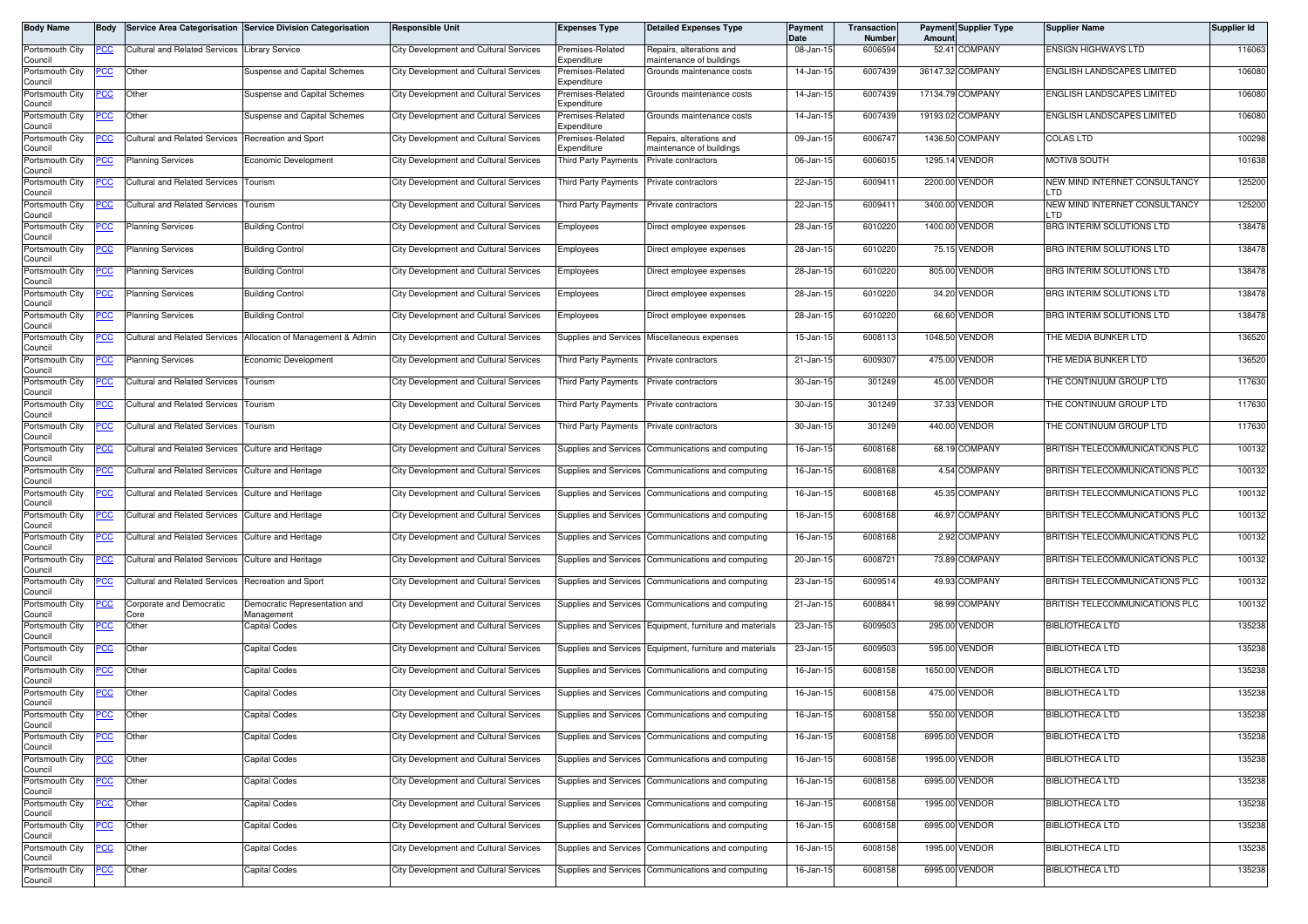| Body Name                  | Body       |                                                    | Service Area Categorisation Service Division Categorisation | <b>Responsible Unit</b>                                                                           | <b>Expenses Type</b>            | <b>Detailed Expenses Type</b>                            | Payment<br>Date | Transaction<br>Number | Amoun | <b>Payment Supplier Type</b> | <b>Supplier Name</b>                                                  | Supplier Id |
|----------------------------|------------|----------------------------------------------------|-------------------------------------------------------------|---------------------------------------------------------------------------------------------------|---------------------------------|----------------------------------------------------------|-----------------|-----------------------|-------|------------------------------|-----------------------------------------------------------------------|-------------|
| Portsmouth City<br>Council | <u>PCC</u> | Other                                              | Capital Codes                                               | <b>City Development and Cultural Services</b>                                                     | Supplies and Services           | Communications and computing                             | 16-Jan-15       | 6008158               |       | 1995.00 VENDOR               | <b>BIBLIOTHECA LTD</b>                                                | 135238      |
| Portsmouth City<br>Council | сc         | <b>Cultural and Related Services</b>               | Library Service                                             | City Development and Cultural Services                                                            | Premises-Related<br>Expenditure | Repairs, alterations and<br>maintenance of buildings     | 06-Jan-15       | 6005999               |       | 55.66 VENDOR                 | CHURCHES FIRE SECURITY LIMITED                                        | 100131      |
| Portsmouth City<br>Council | <u>'CC</u> | <b>Cultural and Related Services</b>               | Culture and Heritage                                        | <b>City Development and Cultural Services</b>                                                     | Supplies and Services           | Equipment, furniture and materials                       | 22-Jan-15       | 6009469               |       | 22.40 VENDOR                 | WIGHTMAN AND PARRISH LIMITED                                          | 108041      |
| Portsmouth City<br>Council | <u>CC</u>  | <b>Cultural and Related Services</b>               | <b>Culture and Heritage</b>                                 | <b>City Development and Cultural Services</b>                                                     |                                 | Supplies and Services Equipment, furniture and materials | 22-Jan-15       | 6009469               |       | 351.80 VENDOR                | WIGHTMAN AND PARRISH LIMITED                                          | 108041      |
| Portsmouth City<br>Council | <u>cc</u>  | <b>Cultural and Related Services</b>               | <b>Culture and Heritage</b>                                 | <b>City Development and Cultural Services</b>                                                     | <b>Supplies and Services</b>    | Equipment, furniture and materials                       | 22-Jan-15       | 6009469               |       | 30.80 VENDOR                 | WIGHTMAN AND PARRISH LIMITED                                          | 108041      |
| Portsmouth City<br>Council | ∍сс        | <b>Cultural and Related Services</b>               | <b>Culture and Heritage</b>                                 | <b>City Development and Cultural Services</b>                                                     | Supplies and Services           | Equipment, furniture and materials                       | 22-Jan-15       | 6009469               |       | 27.98 VENDOR                 | WIGHTMAN AND PARRISH LIMITED                                          | 108041      |
| Portsmouth City<br>Council | <u>'CC</u> | <b>Cultural and Related Services</b>               | <b>Culture and Heritage</b>                                 | <b>City Development and Cultural Services</b>                                                     | Supplies and Services           | Equipment, furniture and materials                       | 22-Jan-15       | 6009469               |       | 34.18 VENDOR                 | WIGHTMAN AND PARRISH LIMITED                                          | 108041      |
| Portsmouth City<br>Council | <u>cc</u>  | <b>Cultural and Related Services</b>               | Culture and Heritage                                        | <b>City Development and Cultural Services</b>                                                     | Supplies and Services           | Equipment, furniture and materials                       | 22-Jan-15       | 6009469               |       | 3.40 VENDOR                  | WIGHTMAN AND PARRISH LIMITED                                          | 108041      |
| Portsmouth City<br>Council | <u>CC</u>  | <b>Cultural and Related Services</b>               | <b>Culture and Heritage</b>                                 | City Development and Cultural Services                                                            | Supplies and Services           | Equipment, furniture and materials                       | 22-Jan-15       | 6009469               |       | 3.40 VENDOR                  | WIGHTMAN AND PARRISH LIMITED                                          | 108041      |
| Portsmouth City<br>Council | PСC        | <b>Cultural and Related Services</b>               | Culture and Heritage                                        | <b>City Development and Cultural Services</b>                                                     | Supplies and Services           | Equipment, furniture and materials                       | 22-Jan-15       | 6009469               |       | 4.40 VENDOR                  | WIGHTMAN AND PARRISH LIMITED                                          | 108041      |
| Portsmouth City<br>Council | cс         | <b>Cultural and Related Services</b>               | <b>Culture and Heritage</b>                                 | <b>City Development and Cultural Services</b>                                                     | <b>Supplies and Services</b>    | Equipment, furniture and materials                       | 22-Jan-15       | 6009469               |       | 9.99 VENDOR                  | WIGHTMAN AND PARRISH LIMITED                                          | 108041      |
| Portsmouth City<br>Council | PCC        | Other                                              | Suspense and Capital Schemes                                | City Development and Cultural Services                                                            | Premises-Related<br>Expenditure | Grounds maintenance costs                                | 21-Jan-15       | 6009233               |       | 21838.87 COMPANY             | ISS FACILITY SERVICES LANDSCAPING                                     | 134017      |
| Portsmouth City<br>Council | <u>CC </u> | Other                                              | <b>Suspense and Capital Schemes</b>                         | <b>City Development and Cultural Services</b>                                                     | remises-Related<br>Expenditure  | Grounds maintenance costs                                | 21-Jan-15       | 6009233               |       | 2162.47 COMPANY              | <b>ISS FACILITY SERVICES LANDSCAPING</b>                              | 134017      |
| Portsmouth City<br>Council | PСC        | <b>Cultural and Related Services</b>               | <b>Recreation and Sport</b>                                 | <b>City Development and Cultural Services</b>                                                     | remises-Related<br>Expenditure  | Energy costs                                             | 09-Jan-15       | 6006873               |       | 4917.14 VENDOR               | <b>NPOWER</b>                                                         | 104871      |
| Portsmouth City<br>Council | PСC        | Cultural and Related Services Recreation and Sport |                                                             | <b>City Development and Cultural Services</b>                                                     | Premises-Related<br>Expenditure | Energy costs                                             | 09-Jan-15       | 6006873               |       | 793.31 VENDOR                | <b>NPOWER</b>                                                         | 104871      |
| Portsmouth City<br>Council | <u>PCC</u> | <b>Cultural and Related Services</b>               | Recreation and Sport                                        | City Development and Cultural Services                                                            | Premises-Related<br>Expenditure | Energy costs                                             | 09-Jan-15       | 6006873               |       | 767.69 VENDOR                | <b>NPOWER</b>                                                         | 104871      |
| Portsmouth City<br>Council | <u>'CC</u> | <b>Planning Services</b>                           | <b>Building Control</b>                                     | <b>City Development and Cultural Services</b>                                                     | Supplies and Services           | Communications and computing                             | 14-Jan-15       | 6007860               |       | 2.98 VENDOR                  | <b>F MOBILE (UK) LIMITED</b>                                          | 100085      |
| Portsmouth City<br>Council | ∍сс        | <b>Cultural and Related Services</b>               | <b>Culture and Heritage</b>                                 | <b>City Development and Cultural Services</b>                                                     | Supplies and Services           | Communications and computing                             | 19-Jan-15       | 6008526               |       | 71.20 COMPANY                | BRITISH TELECOMMUNICATIONS PLC                                        | 100132      |
| Portsmouth City<br>Council | <u>'CC</u> | <b>Cultural and Related Services</b>               | <b>Culture and Heritage</b>                                 | <b>City Development and Cultural Services</b>                                                     | Supplies and Services           | Communications and computing                             | 19-Jan-15       | 6008526               |       | 6.80 COMPANY                 | BRITISH TELECOMMUNICATIONS PLC                                        | 100132      |
| Portsmouth City<br>Council | PСC        | Cultural and Related Services Culture and Heritage |                                                             | City Development and Cultural Services                                                            | Third Party Payments            | Private contractors                                      | 28-Jan-15       | 6010667               |       | 600.00 VENDOR                | Classified as 'personal data' (under the<br>Data Protection Act 1998) | 137787      |
| Portsmouth City<br>Council | <u>'СС</u> | <b>Planning Services</b>                           | <b>Business support</b>                                     | Corporate Assets, Business and Standards                                                          | Premises-Related<br>Expenditure | <b>Water Services</b>                                    | 26-Jan-15       | 601001                |       | 641.04 VENDOR                | SOUTHERN WATER                                                        | 100254      |
| Portsmouth City<br>Council | <u>PCC</u> | Other                                              | Capital Codes                                               | Corporate Assets, Business and Standards                                                          | Premises-Related<br>Expenditure | Repairs, alterations and<br>maintenance of buildings     | 14-Jan-15       | 6007809               |       | 9522.76 VENDOR               | PORTSDOWN OFFICE LTD                                                  | 100059      |
| Portsmouth City<br>Council | сc         | Other                                              | Capital Codes                                               | Corporate Assets, Business and Standards                                                          | Supplies and Services           | Equipment, furniture and materials                       | 22-Jan-15       | 6009422               |       | 4979.07 VENDOR               | PORTSDOWN OFFICE LTD                                                  | 100059      |
| Portsmouth City<br>Council | <u>PCC</u> | Other                                              | Capital Codes                                               | Corporate Assets, Business and Standards Supplies and Services Equipment, furniture and materials |                                 |                                                          | 28-Jan-15       | 6010621               |       | 1710.38 VENDOR               | PORTSDOWN OFFICE LTD                                                  | 100059      |
| Portsmouth City<br>Council | <u>'CC</u> | <b>Planning Services</b>                           | <b>Business support</b>                                     | Corporate Assets, Business and Standards Third Party Payments                                     |                                 | Private contractors                                      | 14-Jan-15       | 6007770               |       | 820.00 SOLETRADER            | Classified as 'personal data' (under the<br>Data Protection Act 1998) | 140004      |
| Portsmouth City<br>Council | сc         | Children's and Education<br>Services               | Other Education and Community<br>Budget                     | Corporate Assets, Business and Standards Premises-Related                                         | Expenditure                     | Repairs, alterations and<br>maintenance of buildings     | 07-Jan-15       | 6006446               |       | 35.00 COMPANY                | <b>KKA MAINTENANCE LTD</b>                                            | 135386      |
| Portsmouth City<br>Council |            | Costs below Net Cost of<br>Services                | Frading                                                     | Corporate Assets, Business and Standards                                                          | Premises-Related<br>Expenditure | Repairs, alterations and<br>maintenance of buildings     | 08-Jan-15       | 6006620               |       | 43.10 COMPANY                | KKA MAINTENANCE LTD                                                   | 135386      |
| Portsmouth City<br>Council |            | Costs below Net Cost of<br>Services                | rading                                                      | Corporate Assets, Business and Standards                                                          | Premises-Related<br>Expenditure | Repairs, alterations and<br>maintenance of buildings     | 22-Jan-15       | 6009403               |       | 150.00 COMPANY               | <b>KKA MAINTENANCE LTD</b>                                            | 135386      |
| Portsmouth City<br>Council |            | Costs below Net Cost of<br>Services                | <b>Trading</b>                                              | Corporate Assets, Business and Standards                                                          | Premises-Related<br>Expenditure | Repairs, alterations and<br>naintenance of buildings     | 22-Jan-15       | 6009403               |       | 100.00 COMPANY               | <b>KKA MAINTENANCE LTD</b>                                            | 135386      |
| Portsmouth City<br>Council |            | Costs below Net Cost of<br>Services                | <b>Trading</b>                                              | Corporate Assets, Business and Standards                                                          | Premises-Related<br>Expenditure | Repairs, alterations and<br>maintenance of buildings     | 27-Jan-15       | 6010165               |       | 1000.00 COMPANY              | <b>KKA MAINTENANCE LTD</b>                                            | 135386      |
| Portsmouth City<br>Council | <u>PCC</u> | Other                                              | Capital Codes                                               | Corporate Assets, Business and Standards                                                          | Supplies and Services           | Grants and subscriptions                                 | 06-Jan-15       | 6006023               |       | 5770.24 COMPANY              | <b>S J ELECTRICS LIMITED</b>                                          | 102650      |
| Portsmouth City<br>Council | <u>CC </u> | <b>Housing Services</b>                            | Private Sector Housing Renewal                              | Corporate Assets, Business and Standards                                                          | Income                          | Other grants reimbursements and<br>contributions         | 06-Jan-15       | 6006023               |       | -515.20 COMPANY              | S J ELECTRICS LIMITED                                                 | 102650      |
| Portsmouth City<br>Council | °СС        | <b>Planning Services</b>                           | <b>Business support</b>                                     | Corporate Assets, Business and Standards Premises-Related                                         | Expenditure                     | Repairs, alterations and<br>maintenance of buildings     | 07-Jan-15       | 6006093               |       | 133.00 COMPANY               | D & J MEADEN LIMITED                                                  | 130022      |
| Portsmouth City<br>Council |            | <b>Planning Services</b>                           | <b>Business support</b>                                     | Corporate Assets, Business and Standards                                                          | Premises-Related<br>Expenditure | Repairs, alterations and<br>maintenance of buildings     | 07-Jan-15       | 6006093               |       | 80.00 COMPANY                | D & J MEADEN LIMITED                                                  | 130022      |
| Portsmouth City<br>Council | <u>PCC</u> | <b>Planning Services</b>                           | <b>Business support</b>                                     | Corporate Assets, Business and Standards                                                          | Premises-Related<br>Expenditure | Repairs, alterations and<br>maintenance of buildings     | 07-Jan-15       | 6006093               |       | 219.00 COMPANY               | D & J MEADEN LIMITED                                                  | 130022      |
| Portsmouth City<br>Council | 'CC        | <b>Planning Services</b>                           | Business support                                            | Corporate Assets, Business and Standards                                                          | Premises-Related<br>Expenditure | Repairs, alterations and<br>maintenance of buildings     | 07-Jan-15       | 6006093               |       | 536.29 COMPANY               | D & J MEADEN LIMITED                                                  | 130022      |
| Portsmouth City<br>Council | <u>'CC</u> | <b>Planning Services</b>                           | <b>Business support</b>                                     | Corporate Assets, Business and Standards Premises-Related                                         | Expenditure                     | Repairs, alterations and<br>maintenance of buildings     | 16-Jan-15       | 6008288               |       | 9207.25 COMPANY              | D & J MEADEN LIMITED                                                  | 130022      |
| Portsmouth City<br>Council |            | Planning Services                                  | <b>Business support</b>                                     | Corporate Assets, Business and Standards                                                          | Premises-Related<br>Expenditure | Repairs, alterations and<br>maintenance of buildings     | 30-Jan-15       | 6010912               |       | 1747.20 COMPANY              | D & J MEADEN LIMITED                                                  | 130022      |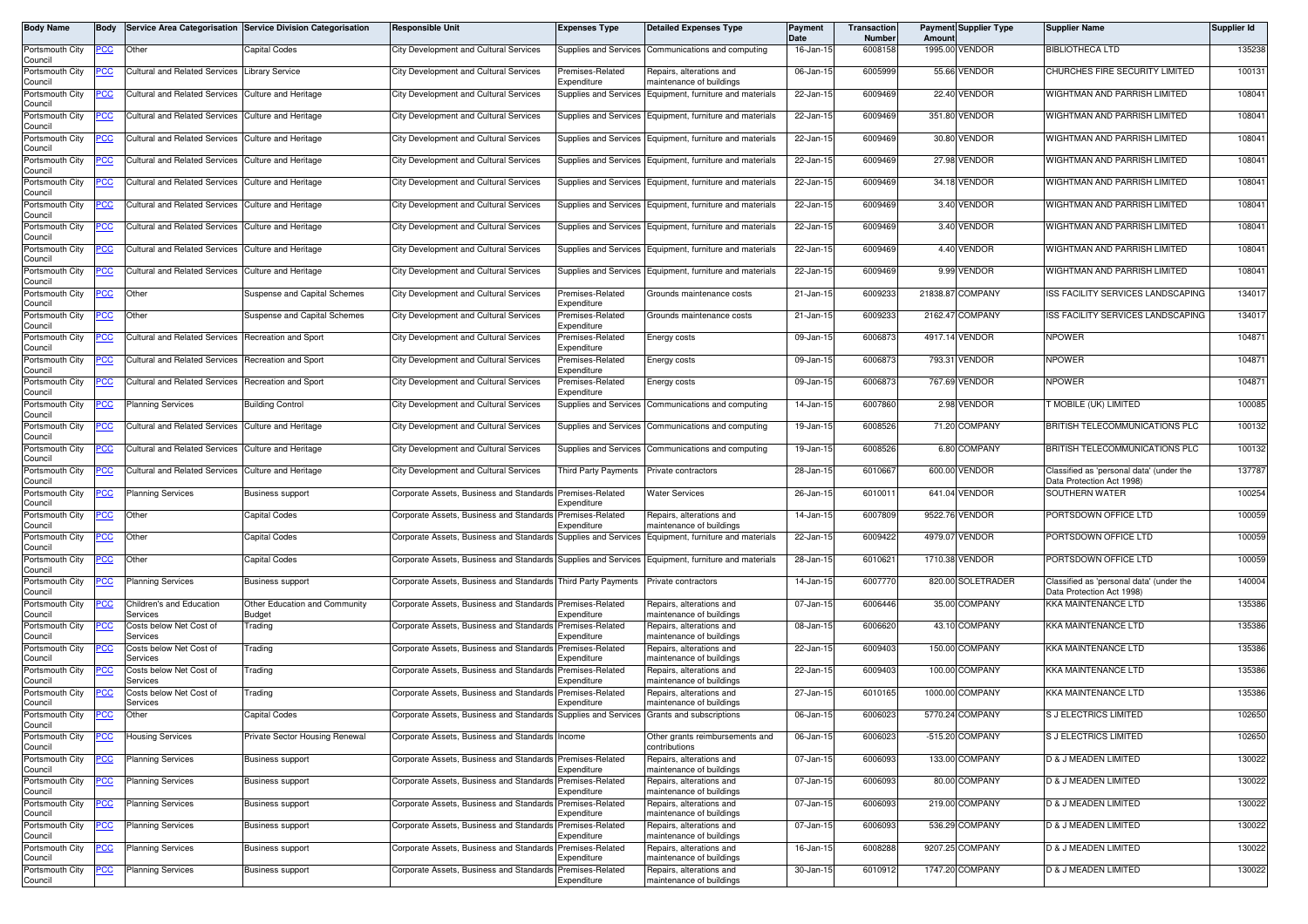| Body Name                             | <b>Bodv</b> |                                                                     | Service Area Categorisation Service Division Categorisation | <b>Responsible Unit</b>                                                                             | <b>Expenses Type</b>                 | <b>Detailed Expenses Type</b>                                  | Payment<br>Date | Transaction<br><b>Number</b> | Amoun           | <b>Payment Supplier Type</b> | <b>Supplier Name</b>                | Supplier Id |
|---------------------------------------|-------------|---------------------------------------------------------------------|-------------------------------------------------------------|-----------------------------------------------------------------------------------------------------|--------------------------------------|----------------------------------------------------------------|-----------------|------------------------------|-----------------|------------------------------|-------------------------------------|-------------|
| Portsmouth City<br>Council            | <u>PCC</u>  | <b>Planning Services</b>                                            | <b>Business support</b>                                     | Corporate Assets, Business and Standards Premises-Related                                           | Expenditure                          | Repairs, alterations and<br>maintenance of buildings           | 21-Jan-15       | 6008889                      |                 | 1356.00 COMPANY              | D & J MEADEN LIMITED                | 130022      |
| Portsmouth City<br>Council            | PСC         | <b>Planning Services</b>                                            | <b>Business support</b>                                     | Corporate Assets, Business and Standards                                                            | Premises-Related<br>Expenditure      | Repairs, alterations and<br>maintenance of buildings           | 28-Jan-15       | 6010253                      |                 | 2381.62 COMPANY              | D & J MEADEN LIMITED                | 130022      |
| Portsmouth City                       | <u>'CC</u>  | <b>Planning Services</b>                                            | <b>Business support</b>                                     | Corporate Assets, Business and Standards                                                            | Premises-Related                     | Repairs, alterations and                                       | 28-Jan-15       | 6010253                      |                 | 468.03 COMPANY               | D & J MEADEN LIMITED                | 130022      |
| Council<br>Portsmouth City            | <u>PCC</u>  | Other                                                               | Capital Codes                                               | Corporate Assets, Business and Standards                                                            | Expenditure<br>Premises-Related      | maintenance of buildings<br>Repairs, alterations and           | 09-Jan-15       | 600687                       |                 | 672.00 VENDOR                | <b>OFFIX LIMITED</b>                | 109475      |
| Council<br>Portsmouth City            | <u>'CC</u>  | Other                                                               | Capital Codes                                               | Corporate Assets, Business and Standards                                                            | Expenditure<br>Premises-Related      | maintenance of buildings<br>Repairs, alterations and           | 09-Jan-15       | 600687                       |                 | 2660.00 VENDOR               | <b>OFFIX LIMITED</b>                | 109475      |
| Council<br>Portsmouth City            |             | Other                                                               | Capital Codes                                               | Corporate Assets, Business and Standards                                                            | Expenditure<br>Premises-Related      | maintenance of buildings<br>Repairs, alterations and           | 09-Jan-15       | 600687                       |                 | 350.00 VENDOR                | <b>OFFIX LIMITED</b>                | 109475      |
| Council<br>Portsmouth City            | <u>'CC</u>  | Other                                                               | Capital Codes                                               | Corporate Assets, Business and Standards                                                            | Expenditure<br>Premises-Related      | maintenance of buildings<br>Repairs, alterations and           | 09-Jan-15       | 600687                       |                 | 3065.00 VENDOR               | <b>OFFIX LIMITED</b>                | 109475      |
| Council<br>Portsmouth City            | <u>PCC </u> | Other                                                               | Capital Codes                                               | Corporate Assets, Business and Standards                                                            | Expenditure<br>Premises-Related      | maintenance of buildings<br>Repairs, alterations and           | 09-Jan-15       | 600687                       |                 | 1769.00 VENDOR               | OFFIX LIMITED                       | 109475      |
| Council                               |             |                                                                     |                                                             |                                                                                                     | Expenditure                          | maintenance of buildings                                       |                 |                              |                 |                              |                                     |             |
| Portsmouth City<br>Council            | <u>CC </u>  | <b>Planning Services</b>                                            | Business support                                            | Corporate Assets, Business and Standards                                                            | Premises-Related<br>Expenditure      | Repairs, alterations and<br>naintenance of buildings           | 14-Jan-15       | 6007404                      |                 | 120.00 COMPANY               | <b>CHARTWELL DOORS LIMITED</b>      | 135820      |
| Portsmouth City<br>Council            | PСC         | Planning Services                                                   | <b>Business support</b>                                     | Corporate Assets, Business and Standards                                                            | Premises-Related<br>Expenditure      | Repairs, alterations and<br>maintenance of buildings           | 14-Jan-15       | 6007404                      |                 | 550.00 COMPANY               | <b>CHARTWELL DOORS LIMITED</b>      | 135820      |
| Portsmouth City<br>Council            | <u>CC </u>  | <b>Planning Services</b>                                            | <b>Business support</b>                                     | Corporate Assets, Business and Standards                                                            | Premises-Related<br>Expenditure      | Repairs, alterations and<br>maintenance of buildings           | 14-Jan-15       | 6007404                      | 700.00          | COMPANY                      | CHARTWELL DOORS LIMITED             | 135820      |
| Portsmouth City<br>Council            | <u>PCC</u>  | <b>Planning Services</b>                                            | <b>Business support</b>                                     | Corporate Assets, Business and Standards                                                            | Supplies and Services                | Miscellaneous expenses                                         | 08-Jan-15       | 600653                       |                 | 2580.00 VENDOR               | <b>BAY MEDIA LIMITED</b>            | 125900      |
| Portsmouth City<br>Council            | <u>CC </u>  | <b>Planning Services</b>                                            | <b>Business support</b>                                     | Corporate Assets, Business and Standards Third Party Payments                                       |                                      | Private contractors                                            | 19-Jan-15       | 600867                       |                 | 5000.00 VENDOR               | SEASONAL TRANSFORMATIONS<br>LIMITED | 127030      |
| Portsmouth City<br>Council            | <u>PCC</u>  | Planning Services                                                   | Business support                                            | Corporate Assets, Business and Standards Third Party Payments                                       |                                      | Private contractors                                            | 19-Jan-15       | 600867                       | 15000.00 VENDOR |                              | SEASONAL TRANSFORMATIONS<br>LIMITED | 127030      |
| Portsmouth City<br>Council            | PCC         | <b>Adult Social Care</b>                                            | Commissioning & service delivery                            | Corporate Assets, Business and Standards Supplies and Services [Communications and computing        |                                      |                                                                | 08-Jan-15       | 6006552                      |                 | 470.64 VENDOR                | CIVICA SERVICES LIMITED             | 101225      |
| Portsmouth City<br>Council            | <u>cc</u>   | Other                                                               | Capital Codes                                               | Corporate Assets, Business and Standards                                                            | Premises-Related<br>Expenditure      | Repairs, alterations and<br>maintenance of buildings           | 15-Jan-15       | 6008075                      |                 | 681.57 VENDOR                | PORTSMOUTH COMMUNICATIONS LTD       | 106039      |
| Portsmouth City                       | <u>'CC</u>  | Other                                                               | Capital Codes                                               | Corporate Assets, Business and Standards                                                            | Premises-Related                     | Repairs, alterations and                                       | 09-Jan-15       | 6006900                      |                 | 342.85 VENDOR                | PORTSMOUTH COMMUNICATIONS LTD       | 106039      |
| Council<br>Portsmouth City            | <u>CC</u>   | <b>Adult Social Care</b>                                            | Commissioning & service delivery                            | Corporate Assets, Business and Standards                                                            | Expenditure<br>Supplies and Services | naintenance of buildings<br>Equipment, furniture and materials | 12-Jan-15       | 6007221                      |                 | 1981.68 VENDOR               | STOCK DISPLAYS LIMITED              | 126936      |
| Council<br>Portsmouth City<br>Council | <u>'CC</u>  | <b>Adult Social Care</b>                                            | Commissioning & service delivery                            | Corporate Assets, Business and Standards                                                            | Supplies and Services                | Equipment, furniture and materials                             | 12-Jan-15       | 600722                       |                 | 118.56 VENDOR                | STOCK DISPLAYS LIMITED              | 126936      |
| Portsmouth City<br>Council            | PСC         | <b>Adult Social Care</b>                                            | Commissioning & service delivery                            | Corporate Assets, Business and Standards Supplies and Services Equipment, furniture and materials   |                                      |                                                                | 12-Jan-15       | 6007221                      |                 | 9.50 VENDOR                  | <b>STOCK DISPLAYS LIMITED</b>       | 126936      |
| Portsmouth City<br>Council            | <u>PCC</u>  | <b>Planning Services</b>                                            | <b>Business support</b>                                     | Corporate Assets, Business and Standards Third Party Payments                                       |                                      | Private contractors                                            | 09-Jan-15       | 6006904                      |                 | 933.25 VENDOR                | PORTSMOUTH WATER LTD                | 100253      |
| Portsmouth City<br>Council            | сc          | Other                                                               | Capital Codes                                               | Corporate Assets, Business and Standards Supplies and Services Grants and subscriptions             |                                      |                                                                | 14-Jan-15       | 6007774                      |                 | 3459.46 VENDOR               | <b>KEMP BUILDERS</b>                | 135362      |
| Portsmouth City<br>Council            | сc          | <b>Housing Services</b>                                             | Private Sector Housing Renewal                              | Corporate Assets, Business and Standards                                                            | Income                               | Other grants reimbursements and<br>contributions               | 14-Jan-15       | 6007774                      |                 | -362.88 VENDOR               | <b>KEMP BUILDERS</b>                | 135362      |
| Portsmouth City<br>Council            | 'СС         | <b>Planning Services</b>                                            | <b>Planning Policy</b>                                      | Corporate Assets, Business and Standards                                                            | <b>Support Services</b>              | <b>Other Support Services</b>                                  | 26-Jan-15       | 6009972                      |                 | 600.00 VENDOR                | <b>NABARRO LLP</b>                  | 112129      |
| Portsmouth City<br>Council            | PСC         | <b>Adult Social Care</b>                                            | Commissioning & service delivery                            | Corporate Assets, Business and Standards Supplies and Services Equipment, furniture and materials   |                                      |                                                                | 12-Jan-15       | 6007214                      |                 | 511.92 VENDOR                | <b>SPANDEX LIMITED</b>              | 100163      |
| Portsmouth City<br>Council            | <u>CC </u>  | <b>Adult Social Care</b>                                            | Commissioning & service delivery                            | Corporate Assets, Business and Standards Supplies and Services Equipment, furniture and materials   |                                      |                                                                | 12-Jan-1        | 6007214                      |                 | 1.39 VENDOR                  | <b>SPANDEX LIMITED</b>              | 100163      |
| Portsmouth City<br>Council            | <u>PCC</u>  | <b>Adult Social Care</b>                                            | Commissioning & service delivery                            | Corporate Assets, Business and Standards Supplies and Services Equipment, furniture and materials   |                                      |                                                                | 21-Jan-15       | 600929                       |                 | 222.80 VENDOR                | <b>SPANDEX LIMITED</b>              | 100163      |
| Portsmouth City<br>Council            | <u>'CC</u>  | <b>Adult Social Care</b>                                            | Commissioning & service delivery                            | Corporate Assets, Business and Standards Supplies and Services Equipment, furniture and materials   |                                      |                                                                | 21-Jan-15       | 6009299                      |                 | 1.39 VENDOR                  | SPANDEX LIMITED                     | 100163      |
| Portsmouth City<br>Council            | <u>PCC</u>  | <b>Adult Social Care</b>                                            | Commissioning & service delivery                            | Corporate Assets, Business and Standards Supplies and Services   Equipment, furniture and materials |                                      |                                                                | 21-Jan-15       | 6009299                      |                 | 89.12 VENDOR                 | <b>SPANDEX LIMITED</b>              | 100163      |
| Portsmouth City<br>Council            | <u>PCC</u>  | <b>Adult Social Care</b>                                            | Commissioning & service delivery                            | Corporate Assets, Business and Standards Supplies and Services Equipment, furniture and materials   |                                      |                                                                | 21-Jan-15       | 6009299                      |                 | 155.89 VENDOR                | <b>SPANDEX LIMITED</b>              | 100163      |
| Portsmouth City<br>Council            | <b>PCC</b>  | <b>Planning Services</b>                                            | <b>Business support</b>                                     | Corporate Assets, Business and Standards Supplies and Services Miscellaneous expenses               |                                      |                                                                | 16-Jan-15       | 6008480                      |                 | 2400.00 VENDOR               | THE SOUTHSEA DIRECTORY              | 117160      |
| Portsmouth City<br>Council            | PСC         | Costs below Net Cost of<br>Services                                 | <b>Trading</b>                                              | Corporate Assets, Business and Standards                                                            | Premises-Related<br>Expenditure      | Grounds maintenance costs                                      | 09-Jan-15       | 600671                       |                 | 1818.55 COMPANY              | <b>BARHILL PLANT LTD</b>            | 100355      |
| Portsmouth City<br>Council            | CC          | Costs below Net Cost of<br>Services                                 | Trading                                                     | Corporate Assets, Business and Standards                                                            | Premises-Related<br>Expenditure      | <b>Water Services</b>                                          | 26-Jan-15       | 6010011                      |                 | 33.30 VENDOR                 | SOUTHERN WATER                      | 100254      |
| Portsmouth City<br>Council            | <u>cc</u>   | Costs below Net Cost of<br>Services                                 | Trading                                                     | Corporate Assets, Business and Standards                                                            | Premises-Related<br>Expenditure      | <b>Water Services</b>                                          | 26-Jan-15       | 601001                       |                 | 532.11 VENDOR                | SOUTHERN WATER                      | 100254      |
| Portsmouth City                       |             | Environmental and Regulatory Regulatory Services<br>Services        |                                                             | Corporate Assets, Business and Standards Third Party Payments                                       |                                      | Private contractors                                            | 19-Jan-15       | 6008697                      |                 | 275.00 VENDOR                | TUV PRODUCT SERVICES LTD            | 127083      |
| Council<br>Portsmouth City<br>Council |             | <b>Environmental and Regulatory Regulatory Services</b><br>Services |                                                             | Corporate Assets, Business and Standards Third Party Payments                                       |                                      | Private contractors                                            | 19-Jan-15       | 6008697                      |                 | 275.00 VENDOR                | TUV PRODUCT SERVICES LTD            | 127083      |
| Portsmouth City<br>Council            | uu          | Environmental and Regulatory<br>Services                            | Regulatory Services                                         | Corporate Assets, Business and Standards Third Party Payments                                       |                                      | Private contractors                                            | 19-Jan-15       | 6008697                      |                 | 550.00 VENDOR                | TUV PRODUCT SERVICES LTD            | 127083      |
| Portsmouth City<br>Council            | <u>CC</u>   | Other                                                               | Capital Codes                                               | Corporate Assets, Business and Standards Premises-Related                                           | Expenditure                          | Repairs, alterations and<br>maintenance of buildings           | 09-Jan-15       | 6006886                      |                 | 1233.82 SOLETRADER           | PAINTLYNE                           | 100171      |
|                                       |             |                                                                     |                                                             |                                                                                                     |                                      |                                                                |                 |                              |                 |                              |                                     |             |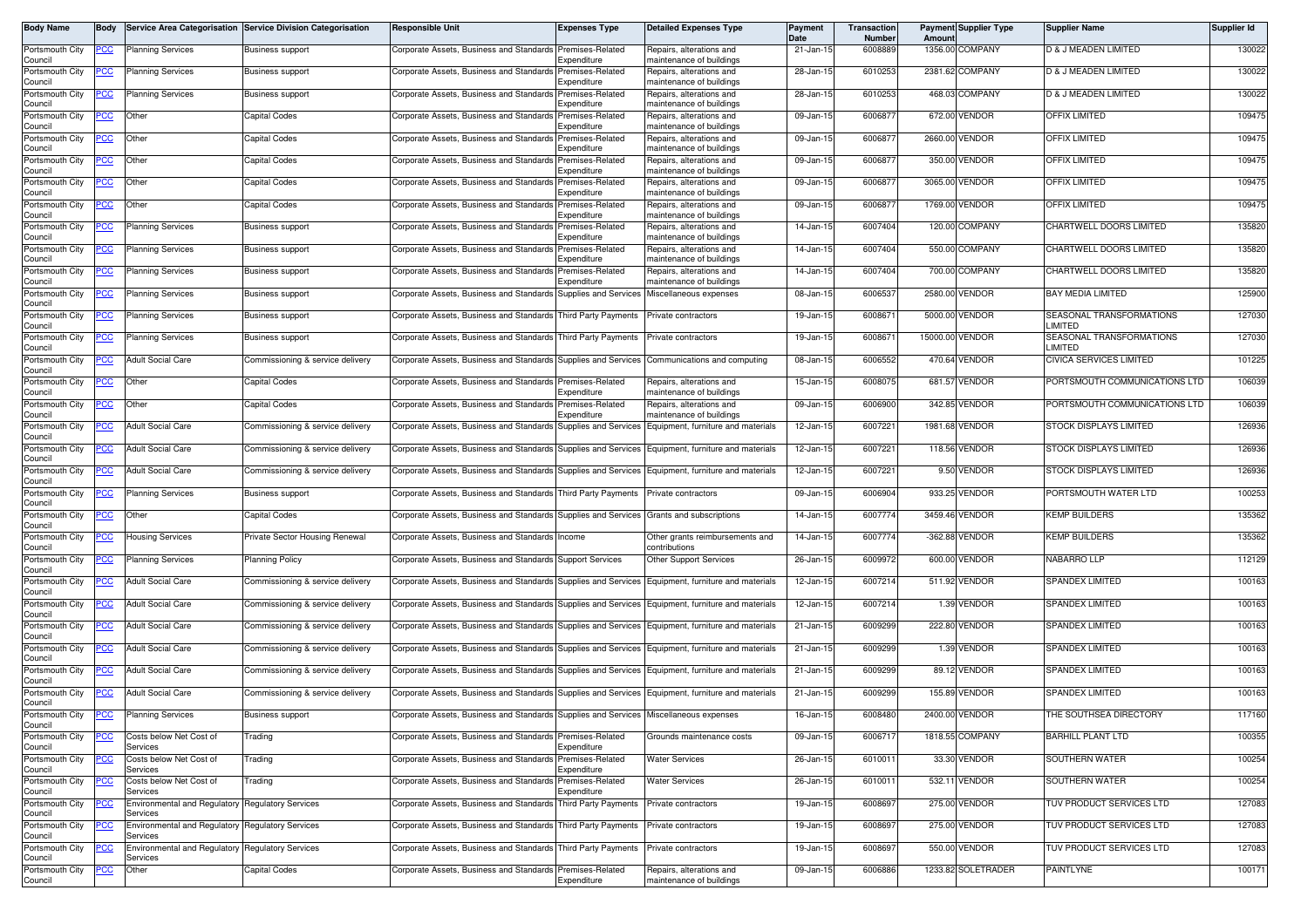| Body Name                  | Body       |                                      | Service Area Categorisation Service Division Categorisation | <b>Responsible Unit</b>                                                                           | <b>Expenses Type</b>                  | <b>Detailed Expenses Type</b>                        | Payment<br><b>Date</b> | Transaction<br>Number | <b>Payment Supplier Type</b><br>Amoun | <b>Supplier Name</b>                                                  | Supplier Id |
|----------------------------|------------|--------------------------------------|-------------------------------------------------------------|---------------------------------------------------------------------------------------------------|---------------------------------------|------------------------------------------------------|------------------------|-----------------------|---------------------------------------|-----------------------------------------------------------------------|-------------|
| Portsmouth City<br>Council | PCC        | <b>Planning Services</b>             | Business support                                            | Corporate Assets, Business and Standards Supplies and Services                                    |                                       | Miscellaneous expenses                               | 16-Jan-15              | 6008412               | /ENDOR<br>2250.00                     | PROFILE PRODUCTIONS                                                   | 123963      |
| Portsmouth City<br>Council | °СС        | Other                                | Capital Codes                                               | Corporate Assets, Business and Standards Supplies and Services Grants and subscriptions           |                                       |                                                      | 14-Jan-15              | 6007833               | 4446.40<br>COMPANY                    | S J ELECTRICS LIMITED                                                 | 102650      |
| Portsmouth City<br>Council | <u>cc</u>  | <b>Housing Services</b>              | Private Sector Housing Renewal                              | Corporate Assets, Business and Standards                                                          | Income                                | Other grants reimbursements and<br>contributions     | 14-Jan-15              | 6007833               | -397.00 COMPANY                       | S J ELECTRICS LIMITED                                                 | 102650      |
| Portsmouth City<br>Council | PСC        | <b>Housing Services</b>              | <b>Housing Strategy</b>                                     | Corporate Assets, Business and Standards Supplies and Services                                    |                                       | Equipment, furniture and materials                   | 08-Jan-15              | 6006551               | 1029.00 COMPANY                       | CHUBB SYSTEMS LIMITED                                                 | 100363      |
| Portsmouth City<br>Council | <u>cc</u>  | <b>Housing Services</b>              | Housing Strategy                                            | Corporate Assets, Business and Standards                                                          | Supplies and Services                 | Equipment, furniture and materials                   | 14-Jan-15              | 6007407               | 440.00<br>COMPANY                     | CHUBB SYSTEMS LIMITED                                                 | 100363      |
| Portsmouth City<br>Council | PСC        | Housing Services                     | Housing Strategy                                            | Corporate Assets, Business and Standards                                                          | Supplies and Services                 | Equipment, furniture and materials                   | 14-Jan-15              | 6007407               | COMPANY<br>1660.00                    | CHUBB SYSTEMS LIMITED                                                 | 100363      |
| Portsmouth City<br>Council | <u>CC</u>  | <b>Housing Services</b>              | Housing Strategy                                            | Corporate Assets, Business and Standards Supplies and Services                                    |                                       | Equipment, furniture and materials                   | 15-Jan-15              | 6007922               | 1054.00 COMPANY                       | CHUBB SYSTEMS LIMITED                                                 | 100363      |
| Portsmouth City<br>Council | <u>CC</u>  | Other                                | Capital Codes                                               | Corporate Assets, Business and Standards                                                          | Supplies and Services                 | Grants and subscriptions                             | 28-Jan-15              | 301168                | 5126.90<br><b>VENDOR</b>              | Classified as 'personal data' (under the<br>Data Protection Act 1998  | 135795      |
| Portsmouth City<br>Council | сC         | <b>Housing Services</b>              | Private Sector Housing Renewal                              | Corporate Assets, Business and Standards                                                          | Income                                | Other grants reimbursements and<br>contributions     | 28-Jan-15              | 301168                | $-1337.63$<br><b>VENDOR</b>           | Classified as 'personal data' (under the<br>Data Protection Act 1998) | 135795      |
| Portsmouth City<br>Council | PСC        | <b>Planning Services</b>             | Business support                                            | Corporate Assets, Business and Standards                                                          | Premises-Related<br><i>xpenditure</i> | Repairs, alterations and<br>maintenance of buildings | 08-Jan-15              | 6006550               | 5274.40 VENDOR                        | CHRISTIE INTRUDER ALARMS LIMITED<br>(CIA)                             | 100068      |
| Portsmouth City<br>Council | cс         | <b>Planning Services</b>             | <b>Planning Policy</b>                                      | Corporate Assets, Business and Standards                                                          | Supplies and Services                 | Services                                             | 21-Jan-15              | 6008893               | <b>/ENDOR</b><br>7048.10              | DTZ DEBENHAM TIE LEUNG                                                | 106150      |
| Portsmouth City<br>Council | PСC        | Other                                | Capital Codes                                               | Corporate Assets, Business and Standards Supplies and Services                                    |                                       | Grants and subscriptions                             | 06-Jan-15              | 6006010               | 6567.96 VENDOR                        | <b>KEMP BUILDERS</b>                                                  | 135362      |
| Portsmouth City<br>Council | PСC        | Other                                | Capital Codes                                               | Corporate Assets, Business and Standards Supplies and Services                                    |                                       | Grants and subscriptions                             | 06-Jan-15              | 6006010               | 492.40 VENDOR                         | <b>KEMP BUILDERS</b>                                                  | 135362      |
| Portsmouth City<br>Council | 'CC        | <b>Housing Services</b>              | Private Sector Housing Renewal                              | Corporate Assets, Business and Standards Income                                                   |                                       | Other grants reimbursements and<br>contributions     | 06-Jan-15              | 6006010               | <b>VENDOR</b><br>$-120.00$            | <b>KEMP BUILDERS</b>                                                  | 135362      |
| Portsmouth City<br>Council | ပင         | <b>Housing Services</b>              | Private Sector Housing Renewal                              | Corporate Assets, Business and Standards                                                          | Income                                | Other grants reimbursements and<br>contributions     | 06-Jan-15              | 6006010               | -775.30 VENDOR                        | <b>KEMP BUILDERS</b>                                                  | 135362      |
| Portsmouth City<br>Council | 'CC        | Children's and Education<br>Services | Other Education and Community<br>Budget                     | Corporate Assets, Business and Standards Premises-Related                                         | Expenditure                           | Cleaning and domestic supplies                       | 09-Jan-15              | 6006959               | 58.64 VENDOR                          | <b>SITA UK LTD</b>                                                    | 102673      |
| Portsmouth City<br>Council |            | Children's and Education<br>Services | Other Education and Community<br>Budget                     | Corporate Assets, Business and Standards                                                          | Premises-Related<br>Expenditure       | Cleaning and domestic supplies                       | 09-Jan-15              | 6006959               | 27.49<br><b>VENDOR</b>                | SITA UK LTD                                                           | 102673      |
| Portsmouth City<br>Council |            | Costs below Net Cost of<br>Services  | Trading                                                     | Corporate Assets, Business and Standards                                                          | Premises-Related<br>Expenditure       | Cleaning and domestic supplies                       | 07-Jan-15              | 6006494               | 57.38 VENDOR                          | <b>SITA UK LTD</b>                                                    | 102673      |
| Portsmouth City<br>Council | 'CC        | <b>Planning Services</b>             | <b>Business support</b>                                     | Corporate Assets, Business and Standards                                                          | Premises-Related<br>Expenditure       | Cleaning and domestic supplies                       | 07-Jan-15              | 6006494               | 1758.33<br>/ENDOR                     | SITA UK LTD                                                           | 102673      |
| Portsmouth City<br>Council | °СС        | <b>Planning Services</b>             | Business support                                            | Corporate Assets, Business and Standards                                                          | Premises-Related<br>Expenditure       | Cleaning and domestic supplies                       | 07-Jan-15              | 6006494               | 219.94 VENDOR                         | SITA UK LTD                                                           | 102673      |
| Portsmouth City<br>Council | cс         | Planning Services                    | Business support                                            | Corporate Assets, Business and Standards                                                          | Premises-Related<br>Expenditure       | Cleaning and domestic supplies                       | 07-Jan-1               | 6006494               | 578.80<br>/ENDOR                      | <b>SITA UK LTD</b>                                                    | 102673      |
| Portsmouth City<br>Council | 'CC        | Children's and Education<br>Services | Other Education and Community<br>Budget                     | Corporate Assets, Business and Standards                                                          | Premises-Related<br>Expenditure       | Repairs, alterations and<br>naintenance of buildings | 14-Jan-15              | 6007423               | 71.42 COMPANY                         | CORRIGENDA LIMITED T/A CHURCHES                                       | 102100      |
| Portsmouth City<br>Council |            | <b>Adult Social Care</b>             | Commissioning & service delivery                            | Corporate Assets, Business and Standards                                                          | Supplies and Services                 | Equipment, furniture and materials                   | 30-Jan-15              | 6011001               | 58.90 VENDOR                          | SCREEN PRINT PROMOTIONS LIMITED                                       | 139901      |
| Portsmouth City<br>Council | cс         | <b>Adult Social Care</b>             | Commissioning & service delivery                            | Corporate Assets, Business and Standards                                                          | Supplies and Services                 | Equipment, furniture and materials                   | 30-Jan-15              | 6011001               | <b>VENDOR</b><br>115.50               | SCREEN PRINT PROMOTIONS LIMITED                                       | 139901      |
| Portsmouth City<br>Council | °СС        | <b>Adult Social Care</b>             | Commissioning & service delivery                            | Corporate Assets, Business and Standards Supplies and Services Equipment, furniture and materials |                                       |                                                      | 30-Jan-15              | 6011001               | 79.20<br><b>VENDOR</b>                | SCREEN PRINT PROMOTIONS LIMITED                                       | 139901      |
| Portsmouth City<br>Council | 'CC        | <b>Adult Social Care</b>             | Commissioning & service delivery                            | Corporate Assets, Business and Standards                                                          | Supplies and Services                 | Equipment, furniture and materials                   | 30-Jan-15              | 6011001               | 74.25 VENDOR                          | SCREEN PRINT PROMOTIONS LIMITED                                       | 139901      |
| Portsmouth City<br>Council | PСC        | <b>Adult Social Care</b>             | Commissioning & service delivery                            | Corporate Assets, Business and Standards                                                          | Supplies and Services                 | Equipment, furniture and materials                   | 30-Jan-15              | 6011001               | <b>VENDOR</b><br>12.75                | SCREEN PRINT PROMOTIONS LIMITED                                       | 139901      |
| Portsmouth City<br>Council |            | <b>Adult Social Care</b>             | Commissioning & service delivery                            | Corporate Assets, Business and Standards                                                          | Supplies and Services                 | Equipment, furniture and materials                   | 30-Jan-15              | 6011001               | 79.05 VENDOR                          | SCREEN PRINT PROMOTIONS LIMITED                                       | 139901      |
| Portsmouth City<br>Council | CС         | <b>Adult Social Care</b>             | Commissioning & service delivery                            | Corporate Assets, Business and Standards                                                          | Supplies and Services                 | Equipment, furniture and materials                   | 30-Jan-15              | 6011001               | 115.50 VENDOR                         | SCREEN PRINT PROMOTIONS LIMITED                                       | 139901      |
| Portsmouth City<br>Council | эсс        | <b>Adult Social Care</b>             | Commissioning & service delivery                            | Corporate Assets, Business and Standards Supplies and Services Equipment, furniture and materials |                                       |                                                      | 30-Jan-15              | 6011001               | 82.50<br><b>VENDOR</b>                | SCREEN PRINT PROMOTIONS LIMITED                                       | 139901      |
| Portsmouth City<br>Council | <b>PCC</b> | <b>Adult Social Care</b>             | Commissioning & service delivery                            | Corporate Assets, Business and Standards Supplies and Services Equipment, furniture and materials |                                       |                                                      | 30-Jan-15              | 6011001               | 67.50 VENDOR                          | SCREEN PRINT PROMOTIONS LIMITED                                       | 139901      |
| Portsmouth City<br>Council | °СС        | <b>Adult Social Care</b>             | Commissioning & service delivery                            | Corporate Assets, Business and Standards Supplies and Services Equipment, furniture and materials |                                       |                                                      | 30-Jan-15              | 6011001               | 40.50 VENDOR                          | SCREEN PRINT PROMOTIONS LIMITED                                       | 139901      |
| Portsmouth City<br>Council | PCC        | <b>Adult Social Care</b>             | Commissioning & service delivery                            | Corporate Assets, Business and Standards Supplies and Services Equipment, furniture and materials |                                       |                                                      | 30-Jan-15              | 6011001               | 244.90 VENDOR                         | SCREEN PRINT PROMOTIONS LIMITED                                       | 139901      |
| Portsmouth City<br>Council | cс         | <b>Adult Social Care</b>             | Commissioning & service delivery                            | Corporate Assets, Business and Standards Supplies and Services Equipment, furniture and materials |                                       |                                                      | 30-Jan-15              | 6011001               | 254.10 VENDOR                         | <b>SCREEN PRINT PROMOTIONS LIMITED</b>                                | 139901      |
| Portsmouth City<br>Council | PCC        | <b>Adult Social Care</b>             | Commissioning & service delivery                            | Corporate Assets, Business and Standards Supplies and Services Equipment, furniture and materials |                                       |                                                      | 30-Jan-15              | 6011001               | 168.30 VENDOR                         | SCREEN PRINT PROMOTIONS LIMITED                                       | 139901      |
| Portsmouth City<br>Council | PCC        | <b>Adult Social Care</b>             | Commissioning & service delivery                            | Corporate Assets, Business and Standards Supplies and Services Equipment, furniture and materials |                                       |                                                      | 30-Jan-15              | 6011001               | 136.35 VENDOR                         | SCREEN PRINT PROMOTIONS LIMITED                                       | 139901      |
| Portsmouth City<br>Council | °СС        | <b>Adult Social Care</b>             | Commissioning & service delivery                            | Corporate Assets, Business and Standards Supplies and Services Equipment, furniture and materials |                                       |                                                      | 30-Jan-15              | 6011001               | 81.75 VENDOR                          | SCREEN PRINT PROMOTIONS LIMITED                                       | 139901      |
| Portsmouth City<br>Council | <u>CC</u>  | <b>Planning Services</b>             | <b>Business support</b>                                     | Corporate Assets, Business and Standards Premises-Related                                         | Expenditure                           | Repairs, alterations and<br>maintenance of buildings | 16-Jan-15              | 6008503               | 600.00 SOLETRADER                     | WILKINSON ELECTRICAL<br>CONTRACTORS                                   | 133464      |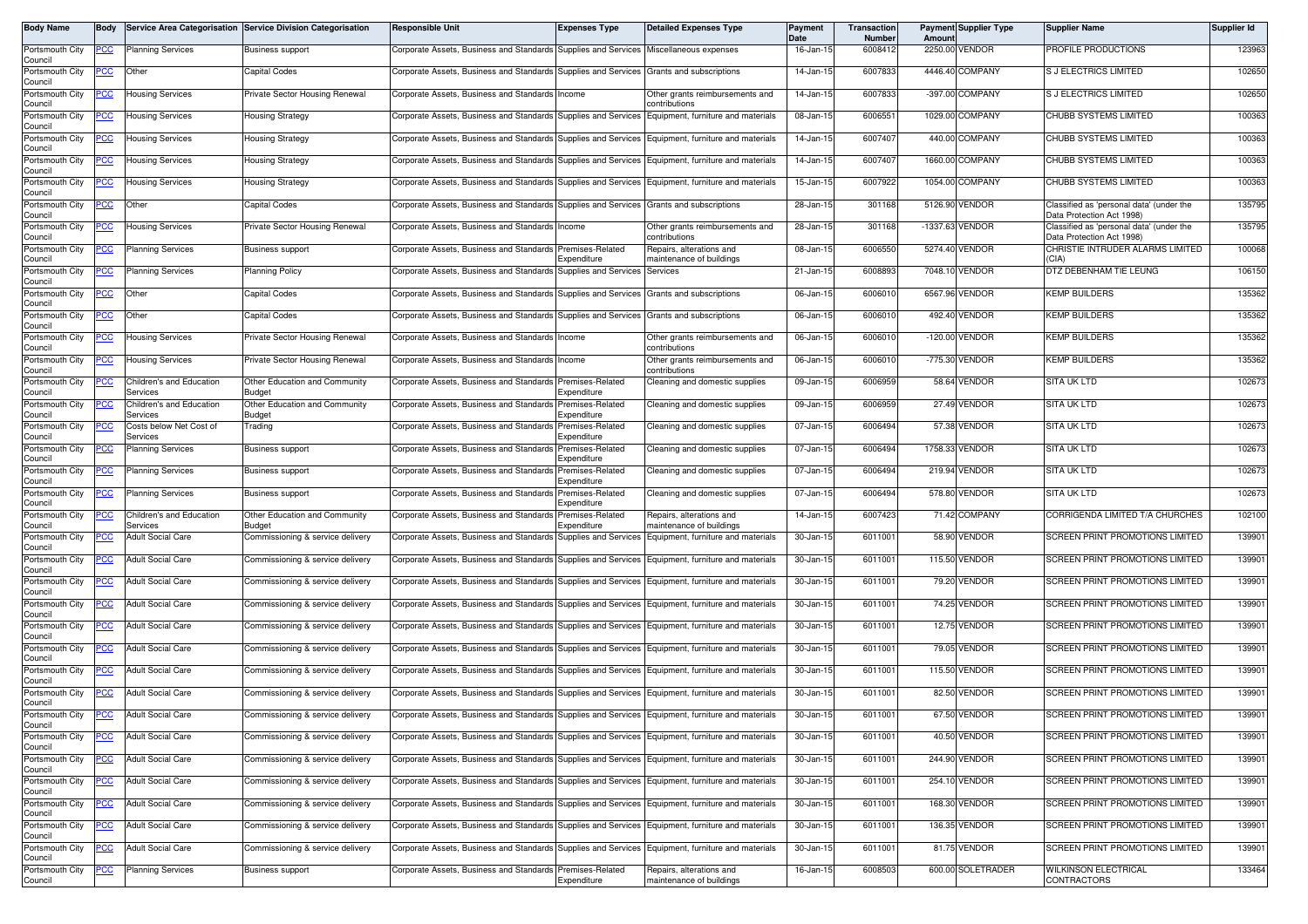| Body Name                  | <b>Bodv</b> |                                                                     | Service Area Categorisation Service Division Categorisation | <b>Responsible Unit</b>                                                                             | <b>Expenses Type</b>                     | <b>Detailed Expenses Type</b>                            | Payment<br>Date | Transaction<br>Number | Amoun  | <b>Payment Supplier Type</b>           | <b>Supplier Name</b>                                     | <b>Supplier Id</b> |
|----------------------------|-------------|---------------------------------------------------------------------|-------------------------------------------------------------|-----------------------------------------------------------------------------------------------------|------------------------------------------|----------------------------------------------------------|-----------------|-----------------------|--------|----------------------------------------|----------------------------------------------------------|--------------------|
| Portsmouth City<br>Council | <u>PCC</u>  | <b>Planning Services</b>                                            | <b>Business support</b>                                     | Corporate Assets, Business and Standards                                                            | Premises-Related<br>.<br>xpenditure      | Repairs, alterations and<br>naintenance of buildings     | 16-Jan-15       | 6008503               |        | 500.00 SOLETRADER                      | <b>WILKINSON ELECTRICAL</b><br>CONTRACTORS               | 133464             |
| Portsmouth City<br>Council | PСC         | <b>Planning Services</b>                                            | <b>Business support</b>                                     | Corporate Assets, Business and Standards                                                            | Premises-Related<br>Expenditure          | Repairs, alterations and<br>naintenance of buildings     | 16-Jan-15       | 6008503               |        | 700.00 SOLETRADER                      | <b>WILKINSON ELECTRICAL</b><br>CONTRACTORS               | 133464             |
| Portsmouth City            | <u>'CC</u>  | <b>Planning Services</b>                                            | <b>Business support</b>                                     | Corporate Assets, Business and Standards                                                            | Premises-Related                         | Repairs, alterations and                                 | 16-Jan-15       | 6008503               |        | 380.00 SOLETRADER                      | <b>WILKINSON ELECTRICAL</b>                              | 133464             |
| Council<br>Portsmouth City | <u>PCC</u>  | <b>Planning Services</b>                                            | <b>Business support</b>                                     | Corporate Assets, Business and Standards                                                            | Expenditure<br>Premises-Related          | maintenance of buildings<br>Repairs, alterations and     | 16-Jan-15       | 6008503               |        | 170.00 SOLETRADER                      | CONTRACTORS<br><b>WILKINSON ELECTRICAL</b>               | 133464             |
| Council<br>Portsmouth City | <u>PCC</u>  | Other                                                               | Capital Codes                                               | Corporate Assets, Business and Standards                                                            | .<br>xpenditure<br>Supplies and Services | naintenance of buildings<br>Grants and subscriptions     | 07-Jan-1        | 6006444               |        | 3072.16 VENDOR                         | CONTRACTORS<br><b>KEMP BUILDERS</b>                      | 135362             |
| Council<br>Portsmouth City | PCC         | <b>Housing Services</b>                                             | Private Sector Housing Renewal                              | Corporate Assets, Business and Standards                                                            | Income                                   | Other grants reimbursements and                          | 07-Jan-15       | 6006444               |        | -274.30 VENDOR                         | <b>KEMP BUILDERS</b>                                     | 135362             |
| Council<br>Portsmouth City |             | Environmental and Regulatory Regulatory Services                    |                                                             | Corporate Assets, Business and Standards Third Party Payments                                       |                                          | contributions<br>Other agencies                          | 13-Jan-15       | 6007307               |        | 111.00 OTHER LOCAL                     | HAMPSHIRE COUNTY COUNCIL                                 | 100030             |
| Council<br>Portsmouth City | ∍сс         | Services<br><b>Environmental and Regulatory</b>                     | <b>Regulatory Services</b>                                  | Corporate Assets, Business and Standards Third Party Payments                                       |                                          | Other agencies                                           | 13-Jan-15       | 6007307               |        | AUTHORITY<br>359.00 OTHER LOCAL        | HAMPSHIRE COUNTY COUNCIL                                 | 100030             |
| Council<br>Portsmouth City |             | Services<br>Environmental and Regulatory Regulatory Services        |                                                             | Corporate Assets, Business and Standards Third Party Payments                                       |                                          | Other agencies                                           | 28-Jan-15       | 6010589               |        | AUTHORITY<br>113.00 OTHER LOCAL        | HAMPSHIRE COUNTY COUNCIL                                 | 100030             |
| Council<br>Portsmouth City |             | Services<br><b>Environmental and Regulatory</b>                     | Regulatory Services                                         | Corporate Assets, Business and Standards Third Party Payments                                       |                                          | Other agencies                                           | 13-Jan-15       | 600730                |        | AUTHORITY<br>255.75 OTHER LOCAL        | HAMPSHIRE COUNTY COUNCIL                                 | 100030             |
| Council<br>Portsmouth City | cс          | Services<br><b>Environmental and Regulatory</b>                     | <b>Regulatory Services</b>                                  | Corporate Assets, Business and Standards Third Party Payments                                       |                                          | Other agencies                                           | 13-Jan-15       | 6007307               |        | <b>AUTHORITY</b><br>250.00 OTHER LOCAL | HAMPSHIRE COUNTY COUNCIL                                 | 100030             |
| Council<br>Portsmouth City | 'CC         | Services<br>Environmental and Regulatory Regulatory Services        |                                                             | Corporate Assets, Business and Standards Third Party Payments                                       |                                          | Other agencies                                           | 13-Jan-15       | 6007307               |        | AUTHORITY<br>180.00 OTHER LOCAL        | HAMPSHIRE COUNTY COUNCIL                                 | 100030             |
| Council<br>Portsmouth City | <u>CC </u>  | Services<br><b>Central Services</b>                                 | <b>Coroners' Court Services</b>                             | Corporate Assets, Business and Standards                                                            | <b>Transfer Payments</b>                 | Other                                                    | 07-Jan-15       | 6006430               |        | AUTHORITY<br>182520.32 OTHER LOCAL     | HAMPSHIRE COUNTY COUNCIL                                 | 100030             |
| Council<br>Portsmouth City | <u>CC </u>  | Planning Services                                                   | <b>Business support</b>                                     | Corporate Assets, Business and Standards                                                            | Premises-Related                         | Repairs, alterations and                                 | 15-Jan-15       | 6007931               |        | AUTHORITY<br>67.31 COMPANY             | <b>COMPREHENSIVE ELEVATOR</b>                            | 134354             |
| Council<br>Portsmouth City | ပင          | Costs below Net Cost of                                             | Frading                                                     | Corporate Assets, Business and Standards                                                            | Expenditure<br>Premises-Related          | naintenance of buildings<br>Repairs, alterations and     | 15-Jan-15       | 6007931               |        | 59.23 COMPANY                          | <b>SERVICES LIMITED</b><br><b>COMPREHENSIVE ELEVATOR</b> | 134354             |
| Council<br>Portsmouth City |             | Services<br>Costs below Net Cost of                                 | rading                                                      | Corporate Assets, Business and Standards                                                            | Expenditure<br>remises-Related           | maintenance of buildings<br>Repairs, alterations and     | 15-Jan-1!       | 6007931               |        | 59.23 COMPANY                          | <b>SERVICES LIMITED</b><br>COMPREHENSIVE ELEVATOR        | 134354             |
| Council                    |             | Services                                                            |                                                             |                                                                                                     | Expenditure                              | naintenance of buildings                                 |                 |                       |        |                                        | <b>SERVICES LIMITED</b>                                  |                    |
| Portsmouth City<br>Council |             | Other                                                               | Capital Codes                                               | Corporate Assets, Business and Standards                                                            | remises-Related<br>xpenditure            | Repairs, alterations and<br>naintenance of buildings     | $23 - Jan-15$   | 6009757               |        | 1395.99 COMPANY                        | SSE CONTRACTING LTD                                      | 101806             |
| Portsmouth City<br>Council | <u>'CC</u>  | <b>Planning Services</b>                                            | <b>Business support</b>                                     | Corporate Assets, Business and Standards                                                            | <b>Supplies and Services</b>             | Miscellaneous expenses                                   | 09-Jan-15       | 6006951               |        | 3500.00 VENDOR                         | <b>SELSTAR FIREWORKS LTD</b>                             | 109115             |
| Portsmouth City<br>Council | <u>cc</u>   | <b>Housing Services</b>                                             | Private Sector Housing Renewal                              | Corporate Assets, Business and Standards                                                            | Supplies and Services                    | Grants and subscriptions                                 | 14-Jan-15       | 6007782               | 164.00 | COMPANY                                | LIFTECH SYSTEMS (SE) LIMITED                             | 116761             |
| Portsmouth City<br>Council | <u>'CC</u>  | Other                                                               | Capital Codes                                               | Corporate Assets, Business and Standards                                                            | Supplies and Services                    | Grants and subscriptions                                 | 14-Jan-15       | 6007782               |        | 1334.56 COMPANY                        | LIFTECH SYSTEMS (SE) LIMITED                             | 116761             |
| Portsmouth City<br>Council | <u>PCC</u>  | <b>Housing Services</b>                                             | Private Sector Housing Renewal                              | Corporate Assets, Business and Standards                                                            | Income                                   | Other grants reimbursements and<br>contributions         | 14-Jan-15       | 6007782               |        | -133.80 COMPANY                        | LIFTECH SYSTEMS (SE) LIMITED                             | 116761             |
| Portsmouth City<br>Council | сc          | Other                                                               | Capital Codes                                               | Corporate Assets, Business and Standards                                                            | Supplies and Services                    | Grants and subscriptions                                 | 07-Jan-15       | 6006453               |        | 1545.60 PARTNERSHIP                    | MAPLECROWN BUILDING SERVICES                             | 120855             |
| Portsmouth City<br>Council | сc          | <b>Housing Services</b>                                             | Private Sector Housing Renewal                              | Corporate Assets, Business and Standards                                                            | Income                                   | Other grants reimbursements and<br>contributions         | 07-Jan-15       | 6006453               |        | -138.00 PARTNERSHIP                    | MAPLECROWN BUILDING SERVICES                             | 120855             |
| Portsmouth City<br>Council | 'СС         | <b>Adult Social Care</b>                                            | Commissioning & service delivery                            | Corporate Assets, Business and Standards                                                            | Supplies and Services                    | Equipment, furniture and materials                       | 16-Jan-15       | 6008149               |        | 30.00 VENDOR                           | <b>AUDIO MOULDINGS</b>                                   | 103633             |
| Portsmouth City<br>Council | PСC         | <b>Adult Social Care</b>                                            | Commissioning & service delivery                            | Corporate Assets, Business and Standards Supplies and Services   Equipment, furniture and materials |                                          |                                                          | 16-Jan-15       | 6008149               |        | 700.00 VENDOR                          | <b>AUDIO MOULDINGS</b>                                   | 103633             |
| Portsmouth City<br>Council | <u>CC </u>  | <b>Adult Social Care</b>                                            | Commissioning & service delivery                            | Corporate Assets, Business and Standards                                                            |                                          | Supplies and Services Equipment, furniture and materials | 30-Jan-1        | 6010844               |        | 700.00 VENDOR                          | AUDIO MOULDINGS                                          | 103633             |
| Portsmouth City<br>Council | <u>PCC</u>  | <b>Planning Services</b>                                            | <b>Business support</b>                                     | Corporate Assets, Business and Standards Third Party Payments                                       |                                          | Private contractors                                      | 21-Jan-15       | 6009259               |        | 43.00 VENDOR                           | OAKPARK SECURITY SYSTEMS LTD                             | 101568             |
| Portsmouth City<br>Council | <u>'CC</u>  | <b>Planning Services</b>                                            | <b>Business support</b>                                     | Corporate Assets, Business and Standards Third Party Payments                                       |                                          | Private contractors                                      | 21-Jan-15       | 6009259               |        | 213.75 VENDOR                          | OAKPARK SECURITY SYSTEMS LTD                             | 101568             |
| Portsmouth City<br>Council | <u>PCC</u>  | <b>Planning Services</b>                                            | <b>Business support</b>                                     | Corporate Assets, Business and Standards Third Party Payments                                       |                                          | Private contractors                                      | 21-Jan-15       | 6009259               |        | 213.75 VENDOR                          | OAKPARK SECURITY SYSTEMS LTD                             | 101568             |
| Portsmouth City<br>Council |             | <b>Environmental and Regulatory Regulatory Services</b><br>Services |                                                             | Corporate Assets, Business and Standards Third Party Payments                                       |                                          | Private contractors                                      | 13-Jan-1!       | 6007332               |        | 451.20 VENDOR                          | PUBLIC HEALTH ENGLAND                                    | 138098             |
| Portsmouth City<br>Council | <b>PCC</b>  | Environmental and Regulatory Regulatory Services<br>Services        |                                                             | Corporate Assets, Business and Standards Third Party Payments Private contractors                   |                                          |                                                          | 13-Jan-15       | 6007332               |        | 827.20 VENDOR                          | <b>PUBLIC HEALTH ENGLAND</b>                             | 138098             |
| Portsmouth City<br>Council | ∍сс         | <b>Planning Services</b>                                            | <b>Business support</b>                                     | Corporate Assets, Business and Standards Third Party Payments                                       |                                          | Private contractors                                      | 07-Jan-15       | 6006516               |        | 50.00 COMPANY                          | VIRGIN MEDIA LIMITED                                     | 100224             |
| Portsmouth City<br>Council | 'CC         | <b>Housing Services</b>                                             | Private Sector Housing Renewal                              | Corporate Assets, Business and Standards Supplies and Services Grants and subscriptions             |                                          |                                                          | 07-Jan-15       | 6006444               |        | 102.68 VENDOR                          | <b>KEMP BUILDERS</b>                                     | 135362             |
| Portsmouth City<br>Council | <u>PCC</u>  | Other                                                               | Capital Codes                                               | Corporate Assets, Business and Standards Supplies and Services Grants and subscriptions             |                                          |                                                          | 07-Jan-15       | 6006444               |        | 4000.00 VENDOR                         | <b>KEMP BUILDERS</b>                                     | 135362             |
| Portsmouth City<br>Council |             | <b>Housing Services</b>                                             | Private Sector Housing Renewal                              | Corporate Assets, Business and Standards Income                                                     |                                          | Other grants reimbursements and<br>contributions         | 07-Jan-15       | 6006444               |        | -120.00 VENDOR                         | <b>KEMP BUILDERS</b>                                     | 135362             |
| Portsmouth City<br>Council | сc          | <b>Housing Services</b>                                             | Private Sector Housing Renewal                              | Corporate Assets, Business and Standards Income                                                     |                                          | Other grants reimbursements and<br>contributions         | 07-Jan-15       | 6006444               |        | -299.90 VENDOR                         | <b>KEMP BUILDERS</b>                                     | 135362             |
| Portsmouth City<br>Council | <u>cc</u>   | <b>Adult Social Care</b>                                            | Commissioning & service delivery                            | Corporate Assets, Business and Standards                                                            | Premises-Related<br>Expenditure          | <b>Water Services</b>                                    | 28-Jan-15       | 6010648               |        | 75.57 VENDOR                           | SOUTHERN WATER                                           | 100254             |
| Portsmouth City<br>Council | <u>PCC</u>  | <b>Adult Social Care</b>                                            | Commissioning & service delivery                            | Corporate Assets, Business and Standards                                                            | Supplies and Services                    | Printing, stationery and general<br>office expenses      | 09-Jan-15       | 6006985               |        | 5.40 VENDOR                            | SUPPLIES TEAM LIMITED                                    | 103101             |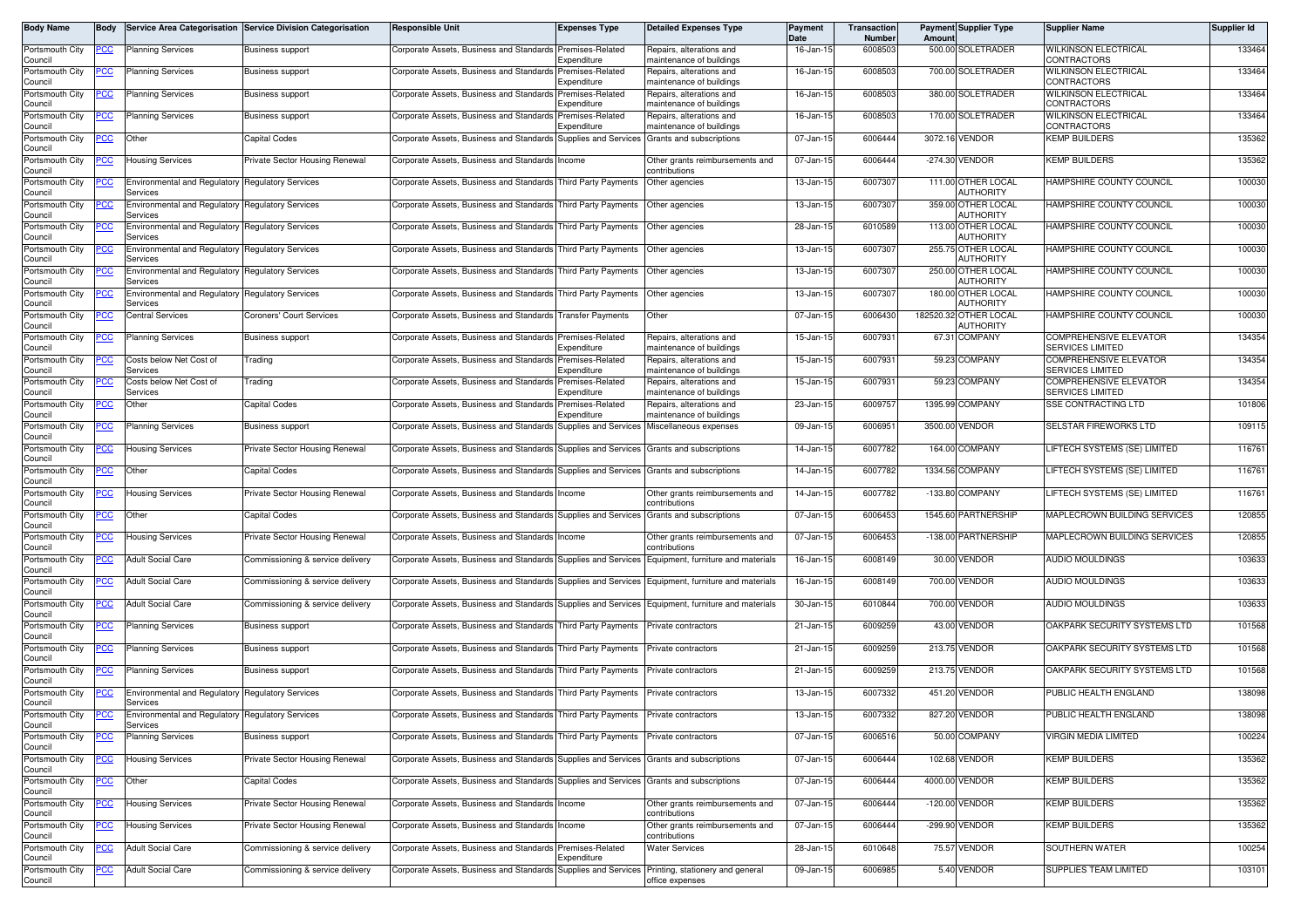| Body Name                  | Body       |                                                 | Service Area Categorisation Service Division Categorisation | <b>Responsible Unit</b>                                                                     | <b>Expenses Type</b>            | <b>Detailed Expenses Type</b>                        | Payment<br><b>Date</b> | Transaction<br>Number | Amoun       | <b>Payment Supplier Type</b>     | <b>Supplier Name</b>                 | Supplier Id |
|----------------------------|------------|-------------------------------------------------|-------------------------------------------------------------|---------------------------------------------------------------------------------------------|---------------------------------|------------------------------------------------------|------------------------|-----------------------|-------------|----------------------------------|--------------------------------------|-------------|
| Portsmouth City<br>Council | PCC        | <b>Adult Social Care</b>                        | Commissioning & service delivery                            | Corporate Assets, Business and Standards Supplies and Services                              |                                 | Printing, stationery and general<br>office expenses  | 09-Jan-15              | 6006985               |             | 0.72 VENDOR                      | SUPPLIES TEAM LIMITED                | 103101      |
| Portsmouth City<br>Council | сc         | <b>Adult Social Care</b>                        | Commissioning & service delivery                            | Corporate Assets, Business and Standards                                                    | Supplies and Services           | Printing, stationery and general<br>office expenses  | 09-Jan-15              | 600698                |             | 96.13 VENDOR                     | <b>SUPPLIES TEAM LIMITED</b>         | 103101      |
| Portsmouth City<br>Council | <u>'CC</u> | <b>Adult Social Care</b>                        | Commissioning & service delivery                            | Corporate Assets, Business and Standards                                                    | Supplies and Services           | Printing, stationery and general<br>office expenses  | 09-Jan-15              | 600698                |             | 130.70 VENDOR                    | <b>SUPPLIES TEAM LIMITED</b>         | 103101      |
| Portsmouth City<br>Council | °СС        | <b>Adult Social Care</b>                        | Commissioning & service delivery                            | Corporate Assets, Business and Standards Supplies and Services                              |                                 | Printing, stationery and general<br>office expenses  | 09-Jan-15              | 6006985               |             | 7.22 VENDOR                      | SUPPLIES TEAM LIMITED                | 103101      |
| Portsmouth City<br>Council | <u>cc</u>  | <b>Adult Social Care</b>                        | Commissioning & service delivery                            | Corporate Assets, Business and Standards                                                    | Supplies and Services           | Printing, stationery and general<br>office expenses  | 09-Jan-15              | 6006985               |             | 5.34 VENDOR                      | SUPPLIES TEAM LIMITED                | 103101      |
| Portsmouth City<br>Council | ∍сс        | <b>Adult Social Care</b>                        | Commissioning & service delivery                            | Corporate Assets, Business and Standards                                                    | Supplies and Services           | Printing, stationery and general<br>office expenses  | 09-Jan-15              | 6006985               | 138.96      | <b>/ENDOR</b>                    | SUPPLIES TEAM LIMITED                | 103101      |
| Portsmouth City<br>Council | <u>cc</u>  | <b>Adult Social Care</b>                        | Commissioning & service delivery                            | Corporate Assets, Business and Standards                                                    | Supplies and Services           | Printing, stationery and general<br>office expenses  | 09-Jan-15              | 6006985               |             | 197.56 VENDOR                    | SUPPLIES TEAM LIMITED                | 103101      |
| Portsmouth City<br>Council | <u>cc</u>  | <b>Adult Social Care</b>                        | Commissioning & service delivery                            | Corporate Assets, Business and Standards                                                    | Supplies and Services           | Printing, stationery and general<br>office expenses  | 09-Jan-15              | 6006985               |             | 197.56 VENDOR                    | SUPPLIES TEAM LIMITED                | 103101      |
| Portsmouth City<br>Council | <u>CC</u>  | <b>Adult Social Care</b>                        | Commissioning & service delivery                            | Corporate Assets, Business and Standards                                                    | Supplies and Services           | Printing, stationery and general<br>office expenses  | 09-Jan-15              | 6006985               |             | 197.56 VENDOR                    | SUPPLIES TEAM LIMITED                | 103101      |
| Portsmouth City<br>Council | PСC        | <b>Adult Social Care</b>                        | Commissioning & service delivery                            | Corporate Assets, Business and Standards                                                    | Supplies and Services           | Printing, stationery and general<br>office expenses  | 29-Jan-15              | 601081                |             | 17.51 VENDOR                     | SUPPLIES TEAM LIMITED                | 103101      |
| Portsmouth City<br>Council | cс         | <b>Adult Social Care</b>                        | Commissioning & service delivery                            | Corporate Assets, Business and Standards                                                    | <b>Supplies and Services</b>    | Printing, stationery and general<br>office expenses  | 29-Jan-15              | 601081                |             | 11.88 VENDOR                     | SUPPLIES TEAM LIMITED                | 103101      |
| Portsmouth City<br>Council | PCC        | <b>Adult Social Care</b>                        | Commissioning & service delivery                            | Corporate Assets, Business and Standards Supplies and Services                              |                                 | Printing, stationery and general<br>office expenses  | 29-Jan-15              | 601081                |             | 5.35 VENDOR                      | SUPPLIES TEAM LIMITED                | 103101      |
| Portsmouth City<br>Council | PСC        | <b>Adult Social Care</b>                        | Commissioning & service delivery                            | Corporate Assets, Business and Standards                                                    | <b>Supplies and Services</b>    | Printing, stationery and general<br>office expenses  | 29-Jan-1               | 601081                |             | 8.07 VENDOR                      | <b>SUPPLIES TEAM LIMITED</b>         | 103101      |
| Portsmouth City<br>Council | PСC        | <b>Adult Social Care</b>                        | Commissioning & service delivery                            | Corporate Assets, Business and Standards Supplies and Services                              |                                 | Printing, stationery and general<br>office expenses  | 29-Jan-15              | 601081                |             | 11.91 VENDOR                     | <b>SUPPLIES TEAM LIMITED</b>         | 103101      |
| Portsmouth City<br>Council | PСC        | <b>Adult Social Care</b>                        | Commissioning & service delivery                            | Corporate Assets, Business and Standards                                                    | Supplies and Services           | Printing, stationery and general<br>office expenses  | 29-Jan-15              | 601081                |             | 146.85 VENDOR                    | <b>SUPPLIES TEAM LIMITED</b>         | 103101      |
| Portsmouth City<br>Council | <u>PCC</u> | Other                                           | Capital Codes                                               | Corporate Assets, Business and Standards Supplies and Services                              |                                 | Grants and subscriptions                             | 22-Jan-15              | 600940                |             | 5290.36 SOLETRADER               | <b>KJS PLUMBING</b>                  | 113590      |
| Portsmouth City<br>Council |            | <b>Housing Services</b>                         | Private Sector Housing Renewal                              | Corporate Assets, Business and Standards                                                    | Income                          | Other grants reimbursements and<br>contributions     | 22-Jan-15              | 600940                |             | -675.30 SOLETRADER               | KJS PLUMBING                         | 113590      |
| Portsmouth City<br>Council |            | Other                                           | Capital Codes                                               | Corporate Assets, Business and Standards                                                    | Supplies and Services           | Grants and subscriptions                             | 22-Jan-15              | 6009449               |             | 2273.00 COMPANY                  | STANNAH LIFTS LTD                    | 100696      |
| Portsmouth City<br>Council | <u>'CC</u> | <b>Adult Social Care</b>                        | Commissioning & service delivery                            | Corporate Assets, Business and Standards                                                    | Supplies and Services           | Printing, stationery and general<br>office expenses  | 16-Jan-15              | 6008375               | 800.00      | /ENDOR                           | NEOPOS <sub>1</sub>                  | 102893      |
| Portsmouth City<br>Council | <u>PCC</u> | Other                                           | <b>Capital Codes</b>                                        | Corporate Assets, Business and Standards Supplies and Services                              |                                 | Grants and subscriptions                             | 28-Jan-15              | 6010603               |             | 3813.60 PARTNERSHIP              | MAPLECROWN BUILDING SERVICES         | 120855      |
| Portsmouth City<br>Council | <u>'CC</u> | <b>Housing Services</b>                         | Private Sector Housing Renewal                              | Corporate Assets, Business and Standards                                                    | Income                          | Other grants reimbursements and<br>contributions     | 28-Jan-1               | 6010603               | $-120.00$ F | PARTNERSHIP                      | <b>MAPLECROWN BUILDING SERVICES</b>  | 120855      |
| Portsmouth City<br>Council | <u>PCC</u> | <b>Housing Services</b>                         | Private Sector Housing Renewal                              | Corporate Assets, Business and Standards Income                                             |                                 | Other grants reimbursements and<br>contributions     | 28-Jan-15              | 6010603               |             | -278.00 PARTNERSHIP              | MAPLECROWN BUILDING SERVICES         | 120855      |
| Portsmouth City<br>Council | cс         | Costs below Net Cost of<br>Services             | <b>Trading</b>                                              | Corporate Assets, Business and Standards                                                    | Premises-Related<br>Expenditure | Cleaning and domestic supplies                       | 09-Jan-15              | 6007018               |             | 55.16 COMPANY                    | VEOLIA ES LIMITED                    | 102466      |
| Portsmouth City<br>Council |            | Costs below Net Cost of<br>Services             | rading                                                      | Corporate Assets, Business and Standards                                                    | Premises-Related<br>Expenditure | <b>Water Services</b>                                | 27-Jan-15              | 6010180               |             | 125.39 VENDOR                    | PORTSMOUTH WATER LTD                 | 100253      |
| Portsmouth City<br>Council | CC         | Planning Services                               | <b>Business support</b>                                     | Corporate Assets, Business and Standards                                                    | Premises-Related<br>Expenditure | <b>Water Services</b>                                | 28-Jan-1               | 6010623               |             | 324.40 VENDOR                    | PORTSMOUTH WATER LTD                 | 100253      |
| Portsmouth City<br>Council | сC         | Other                                           | Capital Codes                                               | Corporate Assets, Business and Standards                                                    | Supplies and Services           | Equipment, furniture and materials                   | 06-Jan-15              | 6006012               |             | 538.80 COMPANY                   | <b>LINK LOCKERS LIMITED</b>          | 101444      |
| Portsmouth City<br>Council | <u>CC</u>  | Other                                           | Capital Codes                                               | Corporate Assets, Business and Standards                                                    | Supplies and Services           | Equipment, furniture and materials                   | 09-Jan-15              | 6006850               | 669.00      | COMPANY                          | <b>LINK LOCKERS LIMITED</b>          | 101444      |
| Portsmouth City<br>Council | <u>сс</u>  | Other                                           | Capital Codes                                               | Corporate Assets, Business and Standards                                                    | Supplies and Services           | Equipment, furniture and materials                   | 16-Jan-15              | 6008356               |             | 460.20 COMPANY                   | <b>LINK LOCKERS LIMITED</b>          | 101444      |
| Portsmouth City<br>Council | <u>'CC</u> | <b>Environmental and Regulatory</b><br>Services | <b>Regulatory Services</b>                                  | Corporate Assets, Business and Standards Transport-Related                                  | Expenditure                     | Contract hire and operating leases                   | 28-Jan-15              | 6010210               |             | 7.00 VENDOR                      | ALPHABET(GB) LIMITED                 | 138557      |
| Portsmouth City<br>Council | <u>cc</u>  | <sup>2</sup> lanning Services                   | <b>Business support</b>                                     | Corporate Assets, Business and Standards                                                    | Supplies and Services           | Communications and computing                         | 07-Jan-15              | 6006516               |             | 29.50 COMPANY                    | <b>VIRGIN MEDIA LIMITED</b>          | 100224      |
| Portsmouth City<br>Council | <u>PCC</u> | <b>Planning Services</b>                        | <b>Business support</b>                                     | Corporate Assets, Business and Standards Supplies and Services Communications and computing |                                 |                                                      | 07-Jan-15              | 6006516               |             | 29.50 COMPANY                    | <b>VIRGIN MEDIA LIMITED</b>          | 100224      |
| Portsmouth City<br>Council | <u>CC </u> | <b>Housing Services</b>                         | Housing Strategy                                            | Corporate Assets, Business and Standards Third Party Payments                               |                                 | Private contractors                                  | 14-Jan-15              | 6007847               |             | 6676.80 OTHER LOCAL<br>AUTHORITY | SOUTHAMPTON CITY COUNCIL             | 100422      |
| Portsmouth City<br>Council | PСC        | Other                                           | Capital Codes                                               | Corporate Assets, Business and Standards Premises-Related                                   | Expenditure                     | Repairs, alterations and<br>maintenance of buildings | 08-Jan-15              | 600669                |             | 18468.00 COMPANY                 | WHITESCAPE VENTURES LIMITED          | 136919      |
| Portsmouth City<br>Council | cс         | Other                                           | Capital Codes                                               | Corporate Assets, Business and Standards                                                    | Premises-Related<br>Expenditure | Repairs, alterations and<br>maintenance of buildings | 21-Jan-15              | 6008858               |             | 6138.86 COMPANY                  | CORRIGENDA LIMITED T/A CHURCHES      | 102100      |
| Portsmouth City<br>Council | PCC        | Other                                           | Capital Codes                                               | Corporate Assets, Business and Standards                                                    | Premises-Related<br>Expenditure | Repairs, alterations and<br>maintenance of buildings | 15-Jan-15              | 600805                |             | 6000.00 COMPANY                  | <b>KKA MAINTENANCE LTD</b>           | 135386      |
| Portsmouth City<br>Council | 'CC        | Other                                           | Capital Codes                                               | Corporate Assets, Business and Standards                                                    | Premises-Related<br>Expenditure | Repairs, alterations and<br>maintenance of buildings | 15-Jan-15              | 6008051               |             | 6000.00 COMPANY                  | KKA MAINTENANCE LTD                  | 135386      |
| Portsmouth City<br>Council | <u>PCC</u> | Other                                           | Capital Codes                                               | Corporate Assets, Business and Standards Premises-Related                                   | Expenditure                     | Repairs, alterations and<br>maintenance of buildings | 15-Jan-15              | 6008098               |             | 4489.88 VENDOR                   | SIMER ENVIRONMENTAL SERVICES<br>LTD. | 117627      |
| Portsmouth City<br>Council | <u>'CC</u> | Costs below Net Cost of<br>Services             | Trading                                                     | Corporate Assets, Business and Standards                                                    | Premises-Related<br>Expenditure | Repairs, alterations and<br>maintenance of buildings | 15-Jan-15              | 600805                |             | 3500.00 COMPANY                  | KKA MAINTENANCE LTD                  | 135386      |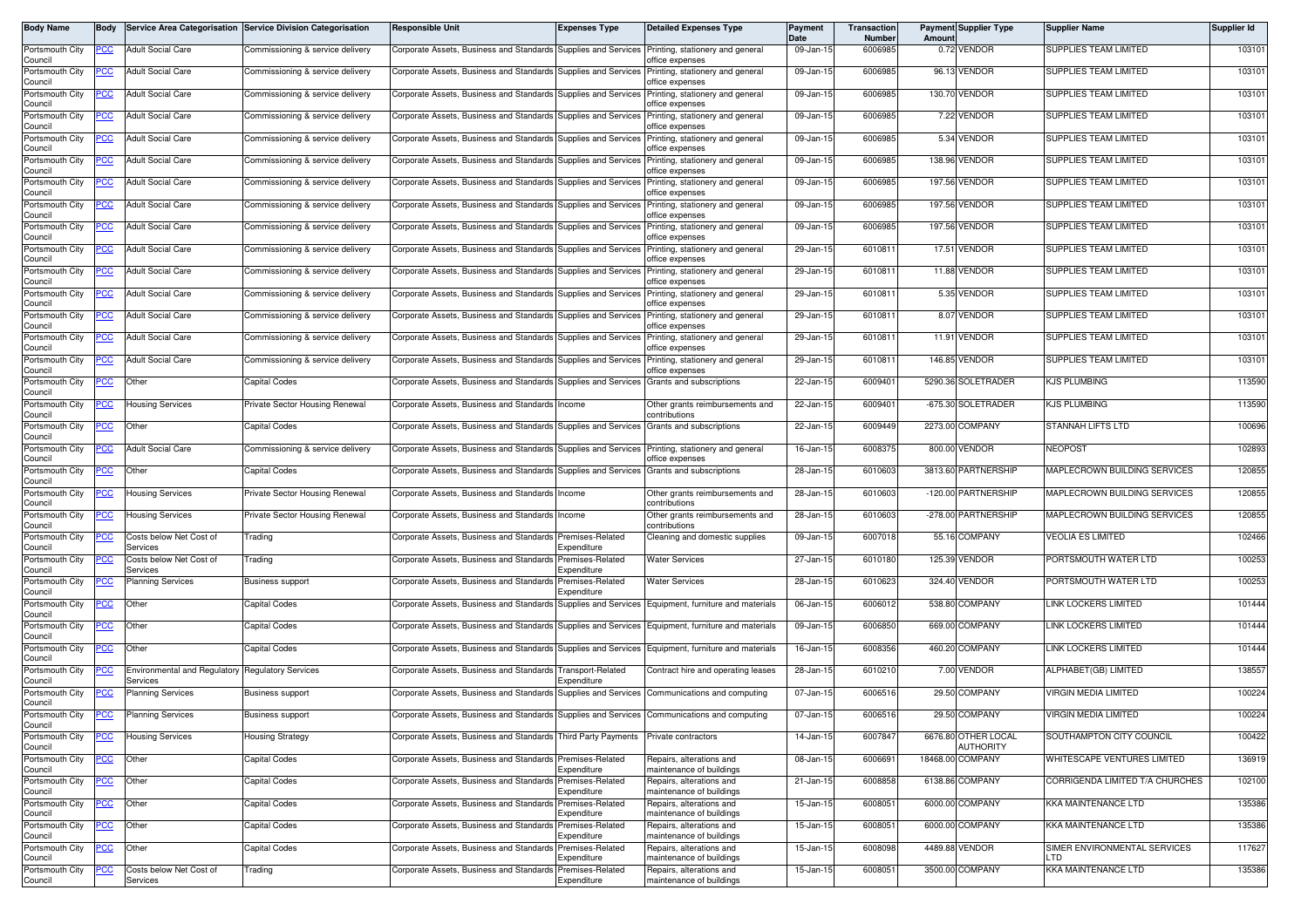| <b>Body Name</b>           | <b>Body</b> |                                      | Service Area Categorisation Service Division Categorisation | <b>Responsible Unit</b>                                       | <b>Expenses Type</b>                           | <b>Detailed Expenses Type</b>                        | Payment<br>Date | Transaction<br>Number | Amoun              | <b>Payment Supplier Type</b> | <b>Supplier Name</b>       | <b>Supplier Id</b> |
|----------------------------|-------------|--------------------------------------|-------------------------------------------------------------|---------------------------------------------------------------|------------------------------------------------|------------------------------------------------------|-----------------|-----------------------|--------------------|------------------------------|----------------------------|--------------------|
| Portsmouth City<br>Council | <u>PCC</u>  | Other                                | Capital Codes                                               | Corporate Assets, Business and Standards Premises-Related     | Expenditure                                    | Repairs, alterations and<br>maintenance of buildings | 30-Jan-15       | 6010918               |                    | 24202.32 COMPANY             | DQM LTD                    | 100735             |
| Portsmouth City<br>Council | <u>PCC</u>  | Children's and Education<br>Services | Other Education and Community<br><b>Budget</b>              | Corporate Assets, Business and Standards                      | Premises-Related<br>Expenditure                | Energy costs                                         | 05-Jan-15       | 6005940               |                    | -172.10 VENDOR               | <b>NPOWER</b>              | 104871             |
| Portsmouth City<br>Council | PCC         | Children's and Education<br>Services | Other Education and Community<br>Budget                     | Corporate Assets, Business and Standards                      | Premises-Related<br>Expenditure                | Energy costs                                         | 05-Jan-15       | 6005940               |                    | -166.64 VENDOR               | <b>NPOWER</b>              | 104871             |
| Portsmouth City<br>Council |             | Children's and Education<br>Services | Other Education and Community<br><b>Budget</b>              | Corporate Assets, Business and Standards                      | Premises-Related<br>Expenditure                | Energy costs                                         | 05-Jan-15       | 6005940               |                    | -175.51 VENDOR               | <b>NPOWER</b>              | 104871             |
| Portsmouth City<br>Council |             | Children's and Education<br>Services | Other Education and Community<br>Budget                     | Corporate Assets, Business and Standards                      | Premises-Related<br>Expenditure                | Energy costs                                         | 05-Jan-15       | 6005940               | $-169.93$          | VENDOR                       | <b>NPOWER</b>              | 104871             |
| Portsmouth City<br>Council | <u>PCC</u>  | Children's and Education<br>Services | Other Education and Community<br><b>Budget</b>              | Corporate Assets, Business and Standards                      | Premises-Related<br>Expenditure                | Energy costs                                         | 05-Jan-15       | 6005940               |                    | 283.64 VENDOR                | <b>NPOWER</b>              | 104871             |
| Portsmouth City<br>Council |             | Children's and Education<br>Services | Other Education and Community<br><b>Budget</b>              | Corporate Assets, Business and Standards                      | Premises-Related<br>Expenditure                | Energy costs                                         | 05-Jan-15       | 6005940               |                    | 274.60 VENDOR                | <b>NPOWER</b>              | 104871             |
| Portsmouth City            | <u>'CC</u>  | Children's and Education             | Other Education and Community                               | Corporate Assets, Business and Standards                      | Premises-Related                               | Energy costs                                         | 05-Jan-15       | 6005940               |                    | 288.08 VENDOR                | <b>NPOWER</b>              | 104871             |
| Council<br>Portsmouth City | PCC         | Services<br>Children's and Education | <b>Budget</b><br>Other Education and Community              | Corporate Assets, Business and Standards                      | Expenditure<br>Premises-Related                | Energy costs                                         | 05-Jan-15       | 6005940               |                    | 278.78 VENDOR                | <b>NPOWER</b>              | 104871             |
| Council<br>Portsmouth City | <u> РСС</u> | Services<br><b>Planning Services</b> | Budget<br><b>Business support</b>                           | Corporate Assets, Business and Standards                      | Expenditure<br>Premises-Related                | <b>Fixtures and fittings</b>                         | 22-Jan-15       | 6009386               |                    | 124.32 COMPANY               | <b>ENSIGN HIGHWAYS LTD</b> | 116063             |
| Council<br>Portsmouth City | PСC         | Costs below Net Cost of<br>Services  | Trading                                                     | Corporate Assets, Business and Standards                      | Expenditure<br>Premises-Related<br>Expenditure | Repairs, alterations and<br>maintenance of buildings | 08-Jan-15       | 6006594               | 357.71             | <b>COMPANY</b>               | <b>ENSIGN HIGHWAYS LTD</b> | 116063             |
| Council<br>Portsmouth City | ∍сс         | Environmental and Regulatory         | <b>Regulatory Services</b>                                  | Corporate Assets, Business and Standards Third Party Payments |                                                | Private contractors                                  | 19-Jan-15       | 6008619               |                    | 2947.38 COMPANY              | <b>ENSIGN HIGHWAYS LTD</b> | 116063             |
| Council<br>Portsmouth City | <u>PCC</u>  | Services<br>Costs below Net Cost of  | Trading                                                     | Corporate Assets, Business and Standards Premises-Related     |                                                | Grounds maintenance costs                            | 08-Jan-15       | 6006594               |                    | 3517.80 COMPANY              | <b>ENSIGN HIGHWAYS LTD</b> | 116063             |
| Council<br>Portsmouth City |             | Services<br>Costs below Net Cost of  | Trading                                                     | Corporate Assets, Business and Standards                      | Expenditure<br>Premises-Related                | Grounds maintenance costs                            | 08-Jan-1        | 6006594               |                    | 333.45 COMPANY               | <b>ENSIGN HIGHWAYS LTD</b> | 116063             |
| Council<br>Portsmouth City | PCC         | Services<br>Costs below Net Cost of  | Trading                                                     | Corporate Assets, Business and Standards Premises-Related     | Expenditure                                    | Grounds maintenance costs                            | 08-Jan-15       | 6006594               |                    | 98.30 COMPANY                | <b>ENSIGN HIGHWAYS LTD</b> | 116063             |
| Council<br>Portsmouth City | PCC         | Services<br>Costs below Net Cost of  | Trading                                                     | Corporate Assets, Business and Standards Premises-Related     | Expenditure                                    | Grounds maintenance costs                            | 08-Jan-15       | 6006594               | 58.13              | COMPANY                      | <b>ENSIGN HIGHWAYS LTD</b> | 116063             |
| Council<br>Portsmouth City |             | Services<br>Costs below Net Cost of  | Trading                                                     | Corporate Assets, Business and Standards                      | Expenditure<br>Premises-Related                | Grounds maintenance costs                            | 08-Jan-15       | 6006594               |                    | 232.52 COMPANY               | <b>ENSIGN HIGHWAYS LTD</b> | 116063             |
| Council<br>Portsmouth City | <u>PCC</u>  | Services<br>Costs below Net Cost of  | Trading                                                     | Corporate Assets, Business and Standards                      | Expenditure<br>Premises-Related                | Grounds maintenance costs                            | 08-Jan-1        | 6006594               |                    | 94.93 COMPANY                | <b>ENSIGN HIGHWAYS LTD</b> | 116063             |
| Council<br>Portsmouth City | <u>PCC</u>  | Services<br>Costs below Net Cost of  | Trading                                                     | Corporate Assets, Business and Standards Premises-Related     | Expenditure                                    | Grounds maintenance costs                            | 08-Jan-15       | 6006594               |                    | 47.75 COMPANY                | <b>ENSIGN HIGHWAYS LTD</b> | 116063             |
| Council<br>Portsmouth City | PСC         | Services<br>Costs below Net Cost of  | Trading                                                     | Corporate Assets, Business and Standards                      | Expenditure<br>Premises-Related                | Grounds maintenance costs                            | 08-Jan-15       | 6006594               | 39.96 <sup>C</sup> | COMPANY                      | <b>ENSIGN HIGHWAYS LTD</b> | 116063             |
| Council<br>Portsmouth City |             | Services<br>Costs below Net Cost of  | Trading                                                     | Corporate Assets, Business and Standards                      | Expenditure<br>Premises-Related                | Grounds maintenance costs                            | 08-Jan-15       | 6006594               |                    | 43.85 COMPANY                | <b>ENSIGN HIGHWAYS LTD</b> | 116063             |
| Council<br>Portsmouth City | <u>PCC</u>  | Services<br>Costs below Net Cost of  | Trading                                                     | Corporate Assets, Business and Standards                      | Expenditure<br>Premises-Related                | Grounds maintenance costs                            | 08-Jan-15       | 6006594               |                    | 146.68 COMPANY               | <b>ENSIGN HIGHWAYS LTD</b> | 116063             |
| Council<br>Portsmouth City | PCC         | Services<br>Costs below Net Cost of  | Trading                                                     | Corporate Assets, Business and Standards                      | Expenditure<br>Premises-Related                | Grounds maintenance costs                            | 08-Jan-15       | 6006594               |                    | 27.43 COMPANY                | <b>ENSIGN HIGHWAYS LTD</b> | 116063             |
| Council<br>Portsmouth City | PCC         | Services<br>Costs below Net Cost of  | Trading                                                     | Corporate Assets, Business and Standards                      | Expenditure<br>Premises-Related                | Grounds maintenance costs                            | 08-Jan-1        | 6006594               |                    | 31.85 COMPANY                | <b>ENSIGN HIGHWAYS LTD</b> | 116063             |
| Council<br>Portsmouth City | <u>CC </u>  | Services<br>Costs below Net Cost of  | Trading                                                     | Corporate Assets, Business and Standards                      | Expenditure<br>Premises-Related                | Grounds maintenance costs                            | 08-Jan-15       | 6006594               |                    | 16.41 COMPANY                | <b>ENSIGN HIGHWAYS LTD</b> | 116063             |
| Council<br>Portsmouth City | <u>PCC</u>  | Services<br>Costs below Net Cost of  | Trading                                                     | Corporate Assets, Business and Standards                      | Expenditure<br>Premises-Related                | Grounds maintenance costs                            | 08-Jan-1        | 6006594               |                    | 12.74 COMPANY                | <b>ENSIGN HIGHWAYS LTD</b> | 116063             |
| Council                    |             | Services                             |                                                             |                                                               | Expenditure                                    |                                                      |                 |                       |                    |                              |                            |                    |
| Portsmouth City<br>Council |             | Costs below Net Cost of<br>Services  | Trading                                                     | Corporate Assets, Business and Standards                      | Premises-Related<br>Expenditure                | Grounds maintenance costs                            | 08-Jan-15       | 6006594               |                    | 90.74 COMPANY                | <b>ENSIGN HIGHWAYS LTD</b> | 116063             |
| Portsmouth City<br>Council |             | Costs below Net Cost of<br>Services  | Trading                                                     | Corporate Assets, Business and Standards                      | Premises-Related<br>Expenditure                | Grounds maintenance costs                            | 08-Jan-15       | 6006594               |                    | 181.52 COMPANY               | <b>ENSIGN HIGHWAYS LTD</b> | 116063             |
| Portsmouth City<br>Council | <u>PCC</u>  | Costs below Net Cost of<br>Services  | Trading                                                     | Corporate Assets, Business and Standards                      | Premises-Related<br>Expenditure                | Grounds maintenance costs                            | 08-Jan-15       | 6006594               |                    | 242.24 COMPANY               | <b>ENSIGN HIGHWAYS LTD</b> | 116063             |
| Portsmouth City<br>Council |             | Costs below Net Cost of<br>Services  | Trading                                                     | Corporate Assets, Business and Standards                      | Premises-Related<br>Expenditure                | Grounds maintenance costs                            | 08-Jan-15       | 6006594               |                    | 53.00 COMPANY                | <b>ENSIGN HIGHWAYS LTD</b> | 116063             |
| Portsmouth City<br>Council | <b>PCC</b>  | Costs below Net Cost of<br>Services  | Trading                                                     | Corporate Assets, Business and Standards Premises-Related     | Expenditure                                    | Grounds maintenance costs                            | 08-Jan-15       | 6006594               |                    | 113.53 COMPANY               | <b>ENSIGN HIGHWAYS LTD</b> | 116063             |
| Portsmouth City<br>Council | <b>PCC</b>  | Costs below Net Cost of<br>Services  | Trading                                                     | Corporate Assets, Business and Standards Premises-Related     | Expenditure                                    | Grounds maintenance costs                            | 08-Jan-15       | 6006594               |                    | 19.98 COMPANY                | <b>ENSIGN HIGHWAYS LTD</b> | 116063             |
| Portsmouth City<br>Council | эсс         | Costs below Net Cost of<br>Services  | Trading                                                     | Corporate Assets, Business and Standards                      | Premises-Related<br>Expenditure                | Grounds maintenance costs                            | 08-Jan-15       | 6006594               |                    | 28.84 COMPANY                | <b>ENSIGN HIGHWAYS LTD</b> | 116063             |
| Portsmouth City<br>Council |             | Costs below Net Cost of<br>Services  | Trading                                                     | Corporate Assets, Business and Standards Premises-Related     | Expenditure                                    | Grounds maintenance costs                            | 08-Jan-15       | 6006594               |                    | 50.93 COMPANY                | <b>ENSIGN HIGHWAYS LTD</b> | 116063             |
| Portsmouth City<br>Council | <u>PCC</u>  | Costs below Net Cost of<br>Services  | Trading                                                     | Corporate Assets, Business and Standards                      | Premises-Related<br>Expenditure                | Grounds maintenance costs                            | 08-Jan-15       | 6006594               |                    | 48.79 COMPANY                | <b>ENSIGN HIGHWAYS LTD</b> | 116063             |
| Portsmouth City<br>Council | PCC         | Costs below Net Cost of<br>Services  | Trading                                                     | Corporate Assets, Business and Standards Premises-Related     | Expenditure                                    | Grounds maintenance costs                            | 08-Jan-15       | 6006594               |                    | 195.14 COMPANY               | <b>ENSIGN HIGHWAYS LTD</b> | 116063             |
| Portsmouth City<br>Council |             | Costs below Net Cost of<br>Services  | Trading                                                     | Corporate Assets, Business and Standards                      | Premises-Related<br>Expenditure                | Grounds maintenance costs                            | 08-Jan-15       | 6006594               |                    | 37.98 COMPANY                | <b>ENSIGN HIGHWAYS LTD</b> | 116063             |
| Portsmouth City<br>Council | <u>PCC</u>  | Costs below Net Cost of<br>Services  | Trading                                                     | Corporate Assets, Business and Standards                      | Premises-Related<br>Expenditure                | Repairs, alterations and<br>maintenance of buildings | 08-Jan-15       | 6006594               |                    | 70.68 COMPANY                | <b>ENSIGN HIGHWAYS LTD</b> | 116063             |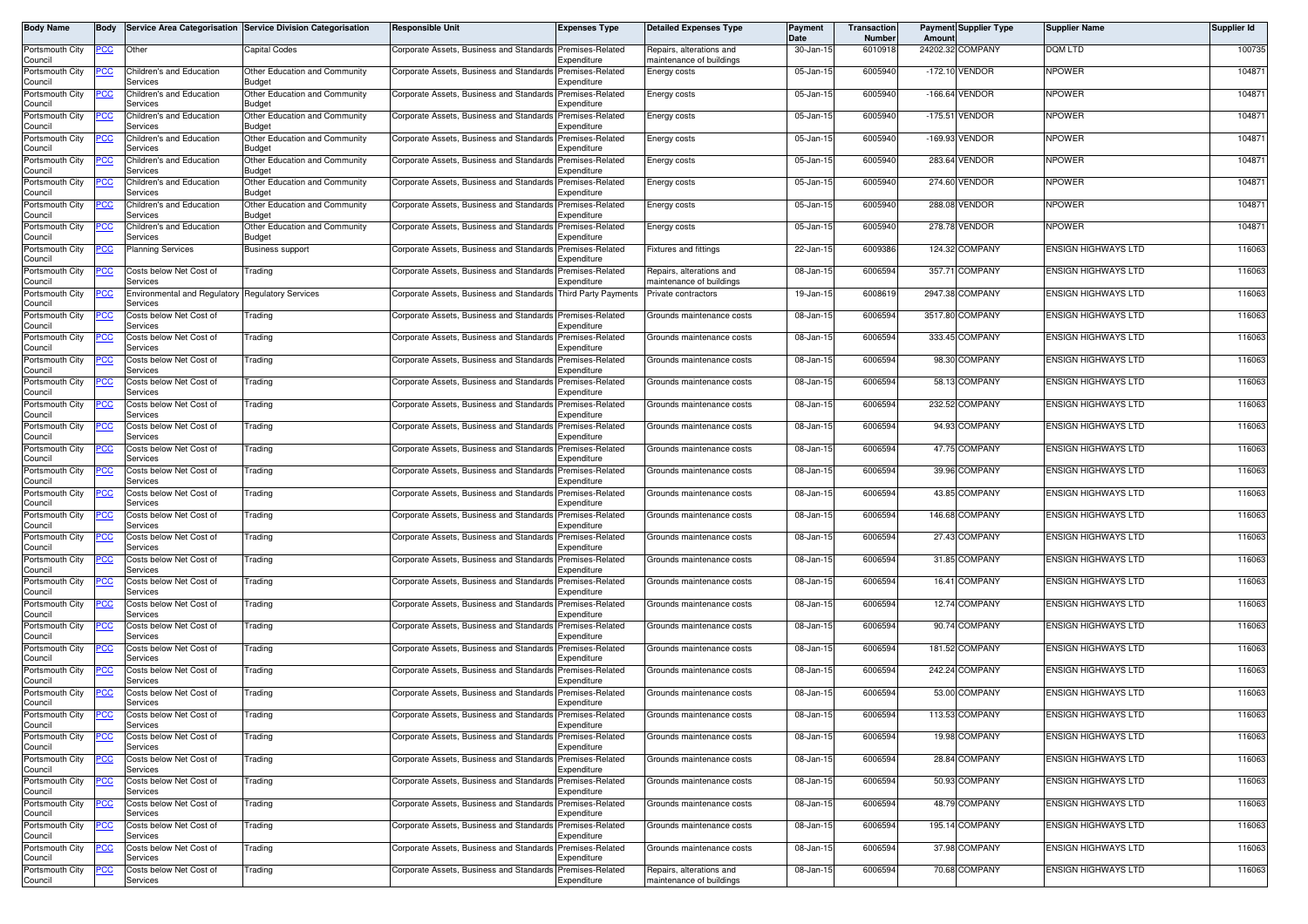| Body Name                             | Body        |                                                 | Service Area Categorisation Service Division Categorisation                 | <b>Responsible Unit</b>                                                               | <b>Expenses Type</b>            | <b>Detailed Expenses Type</b>                            | Payment<br>Date | Transaction<br>Number | Amoun           | <b>Payment Supplier Type</b> | <b>Supplier Name</b>                   | Supplier Id |
|---------------------------------------|-------------|-------------------------------------------------|-----------------------------------------------------------------------------|---------------------------------------------------------------------------------------|---------------------------------|----------------------------------------------------------|-----------------|-----------------------|-----------------|------------------------------|----------------------------------------|-------------|
| Portsmouth City<br>Council            | <u>PCC</u>  | <b>Planning Services</b>                        | <b>Business support</b>                                                     | Corporate Assets, Business and Standards Supplies and Services Miscellaneous expenses |                                 |                                                          | 09-Jan-15       | 6007014               |                 | 2000.04 VENDOR               | UPIX PHOTOGRAPHY LTD                   | 112226      |
| Portsmouth City<br>Council            | <u>PCC</u>  | <b>Planning Services</b>                        | <b>Business support</b>                                                     | Corporate Assets, Business and Standards Supplies and Services Miscellaneous expenses |                                 |                                                          | 22-Jan-15       | 6009461               |                 | 1000.35 VENDOR               | UPIX PHOTOGRAPHY LTD                   | 112226      |
| Portsmouth City<br>Council            |             | <b>Environmental and Regulatory</b><br>Services | <b>Regulatory Services</b>                                                  | Corporate Assets, Business and Standards Supplies and Services                        |                                 | Services                                                 | 16-Jan-15       | 6008439               |                 | 2534.72 VENDOR               | SECURITAS SECURITY SERVICES<br>LIMITED | 101733      |
| Portsmouth City<br>Council            | <u>PCC</u>  | <b>Housing Services</b>                         | Housing Strategy                                                            | Corporate Assets, Business and Standards Supplies and Services                        |                                 | Communications and computing                             | 16-Jan-15       | 6008168               |                 | 49.89 COMPANY                | BRITISH TELECOMMUNICATIONS PLC         | 100132      |
| Portsmouth City<br>Council            | <u> РСС</u> | <b>Environmental and Regulatory</b><br>Services | <b>Regulatory Services</b>                                                  | Corporate Assets, Business and Standards Supplies and Services                        |                                 | Equipment, furniture and materials                       | 21-Jan-1        | 600923                |                 | 814.98 VENDOR                | KILLGERM CHEMICALS LTD                 | 100934      |
| Portsmouth City<br>Council            | <u>PCC</u>  | Housing Services                                | Housing Strategy                                                            | Corporate Assets, Business and Standards Supplies and Services                        |                                 | Communications and computing                             | 14-Jan-15       | 6007860               |                 | 43.46 VENDOR                 | T MOBILE (UK) LIMITED                  | 100085      |
| Portsmouth City                       | <u>PCC</u>  | Housing Services                                | Housing Strategy                                                            | Corporate Assets, Business and Standards Supplies and Services                        |                                 | Communications and computing                             | 14-Jan-15       | 6007860               |                 | 8.51 VENDOR                  | T MOBILE (UK) LIMITED                  | 100085      |
| Council<br>Portsmouth City            | <u>PCC</u>  | <b>Housing Services</b>                         | Housing Strategy                                                            | Corporate Assets, Business and Standards Supplies and Services                        |                                 | Communications and computing                             | 14-Jan-15       | 6007860               |                 | 19.23 VENDOR                 | T MOBILE (UK) LIMITED                  | 100085      |
| Council<br>Portsmouth City<br>Council |             | Support Service<br>ransparency Costs            | AMS                                                                         | Corporate Assets, Business and Standards Supplies and Services                        |                                 | Communications and computing                             | 09-Jan-15       | 600698                | 50.96           | /ENDOR                       | T MOBILE (UK) LIMITED                  | 100085      |
| Portsmouth City                       |             | Jnallocated<br><b>Central Services</b>          | Registration of Births, Deaths and                                          | Customer, Community and Democratic                                                    | Premises-Related                | Repairs, alterations and                                 | 22-Jan-15       | 6009403               |                 | 70.71 COMPANY                | KKA MAINTENANCE LTD                    | 135386      |
| Council<br>Portsmouth City            |             | <b>Central Services</b>                         | Marriages<br>Elections                                                      | Services<br>Customer, Community and Democratic                                        | Expenditure<br>Employees        | maintenance of buildings<br>Indirect employee expenses   | 16-Jan-15       | 6008507               | 550.00          | /ENDOR                       | XPRESS SOFTWARE SOLUTIONS LTD          | 134281      |
| Council<br>Portsmouth City            | PCC         | <b>Central Services</b>                         | Registration of Births, Deaths and                                          | Services<br>Customer, Community and Democratic                                        |                                 | Supplies and Services Miscellaneous expenses             | 14-Jan-15       | 6007772               |                 | 127.23 VENDOR                | JOHNSTON PUBLISHING LTD                | 100088      |
| Council                               |             |                                                 | Marriages                                                                   | Services                                                                              | Supplies and Services           |                                                          | 07-Jan-15       | 6006107               | 9.50            | <b>VENDOR</b>                | <b>ESSENTRA SECURITY</b>               | 138825      |
| Portsmouth City<br>Council            |             | Central Services                                | Registration of Births, Deaths and<br>Marriages                             | Customer, Community and Democratic<br>Services                                        |                                 | Printing, stationery and general<br>office expenses      |                 |                       |                 |                              |                                        |             |
| Portsmouth City<br>Council            | <u>PCC</u>  | <b>Central Services</b>                         | Registration of Births, Deaths and<br>Marriages                             | Customer, Community and Democratic<br>Services                                        | Supplies and Services           | Printing, stationery and general<br>office expenses      | 09-Jan-15       | 6006790               |                 | 9.50 VENDOR                  | <b>ESSENTRA SECURITY</b>               | 138825      |
| Portsmouth City<br>Council            | <u>PCC</u>  | <b>Corporate and Democratic</b><br>Core         | Democratic Representation and<br>Management                                 | Customer, Community and Democratic<br>Services                                        | Supplies and Services           | Communications and computing                             | $16$ -Jan-1     | 6008168               |                 | 3.34 COMPANY                 | BRITISH TELECOMMUNICATIONS PLC         | 100132      |
| Portsmouth City<br>Council            | <u>PCC</u>  | Other                                           | Suspense and Capital Schemes                                                | Customer, Community and Democratic<br>Services                                        | Income                          | Other grants reimbursements and<br>contributions         | 06-Jan-15       | 6006010               | $-190.00$       | <b>VENDOR</b>                | <b>KEMP BUILDERS</b>                   | 135362      |
| Portsmouth City<br>Council            |             | <b>Cultural and Related Services</b>            | Allocation of Management & Admin                                            | Customer, Community and Democratic<br>Services                                        | Premises-Related<br>Expenditure | Fixtures and fittings                                    | 09-Jan-15       | 6006755               |                 | 178.00 COMPANY               | CORRIGENDA LIMITED T/A CHURCHES        | 102100      |
| Portsmouth City<br>Council            | <u>PCC </u> | Cultural and Related Services                   | Allocation of Management & Admin                                            | Customer, Community and Democratic<br>Services                                        | Premises-Related<br>Expenditure | <b>Fixtures and fittings</b>                             | 09-Jan-15       | 6006755               |                 | 0.60 COMPANY                 | CORRIGENDA LIMITED T/A CHURCHES        | 102100      |
| Portsmouth City<br>Council            | <u>PCC</u>  | <b>Cultural and Related Services</b>            | Allocation of Management & Admin                                            | Customer, Community and Democratic<br>Services                                        | Supplies and Services           | Catering                                                 | 09-Jan-15       | 6006721               |                 | 420.57 VENDOR                | BFS GROUP LTD T/A 3663                 | 100106      |
| Portsmouth City<br>Council            | <u> РСС</u> | <b>Cultural and Related Services</b>            | Allocation of Management & Admin                                            | Customer, Community and Democratic<br>Services                                        | Supplies and Services           | Catering                                                 | 16-Jan-15       | 600815                |                 | 230.58 VENDOR                | BFS GROUP LTD T/A 3663                 | 100106      |
| Portsmouth City<br>Council            | <u>PCC</u>  | <b>Cultural and Related Services</b>            | Allocation of Management & Admin                                            | Customer, Community and Democratic<br>Services                                        | Supplies and Services           | Catering                                                 | 21-Jan-15       | 6008837               | 27.39           | <b>VENDOR</b>                | BFS GROUP LTD T/A 3663                 | 100106      |
| Portsmouth City<br>Council            | <u>PCC </u> |                                                 | Cultural and Related Services Allocation of Management & Admin              | Customer, Community and Democratic<br>Services                                        | Supplies and Services           | Catering                                                 | 14-Jan-15       | 6007392               |                 | 140.92 VENDOR                | BFS GROUP LTD T/A 3663                 | 100106      |
| Portsmouth City<br>Council            |             | <b>Cultural and Related Services</b>            | Allocation of Management & Admin                                            | Customer, Community and Democratic<br>Services                                        | Supplies and Services           | Catering                                                 | 14-Jan-1        | 6007392               |                 | 421.74 VENDOR                | BFS GROUP LTD T/A 3663                 | 100106      |
| Portsmouth City<br>Council            | <u>PCC</u>  | Cultural and Related Services                   | Allocation of Management & Admin                                            | Customer, Community and Democratic<br>Services                                        | Supplies and Services           | Catering                                                 | 07-Jan-15       | 6006070               | 503.19          | /ENDOR                       | <b>BRAMBLES FOODS LTD</b>              | 136526      |
| Portsmouth City<br>Council            |             |                                                 | Cultural and Related Services Allocation of Management & Admin              | Customer, Community and Democratic<br>Services                                        | Supplies and Services           | Catering                                                 | 22-Jan-15       | 6009337               |                 | 503.19 VENDOR                | BRAMBLES FOODS LTD                     | 136526      |
| Portsmouth City                       | <u>PCC</u>  | <b>Central Services</b>                         | Registration of Births, Deaths and                                          | Customer, Community and Democratic                                                    | Premises-Related<br>Expenditure | Cleaning and domestic supplies                           | 09-Jan-15       | 6007019               |                 | 95.18 COMPANY                | <b>VEOLIA ES LIMITED</b>               | 102466      |
| Council<br>Portsmouth City            | <u>PCC</u>  | <b>Central Services</b>                         | Marriages<br>Elections                                                      | Services<br>Customer, Community and Democratic                                        | Supplies and Services           | Printing, stationery and general                         | 21-Jan-15       | 6009280               | 0.60            | <b>VENDOR</b>                | <b>ROYAL MAIL</b>                      | 100182      |
| Council<br>Portsmouth City            | <u>PCC</u>  | <b>Cultural and Related Services</b>            | Culture and Heritage                                                        | Services<br>Customer, Community and Democratic                                        | Supplies and Services           | office expenses<br>Miscellaneous expenses                | 15-Jan-15       | 6008052               |                 | 8333.94 VENDOR               | LEARNING LINKS (SOUTHERN) LTD          | 100954      |
| Council<br>Portsmouth City            | <u>PCC</u>  | Cultural and Related Services                   | <b>Culture and Heritage</b>                                                 | Services<br>Customer, Community and Democratic                                        |                                 | Supplies and Services Miscellaneous expenses             | 15-Jan-15       | 6008052               | 4166.97         | VENDOR                       | LEARNING LINKS (SOUTHERN) LTD          | 100954      |
| Council<br>Portsmouth City            | <u>PCC</u>  |                                                 | Cultural and Related Services Allocation of Management & Admin              | Services<br>Customer, Community and Democratic                                        | Supplies and Services           | Catering                                                 | 16-Jan-15       | 6008157               |                 | -34.58 VENDOR                | BFS GROUP LTD T/A 3663                 | 100106      |
| Council<br>Portsmouth City            |             |                                                 | Cultural and Related Services Allocation of Management & Admin              | Services<br>Customer, Community and Democratic                                        | Supplies and Services Catering  |                                                          | 28-Jan-15       | 6010218               |                 | -28.00 VENDOR                | BFS GROUP LTD T/A 3663                 | 100106      |
| Council<br>Portsmouth City            | <u>PCC</u>  | <b>Cultural and Related Services</b>            | <b>Culture and Heritage</b>                                                 | Services<br>Customer, Community and Democratic                                        | Employees                       | Indirect employee expenses                               | 16-Jan-15       | 6008290               | 1895.00         | VENDOR                       | DC SOLUTIONS SOUTH WEST LIMITED        | 139887      |
| Council<br>Portsmouth City            | PСC         | <b>Central Services</b>                         | Registration of Births, Deaths and                                          | Services<br>Customer, Community and Democratic                                        |                                 | Supplies and Services Equipment, furniture and materials | 16-Jan-15       | 6008440               |                 | 816.00 VENDOR                | SECURITY EXPRESS LIMITED               | 137978      |
| Council<br>Portsmouth City            | <u>PCC</u>  | <b>Central Services</b>                         | Marriages<br>Registration of Births, Deaths and                             | Services<br>Customer, Community and Democratic                                        |                                 | Supplies and Services Printing, stationery and general   | 16-Jan-15       | 6008440               |                 | 118.00 VENDOR                | SECURITY EXPRESS LIMITED               | 137978      |
| Council<br>Portsmouth City            | <u>PCC</u>  |                                                 | Marriages<br>Cultural and Related Services Allocation of Management & Admin | Services<br>Customer, Community and Democratic                                        | Supplies and Services           | office expenses<br>Catering                              | 09-Jan-15       | 6006885               |                 | 676.99 VENDOR                | PADDY AND SCOTTS CAFES LTD             | 134450      |
| Council<br>Portsmouth City            | ∍сс         | Corporate and Democratic                        | Corporate Management                                                        | Services<br>Customer, Community and Democratic                                        | Supplies and Services           | Printing, stationery and general                         | 08-Jan-15       | 6006687               |                 | -60.00 VENDOR                | UNIVERSITY OF PORTSMOUTH               | 100269      |
| Council<br>Portsmouth City            | <u>PCC</u>  | Core<br>Corporate and Democratic                | Corporate Management                                                        | Services<br>Customer, Community and Democratic                                        | Supplies and Services           | office expenses<br>Printing, stationery and general      | 08-Jan-15       | 6006687               | 20479.92 VENDOR |                              | UNIVERSITY OF PORTSMOUTH               | 100269      |
| Council                               |             | Core                                            |                                                                             | Services                                                                              |                                 | office expenses                                          |                 |                       |                 |                              |                                        |             |
| Portsmouth City<br>Council            | <u>PCC</u>  | Corporate and Democratic<br>Core                | Democratic Representation and<br>Management                                 | Customer, Community and Democratic<br>Services                                        | Supplies and Services           | Communications and computing                             | 09-Jan-15       | 6006987               |                 | 1.97 VENDOR                  | T MOBILE (UK) LIMITED                  | 100085      |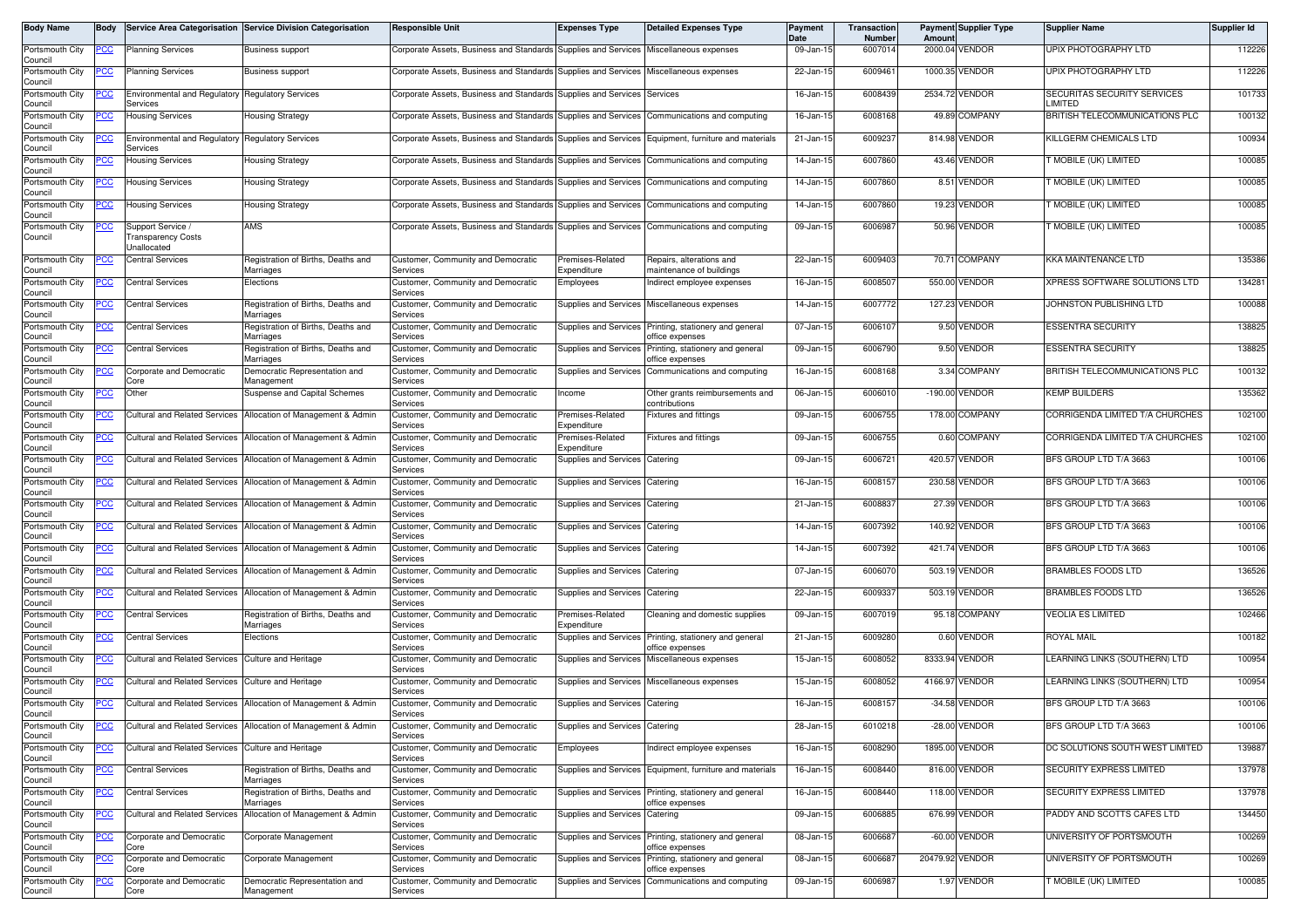| <b>Body Name</b>           | Body       |                                                       | Service Area Categorisation Service Division Categorisation | <b>Responsible Unit</b>                        | <b>Expenses Type</b>                  | <b>Detailed Expenses Type</b>                            | Payment<br>Date | <b>Transaction</b><br>Number | Amoun   | <b>Payment Supplier Type</b>      | <b>Supplier Name</b>                       | <b>Supplier Id</b> |
|----------------------------|------------|-------------------------------------------------------|-------------------------------------------------------------|------------------------------------------------|---------------------------------------|----------------------------------------------------------|-----------------|------------------------------|---------|-----------------------------------|--------------------------------------------|--------------------|
| Portsmouth City<br>Council | <u>CC </u> | Support Service /<br>ransparency Costs<br>Jnallocated | AMS                                                         | Customer, Community and Democratic<br>Services |                                       | Supplies and Services Communications and computing       | 09-Jan-15       | 6006987                      |         | 0.26 VENDOR                       | T MOBILE (UK) LIMITED                      | 100085             |
| Portsmouth City<br>Council | <u>CC </u> | Other                                                 | Capital Codes                                               | <b>Education and Strategic Commissioning</b>   | Supplies and Services                 | Services                                                 | 30-Jan-15       | 6010969                      |         | 5570.00 COMPANY                   | OPUS INTERNATIONAL CONSULTANTS<br>(uk) ltd | 100765             |
| Portsmouth City<br>Council | <u>PCC</u> | Other                                                 | Capital Codes                                               | Education and Strategic Commissioning          | Supplies and Services                 | Services                                                 | 30-Jan-1        | 6010969                      |         | 3162.00 COMPANY                   | OPUS INTERNATIONAL CONSULTANTS<br>(UK) LTD | 100765             |
| Portsmouth City<br>Council | PСC        | Other                                                 | Capital Codes                                               | <b>Education and Strategic Commissioning</b>   | remises-Related<br>Expenditure        | Repairs, alterations and<br>maintenance of buildings     | 30-Jan-15       | 6010969                      |         | 4708.00 COMPANY                   | OPUS INTERNATIONAL CONSULTANTS<br>(uk) ltd | 100765             |
| Portsmouth City<br>Council | CC         | Other                                                 | Capital Codes                                               | <b>Education and Strategic Commissioning</b>   | Supplies and Services                 | Services                                                 | 21-Jan-15       | 6009239                      |         | 1000.00 VENDOR                    | LAKE ENVIRONMENTAL LTD                     | 138354             |
| Portsmouth City<br>Council | <u>PCC</u> | Other                                                 | Capital Codes                                               | Education and Strategic Commissioning          | Supplies and Services                 | Services                                                 | 21-Jan-15       | 6009239                      |         | 300.00 VENDOR                     | LAKE ENVIRONMENTAL LTD                     | 138354             |
| Portsmouth City<br>Council | <b>PCC</b> | Other                                                 | Capital Codes                                               | <b>Education and Strategic Commissioning</b>   | remises-Related<br>Expenditure        | Repairs, alterations and<br>naintenance of buildings     | 09-Jan-1        | 6006844                      |         | 2700.00 COMPANY                   | <b>KKA MAINTENANCE LTD</b>                 | 135386             |
| Portsmouth City<br>Council |            | Children's and Education<br>Services                  | Sure Start and Early Years                                  | <b>Education and Strategic Commissioning</b>   | Employees                             | Indirect employee expenses                               | 12-Jan-15       | 6007156                      | 495.00  | <b>VENDOR</b>                     | <b>MEDICOT LTD</b>                         | 100999             |
| Portsmouth City<br>Council |            | Other                                                 | Capital Codes                                               | Education and Strategic Commissioning          | Third Party Payments                  | Private contractors                                      | 23-Jan-15       | 6009647                      |         | 660.00 COMPANY                    | <b>KKA MAINTENANCE LTD</b>                 | 135386             |
| Portsmouth City<br>Council | °СС        | Children's and Education<br>Services                  | Sure Start and Early Years                                  | Education and Strategic Commissioning          | Premises-Related<br>Expenditure       | Repairs, alterations and<br>naintenance of buildings     | 07-Jan-15       | 6006446                      |         | 160.00 COMPANY                    | <b>KKA MAINTENANCE LTD</b>                 | 135386             |
| Portsmouth City<br>Council |            | Children's and Education<br>Services                  | Sure Start and Early Years                                  | Education and Strategic Commissioning          | remises-Related<br>xpenditure         | Repairs, alterations and<br>naintenance of buildings     | 22-Jan-15       | 6009403                      |         | 35.00 COMPANY                     | KKA MAINTENANCE LTD                        | 135386             |
| Portsmouth City<br>Council |            | Children's and Education<br>Services                  | Sure Start and Early Years                                  | <b>Education and Strategic Commissioning</b>   | Premises-Related<br>Expenditure       | Repairs, alterations and<br>maintenance of buildings     | 22-Jan-15       | 6009403                      |         | 35.00 COMPANY                     | <b>KKA MAINTENANCE LTD</b>                 | 135386             |
| Portsmouth City<br>Council | cс         | Children's and Education<br>Services                  | Sure Start and Early Years                                  | Education and Strategic Commissioning          | remises-Related<br>Expenditure        | Rents                                                    | 30-Jan-15       | 301244                       |         | 1573.00 VENDOR                    | ST LUKE'S CHURCH                           | 108705             |
| Portsmouth City<br>Council | <u>'CC</u> | Children's and Education<br>Services                  | <b>Special Schools</b>                                      | <b>Education and Strategic Commissioning</b>   | Third Party Payments                  | Other establishments                                     | 27-Jan-15       | 6010157                      |         | 11254.00 OTHER LOCAL<br>AUTHORITY | HAMPSHIRE COUNTY COUNCIL                   | 100030             |
| Portsmouth City<br>Council | PСC        | Children's and Education<br>Services                  | <b>Special Schools</b>                                      | <b>Education and Strategic Commissioning</b>   | Third Party Payments                  | Other establishments                                     | 09-Jan-15       | 300653                       |         | 9219.68 VENDOR                    | PUPIL PREMIUM FUNDING                      | 137525             |
| Portsmouth City<br>Council | сc         | Other                                                 | Capital Codes                                               | <b>Education and Strategic Commissioning</b>   | <b>Supplies and Services</b>          | Services                                                 | 21-Jan-15       | 6008823                      |         | 595.00 VENDOR                     | ALLEN HOLMES LIMITED                       | 124211             |
| Portsmouth City<br>Council |            | Children's and Education<br>Services                  | <b>Special Schools</b>                                      | Education and Strategic Commissioning          | Third Party Payments                  | Private contractors                                      | 07-Jan-15       | 6006429                      |         | 13236.00 VENDOR                   | HAMILTON LODGE (BRIGHTON) LIMITED          | 100842             |
| Portsmouth City<br>Council | <u>cc</u>  | Other                                                 | Capital Codes                                               | Education and Strategic Commissioning          | remises-Related<br>Expenditure        | Repairs, alterations and<br>naintenance of buildings     | 07-Jan-15       | 6006490                      | 2222.39 | <b>COMPANY</b>                    | SCOTTISH AND SOUTHERN ENERGY<br>PI C       | 100303             |
| Portsmouth City<br>Council |            | Children's and Education<br>Services                  | <b>Special Schools</b>                                      | Education and Strategic Commissioning          | Third Party Payments                  | Private contractors                                      | 14-Jan-15       | 6007893                      |         | 4211.10 VENDOR                    | WYKEHAM HOUSE SCHOOL                       | 104727             |
| Portsmouth City<br>Council | ∍сс        | Other                                                 | <b>Capital Codes</b>                                        | Education and Strategic Commissioning          | remises-Related<br>Expenditure        | Repairs, alterations and<br>naintenance of buildings     | 09-Jan-15       | 6006744                      |         | 364.00 VENDOR                     | CHRISTIE INTRUDER ALARMS LIMITED<br>(CIA)  | 100068             |
| Portsmouth City<br>Council |            | Children's and Education<br>Services                  | Sure Start and Early Years                                  | Education and Strategic Commissioning          | upplies and Services                  | Miscellaneous expenses                                   | 09-Jan-15       | 6006958                      |         | 96.00 VENDOR                      | SIMPLY SUPPLY LTD                          | 130304             |
| Portsmouth City<br>Council |            | Children's and Education<br>Services                  | Sure Start and Early Years                                  | <b>Education and Strategic Commissioning</b>   | <b>Supplies and Services</b>          | Miscellaneous expenses                                   | 13-Jan-15       | 6007342                      |         | 36.00 VENDOR                      | SIMPLY SUPPLY LTD                          | 130304             |
| Portsmouth City<br>Council | PCC        | Children's and Education<br>Services                  | Sure Start and Early Years                                  | Education and Strategic Commissioning          |                                       | Supplies and Services Miscellaneous expenses             | 09-Jan-15       | 6006958                      |         | 36.00 VENDOR                      | SIMPLY SUPPLY LTD                          | 130304             |
| Portsmouth City<br>Council | cс         | Other                                                 | Capital Codes                                               | Education and Strategic Commissioning          | Premises-Related<br>.<br>xpenditure   | Repairs, alterations and<br>naintenance of buildings     | 06-Jan-15       | 6006005                      |         | 240.00 COMPANY                    | <b>EIS LIMITED</b>                         | 100762             |
| Portsmouth City<br>Council | сc         | Other                                                 | Capital Codes                                               | Education and Strategic Commissioning          | remises-Related<br>Expenditure        | Repairs, alterations and<br>naintenance of buildings     | 06-Jan-15       | 6006005                      |         | 2865.55 COMPANY                   | <b>EIS LIMITED</b>                         | 100762             |
| Portsmouth City<br>Council | PСC        | Children's and Education<br>Services                  | Management and Support Services                             | Education and Strategic Commissioning          | Supplies and Services                 | Miscellaneous expenses                                   | 26-Jan-15       | 6009986                      |         | 17.50 VENDOR                      | PORTSMOUTH CULTURAL TRUST                  | 134492             |
| Portsmouth City<br>Council | сc         | Children's and Education<br>Services                  | Sure Start and Early Years                                  | <b>Education and Strategic Commissioning</b>   | Premises-Related<br><i>xpenditure</i> | Rents                                                    | 21-Jan-15       | 6009224                      |         | 520.00 VENDOR                     | HAVELOCK COMMUNITY CENTRE                  | 101913             |
| Portsmouth City<br>Council | <u>cc</u>  | Other                                                 | Capital Codes                                               | Education and Strategic Commissioning          | remises-Related<br>Expenditure        | Repairs, alterations and<br>naintenance of buildings     | 19-Jan-1        | 6008664                      |         | 2175.00 COMPANY                   | R H INSULATION SERVICES LTD                | 101141             |
| Portsmouth City<br>Council | <u>PCC</u> | Other                                                 | Capital Codes                                               | Education and Strategic Commissioning          | remises-Related<br>Expenditure        | Repairs, alterations and<br>naintenance of buildings     | 22-Jan-15       | 6009358                      |         | 14198.75 COMPANY                  | CORRIGENDA LIMITED T/A CHURCHES            | 102100             |
| Portsmouth City<br>Council | <u>CC</u>  | Children's and Education<br>Services                  | Sure Start and Early Years                                  | <b>Education and Strategic Commissioning</b>   | Premises-Related<br>Expenditure       | Cleaning and domestic supplies                           | 30-Jan-15       | 6011007                      |         | 71.64 VENDOR                      | <b>SITA UK LTD</b>                         | 102673             |
| Portsmouth City<br>Council |            | Children's and Education<br>Services                  | Sure Start and Early Years                                  | Education and Strategic Commissioning          | Premises-Related<br>Expenditure       | Repairs, alterations and<br>maintenance of buildings     | 14-Jan-15       | 6007423                      |         | 49.50 COMPANY                     | CORRIGENDA LIMITED T/A CHURCHES            | 102100             |
| Portsmouth City<br>Council |            | Other                                                 | Capital Codes                                               | Education and Strategic Commissioning          |                                       | Supplies and Services Equipment, furniture and materials | 14-Jan-15       | 6007423                      |         | 2070.00 COMPANY                   | CORRIGENDA LIMITED T/A CHURCHES            | 102100             |
| Portsmouth City<br>Council | <u>PCC</u> | Other                                                 | Capital Codes                                               | <b>Education and Strategic Commissioning</b>   |                                       | Supplies and Services Equipment, furniture and materials | 14-Jan-15       | 6007423                      |         | 3934.44 COMPANY                   | CORRIGENDA LIMITED T/A CHURCHES            | 102100             |
| Portsmouth City<br>Council | ۲CC        | Children's and Education<br>Services                  | Asylum seekers                                              | Education and Strategic Commissioning          | Employees                             | Indirect employee expenses                               | 07-Jan-15       | 6006432                      |         | 4875.02 OTHER LOCAL<br>AUTHORITY  | HAMPSHIRE COUNTY COUNCIL                   | 100030             |
| Portsmouth City<br>Council | cс         | Other                                                 | Capital Codes                                               | Education and Strategic Commissioning          | Supplies and Services Catering        |                                                          | 16-Jan-15       | 6008379                      |         | 904.00 VENDOR                     | NORSEMAN DIRECT LTD                        | 113021             |
| Portsmouth City<br>Council | <u>'CC</u> | Other                                                 | Capital Codes                                               | Education and Strategic Commissioning          | <b>Supplies and Services</b>          | Printing, stationery and general<br>office expenses      | 16-Jan-15       | 6008379                      |         | 30.00 VENDOR                      | NORSEMAN DIRECT LTD                        | 113021             |
| Portsmouth City<br>Council | ∍сс        | Children's and Education<br>Services                  | Sure Start and Early Years                                  | <b>Education and Strategic Commissioning</b>   | Premises-Related<br>Expenditure       | Rents                                                    | 29-Jan-15       | 6010748                      |         | 576.00 VENDOR                     | JOHN POUNDS COMMUNITY TRUST                | 117193             |
| Portsmouth City<br>Council | ပင         | Children's and Education<br>Services                  | Sure Start and Early Years                                  | <b>Education and Strategic Commissioning</b>   | Premises-Related<br>Expenditure       | Rents                                                    | 12-Jan-15       | 6007144                      |         | 144.00 VENDOR                     | JOHN POUNDS COMMUNITY TRUST                | 117193             |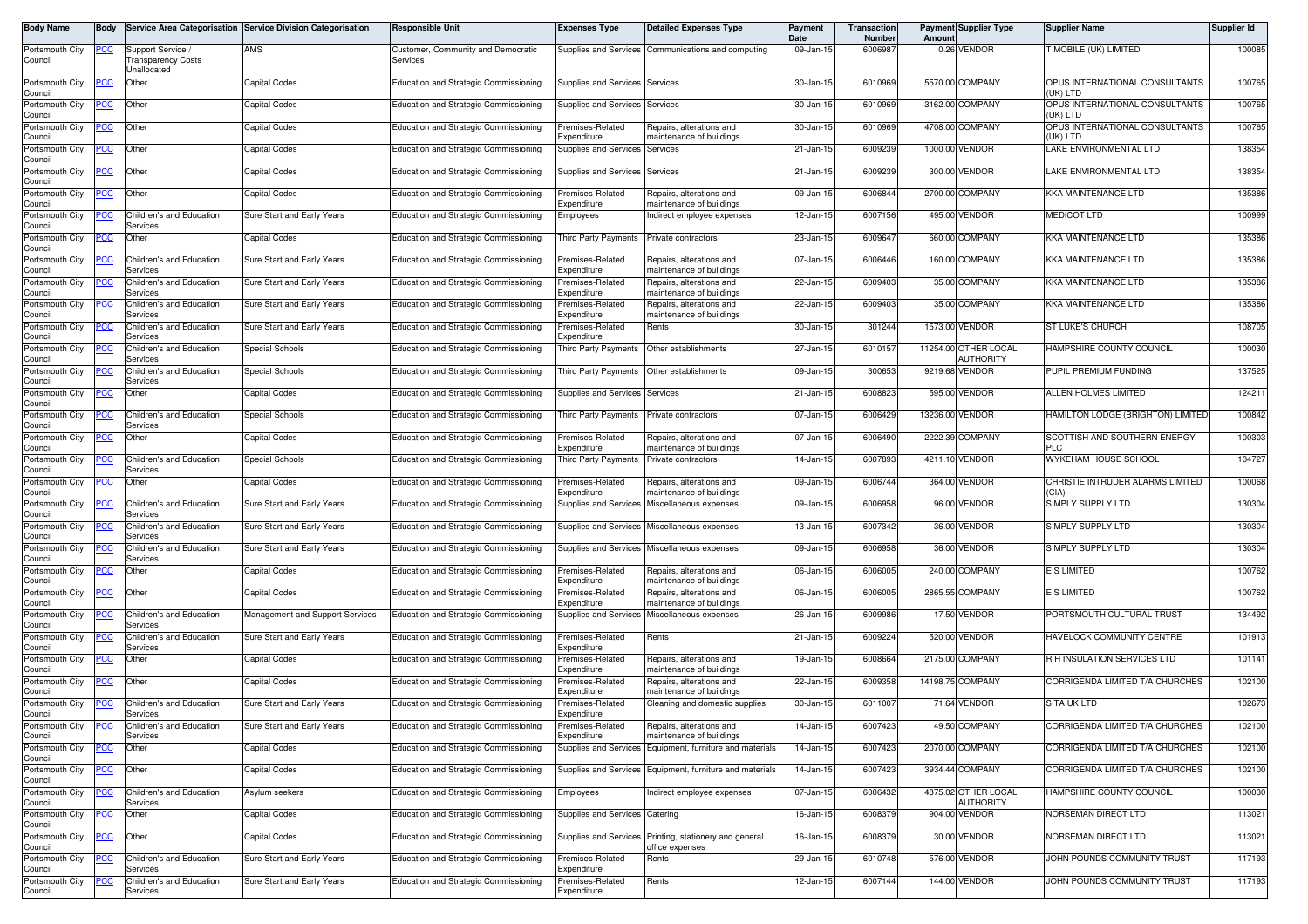| Body Name                  | <b>Body</b> |                                             | Service Area Categorisation Service Division Categorisation | <b>Responsible Unit</b>                      | <b>Expenses Type</b>                        | <b>Detailed Expenses Type</b>                        | <b>Payment</b><br>Date | Transaction<br><b>Number</b> | Amoun             | <b>Payment Supplier Type</b> | <b>Supplier Name</b>                          | Supplier Id |
|----------------------------|-------------|---------------------------------------------|-------------------------------------------------------------|----------------------------------------------|---------------------------------------------|------------------------------------------------------|------------------------|------------------------------|-------------------|------------------------------|-----------------------------------------------|-------------|
| Portsmouth City<br>Council | PCC         | Children's and Education<br>Services        | <b>Special Schools</b>                                      | Education and Strategic Commissioning        | Third Party Payments                        | Private contractors                                  | 23-Jan-15              | 6009577                      |                   | 19906.12 VENDOR              | FAIRWAYS CARE (UK) LTD                        | 111915      |
| Portsmouth City<br>Council | PСC         | Other                                       | Capital Codes                                               | <b>Education and Strategic Commissioning</b> | Premises-Related<br>Expenditure             | Repairs, alterations and<br>maintenance of buildings | 30-Jan-15              | 6010977                      |                   | 303.35 VENDOR                | PORTAKABIN LTD                                | 103355      |
| Portsmouth City<br>Council | 'CC         | Children's and Education<br>Services        | Management and Support Services                             | Education and Strategic Commissioning        | Third Party Payments                        | Other establishments                                 | 14-Jan-15              | 6007432                      |                   | 5764.00 VENDOR               | DISCLOSURE AND BARRING SERVICE                | 100755      |
| Portsmouth City<br>Council | 'CC         | Children's and Education<br>Services        | Sure Start and Early Years                                  | Education and Strategic Commissioning        | Premises-Related<br>Expenditure             | Fixtures and fittings                                | 30-Jan-15              | 6011025                      |                   | 1450.73 VENDOR               | THE ALARMING CO LTD                           | 101350      |
| Portsmouth City<br>Council | <u>'CC</u>  | Other                                       | Capital Codes                                               | <b>Education and Strategic Commissioning</b> | Premises-Related<br>Expenditure             | Repairs, alterations and<br>maintenance of buildings | 08-Jan-15              | 600658                       | 173161.00 COMPANY |                              | D M HABENS (THE BUILDER) LTD                  | 100718      |
| Portsmouth City<br>Council |             | Other                                       | Capital Codes                                               | Education and Strategic Commissioning        | remises-Related<br>Expenditure              | Repairs, alterations and<br>maintenance of buildings | 08-Jan-15              | 600662                       |                   | 10344.01 COMPANY             | MILLANE CONTRACT SERVICES<br>LIMITED          | 136915      |
| Portsmouth City<br>Council | <u>'CC</u>  | Other                                       | Capital Codes                                               | Education and Strategic Commissioning        | Premises-Related<br>Expenditure             | Repairs, alterations and<br>maintenance of buildings | 19-Jan-15              | 6008536                      |                   | 20535.00 COMPANY             | CONCRETE REPAIRS LIMITED                      | 117272      |
| Portsmouth City<br>Council | <u>PCC </u> | Other                                       | Capital Codes                                               | Education and Strategic Commissioning        | Premises-Related<br>Expenditure             | Repairs, alterations and<br>maintenance of buildings | 14-Jan-15              | 6007779                      |                   | 9500.00 COMPANY              | LAKEHOUSE CONTRACTS LTD                       | 125872      |
| Portsmouth City<br>Council | сc          | Other                                       | Capital Codes                                               | Education and Strategic Commissioning        | Third Party Payments                        | Private contractors                                  | 12-Jan-15              | 600710                       |                   | 125538.00 COMPANY            | D M HABENS (THE BUILDER) LTD                  | 100718      |
| Portsmouth City<br>Council | 'CC         | Other                                       | Capital Codes                                               | <b>Education and Strategic Commissioning</b> | Premises-Related<br>Expenditure             | Repairs, alterations and<br>maintenance of buildings | 16-Jan-15              | 6008186                      |                   | 7765.64 COMPANY              | CORRIGENDA LIMITED T/A CHURCHES               | 102100      |
| Portsmouth City<br>Council | <u>PCC</u>  | Other                                       | Capital Codes                                               | <b>Education and Strategic Commissioning</b> | Premises-Related<br>Expenditure             | Repairs, alterations and<br>maintenance of buildings | 29-Jan-15              | 6010673                      | 7264.00           | COMPANY                      | AMIRI CONSTRUCTION LTD                        | 138873      |
| Portsmouth City<br>Council | <u>PCC</u>  | Other                                       | Capital Codes                                               | Education and Strategic Commissioning        | Premises-Related<br>Expenditure             | Repairs, alterations and<br>maintenance of buildings | 29-Jan-15              | 6010723                      |                   | 63185.00 COMPANY             | D M HABENS (THE BUILDER) LTD                  | 100718      |
| Portsmouth City<br>Council | <u>CC </u>  | Other                                       | Capital Codes                                               | <b>Education and Strategic Commissioning</b> | Premises-Related<br>Expenditure             | Repairs, alterations and<br>maintenance of buildings | 30-Jan-15              | 6011050                      |                   | 30915.00 COMPANY             | WILDING BUTLER CONSTRUCTION LTD               | 137015      |
| Portsmouth City<br>Council | <u>PCC</u>  | Other                                       | Capital Codes                                               | Education and Strategic Commissioning        | Supplies and Services                       | Services                                             | 30-Jan-15              | 6010969                      |                   | -5570.00 COMPANY             | OPUS INTERNATIONAL CONSULTANTS<br>(UK) LTD    | 100765      |
| Portsmouth City<br>Council | PCC         | Children's and Education<br>Services        | Management and Support Services                             | Education and Strategic Commissioning        | Third Party Payments                        | Other establishments                                 | 30-Jan-15              | 6011011                      |                   | 6108.00 VENDOR               | SOLENT ACADEMIES TRUST                        | 138071      |
| Portsmouth City<br>Council |             | Children's and Education<br>Services        | Special Schools                                             | Education and Strategic Commissioning        | <b>Third Party Payments</b>                 | Other establishments                                 | 30-Jan-15              | 6011010                      | 55644.00          | /ENDOR                       | SOLENT ACADEMIES TRUST                        | 138071      |
| Portsmouth City<br>Council |             | Children's and Education<br>Services        | <b>Special Schools</b>                                      | Education and Strategic Commissioning        | Third Party Payments                        | Other establishments                                 | 30-Jan-15              | 6011010                      |                   | 16258.00 VENDOR              | SOLENT ACADEMIES TRUST                        | 138071      |
| Portsmouth City<br>Council |             | Children's and Education<br>Services        | Management and Support Services                             | Education and Strategic Commissioning        | <b>Third Party Payments</b>                 | Private contractors                                  | 12-Jan-15              | 6007127                      | 174151.61 VENDOR  |                              | <b>GRANNAG LIMITED</b>                        | 109300      |
| Portsmouth City<br>Council | <u>cc</u>   | Other                                       | Capital Codes                                               | Education and Strategic Commissioning        | Supplies and Services                       | Equipment, furniture and materials                   | 29-Jan-15              | 6010799                      | 1958.80           | VENDOR                       | SICO EUROPE LTD                               | 101202      |
| Portsmouth City<br>Council | сc          | Other                                       | Capital Codes                                               | Education and Strategic Commissioning        | Supplies and Services                       | Services                                             | 12-Jan-15              | 6007112                      |                   | 860.00 VENDOR                | DRAINLINE SOUTHERN LTD                        | 138422      |
| Portsmouth City<br>Council | PCC         | Children's and Education<br>Services        | Services for Young People                                   | Education and Strategic Commissioning        | Third Party Payments                        | Other establishments                                 | 27-Jan-15              | 6010170                      |                   | 15833.33 VENDOR              | MOTIV8 SOUTH                                  | 101638      |
| Portsmouth City<br>Council |             | Children's and Education<br>Services        | <b>Special Schools</b>                                      | Education and Strategic Commissioning        | <b>Third Party Payments</b>                 | Other establishments                                 | 30-Jan-15              | 6011011                      |                   | 5472.00 VENDOR               | <b>SOLENT ACADEMIES TRUST</b>                 | 138071      |
| Portsmouth City<br>Council |             | Children's and Education<br>Services        | <b>Special Schools</b>                                      | Education and Strategic Commissioning        | Third Party Payments                        | Other establishments                                 | 30-Jan-15              | 6011010                      |                   | 5700.00 VENDOR               | SOLENT ACADEMIES TRUST                        | 138071      |
| Portsmouth City<br>Council | 'CC         | Children's and Education<br>Services        | Sure Start and Early Years                                  | Education and Strategic Commissioning        | Third Party Payments                        | Private contractors                                  | 19-Jan-15              | 6008672                      |                   | 32.90 VENDOR                 | SECURITAS SECURITY SERVICES<br>LIMITED        | 101733      |
| Portsmouth City<br>Council | сc          | Children's and Education<br>Services        | Sure Start and Early Years                                  | Education and Strategic Commissioning        | Third Party Payments                        | Private contractors                                  | 19-Jan-15              | 6008672                      |                   | 35.21 VENDOR                 | SECURITAS SECURITY SERVICES<br>LIMITED        | 101733      |
| Portsmouth City<br>Council |             | Children's and Education<br>Services        | Sure Start and Early Years                                  | Education and Strategic Commissioning        | <b>Third Party Payments</b>                 | Private contractors                                  | 19-Jan-1               | 600867                       |                   | 32.90 VENDOR                 | <b>SECURITAS SECURITY SERVICES</b><br>LIMITED | 101733      |
| Portsmouth City<br>Council | ∍сс         | Children's and Education<br>Services        | Sure Start and Early Years                                  | Education and Strategic Commissioning        | <b>Third Party Payments</b>                 | Private contractors                                  | 19-Jan-15              | 600867                       |                   | 35.21 VENDOR                 | SECURITAS SECURITY SERVICES<br>LIMITED        | 101733      |
| Portsmouth City<br>Council |             | Children's and Education<br>Services        | Sure Start and Early Years                                  | Education and Strategic Commissioning        | <b>Third Party Payments</b>                 | Private contractors                                  | 19-Jan-15              | 6008672                      |                   | 32.90 VENDOR                 | SECURITAS SECURITY SERVICES<br>LIMITED        | 101733      |
| Portsmouth City<br>Council | <u>'CC</u>  | Children's and Education<br>Services        | Sure Start and Early Years                                  | Education and Strategic Commissioning        | Third Party Payments                        | Private contractors                                  | 19-Jan-15              | 6008672                      |                   | 35.21 VENDOR                 | SECURITAS SECURITY SERVICES<br>LIMITED        | 101733      |
| Portsmouth City<br>Council |             | Children's and Education<br>Services        | Sure Start and Early Years                                  | Education and Strategic Commissioning        | <b>Third Party Payments</b>                 | Private contractors                                  | 19-Jan-15              | 6008672                      |                   | 32.90 VENDOR                 | SECURITAS SECURITY SERVICES<br>LIMITED        | 101733      |
| Portsmouth City<br>Council | <b>PCC</b>  | Children's and Education<br>Services        | Sure Start and Early Years                                  | Education and Strategic Commissioning        | Third Party Payments Private contractors    |                                                      | 19-Jan-15              | 6008672                      |                   | 32.90 VENDOR                 | SECURITAS SECURITY SERVICES<br>LIMITED        | 101733      |
| Portsmouth City<br>Council | PСC         | Children's and Education<br>Services        | Sure Start and Early Years                                  | Education and Strategic Commissioning        |                                             | Supplies and Services Communications and computing   | 15-Jan-15              | 6007916                      |                   | 97.66 COMPANY                | BRITISH TELECOMMUNICATIONS PLC                | 100132      |
| Portsmouth City<br>Council | <u>cc</u>   | Children's and Education<br>Services        | Sure Start and Early Years                                  | Education and Strategic Commissioning        |                                             | Supplies and Services Communications and computing   | 15-Jan-15              | 6007916                      |                   | 12.00 COMPANY                | BRITISH TELECOMMUNICATIONS PLC                | 100132      |
| Portsmouth City<br>Council | <u>cc</u>   | Children's and Education<br>Services        | Sure Start and Early Years                                  | Education and Strategic Commissioning        |                                             | Supplies and Services Communications and computing   | 15-Jan-15              | 6007916                      |                   | 171.60 COMPANY               | BRITISH TELECOMMUNICATIONS PLC                | 100132      |
| Portsmouth City<br>Council |             | Children's and Education<br>Services        | Services for Young People                                   | Education and Strategic Commissioning        | Supplies and Services                       | Communications and computing                         | 23-Jan-15              | 6009514                      |                   | 16.63 COMPANY                | BRITISH TELECOMMUNICATIONS PLC                | 100132      |
| Portsmouth City<br>Council |             | <b>Children's and Education</b><br>Services | Sure Start and Early Years                                  | Education and Strategic Commissioning        |                                             | Supplies and Services Communications and computing   | 19-Jan-15              | 6008526                      |                   | 25.50 COMPANY                | BRITISH TELECOMMUNICATIONS PLC                | 100132      |
| Portsmouth City<br>Council | <u>CC</u>   | Children's and Education<br>Services        | Sure Start and Early Years                                  | Education and Strategic Commissioning        | Supplies and Services                       | Communications and computing                         | 19-Jan-15              | 6008526                      |                   | 37.89 COMPANY                | BRITISH TELECOMMUNICATIONS PLC                | 100132      |
| Portsmouth City<br>Council |             | Children's and Education<br>Services        | <b>Special Schools</b>                                      | Education and Strategic Commissioning        | Third Party Payments   Other establishments |                                                      | 30-Jan-15              | 6011011                      | 102490.00 VENDOR  |                              | SOLENT ACADEMIES TRUST                        | 138071      |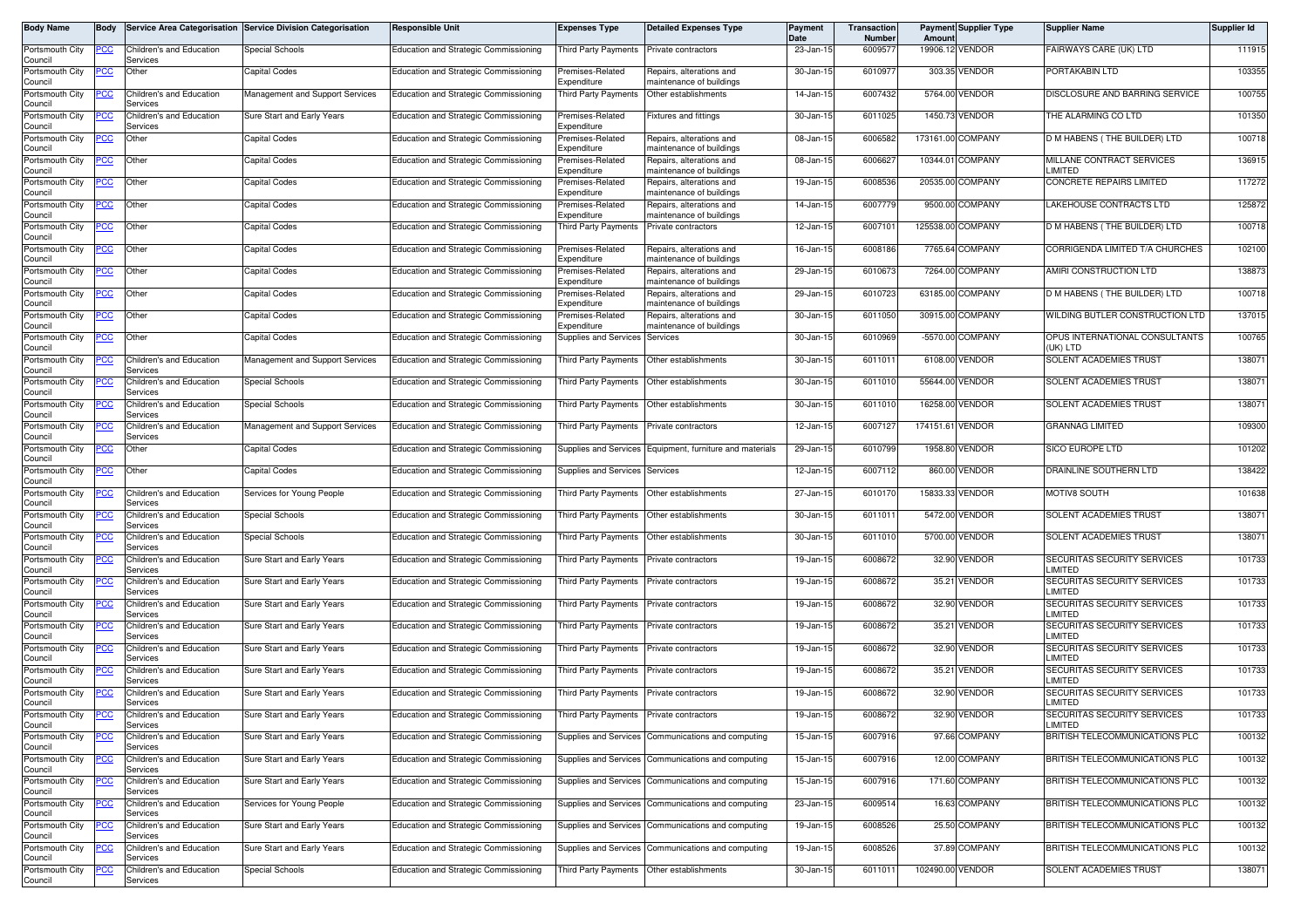| Body Name                  | Body       |                                                               | Service Area Categorisation Service Division Categorisation | <b>Responsible Unit</b>                      | <b>Expenses Type</b>            | <b>Detailed Expenses Type</b>                        | <b>Payment</b><br>Date | <b>Transaction</b><br><b>Number</b> | Amoun            | <b>Payment Supplier Type</b>             | <b>Supplier Name</b>                                         | Supplier Id |
|----------------------------|------------|---------------------------------------------------------------|-------------------------------------------------------------|----------------------------------------------|---------------------------------|------------------------------------------------------|------------------------|-------------------------------------|------------------|------------------------------------------|--------------------------------------------------------------|-------------|
| Portsmouth City<br>Council | PCC        | Children's and Education<br>Services                          | Special Schools                                             | Education and Strategic Commissioning        | Third Party Payments            | Other establishments                                 | 30-Jan-15              | 6011011                             |                  | 13952.00 VENDOR                          | SOLENT ACADEMIES TRUST                                       | 138071      |
| Portsmouth City<br>Council |            | Children's and Education<br>Services                          | Management and Support Services                             | Education and Strategic Commissioning        |                                 | Third Party Payments Other establishments            | 29-Jan-15              | 6010820                             |                  | 667.00 VENDOR                            | UNITED LEARNING TRUST                                        | 137910      |
| Portsmouth City<br>Council |            | Children's and Education<br>Services                          | Management and Support Services                             | Education and Strategic Commissioning        | Third Party Payments            | Other establishments                                 | 29-Jan-15              | 6010816                             |                  | 2533.81 VENDOR                           | THE THINKING SCHOOLS TRUST                                   | 138464      |
| Portsmouth City<br>Council |            | Children's and Education<br>Services                          | Management and Support Services                             | <b>Education and Strategic Commissioning</b> | Third Party Payments            | Other establishments                                 | 29-Jan-15              | 601081                              |                  | 9277.66 VENDOR                           | THE SALTERNS ACADEMY TRUST T/A<br>ADMIRAL LORD NELSON SCHOOL | 139204      |
| Portsmouth City<br>Council | °СС        | Children's and Education<br>Services                          | Management and Support Services                             | <b>Education and Strategic Commissioning</b> | <b>Third Party Payments</b>     | Other establishments                                 | 29-Jan-15              | 6010822                             |                  | 6263.10 VENDOR                           | UNIVERSITY OF CHICHESTER<br><b>ACADEMY TRUST</b>             | 138859      |
| Portsmouth City<br>Council |            | Children's and Education<br>Services                          | Management and Support Services                             | Education and Strategic Commissioning        | <b>Third Party Payments</b>     | Other establishments                                 | 29-Jan-15              | 6010682                             | 5335.25          | <b>VENDOR</b>                            | BOHUNT EDUCATION TRUST T/A<br>PRIORY SCHOOL                  | 108561      |
| Portsmouth City<br>Council | 'СС        | Children's and Education<br>Services                          | Management and Support Services                             | Education and Strategic Commissioning        | Third Party Payments            | Other establishments                                 | 29-Jan-15              | 6010782                             |                  | 7585.32 VENDOR                           | PORTSMOUTH SCHOOLS<br><b>PARTNERSHIP</b>                     | 138235      |
| Portsmouth City<br>Council | CC         | Children's and Education<br>Services                          | Management and Support Services                             | <b>Education and Strategic Commissioning</b> | <b>Third Party Payments</b>     | Other establishments                                 | 29-Jan-15              | 601081                              |                  | 37374.42 VENDOR                          | THE KEMNAL ACADEMIES TRUST                                   | 139317      |
| Portsmouth City<br>Council |            | Children's and Education<br>Services                          | Management and Support Services                             | Education and Strategic Commissioning        | <b>Third Party Payments</b>     | Other establishments                                 | 29-Jan-15              | 6010678                             |                  | 5834.28 VENDOR                           | ARK SCHOOLS                                                  | 130178      |
| Portsmouth City<br>Council |            | Children's and Education<br>Services                          | Management and Support Services                             | Education and Strategic Commissioning        | Third Party Payments            | Other establishments                                 | 29-Jan-15              | 6010754                             |                  | 1333.75 VENDOR                           | LYNDHURST JUNIOR SCHOOL<br>(ACADEMY)                         | 137821      |
| Portsmouth City<br>Council | cс         | Children's and Education<br>Services                          | Management and Support Services                             | <b>Education and Strategic Commissioning</b> | Third Party Payments            | Other establishments                                 | 29-Jan-15              | 6010821                             |                  | 1000.37 VENDOR                           | UNITED LEARNING TRUST                                        | 137910      |
| Portsmouth City<br>Council |            | Children's and Education<br>Services                          | Early Years                                                 | Education and Strategic Commissioning        | Third Party Payments            | Other establishments                                 | 23-Jan-15              | 6009785                             |                  | 45867.00 VENDOR                          | UNIVERSITY OF CHICHESTER<br><b>ACADEMY TRUST</b>             | 138859      |
| Portsmouth City<br>Council |            | Children's and Education<br>Services                          | Early Years                                                 | Education and Strategic Commissioning        | <b>Third Party Payments</b>     | Other establishments                                 | 23-Jan-15              | 6009784                             |                  | 44474.00 VENDOR                          | UNITED LEARNING TRUST                                        | 137910      |
| Portsmouth City<br>Council |            | Children's and Education<br>Services                          | Early Years                                                 | <b>Education and Strategic Commissioning</b> | Third Party Payments            | Other establishments                                 | 23-Jan-15              | 600948                              |                  | 29852.00 VENDOR                          | <b>ARK SCHOOLS</b>                                           | 130178      |
| Portsmouth City<br>Council | טטי        | Children's and Education<br>Services                          | Early Years                                                 | Education and Strategic Commissioning        | Third Party Payments            | Other establishments                                 | 23-Jan-15              | 6009783                             |                  | 29852.00 VENDOR                          | UNITED LEARNING TRUST                                        | 137910      |
| Portsmouth City<br>Council |            | Children's and Education<br>Services                          | Early Years                                                 | <b>Education and Strategic Commissioning</b> | <b>Third Party Payments</b>     | Other establishments                                 | 23-Jan-15              | 6009486                             |                  | 30548.00 VENDOR                          | <b>ARK SCHOOLS</b>                                           | 130178      |
| Portsmouth City<br>Council |            | Children's and Education<br>Services                          | Management and Support Services                             | Education and Strategic Commissioning        | ransfer Payments                | Other                                                | 29-Jan-1               | 6010682                             | 231231.00 VENDOR |                                          | BOHUNT EDUCATION TRUST T/A<br>PRIORY SCHOOL                  | 108561      |
| Portsmouth City<br>Council |            | Children's and Education<br>Services                          | Management and Support Services                             | <b>Education and Strategic Commissioning</b> | <b>Transfer Payments</b>        | Other                                                | 29-Jan-15              | 601067                              | 521527.00 VENDOR |                                          | ARK SCHOOLS                                                  | 130178      |
| Portsmouth City<br>Council |            | Support Service /<br>ransparency Costs<br>Unallocated         | Financial Services                                          | Finance                                      | Employees                       | Direct employee expenses                             | 09-Jan-1               | 6006782                             | 21000.00 VENDOR  |                                          | <b>E-RESOLVE LIMITED</b>                                     | 138879      |
| Portsmouth City<br>Council |            | Support Service /<br>Transparency Costs<br>Jnallocated        | <b>Financial Services</b>                                   | Finance                                      | Employees                       | Direct employee expenses                             | 07-Jan-15              | 6006100                             |                  | 13300.00 VENDOR                          | E-RESOLVE LIMITED                                            | 138879      |
| Portsmouth City<br>Council | °СС        | Support Service /<br>ransparency Costs<br>Unallocated         | Financial Services                                          | -inance                                      | Employees                       | Direct employee expenses                             | 29-Jan-15              | 6010692                             |                  | 1889.58 VENDOR                           | CMA FINANCIAL RECRUITMENT LTD                                | 101372      |
| Portsmouth City<br>Council |            | Support Service /<br><b>Transparency Costs</b><br>Jnallocated | <b>Financial Services</b>                                   | <sup>=</sup> inance                          | Employees                       | Direct employee expenses                             | 29-Jan-15              | 6010692                             |                  | 956.97 VENDOR                            | CMA FINANCIAL RECRUITMENT LTD                                | 101372      |
| Portsmouth City<br>Council |            | Support Service /<br>ransparency Costs<br>Jnallocated         | <b>Financial Services</b>                                   | Finance                                      | Employees                       | Direct employee expenses                             | 29-Jan-15              | 6010692                             |                  | 5041.16 VENDOR                           | CMA FINANCIAL RECRUITMENT LTD                                | 101372      |
| Portsmouth City<br>Council |            | Other                                                         | Capital Codes                                               | Finance                                      | Premises-Related<br>Expenditure | Repairs, alterations and<br>naintenance of buildings | 08-Jan-15              | 6006620                             |                  | 450.00 COMPANY                           | KKA MAINTENANCE LTD                                          | 135386      |
| Portsmouth City<br>Council | <u>PCC</u> | <b>Cultural and Related Services</b>                          | <b>Culture and Heritage</b>                                 | -inance                                      | Premises-Related<br>Expenditure | Repairs, alterations and<br>naintenance of buildings | 22-Jan-15              | 6009403                             |                  | 125.00 COMPANY                           | <b>KKA MAINTENANCE LTD</b>                                   | 135386      |
| Portsmouth City<br>Council | <u>cc</u>  | Support Service /<br>ransparency Costs<br>Jnallocated         | Financial Services                                          | Finance                                      | <b>Supplies and Services</b>    | Printing, stationery and general<br>office expenses  | 28-Jan-15              | 6010612                             |                  | 6.00 VENDOR                              | PARK RETAIL T/A LOVE 2 REWARD                                | 130717      |
| Portsmouth City<br>Council | PCC        | Support Service /<br>ransparency Costs<br>Unallocated         | <b>Financial Services</b>                                   | <sup>=</sup> inance                          |                                 | Supplies and Services Miscellaneous expenses         | 28-Jan-15              | 6010612                             |                  | 795.00 VENDOR                            | PARK RETAIL T/A LOVE 2 REWARD                                | 130717      |
| Portsmouth City<br>Council |            | Support Service /<br><b>Transparency Costs</b><br>Unallocated | <b>Financial Services</b>                                   | Finance                                      | Employees                       | Indirect employee expenses                           | 09-Jan-15              | 6006812                             |                  | 49247.06 OTHER LOCAL<br><b>AUTHORITY</b> | HAMPSHIRE COUNTY COUNCIL                                     | 100030      |
| Portsmouth City<br>Council |            | Support Service /<br>ransparency Costs<br>Jnallocated         | <b>Financial Services</b>                                   | Finance                                      | Employees                       | Indirect employee expenses                           | 09-Jan-15              | 6006812                             |                  | 23887.89 OTHER LOCAL<br>AUTHORITY        | HAMPSHIRE COUNTY COUNCIL                                     | 100030      |
| Portsmouth City<br>Council |            | Support Service /<br><b>Transparency Costs</b><br>Unallocated | <b>Financial Services</b>                                   | Finance                                      | Employees                       | Indirect employee expenses                           | 28-Jan-15              | 6010588                             |                  | 10356.12 OTHER LOCAL<br>AUTHORITY        | HAMPSHIRE COUNTY COUNCIL                                     | 100030      |
| Portsmouth City<br>Council |            | Cultural and Related Services Culture and Heritage            |                                                             | Finance                                      | Supplies and Services Services  |                                                      | 16-Jan-15              | 6008132                             |                  | 24853.00 VENDOR                          | 5CL LTD T/A ELEVEN                                           | 139073      |
| Portsmouth City<br>Council |            | Support Service /<br><b>Transparency Costs</b><br>Unallocated | <b>Financial Services</b>                                   | Finance                                      | <b>Supplies and Services</b>    | Printing, stationery and general<br>office expenses  | 08-Jan-15              | 6006656                             |                  | 7.00 VENDOR                              | <b>ROYAL MAIL</b>                                            | 100182      |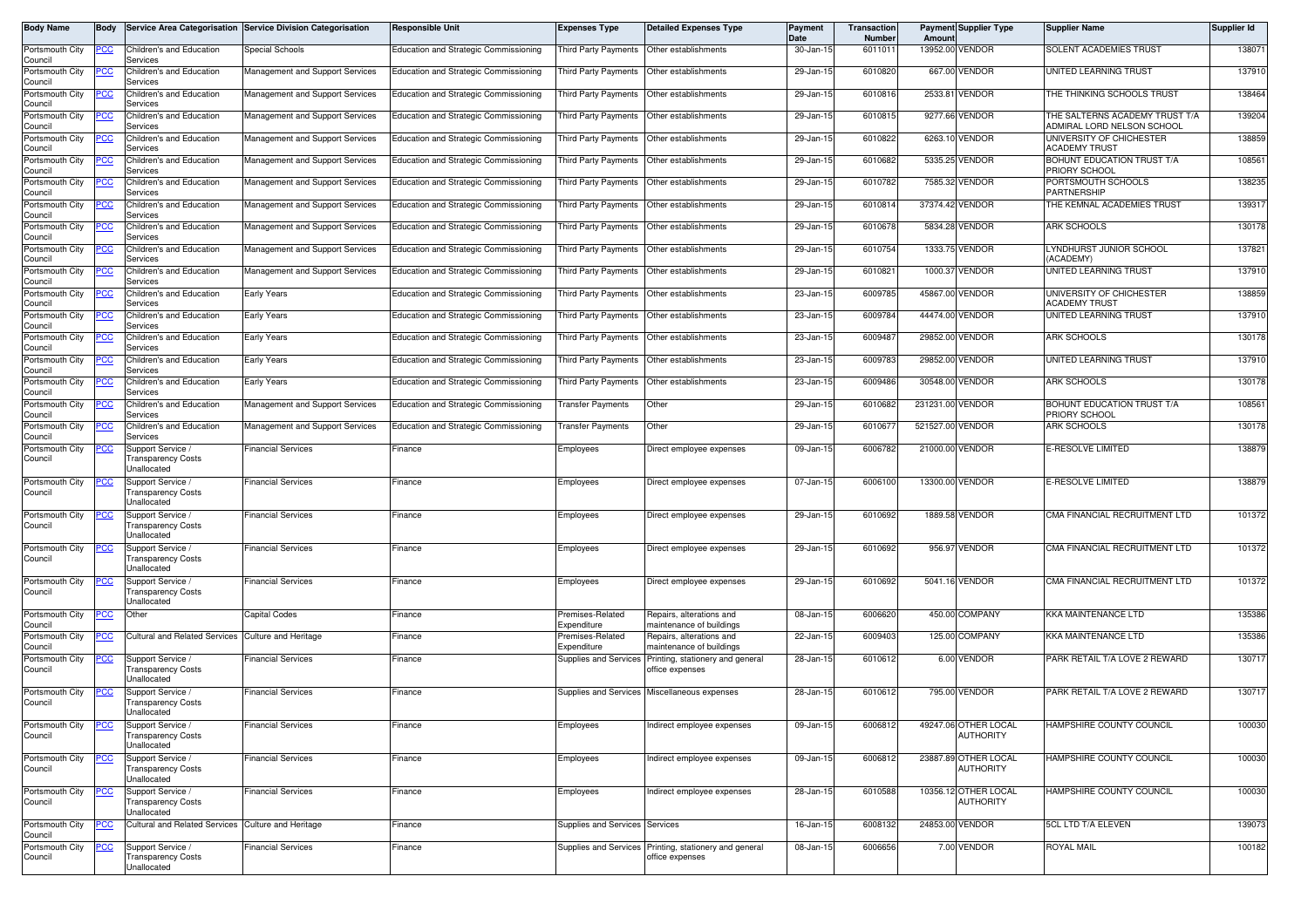| Body Name                  | <b>IBodv</b> |                                                                     | Service Area Categorisation Service Division Categorisation                   | <b>Responsible Unit</b>      | <b>Expenses Type</b>                     | <b>Detailed Expenses Type</b>                            | Payment<br><b>Date</b> | Transaction<br><b>Number</b> | Amount          | <b>Payment Supplier Type</b> | <b>Supplier Name</b>                         | <b>Supplier Id</b> |
|----------------------------|--------------|---------------------------------------------------------------------|-------------------------------------------------------------------------------|------------------------------|------------------------------------------|----------------------------------------------------------|------------------------|------------------------------|-----------------|------------------------------|----------------------------------------------|--------------------|
| Portsmouth City<br>Council | <u>PCC</u>   | Support Service<br>Transparency Costs<br>Unallocated                | Financial Services                                                            | Finance                      | Supplies and Services                    | Printing, stationery and general<br>office expenses      | 21-Jan-15              | 6009280                      |                 | 254.80 VENDOR                | royal Mail                                   | 100182             |
| Portsmouth City<br>Council |              | Support Service<br>Transparency Costs<br>Unallocated                | inancial Services                                                             | Finance                      | Supplies and Services                    | Communications and computing                             | 28-Jan-15              | 6010222                      |                 | 70.95 COMPANY                | BRITISH TELECOMMUNICATIONS PLC               | 100132             |
| Portsmouth City<br>Council |              | Environmental and Regulatory Regulatory Services<br>Services        |                                                                               | Health, Safety and Licensing | Third Party Payments                     | Private contractors                                      | 14-Jan-15              | 6007367                      |                 | 401.70 VENDOR                | ADAMS MOREY LTD                              | 100446             |
| Portsmouth City<br>Council | CC           | Environmental and Regulatory<br>Services                            | <b>Regulatory Services</b>                                                    | Health, Safety and Licensing | <b>Third Party Payments</b>              | Private contractors                                      | 14-Jan-15              | 6007367                      |                 | 1631.00 VENDOR               | ADAMS MOREY LTD                              | 100446             |
| Portsmouth City<br>Council | 'CC          | Environmental and Regulatory<br>Services                            | <b>Regulatory Services</b>                                                    | Health, Safety and Licensing | Third Party Payments                     | Private contractors                                      | 14-Jan-15              | 6007367                      |                 | 360.50 VENDOR                | <b>ADAMS MOREY LTD</b>                       | 100446             |
| Portsmouth City<br>Council |              | Environmental and Regulatory Regulatory Services<br>Services        |                                                                               | Health, Safety and Licensing | Third Party Payments                     | Private contractors                                      | 14-Jan-15              | 6007367                      |                 | 924.00 VENDOR                | ADAMS MOREY LTD                              | 100446             |
| Portsmouth City<br>Council |              | <b>Environmental and Regulatory Regulatory Services</b><br>Services |                                                                               | Health, Safety and Licensing | Third Party Payments                     | Private contractors                                      | 14-Jan-15              | 6007367                      |                 | 306.00 VENDOR                | ADAMS MOREY LTD                              | 100446             |
| Portsmouth City<br>Council | cс           | Environmental and Regulatory Regulatory Services<br>Services        |                                                                               | Health, Safety and Licensing | <b>Third Party Payments</b>              | Private contractors                                      | 14-Jan-15              | 6007367                      |                 | 1000.00 VENDOR               | <b>ADAMS MOREY LTD</b>                       | 100446             |
| Portsmouth City<br>Council |              | Environmental and Regulatory<br>Services                            | <b>Regulatory Services</b>                                                    | Health, Safety and Licensing | Third Party Payments                     | Private contractors                                      | 16-Jan-15              | 6008138                      |                 | 309.00 VENDOR                | ADAMS MOREY LTD                              | 100446             |
| Portsmouth City<br>Council |              | Environmental and Regulatory<br>Services                            | <b>Regulatory Services</b>                                                    | Health, Safety and Licensing | <b>Third Party Payments</b>              | Private contractors                                      | 16-Jan-15              | 6008138                      |                 | 1056.00 VENDOR               | <b>ADAMS MOREY LTD</b>                       | 100446             |
| Portsmouth City<br>Council |              | Environmental and Regulatory Community Safety (CCTV)<br>Services    |                                                                               | Health, Safety and Licensing | Third Party Payments                     | Private contractors                                      | 16-Jan-15              | 6008504                      |                 | 1010.00 VENDOR               | WILLIAMS ELECTRONICS LIMITED                 | 138906             |
| Portsmouth City<br>Council | cс           | Environmental and Regulatory<br>Services                            | <b>Regulatory Services</b>                                                    | Health, Safety and Licensing | <b>Third Party Payments</b>              | Private contractors                                      | 23-Jan-15              | 6009476                      |                 | 566.50 VENDOR                | <b>ADAMS MOREY LTD</b>                       | 100446             |
| Portsmouth City<br>Council | CС           | Environmental and Regulatory<br>Services                            | <b>Regulatory Services</b>                                                    | Health, Safety and Licensing | Third Party Payments                     | Private contractors                                      | 23-Jan-15              | 6009476                      |                 | 440.00 VENDOR                | ADAMS MOREY LTD                              | 100446             |
| Portsmouth City<br>Council |              | Environmental and Regulatory Community Safety (CCTV)<br>Services    |                                                                               | Health, Safety and Licensing | Third Party Payments                     | Private contractors                                      | 08-Jan-15              | 6006619                      | 18118.12 VENDOR |                              | KEYLINE CHARTERED SECURITY                   | 138243             |
| Portsmouth City<br>Council | cс           | Environmental and Regulatory Community Safety (CCTV)<br>Services    |                                                                               | Health, Safety and Licensing | Third Party Payments                     | Private contractors                                      | 15-Jan-15              | 6008030                      |                 | 4227.08 COMPANY              | FCF PLC T/A T M SECURITY                     | 136113             |
| Portsmouth City<br>Council |              | Environmental and Regulatory Community Safety (CCTV)<br>Services    |                                                                               | Health, Safety and Licensing | <b>Third Party Payments</b>              | Private contractors                                      | 15-Jan-15              | 6008030                      |                 | 56.25 COMPANY                | FCF PLC T/A T M SECURITY                     | 136113             |
| Portsmouth City<br>Council |              | Environmental and Regulatory Community Safety (CCTV)<br>Services    |                                                                               | Health, Safety and Licensing | Third Party Payments                     | Private contractors                                      | 15-Jan-15              | 6008030                      |                 | 56.25 COMPANY                | FCF PLC T/A T M SECURITY                     | 136113             |
| Portsmouth City<br>Council | 'CC          | Environmental and Regulatory Community Safety (CCTV)<br>Services    |                                                                               | Health, Safety and Licensing | Third Party Payments                     | Private contractors                                      | 15-Jan-15              | 6008030                      |                 | 281.25 COMPANY               | FCF PLC T/A T M SECURITY                     | 136113             |
| Portsmouth City<br>Council |              | Environmental and Regulatory Community Safety (CCTV)<br>Services    |                                                                               | Health, Safety and Licensing | Third Party Payments                     | Private contractors                                      | 15-Jan-15              | 6008030                      |                 | 168.75 COMPANY               | FCF PLC T/A T M SECURITY                     | 136113             |
| Portsmouth City<br>Council |              | Environmental and Regulatory<br>Services                            | <b>Regulatory Services</b>                                                    | Health, Safety and Licensing | Supplies and Services                    | Miscellaneous expenses                                   | 07-Jan-15              | 6006442                      |                 | 190.85 VENDOR                | JOHNSTON PUBLISHING LTD                      | 100088             |
| Portsmouth City<br>Council | сc           | Environmental and Regulatory<br>Services                            | <b>Regulatory Services</b>                                                    | Health, Safety and Licensing |                                          | Supplies and Services Equipment, furniture and materials | 07-Jan-15              | 6006107                      |                 | 1600.00 VENDOR               | <b>ESSENTRA SECURITY</b>                     | 138825             |
| Portsmouth City<br>Council |              | Environmental and Regulatory Regulatory Services<br>Services        |                                                                               | Health, Safety and Licensing | Supplies and Services                    | Equipment, furniture and materials                       | 07-Jan-15              | 6006107                      |                 | 380.00 VENDOR                | <b>ESSENTRA SECURITY</b>                     | 138825             |
| Portsmouth City<br>Council |              | Environmental and Regulatory Regulatory Services<br>Services        |                                                                               | Health, Safety and Licensing | Supplies and Services                    | Equipment, furniture and materials                       | 09-Jan-15              | 6006790                      |                 | 550.00 VENDOR                | <b>ESSENTRA SECURITY</b>                     | 138825             |
| Portsmouth City<br>Council | cс           | Environmental and Regulatory Regulatory Services<br>Services        |                                                                               | Health, Safety and Licensing | Supplies and Services                    | Equipment, furniture and materials                       | 16-Jan-15              | 6008306                      |                 | 445.00 VENDOR                | <b>ESSENTRA SECURITY</b>                     | 138825             |
| Portsmouth City<br>Council | CС           | Environmental and Regulatory<br>Services                            | Community Safety (Crime Reduction)                                            | Health, Safety and Licensing | Third Party Payments                     | Voluntary associations                                   | 20-Jan-15              | 6008803                      |                 | 2000.00 VENDOR               | THE SOCIETY OF ST JAMES                      | 101272             |
| Portsmouth City<br>Council |              | Environmental and Regulatory Regulatory Services<br>Services        |                                                                               | Health, Safety and Licensing | Supplies and Services                    | Grants and subscriptions                                 | 30-Jan-15              | 6011035                      | 520.00          | VENDOR                       | THOMSON REUTERS (PROFESSIONAL)<br>UK LIMITED | 100413             |
| Portsmouth City<br>Council |              | Environmental and Regulatory Regulatory Services<br>Services        |                                                                               | Health. Safety and Licensing | Third Party Payments                     | Private contractors                                      | 23-Jan-15              | 6009564                      |                 | 1452.00 VENDOR               | DISCLOSURE AND BARRING SERVICE               | 100755             |
| Portsmouth City<br>Council | °СС          | Services                                                            | Environmental and Regulatory Community Safety (Crime Reduction)               | Health, Safety and Licensing | Employees                                | ndirect employee expenses                                | 16-Jan-15              | 6008185                      |                 | 2201.50 VENDOR               | <b>CONTINUITY SHOP</b>                       | 134130             |
| Portsmouth City<br>Council |              | <b>Environmental and Regulatory</b><br>Services                     | Street Cleansing (not chargeable to<br>Highways)                              | Health, Safety and Licensing | Premises-Related<br>Expenditure          | Grounds maintenance costs                                | 08-Jan-15              | 6006594                      |                 | 121.55 COMPANY               | <b>ENSIGN HIGHWAYS LTD</b>                   | 116063             |
| Portsmouth City<br>Council | PСC          | Services                                                            | Environmental and Regulatory Street Cleansing (not chargeable to<br>Highways) | Health, Safety and Licensing | Premises-Related<br>Expenditure          | Grounds maintenance costs                                | 08-Jan-15              | 6006594                      |                 | 35.58 COMPANY                | <b>ENSIGN HIGHWAYS LTD</b>                   | 116063             |
| Portsmouth City<br>Council | <u>CC</u>    | Services                                                            | Environmental and Regulatory Street Cleansing (not chargeable to<br>Highways) | Health, Safety and Licensing | Third Party Payments Private contractors |                                                          | 08-Jan-15              | 6006594                      |                 | 36.63 COMPANY                | ENSIGN HIGHWAYS LTD                          | 116063             |
| Portsmouth City<br>Council |              | Services                                                            | Environmental and Regulatory Street Cleansing (not chargeable to<br>lighways) | Health, Safety and Licensing | Third Party Payments Private contractors |                                                          | 08-Jan-15              | 6006594                      |                 | 10.62 COMPANY                | <b>ENSIGN HIGHWAYS LTD</b>                   | 116063             |
| Portsmouth City<br>Council |              | Environmental and Regulatory<br>Services                            | Street Cleansing (not chargeable to<br>Highways)                              | Health, Safety and Licensing | <b>Third Party Payments</b>              | Private contractors                                      | 08-Jan-15              | 6006594                      |                 | 47.67 COMPANY                | <b>ENSIGN HIGHWAYS LTD</b>                   | 116063             |
| Portsmouth City<br>Council | 'CC          | Environmental and Regulatory<br>Services                            | Street Cleansing (not chargeable to<br>Highways)                              | Health, Safety and Licensing | Third Party Payments Private contractors |                                                          | 08-Jan-15              | 6006594                      |                 | 15.90 COMPANY                | ENSIGN HIGHWAYS LTD                          | 116063             |
| Portsmouth City<br>Council |              | <b>Environmental and Regulatory</b><br>Services                     | Street Cleansing (not chargeable to<br>Highways)                              | Health, Safety and Licensing | Third Party Payments Private contractors |                                                          | 08-Jan-15              | 6006594                      |                 | 47.71 COMPANY                | ENSIGN HIGHWAYS LTD                          | 116063             |
| Portsmouth City<br>Council |              | Environmental and Regulatory<br>Services                            | Street Cleansing (not chargeable to<br>Highways)                              | Health, Safety and Licensing | Third Party Payments                     | Private contractors                                      | 08-Jan-15              | 6006594                      |                 | 7.95 COMPANY                 | ENSIGN HIGHWAYS LTD                          | 116063             |
| Portsmouth City<br>Council | cс           | <b>Environmental and Regulatory</b><br>Services                     | Street Cleansing (not chargeable to<br>Highways)                              | Health, Safety and Licensing | Third Party Payments                     | Private contractors                                      | 08-Jan-15              | 6006594                      |                 | 47.71 COMPANY                | <b>ENSIGN HIGHWAYS LTD</b>                   | 116063             |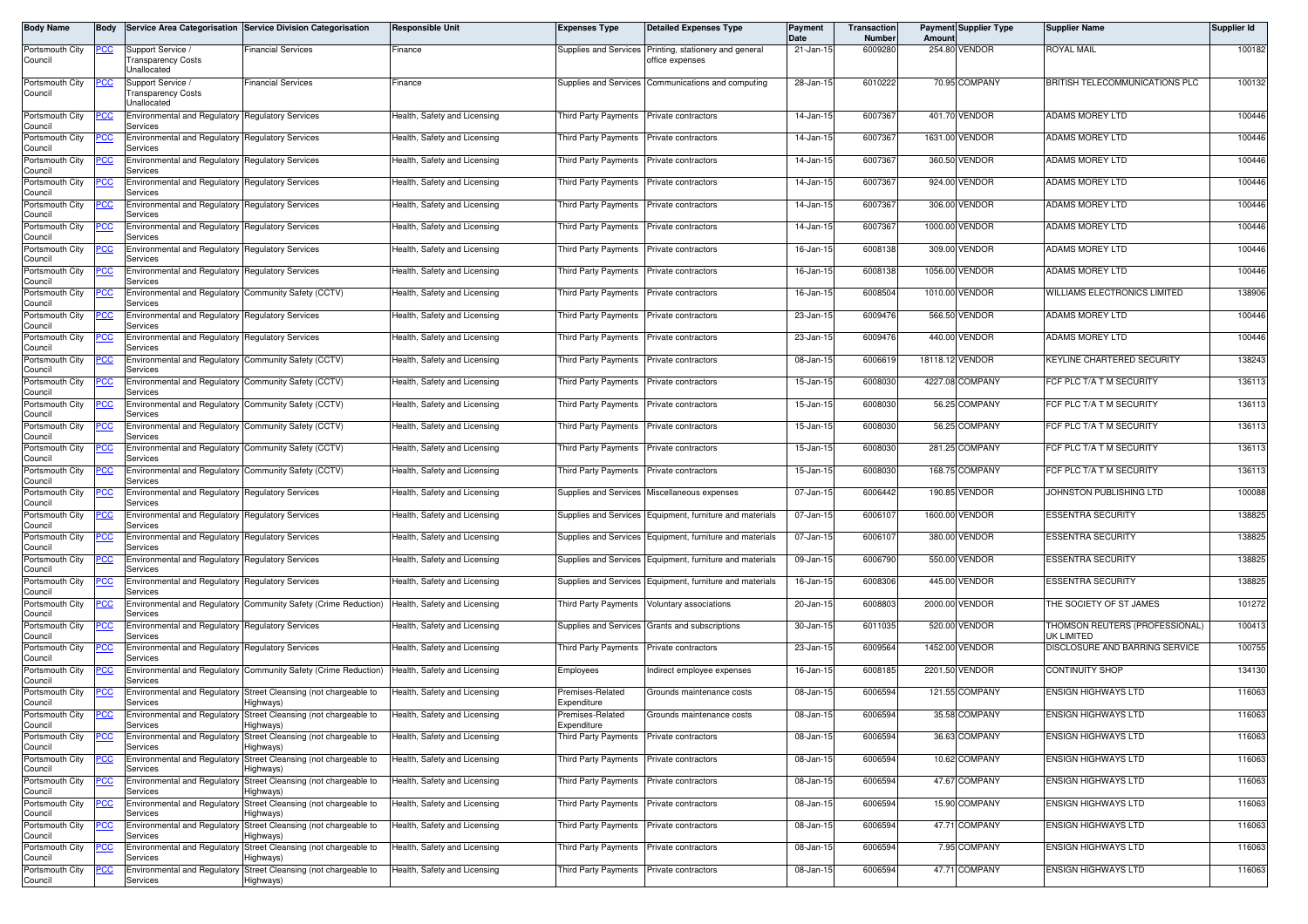| <b>Body Name</b>                      | Body        |                                                               | Service Area Categorisation Service Division Categorisation                   | <b>Responsible Unit</b>              | <b>Expenses Type</b>                     | <b>Detailed Expenses Type</b>                            | Payment<br>Date | Transaction<br>Number | Amount | <b>Payment Supplier Type</b> | <b>Supplier Name</b>                              | Supplier Id |
|---------------------------------------|-------------|---------------------------------------------------------------|-------------------------------------------------------------------------------|--------------------------------------|------------------------------------------|----------------------------------------------------------|-----------------|-----------------------|--------|------------------------------|---------------------------------------------------|-------------|
| Portsmouth City<br>Council            |             | Services                                                      | Environmental and Regulatory Street Cleansing (not chargeable to<br>Highways) | Health, Safety and Licensing         | Third Party Payments                     | Private contractors                                      | 08-Jan-15       | 6006594               | 32.50  | <b>COMPANY</b>               | <b>ENSIGN HIGHWAYS LTD</b>                        | 116063      |
| Portsmouth City<br>Council            | PCC         | Environmental and Regulatory<br>Services                      | Street Cleansing (not chargeable to<br>lighways)                              | Health, Safety and Licensing         | Third Party Payments Private contractors |                                                          | 08-Jan-15       | 6006594               |        | 15.90 COMPANY                | <b>ENSIGN HIGHWAYS LTD</b>                        | 116063      |
| Portsmouth City                       |             | <b>Environmental and Regulatory</b><br>Services               | Street Cleansing (not chargeable to                                           | Health, Safety and Licensing         | Third Party Payments                     | Private contractors                                      | 08-Jan-1        | 6006594               |        | 15.90 COMPANY                | <b>ENSIGN HIGHWAYS LTD</b>                        | 116063      |
| Council<br>Portsmouth City            | <u>cc</u>   |                                                               | Highways)<br>Environmental and Regulatory Community Safety (Crime Reduction)  | Health, Safety and Licensing         | Third Party Payments                     | Private contractors                                      | 30-Jan-15       | 6011015               |        | 4141.74 VENDOR               | SOUTH CENTRAL AMBULANCE                           | 100843      |
| Council<br>Portsmouth City            | <u>cc</u>   | Services                                                      | Environmental and Regulatory Community Safety (Crime Reduction)               | Health, Safety and Licensing         | Third Party Payments                     | Private contractors                                      | 09-Jan-1        | 6006903               |        | 81249.99 HEALTH AUTHORITY    | <b>SERVICES</b><br>PORTSMOUTH HOSPITALS NHS TRUST | 100690      |
| Council<br>Portsmouth City            | <u>PCC</u>  | Services<br><b>Central Services</b>                           | <b>Emergency Planning</b>                                                     | Health, Safety and Licensing         | Supplies and Services                    | Communications and computing                             | 07-Jan-15       | 6006503               |        | 2.65 VENDOR                  | T MOBILE (UK) LIMITED                             | 100085      |
| Council<br>Portsmouth City<br>Council | <u>cc</u>   | Services                                                      | Environmental and Regulatory Community Safety (Crime Reduction)               | Health, Safety and Licensing         |                                          | Supplies and Services Communications and computing       | 14-Jan-15       | 6007860               |        | 112.22 VENDOR                | T MOBILE (UK) LIMITED                             | 100085      |
| Portsmouth City<br>Council            | <u>CC</u>   | Housing Revenue Account                                       | Other                                                                         | <b>Housing and Property Services</b> | Supplies and Services Services           |                                                          | 08-Jan-15       | 600661                |        | 43868.50 COMPANY             | HUGHES AND SALVIDGE HOLDINGS<br>LIMITED           | 128467      |
| Portsmouth City<br>Council            | <u>cc</u>   | Housing Revenue Account                                       | Other                                                                         | Housing and Property Services        | Supplies and Services                    | Services                                                 | 08-Jan-15       | 600661                |        | 3840.00 COMPANY              | HUGHES AND SALVIDGE HOLDINGS<br>LIMITED           | 128467      |
| Portsmouth City<br>Council            | <u>cc</u>   | Housing Revenue Account                                       | Other                                                                         | Housing and Property Services        | Supplies and Services                    | Equipment, furniture and materials                       | 14-Jan-15       | 6007809               |        | 14722.81 VENDOR              | PORTSDOWN OFFICE LTD                              | 100059      |
| Portsmouth City<br>Council            | <u>'CC </u> | <b>Housing Revenue Account</b>                                | Other                                                                         | Housing and Property Services        |                                          | Supplies and Services Equipment, furniture and materials | 28-Jan-15       | 6010621               | 808.00 | <b>VENDOR</b>                | PORTSDOWN OFFICE LTD                              | 100059      |
| Portsmouth City<br>Council            | <u>PCC</u>  | Housing Revenue Account                                       | Supervision and Management                                                    | Housing and Property Services        | Premises-Related<br>Expenditure          | Repairs, alterations and<br>maintenance of buildings     | 14-Jan-15       | 6007809               |        | 691.33 VENDOR                | PORTSDOWN OFFICE LTD                              | 100059      |
| Portsmouth City<br>Council            | <u>PCC</u>  | Housing Revenue Account                                       | Repairs and Maintenance                                                       | Housing and Property Services        | Premises-Related<br>Expenditure          | Repairs, alterations and<br>maintenance of buildings     | 09-Jan-15       | 6007029               |        | 155.04 COMPANY               | WINGS TECHNICAL SERVICES LTD                      | 101373      |
| Portsmouth City<br>Council            | <u>'СС</u>  | Housing Revenue Account                                       | Other                                                                         | Housing and Property Services        | Premises-Related<br>Expenditure          | <b>Water Services</b>                                    | 28-Jan-1        | 6010648               |        | 680.45 VENDOR                | SOUTHERN WATER                                    | 100254      |
| Portsmouth City<br>Council            | <u>CC</u>   | <b>Housing Revenue Account</b>                                | <b>Special Services</b>                                                       | <b>Housing and Property Services</b> | Premises-Related<br>Expenditure          | <b>Water Services</b>                                    | 26-Jan-15       | 601001                |        | 483.05 VENDOR                | SOUTHERN WATER                                    | 100254      |
| Portsmouth City<br>Council            | <u>CC</u>   | <b>Housing Revenue Account</b>                                | Rents, Rates, Taxes and Other<br>Charges                                      | Housing and Property Services        | Premises-Related<br>Expenditure          | <b>Water Services</b>                                    | 26-Jan-1        | 601001                |        | 333.84 VENDOR                | SOUTHERN WATER                                    | 100254      |
| Portsmouth City<br>Council            | <u>CC</u>   | <b>Housing Revenue Account</b>                                | <b>Special Services</b>                                                       | Housing and Property Services        | Premises-Related<br>Expenditure          | <b>Water Services</b>                                    | 27-Jan-15       | 6010190               |        | 147.98 VENDOR                | SOUTHERN WATER                                    | 100254      |
| Portsmouth City<br>Council            | <u>cc</u>   | Housing Revenue Account                                       | Other                                                                         | Housing and Property Services        | <b>Supplies and Services</b>             | Grants and subscriptions                                 | 09-Jan-15       | 6006865               |        | 2316.00 COMPANY              | <b>MOUNTJOY LIMITED</b>                           | 129869      |
| Portsmouth City<br>Council            | <u>PCC</u>  | <b>Housing Revenue Account</b>                                | Other                                                                         | <b>Housing and Property Services</b> | <b>Third Party Payments</b>              | Private contractors                                      | 09-Jan-15       | 6006844               |        | 18616.46 COMPANY             | KKA MAINTENANCE LTD                               | 135386      |
| Portsmouth City<br>Council            | <u>cc</u>   | Support Service<br>ransparency Costs<br>Jnallocated           | AMS                                                                           | Housing and Property Services        | Employees                                | Direct employee expenses                                 | 07-Jan-15       | 6006074               |        | 1007.75 VENDOR               | CAPITA BUSINESS SERVICES LIMITED                  | 100205      |
| Portsmouth City<br>Council            | <u>'CC</u>  | Support Service /<br>ransparency Costs<br>Jnallocated         | LLM                                                                           | Housing and Property Services        | Premises-Related<br>Expenditure          | Repairs, alterations and<br>maintenance of buildings     | 22-Jan-15       | 6009403               |        | 298.00 COMPANY               | KKA MAINTENANCE LTD                               | 135386      |
| Portsmouth City<br>Council            | <u>'CC</u>  | Support Service /<br>ransparency Costs<br>Unallocated         | LLM                                                                           | Housing and Property Services        | Premises-Related<br>Expenditure          | Repairs, alterations and<br>maintenance of buildings     | 26-Jan-15       | 6009962               |        | 1200.00 COMPANY              | KKA MAINTENANCE LTD                               | 135386      |
| Portsmouth City<br>Council            | <u>PCC</u>  | Support Service /<br><b>Transparency Costs</b><br>Jnallocated | LLM                                                                           | Housing and Property Services        | Premises-Related<br>Expenditure          | Repairs, alterations and<br>maintenance of buildings     | 19-Jan-1!       | 6008639               |        | 640.00 COMPANY               | <b>KKA MAINTENANCE LTD</b>                        | 135386      |
| Portsmouth City<br>Council            | <u>'СС</u>  | Support Service<br>Transparency Costs<br>Jnallocated          | LLM                                                                           | Housing and Property Services        | Premises-Related<br>Expenditure          | Repairs, alterations and<br>maintenance of buildings     | 27-Jan-15       | 6010165               |        | 475.00 COMPANY               | <b>KKA MAINTENANCE LTD</b>                        | 135386      |
| Portsmouth City<br>Council            | <u>cc</u>   | Support Service /<br>ransparency Costs<br>Jnallocated         | LLM                                                                           | Housing and Property Services        | Premises-Related<br>Expenditure          | Repairs, alterations and<br>maintenance of buildings     | 16-Jan-15       | 6008350               |        | 1650.00 COMPANY              | <b>KKA MAINTENANCE LTD</b>                        | 135386      |
| Portsmouth City<br>Council            | <u>PCC</u>  | <b>Housing Services</b>                                       | Housing Strategy                                                              | Housing and Property Services        | Premises-Related<br>Expenditure          | Repairs, alterations and<br>naintenance of buildings     | 07-Jan-15       | 6006446               |        | 35.00 COMPANY                | KKA MAINTENANCE LTD                               | 135386      |
| Portsmouth City<br>Council            | <u>сс</u>   | Support Service<br>Transparency Costs<br>Jnallocated          | <b>LLM</b>                                                                    | <b>Housing and Property Services</b> | Premises-Related<br>Expenditure          | Repairs, alterations and<br>maintenance of buildings     | 07-Jan-15       | 6006446               |        | 35.00 COMPANY                | <b>KKA MAINTENANCE LTD</b>                        | 135386      |
| Portsmouth City<br>Council            |             | Support Service /<br><b>Transparency Costs</b><br>Unallocated | LLM                                                                           | Housing and Property Services        | Premises-Related<br>Expenditure          | Repairs, alterations and<br>maintenance of buildings     | 07-Jan-15       | 6006446               |        | 265.74 COMPANY               | <b>KKA MAINTENANCE LTD</b>                        | 135386      |
| Portsmouth City<br>Council            | <u>PCC</u>  | Support Service /<br>ransparency Costs<br>Jnallocated         | LLM                                                                           | Housing and Property Services        | Premises-Related<br>Expenditure          | Repairs, alterations and<br>maintenance of buildings     | $07 - Jan - 15$ | 6006446               |        | 50.00 COMPANY                | <b>KKA MAINTENANCE LTD</b>                        | 135386      |
| Portsmouth City<br>Council            | <u>PCC</u>  | Support Service /<br>ransparency Costs<br>Unallocated         | LLM                                                                           | Housing and Property Services        | Premises-Related<br>Expenditure          | Repairs, alterations and<br>maintenance of buildings     | 07-Jan-15       | 6006446               |        | 110.00 COMPANY               | KKA MAINTENANCE LTD                               | 135386      |
| Portsmouth City<br>Council            | <u>CC</u>   | Support Service /<br>ransparency Costs<br>Unallocated         | LLM                                                                           | Housing and Property Services        | Premises-Related<br>Expenditure          | Repairs, alterations and<br>maintenance of buildings     | 07-Jan-15       | 6006446               |        | 35.00 COMPANY                | KKA MAINTENANCE LTD                               | 135386      |
| Portsmouth City<br>Council            | <u>'CC</u>  | Support Service /<br>ransparency Costs<br>Jnallocated         | LLM                                                                           | Housing and Property Services        | Premises-Related<br>Expenditure          | Repairs, alterations and<br>maintenance of buildings     | 07-Jan-15       | 6006446               |        | 50.00 COMPANY                | KKA MAINTENANCE LTD                               | 135386      |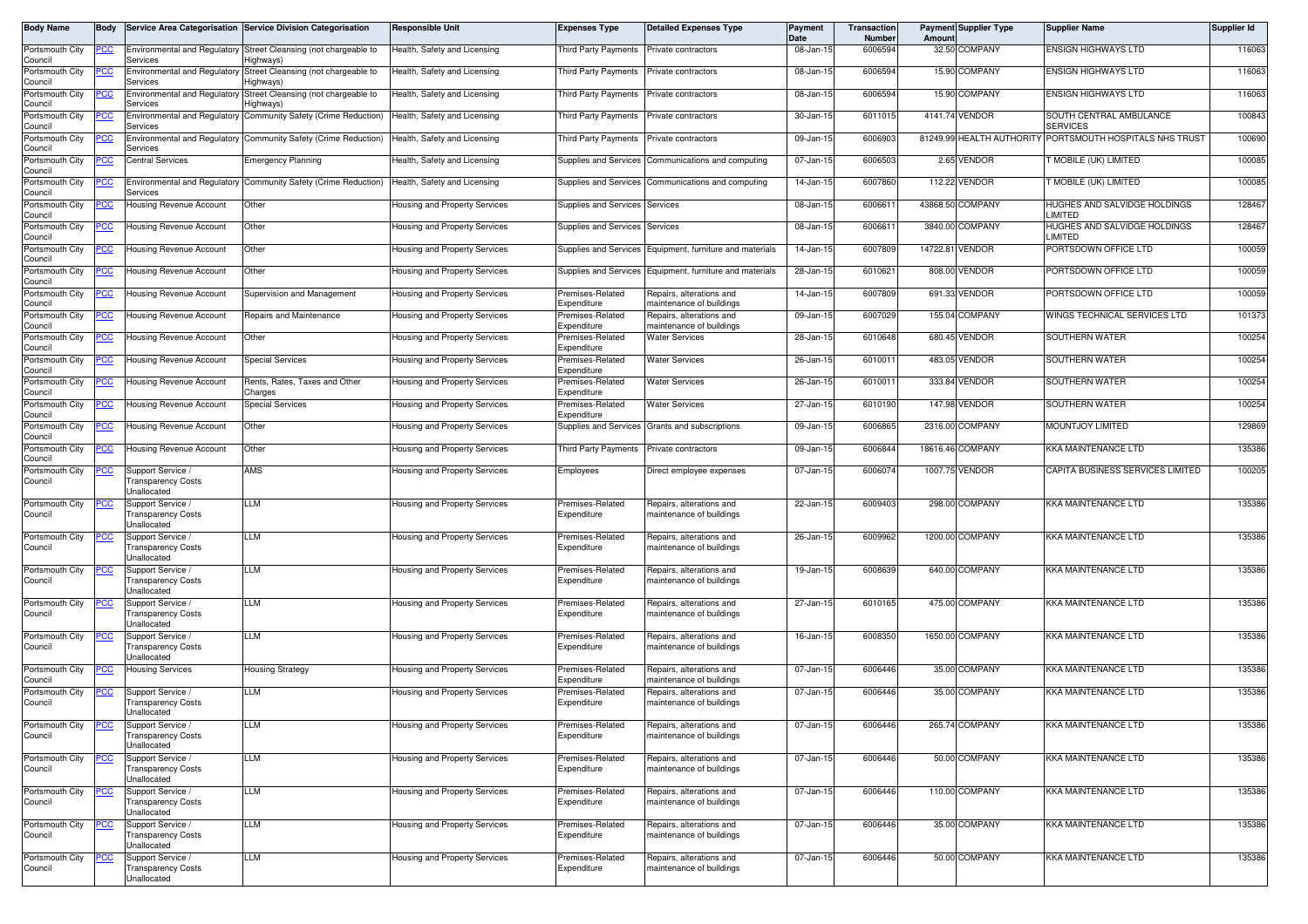| Body Name                  | Body        |                                                               | Service Area Categorisation Service Division Categorisation | <b>Responsible Unit</b>              | <b>Expenses Type</b>            | <b>Detailed Expenses Type</b>                        | Payment<br>Date | Transaction<br>Number | Amount | <b>Payment Supplier Type</b> | Supplier Name       | Supplier Id |
|----------------------------|-------------|---------------------------------------------------------------|-------------------------------------------------------------|--------------------------------------|---------------------------------|------------------------------------------------------|-----------------|-----------------------|--------|------------------------------|---------------------|-------------|
| Portsmouth City<br>Council | <u>PCC</u>  | Support Service<br><b>Transparency Costs</b><br>Unallocated   | LLM                                                         | Housing and Property Services        | Premises-Related<br>Expenditure | Repairs, alterations and<br>naintenance of buildings | 07-Jan-15       | 6006446               |        | 35.00 COMPANY                | KKA MAINTENANCE LTD | 135386      |
| Portsmouth City<br>Council | PCC         | Support Service<br><b>Transparency Costs</b><br>Unallocated   | LLM                                                         | Housing and Property Services        | Premises-Related<br>Expenditure | Repairs, alterations and<br>maintenance of buildings | 07-Jan-15       | 6006446               |        | 46.03 COMPANY                | KKA MAINTENANCE LTD | 135386      |
| Portsmouth City<br>Council |             | Support Service /<br>ransparency Costs<br>Jnallocated         | LLM                                                         | <b>Housing and Property Services</b> | Premises-Related<br>Expenditure | Repairs, alterations and<br>naintenance of buildings | 07-Jan-15       | 6006446               |        | 35.00 COMPANY                | KKA MAINTENANCE LTD | 135386      |
| Portsmouth City<br>Council | сc          | Support Service<br><b>Transparency Costs</b><br>Unallocated   | LLM                                                         | <b>Housing and Property Services</b> | Premises-Related<br>Expenditure | Repairs, alterations and<br>naintenance of buildings | 07-Jan-1        | 6006446               |        | 50.00 COMPANY                | KKA MAINTENANCE LTD | 135386      |
| Portsmouth City<br>Council | <u>PCC </u> | Support Service /<br>ransparency Costs<br>Jnallocated         | LLM                                                         | Housing and Property Services        | Premises-Related<br>Expenditure | Repairs, alterations and<br>naintenance of buildings | 07-Jan-15       | 6006446               |        | 35.00 COMPANY                | KKA MAINTENANCE LTD | 135386      |
| Portsmouth City<br>Council | 'CC         | Support Service /<br><b>Transparency Costs</b><br>Unallocated | LLM                                                         | Housing and Property Services        | Premises-Related<br>Expenditure | Repairs, alterations and<br>maintenance of buildings | 07-Jan-15       | 6006446               |        | 185.00 COMPANY               | KKA MAINTENANCE LTD | 135386      |
| Portsmouth City<br>Council |             | Support Service /<br>ransparency Costs<br>Jnallocated         | LLM                                                         | Housing and Property Services        | Premises-Related<br>Expenditure | Repairs, alterations and<br>naintenance of buildings | 07-Jan-15       | 6006446               |        | 373.60 COMPANY               | KKA MAINTENANCE LTD | 135386      |
| Portsmouth City<br>Council | 'CC         | Support Service /<br><b>Transparency Costs</b><br>Unallocated | LLM                                                         | Housing and Property Services        | Premises-Related<br>Expenditure | Repairs, alterations and<br>naintenance of buildings | 07-Jan-1        | 6006446               |        | 138.08 COMPANY               | KKA MAINTENANCE LTD | 135386      |
| Portsmouth City<br>Council |             | Support Service<br><b>Transparency Costs</b><br>Unallocated   | LLM                                                         | Housing and Property Services        | Premises-Related<br>Expenditure | Repairs, alterations and<br>naintenance of buildings | 07-Jan-15       | 6006446               |        | 115.67 COMPANY               | KKA MAINTENANCE LTD | 135386      |
| Portsmouth City<br>Council | PСC         | Support Service<br>ransparency Costs<br>Jnallocated           | LLM                                                         | Housing and Property Services        | Premises-Related<br>Expenditure | Repairs, alterations and<br>naintenance of buildings | 07-Jan-15       | 6006446               |        | 109.80 COMPANY               | KKA MAINTENANCE LTD | 135386      |
| Portsmouth City<br>Council |             | Support Service<br><b>Transparency Costs</b><br>Unallocated   | LLM                                                         | Housing and Property Services        | Premises-Related<br>Expenditure | Repairs, alterations and<br>maintenance of buildings | 07-Jan-15       | 6006446               |        | 35.00 COMPANY                | KKA MAINTENANCE LTD | 135386      |
| Portsmouth City<br>Council | сc          | Support Service /<br>ransparency Costs<br>Jnallocated         | LLM                                                         | Housing and Property Services        | Premises-Related<br>Expenditure | Repairs, alterations and<br>naintenance of buildings | 07-Jan-1        | 6006446               |        | 35.00 COMPANY                | KKA MAINTENANCE LTD | 135386      |
| Portsmouth City<br>Council | 'СC         | Support Service /<br><b>Transparency Costs</b><br>Unallocated | LLM                                                         | Housing and Property Services        | Premises-Related<br>Expenditure | Repairs, alterations and<br>naintenance of buildings | 07-Jan-1        | 6006446               |        | 35.00 COMPANY                | KKA MAINTENANCE LTD | 135386      |
| Portsmouth City<br>Council | ပင          | Support Service /<br>ransparency Costs<br>Unallocated         | LLM                                                         | Housing and Property Services        | Premises-Related<br>Expenditure | Repairs, alterations and<br>naintenance of buildings | 07-Jan-15       | 6006446               |        | 410.00 COMPANY               | KKA MAINTENANCE LTD | 135386      |
| Portsmouth City<br>Council |             | Support Service /<br><b>Transparency Costs</b><br>Unallocated | LM                                                          | Housing and Property Services        | Premises-Related<br>Expenditure | Repairs, alterations and<br>naintenance of buildings | 08-Jan-1        | 600662                |        | 401.74 COMPANY               | KKA MAINTENANCE LTD | 135386      |
| Portsmouth City<br>Council |             | Support Service /<br>Fransparency Costs<br>Unallocated        | LLM                                                         | Housing and Property Services        | Premises-Related<br>Expenditure | Repairs, alterations and<br>naintenance of buildings | 08-Jan-15       | 6006620               |        | 210.00 COMPANY               | KKA MAINTENANCE LTD | 135386      |
| Portsmouth City<br>Council | °СС         | Support Service /<br>ransparency Costs<br>Unallocated         | LLM                                                         | Housing and Property Services        | Premises-Related<br>Expenditure | Repairs, alterations and<br>naintenance of buildings | 08-Jan-1        | 600662                |        | 35.00 COMPANY                | KKA MAINTENANCE LTD | 135386      |
| Portsmouth City<br>Council |             | Support Service<br><b>Transparency Costs</b><br>Unallocated   | LLM                                                         | Housing and Property Services        | Premises-Related<br>Expenditure | Repairs, alterations and<br>maintenance of buildings | 08-Jan-15       | 6006620               |        | 35.00 COMPANY                | KKA MAINTENANCE LTD | 135386      |
| Portsmouth City<br>Council |             | Support Service /<br><b>Transparency Costs</b><br>Jnallocated | LLM                                                         | <b>Housing and Property Services</b> | Premises-Related<br>Expenditure | Repairs, alterations and<br>naintenance of buildings | 08-Jan-1        | 600662                |        | 35.00 COMPANY                | KKA MAINTENANCE LTD | 135386      |
| Portsmouth City<br>Council |             | Support Service<br><b>Transparency Costs</b><br>Unallocated   | LLM                                                         | Housing and Property Services        | Premises-Related<br>Expenditure | Repairs, alterations and<br>naintenance of buildings | 08-Jan-1        | 600662                |        | 35.00 COMPANY                | KKA MAINTENANCE LTD | 135386      |
| Portsmouth City<br>Council | <u>PCC</u>  | Support Service /<br>ransparency Costs<br>Unallocated         | LLM                                                         | Housing and Property Services        | Premises-Related<br>⊏xpenaπure  | Repairs, alterations and<br>iaintenance or buildings | 08-Jan-15       | 6006620               |        | 35.00 COMPANY                | KKA MAINTENANCE LTD | 135386      |
| Portsmouth City<br>Council | <u>PCC</u>  | Support Service /<br><b>Transparency Costs</b><br>Unallocated | LLM                                                         | Housing and Property Services        | Premises-Related<br>Expenditure | Repairs, alterations and<br>naintenance of buildings | 08-Jan-15       | 6006620               |        | 35.00 COMPANY                | KKA MAINTENANCE LTD | 135386      |
| Portsmouth City<br>Council |             | Support Service /<br><b>Transparency Costs</b><br>Unallocated | LLM                                                         | Housing and Property Services        | Premises-Related<br>Expenditure | Repairs, alterations and<br>maintenance of buildings | 08-Jan-15       | 6006620               |        | 170.00 COMPANY               | KKA MAINTENANCE LTD | 135386      |
| Portsmouth City<br>Council | <u>PCC</u>  | Support Service /<br><b>Transparency Costs</b><br>Unallocated | LLМ                                                         | <b>Housing and Property Services</b> | Premises-Related<br>Expenditure | Repairs, alterations and<br>maintenance of buildings | 08-Jan-15       | 6006620               |        | 275.00 COMPANY               | KKA MAINTENANCE LTD | 135386      |
| Portsmouth City<br>Council |             | Support Service /<br><b>Transparency Costs</b><br>Unallocated | LLМ                                                         | Housing and Property Services        | Premises-Related<br>Expenditure | Repairs, alterations and<br>maintenance of buildings | 08-Jan-15       | 6006620               |        | 35.00 COMPANY                | KKA MAINTENANCE LTD | 135386      |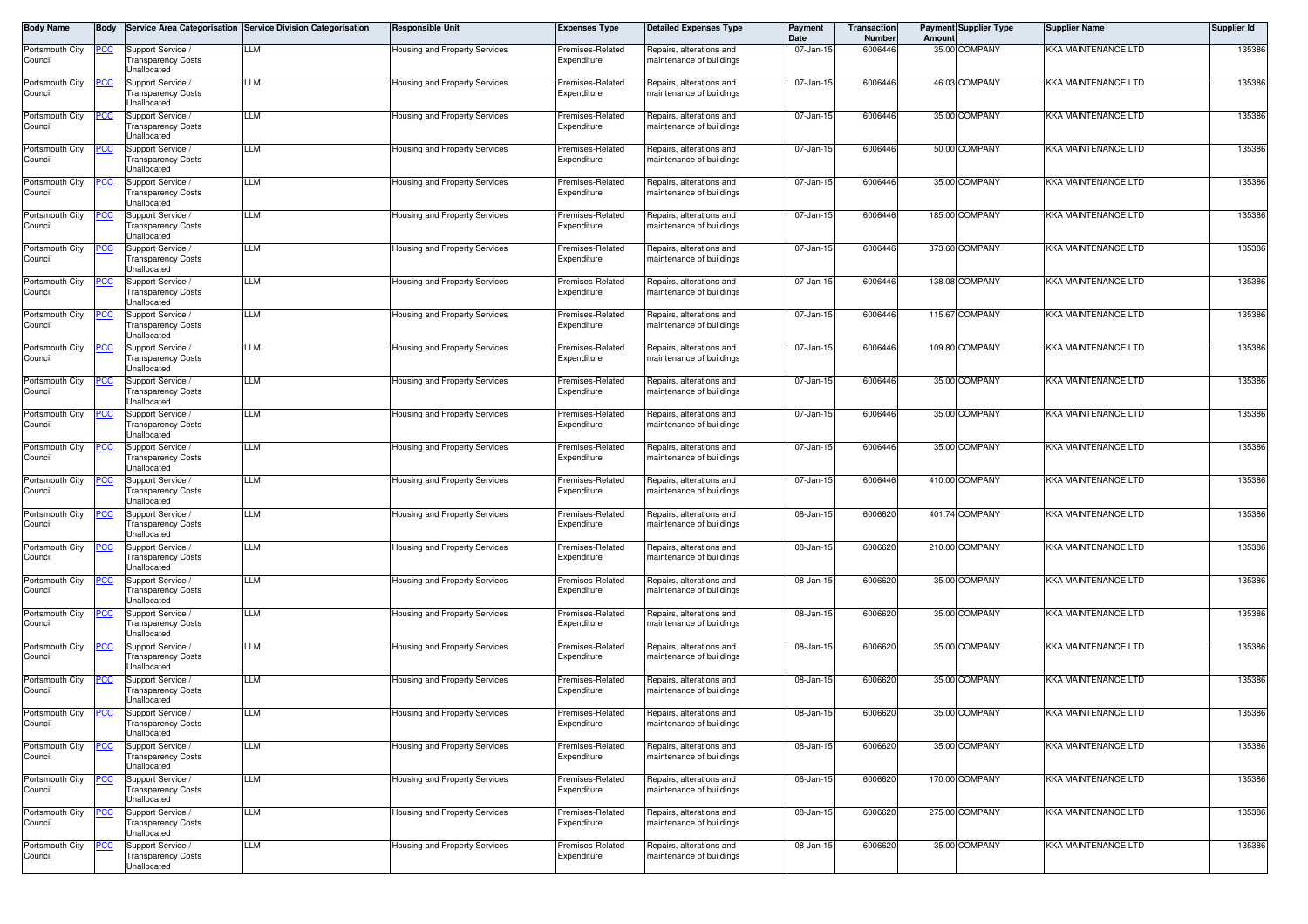| Body Name                  | <b>Body</b> |                                                               | Service Area Categorisation Service Division Categorisation | <b>Responsible Unit</b>              | <b>Expenses Type</b>            | Detailed Expenses Type                               | Payment<br>Date | Transaction<br>Number | Amount | <b>Payment Supplier Type</b> | Supplier Name       | Supplier Id |
|----------------------------|-------------|---------------------------------------------------------------|-------------------------------------------------------------|--------------------------------------|---------------------------------|------------------------------------------------------|-----------------|-----------------------|--------|------------------------------|---------------------|-------------|
| Portsmouth City<br>Council | <b>PCC</b>  | Support Service<br><b>Transparency Costs</b><br>Unallocated   | LLM                                                         | <b>Housing and Property Services</b> | Premises-Related<br>Expenditure | Repairs, alterations and<br>naintenance of buildings | 08-Jan-15       | 6006620               |        | 43.10 COMPANY                | KKA MAINTENANCE LTD | 135386      |
| Portsmouth City<br>Council | PСC         | Support Service<br><b>Transparency Costs</b><br>Unallocated   | LLM                                                         | <b>Housing and Property Services</b> | Premises-Related<br>Expenditure | Repairs, alterations and<br>maintenance of buildings | 08-Jan-15       | 6006620               |        | 35.00 COMPANY                | KKA MAINTENANCE LTD | 135386      |
| Portsmouth City<br>Council | <u> РСС</u> | Support Service<br>ransparency Costs<br>Jnallocated           | LLM                                                         | <b>Housing and Property Services</b> | Premises-Related<br>Expenditure | Repairs, alterations and<br>naintenance of buildings | 08-Jan-15       | 6006620               |        | 335.00 COMPANY               | KKA MAINTENANCE LTD | 135386      |
| Portsmouth City<br>Council | сc          | Support Service<br><b>Transparency Costs</b><br>Jnallocated   | LLM                                                         | <b>Housing and Property Services</b> | Premises-Related<br>Expenditure | Repairs, alterations and<br>naintenance of buildings | 08-Jan-1        | 600662                |        | 60.00 COMPANY                | KKA MAINTENANCE LTD | 135386      |
| Portsmouth City<br>Council | <u>PCC</u>  | Support Service /<br>ransparency Costs<br>Jnallocated         | LLM                                                         | Housing and Property Services        | Premises-Related<br>Expenditure | Repairs, alterations and<br>naintenance of buildings | 08-Jan-15       | 6006620               |        | 35.00 COMPANY                | KKA MAINTENANCE LTD | 135386      |
| Portsmouth City<br>Council | сc          | Support Service /<br><b>Transparency Costs</b><br>Unallocated | LLM                                                         | Housing and Property Services        | Premises-Related<br>Expenditure | Repairs, alterations and<br>naintenance of buildings | 08-Jan-1        | 600662                |        | 250.00 COMPANY               | KKA MAINTENANCE LTD | 135386      |
| Portsmouth City<br>Council | <u>cc</u>   | Support Service /<br>ransparency Costs<br>Jnallocated         | LLM                                                         | Housing and Property Services        | Premises-Related<br>Expenditure | Repairs, alterations and<br>naintenance of buildings | 08-Jan-15       | 6006620               |        | 200.00 COMPANY               | KKA MAINTENANCE LTD | 135386      |
| Portsmouth City<br>Council | CC          | Corporate and Democratic<br>Core                              | Corporate Management                                        | Housing and Property Services        | Premises-Related<br>Expenditure | Repairs, alterations and<br>naintenance of buildings | 26-Jan-1        | 6009962               |        | 2000.00 COMPANY              | KKA MAINTENANCE LTD | 135386      |
| Portsmouth City<br>Council | <u>PCC</u>  | Support Service /<br>ransparency Costs<br>Unallocated         | LLM                                                         | Housing and Property Services        | Premises-Related<br>Expenditure | Repairs, alterations and<br>naintenance of buildings | 22-Jan-15       | 6009403               |        | 35.00 COMPANY                | KKA MAINTENANCE LTD | 135386      |
| Portsmouth City<br>Council | ∍сс         | Support Service /<br><b>Transparency Costs</b><br>Unallocated | LLM                                                         | Housing and Property Services        | Premises-Related<br>Expenditure | Repairs, alterations and<br>maintenance of buildings | 22-Jan-1!       | 6009403               |        | 560.00 COMPANY               | KKA MAINTENANCE LTD | 135386      |
| Portsmouth City<br>Council | ငင          | Support Service /<br><b>Transparency Costs</b><br>Unallocated | LLM                                                         | Housing and Property Services        | Premises-Related<br>Expenditure | Repairs, alterations and<br>naintenance of buildings | 22-Jan-15       | 6009403               |        | 62.50 COMPANY                | KKA MAINTENANCE LTD | 135386      |
| Portsmouth City<br>Council | <b>PCC</b>  | Support Service /<br><b>Transparency Costs</b><br>Unallocated | LLM                                                         | Housing and Property Services        | Premises-Related<br>Expenditure | Repairs, alterations and<br>naintenance of buildings | 22-Jan-1!       | 600940                |        | 35.00 COMPANY                | KKA MAINTENANCE LTD | 135386      |
| Portsmouth City<br>Council | 'СС         | Support Service<br><b>Transparency Costs</b><br>Unallocated   | LLM                                                         | Housing and Property Services        | Premises-Related<br>Expenditure | Repairs, alterations and<br>maintenance of buildings | 22-Jan-15       | 6009403               |        | 135.00 COMPANY               | KKA MAINTENANCE LTD | 135386      |
| Portsmouth City<br>Council | <u>PCC</u>  | Support Service<br>ransparency Costs<br>Jnallocated           | LLM                                                         | Housing and Property Services        | Premises-Related<br>Expenditure | Repairs, alterations and<br>naintenance of buildings | 22-Jan-15       | 6009403               |        | 35.00 COMPANY                | KKA MAINTENANCE LTD | 135386      |
| Portsmouth City<br>Council | сc          | Support Service<br><b>Transparency Costs</b><br>Jnallocated   | LLM                                                         | <b>Housing and Property Services</b> | Premises-Related<br>Expenditure | Repairs, alterations and<br>naintenance of buildings | 22-Jan-1        | 6009403               |        | 406.45 COMPANY               | KKA MAINTENANCE LTD | 135386      |
| Portsmouth City<br>Council | <u>PCC</u>  | Support Service /<br>ransparency Costs<br>Jnallocated         | LLM                                                         | Housing and Property Services        | Premises-Related<br>Expenditure | Repairs, alterations and<br>naintenance of buildings | 22-Jan-15       | 6009403               |        | 185.56 COMPANY               | KKA MAINTENANCE LTD | 135386      |
| Portsmouth City<br>Council | сc          | Support Service /<br><b>Transparency Costs</b><br>Unallocated | LLM                                                         | Housing and Property Services        | Premises-Related<br>Expenditure | Repairs, alterations and<br>naintenance of buildings | 22-Jan-1!       | 600940                |        | 35.00 COMPANY                | KKA MAINTENANCE LTD | 135386      |
| Portsmouth City<br>Council | СC          | Support Service /<br>ransparency Costs<br>Jnallocated         | LLM                                                         | Housing and Property Services        | Premises-Related<br>Expenditure | Repairs, alterations and<br>naintenance of buildings | 22-Jan-15       | 6009403               |        | 432.00 COMPANY               | KKA MAINTENANCE LTD | 135386      |
| Portsmouth City<br>Council |             | Support Service /<br><b>Transparency Costs</b><br>Unallocated | LLM                                                         | Housing and Property Services        | Premises-Related<br>Expenditure | Repairs, alterations and<br>naintenance of buildings | 22-Jan-1        | 600940                |        | 35.00 COMPANY                | KKA MAINTENANCE LTD | 135386      |
| Portsmouth City<br>Council |             | Support Service<br><b>Transparency Costs</b><br>Unallocated   | LLM                                                         | Housing and Property Services        | Premises-Related<br>Expenditure | Repairs, alterations and<br>naintenance of buildings | 22-Jan-15       | 6009403               |        | 35.00 COMPANY                | KKA MAINTENANCE LTD | 135386      |
| Portsmouth City<br>Council | <u>PCC</u>  | Support Service /<br><b>Transparency Costs</b><br>Inallocated | LLM                                                         | Housing and Property Services        | Premises-Related<br>Expenditure | Repairs, alterations and<br>maintenance of buildings | 22-Jan-1        | 600940                |        | 112.69 COMPANY               | KKA MAINTENANCE LTD | 135386      |
| Portsmouth City<br>Council | <u>PCC</u>  | Support Service<br><b>Transparency Costs</b><br>Unallocated   | LLM                                                         | Housing and Property Services        | Premises-Related<br>Expenditure | Repairs, alterations and<br>maintenance of buildings | 22-Jan-15       | 6009403               |        | 35.00 COMPANY                | KKA MAINTENANCE LTD | 135386      |
| Portsmouth City<br>Council |             | Support Service /<br><b>Transparency Costs</b><br>Unallocated | LLМ                                                         | Housing and Property Services        | Premises-Related<br>Expenditure | Repairs, alterations and<br>maintenance of buildings | $22$ -Jan-15    | 6009403               |        | 35.00 COMPANY                | KKA MAINTENANCE LTD | 135386      |
| Portsmouth City<br>Council |             | Support Service /<br><b>Transparency Costs</b><br>Unallocated | LLM                                                         | Housing and Property Services        | Premises-Related<br>Expenditure | Repairs, alterations and<br>maintenance of buildings | 22-Jan-1!       | 6009403               |        | 62.50 COMPANY                | KKA MAINTENANCE LTD | 135386      |
| Portsmouth City<br>Council |             | Support Service /<br>ransparency Costs<br>Unallocated         | LLM                                                         | Housing and Property Services        | Premises-Related<br>Expenditure | Repairs, alterations and<br>maintenance of buildings | 22-Jan-15       | 6009403               |        | 160.00 COMPANY               | KKA MAINTENANCE LTD | 135386      |
| Portsmouth City<br>Council | <u>сс</u>   | Other                                                         | Suspense and Capital Schemes                                | Housing and Property Services        | Premises-Related<br>Expenditure | Repairs, alterations and<br>maintenance of buildings | 22-Jan-15       | 6009403               |        | 35.00 COMPANY                | KKA MAINTENANCE LTD | 135386      |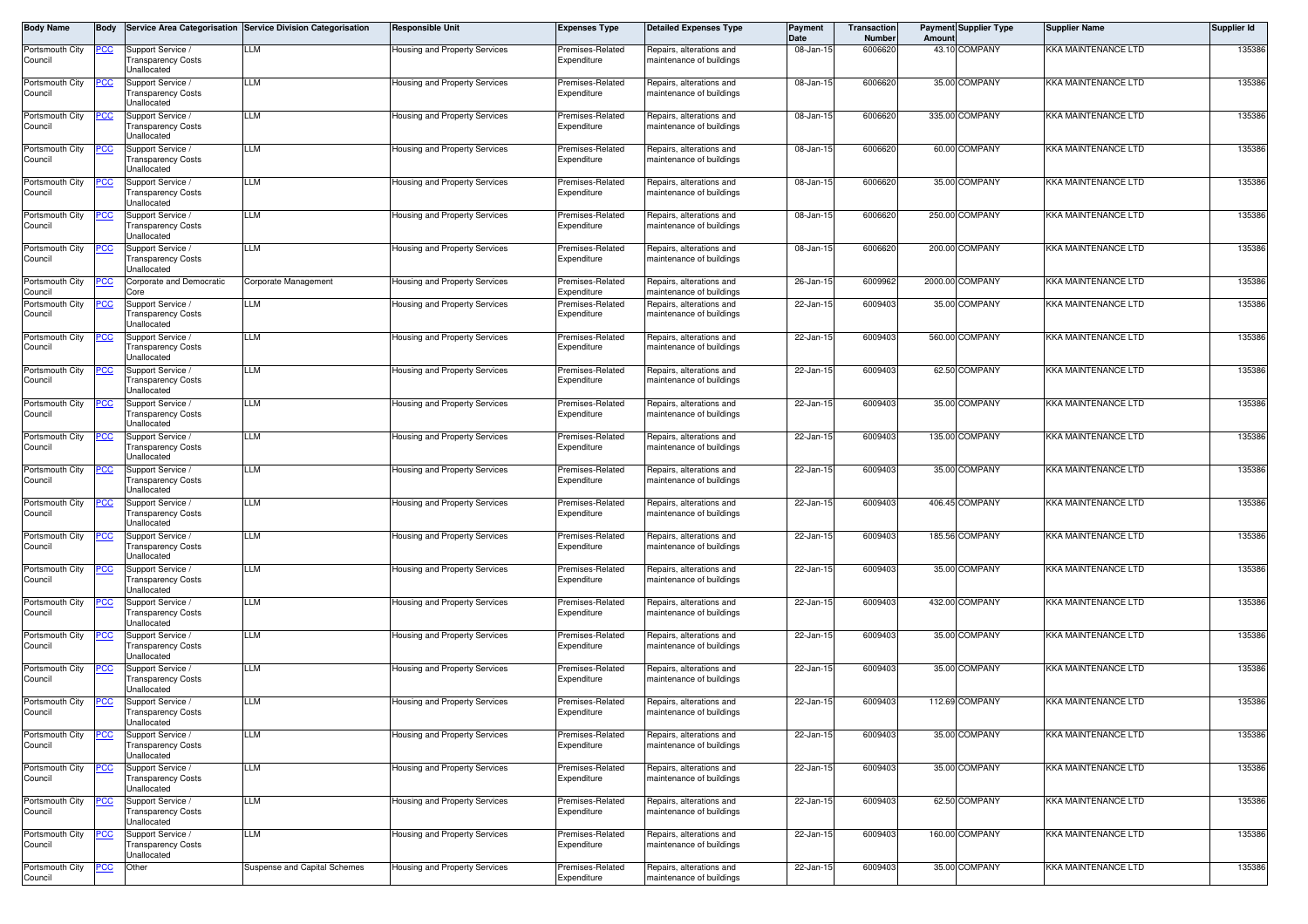| <b>Body Name</b>           | <b>Body</b> |                                                                      | Service Area Categorisation Service Division Categorisation | <b>Responsible Unit</b>              | <b>Expenses Type</b>            | <b>Detailed Expenses Type</b>                        | Payment<br>Date | Transaction<br>Number | Amount | <b>Payment Supplier Type</b> | <b>Supplier Name</b>       | <b>Supplier Id</b> |
|----------------------------|-------------|----------------------------------------------------------------------|-------------------------------------------------------------|--------------------------------------|---------------------------------|------------------------------------------------------|-----------------|-----------------------|--------|------------------------------|----------------------------|--------------------|
| Portsmouth City<br>Council | <u>PCC</u>  | Other                                                                | Suspense and Capital Schemes                                | lousing and Property Services        | Premises-Related<br>Expenditure | Repairs, alterations and<br>maintenance of buildings | 22-Jan-15       | 6009403               |        | 35.00 COMPANY                | KKA MAINTENANCE LTD        | 135386             |
| Portsmouth City<br>Council | <u>PCC</u>  | <b>Housing Revenue Account</b>                                       | Supervision and Management                                  | lousing and Property Services        | Premises-Related<br>Expenditure | Repairs, alterations and<br>maintenance of buildings | 22-Jan-15       | 6009403               |        | 100.00 COMPANY               | KKA MAINTENANCE LTD        | 135386             |
| Portsmouth City            |             | Support Service                                                      | <b>LM</b>                                                   | lousing and Property Services        | Premises-Related                | ixtures and fittings                                 | 22-Jan-15       | 6009403               |        | 35.00 COMPANY                | KKA MAINTENANCE LTD        | 135386             |
| Council                    |             | <b>Transparency Costs</b><br><b>Jnallocated</b>                      |                                                             |                                      | Expenditure                     |                                                      |                 |                       |        |                              |                            |                    |
| Portsmouth City<br>Council | <u>PCC</u>  | Support Service /<br><b>Transparency Costs</b>                       | <b>LM</b>                                                   | lousing and Property Services        | Premises-Related<br>Expenditure | Repairs, alterations and<br>maintenance of buildings | 16-Jan-15       | 6008350               |        | 750.00 COMPANY               | <b>KKA MAINTENANCE LTD</b> | 135386             |
| Portsmouth City            | <u>PCC</u>  | <b>Jnallocated</b><br>Support Service /                              | <b>LM</b>                                                   | lousing and Property Services        | Premises-Related                | Repairs, alterations and                             | 26-Jan-15       | 6009962               |        | 600.00 COMPANY               | <b>KKA MAINTENANCE LTD</b> | 135386             |
| Council                    |             | <b>Transparency Costs</b><br>Unallocated                             |                                                             |                                      | Expenditure                     | maintenance of buildings                             |                 |                       |        |                              |                            |                    |
| Portsmouth City<br>Council | PCC         | Support Service<br><b>Transparency Costs</b><br>Unallocated          | LLM                                                         | Housing and Property Services        | Premises-Related<br>Expenditure | Repairs, alterations and<br>maintenance of buildings | 27-Jan-15       | 6010165               |        | 409.23 COMPANY               | <b>KKA MAINTENANCE LTD</b> | 135386             |
| Portsmouth City            | <u>PCC</u>  | Support Service /                                                    | LLM                                                         | lousing and Property Services        | Premises-Related                | Repairs, alterations and                             | 22-Jan-15       | 6009403               |        | 1245.00 COMPANY              | KKA MAINTENANCE LTD        | 135386             |
| Council                    |             | <b>Transparency Costs</b><br>Jnallocated                             |                                                             |                                      | Expenditure                     | maintenance of buildings                             |                 |                       |        |                              |                            |                    |
| Portsmouth City<br>Council | <u>PCC</u>  | Support Service<br><b>Transparency Costs</b><br><b>Jnallocated</b>   | LLM                                                         | lousing and Property Services        | Premises-Related<br>Expenditure | Repairs, alterations and<br>maintenance of buildings | 22-Jan-15       | 6009403               |        | 2255.00 COMPANY              | <b>KKA MAINTENANCE LTD</b> | 135386             |
| Portsmouth City<br>Council | <u>PCC</u>  | Support Service /<br><b>Transparency Costs</b><br>Jnallocated        | LLM                                                         | lousing and Property Services        | Premises-Related<br>Expenditure | Repairs, alterations and<br>naintenance of buildings | 26-Jan-15       | 6009962               |        | 150.00 COMPANY               | KKA MAINTENANCE LTD        | 135386             |
| Portsmouth City            | <u>PCC </u> | Support Service /                                                    | LLM                                                         | Housing and Property Services        | Premises-Related                | Repairs, alterations and                             | 22-Jan-15       | 6009403               |        | 150.00 COMPANY               | KKA MAINTENANCE LTD        | 135386             |
| Council                    |             | <b>Transparency Costs</b><br>Unallocated                             |                                                             |                                      | Expenditure                     | maintenance of buildings                             |                 |                       |        |                              |                            |                    |
| Portsmouth City<br>Council | <u> РСС</u> | Support Service /<br><b>Transparency Costs</b><br><b>Jnallocated</b> | LLM                                                         | Housing and Property Services        | Premises-Related<br>Expenditure | Repairs, alterations and<br>maintenance of buildings | 22-Jan-15       | 6009403               |        | 35.00 COMPANY                | <b>KKA MAINTENANCE LTD</b> | 135386             |
| Portsmouth City<br>Council |             | Support Service /<br><b>Transparency Costs</b><br><b>Jnallocated</b> | LM                                                          | <b>Housing and Property Services</b> | Premises-Related<br>Expenditure | Repairs, alterations and<br>maintenance of buildings | 22-Jan-15       | 6009403               |        | 92.06 COMPANY                | KKA MAINTENANCE LTD        | 135386             |
| Portsmouth City            |             | Support Service /                                                    | LM                                                          | Housing and Property Services        | Premises-Related                | Repairs, alterations and                             | 22-Jan-15       | 6009403               |        | 74.19 COMPANY                | KKA MAINTENANCE LTD        | 135386             |
| Council                    |             | <b>Transparency Costs</b><br><b>Unallocated</b>                      |                                                             |                                      | Expenditure                     | maintenance of buildings                             |                 |                       |        |                              |                            |                    |
| Portsmouth City<br>Council | <u>PCC</u>  | Support Service /<br><b>Transparency Costs</b><br><b>Unallocated</b> | LM                                                          | lousing and Property Services        | Premises-Related<br>Expenditure | Repairs, alterations and<br>maintenance of buildings | 22-Jan-15       | 6009403               |        | 60.00 COMPANY                | KKA MAINTENANCE LTD        | 135386             |
| Portsmouth City<br>Council | <u>'CC</u>  | Support Service<br><b>Transparency Costs</b><br>Unallocated          | LLM                                                         | lousing and Property Services        | Premises-Related<br>Expenditure | Repairs, alterations and<br>maintenance of buildings | 22-Jan-15       | 6009403               |        | 35.00 COMPANY                | KKA MAINTENANCE LTD        | 135386             |
| Portsmouth City<br>Council | <u>PCC</u>  | Support Service /<br>ransparency Costs                               | LLM                                                         | lousing and Property Services        | Premises-Related<br>Expenditure | Repairs, alterations and<br>naintenance of buildings | 22-Jan-15       | 6009403               |        | 35.00 COMPANY                | KKA MAINTENANCE LTD        | 135386             |
| Portsmouth City            | 'CC         | Jnallocated<br>Support Service                                       | LLM                                                         | Housing and Property Services        | Premises-Related                | Repairs, alterations and                             | 22-Jan-15       | 6009403               |        | 314.35 COMPANY               | KKA MAINTENANCE LTD        | 135386             |
| Council                    |             | <b>Transparency Costs</b><br><b>Unallocated</b>                      |                                                             |                                      | Expenditure                     | maintenance of buildings                             |                 |                       |        |                              |                            |                    |
| Portsmouth City            | <u>PCC</u>  | Support Service /                                                    | LLM                                                         | Housing and Property Services        | Premises-Related<br>Expenditure | Repairs, alterations and                             | 22-Jan-15       | 6009403               |        | 35.00 COMPANY                | KKA MAINTENANCE LTD        | 135386             |
| Council                    |             | <b>Transparency Costs</b><br>Jnallocated                             |                                                             |                                      |                                 | maintenance of buildings                             |                 |                       |        |                              |                            |                    |
| Portsmouth City<br>Council |             | Support Service /<br><b>Transparency Costs</b><br>Unallocated        | LLM                                                         | lousing and Property Services        | Premises-Related<br>Expenditure | Repairs, alterations and<br>maintenance of buildings | 22-Jan-15       | 6009403               |        | 35.00 COMPANY                | KKA MAINTENANCE LTD        | 135386             |
| Portsmouth City<br>Council |             | Support Service<br><b>Transparency Costs</b><br>Jnallocated          | LM                                                          | Housing and Property Services        | Premises-Related<br>Expenditure | Repairs, alterations and<br>maintenance of buildings | 22-Jan-15       | 6009403               |        | 60.00 COMPANY                | KKA MAINTENANCE LTD        | 135386             |
| Portsmouth City<br>Council | <u>PCC</u>  | Support Service /<br><b>Transparency Costs</b><br>Unallocated        | LM                                                          | Housing and Property Services        | Premises-Related<br>Expenditure | Repairs, alterations and<br>maintenance of buildings | 22-Jan-15       | 6009403               |        | 35.00 COMPANY                | <b>KKA MAINTENANCE LTD</b> | 135386             |
| Portsmouth City<br>Council |             | Support Service /<br><b>Transparency Costs</b><br>Unallocated        | LLM                                                         | Housing and Property Services        | remises-Related<br>Expenditure  | Repairs, alterations and<br>maintenance of buildings | 22-Jan-15       | 6009403               |        | 89.19 COMPANY                | KKA MAINTENANCE LTD        | 135386             |
| Portsmouth City<br>Council | <u>PCC</u>  | Support Service /<br><b>Transparency Costs</b>                       | LLM                                                         | Housing and Property Services        | Premises-Related<br>Expenditure | Repairs, alterations and<br>maintenance of buildings | 22-Jan-15       | 6009403               |        | 53.52 COMPANY                | <b>KKA MAINTENANCE LTD</b> | 135386             |
| Portsmouth City<br>Council |             | Unallocated<br>Support Service /<br><b>Transparency Costs</b>        | LLM                                                         | lousing and Property Services        | Premises-Related<br>Expenditure | Repairs, alterations and<br>maintenance of buildings | 22-Jan-15       | 6009403               |        | 46.03 COMPANY                | KKA MAINTENANCE LTD        | 135386             |
| Portsmouth City            | <u>PCC</u>  | Unallocated<br>Support Service /                                     | LLM                                                         | lousing and Property Services        | Premises-Related                | Repairs, alterations and                             | 22-Jan-15       | 6009403               |        | 80.67 COMPANY                | KKA MAINTENANCE LTD        | 135386             |
| Council                    |             | <b>Transparency Costs</b><br><b>Jnallocated</b>                      |                                                             |                                      | Expenditure                     | maintenance of buildings                             |                 |                       |        |                              |                            |                    |
| Portsmouth City<br>Council | <u> РСС</u> | Support Service /<br><b>Transparency Costs</b><br>Unallocated        | LLМ                                                         | lousing and Property Services        | Premises-Related<br>Expenditure | Repairs, alterations and<br>maintenance of buildings | 22-Jan-15       | 6009403               |        | 80.67 COMPANY                | KKA MAINTENANCE LTD        | 135386             |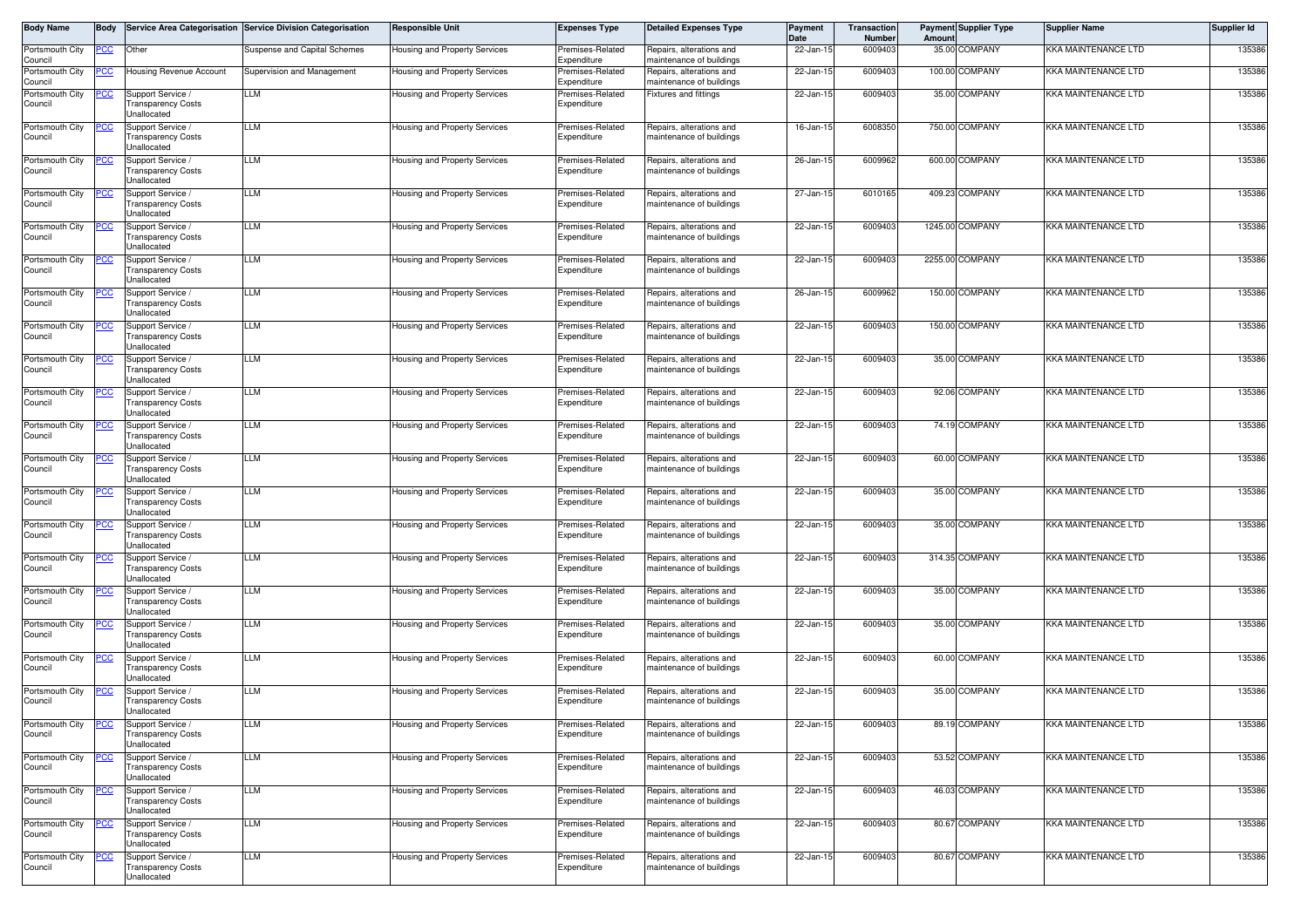| <b>Body Name</b>           | IBodv      |                                                        | Service Area Categorisation Service Division Categorisation | <b>Responsible Unit</b>              | <b>Expenses Type</b>            | <b>Detailed Expenses Type</b>                        | Payment<br>Date | Transaction<br><b>Number</b> | Amount          | <b>Payment Supplier Type</b> | <b>Supplier Name</b>           | Supplier Id |
|----------------------------|------------|--------------------------------------------------------|-------------------------------------------------------------|--------------------------------------|---------------------------------|------------------------------------------------------|-----------------|------------------------------|-----------------|------------------------------|--------------------------------|-------------|
| Portsmouth City<br>Council | <u>PCC</u> | Support Service /<br>ransparency Costs<br>Jnallocated  | LLM                                                         | Housing and Property Services        | Premises-Related<br>Expenditure | Repairs, alterations and<br>maintenance of buildings | 22-Jan-15       | 6009403                      |                 | 115.00 COMPANY               | KKA MAINTENANCE LTD            | 135386      |
| Portsmouth City<br>Council | CС         | Support Service<br>ransparency Costs<br>Jnallocated    | LLM                                                         | Housing and Property Services        | Premises-Related<br>Expenditure | Repairs, alterations and<br>maintenance of buildings | 22-Jan-1!       | 6009403                      |                 | 35.00 COMPANY                | KKA MAINTENANCE LTD            | 135386      |
| Portsmouth City<br>Council | PСC        | Support Service /<br>ransparency Costs<br>Jnallocated  | LLM                                                         | Housing and Property Services        | Premises-Related<br>Expenditure | Repairs, alterations and<br>maintenance of buildings | 22-Jan-15       | 6009403                      |                 | 100.00 COMPANY               | <b>KKA MAINTENANCE LTD</b>     | 135386      |
| Portsmouth City<br>Council | °СС        | Support Service /<br>Transparency Costs<br>Unallocated | LLM                                                         | Housing and Property Services        | Premises-Related<br>Expenditure | Repairs, alterations and<br>maintenance of buildings | 22-Jan-15       | 6009403                      |                 | 35.00 COMPANY                | KKA MAINTENANCE LTD            | 135386      |
| Portsmouth City<br>Council | PСC        | Other                                                  | <b>Suspense and Capital Schemes</b>                         | Housing and Property Services        | Premises-Related<br>Expenditure | Repairs, alterations and<br>maintenance of buildings | 22-Jan-15       | 6009403                      |                 | 35.00 COMPANY                | KKA MAINTENANCE LTD            | 135386      |
| Portsmouth City<br>Council | °СС        | Other                                                  | <b>Suspense and Capital Schemes</b>                         | Housing and Property Services        | Premises-Related<br>Expenditure | Rents                                                | $13$ -Jan-1!    | 6007310                      | 36250.00 VENDOR |                              | HOLLOWAY ILIFFE & MITCHELL     | 100878      |
| Portsmouth City<br>Council | <u>'CC</u> | <b>Housing Revenue Account</b>                         | Special Services                                            | Housing and Property Services        |                                 | Supplies and Services Communications and computing   | 28-Jan-1!       | 6010222                      |                 | 97.80 COMPANY                | BRITISH TELECOMMUNICATIONS PLC | 100132      |
| Portsmouth City<br>Council | PСC        | Housing Revenue Account                                | Special Services                                            | <b>Housing and Property Services</b> |                                 | Supplies and Services   Communications and computing | 28-Jan-15       | 6010222                      |                 | 97.80 COMPANY                | BRITISH TELECOMMUNICATIONS PLC | 100132      |
| Portsmouth City<br>Council | <u>PCC</u> | Housing Revenue Account                                | <b>Special Services</b>                                     | Housing and Property Services        | Supplies and Services           | Communications and computing                         | 21-Jan-15       | 6008841                      |                 | 22.07 COMPANY                | BRITISH TELECOMMUNICATIONS PLC | 100132      |
| Portsmouth City<br>Council | <u>PCC</u> | Housing Revenue Account                                | <b>Special Services</b>                                     | Housing and Property Services        |                                 | Supplies and Services Communications and computing   | 21-Jan-15       | 6008841                      |                 | 22.07 COMPANY                | BRITISH TELECOMMUNICATIONS PLC | 100132      |
| Portsmouth City<br>Council | <u>PCC</u> | Housing Revenue Account                                | Special Services                                            | Housing and Property Services        | Supplies and Services           | Communications and computing                         | 26-Jan-1        | 600981                       |                 | 19.08 COMPANY                | BRITISH TELECOMMUNICATIONS PLC | 100132      |
| Portsmouth City<br>Council | <u>PCC</u> | Housing Revenue Account                                | <b>Special Services</b>                                     | Housing and Property Services        | Supplies and Services           | Communications and computing                         | 21-Jan-15       | 6008841                      |                 | 24.26 COMPANY                | BRITISH TELECOMMUNICATIONS PLC | 100132      |
| Portsmouth City<br>Council | PCC        | Housing Revenue Account                                | Special Services                                            | Housing and Property Services        | Supplies and Services           | Communications and computing                         | 21-Jan-15       | 6008841                      |                 | 22.60 COMPANY                | BRITISH TELECOMMUNICATIONS PLC | 100132      |
| Portsmouth City<br>Council | <u>'CC</u> | Housing Revenue Account                                | <b>Special Services</b>                                     | Housing and Property Services        | Supplies and Services           | Communications and computing                         | 21-Jan-15       | 6008841                      |                 | 20.72 COMPANY                | BRITISH TELECOMMUNICATIONS PLC | 100132      |
| Portsmouth City<br>Council | 'CC        | <b>Housing Revenue Account</b>                         | Repairs and Maintenance                                     | <b>Housing and Property Services</b> | Supplies and Services           | Communications and computing                         | 28-Jan-15       | 6010222                      |                 | 72.02 COMPANY                | BRITISH TELECOMMUNICATIONS PLC | 100132      |
| Portsmouth City<br>Council | °СС        | Housing Revenue Account                                | <b>Special Services</b>                                     | Housing and Property Services        | Supplies and Services           | Communications and computing                         | 21-Jan-15       | 6008841                      |                 | 15.82 COMPANY                | BRITISH TELECOMMUNICATIONS PLC | 100132      |
| Portsmouth City<br>Council | PСC        | Housing Revenue Account                                | <b>Special Services</b>                                     | Housing and Property Services        | Supplies and Services           | Communications and computing                         | 21-Jan-15       | 6008841                      |                 | 89.49 COMPANY                | BRITISH TELECOMMUNICATIONS PLC | 100132      |
| Portsmouth City<br>Council | <u>PCC</u> | <b>Housing Revenue Account</b>                         | <b>Special Services</b>                                     | Housing and Property Services        | Supplies and Services           | Communications and computing                         | 20-Jan-15       | 6008721                      |                 | 104.35 COMPANY               | BRITISH TELECOMMUNICATIONS PLC | 100132      |
| Portsmouth City<br>Council | <u>PCC</u> | Housing Revenue Account                                | Special Services                                            | Housing and Property Services        |                                 | Supplies and Services Communications and computing   | 20-Jan-1        | 6008721                      |                 | 48.64 COMPANY                | BRITISH TELECOMMUNICATIONS PLC | 100132      |
| Portsmouth City<br>Council | <u>CC </u> | Housing Revenue Account                                | <b>Special Services</b>                                     | Housing and Property Services        | Supplies and Services           | Communications and computing                         | 21-Jan-1        | 6008841                      |                 | 87.13 COMPANY                | BRITISH TELECOMMUNICATIONS PLC | 100132      |
| Portsmouth City<br>Council | PСC        | Housing Revenue Account                                | Special Services                                            | Housing and Property Services        | Supplies and Services           | Communications and computing                         | 23-Jan-15       | 6009514                      |                 | 85.43 COMPANY                | BRITISH TELECOMMUNICATIONS PLC | 100132      |
| Portsmouth City<br>Council | <u>'CC</u> | Housing Revenue Account                                | Supervision and Management                                  | Housing and Property Services        | <b>Supplies and Services</b>    | Communications and computing                         | 28-Jan-15       | 6010222                      |                 | 16.36 COMPANY                | BRITISH TELECOMMUNICATIONS PLC | 100132      |
| Portsmouth City<br>Council | <u>PCC</u> | Housing Revenue Account                                | Special Services                                            | Housing and Property Services        | Supplies and Services           | Communications and computing                         | 23-Jan-15       | 6009514                      |                 | 87.60 COMPANY                | BRITISH TELECOMMUNICATIONS PLC | 100132      |
| Portsmouth City<br>Council | <u>PCC</u> | <b>Housing Revenue Account</b>                         | <b>Special Services</b>                                     | Housing and Property Services        | <b>Supplies and Services</b>    | Communications and computing                         | 21-Jan-15       | 6008841                      |                 | 15.82 COMPANY                | BRITISH TELECOMMUNICATIONS PLC | 100132      |
| Portsmouth City<br>Council | <u>PCC</u> | Housing Revenue Account                                | Special Services                                            | Housing and Property Services        | Supplies and Services           | Communications and computing                         | 26-Jan-15       | 6009819                      |                 | 8.06 COMPANY                 | BRITISH TELECOMMUNICATIONS PLC | 100132      |
| Portsmouth City<br>Council | °СС        | Housing Revenue Account                                | Repairs and Maintenance                                     | Housing and Property Services        | Supplies and Services           | Communications and computing                         | 19-Jan-15       | 6008526                      |                 | 97.80 COMPANY                | BRITISH TELECOMMUNICATIONS PLC | 100132      |
| Portsmouth City<br>Council | °СС        | Housing Revenue Account                                | Repairs and Maintenance                                     | Housing and Property Services        | Supplies and Services           | Communications and computing                         | 19-Jan-15       | 6008526                      |                 | 97.80 COMPANY                | BRITISH TELECOMMUNICATIONS PLC | 100132      |
| Portsmouth City<br>Council | PСC        | <b>Housing Revenue Account</b>                         | Repairs and Maintenance                                     | Housing and Property Services        |                                 | Supplies and Services Communications and computing   | 19-Jan-15       | 6008526                      |                 | 142.85 COMPANY               | BRITISH TELECOMMUNICATIONS PLC | 100132      |
| Portsmouth City<br>Council | PCC        | Housing Revenue Account                                | Special Services                                            | <b>Housing and Property Services</b> |                                 | Supplies and Services Communications and computing   | 19-Jan-15       | 6008526                      |                 | 71.97 COMPANY                | BRITISH TELECOMMUNICATIONS PLC | 100132      |
| Portsmouth City<br>Council | <u>PCC</u> | Housing Revenue Account                                | Repairs and Maintenance                                     | Housing and Property Services        |                                 | Supplies and Services Communications and computing   | 26-Jan-15       | 6009819                      |                 | 97.80 COMPANY                | BRITISH TELECOMMUNICATIONS PLC | 100132      |
| Portsmouth City<br>Council | PCC        | Housing Revenue Account                                | Supervision and Management                                  | Housing and Property Services        |                                 | Supplies and Services Communications and computing   | 21-Jan-15       | 6008841                      |                 | 97.80 COMPANY                | BRITISH TELECOMMUNICATIONS PLC | 100132      |
| Portsmouth City<br>Council | <u>'CC</u> | Housing Revenue Account                                | Special Services                                            | Housing and Property Services        |                                 | Supplies and Services Communications and computing   | 26-Jan-15       | 6009819                      |                 | 378.24 COMPANY               | BRITISH TELECOMMUNICATIONS PLC | 100132      |
| Portsmouth City<br>Council | <u>PCC</u> | Housing Revenue Account                                | Repairs and Maintenance                                     | Housing and Property Services        |                                 | Supplies and Services Communications and computing   | 21-Jan-15       | 6008841                      |                 | 97.80 COMPANY                | BRITISH TELECOMMUNICATIONS PLC | 100132      |
| Portsmouth City<br>Council | <u>PCC</u> | <b>Housing Revenue Account</b>                         | Repairs and Maintenance                                     | Housing and Property Services        |                                 | Supplies and Services Communications and computing   | 21-Jan-15       | 6008841                      |                 | 125.21 COMPANY               | BRITISH TELECOMMUNICATIONS PLC | 100132      |
| Portsmouth City<br>Council | <u>PCC</u> | <b>Housing Revenue Account</b>                         | Repairs and Maintenance                                     | Housing and Property Services        |                                 | Supplies and Services Communications and computing   | 21-Jan-15       | 6008841                      |                 | 97.80 COMPANY                | BRITISH TELECOMMUNICATIONS PLC | 100132      |
| Portsmouth City<br>Council | 'CC        | <b>Housing Revenue Account</b>                         | Repairs and Maintenance                                     | Housing and Property Services        |                                 | Supplies and Services Communications and computing   | 21-Jan-15       | 6008841                      |                 | 97.80 COMPANY                | BRITISH TELECOMMUNICATIONS PLC | 100132      |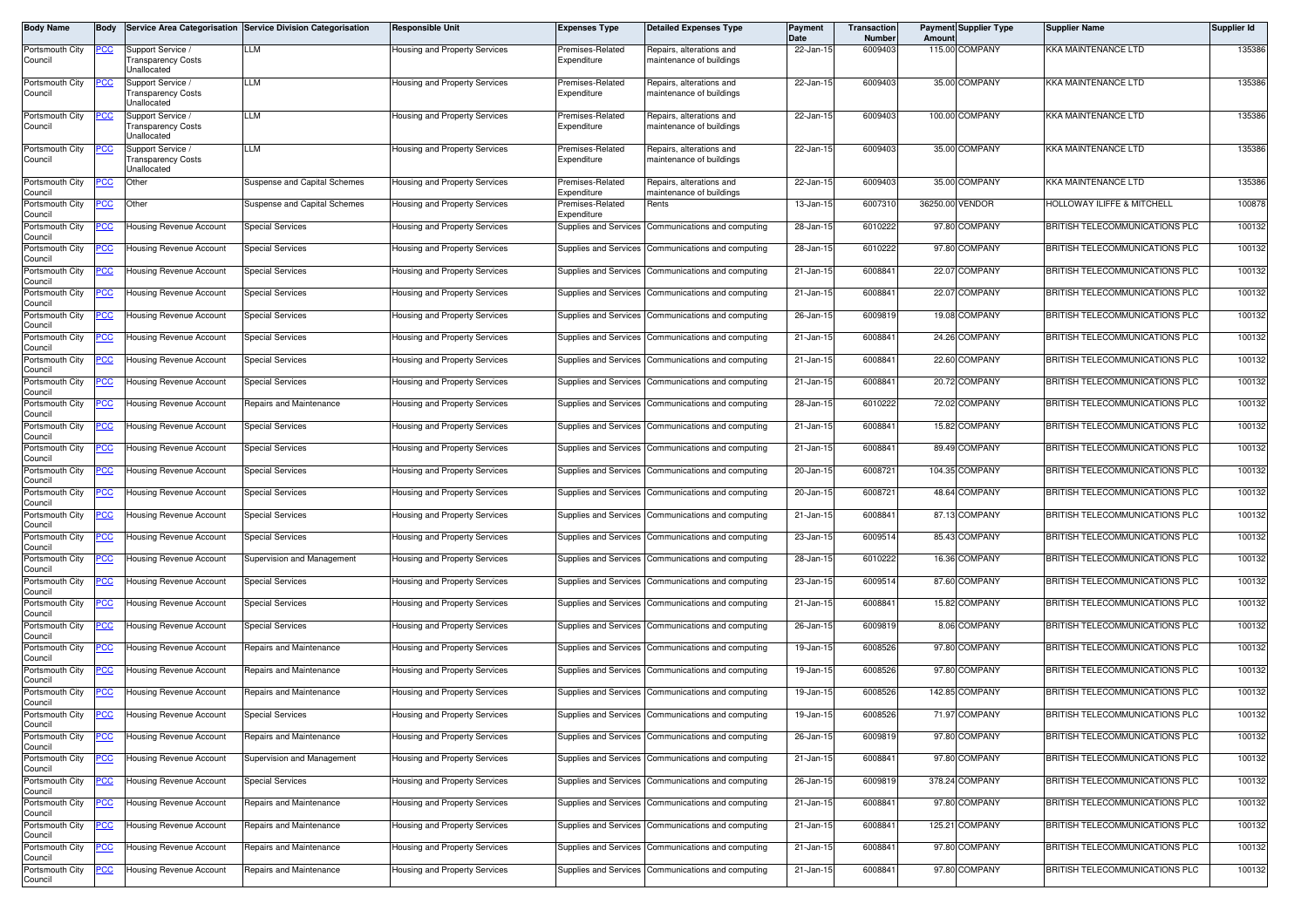| Body Name                  | Body       |                                                               | Service Area Categorisation Service Division Categorisation | <b>Responsible Unit</b>              | <b>Expenses Type</b>                   | <b>Detailed Expenses Type</b>                        | <b>Payment</b><br><b>Date</b> | Transaction<br>Number | Amount             | <b>Payment Supplier Type</b> | <b>Supplier Name</b>                                                  | Supplier Id |
|----------------------------|------------|---------------------------------------------------------------|-------------------------------------------------------------|--------------------------------------|----------------------------------------|------------------------------------------------------|-------------------------------|-----------------------|--------------------|------------------------------|-----------------------------------------------------------------------|-------------|
| Portsmouth City<br>Council | <u>CC </u> | Housing Revenue Account                                       | <b>Special Services</b>                                     | lousing and Property Services        | Supplies and Services                  | Communications and computing                         | 21-Jan-15                     | 6008841               |                    | 97.80 COMPANY                | BRITISH TELECOMMUNICATIONS PLC                                        | 100132      |
| Portsmouth City<br>Council | cс         | Housing Revenue Account                                       | <b>Special Services</b>                                     | Housing and Property Services        | Supplies and Services                  | Communications and computing                         | 21-Jan-15                     | 6008841               |                    | 97.80 COMPANY                | BRITISH TELECOMMUNICATIONS PLC                                        | 100132      |
| Portsmouth City<br>Council | <u>cc</u>  | Housing Revenue Account                                       | Special Services                                            | Housing and Property Services        | Supplies and Services                  | Communications and computing                         | 21-Jan-15                     | 6008841               |                    | 148.44 COMPANY               | BRITISH TELECOMMUNICATIONS PLC                                        | 100132      |
| Portsmouth City<br>Council | <u>CC</u>  | <b>Housing Revenue Account</b>                                | Repairs and Maintenance                                     | <b>Housing and Property Services</b> | Supplies and Services                  | Communications and computing                         | 26-Jan-15                     | 6009819               |                    | 97.80 COMPANY                | BRITISH TELECOMMUNICATIONS PLC                                        | 100132      |
| Portsmouth City<br>Council | <u>cc</u>  | Housing Revenue Account                                       | Special Services                                            | Housing and Property Services        | Supplies and Services                  | Communications and computing                         | 21-Jan-15                     | 6008841               |                    | 97.80 COMPANY                | BRITISH TELECOMMUNICATIONS PLC                                        | 100132      |
| Portsmouth City<br>Council | <u>'CC</u> | <b>Housing Revenue Account</b>                                | <b>Special Services</b>                                     | Housing and Property Services        | Supplies and Services                  | Communications and computing                         | 21-Jan-15                     | 6008841               |                    | 97.80 COMPANY                | BRITISH TELECOMMUNICATIONS PLC                                        | 100132      |
| Portsmouth City<br>Council | <u>cc</u>  | Housing Revenue Account                                       | Repairs and Maintenance                                     | lousing and Property Services        | Supplies and Services                  | Communications and computing                         | 26-Jan-15                     | 6009819               |                    | 117.80 COMPANY               | BRITISH TELECOMMUNICATIONS PLC                                        | 100132      |
| Portsmouth City<br>Council | <u>cc</u>  | Housing Revenue Account                                       | Special Services                                            | Housing and Property Services        | Supplies and Services                  | Communications and computing                         | 21-Jan-15                     | 6008841               |                    | 97.80 COMPANY                | BRITISH TELECOMMUNICATIONS PLC                                        | 100132      |
| Portsmouth City<br>Council | <u>'СС</u> | Housing Revenue Account                                       | Repairs and Maintenance                                     | Housing and Property Services        | Supplies and Services                  | Communications and computing                         | 21-Jan-15                     | 6008841               |                    | 170.07 COMPANY               | BRITISH TELECOMMUNICATIONS PLC                                        | 100132      |
| Portsmouth City<br>Council | PСC        | Housing Revenue Account                                       | Other                                                       | Housing and Property Services        | Supplies and Services                  | Grants and subscriptions                             | 05-Jan-15                     | 6005927               |                    | 1105.00 COMPANY              | LIFTECH SYSTEMS (SE) LIMITED                                          | 116761      |
| Portsmouth City<br>Council |            | <b>Housing Revenue Account</b>                                | Other                                                       | Housing and Property Services        | <b>Third Party Payments</b>            | Private contractors                                  | 16-Jan-1                      | 6008354               |                    | 11650.00 COMPANY             | LIFTECH SYSTEMS (SE) LIMITED                                          | 116761      |
| Portsmouth City<br>Council | PCC        | Other                                                         | Suspense and Capital Schemes                                | Housing and Property Services        | Premises-Related<br>Expenditure        | Cleaning and domestic supplies                       | 08-Jan-15                     | 6006635               |                    | 530.74 VENDOR                | OCEAN INTEGRATED SERVICES<br>LIMITED                                  | 100460      |
| Portsmouth City<br>Council | <u>CC </u> | Other                                                         | <b>Suspense and Capital Schemes</b>                         | Housing and Property Services        | remises-Related<br>Expenditure         | Cleaning and domestic supplies                       | 29-Jan-15                     | 6010766               |                    | 19583.12 VENDOR              | OCEAN INTEGRATED SERVICES<br>LIMITED                                  | 100460      |
| Portsmouth City<br>Council | сc         | Housing Revenue Account                                       | Other                                                       | Housing and Property Services        | remises-Related<br>Expenditure         | Repairs, alterations and<br>naintenance of buildings | 21-Jan-15                     | 600931                |                    | 12154.50 COMPANY             | WHITESCAPE VENTURES LIMITED                                           | 136919      |
| Portsmouth City<br>Council | 'СС        | <b>Housing Revenue Account</b>                                | Other                                                       | Housing and Property Services        | Premises-Related<br>Expenditure        | Repairs, alterations and<br>naintenance of buildings | 13-Jan-15                     | 6007316               |                    | 29172.87 COMPANY             | <b>KEEPMOAT REGENERATION (APOLLO)</b><br>LTD                          | 138224      |
| Portsmouth City<br>Council | <u>'CC</u> | <b>Housing Revenue Account</b>                                | Repairs and Maintenance                                     | Housing and Property Services        | Premises-Related<br>Expenditure        | Repairs, alterations and<br>naintenance of buildings | 26-Jan-15                     | 6009969               |                    | 841147.87 COMPANY            | <b>MOUNTJOY LIMITED</b>                                               | 129869      |
| Portsmouth City<br>Council |            | Housing Revenue Account                                       | Repairs and Maintenance                                     | lousing and Property Services        | remises-Related<br>.<br>xpenditure     | Repairs, alterations and<br>naintenance of buildings | 28-Jan-15                     | 6010229               | 1023668.32 COMPANY |                              | COMSERV (UK) LIMITED                                                  | 120542      |
| Portsmouth City<br>Council | <u>CC</u>  | Housing Revenue Account                                       | <b>Special Services</b>                                     | <b>Housing and Property Services</b> | Supplies and Services                  | Printing, stationery and general<br>office expenses  | 22-Jan-15                     | 6009394               |                    | 3278.88 VENDOR               | HOLBROOKS PRINTERS LTD                                                | 100893      |
| Portsmouth City<br>Council | <u>сс</u>  | Housing Revenue Account                                       | <b>Special Services</b>                                     | Housing and Property Services        | <b>Supplies and Services</b>           | Printing, stationery and general<br>office expenses  | 22-Jan-15                     | 6009394               |                    | 4369.07 VENDOR               | HOLBROOKS PRINTERS LTD                                                | 100893      |
| Portsmouth City<br>Council | <u>PCC</u> | <b>Housing Revenue Account</b>                                | <b>Special Services</b>                                     | <b>Housing and Property Services</b> | Supplies and Services                  | Printing, stationery and general<br>ffice expenses   | $\overline{22}$ -Jan-15       | 6009394               |                    | 225.00 VENDOR                | HOLBROOKS PRINTERS LTD                                                | 100893      |
| Portsmouth City<br>Council | <u>cc</u>  | Support Service /<br><b>Transparency Costs</b><br>Unallocated | AMS                                                         | Housing and Property Services        | Supplies and Services                  | Equipment, furniture and materials                   | 16-Jan-15                     | 6008287               |                    | 502.19 VENDOR                | <b>CUSTOM BLINDS LTD</b>                                              | 113446      |
| Portsmouth City<br>Council | PСC        | Housing Revenue Account                                       | Repairs and Maintenance                                     | Housing and Property Services        | Supplies and Services                  | Services                                             | 13-Jan-15                     | 6007255               |                    | 450.00 SOLETRADER            | Classified as 'personal data' (under the<br>Data Protection Act 1998) | 139815      |
| Portsmouth City<br>Council | <u>'CC</u> | Support Service /<br>Fransparency Costs<br>Jnallocated        | AMS                                                         | Housing and Property Services        | Premises-Related<br>Expenditure        | Repairs, alterations and<br>naintenance of buildings | 09-Jan-15                     | 6006900               |                    | 491.60 VENDOR                | PORTSMOUTH COMMUNICATIONS LTD                                         | 106039      |
| Portsmouth City<br>Council | <u>'CC</u> | Housing Revenue Account                                       | <b>Special Services</b>                                     | Housing and Property Services        | Premises-Related<br>Expenditure        | <b>Water Services</b>                                | 26-Jan-15                     | 601001                |                    | 2811.93 VENDOR               | SOUTHERN WATER                                                        | 100254      |
| Portsmouth City<br>Council |            | Housing Revenue Account                                       | Other                                                       | Housing and Property Services        | Supplies and Services                  | Grants and subscriptions                             | 09-Jan-15                     | 6006772               |                    | 1246.50 COMPANY              | DEESAND LTD                                                           | 100348      |
| Portsmouth City<br>Council | <u>CC </u> | Support Service /<br><b>Transparency Costs</b><br>Unallocated | AMS                                                         | Housing and Property Services        | Premises-Related<br>Expenditure        | Repairs, alterations and<br>maintenance of buildings | 16-Jan-15                     | 6008376               |                    | 96.00 VENDOR                 | NETWORK SECURITY & ALARMS LTD                                         | 129167      |
| Portsmouth City<br>Council |            | Support Service /<br>ransparency Costs<br>Jnallocated         | AMS                                                         | Housing and Property Services        | Premises-Related<br>Expenditure        | Repairs, alterations and<br>maintenance of buildings | 16-Jan-15                     | 6008376               |                    | 64.00 VENDOR                 | NETWORK SECURITY & ALARMS LTD                                         | 129167      |
| Portsmouth City<br>Council | <u>PCC</u> | Support Service /<br>ransparency Costs<br>Jnallocated         | AMS                                                         | <b>Housing and Property Services</b> | Premises-Related<br>Expenditure        | Repairs, alterations and<br>maintenance of buildings | 14-Jan-15                     | 6007795               |                    | 187.00 VENDOR                | NETWORK SECURITY & ALARMS LTD                                         | 129167      |
| Portsmouth City<br>Council |            | Support Service /<br><b>Transparency Costs</b><br>Unallocated | AMS                                                         | Housing and Property Services        | Premises-Related<br>Expenditure        | Repairs, alterations and<br>maintenance of buildings | 14-Jan-15                     | 6007795               |                    | 462.75 VENDOR                | NETWORK SECURITY & ALARMS LTD                                         | 129167      |
| Portsmouth City<br>Council | <u>cc</u>  | Support Service /<br>ransparency Costs<br>Jnallocated         | AMS                                                         | Housing and Property Services        | Premises-Related<br>Expenditure        | Repairs, alterations and<br>maintenance of buildings | 14-Jan-15                     | 6007795               |                    | 159.00 VENDOR                | NETWORK SECURITY & ALARMS LTD                                         | 129167      |
| Portsmouth City<br>Council | <u>'CC</u> | Housing Revenue Account                                       | Repairs and Maintenance                                     | lousing and Property Services        | Premises-Related<br>Expenditure        | Repairs, alterations and<br>maintenance of buildings | 16-Jan-15                     | 6008376               |                    | 1174.00 VENDOR               | NETWORK SECURITY & ALARMS LTD                                         | 129167      |
| Portsmouth City<br>Council | <u>CC</u>  | Support Service /<br>ransparency Costs<br>Jnallocated         | AMS                                                         | lousing and Property Services        | <b>Premises-Related</b><br>Expenditure | Repairs, alterations and<br>naintenance of buildings | 16-Jan-15                     | 6008376               |                    | 79.00 VENDOR                 | NETWORK SECURITY & ALARMS LTD                                         | 129167      |
| Portsmouth City<br>Council | <u>'CC</u> | Support Service /<br><b>Transparency Costs</b><br>Unallocated | AMS                                                         | lousing and Property Services        | Premises-Related<br>Expenditure        | Repairs, alterations and<br>maintenance of buildings | 16-Jan-15                     | 6008376               |                    | 50.00 VENDOR                 | NETWORK SECURITY & ALARMS LTD                                         | 129167      |
| Portsmouth City<br>Council | <u>PCC</u> | <b>Housing Revenue Account</b>                                | Repairs and Maintenance                                     | Housing and Property Services        | Premises-Related<br>Expenditure        | Repairs, alterations and<br>maintenance of buildings | 30-Jan-15                     | 6011033               |                    | 1150.00 COMPANY              | THOMAS DOOR AND WINDOW<br>CONTROLS LTD                                | 100727      |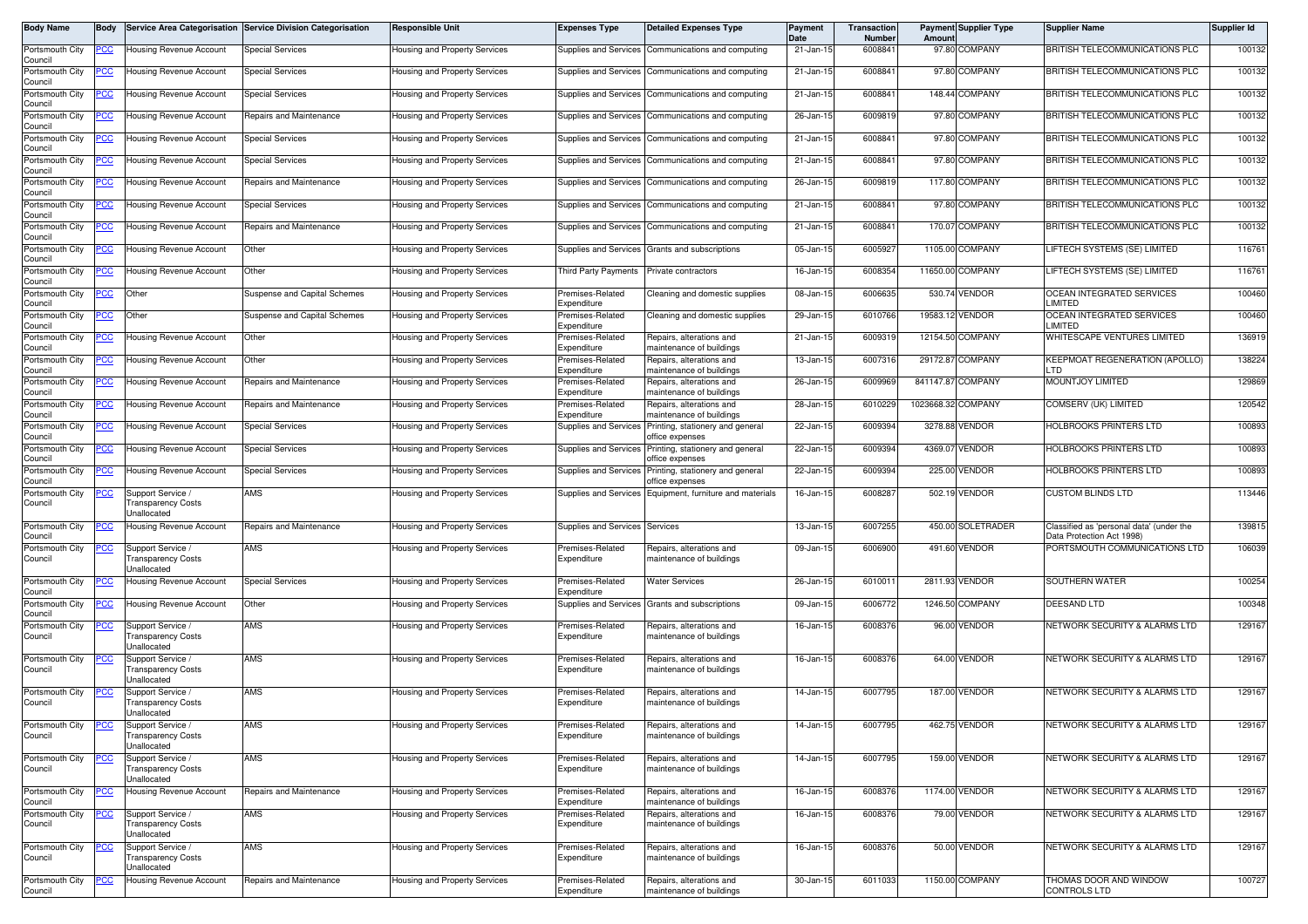| Body Name                  | Body        |                                  | Service Area Categorisation Service Division Categorisation | <b>Responsible Unit</b>              | <b>Expenses Type</b>                       | <b>Detailed Expenses Type</b>                              | Payment<br>Date | Transaction<br><b>Number</b> | Amoun    | <b>Payment Supplier Type</b> | <b>Supplier Name</b>                          | Supplier Id |
|----------------------------|-------------|----------------------------------|-------------------------------------------------------------|--------------------------------------|--------------------------------------------|------------------------------------------------------------|-----------------|------------------------------|----------|------------------------------|-----------------------------------------------|-------------|
| Portsmouth City<br>Council | <u>PCC</u>  | <b>Housing Revenue Account</b>   | Repairs and Maintenance                                     | Housing and Property Services        | Premises-Related<br>Expenditure            | Repairs, alterations and<br>maintenance of buildings       | 30-Jan-15       | 6011033                      | 90.00    | <b>COMPANY</b>               | THOMAS DOOR AND WINDOW<br>CONTROLS LTD        | 100727      |
| Portsmouth City<br>Council | PСC         | Housing Revenue Account          | Repairs and Maintenance                                     | Housing and Property Services        | Premises-Related<br>Expenditure            | Repairs, alterations and<br>maintenance of buildings       | 14-Jan-15       | 6007871                      |          | 90.00 COMPANY                | THOMAS DOOR AND WINDOW<br>CONTROLS LTD        | 100727      |
| Portsmouth City<br>Council | CC          | Housing Revenue Account          | Repairs and Maintenance                                     | Housing and Property Services        | Premises-Related<br>Expenditure            | Repairs, alterations and<br>maintenance of buildings       | 14-Jan-15       | 600787                       |          | 70.00 COMPANY                | THOMAS DOOR AND WINDOW<br>CONTROLS LTD        | 100727      |
| Portsmouth City<br>Council | 'СС         | Housing Revenue Account          | Repairs and Maintenance                                     | Housing and Property Services        | Premises-Related<br>Expenditure            | Repairs, alterations and<br>maintenance of buildings       | 14-Jan-15       | 6007871                      |          | 45.00 COMPANY                | THOMAS DOOR AND WINDOW<br>CONTROLS LTD        | 100727      |
| Portsmouth City<br>Council | <u>'CC</u>  | <b>Housing Revenue Account</b>   | Repairs and Maintenance                                     | Housing and Property Services        | Premises-Related<br>Expenditure            | Repairs, alterations and<br>maintenance of buildings       | 14-Jan-15       | 600787                       |          | 117.50 COMPANY               | THOMAS DOOR AND WINDOW<br>CONTROLS LTD        | 100727      |
| Portsmouth City<br>Council | <u>PCC</u>  | Housing Revenue Account          | Repairs and Maintenance                                     | Housing and Property Services        | Premises-Related<br>Expenditure            | Repairs, alterations and<br>maintenance of buildings       | 14-Jan-15       | 600787                       |          | 130.00 COMPANY               | THOMAS DOOR AND WINDOW<br>CONTROLS LTD        | 100727      |
| Portsmouth City            |             | Housing Revenue Account          | Other                                                       | Housing and Property Services        | Premises-Related                           | Repairs, alterations and                                   | 14-Jan-15       | 6007773                      |          | 16892.80 COMPANY             | <b>KEEPMOAT REGENERATION (APOLLO)</b><br>LTD. | 138224      |
| Council<br>Portsmouth City | <u>PCC</u>  | Housing Revenue Account          | Repairs and Maintenance                                     | Housing and Property Services        | Expenditure<br>Premises-Related            | maintenance of buildings<br>Repairs, alterations and       | 14-Jan-15       | 6007871                      |          | 1150.00 COMPANY              | THOMAS DOOR AND WINDOW                        | 100727      |
| Council<br>Portsmouth City | <u>'CC</u>  | <b>Housing Revenue Account</b>   | Repairs and Maintenance                                     | Housing and Property Services        | Expenditure<br>remises-Related             | maintenance of buildings<br>Repairs, alterations and       | 14-Jan-15       | 600787                       |          | 45.00 COMPANY                | CONTROLS LTD<br>THOMAS DOOR AND WINDOW        | 100727      |
| Council<br>Portsmouth City | CC          | <b>Housing Revenue Account</b>   | Repairs and Maintenance                                     | Housing and Property Services        | Expenditure<br>Premises-Related            | naintenance of buildings<br>Repairs, alterations and       | 14-Jan-15       | 6007871                      |          | 45.00 COMPANY                | CONTROLS LTD<br>THOMAS DOOR AND WINDOW        | 100727      |
| Council<br>Portsmouth City | <u>CC </u>  | Housing Revenue Account          | Repairs and Maintenance                                     | Housing and Property Services        | Expenditure<br>Premises-Related            | maintenance of buildings<br>Repairs, alterations and       | 14-Jan-15       | 600787                       | 45.00    | COMPANY                      | CONTROLS LTD<br>THOMAS DOOR AND WINDOW        | 100727      |
| Council<br>Portsmouth City | <u>PCC </u> | Housing Revenue Account          | <b>Special Services</b>                                     | Housing and Property Services        | Expenditure<br>Premises-Related            | maintenance of buildings<br>Cleaning and domestic supplies | 13-Jan-15       | 6007323                      |          | $-16.00$ VENDOR              | CONTROLS LTD<br>MERLIN CHEMICALS LTD          | 118327      |
| Council<br>Portsmouth City | <u>PCC</u>  | Other                            | <b>Suspense and Capital Schemes</b>                         | Housing and Property Services        | Expenditure<br>Third Party Payments        | Private contractors                                        | 23-Jan-15       | 6009784                      |          | 906.00 VENDOR                | UNITED LEARNING TRUST                         | 137910      |
| Council<br>Portsmouth City | <u>'CC</u>  | Other                            | <b>Suspense and Capital Schemes</b>                         | Housing and Property Services        | Third Party Payments                       | Private contractors                                        | 23-Jan-15       | 6009784                      |          | 1250.00 VENDOR               | <b>UNITED LEARNING TRUST</b>                  | 137910      |
| Council<br>Portsmouth City | ပင          | Housing Revenue Account          | Repairs and Maintenance                                     | Housing and Property Services        | Premises-Related                           | Repairs, alterations and                                   | 05-Jan-15       | 6005868                      |          | 18613.57 COMPANY             | A PURKISS BUILDING AND                        | 100338      |
| Council<br>Portsmouth City | <u>сс</u>   | Housing Revenue Account          | )ther                                                       | <b>Housing and Property Services</b> | Expenditure<br>Premises-Related            | maintenance of buildings<br>Repairs, alterations and       | 21-Jan-15       | 6008892                      | 90580.52 | COMPANY                      | <b>DECORATING LTD</b><br><b>DORWIN LTD</b>    | 108062      |
| Council<br>Portsmouth City |             | Support Service /                | LM.                                                         | Housing and Property Services        | Expenditure<br>Premises-Related            | maintenance of buildings<br>Repairs, alterations and       | 09-Jan-15       | 6006744                      |          | 1825.95 VENDOR               | CHRISTIE INTRUDER ALARMS LIMITED              | 100068      |
| Council                    |             | ransparency Costs<br>Jnallocated |                                                             |                                      | Expenditure                                | maintenance of buildings                                   |                 |                              |          |                              | (CIA)                                         |             |
| Portsmouth City<br>Council | 'СС         | Housing Revenue Account          | <b>Special Services</b>                                     | Housing and Property Services        | Employees                                  | Indirect employee expenses                                 | 22-Jan-15       | 600937                       |          | 495.00 VENDOR                | DALE VALLEY TRAINING                          | 132088      |
| Portsmouth City<br>Council |             | Housing Revenue Account          | Supervision and Management                                  | Housing and Property Services        | Employees                                  | Indirect employee expenses                                 | 21-Jan-15       | 6008843                      |          | 6600.00 VENDOR               | C S TODD & ASSOCIATES LTD                     | 137283      |
| Portsmouth City<br>Council | <u>CC</u>   | Housing Revenue Account          | Other                                                       | Housing and Property Services        | Premises-Related<br>Expenditure            | Repairs, alterations and<br>maintenance of buildings       | 20-Jan-15       | 6008791                      |          | 9659.57 COMPANY              | SPACE RENEWABLE ENERGY LTD                    | 139283      |
| Portsmouth City<br>Council |             | <b>Housing Revenue Account</b>   | Repairs and Maintenance                                     | Housing and Property Services        | Premises-Related<br>Expenditure            | Repairs, alterations and<br>maintenance of buildings       | 12-Jan-15       | 6007086                      | 156.00   | VENDOR                       | CHRISTIE INTRUDER ALARMS LIMITED<br>CIA)      | 100068      |
| Portsmouth City<br>Council | <u>CC </u>  | Housing Revenue Account          | <b>Special Services</b>                                     | Housing and Property Services        | Premises-Related<br>Expenditure            | Energy costs                                               | 26-Jan-15       | 6010001                      |          | 17059.04 COMPANY             | SCOTTISH AND SOUTHERN ENERGY<br><b>PLC</b>    | 100303      |
| Portsmouth City<br>Council | <u>cc</u>   | <b>Housing Revenue Account</b>   | Supervision and Management                                  | Housing and Property Services        | Transfer Payments                          | Other                                                      | 22-Jan-15       | 600942                       |          | 320.00 VENDOR                | PORTSMOUTH.COM REMOVALS LTD                   | 137147      |
| Portsmouth City<br>Council | <u>CC </u>  | Housing Revenue Account          | Repairs and Maintenance                                     | Housing and Property Services        | Premises-Related<br>Expenditure            | Repairs, alterations and<br>maintenance of buildings       | 12-Jan-15       | 6007086                      |          | 333.35 VENDOR                | CHRISTIE INTRUDER ALARMS LIMITED<br>CIA)      | 100068      |
| Portsmouth City<br>Council | cс          | Housing Revenue Account          | Supervision and Management                                  | Housing and Property Services        | Transfer Payments                          | Other                                                      | 22-Jan-15       | 6009427                      |          | 340.00 VENDOR                | PORTSMOUTH.COM REMOVALS LTD                   | 137147      |
| Portsmouth City<br>Council | <u>'CC</u>  | Housing Revenue Account          | Repairs and Maintenance                                     | Housing and Property Services        | Premises-Related<br>Expenditure            | Repairs, alterations and<br>maintenance of buildings       | 12-Jan-15       | 6007086                      |          | 140.00 VENDOR                | CHRISTIE INTRUDER ALARMS LIMITED<br>CIA)      | 100068      |
| Portsmouth City<br>Council | <u>CC </u>  | <b>Housing Revenue Account</b>   | Supervision and Management                                  | Housing and Property Services        | Fransfer Payments                          | Other                                                      | 21-Jan-15       | 6009268                      |          | 340.00 VENDOR                | PORTSMOUTH.COM REMOVALS LTD                   | 137147      |
| Portsmouth City<br>Council | <u>cc</u>   | <b>Housing Revenue Account</b>   | Repairs and Maintenance                                     | Housing and Property Services        | Premises-Related<br>Expenditure            | Repairs, alterations and<br>maintenance of buildings       | 12-Jan-15       | 6007086                      |          | 33.66 VENDOR                 | CHRISTIE INTRUDER ALARMS LIMITED<br>'CIA)     | 100068      |
| Portsmouth City<br>Council | <u>CC</u>   | Housing Revenue Account          | Repairs and Maintenance                                     | Housing and Property Services        | Premises-Related<br>Expenditure            | Repairs, alterations and<br>maintenance of buildings       | 30-Jan-15       | 6010924                      |          | 382.14 COMPANY               | FCF PLC T/A T M SECURITY                      | 136113      |
| Portsmouth City            | <u>CC</u>   | Housing Revenue Account          | Repairs and Maintenance                                     | Housing and Property Services        | Premises-Related                           | Repairs, alterations and                                   | 21-Jan-15       | 6008901                      |          | 2695.00 COMPANY              | FCF PLC T/A T M SECURITY                      | 136113      |
| Council<br>Portsmouth City |             | Housing Revenue Account          | Repairs and Maintenance                                     | Housing and Property Services        | Expenditure<br>Premises-Related            | maintenance of buildings<br>Repairs, alterations and       | 21-Jan-15       | 6008901                      |          | 4915.00 COMPANY              | FCF PLC T/A T M SECURITY                      | 136113      |
| Council<br>Portsmouth City |             | <b>Housing Services</b>          | Homelessness                                                | Housing and Property Services        | Expenditure<br><b>Third Party Payments</b> | maintenance of buildings<br>Private contractors            | 28-Jan-15       | 6010624                      |          | 280.00 VENDOR                | PORTSMOUTH.COM REMOVALS LTD                   | 137147      |
| Council<br>Portsmouth City |             | <b>Housing Services</b>          | Homelessness                                                | lousing and Property Services        | <b>Third Party Payments</b>                | Private contractors                                        | 28-Jan-15       | 6010624                      |          | 180.00 VENDOR                | PORTSMOUTH.COM REMOVALS LTD                   | 137147      |
| Council<br>Portsmouth City | <u>cc</u>   | Housing Revenue Account          | Repairs and Maintenance                                     | lousing and Property Services        | Premises-Related                           | Repairs, alterations and                                   | 30-Jan-15       | 6010924                      |          | 1530.91 COMPANY              | FCF PLC T/A T M SECURITY                      | 136113      |
| Council<br>Portsmouth City | <u>PCC</u>  | <b>Housing Revenue Account</b>   | Supervision and Management                                  | Housing and Property Services        | Expenditure<br><b>Transfer Payments</b>    | maintenance of buildings<br>Other                          | 21-Jan-15       | 6009268                      |          | 340.00 VENDOR                | PORTSMOUTH.COM REMOVALS LTD                   | 137147      |
| Council<br>Portsmouth City |             | <b>Housing Services</b>          | Homelessness                                                | lousing and Property Services        | <b>Third Party Payments</b>                | Private contractors                                        | 28-Jan-15       | 6010624                      |          | 280.00 VENDOR                | PORTSMOUTH.COM REMOVALS LTD                   | 137147      |
| Council<br>Portsmouth City | <u>PCC </u> | Housing Revenue Account          | <b>Special Services</b>                                     | Housing and Property Services        | Third Party Payments                       | Private contractors                                        | 14-Jan-15       | 6007761                      |          | 2423.24 VENDOR               | HANDLE WITH CARE (PORTSMOUTH)                 | 100504      |
| Council<br>Portsmouth City | PСC         | Housing Revenue Account          | <b>Special Services</b>                                     | lousing and Property Services        | Third Party Payments Private contractors   |                                                            | 12-Jan-15       | 6007130                      |          | 2405.30 VENDOR               | LTD<br>HANDLE WITH CARE (PORTSMOUTH)          | 100504      |
| Council                    |             |                                  |                                                             |                                      |                                            |                                                            |                 |                              |          |                              | LTD                                           |             |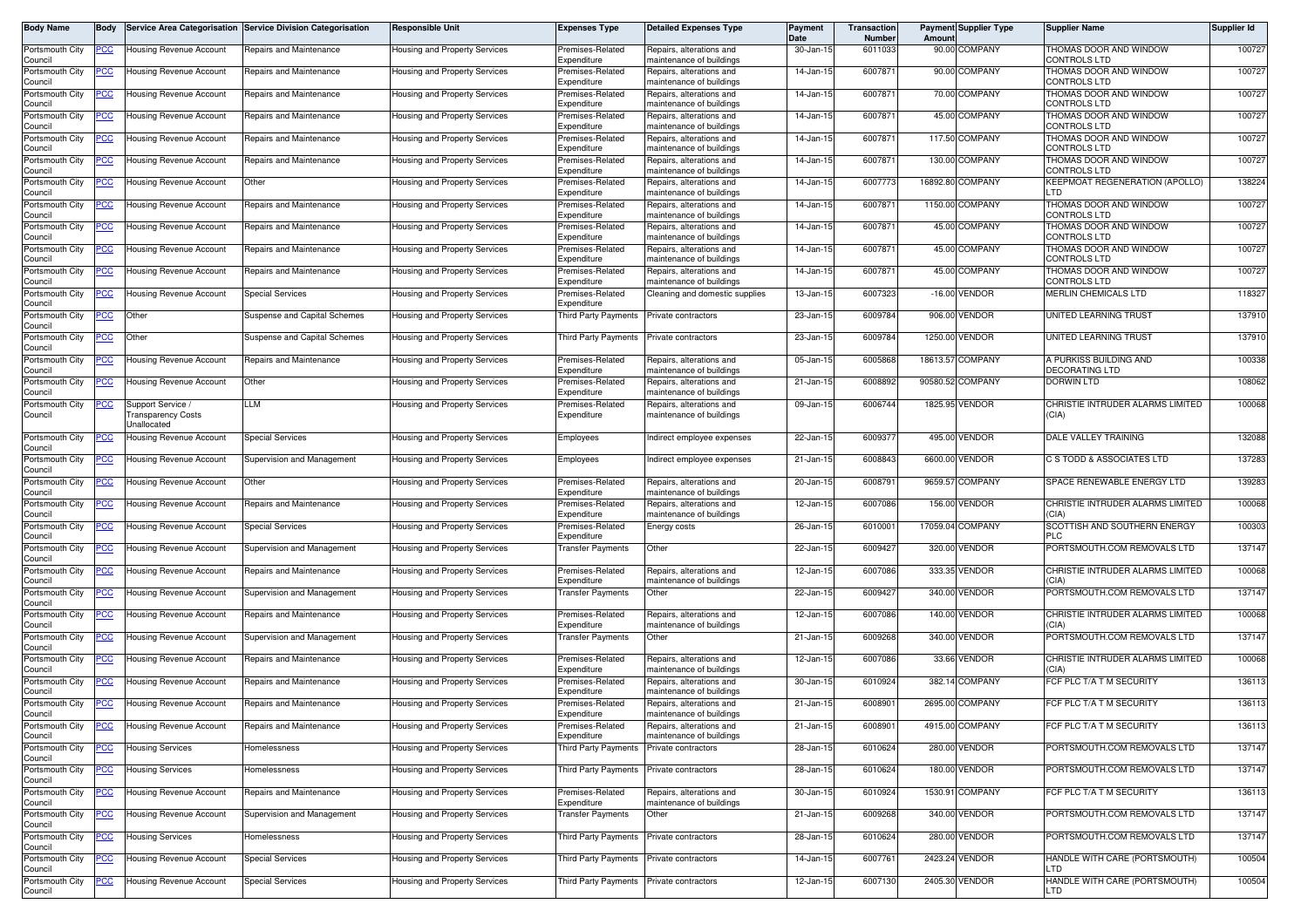| Body Name                  | <b>Body</b> |                                                                      | Service Area Categorisation Service Division Categorisation | <b>Responsible Unit</b>              | <b>Expenses Type</b>            | <b>Detailed Expenses Type</b>                        | <b>Payment</b><br>Date | Transaction<br>Number | Amount          | <b>Payment Supplier Type</b> | <b>Supplier Name</b>                                           | Supplier Id |
|----------------------------|-------------|----------------------------------------------------------------------|-------------------------------------------------------------|--------------------------------------|---------------------------------|------------------------------------------------------|------------------------|-----------------------|-----------------|------------------------------|----------------------------------------------------------------|-------------|
| Portsmouth City<br>Council | <u>PCC</u>  | Housing Revenue Account                                              | <b>Special Services</b>                                     | lousing and Property Services        | Third Party Payments            | Private contractors                                  | 14-Jan-15              | 6007761               |                 | 2337.25 VENDOR               | HANDLE WITH CARE (PORTSMOUTH)<br>LTD                           | 100504      |
| Portsmouth City<br>Council | <u>PCC</u>  | <b>Housing Revenue Account</b>                                       | <b>Special Services</b>                                     | Housing and Property Services        | Third Party Payments            | Private contractors                                  | 27-Jan-15              | 6010158               |                 | 3009.78 VENDOR               | HANDLE WITH CARE (PORTSMOUTH)<br>. TD                          | 100504      |
| Portsmouth City<br>Council |             | Housing Revenue Account                                              | Special Services                                            | Housing and Property Services        | <b>Third Party Payments</b>     | Private contractors                                  | 27-Jan-15              | 6010158               |                 | 2663.86 VENDOR               | HANDLE WITH CARE (PORTSMOUTH)<br>_TD                           | 100504      |
| Portsmouth City<br>Council | <u>PCC</u>  | Support Service /<br>Transparency Costs<br>Unallocated               | AMS                                                         | Housing and Property Services        | Third Party Payments            | Private contractors                                  | 22-Jan-15              | 6009424               | 40000.00 VENDOR |                              | PORTSMOUTH CULTURAL TRUST                                      | 134492      |
| Portsmouth City<br>Council | <u>'CC</u>  | Housing Revenue Account                                              | Repairs and Maintenance                                     | Housing and Property Services        | Premises-Related<br>Expenditure | Repairs, alterations and<br>maintenance of buildings | 15-Jan-15              | 6007899               |                 | 555.00 VENDOR                | <b>ACTION PUMPS LTD</b>                                        | 111474      |
| Portsmouth City<br>Council | <u>PCC</u>  | Housing Revenue Account                                              | Repairs and Maintenance                                     | Housing and Property Services        | Premises-Related<br>Expenditure | Repairs, alterations and<br>maintenance of buildings | 09-Jan-15              | 6006751               |                 | 3128.23 COMPANY              | COMSERV (UK) LIMITED                                           | 120542      |
| Portsmouth City<br>Council | <u>PCC</u>  | <b>Housing Revenue Account</b>                                       | Special Services                                            | Housing and Property Services        | Premises-Related<br>Expenditure | Grounds maintenance costs                            | 28-Jan-15              | 6010586               |                 | 1823.86 VENDOR               | GRISTWOOD & TOMS (TREE<br>CONTRACTORS) LTD)                    | 100831      |
| Portsmouth City<br>Council | <u>PCC</u>  | Housing Revenue Account                                              | <b>Special Services</b>                                     | <b>Housing and Property Services</b> | Premises-Related<br>Expenditure | Grounds maintenance costs                            | 28-Jan-15              | 6010586               |                 | 911.93 VENDOR                | <b>GRISTWOOD &amp; TOMS (TREE)</b><br><b>CONTRACTORS) LTD)</b> | 100831      |
| Portsmouth City<br>Council | <u>PCC</u>  | <b>Housing Revenue Account</b>                                       | <b>Special Services</b>                                     | Housing and Property Services        | Premises-Related<br>Expenditure | Grounds maintenance costs                            | 28-Jan-15              | 6010586               |                 | 1038.97 VENDOR               | GRISTWOOD & TOMS (TREE<br>CONTRACTORS) LTD)                    | 100831      |
| Portsmouth City<br>Council | <u>PCC</u>  | <b>Housing Revenue Account</b>                                       | <b>Special Services</b>                                     | Housing and Property Services        | Premises-Related<br>Expenditure | Grounds maintenance costs                            | 28-Jan-15              | 6010586               |                 | 911.93 VENDOR                | GRISTWOOD & TOMS (TREE<br>CONTRACTORS) LTD)                    | 100831      |
| Portsmouth City<br>Council | <u>'CC</u>  | Housing Revenue Account                                              | Special Services                                            | Housing and Property Services        | Premises-Related<br>Expenditure | Grounds maintenance costs                            | 28-Jan-15              | 6010586               |                 | 911.93 VENDOR                | GRISTWOOD & TOMS (TREE<br>CONTRACTORS) LTD)                    | 100831      |
| Portsmouth City<br>Council |             | Housing Revenue Account                                              | Special Services                                            | Housing and Property Services        | Premises-Related<br>Expenditure | Grounds maintenance costs                            | 28-Jan-15              | 6010586               |                 | 911.93 VENDOR                | GRISTWOOD & TOMS (TREE<br>CONTRACTORS) LTD)                    | 100831      |
| Portsmouth City<br>Council |             | <b>Housing Revenue Account</b>                                       | <b>Special Services</b>                                     | <b>Housing and Property Services</b> | Premises-Related<br>Expenditure | Grounds maintenance costs                            | 28-Jan-15              | 6010586               |                 | 1383.11 VENDOR               | GRISTWOOD & TOMS (TREE<br>CONTRACTORS) LTD)                    | 100831      |
| Portsmouth City<br>Council | PCC         | Housing Revenue Account                                              | <b>Special Services</b>                                     | Housing and Property Services        | Premises-Related<br>Expenditure | Grounds maintenance costs                            | 28-Jan-15              | 6010586               |                 | 911.98 VENDOR                | <b>GRISTWOOD &amp; TOMS (TREE</b><br>CONTRACTORS) LTD)         | 100831      |
| Portsmouth City<br>Council |             | Housing Revenue Account                                              | Special Services                                            | lousing and Property Services        | Premises-Related<br>Expenditure | Grounds maintenance costs                            | 28-Jan-15              | 6010586               |                 | 2771.00 VENDOR               | GRISTWOOD & TOMS (TREE<br>CONTRACTORS) LTD)                    | 100831      |
| Portsmouth City<br>Council | <u>PCC</u>  | Support Service<br>Transparency Costs<br><b>Jnallocated</b>          | LLM                                                         | <b>Housing and Property Services</b> | Premises-Related<br>Expenditure | <b>Fixtures and fittings</b>                         | 29-Jan-15              | 6010694               |                 | 15.30 COMPANY                | CORRIGENDA LIMITED T/A CHURCHES                                | 102100      |
| Portsmouth City<br>Council |             | Support Service<br>Transparency Costs<br><b>Jnallocated</b>          | LLM                                                         | Housing and Property Services        | Premises-Related<br>Expenditure | Fixtures and fittings                                | 29-Jan-15              | 6010694               |                 | 229.50 COMPANY               | CORRIGENDA LIMITED T/A CHURCHES                                | 102100      |
| Portsmouth City<br>Council | <u>PCC</u>  | Support Service /<br><b>Transparency Costs</b><br>Unallocated        | LLM                                                         | Housing and Property Services        | Premises-Related<br>Expenditure | <b>Fixtures and fittings</b>                         | 29-Jan-15              | 6010694               |                 | 61.20 COMPANY                | CORRIGENDA LIMITED T/A CHURCHES                                | 102100      |
| Portsmouth City<br>Council | <u>PCC</u>  | Support Service /<br><b>Transparency Costs</b><br>Unallocated        | LLM                                                         | Housing and Property Services        | Premises-Related<br>Expenditure | ixtures and fittings                                 | 29-Jan-15              | 6010694               |                 | 15.30 COMPANY                | CORRIGENDA LIMITED T/A CHURCHES                                | 102100      |
| Portsmouth City<br>Council | <u>PCC </u> | Support Service /<br>Fransparency Costs<br>Jnallocated               | AMS                                                         | Housing and Property Services        | Premises-Related<br>Expenditure | Cleaning and domestic supplies                       | 30-Jan-15              | 6011007               |                 | -600.40 VENDOR               | <b>SITA UK LTD</b>                                             | 102673      |
| Portsmouth City<br>Council |             | Housing Revenue Account                                              | <b>Special Services</b>                                     | Housing and Property Services        | <b>Third Party Payments</b>     | Private contractors                                  | 08-Jan-15              | 6006665               |                 | 72.35 VENDOR                 | SITA UK LTD                                                    | 102673      |
| Portsmouth City<br>Council | <u>PCC </u> | <b>Housing Revenue Account</b>                                       | Supervision and Management                                  | Housing and Property Services        | Third Party Payments            | Private contractors                                  | 30-Jan-15              | 6011007               |                 | 27.49 VENDOR                 | <b>SITA UK LTD</b>                                             | 102673      |
| Portsmouth City<br>Council | <u>PCC</u>  | Housing Revenue Account                                              | Supervision and Management                                  | Housing and Property Services        | <b>Third Party Payments</b>     | Private contractors                                  | 30-Jan-15              | 6011007               |                 | 58.64 VENDOR                 | <b>SITA UK LTD</b>                                             | 102673      |
| Portsmouth City<br>Council | <u>PCC</u>  | Housing Revenue Account                                              | <b>Special Services</b>                                     | Housing and Property Services        | Third Party Payments            | Private contractors                                  | 30-Jan-15              | 6011007               |                 | 17.66 VENDOR                 | <b>SITA UK LTD</b>                                             | 102673      |
| Portsmouth City<br>Council | <u>PCC</u>  | Housing Revenue Account                                              | Supervision and Management                                  | Housing and Property Services        | Premises-Related<br>Expenditure | Cleaning and domestic supplies                       | 09-Jan-15              | 6006959               |                 | 86.13 VENDOR                 | <b>SITA UK LTD</b>                                             | 102673      |
| Portsmouth City<br>Council | <u>PCC </u> | <b>Housing Services</b>                                              | Housing Strategy                                            | Housing and Property Services        | Premises-Related<br>Expenditure | Cleaning and domestic supplies                       | 08-Jan-15              | 6006665               |                 | 58.64 VENDOR                 | <b>SITA UK LTD</b>                                             | 102673      |
| Portsmouth City<br>Council | <u>PCC</u>  | <b>Housing Revenue Account</b>                                       | Supervision and Management                                  | Housing and Property Services        | Premises-Related<br>Expenditure | Cleaning and domestic supplies                       | 09-Jan-15              | 6006959               |                 | 58.64 VENDOR                 | <b>SITA UK LTD</b>                                             | 102673      |
| Portsmouth City<br>Council | <u>PCC</u>  | Support Service<br><b>Transparency Costs</b><br>Unallocated          | AMS                                                         | Housing and Property Services        | Premises-Related<br>Expenditure | Cleaning and domestic supplies                       | 08-Jan-15              | 6006665               |                 | 21.12 VENDOR                 | <b>SITA UK LTD</b>                                             | 102673      |
| Portsmouth City<br>Council | <u>PCC</u>  | Support Service /<br><b>Transparency Costs</b><br><b>Jnallocated</b> | <b>AMS</b>                                                  | lousing and Property Services        | Premises-Related<br>Expenditure | Cleaning and domestic supplies                       | 08-Jan-15              | 6006665               |                 | 1078.40 VENDOR               | <b>SITA UK LTD</b>                                             | 102673      |
| Portsmouth City<br>Council |             | Support Service /<br><b>Transparency Costs</b><br>Unallocated        | AMS                                                         | lousing and Property Services        | Premises-Related<br>Expenditure | Cleaning and domestic supplies                       | 08-Jan-15              | 6006665               |                 | 632.00 VENDOR                | SITA UK LTD                                                    | 102673      |
| Portsmouth City<br>Council | <u> РСС</u> | Housing Revenue Account                                              | <b>Special Services</b>                                     | lousing and Property Services        | Premises-Related<br>Expenditure | Cleaning and domestic supplies                       | 09-Jan-15              | 6006959               |                 | 6.89 VENDOR                  | <b>SITA UK LTD</b>                                             | 102673      |
| Portsmouth City<br>Council |             | Housing Revenue Account                                              | <b>Special Services</b>                                     | lousing and Property Services        | Premises-Related<br>Expenditure | Cleaning and domestic supplies                       | 09-Jan-15              | 6006959               |                 | 29.25 VENDOR                 | SITA UK LTD                                                    | 102673      |
| Portsmouth City<br>Council | <u>PCC</u>  | Housing Revenue Account                                              | <b>Special Services</b>                                     | lousing and Property Services        | Premises-Related<br>Expenditure | Cleaning and domestic supplies                       | 07-Jan-15              | 6006494               |                 | 248.26 VENDOR                | SITA UK LTD                                                    | 102673      |
| Portsmouth City<br>Council | <u>PCC</u>  | Housing Revenue Account                                              | Supervision and Management                                  | Housing and Property Services        | Premises-Related<br>Expenditure | Cleaning and domestic supplies                       | 09-Jan-15              | 6006959               |                 | 65.53 VENDOR                 | <b>SITA UK LTD</b>                                             | 102673      |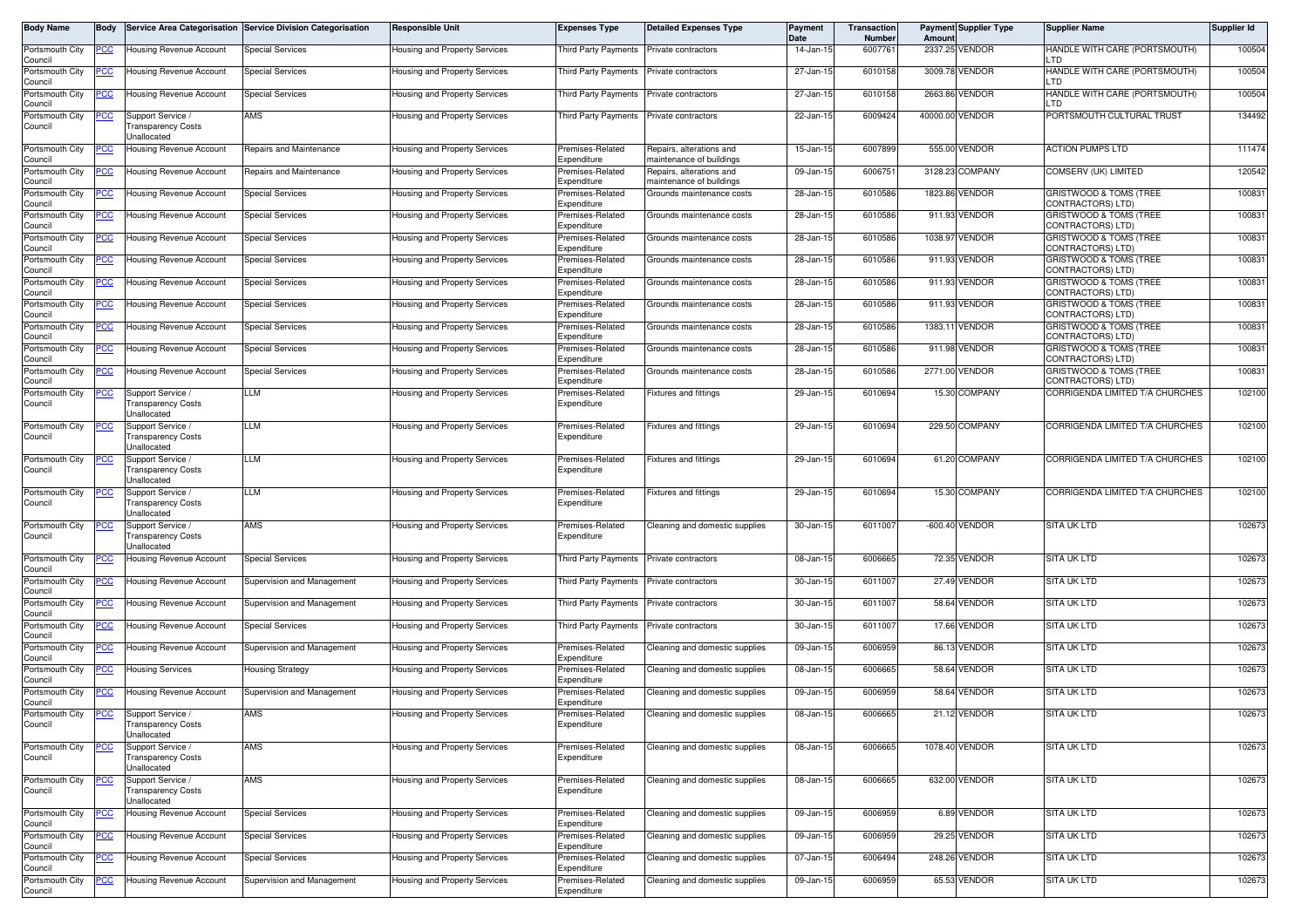| Body Name                  | Body       |                                                               | Service Area Categorisation Service Division Categorisation | <b>Responsible Unit</b>              | <b>Expenses Type</b>            | Detailed Expenses Type                               | Payment<br>Date | Transaction<br><b>Number</b> | Amount | <b>Payment Supplier Type</b> | <b>Supplier Name</b>            | Supplier Id |
|----------------------------|------------|---------------------------------------------------------------|-------------------------------------------------------------|--------------------------------------|---------------------------------|------------------------------------------------------|-----------------|------------------------------|--------|------------------------------|---------------------------------|-------------|
| Portsmouth City<br>Council | 'CC        | Housing Revenue Account                                       | Repairs and Maintenance                                     | <b>Housing and Property Services</b> | Premises-Related<br>Expenditure | Cleaning and domestic supplies                       | 07-Jan-15       | 6006494                      | 57.38  | Vendor                       | SITA UK LTD                     | 102673      |
| Portsmouth City<br>Council | CC         | <b>Housing Revenue Account</b>                                | Supervision and Management                                  | Housing and Property Services        | Premises-Related<br>Expenditure | Cleaning and domestic supplies                       | 07-Jan-15       | 6006494                      |        | 114.99 VENDOR                | <b>SITA UK LTD</b>              | 102673      |
| Portsmouth City<br>Council | <u>CC </u> | Housing Revenue Account                                       | Supervision and Management                                  | Housing and Property Services        | Premises-Related<br>Expenditure | Cleaning and domestic supplies                       | 09-Jan-15       | 6006959                      |        | 27.49 VENDOR                 | SITA UK LTD                     | 102673      |
| Portsmouth City<br>Council |            | Support Service<br>Fransparency Costs<br>Unallocated          | AMS                                                         | Housing and Property Services        | Premises-Related<br>Expenditure | Cleaning and domestic supplies                       | 08-Jan-15       | 6006665                      |        | 816.35 VENDOR                | <b>SITA UK LTD</b>              | 102673      |
| Portsmouth City<br>Council |            | Housing Revenue Account                                       | Special Services                                            | Housing and Property Services        | Premises-Related<br>Expenditure | Cleaning and domestic supplies                       | 07-Jan-15       | 6006494                      |        | 58.64 VENDOR                 | <b>SITA UK LTD</b>              | 102673      |
| Portsmouth City<br>Council |            | Housing Revenue Account                                       | Supervision and Management                                  | Housing and Property Services        | <b>Third Party Payments</b>     | Private contractors                                  | 09-Jan-15       | 6006959                      |        | 27.49 VENDOR                 | <b>SITA UK LTD</b>              | 102673      |
| Portsmouth City<br>Council | <u>CC </u> | Housing Revenue Account                                       | Supervision and Management                                  | Housing and Property Services        | <b>Third Party Payments</b>     | Private contractors                                  | 09-Jan-15       | 6006959                      | 58.64  | VENDOR                       | <b>SITA UK LTD</b>              | 102673      |
| Portsmouth City<br>Council | <u>cc</u>  | Housing Revenue Account                                       | Supervision and Management                                  | Housing and Property Services        | Third Party Payments            | Private contractors                                  | 09-Jan-15       | 6006959                      | 32.97  | VENDOR                       | SITA UK LTD                     | 102673      |
| Portsmouth City<br>Council | <u>CC</u>  | <b>Housing Revenue Account</b>                                | Supervision and Management                                  | Housing and Property Services        | Premises-Related<br>Expenditure | Cleaning and domestic supplies                       | 09-Jan-15       | 6006959                      |        | 44.02 VENDOR                 | <b>SITA UK LTD</b>              | 102673      |
| Portsmouth City<br>Council | <u>CC </u> | Support Service<br>Transparency Costs<br>Unallocated          | AMS                                                         | Housing and Property Services        | Premises-Related<br>Expenditure | Cleaning and domestic supplies                       | 30-Jan-15       | 6011007                      |        | 14.08 VENDOR                 | <b>SITA UK LTD</b>              | 102673      |
| Portsmouth City<br>Council |            | Support Service /<br>Transparency Costs<br>Unallocated        | LLM                                                         | Housing and Property Services        | Premises-Related<br>Expenditure | Repairs, alterations and<br>naintenance of buildings | 21-Jan-15       | 6008858                      |        | 1460.00 COMPANY              | CORRIGENDA LIMITED T/A CHURCHES | 102100      |
| Portsmouth City<br>Council | cс         | Support Service /<br><b>Transparency Costs</b><br>Unallocated | LLM                                                         | Housing and Property Services        | Premises-Related<br>Expenditure | Repairs, alterations and<br>naintenance of buildings | 21-Jan-15       | 6008858                      |        | 366.80 COMPANY               | CORRIGENDA LIMITED T/A CHURCHES | 102100      |
| Portsmouth City<br>Council |            | Support Service /<br>Fransparency Costs<br>Unallocated        | LLM                                                         | Housing and Property Services        | Premises-Related<br>Expenditure | Repairs, alterations and<br>naintenance of buildings | 21-Jan-15       | 6008858                      |        | 1556.50 COMPANY              | CORRIGENDA LIMITED T/A CHURCHES | 102100      |
| Portsmouth City<br>Council | <u>cc</u>  | Support Service<br><b>Transparency Costs</b><br>Unallocated   | LLM                                                         | Housing and Property Services        | Premises-Related<br>Expenditure | Fixtures and fittings                                | 09-Jan-15       | 6006755                      |        | 224.25 COMPANY               | CORRIGENDA LIMITED T/A CHURCHES | 102100      |
| Portsmouth City<br>Council |            | Support Service<br>Transparency Costs<br>Unallocated          | LLM                                                         | Housing and Property Services        | Premises-Related<br>Expenditure | Fixtures and fittings                                | 09-Jan-15       | 6006755                      |        | 68.73 COMPANY                | CORRIGENDA LIMITED T/A CHURCHES | 102100      |
| Portsmouth City<br>Council | <u>PCC</u> | Support Service /<br><b>Transparency Costs</b><br>Unallocated | LLM                                                         | Housing and Property Services        | Premises-Related<br>Expenditure | -ixtures and fittings                                | 09-Jan-15       | 6006755                      |        | 86.63 COMPANY                | CORRIGENDA LIMITED T/A CHURCHES | 102100      |
| Portsmouth City<br>Council | <u>CC</u>  | Support Service<br>Transparency Costs<br><b>Jnallocated</b>   | LLM                                                         | Housing and Property Services        | Premises-Related<br>Expenditure | Fixtures and fittings                                | 09-Jan-15       | 6006755                      |        | 84.49 COMPANY                | CORRIGENDA LIMITED T/A CHURCHES | 102100      |
| Portsmouth City<br>Council | <u>CC</u>  | Support Service<br>Fransparency Costs<br>Unallocated          | LLM                                                         | Housing and Property Services        | Premises-Related<br>Expenditure | Fixtures and fittings                                | 09-Jan-15       | 6006755                      |        | 200.10 COMPANY               | CORRIGENDA LIMITED T/A CHURCHES | 102100      |
| Portsmouth City<br>Council |            | Support Service /<br>Transparency Costs<br>Unallocated        | LLM                                                         | Housing and Property Services        | Premises-Related<br>Expenditure | Fixtures and fittings                                | 09-Jan-15       | 6006755                      |        | 49.50 COMPANY                | CORRIGENDA LIMITED T/A CHURCHES | 102100      |
| Portsmouth City<br>Council | сc         | Other                                                         | Suspense and Capital Schemes                                | Housing and Property Services        | Premises-Related<br>Expenditure | Fixtures and fittings                                | 09-Jan-15       | 6006755                      |        | 261.05 COMPANY               | CORRIGENDA LIMITED T/A CHURCHES | 102100      |
| Portsmouth City<br>Council | <u>cc</u>  | Other                                                         | Suspense and Capital Schemes                                | Housing and Property Services        | Premises-Related<br>Expenditure | Fixtures and fittings                                | 09-Jan-15       | 6006755                      |        | 102.00 COMPANY               | CORRIGENDA LIMITED T/A CHURCHES | 102100      |
| Portsmouth City<br>Council | <u>CC </u> | Other                                                         | <b>Suspense and Capital Schemes</b>                         | Housing and Property Services        | Premises-Related<br>Expenditure | Fixtures and fittings                                | 09-Jan-15       | 6006755                      |        | 58.25 COMPANY                | CORRIGENDA LIMITED T/A CHURCHES | 102100      |
| Portsmouth City<br>Council | <u>CC</u>  | Support Service /<br>Transparency Costs<br><b>Jnallocated</b> | LLM                                                         | Housing and Property Services        | Premises-Related<br>Expenditure | Repairs, alterations and<br>naintenance of buildings | 21-Jan-15       | 6008858                      |        | 163.00 COMPANY               | CORRIGENDA LIMITED T/A CHURCHES | 102100      |
| Portsmouth City<br>Council |            | Support Service<br>Transparency Costs<br>Unallocated          | LLM                                                         | Housing and Property Services        | Premises-Related<br>Expenditure | Repairs, alterations and<br>naintenance of buildings | 14-Jan-15       | 6007423                      |        | 537.50 COMPANY               | CORRIGENDA LIMITED T/A CHURCHES | 102100      |
| Portsmouth City<br>Council |            | Support Service /<br><b>Transparency Costs</b><br>Unallocated | LLM                                                         | Housing and Property Services        | Premises-Related<br>Expenditure | Repairs, alterations and<br>maintenance of buildings | 09-Jan-15       | 6006755                      |        | 161.00 COMPANY               | CORRIGENDA LIMITED T/A CHURCHES | 102100      |
| Portsmouth City<br>Council | <u>'CC</u> | Support Service /<br><b>Transparency Costs</b><br>Unallocated | LLM                                                         | Housing and Property Services        | Premises-Related<br>Expenditure | Repairs, alterations and<br>maintenance of buildings | 09-Jan-15       | 6006755                      |        | 200.00 COMPANY               | CORRIGENDA LIMITED T/A CHURCHES | 102100      |
| Portsmouth City<br>Council | <u>CC</u>  | Support Service /<br><b>Transparency Costs</b><br>Unallocated | LLM                                                         | Housing and Property Services        | Premises-Related<br>Expenditure | Repairs, alterations and<br>maintenance of buildings | 09-Jan-15       | 6006755                      |        | 214.00 COMPANY               | CORRIGENDA LIMITED T/A CHURCHES | 102100      |
| Portsmouth City<br>Council | <u>'CC</u> | Support Service /<br><b>Transparency Costs</b><br>Unallocated | LLM                                                         | Housing and Property Services        | Premises-Related<br>Expenditure | Repairs, alterations and<br>naintenance of buildings | 14-Jan-15       | 6007423                      |        | 312.37 COMPANY               | CORRIGENDA LIMITED T/A CHURCHES | 102100      |
| Portsmouth City<br>Council | <u>'CC</u> | Support Service /<br><b>Transparency Costs</b><br>Unallocated | LLM                                                         | Housing and Property Services        | Premises-Related<br>Expenditure | Repairs, alterations and<br>maintenance of buildings | 14-Jan-15       | 6007423                      |        | 385.47 COMPANY               | CORRIGENDA LIMITED T/A CHURCHES | 102100      |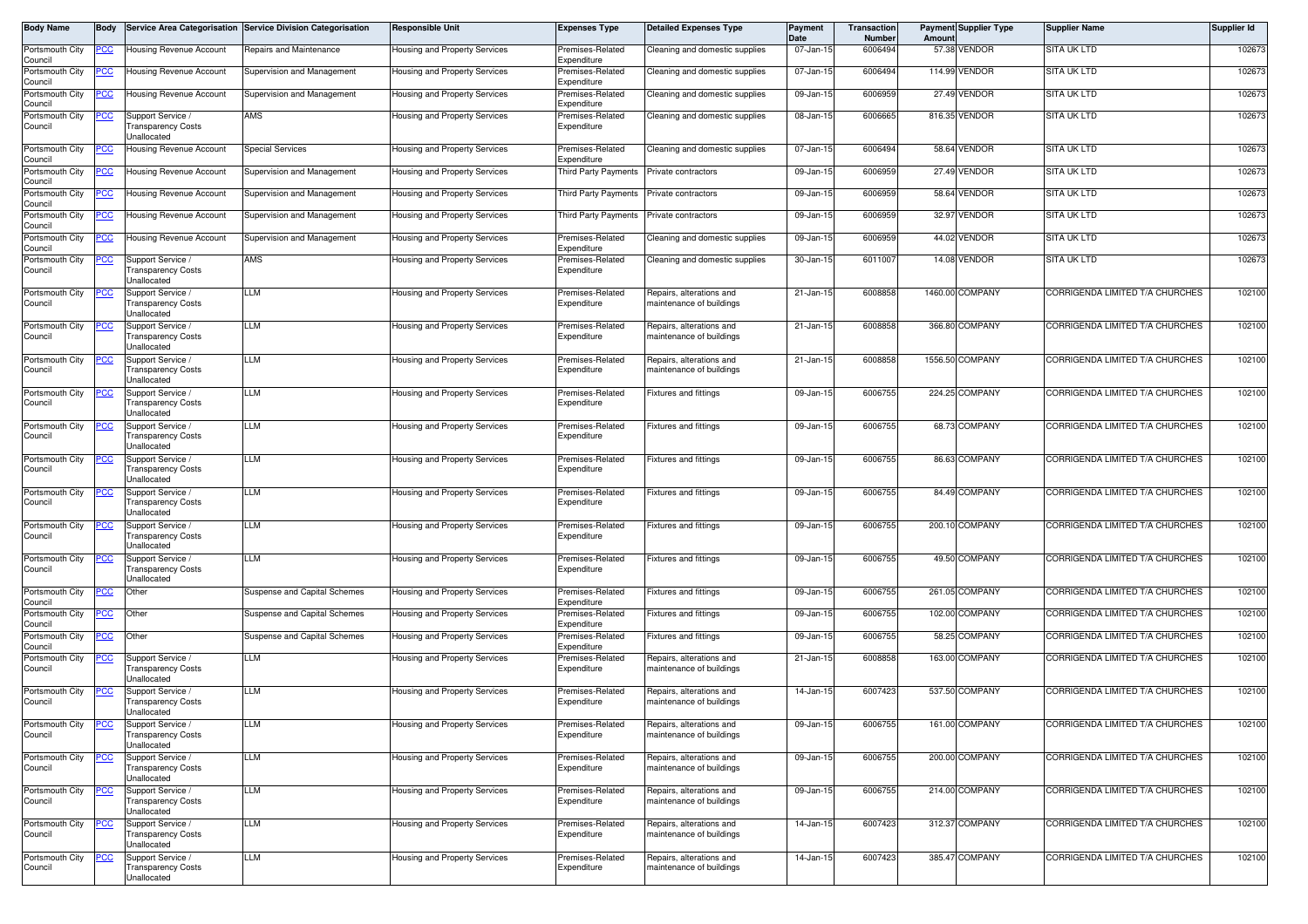| Body Name                  | Body       |                                                                    | Service Area Categorisation Service Division Categorisation | <b>Responsible Unit</b>              | <b>Expenses Type</b>            | <b>Detailed Expenses Type</b>                        | Payment<br>Date | <b>Transaction</b><br><b>Number</b> | Amoun  | <b>Payment Supplier Type</b> | <b>Supplier Name</b>            | Supplier Id |
|----------------------------|------------|--------------------------------------------------------------------|-------------------------------------------------------------|--------------------------------------|---------------------------------|------------------------------------------------------|-----------------|-------------------------------------|--------|------------------------------|---------------------------------|-------------|
| Portsmouth City<br>Council | PСC        | Support Service<br><b>Transparency Costs</b><br>Unallocated        | LLM                                                         | Housing and Property Services        | Premises-Related<br>Expenditure | Repairs, alterations and<br>maintenance of buildings | 14-Jan-1        | 6007423                             |        | 313.45 COMPANY               | CORRIGENDA LIMITED T/A CHURCHES | 102100      |
| Portsmouth City<br>Council | °СС        | Support Service<br><b>Transparency Costs</b><br>Unallocated        | LLM                                                         | Housing and Property Services        | Premises-Related<br>Expenditure | Repairs, alterations and<br>maintenance of buildings | 14-Jan-15       | 6007423                             |        | 238.71 COMPANY               | CORRIGENDA LIMITED T/A CHURCHES | 102100      |
| Portsmouth City<br>Council | <u>'СС</u> | Support Service<br><b>Transparency Costs</b><br><b>Jnallocated</b> | LLM                                                         | Housing and Property Services        | Premises-Related<br>Expenditure | Repairs, alterations and<br>maintenance of buildings | $14$ -Jan-1     | 6007423                             |        | 262.07 COMPANY               | CORRIGENDA LIMITED T/A CHURCHES | 102100      |
| Portsmouth City<br>Council | cс         | Support Service<br><b>Transparency Costs</b><br>Unallocated        | LLM                                                         | Housing and Property Services        | Premises-Related<br>Expenditure | Repairs, alterations and<br>maintenance of buildings | 14-Jan-1        | 6007423                             |        | 255.74 COMPANY               | CORRIGENDA LIMITED T/A CHURCHES | 102100      |
| Portsmouth City<br>Council | <u>'СС</u> | Support Service /<br><b>Transparency Costs</b><br>Unallocated      | LLM                                                         | Housing and Property Services        | Premises-Related<br>Expenditure | Repairs, alterations and<br>maintenance of buildings | 14-Jan-15       | 6007423                             |        | 168.61 COMPANY               | CORRIGENDA LIMITED T/A CHURCHES | 102100      |
| Portsmouth City<br>Council | cс         | Support Service /<br><b>Transparency Costs</b><br>Unallocated      | LLM                                                         | Housing and Property Services        | Premises-Related<br>Expenditure | Repairs, alterations and<br>maintenance of buildings | 14-Jan-15       | 6007423                             |        | 312.20 COMPANY               | CORRIGENDA LIMITED T/A CHURCHES | 102100      |
| Portsmouth City<br>Council |            | Support Service<br><b>Transparency Costs</b><br><b>Jnallocated</b> | LLM                                                         | Housing and Property Services        | Premises-Related<br>Expenditure | Repairs, alterations and<br>maintenance of buildings | 14-Jan-15       | 6007423                             |        | 153.40 COMPANY               | CORRIGENDA LIMITED T/A CHURCHES | 102100      |
| Portsmouth City<br>Council | °СС        | Support Service<br><b>Transparency Costs</b><br>Unallocated        | LLM                                                         | Housing and Property Services        | Premises-Related<br>Expenditure | Repairs, alterations and<br>maintenance of buildings | 14-Jan-1        | 6007423                             |        | 204.71 COMPANY               | CORRIGENDA LIMITED T/A CHURCHES | 102100      |
| Portsmouth City<br>Council |            | Support Service<br><b>Transparency Costs</b><br>Unallocated        | LLM                                                         | Housing and Property Services        | Premises-Related<br>Expenditure | Repairs, alterations and<br>maintenance of buildings | 14-Jan-15       | 6007423                             |        | 578.17 COMPANY               | CORRIGENDA LIMITED T/A CHURCHES | 102100      |
| Portsmouth City<br>Council | сC         | Support Service<br><b>Transparency Costs</b><br><b>Jnallocated</b> | LLM                                                         | Housing and Property Services        | Premises-Related<br>Expenditure | Repairs, alterations and<br>maintenance of buildings | 14-Jan-1        | 6007423                             |        | 204.49 COMPANY               | CORRIGENDA LIMITED T/A CHURCHES | 102100      |
| Portsmouth City<br>Council |            | Support Service<br><b>Transparency Costs</b><br>Unallocated        | LLM                                                         | Housing and Property Services        | Premises-Related<br>Expenditure | Repairs, alterations and<br>maintenance of buildings | 14-Jan-15       | 6007423                             | 255.07 | <b>COMPANY</b>               | CORRIGENDA LIMITED T/A CHURCHES | 102100      |
| Portsmouth City<br>Council | сC         | Support Service<br><b>Transparency Costs</b><br><b>Jnallocated</b> | LLM                                                         | Housing and Property Services        | Premises-Related<br>Expenditure | Repairs, alterations and<br>maintenance of buildings | 14-Jan-1        | 6007423                             |        | 807.05 COMPANY               | CORRIGENDA LIMITED T/A CHURCHES | 102100      |
| Portsmouth City<br>Council |            | Support Service<br><b>Transparency Costs</b><br>Unallocated        | LLM                                                         | Housing and Property Services        | Premises-Related<br>Expenditure | Repairs, alterations and<br>maintenance of buildings | $14 - Jan-1$    | 6007423                             |        | 429.05 COMPANY               | CORRIGENDA LIMITED T/A CHURCHES | 102100      |
| Portsmouth City<br>Council | <u>'CC</u> | Support Service /<br>Fransparency Costs<br>Unallocated             | LLM                                                         | Housing and Property Services        | Premises-Related<br>Expenditure | Repairs, alterations and<br>maintenance of buildings | 14-Jan-15       | 6007423                             |        | 351.79 COMPANY               | CORRIGENDA LIMITED T/A CHURCHES | 102100      |
| Portsmouth City<br>Council | <u>cc</u>  | Support Service<br>Transparency Costs<br>Unallocated               | LLM                                                         | <b>Housing and Property Services</b> | Premises-Related<br>Expenditure | Repairs, alterations and<br>maintenance of buildings | 14-Jan-15       | 6007423                             |        | 290.50 COMPANY               | CORRIGENDA LIMITED T/A CHURCHES | 102100      |
| Portsmouth City<br>Council |            | Support Service<br>Transparency Costs<br>Unallocated               | LLM                                                         | Housing and Property Services        | Premises-Related<br>Expenditure | Repairs, alterations and<br>maintenance of buildings | 14-Jan-15       | 6007423                             |        | 49.50 COMPANY                | CORRIGENDA LIMITED T/A CHURCHES | 102100      |
| Portsmouth City<br>Council | <u>CC</u>  | Support Service<br>Fransparency Costs<br>Unallocated               | LLM                                                         | Housing and Property Services        | Premises-Related<br>Expenditure | Repairs, alterations and<br>maintenance of buildings | $14$ -Jan-1     | 6007423                             |        | 49.50 COMPANY                | CORRIGENDA LIMITED T/A CHURCHES | 102100      |
| Portsmouth City<br>Council | 'CC        | Support Service<br><b>Transparency Costs</b><br>Unallocated        | LLM                                                         | Housing and Property Services        | Premises-Related<br>Expenditure | Repairs, alterations and<br>maintenance of buildings | 14-Jan-15       | 6007423                             |        | 49.50 COMPANY                | CORRIGENDA LIMITED T/A CHURCHES | 102100      |
| Portsmouth City<br>Council | <u>'CC</u> | Support Service<br><b>Transparency Costs</b><br><b>Jnallocated</b> | LLM                                                         | Housing and Property Services        | Premises-Related<br>Expenditure | Repairs, alterations and<br>maintenance of buildings | 14-Jan-1        | 6007423                             |        | 49.50 COMPANY                | CORRIGENDA LIMITED T/A CHURCHES | 102100      |
| Portsmouth City<br>Council |            | Support Service<br>Transparency Costs<br>Unallocated               | LLM                                                         | Housing and Property Services        | Premises-Related<br>Expenditure | Repairs, alterations and<br>maintenance of buildings | 14-Jan-1        | 6007423                             |        | 49.50 COMPANY                | CORRIGENDA LIMITED T/A CHURCHES | 102100      |
| Portsmouth City<br>COUNCIL | <u>PCC</u> | Support Service /<br>Fransparency Costs<br>Unallocated             | LLM                                                         | Housing and Property Services        | Premises-Related<br>Expenaiture | Repairs, alterations and<br>naintenance or buildings | 14-Jan-15       | 6007423                             |        | 49.50 COMPANY                | CORRIGENDA LIMITED T/A CHURCHES | 102100      |
| Portsmouth City<br>Council | <u>cc</u>  | Support Service /<br><b>Transparency Costs</b><br>Unallocated      | LLM                                                         | Housing and Property Services        | Premises-Related<br>Expenditure | Repairs, alterations and<br>maintenance of buildings | 14-Jan-15       | 6007423                             |        | 49.50 COMPANY                | CORRIGENDA LIMITED T/A CHURCHES | 102100      |
| Portsmouth City<br>Council | <u>CC</u>  | Support Service /<br><b>Transparency Costs</b><br>Unallocated      | LLM                                                         | Housing and Property Services        | Premises-Related<br>Expenditure | Repairs, alterations and<br>maintenance of buildings | 14-Jan-15       | 6007423                             |        | 49.50 COMPANY                | CORRIGENDA LIMITED T/A CHURCHES | 102100      |
| Portsmouth City<br>Council | <u>CC</u>  | Support Service /<br><b>Transparency Costs</b><br>Unallocated      | LLM                                                         | Housing and Property Services        | Premises-Related<br>Expenditure | Repairs, alterations and<br>maintenance of buildings | 14-Jan-15       | 6007423                             |        | 49.50 COMPANY                | CORRIGENDA LIMITED T/A CHURCHES | 102100      |
| Portsmouth City<br>Council | CC         | Other                                                              | Suspense and Capital Schemes                                | Housing and Property Services        | Premises-Related<br>Expenditure | Repairs, alterations and<br>maintenance of buildings | 14-Jan-15       | 6007423                             |        | 49.50 COMPANY                | CORRIGENDA LIMITED T/A CHURCHES | 102100      |
| Portsmouth City<br>Council | <u>CC</u>  | Other                                                              | <b>Suspense and Capital Schemes</b>                         | Housing and Property Services        | Premises-Related<br>Expenditure | Repairs, alterations and<br>maintenance of buildings | 14-Jan-15       | 6007423                             |        | 110.75 COMPANY               | CORRIGENDA LIMITED T/A CHURCHES | 102100      |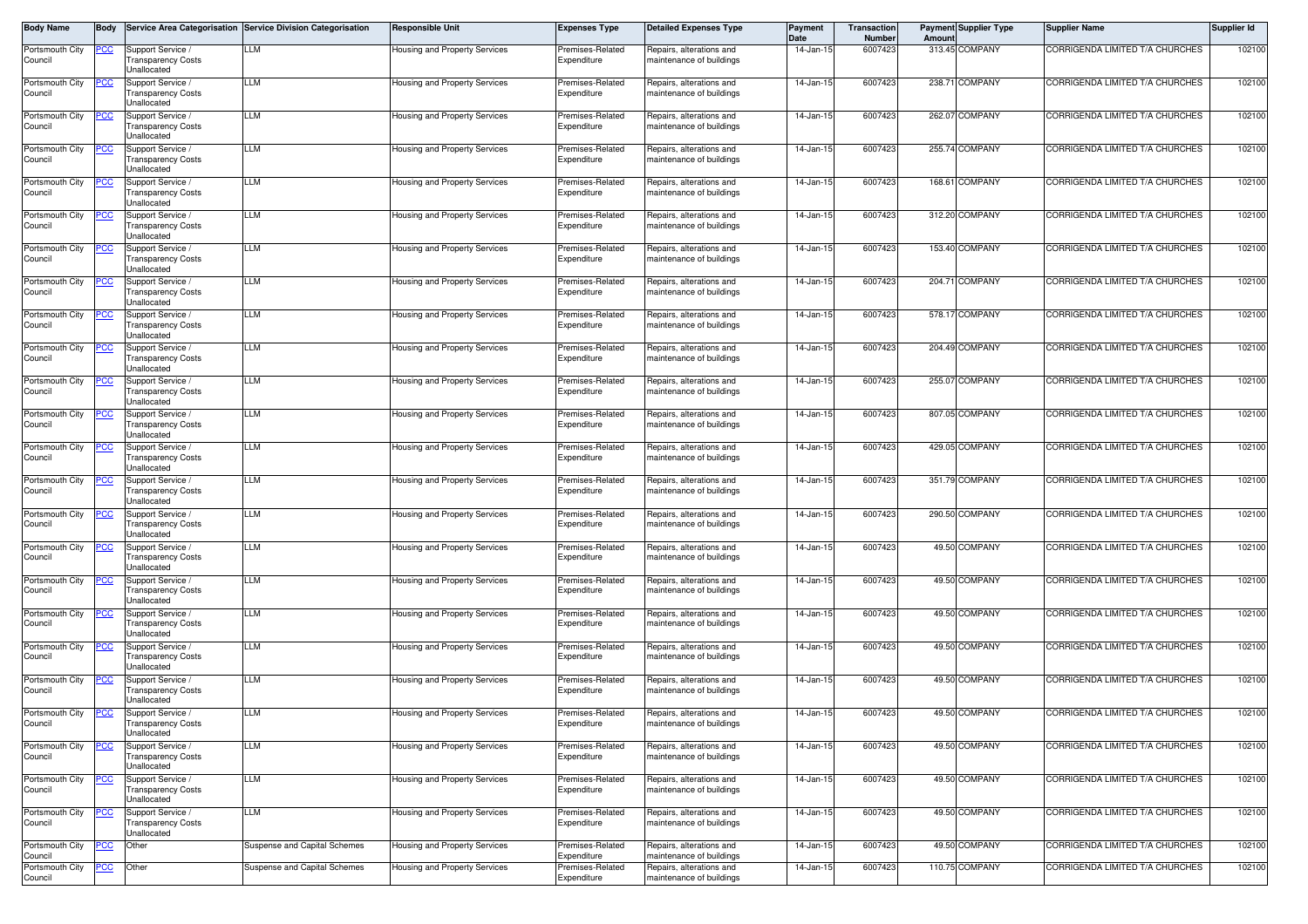| Body Name                  | Body       |                                                               | Service Area Categorisation Service Division Categorisation | <b>Responsible Unit</b>              | <b>Expenses Type</b>            | <b>Detailed Expenses Type</b>                        | <b>Payment</b><br>Date | Transaction<br><b>Number</b> | Amount | <b>Payment Supplier Type</b> | <b>Supplier Name</b>            | Supplier Id |
|----------------------------|------------|---------------------------------------------------------------|-------------------------------------------------------------|--------------------------------------|---------------------------------|------------------------------------------------------|------------------------|------------------------------|--------|------------------------------|---------------------------------|-------------|
| Portsmouth City<br>Council | <u>PCC</u> | Support Service /<br><b>Transparency Costs</b><br>Jnallocated | LLM                                                         | Housing and Property Services        | Premises-Related<br>Expenditure | Fixtures and fittings                                | 14-Jan-15              | 6007423                      |        | 51.23 COMPANY                | CORRIGENDA LIMITED T/A CHURCHES | 102100      |
| Portsmouth City<br>Council |            | Support Service<br><b>Transparency Costs</b><br>Unallocated   | LLM                                                         | Housing and Property Services        | Premises-Related<br>Expenditure | Fixtures and fittings                                | 14-Jan-15              | 6007423                      |        | 60.77 COMPANY                | CORRIGENDA LIMITED T/A CHURCHES | 102100      |
| Portsmouth City<br>Council |            | Support Service /<br><b>Transparency Costs</b><br>Unallocated | LLM                                                         | Housing and Property Services        | Premises-Related<br>Expenditure | <b>Fixtures and fittings</b>                         | 14-Jan-15              | 6007423                      |        | 126.14 COMPANY               | CORRIGENDA LIMITED T/A CHURCHES | 102100      |
| Portsmouth City<br>Council | °СС        | Other                                                         | Suspense and Capital Schemes                                | Housing and Property Services        | Premises-Related<br>Expenditure | Fixtures and fittings                                | 14-Jan-15              | 6007423                      |        | 181.73 COMPANY               | CORRIGENDA LIMITED T/A CHURCHES | 102100      |
| Portsmouth City<br>Council | cс         | Support Service<br><b>Transparency Costs</b><br>Jnallocated   | LLM                                                         | Housing and Property Services        | Premises-Related<br>Expenditure | Repairs, alterations and<br>maintenance of buildings | 29-Jan-15              | 6010694                      |        | 3741.00 COMPANY              | CORRIGENDA LIMITED T/A CHURCHES | 102100      |
| Portsmouth City<br>Council |            | Support Service<br><b>Transparency Costs</b><br>Unallocated   | LLM                                                         | Housing and Property Services        | Premises-Related<br>Expenditure | Repairs, alterations and<br>maintenance of buildings | 16-Jan-15              | 6008186                      |        | 5510.94 COMPANY              | CORRIGENDA LIMITED T/A CHURCHES | 102100      |
| Portsmouth City<br>Council | <u>'СС</u> | Support Service /<br><b>Transparency Costs</b><br>Jnallocated | LLM                                                         | Housing and Property Services        | Supplies and Services           | Services                                             | 14-Jan-15              | 6007423                      |        | 105.00 COMPANY               | CORRIGENDA LIMITED T/A CHURCHES | 102100      |
| Portsmouth City<br>Council | cс         | Support Service /<br><b>Transparency Costs</b><br>Unallocated | LLM                                                         | Housing and Property Services        | Supplies and Services           | Services                                             | 14-Jan-15              | 6007423                      |        | 105.00 COMPANY               | CORRIGENDA LIMITED T/A CHURCHES | 102100      |
| Portsmouth City<br>Council | <u>cc</u>  | Support Service /<br>Fransparency Costs<br>Jnallocated        | LLM                                                         | Housing and Property Services        | Supplies and Services Services  |                                                      | 14-Jan-15              | 6007423                      |        | 70.00 COMPANY                | CORRIGENDA LIMITED T/A CHURCHES | 102100      |
| Portsmouth City<br>Council | cс         | Support Service /<br><b>Transparency Costs</b><br>Unallocated | LLM                                                         | Housing and Property Services        | Supplies and Services Services  |                                                      | 14-Jan-15              | 6007423                      |        | 105.00 COMPANY               | CORRIGENDA LIMITED T/A CHURCHES | 102100      |
| Portsmouth City<br>Council | °СС        | Support Service /<br><b>Transparency Costs</b><br>Unallocated | LLM                                                         | Housing and Property Services        | Supplies and Services           | Services                                             | 14-Jan-15              | 6007423                      |        | 105.00 COMPANY               | CORRIGENDA LIMITED T/A CHURCHES | 102100      |
| Portsmouth City<br>Council | <u>PCC</u> | Support Service /<br><b>Transparency Costs</b><br>Jnallocated | LLM                                                         | Housing and Property Services        | Supplies and Services           | Services                                             | 14-Jan-15              | 6007423                      |        | 175.00 COMPANY               | CORRIGENDA LIMITED T/A CHURCHES | 102100      |
| Portsmouth City<br>Council | <u>cc</u>  | Support Service<br><b>Transparency Costs</b><br>Jnallocated   | LLM                                                         | <b>Housing and Property Services</b> | <b>Supplies and Services</b>    | Services                                             | 14-Jan-15              | 6007423                      |        | 105.00 COMPANY               | CORRIGENDA LIMITED T/A CHURCHES | 102100      |
| Portsmouth City<br>Council | <u>'СС</u> | Support Service /<br><b>Transparency Costs</b><br>Jnallocated | LLM                                                         | Housing and Property Services        | Supplies and Services           | Services                                             | 14-Jan-15              | 6007423                      |        | 140.00 COMPANY               | CORRIGENDA LIMITED T/A CHURCHES | 102100      |
| Portsmouth City<br>Council |            | Support Service /<br><b>Transparency Costs</b><br>Unallocated | LLM                                                         | Housing and Property Services        | Supplies and Services           | Services                                             | 14-Jan-15              | 6007423                      |        | 70.00 COMPANY                | CORRIGENDA LIMITED T/A CHURCHES | 102100      |
| Portsmouth City<br>Council | <u>cc</u>  | Support Service /<br><b>Transparency Costs</b><br>Jnallocated | LLM                                                         | Housing and Property Services        | Supplies and Services Services  |                                                      | 14-Jan-15              | 6007423                      |        | 140.00 COMPANY               | CORRIGENDA LIMITED T/A CHURCHES | 102100      |
| Portsmouth City<br>Council | cс         | Support Service<br><b>Transparency Costs</b><br>Unallocated   | LLM                                                         | Housing and Property Services        | Supplies and Services           | Services                                             | 14-Jan-15              | 6007423                      |        | 105.00 COMPANY               | CORRIGENDA LIMITED T/A CHURCHES | 102100      |
| Portsmouth City<br>Council |            | Support Service /<br><b>Transparency Costs</b><br>Jnallocated | LLM                                                         | Housing and Property Services        | Supplies and Services Services  |                                                      | 14-Jan-15              | 6007423                      |        | 70.00 COMPANY                | CORRIGENDA LIMITED T/A CHURCHES | 102100      |
| Portsmouth City<br>Council | <u>CC</u>  | Support Service /<br><b>Transparency Costs</b><br>Unallocated | LLM                                                         | Housing and Property Services        | Supplies and Services           | Services                                             | 14-Jan-15              | 6007423                      |        | 70.00 COMPANY                | CORRIGENDA LIMITED T/A CHURCHES | 102100      |
| Portsmouth City<br>Council | <u>CC</u>  | Support Service<br><b>Transparency Costs</b><br>Jnallocated   | LLM                                                         | Housing and Property Services        | Supplies and Services Services  |                                                      | 14-Jan-15              | 6007423                      |        | 105.00 COMPANY               | CORRIGENDA LIMITED T/A CHURCHES | 102100      |
| Portsmouth City<br>Council | <u>'CC</u> | Support Service /<br><b>Transparency Costs</b><br>Unallocated | LLM                                                         | Housing and Property Services        | Supplies and Services Services  |                                                      | 14-Jan-15              | 6007423                      |        | 105.00 COMPANY               | CORRIGENDA LIMITED T/A CHURCHES | 102100      |
| Portsmouth City<br>Council | <u>'CC</u> | Support Service /<br><b>Transparency Costs</b><br>Unallocated | LLM                                                         | Housing and Property Services        | Supplies and Services Services  |                                                      | 14-Jan-15              | 6007423                      |        | 105.00 COMPANY               | CORRIGENDA LIMITED T/A CHURCHES | 102100      |
| Portsmouth City<br>Council | <u>cc</u>  | Support Service /<br><b>Transparency Costs</b><br>Jnallocated | LLM                                                         | Housing and Property Services        | Supplies and Services Services  |                                                      | 14-Jan-15              | 6007423                      |        | 105.00 COMPANY               | CORRIGENDA LIMITED T/A CHURCHES | 102100      |
| Portsmouth City<br>Council | <u>cc</u>  | Support Service /<br><b>Transparency Costs</b><br>Unallocated | LLM                                                         | Housing and Property Services        | Supplies and Services Services  |                                                      | 14-Jan-15              | 6007423                      |        | 70.00 COMPANY                | CORRIGENDA LIMITED T/A CHURCHES | 102100      |
| Portsmouth City<br>Council | <u>CC</u>  | Support Service /<br><b>Fransparency Costs</b><br>Jnallocated | LLM                                                         | Housing and Property Services        | Supplies and Services Services  |                                                      | 14-Jan-15              | 6007423                      |        | 105.00 COMPANY               | CORRIGENDA LIMITED T/A CHURCHES | 102100      |
| Portsmouth City<br>Council | <u>CC </u> | Support Service /<br><b>Transparency Costs</b><br>Jnallocated | LLM                                                         | Housing and Property Services        | Supplies and Services Services  |                                                      | 14-Jan-15              | 6007423                      |        | 70.00 COMPANY                | CORRIGENDA LIMITED T/A CHURCHES | 102100      |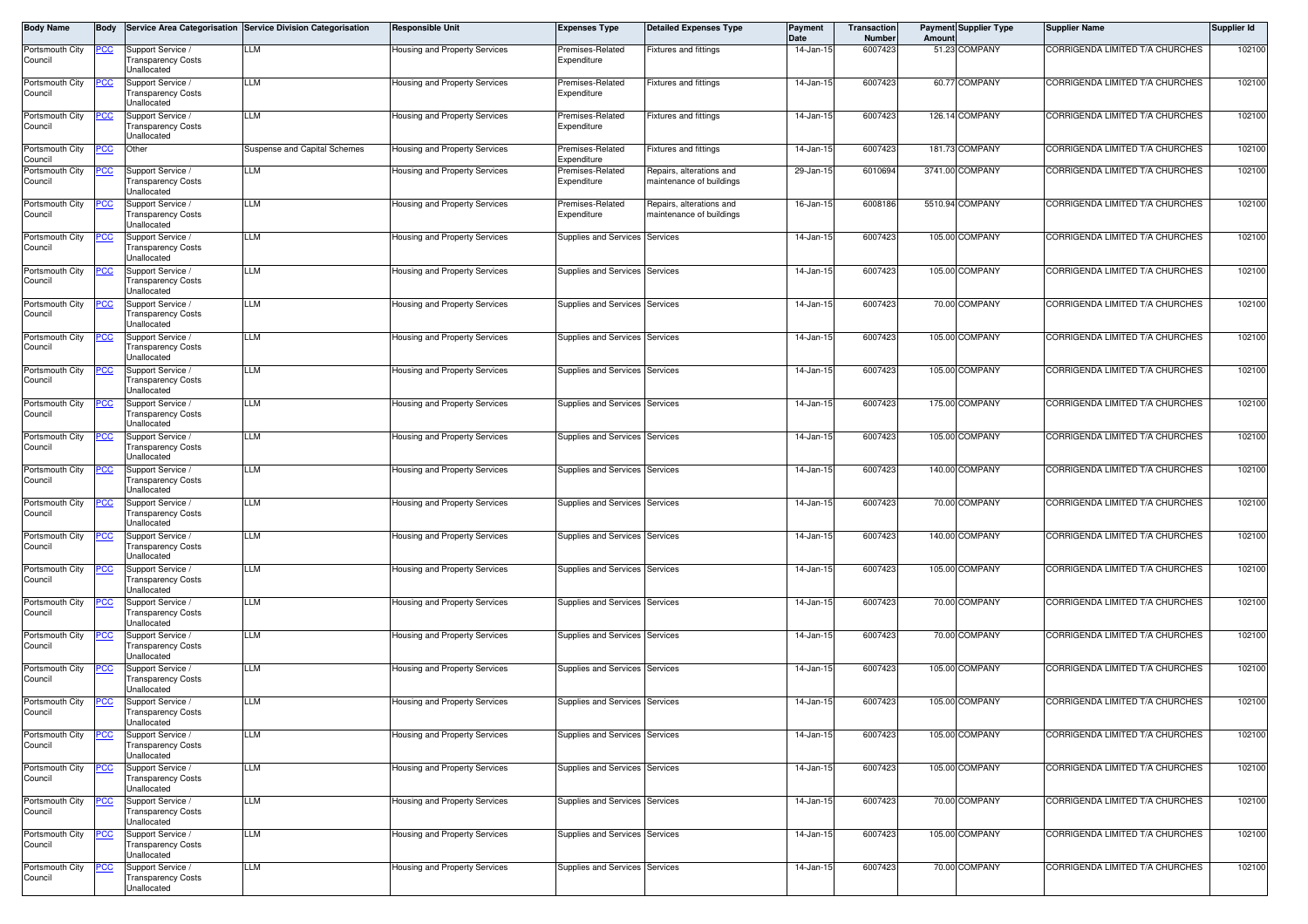| <b>Body Name</b>           | Body        |                                                                      | Service Area Categorisation Service Division Categorisation | <b>Responsible Unit</b>              | <b>Expenses Type</b>           | <b>Detailed Expenses Type</b> | Payment<br>Date | <b>Transaction</b><br><b>Number</b> | Amount | <b>Payment Supplier Type</b> | <b>Supplier Name</b>            | Supplier Id |
|----------------------------|-------------|----------------------------------------------------------------------|-------------------------------------------------------------|--------------------------------------|--------------------------------|-------------------------------|-----------------|-------------------------------------|--------|------------------------------|---------------------------------|-------------|
| Portsmouth City<br>Council | <u>PCC </u> | Support Service<br><b>Transparency Costs</b><br>Unallocated          | LLM                                                         | Housing and Property Services        | Supplies and Services Services |                               | 14-Jan-15       | 6007423                             |        | 70.00 COMPANY                | CORRIGENDA LIMITED T/A CHURCHES | 102100      |
| Portsmouth City<br>Council | °СС         | Support Service /<br><b>Transparency Costs</b><br>Unallocated        | LLM                                                         | Housing and Property Services        | Supplies and Services Services |                               | 14-Jan-15       | 6007423                             |        | 105.00 COMPANY               | CORRIGENDA LIMITED T/A CHURCHES | 102100      |
| Portsmouth City<br>Council | <u>cc</u>   | Support Service /<br>Transparency Costs<br><b>Jnallocated</b>        | LLM                                                         | Housing and Property Services        | Supplies and Services Services |                               | 14-Jan-1        | 6007423                             |        | 105.00 COMPANY               | CORRIGENDA LIMITED T/A CHURCHES | 102100      |
| Portsmouth City<br>Council | <u>cc</u>   | Support Service<br><b>Transparency Costs</b><br>Unallocated          | LLM                                                         | Housing and Property Services        | Supplies and Services Services |                               | 14-Jan-1        | 6007423                             |        | 105.00 COMPANY               | CORRIGENDA LIMITED T/A CHURCHES | 102100      |
| Portsmouth City<br>Council |             | Support Service /<br><b>Transparency Costs</b><br>Unallocated        | LLM                                                         | Housing and Property Services        | Supplies and Services Services |                               | 14-Jan-15       | 6007423                             |        | 140.00 COMPANY               | CORRIGENDA LIMITED T/A CHURCHES | 102100      |
| Portsmouth City<br>Council | cс          | Support Service /<br><b>Transparency Costs</b><br>Unallocated        | LLM                                                         | Housing and Property Services        | Supplies and Services Services |                               | 14-Jan-15       | 6007423                             |        | 105.00 COMPANY               | CORRIGENDA LIMITED T/A CHURCHES | 102100      |
| Portsmouth City<br>Council |             | Support Service /<br>Transparency Costs<br><b>Jnallocated</b>        | LLM                                                         | Housing and Property Services        | Supplies and Services Services |                               | 14-Jan-15       | 6007423                             |        | 105.00 COMPANY               | CORRIGENDA LIMITED T/A CHURCHES | 102100      |
| Portsmouth City<br>Council | cс          | Support Service<br><b>Transparency Costs</b><br>Unallocated          | LLM                                                         | Housing and Property Services        | Supplies and Services Services |                               | 14-Jan-1        | 6007423                             |        | 70.00 COMPANY                | CORRIGENDA LIMITED T/A CHURCHES | 102100      |
| Portsmouth City<br>Council |             | Support Service<br><b>Transparency Costs</b><br>Unallocated          | LLM                                                         | Housing and Property Services        | Supplies and Services Services |                               | 14-Jan-1        | 6007423                             |        | 70.00 COMPANY                | CORRIGENDA LIMITED T/A CHURCHES | 102100      |
| Portsmouth City<br>Council | сC          | Support Service<br><b>Transparency Costs</b><br>Unallocated          | LLM                                                         | Housing and Property Services        | Supplies and Services Services |                               | 14-Jan-1        | 6007423                             |        | 140.00 COMPANY               | CORRIGENDA LIMITED T/A CHURCHES | 102100      |
| Portsmouth City<br>Council |             | Support Service<br><b>Transparency Costs</b><br>Unallocated          | LLM                                                         | Housing and Property Services        | Supplies and Services Services |                               | 14-Jan-1        | 6007423                             |        | 70.00 COMPANY                | CORRIGENDA LIMITED T/A CHURCHES | 102100      |
| Portsmouth City<br>Council | cс          | Support Service<br><b>Transparency Costs</b><br><b>Jnallocated</b>   | LLM                                                         | Housing and Property Services        | Supplies and Services Services |                               | 14-Jan-1        | 6007423                             |        | 70.00 COMPANY                | CORRIGENDA LIMITED T/A CHURCHES | 102100      |
| Portsmouth City<br>Council |             | Support Service<br><b>Transparency Costs</b><br>Unallocated          | LLM                                                         | Housing and Property Services        | Supplies and Services Services |                               | 14-Jan-1        | 6007423                             |        | 70.00 COMPANY                | CORRIGENDA LIMITED T/A CHURCHES | 102100      |
| Portsmouth City<br>Council | <u>CC</u>   | Support Service /<br>Transparency Costs<br>Unallocated               | LLM                                                         | Housing and Property Services        | Supplies and Services Services |                               | 14-Jan-15       | 6007423                             |        | 70.00 COMPANY                | CORRIGENDA LIMITED T/A CHURCHES | 102100      |
| Portsmouth City<br>Council | <u>CC</u>   | Support Service<br><b>Transparency Costs</b><br>Unallocated          | LLM                                                         | <b>Housing and Property Services</b> | Supplies and Services Services |                               | 14-Jan-15       | 6007423                             |        | 70.00 COMPANY                | CORRIGENDA LIMITED T/A CHURCHES | 102100      |
| Portsmouth City<br>Council |             | Support Service<br>Transparency Costs<br>Unallocated                 | LLM                                                         | Housing and Property Services        | Supplies and Services Services |                               | 14-Jan-15       | 6007423                             |        | 70.00 COMPANY                | CORRIGENDA LIMITED T/A CHURCHES | 102100      |
| Portsmouth City<br>Council | <u>cc</u>   | Support Service<br>Transparency Costs<br>Unallocated                 | LLM                                                         | Housing and Property Services        | Supplies and Services Services |                               | $14 - Jan-1$    | 6007423                             |        | 105.00 COMPANY               | CORRIGENDA LIMITED T/A CHURCHES | 102100      |
| Portsmouth City<br>Council | 'CC         | Support Service<br>Transparency Costs<br>Unallocated                 | LLM                                                         | Housing and Property Services        | Supplies and Services Services |                               | 14-Jan-1        | 6007423                             |        | 70.00 COMPANY                | CORRIGENDA LIMITED T/A CHURCHES | 102100      |
| Portsmouth City<br>Council | <u>cc</u>   | Support Service /<br><b>Transparency Costs</b><br><b>Jnallocated</b> | LLM                                                         | Housing and Property Services        | Supplies and Services Services |                               | $14$ -Jan-1     | 6007423                             |        | 70.00 COMPANY                | CORRIGENDA LIMITED T/A CHURCHES | 102100      |
| Portsmouth City<br>Council |             | Support Service<br>Transparency Costs<br>Unallocated                 | LLM                                                         | Housing and Property Services        | Supplies and Services Services |                               | $14$ -Jan-1     | 6007423                             |        | 70.00 COMPANY                | CORRIGENDA LIMITED T/A CHURCHES | 102100      |
| Portsmouth City<br>Council | <u>PCC</u>  | Support Service /<br>Fransparency Costs<br>Unallocated               | LLM                                                         | Housing and Property Services        | Supplies and Services Services |                               | 14-Jan-15       | 6007423                             |        | 70.00 COMPANY                | CORRIGENDA LIMITED T/A CHURCHES | 102100      |
| Portsmouth City<br>Council | <u>cc</u>   | Support Service /<br><b>Transparency Costs</b><br>Unallocated        | LLM                                                         | Housing and Property Services        | Supplies and Services Services |                               | 14-Jan-15       | 6007423                             |        | 105.00 COMPANY               | CORRIGENDA LIMITED T/A CHURCHES | 102100      |
| Portsmouth City<br>Council | <u>CC</u>   | Support Service /<br><b>Transparency Costs</b><br>Unallocated        | LLM                                                         | Housing and Property Services        | Supplies and Services Services |                               | 14-Jan-15       | 6007423                             |        | 70.00 COMPANY                | CORRIGENDA LIMITED T/A CHURCHES | 102100      |
| Portsmouth City<br>Council | <u>CC </u>  | Support Service /<br><b>Transparency Costs</b><br>Unallocated        | LLM                                                         | Housing and Property Services        | Supplies and Services Services |                               | 14-Jan-15       | 6007423                             |        | 175.00 COMPANY               | CORRIGENDA LIMITED T/A CHURCHES | 102100      |
| Portsmouth City<br>Council | <u>cc</u>   | Support Service<br><b>Transparency Costs</b><br>Unallocated          | <b>LLM</b>                                                  | Housing and Property Services        | Supplies and Services Services |                               | 14-Jan-15       | 6007423                             |        | 105.00 COMPANY               | CORRIGENDA LIMITED T/A CHURCHES | 102100      |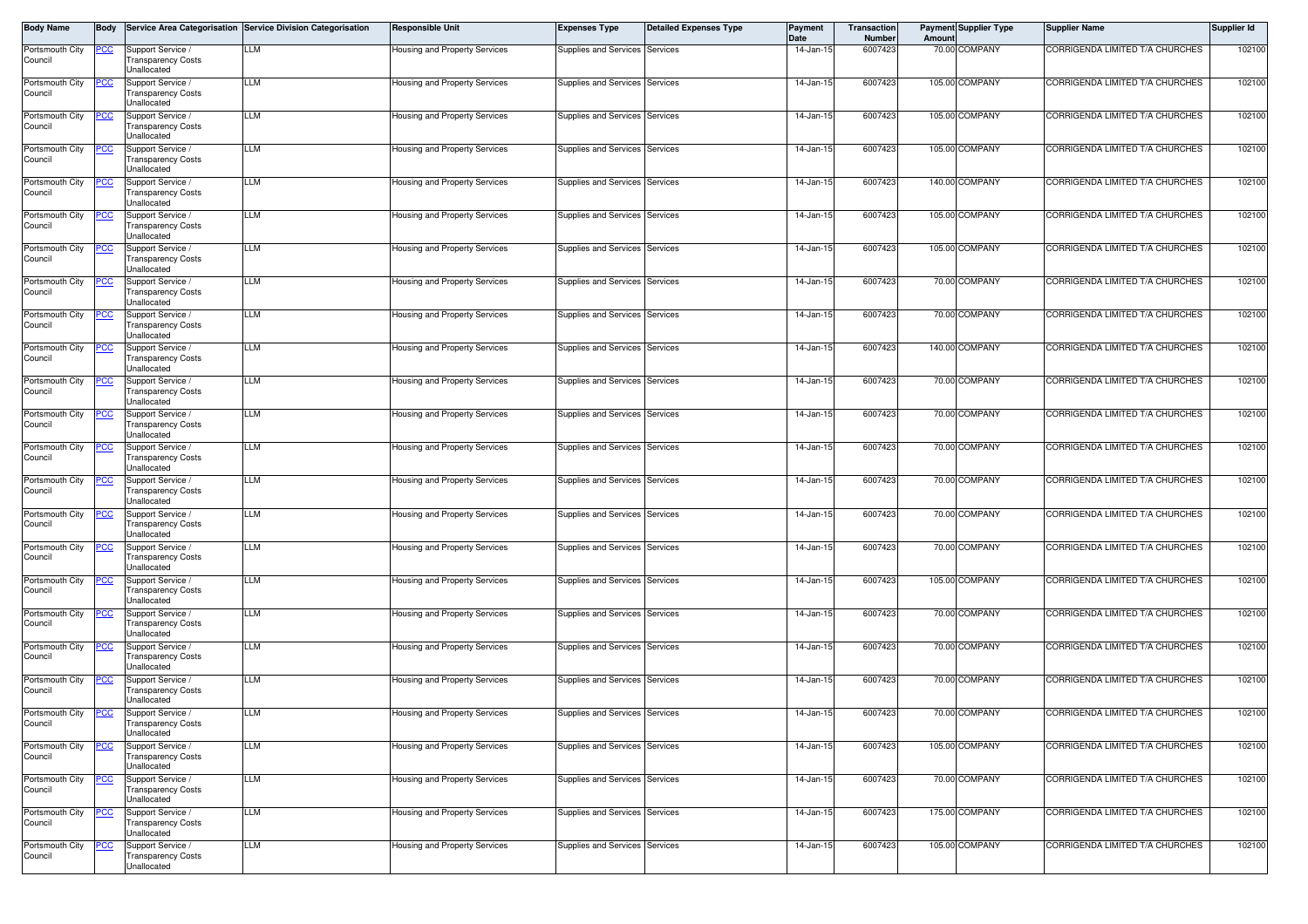| Body Name                  | Body        |                                                               | Service Area Categorisation Service Division Categorisation | <b>Responsible Unit</b>       | <b>Expenses Type</b>            | <b>Detailed Expenses Type</b>                        | Payment<br>Date | <b>Transaction</b><br><b>Number</b> | Amoun  | <b>Payment Supplier Type</b> | <b>Supplier Name</b>            | Supplier Id |
|----------------------------|-------------|---------------------------------------------------------------|-------------------------------------------------------------|-------------------------------|---------------------------------|------------------------------------------------------|-----------------|-------------------------------------|--------|------------------------------|---------------------------------|-------------|
| Portsmouth City<br>Council | PCC.        | Support Service<br><b>Transparency Costs</b><br>Unallocated   | LLM                                                         | Housing and Property Services | Supplies and Services Services  |                                                      | 14-Jan-15       | 6007423                             |        | 70.00 COMPANY                | CORRIGENDA LIMITED T/A CHURCHES | 102100      |
| Portsmouth City<br>Council | °СС         | Support Service /<br><b>Transparency Costs</b><br>Unallocated | LLM                                                         | Housing and Property Services | Supplies and Services Services  |                                                      | 14-Jan-15       | 6007423                             |        | 70.00 COMPANY                | CORRIGENDA LIMITED T/A CHURCHES | 102100      |
| Portsmouth City<br>Council | <u>cc</u>   | Support Service<br>Transparency Costs<br><b>Jnallocated</b>   | LLM                                                         | Housing and Property Services | Supplies and Services Services  |                                                      | $14$ -Jan-1     | 6007423                             |        | 105.00 COMPANY               | CORRIGENDA LIMITED T/A CHURCHES | 102100      |
| Portsmouth City<br>Council | cс          | Support Service<br><b>Transparency Costs</b><br>Unallocated   | LLM                                                         | Housing and Property Services | Supplies and Services Services  |                                                      | 14-Jan-1        | 6007423                             |        | 70.00 COMPANY                | CORRIGENDA LIMITED T/A CHURCHES | 102100      |
| Portsmouth City<br>Council | <u>'СС</u>  | Support Service /<br><b>Transparency Costs</b><br>Unallocated | LLM                                                         | Housing and Property Services | Supplies and Services Services  |                                                      | 14-Jan-15       | 6007423                             |        | 0.01 COMPANY                 | CORRIGENDA LIMITED T/A CHURCHES | 102100      |
| Portsmouth City<br>Council | cс          | Other                                                         | <b>Suspense and Capital Schemes</b>                         | Housing and Property Services | Supplies and Services Services  |                                                      | 14-Jan-15       | 6007423                             |        | 70.00 COMPANY                | CORRIGENDA LIMITED T/A CHURCHES | 102100      |
| Portsmouth City<br>Council | CС          | Other                                                         | <b>Suspense and Capital Schemes</b>                         | Housing and Property Services | Supplies and Services Services  |                                                      | 14-Jan-1        | 6007423                             | 70.00  | COMPANY                      | CORRIGENDA LIMITED T/A CHURCHES | 102100      |
| Portsmouth City<br>Council | CС          | Other                                                         | <b>Suspense and Capital Schemes</b>                         | Housing and Property Services | Supplies and Services Services  |                                                      | 14-Jan-15       | 6007423                             |        | 105.00 COMPANY               | CORRIGENDA LIMITED T/A CHURCHES | 102100      |
| Portsmouth City<br>Council | cс          | Other                                                         | <b>Suspense and Capital Schemes</b>                         | Housing and Property Services | Supplies and Services Services  |                                                      | $14$ -Jan-1     | 6007423                             | 105.00 | COMPANY                      | CORRIGENDA LIMITED T/A CHURCHES | 102100      |
| Portsmouth City<br>Council | <u>cc</u>   | Other                                                         | <b>Suspense and Capital Schemes</b>                         | Housing and Property Services | Supplies and Services Services  |                                                      | 14-Jan-15       | 6007423                             |        | 70.00 COMPANY                | CORRIGENDA LIMITED T/A CHURCHES | 102100      |
| Portsmouth City<br>Council | <u>CC</u>   | Other                                                         | <b>Suspense and Capital Schemes</b>                         | Housing and Property Services | Supplies and Services Services  |                                                      | $14$ -Jan-1     | 6007423                             |        | 70.00 COMPANY                | CORRIGENDA LIMITED T/A CHURCHES | 102100      |
| Portsmouth City<br>Council | <u>'CC</u>  | Support Service<br><b>Transparency Costs</b><br>Unallocated   | LLM                                                         | Housing and Property Services | Premises-Related<br>Expenditure | Repairs, alterations and<br>maintenance of buildings | $16$ -Jan-1     | 6008186                             | 224.50 | <b>COMPANY</b>               | CORRIGENDA LIMITED T/A CHURCHES | 102100      |
| Portsmouth City<br>Council |             | Support Service<br><b>Transparency Costs</b><br>Unallocated   | LLM                                                         | Housing and Property Services | Premises-Related<br>Expenditure | Repairs, alterations and<br>maintenance of buildings | $16$ -Jan-1     | 6008186                             |        | 145.75 COMPANY               | CORRIGENDA LIMITED T/A CHURCHES | 102100      |
| Portsmouth City<br>Council |             | Support Service /<br><b>Transparency Costs</b><br>Jnallocated | LLM                                                         | Housing and Property Services | Premises-Related<br>Expenditure | Repairs, alterations and<br>maintenance of buildings | 16-Jan-15       | 6008186                             |        | 578.17 COMPANY               | CORRIGENDA LIMITED T/A CHURCHES | 102100      |
| Portsmouth City<br>Council | <u>cc</u>   | Support Service /<br><b>Transparency Costs</b><br>Unallocated | LLM                                                         | Housing and Property Services | Premises-Related<br>Expenditure | Repairs, alterations and<br>maintenance of buildings | 16-Jan-15       | 6008186                             |        | 89.08 COMPANY                | CORRIGENDA LIMITED T/A CHURCHES | 102100      |
| Portsmouth City<br>Council | <u>CC</u>   | Support Service<br>Transparency Costs<br><b>Jnallocated</b>   | LLM                                                         | Housing and Property Services | Premises-Related<br>Expenditure | Repairs, alterations and<br>maintenance of buildings | 16-Jan-15       | 6008186                             |        | 409.16 COMPANY               | CORRIGENDA LIMITED T/A CHURCHES | 102100      |
| Portsmouth City<br>Council | <u>CC</u>   | Support Service<br>Transparency Costs<br>Unallocated          | LLM                                                         | Housing and Property Services | Premises-Related<br>Expenditure | Repairs, alterations and<br>maintenance of buildings | 16-Jan-15       | 6008186                             | 524.23 | COMPANY                      | CORRIGENDA LIMITED T/A CHURCHES | 102100      |
| Portsmouth City<br>Council | 'CC         | Support Service<br>Transparency Costs<br>Unallocated          | LLM                                                         | Housing and Property Services | Premises-Related<br>Expenditure | Repairs, alterations and<br>maintenance of buildings | 16-Jan-15       | 6008186                             |        | 480.04 COMPANY               | CORRIGENDA LIMITED T/A CHURCHES | 102100      |
| Portsmouth City<br>Council | °СС         | Support Service /<br>Transparency Costs<br>Unallocated        | LLM                                                         | Housing and Property Services | Premises-Related<br>Expenditure | Repairs, alterations and<br>maintenance of buildings | 16-Jan-15       | 6008186                             |        | 140.22 COMPANY               | CORRIGENDA LIMITED T/A CHURCHES | 102100      |
| Portsmouth City<br>Council | сC          | Other                                                         | <b>Suspense and Capital Schemes</b>                         | Housing and Property Services | Premises-Related<br>Expenditure | Repairs, alterations and<br>maintenance of buildings | 16-Jan-15       | 6008186                             |        | 261.86 COMPANY               | CORRIGENDA LIMITED T/A CHURCHES | 102100      |
| Portsmouth City<br>Council | <u>'CC</u>  | Other                                                         | Suspense and Capital Schemes                                | Housing and Property Services | Premises-Related<br>Expenditure | Repairs, alterations and<br>maintenance of buildings | $16$ -Jan-1     | 6008186                             | 572.00 | COMPANY                      | CORRIGENDA LIMITED T/A CHURCHES | 102100      |
| Portsmouth City<br>Council |             | Support Service<br>Transparency Costs<br><b>Jnallocated</b>   | LLM                                                         | Housing and Property Services | Premises-Related<br>Expenditure | Repairs, alterations and<br>maintenance of buildings | 21-Jan-15       | 6008858                             |        | 1548.89 COMPANY              | CORRIGENDA LIMITED T/A CHURCHES | 102100      |
| Portsmouth City<br>Council | <u>CC</u>   | <b>Housing Revenue Account</b>                                | Other                                                       | Housing and Property Services | Premises-Related<br>Expenditure | Repairs, alterations and<br>maintenance of buildings | 07-Jan-1        | 6006522                             |        | 2875.20 COMPANY              | WHITESCAPE VENTURES LIMITED     | 136919      |
| Portsmouth City<br>Council | <u>PCC </u> | Support Service /<br>ransparency Costs<br>Unallocated         | LLM                                                         | Housing and Property Services | Premises-Related<br>Expenditure | Repairs, alterations and<br>maintenance of buildings | 21-Jan-15       | 6008858                             |        | 644.00 COMPANY               | CORRIGENDA LIMITED T/A CHURCHES | 102100      |
| Portsmouth City<br>Council | <u>cc</u>   | Support Service /<br><b>Transparency Costs</b><br>Unallocated | LLM                                                         | Housing and Property Services | Premises-Related<br>Expenditure | Repairs, alterations and<br>maintenance of buildings | 22-Jan-15       | 6009357                             |        | 1394.50 COMPANY              | CORRIGENDA LIMITED T/A CHURCHES | 102100      |
| Portsmouth City<br>Council | <u>CC</u>   | Support Service /<br><b>Transparency Costs</b><br>Unallocated | LLM                                                         | Housing and Property Services | Premises-Related<br>Expenditure | Repairs, alterations and<br>maintenance of buildings | 22-Jan-15       | 6009357                             |        | 902.00 COMPANY               | CORRIGENDA LIMITED T/A CHURCHES | 102100      |
| Portsmouth City<br>Council | <u>CC</u>   | Support Service /<br><b>Transparency Costs</b><br>Unallocated | LLM                                                         | Housing and Property Services | Premises-Related<br>Expenditure | Repairs, alterations and<br>maintenance of buildings | 29-Jan-15       | 6010694                             |        | 493.00 COMPANY               | CORRIGENDA LIMITED T/A CHURCHES | 102100      |
| Portsmouth City<br>Council | <u>CC</u>   | Support Service<br>Transparency Costs<br>Unallocated          | LLM                                                         | Housing and Property Services | Premises-Related<br>Expenditure | Repairs, alterations and<br>maintenance of buildings | 29-Jan-15       | 6010694                             |        | 292.67 COMPANY               | CORRIGENDA LIMITED T/A CHURCHES | 102100      |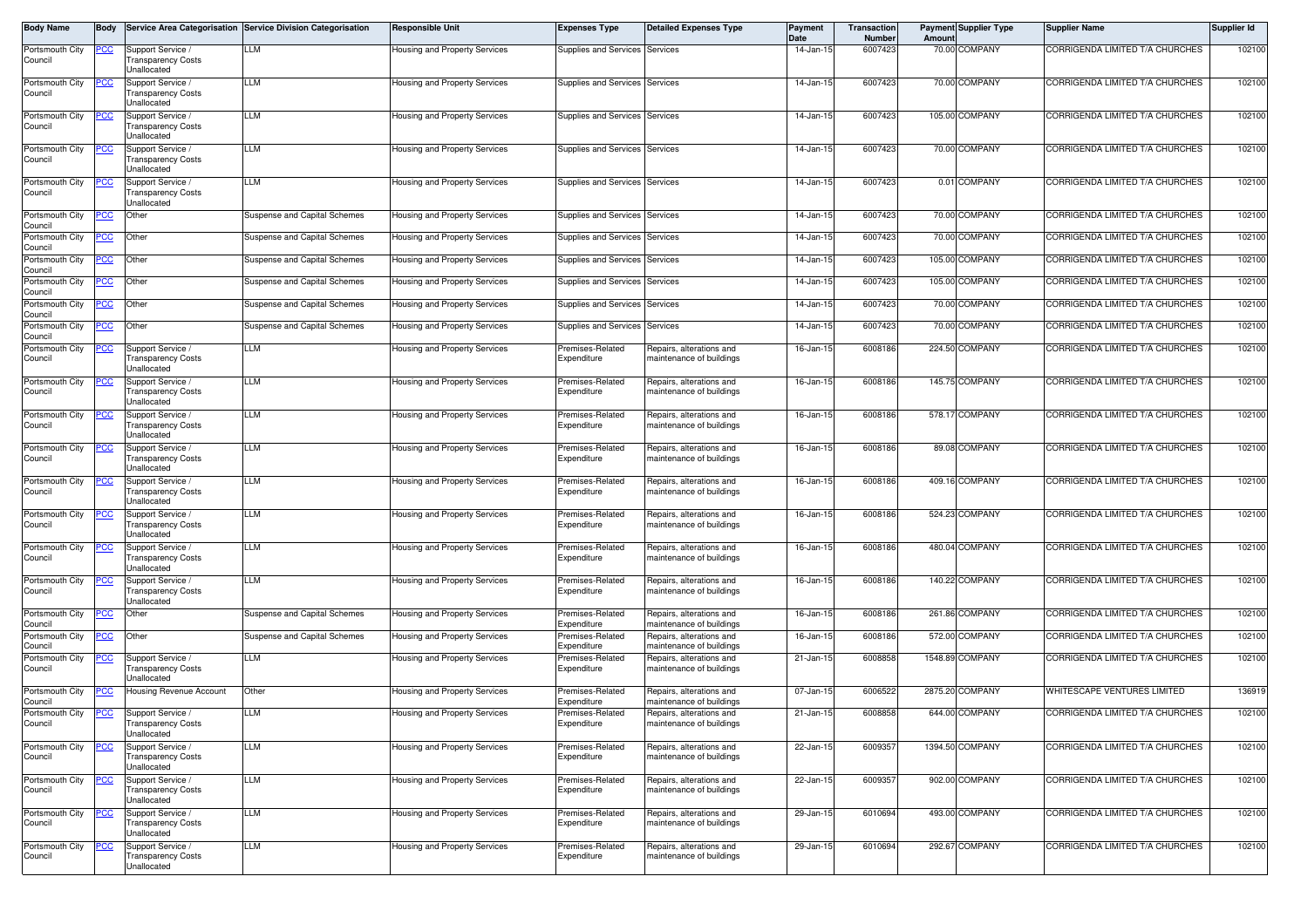| Body Name                  | Body       |                                                               | Service Area Categorisation Service Division Categorisation | <b>Responsible Unit</b>              | Expenses Type                            | <b>Detailed Expenses Type</b>                        | Payment<br>Date | Transaction<br><b>Number</b> | Amount  | <b>Payment Supplier Type</b>            | <b>Supplier Name</b>            | Supplier Id |
|----------------------------|------------|---------------------------------------------------------------|-------------------------------------------------------------|--------------------------------------|------------------------------------------|------------------------------------------------------|-----------------|------------------------------|---------|-----------------------------------------|---------------------------------|-------------|
| Portsmouth City<br>Council | <u>PCC</u> | Support Service<br>Transparency Costs<br>Unallocated          | LLM                                                         | Housing and Property Services        | Premises-Related<br>Expenditure          | Repairs, alterations and<br>maintenance of buildings | 29-Jan-15       | 6010694                      |         | 306.25 COMPANY                          | CORRIGENDA LIMITED T/A CHURCHES | 102100      |
| Portsmouth City<br>Council |            | Support Service<br>Transparency Costs<br>Unallocated          | LLM                                                         | Housing and Property Services        | Premises-Related<br>Expenditure          | Repairs, alterations and<br>maintenance of buildings | 29-Jan-1        | 6010694                      |         | 405.52 COMPANY                          | CORRIGENDA LIMITED T/A CHURCHES | 102100      |
| Portsmouth City<br>Council |            | Support Service<br>Fransparency Costs<br><b>Jnallocated</b>   | LLM                                                         | Housing and Property Services        | Premises-Related<br>Expenditure          | Repairs, alterations and<br>maintenance of buildings | 29-Jan-1        | 6010694                      |         | 336.56 COMPANY                          | CORRIGENDA LIMITED T/A CHURCHES | 102100      |
| Portsmouth City<br>Council | cс         | Support Service<br>Transparency Costs<br>Unallocated          | LLM                                                         | Housing and Property Services        | Premises-Related<br>Expenditure          | Repairs, alterations and<br>maintenance of buildings | 29-Jan-1        | 6010694                      |         | 94.13 COMPANY                           | CORRIGENDA LIMITED T/A CHURCHES | 102100      |
| Portsmouth City<br>Council |            | Support Service /<br><b>Transparency Costs</b><br>Unallocated | LLM                                                         | Housing and Property Services        | Premises-Related<br>Expenditure          | Repairs, alterations and<br>maintenance of buildings | 29-Jan-15       | 6010694                      |         | 288.14 COMPANY                          | CORRIGENDA LIMITED T/A CHURCHES | 102100      |
| Portsmouth City<br>Council | cс         | Support Service<br>Transparency Costs<br>Unallocated          | LLM                                                         | Housing and Property Services        | Premises-Related<br>Expenditure          | Repairs, alterations and<br>maintenance of buildings | 29-Jan-15       | 6010694                      |         | 983.83 COMPANY                          | CORRIGENDA LIMITED T/A CHURCHES | 102100      |
| Portsmouth City<br>Council |            | Support Service<br>Transparency Costs<br>Unallocated          | LLM                                                         | Housing and Property Services        | Premises-Related<br>Expenditure          | Repairs, alterations and<br>maintenance of buildings | 29-Jan-15       | 6010694                      |         | 1094.25 COMPANY                         | CORRIGENDA LIMITED T/A CHURCHES | 102100      |
| Portsmouth City<br>Council | °СС        | Other                                                         | Suspense and Capital Schemes                                | Housing and Property Services        | Premises-Related<br>Expenditure          | Repairs, alterations and<br>maintenance of buildings | 29-Jan-1        | 6010694                      |         | 264.15 COMPANY                          | CORRIGENDA LIMITED T/A CHURCHES | 102100      |
| Portsmouth City<br>Council |            | Support Service /<br>Transparency Costs<br><b>Jnallocated</b> | LLM                                                         | Housing and Property Services        | Premises-Related<br>Expenditure          | Repairs, alterations and<br>maintenance of buildings | 29-Jan-15       | 6010694                      |         | 316.25 COMPANY                          | CORRIGENDA LIMITED T/A CHURCHES | 102100      |
| Portsmouth City<br>Council | °СС        | Support Service<br>Transparency Costs<br>Unallocated          | LLM                                                         | Housing and Property Services        | Premises-Related<br>Expenditure          | Repairs, alterations and<br>maintenance of buildings | 29-Jan-1        | 6010694                      |         | 763.30 COMPANY                          | CORRIGENDA LIMITED T/A CHURCHES | 102100      |
| Portsmouth City<br>Council |            | Support Service<br>Transparency Costs<br>Unallocated          | LLM                                                         | Housing and Property Services        | Premises-Related<br>Expenditure          | Repairs, alterations and<br>maintenance of buildings | 29-Jan-19       | 6010694                      |         | 316.25 COMPANY                          | CORRIGENDA LIMITED T/A CHURCHES | 102100      |
| Portsmouth City<br>Council | PСC        | Support Service<br><b>Transparency Costs</b><br>Unallocated   | LLM                                                         | <b>Housing and Property Services</b> | Premises-Related<br>Expenditure          | Repairs, alterations and<br>maintenance of buildings | 29-Jan-1        | 6010694                      |         | 316.25 COMPANY                          | CORRIGENDA LIMITED T/A CHURCHES | 102100      |
| Portsmouth City<br>Council |            | Support Service<br>Transparency Costs<br>Unallocated          | LLM                                                         | Housing and Property Services        | Premises-Related<br>Expenditure          | Repairs, alterations and<br>maintenance of buildings | 29-Jan-1        | 6010694                      |         | 506.00 COMPANY                          | CORRIGENDA LIMITED T/A CHURCHES | 102100      |
| Portsmouth City<br>Council |            | Support Service<br>Fransparency Costs<br>Unallocated          | LLM                                                         | Housing and Property Services        | Premises-Related<br>Expenditure          | Repairs, alterations and<br>maintenance of buildings | 29-Jan-1        | 6010694                      |         | 2817.50 COMPANY                         | CORRIGENDA LIMITED T/A CHURCHES | 102100      |
| Portsmouth City<br>Council | cс         | Housing Revenue Account                                       | Repairs and Maintenance                                     | Housing and Property Services        | Premises-Related<br>Expenditure          | Repairs, alterations and<br>maintenance of buildings | 29-Jan-1        | 6010694                      |         | 200.00 COMPANY                          | CORRIGENDA LIMITED T/A CHURCHES | 102100      |
| Portsmouth City<br>Council | cс         | Housing Revenue Account                                       | Repairs and Maintenance                                     | Housing and Property Services        | Premises-Related<br>Expenditure          | Repairs, alterations and<br>maintenance of buildings | 29-Jan-1        | 6010694                      |         | 200.00 COMPANY                          | CORRIGENDA LIMITED T/A CHURCHES | 102100      |
| Portsmouth City<br>Council | PСC        | <b>Housing Revenue Account</b>                                | Repairs and Maintenance                                     | Housing and Property Services        | Premises-Related<br>Expenditure          | Repairs, alterations and<br>maintenance of buildings | 29-Jan-15       | 6010694                      |         | 200.00 COMPANY                          | CORRIGENDA LIMITED T/A CHURCHES | 102100      |
| Portsmouth City<br>Council | <u>cc</u>  | Housing Revenue Account                                       | Repairs and Maintenance                                     | Housing and Property Services        | Premises-Related<br>Expenditure          | Repairs, alterations and<br>maintenance of buildings | 29-Jan-15       | 6010694                      | 1000.00 | COMPANY                                 | CORRIGENDA LIMITED T/A CHURCHES | 102100      |
| Portsmouth City<br>Council | °СС        | <b>Housing Revenue Account</b>                                | Repairs and Maintenance                                     | Housing and Property Services        | Premises-Related<br>Expenditure          | Repairs, alterations and<br>maintenance of buildings | 29-Jan-15       | 6010694                      |         | 200.00 COMPANY                          | CORRIGENDA LIMITED T/A CHURCHES | 102100      |
| Portsmouth City<br>Council | <u>CC</u>  | Housing Revenue Account                                       | Repairs and Maintenance                                     | Housing and Property Services        | Premises-Related<br>Expenditure          | Repairs, alterations and<br>maintenance of buildings | 29-Jan-1        | 6010694                      |         | 373.50 COMPANY                          | CORRIGENDA LIMITED T/A CHURCHES | 102100      |
| Portsmouth City<br>Council | <u>CC </u> | Housing Revenue Account                                       | Other                                                       | Housing and Property Services        | Premises-Related<br>Expenditure          | Repairs, alterations and<br>maintenance of buildings | 06-Jan-1        | 6006020                      |         | 1050.00 COMPANY                         | <b>PHS COMPLIANCE</b>           | 125161      |
| Portsmouth City<br>Council | <u>CC </u> | <b>Housing Revenue Account</b>                                | Supervision and Management                                  | Housing and Property Services        | Premises-Related<br>Expenditure          | Rates                                                | 07-Jan-15       | 6006434                      |         | 1048.00 OTHER LOCAL<br><b>AUTHORITY</b> | <b>HAVANT BOROUGH COUNCIL</b>   | 100219      |
| Portsmouth City<br>Council | <u>CC </u> | <b>Housing Revenue Account</b>                                | Supervision and Management                                  | Housing and Property Services        | Premises-Related<br>Expenditure          | Rates                                                | 07-Jan-15       | 6006434                      |         | 2988.00 OTHER LOCAL<br>AUTHORITY        | <b>HAVANT BOROUGH COUNCIL</b>   | 100219      |
| Portsmouth City<br>Council | PCC        | Housing Revenue Account                                       | Special Services                                            | Housing and Property Services        | Premises-Related<br>Expenditure          | Rates                                                | 07-Jan-1        | 6006434                      |         | 279.00 OTHER LOCAL<br><b>AUTHORITY</b>  | <b>HAVANT BOROUGH COUNCIL</b>   | 100219      |
| Portsmouth City<br>Council |            | Support Service /<br><b>Transparency Costs</b><br>Unallocated | LLM                                                         | Housing and Property Services        | Premises-Related<br>Expenditure          | Repairs, alterations and<br>maintenance of buildings | 06-Jan-15       | 6006019                      |         | 86.17 COMPANY                           | PHS COMPLIANCE                  | 125161      |
| Portsmouth City<br>Council | <u>'CC</u> | Support Service /<br><b>Transparency Costs</b><br>Unallocated | LLM                                                         | Housing and Property Services        | Premises-Related<br>Expenditure          | Repairs, alterations and<br>maintenance of buildings | 06-Jan-15       | 6006019                      |         | 360.00 COMPANY                          | PHS COMPLIANCE                  | 125161      |
| Portsmouth City<br>Council | <u>'CC</u> | Housing Revenue Account                                       | Other                                                       | Housing and Property Services        | Third Party Payments                     | Private contractors                                  | 23-Jan-15       | 6009570                      |         | 11000.54 VENDOR                         | <b>ECD ARCHITECTS LTD</b>       | 136285      |
| Portsmouth City<br>Council | <u>'CC</u> | <b>Housing Revenue Account</b>                                | <b>Special Services</b>                                     | Housing and Property Services        | Third Party Payments                     | Private contractors                                  | 19-Jan-15       | 6008528                      |         | 2793.50 VENDOR                          | CARING FOR YOU LIMITED          | 100116      |
| Portsmouth City<br>Council | сc         | <b>Housing Revenue Account</b>                                | Special Services                                            | Housing and Property Services        | Third Party Payments Private contractors |                                                      | 19-Jan-15       | 6008528                      |         | 2138.16 VENDOR                          | CARING FOR YOU LIMITED          | 100116      |
| Portsmouth City<br>Council | <u>CC</u>  | Housing Revenue Account                                       | Special Services                                            | Housing and Property Services        | Third Party Payments Private contractors |                                                      | 19-Jan-15       | 6008528                      |         | 1471.35 VENDOR                          | CARING FOR YOU LIMITED          | 100116      |
| Portsmouth City<br>Council | <u>CC</u>  | Housing Revenue Account                                       | <b>Special Services</b>                                     | <b>Housing and Property Services</b> | Third Party Payments                     | Private contractors                                  | 19-Jan-15       | 6008528                      |         | -2538.54 VENDOR                         | CARING FOR YOU LIMITED          | 100116      |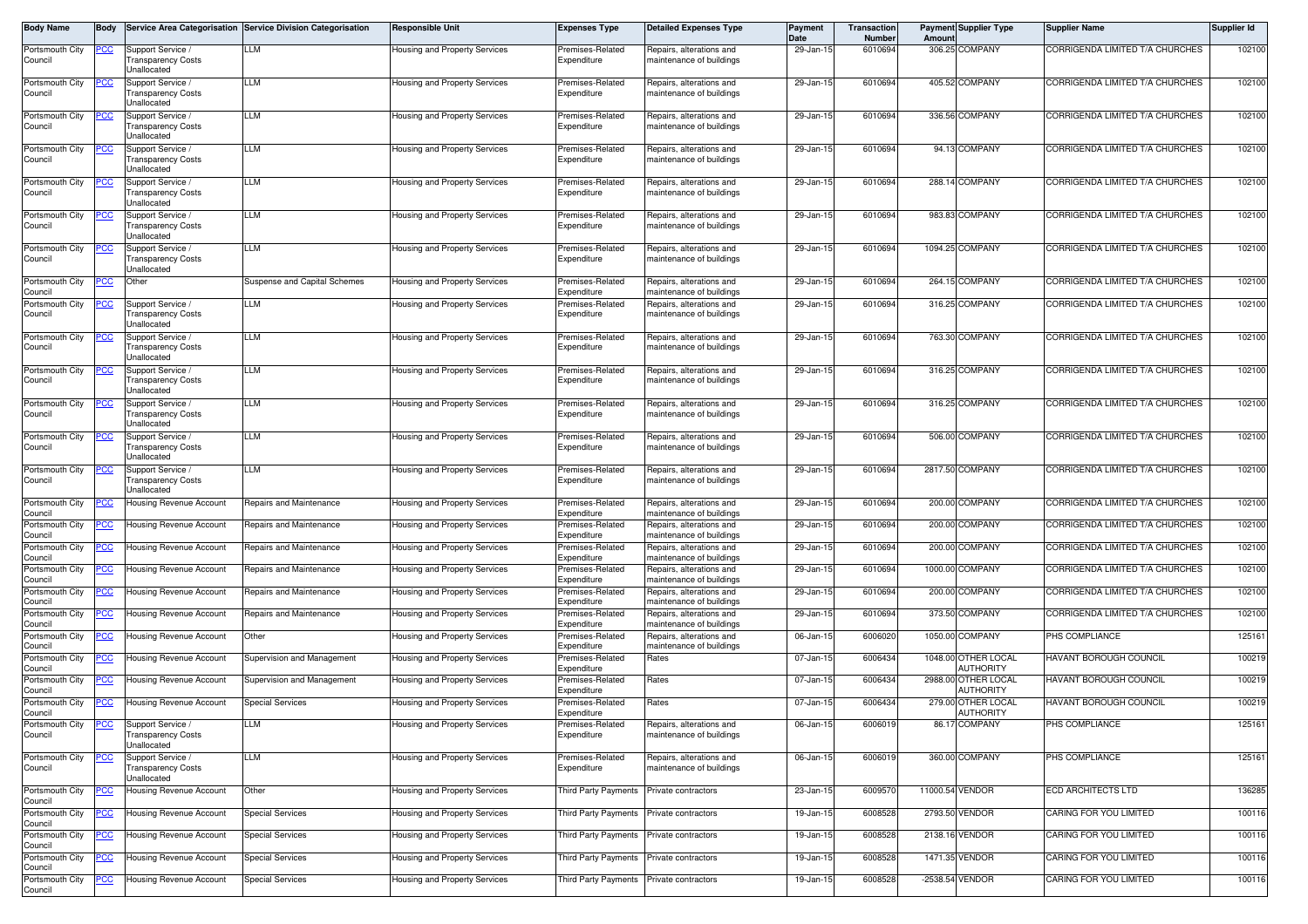| Body Name                  | <b>Body</b> |                                                                      | Service Area Categorisation Service Division Categorisation | <b>Responsible Unit</b>              | <b>Expenses Type</b>            | <b>Detailed Expenses Type</b>                        | Payment<br>Date | Transaction<br>Number | Amoun    | <b>Payment Supplier Type</b>     | <b>Supplier Name</b>                                     | <b>Supplier Id</b> |
|----------------------------|-------------|----------------------------------------------------------------------|-------------------------------------------------------------|--------------------------------------|---------------------------------|------------------------------------------------------|-----------------|-----------------------|----------|----------------------------------|----------------------------------------------------------|--------------------|
| Portsmouth City<br>Council | <u>PCC</u>  | Housing Revenue Account                                              | <b>Special Services</b>                                     | Housing and Property Services        |                                 | Supplies and Services Communications and computing   | 28-Jan-15       | 6010644               |          | 23.42 COMPANY                    | SOUTH WEST COMMUNICATIONS<br><b>GROUP LTD</b>            | 102885             |
| Portsmouth City<br>Council | <u>PCC</u>  | <b>Housing Revenue Account</b>                                       | Rents, Rates, Taxes and Other<br>Charges                    | Housing and Property Services        | Premises-Related<br>Expenditure | Rates                                                | 28-Jan-15       | 6010592               |          | 538.78 OTHER LOCAL<br>AUTHORITY  | HAVANT BOROUGH COUNCIL                                   | 100219             |
| Portsmouth City<br>Council | <u>CC </u>  | Housing Revenue Account                                              | Supervision and Management                                  | Housing and Property Services        | Supplies and Services           | Communications and computing                         | 09-Jan-15       | 6006733               |          | 553.50 COMPANY                   | BRITISH TELECOMMUNICATIONS PLC                           | 100132             |
| Portsmouth City<br>Council |             | Support Service /<br>ransparency Costs<br>Jnallocated                | LLM                                                         | Housing and Property Services        | Premises-Related<br>Expenditure | Repairs, alterations and<br>maintenance of buildings | 16-Jan-15       | 6008323               |          | 2231.25 OTHER LOCAL<br>AUTHORITY | HAMPSHIRE COUNTY COUNCIL                                 | 100030             |
| Portsmouth City<br>Council |             | Housing Revenue Account                                              | Repairs and Maintenance                                     | Housing and Property Services        | Premises-Related<br>Expenditure | Repairs, alterations and<br>maintenance of buildings | 16-Jan-15       | 6008323               |          | 4030.00 OTHER LOCAL<br>AUTHORITY | HAMPSHIRE COUNTY COUNCIL                                 | 100030             |
| Portsmouth City<br>Council | <u>PCC</u>  | Support Service<br>ransparency Costs<br>Jnallocated                  | LLM                                                         | Housing and Property Services        | Premises-Related<br>Expenditure | Repairs, alterations and<br>maintenance of buildings | 14-Jan-15       | 6007372               |          | 550.00 VENDOR                    | ALL HOURS DRAINS AND PLUMBING<br>SERVICES LTD            | 100704             |
| Portsmouth City<br>Council | <u>PCC</u>  | Housing Revenue Account                                              | Rents, Rates, Taxes and Other<br>Charges                    | Housing and Property Services        | Premises-Related<br>Expenditure | Rates                                                | 28-Jan-1        | 6010592               |          | 673.22 OTHER LOCAL<br>AUTHORITY  | HAVANT BOROUGH COUNCIL                                   | 100219             |
| Portsmouth City<br>Council | <u> РСС</u> | Support Service /<br>ransparency Costs<br>Jnallocated                | LLM                                                         | <b>Housing and Property Services</b> | Premises-Related<br>Expenditure | Repairs, alterations and<br>maintenance of buildings | 29-Jan-15       | 6010726               |          | 720.00 COMPANY                   | DENNISON DOORS LTD                                       | 104916             |
| Portsmouth City<br>Council | <u>PCC</u>  | Housing Revenue Account                                              | <b>Special Services</b>                                     | Housing and Property Services        | Supplies and Services           | Communications and computing                         | 09-Jan-15       | 6006733               |          | 111.90 COMPANY                   | BRITISH TELECOMMUNICATIONS PLC                           | 100132             |
| Portsmouth City<br>Council | <u>PCC</u>  | Housing Revenue Account                                              | <b>Special Services</b>                                     | Housing and Property Services        | Premises-Related<br>Expenditure | Energy costs                                         | 26-Jan-15       | 601000                | 18202.99 | <b>COMPANY</b>                   | SCOTTISH AND SOUTHERN ENERGY<br>PLC                      | 100303             |
| Portsmouth City<br>Council | <u>PCC</u>  | <b>Housing Revenue Account</b>                                       | <b>Special Services</b>                                     | Housing and Property Services        | Supplies and Services           | Communications and computing                         | 23-Jan-15       | 6009514               |          | 47.50 COMPANY                    | BRITISH TELECOMMUNICATIONS PLC                           | 100132             |
| Portsmouth City<br>Council | <u>PCC </u> | Housing Revenue Account                                              | <b>Special Services</b>                                     | Housing and Property Services        | Supplies and Services           | Communications and computing                         | 28-Jan-15       | 6010222               |          | 40.00 COMPANY                    | BRITISH TELECOMMUNICATIONS PLC                           | 100132             |
| Portsmouth City<br>Council | <u>PCC</u>  | Housing Revenue Account                                              | <b>Special Services</b>                                     | Housing and Property Services        | Supplies and Services           | Communications and computing                         | 21-Jan-15       | 600884                |          | 73.22 COMPANY                    | BRITISH TELECOMMUNICATIONS PLC                           | 100132             |
| Portsmouth City<br>Council | <u>CC </u>  | <b>Housing Revenue Account</b>                                       | <b>Special Services</b>                                     | <b>Housing and Property Services</b> | Supplies and Services           | Communications and computing                         | 21-Jan-15       | 6008841               |          | 12.18 COMPANY                    | BRITISH TELECOMMUNICATIONS PLC                           | 100132             |
| Portsmouth City<br>Council | <u>PCC</u>  | <b>Housing Revenue Account</b>                                       | <b>Special Services</b>                                     | Housing and Property Services        | Supplies and Services           | Communications and computing                         | 21-Jan-15       | 6008841               | 14.00    | <b>COMPANY</b>                   | BRITISH TELECOMMUNICATIONS PLC                           | 100132             |
| Portsmouth City<br>Council | <u>PCC</u>  | Support Service /<br>Fransparency Costs<br>Jnallocated               | LLM                                                         | Housing and Property Services        | Premises-Related<br>Expenditure | Repairs, alterations and<br>maintenance of buildings | 15-Jan-15       | 6007931               |          | 67.31 COMPANY                    | <b>COMPREHENSIVE ELEVATOR</b><br>SERVICES LIMITED        | 134354             |
| Portsmouth City<br>Council |             | Support Service /<br><b>Fransparency Costs</b><br><b>Jnallocated</b> | LLM                                                         | Housing and Property Services        | Premises-Related<br>Expenditure | Repairs, alterations and<br>maintenance of buildings | 15-Jan-1        | 6007931               |          | 573.47 COMPANY                   | COMPREHENSIVE ELEVATOR<br><b>SERVICES LIMITED</b>        | 134354             |
| Portsmouth City<br>Council | 'CC         | Support Service /<br>ransparency Costs<br><b>Jnallocated</b>         | LLM                                                         | Housing and Property Services        | Premises-Related<br>Expenditure | Repairs, alterations and<br>maintenance of buildings | 15-Jan-15       | 6007931               |          | 336.55 COMPANY                   | COMPREHENSIVE ELEVATOR<br><b>SERVICES LIMITED</b>        | 134354             |
| Portsmouth City<br>Council | <u>PCC</u>  | Support Service<br>Fransparency Costs<br><b>Jnallocated</b>          | LLM                                                         | Housing and Property Services        | Premises-Related<br>Expenditure | Repairs, alterations and<br>maintenance of buildings | 15-Jan-15       | 6007931               |          | 59.23 COMPANY                    | COMPREHENSIVE ELEVATOR<br><b>SERVICES LIMITED</b>        | 134354             |
| Portsmouth City<br>Council |             | Support Service<br>Transparency Costs<br><b>Jnallocated</b>          | LLM                                                         | Housing and Property Services        | Premises-Related<br>Expenditure | Repairs, alterations and<br>maintenance of buildings | 15-Jan-15       | 6007931               |          | 59.23 COMPANY                    | <b>COMPREHENSIVE ELEVATOR</b><br>SERVICES LIMITED        | 134354             |
| Portsmouth City<br>Council | <u>PCC</u>  | Support Service /<br>ransparency Costs<br>Jnallocated                | LLM                                                         | <b>Housing and Property Services</b> | Premises-Related<br>Expenditure | Repairs, alterations and<br>maintenance of buildings | 15-Jan-1        | 6007931               |          | 59.23 COMPANY                    | <b>COMPREHENSIVE ELEVATOR</b><br><b>SERVICES LIMITED</b> | 134354             |
| Portsmouth City<br>Council |             | Support Service /<br><b>Fransparency Costs</b><br><b>Jnallocated</b> | LLM                                                         | Housing and Property Services        | Premises-Related<br>Expenditure | Repairs, alterations and<br>maintenance of buildings | 15-Jan-1        | 6007931               |          | 269.24 COMPANY                   | COMPREHENSIVE ELEVATOR<br><b>SERVICES LIMITED</b>        | 134354             |
| Portsmouth City<br>Council | <u>PCC</u>  | Support Service /<br>Fransparency Costs<br>Jnallocated               | LLM                                                         | Housing and Property Services        | Premises-Related<br>Expenditure | Repairs, alterations and<br>maintenance of buildings | 15-Jan-15       | 6007931               |          | 134.62 COMPANY                   | <b>COMPREHENSIVE ELEVATOR</b><br><b>SERVICES LIMITED</b> | 134354             |
| Portsmouth City<br>Council | <u>CC </u>  | Support Service /<br>Transparency Costs<br>Unallocated               | LLM                                                         | Housing and Property Services        | Premises-Related<br>Expenditure | Repairs, alterations and<br>maintenance of buildings | 15-Jan-15       | 6007931               |          | 59.23 COMPANY                    | <b>COMPREHENSIVE ELEVATOR</b><br>SERVICES LIMITED        | 134354             |
| Portsmouth City<br>Council | <u>PCC</u>  | Support Service<br>ransparency Costs<br>Unallocated                  | LLM                                                         | Housing and Property Services        | Premises-Related<br>Expenditure | Repairs, alterations and<br>maintenance of buildings | 15-Jan-15       | 6007931               |          | 59.23 COMPANY                    | <b>COMPREHENSIVE ELEVATOR</b><br>SERVICES LIMITED        | 134354             |
| Portsmouth City<br>Council | <u>PCC</u>  | Support Service /<br><b>Transparency Costs</b><br><b>Jnallocated</b> | LLM                                                         | Housing and Property Services        | Premises-Related<br>Expenditure | Repairs, alterations and<br>maintenance of buildings | 15-Jan-15       | 6007931               |          | 59.23 COMPANY                    | COMPREHENSIVE ELEVATOR<br>SERVICES LIMITED               | 134354             |
| Portsmouth City<br>Council | PCC         | Other                                                                | Suspense and Capital Schemes                                | Housing and Property Services        | Premises-Related<br>Expenditure | Repairs, alterations and<br>maintenance of buildings | 15-Jan-15       | 6007931               |          | 59.23 COMPANY                    | COMPREHENSIVE ELEVATOR<br>SERVICES LIMITED               | 134354             |
| Portsmouth City<br>Council | <u>PCC</u>  | Other                                                                | Suspense and Capital Schemes                                | Housing and Property Services        | Premises-Related<br>Expenditure | Repairs, alterations and<br>maintenance of buildings | 15-Jan-15       | 6007931               |          | 59.23 COMPANY                    | COMPREHENSIVE ELEVATOR<br>SERVICES LIMITED               | 134354             |
| Portsmouth City<br>Council | PCC         | Housing Revenue Account                                              | Repairs and Maintenance                                     | Housing and Property Services        | Premises-Related<br>Expenditure | Repairs, alterations and<br>maintenance of buildings | 28-Jan-15       | 6010258               |          | 125.00 COMPANY                   | <b>DUCTCLEAN (UK) LTD</b>                                | 139526             |
| Portsmouth City<br>Council | <u> РСС</u> | <b>Housing Revenue Account</b>                                       | Repairs and Maintenance                                     | Housing and Property Services        | Premises-Related<br>Expenditure | Repairs, alterations and<br>maintenance of buildings | 28-Jan-15       | 6010258               |          | 263.02 COMPANY                   | DUCTCLEAN (UK) LTD                                       | 139526             |
| Portsmouth City<br>Council | <u>PCC </u> | Housing Revenue Account                                              | Repairs and Maintenance                                     | Housing and Property Services        | Premises-Related<br>Expenditure | Repairs, alterations and<br>maintenance of buildings | 28-Jan-15       | 6010258               |          | 116.00 COMPANY                   | DUCTCLEAN (UK) LTD                                       | 139526             |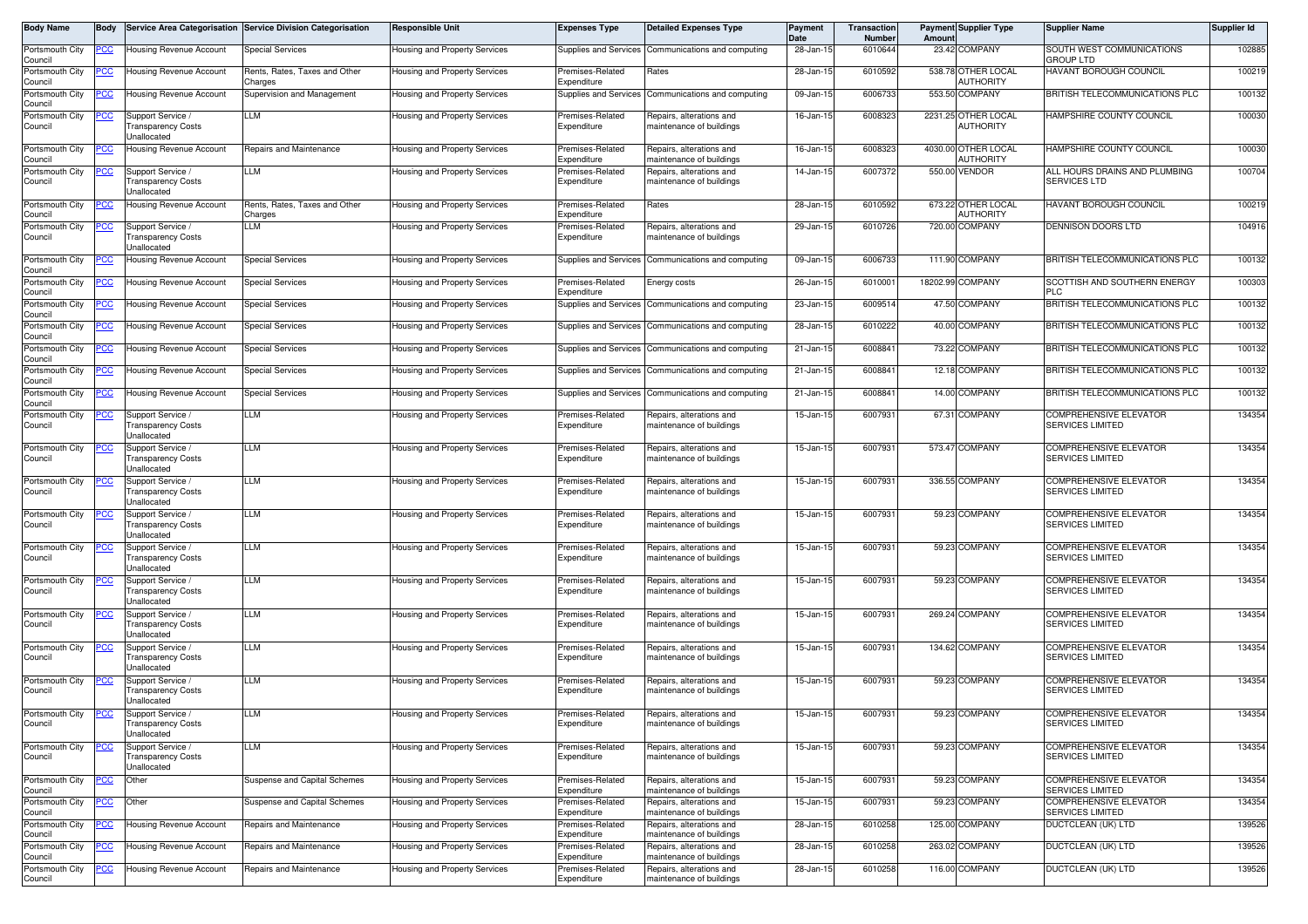| Body Name                  | <b>Body</b> |                                                               | Service Area Categorisation Service Division Categorisation | <b>Responsible Unit</b>              | <b>Expenses Type</b>                   | <b>Detailed Expenses Type</b>                            | <b>Payment</b><br>Date | Transaction<br>Number | Amoun  | <b>Payment Supplier Type</b>          | <b>Supplier Name</b>                                               | <b>Supplier Id</b> |
|----------------------------|-------------|---------------------------------------------------------------|-------------------------------------------------------------|--------------------------------------|----------------------------------------|----------------------------------------------------------|------------------------|-----------------------|--------|---------------------------------------|--------------------------------------------------------------------|--------------------|
| Portsmouth City<br>Council | PCC         | Housing Revenue Account                                       | Repairs and Maintenance                                     | Housing and Property Services        | remises-Related<br>Expenditure         | Repairs, alterations and<br>naintenance of buildings     | 28-Jan-15              | 6010258               |        | 5210.98 COMPANY                       | DUCTCLEAN (UK) LTD                                                 | 139526             |
| Portsmouth City<br>Council | <u>cc</u>   | Housing Revenue Account                                       | Repairs and Maintenance                                     | Housing and Property Services        | remises-Related<br>.<br>xpenditure     | Repairs, alterations and<br>naintenance of buildings     | 28-Jan-1               | 6010258               |        | 534.00 COMPANY                        | DUCTCLEAN (UK) LTD                                                 | 139526             |
| Portsmouth City<br>Council | PСC         | <b>Housing Services</b>                                       | Homelessness                                                | Housing and Property Services        | <b>Transfer Payments</b>               | Other                                                    | 19-Jan-15              | 600861                |        | 24961.82 VENDOR                       | E C ROBERTS CENTRE                                                 | 100474             |
| Portsmouth City<br>Council | CC          | <b>Housing Revenue Account</b>                                | Repairs and Maintenance                                     | <b>Housing and Property Services</b> | Premises-Related<br>Expenditure        | Repairs, alterations and<br>naintenance of buildings     | 28-Jan-15              | 6010258               |        | -701.98 COMPANY                       | DUCTCLEAN (UK) LTD                                                 | 139526             |
| Portsmouth City<br>Council | <u>PCC</u>  | Housing Revenue Account                                       | Supervision and Management                                  | Housing and Property Services        | <b>Supplies and Services</b>           | Grants and subscriptions                                 | 30-Jan-15              | 6010920               |        | 20000.00 VENDOR                       | E C ROBERTS CENTRE                                                 | 100474             |
| Portsmouth City<br>Council |             | Housing Revenue Account                                       | Other                                                       | Housing and Property Services        | remises-Related<br>Expenditure         | Repairs, alterations and<br>naintenance of buildings     | 07-Jan-15              | 6006095               |        | 16931.70 COMPANY                      | D M HABENS (THE BUILDER) LTD                                       | 100718             |
| Portsmouth City<br>Council | °СС         | Housing Revenue Account                                       | Rents, Rates, Taxes and Other<br>Charges                    | Housing and Property Services        | Premises-Related<br><i>s</i> penditure | Rates                                                    | 09-Jan-15              | 6006818               |        | 81.84 OTHER LOCAL<br><b>AUTHORITY</b> | <b>HAVANT BOROUGH COUNCIL</b>                                      | 100219             |
| Portsmouth City<br>Council | <u>cc</u>   | <b>Housing Revenue Account</b>                                | Rents, Rates, Taxes and Other<br>harges:                    | Housing and Property Services        | Premises-Related<br>Expenditure        | Rates                                                    | 27-Jan-15              | 6010160               |        | 81.84 OTHER LOCAL<br>AUTHORITY        | <b>HAVANT BOROUGH COUNCIL</b>                                      | 100219             |
| Portsmouth City<br>Council | PСC         | <b>Housing Revenue Account</b>                                | Rents, Rates, Taxes and Other<br>Charges                    | Housing and Property Services        | Premises-Related<br>Expenditure        | Rates                                                    | 28-Jan-15              | 6010592               |        | 295.86 OTHER LOCAL<br>AUTHORITY       | HAVANT BOROUGH COUNCIL                                             | 100219             |
| Portsmouth City<br>Council | <u>'СС</u>  | <b>Housing Revenue Account</b>                                | Rents, Rates, Taxes and Other<br>harges:                    | Housing and Property Services        | Premises-Related<br><i>xpenditure</i>  | Rates                                                    | 28-Jan-1               | 6010592               |        | 371.15 OTHER LOCAL<br>AUTHORITY       | HAVANT BOROUGH COUNCIL                                             | 100219             |
| Portsmouth City<br>Council | <u>PCC</u>  | <b>Housing Revenue Account</b>                                | Rents, Rates, Taxes and Other<br>Charges                    | Housing and Property Services        | Premises-Related<br>Expenditure        | Rates                                                    | 28-Jan-15              | 6010592               |        | 188.88 OTHER LOCAL<br>AUTHORITY       | HAVANT BOROUGH COUNCIL                                             | 100219             |
| Portsmouth City<br>Council |             | Support Service /<br><b>Transparency Costs</b><br>Jnallocated | LM.                                                         | Housing and Property Services        | remises-Related<br>Expenditure         | Repairs, alterations and<br>maintenance of buildings     | 19-Jan-15              | 6008682               |        | 1302.00 COMPANY                       | SOUTHERN FLAT AND PITCHED<br>ROOFING LIMITED                       | 100332             |
| Portsmouth City<br>Council | сc          | Support Service<br>ransparency Costs<br>Jnallocated           | LM.                                                         | <b>Housing and Property Services</b> | remises-Related<br>Expenditure         | Repairs, alterations and<br>naintenance of buildings     | 08-Jan-15              | 6006669               |        | 400.00 COMPANY                        | SOUTHERN FLAT AND PITCHED<br><b>ROOFING LIMITED</b>                | 100332             |
| Portsmouth City<br>Council |             | Support Service<br>ransparency Costs<br>Jnallocated           | LLM                                                         | <b>Housing and Property Services</b> | Premises-Related<br>Expenditure        | Repairs, alterations and<br>naintenance of buildings     | 08-Jan-15              | 6006669               |        | 961.00 COMPANY                        | SOUTHERN FLAT AND PITCHED<br>ROOFING LIMITED                       | 100332             |
| Portsmouth City<br>Council |             | <b>Housing Revenue Account</b>                                | <b>Special Services</b>                                     | lousing and Property Services        | <b>Third Party Payments</b>            | Private contractors                                      | 12-Jan-15              | 6007204               |        | 2423.26 VENDOR                        | SEVACARE (UK) LTD                                                  | 136163             |
| Portsmouth City<br>Council | PСC         | <b>Housing Revenue Account</b>                                | Rents, Rates, Taxes and Other<br>Charges                    | Housing and Property Services        | Premises-Related<br>Expenditure        | Rates                                                    | 28-Jan-15              | 6010592               |        | 194.16 OTHER LOCAL<br>AUTHORITY       | HAVANT BOROUGH COUNCIL                                             | 100219             |
| Portsmouth City<br>Council |             | Housing Revenue Account                                       | Rents, Rates, Taxes and Other<br>harges:                    | Housing and Property Services        | remises-Related<br>Expenditure         | Rates                                                    | 07-Jan-1               | 6006434               |        | 151.89 OTHER LOCAL<br>AUTHORITY       | HAVANT BOROUGH COUNCIL                                             | 100219             |
| Portsmouth City<br>Council | 'CC         | <b>Housing Revenue Account</b>                                | Special Services                                            | <b>Housing and Property Services</b> | Third Party Payments                   | Private contractors                                      | 30-Jan-15              | 6011004               |        | 2420.99 VENDOR                        | SEVACARE (UK) LTD                                                  | 136163             |
| Portsmouth City<br>Council | <u>CC </u>  | Housing Revenue Account                                       | <b>Special Services</b>                                     | lousing and Property Services        | <b>Supplies and Services</b>           | Communications and computing                             | 21-Jan-15              | 6008841               |        | 75.00 COMPANY                         | BRITISH TELECOMMUNICATIONS PLC                                     | 100132             |
| Portsmouth City<br>Council | <u>PCC</u>  | Housing Revenue Account                                       | Other                                                       | Housing and Property Services        | Supplies and Services                  | Equipment, furniture and materials                       | 16-Jan-15              | 6008145               |        | 387.67 VENDOR                         | ASKEWS & HOLTS LIBRARY SERVICES<br>LIMITED                         | 100128             |
| Portsmouth City<br>Council | <u>cc</u>   | Housing Revenue Account                                       | Other                                                       | Housing and Property Services        | Supplies and Services                  | Equipment, furniture and materials                       | 06-Jan-15              | 6005994               |        | 19.73 VENDOR                          | ASKEWS & HOLTS LIBRARY SERVICES<br>LIMITED                         | 100128             |
| Portsmouth City<br>Council | <u>CC </u>  | Housing Revenue Account                                       | Other                                                       | Housing and Property Services        | Supplies and Services                  | Equipment, furniture and materials                       | 15-Jan-15              | 6007909               |        | 50.80 VENDOR                          | ASKEWS & HOLTS LIBRARY SERVICES<br>LIMITED                         | 100128             |
| Portsmouth City<br>Council |             | Housing Revenue Account                                       | Other                                                       | Housing and Property Services        | Supplies and Services                  | Equipment, furniture and materials                       | 14-Jan-15              | 6007380               |        | 2.79 VENDOR                           | ASKEWS & HOLTS LIBRARY SERVICES<br>LIMITED                         | 100128             |
| Portsmouth City<br>Council | PСC         | Housing Revenue Account                                       | Other                                                       | Housing and Property Services        | Supplies and Services                  | Equipment, furniture and materials                       | 16-Jan-15              | 6008145               |        | 4.79 VENDOR                           | ASKEWS & HOLTS LIBRARY SERVICES<br>LIMITED                         | 100128             |
| Portsmouth City<br>Council |             | <b>Housing Revenue Account</b>                                | Other                                                       | Housing and Property Services        | Supplies and Services                  | Equipment, furniture and materials                       | 22-Jan-15              | 6009332               |        | 575.34 VENDOR                         | ASKEWS & HOLTS LIBRARY SERVICES<br>LIMITED                         | 100128             |
| Portsmouth City<br>Council | PСC         | Housing Revenue Account                                       | Other                                                       | Housing and Property Services        | Supplies and Services                  | Equipment, furniture and materials                       | 16-Jan-15              | 6008145               |        | 496.76 VENDOR                         | ASKEWS & HOLTS LIBRARY SERVICES<br>LIMITED                         | 100128             |
| Portsmouth City<br>Council | <u>cc</u>   | <b>Housing Revenue Account</b>                                | Other                                                       | Housing and Property Services        | Supplies and Services                  | Equipment, furniture and materials                       | 22-Jan-15              | 6009332               |        | 168.06 VENDOR                         | ASKEWS & HOLTS LIBRARY SERVICES<br>LIMITED                         | 100128             |
| Portsmouth City<br>Council | <u>CC </u>  | Housing Revenue Account                                       | Other                                                       | <b>Housing and Property Services</b> |                                        | Supplies and Services Equipment, furniture and materials | 16-Jan-15              | 6008145               | 188.39 | VENDOR                                | ASKEWS & HOLTS LIBRARY SERVICES<br>LIMITED                         | 100128             |
| Portsmouth City<br>Council | PСC         | <b>Housing Revenue Account</b>                                | Other                                                       | lousing and Property Services        |                                        | Supplies and Services Equipment, furniture and materials | 22-Jan-15              | 6009332               |        | 69.04 VENDOR                          | ASKEWS & HOLTS LIBRARY SERVICES<br>LIMITED                         | 100128             |
| Portsmouth City<br>Council | <u>PCC</u>  | <b>Housing Revenue Account</b>                                | Other                                                       | Housing and Property Services        |                                        | Supplies and Services Equipment, furniture and materials | 22-Jan-15              | 6009332               |        | 24.63 VENDOR                          | ASKEWS & HOLTS LIBRARY SERVICES<br>LIMITED                         | 100128             |
| Portsmouth City<br>Council |             | <b>Housing Revenue Account</b>                                | Rents, Rates, Taxes and Other<br>Charges                    | Housing and Property Services        | Premises-Related<br>Expenditure        | Rates                                                    | 09-Jan-15              | 6006818               |        | 81.84 OTHER LOCAL<br>AUTHORITY        | HAVANT BOROUGH COUNCIL                                             | 100219             |
| Portsmouth City<br>Council |             | <b>Housing Revenue Account</b>                                | Rents, Rates, Taxes and Other<br>Charges                    | lousing and Property Services        | Premises-Related<br>Expenditure        | Rates                                                    | 27-Jan-15              | 6010160               |        | 81.84 OTHER LOCAL<br><b>AUTHORITY</b> | <b>HAVANT BOROUGH COUNCIL</b>                                      | 100219             |
| Portsmouth City<br>Council | °СС         | Housing Revenue Account                                       | Repairs and Maintenance                                     | lousing and Property Services        | Premises-Related<br>Expenditure        | Repairs, alterations and<br>naintenance of buildings     | 09-Jan-15              | 6006909               |        | 3238.94 COMPANY                       | PRISM MEDICAL UK LTD T/A LIFTECH<br>SYSTEMS & TEST VALLEY MOBILITY | 100964             |
| Portsmouth City<br>Council |             | Housing Revenue Account                                       | Repairs and Maintenance                                     | lousing and Property Services        | Premises-Related<br>Expenditure        | Repairs, alterations and<br>maintenance of buildings     | 23-Jan-15              | 6009720               |        | 1182.00 COMPANY                       | PRISM MEDICAL UK LTD T/A LIFTECH<br>SYSTEMS & TEST VALLEY MOBILITY | 100964             |
| Portsmouth City<br>Council | <u>cc</u>   | <b>Housing Revenue Account</b>                                | Rents, Rates, Taxes and Other<br>harges                     | lousing and Property Services        | Premises-Related<br>Expenditure        | Rates                                                    | 28-Jan-15              | 6010592               |        | 84.53 OTHER LOCAL<br><b>AUTHORITY</b> | HAVANT BOROUGH COUNCIL                                             | 100219             |
| Portsmouth City<br>Council |             | <b>Housing Revenue Account</b>                                | Repairs and Maintenance                                     | lousing and Property Services        | Premises-Related<br>Expenditure        | Repairs, alterations and<br>naintenance of buildings     | 23-Jan-15              | 6009757               |        | 3174.25 COMPANY                       | <b>SSE CONTRACTING LTD</b>                                         | 101806             |
| Portsmouth City<br>Council | ۲CC         | <b>Housing Revenue Account</b>                                | Repairs and Maintenance                                     | lousing and Property Services        | Premises-Related<br>Expenditure        | Repairs, alterations and<br>maintenance of buildings     | 23-Jan-15              | 6009757               |        | 1731.00 COMPANY                       | SSE CONTRACTING LTD                                                | 101806             |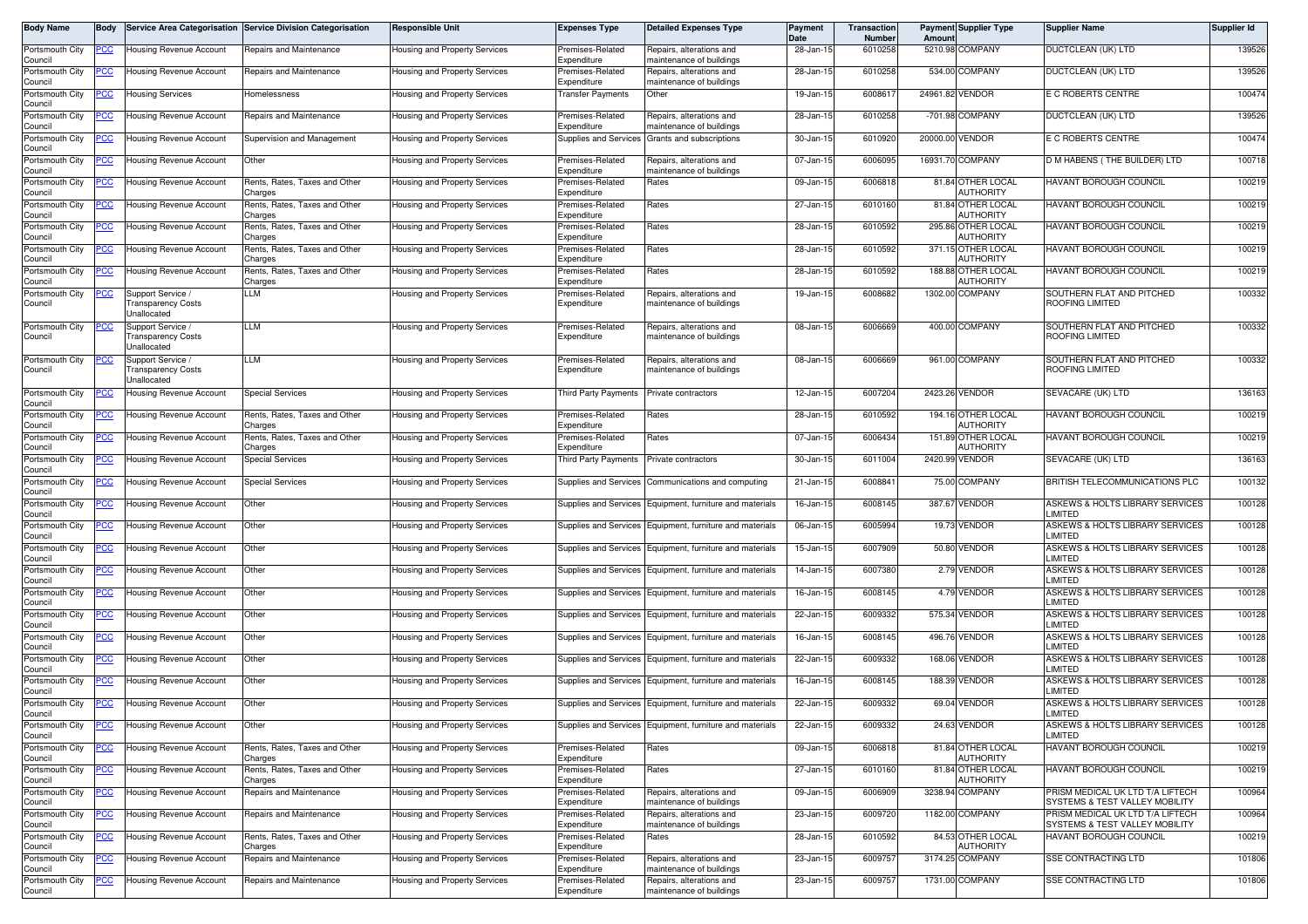| Body Name                  | Body        |                                | Service Area Categorisation Service Division Categorisation | <b>Responsible Unit</b>       | <b>Expenses Type</b>            | <b>Detailed Expenses Type</b>                        | Payment<br>Date | Transaction<br>Number | Amoun   | Payment Supplier Type                 | <b>Supplier Name</b>                       | Supplier Id |
|----------------------------|-------------|--------------------------------|-------------------------------------------------------------|-------------------------------|---------------------------------|------------------------------------------------------|-----------------|-----------------------|---------|---------------------------------------|--------------------------------------------|-------------|
| Portsmouth City<br>Council | <u>CC </u>  | Housing Revenue Account        | Other                                                       | Housing and Property Services | Premises-Related<br>Expenditure | Repairs, alterations and<br>maintenance of buildings | 23-Jan-15       | 6009757               | 1396.00 | COMPANY                               | SSE CONTRACTING LTD                        | 101806      |
| Portsmouth City<br>Council | 'CC         | Housing Revenue Account        | Other                                                       | Housing and Property Services | Premises-Related<br>Expenditure | Repairs, alterations and<br>maintenance of buildings | 23-Jan-15       | 6009757               |         | 985.00 COMPANY                        | SSE CONTRACTING LTD                        | 101806      |
| Portsmouth City<br>Council | <u>CC </u>  | Housing Revenue Account        | <b>Other</b>                                                | Housing and Property Services | Third Party Payments            | Private contractors                                  | 21-Jan-15       | 6008822               |         | 1207.00 VENDOR                        | ADVANCED CONTROL SYSTEMS (UK)<br>LTD.      | 108313      |
| Portsmouth City<br>Council | 'CC         | <b>Housing Revenue Account</b> | <b>Special Services</b>                                     | Housing and Property Services | Premises-Related<br>Expenditure | Cleaning and domestic supplies                       | 09-Jan-15       | 6007018               |         | 2167.38 COMPANY                       | <b>VEOLIA ES LIMITED</b>                   | 102466      |
| Portsmouth City<br>Council | <u>сс</u>   | Housing Revenue Account        | <b>Special Services</b>                                     | Housing and Property Services | Premises-Related<br>Expenditure | Cleaning and domestic supplies                       | 08-Jan-15       | 6006688               |         | 2652.95 COMPANY                       | <b>VEOLIA ES LIMITED</b>                   | 102466      |
| Portsmouth City<br>Council |             | Housing Revenue Account        | Repairs and Maintenance                                     | Housing and Property Services | Premises-Related<br>Expenditure | Energy costs                                         | 26-Jan-15       | 6010001               | 17.57   | <b>COMPANY</b>                        | SCOTTISH AND SOUTHERN ENERGY<br><b>PLC</b> | 100303      |
| Portsmouth City<br>Council | CC          | <b>Housing Revenue Account</b> | <b>Special Services</b>                                     | Housing and Property Services | Premises-Related<br>Expenditure | Cleaning and domestic supplies                       | 13-Jan-15       | 6007323               |         | 45.72 VENDOR                          | <b>MERLIN CHEMICALS LTD</b>                | 118327      |
| Portsmouth City<br>Council | <u>cc</u>   | Housing Revenue Account        | Special Services                                            | Housing and Property Services | Premises-Related<br>Expenditure | Cleaning and domestic supplies                       | 13-Jan-15       | 6007323               |         | 156.00 VENDOR                         | MERLIN CHEMICALS LTD                       | 118327      |
| Portsmouth City<br>Council | <u>'CC</u>  | <b>Housing Revenue Account</b> | <b>Special Services</b>                                     | lousing and Property Services | Premises-Related<br>Expenditure | Cleaning and domestic supplies                       | 13-Jan-15       | 6007323               |         | 38.40 VENDOR                          | <b>MERLIN CHEMICALS LTD</b>                | 118327      |
| Portsmouth City<br>Council | PСC         | Housing Revenue Accoun         | Special Services                                            | Housing and Property Services | Premises-Related<br>Expenditure | Cleaning and domestic supplies                       | 13-Jan-15       | 6007323               |         | 33.80 VENDOR                          | MERLIN CHEMICALS LTD                       | 118327      |
| Portsmouth City<br>Council |             | Housing Revenue Account        | Special Services                                            | Housing and Property Services | Premises-Related<br>Expenditure | Cleaning and domestic supplies                       | 13-Jan-15       | 6007323               | 104.00  | VENDOR                                | MERLIN CHEMICALS LTD                       | 118327      |
| Portsmouth City<br>Council | <u>PCC </u> | Housing Revenue Account        | <b>Special Services</b>                                     | Housing and Property Services | Premises-Related<br>Expenditure | Cleaning and domestic supplies                       | 13-Jan-15       | 6007323               |         | 172.80 VENDOR                         | MERLIN CHEMICALS LTD                       | 118327      |
| Portsmouth City<br>Council | <u>CC </u>  | Housing Revenue Account        | <b>Special Services</b>                                     | Housing and Property Services | remises-Related<br>Expenditure  | Cleaning and domestic supplies                       | 13-Jan-1        | 6007323               |         | 153.36 VENDOR                         | MERLIN CHEMICALS LTD                       | 118327      |
| Portsmouth City<br>Council | 'CC         | <b>Housing Revenue Account</b> | <b>Special Services</b>                                     | Housing and Property Services | Premises-Related<br>Expenditure | Cleaning and domestic supplies                       | 13-Jan-15       | 6007323               |         | 429.66 VENDOR                         | MERLIN CHEMICALS LTD                       | 118327      |
| Portsmouth City<br>Council | <u>CC </u>  | Housing Revenue Account        | <b>Special Services</b>                                     | Housing and Property Services | Premises-Related<br>Expenditure | Cleaning and domestic supplies                       | 13-Jan-15       | 6007323               |         | 287.28 VENDOR                         | MERLIN CHEMICALS LTD                       | 118327      |
| Portsmouth City<br>Council | <u>CC </u>  | Housing Revenue Account        | <b>Special Services</b>                                     | Housing and Property Services | Premises-Related<br>Expenditure | Cleaning and domestic supplies                       | 13-Jan-15       | 6007323               |         | 152.10 VENDOR                         | MERLIN CHEMICALS LTD                       | 118327      |
| Portsmouth City<br>Council |             | Housing Revenue Account        | <b>Special Services</b>                                     | lousing and Property Services | Premises-Related<br>Expenditure | Cleaning and domestic supplies                       | 13-Jan-15       | 6007323               |         | 396.00 VENDOR                         | MERLIN CHEMICALS LTD                       | 118327      |
| Portsmouth City<br>Council | <u>PCC</u>  | Housing Revenue Account        | <b>Special Services</b>                                     | Housing and Property Services | Premises-Related<br>Expenditure | Cleaning and domestic supplies                       | 13-Jan-15       | 6007323               |         | 216.00 VENDOR                         | MERLIN CHEMICALS LTD                       | 118327      |
| Portsmouth City<br>Council |             | <b>Housing Revenue Account</b> | Rents, Rates, Taxes and Other<br>harges:                    | Housing and Property Services | Premises-Related<br>Expenditure | Rates                                                | 09-Jan-15       | 6006818               |         | 81.84 OTHER LOCAL<br><b>AUTHORITY</b> | HAVANT BOROUGH COUNCIL                     | 100219      |
| Portsmouth City<br>Council | <u>CC </u>  | Housing Revenue Account        | Rents, Rates, Taxes and Other<br>harges:                    | Housing and Property Services | Premises-Related<br>Expenditure | Rates                                                | 27-Jan-15       | 6010160               |         | 81.84 OTHER LOCAL<br>AUTHORITY        | HAVANT BOROUGH COUNCIL                     | 100219      |
| Portsmouth City<br>Council | <u>'CC</u>  | <b>Housing Revenue Account</b> | Rents, Rates, Taxes and Other<br>harges:                    | Housing and Property Services | Premises-Related<br>Expenditure | Rates                                                | 09-Jan-1        | 600681                |         | 81.84 OTHER LOCAL<br>AUTHORITY        | HAVANT BOROUGH COUNCIL                     | 100219      |
| Portsmouth City<br>Council | <u>CC </u>  | Housing Revenue Account        | Rents, Rates, Taxes and Other<br>Charges                    | Housing and Property Services | Premises-Related<br>Expenditure | Rates                                                | 09-Jan-15       | 6006818               |         | 81.84 OTHER LOCAL<br>AUTHORITY        | <b>HAVANT BOROUGH COUNCIL</b>              | 100219      |
| Portsmouth City<br>Council | cс          | <b>Housing Revenue Account</b> | Rents, Rates, Taxes and Other<br>harges:                    | Housing and Property Services | Premises-Related<br>Expenditure | Rates                                                | 27-Jan-15       | 6010160               |         | 81.84 OTHER LOCAL<br><b>AUTHORITY</b> | HAVANT BOROUGH COUNCIL                     | 100219      |
| Portsmouth City<br>Council | <u>'CC</u>  | Housing Revenue Account        | Rents, Rates, Taxes and Other<br>Charges                    | Housing and Property Services | Premises-Related<br>Expenditure | Rates                                                | 09-Jan-15       | 6006818               |         | 81.53 OTHER LOCAL<br><b>AUTHORITY</b> | HAVANT BOROUGH COUNCIL                     | 100219      |
| Portsmouth City<br>Council | <u>CC </u>  | <b>Housing Revenue Account</b> | Rents, Rates, Taxes and Other<br>harges:                    | Housing and Property Services | Premises-Related<br>Expenditure | Rates                                                | 27-Jan-15       | 6010160               |         | 81.53 OTHER LOCAL<br>AUTHORITY        | HAVANT BOROUGH COUNCIL                     | 100219      |
| Portsmouth City<br>Council | <u>CC </u>  | Housing Revenue Account        | Rents, Rates, Taxes and Other<br>Charges                    | Housing and Property Services | Premises-Related<br>Expenditure | Rates                                                | 09-Jan-15       | 6006818               |         | 81.53 OTHER LOCAL<br><b>AUTHORITY</b> | <b>HAVANT BOROUGH COUNCIL</b>              | 100219      |
| Portsmouth City<br>Council |             | <b>Housing Revenue Account</b> | Rents, Rates, Taxes and Other<br>Charges                    | Housing and Property Services | Premises-Related<br>Expenditure | Rates                                                | 27-Jan-15       | 6010160               |         | 81.53 OTHER LOCAL<br>AUTHORITY        | <b>HAVANT BOROUGH COUNCIL</b>              | 100219      |
| Portsmouth City<br>Council |             | Housing Revenue Account        | Rents, Rates, Taxes and Other<br>Charges                    | Housing and Property Services | remises-Related<br>Expenditure  | Rates                                                | 09-Jan-15       | 6006818               |         | 81.53 OTHER LOCAL<br>AUTHORITY        | <b>HAVANT BOROUGH COUNCIL</b>              | 100219      |
| Portsmouth City<br>Council | <u>PCC</u>  | Housing Revenue Account        | Rents, Rates, Taxes and Other<br>Charges                    | Housing and Property Services | Premises-Related<br>Expenditure | Rates                                                | 27-Jan-15       | 6010160               |         | 81.53 OTHER LOCAL<br>AUTHORITY        | HAVANT BOROUGH COUNCIL                     | 100219      |
| Portsmouth City<br>Council |             | <b>Housing Revenue Account</b> | Rents, Rates, Taxes and Other<br>Charges                    | Housing and Property Services | remises-Related<br>Expenditure  | Rates                                                | 09-Jan-15       | 6006818               |         | 81.84 OTHER LOCAL<br>AUTHORITY        | <b>HAVANT BOROUGH COUNCIL</b>              | 100219      |
| Portsmouth City<br>Council | <u>PCC</u>  | <b>Housing Revenue Account</b> | Rents, Rates, Taxes and Other<br>Charges                    | Housing and Property Services | Premises-Related<br>Expenditure | Rates                                                | 27-Jan-15       | 6010160               |         | 81.84 OTHER LOCAL<br><b>AUTHORITY</b> | <b>HAVANT BOROUGH COUNCIL</b>              | 100219      |
| Portsmouth City<br>Council | <u>'CC</u>  | Housing Revenue Account        | Rents, Rates, Taxes and Other<br>Charges                    | lousing and Property Services | Premises-Related<br>Expenditure | Rates                                                | 07-Jan-15       | 6006434               |         | 9.80 OTHER LOCAL<br><b>AUTHORITY</b>  | HAVANT BOROUGH COUNCIL                     | 100219      |
| Portsmouth City<br>Council | °СС         | <b>Housing Revenue Account</b> | <b>Special Services</b>                                     | Housing and Property Services | Premises-Related<br>Expenditure | Cleaning and domestic supplies                       | 09-Jan-15       | 6006741               |         | 226.78 VENDOR                         | <b>CARTER &amp; FARADAY ASSOCIATES</b>     | 132083      |
| Portsmouth City<br>Council |             | <b>Housing Revenue Account</b> | Special Services                                            | lousing and Property Services | Premises-Related<br>Expenditure | Cleaning and domestic supplies                       | 09-Jan-15       | 6006741               |         | 246.50 VENDOR                         | <b>CARTER &amp; FARADAY ASSOCIATES</b>     | 132083      |
| Portsmouth City<br>Council | <u>PCC </u> | Housing Revenue Account        | <b>Special Services</b>                                     | lousing and Property Services | Premises-Related<br>Expenditure | Cleaning and domestic supplies                       | 09-Jan-15       | 6006741               |         | 364.82 VENDOR                         | <b>CARTER &amp; FARADAY ASSOCIATES</b>     | 132083      |
| Portsmouth City<br>Council | ငင          | Housing Revenue Account        | Repairs and Maintenance                                     | lousing and Property Services | Premises-Related<br>Expenditure | Repairs, alterations and<br>maintenance of buildings | 05-Jan-15       | 6005876               |         | 94027.62 COMPANY                      | BELL DECORATING GROUP LIMITED              | 136897      |
| Portsmouth City<br>Council | <u>'CC</u>  | Housing Revenue Account        | Other                                                       | lousing and Property Services | Supplies and Services           | Communications and computing                         | 16-Jan-15       | 6008496               |         | 1039.00 COMPANY                       | <b>VIRGIN MEDIA LIMITED</b>                | 100224      |
| Portsmouth City<br>Council |             | Housing Revenue Account        | Rents, Rates, Taxes and Other<br>Charges                    | lousing and Property Services | Premises-Related<br>Expenditure | Rates                                                | 07-Jan-15       | 6006434               |         | 71.68 OTHER LOCAL<br><b>AUTHORITY</b> | HAVANT BOROUGH COUNCIL                     | 100219      |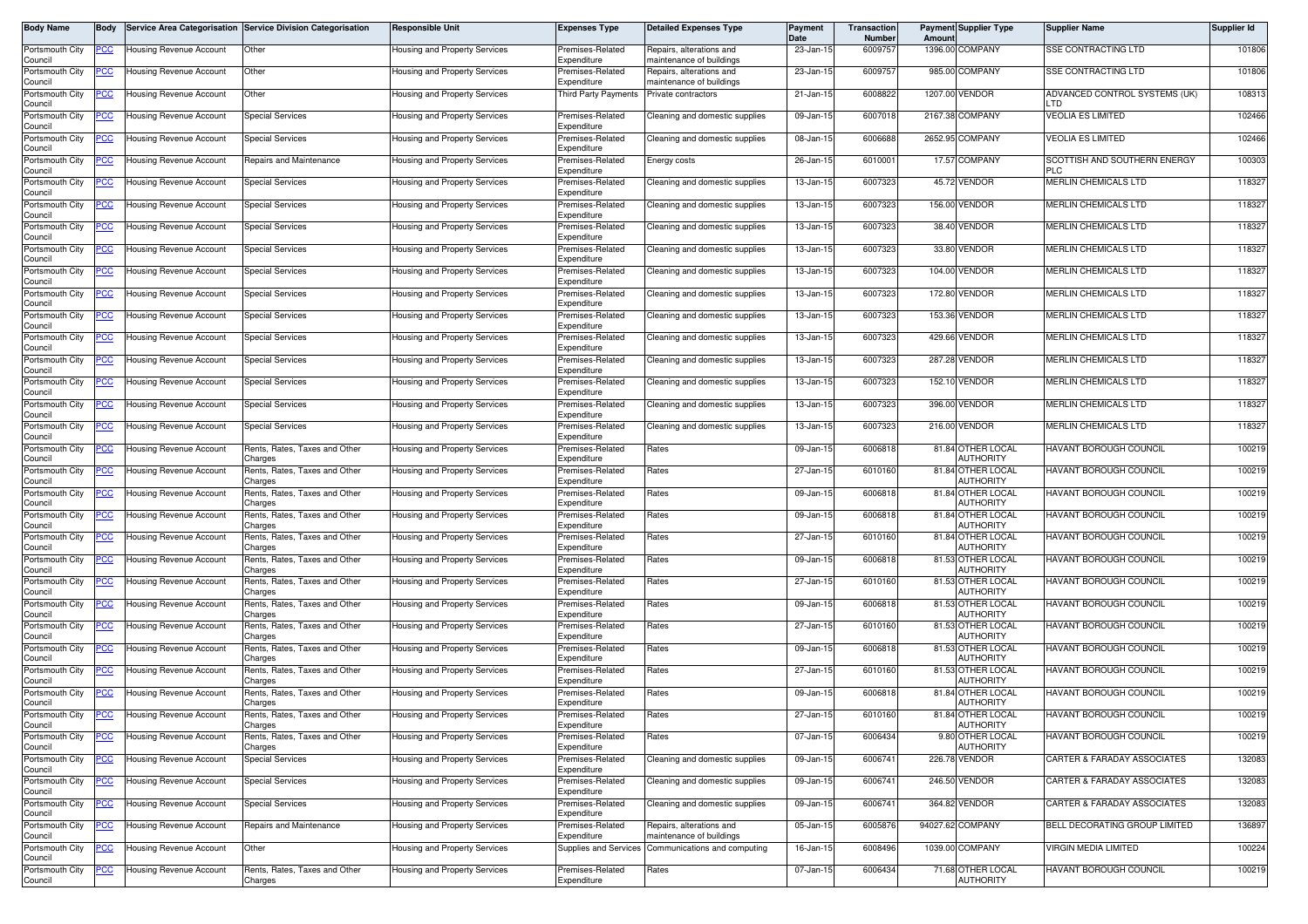| Body Name                  | Body        |                                | Service Area Categorisation Service Division Categorisation | Responsible Unit              | <b>Expenses Type</b>            | <b>Detailed Expenses Type</b>  | Payment<br>Date | Transaction<br>Number | Amount | <b>Payment Supplier Type</b>           | <b>Supplier Name</b>          | Supplier Id |
|----------------------------|-------------|--------------------------------|-------------------------------------------------------------|-------------------------------|---------------------------------|--------------------------------|-----------------|-----------------------|--------|----------------------------------------|-------------------------------|-------------|
| Portsmouth City<br>Council | <u>PCC</u>  | Housing Revenue Account        | Rents, Rates, Taxes and Other<br>Charges                    | lousing and Property Services | Premises-Related<br>Expenditure | Rates                          | 09-Jan-15       | 6006818               |        | 81.84 OTHER LOCAL<br><b>AUTHORITY</b>  | HAVANT BOROUGH COUNCIL        | 100219      |
| Portsmouth City<br>Council | <u>PCC</u>  | <b>Housing Revenue Account</b> | Rents, Rates, Taxes and Other<br>Charges                    | Housing and Property Services | Premises-Related<br>Expenditure | Rates                          | 27-Jan-15       | 6010160               |        | 81.84 OTHER LOCAL<br><b>AUTHORITY</b>  | HAVANT BOROUGH COUNCIL        | 100219      |
| Portsmouth City<br>Council |             | Housing Revenue Account        | Rents, Rates, Taxes and Other<br>Charges                    | Housing and Property Services | Premises-Related<br>Expenditure | Rates                          | 09-Jan-15       | 6006818               |        | 81.84 OTHER LOCAL<br><b>AUTHORITY</b>  | HAVANT BOROUGH COUNCIL        | 100219      |
| Portsmouth City<br>Council | <u>PCC</u>  | <b>Housing Revenue Account</b> | Rents, Rates, Taxes and Other<br>Charges                    | Housing and Property Services | Premises-Related<br>Expenditure | Rates                          | 27-Jan-15       | 6010160               |        | 81.84 OTHER LOCAL<br>AUTHORITY         | HAVANT BOROUGH COUNCIL        | 100219      |
| Portsmouth City<br>Council | <u>PCC </u> | Housing Revenue Account        | Special Services                                            | Housing and Property Services | Premises-Related<br>Expenditure | Cleaning and domestic supplies | 23-Jan-15       | 600971                |        | 468.00 COMPANY                         | PHS GROUP LTD                 | 100082      |
| Portsmouth City<br>Council | <u>PCC</u>  | Housing Revenue Account        | <b>Special Services</b>                                     | Housing and Property Services | Premises-Related<br>Expenditure | Cleaning and domestic supplies | 23-Jan-15       | 6009711               |        | 504.00 COMPANY                         | PHS GROUP LTD                 | 100082      |
| Portsmouth City<br>Council | <u>PCC</u>  | Housing Revenue Account        | <b>Special Services</b>                                     | Housing and Property Services | Premises-Related<br>Expenditure | Cleaning and domestic supplies | 23-Jan-15       | 6009711               |        | 202.80 COMPANY                         | PHS GROUP LTD                 | 100082      |
| Portsmouth City<br>Council | <u>PCC </u> | <b>Housing Revenue Account</b> | <b>Special Services</b>                                     | Housing and Property Services | Premises-Related<br>Expenditure | Cleaning and domestic supplies | 23-Jan-15       | 6009711               |        | 243.36 COMPANY                         | PHS GROUP LTD                 | 100082      |
| Portsmouth City<br>Council | <u>PCC</u>  | Housing Revenue Account        | Rents, Rates, Taxes and Other<br>harges:                    | Housing and Property Services | Premises-Related<br>Expenditure | Rates                          | 07-Jan-15       | 6006434               |        | 5.28 OTHER LOCAL<br>AUTHORITY          | HAVANT BOROUGH COUNCIL        | 100219      |
| Portsmouth City<br>Council | <u>PCC</u>  | <b>Housing Revenue Account</b> | Rents, Rates, Taxes and Other<br>Charges                    | Housing and Property Services | Premises-Related<br>Expenditure | Rates                          | 09-Jan-15       | 6006818               |        | 81.53 OTHER LOCAL<br>AUTHORITY         | HAVANT BOROUGH COUNCIL        | 100219      |
| Portsmouth City<br>Council | <u>PCC </u> | <b>Housing Revenue Account</b> | Rents, Rates, Taxes and Other<br>Charges                    | Housing and Property Services | Premises-Related<br>Expenditure | Rates                          | 27-Jan-15       | 6010160               |        | 81.53 OTHER LOCAL<br>AUTHORITY         | HAVANT BOROUGH COUNCIL        | 100219      |
| Portsmouth City<br>Council | <u>PCC </u> | <b>Housing Revenue Account</b> | Rents, Rates, Taxes and Other<br>Charges                    | Housing and Property Services | Premises-Related<br>Expenditure | Rates                          | 07-Jan-15       | 6006434               |        | 34.66 OTHER LOCAL<br>AUTHORITY         | HAVANT BOROUGH COUNCIL        | 100219      |
| Portsmouth City<br>Council | <u>PCC</u>  | Housing Revenue Account        | Rents, Rates, Taxes and Other<br>Charges                    | Housing and Property Services | Premises-Related<br>Expenditure | Rates                          | 07-Jan-15       | 6006434               |        | 147.93 OTHER LOCAL<br>AUTHORITY        | <b>HAVANT BOROUGH COUNCIL</b> | 100219      |
| Portsmouth City<br>Council | <u>PCC</u>  | Housing Revenue Account        | Rents, Rates, Taxes and Other<br>Charges                    | Housing and Property Services | Premises-Related<br>Expenditure | Rates                          | 07-Jan-15       | 6006434               |        | 42.51 OTHER LOCAL<br><b>AUTHORITY</b>  | HAVANT BOROUGH COUNCIL        | 100219      |
| Portsmouth City<br>Council | <u>PCC</u>  | <b>Housing Revenue Account</b> | Rents, Rates, Taxes and Other<br>Charges                    | Housing and Property Services | Premises-Related<br>Expenditure | Rates                          | 07-Jan-15       | 6006434               |        | 95.54 OTHER LOCAL<br><b>AUTHORITY</b>  | <b>HAVANT BOROUGH COUNCIL</b> | 100219      |
| Portsmouth City<br>Council | <u>PCC</u>  | Housing Revenue Account        | Rents, Rates, Taxes and Other<br>Charges                    | Housing and Property Services | Premises-Related<br>Expenditure | Rates                          | 09-Jan-15       | 6006818               |        | 92.46 OTHER LOCAL<br>AUTHORITY         | HAVANT BOROUGH COUNCIL        | 100219      |
| Portsmouth City<br>Council | <u>PCC</u>  | <b>Housing Revenue Account</b> | Rents, Rates, Taxes and Other<br>Charges                    | Housing and Property Services | Premises-Related<br>Expenditure | Rates                          | 09-Jan-15       | 6006818               |        | 81.84 OTHER LOCAL<br>AUTHORITY         | <b>HAVANT BOROUGH COUNCIL</b> | 100219      |
| Portsmouth City<br>Council | <u>PCC</u>  | Housing Revenue Account        | Rents, Rates, Taxes and Other<br>Charges                    | lousing and Property Services | remises-Related<br>Expenditure  | Rates                          | 27-Jan-15       | 6010160               |        | 81.84 OTHER LOCAL<br><b>AUTHORITY</b>  | HAVANT BOROUGH COUNCIL        | 100219      |
| Portsmouth City<br>Council | <u>PCC</u>  | Housing Revenue Accoun         | Rents, Rates, Taxes and Other<br>Charges                    | Housing and Property Services | Premises-Related<br>Expenditure | Rates                          | 07-Jan-15       | 6006434               |        | 181.83 OTHER LOCAL<br>AUTHORITY        | HAVANT BOROUGH COUNCIL        | 100219      |
| Portsmouth City<br>Council | <u>PCC</u>  | Housing Revenue Account        | Rents, Rates, Taxes and Other<br>Charges                    | Housing and Property Services | Premises-Related<br>Expenditure | Rates                          | 07-Jan-15       | 6006434               |        | 66.04 OTHER LOCAL<br>AUTHORITY         | <b>HAVANT BOROUGH COUNCIL</b> | 100219      |
| Portsmouth City<br>Council | <u>PCC</u>  | Housing Revenue Account        | Rents, Rates, Taxes and Other<br>Charges                    | Housing and Property Services | Premises-Related<br>Expenditure | Rates                          | 07-Jan-15       | 6006434               |        | 179.63 OTHER LOCAL<br><b>AUTHORITY</b> | HAVANT BOROUGH COUNCIL        | 100219      |
| Portsmouth City<br>Council |             | Housing Revenue Account        | Rents, Rates, Taxes and Other<br>Charges                    | Housing and Property Services | Premises-Related<br>Expenditure | Rates                          | 07-Jan-15       | 6006434               |        | 66.04 OTHER LOCAL<br>AUTHORITY         | <b>HAVANT BOROUGH COUNCIL</b> | 100219      |
| Portsmouth City<br>Council | <u>PCC</u>  | Housing Revenue Account        | Rents, Rates, Taxes and Other<br>Charges                    | Housing and Property Services | Premises-Related<br>Expenditure | Rates                          | 07-Jan-15       | 6006434               |        | -15.57 OTHER LOCAL<br>AUTHORITY        | HAVANT BOROUGH COUNCIL        | 100219      |
| Portsmouth City<br>Council |             | Housing Revenue Account        | Rents, Rates, Taxes and Other<br>Charges                    | Housing and Property Services | Premises-Related<br>Expenditure | Rates                          | 07-Jan-15       | 6006434               |        | 86.24 OTHER LOCAL<br><b>AUTHORITY</b>  | <b>HAVANT BOROUGH COUNCIL</b> | 100219      |
| Portsmouth City<br>Council | <u>PCC</u>  | <b>Housing Revenue Account</b> | Rents, Rates, Taxes and Other<br>Charges                    | Housing and Property Services | Premises-Related<br>Expenditure | Rates                          | 27-Jan-15       | 6010160               |        | 95.48 OTHER LOCAL<br>AUTHORITY         | <b>HAVANT BOROUGH COUNCIL</b> | 100219      |
| Portsmouth City<br>Council | <u>PCC</u>  | Housing Revenue Account        | Rents, Rates, Taxes and Other<br>Charges                    | lousing and Property Services | Premises-Related<br>Expenditure | Rates                          | 07-Jan-15       | 6006434               |        | 84.36 OTHER LOCAL<br><b>AUTHORITY</b>  | <b>HAVANT BOROUGH COUNCIL</b> | 100219      |
| Portsmouth City<br>Council | <u>PCC</u>  | Housing Revenue Account        | Rents, Rates, Taxes and Other<br>Charges                    | Housing and Property Services | Premises-Related<br>Expenditure | Rates                          | 27-Jan-15       | 6010160               |        | 58.12 OTHER LOCAL<br>AUTHORITY         | HAVANT BOROUGH COUNCIL        | 100219      |
| Portsmouth City<br>Council |             | Housing Revenue Account        | Rents, Rates, Taxes and Other<br>Charges                    | Housing and Property Services | Premises-Related<br>Expenditure | Rates                          | 07-Jan-15       | 6006434               |        | 66.04 OTHER LOCAL<br>AUTHORITY         | HAVANT BOROUGH COUNCIL        | 100219      |
| Portsmouth City<br>Council | <u>PCC</u>  | <b>Housing Revenue Account</b> | Rents, Rates, Taxes and Other<br>Charges                    | Housing and Property Services | Premises-Related<br>Expenditure | Rates                          | 07-Jan-15       | 6006434               |        | 7.92 OTHER LOCAL<br><b>AUTHORITY</b>   | HAVANT BOROUGH COUNCIL        | 100219      |
| Portsmouth City<br>Council | <u>PCC</u>  | Housing Revenue Account        | Rents, Rates, Taxes and Other<br>Charges                    | Housing and Property Services | Premises-Related<br>Expenditure | Rates                          | 07-Jan-15       | 6006434               |        | 55.47 OTHER LOCAL<br>AUTHORITY         | <b>HAVANT BOROUGH COUNCIL</b> | 100219      |
| Portsmouth City<br>Council | <b>PCC</b>  | <b>Housing Revenue Account</b> | Rents, Rates, Taxes and Other<br>Charges                    | Housing and Property Services | Premises-Related<br>Expenditure | Rates                          | 28-Jan-15       | 6010592               |        | 103.02 OTHER LOCAL<br>AUTHORITY        | <b>HAVANT BOROUGH COUNCIL</b> | 100219      |
| Portsmouth City<br>Council | <u>PCC</u>  | <b>Housing Revenue Account</b> | Rents, Rates, Taxes and Other<br>Charges                    | Housing and Property Services | Premises-Related<br>Expenditure | Rates                          | 09-Jan-15       | 6006818               |        | 95.10 OTHER LOCAL<br><b>AUTHORITY</b>  | HAVANT BOROUGH COUNCIL        | 100219      |
| Portsmouth City<br>Council |             | Housing Revenue Account        | Rents, Rates, Taxes and Other<br>Charges                    | lousing and Property Services | Premises-Related<br>Expenditure | Rates                          | 07-Jan-15       | 6006434               |        | 68.64 OTHER LOCAL<br>AUTHORITY         | HAVANT BOROUGH COUNCIL        | 100219      |
| Portsmouth City<br>Council | <u>PCC</u>  | Housing Revenue Account        | Rents, Rates, Taxes and Other<br>Charges                    | lousing and Property Services | Premises-Related<br>Expenditure | Rates                          | 07-Jan-15       | 6006434               |        | 337.92 OTHER LOCAL<br>AUTHORITY        | HAVANT BOROUGH COUNCIL        | 100219      |
| Portsmouth City<br>Council | <u>PCC</u>  | Housing Revenue Account        | Rents, Rates, Taxes and Other<br>Charges                    | lousing and Property Services | Premises-Related<br>Expenditure | Rates                          | 27-Jan-15       | 6010160               |        | 81.84 OTHER LOCAL<br>AUTHORITY         | HAVANT BOROUGH COUNCIL        | 100219      |
| Portsmouth City<br>Council | <u>PCC</u>  | Housing Revenue Account        | Rents, Rates, Taxes and Other<br>Charges                    | Housing and Property Services | Premises-Related<br>Expenditure | Rates                          | 27-Jan-15       | 6010160               |        | 108.31 OTHER LOCAL<br>AUTHORITY        | HAVANT BOROUGH COUNCIL        | 100219      |
| Portsmouth City<br>Council | <u>'СС</u>  | Housing Revenue Account        | Rents, Rates, Taxes and Other<br>Charges                    | lousing and Property Services | Premises-Related<br>Expenditure | Rates                          | 07-Jan-15       | 6006434               |        | 60.76 OTHER LOCAL<br><b>AUTHORITY</b>  | <b>HAVANT BOROUGH COUNCIL</b> | 100219      |
| Portsmouth City<br>Council | <u>PCC</u>  | Housing Revenue Account        | Rents, Rates, Taxes and Other<br>Charges                    | Housing and Property Services | Premises-Related<br>Expenditure | Rates                          | 27-Jan-15       | 6010160               |        | 97.74 OTHER LOCAL<br>AUTHORITY         | HAVANT BOROUGH COUNCIL        | 100219      |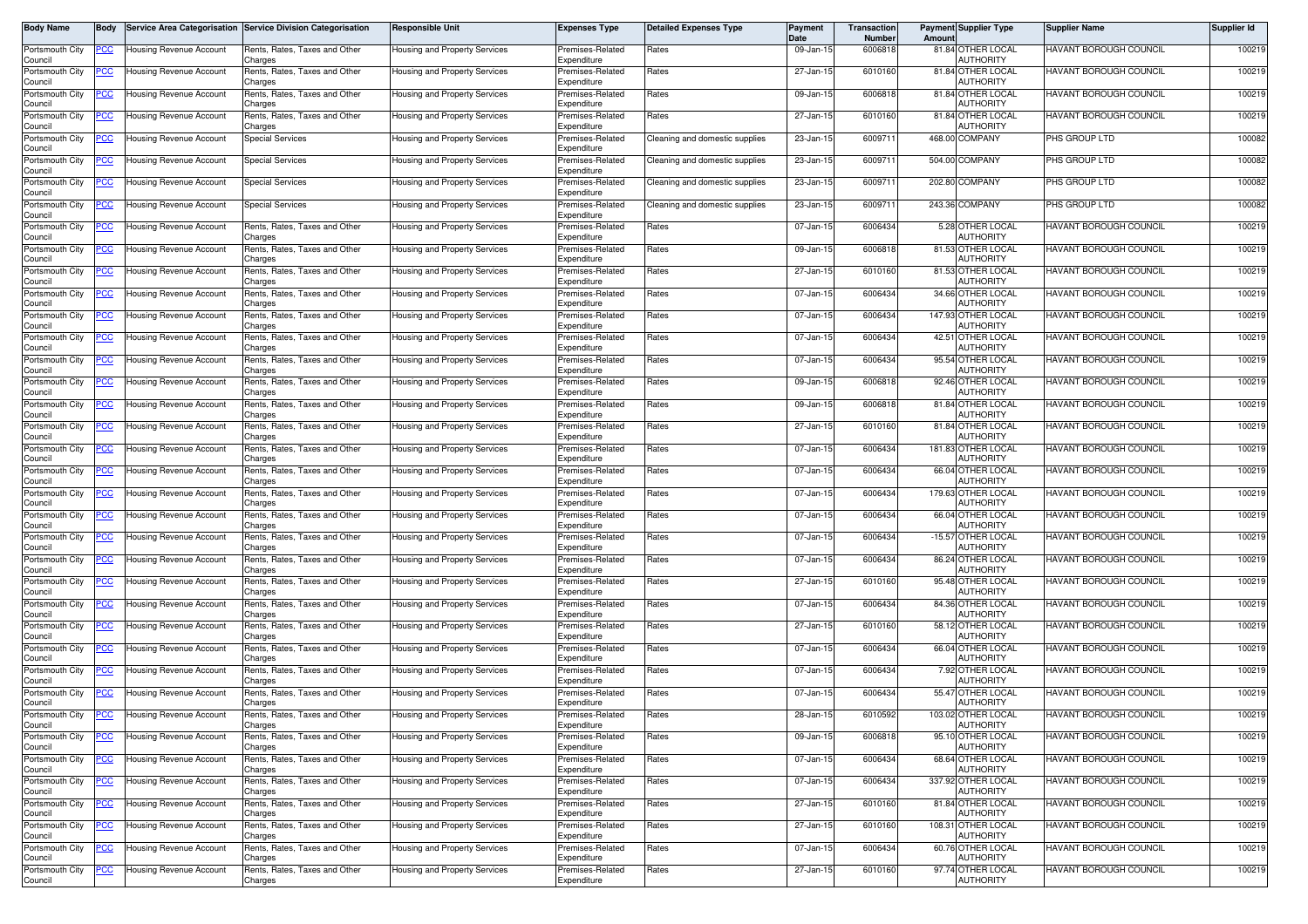| Portsmouth City<br>Council | <u>PCC</u>  | <b>Housing Revenue Account</b> | Rents, Rates, Taxes and Other            |                                      |                                 |                                                          | Date      | Number  | Amoun                                  |                                                                       |        |
|----------------------------|-------------|--------------------------------|------------------------------------------|--------------------------------------|---------------------------------|----------------------------------------------------------|-----------|---------|----------------------------------------|-----------------------------------------------------------------------|--------|
|                            |             |                                | Charges                                  | Housing and Property Services        | Premises-Related<br>Expenditure | Rates                                                    | 07-Jan-15 | 6006434 | 76.56 OTHER LOCAL<br>AUTHORITY         | HAVANT BOROUGH COUNCIL                                                | 100219 |
| Portsmouth City<br>Council |             | Housing Revenue Account        | Rents, Rates, Taxes and Other<br>Charges | Housing and Property Services        | Premises-Related<br>Expenditure | Rates                                                    | 28-Jan-15 | 6010592 | 87.17 OTHER LOCAL<br><b>AUTHORITY</b>  | <b>HAVANT BOROUGH COUNCIL</b>                                         | 100219 |
| Portsmouth City<br>Council | <u>PCC</u>  | Housing Revenue Account        | Rents, Rates, Taxes and Other<br>Charges | Housing and Property Services        | Premises-Related<br>Expenditure | Rates                                                    | 07-Jan-1  | 6006434 | 44.88 OTHER LOCAL<br><b>AUTHORITY</b>  | <b>HAVANT BOROUGH COUNCIL</b>                                         | 100219 |
| Portsmouth City<br>Council | <u>PCC</u>  | <b>Housing Revenue Account</b> | Rents, Rates, Taxes and Other<br>Charges | Housing and Property Services        | Premises-Related<br>Expenditure | Rates                                                    | 07-Jan-15 | 6006434 | 81.89 OTHER LOCAL<br>AUTHORITY         | HAVANT BOROUGH COUNCIL                                                | 100219 |
| Portsmouth City<br>Council | <u>PCC</u>  | Housing Revenue Account        | Rents, Rates, Taxes and Other<br>Charges | Housing and Property Services        | Premises-Related<br>Expenditure | Rates                                                    | 07-Jan-1  | 6006434 | 92.40 OTHER LOCAL<br>AUTHORITY         | HAVANT BOROUGH COUNCIL                                                | 100219 |
| Portsmouth City<br>Council | <u>PCC</u>  | Housing Revenue Account        | Rents, Rates, Taxes and Other<br>Charges | Housing and Property Services        | Premises-Related<br>Expenditure | Rates                                                    | 27-Jan-15 | 6010160 | 81.84 OTHER LOCAL<br>AUTHORITY         | <b>HAVANT BOROUGH COUNCIL</b>                                         | 100219 |
| Portsmouth City<br>Council |             | Housing Revenue Account        | Rents, Rates, Taxes and Other<br>Charges | Housing and Property Services        | Premises-Related<br>Expenditure | Rates                                                    | 07-Jan-15 | 6006434 | 36.98 OTHER LOCAL<br><b>AUTHORITY</b>  | <b>HAVANT BOROUGH COUNCIL</b>                                         | 100219 |
| Portsmouth City<br>Council | <u>'CC</u>  | Housing Revenue Account        | Rents, Rates, Taxes and Other<br>Charges | Housing and Property Services        | Premises-Related<br>Expenditure | Rates                                                    | 27-Jan-15 | 6010160 | 58.59 OTHER LOCAL<br>AUTHORITY         | HAVANT BOROUGH COUNCIL                                                | 100219 |
| Portsmouth City<br>Council | <u>PCC </u> | <b>Housing Revenue Account</b> | Rents, Rates, Taxes and Other<br>Charges | Housing and Property Services        | Premises-Related<br>Expenditure | Rates                                                    | 07-Jan-15 | 6006434 | 46.20 OTHER LOCAL<br><b>AUTHORITY</b>  | HAVANT BOROUGH COUNCIL                                                | 100219 |
| Portsmouth City<br>Council |             | Housing Revenue Account        | Rents, Rates, Taxes and Other<br>Charges | Housing and Property Services        | Premises-Related<br>Expenditure | Rates                                                    | 07-Jan-15 | 6006434 | 221.90 OTHER LOCAL<br><b>AUTHORITY</b> | HAVANT BOROUGH COUNCIL                                                | 100219 |
| Portsmouth City<br>Council |             | Housing Revenue Account        | Rents, Rates, Taxes and Other<br>Charges | Housing and Property Services        | Premises-Related<br>Expenditure | Rates                                                    | 07-Jan-1  | 6006434 | 47.55 OTHER LOCAL<br>AUTHORITY         | HAVANT BOROUGH COUNCIL                                                | 100219 |
| Portsmouth City<br>Council | <u>PCC</u>  | Housing Revenue Account        | Rents, Rates, Taxes and Other<br>Charges | Housing and Property Services        | Premises-Related<br>Expenditure | Rates                                                    | 07-Jan-15 | 6006434 | 66.00 OTHER LOCAL<br>AUTHORITY         | HAVANT BOROUGH COUNCIL                                                | 100219 |
| Portsmouth City<br>Council |             | Housing Revenue Account        | Rents, Rates, Taxes and Other<br>Charges | Housing and Property Services        | Premises-Related<br>Expenditure | Rates                                                    | 27-Jan-15 | 6010160 | 81.84 OTHER LOCAL<br><b>AUTHORITY</b>  | <b>HAVANT BOROUGH COUNCIL</b>                                         | 100219 |
| Portsmouth City<br>Council | <u>CC </u>  | Housing Revenue Account        | Rents, Rates, Taxes and Other<br>Charges | Housing and Property Services        | Premises-Related<br>Expenditure | Rates                                                    | 07-Jan-1  | 6006434 | 150.57 OTHER LOCAL<br>AUTHORITY        | <b>HAVANT BOROUGH COUNCIL</b>                                         | 100219 |
| Portsmouth City<br>Council | PCC         | <b>Housing Revenue Account</b> | Rents, Rates, Taxes and Other<br>Charges | <b>Housing and Property Services</b> | Premises-Related<br>Expenditure | Rates                                                    | 27-Jan-15 | 6010160 | 26.45 OTHER LOCAL<br>AUTHORITY         | <b>HAVANT BOROUGH COUNCIL</b>                                         | 100219 |
| Portsmouth City<br>Council | <u>PCC</u>  | Housing Revenue Account        | Rents, Rates, Taxes and Other<br>Charges | Housing and Property Services        | Premises-Related<br>Expenditure | Rates                                                    | 07-Jan-15 | 6006434 | 60.72 OTHER LOCAL<br><b>AUTHORITY</b>  | HAVANT BOROUGH COUNCIL                                                | 100219 |
| Portsmouth City<br>Council | <u>PCC</u>  | <b>Housing Revenue Account</b> | Rents, Rates, Taxes and Other<br>Charges | Housing and Property Services        | Premises-Related<br>Expenditure | Rates                                                    | 07-Jan-15 | 6006434 | 73.92 OTHER LOCAL<br>AUTHORITY         | HAVANT BOROUGH COUNCIL                                                | 100219 |
| Portsmouth City<br>Council | <u>PCC</u>  | Housing Revenue Account        | Rents, Rates, Taxes and Other<br>Charges | Housing and Property Services        | Premises-Related<br>Expenditure | Rates                                                    | 27-Jan-1  | 6010160 | 81.84 OTHER LOCAL<br><b>AUTHORITY</b>  | <b>HAVANT BOROUGH COUNCIL</b>                                         | 100219 |
| Portsmouth City<br>Council | <u>PCC</u>  | <b>Housing Revenue Account</b> | Rents, Rates, Taxes and Other<br>Charges | Housing and Property Services        | Premises-Related<br>Expenditure | Rates                                                    | 07-Jan-15 | 6006434 | 528.00 OTHER LOCAL<br>AUTHORITY        | <b>HAVANT BOROUGH COUNCIL</b>                                         | 100219 |
| Portsmouth City<br>Council | PСC         | Housing Revenue Account        | Rents, Rates, Taxes and Other<br>Charges | Housing and Property Services        | Premises-Related<br>Expenditure | Rates                                                    | 27-Jan-15 | 6010160 | 81.84 OTHER LOCAL<br><b>AUTHORITY</b>  | HAVANT BOROUGH COUNCIL                                                | 100219 |
| Portsmouth City<br>Council | <u>PCC</u>  | Housing Revenue Account        | Rents, Rates, Taxes and Other<br>Charges | Housing and Property Services        | Premises-Related<br>Expenditure | Rates                                                    | 07-Jan-15 | 6006434 | 23.76 OTHER LOCAL<br>AUTHORITY         | HAVANT BOROUGH COUNCIL                                                | 100219 |
| Portsmouth City<br>Council | <u>PCC </u> | Housing Revenue Account        | Rents, Rates, Taxes and Other<br>Charges | Housing and Property Services        | Premises-Related<br>Expenditure | Rates                                                    | 28-Jan-1  | 6010592 | 92.46 OTHER LOCAL<br>AUTHORITY         | HAVANT BOROUGH COUNCIL                                                | 100219 |
| Portsmouth City<br>Council | <u>PCC</u>  | Housing Revenue Account        | Rents, Rates, Taxes and Other<br>Charges | Housing and Property Services        | Premises-Related<br>Expenditure | Rates                                                    | 07-Jan-15 | 6006434 | 50.16 OTHER LOCAL<br><b>AUTHORITY</b>  | <b>HAVANT BOROUGH COUNCIL</b>                                         | 100219 |
| Portsmouth City<br>Council |             | Housing Revenue Account        | Rents, Rates, Taxes and Other<br>Charges | Housing and Property Services        | Premises-Related<br>Expenditure | Rates                                                    | 28-Jan-1  | 6010592 | 58.12 OTHER LOCAL<br><b>AUTHORITY</b>  | <b>HAVANT BOROUGH COUNCIL</b>                                         | 100219 |
| Portsmouth City<br>Council |             | Housing Revenue Account        | Rents, Rates, Taxes and Other<br>Charges | Housing and Property Services        | Premises-Related<br>Expenditure | Rates                                                    | 28-Jan-15 | 6010592 | 55.44 OTHER LOCAL<br>AUTHORITY         | HAVANT BOROUGH COUNCIL                                                | 100219 |
| Portsmouth City<br>Council | <u>PCC</u>  | Housing Revenue Account        | Rents, Rates, Taxes and Other<br>Charges | Housing and Property Services        | Premises-Related<br>Expenditure | Rates                                                    | 28-Jan-1  | 6010592 | 108.24 OTHER LOCAL<br>AUTHORITY        | HAVANT BOROUGH COUNCIL                                                | 100219 |
| Portsmouth City<br>Council | <u>PCC</u>  | Housing Revenue Account        | Rents, Rates, Taxes and Other<br>Charges | Housing and Property Services        | Premises-Related<br>Expenditure | Rates                                                    | 27-Jan-1  | 6010160 | 340.56 OTHER LOCAL<br>AUTHORITY        | HAVANT BOROUGH COUNCIL                                                | 100219 |
| Portsmouth City<br>Council | <u>PCC</u>  | Housing Revenue Account        | Supervision and Management               | Housing and Property Services        | Supplies and Services           | Communications and computing                             | 07-Jan-15 | 6006516 | 34.00 COMPANY                          | VIRGIN MEDIA LIMITED                                                  | 100224 |
| Portsmouth City<br>Council | <u>PCC</u>  | Housing Revenue Account        | Other                                    | Housing and Property Services        | Premises-Related<br>Expenditure | Repairs, alterations and<br>maintenance of buildings     | 30-Jan-15 | 6011044 | 96130.80<br><b>COMPANY</b>             | VALE BUILDERS SOUTHERN LTD                                            | 108299 |
| Portsmouth City<br>Council | <u>PCC</u>  | <b>Housing Revenue Account</b> | Repairs and Maintenance                  | Housing and Property Services        | Premises-Related<br>Expenditure | Repairs, alterations and<br>maintenance of buildings     | 21-Jan-15 | 6009278 | VENDOR<br>1450.00                      | RIDGE AND PARTNERS LLP                                                | 139659 |
| Portsmouth City<br>Council | <u>PCC</u>  | <b>Housing Revenue Account</b> | Other                                    | Housing and Property Services        | Supplies and Services           | Services                                                 | 29-Jan-15 | 6010790 | 2500.00 VENDOR                         | RIDGE AND PARTNERS LLP                                                | 139659 |
| Portsmouth City<br>Council | <u>PCC</u>  | <b>Housing Revenue Account</b> | <b>Special Services</b>                  | Housing and Property Services        |                                 | Supplies and Services Miscellaneous expenses             | 16-Jan-15 | 6008133 | 500.00 VENDOR                          | Classified as 'personal data' (under the<br>Data Protection Act 1998) | 104559 |
| Portsmouth City<br>Council | сC          | Housing Revenue Account        | Repairs and Maintenance                  | Housing and Property Services        | Premises-Related<br>Expenditure | Repairs, alterations and<br>maintenance of buildings     | 22-Jan-15 | 6009392 | 560.00 COMPANY                         | <b>GSB FABRICATIONS LIMITED</b>                                       | 100832 |
| Portsmouth City<br>Council | <u>PCC</u>  | Housing Revenue Account        | Repairs and Maintenance                  | Housing and Property Services        | Premises-Related<br>Expenditure | Energy costs                                             | 26-Jan-15 | 6010001 | 6.14 COMPANY                           | SCOTTISH AND SOUTHERN ENERGY<br><b>PLC</b>                            | 100303 |
| Portsmouth City<br>Council | <u>PCC</u>  | Housing Revenue Account        | Repairs and Maintenance                  | Housing and Property Services        |                                 | Supplies and Services Grants and subscriptions           | 26-Jan-15 | 6009807 | 500.00 VENDOR                          | 2 START LTD                                                           | 136353 |
| Portsmouth City<br>Council | PCC         | Housing Revenue Account        | <b>Special Services</b>                  | Housing and Property Services        |                                 | Supplies and Services Equipment, furniture and materials | 16-Jan-15 | 6008477 | 8.32 VENDOR                            | THE MERRY MOWER SERVICES                                              | 101336 |
| Portsmouth City<br>Council |             | Housing Revenue Account        | <b>Special Services</b>                  | Housing and Property Services        |                                 | Supplies and Services Equipment, furniture and materials | 16-Jan-15 | 6008477 | 12.50 VENDOR                           | THE MERRY MOWER SERVICES                                              | 101336 |
| Portsmouth City<br>Council | <u>PCC</u>  | Housing Revenue Account        | <b>Special Services</b>                  | Housing and Property Services        |                                 | Supplies and Services Equipment, furniture and materials | 16-Jan-15 | 6008477 | 239.94 VENDOR                          | THE MERRY MOWER SERVICES                                              | 101336 |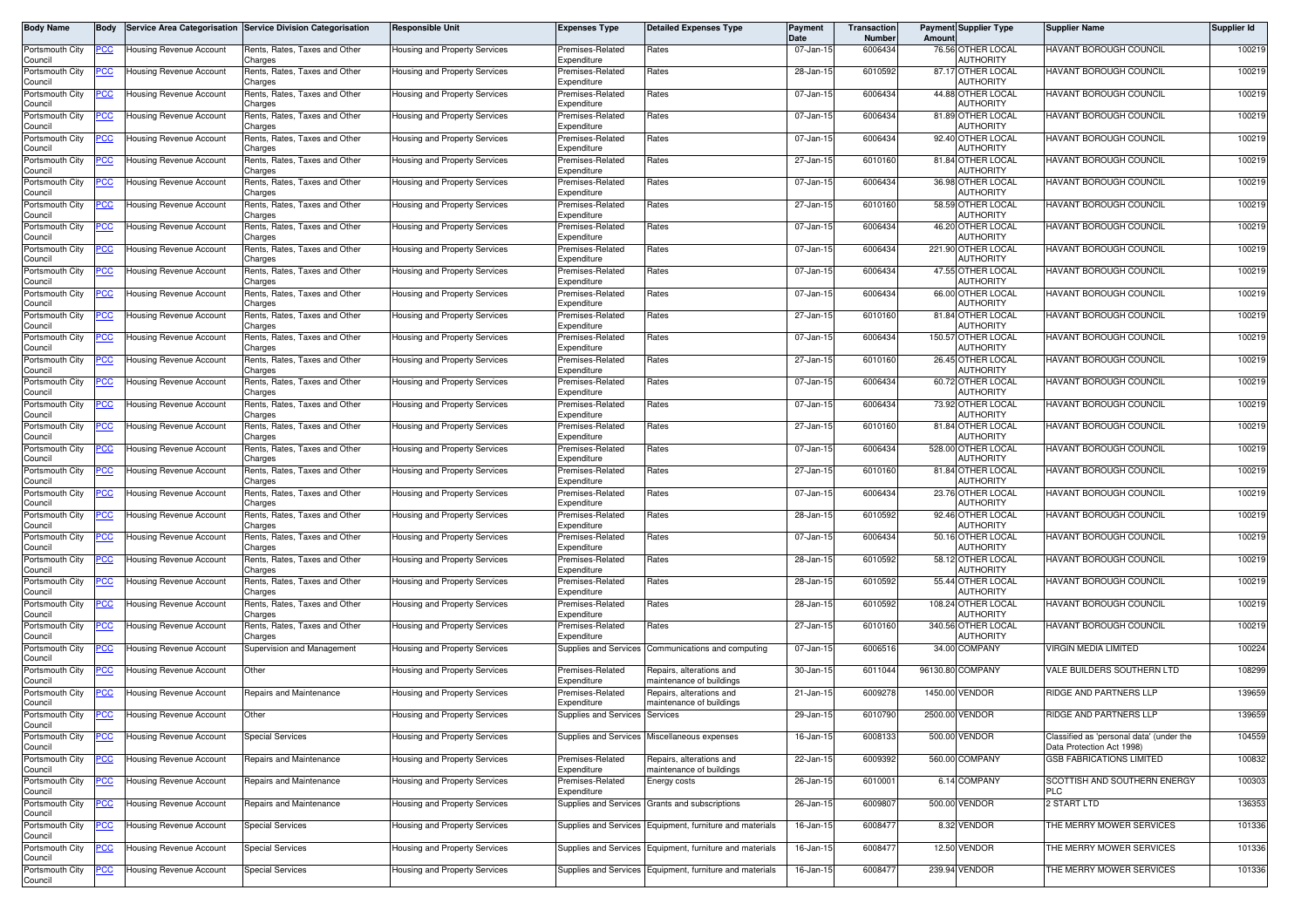| Body Name                  | Body        |                                                       | Service Area Categorisation Service Division Categorisation | Responsible Unit                     | <b>Expenses Type</b>            | <b>Detailed Expenses Type</b>                              | <b>Payment</b><br>Date | <b>Transaction</b><br>Number | Amount | <b>Payment Supplier Type</b> | <b>Supplier Name</b>                                    | Supplier Id |
|----------------------------|-------------|-------------------------------------------------------|-------------------------------------------------------------|--------------------------------------|---------------------------------|------------------------------------------------------------|------------------------|------------------------------|--------|------------------------------|---------------------------------------------------------|-------------|
| Portsmouth City<br>Council | <u>CC </u>  | <b>Housing Revenue Account</b>                        | <b>Special Services</b>                                     | Housing and Property Services        |                                 | Supplies and Services Equipment, furniture and materials   | 16-Jan-15              | 6008477                      |        | 18.54 VENDOR                 | THE MERRY MOWER SERVICES                                | 101336      |
| Portsmouth City<br>Council | 'CC         | Housing Revenue Account                               | <b>Special Services</b>                                     | Housing and Property Services        |                                 | Supplies and Services Equipment, furniture and materials   | 16-Jan-15              | 6008477                      |        | 62.90 VENDOR                 | THE MERRY MOWER SERVICES                                | 101336      |
| Portsmouth City<br>Council | <u>cc</u>   | Housing Revenue Account                               | Special Services                                            | Housing and Property Services        | <b>Supplies and Services</b>    | Equipment, furniture and materials                         | 16-Jan-15              | 600847                       |        | 85.20 VENDOR                 | THE MERRY MOWER SERVICES                                | 101336      |
| Portsmouth City<br>Council | <u>CC</u>   | Housing Revenue Account                               | <b>Special Services</b>                                     | Housing and Property Services        |                                 | Supplies and Services Equipment, furniture and materials   | 16-Jan-15              | 6008477                      |        | 58.88 VENDOR                 | THE MERRY MOWER SERVICES                                | 101336      |
| Portsmouth City<br>Council | <u>cc</u>   | Housing Revenue Account                               | Special Services                                            | Housing and Property Services        | Supplies and Services           | Equipment, furniture and materials                         | 16-Jan-15              | 6008477                      |        | 42.00 VENDOR                 | THE MERRY MOWER SERVICES                                | 101336      |
| Portsmouth City<br>Council | <u>CC</u>   | <b>Housing Revenue Account</b>                        | <b>Special Services</b>                                     | Housing and Property Services        |                                 | Supplies and Services   Equipment, furniture and materials | 16-Jan-15              | 6008477                      |        | 121.01 VENDOR                | THE MERRY MOWER SERVICES                                | 101336      |
| Portsmouth City<br>Council | CC          | Housing Revenue Account                               | <b>Special Services</b>                                     | Housing and Property Services        |                                 | Supplies and Services   Equipment, furniture and materials | 16-Jan-15              | 6008477                      |        | 177.37 VENDOR                | THE MERRY MOWER SERVICES                                | 101336      |
| Portsmouth City<br>Council | <u>cc</u>   | <b>Housing Revenue Account</b>                        | <b>Special Services</b>                                     | Housing and Property Services        | Supplies and Services           | Equipment, furniture and materials                         | 16-Jan-15              | 600847                       |        | 72.02 VENDOR                 | THE MERRY MOWER SERVICES                                | 101336      |
| Portsmouth City<br>Council | <u>'CC</u>  | <b>Housing Revenue Account</b>                        | <b>Special Services</b>                                     | Housing and Property Services        | Supplies and Services           | Equipment, furniture and materials                         | 16-Jan-15              | 6008477                      |        | 50.99 VENDOR                 | THE MERRY MOWER SERVICES                                | 101336      |
| Portsmouth City<br>Council | PСC         | Housing Revenue Account                               | <b>Special Services</b>                                     | Housing and Property Services        | Supplies and Services           | Equipment, furniture and materials                         | 16-Jan-15              | 6008477                      |        | 29.54 VENDOR                 | THE MERRY MOWER SERVICES                                | 101336      |
| Portsmouth City<br>Council |             | <b>Housing Revenue Account</b>                        | Special Services                                            | Housing and Property Services        | Supplies and Services           | Equipment, furniture and materials                         | 16-Jan-15              | 6008477                      |        | 71.82 VENDOR                 | THE MERRY MOWER SERVICES                                | 101336      |
| Portsmouth City<br>Council | <u>PCC</u>  | Housing Revenue Account                               | Other                                                       | Housing and Property Services        | Premises-Related<br>Expenditure | Repairs, alterations and<br>naintenance of buildings       | 08-Jan-15              | 6006662                      |        | 1980.00 COMPANY              | <b>SCS TECHNOLOGIES LTD</b>                             | 134837      |
| Portsmouth City<br>Council | <u>CC </u>  | Housing Revenue Account                               | Other                                                       | Housing and Property Services        | remises-Related<br>Expenditure  | Repairs, alterations and<br>naintenance of buildings       | 15-Jan-1!              | 6008093                      |        | 1267.36 COMPANY              | SCS TECHNOLOGIES LTD                                    | 134837      |
| Portsmouth City<br>Council | <u>CC </u>  | Support Service /<br>ransparency Costs<br>Jnallocated | LLM                                                         | <b>Housing and Property Services</b> | remises-Related<br>Expenditure  | Repairs, alterations and<br>maintenance of buildings       | 19-Jan-15              | 600851                       |        | 2000.00 VENDOR               | 1ST CHOICE HIGH LEVEL CLEANING &<br>MAINTENANCE LIMITED | 101385      |
| Portsmouth City<br>Council |             | Housing Revenue Account                               | Repairs and Maintenance                                     | <b>Housing and Property Services</b> | Premises-Related<br>Expenditure | Repairs, alterations and<br>naintenance of buildings       | 09-Jan-15              | 6006966                      |        | 3517.73 COMPANY              | SOUTHERN AERIAL COMMUNICATIONS<br>חד ו                  | 100357      |
| Portsmouth City<br>Council | <u>'CC</u>  | Housing Revenue Account                               | Other                                                       | Housing and Property Services        | Premises-Related<br>Expenditure | Repairs, alterations and<br>naintenance of buildings       | 21-Jan-15              | 6009295                      |        | 1500.00 COMPANY              | SOUTHERN AERIAL COMMUNICATIONS<br>LTD                   | 100357      |
| Portsmouth City<br>Council | <u>'CC </u> | Support Service /<br>ransparency Costs<br>Jnallocated | LM.                                                         | Housing and Property Services        | remises-Related<br>Expenditure  | Repairs, alterations and<br>maintenance of buildings       | 09-Jan-15              | 6006742                      |        | 9685.57 COMPANY              | CEI ELECTRICAL LTD                                      | 134197      |
| Portsmouth City<br>Council | CC          | <b>Housing Revenue Account</b>                        | Other                                                       | Housing and Property Services        | Premises-Related<br>Expenditure | Repairs, alterations and<br>naintenance of buildings       | 28-Jan-15              | 6010613                      |        | 11985.00 VENDOR              | PARKER TORRINGTON LTD                                   | 106526      |
| Portsmouth City<br>Council | <u>CC </u>  | <b>Housing Revenue Account</b>                        | Other                                                       | Housing and Property Services        | Premises-Related<br>Expenditure | Repairs, alterations and<br>naintenance of buildings       | 28-Jan-15              | 6010613                      |        | 11985.00 VENDOR              | PARKER TORRINGTON LTD                                   | 106526      |
| Portsmouth City<br>Council | <u>'CC</u>  | <b>Housing Revenue Account</b>                        | Repairs and Maintenance                                     | Housing and Property Services        | remises-Related<br>Expenditure  | Repairs, alterations and<br>naintenance of buildings       | 13-Jan-15              | 600731                       |        | 406261.72 COMPANY            | LIBERTY GAS GROUP LIMITED                               | 134977      |
| Portsmouth City<br>Council | <u>PCC</u>  | Housing Revenue Account                               | <b>Special Services</b>                                     | Housing and Property Services        | Supplies and Services           | Catering                                                   | 15-Jan-15              | 6007903                      |        | 15.58 VENDOR                 | APETITO LTD                                             | 100127      |
| Portsmouth City<br>Council |             | Housing Revenue Account                               | <b>Special Services</b>                                     | Housing and Property Services        | Supplies and Services           | Catering                                                   | 15-Jan-15              | 6007903                      |        | 7.67 VENDOR                  | APETITO LTD                                             | 100127      |
| Portsmouth City<br>Council | <u>'CC</u>  | Housing Revenue Account                               | Special Services                                            | Housing and Property Services        | Supplies and Services           | Catering                                                   | 15-Jan-15              | 6007903                      |        | 7.67 VENDOR                  | APETITO LTD                                             | 100127      |
| Portsmouth City<br>Council | <u>CC </u>  | <b>Housing Revenue Account</b>                        | <b>Special Services</b>                                     | Housing and Property Services        | Supplies and Services           | Catering                                                   | 15-Jan-15              | 6007903                      |        | 15.34 VENDOR                 | APETITO LTD                                             | 100127      |
| Portsmouth City<br>Council |             | <b>Housing Revenue Account</b>                        | <b>Special Services</b>                                     | Housing and Property Services        | Supplies and Services           | Catering                                                   | 15-Jan-15              | 6007903                      |        | 7.67 VENDOR                  | <b>APETITO LTD</b>                                      | 100127      |
| Portsmouth City<br>Council | <u>CC </u>  | Housing Revenue Account                               | <b>Special Services</b>                                     | Housing and Property Services        | Supplies and Services           | Catering                                                   | 15-Jan-15              | 6007903                      |        | 7.67 VENDOR                  | APETITO LTD                                             | 100127      |
| Portsmouth City<br>Council | <u>'CC </u> | Housing Revenue Account                               | <b>Special Services</b>                                     | Housing and Property Services        | Supplies and Services           | Catering                                                   | 15-Jan-15              | 6007903                      |        | 7.67 VENDOR                  | APETITO LTD                                             | 100127      |
| Portsmouth City<br>Council | <u>PCC</u>  | <b>Housing Revenue Account</b>                        | Special Services                                            | Housing and Property Services        | Supplies and Services           | Catering                                                   | 15-Jan-15              | 6007903                      |        | 25.67 VENDOR                 | <b>APETITO LTD</b>                                      | 100127      |
| Portsmouth City<br>Council | <u>PCC</u>  | Housing Revenue Account                               | Special Services                                            | Housing and Property Services        | Supplies and Services           | Catering                                                   | 15-Jan-1!              | 6007903                      |        | 22.44 VENDOR                 | APETITO LTD                                             | 100127      |
| Portsmouth City<br>Council | <b>PCC</b>  | <b>Housing Revenue Account</b>                        | <b>Special Services</b>                                     | <b>Housing and Property Services</b> | Supplies and Services Catering  |                                                            | 15-Jan-15              | 6007903                      |        | 37.03 VENDOR                 | <b>APETITO LTD</b>                                      | 100127      |
| Portsmouth City<br>Council | <u>CC </u>  | Housing Revenue Account                               | <b>Special Services</b>                                     | lousing and Property Services        | Supplies and Services           | Catering                                                   | 15-Jan-15              | 6007903                      |        | 28.52 VENDOR                 | <b>APETITO LTD</b>                                      | 100127      |
| Portsmouth City<br>Council | <u>'CC</u>  | <b>Housing Revenue Account</b>                        | <b>Special Services</b>                                     | lousing and Property Services        | Supplies and Services           | Catering                                                   | 15-Jan-15              | 6007903                      |        | 19.43 VENDOR                 | <b>APETITO LTD</b>                                      | 100127      |
| Portsmouth City<br>Council | <u>cc</u>   | Housing Revenue Account                               | <b>Special Services</b>                                     | <b>Housing and Property Services</b> | <b>Supplies and Services</b>    | Catering                                                   | 15-Jan-15              | 6007903                      |        | 14.79 VENDOR                 | <b>APETITO LTD</b>                                      | 100127      |
| Portsmouth City<br>Council | <u>PCC</u>  | <b>Housing Revenue Account</b>                        | <b>Special Services</b>                                     | lousing and Property Services        | Supplies and Services           | Catering                                                   | 15-Jan-15              | 6007903                      |        | 7.67 VENDOR                  | <b>APETITO LTD</b>                                      | 100127      |
| Portsmouth City<br>Council | °СС         | <b>Housing Revenue Account</b>                        | <b>Special Services</b>                                     | Housing and Property Services        | Supplies and Services           | Catering                                                   | 15-Jan-15              | 6007903                      |        | 7.67 VENDOR                  | APETITO LTD                                             | 100127      |
| Portsmouth City<br>Council | <u>'СС</u>  | Housing Revenue Account                               | Special Services                                            | Housing and Property Services        | <b>Supplies and Services</b>    | Catering                                                   | $15 - Jan - 15$        | 6007903                      |        | 7.67 VENDOR                  | <b>APETITO LTD</b>                                      | 100127      |
| Portsmouth City<br>Council |             | <b>Housing Revenue Account</b>                        | <b>Special Services</b>                                     | <b>Housing and Property Services</b> | Supplies and Services           | Catering                                                   | 15-Jan-15              | 6007903                      |        | 10.99 VENDOR                 | APETITO LTD                                             | 100127      |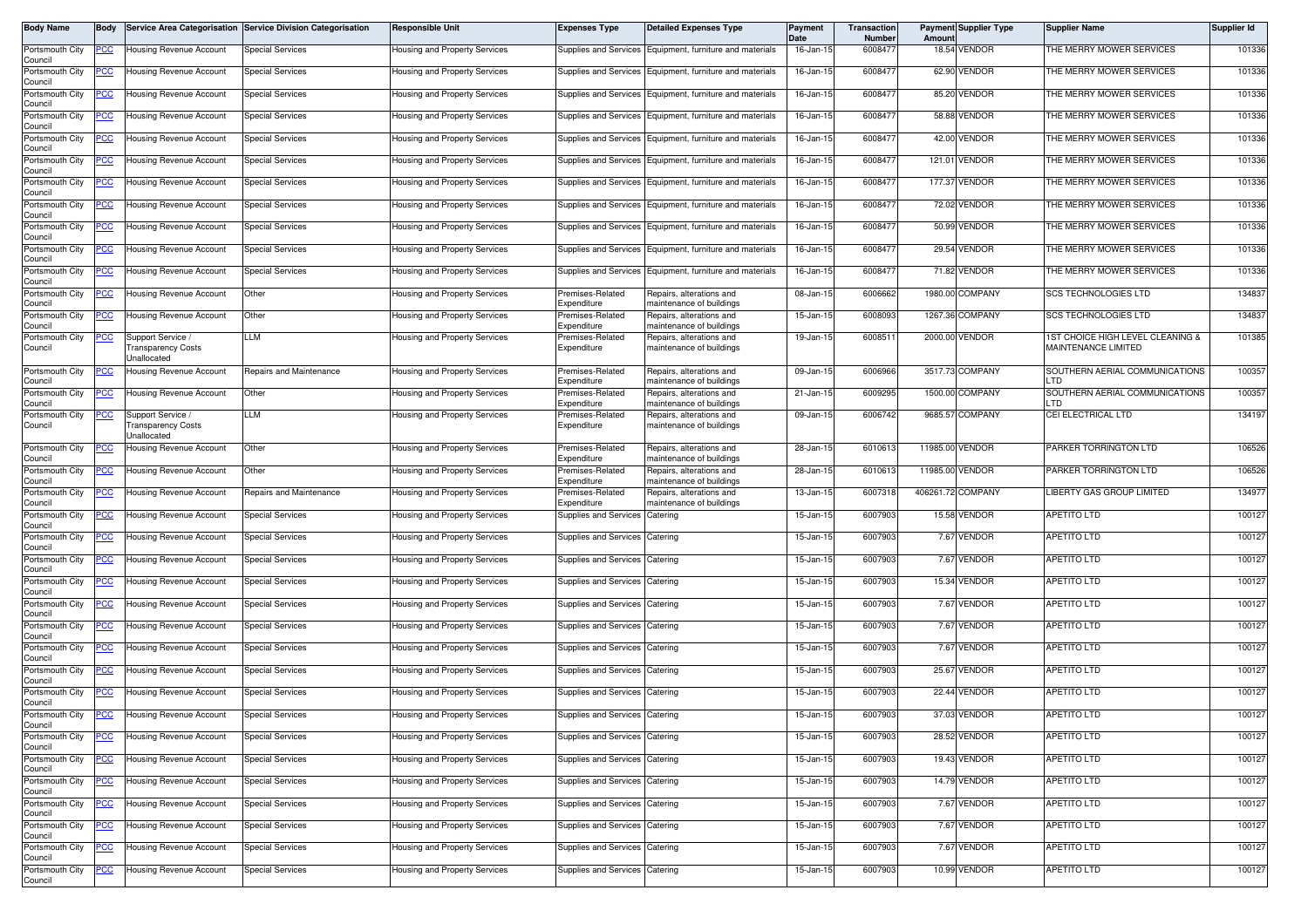| <b>Body Name</b>           | Body       |                                | Service Area Categorisation Service Division Categorisation | <b>Responsible Unit</b>              | <b>Expenses Type</b>           | <b>Detailed Expenses Type</b> | <b>Payment</b><br><b>Date</b> | <b>Transaction</b><br>Number | Amount | <b>Payment Supplier Type</b> | <b>Supplier Name</b> | <b>Supplier Id</b> |
|----------------------------|------------|--------------------------------|-------------------------------------------------------------|--------------------------------------|--------------------------------|-------------------------------|-------------------------------|------------------------------|--------|------------------------------|----------------------|--------------------|
| Portsmouth City<br>Council | PCC        | Housing Revenue Account        | <b>Special Services</b>                                     | Housing and Property Services        | Supplies and Services          | Catering                      | 15-Jan-15                     | 6007903                      |        | 27.02 VENDOR                 | APETITO LTD          | 100127             |
| Portsmouth City<br>Council | °СС        | <b>Housing Revenue Account</b> | Special Services                                            | Housing and Property Services        | Supplies and Services          | Catering                      | 15-Jan-15                     | 6007903                      |        | 25.80 VENDOR                 | <b>APETITO LTD</b>   | 100127             |
| Portsmouth City<br>Council | <u>cc</u>  | Housing Revenue Account        | <b>Special Services</b>                                     | Housing and Property Services        | Supplies and Services          | Catering                      | 15-Jan-15                     | 6007903                      |        | 26.88 VENDOR                 | <b>APETITO LTD</b>   | 100127             |
| Portsmouth City<br>Council | PСC        | Housing Revenue Account        | <b>Special Services</b>                                     | Housing and Property Services        | Supplies and Services Catering |                               | 15-Jan-15                     | 6007903                      |        | 37.03 VENDOR                 | APETITO LTD          | 100127             |
| Portsmouth City<br>Council | <u>cc</u>  | <b>Housing Revenue Account</b> | <b>Special Services</b>                                     | Housing and Property Services        | Supplies and Services          | Catering                      | 15-Jan-15                     | 6007903                      |        | 7.79 VENDOR                  | APETITO LTD          | 100127             |
| Portsmouth City<br>Council | <u>CC</u>  | Housing Revenue Account        | Special Services                                            | Housing and Property Services        | Supplies and Services          | Catering                      | 15-Jan-15                     | 6007903                      |        | 6.73 VENDOR                  | APETITO LTD          | 100127             |
| Portsmouth City<br>Council | <u>CC</u>  | <b>Housing Revenue Account</b> | <b>Special Services</b>                                     | Housing and Property Services        | Supplies and Services          | Catering                      | 30-Jan-15                     | 6010837                      |        | 513.28 VENDOR                | APETITO LTD          | 100127             |
| Portsmouth City<br>Council | <u>cc</u>  | Housing Revenue Account        | <b>Special Services</b>                                     | Housing and Property Services        | <b>Supplies and Services</b>   | Catering                      | 15-Jan-15                     | 6007903                      |        | 7.67 VENDOR                  | <b>APETITO LTD</b>   | 100127             |
| Portsmouth City<br>Council | сc         | <b>Housing Revenue Account</b> | Special Services                                            | Housing and Property Services        | Supplies and Services          | Catering                      | 15-Jan-15                     | 6007903                      |        | 7.67 VENDOR                  | APETITO LTD          | 100127             |
| Portsmouth City<br>Council | PСC        | Housing Revenue Account        | <b>Special Services</b>                                     | <b>Housing and Property Services</b> | <b>Supplies and Services</b>   | Catering                      | 15-Jan-15                     | 6007903                      |        | 7.67 VENDOR                  | APETITO LTD          | 100127             |
| Portsmouth City<br>Council | cс         | Housing Revenue Account        | <b>Special Services</b>                                     | Housing and Property Services        | Supplies and Services          | Catering                      | 15-Jan-15                     | 6007903                      |        | 7.67 VENDOR                  | APETITO LTD          | 100127             |
| Portsmouth City<br>Council | PCC.       | Housing Revenue Account        | <b>Special Services</b>                                     | Housing and Property Services        | Supplies and Services Catering |                               | 15-Jan-15                     | 6007903                      |        | 24.24 VENDOR                 | <b>APETITO LTD</b>   | 100127             |
| Portsmouth City<br>Council | <u>CC </u> | <b>Housing Revenue Account</b> | <b>Special Services</b>                                     | Housing and Property Services        | Supplies and Services Catering |                               | 15-Jan-15                     | 6007903                      |        | 25.67 VENDOR                 | <b>APETITO LTD</b>   | 100127             |
| Portsmouth City<br>Council | °СС        | Housing Revenue Account        | Special Services                                            | Housing and Property Services        | Supplies and Services Catering |                               | 15-Jan-15                     | 6007903                      |        | 23.05 VENDOR                 | APETITO LTD          | 100127             |
| Portsmouth City<br>Council | ပင         | <b>Housing Revenue Account</b> | <b>Special Services</b>                                     | Housing and Property Services        | Supplies and Services          | Catering                      | 15-Jan-15                     | 6007903                      |        | 19.13 VENDOR                 | <b>APETITO LTD</b>   | 100127             |
| Portsmouth City<br>Council | <u>CC </u> | Housing Revenue Account        | <b>Special Services</b>                                     | Housing and Property Services        | Supplies and Services          | Catering                      | 15-Jan-15                     | 6007903                      |        | 28.52 VENDOR                 | <b>APETITO LTD</b>   | 100127             |
| Portsmouth City<br>Council |            | Housing Revenue Account        | <b>Special Services</b>                                     | Housing and Property Services        | Supplies and Services          | Catering                      | 15-Jan-15                     | 6007903                      |        | 38.50 VENDOR                 | APETITO LTD          | 100127             |
| Portsmouth City<br>Council | <u>PCC</u> | <b>Housing Revenue Account</b> | <b>Special Services</b>                                     | Housing and Property Services        | Supplies and Services          | Catering                      | 15-Jan-15                     | 6007903                      |        | 19.43 VENDOR                 | <b>APETITO LTD</b>   | 100127             |
| Portsmouth City<br>Council | <u>CC</u>  | Housing Revenue Account        | <b>Special Services</b>                                     | Housing and Property Services        | Supplies and Services          | Catering                      | 15-Jan-15                     | 6007903                      |        | 31.37 VENDOR                 | <b>APETITO LTD</b>   | 100127             |
| Portsmouth City<br>Council | °СС        | Housing Revenue Account        | <b>Special Services</b>                                     | Housing and Property Services        | Supplies and Services          | Catering                      | 15-Jan-15                     | 6007903                      |        | 28.55 VENDOR                 | <b>APETITO LTD</b>   | 100127             |
| Portsmouth City<br>Council | cс         | Housing Revenue Account        | Special Services                                            | Housing and Property Services        | Supplies and Services          | Catering                      | 15-Jan-15                     | 6007903                      |        | 9.34 VENDOR                  | APETITO LTD          | 100127             |
| Portsmouth City<br>Council | PСC        | <b>Housing Revenue Account</b> | <b>Special Services</b>                                     | Housing and Property Services        | Supplies and Services          | Catering                      | 16-Jan-15                     | 6008142                      |        | 7.67 VENDOR                  | APETITO LTD          | 100127             |
| Portsmouth City<br>Council | °СС        | <b>Housing Revenue Account</b> | Special Services                                            | Housing and Property Services        | Supplies and Services          | Catering                      | 16-Jan-15                     | 6008142                      |        | 7.67 VENDOR                  | APETITO LTD          | 100127             |
| Portsmouth City<br>Council | <u>cc</u>  | <b>Housing Revenue Account</b> | <b>Special Services</b>                                     | Housing and Property Services        | Supplies and Services          | Catering                      | 16-Jan-15                     | 6008142                      |        | 7.67 VENDOR                  | <b>APETITO LTD</b>   | 100127             |
| Portsmouth City<br>Council | °СС        | Housing Revenue Account        | <b>Special Services</b>                                     | Housing and Property Services        | Supplies and Services          | Catering                      | 16-Jan-15                     | 6008142                      |        | 7.67 VENDOR                  | APETITO LTD          | 100127             |
| Portsmouth City<br>Council | °СС        | <b>Housing Revenue Account</b> | <b>Special Services</b>                                     | Housing and Property Services        | <b>Supplies and Services</b>   | Catering                      | 16-Jan-15                     | 6008142                      |        | 24.24 VENDOR                 | <b>APETITO LTD</b>   | 100127             |
| Portsmouth City<br>Council | <u>PCC</u> | Housing Revenue Account        | <b>Special Services</b>                                     | Housing and Property Services        | Supplies and Services          | Catering                      | 16-Jan-15                     | 6008142                      |        | 10.99 VENDOR                 | APETITO LTD          | 100127             |
| Portsmouth City<br>Council | <u>cc</u>  | <b>Housing Revenue Account</b> | <b>Special Services</b>                                     | Housing and Property Services        | Supplies and Services          | Catering                      | 16-Jan-15                     | 6008142                      |        | 23.67 VENDOR                 | APETITO LTD          | 100127             |
| Portsmouth City<br>Council | <u>CC </u> | Housing Revenue Account        | <b>Special Services</b>                                     | Housing and Property Services        | Supplies and Services Catering |                               | 16-Jan-15                     | 6008142                      |        | 24.29 VENDOR                 | APETITO LTD          | 100127             |
| Portsmouth City<br>Council | <u>'CC</u> | <b>Housing Revenue Account</b> | Special Services                                            | Housing and Property Services        | Supplies and Services          | Catering                      | 16-Jan-15                     | 6008142                      |        | 26.71 VENDOR                 | APETITO LTD          | 100127             |
| Portsmouth City<br>Council | <u>PCC</u> | Housing Revenue Account        | Special Services                                            | Housing and Property Services        | Supplies and Services Catering |                               | 16-Jan-15                     | 6008142                      |        | 30.80 VENDOR                 | <b>APETITO LTD</b>   | 100127             |
| Portsmouth City<br>Council |            | Housing Revenue Account        | Special Services                                            | <b>Housing and Property Services</b> | Supplies and Services Catering |                               | 16-Jan-15                     | 6008142                      |        | 6.73 VENDOR                  | APETITO LTD          | 100127             |
| Portsmouth City<br>Council | PСC        | Housing Revenue Account        | <b>Special Services</b>                                     | Housing and Property Services        | Supplies and Services Catering |                               | 16-Jan-15                     | 6008142                      |        | 13.04 VENDOR                 | APETITO LTD          | 100127             |
| Portsmouth City<br>Council |            | <b>Housing Revenue Account</b> | <b>Special Services</b>                                     | <b>Housing and Property Services</b> | Supplies and Services Catering |                               | 16-Jan-15                     | 6008142                      |        | 7.67 VENDOR                  | <b>APETITO LTD</b>   | 100127             |
| Portsmouth City<br>Council | PCC.       | <b>Housing Revenue Account</b> | <b>Special Services</b>                                     | Housing and Property Services        | Supplies and Services Catering |                               | 16-Jan-15                     | 6008142                      |        | 7.67 VENDOR                  | <b>APETITO LTD</b>   | 100127             |
| Portsmouth City<br>Council | 'CC        | Housing Revenue Account        | <b>Special Services</b>                                     | Housing and Property Services        | Supplies and Services Catering |                               | 16-Jan-15                     | 6008142                      |        | 8.53 VENDOR                  | <b>APETITO LTD</b>   | 100127             |
| Portsmouth City<br>Council | <u>CC </u> | <b>Housing Revenue Account</b> | <b>Special Services</b>                                     | Housing and Property Services        | Supplies and Services Catering |                               | 16-Jan-15                     | 6008142                      |        | 24.24 VENDOR                 | <b>APETITO LTD</b>   | 100127             |
| Portsmouth City<br>Council | <u>'CC</u> | Housing Revenue Account        | <b>Special Services</b>                                     | Housing and Property Services        | Supplies and Services Catering |                               | 16-Jan-15                     | 6008142                      |        | 10.99 VENDOR                 | APETITO LTD          | 100127             |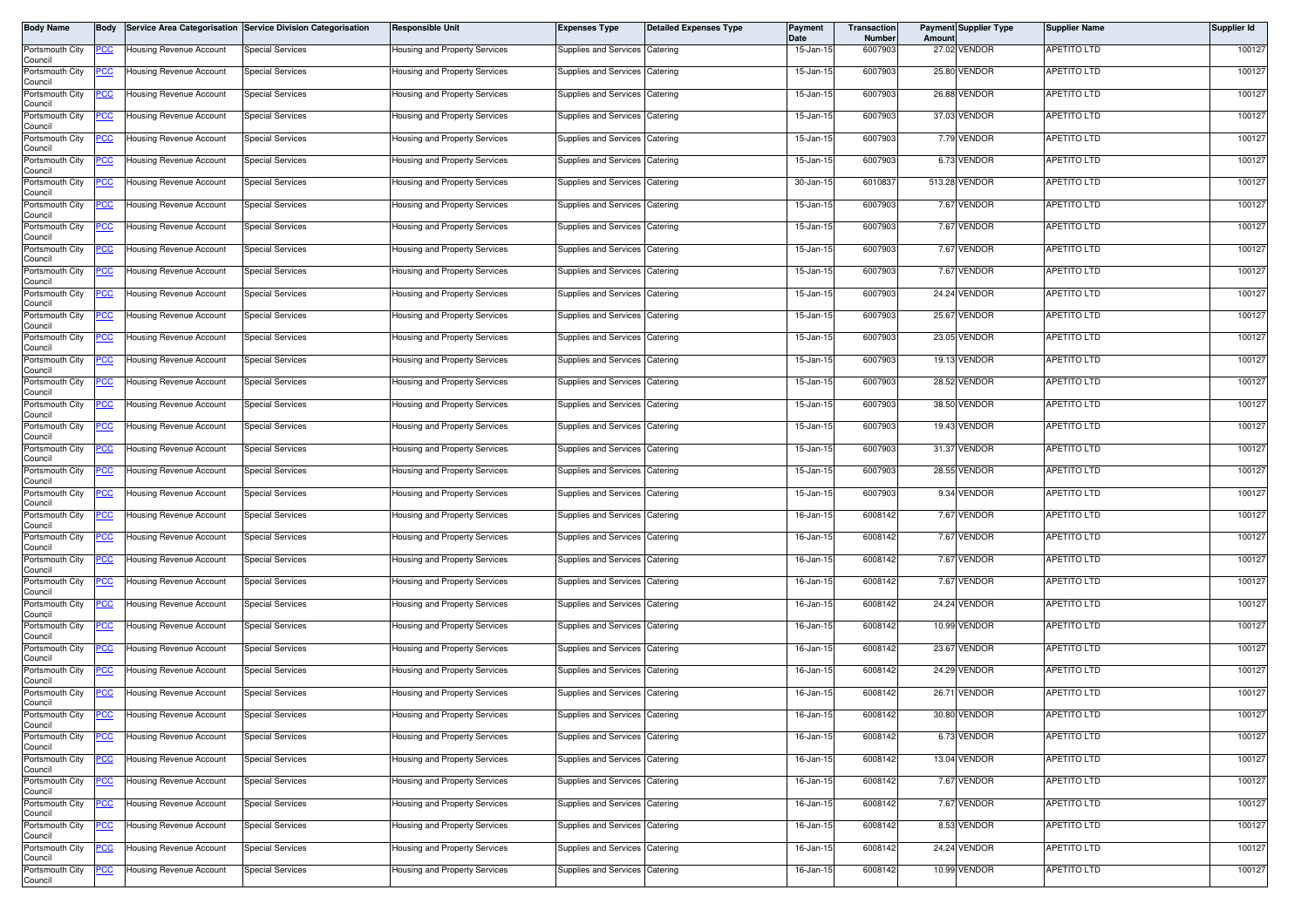| <b>Body Name</b>           | Body       |                                | Service Area Categorisation Service Division Categorisation | <b>Responsible Unit</b>              | <b>Expenses Type</b>           | <b>Detailed Expenses Type</b> | <b>Payment</b><br><b>Date</b> | <b>Transaction</b><br>Number | Amount | <b>Payment Supplier Type</b> | <b>Supplier Name</b> | <b>Supplier Id</b> |
|----------------------------|------------|--------------------------------|-------------------------------------------------------------|--------------------------------------|--------------------------------|-------------------------------|-------------------------------|------------------------------|--------|------------------------------|----------------------|--------------------|
| Portsmouth City<br>Council | PCC        | Housing Revenue Account        | <b>Special Services</b>                                     | Housing and Property Services        | Supplies and Services          | Catering                      | 16-Jan-15                     | 6008142                      |        | 27.56 VENDOR                 | APETITO LTD          | 100127             |
| Portsmouth City<br>Council | °СС        | <b>Housing Revenue Account</b> | Special Services                                            | Housing and Property Services        | Supplies and Services          | Catering                      | 16-Jan-15                     | 6008142                      |        | 27.02 VENDOR                 | <b>APETITO LTD</b>   | 100127             |
| Portsmouth City<br>Council | <u>cc</u>  | Housing Revenue Account        | <b>Special Services</b>                                     | Housing and Property Services        | Supplies and Services          | Catering                      | 16-Jan-15                     | 6008142                      |        | 25.67 VENDOR                 | <b>APETITO LTD</b>   | 100127             |
| Portsmouth City<br>Council | PСC        | Housing Revenue Account        | <b>Special Services</b>                                     | Housing and Property Services        | Supplies and Services Catering |                               | 16-Jan-15                     | 6008142                      |        | 26.61 VENDOR                 | <b>APETITO LTD</b>   | 100127             |
| Portsmouth City<br>Council | <u>cc</u>  | <b>Housing Revenue Account</b> | <b>Special Services</b>                                     | Housing and Property Services        | Supplies and Services          | Catering                      | 16-Jan-15                     | 6008142                      |        | 26.72 VENDOR                 | APETITO LTD          | 100127             |
| Portsmouth City<br>Council | <u>CC</u>  | Housing Revenue Account        | Special Services                                            | Housing and Property Services        | Supplies and Services          | Catering                      | 16-Jan-15                     | 6008142                      |        | 23.67 VENDOR                 | <b>APETITO LTD</b>   | 100127             |
| Portsmouth City<br>Council | <u>CC</u>  | <b>Housing Revenue Account</b> | <b>Special Services</b>                                     | Housing and Property Services        | Supplies and Services          | Catering                      | 16-Jan-15                     | 6008142                      |        | 24.29 VENDOR                 | APETITO LTD          | 100127             |
| Portsmouth City<br>Council | <u>cc</u>  | Housing Revenue Account        | <b>Special Services</b>                                     | Housing and Property Services        | <b>Supplies and Services</b>   | Catering                      | 16-Jan-15                     | 6008142                      |        | 23.87 VENDOR                 | <b>APETITO LTD</b>   | 100127             |
| Portsmouth City<br>Council | сc         | <b>Housing Revenue Account</b> | <b>Special Services</b>                                     | Housing and Property Services        | Supplies and Services          | Catering                      | 16-Jan-15                     | 6008142                      |        | 26.98 VENDOR                 | APETITO LTD          | 100127             |
| Portsmouth City<br>Council | PСC        | Housing Revenue Account        | <b>Special Services</b>                                     | <b>Housing and Property Services</b> | <b>Supplies and Services</b>   | Catering                      | 16-Jan-15                     | 6008142                      |        | 28.55 VENDOR                 | APETITO LTD          | 100127             |
| Portsmouth City<br>Council | cс         | Housing Revenue Account        | <b>Special Services</b>                                     | Housing and Property Services        | Supplies and Services          | Catering                      | 16-Jan-15                     | 6008142                      |        | 12.80 VENDOR                 | APETITO LTD          | 100127             |
| Portsmouth City<br>Council | PCC.       | Housing Revenue Account        | <b>Special Services</b>                                     | Housing and Property Services        | Supplies and Services Catering |                               | 16-Jan-15                     | 6008142                      |        | 7.79 VENDOR                  | <b>APETITO LTD</b>   | 100127             |
| Portsmouth City<br>Council | <u>CC </u> | <b>Housing Revenue Account</b> | <b>Special Services</b>                                     | Housing and Property Services        | Supplies and Services Catering |                               | 16-Jan-15                     | 6008142                      |        | 13.04 VENDOR                 | <b>APETITO LTD</b>   | 100127             |
| Portsmouth City<br>Council | °СС        | Housing Revenue Account        | Special Services                                            | Housing and Property Services        | Supplies and Services Catering |                               | 16-Jan-15                     | 6008142                      |        | 14.04 VENDOR                 | APETITO LTD          | 100127             |
| Portsmouth City<br>Council | ပင         | <b>Housing Revenue Account</b> | <b>Special Services</b>                                     | Housing and Property Services        | Supplies and Services          | Catering                      | 16-Jan-15                     | 6008142                      |        | 7.67 VENDOR                  | <b>APETITO LTD</b>   | 100127             |
| Portsmouth City<br>Council | <u>CC </u> | Housing Revenue Account        | <b>Special Services</b>                                     | <b>Housing and Property Services</b> | Supplies and Services          | Catering                      | 16-Jan-15                     | 6008142                      |        | 7.67 VENDOR                  | <b>APETITO LTD</b>   | 100127             |
| Portsmouth City<br>Council |            | Housing Revenue Account        | <b>Special Services</b>                                     | Housing and Property Services        | Supplies and Services          | Catering                      | 16-Jan-15                     | 6008142                      |        | 7.67 VENDOR                  | APETITO LTD          | 100127             |
| Portsmouth City<br>Council | <u>PCC</u> | <b>Housing Revenue Account</b> | <b>Special Services</b>                                     | Housing and Property Services        | Supplies and Services          | Catering                      | 16-Jan-15                     | 6008142                      |        | 7.67 VENDOR                  | <b>APETITO LTD</b>   | 100127             |
| Portsmouth City<br>Council | <u>CC</u>  | Housing Revenue Account        | <b>Special Services</b>                                     | Housing and Property Services        | Supplies and Services          | Catering                      | 16-Jan-15                     | 6008142                      |        | 7.67 VENDOR                  | <b>APETITO LTD</b>   | 100127             |
| Portsmouth City<br>Council | °СС        | Housing Revenue Account        | <b>Special Services</b>                                     | Housing and Property Services        | Supplies and Services          | Catering                      | 16-Jan-15                     | 6008142                      |        | 27.02 VENDOR                 | <b>APETITO LTD</b>   | 100127             |
| Portsmouth City<br>Council | cс         | Housing Revenue Account        | Special Services                                            | Housing and Property Services        | Supplies and Services          | Catering                      | 16-Jan-15                     | 6008142                      |        | 26.12 VENDOR                 | APETITO LTD          | 100127             |
| Portsmouth City<br>Council | PСC        | <b>Housing Revenue Account</b> | <b>Special Services</b>                                     | Housing and Property Services        | Supplies and Services          | Catering                      | 16-Jan-15                     | 6008142                      |        | 25.34 VENDOR                 | APETITO LTD          | 100127             |
| Portsmouth City<br>Council | °СС        | <b>Housing Revenue Account</b> | Special Services                                            | Housing and Property Services        | Supplies and Services          | Catering                      | 16-Jan-15                     | 6008142                      |        | 36.30 VENDOR                 | APETITO LTD          | 100127             |
| Portsmouth City<br>Council | <u>cc</u>  | <b>Housing Revenue Account</b> | <b>Special Services</b>                                     | Housing and Property Services        | Supplies and Services          | Catering                      | 16-Jan-15                     | 6008142                      |        | 37.03 VENDOR                 | <b>APETITO LTD</b>   | 100127             |
| Portsmouth City<br>Council | °СС        | Housing Revenue Account        | <b>Special Services</b>                                     | <b>Housing and Property Services</b> | Supplies and Services          | Catering                      | 16-Jan-15                     | 6008142                      |        | 39.57 VENDOR                 | APETITO LTD          | 100127             |
| Portsmouth City<br>Council | °СС        | <b>Housing Revenue Account</b> | <b>Special Services</b>                                     | Housing and Property Services        | <b>Supplies and Services</b>   | Catering                      | 16-Jan-15                     | 6008142                      |        | 26.98 VENDOR                 | <b>APETITO LTD</b>   | 100127             |
| Portsmouth City<br>Council | <u>PCC</u> | Housing Revenue Account        | <b>Special Services</b>                                     | Housing and Property Services        | Supplies and Services          | Catering                      | 16-Jan-15                     | 6008142                      |        | 7.79 VENDOR                  | APETITO LTD          | 100127             |
| Portsmouth City<br>Council | <u>cc</u>  | <b>Housing Revenue Account</b> | <b>Special Services</b>                                     | Housing and Property Services        | Supplies and Services          | Catering                      | 16-Jan-15                     | 6008142                      |        | 6.73 VENDOR                  | APETITO LTD          | 100127             |
| Portsmouth City<br>Council | <u>CC </u> | Housing Revenue Account        | <b>Special Services</b>                                     | Housing and Property Services        | Supplies and Services Catering |                               | 16-Jan-15                     | 6008142                      |        | 14.79 VENDOR                 | APETITO LTD          | 100127             |
| Portsmouth City<br>Council | <u>'CC</u> | <b>Housing Revenue Account</b> | Special Services                                            | Housing and Property Services        | Supplies and Services          | Catering                      | 16-Jan-15                     | 6008142                      |        | 13.04 VENDOR                 | APETITO LTD          | 100127             |
| Portsmouth City<br>Council | <u>PCC</u> | Housing Revenue Account        | Special Services                                            | <b>Housing and Property Services</b> | Supplies and Services Catering |                               | 16-Jan-15                     | 6008142                      |        | 7.52 VENDOR                  | <b>APETITO LTD</b>   | 100127             |
| Portsmouth City<br>Council |            | Housing Revenue Account        | Special Services                                            | <b>Housing and Property Services</b> | Supplies and Services Catering |                               | 16-Jan-15                     | 6008142                      |        | 29.52 VENDOR                 | APETITO LTD          | 100127             |
| Portsmouth City<br>Council | PСC        | Housing Revenue Account        | <b>Special Services</b>                                     | Housing and Property Services        | Supplies and Services Catering |                               | 16-Jan-15                     | 6008142                      |        | 7.67 VENDOR                  | APETITO LTD          | 100127             |
| Portsmouth City<br>Council |            | <b>Housing Revenue Account</b> | <b>Special Services</b>                                     | <b>Housing and Property Services</b> | Supplies and Services Catering |                               | 16-Jan-15                     | 6008142                      |        | 7.67 VENDOR                  | <b>APETITO LTD</b>   | 100127             |
| Portsmouth City<br>Council | PCC.       | <b>Housing Revenue Account</b> | <b>Special Services</b>                                     | Housing and Property Services        | Supplies and Services Catering |                               | 16-Jan-15                     | 6008142                      |        | 7.67 VENDOR                  | <b>APETITO LTD</b>   | 100127             |
| Portsmouth City<br>Council | 'CC        | Housing Revenue Account        | <b>Special Services</b>                                     | Housing and Property Services        | Supplies and Services Catering |                               | 16-Jan-15                     | 6008142                      |        | 7.67 VENDOR                  | <b>APETITO LTD</b>   | 100127             |
| Portsmouth City<br>Council | <u>CC </u> | <b>Housing Revenue Account</b> | <b>Special Services</b>                                     | Housing and Property Services        | Supplies and Services Catering |                               | 16-Jan-15                     | 6008142                      |        | 24.24 VENDOR                 | <b>APETITO LTD</b>   | 100127             |
| Portsmouth City<br>Council | <u>'CC</u> | Housing Revenue Account        | <b>Special Services</b>                                     | Housing and Property Services        | Supplies and Services Catering |                               | 16-Jan-15                     | 6008142                      |        | 10.99 VENDOR                 | APETITO LTD          | 100127             |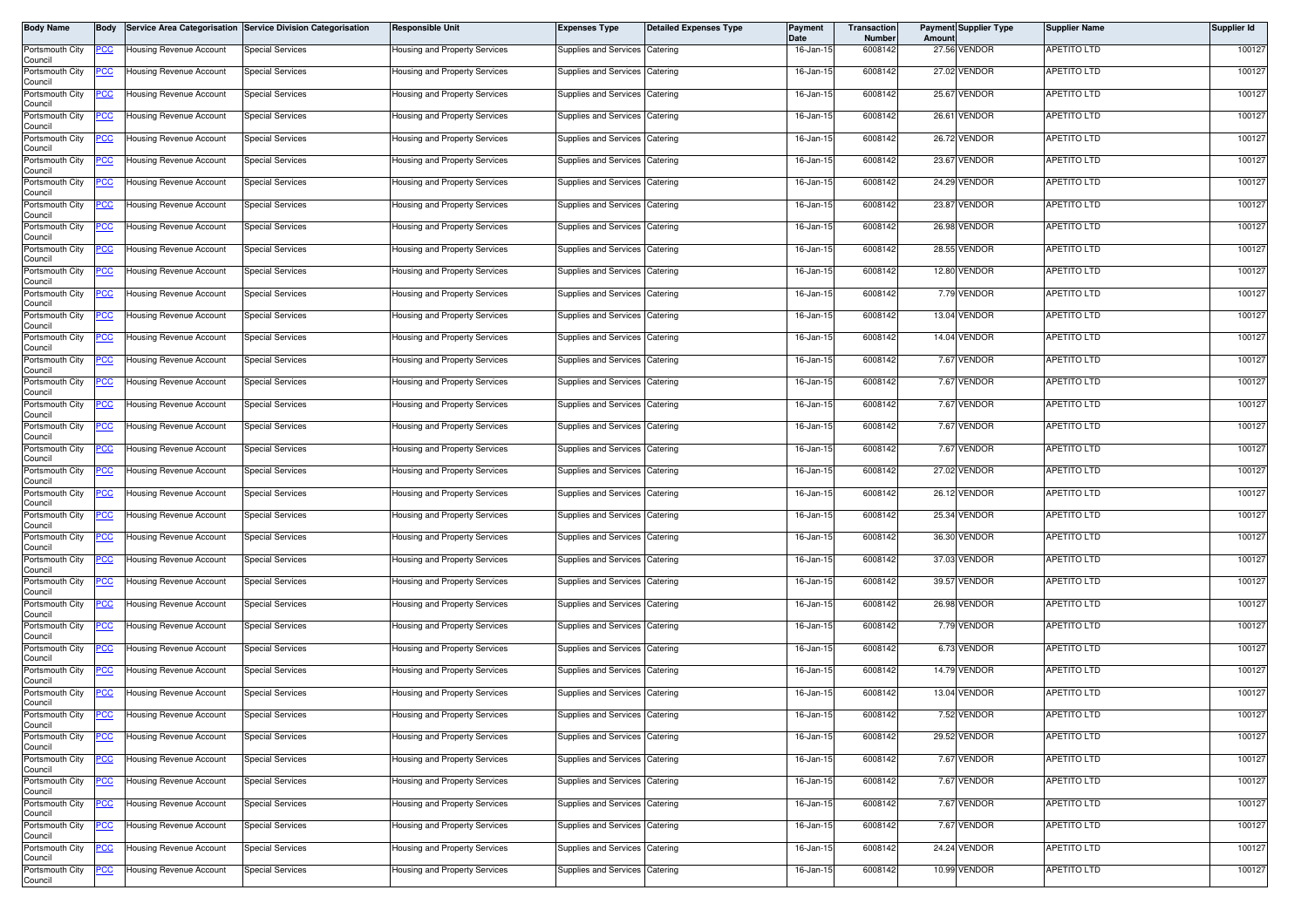| <b>Body Name</b>           | Body       |                                | Service Area Categorisation Service Division Categorisation | <b>Responsible Unit</b>              | <b>Expenses Type</b>           | <b>Detailed Expenses Type</b> | <b>Payment</b><br><b>Date</b> | <b>Transaction</b><br>Number | Amount | <b>Payment Supplier Type</b> | <b>Supplier Name</b> | <b>Supplier Id</b> |
|----------------------------|------------|--------------------------------|-------------------------------------------------------------|--------------------------------------|--------------------------------|-------------------------------|-------------------------------|------------------------------|--------|------------------------------|----------------------|--------------------|
| Portsmouth City<br>Council | PCC        | Housing Revenue Account        | <b>Special Services</b>                                     | <b>Housing and Property Services</b> | Supplies and Services          | Catering                      | 16-Jan-15                     | 6008142                      |        | 10.99 VENDOR                 | APETITO LTD          | 100127             |
| Portsmouth City<br>Council | °СС        | <b>Housing Revenue Account</b> | Special Services                                            | Housing and Property Services        | Supplies and Services          | Catering                      | 16-Jan-15                     | 6008142                      |        | 25.67 VENDOR                 | <b>APETITO LTD</b>   | 100127             |
| Portsmouth City<br>Council | <u>cc</u>  | Housing Revenue Account        | <b>Special Services</b>                                     | Housing and Property Services        | Supplies and Services          | Catering                      | 16-Jan-15                     | 6008142                      |        | 29.77 VENDOR                 | <b>APETITO LTD</b>   | 100127             |
| Portsmouth City<br>Council | PСC        | Housing Revenue Account        | <b>Special Services</b>                                     | Housing and Property Services        | Supplies and Services Catering |                               | 16-Jan-15                     | 6008142                      |        | 20.95 VENDOR                 | APETITO LTD          | 100127             |
| Portsmouth City<br>Council | <u>cc</u>  | <b>Housing Revenue Account</b> | <b>Special Services</b>                                     | Housing and Property Services        | Supplies and Services          | Catering                      | 16-Jan-15                     | 6008142                      |        | 26.11 VENDOR                 | APETITO LTD          | 100127             |
| Portsmouth City<br>Council | <u>CC</u>  | Housing Revenue Account        | Special Services                                            | <b>Housing and Property Services</b> | Supplies and Services          | Catering                      | 16-Jan-15                     | 6008142                      |        | 37.03 VENDOR                 | APETITO LTD          | 100127             |
| Portsmouth City<br>Council | <u>CC</u>  | Housing Revenue Account        | <b>Special Services</b>                                     | <b>Housing and Property Services</b> | Supplies and Services          | Catering                      | 16-Jan-15                     | 6008142                      |        | 23.27 VENDOR                 | APETITO LTD          | 100127             |
| Portsmouth City<br>Council | <u>cc</u>  | Housing Revenue Account        | <b>Special Services</b>                                     | Housing and Property Services        | <b>Supplies and Services</b>   | Catering                      | 16-Jan-15                     | 6008142                      |        | 24.29 VENDOR                 | <b>APETITO LTD</b>   | 100127             |
| Portsmouth City<br>Council | сc         | <b>Housing Revenue Account</b> | <b>Special Services</b>                                     | Housing and Property Services        | Supplies and Services          | Catering                      | 16-Jan-15                     | 6008142                      |        | 23.87 VENDOR                 | APETITO LTD          | 100127             |
| Portsmouth City<br>Council | PСC        | Housing Revenue Account        | <b>Special Services</b>                                     | <b>Housing and Property Services</b> | <b>Supplies and Services</b>   | Catering                      | 16-Jan-15                     | 6008142                      |        | 14.79 VENDOR                 | APETITO LTD          | 100127             |
| Portsmouth City<br>Council | cс         | Housing Revenue Account        | <b>Special Services</b>                                     | <b>Housing and Property Services</b> | Supplies and Services          | Catering                      | 16-Jan-15                     | 6008142                      |        | 7.67 VENDOR                  | APETITO LTD          | 100127             |
| Portsmouth City<br>Council | PCC.       | Housing Revenue Account        | <b>Special Services</b>                                     | Housing and Property Services        | Supplies and Services Catering |                               | 16-Jan-15                     | 6008142                      |        | 24.24 VENDOR                 | <b>APETITO LTD</b>   | 100127             |
| Portsmouth City<br>Council | <u>CC </u> | <b>Housing Revenue Account</b> | <b>Special Services</b>                                     | Housing and Property Services        | Supplies and Services Catering |                               | 16-Jan-15                     | 6008142                      |        | 10.99 VENDOR                 | <b>APETITO LTD</b>   | 100127             |
| Portsmouth City<br>Council | °СС        | Housing Revenue Account        | Special Services                                            | Housing and Property Services        | Supplies and Services Catering |                               | 16-Jan-15                     | 6008142                      |        | 27.02 VENDOR                 | <b>APETITO LTD</b>   | 100127             |
| Portsmouth City<br>Council | ပင         | <b>Housing Revenue Account</b> | <b>Special Services</b>                                     | Housing and Property Services        | Supplies and Services          | Catering                      | 16-Jan-15                     | 6008142                      |        | 30.67 VENDOR                 | <b>APETITO LTD</b>   | 100127             |
| Portsmouth City<br>Council | <u>CC </u> | Housing Revenue Account        | <b>Special Services</b>                                     | <b>Housing and Property Services</b> | Supplies and Services          | Catering                      | 16-Jan-15                     | 6008142                      |        | 23.67 VENDOR                 | <b>APETITO LTD</b>   | 100127             |
| Portsmouth City<br>Council |            | Housing Revenue Account        | <b>Special Services</b>                                     | Housing and Property Services        | Supplies and Services          | Catering                      | 16-Jan-15                     | 6008142                      |        | 25.80 VENDOR                 | APETITO LTD          | 100127             |
| Portsmouth City<br>Council | PCC        | Housing Revenue Account        | <b>Special Services</b>                                     | Housing and Property Services        | Supplies and Services          | Catering                      | 16-Jan-15                     | 6008142                      |        | 26.12 VENDOR                 | APETITO LTD          | 100127             |
| Portsmouth City<br>Council | <u>CC</u>  | Housing Revenue Account        | <b>Special Services</b>                                     | <b>Housing and Property Services</b> | Supplies and Services          | Catering                      | 16-Jan-15                     | 6008142                      |        | 22.44 VENDOR                 | <b>APETITO LTD</b>   | 100127             |
| Portsmouth City<br>Council | °СС        | Housing Revenue Account        | <b>Special Services</b>                                     | Housing and Property Services        | Supplies and Services          | Catering                      | 16-Jan-15                     | 6008142                      |        | 37.03 VENDOR                 | <b>APETITO LTD</b>   | 100127             |
| Portsmouth City<br>Council | cс         | Housing Revenue Account        | Special Services                                            | Housing and Property Services        | Supplies and Services          | Catering                      | 16-Jan-15                     | 6008142                      |        | 28.52 VENDOR                 | APETITO LTD          | 100127             |
| Portsmouth City<br>Council | PСC        | <b>Housing Revenue Account</b> | <b>Special Services</b>                                     | Housing and Property Services        | Supplies and Services          | Catering                      | 16-Jan-15                     | 6008142                      |        | 39.57 VENDOR                 | APETITO LTD          | 100127             |
| Portsmouth City<br>Council | °СС        | <b>Housing Revenue Account</b> | Special Services                                            | Housing and Property Services        | Supplies and Services          | Catering                      | 16-Jan-15                     | 6008142                      |        | 19.43 VENDOR                 | APETITO LTD          | 100127             |
| Portsmouth City<br>Council | <u>cc</u>  | <b>Housing Revenue Account</b> | <b>Special Services</b>                                     | Housing and Property Services        | Supplies and Services          | Catering                      | 16-Jan-15                     | 6008142                      |        | 23.87 VENDOR                 | <b>APETITO LTD</b>   | 100127             |
| Portsmouth City<br>Council | °СС        | Housing Revenue Account        | <b>Special Services</b>                                     | <b>Housing and Property Services</b> | Supplies and Services          | Catering                      | 16-Jan-15                     | 6008142                      |        | 6.73 VENDOR                  | APETITO LTD          | 100127             |
| Portsmouth City<br>Council | °СС        | <b>Housing Revenue Account</b> | <b>Special Services</b>                                     | Housing and Property Services        | <b>Supplies and Services</b>   | Catering                      | 16-Jan-15                     | 6008142                      |        | 7.13 VENDOR                  | <b>APETITO LTD</b>   | 100127             |
| Portsmouth City<br>Council | <u>PCC</u> | Housing Revenue Account        | <b>Special Services</b>                                     | Housing and Property Services        | Supplies and Services          | Catering                      | 16-Jan-15                     | 6008142                      |        | 12.80 VENDOR                 | APETITO LTD          | 100127             |
| Portsmouth City<br>Council | <u>cc</u>  | <b>Housing Revenue Account</b> | <b>Special Services</b>                                     | Housing and Property Services        | Supplies and Services          | Catering                      | 29-Jan-15                     | 6010674                      |        | 7.67 VENDOR                  | APETITO LTD          | 100127             |
| Portsmouth City<br>Council | <u>CC </u> | Housing Revenue Account        | <b>Special Services</b>                                     | Housing and Property Services        | Supplies and Services Catering |                               | 29-Jan-15                     | 6010674                      |        | 7.67 VENDOR                  | APETITO LTD          | 100127             |
| Portsmouth City<br>Council | <u>'CC</u> | <b>Housing Revenue Account</b> | Special Services                                            | Housing and Property Services        | Supplies and Services          | Catering                      | 29-Jan-15                     | 6010674                      |        | 8.05 VENDOR                  | APETITO LTD          | 100127             |
| Portsmouth City<br>Council | <u>PCC</u> | Housing Revenue Account        | Special Services                                            | <b>Housing and Property Services</b> | Supplies and Services Catering |                               | 29-Jan-15                     | 6010674                      |        | 7.67 VENDOR                  | <b>APETITO LTD</b>   | 100127             |
| Portsmouth City<br>Council |            | Housing Revenue Account        | Special Services                                            | <b>Housing and Property Services</b> | Supplies and Services Catering |                               | 29-Jan-15                     | 6010674                      |        | 24.24 VENDOR                 | APETITO LTD          | 100127             |
| Portsmouth City<br>Council | PСC        | Housing Revenue Account        | <b>Special Services</b>                                     | Housing and Property Services        | Supplies and Services Catering |                               | 29-Jan-15                     | 6010674                      |        | 27.02 VENDOR                 | APETITO LTD          | 100127             |
| Portsmouth City<br>Council |            | <b>Housing Revenue Account</b> | <b>Special Services</b>                                     | <b>Housing and Property Services</b> | Supplies and Services Catering |                               | 29-Jan-15                     | 6010674                      |        | 26.11 VENDOR                 | <b>APETITO LTD</b>   | 100127             |
| Portsmouth City<br>Council | PCC.       | <b>Housing Revenue Account</b> | <b>Special Services</b>                                     | Housing and Property Services        | Supplies and Services Catering |                               | 29-Jan-15                     | 6010674                      |        | 26.11 VENDOR                 | APETITO LTD          | 100127             |
| Portsmouth City<br>Council | 'CC        | Housing Revenue Account        | <b>Special Services</b>                                     | Housing and Property Services        | Supplies and Services Catering |                               | 29-Jan-15                     | 6010674                      |        | 37.03 VENDOR                 | <b>APETITO LTD</b>   | 100127             |
| Portsmouth City<br>Council | <u>CC </u> | <b>Housing Revenue Account</b> | <b>Special Services</b>                                     | Housing and Property Services        | Supplies and Services Catering |                               | 29-Jan-15                     | 6010674                      |        | 39.57 VENDOR                 | <b>APETITO LTD</b>   | 100127             |
| Portsmouth City<br>Council | <u>'CC</u> | Housing Revenue Account        | <b>Special Services</b>                                     | Housing and Property Services        | Supplies and Services Catering |                               | 29-Jan-15                     | 6010674                      |        | 29.26 VENDOR                 | APETITO LTD          | 100127             |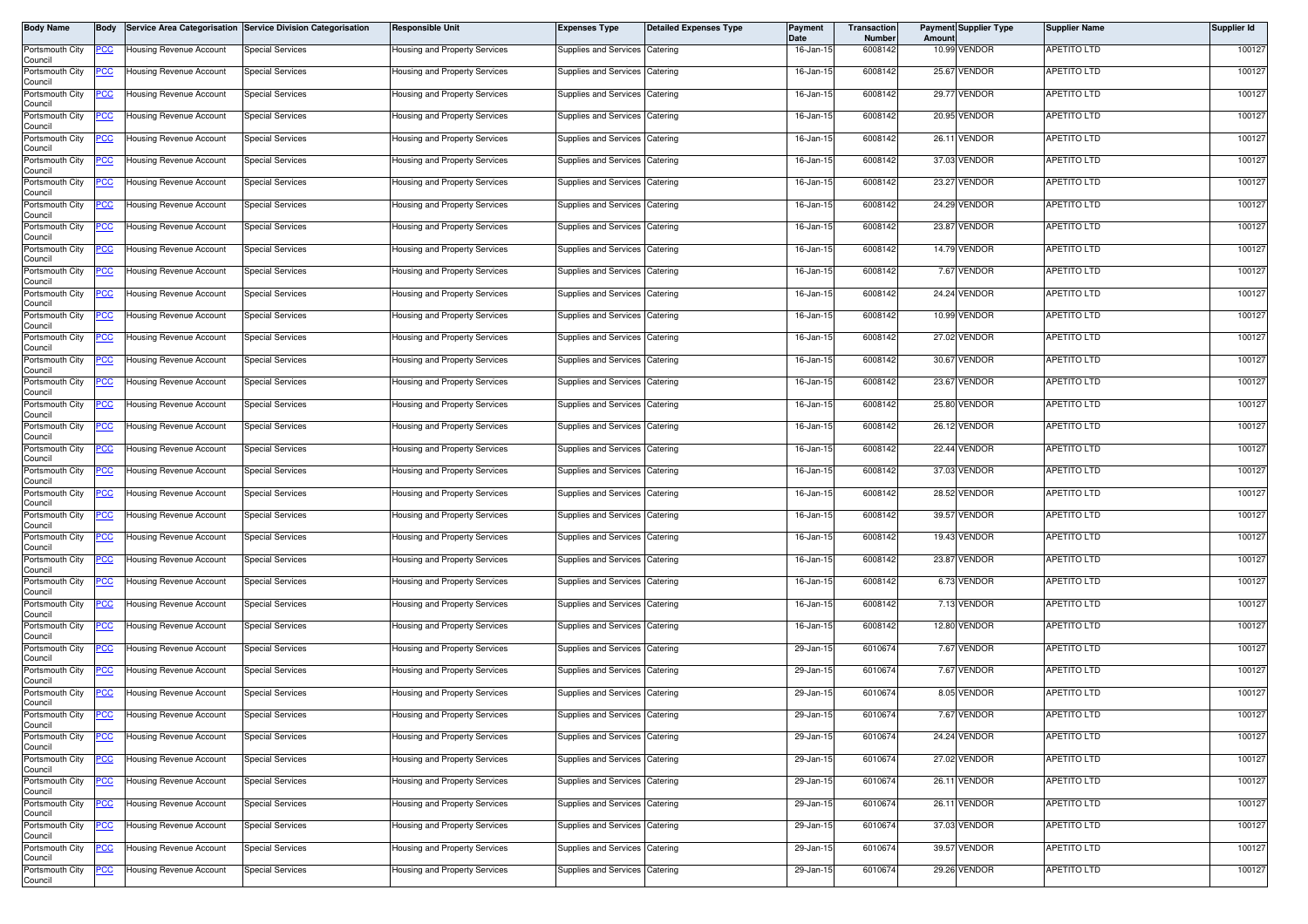| <b>Body Name</b>           | Body       |                                | Service Area Categorisation Service Division Categorisation | <b>Responsible Unit</b>              | <b>Expenses Type</b>           | <b>Detailed Expenses Type</b> | <b>Payment</b><br>Date | <b>Transaction</b><br>Number | Amount | <b>Payment Supplier Type</b> | <b>Supplier Name</b> | <b>Supplier Id</b> |
|----------------------------|------------|--------------------------------|-------------------------------------------------------------|--------------------------------------|--------------------------------|-------------------------------|------------------------|------------------------------|--------|------------------------------|----------------------|--------------------|
| Portsmouth City<br>Council | PCC        | Housing Revenue Account        | <b>Special Services</b>                                     | <b>Housing and Property Services</b> | Supplies and Services          | Catering                      | 29-Jan-15              | 6010674                      |        | 7.79 VENDOR                  | APETITO LTD          | 100127             |
| Portsmouth City<br>Council | °СС        | <b>Housing Revenue Account</b> | Special Services                                            | Housing and Property Services        | Supplies and Services          | Catering                      | 29-Jan-15              | 6010674                      |        | 6.73 VENDOR                  | <b>APETITO LTD</b>   | 100127             |
| Portsmouth City<br>Council | <u>cc</u>  | Housing Revenue Account        | <b>Special Services</b>                                     | Housing and Property Services        | Supplies and Services          | Catering                      | 29-Jan-15              | 6010674                      |        | 7.67 VENDOR                  | <b>APETITO LTD</b>   | 100127             |
| Portsmouth City<br>Council | PСC        | Housing Revenue Account        | <b>Special Services</b>                                     | Housing and Property Services        | Supplies and Services Catering |                               | 29-Jan-15              | 6010674                      |        | 7.67 VENDOR                  | APETITO LTD          | 100127             |
| Portsmouth City<br>Council | <u>'CC</u> | <b>Housing Revenue Account</b> | <b>Special Services</b>                                     | <b>Housing and Property Services</b> | Supplies and Services          | Catering                      | 29-Jan-15              | 6010674                      |        | 7.67 VENDOR                  | APETITO LTD          | 100127             |
| Portsmouth City<br>Council | <u>CC</u>  | Housing Revenue Account        | Special Services                                            | <b>Housing and Property Services</b> | Supplies and Services          | Catering                      | 29-Jan-15              | 6010674                      |        | 7.67 VENDOR                  | APETITO LTD          | 100127             |
| Portsmouth City<br>Council | <u>CC</u>  | Housing Revenue Account        | <b>Special Services</b>                                     | <b>Housing and Property Services</b> | Supplies and Services          | Catering                      | 29-Jan-15              | 6010674                      |        | 7.67 VENDOR                  | APETITO LTD          | 100127             |
| Portsmouth City<br>Council | <u>cc</u>  | Housing Revenue Account        | <b>Special Services</b>                                     | Housing and Property Services        | <b>Supplies and Services</b>   | Catering                      | 29-Jan-15              | 6010674                      |        | 7.67 VENDOR                  | <b>APETITO LTD</b>   | 100127             |
| Portsmouth City<br>Council | сC         | <b>Housing Revenue Account</b> | Special Services                                            | Housing and Property Services        | Supplies and Services          | Catering                      | 29-Jan-15              | 6010674                      |        | 9.60 VENDOR                  | APETITO LTD          | 100127             |
| Portsmouth City<br>Council | PСC        | Housing Revenue Account        | <b>Special Services</b>                                     | <b>Housing and Property Services</b> | <b>Supplies and Services</b>   | Catering                      | 29-Jan-15              | 6010674                      |        | 23.05 VENDOR                 | APETITO LTD          | 100127             |
| Portsmouth City<br>Council | cс         | Housing Revenue Account        | <b>Special Services</b>                                     | <b>Housing and Property Services</b> | Supplies and Services          | Catering                      | 29-Jan-15              | 6010674                      |        | 25.80 VENDOR                 | APETITO LTD          | 100127             |
| Portsmouth City<br>Council | PCC.       | Housing Revenue Account        | <b>Special Services</b>                                     | Housing and Property Services        | Supplies and Services Catering |                               | 29-Jan-15              | 6010674                      |        | 19.13 VENDOR                 | <b>APETITO LTD</b>   | 100127             |
| Portsmouth City<br>Council | <u>CC </u> | <b>Housing Revenue Account</b> | <b>Special Services</b>                                     | Housing and Property Services        | Supplies and Services Catering |                               | 29-Jan-15              | 6010674                      |        | 20.95 VENDOR                 | <b>APETITO LTD</b>   | 100127             |
| Portsmouth City<br>Council | °СС        | Housing Revenue Account        | Special Services                                            | Housing and Property Services        | Supplies and Services Catering |                               | 29-Jan-15              | 6010674                      |        | 37.03 VENDOR                 | <b>APETITO LTD</b>   | 100127             |
| Portsmouth City<br>Council | ပင         | <b>Housing Revenue Account</b> | <b>Special Services</b>                                     | Housing and Property Services        | Supplies and Services          | Catering                      | 29-Jan-15              | 6010674                      |        | 22.08 VENDOR                 | <b>APETITO LTD</b>   | 100127             |
| Portsmouth City<br>Council | <u>CC </u> | Housing Revenue Account        | <b>Special Services</b>                                     | <b>Housing and Property Services</b> | Supplies and Services          | Catering                      | 29-Jan-15              | 6010674                      |        | 19.43 VENDOR                 | <b>APETITO LTD</b>   | 100127             |
| Portsmouth City<br>Council |            | Housing Revenue Account        | <b>Special Services</b>                                     | Housing and Property Services        | Supplies and Services          | Catering                      | 29-Jan-15              | 6010674                      |        | 6.73 VENDOR                  | APETITO LTD          | 100127             |
| Portsmouth City<br>Council | PCC        | Housing Revenue Account        | <b>Special Services</b>                                     | Housing and Property Services        | Supplies and Services          | Catering                      | 29-Jan-15              | 6010674                      |        | 12.80 VENDOR                 | <b>APETITO LTD</b>   | 100127             |
| Portsmouth City<br>Council | <u>CC</u>  | <b>Housing Revenue Account</b> | <b>Special Services</b>                                     | Housing and Property Services        | Supplies and Services          | Catering                      | 29-Jan-15              | 6010674                      |        | 7.52 VENDOR                  | <b>APETITO LTD</b>   | 100127             |
| Portsmouth City<br>Council | °СС        | Housing Revenue Account        | <b>Special Services</b>                                     | Housing and Property Services        | Supplies and Services          | Catering                      | 29-Jan-15              | 6010674                      |        | 7.52 VENDOR                  | <b>APETITO LTD</b>   | 100127             |
| Portsmouth City<br>Council | cс         | Housing Revenue Account        | Special Services                                            | Housing and Property Services        | Supplies and Services          | Catering                      | 29-Jan-15              | 6010674                      |        | 23.36 VENDOR                 | APETITO LTD          | 100127             |
| Portsmouth City<br>Council | PСC        | <b>Housing Revenue Account</b> | <b>Special Services</b>                                     | Housing and Property Services        | Supplies and Services          | Catering                      | 29-Jan-15              | 6010674                      |        | 20.16 VENDOR                 | APETITO LTD          | 100127             |
| Portsmouth City<br>Council | °СС        | <b>Housing Revenue Account</b> | Special Services                                            | Housing and Property Services        | Supplies and Services          | Catering                      | 29-Jan-15              | 6010674                      |        | 23.60 VENDOR                 | APETITO LTD          | 100127             |
| Portsmouth City<br>Council | <u>cc</u>  | <b>Housing Revenue Account</b> | <b>Special Services</b>                                     | Housing and Property Services        | Supplies and Services          | Catering                      | 29-Jan-15              | 6010674                      |        | 71.20 VENDOR                 | <b>APETITO LTD</b>   | 100127             |
| Portsmouth City<br>Council | °СС        | Housing Revenue Account        | <b>Special Services</b>                                     | Housing and Property Services        | Supplies and Services Catering |                               | 29-Jan-15              | 6010674                      |        | 71.02 VENDOR                 | APETITO LTD          | 100127             |
| Portsmouth City<br>Council | °СС        | <b>Housing Revenue Account</b> | <b>Special Services</b>                                     | Housing and Property Services        | <b>Supplies and Services</b>   | Catering                      | 29-Jan-15              | 6010674                      |        | 70.84 VENDOR                 | <b>APETITO LTD</b>   | 100127             |
| Portsmouth City<br>Council | <u>PCC</u> | Housing Revenue Account        | <b>Special Services</b>                                     | Housing and Property Services        | Supplies and Services          | Catering                      | 29-Jan-15              | 6010674                      |        | 59.04 VENDOR                 | APETITO LTD          | 100127             |
| Portsmouth City<br>Council | <u>cc</u>  | <b>Housing Revenue Account</b> | <b>Special Services</b>                                     | Housing and Property Services        | Supplies and Services          | Catering                      | 29-Jan-15              | 6010674                      |        | 7.67 VENDOR                  | APETITO LTD          | 100127             |
| Portsmouth City<br>Council | <u>CC </u> | Housing Revenue Account        | <b>Special Services</b>                                     | Housing and Property Services        | Supplies and Services Catering |                               | 29-Jan-15              | 6010674                      |        | 7.67 VENDOR                  | APETITO LTD          | 100127             |
| Portsmouth City<br>Council | <u>'CC</u> | <b>Housing Revenue Account</b> | Special Services                                            | Housing and Property Services        | Supplies and Services          | Catering                      | 29-Jan-15              | 6010674                      |        | 7.67 VENDOR                  | APETITO LTD          | 100127             |
| Portsmouth City<br>Council | <u>PCC</u> | Housing Revenue Account        | Special Services                                            | Housing and Property Services        | Supplies and Services Catering |                               | 29-Jan-15              | 6010674                      |        | 7.67 VENDOR                  | <b>APETITO LTD</b>   | 100127             |
| Portsmouth City<br>Council |            | Housing Revenue Account        | Special Services                                            | <b>Housing and Property Services</b> | Supplies and Services Catering |                               | 29-Jan-15              | 6010674                      |        | 7.67 VENDOR                  | APETITO LTD          | 100127             |
| Portsmouth City<br>Council | PСC        | Housing Revenue Account        | <b>Special Services</b>                                     | Housing and Property Services        | Supplies and Services Catering |                               | 29-Jan-15              | 6010674                      |        | 7.67 VENDOR                  | APETITO LTD          | 100127             |
| Portsmouth City<br>Council |            | <b>Housing Revenue Account</b> | <b>Special Services</b>                                     | <b>Housing and Property Services</b> | Supplies and Services Catering |                               | 29-Jan-15              | 6010674                      |        | 7.67 VENDOR                  | <b>APETITO LTD</b>   | 100127             |
| Portsmouth City<br>Council | PCC.       | <b>Housing Revenue Account</b> | <b>Special Services</b>                                     | Housing and Property Services        | Supplies and Services Catering |                               | 29-Jan-15              | 6010674                      |        | 7.67 VENDOR                  | <b>APETITO LTD</b>   | 100127             |
| Portsmouth City<br>Council | 'CC        | Housing Revenue Account        | <b>Special Services</b>                                     | Housing and Property Services        | Supplies and Services Catering |                               | 29-Jan-15              | 6010674                      |        | 7.67 VENDOR                  | <b>APETITO LTD</b>   | 100127             |
| Portsmouth City<br>Council | <u>CC </u> | Housing Revenue Account        | <b>Special Services</b>                                     | <b>Housing and Property Services</b> | Supplies and Services Catering |                               | 29-Jan-15              | 6010674                      |        | 7.67 VENDOR                  | <b>APETITO LTD</b>   | 100127             |
| Portsmouth City<br>Council | <u>'CC</u> | Housing Revenue Account        | <b>Special Services</b>                                     | Housing and Property Services        | Supplies and Services Catering |                               | 29-Jan-15              | 6010674                      |        | 7.67 VENDOR                  | APETITO LTD          | 100127             |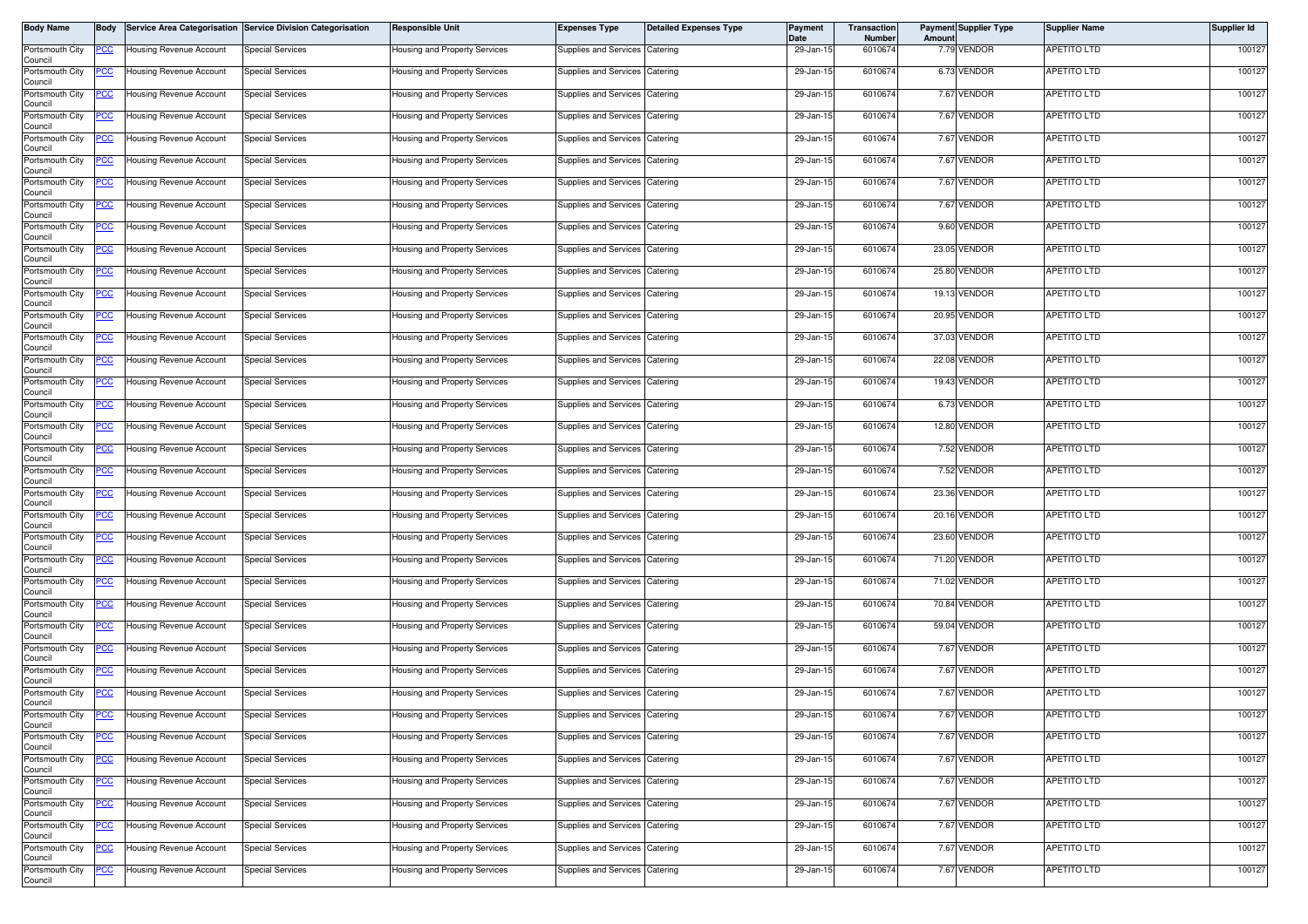| Body Name                  | Body        |                                                       | Service Area Categorisation Service Division Categorisation | Responsible Unit                     | <b>Expenses Type</b>            | <b>Detailed Expenses Type</b>                      | <b>Payment</b><br>Date | <b>Transaction</b><br>Number | Amount | <b>Payment Supplier Type</b> | <b>Supplier Name</b>        | Supplier Id |
|----------------------------|-------------|-------------------------------------------------------|-------------------------------------------------------------|--------------------------------------|---------------------------------|----------------------------------------------------|------------------------|------------------------------|--------|------------------------------|-----------------------------|-------------|
| Portsmouth City<br>Council | <u>CC </u>  | Housing Revenue Account                               | <b>Special Services</b>                                     | lousing and Property Services        | Supplies and Services           | Catering                                           | 29-Jan-15              | 6010674                      |        | 8.53 VENDOR                  | APETITO LTD                 | 100127      |
| Portsmouth City<br>Council | <u>'CC</u>  | Housing Revenue Account                               | <b>Special Services</b>                                     | lousing and Property Services        | Supplies and Services           | Catering                                           | 29-Jan-15              | 6010674                      |        | 8.53 VENDOR                  | APETITO LTD                 | 100127      |
| Portsmouth City<br>Council | <u>CC </u>  | <b>Housing Revenue Account</b>                        | Special Services                                            | Housing and Property Services        | Supplies and Services           | Catering                                           | 29-Jan-15              | 6010674                      |        | 24.24 VENDOR                 | <b>APETITO LTD</b>          | 100127      |
| Portsmouth City<br>Council | <u>PCC</u>  | Housing Revenue Account                               | <b>Special Services</b>                                     | Housing and Property Services        | Supplies and Services           | Catering                                           | 29-Jan-15              | 6010674                      |        | 22.44 VENDOR                 | <b>APETITO LTD</b>          | 100127      |
| Portsmouth City<br>Council | <u>сс</u>   | <b>Housing Revenue Account</b>                        | Special Services                                            | Housing and Property Services        | Supplies and Services           | Catering                                           | 29-Jan-15              | 6010674                      |        | 24.89 VENDOR                 | APETITO LTD                 | 100127      |
| Portsmouth City<br>Council | <u>CC</u>   | <b>Housing Revenue Account</b>                        | <b>Special Services</b>                                     | Housing and Property Services        | Supplies and Services           | Catering                                           | 29-Jan-15              | 6010674                      |        | 30.80 VENDOR                 | APETITO LTD                 | 100127      |
| Portsmouth City<br>Council | <u>'CC</u>  | Housing Revenue Account                               | <b>Special Services</b>                                     | Housing and Property Services        | Supplies and Services           | Catering                                           | 29-Jan-15              | 6010674                      |        | 8.65 VENDOR                  | APETITO LTD                 | 100127      |
| Portsmouth City<br>Council | <u>'CC</u>  | Housing Revenue Account                               | Special Services                                            | Housing and Property Services        | Supplies and Services           | Catering                                           | 29-Jan-15              | 6010674                      |        | 8.66 VENDOR                  | APETITO LTD                 | 100127      |
| Portsmouth City<br>Council | <u>CC </u>  | <b>Housing Revenue Account</b>                        | <b>Special Services</b>                                     | lousing and Property Services        | <b>Supplies and Services</b>    | Catering                                           | 29-Jan-15              | 6010674                      |        | 6.73 VENDOR                  | APETITO LTD                 | 100127      |
| Portsmouth City<br>Council | PСC         | Housing Revenue Account                               | <b>Special Services</b>                                     | Housing and Property Services        | Supplies and Services           | Catering                                           | 29-Jan-15              | 6010674                      |        | 7.13 VENDOR                  | APETITO LTD                 | 100127      |
| Portsmouth City<br>Council |             | <b>Housing Revenue Account</b>                        | <b>Special Services</b>                                     | Housing and Property Services        | Supplies and Services           | Catering                                           | 30-Jan-15              | 6010837                      |        | 7.67 VENDOR                  | APETITO LTD                 | 100127      |
| Portsmouth City<br>Council | <u>PCC</u>  | Housing Revenue Account                               | <b>Special Services</b>                                     | Housing and Property Services        | Supplies and Services           | Catering                                           | 30-Jan-15              | 6010837                      |        | 7.67 VENDOR                  | <b>APETITO LTD</b>          | 100127      |
| Portsmouth City<br>Council | <u>CC </u>  | <b>Housing Revenue Account</b>                        | Special Services                                            | lousing and Property Services        | Supplies and Services           | Catering                                           | 30-Jan-15              | 6010837                      |        | 7.67 VENDOR                  | <b>APETITO LTD</b>          | 100127      |
| Portsmouth City<br>Council | 'CC         | Housing Revenue Account                               | <b>Special Services</b>                                     | Housing and Property Services        | Supplies and Services           | Catering                                           | 30-Jan-15              | 6010837                      |        | 7.67 VENDOR                  | APETITO LTD                 | 100127      |
| Portsmouth City<br>Council | <u>CC </u>  | <b>Housing Revenue Account</b>                        | <b>Special Services</b>                                     | Housing and Property Services        | Supplies and Services           | Catering                                           | 30-Jan-15              | 6010837                      |        | 7.67 VENDOR                  | APETITO LTD                 | 100127      |
| Portsmouth City<br>Council | <u>PCC</u>  | Housing Revenue Account                               | Special Services                                            | Housing and Property Services        | Supplies and Services           | Catering                                           | 30-Jan-15              | 6010837                      |        | 21.98 VENDOR                 | APETITO LTD                 | 100127      |
| Portsmouth City<br>Council | <u>'CC</u>  | Housing Revenue Account                               | <b>Special Services</b>                                     | Housing and Property Services        | Supplies and Services           | Catering                                           | 30-Jan-15              | 6010837                      |        | 27.02 VENDOR                 | APETITO LTD                 | 100127      |
| Portsmouth City<br>Council | <u>PCC</u>  | <b>Housing Revenue Account</b>                        | <b>Special Services</b>                                     | Housing and Property Services        | Supplies and Services           | Catering                                           | 30-Jan-15              | 6010837                      |        | 26.11 VENDOR                 | <b>APETITO LTD</b>          | 100127      |
| Portsmouth City<br>Council | <u>CC</u>   | <b>Housing Revenue Account</b>                        | <b>Special Services</b>                                     | lousing and Property Services        | Supplies and Services           | Catering                                           | 30-Jan-15              | 6010837                      |        | 25.80 VENDOR                 | APETITO LTD                 | 100127      |
| Portsmouth City<br>Council | <u>PCC </u> | <b>Housing Revenue Account</b>                        | <b>Special Services</b>                                     | Housing and Property Services        | Supplies and Services           | Catering                                           | 30-Jan-15              | 6010837                      |        | 24.29 VENDOR                 | <b>APETITO LTD</b>          | 100127      |
| Portsmouth City<br>Council | <u>'СС</u>  | <b>Housing Revenue Account</b>                        | Special Services                                            | Housing and Property Services        | Supplies and Services           | Catering                                           | 30-Jan-15              | 6010837                      |        | 26.11 VENDOR                 | APETITO LTD                 | 100127      |
| Portsmouth City<br>Council | <u>PCC </u> | Housing Revenue Account                               | <b>Special Services</b>                                     | Housing and Property Services        | Supplies and Services           | Catering                                           | 30-Jan-15              | 6010837                      |        | 39.57 VENDOR                 | APETITO LTD                 | 100127      |
| Portsmouth City<br>Council | сc          | Housing Revenue Account                               | <b>Special Services</b>                                     | Housing and Property Services        | Supplies and Services           | Catering                                           | 30-Jan-15              | 6010837                      |        | 7.79 VENDOR                  | APETITO LTD                 | 100127      |
| Portsmouth City<br>Council | <u>'CC</u>  | Housing Revenue Account                               | Special Services                                            | Housing and Property Services        | Supplies and Services           | Catering                                           | 30-Jan-15              | 6010837                      |        | 24.00 VENDOR                 | APETITO LTD                 | 100127      |
| Portsmouth City<br>Council | <u>PCC</u>  | Other                                                 | Suspense and Capital Schemes                                | Housing and Property Services        | remises-Related<br>Expenditure  | Water Services                                     | 16-Jan-15              | 6008407                      |        | 787.51 VENDOR                | PORTSMOUTH WATER LTD        | 100253      |
| Portsmouth City<br>Council | <u>CC </u>  | Support Service /<br>ransparency Costs<br>Jnallocated | AMS                                                         | Housing and Property Services        | remises-Related<br>Expenditure  | <b>Water Services</b>                              | 21-Jan-15              | 6009267                      |        | 2973.82 VENDOR               | PORTSMOUTH WATER LTD        | 100253      |
| Portsmouth City<br>Council | <u>PCC</u>  | Housing Revenue Account                               | Rents, Rates, Taxes and Other<br>Charges                    | Housing and Property Services        | remises-Related<br>Expenditure  | <b>Water Services</b>                              | 29-Jan-15              | 6010783                      |        | 49.57 VENDOR                 | PORTSMOUTH WATER LTD        | 100253      |
| Portsmouth City<br>Council | <u>PCC</u>  | Housing Revenue Account                               | Supervision and Management                                  | Housing and Property Services        | remises-Related<br>Expenditure  | <b>Water Services</b>                              | 29-Jan-15              | 6010783                      |        | 97.68 VENDOR                 | PORTSMOUTH WATER LTD        | 100253      |
| Portsmouth City<br>Council | <u>PCC</u>  | Housing Revenue Account                               | Supervision and Management                                  | Housing and Property Services        | remises-Related<br>Expenditure  | <b>Water Services</b>                              | 21-Jan-15              | 6009267                      |        | 186.85 VENDOR                | PORTSMOUTH WATER LTD        | 100253      |
| Portsmouth City<br>Council | <u>PCC</u>  | <b>Housing Revenue Account</b>                        | Rents, Rates, Taxes and Other<br>Charges                    | Housing and Property Services        | Premises-Related<br>Expenditure | <b>Water Services</b>                              | 27-Jan-15              | 6010180                      |        | 656.19 VENDOR                | PORTSMOUTH WATER LTD        | 100253      |
| Portsmouth City<br>Council |             | Housing Revenue Account                               | Special Services                                            | Housing and Property Services        | Premises-Related<br>Expenditure | <b>Water Services</b>                              | 19-Jan-15              | 6008660                      |        | 10.36 VENDOR                 | PORTSMOUTH WATER LTD        | 100253      |
| Portsmouth City<br>Council | <u>PCC</u>  | Housing Revenue Account                               | Supervision and Management                                  | Housing and Property Services        | Premises-Related<br>Expenditure | <b>Water Services</b>                              | 29-Jan-15              | 6010783                      |        | 60.31 VENDOR                 | PORTSMOUTH WATER LTD        | 100253      |
| Portsmouth City<br>Council | PСC         | <b>Housing Revenue Account</b>                        | Rents, Rates, Taxes and Other<br>Charges                    | Housing and Property Services        | Premises-Related<br>Expenditure | <b>Water Services</b>                              | 27-Jan-15              | 6010180                      |        | 503.20 VENDOR                | PORTSMOUTH WATER LTD        | 100253      |
| Portsmouth City<br>Council | <u>'СС</u>  | Housing Revenue Account                               | Supervision and Management                                  | lousing and Property Services        | Premises-Related<br>Expenditure | <b>Water Services</b>                              | 29-Jan-15              | 6010783                      |        | 69.85 VENDOR                 | PORTSMOUTH WATER LTD        | 100253      |
| Portsmouth City<br>Council | сc          | Housing Revenue Account                               | <b>Special Services</b>                                     | Housing and Property Services        | Premises-Related<br>Expenditure | <b>Water Services</b>                              | 20-Jan-15              | 6008762                      |        | 949.49 VENDOR                | PORTSMOUTH WATER LTD        | 100253      |
| Portsmouth City<br>Council | °СС         | Housing Revenue Account                               | <b>Special Services</b>                                     | <b>Housing and Property Services</b> | Premises-Related<br>Expenditure | <b>Water Services</b>                              | 20-Jan-15              | 6008762                      |        | 128.06 VENDOR                | PORTSMOUTH WATER LTD        | 100253      |
| Portsmouth City<br>Council | <u>PCC </u> | Housing Revenue Account                               | Supervision and Management                                  | lousing and Property Services        | Supplies and Services           | Communications and computing                       | 15-Jan-15              | 6008122                      |        | 775.00 COMPANY               | <b>VIRGIN MEDIA LIMITED</b> | 100224      |
| Portsmouth City<br>Council | <u>PCC </u> | <b>Housing Revenue Account</b>                        | Supervision and Management                                  | Housing and Property Services        |                                 | Supplies and Services Communications and computing | 15-Jan-15              | 6008122                      |        | 765.00 COMPANY               | VIRGIN MEDIA LIMITED        | 100224      |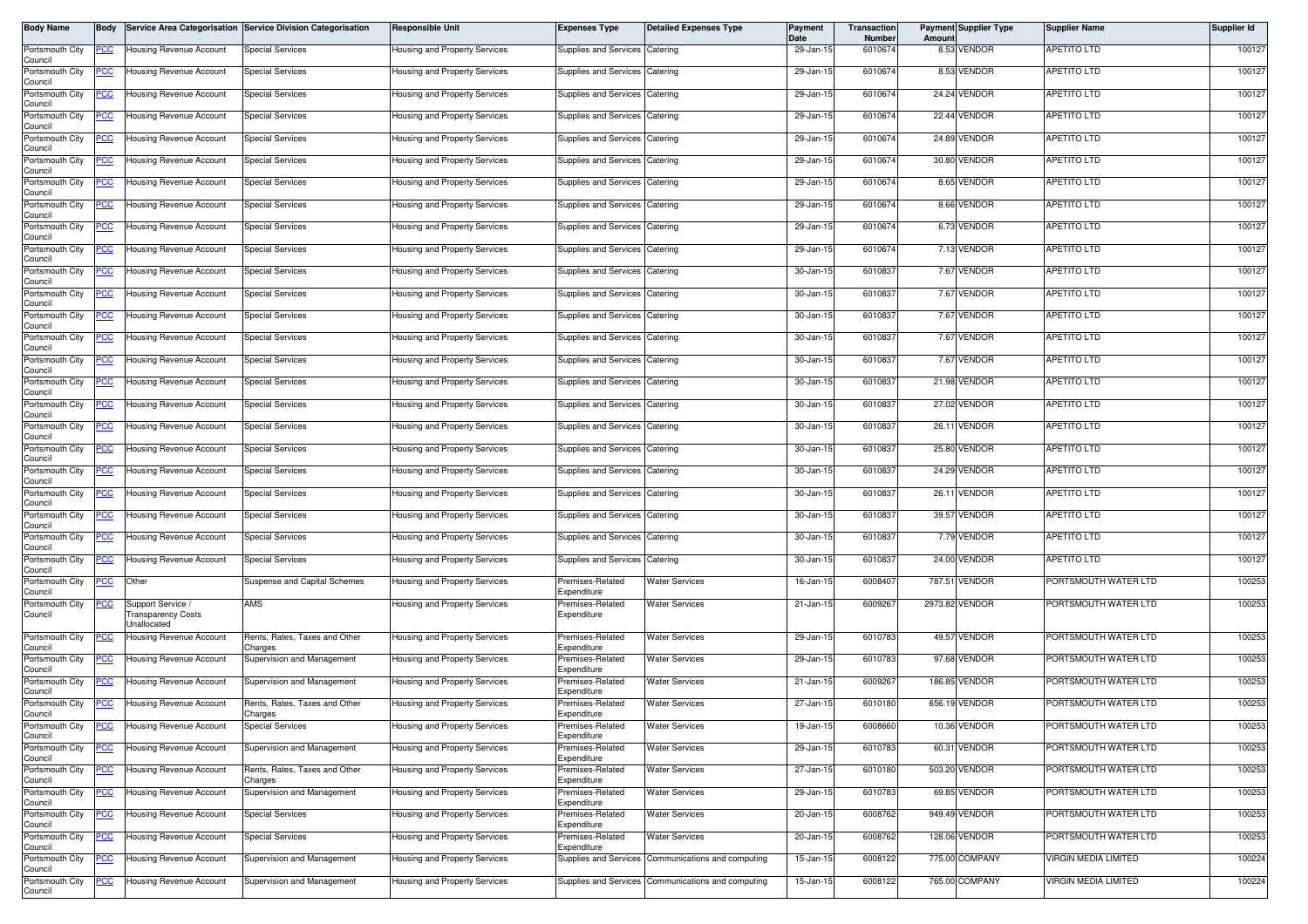| Body Name                  | <b>Body</b> | <b>Service Area Categorisation</b>                                   | <b>Service Division Categorisation</b> | <b>Responsible Unit</b>              | <b>Expenses Type</b>            | <b>Detailed Expenses Type</b>                                             | Payment<br>Date | Transaction<br>Number | Amoun             | <b>Payment Supplier Type</b>      | <b>Supplier Name</b>                                                  | <b>Supplier Id</b> |
|----------------------------|-------------|----------------------------------------------------------------------|----------------------------------------|--------------------------------------|---------------------------------|---------------------------------------------------------------------------|-----------------|-----------------------|-------------------|-----------------------------------|-----------------------------------------------------------------------|--------------------|
| Portsmouth City<br>Council | <u>PCC</u>  | <b>Housing Revenue Account</b>                                       | Supervision and Management             | <b>Housing and Property Services</b> | Supplies and Services           | Communications and computing                                              | 07-Jan-15       | 6006516               | 3696.00           | COMPANY                           | <b>VIRGIN MEDIA LIMITED</b>                                           | 100224             |
| Portsmouth City<br>Council | <u>PCC</u>  | <b>Housing Revenue Account</b>                                       | <b>Special Services</b>                | Housing and Property Services        | Premises-Related<br>Expenditure | <b>Water Services</b>                                                     | 29-Jan-15       | 6010783               |                   | 162.97 VENDOR                     | PORTSMOUTH WATER LTD                                                  | 100253             |
| Portsmouth City<br>Council |             | Housing Revenue Account                                              | <b>Special Services</b>                | Housing and Property Services        | Premises-Related<br>Expenditure | <b>Water Services</b>                                                     | 27-Jan-15       | 6010180               |                   | 17.00 VENDOR                      | PORTSMOUTH WATER LTD                                                  | 100253             |
| Portsmouth City<br>Council | <u>PCC</u>  | Housing Revenue Account                                              | <b>Special Services</b>                | Housing and Property Services        | Premises-Related<br>Expenditure | <b>Water Services</b>                                                     | 27-Jan-15       | 6010180               |                   | 78.16 VENDOR                      | PORTSMOUTH WATER LTD                                                  | 100253             |
| Portsmouth City<br>Council | <u>PCC</u>  | <b>Housing Revenue Account</b>                                       | <b>Special Services</b>                | Housing and Property Services        |                                 | Supplies and Services Printing, stationery and general<br>office expenses | 26-Jan-1        | 600994                |                   | 4377.91 VENDOR                    | HOLBROOKS PRINTERS LTD                                                | 100893             |
| Portsmouth City<br>Council | <u>PCC</u>  | Housing Revenue Account                                              | Other                                  | Housing and Property Services        | Premises-Related<br>Expenditure | Repairs, alterations and<br>maintenance of buildings                      | 19-Jan-15       | 600863                | 212588.15 COMPANY |                                   | KEEPMOAT REGENERATION (APOLLO)<br>LTD                                 | 138224             |
| Portsmouth City<br>Council | PCC         | <b>Housing Services</b>                                              | Homelessness                           | Housing and Property Services        | Third Party Payments            | Private contractors                                                       | 19-Jan-15       | 6008624               |                   | 58.00 SOLETRADER                  | Classified as 'personal data' (under the<br>Data Protection Act 1998) | 116607             |
| Portsmouth City<br>Council | <u>PCC </u> | <b>Housing Services</b>                                              | Homelessness                           | Housing and Property Services        | Third Party Payments            | Private contractors                                                       | 19-Jan-15       | 6008624               |                   | 406.00 SOLETRADER                 | Classified as 'personal data' (under the<br>Data Protection Act 1998) | 116607             |
| Portsmouth City<br>Council |             | <b>Housing Revenue Account</b>                                       | <b>Special Services</b>                | Housing and Property Services        | <b>Third Party Payments</b>     | Private contractors                                                       | 14-Jan-15       | 6007847               |                   | 10015.20 OTHER LOCAL<br>AUTHORITY | SOUTHAMPTON CITY COUNCIL                                              | 100422             |
| Portsmouth City<br>Council |             | Housing Revenue Account                                              | Repairs and Maintenance                | <b>Housing and Property Services</b> | Premises-Related<br>Expenditure | Repairs, alterations and<br>maintenance of buildings                      | 30-Jan-15       | 6011008               |                   | 760.00 VENDOR                     | SITE-EQUIP LTD & LOOS R US                                            | 137814             |
| Portsmouth City<br>Council | <u>PCC</u>  | Housing Revenue Account                                              | Other                                  | Housing and Property Services        | Income                          | Other grants reimbursements and<br>contributions                          | 07-Jan-15       | 6006434               |                   | -30.42 OTHER LOCAL<br>AUTHORITY   | HAVANT BOROUGH COUNCIL                                                | 100219             |
| Portsmouth City<br>Council | <u>PCC</u>  | Housing Revenue Account                                              | Other                                  | Housing and Property Services        | Income                          | Other grants reimbursements and<br>contributions                          | 07-Jan-15       | 6006434               |                   | -19.11 OTHER LOCAL<br>AUTHORITY   | HAVANT BOROUGH COUNCIL                                                | 100219             |
| Portsmouth City<br>Council | <u>PCC</u>  | Housing Revenue Account                                              | Other                                  | Housing and Property Services        | Income                          | Other grants reimbursements and<br>contributions                          | 07-Jan-15       | 6006434               |                   | -52.26 OTHER LOCAL<br>AUTHORITY   | <b>HAVANT BOROUGH COUNCIL</b>                                         | 100219             |
| Portsmouth City<br>Council |             | Housing Revenue Account                                              | Other                                  | Housing and Property Services        | Income                          | Other grants reimbursements and<br>contributions                          | 19-Jan-15       | 6008629               |                   | -44.07 OTHER LOCAL<br>AUTHORITY   | <b>HAVANT BOROUGH COUNCIL</b>                                         | 100219             |
| Portsmouth City<br>Council | <u>PCC</u>  | Housing Revenue Account                                              | Other                                  | Housing and Property Services        | Income                          | Other grants reimbursements and<br>contributions                          | 23-Jan-15       | 6009619               |                   | -25.83 OTHER LOCAL<br>AUTHORITY   | <b>HAVANT BOROUGH COUNCIL</b>                                         | 100219             |
| Portsmouth City<br>Council | <u>CC </u>  | Housing Revenue Account                                              | Other                                  | Housing and Property Services        | Income                          | Other grants reimbursements and<br>contributions                          | 29-Jan-15       | 6010738               |                   | -24.18 OTHER LOCAL<br>AUTHORITY   | HAVANT BOROUGH COUNCIL                                                | 100219             |
| Portsmouth City<br>Council | <u>PCC</u>  | Housing Revenue Account                                              | Other                                  | Housing and Property Services        | Premises-Related<br>Expenditure | Repairs, alterations and<br>naintenance of buildings                      | 23-Jan-15       | 6009648               |                   | 1633.23 VENDOR                    | <b>KOMPAN LTD</b>                                                     | 113390             |
| Portsmouth City<br>Council | <u>PCC</u>  | Housing Revenue Account                                              | Other                                  | Housing and Property Services        | Premises-Related<br>Expenditure | Repairs, alterations and<br>maintenance of buildings                      | 09-Jan-15       | 6006753               |                   | 71725.00 COMPANY                  | CONCRETE REPAIRS LIMITED                                              | 117272             |
| Portsmouth City<br>Council | <u>PCC</u>  | <b>Housing Revenue Account</b>                                       | Other                                  | Housing and Property Services        | Premises-Related<br>Expenditure | Repairs, alterations and<br>naintenance of buildings                      | 09-Jan-15       | 6006753               | $-4716.25$        | COMPANY                           | <b>CONCRETE REPAIRS LIMITED</b>                                       | 117272             |
| Portsmouth City<br>Council |             | <b>Housing Revenue Account</b>                                       | Other                                  | Housing and Property Services        | Premises-Related<br>Expenditure | Repairs, alterations and<br>maintenance of buildings                      | 09-Jan-15       | 6006753               |                   | -4716.25 COMPANY                  | CONCRETE REPAIRS LIMITED                                              | 117272             |
| Portsmouth City<br>Council | <u>PCC</u>  | <b>Housing Revenue Account</b>                                       | Other                                  | Housing and Property Services        | Premises-Related<br>Expenditure | Repairs, alterations and<br>maintenance of buildings                      | 09-Jan-15       | 6006753               |                   | 48450.00 COMPANY                  | CONCRETE REPAIRS LIMITED                                              | 117272             |
| Portsmouth City<br>Council |             | Housing Revenue Account                                              | Other                                  | Housing and Property Services        | Premises-Related<br>Expenditure | Repairs, alterations and<br>maintenance of buildings                      | 08-Jan-1        | 600655                | $-4716.25$        | COMPANY                           | CONCRETE REPAIRS LIMITED                                              | 117272             |
| Portsmouth City<br>Council | <u>PCC</u>  | Housing Revenue Account                                              | Other                                  | Housing and Property Services        | Premises-Related<br>Expenditure | Repairs, alterations and<br>maintenance of buildings                      | 08-Jan-15       | 6006557               |                   | 11875.00 COMPANY                  | CONCRETE REPAIRS LIMITED                                              | 117272             |
| Portsmouth City<br>Council |             | Support Service /<br>Fransparency Costs<br><b>Jnallocated</b>        | AMS                                    | Housing and Property Services        | Premises-Related<br>Expenditure | Repairs, alterations and<br>maintenance of buildings                      | $15 - Jan-15$   | 6008051               |                   | 5065.89 COMPANY                   | KKA MAINTENANCE LTD                                                   | 135386             |
| Portsmouth City<br>Council |             | Support Service /<br>ransparency Costs<br>Unallocated                | AMS                                    | Housing and Property Services        | Premises-Related<br>Expenditure | Repairs, alterations and<br>maintenance of buildings                      | 15-Jan-15       | 6008051               |                   | 3377.26 COMPANY                   | KKA MAINTENANCE LTD                                                   | 135386             |
| Portsmouth City<br>Council | <u>PCC</u>  | Other                                                                | Suspense and Capital Schemes           | Housing and Property Services        | Premises-Related<br>Expenditure | Repairs, alterations and<br>maintenance of buildings                      | 09-Jan-15       | 6006844               |                   | 2500.00 COMPANY                   | KKA MAINTENANCE LTD                                                   | 135386             |
| Portsmouth City<br>Council | <u>CC </u>  | Housing Revenue Account                                              | Other                                  | Housing and Property Services        | Premises-Related<br>Expenditure | Repairs, alterations and<br>maintenance of buildings                      | 20-Jan-15       | 6008765               |                   | 4500.00 COMPANY                   | REDS BUILDERS LTD                                                     | 108228             |
| Portsmouth City<br>Council | <u>PCC</u>  | Housing Revenue Account                                              | Other                                  | Housing and Property Services        | Premises-Related<br>Expenditure | Repairs, alterations and<br>maintenance of buildings                      | 23-Jan-15       | 6009541               |                   | 41325.00 COMPANY                  | <b>CONCRETE REPAIRS LIMITED</b>                                       | 117272             |
| Portsmouth City<br>Council | <u>PCC</u>  | <b>Housing Revenue Account</b>                                       | Other                                  | Housing and Property Services        | Premises-Related<br>Expenditure | Repairs, alterations and<br>maintenance of buildings                      | 23-Jan-1        | 6009541               | 59945.00          | <b>COMPANY</b>                    | CONCRETE REPAIRS LIMITED                                              | 117272             |
| Portsmouth City<br>Council | <u>PCC</u>  | <b>Housing Revenue Account</b>                                       | Other                                  | Housing and Property Services        | Premises-Related<br>Expenditure | Repairs, alterations and<br>maintenance of buildings                      | 23-Jan-15       | 6009541               |                   | 8975.00 COMPANY                   | <b>CONCRETE REPAIRS LIMITED</b>                                       | 117272             |
| Portsmouth City<br>Council | <u>PCC</u>  | Support Service /<br><b>Fransparency Costs</b><br><b>Jnallocated</b> | LLM                                    | Housing and Property Services        | Premises-Related<br>Expenditure | Repairs, alterations and<br>maintenance of buildings                      | 30-Jan-15       | 6010868               |                   | 5298.38 COMPANY                   | CORRIGENDA LIMITED T/A CHURCHES                                       | 102100             |
| Portsmouth City<br>Council |             | Support Service<br><b>Transparency Costs</b><br>Unallocated          | LLМ                                    | <b>Housing and Property Services</b> | Premises-Related<br>Expenditure | Repairs, alterations and<br>maintenance of buildings                      | 30-Jan-15       | 6010868               |                   | 694.62 COMPANY                    | CORRIGENDA LIMITED T/A CHURCHES                                       | 102100             |
| Portsmouth City<br>Council | <u>PCC</u>  | Support Service /<br><b>Transparency Costs</b><br><b>Jnallocated</b> | LLM                                    | <b>Housing and Property Services</b> | Premises-Related<br>Expenditure | Repairs, alterations and<br>maintenance of buildings                      | 30-Jan-15       | 6010868               |                   | 2210.95 COMPANY                   | CORRIGENDA LIMITED T/A CHURCHES                                       | 102100             |
| Portsmouth City<br>Council |             | Housing Revenue Account                                              | Special Services                       | Housing and Property Services        | Third Party Payments            | Private contractors                                                       | 20-Jan-15       | 6008813               |                   | 2423.12 VENDOR                    | WE CARE HOMECARE LTD                                                  | 138336             |
| Portsmouth City<br>Council | <u>PCC</u>  | <b>Housing Services</b>                                              | Homelessness                           | Housing and Property Services        | Third Party Payments            | Private contractors                                                       | 19-Jan-15       | 6008624               |                   | 58.00 SOLETRADER                  | Classified as 'personal data' (under the<br>Data Protection Act 1998) | 116607             |
| Portsmouth City<br>Council | <u>PCC</u>  | Other                                                                | Suspense and Capital Schemes           | Housing and Property Services        | Premises-Related<br>Expenditure | Cleaning and domestic supplies                                            | 29-Jan-15       | 6010766               |                   | -790.40 VENDOR                    | OCEAN INTEGRATED SERVICES<br>LIMITED                                  | 100460             |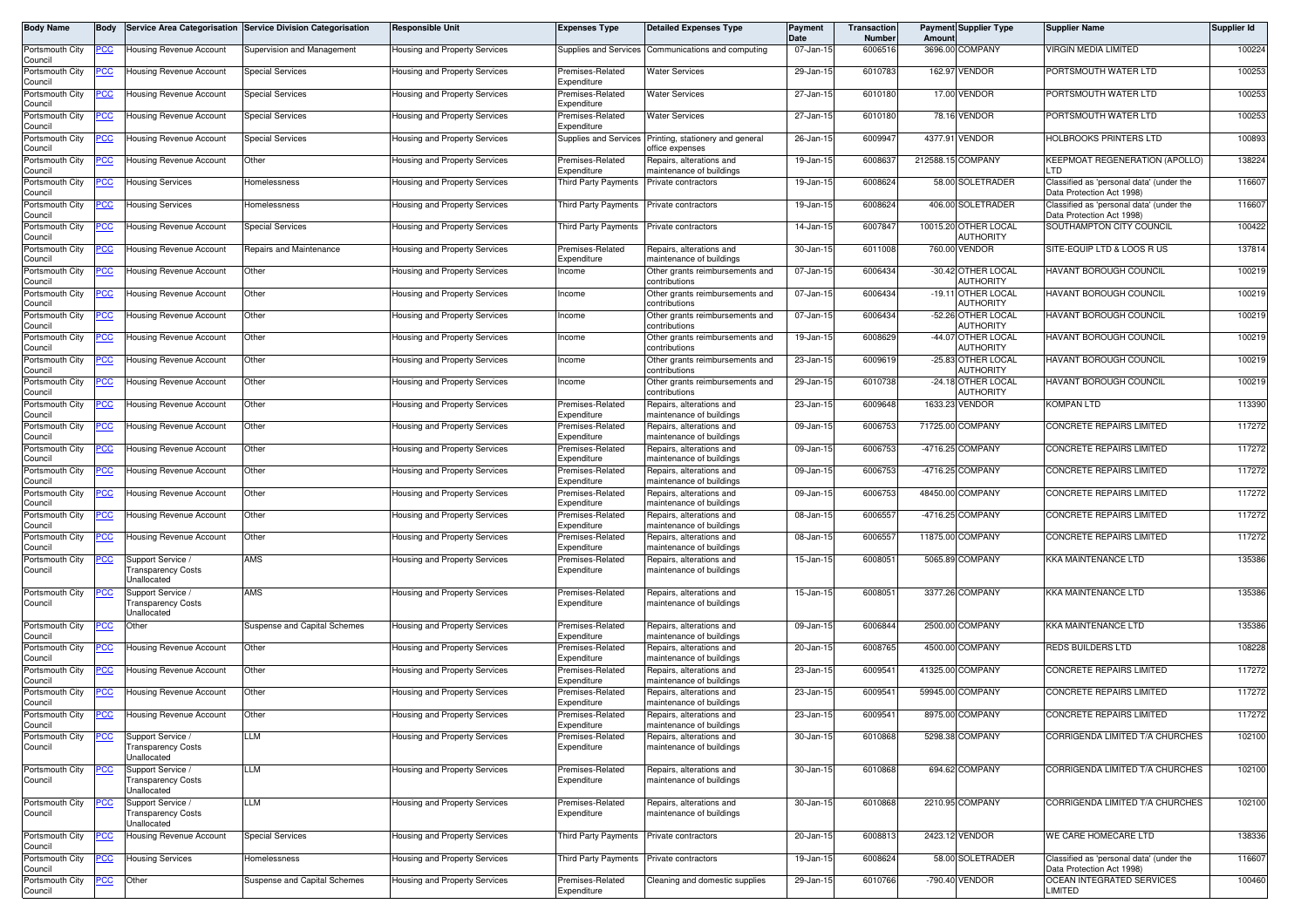| Body Name                  | Body        |                                | Service Area Categorisation Service Division Categorisation | Responsible Unit                     | <b>Expenses Type</b>            | <b>Detailed Expenses Type</b>                        | Payment<br>Date | Transaction<br><b>Number</b> | Amoun  | <b>Payment Supplier Type</b> | <b>Supplier Name</b>                                                  | Supplier Id |
|----------------------------|-------------|--------------------------------|-------------------------------------------------------------|--------------------------------------|---------------------------------|------------------------------------------------------|-----------------|------------------------------|--------|------------------------------|-----------------------------------------------------------------------|-------------|
| Portsmouth City<br>Council | <u>PCC</u>  | <b>Housing Services</b>        | Homelessness                                                | <b>Housing and Property Services</b> |                                 | Supplies and Services Grants and subscriptions       | 21-Jan-15       | 6009254                      |        | 795.00 VENDOR                | NEWMAN & SALE LETTINGS LTD                                            | 140025      |
| Portsmouth City<br>Council | 'CC         | <b>Housing Services</b>        | Homelessness                                                | Housing and Property Services        | Third Party Payments            | Private contractors                                  | 19-Jan-15       | 6008624                      |        | 464.00 SOLETRADER            | Classified as 'personal data' (under the<br>Data Protection Act 1998) | 116607      |
| Portsmouth City<br>Council | <u>cc</u>   | <b>Housing Services</b>        | lomelessness                                                | Housing and Property Services        | Third Party Payments            | Private contractors                                  | 19-Jan-15       | 6008624                      |        | 232.00 SOLETRADER            | Classified as 'personal data' (under the<br>Data Protection Act 1998) | 116607      |
| Portsmouth City<br>Council | <u>'CC</u>  | Housing Revenue Account        | <b>Special Services</b>                                     | Housing and Property Services        | Premises-Related<br>Expenditure | Cleaning and domestic supplies                       | 22-Jan-15       | 6009386                      |        | 638.02 COMPANY               | <b>ENSIGN HIGHWAYS LTD</b>                                            | 116063      |
| Portsmouth City<br>Council | <u>сс</u>   | Housing Revenue Account        | <b>Special Services</b>                                     | lousing and Property Services        | Premises-Related<br>Expenditure | Repairs, alterations and<br>maintenance of buildings | 08-Jan-15       | 6006594                      |        | 1864.82 COMPANY              | <b>ENSIGN HIGHWAYS LTD</b>                                            | 116063      |
| Portsmouth City<br>Council | <u>PCC</u>  | <b>Housing Revenue Account</b> | <b>Special Services</b>                                     | Housing and Property Services        | Premises-Related<br>Expenditure | Repairs, alterations and<br>maintenance of buildings | 08-Jan-15       | 6006594                      |        | 49.29 COMPANY                | <b>ENSIGN HIGHWAYS LTD</b>                                            | 116063      |
| Portsmouth City<br>Council | CC          | <b>Housing Revenue Account</b> | <b>Special Services</b>                                     | Housing and Property Services        | Premises-Related<br>Expenditure | Cleaning and domestic supplies                       | 08-Jan-15       | 6006594                      |        | 31.85 COMPANY                | <b>ENSIGN HIGHWAYS LTD</b>                                            | 116063      |
| Portsmouth City<br>Council | <u>cc</u>   | <b>Housing Revenue Account</b> | Special Services                                            | lousing and Property Services        | Third Party Payments            | Private contractors                                  | 08-Jan-15       | 6006594                      |        | 11.00 COMPANY                | <b>ENSIGN HIGHWAYS LTD</b>                                            | 116063      |
| Portsmouth City<br>Council | <u>'CC</u>  | <b>Housing Revenue Account</b> | Supervision and Management                                  | lousing and Property Services        | Supplies and Services           | Communications and computing                         | 23-Jan-15       | 6009514                      |        | 197.12 COMPANY               | BRITISH TELECOMMUNICATIONS PLC                                        | 100132      |
| Portsmouth City<br>Council | PСC         | Housing Revenue Account        | Supervision and Management                                  | <b>Housing and Property Services</b> | Supplies and Services           | Communications and computing                         | 23-Jan-15       | 6009514                      |        | 197.12 COMPANY               | BRITISH TELECOMMUNICATIONS PLC                                        | 100132      |
| Portsmouth City<br>Council |             | Housing Revenue Account        | Supervision and Management                                  | Housing and Property Services        | Supplies and Services           | Communications and computing                         | 23-Jan-15       | 6009514                      | 534.30 | COMPANY                      | BRITISH TELECOMMUNICATIONS PLC                                        | 100132      |
| Portsmouth City<br>Council | <u>PCC </u> | Housing Revenue Account        | Supervision and Management                                  | Housing and Property Services        | Supplies and Services           | Communications and computing                         | 23-Jan-15       | 6009514                      |        | 534.30 COMPANY               | BRITISH TELECOMMUNICATIONS PLC                                        | 100132      |
| Portsmouth City<br>Council | <u>'CC</u>  | Housing Revenue Account        | Supervision and Management                                  | Housing and Property Services        | Supplies and Services           | Communications and computing                         | 26-Jan-15       | 6009819                      |        | 237.76 COMPANY               | BRITISH TELECOMMUNICATIONS PLC                                        | 100132      |
| Portsmouth City<br>Council | 'CC         | <b>Housing Revenue Account</b> | <b>Special Services</b>                                     | Housing and Property Services        | Third Party Payments            | Private contractors                                  | 21-Jan-15       | 600931                       |        | 2423.12 VENDOR               | WE CARE HOMECARE LTD                                                  | 138336      |
| Portsmouth City<br>Council | 'СС         | <b>Housing Revenue Account</b> | Repairs and Maintenance                                     | Housing and Property Services        | Premises-Related<br>Expenditure | Repairs, alterations and<br>maintenance of buildings | 14-Jan-15       | 6007413                      |        | 1035.00 COMPANY              | <b>COMMERCIAL FACILITIES ENGINEERS</b><br>LTD.                        | 137673      |
| Portsmouth City<br>Council | <u>PCC</u>  | <b>Housing Revenue Account</b> | Repairs and Maintenance                                     | Housing and Property Services        | Premises-Related<br>Expenditure | Repairs, alterations and<br>maintenance of buildings | 22-Jan-15       | 6009350                      |        | 80.00 COMPANY                | COMMERCIAL FACILITIES ENGINEERS<br>LTD.                               | 137673      |
| Portsmouth City<br>Council |             | Housing Revenue Account        | Repairs and Maintenance                                     | Housing and Property Services        | Premises-Related<br>Expenditure | Repairs, alterations and<br>maintenance of buildings | 22-Jan-15       | 6009350                      |        | 316.67 COMPANY               | <b>COMMERCIAL FACILITIES ENGINEERS</b><br>LTD.                        | 137673      |
| Portsmouth City<br>Council | <u>PCC</u>  | Housing Revenue Account        | Repairs and Maintenance                                     | Housing and Property Services        | Premises-Related<br>Expenditure | Repairs, alterations and<br>maintenance of buildings | 22-Jan-15       | 6009350                      |        | 489.00 COMPANY               | <b>COMMERCIAL FACILITIES ENGINEERS</b><br>LTD                         | 137673      |
| Portsmouth City<br>Council |             | Housing Revenue Account        | Repairs and Maintenance                                     | Housing and Property Services        | Premises-Related<br>Expenditure | Repairs, alterations and<br>maintenance of buildings | 22-Jan-15       | 6009350                      |        | 80.00 COMPANY                | COMMERCIAL FACILITIES ENGINEERS<br>LTD.                               | 137673      |
| Portsmouth City<br>Council |             | <b>Housing Revenue Account</b> | Repairs and Maintenance                                     | Housing and Property Services        | Premises-Related<br>Expenditure | Repairs, alterations and<br>maintenance of buildings | 22-Jan-15       | 6009350                      |        | 80.00 COMPANY                | COMMERCIAL FACILITIES ENGINEERS<br><b>TD</b>                          | 137673      |
| Portsmouth City<br>Council | <u>'CC</u>  | Housing Revenue Account        | Repairs and Maintenance                                     | Housing and Property Services        | Premises-Related<br>Expenditure | Repairs, alterations and<br>naintenance of buildings | 22-Jan-15       | 6009350                      |        | 80.00 COMPANY                | COMMERCIAL FACILITIES ENGINEERS<br>LTD                                | 137673      |
| Portsmouth City<br>Council | <u>PCC </u> | <b>Housing Services</b>        | Homelessness                                                | Housing and Property Services        | Third Party Payments            | Private contractors                                  | 19-Jan-15       | 6008624                      |        | 116.00 SOLETRADER            | Classified as 'personal data' (under the<br>Data Protection Act 1998) | 116607      |
| Portsmouth City<br>Council | 'CC         | <b>Housing Services</b>        | Homelessness                                                | Housing and Property Services        | Third Party Payments            | Private contractors                                  | 19-Jan-15       | 6008624                      |        | 377.00 SOLETRADER            | Classified as 'personal data' (under the<br>Data Protection Act 1998) | 116607      |
| Portsmouth City<br>Council | <u>'CC</u>  | <b>Housing Services</b>        | lomelessness                                                | Housing and Property Services        | Third Party Payments            | Private contractors                                  | 19-Jan-15       | 6008624                      |        | 609.00 SOLETRADER            | Classified as 'personal data' (under the<br>Data Protection Act 1998) | 116607      |
| Portsmouth City<br>Council | <u>'CC </u> | <b>Housing Services</b>        | Homelessness                                                | Housing and Property Services        | Third Party Payments            | Private contractors                                  | 19-Jan-15       | 6008624                      |        | 899.00 SOLETRADER            | Classified as 'personal data' (under the<br>Data Protection Act 1998) | 116607      |
| Portsmouth City<br>Council | <u>'CC</u>  | Housing Revenue Account        | Repairs and Maintenance                                     | Housing and Property Services        | Premises-Related<br>Expenditure | Repairs, alterations and<br>maintenance of buildings | 09-Jan-15       | 6006713                      |        | 53.18 COMPANY                | AXIS ELEVATORS LTD                                                    | 131244      |
| Portsmouth City<br>Council | <u>PCC</u>  | Housing Revenue Account        | Repairs and Maintenance                                     | Housing and Property Services        | Premises-Related<br>Expenditure | Repairs, alterations and<br>maintenance of buildings | 09-Jan-15       | 6006713                      | 265.88 | COMPANY                      | AXIS ELEVATORS LTD                                                    | 131244      |
| Portsmouth City<br>Council | CC          | Housing Revenue Account        | Repairs and Maintenance                                     | Housing and Property Services        | Premises-Related<br>Expenditure | Repairs, alterations and<br>maintenance of buildings | 09-Jan-15       | 6006713                      |        | 42.54 COMPANY                | AXIS ELEVATORS LTD                                                    | 131244      |
| Portsmouth City<br>Council | <u>PCC</u>  | <b>Housing Revenue Account</b> | Repairs and Maintenance                                     | Housing and Property Services        | Premises-Related<br>Expenditure | Repairs, alterations and<br>maintenance of buildings | 09-Jan-15       | 6006713                      |        | 170.16 COMPANY               | AXIS ELEVATORS LTD                                                    | 131244      |
| Portsmouth City<br>Council |             | Housing Revenue Account        | Repairs and Maintenance                                     | Housing and Property Services        | remises-Related<br>Expenditure  | Repairs, alterations and<br>maintenance of buildings | 09-Jan-15       | 6006713                      |        | 42.54 COMPANY                | <b>AXIS ELEVATORS LTD</b>                                             | 131244      |
| Portsmouth City<br>Council | <b>PCC</b>  | Housing Revenue Account        | Repairs and Maintenance                                     | Housing and Property Services        | Premises-Related<br>Expenditure | Repairs, alterations and<br>maintenance of buildings | 09-Jan-15       | 6006713                      |        | 21.27 COMPANY                | AXIS ELEVATORS LTD                                                    | 131244      |
| Portsmouth City<br>Council | <u>CC </u>  | <b>Housing Revenue Account</b> | Repairs and Maintenance                                     | lousing and Property Services        | Premises-Related<br>Expenditure | Repairs, alterations and<br>maintenance of buildings | 09-Jan-15       | 6006713                      |        | 95.72 COMPANY                | AXIS ELEVATORS LTD                                                    | 131244      |
| Portsmouth City<br>Council | PСC         | Housing Revenue Account        | Repairs and Maintenance                                     | Housing and Property Services        | Premises-Related<br>Expenditure | Repairs, alterations and<br>maintenance of buildings | 09-Jan-15       | 6006713                      |        | 42.54 COMPANY                | AXIS ELEVATORS LTD                                                    | 131244      |
| Portsmouth City<br>Council |             | <b>Housing Revenue Account</b> | Repairs and Maintenance                                     | lousing and Property Services        | Premises-Related<br>Expenditure | Repairs, alterations and<br>maintenance of buildings | 14-Jan-15       | 6007383                      |        | 42.54 COMPANY                | AXIS ELEVATORS LTD                                                    | 131244      |
| Portsmouth City<br>Council | PCC         | Housing Revenue Account        | Repairs and Maintenance                                     | lousing and Property Services        | Premises-Related<br>Expenditure | Repairs, alterations and<br>maintenance of buildings | 14-Jan-15       | 6007383                      |        | 31.91 COMPANY                | AXIS ELEVATORS LTD                                                    | 131244      |
| Portsmouth City<br>Council |             | Housing Revenue Account        | Repairs and Maintenance                                     | lousing and Property Services        | Premises-Related<br>Expenditure | Repairs, alterations and<br>maintenance of buildings | 14-Jan-15       | 6007383                      |        | 21.27 COMPANY                | AXIS ELEVATORS LTD                                                    | 131244      |
| Portsmouth City<br>Council | <u>'CC</u>  | Housing Revenue Account        | Repairs and Maintenance                                     | lousing and Property Services        | Premises-Related<br>Expenditure | Repairs, alterations and<br>maintenance of buildings | 14-Jan-15       | 6007383                      |        | 53.18 COMPANY                | AXIS ELEVATORS LTD                                                    | 131244      |
| Portsmouth City<br>Council |             | Housing Revenue Account        | Repairs and Maintenance                                     | Housing and Property Services        | Premises-Related<br>Expenditure | Repairs, alterations and<br>maintenance of buildings | 14-Jan-15       | 6007383                      |        | 445.70 COMPANY               | AXIS ELEVATORS LTD                                                    | 131244      |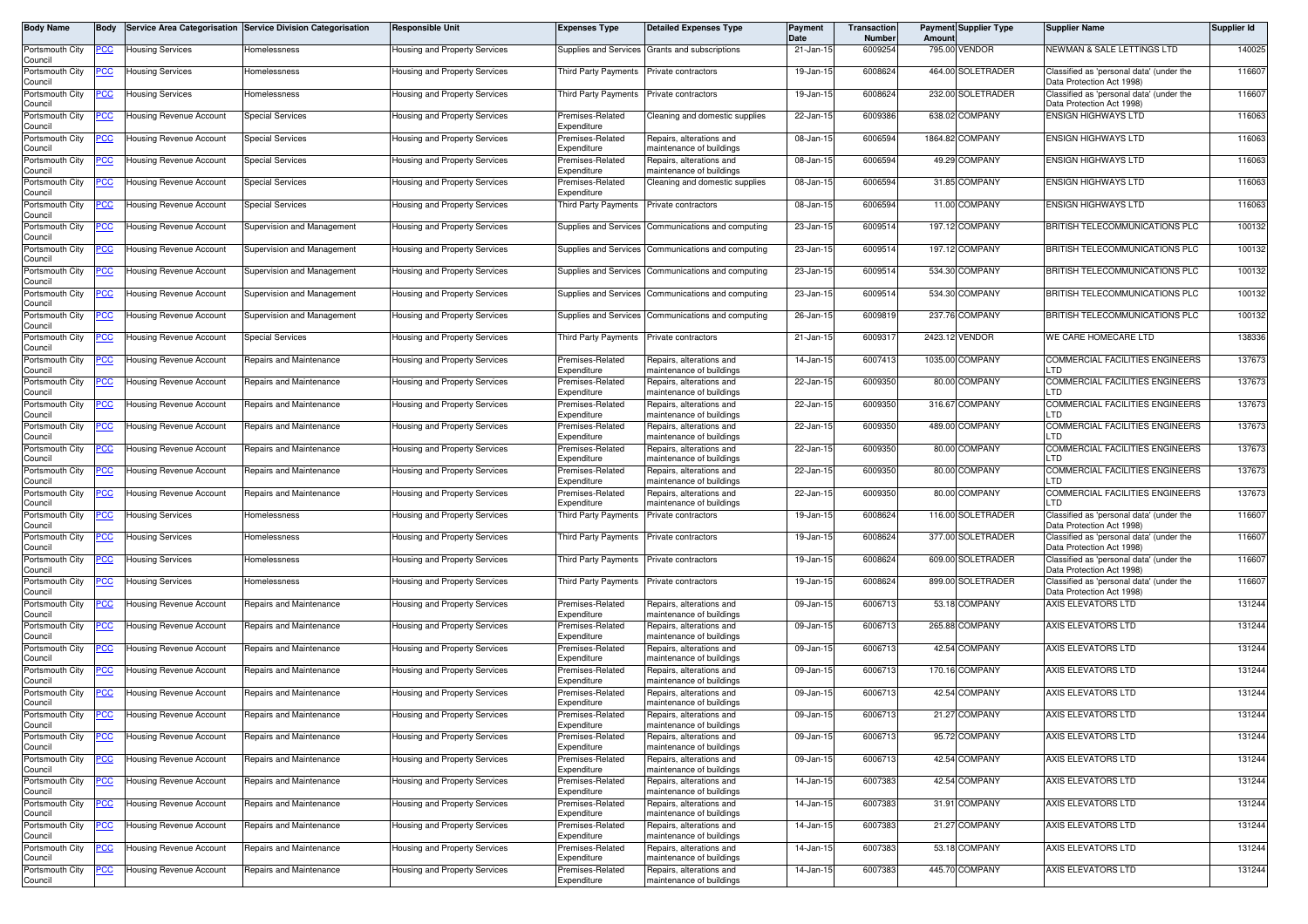| Body Name                  | <b>Body</b> |                                  | Service Area Categorisation Service Division Categorisation | <b>Responsible Unit</b>       | <b>Expenses Type</b>                     | <b>Detailed Expenses Type</b>                        | Payment<br>Date | Transaction<br><b>Number</b> | Amoun | <b>Payment Supplier Type</b> | <b>Supplier Name</b>                                                  | <b>Supplier Id</b> |
|----------------------------|-------------|----------------------------------|-------------------------------------------------------------|-------------------------------|------------------------------------------|------------------------------------------------------|-----------------|------------------------------|-------|------------------------------|-----------------------------------------------------------------------|--------------------|
| Portsmouth City<br>Council | PCC         | Housing Revenue Account          | Repairs and Maintenance                                     | Housing and Property Services | Premises-Related<br>Expenditure          | Repairs, alterations and<br>maintenance of buildings | 14-Jan-15       | 6007383                      |       | 85.08 COMPANY                | AXIS ELEVATORS LTD                                                    | 131244             |
| Portsmouth City<br>Council | <u>CC </u>  | Housing Revenue Account          | Repairs and Maintenance                                     | lousing and Property Services | remises-Related<br>Expenditure           | Repairs, alterations and<br>naintenance of buildings | 14-Jan-1!       | 6007383                      |       | 42.54 COMPANY                | AXIS ELEVATORS LTD                                                    | 131244             |
| Portsmouth City<br>Council | PСC         | <b>Housing Revenue Account</b>   | Repairs and Maintenance                                     | Housing and Property Services | Premises-Related<br>Expenditure          | Repairs, alterations and<br>naintenance of buildings | 14-Jan-15       | 6007383                      |       | 223.34 COMPANY               | AXIS ELEVATORS LTD                                                    | 131244             |
| Portsmouth City            |             | Housing Revenue Account          | Repairs and Maintenance                                     | Housing and Property Services | Premises-Related                         | Repairs, alterations and                             | 14-Jan-15       | 6007383                      |       | 63.81 COMPANY                | AXIS ELEVATORS LTD                                                    | 131244             |
| Council<br>Portsmouth City | <u>PCC</u>  | <b>Housing Revenue Account</b>   | Repairs and Maintenance                                     | Housing and Property Services | Expenditure<br>Premises-Related          | naintenance of buildings<br>Repairs, alterations and | 06-Jan-15       | 6005995                      |       | 95.72 COMPANY                | AXIS ELEVATORS LTD                                                    | 131244             |
| Council<br>Portsmouth City |             | Housing Revenue Account          | Repairs and Maintenance                                     | Housing and Property Services | Expenditure<br>remises-Related           | maintenance of buildings<br>Repairs, alterations and | 06-Jan-15       | 6005995                      |       | 42.54 COMPANY                | AXIS ELEVATORS LTD                                                    | 131244             |
| Council<br>Portsmouth City | <u>PCC</u>  | Housing Revenue Account          | Repairs and Maintenance                                     | Housing and Property Services | Expenditure<br>remises-Related           | naintenance of buildings<br>Repairs, alterations and | 06-Jan-15       | 6005995                      |       | 63.81 COMPANY                | AXIS ELEVATORS LTD                                                    | 131244             |
| Council<br>Portsmouth City | <u>'CC</u>  | Housing Revenue Account          | Repairs and Maintenance                                     | Housing and Property Services | .<br>xpenditure<br>Premises-Related      | maintenance of buildings<br>Repairs, alterations and | 06-Jan-15       | 6005995                      |       | 95.72 COMPANY                | AXIS ELEVATORS LTD                                                    | 131244             |
| Council<br>Portsmouth City | <u>CC </u>  | <b>Housing Revenue Account</b>   | Repairs and Maintenance                                     | Housing and Property Services | Expenditure<br>Premises-Related          | naintenance of buildings<br>Repairs, alterations and | 06-Jan-15       | 6005995                      |       | 138.26 COMPANY               | AXIS ELEVATORS LTD                                                    | 131244             |
| Council<br>Portsmouth City | <u>PCC</u>  | Housing Revenue Account          | Repairs and Maintenance                                     | Housing and Property Services | Expenditure<br>Premises-Related          | naintenance of buildings<br>Repairs, alterations and | 06-Jan-15       | 6005995                      |       | 85.08 COMPANY                | AXIS ELEVATORS LTD                                                    | 131244             |
| Council<br>Portsmouth City | <u>PCC </u> | Housing Revenue Account          | Repairs and Maintenance                                     | Housing and Property Services | Expenditure<br>remises-Related           | naintenance of buildings<br>Repairs, alterations and | 06-Jan-15       | 6005995                      |       | 53.18 COMPANY                | AXIS ELEVATORS LTD                                                    | 131244             |
| Council<br>Portsmouth City |             | <b>Housing Revenue Account</b>   | Repairs and Maintenance                                     | Housing and Property Services | .xpenditure<br>Premises-Related          | naintenance of buildings<br>Repairs, alterations and | 06-Jan-15       | 6005995                      |       | 42.54 COMPANY                | AXIS ELEVATORS LTD                                                    | 131244             |
| Council<br>Portsmouth City |             | Housing Revenue Account          | Repairs and Maintenance                                     |                               | Expenditure<br>remises-Related           | maintenance of buildings<br>Repairs, alterations and | 06-Jan-15       | 6005995                      |       | 127.62 COMPANY               | AXIS ELEVATORS LTD                                                    | 131244             |
| Council                    | <u>cc</u>   |                                  |                                                             | Housing and Property Services | Expenditure                              | maintenance of buildings                             |                 |                              |       |                              |                                                                       |                    |
| Portsmouth City<br>Council | <u>CC </u>  | Housing Revenue Account          | Repairs and Maintenance                                     | Housing and Property Services | remises-Related<br>Expenditure           | Repairs, alterations and<br>naintenance of buildings | 06-Jan-15       | 6005995                      |       | 85.08 COMPANY                | AXIS ELEVATORS LTD                                                    | 131244             |
| Portsmouth City<br>Council | <u>PCC</u>  | Housing Revenue Account          | Repairs and Maintenance                                     | Housing and Property Services | remises-Related<br>Expenditure           | Repairs, alterations and<br>maintenance of buildings | 06-Jan-15       | 6005995                      |       | 63.81 COMPANY                | AXIS ELEVATORS LTD                                                    | 131244             |
| Portsmouth City<br>Council | <u>'CC</u>  | Housing Revenue Account          | Repairs and Maintenance                                     | Housing and Property Services | remises-Related<br>Expenditure           | Repairs, alterations and<br>naintenance of buildings | 06-Jan-15       | 6005995                      |       | 95.72 COMPANY                | AXIS ELEVATORS LTD                                                    | 131244             |
| Portsmouth City<br>Council | 'CC         | Housing Revenue Account          | Repairs and Maintenance                                     | Housing and Property Services | Premises-Related<br>Expenditure          | Repairs, alterations and<br>maintenance of buildings | 06-Jan-15       | 6005995                      |       | 202.07 COMPANY               | AXIS ELEVATORS LTD                                                    | 131244             |
| Portsmouth City<br>Council | <u>'CC</u>  | <b>Housing Revenue Account</b>   | Repairs and Maintenance                                     | Housing and Property Services | Premises-Related<br>Expenditure          | Repairs, alterations and<br>maintenance of buildings | 06-Jan-15       | 6005995                      |       | 63.81 COMPANY                | AXIS ELEVATORS LTD                                                    | 131244             |
| Portsmouth City<br>Council |             | <b>Housing Revenue Account</b>   | Repairs and Maintenance                                     | Housing and Property Services | <b>Third Party Payments</b>              | Private contractors                                  | 28-Jan-15       | 6010216                      |       | 547.52 COMPANY               | AXIS ELEVATORS LTD                                                    | 131244             |
| Portsmouth City<br>Council | PСC         | <b>Housing Revenue Account</b>   | Repairs and Maintenance                                     | Housing and Property Services | Premises-Related<br>Expenditure          | Repairs, alterations and<br>maintenance of buildings | 23-Jan-15       | 6009775                      |       | 140.00 VENDOR                | TOTAL HYGIENE LTD                                                     | 100723             |
| Portsmouth City<br>Council | <u>cc</u>   | Housing Revenue Account          | Repairs and Maintenance                                     | Housing and Property Services | Premises-Related<br>Expenditure          | Repairs, alterations and<br>naintenance of buildings | 23-Jan-15       | 6009775                      |       | 140.00 VENDOR                | FOTAL HYGIENE LTD                                                     | 100723             |
| Portsmouth City<br>Council | 'СС         | Housing Revenue Account          | Repairs and Maintenance                                     | lousing and Property Services | remises-Related<br>Expenditure           | Repairs, alterations and<br>naintenance of buildings | 23-Jan-15       | 6009775                      |       | 140.00 VENDOR                | TOTAL HYGIENE LTD                                                     | 100723             |
| Portsmouth City<br>Council | <u>PCC</u>  | Housing Revenue Account          | Repairs and Maintenance                                     | lousing and Property Services | remises-Related<br>Expenditure           | Repairs, alterations and<br>naintenance of buildings | 23-Jan-15       | 6009775                      |       | 280.00 VENDOR                | TOTAL HYGIENE LTD                                                     | 100723             |
| Portsmouth City            | <u>PCC</u>  | / upport Service                 | LM.                                                         | Housing and Property Services | remises-Related                          | Repairs, alterations and                             | 06-Jan-15       | 6005998                      |       | 4108.80 VENDOR               | BTU (POOLSERVICES) LTD                                                | 133925             |
| Council                    |             | ransparency Costs<br>Jnallocated |                                                             |                               | Expenditure                              | maintenance of buildings                             |                 |                              |       |                              |                                                                       |                    |
| Portsmouth City<br>Council | ပင          | Housing Services                 | Homelessness                                                | Housing and Property Services | Third Party Payments                     | Private contractors                                  | 19-Jan-15       | 6008624                      |       | 290.00 SOLETRADER            | Classified as 'personal data' (under the<br>Data Protection Act 1998) | 116607             |
| Portsmouth City<br>Council | <u>CC </u>  | <b>Housing Services</b>          | Homelessness                                                | Housing and Property Services | Third Party Payments                     | Private contractors                                  | 08-Jan-15       | 600667                       |       | 70.00 VENDOR                 | THE FERRYMAN GUESTHOUSE                                               | 131751             |
| Portsmouth City<br>Council | <u>'CC </u> | <b>Housing Services</b>          | lomelessness                                                | Housing and Property Services | Third Party Payments                     | Private contractors                                  | 08-Jan-15       | 600667                       |       | 245.00 VENDOR                | THE FERRYMAN GUESTHOUSE                                               | 131751             |
| Portsmouth City<br>Council | <u>PCC</u>  | <b>Housing Services</b>          | lomelessness                                                | Housing and Property Services | Third Party Payments                     | Private contractors                                  | 14-Jan-15       | 6007865                      |       | 140.00 VENDOR                | THE FERRYMAN GUESTHOUSE                                               | 131751             |
| Portsmouth City<br>Council |             | <b>Housing Services</b>          | Homelessness                                                | Housing and Property Services | Third Party Payments                     | Private contractors                                  | 08-Jan-15       | 600667                       |       | 245.00 VENDOR                | THE FERRYMAN GUESTHOUSE                                               | 131751             |
| Portsmouth City<br>Council | <u>PCC</u>  | <b>Housing Services</b>          | Homelessness                                                | Housing and Property Services | Third Party Payments                     | Private contractors                                  | 14-Jan-15       | 6007865                      |       | 245.00 VENDOR                | THE FERRYMAN GUESTHOUSE                                               | 131751             |
| Portsmouth City<br>Council | <u>PCC</u>  | <b>Housing Services</b>          | Homelessness                                                | Housing and Property Services | Third Party Payments Private contractors |                                                      | 22-Jan-15       | 6009455                      |       | 245.00 VENDOR                | THE FERRYMAN GUESTHOUSE                                               | 131751             |
| Portsmouth City<br>Council | <u>PCC</u>  | <b>Housing Services</b>          | Homelessness                                                | Housing and Property Services | Third Party Payments Private contractors |                                                      | 29-Jan-15       | 6010813                      |       | 245.00 VENDOR                | THE FERRYMAN GUESTHOUSE                                               | 131751             |
| Portsmouth City<br>Council |             | <b>Housing Services</b>          | Homelessness                                                | Housing and Property Services | hird Party Payments                      | Private contractors                                  | 08-Jan-15       | 6006677                      |       | 280.00 VENDOR                | THE FERRYMAN GUESTHOUSE                                               | 131751             |
| Portsmouth City<br>Council |             | <b>Housing Services</b>          | Homelessness                                                | lousing and Property Services | Third Party Payments                     | Private contractors                                  | 14-Jan-15       | 6007865                      |       | 280.00 VENDOR                | THE FERRYMAN GUESTHOUSE                                               | 131751             |
| Portsmouth City            | сc          | <b>Housing Services</b>          | Homelessness                                                | lousing and Property Services | Third Party Payments                     | Private contractors                                  | 08-Jan-15       | 6006677                      |       | 245.00 VENDOR                | THE FERRYMAN GUESTHOUSE                                               | 131751             |
| Council<br>Portsmouth City | <u>PCC</u>  | <b>Housing Services</b>          | Homelessness                                                | lousing and Property Services | <b>Third Party Payments</b>              | Private contractors                                  | 14-Jan-15       | 6007865                      |       | 105.00 VENDOR                | THE FERRYMAN GUESTHOUSE                                               | 131751             |
| Council<br>Portsmouth City | <u>PCC</u>  | <b>Housing Services</b>          | Homelessness                                                | Housing and Property Services | Third Party Payments                     | Private contractors                                  | 08-Jan-15       | 600667                       |       | 270.00 VENDOR                | THE FERRYMAN GUESTHOUSE                                               | 131751             |
| Council<br>Portsmouth City | PCC         | <b>Housing Services</b>          | Homelessness                                                | Housing and Property Services | Third Party Payments Private contractors |                                                      | 08-Jan-15       | 6006677                      |       | 420.00 VENDOR                | THE FERRYMAN GUESTHOUSE                                               | 131751             |
| Council                    |             |                                  |                                                             |                               |                                          |                                                      |                 |                              |       |                              |                                                                       |                    |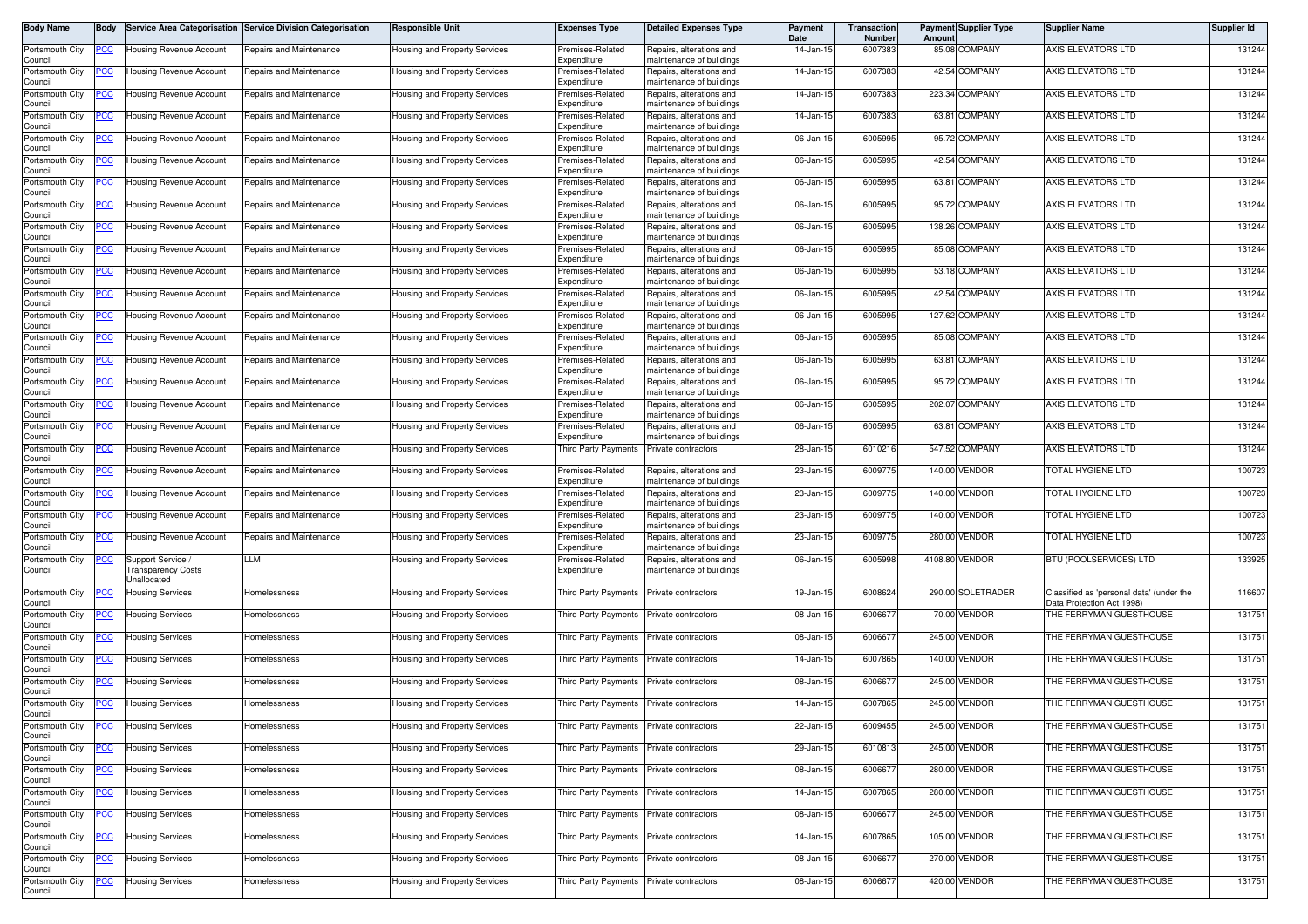| Body Name                  | <b>Body</b> |                                | Service Area Categorisation Service Division Categorisation | <b>Responsible Unit</b>       | <b>Expenses Type</b>                     | <b>Detailed Expenses Type</b>  | Payment<br>Date | Transaction<br>Number | Amount | <b>Payment Supplier Type</b> | <b>Supplier Name</b>                                                  | Supplier Id |
|----------------------------|-------------|--------------------------------|-------------------------------------------------------------|-------------------------------|------------------------------------------|--------------------------------|-----------------|-----------------------|--------|------------------------------|-----------------------------------------------------------------------|-------------|
| Portsmouth City<br>Council | <u>PCC</u>  | <b>Housing Services</b>        | Homelessness                                                | Housing and Property Services | Third Party Payments                     | Private contractors            | 14-Jan-15       | 6007865               |        | 60.00 VENDOR                 | THE FERRYMAN GUESTHOUSE                                               | 131751      |
| Portsmouth City<br>Council | <u>PCC </u> | <b>Housing Services</b>        | Homelessness                                                | Housing and Property Services | Third Party Payments Private contractors |                                | 29-Jan-15       | 6010813               |        | 90.00 VENDOR                 | THE FERRYMAN GUESTHOUSE                                               | 131751      |
| Portsmouth City<br>Council | <u>PCC </u> | <b>Housing Services</b>        | Homelessness                                                | Housing and Property Services | Third Party Payments                     | Private contractors            | 08-Jan-15       | 6006677               |        | 370.00 VENDOR                | THE FERRYMAN GUESTHOUSE                                               | 131751      |
| Portsmouth City<br>Council | <u>PCC</u>  | <b>Housing Services</b>        | Homelessness                                                | Housing and Property Services | Third Party Payments                     | Private contractors            | 08-Jan-15       | 600667                |        | 105.00 VENDOR                | THE FERRYMAN GUESTHOUSE                                               | 131751      |
| Portsmouth City<br>Council | <u>PCC</u>  | <b>Housing Services</b>        | Homelessness                                                | Housing and Property Services | Third Party Payments                     | Private contractors            | 14-Jan-15       | 6007865               |        | 245.00 VENDOR                | THE FERRYMAN GUESTHOUSE                                               | 131751      |
| Portsmouth City<br>Council | <u>PCC</u>  | <b>Housing Services</b>        | Homelessness                                                | Housing and Property Services | Third Party Payments                     | Private contractors            | 29-Jan-15       | 6010813               |        | 245.00 VENDOR                | THE FERRYMAN GUESTHOUSE                                               | 131751      |
| Portsmouth City<br>Council | <u>PCC</u>  | <b>Housing Services</b>        | <b>Homelessness</b>                                         | Housing and Property Services | Third Party Payments                     | Private contractors            | 08-Jan-15       | 6006677               |        | 170.00 VENDOR                | THE FERRYMAN GUESTHOUSE                                               | 131751      |
| Portsmouth City<br>Council | <u>PCC</u>  | <b>Housing Services</b>        | Homelessness                                                | lousing and Property Services | Third Party Payments                     | Private contractors            | 14-Jan-15       | 6007865               |        | 245.00 VENDOR                | THE FERRYMAN GUESTHOUSE                                               | 131751      |
| Portsmouth City<br>Council | <u>PCC</u>  | <b>Housing Services</b>        | Homelessness                                                | lousing and Property Services | Third Party Payments                     | Private contractors            | 22-Jan-15       | 6009455               |        | 245.00 VENDOR                | THE FERRYMAN GUESTHOUSE                                               | 131751      |
| Portsmouth City<br>Council | PСC         | <b>Housing Services</b>        | Homelessness                                                | Housing and Property Services | Third Party Payments                     | Private contractors            | 29-Jan-15       | 6010813               |        | 245.00 VENDOR                | THE FERRYMAN GUESTHOUSE                                               | 131751      |
| Portsmouth City<br>Council | <u>PCC</u>  | <b>Housing Services</b>        | Homelessness                                                | Housing and Property Services | Third Party Payments                     | Private contractors            | 14-Jan-15       | 6007865               |        | 45.00 VENDOR                 | THE FERRYMAN GUESTHOUSE                                               | 131751      |
| Portsmouth City<br>Council | <u>PCC </u> | <b>Housing Services</b>        | Homelessness                                                | Housing and Property Services | Third Party Payments                     | Private contractors            | 22-Jan-15       | 6009455               |        | 295.00 VENDOR                | THE FERRYMAN GUESTHOUSE                                               | 131751      |
| Portsmouth City<br>Council | <u>PCC</u>  | <b>Housing Services</b>        | Homelessness                                                | Housing and Property Services | <b>Third Party Payments</b>              | Private contractors            | 29-Jan-15       | 6010813               |        | 280.00 VENDOR                | THE FERRYMAN GUESTHOUSE                                               | 131751      |
| Portsmouth City<br>Council | <u>CC </u>  | <b>Housing Services</b>        | Homelessness                                                | Housing and Property Services | Third Party Payments                     | Private contractors            | 08-Jan-15       | 6006677               |        | 240.00 VENDOR                | THE FERRYMAN GUESTHOUSE                                               | 131751      |
| Portsmouth City<br>Council | <u>PCC</u>  | <b>Housing Services</b>        | lomelessness                                                | Housing and Property Services | Third Party Payments                     | Private contractors            | 08-Jan-15       | 6006677               |        | 210.00 VENDOR                | THE FERRYMAN GUESTHOUSE                                               | 131751      |
| Portsmouth City<br>Council | <u>PCC</u>  | <b>Housing Services</b>        | Homelessness                                                | lousing and Property Services | Third Party Payments                     | Private contractors            | 22-Jan-15       | 6009455               |        | 120.00 VENDOR                | THE FERRYMAN GUESTHOUSE                                               | 131751      |
| Portsmouth City<br>Council | <u>PCC</u>  | <b>Housing Services</b>        | Homelessness                                                | Housing and Property Services | Third Party Payments                     | Private contractors            | 29-Jan-15       | 6010813               |        | 300.00 VENDOR                | THE FERRYMAN GUESTHOUSE                                               | 131751      |
| Portsmouth City<br>Council | <u>PCC</u>  | <b>Housing Services</b>        | Homelessness                                                | lousing and Property Services | Third Party Payments                     | Private contractors            | 14-Jan-15       | 6007865               |        | 145.00 VENDOR                | THE FERRYMAN GUESTHOUSE                                               | 131751      |
| Portsmouth City<br>Council | <u>cc</u>   | <b>Housing Services</b>        | lomelessness                                                | Housing and Property Services | <b>Third Party Payments</b>              | Private contractors            | 22-Jan-15       | 6009455               |        | 435.00 VENDOR                | THE FERRYMAN GUESTHOUSE                                               | 131751      |
| Portsmouth City<br>Council | <u>PCC </u> | <b>Housing Services</b>        | Homelessness                                                | lousing and Property Services | Third Party Payments                     | Private contractors            | 08-Jan-15       | 6006677               |        | 315.00 VENDOR                | THE FERRYMAN GUESTHOUSE                                               | 131751      |
| Portsmouth City<br>Council | <u>PCC</u>  | <b>Housing Services</b>        | Homelessness                                                | Housing and Property Services | Third Party Payments                     | Private contractors            | 14-Jan-15       | 6007865               |        | 315.00 VENDOR                | THE FERRYMAN GUESTHOUSE                                               | 131751      |
| Portsmouth City<br>Council | <u>PCC </u> | <b>Housing Services</b>        | Homelessness                                                | Housing and Property Services | Third Party Payments                     | Private contractors            | 22-Jan-15       | 6009455               |        | 315.00 VENDOR                | THE FERRYMAN GUESTHOUSE                                               | 131751      |
| Portsmouth City<br>Council | <u>CC </u>  | <b>Housing Services</b>        | Homelessness                                                | Housing and Property Services | Third Party Payments                     | Private contractors            | 29-Jan-15       | 6010813               |        | 315.00 VENDOR                | THE FERRYMAN GUESTHOUSE                                               | 131751      |
| Portsmouth City<br>Council | PCC         | <b>Housing Services</b>        | Homelessness                                                | Housing and Property Services | Third Party Payments                     | Private contractors            | 22-Jan-15       | 6009455               |        | 85.00 VENDOR                 | THE FERRYMAN GUESTHOUSE                                               | 131751      |
| Portsmouth City<br>Council | <u>PCC</u>  | <b>Housing Services</b>        | Homelessness                                                | Housing and Property Services | Third Party Payments                     | Private contractors            | 14-Jan-15       | 6007865               |        | 60.00 VENDOR                 | THE FERRYMAN GUESTHOUSE                                               | 131751      |
| Portsmouth City<br>Council | <u>PCC</u>  | <b>Housing Services</b>        | Homelessness                                                | Housing and Property Services | Third Party Payments                     | Private contractors            | 22-Jan-15       | 6009455               |        | 420.00 VENDOR                | THE FERRYMAN GUESTHOUSE                                               | 131751      |
| Portsmouth City<br>Council | <u>PCC</u>  | <b>Housing Services</b>        | Homelessness                                                | Housing and Property Services | Third Party Payments                     | Private contractors            | 22-Jan-15       | 6009455               |        | 240.00 VENDOR                | THE FERRYMAN GUESTHOUSE                                               | 131751      |
| Portsmouth City<br>Council | <u>PCC </u> | <b>Housing Services</b>        | <b>Homelessness</b>                                         | Housing and Property Services | Third Party Payments                     | Private contractors            | 29-Jan-15       | 6010813               |        | 180.00 VENDOR                | THE FERRYMAN GUESTHOUSE                                               | 131751      |
| Portsmouth City<br>Council | <u>CC </u>  | <b>Housing Services</b>        | lomelessness                                                | lousing and Property Services | Third Party Payments                     | Private contractors            | 29-Jan-15       | 6010813               |        | 420.00 VENDOR                | THE FERRYMAN GUESTHOUSE                                               | 131751      |
| Portsmouth City<br>Council | <u>PCC</u>  | <b>Housing Services</b>        | Homelessness                                                | Housing and Property Services | Supplies and Services                    | Grants and subscriptions       | 26-Jan-15       | 6009935               |        | 1730.00 VENDOR               | <b>GD3 PROPERTY LIMITED</b>                                           | 135602      |
| Portsmouth City<br>Council | <u>PCC</u>  | Other                          | Suspense and Capital Schemes                                | Housing and Property Services | Premises-Related<br>Expenditure          | Rents                          | 28-Jan-15       | 6010256               |        | 2066.66 SOLETRADER           | Classified as 'personal data' (under the<br>Data Protection Act 1998) | 134470      |
| Portsmouth City<br>Council | <u>PCC</u>  | Housing Revenue Account        | Repairs and Maintenance                                     | lousing and Property Services | Supplies and Services                    | Grants and subscriptions       | 14-Jan-15       | 6007888               |        | 57.50 VENDOR                 | WE CARE HOMECARE LTD                                                  | 138336      |
| Portsmouth City<br>Council | <u>'CC</u>  | Housing Revenue Account        | <b>Special Services</b>                                     | lousing and Property Services | Premises-Related<br>Expenditure          | Cleaning and domestic supplies | 09-Jan-15       | 6006745               |        | 23.50 VENDOR                 | CJS PORTSMOUTH LTD                                                    | 100139      |
| Portsmouth City<br>Council | PCC         | <b>Housing Revenue Account</b> | <b>Special Services</b>                                     | lousing and Property Services | Premises-Related<br>Expenditure          | Cleaning and domestic supplies | 09-Jan-15       | 6006745               |        | 22.62 VENDOR                 | CJS PORTSMOUTH LTD                                                    | 100139      |
| Portsmouth City<br>Council |             | Housing Revenue Account        | <b>Special Services</b>                                     | Housing and Property Services | Premises-Related<br>Expenditure          | Cleaning and domestic supplies | 09-Jan-15       | 6006745               |        | 22.62 VENDOR                 | CJS PORTSMOUTH LTD                                                    | 100139      |
| Portsmouth City<br>Council | <u>CC </u>  | Housing Revenue Account        | <b>Special Services</b>                                     | lousing and Property Services | Premises-Related<br>Expenditure          | Cleaning and domestic supplies | 09-Jan-15       | 6006745               |        | 8.16 VENDOR                  | CJS PORTSMOUTH LTD                                                    | 100139      |
| Portsmouth City<br>Council | <u>PCC</u>  | Housing Revenue Account        | <b>Special Services</b>                                     | Housing and Property Services | Premises-Related<br>Expenditure          | Cleaning and domestic supplies | 09-Jan-15       | 6006745               |        | 44.76 VENDOR                 | CJS PORTSMOUTH LTD                                                    | 100139      |
| Portsmouth City<br>Council |             | Housing Revenue Account        | <b>Special Services</b>                                     | Housing and Property Services | Premises-Related<br>Expenditure          | Cleaning and domestic supplies | 09-Jan-15       | 6006745               |        | 21.90 VENDOR                 | CJS PORTSMOUTH LTD                                                    | 100139      |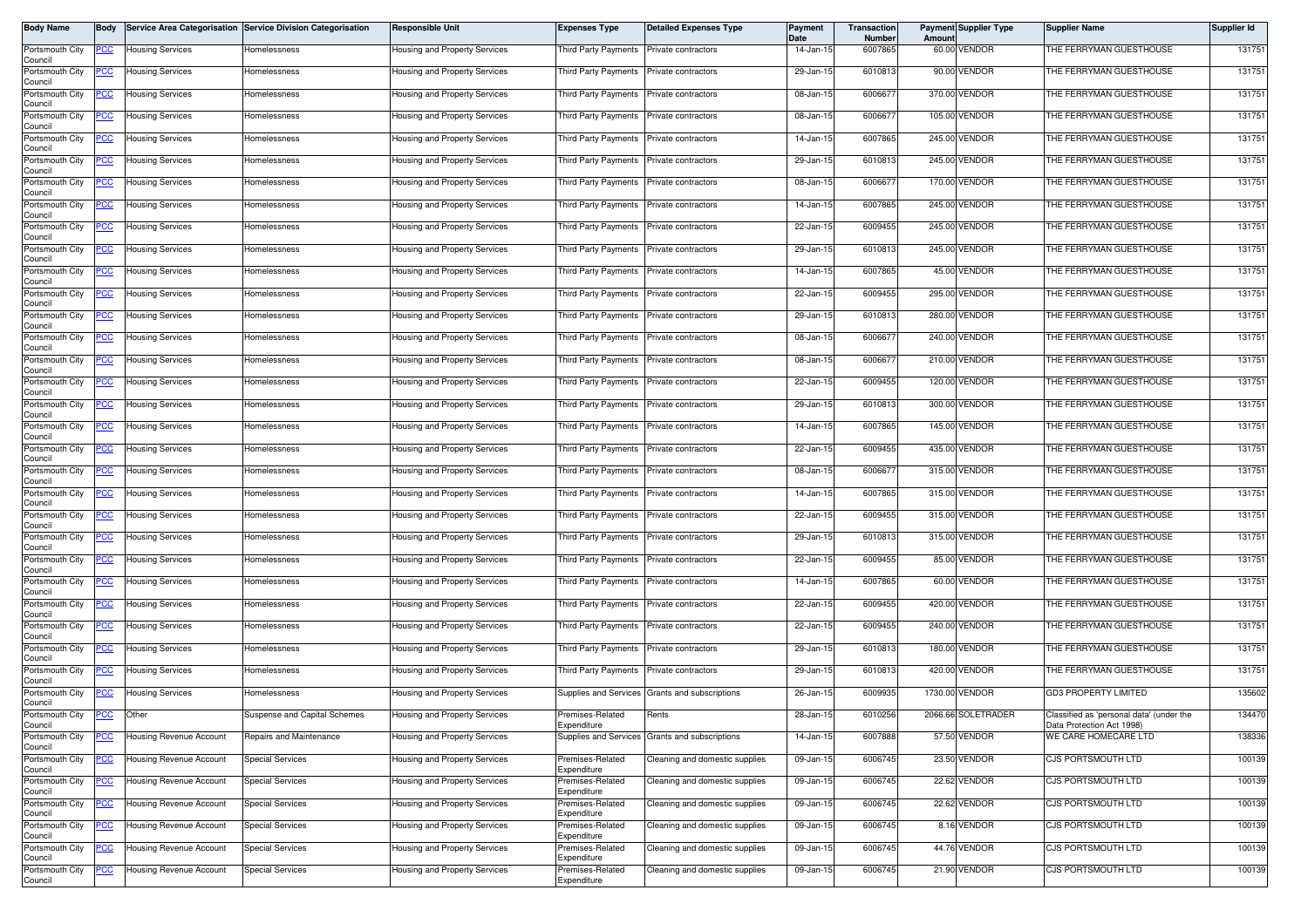| Body Name                                     | <b>Body</b> |                                                    | Service Area Categorisation Service Division Categorisation | <b>Responsible Unit</b>                                        | <b>Expenses Type</b>                           | <b>Detailed Expenses Type</b>                                | <b>Payment</b><br><b>Date</b> | Transaction<br><b>Number</b> | Amount | <b>Payment Supplier Type</b>   | <b>Supplier Name</b>                                             | Supplier Id      |
|-----------------------------------------------|-------------|----------------------------------------------------|-------------------------------------------------------------|----------------------------------------------------------------|------------------------------------------------|--------------------------------------------------------------|-------------------------------|------------------------------|--------|--------------------------------|------------------------------------------------------------------|------------------|
| Portsmouth City<br>Council                    | <u>PCC</u>  | Housing Revenue Account                            | <b>Special Services</b>                                     | Housing and Property Services                                  | remises-Related<br>Expenditure                 | Repairs, alterations and<br>naintenance of buildings         | 07-Jan-15                     | 6006084                      |        | 400.00 VENDOR                  | COMPLETE WEED CONTROL<br>(SOUTHDOWNS) LTD                        | 139336           |
| Portsmouth City<br>Council                    | 'CC         | <b>Housing Revenue Account</b>                     | <b>Special Services</b>                                     | <b>Housing and Property Services</b>                           | Premises-Related<br>.<br>xpenditure            | Repairs, alterations and<br>maintenance of buildings         | 07-Jan-15                     | 6006084                      |        | 400.00 VENDOR                  | COMPLETE WEED CONTROL<br>(SOUTHDOWNS) LTD                        | 139336           |
| Portsmouth City<br>Council                    | <u>CC </u>  | Housing Revenue Account                            | <b>Special Services</b>                                     | Housing and Property Services                                  | <b>Supplies and Services</b>                   | Communications and computing                                 | 16-Jan-15                     | 6008168                      |        | 72.10 COMPANY                  | BRITISH TELECOMMUNICATIONS PLC                                   | 100132           |
| Portsmouth City<br>Council                    | <u>PCC</u>  | <b>Housing Revenue Account</b>                     | <b>Special Services</b>                                     | <b>Housing and Property Services</b>                           | Supplies and Services                          | Communications and computing                                 | 21-Jan-15                     | 6008841                      |        | 69.32 COMPANY                  | BRITISH TELECOMMUNICATIONS PLC                                   | 100132           |
| Portsmouth City<br>Council                    | <u>cc</u>   | <b>Housing Revenue Account</b>                     | Special Services                                            | lousing and Property Services                                  | <b>Supplies and Services</b>                   | Communications and computing                                 | 16-Jan-15                     | 6008168                      |        | 78.56 COMPANY                  | BRITISH TELECOMMUNICATIONS PLC                                   | 100132           |
| Portsmouth City<br>Council                    | <u>PCC</u>  | <b>Housing Revenue Account</b>                     | <b>Special Services</b>                                     | Housing and Property Services                                  | Supplies and Services                          | Communications and computing                                 | 21-Jan-15                     | 6008841                      |        | 66.71 COMPANY                  | BRITISH TELECOMMUNICATIONS PLC                                   | 100132           |
| Portsmouth City<br>Council                    | <u>'CC</u>  | <b>Housing Revenue Account</b>                     | <b>Special Services</b>                                     | Housing and Property Services                                  | Supplies and Services                          | Communications and computing                                 | 16-Jan-15                     | 6008168                      |        | 49.89 COMPANY                  | BRITISH TELECOMMUNICATIONS PLC                                   | 100132           |
| Portsmouth City<br>Council                    | <u>'CC</u>  | <b>Housing Revenue Account</b>                     | Special Services                                            | Housing and Property Services                                  | Supplies and Services                          | Communications and computing                                 | 16-Jan-15                     | 6008168                      |        | 50.40 COMPANY                  | BRITISH TELECOMMUNICATIONS PLC                                   | 100132           |
| Portsmouth City<br>Council                    | <u>CC </u>  | <b>Housing Revenue Account</b>                     | Supervision and Management                                  | <b>Housing and Property Services</b>                           | Supplies and Services                          | Communications and computing                                 | 16-Jan-15                     | 6008168                      |        | 49.89 COMPANY                  | BRITISH TELECOMMUNICATIONS PLC                                   | 100132           |
| Portsmouth City<br>Council                    | PСC         | <b>Housing Revenue Account</b>                     | <b>Special Services</b>                                     | Housing and Property Services                                  | Supplies and Services                          | Communications and computing                                 | 16-Jan-15                     | 6008168                      |        | 62.83 COMPANY                  | BRITISH TELECOMMUNICATIONS PLC                                   | 100132           |
| Portsmouth City<br>Council                    |             | Housing Revenue Account                            | Supervision and Management                                  | Housing and Property Services                                  | <b>Supplies and Services</b>                   | Communications and computing                                 | 21-Jan-15                     | 6008841                      |        | 49.89 COMPANY                  | BRITISH TELECOMMUNICATIONS PLC                                   | 100132           |
| Portsmouth City<br>Council                    | PCC         | <b>Housing Revenue Account</b>                     | <b>Special Services</b>                                     | Housing and Property Services                                  | Supplies and Services                          | Communications and computing                                 | 21-Jan-15                     | 6008841                      |        | 60.53 COMPANY                  | BRITISH TELECOMMUNICATIONS PLC                                   | 100132           |
| Portsmouth City<br>Council                    | <u>CC </u>  | <b>Housing Revenue Account</b>                     | Special Services                                            | Housing and Property Services                                  | Supplies and Services                          | Communications and computing                                 | 19-Jan-15                     | 6008526                      |        | 49.89 COMPANY                  | BRITISH TELECOMMUNICATIONS PLC                                   | 100132           |
| Portsmouth City<br>Council                    | PСC         | <b>Housing Revenue Account</b>                     | <b>Special Services</b>                                     | Housing and Property Services                                  | Supplies and Services                          | Communications and computing                                 | 16-Jan-15                     | 6008168                      |        | 110.13 COMPANY                 | BRITISH TELECOMMUNICATIONS PLC                                   | 100132           |
| Portsmouth City<br>Council                    | PСC         | <b>Housing Revenue Account</b>                     | <b>Special Services</b>                                     | <b>Housing and Property Services</b>                           | Supplies and Services                          | Communications and computing                                 | 16-Jan-15                     | 6008168                      |        | 106.34 COMPANY                 | BRITISH TELECOMMUNICATIONS PLC                                   | 100132           |
| Portsmouth City<br>Council                    | <u>PCC</u>  | <b>Housing Revenue Account</b>                     | <b>Special Services</b>                                     | Housing and Property Services                                  | Supplies and Services                          | Communications and computing                                 | 21-Jan-15                     | 6008841                      |        | 49.89 COMPANY                  | BRITISH TELECOMMUNICATIONS PLC                                   | 100132           |
| Portsmouth City<br>Council                    |             | Housing Revenue Account                            | <b>Special Services</b>                                     | Housing and Property Services                                  | Supplies and Services                          | Communications and computing                                 | 21-Jan-15                     | 6008841                      |        | 50.04 COMPANY                  | BRITISH TELECOMMUNICATIONS PLC                                   | 100132           |
| Portsmouth City<br>Council                    | PCC         | Housing Revenue Account                            | <b>Special Services</b>                                     | <b>Housing and Property Services</b>                           | Supplies and Services                          | Communications and computing                                 | 16-Jan-15                     | 6008168                      |        | 49.89 COMPANY                  | BRITISH TELECOMMUNICATIONS PLC                                   | 100132           |
| Portsmouth City<br>Council                    | <u>CC</u>   | Housing Revenue Account                            | <b>Special Services</b>                                     | lousing and Property Services                                  | Supplies and Services                          | Communications and computing                                 | 21-Jan-15                     | 6008841                      |        | 49.89 COMPANY                  | BRITISH TELECOMMUNICATIONS PLC                                   | 100132           |
| Portsmouth City<br>Council                    | <u>PCC</u>  | Housing Revenue Account                            | <b>Special Services</b>                                     | Housing and Property Services                                  | Supplies and Services                          | Communications and computing                                 | 21-Jan-15                     | 6008841                      |        | 49.89 COMPANY                  | BRITISH TELECOMMUNICATIONS PLC                                   | 100132           |
| Portsmouth City<br>Council                    | <u>'CC</u>  | <b>Housing Revenue Account</b>                     | Supervision and Management                                  | Housing and Property Services                                  | Supplies and Services                          | Communications and computing                                 | 21-Jan-15                     | 6008841                      |        | 49.89 COMPANY                  | BRITISH TELECOMMUNICATIONS PLC                                   | 100132           |
| Portsmouth City<br>Council                    | <u>PCC</u>  | Housing Revenue Account                            | Supervision and Management                                  | Housing and Property Services                                  | Supplies and Services                          | Communications and computing                                 | 16-Jan-15                     | 6008168                      |        | 49.89 COMPANY                  | BRITISH TELECOMMUNICATIONS PLC                                   | 100132           |
| Portsmouth City<br>Council                    | 'CC         | Housing Revenue Account                            | Supervision and Management                                  | Housing and Property Services                                  | Supplies and Services                          | Communications and computing                                 | 21-Jan-15                     | 6008841                      |        | 50.03 COMPANY                  | BRITISH TELECOMMUNICATIONS PLC                                   | 100132           |
| Portsmouth City<br>Council                    | <u>CC </u>  | Housing Revenue Account                            | <b>Special Services</b>                                     | Housing and Property Services                                  | Supplies and Services                          | Communications and computing                                 | 21-Jan-15                     | 6008841                      |        | 49.89 COMPANY                  | BRITISH TELECOMMUNICATIONS PLC                                   | 100132           |
| Portsmouth City<br>Council                    | <u>CC </u>  | <b>Housing Revenue Account</b>                     | <b>Special Services</b>                                     | Housing and Property Services                                  | Supplies and Services                          | Communications and computing                                 | 21-Jan-15                     | 6008841                      |        | 49.89 COMPANY                  | BRITISH TELECOMMUNICATIONS PLC                                   | 100132           |
| Portsmouth City<br>Council                    | <u>PCC</u>  | <b>Housing Revenue Account</b>                     | <b>Special Services</b>                                     | Housing and Property Services                                  | Supplies and Services                          | Communications and computing                                 | 16-Jan-15                     | 6008168                      |        | 49.89 COMPANY                  | BRITISH TELECOMMUNICATIONS PLC                                   | 100132           |
| Portsmouth City<br>Council                    | <u>CC</u>   | <b>Housing Revenue Account</b>                     | <b>Special Services</b>                                     | Housing and Property Services                                  | <b>Supplies and Services</b>                   | Communications and computing                                 | 19-Jan-15                     | 6008526                      |        | 49.89 COMPANY                  | BRITISH TELECOMMUNICATIONS PLC                                   | 100132           |
| Portsmouth City<br>Council                    | <u>cc</u>   | <b>Housing Revenue Account</b>                     | <b>Special Services</b>                                     | lousing and Property Services                                  | Supplies and Services                          | Communications and computing                                 | 21-Jan-15                     | 6008841                      |        | 50.04 COMPANY                  | BRITISH TELECOMMUNICATIONS PLC                                   | 100132           |
| Portsmouth City<br>Council                    | <u>PCC</u>  | Housing Revenue Account                            | <b>Special Services</b>                                     | <b>Housing and Property Services</b>                           | Supplies and Services                          | Communications and computing                                 | 16-Jan-15                     | 6008168                      |        | 49.89 COMPANY                  | BRITISH TELECOMMUNICATIONS PLC                                   | 100132           |
| Portsmouth City<br>Council                    |             | <b>Housing Revenue Account</b>                     | Special Services                                            | Housing and Property Services                                  | Supplies and Services                          | Communications and computing                                 | 19-Jan-15                     | 6008526                      |        | 49.89 COMPANY                  | BRITISH TELECOMMUNICATIONS PLC                                   | 100132           |
| Portsmouth City<br>Council                    | <b>PCC</b>  | Housing Revenue Account                            | <b>Special Services</b>                                     | <b>Housing and Property Services</b>                           |                                                | Supplies and Services Communications and computing           | 19-Jan-15                     | 6008526                      |        | 49.89 COMPANY                  | BRITISH TELECOMMUNICATIONS PLC                                   | 100132           |
| Portsmouth City<br>Council                    | <u>CC </u>  | Housing Revenue Account                            | <b>Special Services</b>                                     | lousing and Property Services                                  | Supplies and Services                          | Communications and computing                                 | 21-Jan-15                     | 6008841                      |        | 49.89 COMPANY                  | BRITISH TELECOMMUNICATIONS PLC                                   | 100132           |
| Portsmouth City<br>Council                    | PCC         | <b>Housing Revenue Account</b>                     | <b>Special Services</b><br><b>Special Services</b>          | lousing and Property Services<br>lousing and Property Services | Supplies and Services                          | Communications and computing                                 | 19-Jan-15                     | 6008526<br>6008168           |        | 53.09 COMPANY<br>49.89 COMPANY | BRITISH TELECOMMUNICATIONS PLC<br>BRITISH TELECOMMUNICATIONS PLC | 100132<br>100132 |
| Portsmouth City<br>Council                    |             | Housing Revenue Account                            |                                                             |                                                                | <b>Supplies and Services</b>                   | Communications and computing<br>Communications and computing | 16-Jan-15<br>19-Jan-15        | 6008526                      |        | 49.89 COMPANY                  | BRITISH TELECOMMUNICATIONS PLC                                   | 100132           |
| Portsmouth City<br>Council<br>Portsmouth City | <u>PCC</u>  | Housing Revenue Account<br>Housing Revenue Account | Supervision and Management<br><b>Special Services</b>       | lousing and Property Services<br>lousing and Property Services | Supplies and Services                          |                                                              | 21-Jan-15                     | 6008841                      |        | 50.39 COMPANY                  | BRITISH TELECOMMUNICATIONS PLC                                   | 100132           |
| Council<br>Portsmouth City                    | 'СС         |                                                    | <b>Special Services</b>                                     | lousing and Property Services                                  | Supplies and Services<br>Supplies and Services | Communications and computing<br>Communications and computing | 16-Jan-15                     | 6008168                      |        | 49.89 COMPANY                  | BRITISH TELECOMMUNICATIONS PLC                                   | 100132           |
| Council                                       |             | Housing Revenue Account                            |                                                             |                                                                |                                                |                                                              |                               |                              |        | 49.89 COMPANY                  | BRITISH TELECOMMUNICATIONS PLC                                   |                  |
| Portsmouth City<br>Council                    | <u>CC </u>  | Housing Revenue Account                            | <b>Special Services</b>                                     | Housing and Property Services                                  | Supplies and Services                          | Communications and computing                                 | 21-Jan-15                     | 6008841                      |        |                                |                                                                  | 100132           |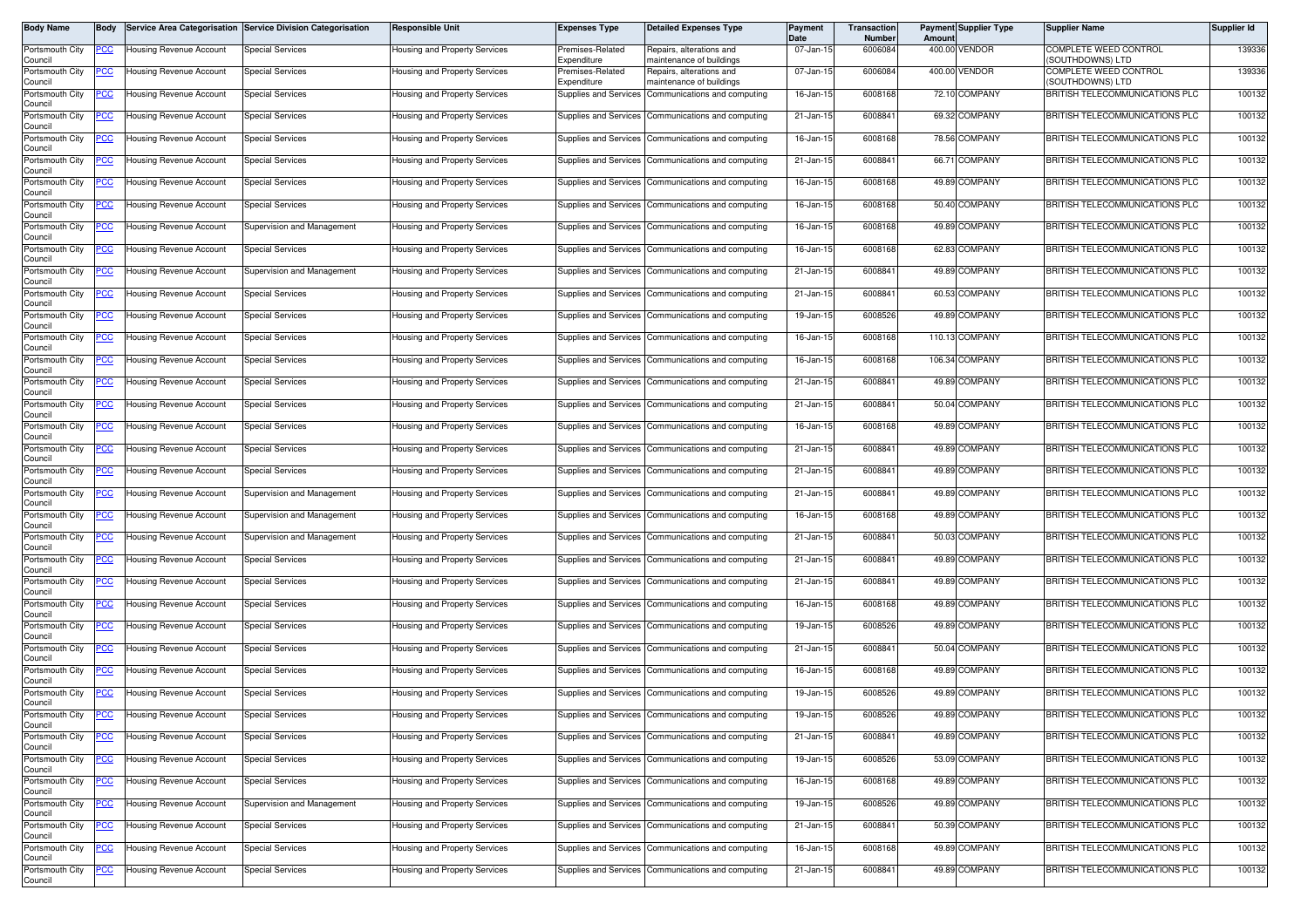| Body Name                  | <b>Body</b> |                                                               | Service Area Categorisation Service Division Categorisation | <b>Responsible Unit</b>              | <b>Expenses Type</b>                 | <b>Detailed Expenses Type</b>                        | Payment<br>Date | Transaction<br>Number | Amount | <b>Payment Supplier Type</b> | <b>Supplier Name</b>                                                  | Supplier Id |
|----------------------------|-------------|---------------------------------------------------------------|-------------------------------------------------------------|--------------------------------------|--------------------------------------|------------------------------------------------------|-----------------|-----------------------|--------|------------------------------|-----------------------------------------------------------------------|-------------|
| Portsmouth City<br>Council | <u>PCC</u>  | Housing Revenue Account                                       | <b>Special Services</b>                                     | lousing and Property Services        | Supplies and Services                | Communications and computing                         | 16-Jan-15       | 6008168               |        | 49.91 COMPANY                | BRITISH TELECOMMUNICATIONS PLC                                        | 100132      |
| Portsmouth City<br>Council | PСC         | Housing Revenue Account                                       | <b>Special Services</b>                                     | Housing and Property Services        | Supplies and Services                | Communications and computing                         | 16-Jan-15       | 6008168               |        | 49.89 COMPANY                | BRITISH TELECOMMUNICATIONS PLC                                        | 100132      |
| Portsmouth City<br>Council | CC          | Housing Revenue Account                                       | Special Services                                            | lousing and Property Services        | Supplies and Services                | Communications and computing                         | 28-Jan-15       | 6010222               |        | 49.91 COMPANY                | BRITISH TELECOMMUNICATIONS PLC                                        | 100132      |
| Portsmouth City<br>Council | <u>PCC</u>  | Housing Revenue Account                                       | Repairs and Maintenance                                     | Housing and Property Services        | Supplies and Services                | Communications and computing                         | 16-Jan-15       | 6008168               |        | 49.89 COMPANY                | BRITISH TELECOMMUNICATIONS PLC                                        | 100132      |
| Portsmouth City<br>Council | <u>cc</u>   | <b>Housing Revenue Account</b>                                | <b>Special Services</b>                                     | Housing and Property Services        | Supplies and Services                | Communications and computing                         | 16-Jan-1        | 6008168               |        | 68.15 COMPANY                | BRITISH TELECOMMUNICATIONS PLC                                        | 100132      |
| Portsmouth City<br>Council | <u>PCC</u>  | Housing Revenue Account                                       | <b>Special Services</b>                                     | Housing and Property Services        | Supplies and Services                | Communications and computing                         | 16-Jan-15       | 6008168               |        | 63.40 COMPANY                | BRITISH TELECOMMUNICATIONS PLC                                        | 100132      |
| Portsmouth City<br>Council |             | Housing Revenue Account                                       | <b>Special Services</b>                                     | <b>Housing and Property Services</b> | Supplies and Services                | Communications and computing                         | 16-Jan-15       | 6008168               |        | 71.78 COMPANY                | BRITISH TELECOMMUNICATIONS PLC                                        | 100132      |
| Portsmouth City<br>Council | <u>PCC</u>  | <b>Housing Revenue Account</b>                                | <b>Special Services</b>                                     | Housing and Property Services        | Supplies and Services                | Communications and computing                         | 16-Jan-15       | 6008168               |        | 63.38 COMPANY                | BRITISH TELECOMMUNICATIONS PLC                                        | 100132      |
| Portsmouth City<br>Council | 'CC         | <b>Housing Revenue Account</b>                                | <b>Special Services</b>                                     | Housing and Property Services        | Supplies and Services                | Communications and computing                         | 16-Jan-15       | 6008168               |        | 82.65 COMPANY                | BRITISH TELECOMMUNICATIONS PLC                                        | 100132      |
| Portsmouth City<br>Council | cс          | <b>Housing Revenue Account</b>                                | <b>Special Services</b>                                     | Housing and Property Services        | <b>Supplies and Services</b>         | Communications and computing                         | 16-Jan-15       | 6008168               |        | 63.15 COMPANY                | BRITISH TELECOMMUNICATIONS PLC                                        | 100132      |
| Portsmouth City<br>Council | <u>'CC</u>  | Housing Revenue Account                                       | <b>Special Services</b>                                     | Housing and Property Services        | Supplies and Services                | Communications and computing                         | 16-Jan-15       | 6008168               |        | 64.15 COMPANY                | BRITISH TELECOMMUNICATIONS PLC                                        | 100132      |
| Portsmouth City            | <u>PCC</u>  | <b>Housing Services</b>                                       | Homelessness                                                | Housing and Property Services        | Third Party Payments                 | Private contractors                                  | 19-Jan-15       | 6008624               |        | 435.00 SOLETRADER            | Classified as 'personal data' (under the<br>Data Protection Act 1998) | 116607      |
| Council<br>Portsmouth City | <u>CC </u>  | Housing Revenue Account                                       | Repairs and Maintenance                                     | lousing and Property Services        | remises-Related<br><i>xpenditure</i> | Repairs, alterations and<br>naintenance of buildings | 07-Jan-15       | 6006518               |        | 5999.14 COMPANY              | VITAL ENERGI UTILITIES LIMITED                                        | 112610      |
| Council<br>Portsmouth City | <u>'CC</u>  | Support Service /                                             | LM.                                                         | Housing and Property Services        | remises-Related                      | Repairs, alterations and                             | 06-Jan-15       | 6005999               |        | 88.23 VENDOR                 | CHURCHES FIRE SECURITY LIMITED                                        | 100131      |
| Council                    |             | ransparency Costs<br>Jnallocated                              |                                                             |                                      | Expenditure                          | naintenance of buildings                             |                 |                       |        |                              |                                                                       |             |
| Portsmouth City<br>Council |             | Housing Revenue Account                                       | Supervision and Management                                  | Housing and Property Services        | Employees                            | Indirect employee expenses                           | 26-Jan-15       | 6009826               |        | 1050.00 VENDOR               | CENTRE FOR HOUSING AND SUPPORT                                        | 136842      |
| Portsmouth City<br>Council | 'CC         | <b>Housing Revenue Account</b>                                | Supervision and Management                                  | Housing and Property Services        | Employees                            | Indirect employee expenses                           | 26-Jan-15       | 6009826               |        | 1050.00 VENDOR               | CENTRE FOR HOUSING AND SUPPORT                                        | 136842      |
| Portsmouth City<br>Council |             | <b>Housing Revenue Account</b>                                | Supervision and Management                                  | Housing and Property Services        | Employees                            | Indirect employee expenses                           | 26-Jan-15       | 6009826               |        | 1050.00 VENDOR               | CENTRE FOR HOUSING AND SUPPORT                                        | 136842      |
| Portsmouth City<br>Council | <u>'CC</u>  | Housing Revenue Account                                       | Supervision and Management                                  | Housing and Property Services        | Supplies and Services                | Communications and computing                         | 28-Jan-15       | 6010653               |        | 1692.15 VENDOR               | T MOBILE (UK) LIMITED                                                 | 100085      |
| Portsmouth City<br>Council |             | Housing Revenue Account                                       | Supervision and Management                                  | Housing and Property Services        | Supplies and Services                | Communications and computing                         | 30-Jan-15       | 6010855               |        | 639.26 COMPANY               | BRITISH TELECOMMUNICATIONS PLC                                        | 100132      |
| Portsmouth City<br>Council | <u>CC</u>   | Housing Revenue Account                                       | <b>Special Services</b>                                     | Housing and Property Services        | Supplies and Services                | Communications and computing                         | 28-Jan-15       | 6010222               |        | 303.62 COMPANY               | BRITISH TELECOMMUNICATIONS PLC                                        | 100132      |
| Portsmouth City<br>Council | <u>сс</u>   | Housing Revenue Account                                       | <b>Special Services</b>                                     | Housing and Property Services        | Supplies and Services                | Communications and computing                         | 23-Jan-15       | 6009514               |        | 75.03 COMPANY                | BRITISH TELECOMMUNICATIONS PLC                                        | 100132      |
| Portsmouth City<br>Council | <u>PCC</u>  | <b>Housing Revenue Account</b>                                | Other                                                       | Housing and Property Services        | Supplies and Services                | Services                                             | 13-Jan-15       | 6007358               |        | 1000.00 VENDOR               | <b>VAIL WILLIAMS LLP</b>                                              | 108982      |
| Portsmouth City<br>Council | <u>'СС</u>  | Housing Revenue Account                                       | Other                                                       | Housing and Property Services        | Supplies and Services                | Communications and computing                         | 14-Jan-1!       | 6007894               |        | 1721.37 VENDOR               | XMA LTD                                                               | 100009      |
| Portsmouth City<br>Council | <u>PCC</u>  | Support Service /<br>ransparency Costs<br>Jnallocated         | Personnel                                                   | HR, Legal and Performance            | Employees                            | Direct employee expenses                             | 29-Jan-15       | 6010692               |        | 4548.05 VENDOR               | CMA FINANCIAL RECRUITMENT LTD                                         | 101372      |
| Portsmouth City<br>Council | <u>cc</u>   | Support Service /<br><b>Transparency Costs</b>                | Personnel                                                   | HR, Legal and Performance            | Employees                            | Direct employee expenses                             | 29-Jan-15       | 6010692               |        | 6139.21 VENDOR               | CMA FINANCIAL RECRUITMENT LTD                                         | 101372      |
| Portsmouth City            | <u>'CC</u>  | Jnallocated<br>Support Service /                              | Personnel                                                   | HR, Legal and Performance            | Employees                            | Direct employee expenses                             | 29-Jan-15       | 6010692               |        | 1983.40 VENDOR               | CMA FINANCIAL RECRUITMENT LTD                                         | 101372      |
| Council                    |             | ransparency Costs<br>Jnallocated                              |                                                             |                                      |                                      |                                                      |                 |                       |        |                              |                                                                       |             |
| Portsmouth City<br>Council | <u>PCC </u> | Support Service /<br><b>Transparency Costs</b><br>Jnallocated | Personnel                                                   | HR, Legal and Performance            | Employees                            | Direct employee expenses                             | 09-Jan-15       | 6006944               |        | 33.74 VENDOR                 | SANCTUARY PERSONNEL LIMITED                                           | 122490      |
| Portsmouth City<br>Council | <u>PCC </u> | Support Service /<br><b>Transparency Costs</b><br>Unallocated | Personnel                                                   | HR, Legal and Performance            | Employees                            | Direct employee expenses                             | 09-Jan-15       | 6006944               |        | 1343.00 VENDOR               | SANCTUARY PERSONNEL LIMITED                                           | 122490      |
| Portsmouth City<br>Council | <u>PCC</u>  | Support Service /<br>Fransparency Costs<br>Jnallocated        | Personnel                                                   | HR, Legal and Performance            | Employees                            | Direct employee expenses                             | 16-Jan-15       | 6008434               |        | 1665.00 VENDOR               | SANCTUARY PERSONNEL LIMITED                                           | 122490      |
| Portsmouth City<br>Council | <u>CC </u>  | Support Service /<br>ransparency Costs<br>Jnallocated         | Personnel                                                   | HR, Legal and Performance            | Employees                            | Direct employee expenses                             | 16-Jan-15       | 6008434               |        | 1591.00 VENDOR               | SANCTUARY PERSONNEL LIMITED                                           | 122490      |
| Portsmouth City<br>Council | <u>PCC</u>  | Support Service /<br>ransparency Costs<br>Jnallocated         | Personnel                                                   | HR, Legal and Performance            | imployees                            | Direct employee expenses                             | 16-Jan-15       | 6008434               |        | 1332.00 VENDOR               | SANCTUARY PERSONNEL LIMITED                                           | 122490      |
| Portsmouth City<br>Council |             | Support Service /<br>ransparency Costs<br>Jnallocated         | Personnel                                                   | HR, Legal and Performance            | Employees                            | Direct employee expenses                             | 16-Jan-15       | 6008434               |        | 12.71 VENDOR                 | SANCTUARY PERSONNEL LIMITED                                           | 122490      |
| Portsmouth City<br>Council | <u>PCC</u>  | Support Service /<br>ransparency Costs<br>Jnallocated         | Personnel                                                   | HR, Legal and Performance            | Employees                            | Direct employee expenses                             | 16-Jan-15       | 6008434               |        | 1258.00 VENDOR               | SANCTUARY PERSONNEL LIMITED                                           | 122490      |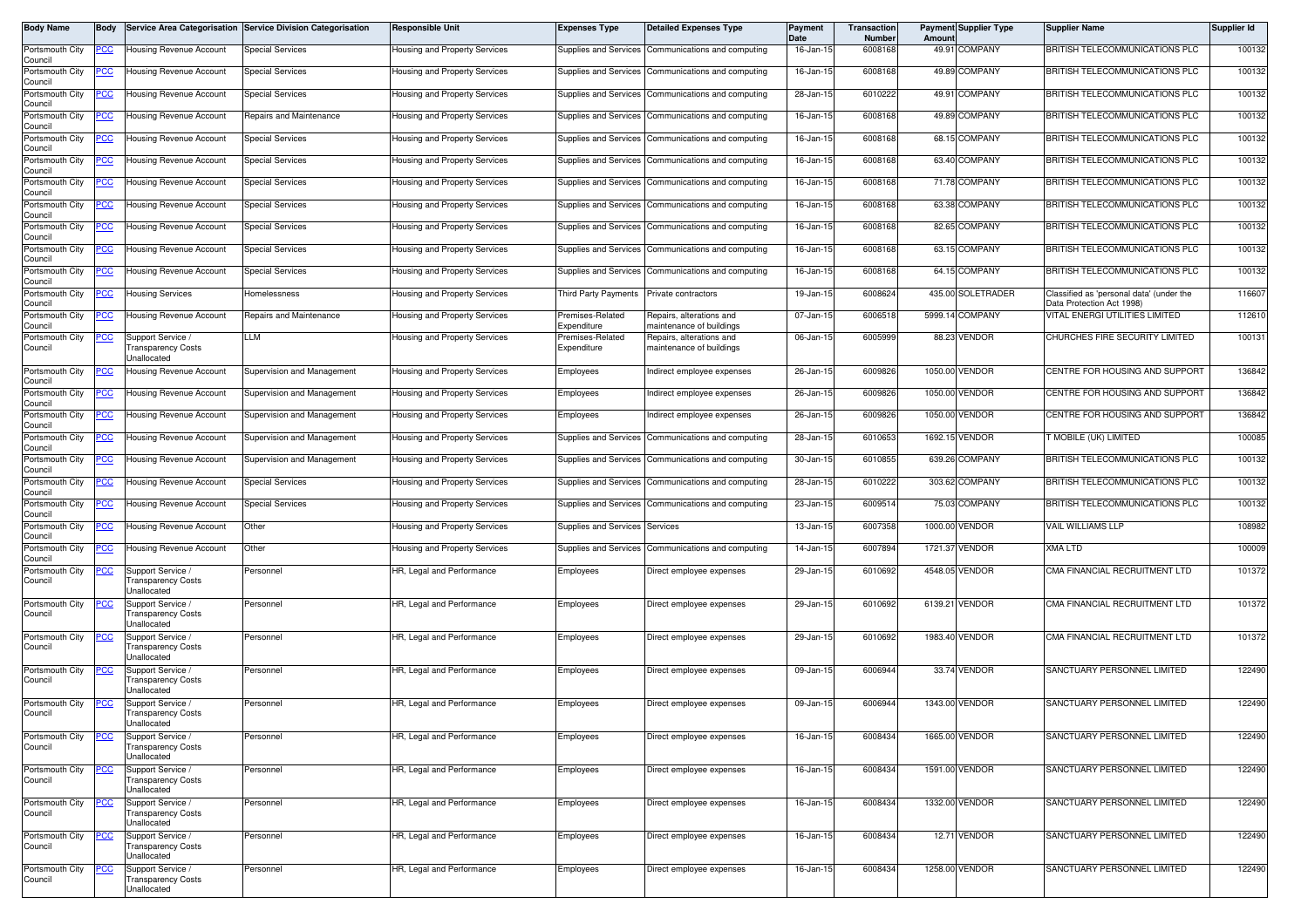| Body Name                  | <b>Body</b> |                                                               | Service Area Categorisation Service Division Categorisation | Responsible Unit          | <b>Expenses Type</b> | <b>Detailed Expenses Type</b> | Payment<br>Date | <b>Transaction</b><br><b>Number</b> | Amoun | <b>Payment Supplier Type</b> | <b>Supplier Name</b>                          | Supplier Id |
|----------------------------|-------------|---------------------------------------------------------------|-------------------------------------------------------------|---------------------------|----------------------|-------------------------------|-----------------|-------------------------------------|-------|------------------------------|-----------------------------------------------|-------------|
| Portsmouth City<br>Council | <u>PCC</u>  | Support Service<br><b>Transparency Costs</b><br>Unallocated   | Personnel                                                   | HR, Legal and Performance | Employees            | Direct employee expenses      | 16-Jan-15       | 6008434                             |       | 1369.00 VENDOR               | SANCTUARY PERSONNEL LIMITED                   | 122490      |
| Portsmouth City<br>Council | PCC         | Support Service /<br><b>Transparency Costs</b><br>Unallocated | Personnel                                                   | HR, Legal and Performance | Employees            | Direct employee expenses      | 16-Jan-15       | 6008434                             |       | 1258.00 VENDOR               | SANCTUARY PERSONNEL LIMITED                   | 122490      |
| Portsmouth City<br>Council | <u> РСС</u> | Support Service /<br>Fransparency Costs<br>Jnallocated        | Personnel                                                   | HR, Legal and Performance | Employees            | Direct employee expenses      | 16-Jan-15       | 6008434                             |       | 61.54 VENDOR                 | SANCTUARY PERSONNEL LIMITED                   | 122490      |
| Portsmouth City<br>Council | PСC         | Support Service<br><b>Transparency Costs</b><br>Unallocated   | Personnel                                                   | HR, Legal and Performance | Employees            | Direct employee expenses      | 16-Jan-15       | 6008434                             |       | 62.20 VENDOR                 | SANCTUARY PERSONNEL LIMITED                   | 122490      |
| Portsmouth City<br>Council | <u>PCC</u>  | Support Service /<br><b>Transparency Costs</b><br>Unallocated | Personnel                                                   | HR, Legal and Performance | Employees            | Direct employee expenses      | 16-Jan-15       | 6008434                             |       | 1591.00 VENDOR               | SANCTUARY PERSONNEL LIMITED                   | 122490      |
| Portsmouth City<br>Council | 'CC         | Support Service /<br><b>Transparency Costs</b><br>Unallocated | Personnel                                                   | HR, Legal and Performance | Employees            | Direct employee expenses      | 16-Jan-15       | 6008434                             |       | 1369.00 VENDOR               | SANCTUARY PERSONNEL LIMITED                   | 122490      |
| Portsmouth City<br>Council |             | Support Service /<br><b>Transparency Costs</b><br>Unallocated | Personnel                                                   | HR, Legal and Performance | Employees            | Direct employee expenses      | 14-Jan-15       | 6007835                             |       | 1591.00 VENDOR               | SANCTUARY PERSONNEL LIMITED                   | 122490      |
| Portsmouth City<br>Council | 'CC         | Support Service /<br><b>Transparency Costs</b><br>Unallocated | Personnel                                                   | HR, Legal and Performance | Employees            | Direct employee expenses      | 28-Jan-15       | 6010635                             |       | 1.23 VENDOR                  | SANCTUARY PERSONNEL LIMITED                   | 122490      |
| Portsmouth City<br>Council |             | Support Service<br><b>Transparency Costs</b><br>Unallocated   | Personnel                                                   | HR, Legal and Performance | Employees            | Direct employee expenses      | 28-Jan-15       | 6010635                             |       | 1241.00 VENDOR               | SANCTUARY PERSONNEL LIMITED                   | 122490      |
| Portsmouth City<br>Council | PСC         | Support Service /<br><b>Transparency Costs</b><br>Unallocated | Personnel                                                   | HR, Legal and Performance | Employees            | Direct employee expenses      | 23-Jan-15       | 6009734                             |       | 1369.00 VENDOR               | SANCTUARY PERSONNEL LIMITED                   | 122490      |
| Portsmouth City<br>Council |             | Support Service<br><b>Transparency Costs</b><br>Unallocated   | Personnel                                                   | HR, Legal and Performance | Employees            | Direct employee expenses      | 23-Jan-15       | 6009734                             |       | 1258.00 VENDOR               | SANCTUARY PERSONNEL LIMITED                   | 122490      |
| Portsmouth City<br>Council | <u>'CC</u>  | Support Service /<br>ransparency Costs<br>Jnallocated         | Personnel                                                   | HR, Legal and Performance | Employees            | Direct employee expenses      | 23-Jan-15       | 6009734                             |       | 1591.00 VENDOR               | SANCTUARY PERSONNEL LIMITED                   | 122490      |
| Portsmouth City<br>Council | сc          | Support Service /<br><b>Transparency Costs</b><br>Unallocated | Personnel                                                   | HR, Legal and Performance | Employees            | Direct employee expenses      | 30-Jan-15       | 6010998                             |       | 1369.00 VENDOR               | SANCTUARY PERSONNEL LIMITED                   | 122490      |
| Portsmouth City<br>Council | ပင          | Support Service /<br><b>Transparency Costs</b><br>Unallocated | Personnel                                                   | HR, Legal and Performance | Employees            | Direct employee expenses      | 30-Jan-15       | 6010998                             |       | 306.00 VENDOR                | SANCTUARY PERSONNEL LIMITED                   | 122490      |
| Portsmouth City<br>Council |             | Support Service /<br><b>Transparency Costs</b><br>Unallocated | Personnel                                                   | HR, Legal and Performance | Employees            | Direct employee expenses      | 30-Jan-15       | 6010998                             |       | 832.50 VENDOR                | SANCTUARY PERSONNEL LIMITED                   | 122490      |
| Portsmouth City<br>Council |             | Support Service /<br>Transparency Costs<br>Unallocated        | Personnel                                                   | HR, Legal and Performance | Employees            | Direct employee expenses      | 30-Jan-15       | 6010998                             |       | 1591.00 VENDOR               | SANCTUARY PERSONNEL LIMITED                   | 122490      |
| Portsmouth City<br>Council | °СС         | Support Service /<br><b>Transparency Costs</b><br>Unallocated | Personnel                                                   | HR, Legal and Performance | Employees            | Direct employee expenses      | 09-Jan-15       | 6006820                             |       | 28.35 COMPANY                | HAYS SPECIALIST RECRUITMENT<br>LIMITED        | 100045      |
| Portsmouth City<br>Council |             | Support Service<br><b>Transparency Costs</b><br>Unallocated   | Personnel                                                   | HR, Legal and Performance | Employees            | Direct employee expenses      | 09-Jan-15       | 6006820                             |       | 1481.48 COMPANY              | <b>HAYS SPECIALIST RECRUITMENT</b><br>LIMITED | 100045      |
| Portsmouth City<br>Council |             | Support Service /<br><b>Transparency Costs</b><br>Jnallocated | Personnel                                                   | HR, Legal and Performance | Employees            | Direct employee expenses      | 09-Jan-15       | 6006820                             |       | 13.50 COMPANY                | HAYS SPECIALIST RECRUITMENT<br>LIMITED        | 100045      |
| Portsmouth City<br>Council |             | Support Service<br>Transparency Costs<br>Unallocated          | Personnel                                                   | HR, Legal and Performance | Employees            | Direct employee expenses      | 09-Jan-15       | 600682                              |       | 1001.96 COMPANY              | HAYS SPECIALIST RECRUITMENT<br>LIMITED        | 100045      |
| Portsmouth City<br>COUNCIL | <u>PCC</u>  | Support Service /<br>ransparency Costs<br>Unallocated         | Personnel                                                   | HR, Legal and Performance | Employees            | Direct employee expenses      | 09-Jan-15       | 6006820                             |       | 753.23 COMPANY               | HAYS SPECIALIST RECRUITMENT<br>LIMITED        | 100045      |
| Portsmouth City<br>Council | <u>PCC</u>  | Support Service /<br><b>Transparency Costs</b><br>Unallocated | Personnel                                                   | HR, Legal and Performance | Employees            | Direct employee expenses      | 09-Jan-15       | 6006820                             |       | 32.85 COMPANY                | HAYS SPECIALIST RECRUITMENT<br><b>LIMITED</b> | 100045      |
| Portsmouth City<br>Council |             | Support Service /<br><b>Transparency Costs</b><br>Unallocated | Personnel                                                   | HR, Legal and Performance | Employees            | Direct employee expenses      | 09-Jan-15       | 6006820                             |       | 1184.37 COMPANY              | HAYS SPECIALIST RECRUITMENT<br>LIMITED        | 100045      |
| Portsmouth City<br>Council | <u>PCC</u>  | Support Service /<br><b>Transparency Costs</b><br>Unallocated | Personnel                                                   | HR, Legal and Performance | Employees            | Direct employee expenses      | 16-Jan-15       | 6008329                             |       | 1500.72 COMPANY              | HAYS SPECIALIST RECRUITMENT<br>LIMITED        | 100045      |
| Portsmouth City<br>Council |             | Support Service /<br><b>Transparency Costs</b><br>Unallocated | Personnel                                                   | HR, Legal and Performance | Employees            | Direct employee expenses      | 16-Jan-15       | 6008329                             |       | 1088.35 COMPANY              | HAYS SPECIALIST RECRUITMENT<br>LIMITED        | 100045      |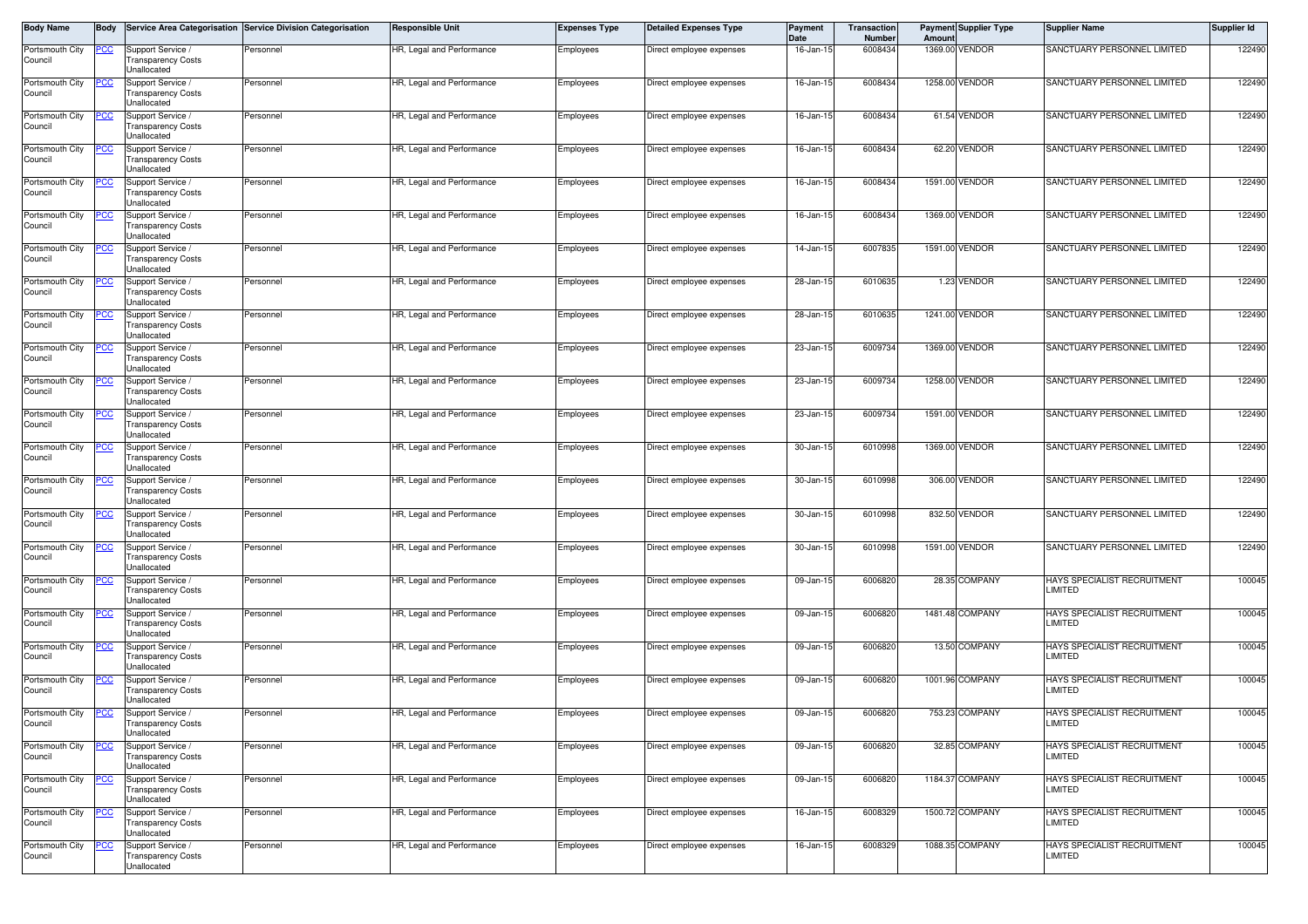| Body Name                  | <b>Body</b> |                                                               | Service Area Categorisation Service Division Categorisation | <b>Responsible Unit</b>   | <b>Expenses Type</b> | <b>Detailed Expenses Type</b> | Payment<br>Date | Transaction<br><b>Number</b> | Amount | <b>Payment Supplier Type</b> | Supplier Name                             | Supplier Id |
|----------------------------|-------------|---------------------------------------------------------------|-------------------------------------------------------------|---------------------------|----------------------|-------------------------------|-----------------|------------------------------|--------|------------------------------|-------------------------------------------|-------------|
| Portsmouth City<br>Council | <u>PCC</u>  | Support Service /<br><b>Transparency Costs</b><br>Unallocated | Personnel                                                   | HR, Legal and Performance | Employees            | Direct employee expenses      | 16-Jan-15       | 6008329                      |        | 813.76 COMPANY               | HAYS SPECIALIST RECRUITMENT<br>LIMITED    | 100045      |
| Portsmouth City<br>Council | PСC         | Support Service<br><b>Transparency Costs</b><br>Unallocated   | Personnel                                                   | HR, Legal and Performance | Employees            | Direct employee expenses      | 16-Jan-15       | 6008329                      |        | 747.00 COMPANY               | HAYS SPECIALIST RECRUITMENT<br>LIMITED    | 100045      |
| Portsmouth City<br>Council |             | Support Service /<br>ransparency Costs<br>Jnallocated         | Personnel                                                   | HR, Legal and Performance | Employees            | Direct employee expenses      | 16-Jan-15       | 6008329                      |        | 24.30 COMPANY                | HAYS SPECIALIST RECRUITMENT<br>LIMITED    | 100045      |
| Portsmouth City<br>Council | сc          | Support Service<br><b>Transparency Costs</b><br>Unallocated   | Personnel                                                   | HR, Legal and Performance | Employees            | Direct employee expenses      | $16 - Jan-1$    | 6008329                      |        | 24.75 COMPANY                | HAYS SPECIALIST RECRUITMENT<br>LIMITED    | 100045      |
| Portsmouth City<br>Council | <u>PCC</u>  | Support Service /<br>ransparency Costs<br>Jnallocated         | Personnel                                                   | HR, Legal and Performance | Employees            | Direct employee expenses      | 29-Jan-15       | 6010739                      |        | 1001.96 COMPANY              | HAYS SPECIALIST RECRUITMENT<br>LIMITED    | 100045      |
| Portsmouth City<br>Council | 'CC         | Support Service /<br><b>Transparency Costs</b><br>Unallocated | Personnel                                                   | HR, Legal and Performance | Employees            | Direct employee expenses      | 29-Jan-15       | 6010739                      |        | 933.75 COMPANY               | HAYS SPECIALIST RECRUITMENT<br>LIMITED    | 100045      |
| Portsmouth City<br>Council |             | Support Service /<br>ransparency Costs<br>Jnallocated         | Personnel                                                   | HR, Legal and Performance | Employees            | Direct employee expenses      | 29-Jan-15       | 6010739                      |        | 1184.37 COMPANY              | HAYS SPECIALIST RECRUITMENT<br>LIMITED    | 100045      |
| Portsmouth City<br>Council | 'CC         | Support Service /<br><b>Transparency Costs</b><br>Unallocated | Personnel                                                   | HR, Legal and Performance | Employees            | Direct employee expenses      | 29-Jan-1        | 6010739                      |        | 25.20 COMPANY                | HAYS SPECIALIST RECRUITMENT<br>LIMITED    | 100045      |
| Portsmouth City<br>Council |             | Support Service<br><b>Transparency Costs</b><br>Unallocated   | Personnel                                                   | HR, Legal and Performance | Employees            | Direct employee expenses      | 30-Jan-15       | 6010940                      |        | 16.65 COMPANY                | HAYS SPECIALIST RECRUITMENT<br>LIMITED    | 100045      |
| Portsmouth City<br>Council | PCC         | Support Service<br><b>Transparency Costs</b><br>Jnallocated   | Personnel                                                   | HR, Legal and Performance | Employees            | Direct employee expenses      | 30-Jan-1        | 6010940                      |        | 615.68 COMPANY               | HAYS SPECIALIST RECRUITMENT<br>LIMITED    | 100045      |
| Portsmouth City<br>Council |             | Support Service<br><b>Transparency Costs</b><br>Unallocated   | Personnel                                                   | HR, Legal and Performance | Employees            | Direct employee expenses      | 30-Jan-15       | 6010940                      |        | 609.30 COMPANY               | HAYS SPECIALIST RECRUITMENT<br>LIMITED    | 100045      |
| Portsmouth City<br>Council | <u>'CC</u>  | Support Service /<br>ransparency Costs<br>Jnallocated         | Personnel                                                   | HR, Legal and Performance | Employees            | Direct employee expenses      | 30-Jan-1        | 6010940                      |        | 603.75 COMPANY               | HAYS SPECIALIST RECRUITMENT<br>LIMITED    | 100045      |
| Portsmouth City<br>Council | сc          | Support Service /<br><b>Transparency Costs</b><br>Unallocated | Personnel                                                   | HR, Legal and Performance | Employees            | Direct employee expenses      | 30-Jan-1        | 6010940                      |        | 560.25 COMPANY               | HAYS SPECIALIST RECRUITMENT<br>LIMITED    | 100045      |
| Portsmouth City<br>Council | ပင          | Support Service /<br><b>Transparency Costs</b><br>Unallocated | Personnel                                                   | HR, Legal and Performance | Employees            | Direct employee expenses      | 30-Jan-15       | 6010940                      |        | 12.15 COMPANY                | HAYS SPECIALIST RECRUITMENT<br>LIMITED    | 100045      |
| Portsmouth City<br>Council | <u>cc</u>   | Other                                                         | Suspense and Capital Schemes                                | HR, Legal and Performance | Employees            | ndirect employee expenses     | 16-Jan-1!       | 6008422                      |        | 320.00 VENDOR                | RIGHT MANAGEMENT CONSULTANTS<br>חד ו      | 122070      |
| Portsmouth City<br>Council | PСC         | Other                                                         | Suspense and Capital Schemes                                | HR, Legal and Performance | Employees            | ndirect employee expenses     | 16-Jan-15       | 6008422                      |        | 576.00 VENDOR                | RIGHT MANAGEMENT CONSULTANTS<br>.TD       | 122070      |
| Portsmouth City<br>Council | <u>PCC</u>  | Other                                                         | Suspense and Capital Schemes                                | HR, Legal and Performance | Employees            | ndirect employee expenses     | 16-Jan-15       | 6008422                      |        | 704.00 VENDOR                | RIGHT MANAGEMENT CONSULTANTS<br>LTD       | 122070      |
| Portsmouth City<br>Council | cс          | Other                                                         | Suspense and Capital Schemes                                | HR, Legal and Performance | Employees            | ndirect employee expenses     | 16-Jan-1        | 6008422                      |        | 64.00 VENDOR                 | RIGHT MANAGEMENT CONSULTANTS<br><b>TD</b> | 122070      |
| Portsmouth City<br>Council | <u>PCC</u>  | Other                                                         | Suspense and Capital Schemes                                | HR, Legal and Performance | Employees            | ndirect employee expenses     | 16-Jan-15       | 6008422                      |        | 64.00 VENDOR                 | RIGHT MANAGEMENT CONSULTANTS<br>.TD       | 122070      |
| Portsmouth City<br>Council | <u>PCC</u>  | Support Service /<br><b>Transparency Costs</b><br>Unallocated | Personnel                                                   | HR, Legal and Performance | Employees            | ndirect employee expenses     | $21$ -Jan-15    | 6008844                      |        | 5405.01 VENDOR               | C-ALF LEARNING LTD                        | 139794      |
| Portsmouth City<br>Council | <u>CC </u>  | Support Service /<br>ransparency Costs<br>Jnallocated         | Personnel                                                   | HR, Legal and Performance | Employees            | ndirect employee expenses     | 21-Jan-15       | 6008844                      |        | 2296.16 VENDOR               | C-ALF LEARNING LTD                        | 139794      |
| Portsmouth City<br>Council | PСC         | Support Service /<br>Fransparency Costs<br>Unallocated        | Personnel                                                   | HR, Legal and Performance | Employees            | Direct employee expenses      | $14$ -Jan-1!    | 6007883                      |        | 1350.00 VENDOR               | VIVID RESOURCING LTD                      | 134551      |
| Portsmouth City<br>Council | <u>PCC</u>  | Support Service /<br><b>Transparency Costs</b><br>Unallocated | Personnel                                                   | HR, Legal and Pertormance | Employees            | Direct employee expenses      | 21-Jan-15       | 6009314                      |        | 1332.00 VENDOR               | /IVID RESOURCING LTD                      | 134551      |
| Portsmouth City<br>Council | <b>PCC</b>  | Support Service /<br><b>Transparency Costs</b><br>Unallocated | Personnel                                                   | HR, Legal and Performance | Employees            | Direct employee expenses      | 21-Jan-15       | 6009314                      |        | 1080.00 VENDOR               | VIVID RESOURCING LTD                      | 134551      |
| Portsmouth City<br>Council | ပင          | Support Service /<br><b>Transparency Costs</b><br>Unallocated | Personnel                                                   | HR, Legal and Performance | Employees            | Direct employee expenses      | 19-Jan-15       | 6008669                      |        | 1369.00 VENDOR               | SANCTUARY PERSONNEL LIMITED               | 122490      |
| Portsmouth City<br>Council | <u> РСС</u> | Support Service /<br><b>Transparency Costs</b><br>Unallocated | Personnel                                                   | HR, Legal and Performance | Employees            | Direct employee expenses      | 15-Jan-15       | 6008081                      |        | 1209.16 VENDOR               | RANDSTAD CARE LIMITED                     | 104245      |
| Portsmouth City<br>Council | <u>'CC</u>  | Support Service /<br><b>Transparency Costs</b><br>Unallocated | Personnel                                                   | HR, Legal and Performance | Employees            | Direct employee expenses      | 15-Jan-15       | 6008081                      |        | 1228.50 VENDOR               | RANDSTAD CARE LIMITED                     | 104245      |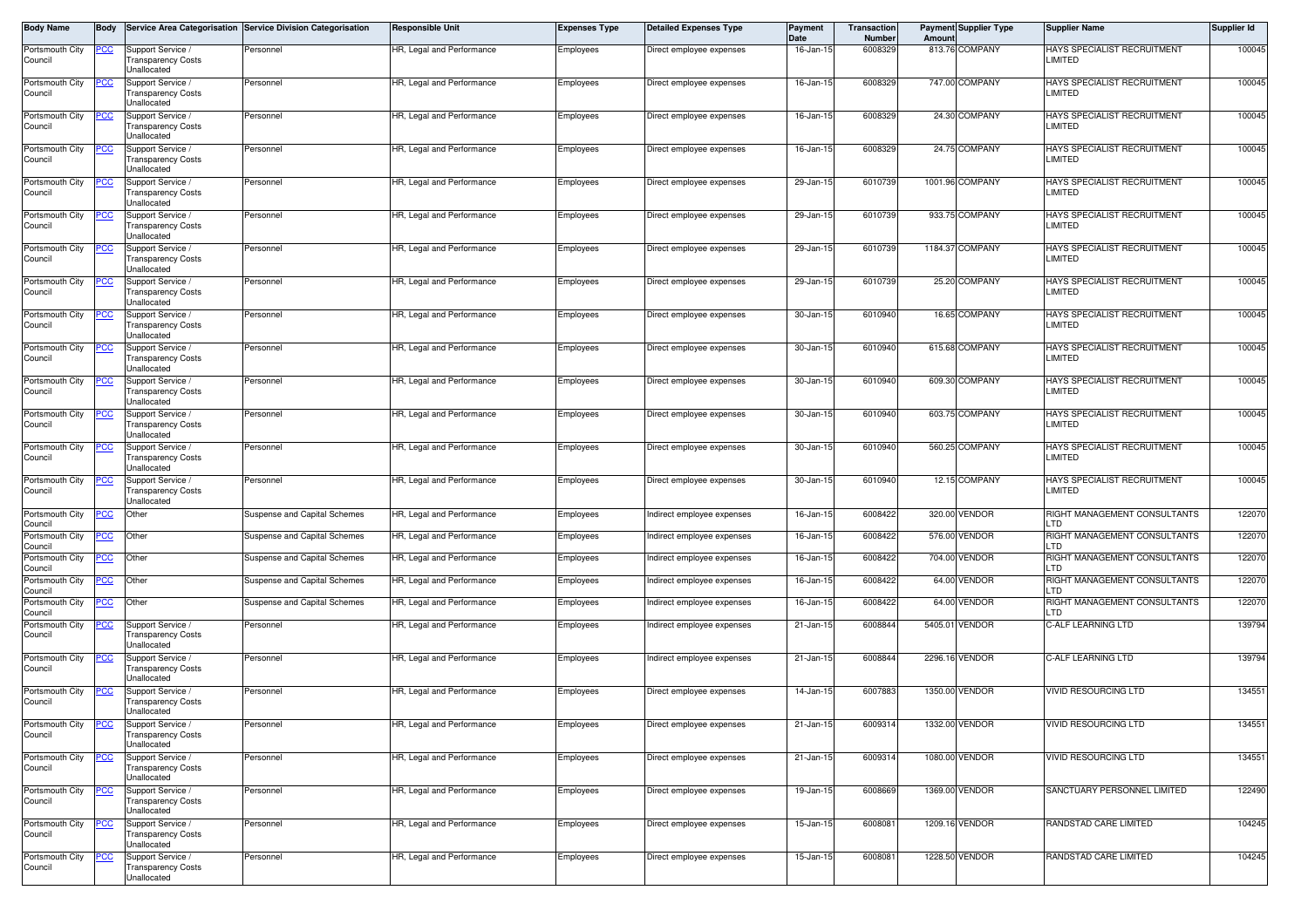| Body Name                  | Body       |                                                                    | Service Area Categorisation Service Division Categorisation | <b>Responsible Unit</b>   | <b>Expenses Type</b> | <b>Detailed Expenses Type</b> | Payment<br>Date | <b>Transaction</b><br>Number | Amount | <b>Payment Supplier Type</b> | <b>Supplier Name</b>                       | Supplier Id |
|----------------------------|------------|--------------------------------------------------------------------|-------------------------------------------------------------|---------------------------|----------------------|-------------------------------|-----------------|------------------------------|--------|------------------------------|--------------------------------------------|-------------|
| Portsmouth City<br>Council | <u>PCC</u> | Support Service<br>Transparency Costs<br>Unallocated               | Personnel                                                   | HR, Legal and Performance | Employees            | Direct employee expenses      | 15-Jan-15       | 600808                       |        | 832.50 VENDOR                | RANDSTAD CARE LIMITED                      | 104245      |
| Portsmouth City<br>Council |            | Support Service /<br>Transparency Costs<br>Unallocated             | Personnel                                                   | HR, Legal and Performance | Employees            | Direct employee expenses      | 15-Jan-1        | 600808                       |        | 2.57 VENDOR                  | RANDSTAD CARE LIMITED                      | 104245      |
| Portsmouth City<br>Council |            | Support Service /<br>Fransparency Costs<br><b>Jnallocated</b>      | Personnel                                                   | HR, Legal and Performance | Employees            | Direct employee expenses      | 14-Jan-1        | 6007821                      |        | 1153.48 VENDOR               | RANDSTAD CARE LIMITED                      | 104245      |
| Portsmouth City<br>Council | cс         | Support Service /<br>Transparency Costs<br>Unallocated             | Personnel                                                   | HR, Legal and Performance | Employees            | Direct employee expenses      | 29-Jan-1        | 601078                       |        | 832.50 VENDOR                | RANDSTAD CARE LIMITED                      | 104245      |
| Portsmouth City<br>Council |            | Support Service /<br>Transparency Costs<br>Unallocated             | Personnel                                                   | HR, Legal and Performance | Employees            | Direct employee expenses      | 14-Jan-15       | 6007821                      |        | 26.10 VENDOR                 | RANDSTAD CARE LIMITED                      | 104245      |
| Portsmouth City<br>Council | CС         | Support Service<br>Transparency Costs<br>Unallocated               | Personnel                                                   | HR, Legal and Performance | Employees            | Direct employee expenses      | 28-Jan-15       | 6010628                      |        | 954.60 VENDOR                | RANDSTAD CARE LIMITED                      | 104245      |
| Portsmouth City<br>Council | °СС        | Other                                                              | Suspense and Capital Schemes                                | HR, Legal and Performance | Employees            | Indirect employee expenses    | 16-Jan-15       | 6008422                      |        | 64.00 VENDOR                 | RIGHT MANAGEMENT CONSULTANTS<br><b>LTD</b> | 122070      |
| Portsmouth City<br>Council | <u>cc</u>  | Support Service /<br><b>Transparency Costs</b><br>Unallocated      | Personnel                                                   | HR, Legal and Performance | Employees            | Direct employee expenses      | 08-Jan-15       | 6006546                      |        | 0.80 VENDOR                  | CAPITA BUSINESS SERVICES LIMITED           | 100205      |
| Portsmouth City<br>Council |            | Support Service<br>Transparency Costs<br><b>Jnallocated</b>        | Personnel                                                   | HR, Legal and Performance | Employees            | Direct employee expenses      | 08-Jan-15       | 6006546                      |        | 1067.50 VENDOR               | CAPITA BUSINESS SERVICES LIMITED           | 100205      |
| Portsmouth City<br>Council | °СС        | Support Service<br>Transparency Costs<br>Unallocated               | Personnel                                                   | HR, Legal and Performance | Employees            | Direct employee expenses      | 08-Jan-1        | 6006546                      |        | 33.20 VENDOR                 | CAPITA BUSINESS SERVICES LIMITED           | 100205      |
| Portsmouth City<br>Council |            | Support Service<br><b>Transparency Costs</b><br>Unallocated        | Personnel                                                   | HR, Legal and Performance | Employees            | Direct employee expenses      | 08-Jan-15       | 6006546                      |        | 1400.00 VENDOR               | CAPITA BUSINESS SERVICES LIMITED           | 100205      |
| Portsmouth City<br>Council | сC         | Support Service<br><b>Transparency Costs</b><br>Unallocated        | Personnel                                                   | HR, Legal and Performance | Employees            | Direct employee expenses      | 07-Jan-15       | 600607                       |        | 23.20 VENDOR                 | CAPITA BUSINESS SERVICES LIMITED           | 100205      |
| Portsmouth City<br>Council |            | Support Service<br><b>Transparency Costs</b><br>Unallocated        | Personnel                                                   | HR, Legal and Performance | Employees            | Direct employee expenses      | 07-Jan-1        | 6006073                      |        | 1295.00 VENDOR               | CAPITA BUSINESS SERVICES LIMITED           | 100205      |
| Portsmouth City<br>Council |            | Support Service<br>Fransparency Costs<br><b>Jnallocated</b>        | Personnel                                                   | HR, Legal and Performance | Employees            | Direct employee expenses      | 14-Jan-15       | 6007397                      |        | 13.60 VENDOR                 | CAPITA BUSINESS SERVICES LIMITED           | 100205      |
| Portsmouth City<br>Council | cс         | Support Service /<br>Transparency Costs<br>Unallocated             | Personnel                                                   | HR, Legal and Performance | Employees            | Direct employee expenses      | 14-Jan-1        | 600739                       |        | 1295.00 VENDOR               | CAPITA BUSINESS SERVICES LIMITED           | 100205      |
| Portsmouth City<br>Council |            | Support Service /<br>Fransparency Costs<br>Unallocated             | Personnel                                                   | HR, Legal and Performance | Employees            | Direct employee expenses      | 14-Jan-15       | 6007397                      |        | 1517.00 VENDOR               | CAPITA BUSINESS SERVICES LIMITED           | 100205      |
| Portsmouth City<br>Council | SС         | Support Service<br>Transparency Costs<br>Unallocated               | Personnel                                                   | HR, Legal and Performance | Employees            | Direct employee expenses      | 21-Jan-15       | 6008846                      |        | 22.40 VENDOR                 | CAPITA BUSINESS SERVICES LIMITED           | 100205      |
| Portsmouth City<br>Council |            | Support Service<br>Transparency Costs<br>Unallocated               | Personnel                                                   | HR, Legal and Performance | Employees            | Direct employee expenses      | 21-Jan-15       | 6008846                      |        | 1155.00 VENDOR               | CAPITA BUSINESS SERVICES LIMITED           | 100205      |
| Portsmouth City<br>Council | <u>cc</u>  | Support Service /<br>Transparency Costs<br>Unallocated             | Personnel                                                   | HR, Legal and Performance | Employees            | Direct employee expenses      | 21-Jan-15       | 6008846                      |        | 1517.00 VENDOR               | CAPITA BUSINESS SERVICES LIMITED           | 100205      |
| Portsmouth City<br>Council | <u>CC</u>  | Support Service<br><b>Transparency Costs</b><br><b>Jnallocated</b> | Personnel                                                   | HR, Legal and Performance | Employees            | Direct employee expenses      | 23-Jan-15       | 6009522                      |        | 23.60 VENDOR                 | CAPITA BUSINESS SERVICES LIMITED           | 100205      |
| Portsmouth City<br>Council | <u>'CC</u> | Support Service /<br>Transparency Costs<br>Unallocated             | Personnel                                                   | HR, Legal and Performance | Employees            | Direct employee expenses      | 23-Jan-1        | 6009522                      |        | 1295.00 VENDOR               | CAPITA BUSINESS SERVICES LIMITED           | 100205      |
| Portsmouth City<br>Council | <u>'CC</u> | Support Service<br>Transparency Costs<br>Unallocated               | Personnel                                                   | HR, Legal and Performance | Employees            | Direct employee expenses      | 07-Jan-1        | 6006455                      |        | 563.67 VENDOR                | MATCHTECH GROUP PLC                        | 100353      |
| Portsmouth City<br>Council | <u>CC </u> | Support Service /<br><b>Fransparency Costs</b><br>Unallocated      | Personnel                                                   | HR, Legal and Performance | Employees            | Direct employee expenses      | 30-Jan-15       | 6010963                      |        | 1145.00 VENDOR               | MATCHTECH GROUP PLC                        | 100353      |
| Portsmouth City<br>Council | <u>'CC</u> | Support Service /<br><b>Transparency Costs</b><br>Unallocated      | Personnel                                                   | HR, Legal and Performance | Employees            | Direct employee expenses      | 16-Jan-15       | 6008434                      |        | 33.35 VENDOR                 | SANCTUARY PERSONNEL LIMITED                | 122490      |
| Portsmouth City<br>Council | <u>CC</u>  | Support Service /<br>Fransparency Costs<br><b>Jnallocated</b>      | Personnel                                                   | HR, Legal and Performance | Employees            | Direct employee expenses      | 16-Jan-15       | 6008434                      |        | 1369.00 VENDOR               | SANCTUARY PERSONNEL LIMITED                | 122490      |
| Portsmouth City<br>Council | <u>CC </u> | Support Service /<br>Transparency Costs<br><b>Jnallocated</b>      | Personnel                                                   | HR, Legal and Performance | Employees            | Direct employee expenses      | 19-Jan-15       | 6008669                      |        | 1369.00 VENDOR               | SANCTUARY PERSONNEL LIMITED                | 122490      |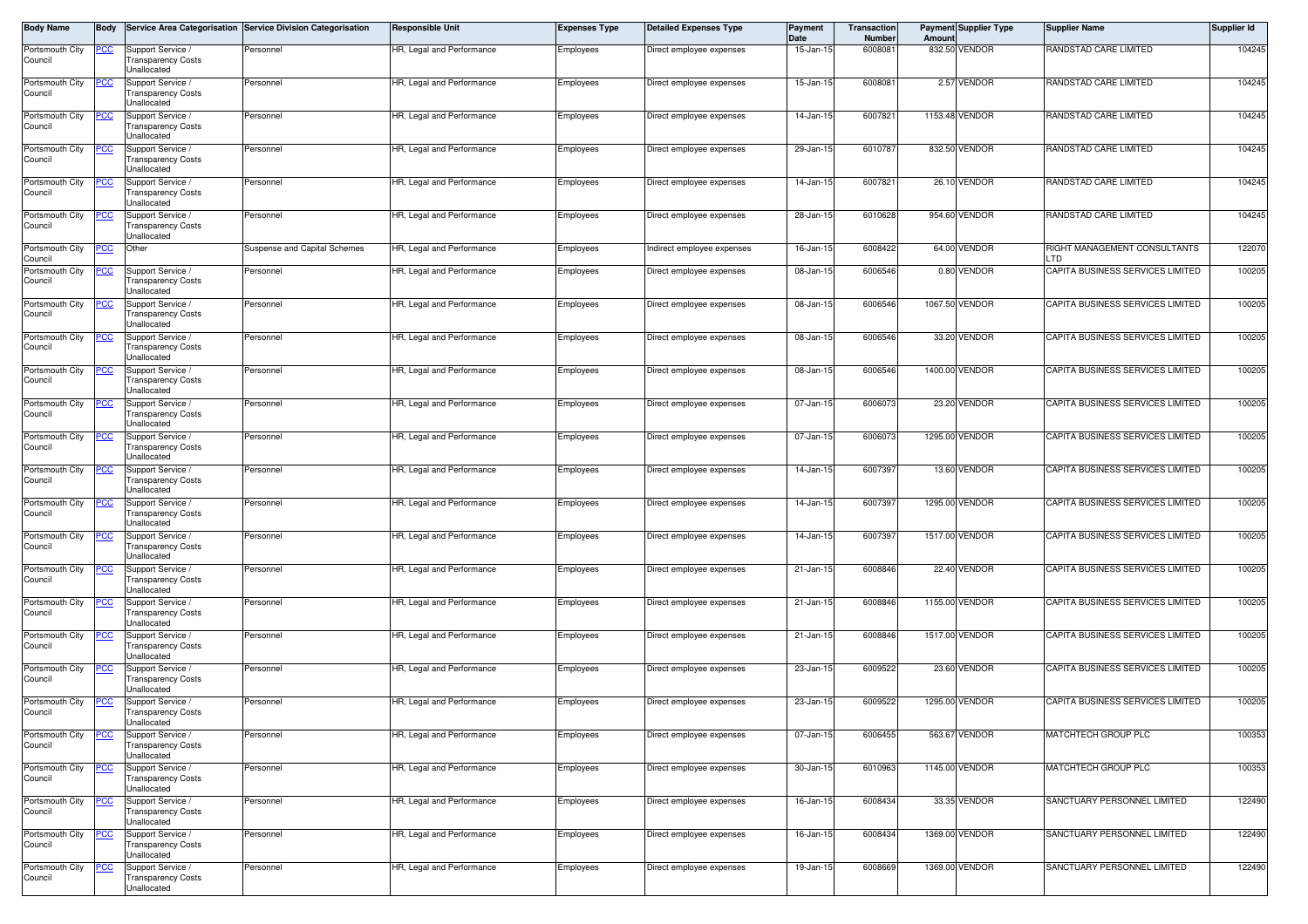| Body Name                  | <b>Body</b> |                                                                      | Service Area Categorisation Service Division Categorisation | <b>Responsible Unit</b>   | <b>Expenses Type</b>           | <b>Detailed Expenses Type</b>                      | Payment<br>Date | <b>Transaction</b><br>Number | Amount          | <b>Payment Supplier Type</b>            | <b>Supplier Name</b>                                    | Supplier Id |
|----------------------------|-------------|----------------------------------------------------------------------|-------------------------------------------------------------|---------------------------|--------------------------------|----------------------------------------------------|-----------------|------------------------------|-----------------|-----------------------------------------|---------------------------------------------------------|-------------|
| Portsmouth City<br>Council | <u>PCC</u>  | Support Service /<br><b>Transparency Costs</b><br><b>Jnallocated</b> | Personnel                                                   | HR, Legal and Performance | Employees                      | Direct employee expenses                           | 16-Jan-15       | 6008434                      |                 | 1369.00 VENDOR                          | SANCTUARY PERSONNEL LIMITED                             | 122490      |
| Portsmouth City<br>Council | сc          | <b>Central Services</b>                                              | Local Tax Collection                                        | HR, Legal and Performance | Supplies and Services          | Services                                           | 16-Jan-15       | 6008467                      |                 | 546.07 VENDOR                           | <b>STRADIA LTD</b>                                      | 139064      |
| Portsmouth City<br>Council | <u>PCC</u>  | <b>Central Services</b>                                              | Local Tax Collection                                        | HR, Legal and Performance | Supplies and Services          | Services                                           | 16-Jan-15       | 6008467                      | 546.07          | VENDOR                                  | STRADIA LTD                                             | 139064      |
| Portsmouth City<br>Council | <u>PCC</u>  | <b>Central Services</b>                                              | Local Tax Collection                                        | HR, Legal and Performance | Supplies and Services Services |                                                    | 16-Jan-15       | 6008467                      |                 | 375.00 VENDOR                           | <b>STRADIA LTD</b>                                      | 139064      |
| Portsmouth City<br>Council | <u>PCC </u> | Support Service /<br>Transparency Costs<br>Unallocated               | Procurement                                                 | HR, Legal and Performance | Employees                      | Indirect employee expenses                         | 09-Jan-15       | 6006811                      |                 | 2796.52 OTHER LOCAL<br><b>AUTHORITY</b> | HAMPSHIRE COUNTY COUNCIL                                | 100030      |
| Portsmouth City<br>Council | <u>PCC</u>  | Support Service /<br>Transparency Costs<br><b>Jnallocated</b>        | Personnel                                                   | HR, Legal and Performance | Employees                      | Direct employee expenses                           | 09-Jan-15       | 6006858                      |                 | 375.00 VENDOR                           | MANPOWER UK LTD                                         | 101290      |
| Portsmouth City<br>Council |             | Support Service /<br>Transparency Costs<br><b>Jnallocated</b>        | Personnel                                                   | HR, Legal and Performance | Employees                      | Direct employee expenses                           | 09-Jan-15       | 6006858                      |                 | 387.02 VENDOR                           | MANPOWER UK LTD                                         | 101290      |
| Portsmouth City<br>Council | <u>PCC</u>  | Support Service<br>ransparency Costs<br>Unallocated                  | Personnel                                                   | HR, Legal and Performance | Employees                      | Direct employee expenses                           | 09-Jan-15       | 6006858                      |                 | 447.90 VENDOR                           | MANPOWER UK LTD                                         | 101290      |
| Portsmouth City<br>Council | <u>PCC</u>  | Support Service /<br>Fransparency Costs<br><b>Jnallocated</b>        | Personnel                                                   | HR, Legal and Performance | Employees                      | Direct employee expenses                           | 14-Jan-15       | 6007788                      |                 | 375.00 VENDOR                           | MANPOWER UK LTD                                         | 101290      |
| Portsmouth City<br>Council |             | Support Service /<br><b>Transparency Costs</b><br><b>Jnallocated</b> | Personnel                                                   | HR, Legal and Performance | Employees                      | Direct employee expenses                           | 14-Jan-15       | 6007788                      |                 | 387.02 VENDOR                           | MANPOWER UK LTD                                         | 101290      |
| Portsmouth City<br>Council | <u>PCC</u>  | Support Service /<br>ransparency Costs<br>Jnallocated                | Personnel                                                   | HR, Legal and Performance | Employees                      | Direct employee expenses                           | 14-Jan-15       | 6007788                      |                 | 552.41 VENDOR                           | MANPOWER UK LTD                                         | 101290      |
| Portsmouth City<br>Council | <u>PCC</u>  | Support Service /<br><b>Transparency Costs</b><br>Unallocated        | Personnel                                                   | HR, Legal and Performance | Employees                      | Direct employee expenses                           | 29-Jan-15       | 6010755                      |                 | 375.00 VENDOR                           | MANPOWER UK LTD                                         | 101290      |
| Portsmouth City<br>Council | <u>PCC </u> | Support Service /<br><b>Fransparency Costs</b><br><b>Jnallocated</b> | Personnel                                                   | HR, Legal and Performance | Employees                      | Direct employee expenses                           | 29-Jan-15       | 6010755                      |                 | 235.35 VENDOR                           | MANPOWER UK LTD                                         | 101290      |
| Portsmouth City<br>Council |             | Support Service /<br><b>Transparency Costs</b><br>Unallocated        | Personnel                                                   | HR, Legal and Performance | Employees                      | Direct employee expenses                           | 29-Jan-15       | 6010755                      |                 | 552.41 VENDOR                           | MANPOWER UK LTD                                         | 101290      |
| Portsmouth City<br>Council |             | Support Service /<br>Transparency Costs<br><b>Jnallocated</b>        | Personnel                                                   | HR, Legal and Performance | Employees                      | Indirect employee expenses                         | 09-Jan-15       | 6006788                      |                 | 3600.00 VENDOR                          | ENTERPRISE STUDY LIMITED                                | 128470      |
| Portsmouth City<br>Council | <u>PCC</u>  | Support Service /<br>Transparency Costs<br><b>Jnallocated</b>        | Personnel                                                   | HR, Legal and Performance | Employees                      | Indirect employee expenses                         | 09-Jan-15       | 6006788                      |                 | 500.00 VENDOR                           | ENTERPRISE STUDY LIMITED                                | 128470      |
| Portsmouth City<br>Council | PCC         | Other                                                                | Suspense and Capital Schemes                                | HR, Legal and Performance | Employees                      | Indirect employee expenses                         | 21-Jan-15       | 6009266                      |                 |                                         | 275.15 HEALTH AUTHORITY PORTSMOUTH HOSPITALS NHS TRUST  | 100690      |
| Portsmouth City<br>Council | <u>PCC</u>  | Other                                                                | Suspense and Capital Schemes                                | HR, Legal and Performance | Employees                      | Indirect employee expenses                         | 21-Jan-15       | 6009266                      |                 |                                         | 8690.00 HEALTH AUTHORITY PORTSMOUTH HOSPITALS NHS TRUST | 100690      |
| Portsmouth City<br>Council | <u>PCC</u>  | Other                                                                | Suspense and Capital Schemes                                | HR, Legal and Performance | Employees                      | Indirect employee expenses                         | 20-Jan-15       | 6008739                      |                 | 1012.00 VENDOR                          | DISCLOSURE AND BARRING SERVICE                          | 100755      |
| Portsmouth City<br>Council | <u>PCC</u>  | Support Service /<br>Transparency Costs<br><b>Jnallocated</b>        | Personnel                                                   | HR, Legal and Performance |                                | Supplies and Services Communications and computing | 15-Jan-15       | 6007904                      | 10540.80 VENDOR |                                         | <b>APPLAUD SOLUTIONS</b>                                | 139921      |
| Portsmouth City<br>Council | <u>PCC</u>  | Support Service /<br><b>Fransparency Costs</b><br><b>Jnallocated</b> | Personnel                                                   | HR, Legal and Performance | Employees                      | Direct employee expenses                           | 09-Jan-15       | 6006784                      |                 | 1776.00 VENDOR                          | <b>EDEN BROWN LTD</b>                                   | 109127      |
| Portsmouth City<br>Council |             | Support Service /<br>Transparency Costs<br><b>Jnallocated</b>        | Personnel                                                   | HR, Legal and Performance | Employees                      | Direct employee expenses                           | 16-Jan-15       | 6008300                      |                 | 1776.00 VENDOR                          | EDEN BROWN LTD                                          | 109127      |
| Portsmouth City<br>Council | <u>PCC</u>  | Support Service /<br>l ransparency Costs<br>Unallocated              | Personnel                                                   | HR, Legal and Performance | Employees                      | Direct employee expenses                           | 22-Jan-15       | 6009381                      |                 | 1776.00 VENDOR                          | <b>EDEN BROWN LTD</b>                                   | 109127      |
| Portsmouth City<br>Council | <u>PCC</u>  | Support Service /<br><b>Transparency Costs</b><br>Unallocated        | Personnel                                                   | HR, Legal and Performance | <b>Employees</b>               | Direct employee expenses                           | 16-Jan-15       | 6008397                      |                 | 8280.00 VENDOR                          | PEGASUS ERP SOLUTIONS LTD                               | 138651      |
| Portsmouth City<br>Council |             | Support Service /<br><b>Transparency Costs</b><br><b>Unallocated</b> | Personnel                                                   | HR, Legal and Performance | Employees                      | Direct employee expenses                           | 07-Jan-15       | 6006484                      |                 | 1110.00 VENDOR                          | RANDSTAD EDUCATION LIMITED                              | 103044      |
| Portsmouth City<br>Council | <u>PCC</u>  | Support Service /<br><b>Fransparency Costs</b><br><b>Jnallocated</b> | Personnel                                                   | HR, Legal and Performance | Employees                      | Direct employee expenses                           | 07-Jan-15       | 6006484                      |                 | 1110.00 VENDOR                          | RANDSTAD EDUCATION LIMITED                              | 103044      |
| Portsmouth City<br>Council |             | Support Service<br><b>Transparency Costs</b><br>Unallocated          | Personnel                                                   | HR, Legal and Performance | Employees                      | Direct employee expenses                           | 14-Jan-15       | 6007823                      |                 | 1110.00 VENDOR                          | RANDSTAD EDUCATION LIMITED                              | 103044      |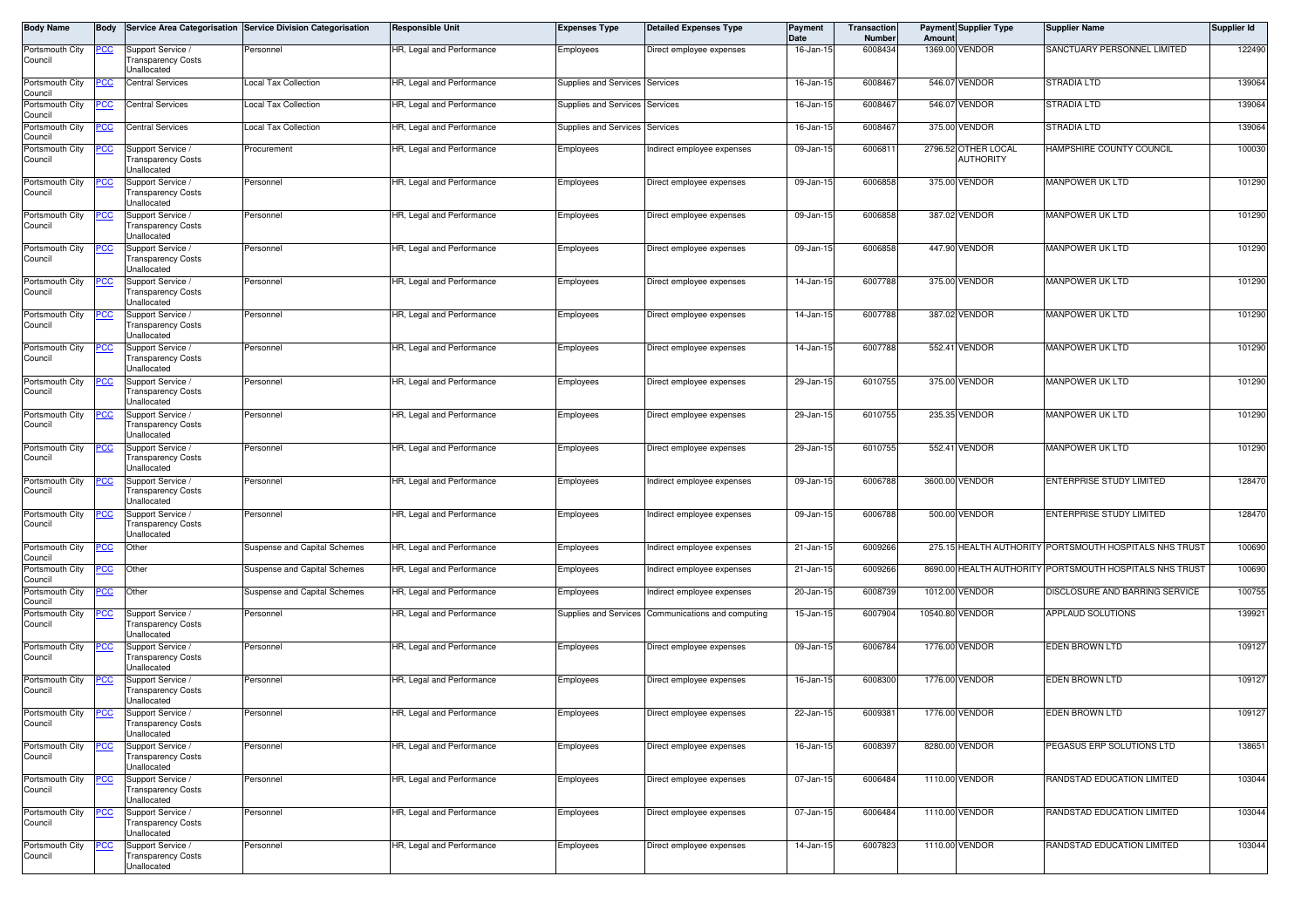| Body Name                         | <b>Body</b> |                                                               | Service Area Categorisation Service Division Categorisation | <b>Responsible Unit</b>     | <b>Expenses Type</b>     | <b>Detailed Expenses Type</b>                       | <b>Payment</b><br>Date | Transaction<br><b>Number</b> | Amount | <b>Payment Supplier Type</b> | <b>Supplier Name</b>                           | Supplier Id |
|-----------------------------------|-------------|---------------------------------------------------------------|-------------------------------------------------------------|-----------------------------|--------------------------|-----------------------------------------------------|------------------------|------------------------------|--------|------------------------------|------------------------------------------------|-------------|
| Portsmouth City<br>Council        | <u>PCC</u>  | Support Service /<br><b>Transparency Costs</b><br>Unallocated | Personnel                                                   | HR, Legal and Performance   | Employees                | Direct employee expenses                            | 14-Jan-15              | 6007823                      |        | 1110.00 VENDOR               | RANDSTAD EDUCATION LIMITED                     | 103044      |
| Portsmouth City<br>Council        | 'CC         | Support Service /<br><b>Transparency Costs</b><br>Unallocated | Personnel                                                   | HR. Legal and Performance   | Employees                | Direct employee expenses                            | 28-Jan-15              | 6010629                      |        | 1110.00 VENDOR               | RANDSTAD EDUCATION LIMITED                     | 103044      |
| Portsmouth City<br>Council        |             | Support Service /<br>ransparency Costs<br>Jnallocated         | Personnel                                                   | HR, Legal and Performance   | Employees                | Direct employee expenses                            | 28-Jan-15              | 6010629                      |        | 1110.00 VENDOR               | RANDSTAD EDUCATION LIMITED                     | 103044      |
| Portsmouth City<br>Council        | <u>'CC</u>  | Support Service<br><b>Transparency Costs</b><br>Jnallocated   | Personnel                                                   | HR, Legal and Performance   | Employees                | Direct employee expenses                            | 30-Jan-15              | 6010983                      |        | 720.00 VENDOR                | RANDSTAD EDUCATION LIMITED                     | 103044      |
| Portsmouth City<br>Council        | <u>PCC </u> | Support Service /<br>ransparency Costs<br>Jnallocated         | Personnel                                                   | HR, Legal and Performance   | Employees                | Direct employee expenses                            | 14-Jan-15              | 6007437                      |        | 996.19 VENDOR                | <b>EDEN BROWN LTD</b>                          | 109127      |
| Portsmouth City<br>Council        | CC          | Support Service /<br><b>Transparency Costs</b><br>Unallocated | Personnel                                                   | HR, Legal and Performance   | Employees                | Direct employee expenses                            | 14-Jan-15              | 6007437                      |        | 962.00 VENDOR                | EDEN BROWN LTD                                 | 109127      |
| Portsmouth City<br>Council        |             | Support Service /<br>ransparency Costs<br>Jnallocated         | Personnel                                                   | HR, Legal and Performance   | Employees                | Direct employee expenses                            | 14-Jan-15              | 6007437                      |        | 884.81 VENDOR                | EDEN BROWN LTD                                 | 109127      |
| Portsmouth City<br>Council        | 'CC         | Support Service /<br>ransparency Costs<br>Unallocated         | Personnel                                                   | HR, Legal and Performance   | Employees                | Direct employee expenses                            | 14-Jan-15              | 6007437                      |        | 962.00 VENDOR                | EDEN BROWN LTD                                 | 109127      |
| Portsmouth City<br>Council        |             | upport Service<br><b>Transparency Costs</b><br>Unallocated    | Personnel                                                   | HR, Legal and Performance   | Employees                | Direct employee expenses                            | 21-Jan-15              | 6008895                      |        | 952.88 VENDOR                | EDEN BROWN LTD                                 | 109127      |
| Portsmouth City<br>Council        |             | Support Service<br>Transparency Costs<br>Jnallocated          | Personnel                                                   | HR, Legal and Performance   | Employees                | Direct employee expenses                            | 21-Jan-15              | 600889                       |        | 1150.50 VENDOR               | <b>EDEN BROWN LTD</b>                          | 109127      |
| Portsmouth City<br>Council        |             | Support Service<br><b>Transparency Costs</b><br>Unallocated   | Personnel                                                   | HR, Legal and Performance   | Employees                | Direct employee expenses                            | 23-Jan-15              | 600957                       |        | 866.25 VENDOR                | EDEN BROWN LTD                                 | 109127      |
| Portsmouth City<br>Council        | <u>'CC</u>  | Support Service /<br>ransparency Costs<br>Jnallocated         | Personnel                                                   | HR, Legal and Performance   | Employees                | Direct employee expenses                            | 23-Jan-15              | 600957                       |        | 1170.00 VENDOR               | <b>EDEN BROWN LTD</b>                          | 109127      |
| Portsmouth City<br>Council        | сc          | Corporate and Democratic<br>Core                              | Corporate Management                                        | HR, Legal and Performance   | Supplies and Services    | Communications and computing                        | 09-Jan-15              | 6006987                      |        | 3.35 VENDOR                  | MOBILE (UK) LIMITED                            | 100085      |
| Portsmouth City<br>Council        | <u>CC</u>   | Support Service /<br>ransparency Costs<br>Jnallocated         | nformation Services                                         | <b>Information Services</b> | Supplies and Services    | Printing, stationery and general<br>office expenses | 09-Jan-15              | 6006921                      |        | 5811.31 VENDOR               | RICOH UK LIMITED                               | 100220      |
| Portsmouth City<br>Council        | <u>'CC</u>  | Support Service<br><b>Transparency Costs</b><br>Jnallocated   | nformation Services                                         | <b>Information Services</b> |                          | Supplies and Services Communications and computing  | 08-Jan-15              | 6006552                      |        | 534.28 VENDOR                | CIVICA SERVICES LIMITED                        | 101225      |
| Portsmouth City<br>Council        | <u>PCC </u> | Support Service /<br>ransparency Costs<br>Jnallocated         | <b>Information Services</b>                                 | <b>Information Services</b> |                          | Supplies and Services Communications and computing  | 09-Jan-15              | 6007009                      |        | 5987.09 VENDOR               | <b>TWOFOLD</b>                                 | 108876      |
| Portsmouth City<br>Council        | CC          | Support Service /<br><b>Transparency Costs</b><br>Unallocated | nformation Services                                         | <b>Information Services</b> | Supplies and Services    | Communications and computing                        | 14-Jan-15              | 6007875                      |        | 3168.17 VENDOR               | <b>TWOFOLD</b>                                 | 108876      |
| Portsmouth City<br>Council        | <u>cc</u>   | Other                                                         | Capital Codes                                               | <b>Information Services</b> | <b>Transfer Payments</b> | Other                                               | 26-Jan-15              | 6010018                      |        | 3000.00 VENDOR               | TEC CONNECT LTD                                | 139956      |
| Portsmouth City<br>Council        | <u>PCC</u>  | Support Service /<br><b>Transparency Costs</b><br>Unallocated | <b>Information Services</b>                                 | <b>Information Services</b> | Supplies and Services    | Communications and computing                        | 28-Jan-15              | 6010257                      |        | 4795.00 VENDOR               | DOTTED EYES LIMITED                            | 106638      |
| Portsmouth City<br>Council        | <u>'СС</u>  | Support Service /<br>ransparency Costs<br>Unallocated         | <b>Information Services</b>                                 | <b>Information Services</b> |                          | Supplies and Services Communications and computing  | 16-Jan-15              | 6008485                      |        | 1454.83 VENDOR               | <b>TIMICO LIMITED</b>                          | 108138      |
| Portsmouth City<br>Council        |             | Other                                                         | Capital Codes                                               | <b>Information Services</b> | <b>Transfer Payments</b> | Other                                               | 22-Jan-15              | 6009398                      |        | 2000.00 VENDOR               | <b>IUGO TELEPHONES</b>                         | 136981      |
| Portsmouth City<br><b>COUNCIL</b> | <u>PCC</u>  | Other                                                         | Capital Codes                                               | <b>Information Services</b> | <b>Transfer Payments</b> | Other                                               | 15-Jan-15              | 6008108                      |        | 2850.00 VENDOR               | TEC CONNECT LTD                                | 139956      |
| Portsmouth City<br>Council        | °СС         | Other                                                         | Capital Codes                                               | <b>Information Services</b> | <b>Transfer Payments</b> | Other                                               | 15-Jan-15              | 6008108                      |        | 2850.00 VENDOR               | TEC CONNECT LTD                                | 139956      |
| Portsmouth City<br>Council        | PCC         | Other                                                         | Capital Codes                                               | <b>Information Services</b> | <b>Transfer Payments</b> | Other                                               | 23-Jan-15              | 6009773                      |        | 2850.00 VENDOR               | TEC CONNECT LTD                                | 139956      |
| Portsmouth City<br>Council        | ငင          | Support Service /<br><b>Transparency Costs</b><br>Unallocated | <b>Information Services</b>                                 | <b>Information Services</b> | Supplies and Services    | Communications and computing                        | 16-Jan-15              | 6008168                      |        | 393.20 COMPANY               | BRITISH TELECOMMUNICATIONS PLC                 | 100132      |
| Portsmouth City<br>Council        | °СС         | Other                                                         | Capital Codes                                               | <b>Information Services</b> | Supplies and Services    | Communications and computing                        | 12-Jan-15              | 6007032                      |        | 3400.00 VENDOR               | ADVANCED COMPUTER SYSTEMS &<br><b>NETWORKS</b> | 131776      |
| Portsmouth City<br>Council        |             | Other                                                         | Capital Codes                                               | <b>Information Services</b> |                          | Supplies and Services Communications and computing  | 14-Jan-15              | 6007370                      |        | 4250.00 VENDOR               | ADVANCED COMPUTER SYSTEMS &<br><b>NETWORKS</b> | 131776      |
| Portsmouth City<br>Council        | <u>PCC</u>  | Support Service /<br><b>Transparency Costs</b><br>Unallocated | nformation Services                                         | <b>Information Services</b> |                          | Supplies and Services Communications and computing  | 07-Jan-15              | 6006046                      |        | 4500.00 VENDOR               | ADVANCED COMPUTER SYSTEMS &<br><b>NETWORKS</b> | 131776      |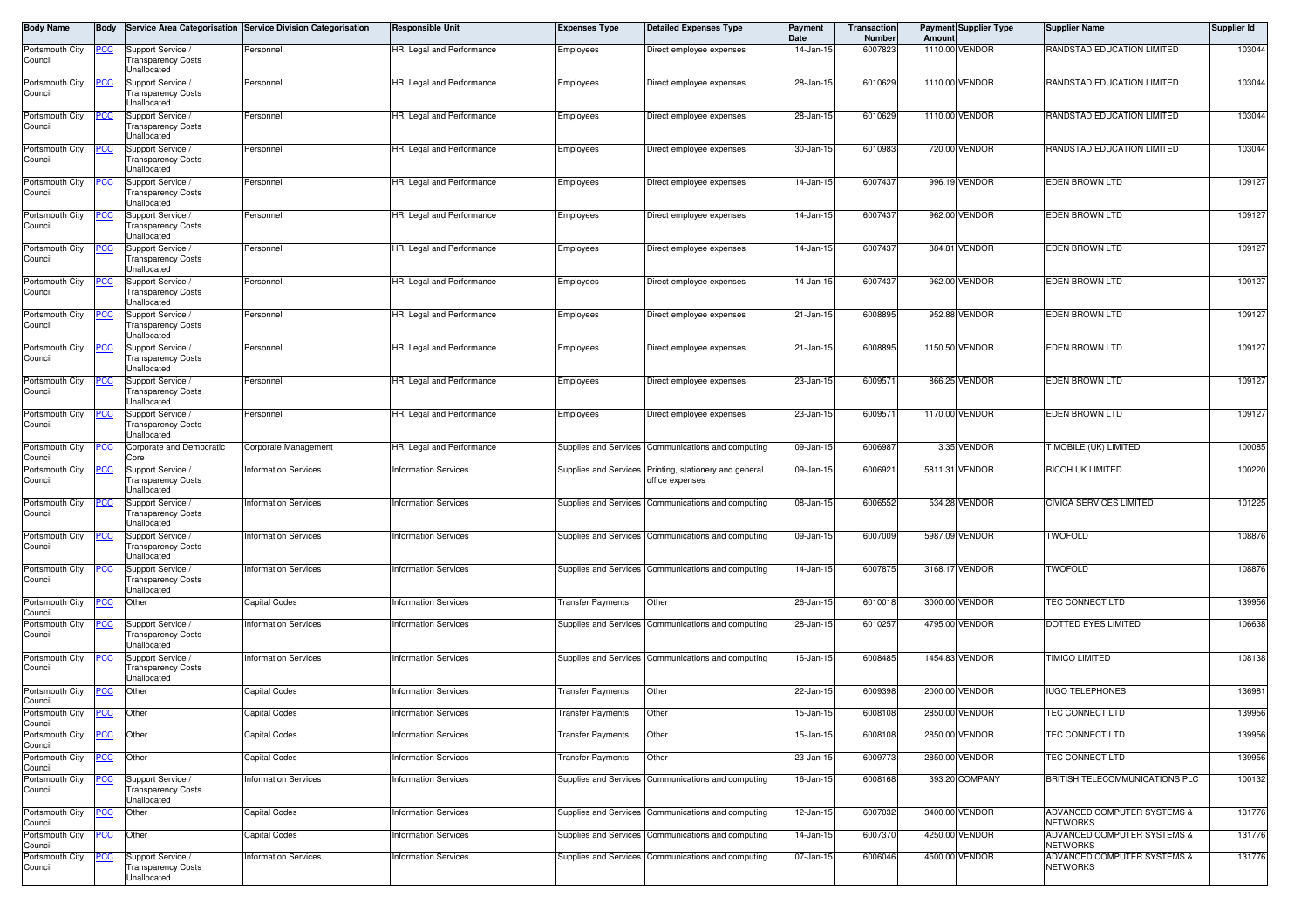| Body Name                  | Body       |                                                               | Service Area Categorisation Service Division Categorisation | <b>Responsible Unit</b>     | <b>Expenses Type</b>           | <b>Detailed Expenses Type</b>                                             | Payment<br>Date         | Transaction<br><b>Number</b> | Amount          | <b>Payment Supplier Type</b> | <b>Supplier Name</b>                           | <b>Supplier Id</b> |
|----------------------------|------------|---------------------------------------------------------------|-------------------------------------------------------------|-----------------------------|--------------------------------|---------------------------------------------------------------------------|-------------------------|------------------------------|-----------------|------------------------------|------------------------------------------------|--------------------|
| Portsmouth City<br>Council | <u>PCC</u> | Support Service /<br><b>Transparency Costs</b><br>Unallocated | nformation Services                                         | <b>Information Services</b> | Supplies and Services          | Communications and computing                                              | 07-Jan-15               | 6006046                      |                 | 1089.60 VENDOR               | ADVANCED COMPUTER SYSTEMS &<br><b>NETWORKS</b> | 131776             |
| Portsmouth City<br>Council |            | Other                                                         | Capital Codes                                               | <b>Information Services</b> | Supplies and Services          | Communications and computing                                              | $\overline{07}$ -Jan-15 | 6006046                      |                 | 4675.00 VENDOR               | ADVANCED COMPUTER SYSTEMS &<br><b>NETWORKS</b> | 131776             |
| Portsmouth City<br>Council | PСC        | Other                                                         | Capital Codes                                               | <b>Information Services</b> | Supplies and Services          | Communications and computing                                              | 14-Jan-15               | 6007882                      |                 | 28904.59 COMPANY             | <b>VIRGIN MEDIA LIMITED</b>                    | 100224             |
| Portsmouth City<br>Council | 'СС        | Other                                                         | Capital Codes                                               | <b>Information Services</b> | Supplies and Services          | Communications and computing                                              | 14-Jan-15               | 6007882                      |                 | 110184.29 COMPANY            | <b>VIRGIN MEDIA LIMITED</b>                    | 100224             |
| Portsmouth City            | <u>PCC</u> | Other                                                         | Capital Codes                                               | <b>Information Services</b> | Supplies and Services          | Communications and computing                                              | 14-Jan-15               | 6007882                      |                 | 57809.18 COMPANY             | VIRGIN MEDIA LIMITED                           | 100224             |
| Council<br>Portsmouth City | <u>cc</u>  | Other                                                         | Capital Codes                                               | <b>Information Services</b> | Supplies and Services          | Communications and computing                                              | 14-Jan-15               | 6007882                      |                 | 28904.59 COMPANY             | VIRGIN MEDIA LIMITED                           | 100224             |
| Council<br>Portsmouth City | <u>PCC</u> | Other                                                         | Capital Codes                                               | <b>Information Services</b> | Supplies and Services          | Communications and computing                                              | 07-Jan-15               | 6006516                      |                 | 386.00 COMPANY               | VIRGIN MEDIA LIMITED                           | 100224             |
| Council<br>Portsmouth City | <u>'CC</u> | Other                                                         | Capital Codes                                               | <b>Information Services</b> | Supplies and Services          | Communications and computing                                              | 07-Jan-15               | 6006516                      |                 | 198.00 COMPANY               | VIRGIN MEDIA LIMITED                           | 100224             |
| Council<br>Portsmouth City |            | Other                                                         | Capital Codes                                               | <b>Information Services</b> | Supplies and Services          | Communications and computing                                              | 07-Jan-15               | 6006516                      |                 | 1720.00 COMPANY              | <b>VIRGIN MEDIA LIMITED</b>                    | 100224             |
| Council<br>Portsmouth City | <u>'СС</u> | Other                                                         | Capital Codes                                               | <b>Information Services</b> | Supplies and Services          | Communications and computing                                              | 09-Jan-15               | 6007020                      |                 | 12515.00 COMPANY             | VIRGIN MEDIA LIMITED                           | 100224             |
| Council<br>Portsmouth City | °СС        | Other                                                         | Capital Codes                                               | <b>Information Services</b> | Supplies and Services          | Communications and computing                                              | 16-Jan-15               | 6008496                      |                 | 157.92 COMPANY               | VIRGIN MEDIA LIMITED                           | 100224             |
| Council<br>Portsmouth City | <u>PCC</u> | Other                                                         | Capital Codes                                               | <b>Information Services</b> |                                | Supplies and Services Miscellaneous expenses                              | 16-Jan-15               | 6008455                      |                 | 650.00 VENDOR                | SOUTHAMPTON AND FAREHAM                        | 115573             |
| Council<br>Portsmouth City | <u>PCC</u> | Support Service /                                             | nformation Services                                         | <b>Information Services</b> | Supplies and Services          | Communications and computing                                              | 16-Jan-15               | 6008496                      |                 | 6657.45 COMPANY              | CHAMBER OF COMMERCE<br>VIRGIN MEDIA LIMITED    | 100224             |
| Council                    |            | <b>Transparency Costs</b><br>Unallocated                      |                                                             |                             |                                |                                                                           |                         |                              |                 |                              |                                                |                    |
| Portsmouth City<br>Council | cc         | Other                                                         | Capital Codes                                               | <b>Information Services</b> | <b>Transfer Payments</b>       | Other                                                                     | 22-Jan-15               | 6009463                      |                 | 790.22 COMPANY               | VIRGIN MEDIA LIMITED                           | 100224             |
| Portsmouth City<br>Council | <u>PCC</u> | Support Service /<br><b>Transparency Costs</b><br>Unallocated | nformation Services                                         | <b>Information Services</b> | Employees                      | ndirect employee expenses                                                 | 19-Jan-15               | 6008633                      |                 | 2500.00 VENDOR               | <b>IDOX SOFTWARE LTD</b>                       | 113608             |
| Portsmouth City<br>Council | <u>'CC</u> | Support Service /<br>ransparency Costs<br>Unallocated         | <b>Information Services</b>                                 | <b>Information Services</b> | Supplies and Services          | Printing, stationery and general<br>office expenses                       | 09-Jan-15               | 6006985                      |                 | 130.70 VENDOR                | SUPPLIES TEAM LIMITED                          | 103101             |
| Portsmouth City<br>Council |            | Support Service /<br><b>Transparency Costs</b><br>Unallocated | information Services                                        | <b>Information Services</b> | Supplies and Services          | Printing, stationery and general<br>office expenses                       | 16-Jan-15               | 6008470                      |                 | 1523.20 VENDOR               | SUPPLIES TEAM LIMITED                          | 103101             |
| Portsmouth City<br>Council |            | Support Service /<br><b>Transparency Costs</b><br>Unallocated | nformation Services                                         | <b>Information Services</b> | Supplies and Services          | Printing, stationery and general<br>office expenses                       | 26-Jan-15               | 6010016                      |                 | 1523.20 VENDOR               | SUPPLIES TEAM LIMITED                          | 103101             |
| Portsmouth City<br>Council | °СС        | Support Service /<br>ransparency Costs<br>Unallocated         | nformation Services                                         | <b>Information Services</b> | <b>Supplies and Services</b>   | Printing, stationery and general<br>office expenses                       | 29-Jan-15               | 601081                       |                 | 1523.20 VENDOR               | SUPPLIES TEAM LIMITED                          | 103101             |
| Portsmouth City<br>Council |            | Support Service<br><b>Transparency Costs</b><br>Unallocated   | nformation Services                                         | <b>Information Services</b> | Supplies and Services          | Communications and computing                                              | 23-Jan-15               | 6009793                      | 555.01          | <b>VENDOR</b>                | WEBEX COMMUNICATIONS UK LTD                    | 138839             |
| Portsmouth City<br>Council | сc         | Support Service /<br>ransparency Costs<br>Jnallocated         | nformation Services                                         | <b>Information Services</b> | Employees                      | Indirect employee expenses                                                | 14-Jan-15               | 6007408                      |                 | 1200.00 VENDOR               | CIVIL SERVICE COLLEGE LIMITED                  | 140005             |
| Portsmouth City<br>Council |            | Support Service /<br><b>Transparency Costs</b><br>Unallocated | nformation Services                                         | <b>Information Services</b> |                                | Supplies and Services Printing, stationery and general<br>office expenses | 09-Jan-15               | 6006738                      |                 | 631.90 VENDOR                | CANON (UK) LTD                                 | 102842             |
| Portsmouth City<br>Council | <u>CC </u> | Support Service /<br>ransparency Costs<br>Jnallocated         | <b>Information Services</b>                                 | <b>Information Services</b> |                                | Supplies and Services Communications and computing                        | 07-Jan-15               | 6006102                      | 21804.00 VENDOR |                              | EDENHOUSE SOLUTIONS LTD                        | 138236             |
| Portsmouth City<br>Council | PСC        | Support Service /<br><b>Transparency Costs</b><br>Unallocated | <b>Information Services</b>                                 | <b>Information Services</b> | Supplies and Services          | Communications and computing                                              | 23-Jan-15               | 6009521                      |                 | 2412.90 VENDOR               | CANON (UK) LTD                                 | 102842             |
| Portsmouth City<br>Council | PCC        | Support Service<br>Transparency Costs<br>Unallocated          | <b>Information Services</b>                                 | <b>Information Services</b> |                                | Supplies and Services Communications and computing                        | 15-Jan-15               | 6008122                      |                 | 1507.34 COMPANY              | VIRGIN MEDIA LIMITED                           | 100224             |
| Portsmouth City<br>Council | PCC        | Other                                                         | Capital Codes                                               | <b>Information Services</b> | Supplies and Services          | Services                                                                  | 09-Jan-15               | 6007010                      |                 | 950.00 VENDOR                | ULTIMA BUSINESS SOLUTIONS LTD                  | 135978             |
| Portsmouth City<br>Council | <u>PCC</u> | Support Service /<br><b>Transparency Costs</b><br>Unallocated | <b>Information Services</b>                                 | <b>Information Services</b> | Supplies and Services Services |                                                                           | 26-Jan-15               | 6010025                      |                 | 1575.00 VENDOR               | ULTIMA BUSINESS SOLUTIONS LTD                  | 135978             |
| Portsmouth City<br>Council |            | Support Service /<br><b>Transparency Costs</b><br>Unallocated | <b>Information Services</b>                                 | <b>Information Services</b> | Supplies and Services Services |                                                                           | 26-Jan-15               | 6010025                      |                 | 1050.00 VENDOR               | JLTIMA BUSINESS SOLUTIONS LTD                  | 135978             |
| Portsmouth City<br>Council | 'CC        | Other                                                         | Capital Codes                                               | <b>Information Services</b> | Supplies and Services          | Communications and computing                                              | 08-Jan-15               | 6006685                      | 26989.26 VENDOR |                              | ULTIMA BUSINESS SOLUTIONS LTD                  | 135978             |
| Portsmouth City<br>Council | <u>'СС</u> | Support Service /<br>ransparency Costs<br>Unallocated         | <b>Information Services</b>                                 | <b>Information Services</b> | Supplies and Services          | Communications and computing                                              | 08-Jan-15               | 6006685                      |                 | 3640.00 VENDOR               | ULTIMA BUSINESS SOLUTIONS LTD                  | 135978             |
|                            |            |                                                               |                                                             |                             |                                |                                                                           |                         |                              |                 |                              |                                                |                    |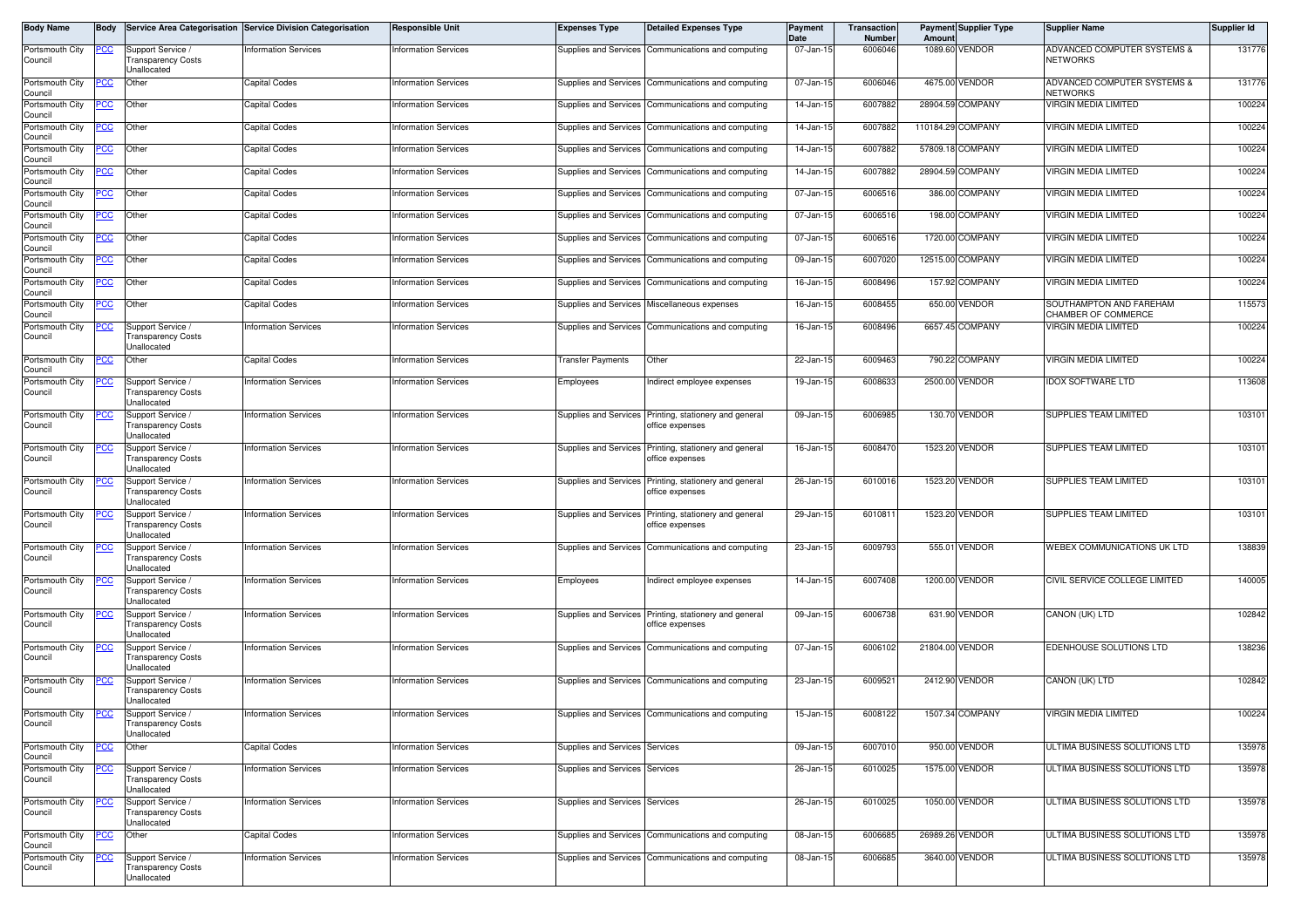| Body Name                  | Body        |                                                               | Service Area Categorisation Service Division Categorisation | <b>Responsible Unit</b>     | <b>Expenses Type</b>            | <b>Detailed Expenses Type</b>                      | Payment<br>Date | Transaction<br><b>Number</b> | Amount  | <b>Payment Supplier Type</b> | <b>Supplier Name</b>           | <b>Supplier Id</b> |
|----------------------------|-------------|---------------------------------------------------------------|-------------------------------------------------------------|-----------------------------|---------------------------------|----------------------------------------------------|-----------------|------------------------------|---------|------------------------------|--------------------------------|--------------------|
| Portsmouth City<br>Council | <u>PCC</u>  | Support Service /<br><b>Transparency Costs</b><br>Unallocated | nformation Services                                         | <b>Information Services</b> | Supplies and Services Services  |                                                    | 29-Jan-15       | 6010819                      |         | 1050.00 VENDOR               | ULTIMA BUSINESS SOLUTIONS LTD  | 135978             |
| Portsmouth City<br>Council |             | Other                                                         | Capital Codes                                               | <b>Information Services</b> | Supplies and Services           | Communications and computing                       | 23-Jan-15       | 6009782                      |         | 850.00 VENDOR                | ULTIMA BUSINESS SOLUTIONS LTD  | 135978             |
| Portsmouth City<br>Council | PСC         | Support Service /<br><b>Transparency Costs</b><br>Unallocated | nformation Services                                         | <b>Information Services</b> |                                 | Supplies and Services Communications and computing | 15-Jan-15       | 6008029                      |         | 345.81 VENDOR                | <b>ESTEEM SYSTEMS LTD</b>      | 122558             |
| Portsmouth City<br>Council |             | Support Service<br><b>Transparency Costs</b><br>Unallocated   | nformation Services                                         | <b>Information Services</b> |                                 | Supplies and Services Communications and computing | 15-Jan-15       | 6008029                      |         | 72.04 VENDOR                 | ESTEEM SYSTEMS LTD             | 122558             |
| Portsmouth City<br>Council | сc          | Support Service /<br><b>Transparency Costs</b><br>Jnallocated | nformation Services                                         | <b>Information Services</b> |                                 | Supplies and Services Communications and computing | 15-Jan-15       | 6008029                      |         | 144.07 VENDOR                | ESTEEM SYSTEMS LTD             | 122558             |
| Portsmouth City<br>Council |             | Support Service<br><b>Transparency Costs</b><br>Unallocated   | nformation Services                                         | <b>Information Services</b> |                                 | Supplies and Services Communications and computing | 15-Jan-15       | 6008029                      |         | 216.11 VENDOR                | ESTEEM SYSTEMS LTD             | 122558             |
| Portsmouth City<br>Council | <u>CC </u>  | Support Service /<br><b>Transparency Costs</b><br>Unallocated | nformation Services                                         | <b>Information Services</b> | Employees                       | Indirect employee expenses                         | 16-Jan-15       | 6008305                      |         | 1420.00 VENDOR               | <b>ENLITEN IT LTD</b>          | 139948             |
| Portsmouth City<br>Council |             | Support Service /<br><b>Transparency Costs</b><br>Unallocated | nformation Services                                         | <b>Information Services</b> |                                 | Supplies and Services Communications and computing | 16-Jan-15       | 6008345                      |         | 17441.16 VENDOR              | KELWAY (UK) LIMITED            | 132675             |
| Portsmouth City<br>Council |             | Support Service /<br><b>Transparency Costs</b><br>Unallocated | nformation Services                                         | Information Services        |                                 | Supplies and Services Communications and computing | 16-Jan-15       | 6008345                      |         | 32017.14 VENDOR              | KELWAY (UK) LIMITED            | 132675             |
| Portsmouth City<br>Council | ʻСC         | Support Service /<br><b>Transparency Costs</b><br>Unallocated | nformation Services                                         | Information Services        |                                 | Supplies and Services Communications and computing | 16-Jan-15       | 6008345                      |         | 3533.20 VENDOR               | KELWAY (UK) LIMITED            | 132675             |
| Portsmouth City<br>Council |             | Support Service<br><b>Transparency Costs</b><br>Unallocated   | nformation Services                                         | Information Services        |                                 | Supplies and Services Communications and computing | 16-Jan-15       | 6008345                      | 1606.00 | <b>VENDOR</b>                | KELWAY (UK) LIMITED            | 132675             |
| Portsmouth City<br>Council | PCC         | Support Service /<br><b>Transparency Costs</b><br>Unallocated | nformation Services                                         | <b>Information Services</b> |                                 | Supplies and Services Communications and computing | 07-Jan-15       | 6006503                      |         | 18.25 VENDOR                 | MOBILE (UK) LIMITED            | 100085             |
| Portsmouth City<br>Council |             | Support Service<br><b>Transparency Costs</b><br>Unallocated   | nformation Services                                         | <b>Information Services</b> | Supplies and Services           | Communications and computing                       | 14-Jan-15       | 6007860                      |         | 1816.93 VENDOR               | T MOBILE (UK) LIMITED          | 100085             |
| Portsmouth City<br>Council | сc          | Support Service /<br>ransparency Costs<br>Jnallocated         | nformation Services                                         | <b>Information Services</b> |                                 | Supplies and Services Communications and computing | 14-Jan-15       | 6007860                      |         | 10300.06 VENDOR              | T MOBILE (UK) LIMITED          | 100085             |
| Portsmouth City<br>Council | PСC         | Support Service /<br><b>Transparency Costs</b><br>Unallocated | nformation Services                                         | <b>Information Services</b> |                                 | Supplies and Services Communications and computing | 07-Jan-15       | 6006503                      |         | 1426.26 VENDOR               | T MOBILE (UK) LIMITED          | 100085             |
| Portsmouth City<br>Council | <u>CC </u>  | Support Service /<br><b>Transparency Costs</b><br>Unallocated | nformation Services                                         | <b>Information Services</b> |                                 | Supplies and Services Communications and computing | 19-Jan-15       | 6008526                      |         | 25.26 COMPANY                | BRITISH TELECOMMUNICATIONS PLC | 100132             |
| Portsmouth City<br>Council |             | Support Service<br><b>Transparency Costs</b><br>Unallocated   | nformation Services                                         | <b>Information Services</b> | Supplies and Services           | Communications and computing                       | 09-Jan-15       | 6006733                      |         | 4157.49 COMPANY              | BRITISH TELECOMMUNICATIONS PLC | 100132             |
| Portsmouth City<br>Council |             | Support Service /<br><b>Transparency Costs</b><br>Unallocated | nformation Services                                         | <b>Information Services</b> |                                 | Supplies and Services Communications and computing | 16-Jan-15       | 6008506                      |         | 6885.48 VENDOR               | XMA LTD                        | 100009             |
| Portsmouth City<br>Council | CC          | Corporate and Democratic<br>Core                              | Corporate Management                                        | Other                       |                                 | Supplies and Services Miscellaneous expenses       | 19-Jan-15       | 6008700                      |         | 855.00 VENDOR                | <b>WEIGHTMANS LLP</b>          | 127719             |
| Portsmouth City<br>Council |             | Corporate and Democratic<br>Core                              | Corporate Management                                        | Other                       |                                 | Supplies and Services Miscellaneous expenses       | 19-Jan-15       | 6008700                      |         | 2273.55 VENDOR               | <b>WEIGHTMANS LLP</b>          | 127719             |
| Portsmouth City<br>Council | PCC         | Corporate and Democratic<br>Core                              | Corporate Management                                        | Other                       |                                 | Supplies and Services Miscellaneous expenses       | 20-Jan-15       | 6008814                      | 9902.98 | VENDOR                       | <b>WEIGHTMANS LLP</b>          | 127719             |
| Portsmouth City<br>Council | эсс         | Corporate and Democratic<br>Core                              | Corporate Management                                        | Other                       |                                 | Supplies and Services Miscellaneous expenses       | 15-Jan-15       | 6007914                      | 2350.00 | VENDOR                       | BOLLIN LEGAL ASSOCIATES LTD    | 117877             |
| Portsmouth City<br>Council |             | Corporate and Democratic<br>Core                              | Corporate Management                                        | Other                       |                                 | Supplies and Services Miscellaneous expenses       | 15-Jan-15       | 6007914                      |         | 270.00 VENDOR                | BOLLIN LEGAL ASSOCIATES LTD    | 117877             |
| Portsmouth City<br>Council | PCC         | Corporate and Democratic<br>Core                              | Corporate Management                                        | Other                       |                                 | Supplies and Services Miscellaneous expenses       | 15-Jan-15       | 6007914                      |         | 360.00 VENDOR                | BOLLIN LEGAL ASSOCIATES LTD    | 117877             |
| Portsmouth City<br>Council | <u>PCC</u>  | Other                                                         | <b>Balance Sheet</b>                                        | Other                       | <b>Balance Sheet</b>            | Liability                                          | 06-Jan-15       | 6006011                      |         | 7500.00 VENDOR               | <b>KEN BROWN BOATS LTD</b>     | 100926             |
| Portsmouth City<br>Council | <u>PCC </u> | Corporate and Democratic<br>Core                              | Corporate Management                                        | Other                       |                                 | Supplies and Services Miscellaneous expenses       | 23-Jan-15       | 6009806                      |         | 3953.08 VENDOR               | ZURICH INSURANCE PLC           | 102966             |
| Portsmouth City<br>Council | <u>PCC</u>  | Other                                                         | Solent LEP                                                  | Other                       | Premises-Related<br>Expenditure | Rents                                              | 16-Jan-15       | 6008416                      |         | 6256.91 VENDOR               | REGUS MANAGEMENT UK LIMITED    | 130428             |
| Portsmouth City<br>Council | <u>PCC</u>  | Other                                                         | Solent LEP                                                  | Other                       | Premises-Related<br>Expenditure | Rents                                              | 20-Jan-15       | 6008767                      |         | 342.26 VENDOR                | REGUS MANAGEMENT UK LIMITED    | 130428             |
| Portsmouth City<br>Council | <u>PCC</u>  | Other                                                         | Solent LEP                                                  | Other                       | Premises-Related<br>Expenditure | Rents                                              | 20-Jan-15       | 6008767                      |         | 171.13 VENDOR                | REGUS MANAGEMENT UK LIMITED    | 130428             |
| Portsmouth City<br>Council | <u>PCC</u>  | Other                                                         | Solent LEP                                                  | Other                       | Premises-Related<br>Expenditure | Rents                                              | 20-Jan-15       | 6008767                      |         | 171.13 VENDOR                | REGUS MANAGEMENT UK LIMITED    | 130428             |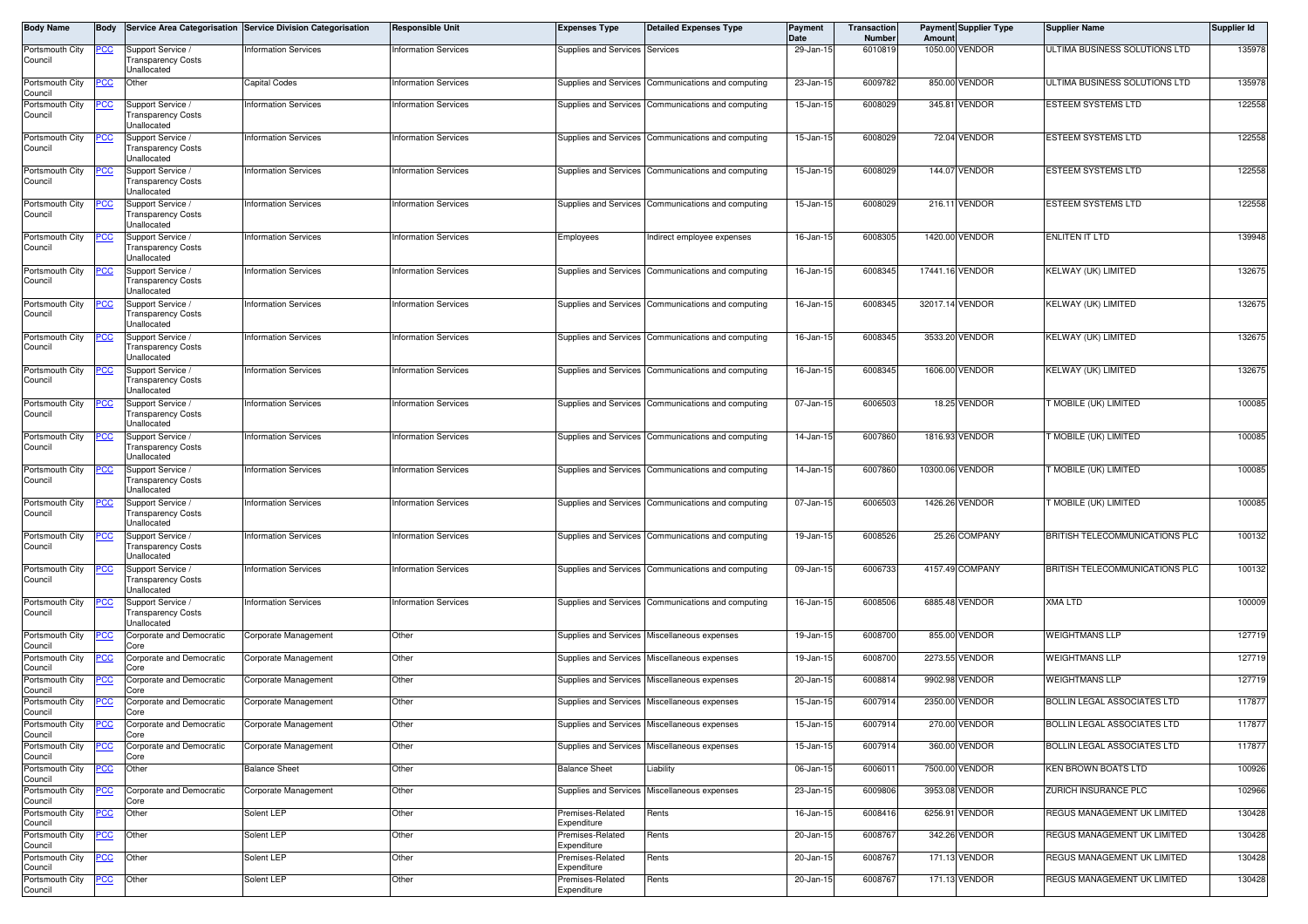| <b>Body Name</b>                      | Body        |                                  | Service Area Categorisation Service Division Categorisation | <b>Responsible Unit</b> | <b>Expenses Type</b>            | <b>Detailed Expenses Type</b>                | Payment<br>Date | Transaction<br>Number | Amount | <b>Payment Supplier Type</b> | <b>Supplier Name</b>                                                  | <b>Supplier Id</b> |
|---------------------------------------|-------------|----------------------------------|-------------------------------------------------------------|-------------------------|---------------------------------|----------------------------------------------|-----------------|-----------------------|--------|------------------------------|-----------------------------------------------------------------------|--------------------|
| Portsmouth City<br>Council            | <u>PCC</u>  | Other                            | Solent LEP                                                  | Other                   | Premises-Related<br>Expenditure | Rents                                        | 20-Jan-15       | 6008767               |        | 171.12 VENDOR                | <b>REGUS MANAGEMENT UK LIMITED</b>                                    | 130428             |
| Portsmouth City<br>Council            | <u>PCC </u> | Other                            | Solent LEP                                                  | Other                   | Premises-Related<br>Expenditure | Rents                                        | 20-Jan-15       | 6008767               |        | 171.12 VENDOR                | REGUS MANAGEMENT UK LIMITED                                           | 130428             |
| Portsmouth City<br>Council            | <u>CC </u>  | Other                            | Solent LEP                                                  | Other                   | Premises-Related<br>Expenditure | Rents                                        | 20-Jan-15       | 600876                |        | 171.12 VENDOR                | REGUS MANAGEMENT UK LIMITED                                           | 130428             |
| Portsmouth City<br>Council            | <u>PCC</u>  | Other                            | Solent LEP                                                  | Other                   | Premises-Related<br>Expenditure | Rents                                        | 20-Jan-15       | 6008767               |        | 171.12 VENDOR                | REGUS MANAGEMENT UK LIMITED                                           | 130428             |
| Portsmouth City<br>Council            | <u>PCC </u> | Other                            | <b>Balance Sheet</b>                                        | Other                   | <b>Balance Sheet</b>            | Liability                                    | 21-Jan-15       | 6008902               |        | 8413.00 VENDOR               | <b>FIRST</b>                                                          | 101168             |
| Portsmouth City<br>Council            | <u>PCC</u>  | Other                            | <b>Balance Sheet</b>                                        | Other                   | <b>Balance Sheet</b>            | Liability                                    | 16-Jan-15       | 600846                |        | -10724.34 COMPANY            | <b>SSE CONTRACTING LTD</b>                                            | 101806             |
| Portsmouth City<br>Council            | <u>PCC</u>  | Other                            | Solent LEP                                                  | Other                   | Supplies and Services Expenses  |                                              | 14-Jan-15       | 6007848               |        | 86.88 VENDOR                 | SOUTHAMPTON SOLENT UNIVERSITY                                         | 108808             |
| Portsmouth City<br>Council            | <u>PCC </u> | Other                            | Solent LEP                                                  | Other                   | Supplies and Services Expenses  |                                              | 14-Jan-15       | 6007848               |        | 86.88 VENDOR                 | SOUTHAMPTON SOLENT UNIVERSITY                                         | 108808             |
| Portsmouth City                       | <u>CC </u>  | Other                            | Solent LEP                                                  | Other                   | Supplies and Services Expenses  |                                              | 14-Jan-15       | 6007848               |        | 86.88 VENDOR                 | SOUTHAMPTON SOLENT UNIVERSITY                                         | 108808             |
| Council<br>Portsmouth City<br>Council | <u>PCC </u> | Other                            | Solent LEP                                                  | Other                   | Supplies and Services Expenses  |                                              | 14-Jan-15       | 6007848               |        | 86.88 VENDOR                 | SOUTHAMPTON SOLENT UNIVERSITY                                         | 108808             |
| Portsmouth City<br>Council            | <u>CC </u>  | Other                            | Solent LEP                                                  | Other                   | Supplies and Services Expenses  |                                              | 14-Jan-15       | 6007848               |        | 86.88 VENDOR                 | SOUTHAMPTON SOLENT UNIVERSITY                                         | 108808             |
| Portsmouth City<br>Council            | <u>CC </u>  | Other                            | Solent LEP                                                  | Other                   | Supplies and Services Expenses  |                                              | 14-Jan-15       | 6007848               |        | 86.88 VENDOR                 | SOUTHAMPTON SOLENT UNIVERSITY                                         | 108808             |
| Portsmouth City<br>Council            | <u>PCC</u>  | Other                            | Solent LEP                                                  | Other                   | Supplies and Services Expenses  |                                              | 14-Jan-15       | 6007848               |        | 86.88 VENDOR                 | SOUTHAMPTON SOLENT UNIVERSITY                                         | 108808             |
| Portsmouth City<br>Council            |             | Other                            | Solent LEP                                                  | Other                   | Supplies and Services Expenses  |                                              | 14-Jan-15       | 6007848               |        | 86.88 VENDOR                 | SOUTHAMPTON SOLENT UNIVERSITY                                         | 108808             |
| Portsmouth City<br>Council            | <u>'CC </u> | Other                            | Solent LEP                                                  | Other                   | Supplies and Services Expenses  |                                              | 14-Jan-15       | 6007848               |        | 86.86 VENDOR                 | SOUTHAMPTON SOLENT UNIVERSITY                                         | 108808             |
| Portsmouth City<br>Council            | <u>PCC</u>  | Other                            | Solent LEP                                                  | Other                   | Supplies and Services Expenses  |                                              | 14-Jan-15       | 6007848               |        | 86.86 VENDOR                 | SOUTHAMPTON SOLENT UNIVERSITY                                         | 108808             |
| Portsmouth City<br>Council            | <u>PCC </u> | Other                            | Solent LEP                                                  | Other                   | Supplies and Services Expenses  |                                              | 14-Jan-15       | 6007848               |        | 86.86 VENDOR                 | SOUTHAMPTON SOLENT UNIVERSITY                                         | 108808             |
| Portsmouth City<br>Council            | <u>'CC</u>  | Other                            | Solent LEP                                                  | Other                   | Supplies and Services Expenses  |                                              | 14-Jan-15       | 6007848               |        | 86.87 VENDOR                 | SOUTHAMPTON SOLENT UNIVERSITY                                         | 108808             |
| Portsmouth City<br>Council            | <u>PCC</u>  | Other                            | Solent LEP                                                  | Other                   | Supplies and Services Expenses  |                                              | 14-Jan-15       | 6007848               |        | 86.88 VENDOR                 | SOUTHAMPTON SOLENT UNIVERSITY                                         | 108808             |
| Portsmouth City<br>Council            | <u>CC</u>   | Other                            | Solent LEP                                                  | Other                   | Supplies and Services Expenses  |                                              | 14-Jan-15       | 6007848               |        | 86.88 VENDOR                 | SOUTHAMPTON SOLENT UNIVERSITY                                         | 108808             |
| Portsmouth City<br>Council            | <u>PCC </u> | Other                            | Solent LEP                                                  | Other                   |                                 | Supplies and Services Miscellaneous expenses | 29-Jan-15       | 6010749               |        | 580.50 VENDOR                | JOHNSTON PUBLISHING LTD                                               | 100088             |
| Portsmouth City<br>Council            | <u>CC </u>  | Other                            | <b>Balance Sheet</b>                                        | Other                   | <b>Balance Sheet</b>            | Liability                                    | 08-Jan-15       | 6006654               |        | 75.00 VENDOR                 | ROSSENDALES LIMITED                                                   | 126783             |
| Portsmouth City<br>Council            | <u>PCC </u> | Corporate and Democratic<br>Core | Corporate Management                                        | Other                   |                                 | Supplies and Services Miscellaneous expenses | 12-Jan-15       | 6007099               |        | 596.00 VENDOR                | CUNNINGHAM LINDSEY UNITED<br><b>KINGDOM</b>                           | 113314             |
| Portsmouth City<br>Council            | <u>PCC</u>  | Other                            | <b>Balance Sheet</b>                                        | Other                   | Balance Sheet                   | Liability                                    | 16-Jan-15       | 6008463               |        | 10724.34 COMPANY             | <b>SSE CONTRACTING LTD</b>                                            | 101806             |
| Portsmouth City<br>Council            | <u>PCC</u>  | Other                            | <b>Balance Sheet</b>                                        | Other                   | Balance Sheet                   | Liability                                    | 30-Jan-15       | 601101                |        | 1638.57 COMPANY              | <b>SSE CONTRACTING LTD</b>                                            | 101806             |
| Portsmouth City<br>Council            |             | Other                            | <b>Balance Sheet</b>                                        | Other                   | <b>Balance Sheet</b>            | Liability                                    | 13-Jan-15       | 6007339               |        | 792.00 VENDOR                | <b>SERCO GROUP PLC</b>                                                | 103087             |
| Portsmouth City<br>Council            | <u>PCC </u> | Other                            | Solent LEP                                                  | Other                   |                                 | Supplies and Services Miscellaneous expenses | 26-Jan-15       | 6009824               |        | 1500.00 VENDOR               | CARSWELL GOULD LLP                                                    | 138247             |
| Portsmouth City<br>Council            | <u>'CC</u>  | Other                            | Solent LEP                                                  | Other                   |                                 | Supplies and Services Miscellaneous expenses | 26-Jan-15       | 6009824               |        | 1500.00 VENDOR               | CARSWELL GOULD LLP                                                    | 138247             |
| Portsmouth City<br>Council            | <u>PCC</u>  | Corporate and Democratic<br>Core | Corporate Management                                        | Other                   |                                 | Supplies and Services Miscellaneous expenses | 16-Jan-15       | 6008133               |        | 1007.82 VENDOR               | Classified as 'personal data' (under the<br>Data Protection Act 1998) | 104559             |
| Portsmouth City<br>Council            | <u>PCC </u> | Corporate and Democratic<br>Core | Corporate Management                                        | Other                   |                                 | Supplies and Services Miscellaneous expenses | 30-Jan-15       | 6010832               |        | 2376.47 VENDOR               | Classified as 'personal data' (under the<br>Data Protection Act 1998) | 104559             |
| Portsmouth City                       | <u>PCC</u>  | Corporate and Democratic<br>Core | Corporate Management                                        | Other                   |                                 | Supplies and Services Miscellaneous expenses | 30-Jan-15       | 6010832               |        | 500.00 VENDOR                | Classified as 'personal data' (under the<br>Data Protection Act 1998) | 104559             |
| Council<br>Portsmouth City<br>Council | <u>CC</u>   | Corporate and Democratic<br>Core | Corporate Management                                        | Other                   |                                 | Supplies and Services Miscellaneous expenses | 30-Jan-15       | 6010832               |        | 713.71 VENDOR                | Classified as 'personal data' (under the<br>Data Protection Act 1998) | 104559             |
| Portsmouth City<br>Council            | <u>PCC </u> | Corporate and Democratic<br>Core | Corporate Management                                        | Other                   | Supplies and Services Services  |                                              | 16-Jan-15       | 6008181               |        | 1500.00 VENDOR               | CLYDE AND CO                                                          | 134667             |
| Portsmouth City<br>Council            | <u>PCC</u>  | Other                            | Solent LEP                                                  | Other                   | Supplies and Services Expenses  |                                              | 08-Jan-15       | 6006686               |        | 60.72 VENDOR                 | UNITED KINGDOM SAILING ACADEMY                                        | 127429             |
| Portsmouth City<br>Council            | <u>PCC</u>  | Other                            | Solent LEP                                                  | Other                   | Supplies and Services Expenses  |                                              | 08-Jan-15       | 6006686               |        | 60.72 VENDOR                 | UNITED KINGDOM SAILING ACADEMY                                        | 127429             |
| Portsmouth City<br>Council            | <u>PCC </u> | Other                            | Solent LEP                                                  | Other                   | Supplies and Services Expenses  |                                              | 08-Jan-15       | 6006686               |        | 60.72 VENDOR                 | UNITED KINGDOM SAILING ACADEMY                                        | 127429             |
| Portsmouth City<br>Council            | <u>'CC</u>  | Other                            | Solent LEP                                                  | Other                   | Supplies and Services Expenses  |                                              | 08-Jan-15       | 6006686               |        | 60.72 VENDOR                 | UNITED KINGDOM SAILING ACADEMY                                        | 127429             |
| Portsmouth City<br>Council            | <u>PCC</u>  | Other                            | Solent LEP                                                  | Other                   | Supplies and Services Expenses  |                                              | $08 - Jan - 15$ | 6006686               |        | 60.72 VENDOR                 | UNITED KINGDOM SAILING ACADEMY                                        | 127429             |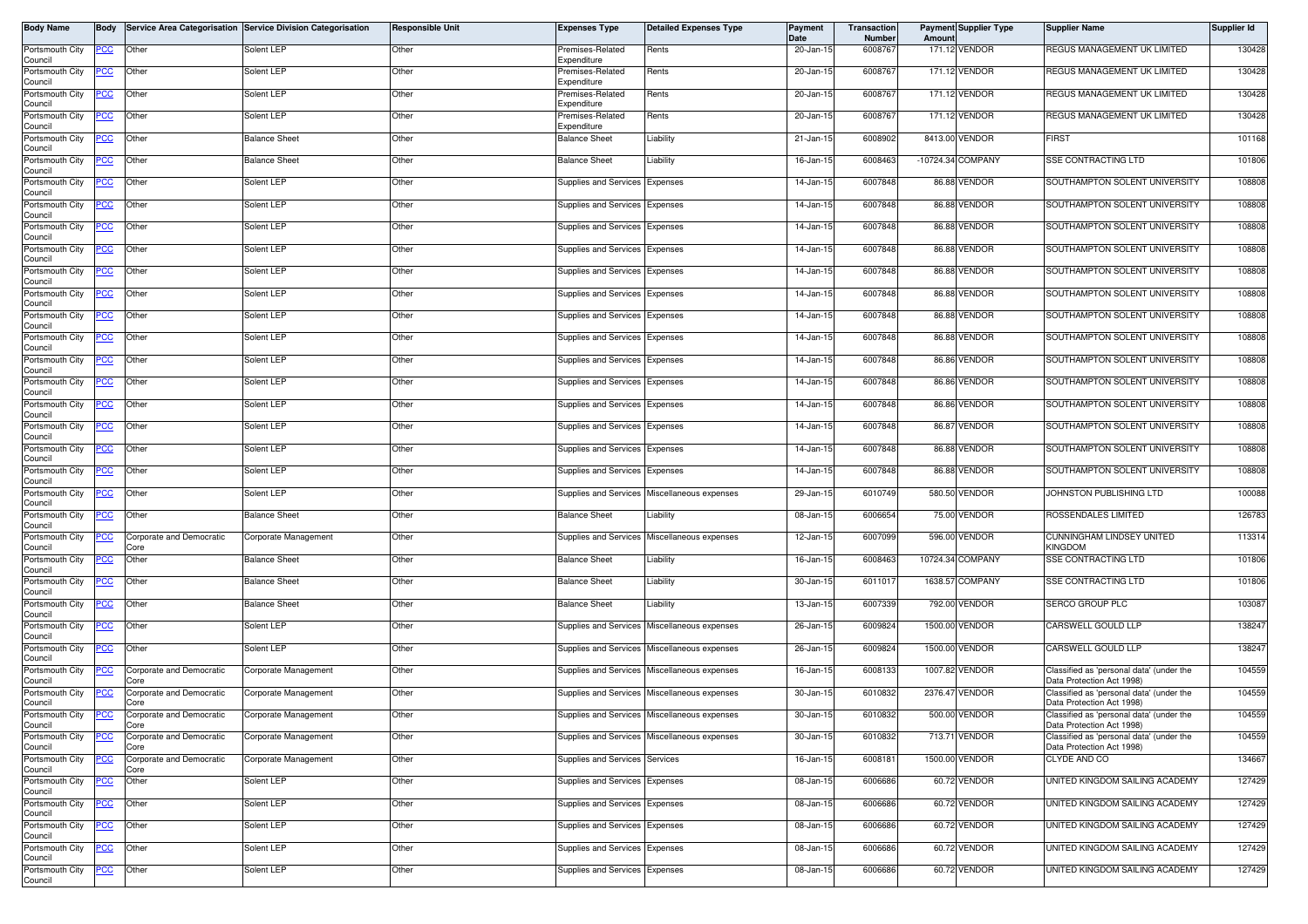| <b>Body Name</b>           | Body        |                                           | Service Area Categorisation Service Division Categorisation | <b>Responsible Unit</b> | <b>Expenses Type</b>                     | <b>Detailed Expenses Type</b>                        | Payment<br>Date | Transaction<br>Number | <b>Payment Supplier Type</b><br>Amoun |               | <b>Supplier Name</b>                                  | Supplier Id |
|----------------------------|-------------|-------------------------------------------|-------------------------------------------------------------|-------------------------|------------------------------------------|------------------------------------------------------|-----------------|-----------------------|---------------------------------------|---------------|-------------------------------------------------------|-------------|
| Portsmouth City<br>Council | <u>PCC</u>  | Other                                     | Solent LEP                                                  | Other                   | Supplies and Services Expenses           |                                                      | 08-Jan-15       | 6006686               | 60.72 VENDOR                          |               | UNITED KINGDOM SAILING ACADEMY                        | 127429      |
| Portsmouth City            | <u>PCC</u>  | Other                                     | Solent LEP                                                  | Other                   | Supplies and Services Expenses           |                                                      | 08-Jan-15       | 6006686               | 60.72 VENDOR                          |               | UNITED KINGDOM SAILING ACADEMY                        | 127429      |
| Council<br>Portsmouth City | <u>PCC</u>  | Other                                     | Solent LEP                                                  | Other                   | Supplies and Services Expenses           |                                                      | 08-Jan-15       | 6006686               | 60.72 VENDOR                          |               | UNITED KINGDOM SAILING ACADEMY                        | 127429      |
| Council<br>Portsmouth City | <u>'CC</u>  | Other                                     | Solent LEP                                                  | Other                   | Supplies and Services Expenses           |                                                      | 08-Jan-15       | 6006686               | 60.71 VENDOR                          |               | UNITED KINGDOM SAILING ACADEMY                        | 127429      |
| Council<br>Portsmouth City | $PCC$       | Other                                     | Solent LEP                                                  | Other                   | Supplies and Services Expenses           |                                                      | 08-Jan-15       | 6006686               | 60.71 VENDOR                          |               | UNITED KINGDOM SAILING ACADEMY                        | 127429      |
| Council<br>Portsmouth City |             | Other                                     | Solent LEP                                                  | Other                   | Supplies and Services Expenses           |                                                      | 08-Jan-15       | 6006686               | 60.71 VENDOR                          |               | UNITED KINGDOM SAILING ACADEMY                        | 127429      |
| Council                    | <u>PCC</u>  |                                           |                                                             |                         |                                          |                                                      |                 |                       |                                       |               |                                                       |             |
| Portsmouth City<br>Council | <u>PCC</u>  | Other                                     | Solent LEP                                                  | Other                   | Supplies and Services Expenses           |                                                      | 08-Jan-15       | 6006686               | 60.71 VENDOR                          |               | UNITED KINGDOM SAILING ACADEMY                        | 127429      |
| Portsmouth City<br>Council | <u>'CC</u>  | Other                                     | Solent LEP                                                  | Other                   | Supplies and Services Expenses           |                                                      | 08-Jan-15       | 6006686               | 60.72 VENDOR                          |               | UNITED KINGDOM SAILING ACADEMY                        | 127429      |
| Portsmouth City<br>Council | <u>PCC</u>  | Other                                     | Solent LEP                                                  | Other                   | Supplies and Services Expenses           |                                                      | 08-Jan-15       | 6006686               | 60.68 VENDOR                          |               | UNITED KINGDOM SAILING ACADEMY                        | 127429      |
| Portsmouth City<br>Council | <u>PCC</u>  | <b>Planning Services</b>                  | Business support                                            | Other                   | Employees                                | Indirect employee expenses                           | 19-Jan-15       | 6008645               | 2349.60 VENDOR                        |               | NEWSQUEST (SOUTHERN) LIMITED                          | 102453      |
| Portsmouth City<br>Council | <u>PCC </u> | Corporate and Democratic<br>Core          | Corporate Management                                        | Other                   | Supplies and Services Services           |                                                      | 28-Jan-15       | 6010223               | 1500.00 VENDOR                        |               | CAPITA BUSINESS SERVICES LIMITED                      | 100205      |
| Portsmouth City<br>Council | <u>PCC</u>  | Corporate and Democratic<br>Core          | Corporate Management                                        | Other                   |                                          | Supplies and Services Miscellaneous expenses         | 19-Jan-15       | 6008702               | 800.00 VENDOR                         |               | WOOLLEY & WALLIS SALISBURY<br>SALEROOMS LIMITED       | 139804      |
| Portsmouth City            | <u>'СС</u>  | Other                                     | <b>Balance Sheet</b>                                        | Other                   | <b>Balance Sheet</b>                     | Liability                                            | 14-Jan-15       | 6007776               | 27757.17 COMPANY                      |               | KKA MAINTENANCE LTD                                   | 135386      |
| Council<br>Portsmouth City | <u>PCC</u>  | Corporate and Democratic                  | Corporate Management                                        | Other                   |                                          | Supplies and Services Miscellaneous expenses         | 30-Jan-15       | 6011020               | 37000.00 VENDOR                       |               | <b>G BAYNES SOLICITORS</b>                            | 139808      |
| Council<br>Portsmouth City | <u>cc</u>   | Core<br>Other                             | <b>Balance Sheet</b>                                        | Other                   | <b>Balance Sheet</b>                     | Asset                                                | 22-Jan-15       | 6009430               | 35477.96 VENDOR                       |               | PREPAID FINANCIAL SERVICES                            | 137139      |
| Council<br>Portsmouth City | <u>PCC</u>  | Other                                     | <b>Balance Sheet</b>                                        | Other                   | <b>Balance Sheet</b>                     | Asset                                                | 21-Jan-15       | 6009269               | 4815.63 VENDOR                        |               | PREPAID FINANCIAL SERVICES                            | 137139      |
| Council<br>Portsmouth City | <u>PCC</u>  | Other                                     | <b>Balance Sheet</b>                                        | Other                   | <b>Balance Sheet</b>                     | Asset                                                | 22-Jan-15       | 6009429               | 9609.32                               | <b>VENDOR</b> | PREPAID FINANCIAL SERVICES                            | 137139      |
| Council<br>Portsmouth City | <u>'CC</u>  | Other                                     | <b>Balance Sheet</b>                                        | Other                   | <b>Balance Sheet</b>                     | Asset                                                | 22-Jan-15       | 6009428               | 10498.42 VENDOR                       |               | PREPAID FINANCIAL SERVICES                            | 137139      |
| Council<br>Portsmouth City |             | Other                                     | <b>Balance Sheet</b>                                        | Other                   | <b>Balance Sheet</b>                     | Liability                                            | 09-Jan-15       | 6006806               | 620.00 VENDOR                         |               | GOSPORT FERRY LTD                                     | 103984      |
| Council                    | <u>CC</u>   |                                           |                                                             |                         |                                          |                                                      |                 |                       |                                       |               |                                                       |             |
| Portsmouth City<br>Council | <u>PCC</u>  | Corporate and Democratic<br>Core          | Corporate Management                                        | Other                   |                                          | Supplies and Services Miscellaneous expenses         | 30-Jan-15       | 6011034               | 12000.00 VENDOR                       |               | <b>THOMPSONS SOLICITORS</b>                           | 112664      |
| Portsmouth City<br>Council | <u>CC</u>   | Other                                     | Solent LEP                                                  | Other                   | Employees                                | Direct employee expenses                             | 16-Jan-15       | 6008292               | 3333.33 VENDOR                        |               | DEYTON BELL LTD                                       | 139148      |
| Portsmouth City<br>Council | сC          | Costs below Net Cost of<br>Services       | Interest and investment income                              | Other                   | Income                                   | Interest                                             | 14-Jan-15       | 6007393               | $-6456.12$                            | VENDOR        | <b>BIFFA MUNICIPAL LTD</b>                            | 135191      |
| Portsmouth City<br>Council | <u>PCC</u>  | Other                                     | <b>Balance Sheet</b>                                        | Other                   | <b>Balance Sheet</b>                     | Asset                                                | 14-Jan-15       | 6007393               | -42685.10 VENDOR                      |               | BIFFA MUNICIPAL LTD                                   | 135191      |
| Portsmouth City<br>Council | <u>PCC</u>  | Costs below Net Cost of<br>Services       | Interest and investment income                              | Other                   | Income                                   | Interest                                             | 14-Jan-15       | 6007393               | -6456.12 VENDOR                       |               | BIFFA MUNICIPAL LTD                                   | 135191      |
| Portsmouth City<br>Council | <u>'СС</u>  | Other                                     | <b>Balance Sheet</b>                                        | Other                   | Balance Sheet                            | Asset                                                | 14-Jan-15       | 6007393               | -42685.10 VENDOR                      |               | BIFFA MUNICIPAL LTD                                   | 135191      |
| Portsmouth City            | 'CC         | Costs below Net Cost of                   | Interest and investment income                              | Other                   | Income                                   | Interest                                             | 14-Jan-15       | 6007393               | -6456.12 VENDOR                       |               | BIFFA MUNICIPAL LTD                                   | 135191      |
| Council<br>Portsmouth City | <u>PCC</u>  | Services<br>Other                         | <b>Balance Sheet</b>                                        | Other                   | <b>Balance Sheet</b>                     | Asset                                                | 14-Jan-15       | 6007393               | $-42685.10$                           | <b>VENDOR</b> | BIFFA MUNICIPAL LTD                                   | 135191      |
| Council<br>Portsmouth City | <u>PCC</u>  | Highways and Transport                    | Airports, Harbours and Toll Facilities                      | Port                    | Third Party Payments Private contractors |                                                      | 14-Jan-15       | 6007799               | 1059.20 COMPANY                       |               | OCS GROUP UK LIMITED T/A CANNON                       | 101502      |
| Council<br>Portsmouth City | <u>cc</u>   | Services<br>Highways and Transport        | Airports, Harbours and Toll Facilities                      | Port                    | Third Party Payments                     | Private contractors                                  | 14-Jan-15       | 6007799               | 4236.80 COMPANY                       |               | OCS GROUP UK LIMITED T/A CANNON                       | 101502      |
| Council<br>Portsmouth City | <u>PCC</u>  | Services<br>lighways and Transport        | Airports, Harbours and Toll Facilities                      | Port                    | Premises-Related                         | Repairs, alterations and                             | 07-Jan-15       | 6006460               | 8880.00 COMPANY                       |               | ML (UK) LTD                                           | 101018      |
| Council<br>Portsmouth City | <b>PCC</b>  | Services<br>Highways and Transport        | Airports, Harbours and Toll Facilities                      | Port                    | Expenditure<br>Premises-Related          | maintenance of buildings<br>Repairs, alterations and | 07-Jan-15       | 6006460               | 1800.00 COMPANY                       |               | ML (UK) LTD                                           | 101018      |
| Council<br>Portsmouth City |             | Services<br><b>Highways and Transport</b> | Airports, Harbours and Toll Facilities                      | Port                    | Expenditure<br>Premises-Related          | maintenance of buildings<br>Repairs, alterations and | 07-Jan-15       | 6006460               | 680.00 COMPANY                        |               | ML (UK) LTD                                           | 101018      |
| Council                    | <u>'СС</u>  | Services                                  |                                                             |                         | Expenditure                              | maintenance of buildings                             |                 |                       |                                       |               |                                                       |             |
| Portsmouth City<br>Council | CС          | Other                                     | Suspense and Capital Schemes                                | Port                    | Third Party Payments                     | Private contractors                                  | 07-Jan-15       | 6006460               | 73062.13 COMPANY                      |               | ML (UK) LTD                                           | 101018      |
| Portsmouth City<br>Council | <u>PCC</u>  | Other                                     | Suspense and Capital Schemes                                | Port                    | Third Party Payments                     | Private contractors                                  | 21-Jan-15       | 6009251               | 73062.13 COMPANY                      |               | ML (UK) LTD                                           | 101018      |
| Portsmouth City<br>Council | CC          | Highways and Transport<br>Services        | Airports, Harbours and Toll Facilities                      | Port                    | Third Party Payments                     | Private contractors                                  | 21-Jan-15       | 6009235               | 2746.24 VENDOR                        |               | KEN BROWN BOATS LTD                                   | 100926      |
| Portsmouth City<br>Council | <u>cc</u>   | Highways and Transport<br>Services        | Airports, Harbours and Toll Facilities                      | Port                    | Premises-Related<br>Expenditure          | Repairs, alterations and<br>maintenance of buildings | 07-Jan-15       | 6006464               | 652.00 VENDOR                         |               | NEXUS FIRE AND SECURITY LTD                           | 137711      |
| Portsmouth City<br>Council | <u>CC</u>   | Highways and Transport<br>Services        | Airports, Harbours and Toll Facilities Port                 |                         | Premises-Related<br>Expenditure          | Cleaning and domestic supplies                       | 21-Jan-15       | 6009297               | 734.39 VENDOR                         |               | SOUTHERN WINDOW & GENERAL<br>CLEANING COMPANY LIMITED | 101218      |
| Portsmouth City<br>Council | <u>CC</u>   | <b>Highways and Transport</b><br>Services | Airports. Harbours and Toll Facilities                      | Port                    | Premises-Related<br>Expenditure          | Cleaning and domestic supplies                       | 21-Jan-15       | 6009297               | 734.39 VENDOR                         |               | SOUTHERN WINDOW & GENERAL<br>CLEANING COMPANY LIMITED | 101218      |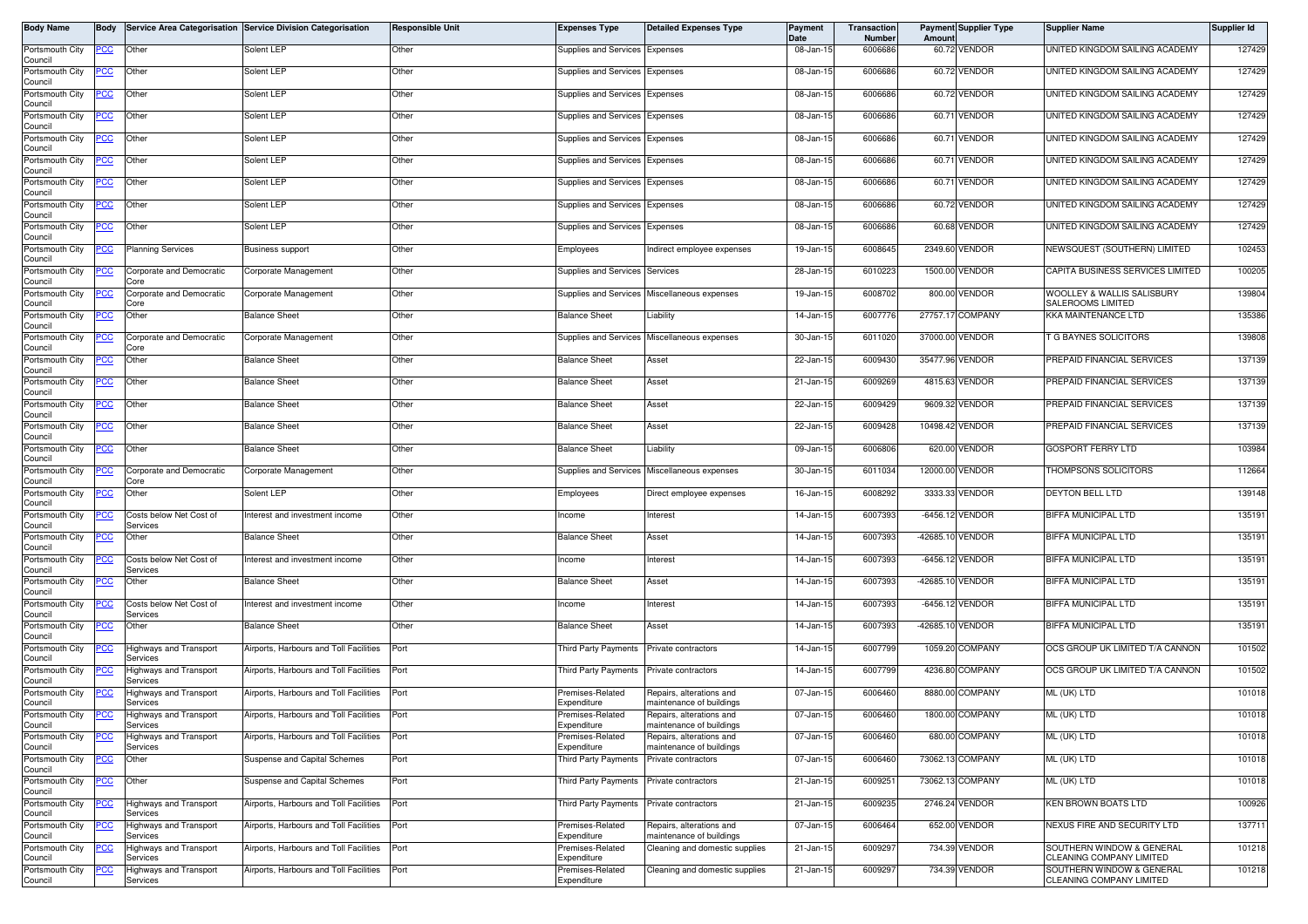| Body Name                  | Body        |                                           | Service Area Categorisation Service Division Categorisation | <b>Responsible Unit</b> | <b>Expenses Type</b>                       | <b>Detailed Expenses Type</b>                                  | Payment<br>Date | Transaction<br>Number | Amount   | <b>Payment Supplier Type</b> | <b>Supplier Name</b>                                                  | Supplier Id |
|----------------------------|-------------|-------------------------------------------|-------------------------------------------------------------|-------------------------|--------------------------------------------|----------------------------------------------------------------|-----------------|-----------------------|----------|------------------------------|-----------------------------------------------------------------------|-------------|
| Portsmouth City<br>Council | <u>PCC</u>  | Highways and Transport<br>Services        | Airports, Harbours and Toll Facilities                      | Port                    | Premises-Related<br>Expenditure            | Cleaning and domestic supplies                                 | 21-Jan-15       | 6009297               | 15.00    | /ENDOR                       | SOUTHERN WINDOW & GENERAL<br>CLEANING COMPANY LIMITED                 | 101218      |
| Portsmouth City<br>Council | PCC         | Other                                     | Suspense and Capital Schemes                                | Port                    | Premises-Related<br>Expenditure            | Cleaning and domestic supplies                                 | 21-Jan-15       | 6009297               |          | 15.00 VENDOR                 | SOUTHERN WINDOW & GENERAL<br><b>CLEANING COMPANY LIMITED</b>          | 101218      |
| Portsmouth City<br>Council |             | Highways and Transport<br>Services        | Airports, Harbours and Toll Facilities                      | Port                    | Premises-Related<br>Expenditure            | Repairs, alterations and<br>maintenance of buildings           | 21-Jan-15       | 6009252               |          | 20613.44 COMPANY             | MOUNTJOY LIMITED                                                      | 129869      |
| Portsmouth City<br>Council | <u>PCC</u>  | Highways and Transport<br>Services        | Airports, Harbours and Toll Facilities                      | Port                    | Premises-Related<br>Expenditure            | Repairs, alterations and<br>maintenance of buildings           | 15-Jan-15       | 6007931               |          | 67.31 COMPANY                | <b>COMPREHENSIVE ELEVATOR</b><br><b>SERVICES LIMITED</b>              | 134354      |
| Portsmouth City<br>Council | <u> РСС</u> | Highways and Transport<br>Services        | Airports, Harbours and Toll Facilities                      | Port                    | Premises-Related<br>Expenditure            | Repairs, alterations and<br>maintenance of buildings           | 15-Jan-1        | 6007931               |          | 134.62 COMPANY               | <b>COMPREHENSIVE ELEVATOR</b><br>SERVICES LIMITED                     | 134354      |
| Portsmouth City<br>Council | PCC         | Highways and Transport<br>Services        | Airports, Harbours and Toll Facilities                      | Port                    | Premises-Related<br>Expenditure            | Repairs, alterations and<br>maintenance of buildings           | 15-Jan-15       | 6007931               | 375.00   | <b>COMPANY</b>               | COMPREHENSIVE ELEVATOR<br><b>SERVICES LIMITED</b>                     | 134354      |
| Portsmouth City<br>Council |             | Highways and Transport<br>Services        | Airports. Harbours and Toll Facilities                      | Port                    | Premises-Related<br>Expenditure            | Repairs, alterations and<br>maintenance of buildings           | 21-Jan-15       | 6009273               |          | 1699.00 VENDOR               | PUBLIC HEALTH ENGLAND                                                 | 138098      |
| Portsmouth City<br>Council | <u> РСС</u> | <b>Highways and Transport</b><br>Services | Airports, Harbours and Toll Facilities                      | Port                    | Premises-Related<br>Expenditure            | <b>Water Services</b>                                          | 21-Jan-15       | 6009267               |          | 79.67 VENDOR                 | PORTSMOUTH WATER LTD                                                  | 100253      |
| Portsmouth City<br>Council |             | Highways and Transport<br>Services        | Airports, Harbours and Toll Facilities                      | Port                    | Premises-Related<br>Expenditure            | <b>Water Services</b>                                          | 21-Jan-15       | 600926                | 2115.18  | /ENDOR                       | PORTSMOUTH WATER LTD                                                  | 100253      |
| Portsmouth City            | PСC         | Highways and Transport                    | Airports, Harbours and Toll Facilities                      | Port                    | Premises-Related                           | <b>Water Services</b>                                          | 21-Jan-15       | 600926                |          | 12.88 VENDOR                 | PORTSMOUTH WATER LTD                                                  | 100253      |
| Council<br>Portsmouth City | <u>PCC</u>  | Services<br>Highways and Transport        | Airports, Harbours and Toll Facilities                      | Port                    | Expenditure<br>Premises-Related            | <b>Water Services</b>                                          | 21-Jan-15       | 6009267               | 127.12   | <b>ENDOR</b>                 | PORTSMOUTH WATER LTD                                                  | 100253      |
| Council<br>Portsmouth City | PCC         | Services<br>Other                         | Suspense and Capital Schemes                                | Port                    | Expenditure<br>Premises-Related            | <b>Water Services</b>                                          | 21-Jan-15       | 6009267               |          | 1363.39 VENDOR               | PORTSMOUTH WATER LTD                                                  | 100253      |
| Council<br>Portsmouth City | <u>PCC</u>  | <b>Highways and Transport</b>             | Airports, Harbours and Toll Facilities                      | Port                    | Expenditure<br>Premises-Related            | Repairs, alterations and                                       | 07-Jan-15       | 6006422               |          | 382.00 COMPANY               | FREEAIR SERVICES LTD                                                  | 123538      |
| Council<br>Portsmouth City |             | Services<br>lighways and Transport        | Airports, Harbours and Toll Facilities                      | Port                    | Expenditure<br>Premises-Related            | maintenance of buildings<br>Repairs, alterations and           | 07-Jan-15       | 6006422               | 125.68   | <b>COMPANY</b>               | <b>FREEAIR SERVICES LTD</b>                                           | 123538      |
| Council<br>Portsmouth City | PCC         | Services<br><b>Highways and Transport</b> | Airports, Harbours and Toll Facilities                      | Port                    | Expenditure<br>Supplies and Services       | maintenance of buildings<br>Equipment, furniture and materials | 07-Jan-15       | 6006060               |          | 2042.82 COMPANY              | <b>AVERY WEIGH-TRONIX</b>                                             | 107623      |
| Council<br>Portsmouth City | <u>'CC</u>  | Services<br>Highways and Transport        | Airports, Harbours and Toll Facilities                      | Port                    | Premises-Related                           | Repairs, alterations and                                       | 07-Jan-15       | 6006509               | 992.50   | <b>COMPANY</b>               | THYSSENKRUPP ELEVATOR UK                                              | 101307      |
| Council<br>Portsmouth City |             | Services<br>Highways and Transport        | Airports, Harbours and Toll Facilities                      | Port                    | Expenditure<br>Premises-Related            | maintenance of buildings<br>Cleaning and domestic supplies     | 08-Jan-15       | 6006594               |          | 57.33 COMPANY                | LIMITED<br><b>ENSIGN HIGHWAYS LTD</b>                                 | 116063      |
| Council<br>Portsmouth City | <u>PCC</u>  | Services<br>Highways and Transport        | Airports, Harbours and Toll Facilities                      | Port                    | Expenditure<br>Fransport-Related           | Direct transport costs                                         | 21-Jan-15       | 6009287               |          | 10907.40 VENDOR              | SGS UNITED KINGDOM LTD                                                | 105507      |
| Council<br>Portsmouth City | PСC         | Services<br>Highways and Transport        | Airports, Harbours and Toll Facilities                      | Port                    | Expenditure<br>Supplies and Services       | Communications and computing                                   | 28-Jan-15       | 6010222               | 1106.08  | COMPANY                      | BRITISH TELECOMMUNICATIONS PLC                                        | 100132      |
| Council<br>Portsmouth City |             | Services<br>Highways and Transport        | Airports, Harbours and Toll Facilities                      | Port                    | Supplies and Services                      | Printing, stationery and general                               | 14-Jan-15       | 6007825               |          | 495.00 VENDOR                | REEFER TRENDS                                                         | 135429      |
| Council<br>Portsmouth City | PCC         | Services<br>Highways and Transport        | Airports, Harbours and Toll Facilities                      | Port                    | Supplies and Services                      | office expenses<br>Printing, stationery and general            | 21-Jan-15       | 6009231               |          | 850.00 VENDOR                | <b>IRN CONSULTANTS LIMITED</b>                                        | 107799      |
| Council<br>Portsmouth City |             | Services<br>Highways and Transport        | Airports, Harbours and Toll Facilities                      | Port                    | Supplies and Services                      | office expenses<br>Equipment, furniture and materials          | 14-Jan-15       | 6007860               | 73.95    | /ENDOR                       | T MOBILE (UK) LIMITED                                                 | 100085      |
| Council<br>Portsmouth City |             | Services<br>Highways and Transport        | Airports, Harbours and Toll Facilities                      | Port                    |                                            | Supplies and Services Equipment, furniture and materials       | 14-Jan-15       | 6007860               |          | 0.74 VENDOR                  | T MOBILE (UK) LIMITED                                                 | 100085      |
| Council<br>Portsmouth City | ပင          | Services<br>Highways and Transport        | Airports, Harbours and Toll Facilities                      | Port                    | Supplies and Services                      | Communications and computing                                   | 14-Jan-15       | 6007860               |          | 10.69 VENDOR                 | T MOBILE (UK) LIMITED                                                 | 100085      |
| Council<br>Portsmouth City | PСC         | Services<br>Highways and Transport        | Airports, Harbours and Toll Facilities                      | Port                    |                                            | Supplies and Services Communications and computing             | 14-Jan-15       | 6007860               |          | 154.24 VENDOR                | T MOBILE (UK) LIMITED                                                 | 100085      |
| Council<br>Portsmouth City | <u>PCC</u>  | Services<br>Public Health                 | Smoking and Tobacco                                         | Public Health           | Third Party Payments                       | Other establishments                                           | 09-Jan-1        | 6006963               | 18080.00 | VENDOR                       | SOLUTIONS 4 HEALTH LTD                                                | 138310      |
| Council<br>Portsmouth City | <u>PCC</u>  | <b>Public Health</b>                      | Smoking and Tobacco                                         | <b>Public Health</b>    | Third Party Payments                       | Other establishments                                           | 30-Jan-15       | 6011014               | 21320.00 | /ENDOR                       | SOLUTIONS 4 HEALTH LTD                                                | 138310      |
| Council<br>Portsmouth City |             | Public Health                             | NHS Health Check Programme                                  | <b>Public Health</b>    | Third Party Payments  Other establishments |                                                                | 08-Jan-15       | 6006609               |          | 3000.00 VENDOR               | HEALTH DIAGNOSTICS LIMITED                                            | 138472      |
| Council                    |             |                                           | Public Health Advice                                        | <b>Public Health</b>    |                                            |                                                                | 27-Jan-15       | 6010047               |          | 1603.00 VENDOR               | <b>BAY MEDIA LIMITED</b>                                              | 125900      |
| Portsmouth City<br>Council | <u>PCC</u>  | Public Health                             |                                                             |                         |                                            | Supplies and Services Miscellaneous expenses                   |                 |                       |          | 2304.67 VENDOR               |                                                                       |             |
| Portsmouth City<br>Council | <u>PCC</u>  | Public Health                             | Obesity                                                     | <b>Public Health</b>    | Third Party Payments                       | Other establishments                                           | 27-Jan-1        | 6010196               |          |                              | THE BREASTFEEDING NETWORK                                             | 131434      |
| Portsmouth City<br>Council | <b>PCC</b>  | <b>Public Health</b>                      | NHS Health Check Programme                                  | <b>Public Health</b>    | Third Party Payments Other establishments  |                                                                | 21-Jan-15       | 6009220               |          | 750.00 SOLETRADER            | Classified as 'personal data' (under the<br>Data Protection Act 1998) | 139645      |
| Portsmouth City<br>Council | <u>PCC</u>  | Public Health                             | Public Health Advice                                        | <b>Public Health</b>    |                                            | Supplies and Services Miscellaneous expenses                   | 16-Jan-15       | 6008364               |          | 4180.00 VENDOR               | <b>MAXX MEDIA LIMITED</b>                                             | 139910      |
| Portsmouth City<br>Council | <u>PCC</u>  | Public Health                             | Substance Misuse                                            | <b>Public Health</b>    | Third Party Payments Other establishments  |                                                                | 16-Jan-15       | 6008452               |          |                              | 3430.00 GOVERNMENT DEPT SOLENT NHS TRUST                              | 107630      |
| Portsmouth City<br>Council | <u>PCC</u>  | Public Health                             | Substance Misuse                                            | <b>Public Health</b>    | Third Party Payments                       | Other establishments                                           | 16-Jan-15       | 6008452               |          |                              | 6860.00 GOVERNMENT DEPT SOLENT NHS TRUST                              | 107630      |
| Portsmouth City<br>Council | <u>PCC</u>  | Public Health                             | Substance Misuse                                            | <b>Public Health</b>    | Third Party Payments Other establishments  |                                                                | 16-Jan-15       | 6008452               |          |                              | 3430.00 GOVERNMENT DEPT SOLENT NHS TRUST                              | 107630      |
| Portsmouth City<br>Council | <u>PCC</u>  | <b>Public Health</b>                      | Substance Misuse                                            | <b>Public Health</b>    | Third Party Payments Other establishments  |                                                                | 16-Jan-15       | 6008452               |          |                              | 3430.00 GOVERNMENT DEPT SOLENT NHS TRUST                              | 107630      |
| Portsmouth City<br>Council |             | Public Health                             | Substance Misuse                                            | <b>Public Health</b>    |                                            | Third Party Payments Other establishments                      | 16-Jan-15       | 6008452               |          |                              | 4900.00 GOVERNMENT DEPT SOLENT NHS TRUST                              | 107630      |
| Portsmouth City<br>Council | <u>PCC</u>  | Public Health                             | Substance Misuse                                            | Public Health           | Third Party Payments Other establishments  |                                                                | 20-Jan-15       | 6008789               |          |                              | 1715.00 GOVERNMENT DEPT SOLENT NHS TRUST                              | 107630      |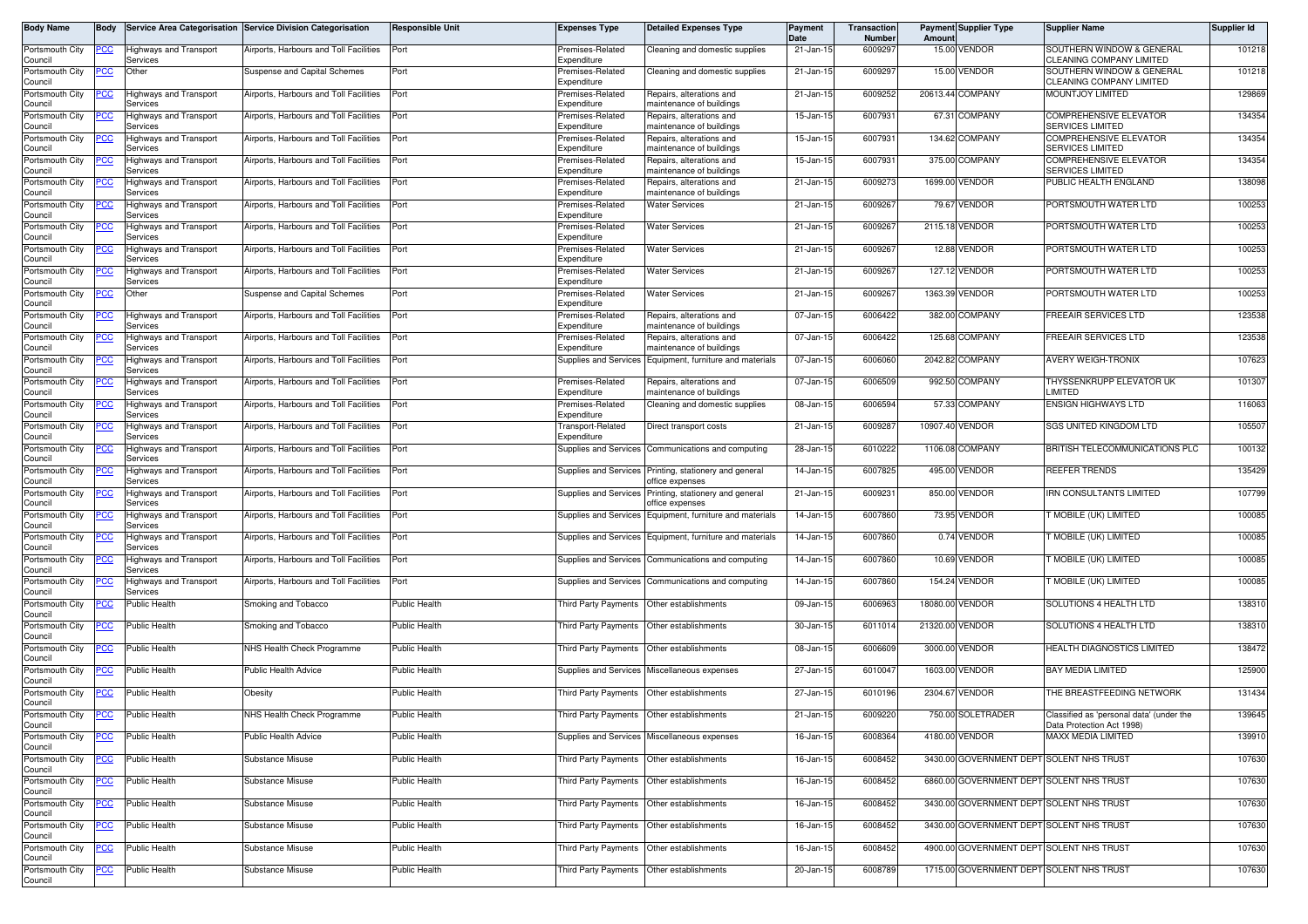| Body Name                  | Body        |                                                           | Service Area Categorisation Service Division Categorisation                       | <b>Responsible Unit</b>          | <b>Expenses Type</b>                                       | <b>Detailed Expenses Type</b>                                             | Payment<br><b>Date</b> | Transaction<br><b>Number</b> | Amount | <b>Payment Supplier Type</b>             | <b>Supplier Name</b>                                           | Supplier Id      |
|----------------------------|-------------|-----------------------------------------------------------|-----------------------------------------------------------------------------------|----------------------------------|------------------------------------------------------------|---------------------------------------------------------------------------|------------------------|------------------------------|--------|------------------------------------------|----------------------------------------------------------------|------------------|
| Portsmouth City<br>Council | PCC         | Public Health                                             | Substance Misuse                                                                  | <b>Public Health</b>             | Third Party Payments                                       | Other establishments                                                      | 16-Jan-15              | 6008452                      |        |                                          | 3430.00 GOVERNMENT DEPT SOLENT NHS TRUST                       | 107630           |
| Portsmouth City<br>Council | PCC         | Public Health                                             | Substance Misuse                                                                  | <b>Public Health</b>             | Third Party Payments                                       | Other establishments                                                      | 16-Jan-15              | 6008452                      |        | 3430.00 GOVERNMENT DEPT SOLENT NHS TRUST |                                                                | 107630           |
| Portsmouth City<br>Council | PCC         | <b>Public Health</b>                                      | Substance Misuse                                                                  | Public Health                    | Third Party Payments                                       | Other establishments                                                      | 16-Jan-15              | 6008452                      |        |                                          | 5880.00 GOVERNMENT DEPT SOLENT NHS TRUST                       | 107630           |
| Portsmouth City<br>Council | <u>'CC</u>  | Public Health                                             | NHS Health Check Programme                                                        | Public Health                    | Third Party Payments                                       | Other establishments                                                      | 16-Jan-15              | 6008321                      | 898.1  | VENDOR                                   | HAMPSHIRE & ISLE OF WIGHT PPSA                                 | 138275           |
| Portsmouth City<br>Council | PCC         | Public Health                                             | Smoking and Tobacco                                                               | <b>Public Health</b>             | <b>Third Party Payments</b>                                | Other establishments                                                      | 16-Jan-15              | 6008378                      |        |                                          | 10945.50 GOVERNMENT DEPT NHS PORTSMOUTH CCG                    | 138190           |
| Portsmouth City<br>Council | <u>PCC</u>  | <b>Public Health</b>                                      | Smoking and Tobacco                                                               | Public Health                    | Third Party Payments                                       | Other establishments                                                      | 16-Jan-15              | 6008378                      |        |                                          | 10945.50 GOVERNMENT DEPT NHS PORTSMOUTH CCG                    | 138190           |
| Portsmouth City<br>Council | <u>PCC</u>  | <b>Public Health</b>                                      | Smoking and Tobacco                                                               | <b>Public Health</b>             | <b>Third Party Payments</b>                                | Other establishments                                                      | 30-Jan-15              | 6011013                      |        |                                          | 55447.36 GOVERNMENT DEPT SOLENT NHS TRUST                      | 107630           |
| Portsmouth City<br>Council | <u>cc</u>   | Public Health                                             | <b>Health Protection</b>                                                          | <b>Public Health</b>             | <b>Third Party Payments</b>                                | Other establishments                                                      | 26-Jan-15              | 6010010                      |        | 8551.83 OTHER LOCAL<br><b>AUTHORITY</b>  | SOUTHAMPTON CITY COUNCIL                                       | 100422           |
| Portsmouth City<br>Council | PCC         | Public Health                                             | Substance Misuse                                                                  | <b>Public Health</b>             | <b>Third Party Payments</b>                                | Other establishments                                                      | 14-Jan-15              | 6007824                      |        | 520.00 VENDOR                            | RAVENSCOURT TRUST                                              | 102740           |
| Portsmouth City<br>Council | PСC         | Public Health                                             | Substance Misuse                                                                  | <b>Public Health</b>             | <b>Third Party Payments</b>                                | Other establishments                                                      | 09-Jan-15              | 6006706                      |        | 960.00 VENDOR                            | ANA TREATMENT CENTRES LTD                                      | 101963           |
| Portsmouth City<br>Council | <u>PCC</u>  | <b>Public Health</b>                                      | Substance Misuse                                                                  | <b>Public Health</b>             | <b>Third Party Payments</b>                                | Other establishments                                                      | 12-Jan-15              | 6007043                      |        | 600.00 VENDOR                            | ANA TREATMENT CENTRES LTD                                      | 101963           |
| Portsmouth City<br>Council |             | Public Health                                             | Substance Misuse                                                                  | <b>Public Health</b>             | Third Party Payments                                       | Other establishments                                                      | 12-Jan-15              | 6007071                      |        | 3809.15 VENDOR                           | <b>BROADREACH</b>                                              | 102357           |
| Portsmouth City<br>Council | <u>PCC</u>  | Public Health                                             | Children 5-19 Public Health<br>Programmes                                         | <b>Public Health</b>             |                                                            | Supplies and Services Printing, stationery and general<br>office expenses | 09-Jan-15              | 6006862                      |        | 1020.00 VENDOR                           | MILLSTREAM PRODUCTIONS LIMITED                                 | 135971           |
| Portsmouth City<br>Council | ပင          | Public Health                                             | Children 5-19 Public Health<br>Programmes                                         | Public Health                    | Premises-Related<br>Expenditure                            | Rents                                                                     | 30-Jan-15              | 6011030                      |        | 1057.00 VENDOR                           | THE THINKING SCHOOLS TRUST                                     | 138464           |
| Portsmouth City<br>Council | сc          | <b>Public Health</b>                                      | Substance Misuse                                                                  | <b>Public Health</b>             | Third Party Payments                                       | Other establishments                                                      | 12-Jan-15              | 6007182                      |        | 2730.00 VENDOR                           | RAVENSCOURT TRUST                                              | 102740           |
| Portsmouth City<br>Council | <u>'CC</u>  | <b>Public Health</b>                                      | Substance Misuse                                                                  | Public Health                    | <b>Third Party Payments</b>                                | Other establishments                                                      | 09-Jan-15              | 6006706                      |        | 1200.00 VENDOR                           | ANA TREATMENT CENTRES LTD                                      | 101963           |
| Portsmouth City<br>Council | <u> РСС</u> | <b>Public Health</b>                                      | Substance Misuse                                                                  | <b>Public Health</b>             | <b>Third Party Payments</b>                                | Other establishments                                                      | 12-Jan-15              | 6007182                      |        | 1950.00 VENDOR                           | RAVENSCOURT TRUST                                              | 102740           |
| Portsmouth City<br>Council | CC          | <b>Public Health</b>                                      | <b>Public Health Advice</b>                                                       | <b>Public Health</b>             | Supplies and Services                                      | Miscellaneous expenses                                                    | 27-Jan-15              | 6010154                      |        | 2894.00 VENDOR                           | EXTERION MEDIA (UK) LIMITED                                    | 101462           |
| Portsmouth City<br>Council | <u>cc</u>   | Public Health                                             | Public Health Advice                                                              | <b>Public Health</b>             | Supplies and Services                                      | Miscellaneous expenses                                                    | 27-Jan-15              | 6010154                      |        | 2106.00 VENDOR                           | EXTERION MEDIA (UK) LIMITED                                    | 101462           |
| Portsmouth City<br>Council | <b>PCC</b>  | <b>Public Health</b>                                      | Substance Misuse                                                                  | Public Health                    | Third Party Payments                                       | Other establishments                                                      | 05-Jan-15              | 6005952                      |        | 1300.00 VENDOR                           | <b>RAVENSCOURT TRUST</b>                                       | 102740           |
| Portsmouth City<br>Council | сc          | <b>Central Services</b>                                   | Local Tax Collection                                                              | Revenues and Benefits            |                                                            | Supplies and Services Printing, stationery and general<br>office expenses | 08-Jan-15              | 6006656                      |        | 617.26 VENDOR                            | ROYAL MAIL                                                     | 100182           |
| Portsmouth City<br>Council | сc          | Housing Services                                          | Housing Benefits Administration                                                   | <b>Revenues and Benefits</b>     | Supplies and Services                                      | Printing, stationery and general<br>office expenses                       | 08-Jan-15              | 6006656                      |        | 622.88 VENDOR                            | ROYAL MAIL                                                     | 100182           |
| Portsmouth City<br>Council | PCC         | <b>Central Services</b>                                   | Local Tax Collection                                                              | Revenues and Benefits            | Supplies and Services                                      | Printing, stationery and general<br>office expenses                       | 14-Jan-15              | 6007830                      |        | 469.99 VENDOR                            | ROYAL MAIL                                                     | 100182           |
| Portsmouth City<br>Council | <u>PCC</u>  | <b>Housing Services</b>                                   | Housing Benefits Administration                                                   | Revenues and Benefits            | Supplies and Services                                      | Printing, stationery and general<br>office expenses                       | 14-Jan-15              | 6007830                      |        | 559.17 VENDOR                            | ROYAL MAIL                                                     | 100182           |
| Portsmouth City<br>Council | PСC         | <b>Central Services</b>                                   | <b>Local Tax Collection</b>                                                       | Revenues and Benefits            | Supplies and Services                                      | Printing, stationery and general<br>office expenses                       | 21-Jan-15              | 6009280                      |        | 798.99 VENDOR                            | <b>ROYAL MAIL</b>                                              | 100182           |
| Portsmouth City<br>Council | PCC         | <b>Housing Services</b>                                   | Housing Benefits Administration                                                   | Revenues and Benefits            | Supplies and Services                                      | Printing, stationery and general<br>office expenses                       | 21-Jan-15              | 6009280                      |        | 777.86 VENDOR                            | <b>ROYAL MAIL</b>                                              | 100182           |
| Portsmouth City<br>Council | <u>PCC</u>  | <b>Housing Services</b>                                   | Housing Benefits Administration                                                   | Revenues and Benefits            | Supplies and Services                                      | Communications and computing                                              | 30-Jan-15              | 6010965                      |        | 2200.00 VENDOR                           | NORTHGATE INFORMATION<br>SOLUTIONS GROUPUK LTD                 | 114063           |
| Portsmouth City<br>Council | <u>PCC</u>  | <b>Housing Services</b>                                   | Housing Benefits Administration                                                   | Revenues and Benefits            |                                                            | Supplies and Services Communications and computing                        | 30-Jan-15              | 6010965                      |        | 2200.00 VENDOR                           | NORTHGATE INFORMATION<br>SOLUTIONS GROUPUK LTD                 | 114063           |
| Portsmouth City<br>Council | <u>'CC</u>  | Other                                                     | Suspense and Capital Schemes                                                      | Transport and Environment        | <b>Third Party Payments</b>                                | Private contractors                                                       | 21-Jan-15              | 600927                       |        | 1480.56 VENDOR                           | PRODUCT DEVELOPMENT<br>CORPORATION                             | 134173           |
| Portsmouth City<br>Council | PCC         | Environmental and Regulatory Waste Collection<br>Services |                                                                                   | <b>Transport and Environment</b> | Supplies and Services                                      | Miscellaneous expenses                                                    | 16-Jan-15              | 6008411                      |        | 777.78 VENDOR                            | PRIMESIGHT LIMITED                                             | 130399           |
| Portsmouth City<br>Council | <b>PCC</b>  | Cultural and Related Services Recreation and Sport        |                                                                                   | <b>Transport and Environment</b> |                                                            | Supplies and Services Grants and subscriptions                            | 21-Jan-15              | 6009260                      |        | 2500.00 VENDOR                           | PARKRUN LIMITED                                                | 139944           |
| Portsmouth City<br>Council | <u>PCC</u>  | Highways and Transport<br>Services                        | Fransport Planning, Policy and<br>Strategy                                        | Fransport and Environment        | Employees                                                  | ndirect employee expenses                                                 | 29-Jan-15              | 6010745                      |        | 460.00 VENDOR                            | INSTITUTION OF CIVIL ENGINEERS                                 | 101457           |
| Portsmouth City<br>Council |             | <b>Highways and Transport</b><br>Services                 | Fransport Planning, Policy and<br>Strategy<br><b>Suspense and Capital Schemes</b> | <b>Transport and Environment</b> | Employees                                                  | Indirect employee expenses                                                | 29-Jan-15              | 6010745                      |        | 460.00 VENDOR                            | INSTITUTION OF CIVIL ENGINEERS                                 | 101457<br>102901 |
| Portsmouth City<br>Council | PCC         | Other                                                     |                                                                                   | <b>Transport and Environment</b> | <b>Third Party Payments</b><br><b>Third Party Payments</b> | Private contractors                                                       | 16-Jan-15              | 300863                       |        | 1110.00 VENDOR                           | SOUTHERN CO-OPERATIVE LIMITED                                  |                  |
| Portsmouth City<br>Council | <u>PCC</u>  | Other                                                     | Suspense and Capital Schemes                                                      | <b>Transport and Environment</b> |                                                            | Private contractors                                                       | 16-Jan-15              | 300863<br>301180             |        | 1110.00 VENDOR<br>1110.00 VENDOR         | SOUTHERN CO-OPERATIVE LIMITED<br>SOUTHERN CO-OPERATIVE LIMITED | 102901<br>102901 |
| Portsmouth City<br>Council |             | Other                                                     | Suspense and Capital Schemes                                                      | <b>Transport and Environment</b> | Third Party Payments                                       | Private contractors                                                       | 28-Jan-15              |                              |        |                                          |                                                                |                  |
| Portsmouth City<br>Council | <u>PCC</u>  | <b>Cultural and Related Services</b>                      | Open Spaces                                                                       | <b>Transport and Environment</b> | Premises-Related<br>Expenditure                            | <b>Water Services</b>                                                     | 26-Jan-15              | 6010011                      |        | 555.01 VENDOR                            | SOUTHERN WATER                                                 | 100254           |
| Portsmouth City<br>Council | <u>CC</u>   | Cultural and Related Services                             | <b>Recreation and Sport</b>                                                       | <b>Transport and Environment</b> | Supplies and Services                                      | Services                                                                  | 08-Jan-15              | 6006637                      |        | 900.00 COMPANY                           | OPUS INTERNATIONAL CONSULTANTS<br>(UK) LTD                     | 100765           |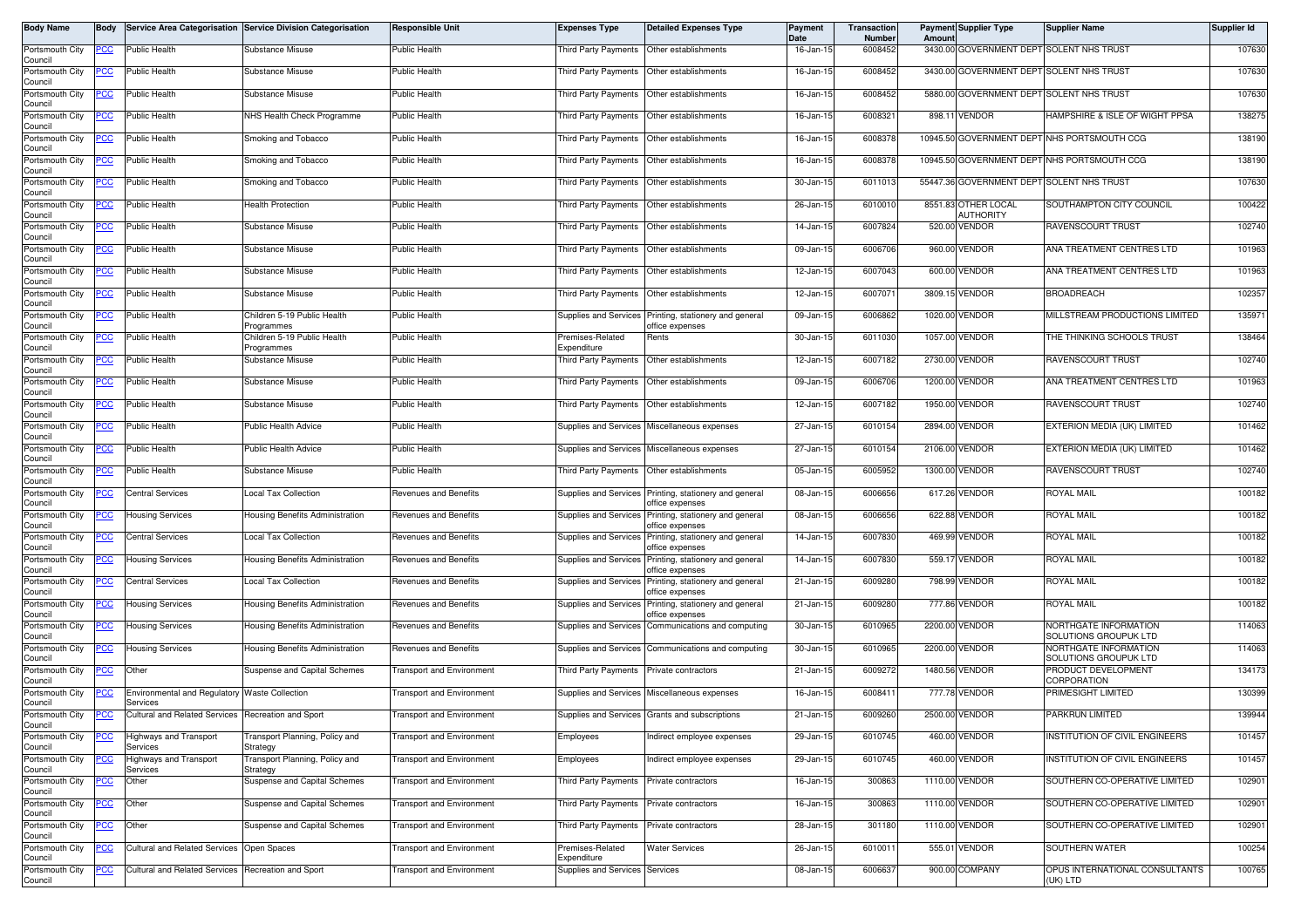| Body Name                  | <b>Body</b> |                                                              | Service Area Categorisation Service Division Categorisation | <b>Responsible Unit</b>          | <b>Expenses Type</b>            | <b>Detailed Expenses Type</b>                        | Payment<br>Date | Transaction<br>Number | Amoun            | <b>Payment Supplier Type</b> | <b>Supplier Name</b>                          | Supplier Id |
|----------------------------|-------------|--------------------------------------------------------------|-------------------------------------------------------------|----------------------------------|---------------------------------|------------------------------------------------------|-----------------|-----------------------|------------------|------------------------------|-----------------------------------------------|-------------|
| Portsmouth City<br>Council | <u>PCC </u> | Cultural and Related Services                                | <b>Recreation and Sport</b>                                 | <b>Fransport and Environment</b> | Supplies and Services           | Services                                             | 08-Jan-15       | 600663                | 2000.00          | COMPANY                      | OPUS INTERNATIONAL CONSULTANTS<br>(UK) LTD    | 100765      |
| Portsmouth City<br>Council | 'CC         | <b>Cultural and Related Services</b>                         | Open Spaces                                                 | <b>Fransport and Environment</b> | Supplies and Services           | Services                                             | 09-Jan-15       | 6006879               |                  | 304.00 COMPANY               | OPUS INTERNATIONAL CONSULTANTS<br>(UK) LTD    | 100765      |
| Portsmouth City<br>Council | <u>'CC</u>  | <b>Cultural and Related Services</b>                         | Open Spaces                                                 | ransport and Environment         | <b>Third Party Payments</b>     | Private contractors                                  | 09-Jan-15       | 6006879               |                  | 22.50 COMPANY                | OPUS INTERNATIONAL CONSULTANTS<br>(UK) LTD    | 100765      |
| Portsmouth City<br>Council | <u>PCC</u>  | <b>Cultural and Related Services</b>                         | Open Spaces                                                 | <b>Transport and Environment</b> | <b>Third Party Payments</b>     | Private contractors                                  | 09-Jan-15       | 6006879               |                  | 1250.00 COMPANY              | OPUS INTERNATIONAL CONSULTANTS<br>(UK) LTD    | 100765      |
| Portsmouth City<br>Council | <u>cc</u>   | <b>Cultural and Related Services</b>                         | Open Spaces                                                 | <b>Fransport and Environment</b> | <b>Third Party Payments</b>     | Private contractors                                  | 09-Jan-15       | 6006879               |                  | 5065.53 COMPANY              | OPUS INTERNATIONAL CONSULTANTS<br>(UK) LTD    | 100765      |
| Portsmouth City<br>Council |             | Highways and Transport<br>Services                           | ransport Planning, Policy and<br>Strategy                   | <b>Transport and Environment</b> | Third Party Payments            | Private contractors                                  | 30-Jan-15       | 6010986               |                  | 4444.44 VENDOR               | ROAD PALS LTD                                 | 138837      |
| Portsmouth City<br>Council |             | <b>Cultural and Related Services</b>                         | Recreation and Sport                                        | <b>Transport and Environment</b> | Premises-Related<br>Expenditure | Repairs, alterations and<br>maintenance of buildings | 19-Jan-15       | 6008639               |                  | 3457.20 COMPANY              | KKA MAINTENANCE LTD                           | 135386      |
| Portsmouth City<br>Council | <u>CC</u>   | Other                                                        | <b>Suspense and Capital Schemes</b>                         | Fransport and Environment        | Supplies and Services           | Services                                             | 09-Jan-15       | 6006720               | 101625.35 VENDOR |                              | <b>BEVAN BRITTAN LLP</b>                      | 108894      |
| Portsmouth City<br>Council | <u>'СС</u>  | Other                                                        | Suspense and Capital Schemes                                | <b>Transport and Environment</b> | Supplies and Services           | Services                                             | 09-Jan-15       | 6006720               | 99394.62 VENDOR  |                              | <b>BEVAN BRITTAN LLP</b>                      | 108894      |
| Portsmouth City<br>Council | PСC         | Other                                                        | Suspense and Capital Schemes                                | Transport and Environment        | Supplies and Services           | Services                                             | 16-Jan-15       | 6008156               |                  | 98846.02 VENDOR              | BEVAN BRITTAN LLP                             | 108894      |
| Portsmouth City<br>Council | cс          | <b>Cultural and Related Services</b>                         | Recreation and Sport                                        | <b>Fransport and Environment</b> | Premises-Related<br>Expenditure | Repairs, alterations and<br>maintenance of buildings | 22-Jan-15       | 6009403               | 13625.15         | COMPANY                      | <b>KKA MAINTENANCE LTD</b>                    | 135386      |
| Portsmouth City<br>Council | PCC         | Cultural and Related Services                                | Open Spaces                                                 | Transport and Environment        | Premises-Related<br>Expenditure | Repairs, alterations and<br>maintenance of buildings | 07-Jan-15       | 6006446               |                  | 79.32 COMPANY                | <b>KKA MAINTENANCE LTD</b>                    | 135386      |
| Portsmouth City<br>Council | <u>CC </u>  | <b>Cultural and Related Services</b>                         | Open Spaces                                                 | <b>Fransport and Environment</b> | Premises-Related<br>Expenditure | Repairs, alterations and<br>maintenance of buildings | 07-Jan-15       | 6006446               |                  | 96.22 COMPANY                | KKA MAINTENANCE LTD                           | 135386      |
| Portsmouth City<br>Council | PСC         | <b>Cultural and Related Services</b>                         | Recreation and Sport                                        | <b>Transport and Environment</b> | Premises-Related<br>Expenditure | Repairs, alterations and<br>maintenance of buildings | 19-Jan-15       | 6008639               |                  | 2200.00 COMPANY              | <b>KKA MAINTENANCE LTD</b>                    | 135386      |
| Portsmouth City<br>Council | PСC         | Cultural and Related Services Recreation and Sport           |                                                             | <b>Transport and Environment</b> | Premises-Related<br>Expenditure | Repairs, alterations and<br>maintenance of buildings | 30-Jan-15       | 6010956               |                  | 5539.49 COMPANY              | KKA MAINTENANCE LTD                           | 135386      |
| Portsmouth City<br>Council | <u>PCC</u>  | <b>Environmental and Regulatory</b><br>Services              | <b>Regulatory Services</b>                                  | <b>Transport and Environment</b> | Premises-Related<br>Expenditure | Repairs, alterations and<br>maintenance of buildings | 16-Jan-15       | 6008350               |                  | 500.00 COMPANY               | KKA MAINTENANCE LTD                           | 135386      |
| Portsmouth City<br>Council |             | Environmental and Regulatory Regulatory Services<br>Services |                                                             | Fransport and Environment        | Premises-Related<br>Expenditure | Repairs, alterations and<br>maintenance of buildings | 22-Jan-15       | 6009403               |                  | 95.00 COMPANY                | KKA MAINTENANCE LTD                           | 135386      |
| Portsmouth City<br>Council | PСC         | <b>Cultural and Related Services</b>                         | Open Spaces                                                 | <b>Fransport and Environment</b> | Premises-Related<br>Expenditure | Repairs, alterations and<br>maintenance of buildings | 22-Jan-15       | 6009403               |                  | 35.00 COMPANY                | KKA MAINTENANCE LTD                           | 135386      |
| Portsmouth City<br>Council |             | <b>Environmental and Regulatory</b><br>Services              | Cemetery, Cremation and Mortuary<br>Services                | Fransport and Environment        | Premises-Related<br>Expenditure | Repairs, alterations and<br>maintenance of buildings | 22-Jan-15       | 6009403               | 350.00           | COMPANY                      | KKA MAINTENANCE LTD                           | 135386      |
| Portsmouth City<br>Council | PСC         | <b>Cultural and Related Services</b>                         | <b>Recreation and Sport</b>                                 | <b>Fransport and Environment</b> | Premises-Related<br>Expenditure | Repairs, alterations and<br>maintenance of buildings | 22-Jan-15       | 6009403               |                  | 135.00 COMPANY               | <b>KKA MAINTENANCE LTD</b>                    | 135386      |
| Portsmouth City<br>Council | <u>cc</u>   | <b>Highways and Transport</b><br>Services                    | Parking Services                                            | Fransport and Environment        | Supplies and Services           | Equipment, furniture and materials                   | 16-Jan-15       | 30085                 | 1600.00          | VENDOR                       | <b>KEITHS WELDING</b>                         | 115976      |
| Portsmouth City<br>Council | PСC         | Other                                                        | Suspense and Capital Schemes                                | <b>Transport and Environment</b> | Employees                       | Direct employee expenses                             | 07-Jan-15       | 6006435               |                  | 1027.50 COMPANY              | HAYS SPECIALIST RECRUITMENT<br>LIMITED        | 100045      |
| Portsmouth City<br>Council | 'CC         | Other                                                        | Suspense and Capital Schemes                                | <b>Fransport and Environment</b> | Employees                       | Direct employee expenses                             | 07-Jan-15       | 6006435               |                  | 734.55 COMPANY               | HAYS SPECIALIST RECRUITMENT<br>LIMITED        | 100045      |
| Portsmouth City<br>Council | <u>'CC</u>  | <b>Highways and Transport</b><br>Services                    | ransport Planning, Policy and<br>Strategy                   | ransport and Environment         | Employees                       | Direct employee expenses                             | 07-Jan-15       | 6006435               |                  | 1570.80 COMPANY              | HAYS SPECIALIST RECRUITMENT<br>LIMITED        | 100045      |
| Portsmouth City<br>Council | <u>CC </u>  | Other                                                        | <b>Suspense and Capital Schemes</b>                         | Transport and Environment        | Employees                       | Direct employee expenses                             | 08-Jan-15       | 6006608               |                  | 933.75 COMPANY               | HAYS SPECIALIST RECRUITMENT<br>LIMITED        | 100045      |
| Portsmouth City<br>Council | <u>PCC</u>  | Other                                                        | <b>Suspense and Capital Schemes</b>                         | <b>Fransport and Environment</b> | Employees                       | Direct employee expenses                             | 08-Jan-15       | 6006608               |                  | 56.00 COMPANY                | HAYS SPECIALIST RECRUITMENT<br>LIMITED        | 100045      |
| Portsmouth City<br>Council |             | <b>Highways and Transport</b><br>Services                    | Fransport Planning, Policy and<br>Strategy                  | <b>Transport and Environment</b> | Employees                       | Direct employee expenses                             | 09-Jan-15       | 6006820               | 1677.80          | COMPANY                      | <b>HAYS SPECIALIST RECRUITMENT</b><br>LIMITED | 100045      |
| Portsmouth City<br>Council |             | <b>Highways and Transport</b><br>Services                    | ransport Planning, Policy and<br>Strategy                   | <b>Fransport and Environment</b> | Employees                       | Direct employee expenses                             | 09-Jan-15       | 6006820               |                  | 1240.25 COMPANY              | HAYS SPECIALIST RECRUITMENT<br>LIMITED        | 100045      |
| Portsmouth City<br>Council | <u>PCC</u>  | Other                                                        | <b>Suspense and Capital Schemes</b>                         | <b>Transport and Environment</b> | Employees                       | Direct employee expenses                             | 15-Jan-15       | 6008037               |                  | 933.75 COMPANY               | <b>HAYS SPECIALIST RECRUITMENT</b><br>LIMITED | 100045      |
| Portsmouth City<br>Council | <u>CC</u>   | Other                                                        | Suspense and Capital Schemes                                | <b>Transport and Environment</b> | Employees                       | Direct employee expenses                             | 15-Jan-15       | 600803                | 1083.50          | <b>COMPANY</b>               | HAYS SPECIALIST RECRUITMENT<br>LIMITED        | 100045      |
| Portsmouth City<br>Council | <b>PCC</b>  | Other                                                        | Suspense and Capital Schemes                                | <b>Transport and Environment</b> | Employees                       | Direct employee expenses                             | $15 - Jan - 15$ | 6008037               |                  | 871.50 COMPANY               | HAYS SPECIALIST RECRUITMENT<br>LIMITED        | 100045      |
| Portsmouth City<br>Council | PСC         | <b>Highways and Transport</b><br>Services                    | Fransport Planning, Policy and<br>Strategy                  | <b>Transport and Environment</b> | Employees                       | Direct employee expenses                             | 16-Jan-15       | 6008329               |                  | 635.80 COMPANY               | HAYS SPECIALIST RECRUITMENT<br>LIMITED        | 100045      |
| Portsmouth City<br>Council | <u>'CC</u>  | <b>Highways and Transport</b><br>Services                    | ransport Planning, Policy and<br>Strategy                   | <b>Transport and Environment</b> | Employees                       | Direct employee expenses                             | 16-Jan-15       | 6008329               |                  | 1519.20 COMPANY              | HAYS SPECIALIST RECRUITMENT<br>LIMITED        | 100045      |
| Portsmouth City<br>Council |             | Highways and Transport<br>Services                           | Fransport Planning, Policy and<br>Strategy                  | <b>Fransport and Environment</b> | Employees                       | Direct employee expenses                             | 16-Jan-15       | 6008329               |                  | 786.50 COMPANY               | HAYS SPECIALIST RECRUITMENT<br>LIMITED        | 100045      |
| Portsmouth City<br>Council | PСC         | Other                                                        | Suspense and Capital Schemes                                | <b>Transport and Environment</b> | Employees                       | Direct employee expenses                             | 16-Jan-15       | 6008329               |                  | 921.30 COMPANY               | HAYS SPECIALIST RECRUITMENT<br>LIMITED        | 100045      |
| Portsmouth City<br>Council | ငင          | Other                                                        | Suspense and Capital Schemes                                | <b>Transport and Environment</b> | Employees                       | Direct employee expenses                             | 16-Jan-15       | 6008329               |                  | 616.50 COMPANY               | HAYS SPECIALIST RECRUITMENT<br>LIMITED        | 100045      |
| Portsmouth City<br>Council | сc          | <b>Highways and Transport</b><br>Services                    | Fransport Planning, Policy and<br>Strategy                  | <b>Transport and Environment</b> | Employees                       | Direct employee expenses                             | 29-Jan-15       | 6010739               |                  | 1361.25 COMPANY              | HAYS SPECIALIST RECRUITMENT<br>LIMITED        | 100045      |
| Portsmouth City<br>Council |             | Other                                                        | Suspense and Capital Schemes                                | <b>Transport and Environment</b> | Employees                       | Direct employee expenses                             | 29-Jan-15       | 6010739               |                  | 933.75 COMPANY               | HAYS SPECIALIST RECRUITMENT<br>LIMITED        | 100045      |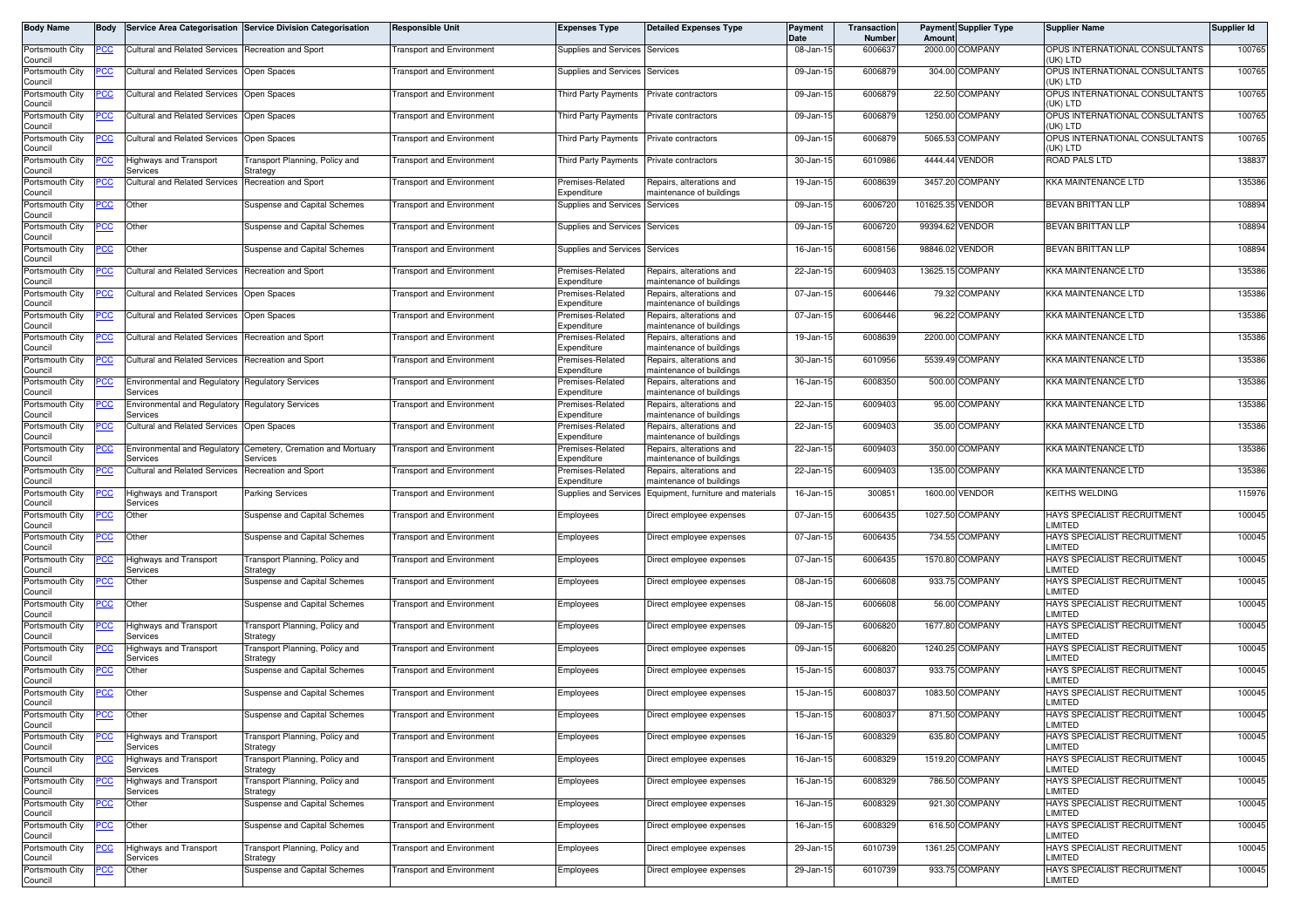| Body Name                             | <b>Body</b> |                                                    | Service Area Categorisation Service Division Categorisation                   | <b>Responsible Unit</b>          | <b>Expenses Type</b>                     | <b>Detailed Expenses Type</b>                                             | Payment<br><b>Date</b> | Transaction<br>Number | Amount           | <b>Payment Supplier Type</b> | <b>Supplier Name</b>                          | Supplier Id |
|---------------------------------------|-------------|----------------------------------------------------|-------------------------------------------------------------------------------|----------------------------------|------------------------------------------|---------------------------------------------------------------------------|------------------------|-----------------------|------------------|------------------------------|-----------------------------------------------|-------------|
| Portsmouth City<br>Council            | <u>PCC</u>  | Other                                              | Suspense and Capital Schemes                                                  | <b>Transport and Environment</b> | Employees                                | Direct employee expenses                                                  | 29-Jan-15              | 6010739               |                  | 31.36 COMPANY                | <b>HAYS SPECIALIST RECRUITMENT</b><br>LIMITED | 100045      |
| Portsmouth City<br>Council            |             | Highways and Transport<br>Services                 | Transport Planning, Policy and<br>Strategy                                    | <b>Fransport and Environment</b> | Employees                                | Direct employee expenses                                                  | 29-Jan-15              | 6010739               |                  | 1028.50 COMPANY              | HAYS SPECIALIST RECRUITMENT<br>LIMITED        | 100045      |
| Portsmouth City<br>Council            |             | Highways and Transport<br>Services                 | Transport Planning, Policy and<br>Strategy                                    | Fransport and Environment        | Employees                                | Direct employee expenses                                                  | 30-Jan-15              | 6010940               |                  | 972.40 COMPANY               | HAYS SPECIALIST RECRUITMENT<br>LIMITED        | 100045      |
| Portsmouth City                       | <u>PCC</u>  | Other                                              | Suspense and Capital Schemes                                                  | Transport and Environment        | Employees                                | Direct employee expenses                                                  | 30-Jan-15              | 6010940               |                  | 373.50 COMPANY               | HAYS SPECIALIST RECRUITMENT<br>LIMITED        | 100045      |
| Council<br>Portsmouth City<br>Council | <u>PCC</u>  | Highways and Transport<br>Services                 | Transport Planning, Policy and<br>Strategy                                    | <b>Fransport and Environment</b> | Fransport-Related<br>Expenditure         | Contract hire and operating leases                                        | 21-Jan-15              | 300964                |                  | -1160.20 VENDOR              | LEASEPLAN LTD T/A AUTOMOTIVE<br>LEASING       | 134698      |
| Portsmouth City<br>Council            |             | Highways and Transport<br>Services                 | Transport Planning, Policy and<br>Strategy                                    | <b>Fransport and Environment</b> | Transport-Related<br>Expenditure         | Contract hire and operating leases                                        | 21-Jan-15              | 300964                |                  | 2953.02 VENDOR               | LEASEPLAN LTD T/A AUTOMOTIVE<br>LEASING       | 134698      |
| Portsmouth City<br>Council            | <u>PCC</u>  | Other                                              | Suspense and Capital Schemes                                                  | Transport and Environment        | Premises-Related<br>Expenditure          | Repairs, alterations and<br>maintenance of buildings                      | 16-Jan-15              | 6008444               |                  | 2759.71 COMPANY              | <b>SIEMENS PLC</b>                            | 106546      |
| Portsmouth City                       | <u>PCC</u>  | Other                                              | Suspense and Capital Schemes                                                  | <b>Fransport and Environment</b> | Supplies and Services                    | Communications and computing                                              | 22-Jan-15              | 6009440               |                  | 735.00 COMPANY               | SIEMENS PLC                                   | 106546      |
| Council<br>Portsmouth City<br>Council | ∍сс         | Highways and Transport<br>Services                 | Traffic Management and Road Safety                                            | <b>Transport and Environment</b> | Supplies and Services                    | Equipment, furniture and materials                                        | 29-Jan-15              | 6010800               |                  | 7179.18 COMPANY              | <b>SIEMENS PLC</b>                            | 106546      |
| Portsmouth City<br>Council            |             | <b>Environmental and Regulatory</b><br>Services    | Flood Defence and Land Drainage                                               | <b>Fransport and Environment</b> | Third Party Payments                     | Private contractors                                                       | 16-Jan-15              | 6008137               |                  | 7208.00 VENDOR               | ACS TESTING LTD                               | 119972      |
| Portsmouth City<br>Council            | <u>PCC</u>  | Highways and Transport<br>Services                 | Transport Planning, Policy and<br>Strategy                                    | <b>Transport and Environment</b> | Transport-Related<br>Expenditure         | Contract hire and operating leases                                        | 28-Jan-15              | 6010210               |                  | 522.08 VENDOR                | ALPHABET(GB) LIMITED                          | 138557      |
| Portsmouth City<br>Council            | PСC         | Highways and Transport<br>Services                 | Transport Planning, Policy and<br>Strategy                                    | Fransport and Environment        | Fransport-Related<br>Expenditure         | Direct transport costs                                                    | 21-Jan-15              | 600924                |                  | 1260.00 VENDOR               | MASTERNAUT LTD                                | 138844      |
| Portsmouth City<br>Council            | <u>PCC</u>  | Other                                              | Suspense and Capital Schemes                                                  | <b>Fransport and Environment</b> | Supplies and Services Services           |                                                                           | 21-Jan-15              | 600922                | 112084.08 VENDOR |                              | HASKONINGDHV UK LIMITED                       | 109400      |
| Portsmouth City<br>Council            |             | <b>Highways and Transport</b><br>Services          | Transport Planning, Policy and<br>Strategy                                    | <b>Fransport and Environment</b> | Fransport-Related<br>Expenditure         | Contract hire and operating leases                                        | 28-Jan-15              | 6010210               |                  | 746.01 VENDOR                | ALPHABET(GB) LIMITED                          | 138557      |
| Portsmouth City                       |             | Highways and Transport                             | Transport Planning, Policy and                                                | <b>Transport and Environment</b> | ransport-Related                         | Contract hire and operating leases                                        | 30-Jan-15              | 6010835               |                  | 436.64 VENDOR                | ALPHABET(GB) LIMITED                          | 138557      |
| Council<br>Portsmouth City            | <u> РСС</u> | Services<br>Other                                  | Strategy<br>Suspense and Capital Schemes                                      | Transport and Environment        | Expenditure<br>Premises-Related          | Repairs, alterations and                                                  | 30-Jan-15              | 601098                |                  | 1345.00 COMPANY              | R & W CIVIL ENGINEERING LTD                   | 139964      |
| Council<br>Portsmouth City            | <u>PCC</u>  | <b>Cultural and Related Services</b>               | Open Spaces                                                                   | <b>Transport and Environment</b> | Expenditure<br>Premises-Related          | maintenance of buildings<br><b>Water Services</b>                         | 26-Jan-15              | 601001                |                  | 432.33 VENDOR                | SOUTHERN WATER                                | 100254      |
| Council<br>Portsmouth City            | <u> РСС</u> | <b>Cultural and Related Services</b>               | Open Spaces                                                                   | Transport and Environment        | Expenditure<br>Premises-Related          | <b>Water Services</b>                                                     | 26-Jan-15              | 601001                |                  | 15.81 VENDOR                 | <b>SOUTHERN WATER</b>                         | 100254      |
| Council<br>Portsmouth City            | <u>'CC</u>  | <b>Environmental and Regulatory</b>                | <b>Regulatory Services</b>                                                    | <b>Fransport and Environment</b> | Expenditure<br>Premises-Related          | <b>Water Services</b>                                                     | 26-Jan-15              | 601001                |                  | 124.91 VENDOR                | SOUTHERN WATER                                | 100254      |
| Council<br>Portsmouth City            | °СС         | Services<br>Environmental and Regulatory           | <b>Regulatory Services</b>                                                    | Transport and Environment        | Expenditure<br>Premises-Related          | <b>Water Services</b>                                                     | 26-Jan-15              | 601001                |                  | 315.80 VENDOR                | <b>SOUTHERN WATER</b>                         | 100254      |
| Council<br>Portsmouth City            | <u>PCC</u>  | Services<br><b>Environmental and Regulatory</b>    | <b>Regulatory Services</b>                                                    | <b>Transport and Environment</b> | Expenditure<br>Premises-Related          | <b>Water Services</b>                                                     | 26-Jan-15              | 601001                |                  | 810.45 VENDOR                | SOUTHERN WATER                                | 100254      |
| Council<br>Portsmouth City            | PCC         | Services<br><b>Cultural and Related Services</b>   | Open Spaces                                                                   | Transport and Environment        | Expenditure<br>Premises-Related          | <b>Water Services</b>                                                     | 26-Jan-15              | 601001                |                  | 1992.59 VENDOR               | SOUTHERN WATER                                | 100254      |
| Council<br>Portsmouth City            | эсс         | <b>Cultural and Related Services</b>               | Open Spaces                                                                   | <b>Fransport and Environment</b> | Expenditure<br>Premises-Related          | <b>Water Services</b>                                                     | 07-Jan-15              | 6006498               |                  | 542.00 VENDOR                | SOUTHERN WATER                                | 100254      |
| Council<br>Portsmouth City            | <u>PCC </u> | Cultural and Related Services Open Spaces          |                                                                               | Fransport and Environment        | Expenditure<br>Premises-Related          | <b>Water Services</b>                                                     | 26-Jan-15              | 601001                |                  | 198.66 VENDOR                | SOUTHERN WATER                                | 100254      |
| Council<br>Portsmouth City            | <u>PCC</u>  | Environmental and Regulatory Waste Disposal        |                                                                               | <b>Transport and Environment</b> | Expenditure<br>Supplies and Services     | Services                                                                  | 19-Jan-15              | 6008662               |                  | 15000.00 VENDOR              | PRICEWATERHOUSE COOPERS                       | 106542      |
| Council<br>Portsmouth City            |             | Services<br>Other                                  | Suspense and Capital Schemes                                                  |                                  | Third Party Payments                     | Private contractors                                                       | 28-Jan-15              | 601021                |                  | 1110.00 VENDOR               | BARRELLS THE FUNERAL DIRECTORS                | 107044      |
| Council                               | PCC         |                                                    |                                                                               | Transport and Environment        |                                          |                                                                           |                        |                       |                  |                              | חד ו                                          |             |
| Portsmouth City<br>Council            | <u>PCC</u>  | Other                                              | Suspense and Capital Schemes                                                  | <b>Transport and Environment</b> | Supplies and Services                    | Services                                                                  | 07-Jan-15              | 6006058               |                  | 3128.52 VENDOR               | <b>ATKINS LIMITED</b>                         | 108809      |
| Portsmouth City<br>Council            | <u>PCC</u>  | Other                                              | <b>Capital Codes</b>                                                          | Transport and Environment        | Third Party Payments Private contractors |                                                                           | 07-Jan-15              | 6006058               |                  | 1542.58 VENDOR               | <b>ATKINS LIMITED</b>                         | 108809      |
| Portsmouth City<br>Council            |             | Highways and Transport<br>Services                 | Transport Planning, Policy and<br>Strategy                                    | Fransport and Environment        | Supplies and Services                    | Services                                                                  | 28-Jan-15              | 6010215               |                  | 1600.00 VENDOR               | <b>ATKINS LIMITED</b>                         | 108809      |
| Portsmouth City<br>Council            | <u> РСС</u> | lighways and Transport<br>Services                 | Transport Planning, Policy and<br>Strategy                                    | <b>Transport and Environment</b> | <b>Third Party Payments</b>              | Private contractors                                                       | 22-Jan-15              | 600933                |                  | 6445.00 VENDOR               | <b>ATKINS LIMITED</b>                         | 108809      |
| Portsmouth City<br>Council            | <b>PCC</b>  | Other                                              | Suspense and Capital Schemes                                                  | <b>Transport and Environment</b> | Supplies and Services Services           |                                                                           | 29-Jan-15              | 6010679               |                  | 4887.81 VENDOR               | <b>ATKINS LIMITED</b>                         | 108809      |
| Portsmouth City<br>Council            | <u>PCC </u> | Other                                              | Suspense and Capital Schemes                                                  | <b>Fransport and Environment</b> | Supplies and Services Services           |                                                                           | 23-Jan-15              | 6009491               |                  | 1554.53 VENDOR               | <b>ATKINS LIMITED</b>                         | 108809      |
| Portsmouth City<br>Council            |             | Other                                              | <b>Capital Codes</b>                                                          | <b>Transport and Environment</b> | Third Party Payments                     | Private contractors                                                       | 23-Jan-15              | 6009491               |                  | 1281.13 VENDOR               | <b>ATKINS LIMITED</b>                         | 108809      |
| Portsmouth City<br>Council            | <u>PCC</u>  | Services                                           | Environmental and Regulatory Street Cleansing (not chargeable to<br>Highways) | <b>Transport and Environment</b> |                                          | Supplies and Services Equipment, furniture and materials                  | 13-Jan-15              | 6007345               |                  | 683.28 VENDOR                | SUSPECTPACKAGE.NET LIMITED                    | 122928      |
| Portsmouth City<br>Council            | <u>PCC</u>  | <b>Cultural and Related Services</b>               | Open Spaces                                                                   | <b>Fransport and Environment</b> | Premises-Related<br>Expenditure          | Grounds maintenance costs                                                 | 09-Jan-15              | 6006801               |                  | 462.44 SOLETRADER            | G B SPORT AND LEISURE UK LIMITED              | 111074      |
| Portsmouth City<br>Council            | <u>PCC</u>  | Cultural and Related Services Recreation and Sport |                                                                               | <b>Fransport and Environment</b> | Premises-Related<br>Expenditure          | Grounds maintenance costs                                                 | 09-Jan-15              | 6006791               |                  | 465.00 VENDOR                | <b>EVERGREENS UK LTD</b>                      | 113646      |
| Portsmouth City<br>Council            | <u>PCC</u>  | Cultural and Related Services                      | Recreation and Sport                                                          | <b>Fransport and Environment</b> |                                          | Supplies and Services Printing, stationery and general<br>office expenses | 09-Jan-15              | 6006791               |                  | 220.00 VENDOR                | <b>EVERGREENS UK LTD</b>                      | 113646      |
| Portsmouth City<br>Council            | <u>PCC</u>  | <b>Cultural and Related Services</b>               | Open Spaces                                                                   | <b>Transport and Environment</b> | Premises-Related<br>Expenditure          | Grounds maintenance costs                                                 | 16-Jan-15              | 6008152               |                  | 3708.00 COMPANY              | <b>BARHILL PLANT LTD</b>                      | 100355      |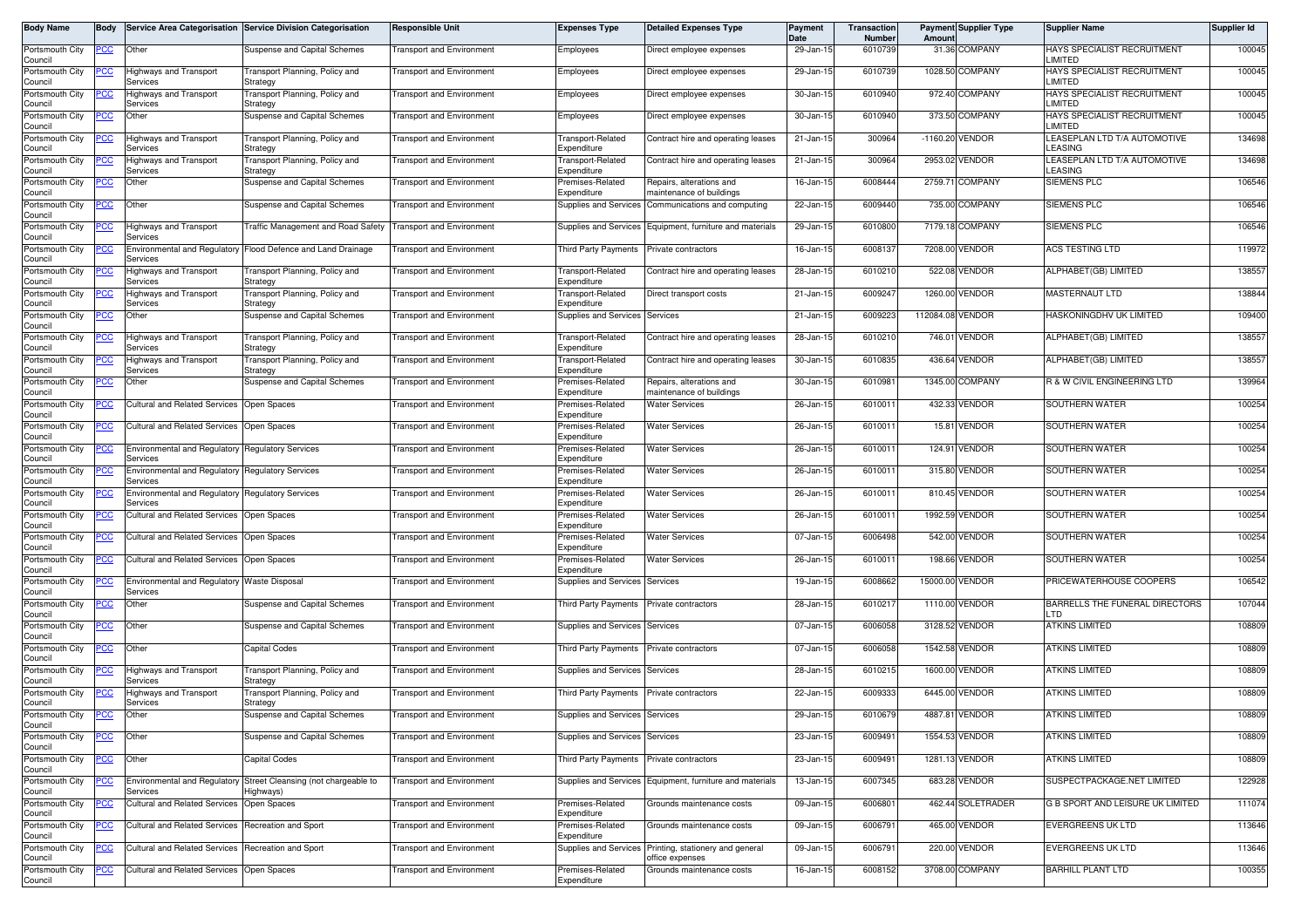| <b>Body Name</b>           | Body       |                                                           | Service Area Categorisation Service Division Categorisation | <b>Responsible Unit</b>          | <b>Expenses Type</b>               | <b>Detailed Expenses Type</b>                            | <b>Payment</b><br><b>Date</b> | <b>Transaction</b><br><b>Number</b> | Amount | <b>Payment Supplier Type</b> | <b>Supplier Name</b>                                            | Supplier Id |
|----------------------------|------------|-----------------------------------------------------------|-------------------------------------------------------------|----------------------------------|------------------------------------|----------------------------------------------------------|-------------------------------|-------------------------------------|--------|------------------------------|-----------------------------------------------------------------|-------------|
| Portsmouth City<br>Council | PСC        | <b>Cultural and Related Services</b>                      | Open Spaces                                                 | <b>Transport and Environment</b> | Premises-Related<br>Expenditure    | Grounds maintenance costs                                | 15-Jan-15                     | 6007911                             |        | 1909.86 COMPANY              | <b>BARHILL PLANT LTD</b>                                        | 100355      |
| Portsmouth City<br>Council | cс         | <b>Cultural and Related Services</b>                      | Open Spaces                                                 | <b>Fransport and Environment</b> | Premises-Related<br>Expenditure    | Grounds maintenance costs                                | 15-Jan-15                     | 6007911                             |        | 1751.96 COMPANY              | <b>BARHILL PLANT LTD</b>                                        | 100355      |
| Portsmouth City<br>Council | <u>cc</u>  | <b>Cultural and Related Services</b>                      | Open Spaces                                                 | ransport and Environment         | Premises-Related<br>Expenditure    | Grounds maintenance costs                                | 14-Jan-15                     | 6007388                             |        | 1270.71 COMPANY              | <b>BARHILL PLANT LTD</b>                                        | 100355      |
| Portsmouth City<br>Council | <u>CC</u>  | <b>Cultural and Related Services</b>                      | Open Spaces                                                 | <b>Transport and Environment</b> | remises-Related<br>Expenditure     | Grounds maintenance costs                                | 14-Jan-15                     | 6007388                             |        | 6695.00 COMPANY              | <b>BARHILL PLANT LTD</b>                                        | 100355      |
| Portsmouth City<br>Council | <u>cc</u>  | <b>Cultural and Related Services</b>                      | Open Spaces                                                 | ransport and Environment         | Premises-Related<br>Expenditure    | Grounds maintenance costs                                | 13-Jan-15                     | 6007261                             |        | 2328.95 COMPANY              | <b>BARHILL PLANT LTD</b>                                        | 100355      |
| Portsmouth City<br>Council | ∍сс        | <b>Cultural and Related Services</b>                      | Open Spaces                                                 | <b>Transport and Environment</b> | Premises-Related<br>Expenditure    | Grounds maintenance costs                                | 16-Jan-15                     | 6008152                             |        | 1198.55 COMPANY              | <b>BARHILL PLANT LTD</b>                                        | 100355      |
| Portsmouth City<br>Council | <u>'CC</u> | <b>Cultural and Related Services</b>                      | Recreation and Sport                                        | <b>Fransport and Environment</b> | remises-Related<br>Expenditure     | Grounds maintenance costs                                | 16-Jan-15                     | 6008152                             |        | 350.00 COMPANY               | <b>BARHILL PLANT LTD</b>                                        | 100355      |
| Portsmouth City<br>Council | <u>cc</u>  | <b>Highways and Transport</b><br>Services                 | raffic Management and Road Safety                           | <b>Transport and Environment</b> | <b>Supplies and Services</b>       | Miscellaneous expenses                                   | 14-Jan-15                     | 6007787                             |        | 800.00 VENDOR                | <b>MALINA GROUP</b>                                             | 138248      |
| Portsmouth City<br>Council | <u>'СС</u> | <b>Cultural and Related Services</b>                      | Open Spaces                                                 | <b>Fransport and Environment</b> | Premises-Related<br>Expenditure    | Grounds maintenance costs                                | 23-Jan-15                     | 6009561                             |        | 3533.00 VENDOR               | DAVID OGILVIE ENGINEERING LTD                                   | 106776      |
| Portsmouth City<br>Council | PСC        | <b>Highways and Transport</b><br>Services                 | <b>Parking Services</b>                                     | <b>Fransport and Environment</b> | Transport-Related<br>Expenditure   | Contract hire and operating leases                       | 12-Jan-15                     | 6007123                             |        | 2389.82 VENDOR               | <b>FIRST</b>                                                    | 101168      |
| Portsmouth City<br>Council |            | lighways and Transport<br>Services                        | Parking Services                                            | <b>Transport and Environment</b> | ncome                              | Customer and client receipts                             | 07-Jan-15                     | 6006449                             |        | 10331.33 VENDOR              | <b>LEE BARON</b>                                                | 137124      |
| Portsmouth City<br>Council | PСC        | Highways and Transport<br>Services                        | <b>Parking Services</b>                                     | <b>Transport and Environment</b> |                                    | Supplies and Services Equipment, furniture and materials | 23-Jan-15                     | 6009573                             |        | 80.00 VENDOR                 | <b>EDESIX LTD</b>                                               | 139932      |
| Portsmouth City<br>Council |            | <b>Highways and Transport</b><br>Services                 | Parking Services                                            | <b>Fransport and Environment</b> | Supplies and Services              | Equipment, furniture and materials                       | 23-Jan-1                      | 6009573                             |        | 80.00 VENDOR                 | <b>EDESIX LTD</b>                                               | 139932      |
| Portsmouth City<br>Council |            | Highways and Transport<br>Services                        | <b>Parking Services</b>                                     | <b>Transport and Environment</b> |                                    | Supplies and Services Equipment, furniture and materials | 23-Jan-15                     | 6009573                             |        | 3600.00 VENDOR               | <b>EDESIX LTD</b>                                               | 139932      |
| Portsmouth City<br>Council |            | Highways and Transport<br>Services                        | <b>Parking Services</b>                                     | <b>Transport and Environment</b> |                                    | Supplies and Services Equipment, furniture and materials | 23-Jan-15                     | 6009573                             |        | 720.00 VENDOR                | <b>EDESIX LTD</b>                                               | 139932      |
| Portsmouth City<br>Council | 'СC        | Highways and Transport<br>Services                        | Parking Services                                            | <b>Transport and Environment</b> |                                    | Supplies and Services Equipment, furniture and materials | 23-Jan-15                     | 6009573                             |        | 20.00 VENDOR                 | <b>EDESIX LTD</b>                                               | 139932      |
| Portsmouth City<br>Council |            | lighways and Transport<br>Services                        | Parking Services                                            | <b>Transport and Environment</b> |                                    | Supplies and Services Equipment, furniture and materials | 23-Jan-15                     | 6009573                             |        | 20.00 VENDOR                 | <b>EDESIX LTD</b>                                               | 139932      |
| Portsmouth City<br>Council |            | lighways and Transport<br>Services                        | <b>Parking Services</b>                                     | ransport and Environment         | <b>Supplies and Services</b>       | Equipment, furniture and materials                       | 23-Jan-15                     | 6009573                             |        | 900.00 VENDOR                | <b>EDESIX LTD</b>                                               | 139932      |
| Portsmouth City<br>Council |            | Highways and Transport<br>Services                        | <b>Parking Services</b>                                     | <b>Transport and Environment</b> | Supplies and Services              | Equipment, furniture and materials                       | 23-Jan-15                     | 6009573                             |        | 180.00 VENDOR                | <b>EDESIX LTD</b>                                               | 139932      |
| Portsmouth City<br>Council | cс         | Highways and Transport<br>Services                        | Parking Services                                            | <b>Fransport and Environment</b> | Supplies and Services              | Printing, stationery and general<br>office expenses      | 23-Jan-15                     | 6009573                             |        | 30.00 VENDOR                 | <b>EDESIX LTD</b>                                               | 139932      |
| Portsmouth City<br>Council | сc         | Other                                                     | Capital Codes                                               | <b>Fransport and Environment</b> | <b>Third Party Payments</b>        | rivate contractors                                       | 08-Jan-1                      | 600667                              |        | 1041.19 VENDOR               | SOUTHERN WATER                                                  | 100254      |
| Portsmouth City<br>Council | PСC        | <b>Cultural and Related Services</b>                      | Open Spaces                                                 | <b>Transport and Environment</b> | Premises-Related<br>Expenditure    | Grounds maintenance costs                                | 07-Jan-15                     | 6006510                             |        | 604.73 SOLETRADER            | <b>TJC FENCING</b>                                              | 101327      |
| Portsmouth City<br>Council | сC         | Cultural and Related Services                             | Open Spaces                                                 | <b>Fransport and Environment</b> | remises-Related<br>.<br>xpenditure | Grounds maintenance costs                                | 07-Jan-15                     | 6006510                             |        | 321.38 SOLETRADER            | <b>TJC FENCING</b>                                              | 101327      |
| Portsmouth City<br>Council | <u>'CC</u> | <b>Highways and Transport</b><br>Services                 | Parking Services                                            | <b>Fransport and Environment</b> | Supplies and Services              | Miscellaneous expenses                                   | 07-Jan-15                     | 6006442                             |        | 667.97 VENDOR                | JOHNSTON PUBLISHING LTD                                         | 100088      |
| Portsmouth City<br>Council | <u>'CC</u> | Other                                                     | Suspense and Capital Schemes                                | <b>Transport and Environment</b> |                                    | Supplies and Services Miscellaneous expenses             | 07-Jan-15                     | 6006442                             |        | 302.18 VENDOR                | JOHNSTON PUBLISHING LTD                                         | 100088      |
| Portsmouth City<br>Council | <u>PCC</u> | Other                                                     | Capital Codes                                               | <b>Transport and Environment</b> | <b>Supplies and Services</b>       | Services                                                 | 22-Jan-15                     | 6009396                             |        | 160.00 VENDOR                | <b>ISLAND HIGHWAY &amp; TRANSPORT</b><br>CONSULTANTS LTD        | 138720      |
| Portsmouth City<br>Council |            | <b>Highways and Transport</b><br>Services                 | Fransport Planning, Policy and<br>Strategy                  | <b>Transport and Environment</b> | <b>Supplies and Services</b>       | Services                                                 | 22-Jan-15                     | 6009396                             |        | 120.00 VENDOR                | <b>ISLAND HIGHWAY &amp; TRANSPORT</b><br><b>CONSULTANTS LTD</b> | 138720      |
| Portsmouth City<br>Council |            | <b>Highways and Transport</b><br>Services                 | Parking Services                                            | <b>Fransport and Environment</b> | Supplies and Services              | Miscellaneous expenses                                   | 21-Jan-15                     | 6009234                             |        | 2536.05 VENDOR               | JOHNSTON PUBLISHING LTD                                         | 100088      |
| Portsmouth City<br>Council | <u>'CC</u> | <b>Cultural and Related Services</b>                      | Open Spaces                                                 | <b>Fransport and Environment</b> | Premises-Related<br>Expenditure    | Grounds maintenance costs                                | 23-Jan-15                     | 6009493                             |        | 2975.12 VENDOR               | <b>B &amp; S CHAINS MIDLANDS LTD</b>                            | 113103      |
| Portsmouth City<br>Council |            | <b>Highways and Transport</b><br>Services                 | Parking Services                                            | <b>Fransport and Environment</b> | Supplies and Services              | Equipment, furniture and materials                       | 08-Jan-15                     | 6006646                             |        | 701.52 VENDOR                | <b>R S COMPONENTS</b>                                           | 100148      |
| Portsmouth City<br>Council | <u>PCC</u> | <b>Highways and Transport</b><br>Services                 | <b>Parking Services</b>                                     | <b>Transport and Environment</b> |                                    | Supplies and Services Equipment, furniture and materials | 08-Jan-15                     | 6006646                             |        | 175.38 VENDOR                | <b>R S COMPONENTS</b>                                           | 100148      |
| Portsmouth City<br>Council | PCC        | Highways and Transport<br>Services                        | <b>Parking Services</b>                                     | <b>Fransport and Environment</b> |                                    | Supplies and Services Equipment, furniture and materials | 08-Jan-15                     | 6006646                             |        | 31.84 VENDOR                 | <b>R S COMPONENTS</b>                                           | 100148      |
| Portsmouth City<br>Council |            | <b>Highways and Transport</b><br>Services                 | <b>Parking Services</b>                                     | <b>Transport and Environment</b> |                                    | Supplies and Services Equipment, furniture and materials | 08-Jan-15                     | 6006646                             |        | 7.96 VENDOR                  | <b>R S COMPONENTS</b>                                           | 100148      |
| Portsmouth City<br>Council |            | Highways and Transport<br>Services                        | <b>Parking Services</b>                                     | ransport and Environment         | Supplies and Services              | Equipment, furniture and materials                       | 15-Jan-15                     | 6008080                             |        | 270.70 VENDOR                | R S COMPONENTS                                                  | 100148      |
| Portsmouth City<br>Council | PCC        | <b>Highways and Transport</b><br>Services                 | <b>Parking Services</b>                                     | <b>Transport and Environment</b> |                                    | Supplies and Services Equipment, furniture and materials | 15-Jan-15                     | 6008080                             |        | 67.67 VENDOR                 | R S COMPONENTS                                                  | 100148      |
| Portsmouth City<br>Council |            | Highways and Transport<br>Services                        | <b>Parking Services</b>                                     | <b>Fransport and Environment</b> |                                    | Supplies and Services Equipment, furniture and materials | 15-Jan-15                     | 6008080                             |        | 92.77 VENDOR                 | R S COMPONENTS                                                  | 100148      |
| Portsmouth City<br>Council |            | Highways and Transport<br>Services                        | Parking Services                                            | <b>Transport and Environment</b> |                                    | Supplies and Services Equipment, furniture and materials | 15-Jan-15                     | 6008080                             |        | 23.19 VENDOR                 | R S COMPONENTS                                                  | 100148      |
| Portsmouth City<br>Council |            | Environmental and Regulatory Waste Collection<br>Services |                                                             | <b>Transport and Environment</b> | Third Party Payments               | Private contractors                                      | 20-Jan-15                     | 6008741                             |        | 980.00 VENDOR                | <b>FACE FANATICS</b>                                            | 135791      |
|                            |            |                                                           |                                                             |                                  |                                    |                                                          |                               |                                     |        |                              |                                                                 |             |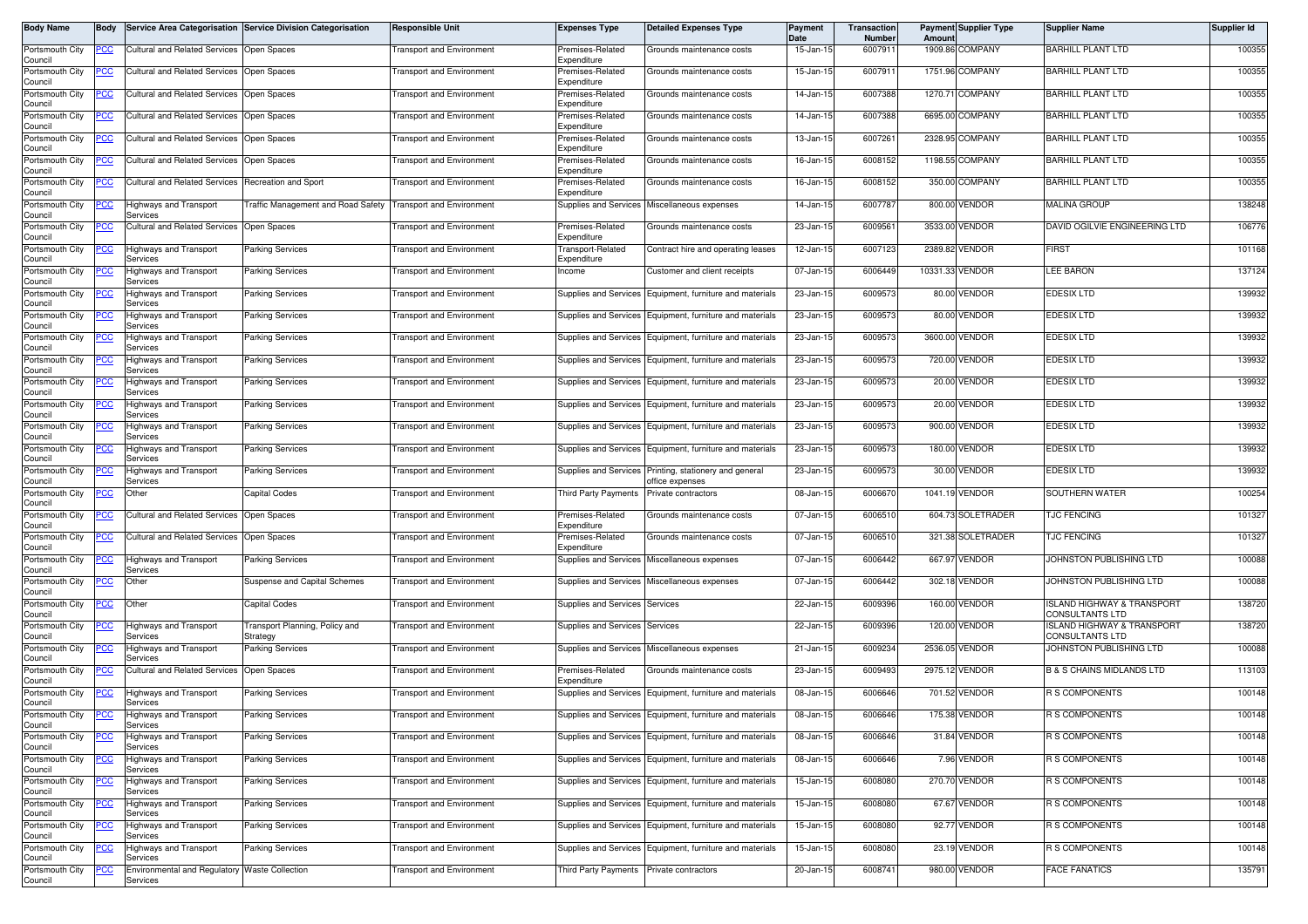| Body Name                  | <b>Bodv</b> |                                                           | Service Area Categorisation Service Division Categorisation  | <b>Responsible Unit</b>          | <b>Expenses Type</b>                     | <b>Detailed Expenses Type</b>                            | Payment<br>Date | Transaction<br>Number | Amoun  | <b>Payment Supplier Type</b> | <b>Supplier Name</b>                                            | Supplier Id |
|----------------------------|-------------|-----------------------------------------------------------|--------------------------------------------------------------|----------------------------------|------------------------------------------|----------------------------------------------------------|-----------------|-----------------------|--------|------------------------------|-----------------------------------------------------------------|-------------|
| Portsmouth City<br>Council | <u>PCC</u>  | Other                                                     | Capital Codes                                                | <b>Transport and Environment</b> | Third Party Payments                     | Private contractors                                      | 09-Jan-15       | 6006808               |        | 76238.50 VENDOR              | GRISTWOOD & TOMS (TREE<br>CONTRACTORS) LTD)                     | 100831      |
| Portsmouth City<br>Council | PСC         | Cultural and Related Services                             | Open Spaces                                                  | Fransport and Environment        | Premises-Related<br>Expenditure          | Repairs, alterations and<br>maintenance of buildings     | 28-Jan-15       | 6010586               |        | 6203.02 VENDOR               | GRISTWOOD & TOMS (TREE<br>CONTRACTORS) LTD)                     | 100831      |
| Portsmouth City            |             | <b>Environmental and Regulatory</b>                       | Cemetery, Cremation and Mortuary                             | <b>Fransport and Environment</b> | Premises-Related                         | Repairs, alterations and                                 | 28-Jan-15       | 6010586               |        | 1849.02 VENDOR               | GRISTWOOD & TOMS (TREE                                          | 100831      |
| Council<br>Portsmouth City | 'СС         | Services<br><b>Cultural and Related Services</b>          | Services<br><b>Recreation and Sport</b>                      | <b>Transport and Environment</b> | Expenditure<br>Premises-Related          | maintenance of buildings<br>Repairs, alterations and     | 06-Jan-15       | 6006002               |        | 3476.25 COMPANY              | CONTRACTORS) LTD)<br>CORRIGENDA LIMITED T/A CHURCHES            | 102100      |
| Council<br>Portsmouth City | <u>cc</u>   | <b>Cultural and Related Services</b>                      | Recreation and Sport                                         | Fransport and Environment        | Expenditure<br>Premises-Related          | maintenance of buildings<br>Repairs, alterations and     | 06-Jan-15       | 6006002               |        | 1000.00 COMPANY              | CORRIGENDA LIMITED T/A CHURCHES                                 | 102100      |
| Council<br>Portsmouth City | <u>PCC</u>  | <b>Cultural and Related Services</b>                      | Recreation and Sport                                         | <b>Fransport and Environment</b> | Expenditure<br>Premises-Related          | maintenance of buildings<br>Repairs, alterations and     | 06-Jan-15       | 6006002               |        | -185.50 COMPANY              | CORRIGENDA LIMITED T/A CHURCHES                                 | 102100      |
| Council<br>Portsmouth City | <u>'CC</u>  | Cultural and Related Services                             | <b>Recreation and Sport</b>                                  | <b>Transport and Environment</b> | Expenditure<br>Premises-Related          | maintenance of buildings<br>Repairs, alterations and     | 07-Jan-15       | 6006086               |        | 1000.00 COMPANY              | CORRIGENDA LIMITED T/A CHURCHES                                 | 102100      |
| Council                    |             |                                                           |                                                              |                                  | Expenditure                              | maintenance of buildings                                 |                 |                       |        | 10901.29 COMPANY             |                                                                 | 102100      |
| Portsmouth City<br>Council | <u>PCC</u>  | <b>Cultural and Related Services</b>                      | Recreation and Sport                                         | <b>Transport and Environment</b> | Premises-Related<br>Expenditure          | Repairs, alterations and<br>maintenance of buildings     | 08-Jan-15       | 6006559               |        |                              | CORRIGENDA LIMITED T/A CHURCHES                                 |             |
| Portsmouth City<br>Council | PСC         | <b>Cultural and Related Services</b>                      | Recreation and Sport                                         | Fransport and Environment        | Premises-Related<br>Expenditure          | Repairs, alterations and<br>naintenance of buildings     | 08-Jan-15       | 6006559               |        | 1000.00 COMPANY              | CORRIGENDA LIMITED T/A CHURCHES                                 | 102100      |
| Portsmouth City<br>Council | 'CC         | <b>Cultural and Related Services</b>                      | Recreation and Sport                                         | <b>Fransport and Environment</b> | Premises-Related<br>Expenditure          | Repairs, alterations and<br>maintenance of buildings     | 14-Jan-15       | 6007423               |        | 2852.50 COMPANY              | CORRIGENDA LIMITED T/A CHURCHES                                 | 102100      |
| Portsmouth City<br>Council | <u>PCC </u> | Other                                                     | Capital Codes                                                | <b>Transport and Environment</b> | Supplies and Services                    | Services                                                 | 22-Jan-15       | 6009396               | 720.00 | VENDOR                       | <b>ISLAND HIGHWAY &amp; TRANSPORT</b><br><b>CONSULTANTS LTD</b> | 138720      |
| Portsmouth City<br>Council | <u>PCC</u>  | Highways and Transport<br>Services                        | Fransport Planning, Policy and<br>Strategy                   | <b>Transport and Environment</b> | Supplies and Services Services           |                                                          | 22-Jan-15       | 6009396               |        | 1680.00 VENDOR               | <b>ISLAND HIGHWAY &amp; TRANSPORT</b><br><b>CONSULTANTS LTD</b> | 138720      |
| Portsmouth City<br>Council | <u>CC </u>  | <b>Highways and Transport</b><br>Services                 | Parking Services                                             | <b>Fransport and Environment</b> |                                          | Supplies and Services Equipment, furniture and materials | 09-Jan-15       | 6006974               |        | 532.00 VENDOR                | SPUR INFORMATION SOLUTIONS LTD                                  | 113838      |
| Portsmouth City<br>Council | сc          | lighways and Transport<br>Services                        | Parking Services                                             | <b>Fransport and Environment</b> | Supplies and Services                    | Equipment, furniture and materials                       | 09-Jan-15       | 6006974               |        | 133.00 VENDOR                | SPUR INFORMATION SOLUTIONS LTD                                  | 113838      |
| Portsmouth City<br>Council |             | <b>Highways and Transport</b><br>Services                 | <b>Parking Services</b>                                      | Fransport and Environment        |                                          | Supplies and Services Equipment, furniture and materials | 09-Jan-15       | 6006974               |        | 328.00 VENDOR                | SPUR INFORMATION SOLUTIONS LTD                                  | 113838      |
| Portsmouth City            |             | Highways and Transport                                    | Parking Services                                             | <b>Fransport and Environment</b> | Supplies and Services                    | Equipment, furniture and materials                       | 09-Jan-15       | 6006974               | 82.00  | VENDOR                       | SPUR INFORMATION SOLUTIONS LTD                                  | 113838      |
| Council<br>Portsmouth City |             | Services<br>Highways and Transport                        | Parking Services                                             | <b>Transport and Environment</b> | Third Party Payments                     | Private contractors                                      | 16-Jan-15       | 6008462               |        | 1942.07 VENDOR               | SPUR INFORMATION SOLUTIONS LTD                                  | 113838      |
| Council<br>Portsmouth City |             | Services<br><b>Highways and Transport</b>                 | Parking Services                                             | <b>Fransport and Environment</b> | Third Party Payments                     | Private contractors                                      | 16-Jan-15       | 6008462               |        | 155.80 VENDOR                | SPUR INFORMATION SOLUTIONS LTD                                  | 113838      |
| Council<br>Portsmouth City |             | Services<br>Highways and Transport                        | Parking Services                                             | Fransport and Environment        | Third Party Payments                     | Private contractors                                      | 16-Jan-15       | 6008462               |        | 1142.39 VENDOR               | SPUR INFORMATION SOLUTIONS LTD                                  | 113838      |
| Council<br>Portsmouth City |             | Services<br>Highways and Transport                        | Parking Services                                             | <b>Transport and Environment</b> | Third Party Payments                     | Private contractors                                      | 16-Jan-15       | 6008462               |        | 43.54 VENDOR                 | SPUR INFORMATION SOLUTIONS LTD                                  | 113838      |
| Council<br>Portsmouth City | PСC         | Services<br><b>Highways and Transport</b>                 | Transport Planning, Policy and                               | Transport and Environment        | Supplies and Services                    | Services                                                 | 22-Jan-15       | 6009396               |        | 760.00 VENDOR                | <b>ISLAND HIGHWAY &amp; TRANSPORT</b>                           | 138720      |
| Council<br>Portsmouth City |             | Services<br><b>Cultural and Related Services</b>          | Strategy<br>Open Spaces                                      | <b>Transport and Environment</b> | Premises-Related                         | Grounds maintenance costs                                | 16-Jan-15       | 6008163               |        | 1117.37 VENDOR               | <b>CONSULTANTS LTD</b><br><b>BONINGALE LTD</b>                  | 137380      |
| Council<br>Portsmouth City |             | <b>Highways and Transport</b>                             | ransport Planning, Policy and                                | Fransport and Environment        | Expenditure<br>Supplies and Services     | Printing, stationery and general                         | 16-Jan-15       | 6008389               |        | 1440.00 VENDOR               | PARAGON GROUP UK LTD                                            | 100488      |
| Council                    |             | Services                                                  | Strategy                                                     |                                  |                                          | office expenses                                          |                 |                       |        |                              |                                                                 |             |
| Portsmouth City<br>Council | 'CC         | Other                                                     | Suspense and Capital Schemes                                 | Fransport and Environment        | Third Party Payments                     | Private contractors                                      | 13-Jan-15       | 6007344               |        | 500.00 COMPANY               | <b>SPINNAKER WINDOWS &amp;</b><br><b>CONSERVATORIES LTD</b>     | 139949      |
| Portsmouth City<br>Council | PСC         | Other                                                     | Suspense and Capital Schemes                                 | <b>Transport and Environment</b> | Premises-Related<br>Expenditure          | Repairs, alterations and<br>maintenance of buildings     | 19-Jan-15       | 6008685               |        | 449.54 COMPANY               | <b>SSE CONTRACTING LTD</b>                                      | 101806      |
| Portsmouth City<br>Council | <u>'CC</u>  | <b>Highways and Transport</b><br>Services                 | Parking Services                                             | <b>Fransport and Environment</b> | <b>Supplies and Services</b>             | Equipment, furniture and materials                       | $16$ -Jan-1     | 6008463               |        | 932.57 COMPANY               | <b>SSE CONTRACTING LTD</b>                                      | 101806      |
| Portsmouth City<br>Council | ∍сс         | Highways and Transport<br>Services                        | <b>Parking Services</b>                                      | Transport and Environment        |                                          | Supplies and Services Equipment, furniture and materials | 23-Jan-15       | 600975                |        | 287.00 COMPANY               | <b>SSE CONTRACTING LTD</b>                                      | 101806      |
| Portsmouth City<br>Council |             | Services                                                  | Environmental and Regulatory Flood Defence and Land Drainage | <b>Transport and Environment</b> | Third Party Payments Private contractors |                                                          | 30-Jan-15       | 6010856               |        | 10589.50 COMPANY             | C BRADLEY ENGINEERINGLTD                                        | 113578      |
| Portsmouth City<br>Council | <u>'CC</u>  | Environmental and Regulatory Waste Collection<br>Services |                                                              | Fransport and Environment        |                                          | Supplies and Services Miscellaneous expenses             | 22-Jan-15       | 6009414               |        | 3000.00 VENDOR               | PARK RETAIL T/A LOVE 2 REWARD                                   | 130717      |
| Portsmouth City<br>Council | <u>'CC</u>  | <b>Cultural and Related Services</b>                      | Open Spaces                                                  | Transport and Environment        | Premises-Related<br>Expenditure          | Grounds maintenance costs                                | 09-Jan-15       | 6006982               |        | 3608.00 PARTNERSHIP          | STRONGHOLD SECURITY FENCING                                     | 106162      |
| Portsmouth City            | <b>PCC</b>  | Cultural and Related Services Open Spaces                 |                                                              | <b>Transport and Environment</b> | Premises-Related                         | Grounds maintenance costs                                | 23-Jan-15       | 6009765               |        | 1170.00 PARTNERSHIP          | STRONGHOLD SECURITY FENCING                                     | 106162      |
| Council<br>Portsmouth City | PСC         | <b>Cultural and Related Services</b>                      | Open Spaces                                                  | <b>Fransport and Environment</b> | Expenditure<br>Premises-Related          | Grounds maintenance costs                                | 23-Jan-15       | 6009765               |        | 409.50 PARTNERSHIP           | STRONGHOLD SECURITY FENCING                                     | 106162      |
| Council<br>Portsmouth City | <u>cc</u>   | <b>Highways and Transport</b>                             | Transport Planning, Policy and                               | <b>Transport and Environment</b> | Expenditure<br>Transport-Related         | Direct transport costs                                   | 21-Jan-15       | 6008818               |        | 1356.03 VENDOR               | Classified as 'personal data' (under the                        | 104559      |
| Council<br>Portsmouth City | cс          | Services<br>Highways and Transport                        | Strategy<br>Parking Services                                 | <b>Transport and Environment</b> | Expenditure<br>Premises-Related          | Cleaning and domestic supplies                           | 09-Jan-15       | 6007018               |        | 317.42 COMPANY               | Data Protection Act 1998)<br><b>VEOLIA ES LIMITED</b>           | 102466      |
| Council<br>Portsmouth City |             | Services<br>lighways and Transport                        | <b>Parking Services</b>                                      | <b>Fransport and Environment</b> | Expenditure<br>Premises-Related          | Cleaning and domestic supplies                           | 09-Jan-15       | 6007018               |        | 79.35 COMPANY                | <b>VEOLIA ES LIMITED</b>                                        | 102466      |
| Council<br>Portsmouth City |             | Services<br>Cultural and Related Services Open Spaces     |                                                              | <b>Fransport and Environment</b> | Expenditure<br>Premises-Related          | <b>Water Services</b>                                    | 23-Jan-15       | 6009715               |        | 170.36 VENDOR                | PORTSMOUTH WATER LTD                                            | 100253      |
| Council<br>Portsmouth City | <u>cc</u>   | Cultural and Related Services                             | Open Spaces                                                  | ransport and Environment         | Expenditure<br>Premises-Related          | <b>Water Services</b>                                    | 23-Jan-15       | 6009715               |        | 543.40 VENDOR                | PORTSMOUTH WATER LTD                                            | 100253      |
| Council                    |             |                                                           |                                                              |                                  | Expenditure                              |                                                          |                 |                       |        |                              |                                                                 |             |
| Portsmouth City<br>Council | <u>PCC</u>  | Cultural and Related Services Open Spaces                 |                                                              | <b>Transport and Environment</b> | Premises-Related<br>Expenditure          | <b>Water Services</b>                                    | 19-Jan-15       | 6008660               |        | 631.80 VENDOR                | PORTSMOUTH WATER LTD                                            | 100253      |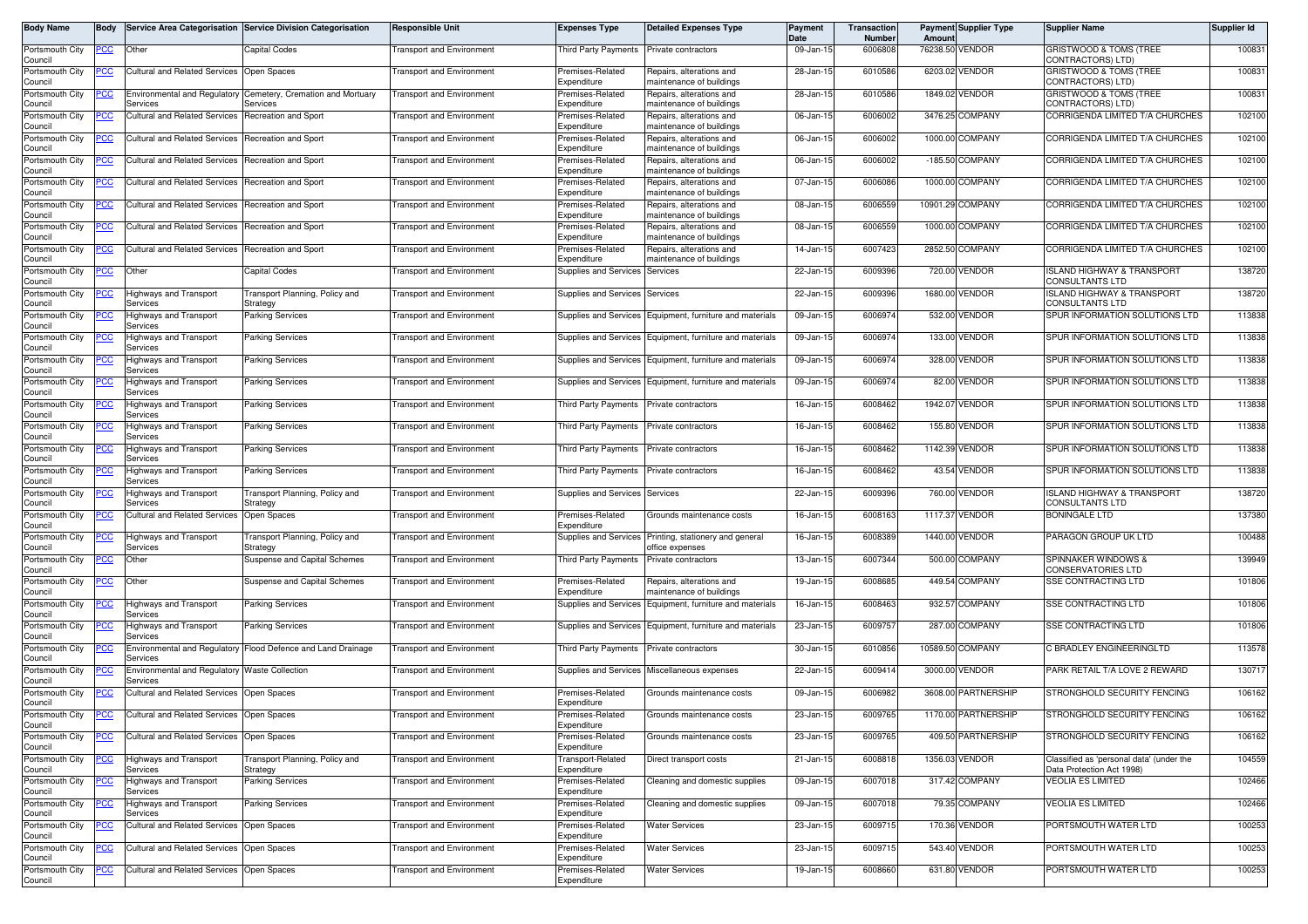| Body Name                  | <b>Body</b> |                                                                     | Service Area Categorisation Service Division Categorisation  | <b>Responsible Unit</b>          | <b>Expenses Type</b>                     | <b>Detailed Expenses Type</b>                        | Payment<br>Date         | Transaction<br>Number | Amount | <b>Payment Supplier Type</b>            | <b>Supplier Name</b>              | Supplier Id |
|----------------------------|-------------|---------------------------------------------------------------------|--------------------------------------------------------------|----------------------------------|------------------------------------------|------------------------------------------------------|-------------------------|-----------------------|--------|-----------------------------------------|-----------------------------------|-------------|
| Portsmouth City<br>Council | <u>PCC</u>  | <b>Cultural and Related Services</b>                                | Open Spaces                                                  | <b>Fransport and Environment</b> | Premises-Related<br>Expenditure          | <b>Water Services</b>                                | 15-Jan-15               | 6008079               |        | 2074.45 VENDOR                          | PORTSMOUTH WATER LTD              | 100253      |
| Portsmouth City<br>Council | <u>PCC</u>  | Environmental and Regulatory<br>Services                            | <b>Regulatory Services</b>                                   | <b>Fransport and Environment</b> | Premises-Related<br>Expenditure          | <b>Water Services</b>                                | 23-Jan-15               | 6009715               |        | 101.88 VENDOR                           | PORTSMOUTH WATER LTD              | 100253      |
| Portsmouth City            | <u>CC </u>  | <b>Environmental and Regulatory</b>                                 | <b>Regulatory Services</b>                                   | <b>Fransport and Environment</b> | Premises-Related<br>Expenditure          | <b>Water Services</b>                                | 23-Jan-15               | 6009715               |        | 237.69 VENDOR                           | PORTSMOUTH WATER LTD              | 100253      |
| Council<br>Portsmouth City | PСC         | Services<br>Cultural and Related Services                           | Open Spaces                                                  | <b>Transport and Environment</b> | Premises-Related                         | <b>Water Services</b>                                | 19-Jan-15               | 6008660               |        | 4.70 VENDOR                             | PORTSMOUTH WATER LTD              | 100253      |
| Council<br>Portsmouth City | <u>PCC</u>  | <b>Cultural and Related Services</b>                                | Open Spaces                                                  | <b>Fransport and Environment</b> | Expenditure<br>Premises-Related          | <b>Water Services</b>                                | 19-Jan-15               | 6008660               |        | 54.51 VENDOR                            | PORTSMOUTH WATER LTD              | 100253      |
| Council<br>Portsmouth City | PCC         | Highways and Transport                                              | <b>Parking Services</b>                                      | <b>Transport and Environment</b> | Expenditure<br>Premises-Related          | <b>Water Services</b>                                | 23-Jan-15               | 6009715               |        | 81.27 VENDOR                            | PORTSMOUTH WATER LTD              | 100253      |
| Council<br>Portsmouth City |             | Services<br><b>Cultural and Related Services</b>                    | Open Spaces                                                  | <b>Fransport and Environment</b> | Expenditure<br>Premises-Related          | <b>Water Services</b>                                | 19-Jan-15               | 6008660               |        | 241.55 VENDOR                           | PORTSMOUTH WATER LTD              | 100253      |
| Council<br>Portsmouth City | <u>PCC</u>  | <b>Cultural and Related Services</b>                                | Open Spaces                                                  | <b>Fransport and Environment</b> | Expenditure<br>Premises-Related          | <b>Water Services</b>                                | 19-Jan-15               | 6008660               |        | 340.87 VENDOR                           | PORTSMOUTH WATER LTD              | 100253      |
| Council<br>Portsmouth City | <u>PCC</u>  | <b>Cultural and Related Services</b>                                | Open Spaces                                                  | <b>Transport and Environment</b> | Expenditure<br>Premises-Related          | <b>Water Services</b>                                | 19-Jan-15               | 6008660               |        | 140.94 VENDOR                           | PORTSMOUTH WATER LTD              | 100253      |
| Council<br>Portsmouth City | PCC         | <b>Cultural and Related Services</b>                                | Open Spaces                                                  | <b>Transport and Environment</b> | Expenditure<br>Premises-Related          | <b>Water Services</b>                                | 19-Jan-15               | 6008660               |        | 8.69 VENDOR                             | PORTSMOUTH WATER LTD              | 100253      |
| Council<br>Portsmouth City |             | <b>Cultural and Related Services</b>                                | Open Spaces                                                  | <b>Fransport and Environment</b> | Expenditure<br>Premises-Related          | <b>Water Services</b>                                | 19-Jan-15               | 6008660               |        | 8.69 VENDOR                             | PORTSMOUTH WATER LTD              | 100253      |
| Council<br>Portsmouth City | <u>PCC</u>  | Cultural and Related Services Open Spaces                           |                                                              | <b>Transport and Environment</b> | Expenditure<br>Premises-Related          | <b>Water Services</b>                                | 19-Jan-15               | 6008660               |        | 495.62 VENDOR                           | PORTSMOUTH WATER LTD              | 100253      |
| Council<br>Portsmouth City | <u>PCC</u>  | <b>Environmental and Regulatory</b>                                 | <b>Regulatory Services</b>                                   | <b>Fransport and Environment</b> | Expenditure<br>remises-Related           | <b>Water Services</b>                                | 23-Jan-15               | 6009715               |        | 259.43 VENDOR                           | PORTSMOUTH WATER LTD              | 100253      |
| Council<br>Portsmouth City | PCC         | Services<br><b>Environmental and Requlatory Requlatory Services</b> |                                                              | Transport and Environment        | Expenditure<br>Premises-Related          | <b>Water Services</b>                                | 23-Jan-15               | 6009715               |        | 156.63 VENDOR                           | PORTSMOUTH WATER LTD              | 100253      |
| Council<br>Portsmouth City | ىن          | Services<br>Cultural and Related Services                           | Open Spaces                                                  | <b>Fransport and Environment</b> | Expenditure<br>Premises-Related          | <b>Water Services</b>                                | 29-Jan-15               | 6010783               |        | 520.72 VENDOR                           | PORTSMOUTH WATER LTD              | 100253      |
| Council<br>Portsmouth City | <u>PCC</u>  | <b>Cultural and Related Services</b>                                | Open Spaces                                                  | <b>Fransport and Environment</b> | Expenditure<br>Premises-Related          | <b>Water Services</b>                                | 19-Jan-15               | 6008660               |        | 24.16 VENDOR                            | PORTSMOUTH WATER LTD              | 100253      |
| Council                    |             |                                                                     |                                                              |                                  | Expenditure                              |                                                      | 15-Jan-15               | 6008079               |        | 204.66 VENDOR                           | PORTSMOUTH WATER LTD              | 100253      |
| Portsmouth City<br>Council | <u>PCC</u>  | Cultural and Related Services                                       | Open Spaces                                                  | <b>Fransport and Environment</b> | Premises-Related<br>Expenditure          | <b>Water Services</b>                                |                         |                       |        |                                         |                                   |             |
| Portsmouth City<br>Council | <u> РСС</u> | <b>Cultural and Related Services</b>                                | Open Spaces                                                  | <b>Fransport and Environment</b> | Premises-Related<br>Expenditure          | <b>Water Services</b>                                | 15-Jan-15               | 600807                |        | 77.91 VENDOR                            | PORTSMOUTH WATER LTD              | 100253      |
| Portsmouth City<br>Council | <u>PCC </u> | <b>Cultural and Related Services</b>                                | Open Spaces                                                  | <b>Transport and Environment</b> | Premises-Related<br>Expenditure          | <b>Water Services</b>                                | 28-Jan-15               | 6010623               |        | 88.62 VENDOR                            | PORTSMOUTH WATER LTD              | 100253      |
| Portsmouth City<br>Council |             | <b>Cultural and Related Services</b>                                | <b>Recreation and Sport</b>                                  | <b>Transport and Environment</b> | Premises-Related<br>Expenditure          | <b>Water Services</b>                                | 29-Jan-15               | 6010783               |        | 49.29 VENDOR                            | PORTSMOUTH WATER LTD              | 100253      |
| Portsmouth City<br>Council |             | <b>Cultural and Related Services</b>                                | Open Spaces                                                  | <b>Fransport and Environment</b> | Premises-Related<br>Expenditure          | <b>Water Services</b>                                | 20-Jan-15               | 600876                |        | 96.40 VENDOR                            | PORTSMOUTH WATER LTD              | 100253      |
| Portsmouth City<br>Council | <u>PCC</u>  | <b>Cultural and Related Services</b>                                | Open Spaces                                                  | <b>Transport and Environment</b> | Premises-Related<br>Expenditure          | <b>Water Services</b>                                | 23-Jan-15               | 6009715               |        | 914.88 VENDOR                           | PORTSMOUTH WATER LTD              | 100253      |
| Portsmouth City<br>Council | PСC         | Cultural and Related Services                                       | Open Spaces                                                  | <b>Fransport and Environment</b> | Premises-Related<br>Expenditure          | <b>Water Services</b>                                | 19-Jan-15               | 6008660               |        | 45.74 VENDOR                            | PORTSMOUTH WATER LTD              | 100253      |
| Portsmouth City<br>Council |             | <b>Cultural and Related Services</b>                                | Open Spaces                                                  | <b>Fransport and Environment</b> | Premises-Related<br>Expenditure          | <b>Water Services</b>                                | 16-Jan-15               | 600840                |        | 71.51 VENDOR                            | PORTSMOUTH WATER LTD              | 100253      |
| Portsmouth City<br>Council | <u>PCC</u>  | Cultural and Related Services                                       | Open Spaces                                                  | <b>Transport and Environment</b> | Premises-Related<br>Expenditure          | <b>Water Services</b>                                | 28-Jan-15               | 6010623               |        | 697.84 VENDOR                           | PORTSMOUTH WATER LTD              | 100253      |
| Portsmouth City<br>Council | <u>PCC</u>  | <b>Cultural and Related Services</b>                                | <b>Open Spaces</b>                                           | <b>Fransport and Environment</b> | Premises-Related<br>Expenditure          | <b>Water Services</b>                                | 28-Jan-15               | 6010623               |        | 123.41 VENDOR                           | PORTSMOUTH WATER LTD              | 100253      |
| Portsmouth City<br>Council | PCC         | <b>Highways and Transport</b><br>Services                           | <b>Parking Services</b>                                      | <b>Transport and Environment</b> | Income                                   | Customer and client receipts                         | 21-Jan-15               | 6008838               |        | 5363.50 VENDOR                          | <b>BH LIVE</b>                    | 138587      |
| Portsmouth City<br>Council |             | lighways and Transport<br>Services                                  | Parking Services                                             | <b>Fransport and Environment</b> | Supplies and Services                    | Communications and computing                         | 28-Jan-15               | 6010668               |        | 1799.60 VENDOR                          | WIRELESS LOGIC LIMITED            | 137893      |
| Portsmouth City<br>Council | <u>PCC</u>  | <b>Highways and Transport</b><br>Services                           | Parking Services                                             | Transport and Environment        | Supplies and Services                    | Communications and computing                         | 28-Jan-15               | 6010668               |        | 449.90 VENDOR                           | WIRELESS LOGIC LIMITED            | 137893      |
| Portsmouth City<br>Council | <u>PCC</u>  | lighways and Transport<br>Services                                  | Traffic Management and Road Safety Transport and Environment |                                  | Employees                                | Direct employee expenses                             | 21-Jan-15               | 6009294               |        | 7176.33 OTHER LOCAL<br><b>AUTHORITY</b> | SOUTHAMPTON CITY COUNCIL          | 100422      |
| Portsmouth City<br>Council | <u>PCC</u>  | <b>Highways and Transport</b><br>Services                           | Transport Planning, Policy and<br>Strategy                   | <b>Transport and Environment</b> |                                          | Supplies and Services Miscellaneous expenses         | 28-Jan-15               | 6010646               |        | 8000.00 OTHER LOCAL<br><b>AUTHORITY</b> | SOUTHAMPTON CITY COUNCIL          | 100422      |
| Portsmouth City<br>Council | <u>PCC</u>  | Services                                                            | Environmental and Regulatory Flood Defence and Land Drainage | <b>Fransport and Environment</b> | Third Party Payments Private contractors |                                                      | 23-Jan-15               | 600953                |        | -23.98 COMPANY                          | <b>COLAS LTD</b>                  | 100298      |
| Portsmouth City            | <u>PCC</u>  | Cultural and Related Services Recreation and Sport                  |                                                              | <b>Transport and Environment</b> | Third Party Payments Private contractors |                                                      | 27-Jan-15               | 6010049               |        | 11705.88 VENDOR                         | BROADWATER LEISURE LIMITED        | 125396      |
| Council<br>Portsmouth City | <u>PCC</u>  | <b>Cultural and Related Services</b>                                | <b>Recreation and Sport</b>                                  | <b>Fransport and Environment</b> | Third Party Payments                     | Private contractors                                  | 27-Jan-15               | 6010049               |        | 208.10 VENDOR                           | <b>BROADWATER LEISURE LIMITED</b> | 125396      |
| Council<br>Portsmouth City | <u>PCC</u>  | Cultural and Related Services                                       | Recreation and Sport                                         | <b>Transport and Environment</b> | Third Party Payments                     | Private contractors                                  | 27-Jan-15               | 6010049               |        | 12089.28 VENDOR                         | BROADWATER LEISURE LIMITED        | 125396      |
| Council<br>Portsmouth City | <u>PCC </u> | Cultural and Related Services Recreation and Sport                  |                                                              | <b>Fransport and Environment</b> | Third Party Payments Private contractors |                                                      | 27-Jan-15               | 6010049               |        | 2199.83 VENDOR                          | BROADWATER LEISURE LIMITED        | 125396      |
| Council<br>Portsmouth City | <u>PCC</u>  | Cultural and Related Services                                       | Recreation and Sport                                         | <b>Fransport and Environment</b> | Premises-Related                         | Repairs, alterations and                             | 19-Jan-15               | 6008639               |        | 2125.00 COMPANY                         | KKA MAINTENANCE LTD               | 135386      |
| Council<br>Portsmouth City | <u>PCC</u>  | <b>Cultural and Related Services</b>                                | Recreation and Sport                                         | <b>Transport and Environment</b> | Expenditure<br>Premises-Related          | maintenance of buildings<br>Repairs, alterations and | $\overline{30}$ -Jan-15 | 6010929               |        | 3405.00 COMPANY                         | FLOOD CONTROL INTERNATIONAL       | 139669      |
| Council                    |             |                                                                     |                                                              |                                  | Expenditure                              | maintenance of buildings                             |                         |                       |        |                                         |                                   |             |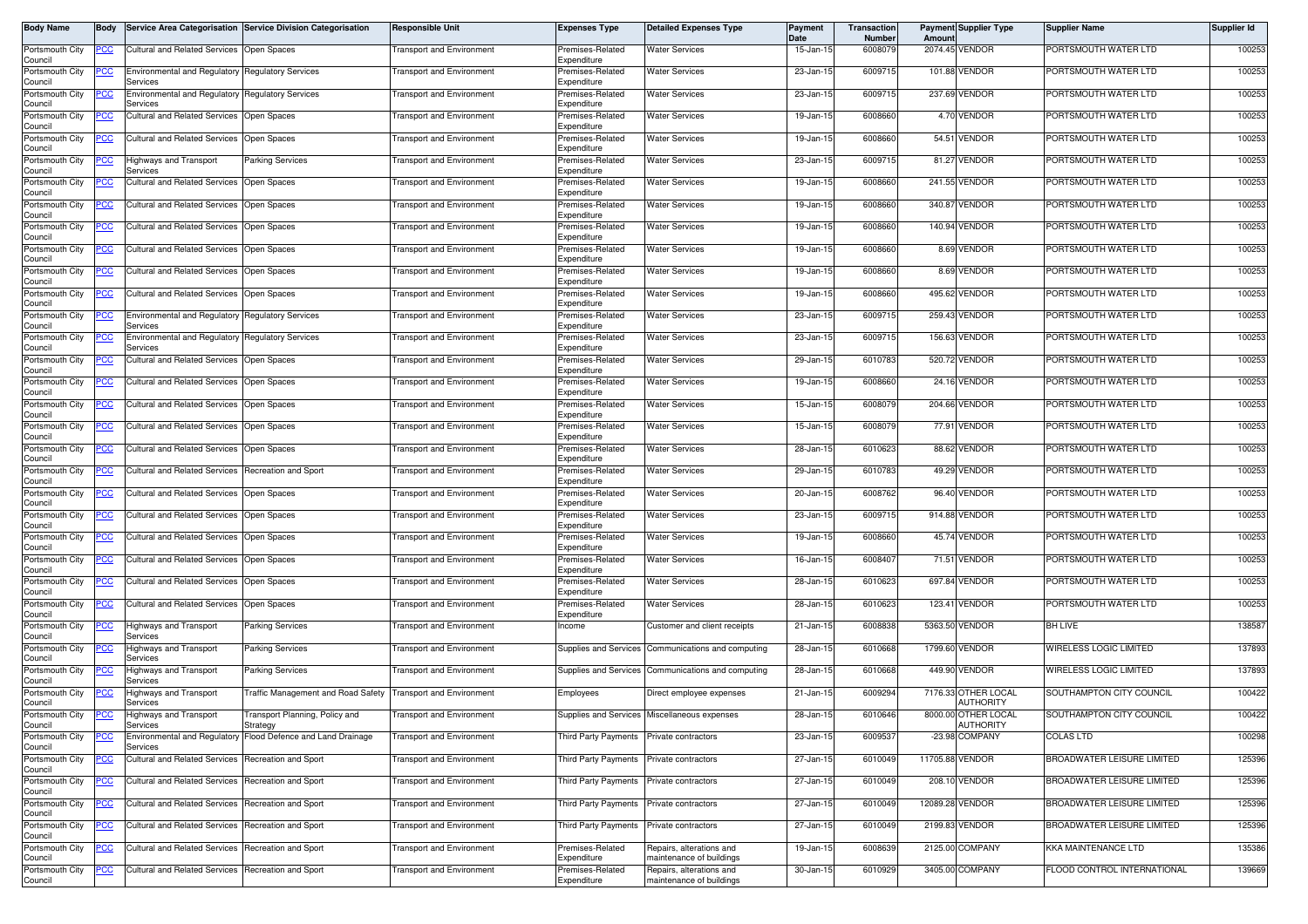| Body Name                  | Body       |                                                           | Service Area Categorisation Service Division Categorisation  | <b>Responsible Unit</b>          | <b>Expenses Type</b>                    | <b>Detailed Expenses Type</b>                        | <b>Payment</b><br><b>Date</b> | Transaction<br>Number | Amount          | <b>Payment Supplier Type</b>             | <b>Supplier Name</b>                       | Supplier Id |
|----------------------------|------------|-----------------------------------------------------------|--------------------------------------------------------------|----------------------------------|-----------------------------------------|------------------------------------------------------|-------------------------------|-----------------------|-----------------|------------------------------------------|--------------------------------------------|-------------|
| Portsmouth City<br>Council | PCC        | Environmental and Regulatory Waste Collection<br>Services |                                                              | <b>Fransport and Environment</b> |                                         | Supplies and Services Miscellaneous expenses         | 08-Jan-15                     | 300634                |                 | 1275.00 VENDOR                           | LORD MAYORS APPEAL                         | 109705      |
| Portsmouth City<br>Council |            | Highways and Transport<br>Services                        | Parking Services                                             | <b>Fransport and Environment</b> | Third Party Payments                    | Private contractors                                  | 07-Jan-15                     | 6006496               |                 |                                          | 1295.20 GOVERNMENT DEPT SOLENT NHS TRUST   | 107630      |
| Portsmouth City<br>Council | <u>cc</u>  | Other                                                     | <b>Suspense and Capital Schemes</b>                          | <b>Fransport and Environment</b> | Income                                  | Other grants reimbursements and<br>contributions     | 07-Jan-15                     | 6006433               |                 | 15296.05 OTHER LOCAL<br><b>AUTHORITY</b> | <b>HAVANT BOROUGH COUNCIL</b>              | 100219      |
| Portsmouth City<br>Council | эсс        | Other                                                     | Suspense and Capital Schemes                                 | <b>Transport and Environment</b> | Income                                  | Other grants reimbursements and<br>contributions     | 07-Jan-15                     | 6006428               | 71796.45 VENDOR |                                          | GUNWHARF QUAYS MANAGEMENT LTD              | 106548      |
| Portsmouth City<br>Council | <u>CC</u>  | Other                                                     | <b>Suspense and Capital Schemes</b>                          | <b>Fransport and Environment</b> | Income                                  | Other grants reimbursements and<br>contributions     | 12-Jan-15                     | 6007132               |                 | 17847.05 OTHER LOCAL<br><b>AUTHORITY</b> | <b>HAVANT BOROUGH COUNCIL</b>              | 100219      |
| Portsmouth City<br>Council | 'CC        | Other                                                     | <b>Suspense and Capital Schemes</b>                          | <b>Transport and Environment</b> | Income                                  | Other grants reimbursements and<br>contributions     | 14-Jan-15                     | 6007758               | 40116.35 VENDOR |                                          | GUNWHARF QUAYS MANAGEMENT LTD              | 106548      |
| Portsmouth City<br>Council | <u>cc</u>  | Other                                                     | <b>Suspense and Capital Schemes</b>                          | <b>Transport and Environment</b> | Income                                  | Other grants reimbursements and<br>contributions     | 19-Jan-15                     | 6008630               |                 | 19852.10 OTHER LOCAL<br>AUTHORITY        | <b>HAVANT BOROUGH COUNCIL</b>              | 100219      |
| Portsmouth City<br>Council | <u>CC</u>  | Other                                                     | <b>Suspense and Capital Schemes</b>                          | Fransport and Environment        | Income                                  | Other grants reimbursements and<br>contributions     | 21-Jan-15                     | 6009222               | 44332.30 VENDOR |                                          | GUNWHARF QUAYS MANAGEMENT LTD              | 106548      |
| Portsmouth City<br>Council | CС         | Other                                                     | Suspense and Capital Schemes                                 | <b>Transport and Environment</b> | Income                                  | Other grants reimbursements and<br>contributions     | 26-Jan-15                     | 6009944               |                 | 19684.65 OTHER LOCAL<br>AUTHORITY        | <b>HAVANT BOROUGH COUNCIL</b>              | 100219      |
| Portsmouth City<br>Council | PСC        | Other                                                     | <b>Suspense and Capital Schemes</b>                          | Fransport and Environment        | Income                                  | Other grants reimbursements and<br>contributions     | 28-Jan-15                     | 6010587               | 43873.45 VENDOR |                                          | GUNWHARF QUAYS MANAGEMENT LTD              | 106548      |
| Portsmouth City<br>Council |            | <b>Cultural and Related Services</b>                      | Recreation and Sport                                         | <b>Fransport and Environment</b> | Supplies and Services                   | Services                                             | 08-Jan-15                     | 6006637               |                 | -700.00 COMPANY                          | OPUS INTERNATIONAL CONSULTANTS<br>(UK) LTD | 100765      |
| Portsmouth City<br>Council | эсс        | Cultural and Related Services Recreation and Sport        |                                                              | Transport and Environment        | Third Party Payments                    | Private contractors                                  | 13-Jan-15                     | 6007327               |                 | 850.00 VENDOR                            | PARKWOOD PROJECT MANAGEMENT<br>LIMITED     | 139902      |
| Portsmouth City<br>Council | °СС        | Other                                                     | Capital Codes                                                | <b>Fransport and Environment</b> | Supplies and Services Services          |                                                      | 26-Jan-15                     | 6010002               |                 | 1890.00 COMPANY                          | SCOTTISH AND SOUTHERN ENERGY<br><b>PLC</b> | 100303      |
| Portsmouth City<br>Council | 'CC        | Highways and Transport<br>Services                        | Transport Planning, Policy and<br>Strategy                   | Transport and Environment        | Transport-Related<br>Expenditure        | Contract hire and operating leases                   | 08-Jan-15                     | 6006623               |                 | 263.17 VENDOR                            | <b>LLOYDS TSB GROUP</b>                    | 107554      |
| Portsmouth City<br>Council |            | Highways and Transport<br>Services                        | Transport Planning, Policy and<br>Strategy                   | <b>Fransport and Environment</b> | <b>Transport-Related</b><br>Expenditure | Contract hire and operating leases                   | 08-Jan-15                     | 6006623               |                 | 263.17 VENDOR                            | LLOYDS TSB GROUP                           | 107554      |
| Portsmouth City<br>Council | cс         | Highways and Transport<br>Services                        | Transport Planning, Policy and<br>Strategy                   | <b>Fransport and Environment</b> | Transport-Related<br>Expenditure        | Contract hire and operating leases                   | 08-Jan-15                     | 6006623               |                 | 263.17 VENDOR                            | <b>LLOYDS TSB GROUP</b>                    | 107554      |
| Portsmouth City<br>Council |            | Highways and Transport<br>Services                        | Transport Planning, Policy and<br>Strategy                   | Transport and Environment        | <b>Transport-Related</b><br>Expenditure | Contract hire and operating leases                   | 08-Jan-15                     | 6006623               |                 | 263.17 VENDOR                            | <b>LLOYDS TSB GROUP</b>                    | 107554      |
| Portsmouth City<br>Council | PCC        | Other                                                     | <b>Suspense and Capital Schemes</b>                          | <b>Fransport and Environment</b> | Supplies and Services                   | Equipment, furniture and materials                   | 28-Jan-15                     | 6010226               |                 | 11217.74 COMPANY                         | CLEAR CHANNEL UK LTD                       | 104057      |
| Portsmouth City<br>Council | <u>CC </u> | Other                                                     | Suspense and Capital Schemes                                 | Transport and Environment        | Supplies and Services                   | Equipment, furniture and materials                   | 28-Jan-15                     | 6010226               |                 | 11321.29 COMPANY                         | CLEAR CHANNEL UK LTD                       | 104057      |
| Portsmouth City<br>Council |            | Highways and Transport<br>Services                        | Structural Maintenance                                       | <b>Fransport and Environment</b> | Third Party Payments                    | Private contractors                                  | 22-Jan-15                     | 6009386               |                 | 638.03 COMPANY                           | <b>ENSIGN HIGHWAYS LTD</b>                 | 116063      |
| Portsmouth City<br>Council | cс         | <b>Cultural and Related Services</b>                      | Open Spaces                                                  | Fransport and Environment        | <b>Third Party Payments</b>             | Private contractors                                  | 22-Jan-15                     | 6009386               |                 | 638.02 COMPANY                           | <b>ENSIGN HIGHWAYS LTD</b>                 | 116063      |
| Portsmouth City<br>Council | сc         | Services                                                  | Environmental and Regulatory Flood Defence and Land Drainage | <b>Transport and Environment</b> | Premises-Related<br>Expenditure         | Repairs, alterations and<br>maintenance of buildings | 12-Jan-15                     | 6007118               |                 | 1597.50 COMPANY                          | <b>ENSIGN HIGHWAYS LTD</b>                 | 116063      |
| Portsmouth City<br>Council |            | Environmental and Regulatory<br>Services                  | Cemetery, Cremation and Mortuary<br>Services                 | <b>Transport and Environment</b> | <b>Third Party Payments</b>             | Private contractors                                  | 28-Jan-15                     | 6010262               |                 | 1645.02 COMPANY                          | <b>ENSIGN HIGHWAYS LTD</b>                 | 116063      |
| Portsmouth City<br>Council | cс         | <b>Cultural and Related Services</b>                      | Open Spaces                                                  | <b>Fransport and Environment</b> | Premises-Related<br>Expenditure         | Grounds maintenance costs                            | 28-Jan-15                     | 6010262               |                 | 801.80 COMPANY                           | <b>ENSIGN HIGHWAYS LTD</b>                 | 116063      |
| Portsmouth City<br>Council | cс         | Services                                                  | Environmental and Regulatory Flood Defence and Land Drainage | <b>Transport and Environment</b> | Third Party Payments                    | Private contractors                                  | 12-Jan-15                     | 6007118               |                 | 578.75 COMPANY                           | <b>ENSIGN HIGHWAYS LTD</b>                 | 116063      |
| Portsmouth City<br>Council |            | <b>Highways and Transport</b><br>Services                 | Parking Services                                             | <b>Fransport and Environment</b> | Premises-Related<br>Expenditure         | Repairs, alterations and<br>maintenance of buildings | 12-Jan-15                     | 6007118               |                 | 784.20 COMPANY                           | <b>ENSIGN HIGHWAYS LTD</b>                 | 116063      |
| Portsmouth City<br>Council | PСC        | Other                                                     | Suspense and Capital Schemes                                 | Transport and Environment        | <b>Third Party Payments</b>             | Private contractors                                  | 19-Jan-15                     | 6008619               |                 | 50000.00 COMPANY                         | <b>ENSIGN HIGHWAYS LTD</b>                 | 116063      |
| Portsmouth City<br>Council |            | Other                                                     | <b>Suspense and Capital Schemes</b>                          | <b>Fransport and Environment</b> | <b>Third Party Payments</b>             | Private contractors                                  | 19-Jan-15                     | 6008619               |                 | 6000.00 COMPANY                          | <b>ENSIGN HIGHWAYS LTD</b>                 | 116063      |
| Portsmouth City<br>Council | <u>CC </u> | Other                                                     | Capital Codes                                                | <b>Transport and Environment</b> | <b>Third Party Payments</b>             | Private contractors                                  | 08-Jan-15                     | 6006594               |                 | 13629.28 COMPANY                         | <b>ENSIGN HIGHWAYS LTD</b>                 | 116063      |
| Portsmouth City<br>Council |            | <b>Highways and Transport</b><br>Services                 | Parking Services                                             | <b>Fransport and Environment</b> | Premises-Related<br>Expenditure         | Repairs, alterations and<br>maintenance of buildings | 08-Jan-15                     | 6006594               |                 | 127.10 COMPANY                           | <b>ENSIGN HIGHWAYS LTD</b>                 | 116063      |
| Portsmouth City<br>Council | <u>PCC</u> | <b>Highways and Transport</b><br>Services                 | Parking Services                                             | <b>Transport and Environment</b> | Premises-Related<br>Expenditure         | Repairs, alterations and<br>maintenance of buildings | 08-Jan-15                     | 6006594               |                 | 127.10 COMPANY                           | <b>ENSIGN HIGHWAYS LTD</b>                 | 116063      |
| Portsmouth City<br>Council | PСC        | Highways and Transport<br>Services                        | Parking Services                                             | <b>Transport and Environment</b> | Premises-Related<br>Expenditure         | Repairs, alterations and<br>maintenance of buildings | 08-Jan-15                     | 6006594               |                 | 94.73 COMPANY                            | <b>ENSIGN HIGHWAYS LTD</b>                 | 116063      |
| Portsmouth City<br>Council | PCC        | Cultural and Related Services Open Spaces                 |                                                              | <b>Transport and Environment</b> | Third Party Payments                    | Private contractors                                  | 08-Jan-15                     | 6006594               |                 | 47.71 COMPANY                            | <b>ENSIGN HIGHWAYS LTD</b>                 | 116063      |
| Portsmouth City<br>Council |            | <b>Cultural and Related Services</b>                      | Open Spaces                                                  | <b>Fransport and Environment</b> | <b>Third Party Payments</b>             | Private contractors                                  | 08-Jan-15                     | 6006594               |                 | 31.85 COMPANY                            | <b>ENSIGN HIGHWAYS LTD</b>                 | 116063      |
| Portsmouth City<br>Council | PCC.       | <b>Cultural and Related Services</b>                      | Open Spaces                                                  | <b>Transport and Environment</b> | Third Party Payments                    | Private contractors                                  | 08-Jan-15                     | 6006594               |                 | 31.85 COMPANY                            | <b>ENSIGN HIGHWAYS LTD</b>                 | 116063      |
| Portsmouth City<br>Council |            | Highways and Transport<br>Services                        | Parking Services                                             | <b>Transport and Environment</b> | Premises-Related<br>Expenditure         | Repairs, alterations and<br>maintenance of buildings | 08-Jan-15                     | 6006594               |                 | 70.50 COMPANY                            | <b>ENSIGN HIGHWAYS LTD</b>                 | 116063      |
| Portsmouth City<br>Council |            | <b>Highways and Transport</b><br>Services                 | Structural Maintenance                                       | Transport and Environment        | Premises-Related<br>Expenditure         | Repairs, alterations and<br>maintenance of buildings | 08-Jan-15                     | 6006594               |                 | 52.00 COMPANY                            | <b>ENSIGN HIGHWAYS LTD</b>                 | 116063      |
| Portsmouth City<br>Council |            | <b>Highways and Transport</b><br>Services                 | Structural Maintenance                                       | <b>Transport and Environment</b> | Premises-Related<br>Expenditure         | Repairs, alterations and<br>maintenance of buildings | 08-Jan-15                     | 6006594               |                 | 61.82 COMPANY                            | <b>ENSIGN HIGHWAYS LTD</b>                 | 116063      |